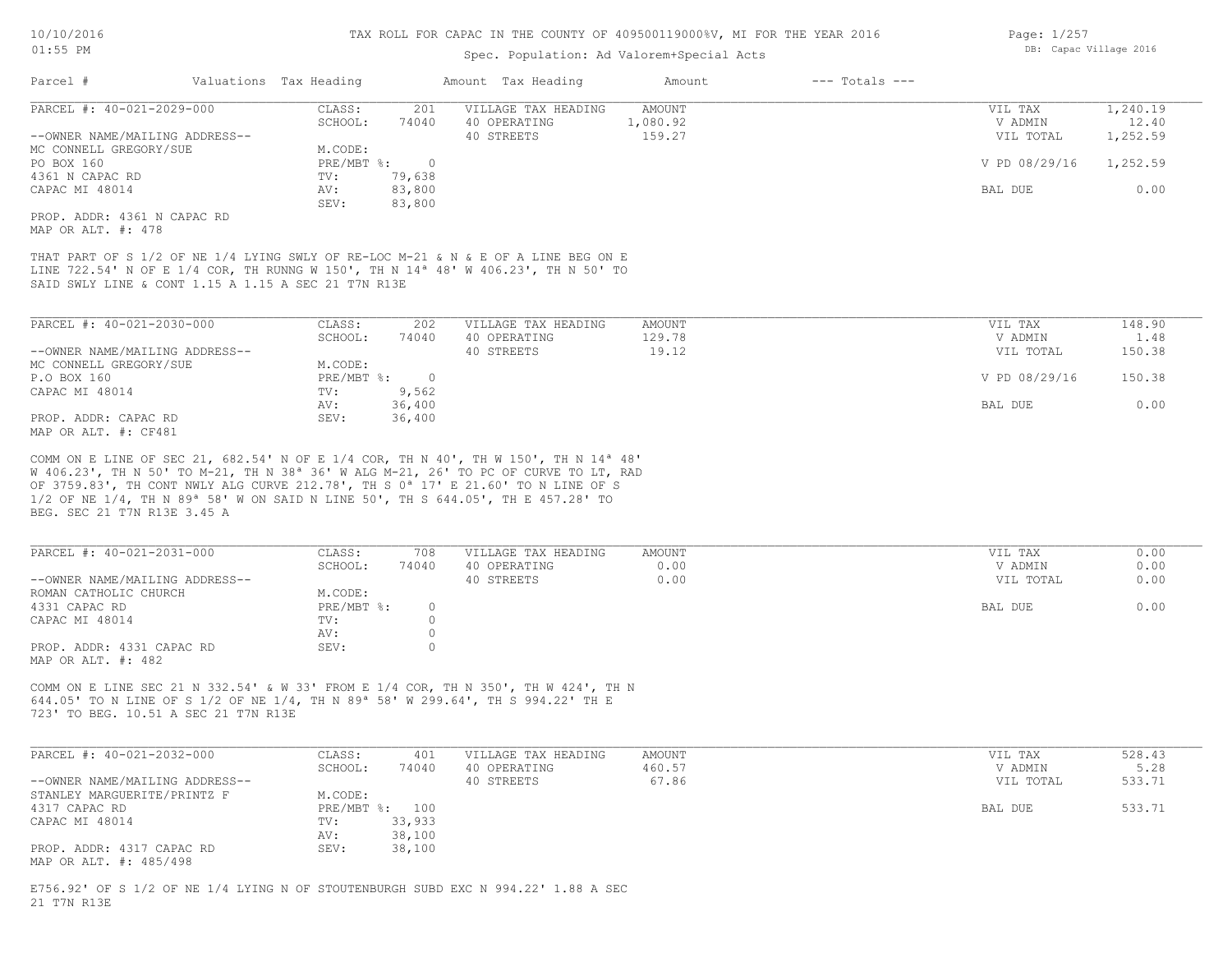#### Spec. Population: Ad Valorem+Special Acts

| Parcel #                       | Valuations Tax Heading |        | Amount Tax Heading  | Amount | $---$ Totals $---$ |           |        |
|--------------------------------|------------------------|--------|---------------------|--------|--------------------|-----------|--------|
| PARCEL #: 40-021-2033-000      | CLASS:                 | 401    | VILLAGE TAX HEADING | AMOUNT |                    | VIL TAX   | 462.32 |
|                                | SCHOOL:                | 74040  | 40 OPERATING        | 402.95 |                    | V ADMIN   | 4.62   |
| --OWNER NAME/MAILING ADDRESS-- |                        |        | 40 STREETS          | 59.37  |                    | VIL TOTAL | 466.94 |
| LUMBARDO ROBERT NEIL JR        | M.CODE:                |        |                     |        |                    |           |        |
| LUMBARDO DESIREE M             | $PRE/MBT$ %:           | 100    |                     |        |                    | BAL DUE   | 466.94 |
| 4313 STEVENS DRIVE             | TV:                    | 29,688 |                     |        |                    |           |        |
| CAPAC MI 48014                 | AV:                    | 34,600 |                     |        |                    |           |        |
|                                | SEV:                   | 34,600 |                     |        |                    |           |        |
| PROP. ADDR: PARK ST            |                        |        |                     |        |                    |           |        |
| MAP OR ALT. #: 476A            |                        |        |                     |        |                    |           |        |

SECTION 21 T7N R13E 21.06 A S 511' OF E 511' THEREOF & EXC W 234' OF E 1501.92' OF N 418' OF S 568' OF NE 1/4 S1/2 OF NE 1/4 EXC STOUTENBURGH SUBD & EXC E 756' & EXC W 841.5' OF REMAINDER & EXC

| PARCEL #: 40-021-2033-100      | CLASS:     | 701   | VILLAGE TAX HEADING | AMOUNT | VIL TAX   | 0.00 |
|--------------------------------|------------|-------|---------------------|--------|-----------|------|
|                                | SCHOOL:    | 74040 |                     |        | V ADMIN   | 0.00 |
| --OWNER NAME/MAILING ADDRESS-- |            |       |                     |        | VIL TOTAL | 0.00 |
| GREAT LAKES RURAL DEV          | M.CODE:    |       |                     |        |           |      |
| PRIME PROPERTIES               | PRE/MBT %: |       |                     |        | BAL DUE   | 0.00 |
| 13862 SIMONE DR                | TV:        |       |                     |        |           |      |
| SHELBY MI 48315                | AV:        |       |                     |        |           |      |
|                                | SEV:       |       |                     |        |           |      |
| PROP. ADDR: 15130 W PARK ST    |            |       |                     |        |           |      |

MAP OR ALT. #: 476C

W234' OF E 1501.92' OF N 418' OF S 568' OF NE 1/4 SECTION 21 T7N R13E 2.25 A

| PARCEL #: 40-021-2033-500      | CLASS:       | 701   | VILLAGE TAX HEADING | AMOUNT | VIL TAX   | 0.00 |
|--------------------------------|--------------|-------|---------------------|--------|-----------|------|
|                                | SCHOOL:      | 74040 |                     |        | V ADMIN   | 0.00 |
| --OWNER NAME/MAILING ADDRESS-- |              |       |                     |        | VIL TOTAL | 0.00 |
| GREAT LAKES RURAL DEV          | M.CODE:      |       |                     |        |           |      |
| PRIME PROPERTIES               | $PRE/MBT$ %: |       |                     |        | BAL DUE   | 0.00 |
| 13862 SIMONE DR                | TV:          |       |                     |        |           |      |
| SHELBY MI 48315                | AV:          |       |                     |        |           |      |
|                                | SEV:         |       |                     |        |           |      |

MAP OR ALT. #: 476B PROP. ADDR: 15122 W PARK ST

W511' OF E 1267.92' OF N 511' OF S 661' OF NE 1/4 6 A SEC 21 T7N R13E

| PARCEL #: 40-021-2034-000      | CLASS:  | 401            | VILLAGE TAX HEADING | AMOUNT | VIL TAX       | 722.30 |
|--------------------------------|---------|----------------|---------------------|--------|---------------|--------|
|                                | SCHOOL: | 74040          | 40 OPERATING        | 629.54 | V ADMIN       | 7.22   |
| --OWNER NAME/MAILING ADDRESS-- |         |                | 40 STREETS          | 92.76  | VIL TOTAL     | 729.52 |
| MASI JOHN/CONSTANCE            | M.CODE: | CBSMT          |                     |        |               |        |
| 4301 STEVENS DR                |         | PRE/MBT %: 100 |                     |        | V PD 08/15/16 | 729.52 |
| CAPAC MI 48014-3044            | TV:     | 46,382         |                     |        |               |        |
|                                | AV:     | 52,700         |                     |        | BAL DUE       | 0.00   |
| PROP. ADDR: 4301 STEVENS DR    | SEV:    | 52,700         |                     |        |               |        |
| MAP OR ALT. #: CF483           |         |                |                     |        |               |        |

W175' OF E 2147' OF S 150' OF NE 1/4 0.60 A SEC 21 T7N R13E

Page: 2/257 DB: Capac Village 2016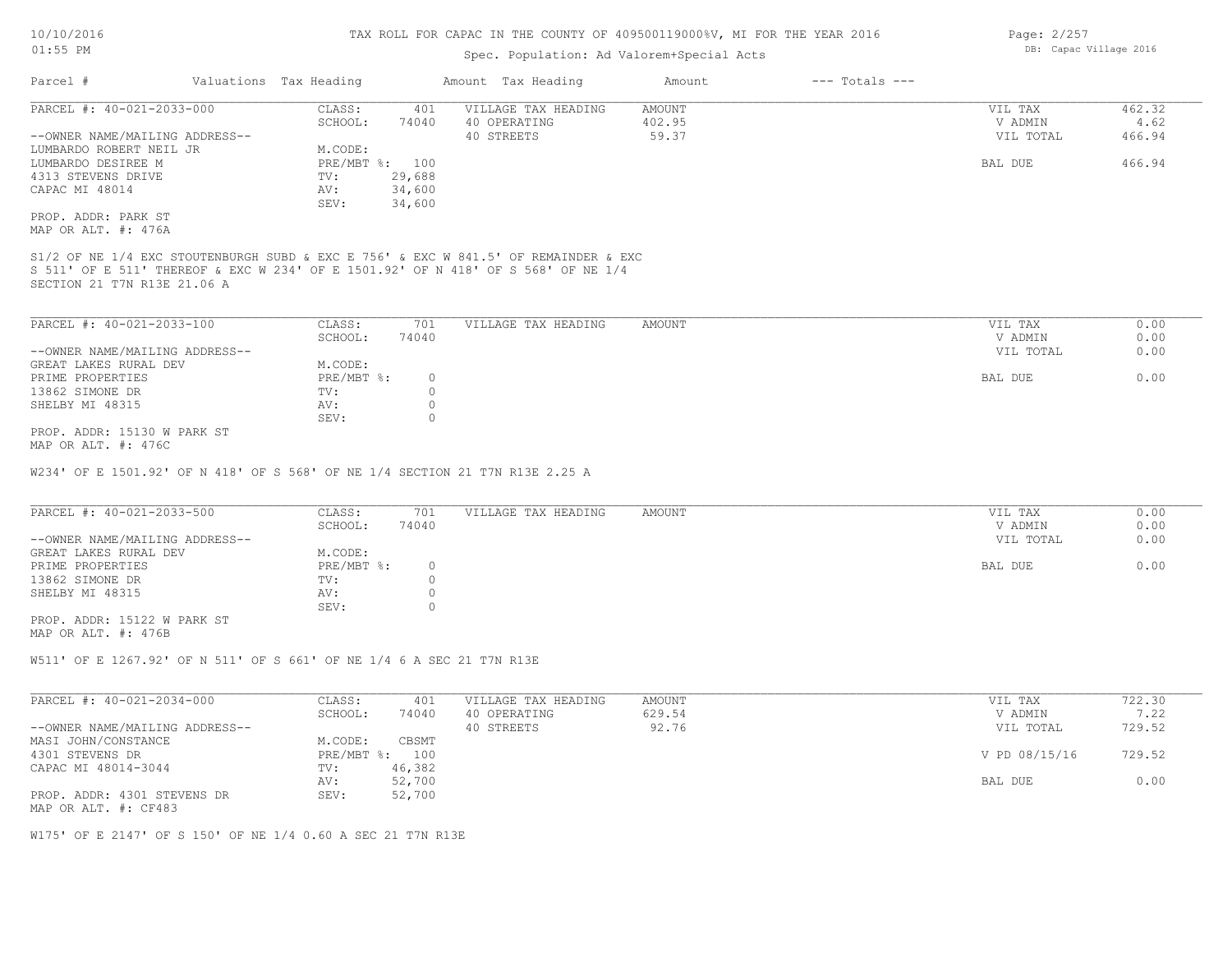#### Spec. Population: Ad Valorem+Special Acts

| Page: 3/257 |                        |  |
|-------------|------------------------|--|
|             | DB: Capac Village 2016 |  |

| Parcel #                       | Valuations Tax Heading |        | Amount Tax Heading  | Amount | $---$ Totals $---$ |           |        |
|--------------------------------|------------------------|--------|---------------------|--------|--------------------|-----------|--------|
| PARCEL #: 40-021-2035-000      | CLASS:                 | 401    | VILLAGE TAX HEADING | AMOUNT |                    | VIL TAX   | 875.52 |
|                                | SCHOOL:                | 74040  | 40 OPERATING        | 763.08 |                    | V ADMIN   | 8.75   |
| --OWNER NAME/MAILING ADDRESS-- |                        |        | 40 STREETS          | 112.44 |                    | VIL TOTAL | 884.27 |
| LUMBARDO ROBERT JR/DESIREE     | M.CODE:                | COREL  |                     |        |                    |           |        |
| 4313 STEVENS DR                | PRE/MBT %: 100         |        |                     |        |                    | BAL DUE   | 884.27 |
| CAPAC MI 48014                 | TV:                    | 56,221 |                     |        |                    |           |        |
|                                | AV:                    | 81,100 |                     |        |                    |           |        |
| PROP. ADDR: 4313 STEVENS DR    | SEV:                   | 81,100 |                     |        |                    |           |        |
| MAP OR ALT. #: 480             |                        |        |                     |        |                    |           |        |

100.24', TH W 137.78' TO BEG. 0.31 A SEC 21 T7N R13E BEG W 206' & N 250' FROM SW COR OF STOUTENBURG SUBD, TH N 100', TH E 131.07', TH S

| PARCEL #: 40-021-2036-000      | CLASS:     | 703   | VILLAGE TAX HEADING | AMOUNT | 0.00<br>VIL TAX   |
|--------------------------------|------------|-------|---------------------|--------|-------------------|
|                                | SCHOOL:    | 74040 | 40 OPERATING        | 0.00   | 0.00<br>V ADMIN   |
| --OWNER NAME/MAILING ADDRESS-- |            |       | 40 STREETS          | 0.00   | VIL TOTAL<br>0.00 |
| VILLAGE OF CAPAC               | M.CODE:    |       |                     |        |                   |
| 135 N MAIN ST                  | PRE/MBT %: |       |                     |        | 0.00<br>BAL DUE   |
| CAPAC MI 48014-3143            | TV:        |       |                     |        |                   |
|                                | AV:        |       |                     |        |                   |
| PROP. ADDR: 15070 PARK ST      | SEV:       |       |                     |        |                   |
| MAP OR ALT. #: 484             |            |       |                     |        |                   |

W66' OF E 1972' OF S 150' OF NE 1/4 0.23 A SEC 21 T7N R13E

| PARCEL #: 40-021-2036-501      | CLASS:     | 402    | VILLAGE TAX HEADING | AMOUNT | VIL TAX   | 282.36 |
|--------------------------------|------------|--------|---------------------|--------|-----------|--------|
|                                | SCHOOL:    | 74040  | 40 OPERATING        | 246.10 | V ADMIN   | 2.82   |
| --OWNER NAME/MAILING ADDRESS-- |            |        | 40 STREETS          | 36.26  | VIL TOTAL | 285.18 |
| LUMBARDO ROBERT JR/DESIREE     | M.CODE:    |        |                     |        |           |        |
| 4313 STEVENS DR                | PRE/MBT %: |        |                     |        | BAL DUE   | 285.18 |
| CAPAC MI 48014                 | TV:        | 18,132 |                     |        |           |        |
|                                | AV:        | 30,600 |                     |        |           |        |
| PROP. ADDR: STEVENS DR         | SEV:       | 30,600 |                     |        |           |        |
| MAP OR ALT. #: 479A1           |            |        |                     |        |           |        |

ON 09-21-2005 FROM 27-021-2036-500 58S W 476.18', TH N OD 2M 46S W 899.11', TO BEG SECTION 21 T7N R13E 18.31 A SPLIT 47S E 1172.82', TH N 89D 39M 56S W 167.14', TH S OD 2OM 4S W 24.95', TH N 89D 39M BEG S 0D 2M 46S E 1334.67' FROM N 1/4 COR, TH S 89D 34M 39S E 841.5', TH S 0D 2M

| PARCEL #: 40-021-2036-510       | CLASS:       | 402    | VILLAGE TAX HEADING | AMOUNT | VIL TAX       | 52.48 |
|---------------------------------|--------------|--------|---------------------|--------|---------------|-------|
|                                 | SCHOOL:      | 74040  | 40 OPERATING        | 45.74  | V ADMIN       | 0.52  |
| --OWNER NAME/MAILING ADDRESS--  |              |        | 40 STREETS          | 6.74   | VIL TOTAL     | 53.00 |
| VERBRUGGHE STEVEN/SUZANNE ET-AL | M.CODE:      |        |                     |        |               |       |
| 37861 TOWN HALL                 | $PRE/MBT$ %: |        |                     |        | V PD 09/07/16 | 53.00 |
| HARRISON TWP MI 48045           | TV:          | 3,370  |                     |        |               |       |
|                                 | AV:          | 14,300 |                     |        | BAL DUE       | 0.00  |
| PROP. ADDR: PARK ST             | SEV:         | 14,300 |                     |        |               |       |
| MAP OR ALT. #: 479A2            |              |        |                     |        |               |       |

 $27-021-2036-500$ : 4S W 275', TH N 89D SECTION 21 T7N R13E 2.99 A SPLIT ON 9-21-2005 FROM BEG S OD 2M 46S E 2233.78' FROM N 1/4 COR, TH S 89D 39M 58S E 476.18', TH S OD 20M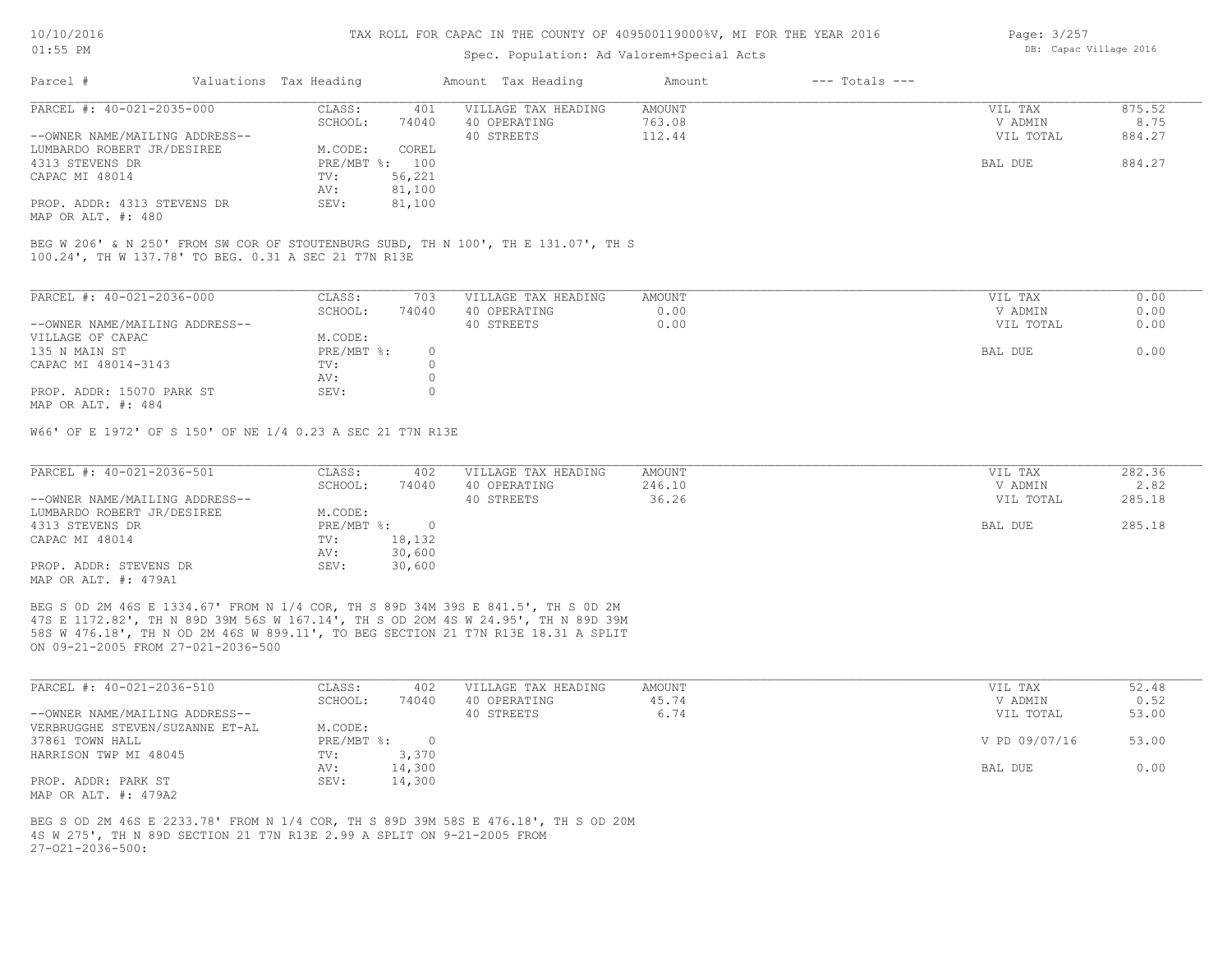#### Spec. Population: Ad Valorem+Special Acts

| Parcel #                       | Valuations Tax Heading |        | Amount Tax Heading  | Amount | $---$ Totals $---$ |           |       |
|--------------------------------|------------------------|--------|---------------------|--------|--------------------|-----------|-------|
| PARCEL #: 40-021-2036-520      | CLASS:                 | 401    | VILLAGE TAX HEADING | AMOUNT |                    | VIL TAX   | 52.48 |
|                                | SCHOOL:                | 74040  | 40 OPERATING        | 45.74  |                    | V ADMIN   | 0.52  |
| --OWNER NAME/MAILING ADDRESS-- |                        |        | 40 STREETS          | 6.74   |                    | VIL TOTAL | 53.00 |
| LUMBARDO ROBERT JR/D           | M.CODE:                |        |                     |        |                    |           |       |
| 4313 STEVENS DR                | PRE/MBT %: 100         |        |                     |        |                    | BAL DUE   | 53.00 |
| CAPAC MI 48014                 | TV:                    | 3,370  |                     |        |                    |           |       |
|                                | AV:                    | 18,400 |                     |        |                    |           |       |
| PROP. ADDR: STEVENS DR         | SEV:                   | 18,400 |                     |        |                    |           |       |
| MAP OR ALT. #: 479A3           |                        |        |                     |        |                    |           |       |

SECTION 21 T7N R13E .58 A SPLIT ON 9-21-2005 FROM 27-021-2036-500 TH N OD 20M 4S E 199.95', TH S 89D 39M 56S E 193.34', TH S OD 56M 14S E 200' TO BEG 100.22', TH N 89D 39M 56S W 131.07', TH S 0D 20M 4S W 100', TH N 89D 39M 56S W 60', 39M 56S W 167.14' & N OD 56M 14S W 100.02' FROM N 1/4 COR, TH N 3D 30M 16S W BEG S 0D 2M 46S E 1334.67', S 89D 34M 39S E 841.5', S OD 2M 47S E 1172.82', N 89D

| PARCEL #: 40-021-2036-525      | CLASS:  | 402            | VILLAGE TAX HEADING | AMOUNT | VIL TAX   | 120.90 |
|--------------------------------|---------|----------------|---------------------|--------|-----------|--------|
|                                | SCHOOL: | 74040          | 40 OPERATING        | 105.38 | V ADMIN   | 1.20   |
| --OWNER NAME/MAILING ADDRESS-- |         |                | 40 STREETS          | 15.52  | VIL TOTAL | 122.10 |
| LUMBARDO ROBERT N              | M.CODE: |                |                     |        |           |        |
| LUMBARDO DESIREE M             |         | PRE/MBT %: 100 |                     |        | BAL DUE   | 122.10 |
| 4313 STEVENS DR                | TV:     | 7,764          |                     |        |           |        |
| CAPAC MI 48014                 | AV:     | 13,300         |                     |        |           |        |
|                                | SEV:    | 13,300         |                     |        |           |        |
| PROP. ADDR: STEVENS RD         |         |                |                     |        |           |        |
| MAP OR ALT. #: 479B            |         |                |                     |        |           |        |

197.78',TH S'LY 100.02' TO BEG SECTION 21 T7N R13E 0.46 A BEG W 66' & N0ª0'40"E 150' FROM SW COR STOUTENBURG SUBD TH W 200',TH N 100',TH E

| PARCEL #: 40-021-2037-000      | CLASS:     | 703   | VILLAGE TAX HEADING | AMOUNT | VIL TAX   | 0.00 |
|--------------------------------|------------|-------|---------------------|--------|-----------|------|
|                                | SCHOOL:    | 74040 | 40 OPERATING        | 0.00   | V ADMIN   | 0.00 |
| --OWNER NAME/MAILING ADDRESS-- |            |       | 40 STREETS          | 0.00   | VIL TOTAL | 0.00 |
| VILLAGE OF CAPAC               | M.CODE:    |       |                     |        |           |      |
| 135 N MAIN ST                  | PRE/MBT %: |       |                     |        | BAL DUE   | 0.00 |
| CAPAC MI 48014-3143            | TV:        |       |                     |        |           |      |
|                                | AV:        |       |                     |        |           |      |
| PROP. ADDR: PARK ST            | SEV:       |       |                     |        |           |      |
| MAP OR ALT. #: 477             |            |       |                     |        |           |      |

S150' OF S 1/2 OF NE 1/4 EXC E 2147' 1.60 A SEC 21 T7N R13E

| PARCEL #: 40-027-2005-000                         | CLASS:     | 703   | VILLAGE TAX HEADING | AMOUNT | VIL TAX   | 0.00 |
|---------------------------------------------------|------------|-------|---------------------|--------|-----------|------|
|                                                   | SCHOOL:    | 74040 | 40 OPERATING        | 0.00   | V ADMIN   | 0.00 |
| --OWNER NAME/MAILING ADDRESS--                    |            |       | 40 STREETS          | 0.00   | VIL TOTAL | 0.00 |
| VILLAGE OF CAPAC                                  | M.CODE:    |       |                     |        |           |      |
| 131 N MAIN ST                                     | PRE/MBT %: |       |                     |        | BAL DUE   | 0.00 |
| CAPAC MI 48014                                    | TV:        |       |                     |        |           |      |
|                                                   | AV:        |       |                     |        |           |      |
| PROP. ADDR: E HILL STREET<br>MAP OR ALT. #: CF600 | SEV:       |       |                     |        |           |      |

 $\_$  , and the state of the state of the state of the state of the state of the state of the state of the state of the state of the state of the state of the state of the state of the state of the state of the state of the

E1/2 OF NE 1/4 LYING S OF GTRR R/W & NE 1/4 OF SE 1/4 SECTION 27 T7N R13E 64.38 A

Page: 4/257 DB: Capac Village 2016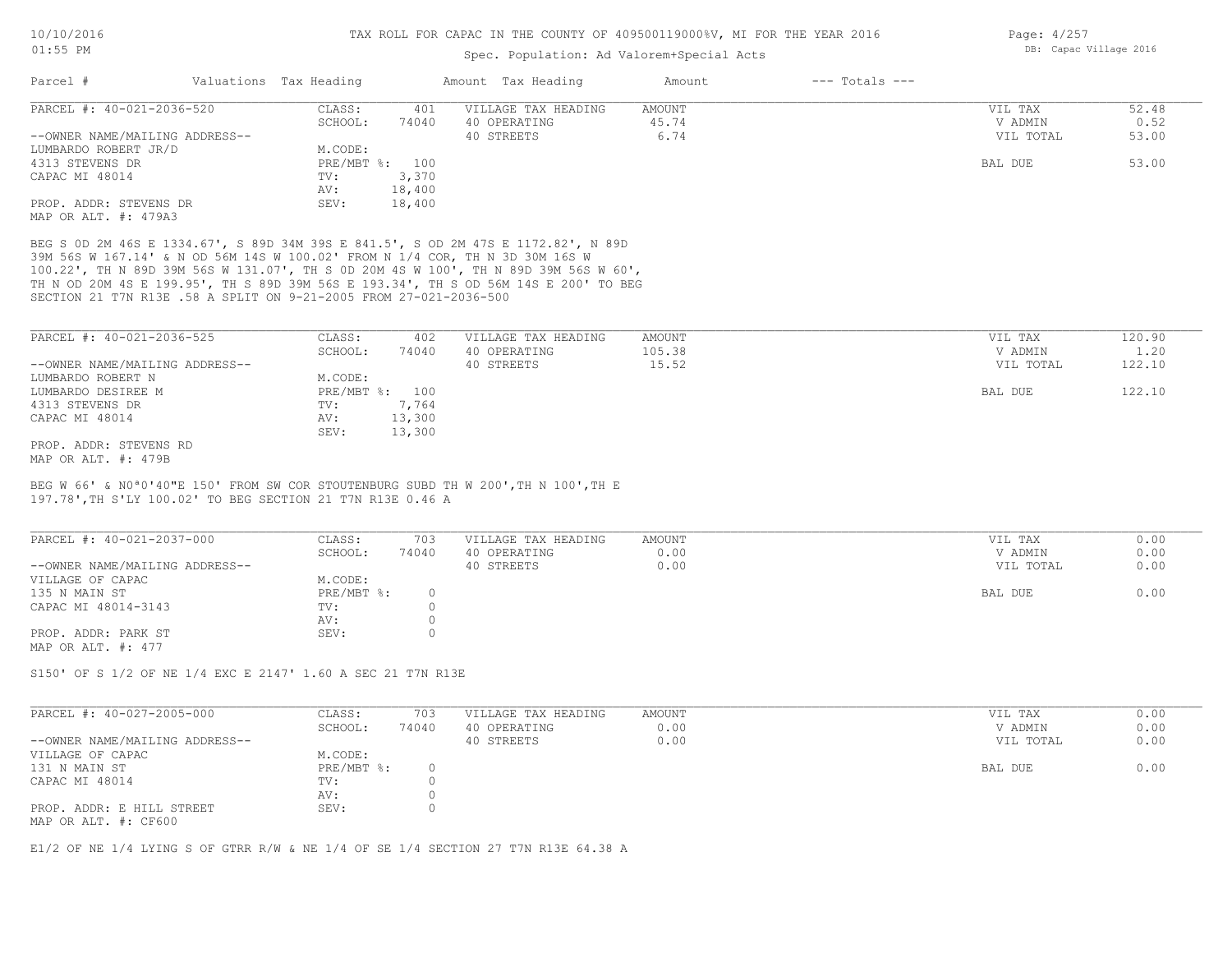#### Spec. Population: Ad Valorem+Special Acts

Page: 5/257 DB: Capac Village 2016

| Parcel #                       | Valuations Tax Heading |       | Amount Tax Heading  | Amount | $---$ Totals $---$ |           |      |
|--------------------------------|------------------------|-------|---------------------|--------|--------------------|-----------|------|
| PARCEL #: 40-027-3005-000      | CLASS:                 | 703   | VILLAGE TAX HEADING | AMOUNT |                    | VIL TAX   | 0.00 |
|                                | SCHOOL:                | 74040 | 40 OPERATING        | 0.00   |                    | V ADMIN   | 0.00 |
| --OWNER NAME/MAILING ADDRESS-- |                        |       | 40 STREETS          | 0.00   |                    | VIL TOTAL | 0.00 |
| VILLAGE OF CAPAC               | M.CODE:                |       |                     |        |                    |           |      |
| 131 N MAIN                     | PRE/MBT %:             |       |                     |        |                    | BAL DUE   | 0.00 |
| CAPAC MI 48014                 | TV:                    |       |                     |        |                    |           |      |
|                                | AV:                    |       |                     |        |                    |           |      |
| PROP. ADDR: DONALD RD          | SEV:                   |       |                     |        |                    |           |      |
| MAP OR ALT. #: F00310          |                        |       |                     |        |                    |           |      |

T7N R13E 2.74 A W66' OF SE 1/4 EXC THAT PART N OF S LINE OF N 25.22 A OF W 1/2 OF SE 1/4 SECTION 27

| PARCEL #: 40-027-3006-000      | CLASS:     | 703   | VILLAGE TAX HEADING | AMOUNT | 0.00<br>VIL TAX   |
|--------------------------------|------------|-------|---------------------|--------|-------------------|
|                                | SCHOOL:    | 74040 | 40 OPERATING        | 0.00   | 0.00<br>V ADMIN   |
| --OWNER NAME/MAILING ADDRESS-- |            |       | 40 STREETS          | 0.00   | VIL TOTAL<br>0.00 |
| VILLAGE OF CAPAC               | M.CODE:    |       |                     |        |                   |
| 131 N MAIN ST                  | PRE/MBT %: |       |                     |        | 0.00<br>BAL DUE   |
| CAPAC MI 48014                 | TV:        |       |                     |        |                   |
|                                | AV:        |       |                     |        |                   |
| PROP. ADDR: E HILL STREET      | SEV:       |       |                     |        |                   |
| MAP OR ALT. #: CF503/599       |            |       |                     |        |                   |

SECTION 27 T7N R13E 57.26 A THAT PART OF SW 1/4 OF NE 1/4 LYING S OF GTRR R/W & N 25.22 A OF NW 1/4 OF SE 1/4

| PARCEL #: 40-027-4001-000      | CLASS:  | 401            | VILLAGE TAX HEADING | AMOUNT | VIL TAX       | 549.06 |
|--------------------------------|---------|----------------|---------------------|--------|---------------|--------|
|                                | SCHOOL: | 74040          | 40 OPERATING        | 478.55 | V ADMIN       | 5.49   |
| --OWNER NAME/MAILING ADDRESS-- |         |                | 40 STREETS          | 70.51  | VIL TOTAL     | 554.55 |
| LAFFERTY TIMOTHY D/LOLA T      | M.CODE: | COREL          |                     |        |               |        |
| 608 CAPAC RD                   |         | PRE/MBT %: 100 |                     |        | V PD 09/19/16 | 554.55 |
| CAPAC MI 48014                 | TV:     | 35,258         |                     |        |               |        |
|                                | AV:     | 39,200         |                     |        | BAL DUE       | 0.00   |
| PROP. ADDR: 608 CAPAC RD       | SEV:    | 39,200         |                     |        |               |        |
| MAP OR ALT. #: CF604/620       |         |                |                     |        |               |        |

THE N 109 FT OF THE W 384 FT OF THE SW 1/4 .96 A SEC 27 T7N R13E

| PARCEL #: 40-027-4002-001           | CLASS:       | 101    | VILLAGE TAX HEADING | AMOUNT | VIL TAX       | 776.21 |
|-------------------------------------|--------------|--------|---------------------|--------|---------------|--------|
|                                     | SCHOOL:      | 74040  | 40 OPERATING        | 676.53 | V ADMIN       | 7.76   |
| --OWNER NAME/MAILING ADDRESS--      |              |        | 40 STREETS          | 99.68  | VIL TOTAL     | 783.97 |
| SHULL BRIAN GRIFFITH BRENDA SHULL R | M.CODE:      |        |                     |        |               |        |
| 3520 CAPAC RD                       | $PRE/MBT$ %: | 100    |                     |        | V PD 09/14/16 | 783.97 |
| CAPAC MI 48014-3700                 | TV:          | 49,844 |                     |        |               |        |
|                                     | AV:          | 88,200 |                     |        | BAL DUE       | 0.00   |
| PROP. ADDR: 3520 S CAPAC RD         | SEV:         | 88,200 |                     |        |               |        |

MAP OR ALT. #: CF602/603

6M 22S W 1127.17', TH N 89D 52M 10S W 1312.78' TO BEG SECTION 27 T7N R13E 34A BEG AT SW SEC COR, TH N 0D 0M 38S W 1127.17', TH S 89D 52M 10S E 1315.08', TH S 0D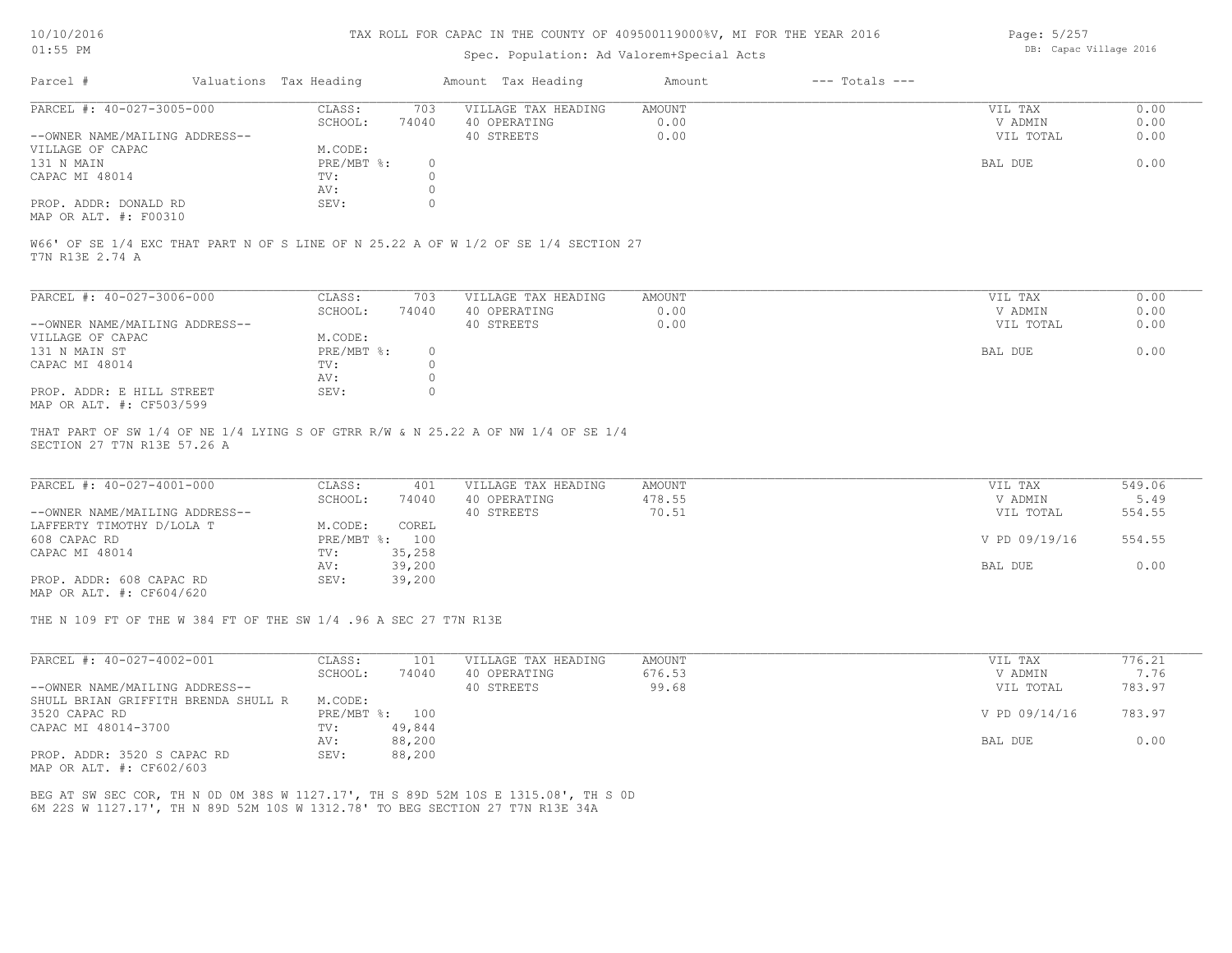## Spec. Population: Ad Valorem+Special Acts

| Page: 6/257 |                        |  |
|-------------|------------------------|--|
|             | DB: Capac Village 2016 |  |

| Parcel #                       | Valuations Tax Heading |        | Amount Tax Heading  | Amount | $---$ Totals $---$ |               |        |
|--------------------------------|------------------------|--------|---------------------|--------|--------------------|---------------|--------|
| PARCEL #: 40-027-4002-010      | CLASS:                 | 102    | VILLAGE TAX HEADING | AMOUNT |                    | VIL TAX       | 911.34 |
|                                | SCHOOL:                | 74040  | 40 OPERATING        | 794.30 |                    | V ADMIN       | 9.11   |
| --OWNER NAME/MAILING ADDRESS-- |                        |        | 40 STREETS          | 117.04 |                    | VIL TOTAL     | 920.45 |
| SHULL WILLIAM                  | M.CODE:                |        |                     |        |                    |               |        |
| P.O.BOX 691                    | PRE/MBT %: 100         |        |                     |        |                    | V PD 09/12/16 | 920.45 |
| CAPAC MI 48014                 | TV:                    | 58,521 |                     |        |                    |               |        |
|                                | AV:                    | 69,200 |                     |        |                    | BAL DUE       | 0.00   |
| PROP. ADDR: S CAPAC RD         | SEV:                   | 69,200 |                     |        |                    |               |        |
| MAP OR ALT. #:                 |                        |        |                     |        |                    |               |        |

1523.41', TH N 89D 52M 10S W 1315.08', TO BEG SECTION 27 T7N R13E 45.10AC 50M 15S E 384', TH N 0D 0M 38S W 109', TH S 89D 50M 15S E 934.18', TH S 0D 6M 22S W BEG N 0D 0M 38S W 1127.17', FROM SW SEC COR, TH N 0D 0M 38S W 1415.14', TH S 89D

| PARCEL #: 40-027-4003-000           | CLASS:     | 202    | VILLAGE TAX HEADING | AMOUNT | VIL TAX       | 934.38 |
|-------------------------------------|------------|--------|---------------------|--------|---------------|--------|
|                                     | SCHOOL:    | 74040  | 40 OPERATING        | 814.38 | V ADMIN       | 9.34   |
| --OWNER NAME/MAILING ADDRESS--      |            |        | 40 STREETS          | 120.00 | VIL TOTAL     | 943.72 |
| SR HUNTER'S CROSSING LLC            | M.CODE:    |        |                     |        |               |        |
| 27777 FRANKLIN RD STE 200           | PRE/MBT %: |        |                     |        | V PD 08/29/16 | 943.72 |
| SOUTHFIELD MI 48034                 | TV:        | 60,000 |                     |        |               |        |
|                                     | AV:        | 60,000 |                     |        | BAL DUE       | 0.00   |
| PROP. ADDR: CHRISTOPHER STONE DRIVE | SEV:       | 60,000 |                     |        |               |        |
| MAP OR ALT. #: CF601                |            |        |                     |        |               |        |

NE 1/4 OF SW 1/4 40 A SEC 27 T7N R13E

| PARCEL #: 40-033-2002-250      | CLASS:       | 202    | VILLAGE TAX HEADING | AMOUNT | VIL TAX       | 490.44 |
|--------------------------------|--------------|--------|---------------------|--------|---------------|--------|
|                                | SCHOOL:      | 74040  | 40 OPERATING        | 427.46 | V ADMIN       | 4.90   |
| --OWNER NAME/MAILING ADDRESS-- |              |        | 40 STREETS          | 62.98  | VIL TOTAL     | 495.34 |
| BONKOWIAK LLC                  | M.CODE:      |        |                     |        |               |        |
| 3433 S MAIN ST                 | $PRE/MBT$ %: |        |                     |        | V PD 09/16/16 | 495.34 |
| CAPAC MI 48014                 | TV:          | 31,494 |                     |        |               |        |
|                                | AV:          | 32,600 |                     |        | BAL DUE       | 0.00   |
| PROP. ADDR: S CAPAC RD         | SEV:         | 32,600 |                     |        |               |        |
|                                |              |        |                     |        |               |        |

MAP OR ALT. #: 382B1

N900' OF E 600' OF NE 1/4 EXC S 308' OF E 290' SEC 33 T7N R16E 10.35 A

| PARCEL #: 40-033-2002-350      | CLASS:       | 201     | VILLAGE TAX HEADING | AMOUNT   | VIL TAX                | l,758.76 |
|--------------------------------|--------------|---------|---------------------|----------|------------------------|----------|
|                                | SCHOOL:      | 74040   | 40 OPERATING        | 1,532.89 | V ADMIN                | 17.58    |
| --OWNER NAME/MAILING ADDRESS-- |              |         | 40 STREETS          | 225.87   | VIL TOTAL              | 1,776.34 |
| BONKOWIAK LLC                  | M.CODE:      |         |                     |          |                        |          |
| 3433 S CAPAC RD                | $PRE/MBT$ %: | $\Box$  |                     |          | V PD 09/16/16 1,776.34 |          |
| CAPAC MI 48014                 | TV:          | 112,937 |                     |          |                        |          |
|                                | AV:          | 134,700 |                     |          | BAL DUE                | 0.00     |
| PROP. ADDR: 3433 S CAPAC RD    | SEV:         | 134,700 |                     |          |                        |          |

MAP OR ALT. #: 382B2

S308' OF N 900' OF E 290' OF NE 1/4 SEC 33 T7N R13E 2.05 A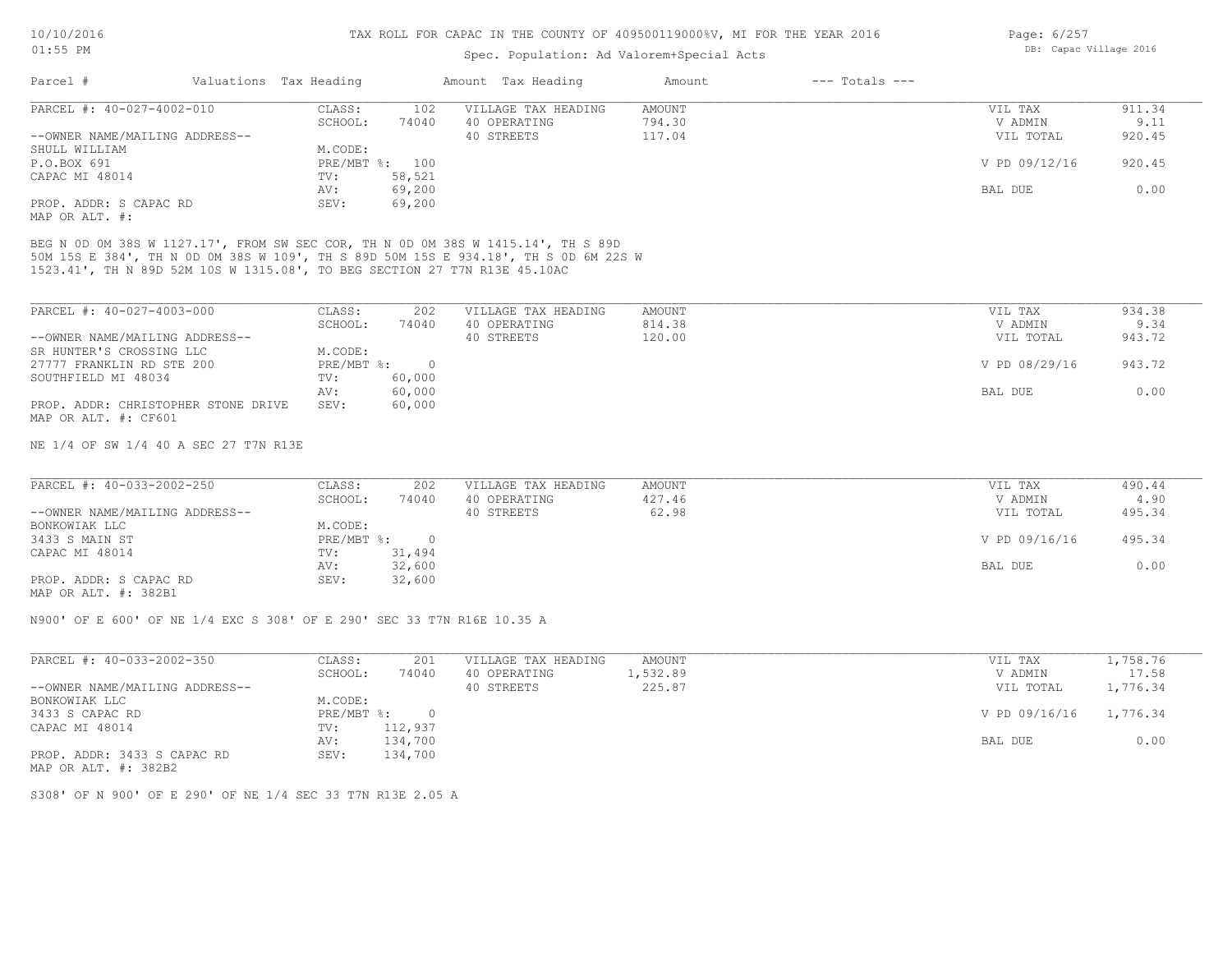| 10/10/2016 |  |
|------------|--|
| $01:55$ PM |  |

# Spec. Population: Ad Valorem+Special Acts

| Page: 7/257 |                        |  |
|-------------|------------------------|--|
|             | DB: Capac Village 2016 |  |

| Parcel #                       | Valuations Tax Heading |                | Amount Tax Heading  | Amount | $---$ Totals $---$ |               |          |
|--------------------------------|------------------------|----------------|---------------------|--------|--------------------|---------------|----------|
| PARCEL #: 40-033-2002-400      | CLASS:                 | 102            | VILLAGE TAX HEADING | AMOUNT |                    | VIL TAX       | 1,058.02 |
|                                | SCHOOL:                | 74040          | 40 OPERATING        | 922.14 |                    | V ADMIN       | 10.58    |
| --OWNER NAME/MAILING ADDRESS-- |                        |                | 40 STREETS          | 135.88 |                    | VIL TOTAL     | 1,068.60 |
| M & N ENTERPRISES, INC.        | M.CODE:                |                |                     |        |                    |               |          |
| 14417 HOUGH ROAD               |                        | PRE/MBT %: 100 |                     |        |                    | V PD 08/31/16 | 1,068.60 |
| ALLENTON MI 48002              | TV:                    | 67,940         |                     |        |                    |               |          |
|                                | AV:                    | 95,700         |                     |        |                    | BAL DUE       | 0.00     |
| PROP. ADDR: CAPAC RD           | SEV:                   | 95,700         |                     |        |                    |               |          |
| MAP OR ALT. #: 382C            |                        |                |                     |        |                    |               |          |

| PARCEL #: 40-033-2003-000      | CLASS:     | 102    | VILLAGE TAX HEADING | AMOUNT | VIL TAX       | 444.24 |
|--------------------------------|------------|--------|---------------------|--------|---------------|--------|
|                                | SCHOOL:    | 74040  | 40 OPERATING        | 387.19 | V ADMIN       | 4.44   |
| --OWNER NAME/MAILING ADDRESS-- |            |        | 40 STREETS          | 57.05  | VIL TOTAL     | 448.68 |
| TOSCH RONALD                   | M.CODE:    |        |                     |        |               |        |
| 13833 FOLEY RD.                | PRE/MBT %: | 100    |                     |        | V PD 08/31/16 | 448.68 |
| CAPAC MI 48014                 | TV:        | 28,527 |                     |        |               |        |
|                                | AV:        | 53,600 |                     |        | BAL DUE       | 0.00   |
| PROP. ADDR: CAPAC RD           | SEV:       | 53,600 |                     |        |               |        |
| MAP OR ALT. #: 384             |            |        |                     |        |               |        |

T7N R13E N45 A OF THE S 1/2 OF NE 1/4 EXC THE N 10 A OF THE SE 1/4 OF THE NE 1/4 35 A SEC 33

| PARCEL #: 40-033-3003-000           | CLASS:     | 201    | VILLAGE TAX HEADING | AMOUNT | VIL TAX       | 937.88 |
|-------------------------------------|------------|--------|---------------------|--------|---------------|--------|
|                                     | SCHOOL:    | 74040  | 40 OPERATING        | 817.43 | V ADMIN       | 9.37   |
| --OWNER NAME/MAILING ADDRESS--      |            |        | 40 STREETS          | 120.45 | VIL TOTAL     | 947.25 |
| LOVE'S TRAVEL STOPS& COUNTRY STORES | M.CODE:    |        |                     |        |               |        |
| 10601 N PENNSYLVANIA AVE            | PRE/MBT %: |        |                     |        | V PD 08/15/16 | 947.25 |
| OKLAHOMA CITY OK 73120              | TV:        | 60,225 |                     |        |               |        |
|                                     | AV:        | 93,400 |                     |        | BAL DUE       | 0.00   |
| PROP. ADDR: 3191 S CAPAC RD         | SEV:       | 93,400 |                     |        |               |        |
| MAP OR ALT. #: 391D                 |            |        |                     |        |               |        |

S440' OF N 660' OF N 1/2 OF SE 1/4 EXC M21 R/W SEC 33 T7N R13E 25.39 A

| PARCEL #: 40-034-1001-001      | CLASS:       | 001   | VILLAGE TAX HEADING | AMOUNT | VIL TAX   | 0.00 |
|--------------------------------|--------------|-------|---------------------|--------|-----------|------|
|                                | SCHOOL:      | 74040 | 40 OPERATING        | 0.00   | V ADMIN   | 0.00 |
| --OWNER NAME/MAILING ADDRESS-- |              |       | 40 STREETS          | 0.00   | VIL TOTAL | 0.00 |
| TOSCH RONALD                   | M.CODE:      |       |                     |        |           |      |
| TOSCH KIM                      | $PRE/MBT$ %: | 100   |                     |        | BAL DUE   | 0.00 |
| 13833 FOLEY RD                 | TV:          |       |                     |        |           |      |
| CAPAC MI 48014                 | AV:          |       |                     |        |           |      |
|                                | SEV:         |       |                     |        |           |      |
| PROP. ADDR: CAPAC RD           |              |       |                     |        |           |      |

MAP OR ALT. #: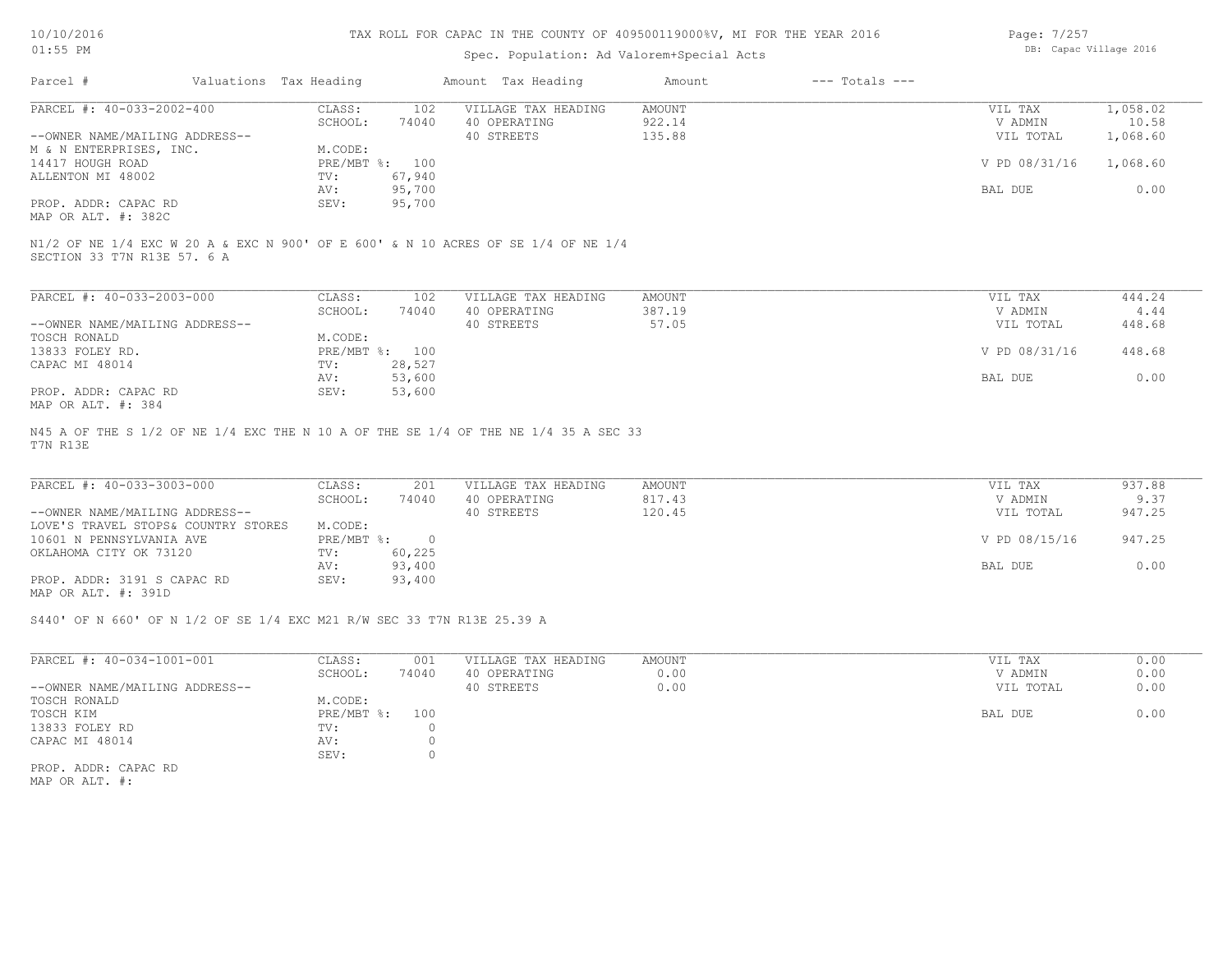#### Spec. Population: Ad Valorem+Special Acts

| Parcel #                                                                                                                                                                                                                                                                                      | Valuations Tax Heading |                | Amount Tax Heading  | Amount        | $---$ Totals $---$ |               |          |
|-----------------------------------------------------------------------------------------------------------------------------------------------------------------------------------------------------------------------------------------------------------------------------------------------|------------------------|----------------|---------------------|---------------|--------------------|---------------|----------|
| PARCEL #: 40-034-1001-002                                                                                                                                                                                                                                                                     | CLASS:                 | 301            | VILLAGE TAX HEADING | AMOUNT        |                    | VIL TAX       | 3,148.86 |
|                                                                                                                                                                                                                                                                                               | SCHOOL:                | 74040          | 40 OPERATING        | 2,744.46      |                    | V ADMIN       | 31.48    |
| --OWNER NAME/MAILING ADDRESS--                                                                                                                                                                                                                                                                |                        |                | 40 STREETS          | 404.40        |                    | VIL TOTAL     | 3,180.34 |
| KEIHIN MICHIGAN MANUFACTURING, INC                                                                                                                                                                                                                                                            | M.CODE:                |                |                     |               |                    |               |          |
| 14898 KOEHN RD.                                                                                                                                                                                                                                                                               | PRE/MBT %:             | $\overline{0}$ |                     |               |                    | V PD 08/19/16 | 3,180.34 |
| CAPAC MI 48014                                                                                                                                                                                                                                                                                | TV:                    | 202,200        |                     |               |                    |               |          |
|                                                                                                                                                                                                                                                                                               | AV:                    | 202,200        |                     |               |                    | BAL DUE       | 0.00     |
| PROP. ADDR: 14898 KOEHN RD                                                                                                                                                                                                                                                                    | SEV:                   | 202,200        |                     |               |                    |               |          |
| MAP OR ALT. #:                                                                                                                                                                                                                                                                                |                        |                |                     |               |                    |               |          |
| BEG N 2D 33M 56S W 343' FROM W 1/4 COR, TH N 2D 33M 56S W 651.91; TH N 88D 21M 52S<br>E 1314.31; TH S 2D 36M 55S E 994.04; TH S 88D 19M 34S W 882.11; TH N 2D 33M 56S W<br>343.04; TH S 88D 19M 14S W 433.05' TO BEG SECTION 34 T7N R13E 26.602A SPLIT ON<br>05/16/2007 FROM 27-034-1001-001; |                        |                |                     |               |                    |               |          |
| PARCEL #: 40-034-1001-010                                                                                                                                                                                                                                                                     | CLASS:                 | 402            | VILLAGE TAX HEADING | <b>AMOUNT</b> |                    | VIL TAX       | 160.86   |
|                                                                                                                                                                                                                                                                                               | SCHOOL:                | 74040          | 40 OPERATING        | 140.20        |                    | V ADMIN       | 1.60     |
| --OWNER NAME/MAILING ADDRESS--                                                                                                                                                                                                                                                                |                        |                | 40 STREETS          | 20.66         |                    | VIL TOTAL     | 162.46   |
| TOSCH RONALD                                                                                                                                                                                                                                                                                  | M.CODE:                |                |                     |               |                    |               |          |
| TOSCH KIM                                                                                                                                                                                                                                                                                     | PRE/MBT %: 100         |                |                     |               |                    | V PD 08/31/16 | 162.46   |
| 13833 FOLEY RD                                                                                                                                                                                                                                                                                | TV:                    | 10,330         |                     |               |                    |               |          |
| CAPAC MI 48014                                                                                                                                                                                                                                                                                | AV:                    | 13,300         |                     |               |                    | BAL DUE       | 0.00     |
|                                                                                                                                                                                                                                                                                               | SEV:                   | 13,300         |                     |               |                    |               |          |
| PROP. ADDR: 3326 S CAPAC RD                                                                                                                                                                                                                                                                   |                        |                |                     |               |                    |               |          |

R13E 1.26AC. SPLIT ON 01/18/2007 FROM 27-034-1001-000 52S E 283', TH S 2D 33M 56S E 195', TH S 88D 21M 52S W 283' TO BEG SECTION 34 T7N BEG N 2D 33M 56S W 1572.99' FROM W 1/4 COR, TH N 2D 33M 56S W 195', TH N 88D 21M

| PARCEL #: 40-034-1001-020      | CLASS:  | 102            | VILLAGE TAX HEADING | AMOUNT | VIL TAX       | 428.88 |
|--------------------------------|---------|----------------|---------------------|--------|---------------|--------|
|                                | SCHOOL: | 74040          | 40 OPERATING        | 373.80 | V ADMIN       | 4.28   |
| --OWNER NAME/MAILING ADDRESS-- |         |                | 40 STREETS          | 55.08  | VIL TOTAL     | 433.16 |
| TOSCH, RONALD/KIM              | M.CODE: |                |                     |        |               |        |
| 13833 FOLEY RD                 |         | PRE/MBT %: 100 |                     |        | V PD 08/31/16 | 433.16 |
| CAPAC MI 48014                 | TV:     | 27,540         |                     |        |               |        |
|                                | AV:     | 58,800         |                     |        | BAL DUE       | 0.00   |
| PROP. ADDR: S CAPAC RD         | SEV:    | 58,800         |                     |        |               |        |
| MAP OR ALT. #: 621/640A        |         |                |                     |        |               |        |

FROM 27-034-1001-001 S 88D 21M 52S W 783.14' TO BEG SECTION 34 T7N R13E 41.688AC. SPLIT ON 05/16/2007 TH N 2D 33M 56S W 885.71; TH N 88D 24M 32S E 1312.89; TH S 2D 36M 55S E 1657.8; TH W 578.08; TH S 88D 21M 52S W 248.17; TH N 2D 33M 56S W 195; TH S 88D 21M 52S W 283; BEG N 2D 33M 56S W 994.91 & N 88D 21M 52S E 531.17 FROM W 1/4 COR, TH N 2D 33M 56S

Page: 8/257 DB: Capac Village 2016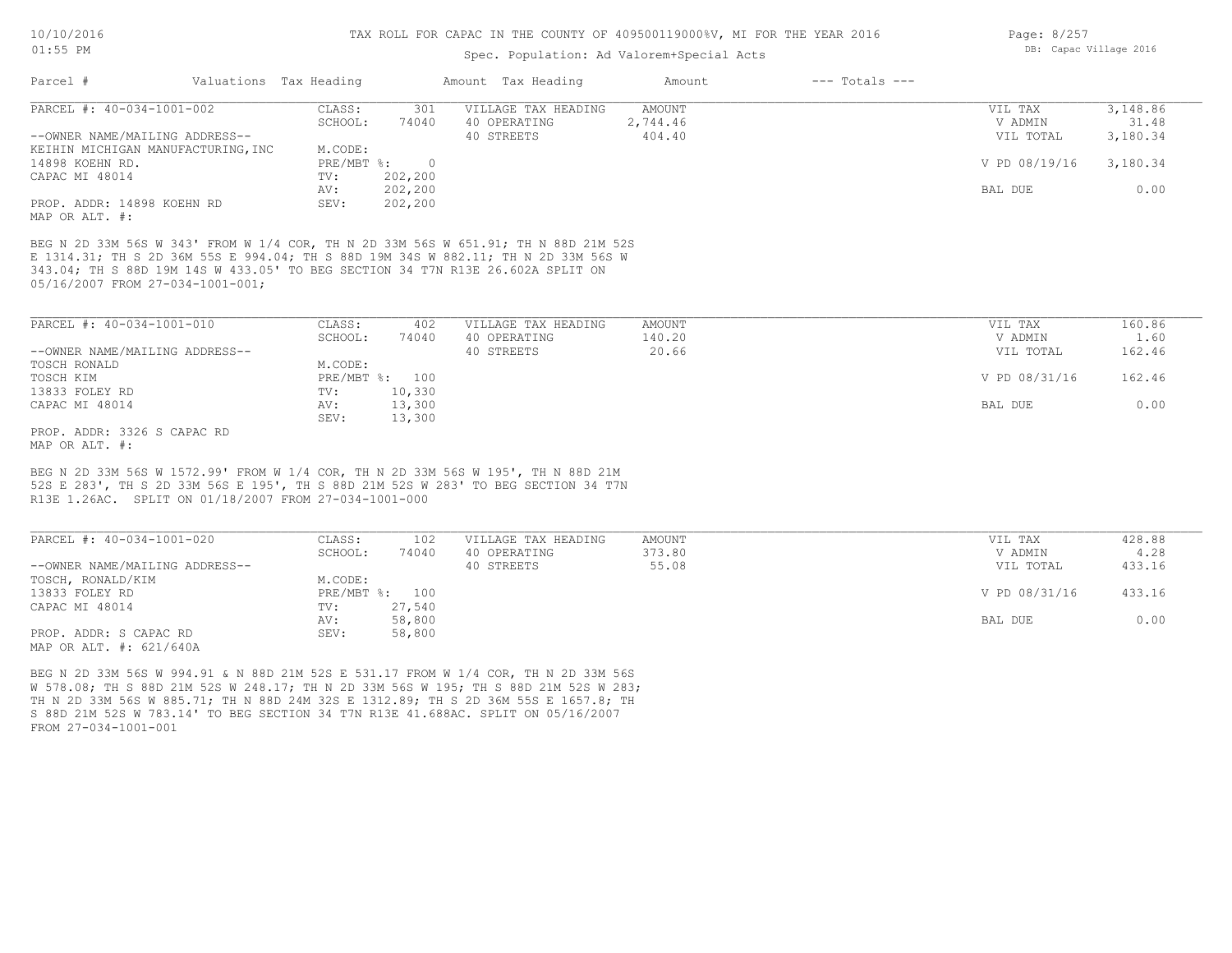#### Spec. Population: Ad Valorem+Special Acts

| Page: 9/257 |                        |  |
|-------------|------------------------|--|
|             | DB: Capac Village 2016 |  |

| Parcel #                       | Valuations Tax Heading |        | Amount Tax Heading  | Amount | $---$ Totals $---$ |               |        |
|--------------------------------|------------------------|--------|---------------------|--------|--------------------|---------------|--------|
| PARCEL #: 40-034-1001-100      | CLASS:                 | 202    | VILLAGE TAX HEADING | AMOUNT |                    | VIL TAX       | 572.87 |
|                                | SCHOOL:                | 74040  | 40 OPERATING        | 499.30 |                    | V ADMIN       | 5.72   |
| --OWNER NAME/MAILING ADDRESS-- |                        |        | 40 STREETS          | 73.57  |                    | VIL TOTAL     | 578.59 |
| SPENCER JAMES L. & JOANNE S.   | M.CODE:                |        |                     |        |                    |               |        |
| 1485 TORREY RD                 | PRE/MBT %:             |        |                     |        |                    | V PD 09/12/16 | 578.59 |
| GROSSE POINTE WOODS MI 48236   | TV:                    | 36,787 |                     |        |                    |               |        |
|                                | AV:                    | 50,100 |                     |        |                    | BAL DUE       | 0.00   |
| PROP. ADDR: CAPAC RD           | SEV:                   | 50,100 |                     |        |                    |               |        |
|                                |                        |        |                     |        |                    |               |        |

MAP OR ALT. #: 640B

S88^19'38"W 433' TO BEG SECTION 34 T7N R13E 3.41 A BEG AT W 1/4 COR,TH N2^33'56"W 343',TH N88^19'38"E 433',TH S2^33'56"E 343',TH

| PARCEL #: 40-034-4001-000      | CLASS:     | 201     | VILLAGE TAX HEADING | AMOUNT   | VIL TAX       | 6,322.84 |
|--------------------------------|------------|---------|---------------------|----------|---------------|----------|
|                                | SCHOOL:    | 74040   | 40 OPERATING        | 5,510.82 | V ADMIN       | 63.22    |
| --OWNER NAME/MAILING ADDRESS-- |            |         | 40 STREETS          | 812.02   | VIL TOTAL     | 6,386.06 |
| MCDONALDS CORP (021-1487)      | M.CODE:    |         |                     |          |               |          |
| PO BOX 182571                  | PRE/MBT %: |         |                     |          | V PD 08/25/16 | 6,386.06 |
| COLUMBUS OH 43218-2571         | TV:        | 406,014 |                     |          |               |          |
|                                | AV:        | 406,800 |                     |          | BAL DUE       | 0.00     |
| PROP. ADDR: 3200 S CAPAC RD    | SEV:       | 406,800 |                     |          |               |          |
| MAP OR ALT. #: 642A            |            |         |                     |          |               |          |

23.67 A NW 1/4 OF SW 1/4 EXC THAT PART LYING S & W OF N LINE OF M-21 R/W SEC 34 T7N R13E

| PARCEL #: 40-034-4001-200      | CLASS:     | 201     | VILLAGE TAX HEADING | AMOUNT   | VIL TAX       | 1,797.13 |
|--------------------------------|------------|---------|---------------------|----------|---------------|----------|
|                                | SCHOOL:    | 74040   | 40 OPERATING        | 1,566.33 | V ADMIN       | 17.97    |
| --OWNER NAME/MAILING ADDRESS-- |            |         | 40 STREETS          | 230.80   | VIL TOTAL     | 1,815.10 |
| SCHWEIHOFER CRP LLC            | M.CODE:    |         |                     |          |               |          |
| 69245 BURKE DR                 | PRE/MBT %: |         |                     |          | V PD 08/29/16 | 1,815.10 |
| RICHMOND MI 48062              | TV:        | 115,401 |                     |          |               |          |
|                                | AV:        | 154,500 |                     |          | BAL DUE       | 0.00     |
| PROP. ADDR: 3200 S CAPAC RD    | SEV:       | 154,500 |                     |          |               |          |
| MAP OR ALT. #: 642B            |            |         |                     |          |               |          |

BEG SECTION 34 T7N R13E 6.22 A W 50', TH N 2D 34M 48S W 30.86', TH N 88D 19M 38S E 330', TH N 2D 34M 48S W 260' TO W 335.46', TH N 47D 34M 48S W 176.78', TH N 2D 34M 48S W 256.11', TH S 87D 25M 12S 5S E 120', TH N 67D 15M 24S W 240.33', TH N 55D 4M 48S W 678.30', TH S 87D 25M 12S 48S E 613.47', TH S 55D 4M 48S E 733.05', TH N 87D 22M 54S E 173.72', TH S 2D 37M BEG N 88D 19M 38S E 380.01' FROM W 1/4 COR, TH N 88D 19M 38S E 180.53', TH S 2D 34M

| PARCEL #: 40-034-4001-400      | CLASS:       | 202    | VILLAGE TAX HEADING | AMOUNT | VIL TAX       | 201.37 |
|--------------------------------|--------------|--------|---------------------|--------|---------------|--------|
|                                | SCHOOL:      | 74040  | 40 OPERATING        | 175.51 | V ADMIN       | 2.01   |
| --OWNER NAME/MAILING ADDRESS-- |              |        | 40 STREETS          | 25.86  | VIL TOTAL     | 203.38 |
| CLEAR RIVER PETROLEUM          | M.CODE:      |        |                     |        |               |        |
| 69245 BURKE DR                 | $PRE/MBT$ %: |        |                     |        | V PD 08/29/16 | 203.38 |
| RICHMOND MI 48062              | TV:          | 12,931 |                     |        |               |        |
|                                | AV:          | 60,000 |                     |        | BAL DUE       | 0.00   |
| PROP. ADDR: 3200 CAPAC RD      | SEV:         | 60,000 |                     |        |               |        |
| MAP OR ALT. #: 642D / 650      |              |        |                     |        |               |        |

733.05',TH N2^34'48"W 613.47' TO BEG SECTION 34 T7N R13E 14.21 A N88^19'38ZZ'E 200',TH S2^ 37'5"E 814.66',TH S87^22'54"W 173.72',TH N55^4'48"W BET N88^19'38"E 560.54' FROM W 1/4 COR,TH N88^19'38"E 554.68',TH S2^37'5"E 233',TH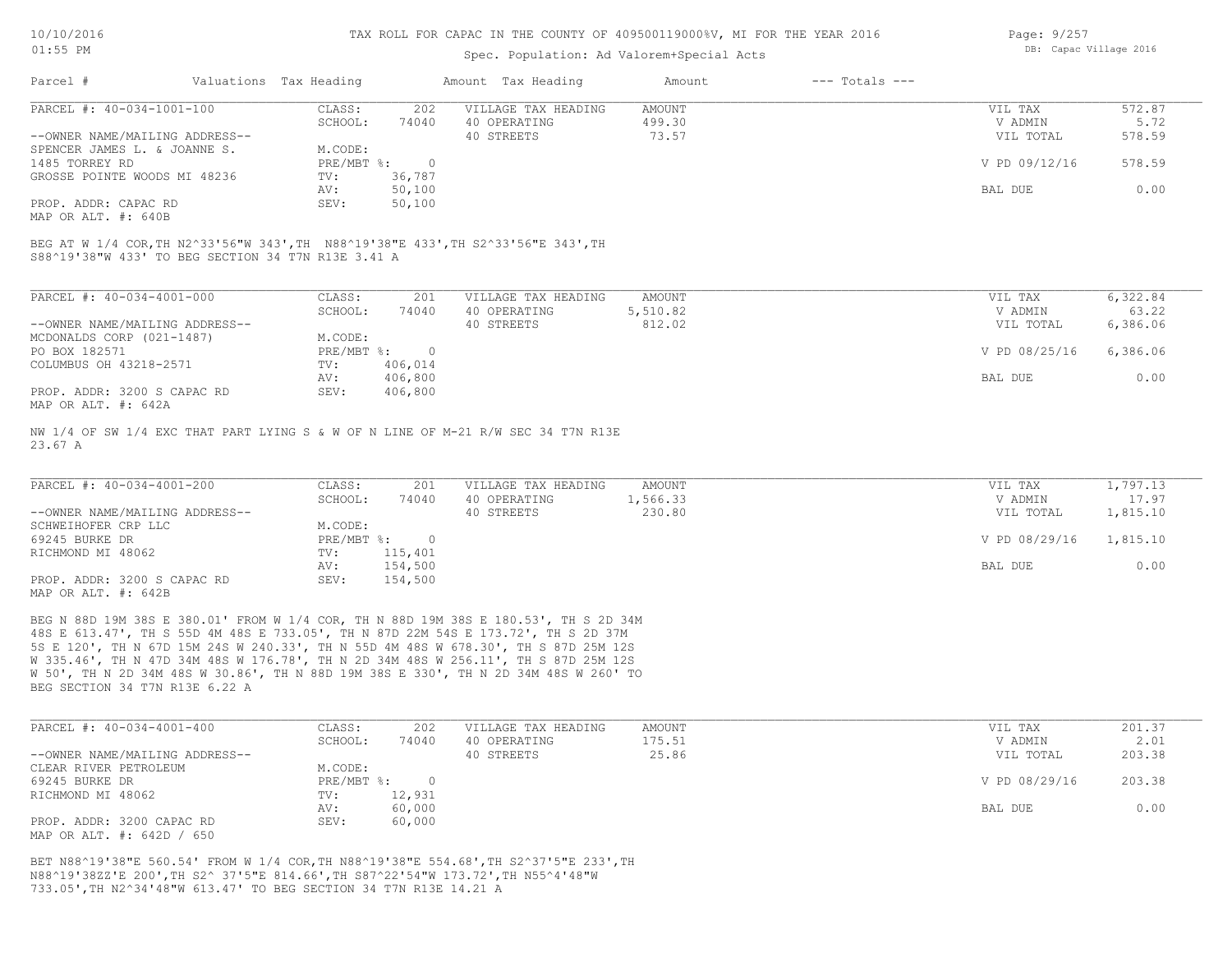# Spec. Population: Ad Valorem+Special Acts

Page: 10/257 DB: Capac Village 2016

| Parcel #                       | Valuations Tax Heading |       | Amount Tax Heading  | Amount | $---$ Totals $---$ |           |      |
|--------------------------------|------------------------|-------|---------------------|--------|--------------------|-----------|------|
| PARCEL #: 40-034-4001-600      | CLASS:                 | 703   | VILLAGE TAX HEADING | AMOUNT |                    | VIL TAX   | 0.00 |
|                                | SCHOOL:                | 74040 | 40 OPERATING        | 0.00   |                    | V ADMIN   | 0.00 |
| --OWNER NAME/MAILING ADDRESS-- |                        |       | 40 STREETS          | 0.00   |                    | VIL TOTAL | 0.00 |
| VILLAGE OF CAPAC               | M.CODE:                |       |                     |        |                    |           |      |
| 131 N MAIN ST                  | $PRE/MBT$ %:           |       |                     |        |                    | BAL DUE   | 0.00 |
| CAPAC MI 48014                 | TV:                    |       |                     |        |                    |           |      |
|                                | AV:                    |       |                     |        |                    |           |      |
| PROP. ADDR: KOEHN              | SEV:                   |       |                     |        |                    |           |      |
| MAP OR ALT. #: CF642C          |                        |       |                     |        |                    |           |      |

BEG N88^19'38"E 1115.22' FRO W 1/4 COR,TH N88^19'38"E

| PARCEL #: 40-150-0001-000          | CLASS:  | 401            | VILLAGE TAX HEADING | AMOUNT | VIL TAX       | 762.60 |
|------------------------------------|---------|----------------|---------------------|--------|---------------|--------|
|                                    | SCHOOL: | 74040          | 40 OPERATING        | 664.66 | V ADMIN       | 7.62   |
| --OWNER NAME/MAILING ADDRESS--     |         |                | 40 STREETS          | 97.94  | VIL TOTAL     | 770.22 |
| LEWIS GERALD/JANE REVOCABLE TRUST  | M.CODE: |                |                     |        |               |        |
| 560 N GLASSFORD ST                 |         | PRE/MBT %: 100 |                     |        | V PD 09/12/16 | 770.22 |
| CAPAC MI 48014-3015                | TV:     | 48,970         |                     |        |               |        |
|                                    | AV:     | 55,800         |                     |        | BAL DUE       | 0.00   |
| PROP. ADDR: 560 N GLASSFORD STREET | SEV:    | 55,800         |                     |        |               |        |
| MAP OR ALT. #: CF281K01            |         |                |                     |        |               |        |

LOT 1 EXC S 13.5 FT BONER SUBD SEC 21 T7N R13E

| PARCEL #: 40-150-0002-000      | CLASS:         | 401    | VILLAGE TAX HEADING | AMOUNT | VIL TAX       | 976.42 |
|--------------------------------|----------------|--------|---------------------|--------|---------------|--------|
|                                | SCHOOL:        | 74040  | 40 OPERATING        | 851.02 | V ADMIN       | 9.76   |
| --OWNER NAME/MAILING ADDRESS-- |                |        | 40 STREETS          | 125.40 | VIL TOTAL     | 986.18 |
| LORIDON SARAH L                | M.CODE:        |        |                     |        |               |        |
| OUICK ELIZABETH                | PRE/MBT %: 100 |        |                     |        | V PD 09/12/16 | 986.18 |
| 547 N NEEPER ST                | TV:            | 62,700 |                     |        |               |        |
| CAPAC MI 48014                 | AV:            | 62,700 |                     |        | BAL DUE       | 0.00   |
|                                | SEV:           | 62,700 |                     |        |               |        |
| PROP. ADDR: 547 N NEEPER ST    |                |        |                     |        |               |        |

MAP OR ALT. #: CF281K02

LOT 2 BONER SUBD SEC 21 T7N R13E

| PARCEL #: 40-150-0003-000      | CLASS:  | 401            | VILLAGE TAX HEADING | AMOUNT | VIL TAX       | 549.80 |
|--------------------------------|---------|----------------|---------------------|--------|---------------|--------|
|                                | SCHOOL: | 74040          | 40 OPERATING        | 479.19 | V ADMIN       | 5.49   |
| --OWNER NAME/MAILING ADDRESS-- |         |                | 40 STREETS          | 70.61  | VIL TOTAL     | 555.29 |
| SMITH GARY                     | M.CODE: |                |                     |        |               |        |
| 548 N NEEPER ST                |         | PRE/MBT %: 100 |                     |        | V PD 09/12/16 | 555.29 |
| CAPAC MI 48014-3038            | TV:     | 35,305         |                     |        |               |        |
|                                | AV:     | 38,300         |                     |        | BAL DUE       | 0.00   |
| PROP. ADDR: 548 N NEEPER ST    | SEV:    | 38,300         |                     |        |               |        |
| MAP OR ALT. #: CF281K03        |         |                |                     |        |               |        |

LOT 3 BONER SUBDIVISION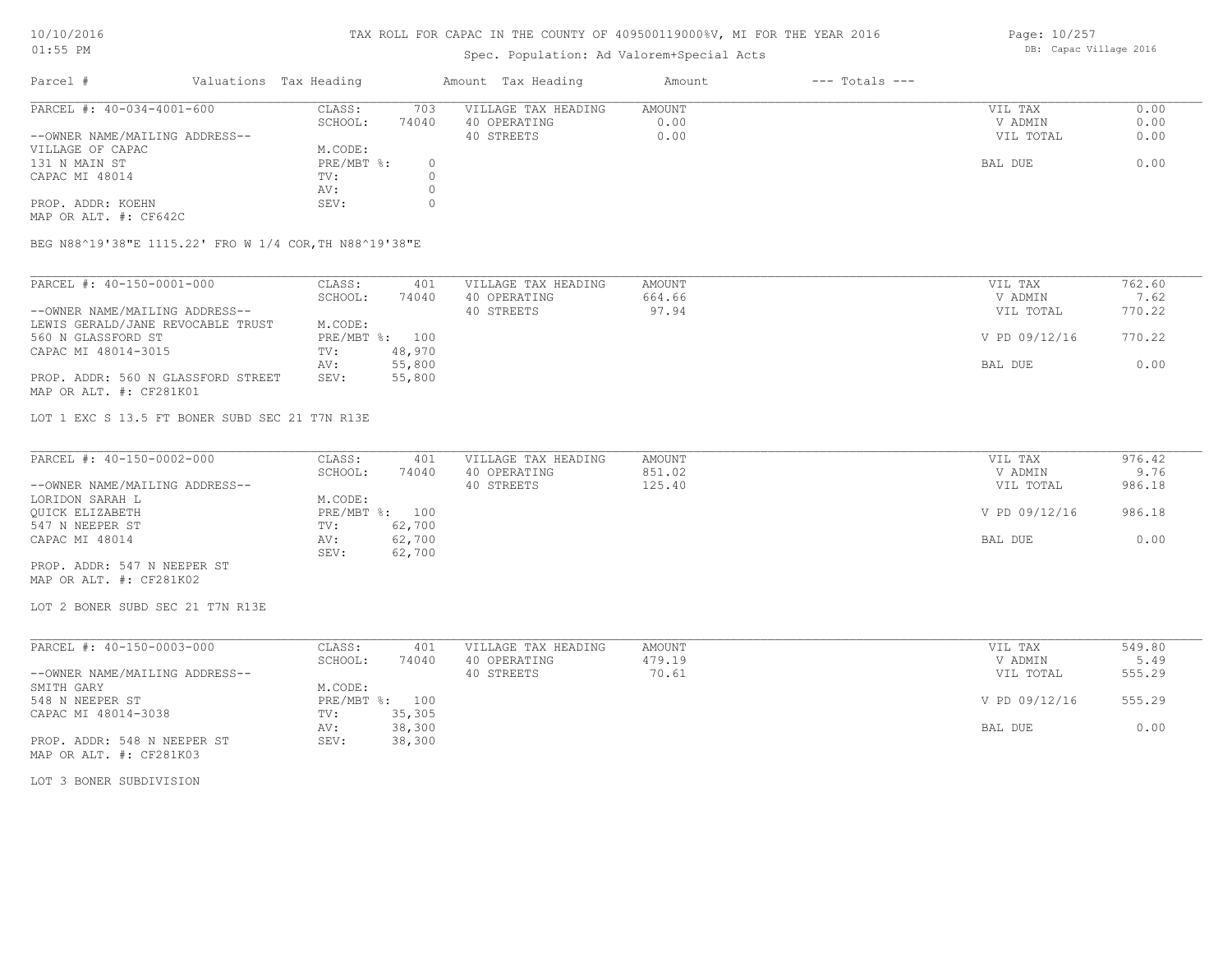# TAX ROLL FOR CAPAC IN THE COUNTY OF 409500119000%V, MI FOR THE YEAR 2016

## Spec. Population: Ad Valorem+Special Acts

| Page: 11/257 |                        |  |
|--------------|------------------------|--|
|              | DB: Capac Village 2016 |  |

| Parcel #                                                        | Valuations Tax Heading    | Amount Tax Heading                                                | Amount                            | $---$ Totals $---$ |                                 |                          |
|-----------------------------------------------------------------|---------------------------|-------------------------------------------------------------------|-----------------------------------|--------------------|---------------------------------|--------------------------|
| PARCEL #: 40-150-0004-000<br>--OWNER NAME/MAILING ADDRESS--     | CLASS:<br>SCHOOL:         | 401<br>VILLAGE TAX HEADING<br>74040<br>40 OPERATING<br>40 STREETS | <b>AMOUNT</b><br>751.80<br>110.78 |                    | VIL TAX<br>V ADMIN<br>VIL TOTAL | 862.58<br>8.62<br>871.20 |
| SEIDELL JAMES D.<br>MARKEY MARY SUE, DROGOSCH KAY ELLEN         | M.CODE:<br>PRE/MBT %: 100 |                                                                   |                                   |                    | V PD 09/02/16                   | 871.20                   |
| SEIDELL HERBERT D. HELEN M<br>P.O.BOX 54<br>CAPAC MI 48014-0054 | TV:<br>AV:<br>SEV:        | 55,390<br>63,800<br>63,800                                        |                                   |                    | BAL DUE                         | 0.00                     |
| PROP. ADDR: 550 N GLASSFORD STREET<br>MAP OR ALT. #: CF281K04   |                           |                                                                   |                                   |                    |                                 |                          |
| LOT 4 & S 13.5 FT OF LOT 1 BONER SUBD SEC 21 T7N R13E           |                           |                                                                   |                                   |                    |                                 |                          |
| PARCEL #: 40-150-0005-000                                       | CLASS:                    | VILLAGE TAX HEADING<br>401                                        | AMOUNT                            |                    | VIL TAX                         | 677.89                   |
| --OWNER NAME/MAILING ADDRESS--                                  | SCHOOL:                   | 74040<br>40 OPERATING<br>40 STREETS                               | 590.83<br>87.06                   |                    | V ADMIN<br>VIL TOTAL            | 6.77<br>684.66           |
| HUMMEL KENNETH<br>HUMMEL MARY T                                 | M.CODE:<br>PRE/MBT %: 100 |                                                                   |                                   |                    | V PD 09/12/16                   | 684.66                   |
| 545 N NEEPER ST<br>CAPAC, MI 48014                              | TV:<br>AV:                | 43,530<br>47,600                                                  |                                   |                    | BAL DUE                         | 0.00                     |
| PROP. ADDR: 545 N NEEPER ST<br>MAP OR ALT. #: CF281K05          | SEV:                      | 47,600                                                            |                                   |                    |                                 |                          |
| LOT 5 BONER SUBD SEC 21 T7N R13E                                |                           |                                                                   |                                   |                    |                                 |                          |
| PARCEL #: 40-150-0006-000                                       | CLASS:<br>SCHOOL:         | 401<br>VILLAGE TAX HEADING<br>74040<br>40 OPERATING               | AMOUNT<br>583.17                  |                    | VIL TAX<br>V ADMIN              | 669.10<br>6.69           |
| --OWNER NAME/MAILING ADDRESS--<br>FULLER RAND/FLORENCE          | M.CODE:                   | 40 STREETS                                                        | 85.93                             |                    | VIL TOTAL                       | 675.79                   |
| 546 N NEEPER ST<br>CAPAC MI 48014-3038                          | PRE/MBT %: 100<br>TV:     | 42,966                                                            |                                   |                    | V PD 08/29/16                   | 675.79                   |
| PROP. ADDR: 546 N NEEPER ST<br>MAP OR ALT. #: CF281K06          | AV:<br>SEV:               | 48,500<br>48,500                                                  |                                   |                    | BAL DUE                         | 0.00                     |
| LOT 6 BONER SUBDIVISION                                         |                           |                                                                   |                                   |                    |                                 |                          |
|                                                                 |                           |                                                                   |                                   |                    |                                 |                          |
| PARCEL #: 40-150-0007-000                                       | CLASS:<br>SCHOOL:         | VILLAGE TAX HEADING<br>401<br>74040<br>40 OPERATING               | AMOUNT<br>687.41                  |                    | VIL TAX<br>V ADMIN              | 788.70<br>7.88           |
| --OWNER NAME/MAILING ADDRESS--<br>WEYHRAUCH GERALD F            | M.CODE:                   | 40 STREETS<br>COREL                                               | 101.29                            |                    | VIL TOTAL                       | 796.58                   |
| WEYHRAUCH PATRICIA A<br>540 GLASSFORD                           | PRE/MBT %: 100<br>TV:     | 50,646                                                            |                                   |                    | V PD 09/19/16                   | 796.58                   |
| CAPAC MI 48014                                                  | AV:<br>SEV:               | 57,500<br>57,500                                                  |                                   |                    | BAL DUE                         | 0.00                     |
| PROP. ADDR: 540 N GLASSFORD STREET<br>MAP OR ALT. #: CF281K07   |                           |                                                                   |                                   |                    |                                 |                          |
| LOT 7 BONER SUBD SEC 21 T7N R13E                                |                           |                                                                   |                                   |                    |                                 |                          |
|                                                                 |                           |                                                                   |                                   |                    |                                 |                          |
|                                                                 |                           |                                                                   |                                   |                    |                                 |                          |
|                                                                 |                           |                                                                   |                                   |                    |                                 |                          |
|                                                                 |                           |                                                                   |                                   |                    |                                 |                          |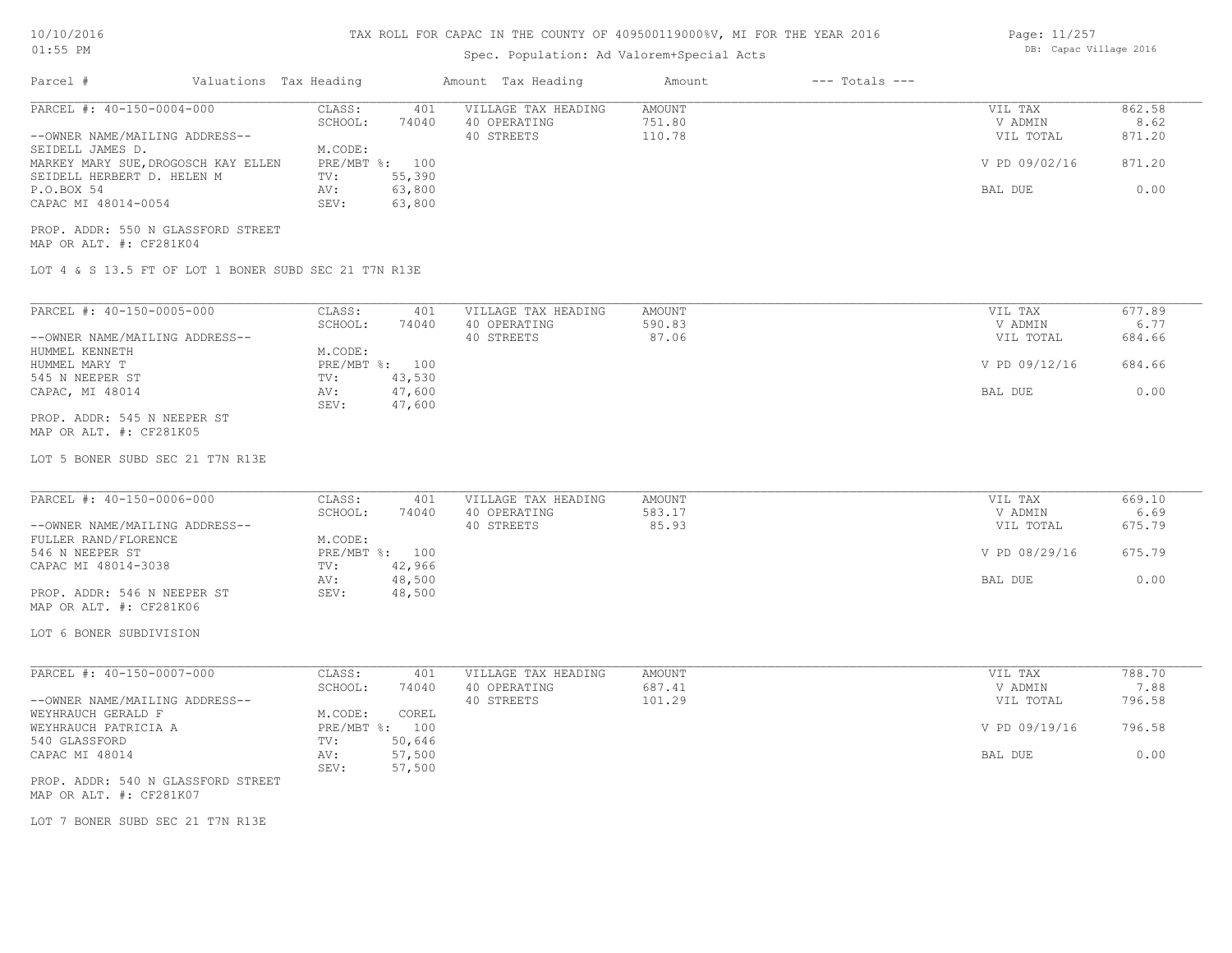# TAX ROLL FOR CAPAC IN THE COUNTY OF 409500119000%V, MI FOR THE YEAR 2016

# Spec. Population: Ad Valorem+Special Acts

Parcel # Valuations Tax Heading Amount Tax Heading Amount --- Totals ---

| Page: 12/257 |                        |  |
|--------------|------------------------|--|
|              | DB: Capac Village 2016 |  |

| PARCEL #: 40-150-0008-000                              | CLASS:<br>401<br>SCHOOL:<br>74040 | VILLAGE TAX HEADING<br>40 OPERATING | <b>AMOUNT</b><br>636.57 | VIL TAX<br>V ADMIN | 730.37<br>7.30 |
|--------------------------------------------------------|-----------------------------------|-------------------------------------|-------------------------|--------------------|----------------|
| --OWNER NAME/MAILING ADDRESS--                         |                                   | 40 STREETS                          | 93.80                   | VIL TOTAL          | 737.67         |
| PARK KIMBERLY M                                        | M.CODE:<br>COREL                  |                                     |                         |                    |                |
| 541 N NEEPER ST                                        | PRE/MBT %: 100                    |                                     |                         | V PD 09/16/16      | 737.67         |
| CAPAC, MI 48014                                        | 46,900<br>TV:                     |                                     |                         |                    |                |
|                                                        | 46,900<br>AV:                     |                                     |                         | BAL DUE            | 0.00           |
| PROP. ADDR: 541 N NEEPER ST<br>MAP OR ALT. #: CF281K08 | SEV:<br>46,900                    |                                     |                         |                    |                |
| LOT 8 BONER SUBD SEC 21 T7N R13E                       |                                   |                                     |                         |                    |                |
| PARCEL #: 40-150-0009-000                              | CLASS:<br>401                     | VILLAGE TAX HEADING                 | AMOUNT                  | VIL TAX            | 615.88         |
|                                                        | SCHOOL:<br>74040                  | 40 OPERATING                        | 536.79                  | V ADMIN            | 6.15           |
| --OWNER NAME/MAILING ADDRESS--                         |                                   | 40 STREETS                          | 79.09                   | VIL TOTAL          | 622.03         |
| SHOWLER DENISE L                                       | M.CODE:                           |                                     |                         |                    |                |
| P.O.BOX 206                                            | PRE/MBT %: 100                    |                                     |                         | V PD 08/29/16      | 622.03         |
| CAPAC MI 48014-0206                                    | 39,549<br>TV:                     |                                     |                         |                    |                |
| PROP. ADDR: 540 N NEEPER ST                            | 44,600<br>AV:<br>SEV:<br>44,600   |                                     |                         | BAL DUE            | 0.00           |
| MAP OR ALT. #: CF281K09                                |                                   |                                     |                         |                    |                |
| LOT 9 BONER SUBD SEC 21 T7N R13E                       |                                   |                                     |                         |                    |                |
| PARCEL #: 40-225-0001-000                              | CLASS:<br>401                     | VILLAGE TAX HEADING                 | AMOUNT                  | VIL TAX            | 590.33         |
|                                                        | SCHOOL:<br>74040                  | 40 OPERATING                        | 514.52                  | V ADMIN            | 5.90           |
| --OWNER NAME/MAILING ADDRESS--                         |                                   | 40 STREETS                          | 75.81                   | VIL TOTAL          | 596.23         |
| MCGEORGE II DOUGLAS N                                  | M.CODE:<br>COREL                  |                                     |                         |                    |                |
| 203 S LESTER ST                                        | PRE/MBT %: 100                    |                                     |                         | V PD 09/16/16      | 596.23         |
| CAPAC MI 48014-3713                                    | 37,908<br>TV:                     |                                     |                         |                    |                |
|                                                        | 45,000<br>AV:                     |                                     |                         | BAL DUE            | 0.00           |
| PROP. ADDR: 203 S LESTER ST                            | SEV:<br>45,000                    |                                     |                         |                    |                |
| MAP OR ALT. #: CF281K10                                |                                   |                                     |                         |                    |                |
| LOT 1 BULLOCK PLAT SEC 27 T7N R13E                     |                                   |                                     |                         |                    |                |
| PARCEL #: 40-225-0002-000                              | CLASS:<br>401                     | VILLAGE TAX HEADING                 | AMOUNT                  | VIL TAX            | 646.52         |
|                                                        | SCHOOL:<br>74040                  | 40 OPERATING                        | 563.49                  | V ADMIN            | 6.46           |
| --OWNER NAME/MAILING ADDRESS--                         |                                   | 40 STREETS                          | 83.03                   | VIL TOTAL          | 652.98         |
| HUDSON STEVEN/MARGARET                                 | M.CODE:                           |                                     |                         |                    |                |
| 205 S LESTER ST                                        | PRE/MBT %: 100                    |                                     |                         | V PD 08/29/16      | 652.98         |
| CAPAC MI 48014                                         | 41,516<br>TV:                     |                                     |                         |                    |                |
|                                                        | 48,400<br>AV:                     |                                     |                         | BAL DUE            | 0.00           |
| PROP. ADDR: 205 S LESTER ST<br>MAP OR ALT. #: CF281K11 | SEV:<br>48,400                    |                                     |                         |                    |                |

LOT 2 BULLOCK PLAT SEC 27 T7N R13E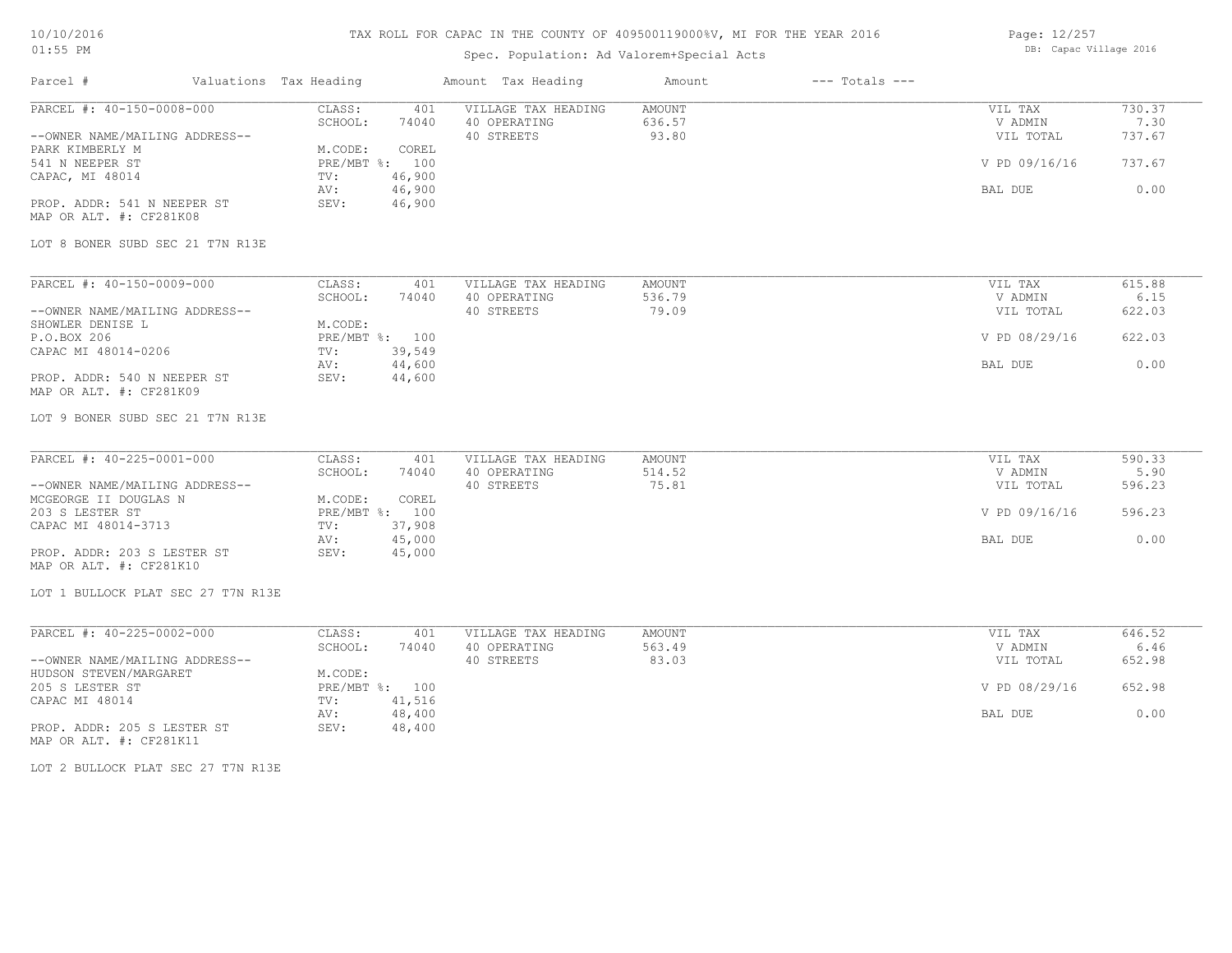#### TAX ROLL FOR CAPAC IN THE COUNTY OF 409500119000%V, MI FOR THE YEAR 2016

# Spec. Population: Ad Valorem+Special Acts

| Page: 13/257 |                        |  |
|--------------|------------------------|--|
|              | DB: Capac Village 2016 |  |

| Parcel #                                                    | Valuations Tax Heading             | Amount Tax Heading                                | Amount                           | $---$ Totals $---$ |                                 |                          |
|-------------------------------------------------------------|------------------------------------|---------------------------------------------------|----------------------------------|--------------------|---------------------------------|--------------------------|
| PARCEL #: 40-225-0003-000<br>--OWNER NAME/MAILING ADDRESS-- | CLASS:<br>401<br>SCHOOL:<br>74040  | VILLAGE TAX HEADING<br>40 OPERATING<br>40 STREETS | <b>AMOUNT</b><br>407.51<br>60.04 |                    | VIL TAX<br>V ADMIN<br>VIL TOTAL | 467.55<br>4.67<br>472.22 |
| GELARDEN ERNEST/BEVERLY                                     | M.CODE:                            |                                                   |                                  |                    |                                 |                          |
| 209 S LESTER ST<br>CAPAC MI 48014-3713                      | PRE/MBT %: 100<br>30,024<br>TV:    |                                                   |                                  |                    | V PD 09/12/16                   | 472.22                   |
|                                                             | 34,300<br>AV:                      |                                                   |                                  |                    | BAL DUE                         | 0.00                     |
| PROP. ADDR: 209 S LESTER ST<br>MAP OR ALT. #: CF281K12      | 34,300<br>SEV:                     |                                                   |                                  |                    |                                 |                          |
| LOT 3 BULLOCK PLAT                                          |                                    |                                                   |                                  |                    |                                 |                          |
| PARCEL #: 40-225-0004-000                                   | CLASS:<br>401                      | VILLAGE TAX HEADING                               | <b>AMOUNT</b>                    |                    | VIL TAX                         | 482.07                   |
|                                                             | SCHOOL:<br>74040                   | 40 OPERATING                                      | 420.16                           |                    | V ADMIN                         | 4.82                     |
| --OWNER NAME/MAILING ADDRESS--                              |                                    | 40 STREETS                                        | 61.91                            |                    | VIL TOTAL                       | 486.89                   |
| LEWIS JILL L<br>211 S LESTER ST                             | M.CODE:<br>PRE/MBT %: 100          |                                                   |                                  |                    | V PD 08/29/16                   | 486.89                   |
| CAPAC MI 48014                                              | 30,956<br>TV:<br>37,200<br>AV:     |                                                   |                                  |                    | BAL DUE                         | 0.00                     |
| PROP. ADDR: 211 S LESTER ST<br>MAP OR ALT. #: CF281K13      | 37,200<br>SEV:                     |                                                   |                                  |                    |                                 |                          |
| LOT 4 BULLOCK PLAT SEC 27 T7N R13E                          |                                    |                                                   |                                  |                    |                                 |                          |
| PARCEL #: 40-225-0005-000                                   | CLASS:<br>401                      | VILLAGE TAX HEADING                               | AMOUNT                           |                    | VIL TAX                         | 544.93                   |
|                                                             | SCHOOL:<br>74040                   | 40 OPERATING                                      | 474.95                           |                    | V ADMIN                         | 5.44                     |
| --OWNER NAME/MAILING ADDRESS--                              |                                    | 40 STREETS                                        | 69.98                            |                    | VIL TOTAL                       | 550.37                   |
| BASTIAN MICHAEL F III<br>213 S LESTER ST                    | COREL<br>M.CODE:<br>PRE/MBT %: 100 |                                                   |                                  |                    | V PD 09/19/16                   | 550.37                   |
| CAPAC MI 48014                                              | 34,993<br>TV:<br>39,100<br>AV:     |                                                   |                                  |                    | BAL DUE                         | 0.00                     |
| PROP. ADDR: 213 S LESTER ST<br>MAP OR ALT. #: CF281K14      | SEV:<br>39,100                     |                                                   |                                  |                    |                                 |                          |
| LOT 5 BULLOCK PLAT SEC 27 T7N R13E                          |                                    |                                                   |                                  |                    |                                 |                          |
| PARCEL #: 40-225-0006-000                                   | CLASS:<br>401                      | VILLAGE TAX HEADING                               | AMOUNT                           |                    | VIL TAX                         | 536.56                   |
|                                                             | SCHOOL:<br>74040                   | 40 OPERATING                                      | 467.65                           |                    | V ADMIN                         | 5.36                     |
| --OWNER NAME/MAILING ADDRESS--                              |                                    | 40 STREETS                                        | 68.91                            |                    | VIL TOTAL                       | 541.92                   |
| VIELHABER RICHARD H                                         | M.CODE:                            |                                                   |                                  |                    |                                 |                          |
| VIELHABER CINDT L                                           | PRE/MBT %: 100                     |                                                   |                                  |                    | V PD 09/16/16                   | 541.92                   |
| 215 S LESTER ST<br>CAPAC MI 48014                           | 34,455<br>TV:<br>40,900<br>AV:     |                                                   |                                  |                    | BAL DUE                         | 0.00                     |
|                                                             | SEV:<br>40,900                     |                                                   |                                  |                    |                                 |                          |
| PROP. ADDR: 215 S LESTER ST                                 |                                    |                                                   |                                  |                    |                                 |                          |

MAP OR ALT. #: CF281K15

LOT 6 BULLOCK PLAT SEC 27 T7N R13E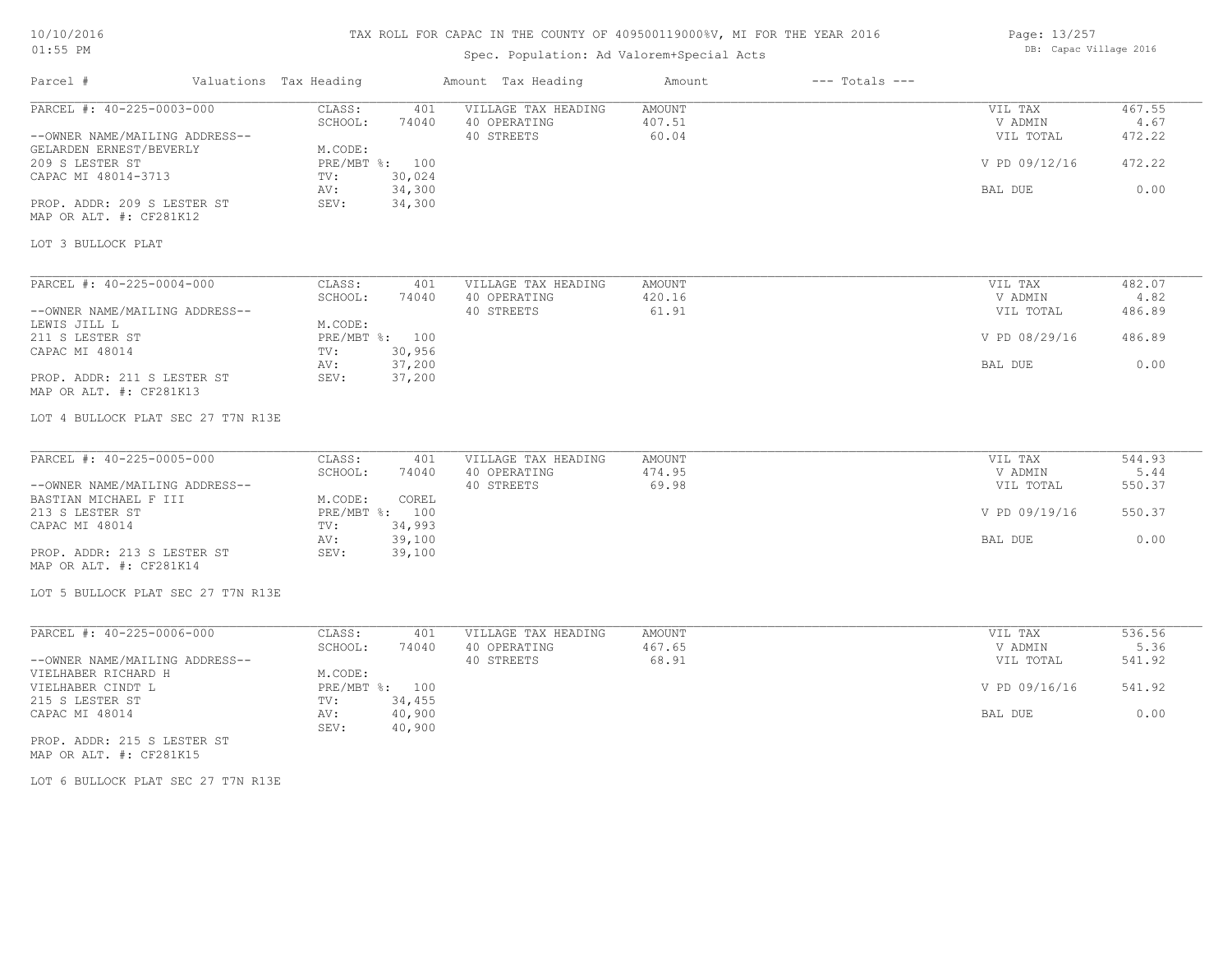# TAX ROLL FOR CAPAC IN THE COUNTY OF 409500119000%V, MI FOR THE YEAR 2016

# Spec. Population: Ad Valorem+Special Acts

| Page: 14/257 |                        |  |
|--------------|------------------------|--|
|              | DB: Capac Village 2016 |  |

| Parcel #                                                    | Valuations Tax Heading                           | Amount Tax Heading                                | Amount                    | $---$ Totals $---$ |                                 |                          |
|-------------------------------------------------------------|--------------------------------------------------|---------------------------------------------------|---------------------------|--------------------|---------------------------------|--------------------------|
| PARCEL #: 40-225-0007-000<br>--OWNER NAME/MAILING ADDRESS-- | CLASS:<br>401<br>SCHOOL:<br>74040                | VILLAGE TAX HEADING<br>40 OPERATING<br>40 STREETS | AMOUNT<br>481.99<br>71.02 |                    | VIL TAX<br>V ADMIN<br>VIL TOTAL | 553.01<br>5.53<br>558.54 |
| COX PAUL/SANDRA<br>217 S LESTER ST                          | M.CODE:<br>PRE/MBT %: 100                        |                                                   |                           |                    | V PD 08/31/16                   | 558.54                   |
| CAPAC MI 48014                                              | 35,511<br>TV:<br>40,000<br>AV:                   |                                                   |                           |                    | BAL DUE                         | 0.00                     |
| PROP. ADDR: 217 S LESTER ST<br>MAP OR ALT. #: CF281K16      | SEV:<br>40,000                                   |                                                   |                           |                    |                                 |                          |
| LOT 7 BULLOCK PLAT SEC 27 T7N R13E                          |                                                  |                                                   |                           |                    |                                 |                          |
| PARCEL #: 40-225-0008-000                                   | CLASS:<br>401                                    | VILLAGE TAX HEADING                               | AMOUNT                    |                    | VIL TAX                         | 525.58                   |
| --OWNER NAME/MAILING ADDRESS--                              | SCHOOL:<br>74040                                 | 40 OPERATING<br>40 STREETS                        | 458.08<br>67.50           |                    | V ADMIN<br>VIL TOTAL            | 5.25<br>530.83           |
| RUDDOCK LEWIS J<br>216 S HUNTER ST                          | M.CODE:<br>COREL<br>PRE/MBT %: 100               |                                                   |                           |                    | V PD 09/19/16                   | 530.83                   |
| CAPAC MI 48014-3708                                         | 33,750<br>TV:<br>38,900<br>AV:                   |                                                   |                           |                    | BAL DUE                         | 0.00                     |
| PROP. ADDR: 216 S HUNTER STREET<br>MAP OR ALT. #: CF281K17  | 38,900<br>SEV:                                   |                                                   |                           |                    |                                 |                          |
| LOT 8 BULLOCK PLAT                                          |                                                  |                                                   |                           |                    |                                 |                          |
| PARCEL #: 40-225-0009-000                                   | CLASS:<br>401                                    | VILLAGE TAX HEADING                               | AMOUNT                    |                    | VIL TAX                         | 535.27                   |
| --OWNER NAME/MAILING ADDRESS--                              | SCHOOL:<br>74040                                 | 40 OPERATING<br>40 STREETS                        | 466.53<br>68.74           |                    | V ADMIN<br>VIL TOTAL            | 5.35<br>540.62           |
| METZER SCOTT A<br>METZER STEPHEN G                          | M.CODE:<br>PRE/MBT %: 100                        |                                                   |                           |                    | V PD 09/12/16                   | 540.62                   |
| 214 S HUNTER ST<br>CAPAC MI 48014-3708                      | 34,372<br>TV:<br>42,300<br>AV:                   |                                                   |                           |                    | BAL DUE                         | 0.00                     |
| PROP. ADDR: 214 S HUNTER STREET                             | SEV:<br>42,300                                   |                                                   |                           |                    |                                 |                          |
| MAP OR ALT. #: CF281K18                                     |                                                  |                                                   |                           |                    |                                 |                          |
| LOT 9 BULLOCK PLAT SEC 27 T7N R13E                          |                                                  |                                                   |                           |                    |                                 |                          |
| PARCEL #: 40-225-0010-000                                   | CLASS:<br>401                                    | VILLAGE TAX HEADING                               | AMOUNT                    |                    | VIL TAX                         | 618.24                   |
| --OWNER NAME/MAILING ADDRESS--                              | SCHOOL:<br>74040                                 | 40 OPERATING<br>40 STREETS                        | 538.84<br>79.40           |                    | V ADMIN<br>VIL TOTAL            | 6.18<br>624.42           |
| MANDEVILLE LAURINA<br>MAPLE JEFFREY                         | M.CODE:<br>CBSMT<br>PRE/MBT %: 100               |                                                   |                           |                    | V PD 08/15/16                   | 624.42                   |
| 212 S HUNTER STREET<br>CAPAC MI 48014                       | 39,700<br>TV:<br>AV:<br>39,700<br>39,700<br>SEV: |                                                   |                           |                    | BAL DUE                         | 0.00                     |
| PROP. ADDR: 212 S HUNTER STREET<br>MAP OR ALT. #: CF281K19  |                                                  |                                                   |                           |                    |                                 |                          |

LOT 10 BULLOCK PLAT SEC 27 T7N R13E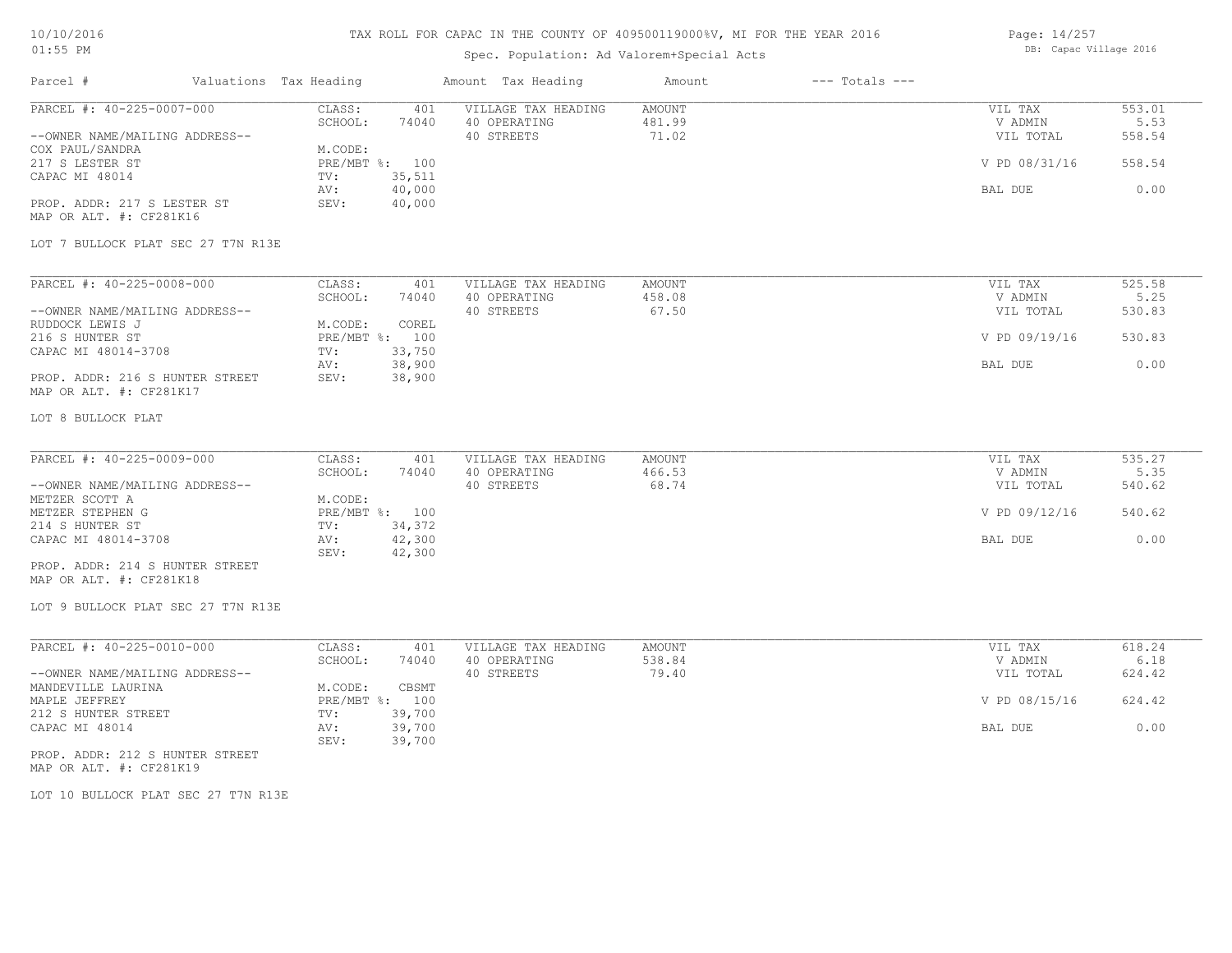#### TAX ROLL FOR CAPAC IN THE COUNTY OF 409500119000%V, MI FOR THE YEAR 2016

# Spec. Population: Ad Valorem+Special Acts

| Page: 15/257 |                        |  |
|--------------|------------------------|--|
|              | DB: Capac Village 2016 |  |

| Parcel #<br>Valuations Tax Heading                             |                  | Amount Tax Heading  | Amount        | $---$ Totals $---$ |               |        |
|----------------------------------------------------------------|------------------|---------------------|---------------|--------------------|---------------|--------|
| PARCEL #: 40-225-0011-000                                      | CLASS:<br>401    | VILLAGE TAX HEADING | <b>AMOUNT</b> |                    | VIL TAX       | 515.94 |
|                                                                | 74040<br>SCHOOL: | 40 OPERATING        | 449.68        |                    | V ADMIN       | 5.15   |
| --OWNER NAME/MAILING ADDRESS--                                 |                  | 40 STREETS          | 66.26         |                    | VIL TOTAL     | 521.09 |
| PARDON BONNIE J. TRUST                                         | M.CODE:          |                     |               |                    |               |        |
| 210 S HUNTER ST                                                | PRE/MBT %: 100   |                     |               |                    | V PD 07/21/16 | 521.09 |
| CAPAC MI 48014-3708                                            | 33,131<br>TV:    |                     |               |                    |               |        |
|                                                                | 40,300<br>AV:    |                     |               |                    | BAL DUE       | 0.00   |
| PROP. ADDR: 210 S HUNTER STREET<br>MAP OR ALT. #: CF281L       | 40,300<br>SEV:   |                     |               |                    |               |        |
| LOT 11 BULLOCK PLAT SEC 27 T7N R13E                            |                  |                     |               |                    |               |        |
| PARCEL #: 40-300-0001-000                                      | CLASS:<br>401    | VILLAGE TAX HEADING | AMOUNT        |                    | VIL TAX       | 610.96 |
|                                                                | SCHOOL:<br>74040 | 40 OPERATING        | 532.50        |                    | V ADMIN       | 6.10   |
| --OWNER NAME/MAILING ADDRESS--                                 |                  | 40 STREETS          | 78.46         |                    | VIL TOTAL     | 617.06 |
| MACKAY KURTIS                                                  | M.CODE:          |                     |               |                    |               |        |
| 537 N NEEPER ST                                                | PRE/MBT %: 100   |                     |               |                    | BAL DUE       | 617.06 |
| CAPAC, MI 48014                                                | 39,233<br>TV:    |                     |               |                    |               |        |
|                                                                | 44,100<br>AV:    |                     |               |                    |               |        |
| PROP. ADDR: 537 N NEEPER ST                                    | 44,100<br>SEV:   |                     |               |                    |               |        |
| MAP OR ALT. #: CF281M1                                         |                  |                     |               |                    |               |        |
| LOT 1 CHRISTIES SUBD SEC 21 T7N R13E                           |                  |                     |               |                    |               |        |
| PARCEL #: 40-300-0002-000                                      | CLASS:<br>401    | VILLAGE TAX HEADING | AMOUNT        |                    | VIL TAX       | 562.69 |
|                                                                | SCHOOL:<br>74040 | 40 OPERATING        | 490.43        |                    | V ADMIN       | 5.62   |
| --OWNER NAME/MAILING ADDRESS--                                 |                  | 40 STREETS          | 72.26         |                    | VIL TOTAL     | 568.31 |
| BARNARD DALE B JR                                              | M.CODE:          |                     |               |                    |               |        |
| KAISER ROBERT J, KAISER SANDRA K                               | PRE/MBT %: 100   |                     |               |                    | V PD 09/16/16 | 568.31 |
| 535 N NEEPER ST                                                | 36,133<br>TV:    |                     |               |                    |               |        |
| CAPAC MI 48014-3040                                            | 40,500<br>AV:    |                     |               |                    | BAL DUE       | 0.00   |
|                                                                | SEV:<br>40,500   |                     |               |                    |               |        |
| PROP. ADDR: 535 N NEEPER ST<br>MAP OR ALT. #: CF281M2          |                  |                     |               |                    |               |        |
| LOTS 2 & 3 EXC S 48 FT OF LOT 3 CHRISTIES SUBD SEC 21 T7N R13E |                  |                     |               |                    |               |        |
| PARCEL #: 40-300-0003-000                                      | CLASS:<br>401    | VILLAGE TAX HEADING | <b>AMOUNT</b> |                    | VIL TAX       | 661.03 |
|                                                                | SCHOOL:<br>74040 | 40 OPERATING        | 576.14        |                    | V ADMIN       | 6.61   |
| --OWNER NAME/MAILING ADDRESS--                                 |                  | 40 STREETS          | 84.89         |                    | VIL TOTAL     | 667.64 |
| LEMIS BEVERLY                                                  | M CODE.          |                     |               |                    |               |        |

MAP OR ALT. #: CF281M3 PROP. ADDR: 423 N NEEPER ST SEV: 48,000 AV: 48,000 BAL DUE 0.00 CAPAC MI 48014-3041 TV: 42,448<br>AV: 48,000 423 N NEEPER ST PRE/MBT %: 100 V PD 07/08/16 667.64 LEWIS BEVERLY M.CODE:

LOT 4 EXC S 23 FT & S 48 FT OF LOT 3 CHRISTIES SUBD SEC 21 T7N R13E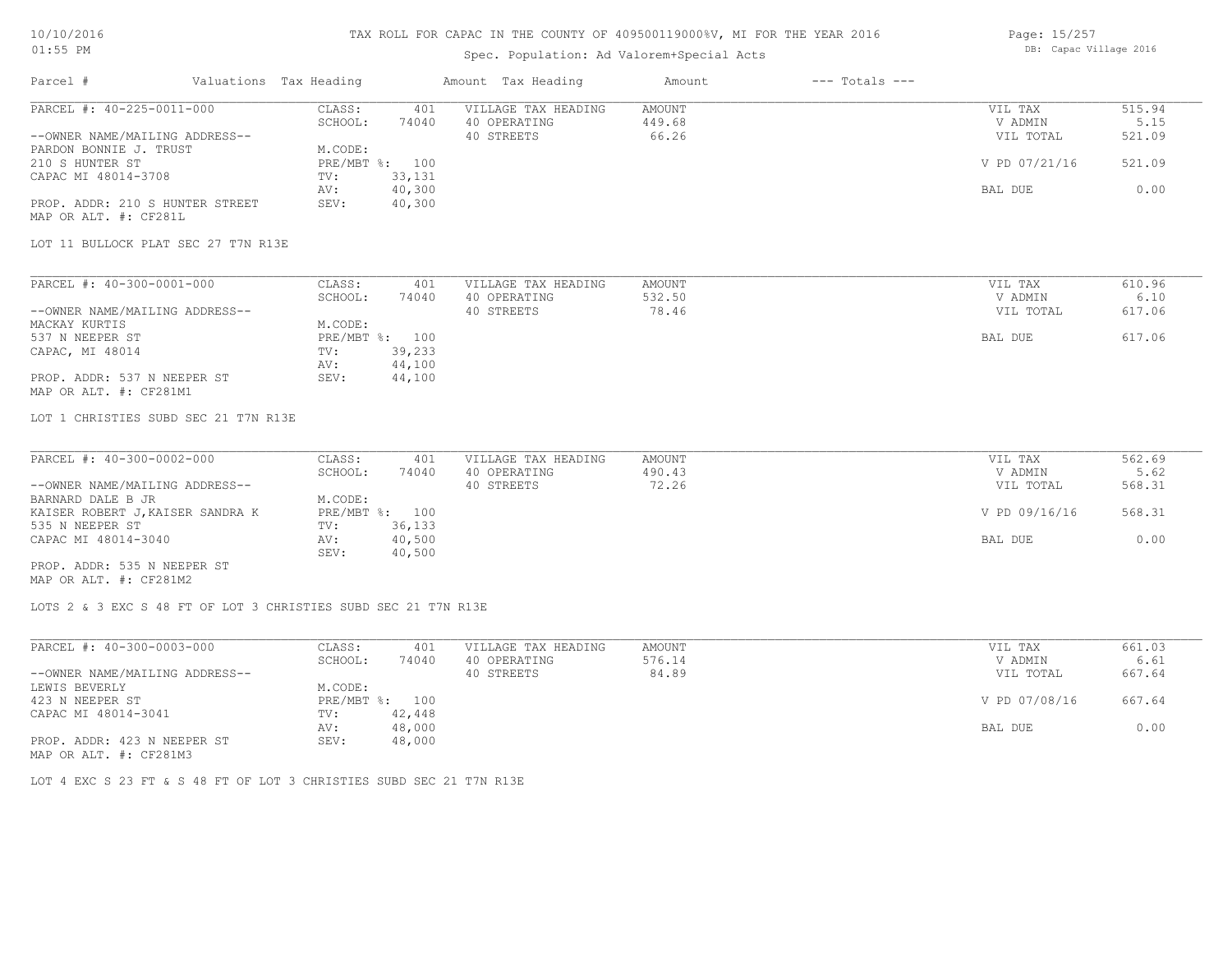#### TAX ROLL FOR CAPAC IN THE COUNTY OF 409500119000%V, MI FOR THE YEAR 2016

#### Spec. Population: Ad Valorem+Special Acts

| Page: 16/257 |                        |  |
|--------------|------------------------|--|
|              | DB: Capac Village 2016 |  |

| Parcel #                       | Valuations Tax Heading |        | Amount Tax Heading  | Amount | $---$ Totals $---$ |               |        |
|--------------------------------|------------------------|--------|---------------------|--------|--------------------|---------------|--------|
| PARCEL #: 40-300-0004-000      | CLASS:                 | 401    | VILLAGE TAX HEADING | AMOUNT |                    | VIL TAX       | 596.55 |
|                                | SCHOOL:                | 74040  | 40 OPERATING        | 519.94 |                    | V ADMIN       | 5.96   |
| --OWNER NAME/MAILING ADDRESS-- |                        |        | 40 STREETS          | 76.61  |                    | VIL TOTAL     | 602.51 |
| PETZ ELMER/ISABELLA            | M.CODE:                |        |                     |        |                    |               |        |
| 421 N NEEPER ST                | $PRE/MBT$ %:           | 100    |                     |        |                    | V PD 07/08/16 | 602.51 |
| CAPAC MI 48014-3041            | TV:                    | 38,307 |                     |        |                    |               |        |
|                                | AV:                    | 43,800 |                     |        |                    | BAL DUE       | 0.00   |
| PROP. ADDR: 421 N NEEPER ST    | SEV:                   | 43,800 |                     |        |                    |               |        |
| MAP OR ALT. #: CF281M4         |                        |        |                     |        |                    |               |        |

LOT 5 & S 23 FT OF LOT 4 CHRISTIES SUBD SEC 21 T7N R13E

| PARCEL #: 40-375-0001-000      | CLASS:  | 401            | VILLAGE TAX HEADING | AMOUNT | VIL TAX       | 637.94 |
|--------------------------------|---------|----------------|---------------------|--------|---------------|--------|
|                                | SCHOOL: | 74040          | 40 OPERATING        | 556.01 | V ADMIN       | 6.37   |
| --OWNER NAME/MAILING ADDRESS-- |         |                | 40 STREETS          | 81.93  | VIL TOTAL     | 644.31 |
| BERLIN MICHAEL/VICTORIA        | M.CODE: |                |                     |        |               |        |
| 410 N MAIN ST                  |         | PRE/MBT %: 100 |                     |        | V PD 08/01/16 | 644.31 |
| CAPAC MI 48014-3148            | TV:     | 40,965         |                     |        |               |        |
|                                | AV:     | 47,200         |                     |        | BAL DUE       | 0.00   |
| PROP. ADDR: 410 N MAIN ST      | SEV:    | 47,200         |                     |        |               |        |
| MAP OR ALT. #: C281N01         |         |                |                     |        |               |        |

LOT 1 CLARKSON SUBD SEC 22 T7N R13E

| PARCEL #: 40-375-0002-000      | CLASS:  | 401            | VILLAGE TAX HEADING | AMOUNT | VIL TAX   | 1,050.02 |
|--------------------------------|---------|----------------|---------------------|--------|-----------|----------|
|                                | SCHOOL: | 74040          | 40 OPERATING        | 528.35 | V ADMIN   | 6.06     |
| --OWNER NAME/MAILING ADDRESS-- |         |                | 40 STREETS          | 77.85  | VIL TOTAL | 1,056.08 |
| CETNAROWSKI EMMANUEL           | M.CODE: |                | UTIL                | 443.82 |           |          |
| CETNAROWSKI JESSICA            |         | PRE/MBT %: 100 |                     |        | BAL DUE   | 1,056.08 |
| 415 N WALKER ST                | TV:     | 38,927         |                     |        |           |          |
| CAPAC MI 48014                 | AV:     | 43,600         |                     |        |           |          |
|                                | SEV:    | 43,600         |                     |        |           |          |
| PROP. ADDR: 415 N WALKER ST    |         |                |                     |        |           |          |

MAP OR ALT. #: CF281N02/03

LOTS 2 & 3 EXC W 37 FT CLARKSON SUBD SEC 22 T7N R13E

| PARCEL #: 40-375-0003-000      | CLASS:     | 401    | VILLAGE TAX HEADING | AMOUNT | VIL TAX       | 620.73 |
|--------------------------------|------------|--------|---------------------|--------|---------------|--------|
|                                | SCHOOL:    | 74040  | 40 OPERATING        | 541.01 | V ADMIN       | 6.20   |
| --OWNER NAME/MAILING ADDRESS-- |            |        | 40 STREETS          | 79.72  | VIL TOTAL     | 626.93 |
| WILLMAN TINA MARIE             | M.CODE:    | CBSMT  |                     |        |               |        |
| 414 N MAIN ST                  | PRE/MBT %: | 100    |                     |        | V PD 08/15/16 | 626.93 |
| CAPAC MI 48014-3148            | TV:        | 39,860 |                     |        |               |        |
|                                | AV:        | 44,700 |                     |        | BAL DUE       | 0.00   |
| PROP. ADDR: 414 N MAIN ST      | SEV:       | 44,700 |                     |        |               |        |
| MAP OR ALT. #: CF281N04/05     |            |        |                     |        |               |        |

THE VILLAGE OF CAPAC OWNED & OCC AS 1 PARCEL SEC 22 T7N R13E LOTS 4 & 5 & W 37 FT OF LOTS 2 & 3 CLARKSON SUBD & LOT 3 SUP. JOHN BOWERS PLAT OF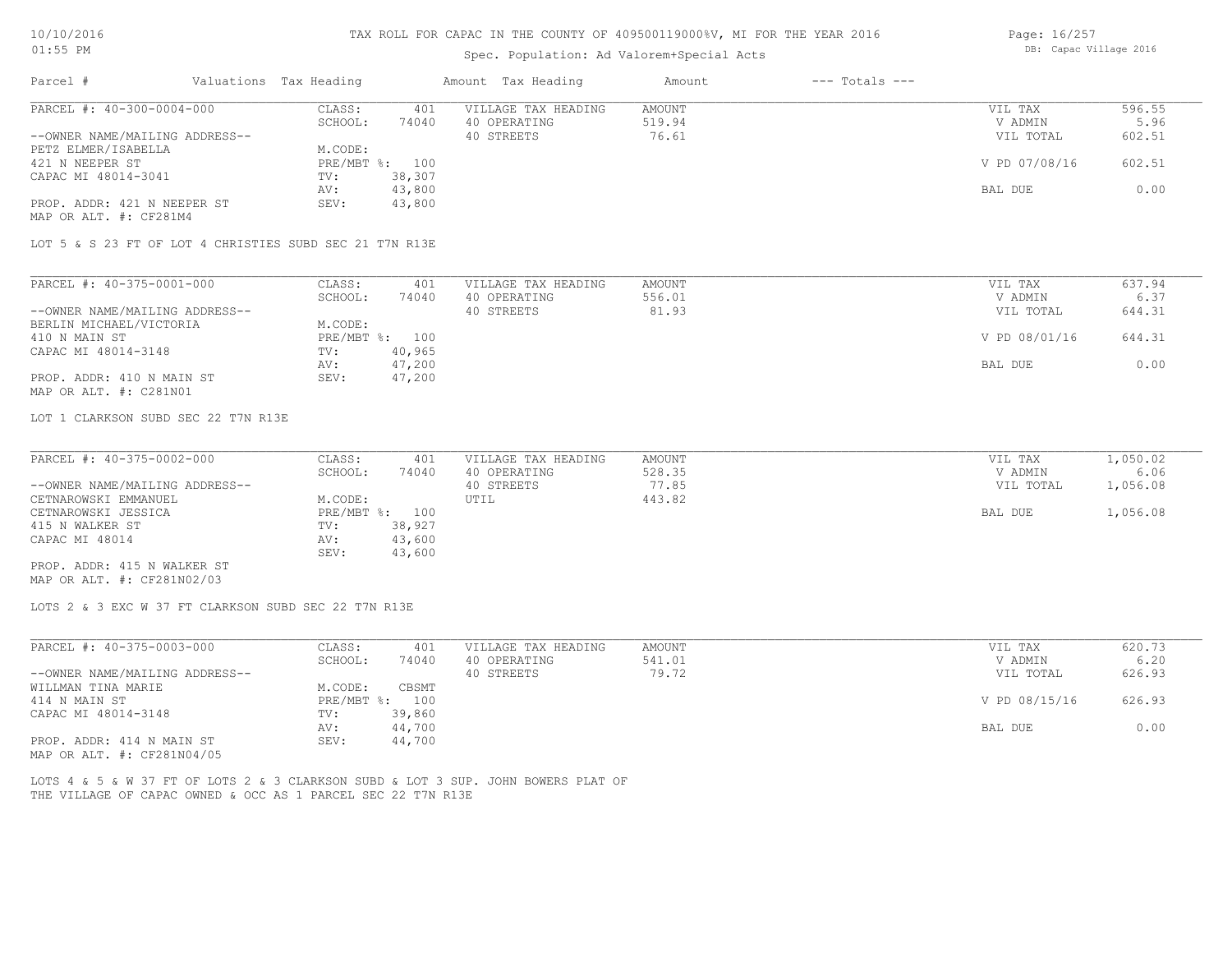#### Spec. Population: Ad Valorem+Special Acts

| Parcel #                       | Valuations Tax Heading |                | Amount Tax Heading  | Amount | $---$ Totals $---$ |               |        |
|--------------------------------|------------------------|----------------|---------------------|--------|--------------------|---------------|--------|
| PARCEL #: 40-375-0004-000      | CLASS:                 | 401            | VILLAGE TAX HEADING | AMOUNT |                    | VIL TAX       | 448.20 |
|                                | SCHOOL:                | 74040          | 40 OPERATING        | 390.64 |                    | V ADMIN       | 4.48   |
| --OWNER NAME/MAILING ADDRESS-- |                        |                | 40 STREETS          | 57.56  |                    | VIL TOTAL     | 452.68 |
| ADKINS JEFF E                  | M.CODE:                | COREL          |                     |        |                    |               |        |
| ADKINS RENEE C                 |                        | PRE/MBT %: 100 |                     |        |                    | V PD 09/19/16 | 452.68 |
| 425 N WALKER ST                | TV:                    | 28,781         |                     |        |                    |               |        |
| CAPAC MI 48014-3174            | AV:                    | 36,200         |                     |        |                    | BAL DUE       | 0.00   |
|                                | SEV:                   | 36,200         |                     |        |                    |               |        |
| PROP. ADDR: 425 N WALKER ST    |                        |                |                     |        |                    |               |        |
|                                |                        |                |                     |        |                    |               |        |

MAP OR ALT. #: CF281N06

CAPAC EXC S 14 FT LYING N OF LOT 6 CLARKSON SUB. SEC 22 T7N R13E S75 FT OF E 150 FT OF THAT PART OF LOT 2 SUP. JOHN BOWERS PLAT OF THE VILLAGE OF

| PARCEL #: 40-375-0005-000      | CLASS:  | 401            | VILLAGE TAX HEADING | AMOUNT | VIL TAX       | 514.15 |
|--------------------------------|---------|----------------|---------------------|--------|---------------|--------|
|                                | SCHOOL: | 74040          | 40 OPERATING        | 448.12 | V ADMIN       | 5.14   |
| --OWNER NAME/MAILING ADDRESS-- |         |                | 40 STREETS          | 66.03  | VIL TOTAL     | 519.29 |
| GUERRERO VANESSA               | M.CODE: | COREL          |                     |        |               |        |
| GUERRERO LEON FRANCISCO        |         | PRE/MBT %: 100 |                     |        | V PD 09/19/16 | 519.29 |
| 421 N WALKER ST                | TV:     | 33,016         |                     |        |               |        |
| CAPAC MI 48014-3174            | AV:     | 37,300         |                     |        | BAL DUE       | 0.00   |
|                                | SEV:    | 37,300         |                     |        |               |        |
| PROP. ADDR: 421 N WALKER ST    |         |                |                     |        |               |        |

MAP OR ALT. #: CF281N07

22 T7N R13E A PLAT OF THE VILLAGE OF CAPAC ADJ ON N OF SAID LOT 6 OWNED & OCC AS ONE PARCEL SEC LOT 6 CLARKSON SUBD & S 14.0 FT OF E 150 FT OF THAT PART OF LOT 2 SUP. JOHN BOWERS

| PARCEL #: 40-375-0006-000      | CLASS:  | 401            | VILLAGE TAX HEADING | AMOUNT | VIL TAX       | 582.01 |
|--------------------------------|---------|----------------|---------------------|--------|---------------|--------|
|                                | SCHOOL: | 74040          | 40 OPERATING        | 507.27 | V ADMIN       | 5.82   |
| --OWNER NAME/MAILING ADDRESS-- |         |                | 40 STREETS          | 74.74  | VIL TOTAL     | 587.83 |
| OUAIN BARBARA L                | M.CODE: |                |                     |        |               |        |
| 503 N WALKER ST                |         | PRE/MBT %: 100 |                     |        | V PD 09/26/16 | 587.83 |
| CAPAC MI 48014-3176            | TV:     | 37,374         |                     |        |               |        |
|                                | AV:     | 46,000         |                     |        | BAL DUE       | 0.00   |
| PROP. ADDR: 503 N WALKER ST    | SEV:    | 46,000         |                     |        |               |        |
| MAP OR ALT. #: CF281N08        |         |                |                     |        |               |        |

SEC 22 T7N R13E BOWERS PLAT OF THE VILLAGE OF CAPAC ADJ ON S OF ABV DESC OWNED & OCC AS 1 PARCEL. LOT 7 EXC W 37 FT CLARKSON SUBD & N 11 FT OF E 150 FT OF THAT PART LOT 2 SUP JOHN

| PARCEL #: 40-375-0007-000      | CLASS:  | 401            | VILLAGE TAX HEADING | AMOUNT | VIL TAX       | 452.26 |
|--------------------------------|---------|----------------|---------------------|--------|---------------|--------|
|                                | SCHOOL: | 74040          | 40 OPERATING        | 394.18 | V ADMIN       | 4.52   |
| --OWNER NAME/MAILING ADDRESS-- |         |                | 40 STREETS          | 58.08  | VIL TOTAL     | 456.78 |
| STERN LEONARD/DEAN             | M.CODE: |                |                     |        |               |        |
| 1719 COUNTRY SOUIRE DR         |         | PRE/MBT %: 100 |                     |        | V PD 09/16/16 | 456.78 |
| RICHMOND TX 77406--661         | TV:     | 29,042         |                     |        |               |        |
|                                | AV:     | 32,000         |                     |        | BAL DUE       | 0.00   |
| PROP. ADDR: 533 N WALKER ST    | SEV:    | 32,000         |                     |        |               |        |
| MAP OR ALT. #: CF281N09        |         |                |                     |        |               |        |

LOT 8 CLARKSON SUBD SEC 22 T7N R13E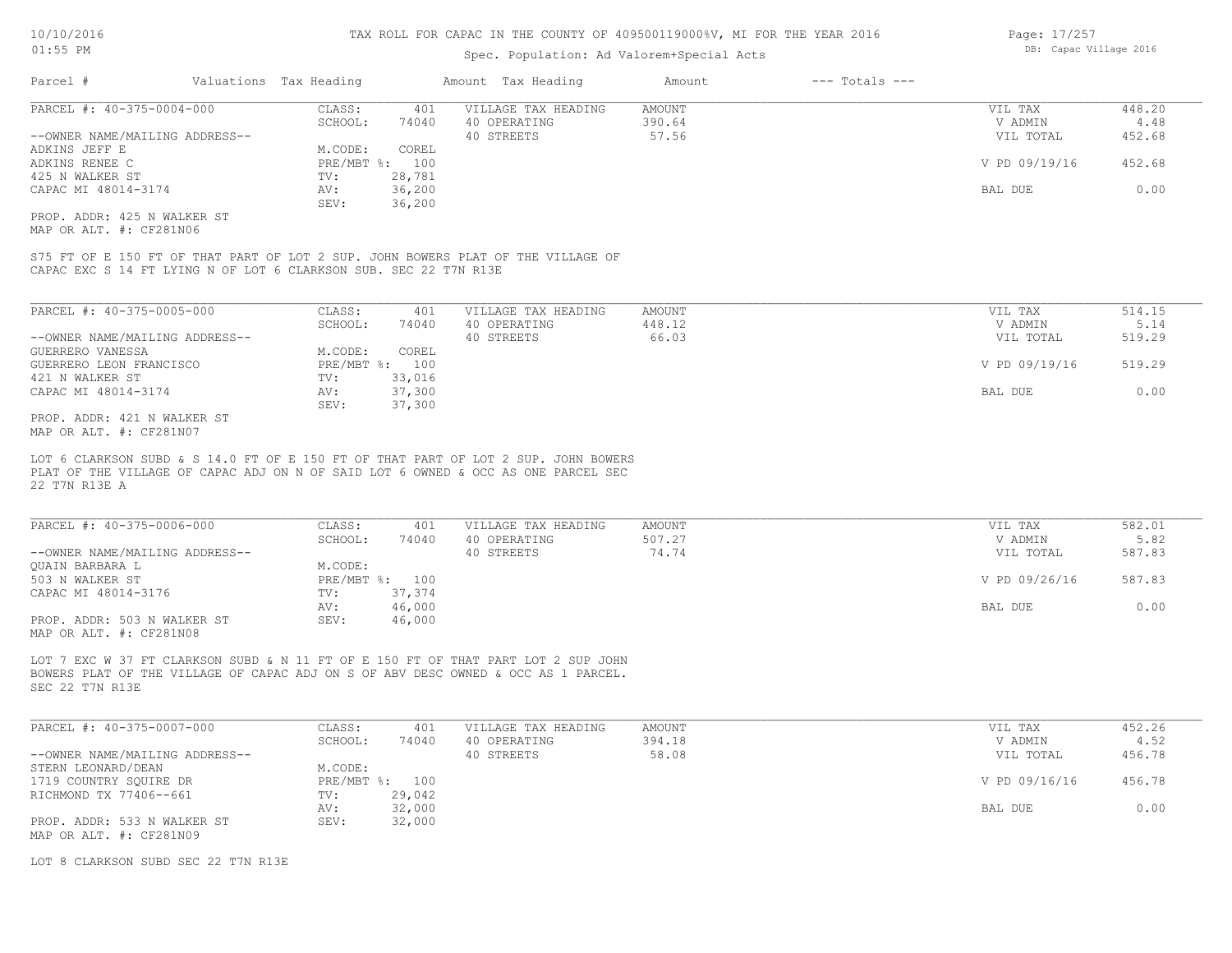## Spec. Population: Ad Valorem+Special Acts

Page: 18/257 DB: Capac Village 2016

| Parcel #                            | Valuations Tax Heading |        | Amount Tax Heading  | Amount | $---$ Totals $---$ |               |        |
|-------------------------------------|------------------------|--------|---------------------|--------|--------------------|---------------|--------|
| PARCEL #: 40-375-0008-000           | CLASS:                 | 401    | VILLAGE TAX HEADING | AMOUNT |                    | VIL TAX       | 420.52 |
|                                     | SCHOOL:                | 74040  | 40 OPERATING        | 366.52 |                    | V ADMIN       | 4.20   |
| --OWNER NAME/MAILING ADDRESS--      |                        |        | 40 STREETS          | 54.00  |                    | VIL TOTAL     | 424.72 |
| FLORES, LINDA L                     | M.CODE:                | CBSMT  |                     |        |                    |               |        |
| 545 N WALKER                        | PRE/MBT %: 100         |        |                     |        |                    | V PD 08/15/16 | 424.72 |
| CAPAC MI 48014                      | TV:                    | 27,004 |                     |        |                    |               |        |
|                                     | AV:                    | 33,400 |                     |        |                    | BAL DUE       | 0.00   |
| PROP. ADDR: 545 N WALKER ST         | SEV:                   | 33,400 |                     |        |                    |               |        |
| MAP OR ALT. #: CF28N10              |                        |        |                     |        |                    |               |        |
| LOT 9 CLARKSON SUBD SEC 22 T7N R13E |                        |        |                     |        |                    |               |        |
|                                     |                        |        |                     |        |                    |               |        |
| PARCEL #: 40-375-0009-000           | CLASS:                 | 401    | VILLAGE TAX HEADING | AMOUNT |                    | VIL TAX       | 477.65 |
|                                     | SCHOOL:                | 74040  | 40 OPERATING        | 416.31 |                    | V ADMIN       | 4.77   |
| --OWNER NAME/MAILING ADDRESS--      |                        |        | 40 STREETS          | 61.34  |                    | VIL TOTAL     | 482.42 |

| WHEELER SHERYL L.           | M.CODE:    |          |               |        |
|-----------------------------|------------|----------|---------------|--------|
| WHEELER PAUL O.             | PRE/MBT %: | $\Omega$ | V PD 08/03/16 | 482.42 |
| 905 N SUMMERS RD            | TV:        | 30,672   |               |        |
| IMLAY CITY MI 48444         | AV:        | 37,800   | BAL DUE       | 0.00   |
|                             | SEV:       | 37,800   |               |        |
| PROP. ADDR: 561 N WALKER ST |            |          |               |        |

MAP OR ALT. #: CF281N11

LOT 10 CLARKSON SUBD SEC 22 T7N R13E

| PARCEL #: 40-375-0010-000      | CLASS:  | 401            | VILLAGE TAX HEADING | AMOUNT | VIL TAX   | 496.57 |
|--------------------------------|---------|----------------|---------------------|--------|-----------|--------|
|                                | SCHOOL: | 74040          | 40 OPERATING        | 432.80 | V ADMIN   | 4.96   |
| --OWNER NAME/MAILING ADDRESS-- |         |                | 40 STREETS          | 63.77  | VIL TOTAL | 501.53 |
| MCCUE JOHN R                   | M.CODE: |                |                     |        |           |        |
| 200 E PARK ST                  |         | PRE/MBT %: 100 |                     |        | BAL DUE   | 501.53 |
| CAPAC MI 48014-3166            | TV:     | 31,887         |                     |        |           |        |
|                                | AV:     | 39,200         |                     |        |           |        |
| PROP. ADDR: 200 E PARK ST      | SEV:    | 39,200         |                     |        |           |        |
| MAP OR ALT. #: CF281N12        |         |                |                     |        |           |        |

LOT 11 CLARKSON SUBD SEC 22 T7N R13E

| PARCEL #: 40-375-0011-000      | CLASS:  | 401            | VILLAGE TAX HEADING | AMOUNT | VIL TAX       | 485.59 |
|--------------------------------|---------|----------------|---------------------|--------|---------------|--------|
|                                | SCHOOL: | 74040          | 40 OPERATING        | 423.23 | V ADMIN       | 4.85   |
| --OWNER NAME/MAILING ADDRESS-- |         |                | 40 STREETS          | 62.36  | VIL TOTAL     | 490.44 |
| CORWIN KENNETH/ETHEL           | M.CODE: |                |                     |        |               |        |
| 530 N WALKER                   |         | PRE/MBT %: 100 |                     |        | V PD 07/08/16 | 490.44 |
| CAPAC MI 48014                 | TV:     | 31,182         |                     |        |               |        |
|                                | AV:     | 37,500         |                     |        | BAL DUE       | 0.00   |
| PROP. ADDR: 530 N WALKER ST    | SEV:    | 37,500         |                     |        |               |        |
| MAP OR ALT. #: CF281N13        |         |                |                     |        |               |        |

LOT 12 CLARKSON SUBD SEC 22 T7N R13E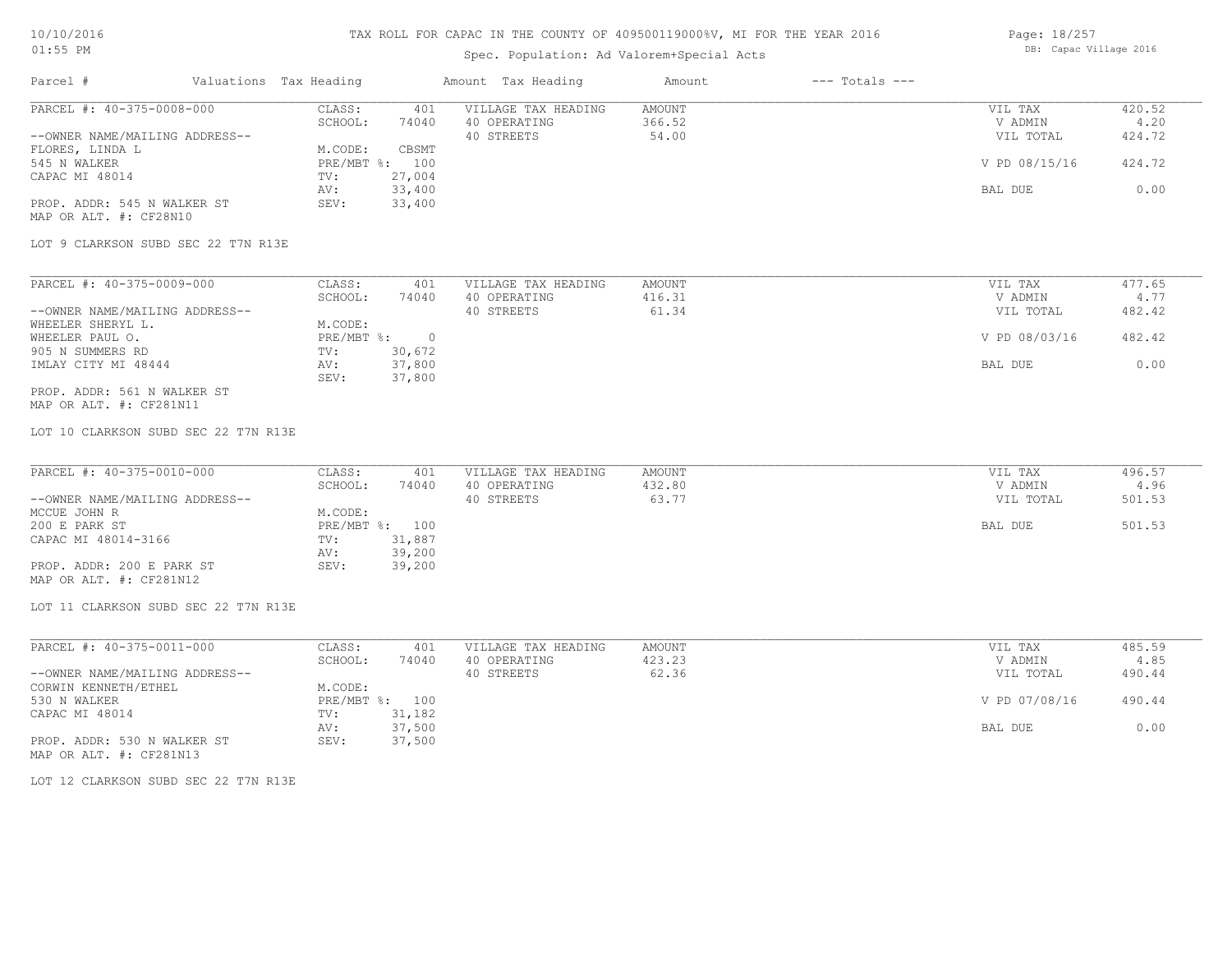## Spec. Population: Ad Valorem+Special Acts

| Parcel #                       | Valuations Tax Heading |        | Amount Tax Heading  | Amount | $---$ Totals $---$ |               |        |
|--------------------------------|------------------------|--------|---------------------|--------|--------------------|---------------|--------|
| PARCEL #: 40-375-0012-000      | CLASS:                 | 401    | VILLAGE TAX HEADING | AMOUNT |                    | VIL TAX       | 689.88 |
|                                | SCHOOL:                | 74040  | 40 OPERATING        | 601.28 |                    | V ADMIN       | 6.89   |
| --OWNER NAME/MAILING ADDRESS-- |                        |        | 40 STREETS          | 88.60  |                    | VIL TOTAL     | 696.77 |
| TICE HARRY C JR                | M.CODE:                | COREL  |                     |        |                    |               |        |
| TICE LISA                      | PRE/MBT %: 100         |        |                     |        |                    | V PD 09/19/16 | 696.77 |
| 450 N WALKER                   | TV:                    | 44,300 |                     |        |                    |               |        |
| CAPAC MI 48014                 | AV:                    | 44,300 |                     |        |                    | BAL DUE       | 0.00   |
|                                | SEV:                   | 44,300 |                     |        |                    |               |        |

MAP OR ALT. #: CF281N14 PROP. ADDR: 450 N WALKER ST

#### LOT 13 CLARKSON SUBDIVISION

| PARCEL #: 40-375-0013-000      | CLASS:       | 401    | VILLAGE TAX HEADING | AMOUNT | VIL TAX       | 780.33 |
|--------------------------------|--------------|--------|---------------------|--------|---------------|--------|
|                                | SCHOOL:      | 74040  | 40 OPERATING        | 680.12 | V ADMIN       | 7.80   |
| --OWNER NAME/MAILING ADDRESS-- |              |        | 40 STREETS          | 100.21 | VIL TOTAL     | 788.13 |
| LAGROW FRANCIS A               | M.CODE:      |        |                     |        |               |        |
| LAGROW SALLY A                 | $PRE/MBT$ %: | 100    |                     |        | V PD 07/08/16 | 788.13 |
| 206 CLARKSON CT                | TV:          | 50,109 |                     |        |               |        |
| CAPAC MI 48014-3118            | AV:          | 60,400 |                     |        | BAL DUE       | 0.00   |
|                                | SEV:         | 60,400 |                     |        |               |        |
| PROP. ADDR: 206 CLARKSON COURT |              |        |                     |        |               |        |

MAP OR ALT. #: CF281N15

LOT 14 CLARKSON SUBD SEC 22 T7N R13E

| PARCEL #: 40-375-0014-000      | CLASS:       | 401    | VILLAGE TAX HEADING | AMOUNT | VIL TAX       | 541.12 |
|--------------------------------|--------------|--------|---------------------|--------|---------------|--------|
|                                | SCHOOL:      | 74040  | 40 OPERATING        | 471.63 | V ADMIN       | 5.41   |
| --OWNER NAME/MAILING ADDRESS-- |              |        | 40 STREETS          | 69.49  | VIL TOTAL     | 546.53 |
| ROBBERSTAD TIMOTHY             | M.CODE:      |        |                     |        |               |        |
| ROBBERSTAD NICOLE              | $PRE/MBT$ %: |        |                     |        | V PD 09/12/16 | 546.53 |
| 1818 N VAN DYKE                | TV:          | 34,748 |                     |        |               |        |
| IMLAY CITY MI 48444            | AV:          | 41,700 |                     |        | BAL DUE       | 0.00   |
|                                | SEV:         | 41,700 |                     |        |               |        |
| PROP. ADDR: 205 CLARKSON COURT |              |        |                     |        |               |        |

MAP OR ALT. #: CF281N16

LOT 15 CLARKSON SUBD SEC 22 T7N R13E

| PARCEL #: 40-375-0015-000      | CLASS:     | 401    | VILLAGE TAX HEADING | AMOUNT | VIL TAX       | 722.58 |
|--------------------------------|------------|--------|---------------------|--------|---------------|--------|
|                                | SCHOOL:    | 74040  | 40 OPERATING        | 629.78 | V ADMIN       | 7.22   |
| --OWNER NAME/MAILING ADDRESS-- |            |        | 40 STREETS          | 92.80  | VIL TOTAL     | 729.80 |
| ROBERTSON BILLY                | M.CODE:    |        |                     |        |               |        |
| ROBERTSON SUSAN                | PRE/MBT %: | 100    |                     |        | V PD 09/07/16 | 729.80 |
| 206 E PARK ST                  | TV:        | 46,400 |                     |        |               |        |
| CAPAC MI 48014-3166            | AV:        | 46,400 |                     |        | BAL DUE       | 0.00   |
|                                | SEV:       | 46,400 |                     |        |               |        |
| PROP. ADDR: 206 E PARK ST      |            |        |                     |        |               |        |

 $\_$  , and the state of the state of the state of the state of the state of the state of the state of the state of the state of the state of the state of the state of the state of the state of the state of the state of the

MAP OR ALT. #: CF281N17

LOT 16 CLARKSON SUBD SEC 22 T7N R13E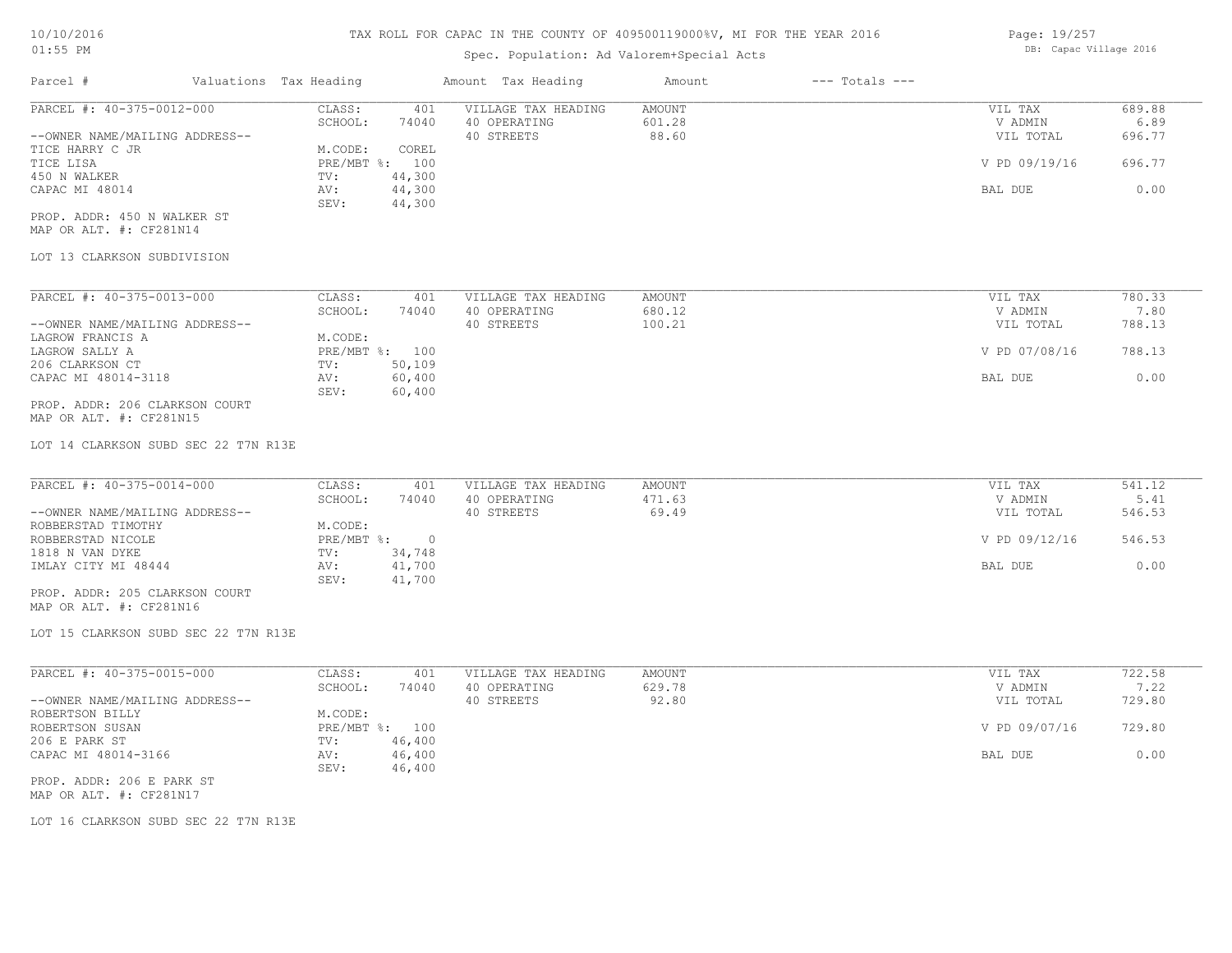#### Spec. Population: Ad Valorem+Special Acts

| Page: 20/257 |                        |  |
|--------------|------------------------|--|
|              | DB: Capac Village 2016 |  |

| Parcel #                       | Valuations Tax Heading |                | Amount Tax Heading  | Amount | $---$ Totals $---$ |               |        |
|--------------------------------|------------------------|----------------|---------------------|--------|--------------------|---------------|--------|
| PARCEL #: 40-375-0016-000      | CLASS:                 | 401            | VILLAGE TAX HEADING | AMOUNT |                    | VIL TAX       | 696.51 |
|                                | SCHOOL:                | 74040          | 40 OPERATING        | 607.06 |                    | V ADMIN       | 6.96   |
| --OWNER NAME/MAILING ADDRESS-- |                        |                | 40 STREETS          | 89.45  |                    | VIL TOTAL     | 703.47 |
| MOORE DALE L                   | M.CODE:                |                |                     |        |                    |               |        |
| 212 E PARK ST                  |                        | PRE/MBT %: 100 |                     |        |                    | V PD 09/16/16 | 703.47 |
| CAPAC MI 48014                 | TV:                    | 44,726         |                     |        |                    |               |        |
|                                | AV:                    | 57,400         |                     |        |                    | BAL DUE       | 0.00   |
| PROP. ADDR: 212 E PARK ST      | SEV:                   | 57,400         |                     |        |                    |               |        |
| MAP OR ALT. #: CF281N18        |                        |                |                     |        |                    |               |        |

OF M-21. SUPERVISORS JOHN BOWERS PLAT OF THE VILLAGE OF CAPAC SEC 22 T7N R13E LOT 17 CLARKSON SUBD & THAT PART OF LOT 2 LYING E OF S 113.91 FT OF LOT 17 & SWLY

| PARCEL #: 40-375-0017-000      | CLASS:     | 401    | VILLAGE TAX HEADING | AMOUNT | VIL TAX       | 158.68 |
|--------------------------------|------------|--------|---------------------|--------|---------------|--------|
|                                | SCHOOL:    | 74040  | 40 OPERATING        | 138.30 | V ADMIN       | 1.58   |
| --OWNER NAME/MAILING ADDRESS-- |            |        | 40 STREETS          | 20.38  | VIL TOTAL     | 160.26 |
| MOORE DALE L                   | M.CODE:    |        |                     |        |               |        |
| 212 E PARK ST                  | PRE/MBT %: | 100    |                     |        | V PD 09/16/16 | 160.26 |
| CAPAC MI 48014                 | TV:        | 10,190 |                     |        |               |        |
|                                | AV:        | 13,300 |                     |        | BAL DUE       | 0.00   |
| PROP. ADDR: CLARKSTON CT       | SEV:       | 13,300 |                     |        |               |        |
| MAP OR ALT. #: CF281N19        |            |        |                     |        |               |        |

#### LOT 18 CLARKSON SUBD SEC 22 T7N R13E

| PARCEL #: 40-375-0018-000      | CLASS:  | 401            | VILLAGE TAX HEADING | AMOUNT | VIL TAX       | 701.35 |
|--------------------------------|---------|----------------|---------------------|--------|---------------|--------|
|                                | SCHOOL: | 74040          | 40 OPERATING        | 611.28 | V ADMIN       | 7.01   |
| --OWNER NAME/MAILING ADDRESS-- |         |                | 40 STREETS          | 90.07  | VIL TOTAL     | 708.36 |
| PESONEN THOMAS/KAREN           | M.CODE: | OLALS          |                     |        |               |        |
| 214 CLARKSON CT                |         | PRE/MBT %: 100 |                     |        | V PD 09/16/16 | 708.36 |
| CAPAC MI 48014                 | TV:     | 45,037         |                     |        |               |        |
|                                | AV:     | 53,700         |                     |        | BAL DUE       | 0.00   |
| PROP. ADDR: 214 CLARKSON COURT | SEV:    | 53,700         |                     |        |               |        |
| MAP OR ALT. #: CF281N20        |         |                |                     |        |               |        |

LOT 19 CLARKSON SUBD SEC 22 T7N R13E TRUST 06/03/98

| PARCEL #: 40-375-0019-000      | CLASS:     | 401    | VILLAGE TAX HEADING | AMOUNT | VIL TAX       | 664.26 |
|--------------------------------|------------|--------|---------------------|--------|---------------|--------|
|                                | SCHOOL:    | 74040  | 40 OPERATING        | 578.95 | V ADMIN       | 6.64   |
| --OWNER NAME/MAILING ADDRESS-- |            |        | 40 STREETS          | 85.31  | VIL TOTAL     | 670.90 |
| WIELAND EDWARD                 | M.CODE:    | COREL  |                     |        |               |        |
| WIELAND JANIS                  | PRE/MBT %: | 100    |                     |        | V PD 08/15/16 | 670.90 |
| 220 CLARKSON CT                | TV:        | 42,655 |                     |        |               |        |
| CAPAC, MI 48014                | AV:        | 51,300 |                     |        | BAL DUE       | 0.00   |
|                                | SEV:       | 51,300 |                     |        |               |        |

MAP OR ALT. #: CF281N21 PROP. ADDR: 220 CLARKSON COURT

LOT 20 CLARKSON SUBD SEC 22 T7N R13E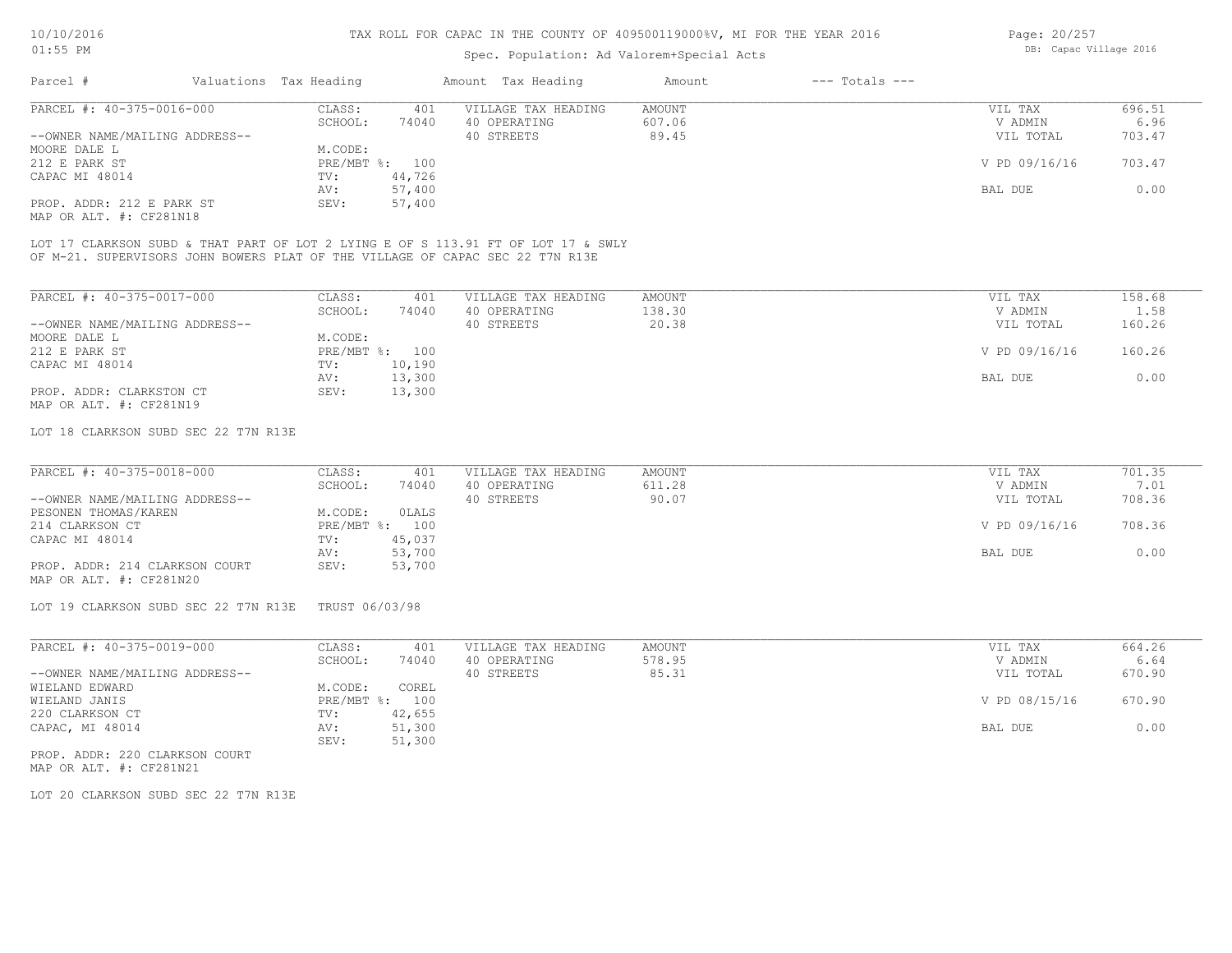| Page: 21/257 |                        |  |
|--------------|------------------------|--|
|              | DB: Capac Village 2016 |  |

| $01:55$ PM                                                                                                                                                                         |                                                                               | Spec. Population: Ad Valorem+Special Acts         | TAX ROLL FOR CAPAC IN THE COUNTI OF 409300119000%V, MI FOR THE IEAR 2010 |                    | Page: 21/20/<br>DB: Capac Village 2016 |                          |
|------------------------------------------------------------------------------------------------------------------------------------------------------------------------------------|-------------------------------------------------------------------------------|---------------------------------------------------|--------------------------------------------------------------------------|--------------------|----------------------------------------|--------------------------|
| Parcel #                                                                                                                                                                           | Valuations Tax Heading                                                        | Amount Tax Heading                                | Amount                                                                   | $---$ Totals $---$ |                                        |                          |
| PARCEL #: 40-375-0020-000<br>--OWNER NAME/MAILING ADDRESS--                                                                                                                        | CLASS:<br>401<br>SCHOOL:<br>74040                                             | VILLAGE TAX HEADING<br>40 OPERATING<br>40 STREETS | AMOUNT<br>490.43<br>72.26                                                |                    | VIL TAX<br>V ADMIN<br>VIL TOTAL        | 562.69<br>5.62<br>568.31 |
| LIBKIE MILDRED/CARY/MARK<br>217 CLARKSON CT<br>CAPAC MI 48014-3119<br>PROP. ADDR: 217 CLARKSON COURT<br>MAP OR ALT. #: CF281N22                                                    | M.CODE:<br>PRE/MBT %: 100<br>36,133<br>TV:<br>41,900<br>AV:<br>41,900<br>SEV: |                                                   |                                                                          |                    | BAL DUE                                | 568.31                   |
| LOT 21 CLARKSON SUBD & THAT PART OF LOT 2 LYING E OF ABV LOT 21 EXTD TO M-21.<br>SUPERVISOR JOHN BOWERS PLAT OF THE VILLAGE OF CAPAC OWNED & OCC AS ONE PARCEL. SEC<br>22 T7N R13E |                                                                               |                                                   |                                                                          |                    |                                        |                          |
| PARCEL #: 40-400-0001-000                                                                                                                                                          | CLASS:<br>401                                                                 | VILLAGE TAX HEADING                               | AMOUNT                                                                   |                    | VIL TAX                                | 813.78                   |
| --OWNER NAME/MAILING ADDRESS--<br>ABERCROMBIE ROY/VIOLET                                                                                                                           | SCHOOL:<br>74040<br>M.CODE:<br>CBSMT                                          | 40 OPERATING<br>40 STREETS                        | 709.27<br>104.51                                                         |                    | V ADMIN<br>VIL TOTAL                   | 8.13<br>821.91           |
| 100 CHARLES ST<br>CAPAC MI 48014-3003                                                                                                                                              | PRE/MBT %: 100<br>52,256<br>TV:                                               |                                                   |                                                                          |                    | V PD 08/15/16                          | 821.91                   |
| PROP. ADDR: 100 CHARLES STREET<br>MAP OR ALT. #: CF282A/L01                                                                                                                        | 56,500<br>AV:<br>56,500<br>SEV:                                               |                                                   |                                                                          |                    | BAL DUE                                | 0.00                     |
| LOT 1 KENWOOD SUBDIVISION                                                                                                                                                          |                                                                               |                                                   |                                                                          |                    |                                        |                          |
| PARCEL #: 40-400-0002-000                                                                                                                                                          | CLASS:<br>401                                                                 | VILLAGE TAX HEADING                               | <b>AMOUNT</b>                                                            |                    | VIL TAX                                | 634.14                   |
| --OWNER NAME/MAILING ADDRESS--                                                                                                                                                     | SCHOOL:<br>74040                                                              | 40 OPERATING<br>40 STREETS                        | 552.70<br>81.44                                                          |                    | V ADMIN<br>VIL TOTAL                   | 6.34<br>640.48           |
| FALLAERT ENTERPRISES, LP<br>14463 FOLEY RD                                                                                                                                         | M.CODE:<br>PRE/MBT %:<br>$\overline{0}$                                       |                                                   |                                                                          |                    | V PD 08/22/16                          | 640.48                   |
| CAPAC MI 48014<br>PROP. ADDR: 102 CHARLES STREET                                                                                                                                   | 40,721<br>TV:<br>45,100<br>AV:<br>45,100<br>SEV:                              |                                                   |                                                                          |                    | BAL DUE                                | 0.00                     |
| MAP OR ALT. #: CF282L02                                                                                                                                                            |                                                                               |                                                   |                                                                          |                    |                                        |                          |
| LOT 2 KENWOOD                                                                                                                                                                      |                                                                               |                                                   |                                                                          |                    |                                        |                          |
| PARCEL #: 40-400-0003-000                                                                                                                                                          | CLASS:<br>401<br>SCHOOL:<br>74040                                             | VILLAGE TAX HEADING<br>40 OPERATING               | AMOUNT<br>724.24                                                         |                    | VIL TAX<br>V ADMIN                     | 830.95<br>8.30           |
| --OWNER NAME/MAILING ADDRESS--<br>MOSQUEDA ERIC/RANGEL M                                                                                                                           | M.CODE:<br>COREL                                                              | 40 STREETS                                        | 106.71                                                                   |                    | VIL TOTAL                              | 839.25                   |
|                                                                                                                                                                                    | PRE/MBT %: 100                                                                |                                                   |                                                                          |                    | V PD 09/19/16                          | 839.25                   |
| 104 CHARLES ST                                                                                                                                                                     |                                                                               |                                                   |                                                                          |                    |                                        |                          |
| CAPAC MI 48014-3003<br>PROP. ADDR: 104 CHARLES STREET<br>MAP OR ALT. #: CF282L03                                                                                                   | 53,359<br>TV:<br>58,500<br>AV:<br>58,500<br>SEV:                              |                                                   |                                                                          |                    | BAL DUE                                | 0.00                     |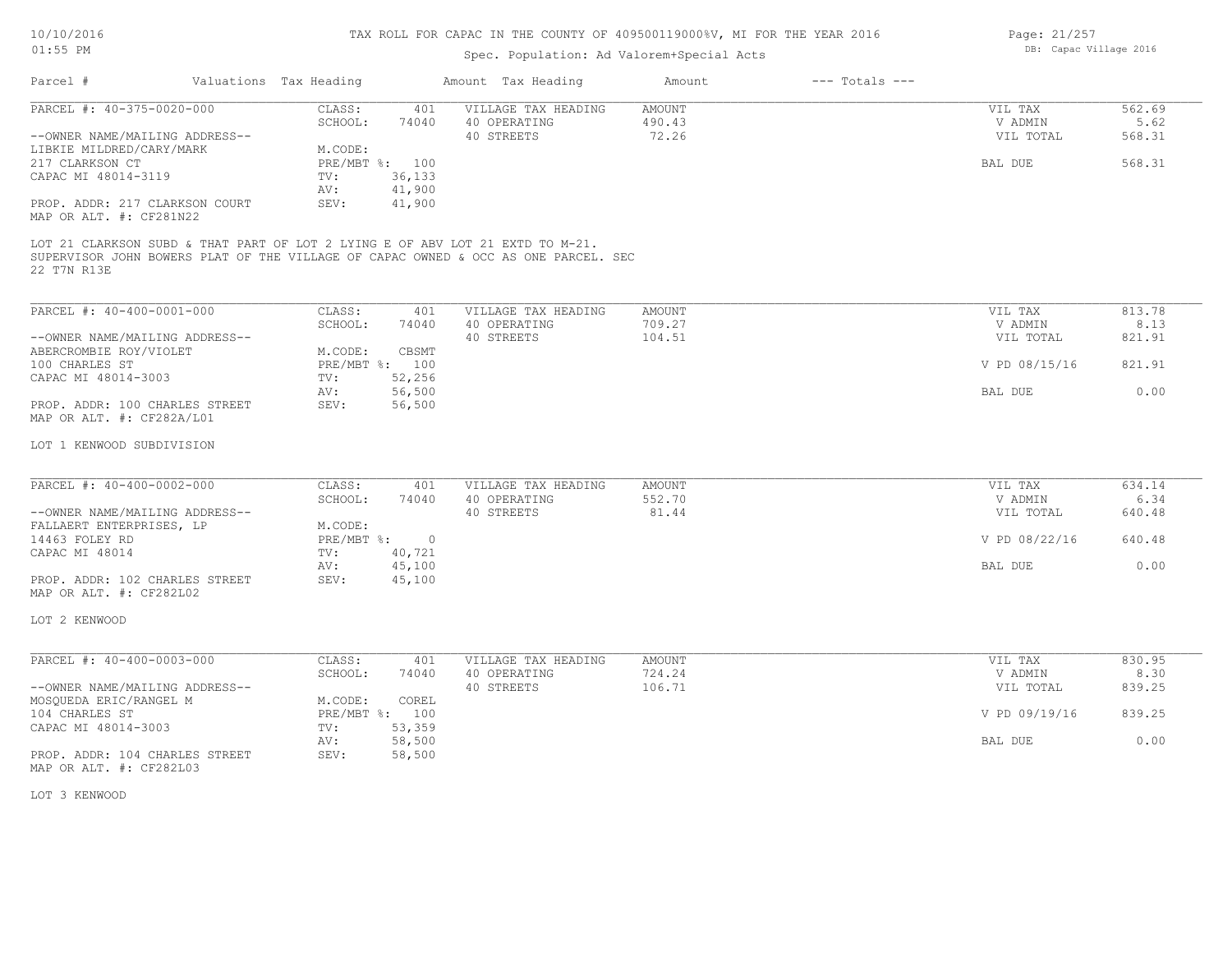# TAX ROLL FOR CAPAC IN THE COUNTY OF 409500119000%V, MI FOR THE YEAR 2016

# Spec. Population: Ad Valorem+Special Acts

| Page: 22/257 |                        |  |
|--------------|------------------------|--|
|              | DB: Capac Village 2016 |  |

| Parcel #                                                  | Valuations Tax Heading |                  | Amount Tax Heading                  | Amount           | $---$ Totals $---$ |                      |                |
|-----------------------------------------------------------|------------------------|------------------|-------------------------------------|------------------|--------------------|----------------------|----------------|
| PARCEL #: 40-400-0004-000                                 | CLASS:                 | 401              | VILLAGE TAX HEADING                 | AMOUNT           |                    | VIL TAX              | 833.15         |
| --OWNER NAME/MAILING ADDRESS--                            | SCHOOL:                | 74040            | 40 OPERATING<br>40 STREETS          | 726.15<br>107.00 |                    | V ADMIN<br>VIL TOTAL | 8.33<br>841.48 |
| ZUNIGA NOE                                                | M.CODE:                | COREL            |                                     |                  |                    |                      |                |
| 106 CHARLES STREET<br>CAPAC MI 48014-3003                 | PRE/MBT %: 100<br>TV:  | 53,500           |                                     |                  |                    | V PD 09/19/16        | 841.48         |
|                                                           | AV:                    | 63,300           |                                     |                  |                    | BAL DUE              | 0.00           |
| PROP. ADDR: 106 CHARLES STREET<br>MAP OR ALT. #: CF282L04 | SEV:                   | 63,300           |                                     |                  |                    |                      |                |
| LOT 4 KENWOOD                                             |                        |                  |                                     |                  |                    |                      |                |
|                                                           | CLASS:                 |                  |                                     |                  |                    |                      | 963.73         |
| PARCEL #: 40-400-0005-000                                 | SCHOOL:                | 401<br>74040     | VILLAGE TAX HEADING<br>40 OPERATING | AMOUNT<br>839.96 |                    | VIL TAX<br>V ADMIN   | 9.63           |
| --OWNER NAME/MAILING ADDRESS--                            |                        |                  | 40 STREETS                          | 123.77           |                    | VIL TOTAL            | 973.36         |
| BARTH JAMES/SHARON                                        | M.CODE:                |                  |                                     |                  |                    |                      |                |
| 515 WILLIAM G DR                                          | PRE/MBT %: 100         |                  |                                     |                  |                    | V PD 09/16/16        | 973.36         |
| CAPAC MI 48014-3046                                       | TV:                    | 61,885           |                                     |                  |                    |                      |                |
| PROP. ADDR: 515 WILLIAM G DR<br>MAP OR ALT. #: CF282L05   | AV:<br>SEV:            | 69,800<br>69,800 |                                     |                  |                    | BAL DUE              | 0.00           |
|                                                           |                        |                  |                                     |                  |                    |                      |                |
| LOT 5 KENWOOD                                             |                        |                  |                                     |                  |                    |                      |                |
|                                                           |                        |                  |                                     |                  |                    |                      |                |
| PARCEL #: 40-400-0006-000                                 | CLASS:                 | 401              | VILLAGE TAX HEADING                 | AMOUNT           |                    | VIL TAX              | 820.02         |
|                                                           | SCHOOL:                | 74040            | 40 OPERATING                        | 714.71           |                    | V ADMIN              | 8.20           |
| --OWNER NAME/MAILING ADDRESS--<br>DALESSANDRO DAVID       | M.CODE:                |                  | 40 STREETS                          | 105.31           |                    | VIL TOTAL            | 828.22         |
| 517 WILLIAM G DR                                          | PRE/MBT %: 100         |                  |                                     |                  |                    | BAL DUE              | 828.22         |
| CAPAC MI 48014                                            | TV:                    | 52,657           |                                     |                  |                    |                      |                |
|                                                           | AV:                    | 60,500           |                                     |                  |                    |                      |                |
| PROP. ADDR: 517 WILLIAM G DR                              | SEV:                   | 60,500           |                                     |                  |                    |                      |                |
| MAP OR ALT. #: CF282L06                                   |                        |                  |                                     |                  |                    |                      |                |
| LOT 6 KENWOOD                                             |                        |                  |                                     |                  |                    |                      |                |
| PARCEL #: 40-400-0007-000                                 | CLASS:                 | 401              | VILLAGE TAX HEADING                 | AMOUNT           |                    | VIL TAX              | 645.07         |
|                                                           | SCHOOL:                | 74040            | 40 OPERATING                        | 562.23           |                    | V ADMIN              | 6.45           |
| --OWNER NAME/MAILING ADDRESS--                            |                        |                  | 40 STREETS                          | 82.84            |                    | VIL TOTAL            | 651.52         |
| JAROS KARL P / SANDRA E                                   | M.CODE:                | <b>OLALS</b>     |                                     |                  |                    |                      |                |
| 519 WILLIAM G DR                                          | PRE/MBT %: 100         |                  |                                     |                  |                    | V PD 09/16/16        | 651.52         |
| CAPAC MI 48014-3046                                       | TV:                    | 41,423           |                                     |                  |                    |                      |                |
|                                                           | AV:                    | 48,300           |                                     |                  |                    | BAL DUE              | 0.00           |
| PROP. ADDR: 519 WILLIAM G DR<br>MAP OR ALT. #: CF282L07   | SEV:                   | 48,300           |                                     |                  |                    |                      |                |

LOT 7 KENWOOD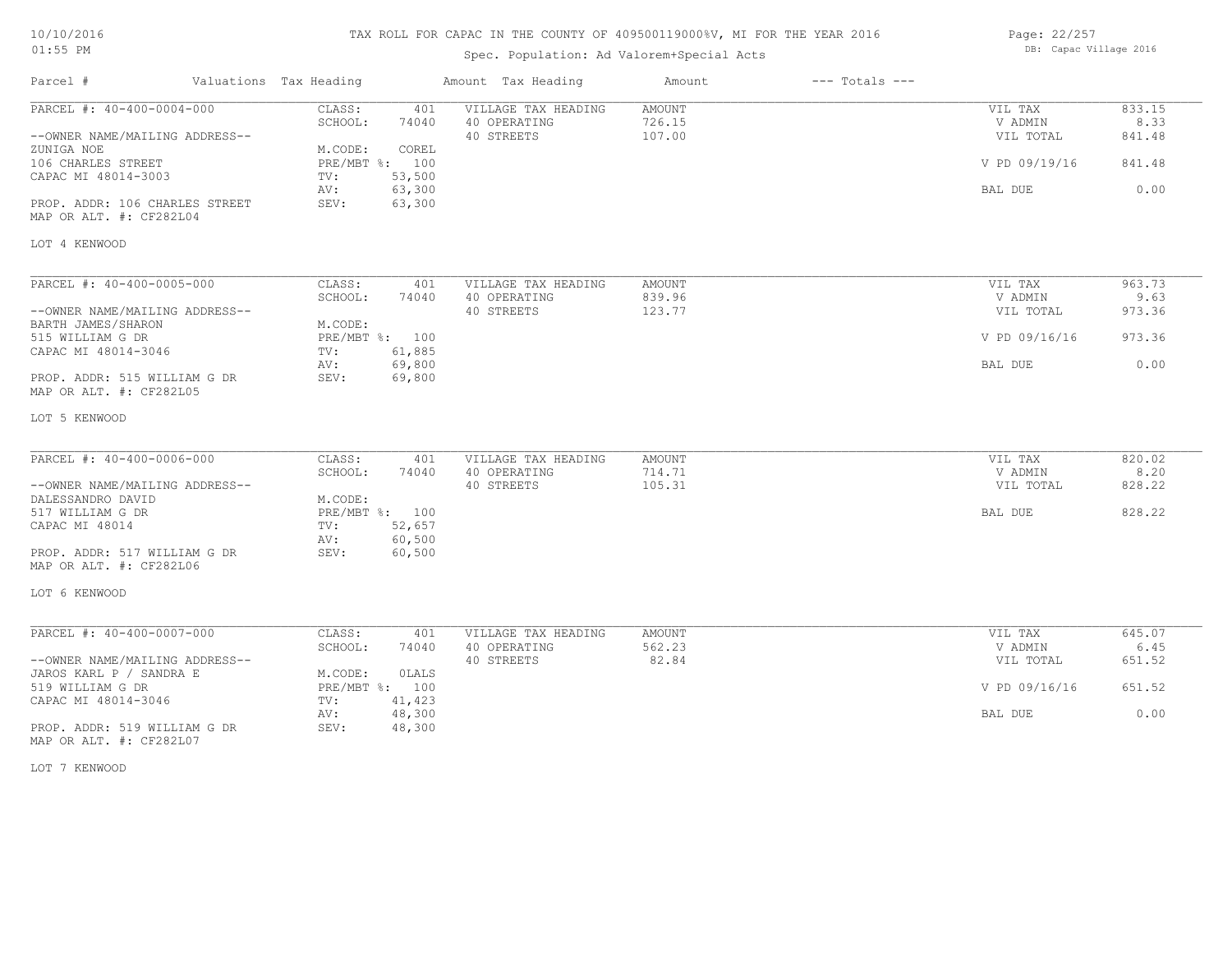# 10/10/2016

01:55 PM

# TAX ROLL FOR CAPAC IN THE COUNTY OF 409500119000%V, MI FOR THE YEAR 2016

# Spec. Population: Ad Valorem+Special Acts

Page: 23/257 DB: Capac Village 2016

| Parcel #                                                                                                                                                                                                                                          | Valuations Tax Heading                                                                                                      | Amount Tax Heading                                | Amount                           | $---$ Totals $---$ |                                                             |                                            |
|---------------------------------------------------------------------------------------------------------------------------------------------------------------------------------------------------------------------------------------------------|-----------------------------------------------------------------------------------------------------------------------------|---------------------------------------------------|----------------------------------|--------------------|-------------------------------------------------------------|--------------------------------------------|
| PARCEL #: 40-400-0008-000<br>--OWNER NAME/MAILING ADDRESS--<br>RICOTTA CHARLES<br>RICOTTA SUZANNE L, RICOTTA MARY G<br>521 WILLIAM G DR<br>CAPAC MI 48014<br>PROP. ADDR: 521 WILLIAM G DR<br>MAP OR ALT. #: CF282L08<br>LOT 8 KENWOOD SUBDIVISION | CLASS:<br>401<br>SCHOOL:<br>74040<br>M.CODE:<br>PRE/MBT %: 100<br>38,615<br>TV:<br>AV:<br>45,300<br>45,300<br>SEV:          | VILLAGE TAX HEADING<br>40 OPERATING<br>40 STREETS | <b>AMOUNT</b><br>524.12<br>77.23 |                    | VIL TAX<br>V ADMIN<br>VIL TOTAL<br>V PD 09/16/16<br>BAL DUE | 601.35<br>6.01<br>607.36<br>607.36<br>0.00 |
| PARCEL #: 40-400-0009-000<br>--OWNER NAME/MAILING ADDRESS--<br>KOKOSZKA DEBORAH L.<br>523 WILLIAM G DR<br>CAPAC MI 48014-3046<br>PROP. ADDR: 523 WILLIAM G DR<br>MAP OR ALT. #: CF282L09                                                          | CLASS:<br>401<br>SCHOOL:<br>74040<br>M.CODE:<br>PRE/MBT %: 100<br>TV:<br>43,309<br>54,200<br>AV:<br>54,200<br>SEV:          | VILLAGE TAX HEADING<br>40 OPERATING<br>40 STREETS | AMOUNT<br>587.83<br>86.61        |                    | VIL TAX<br>V ADMIN<br>VIL TOTAL<br>V PD 08/29/16<br>BAL DUE | 674.44<br>6.74<br>681.18<br>681.18<br>0.00 |
| LOT 9 KENWOOD<br>PARCEL #: 40-400-0010-000<br>--OWNER NAME/MAILING ADDRESS--<br>BARTH TODD J<br>525 WILLIAM G DR<br>CAPAC MI 48014-3046<br>PROP. ADDR: 525 WILLIAM G DR<br>MAP OR ALT. #: CF282L10<br>LOT 10 KENWOOD SUBDIVISION                  | CLASS:<br>401<br>SCHOOL:<br>74040<br>M.CODE:<br>00WBF<br>PRE/MBT %: 100<br>38,214<br>TV:<br>AV:<br>44,800<br>SEV:<br>44,800 | VILLAGE TAX HEADING<br>40 OPERATING<br>40 STREETS | <b>AMOUNT</b><br>518.67<br>76.42 |                    | VIL TAX<br>V ADMIN<br>VIL TOTAL<br>V PD 08/29/16<br>BAL DUE | 595.09<br>5.95<br>601.04<br>601.04<br>0.00 |
| PARCEL #: 40-400-0011-000<br>--OWNER NAME/MAILING ADDRESS--<br>ZUBY GLENN/JULIANNE<br>527 WILLIAM G DR<br>CAPAC MI 48014-3046<br>PROP. ADDR: 527 WILLIAM G DR<br>MAP OR ALT. #: CF282L11<br>LOT 11 KENWOOD                                        | CLASS:<br>401<br>SCHOOL:<br>74040<br>M.CODE:<br>COREL<br>PRE/MBT %: 100<br>42,426<br>TV:<br>AV:<br>49,300<br>SEV:<br>49,300 | VILLAGE TAX HEADING<br>40 OPERATING<br>40 STREETS | AMOUNT<br>575.84<br>84.85        |                    | VIL TAX<br>V ADMIN<br>VIL TOTAL<br>V PD 09/19/16<br>BAL DUE | 660.69<br>6.60<br>667.29<br>667.29<br>0.00 |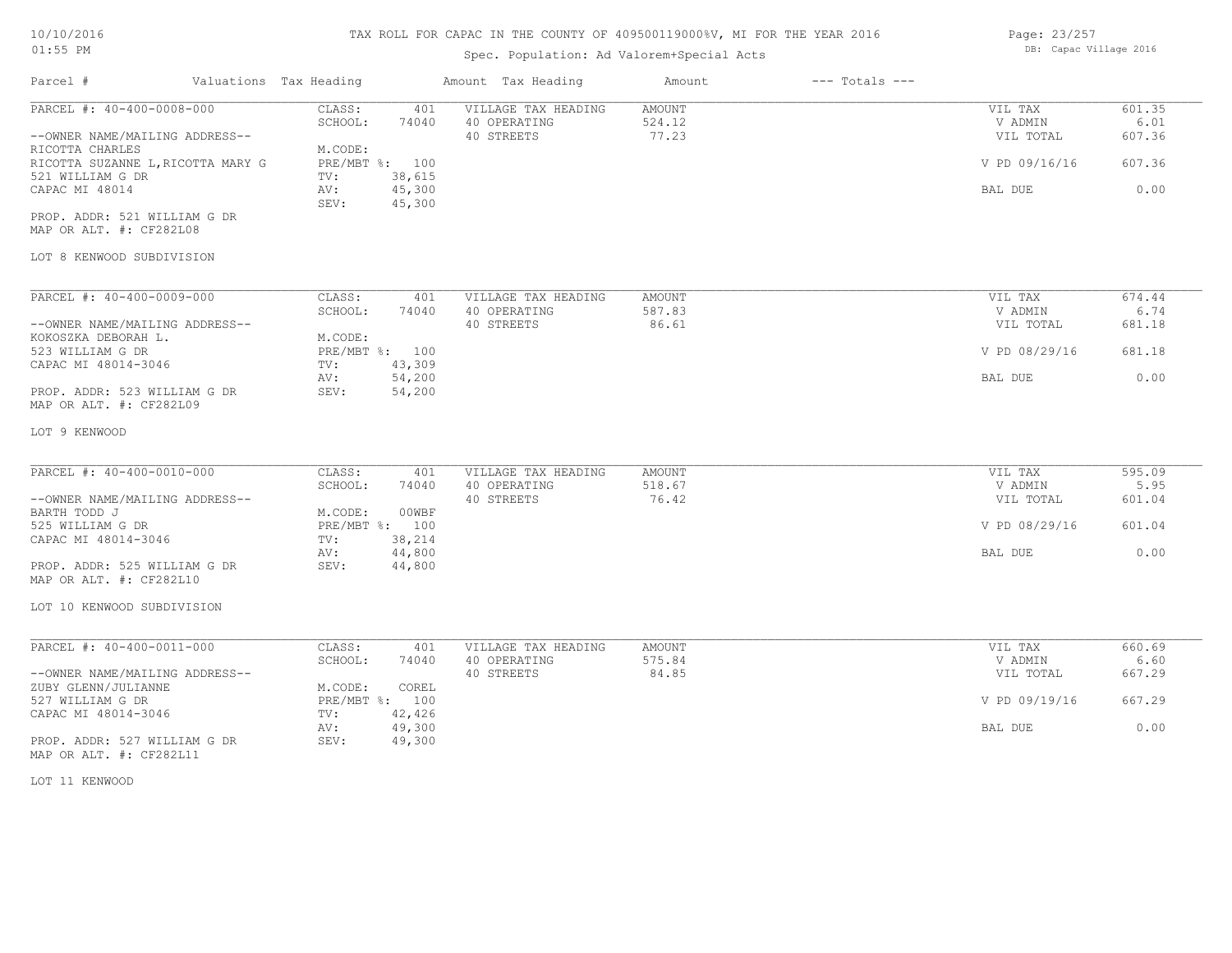# TAX ROLL FOR CAPAC IN THE COUNTY OF 409500119000%V, MI FOR THE YEAR 2016

# Spec. Population: Ad Valorem+Special Acts

Page: 24/257 DB: Capac Village 2016

| Parcel #                                                                                                                                                                                     | Valuations Tax Heading                                               |                                            | Amount Tax Heading                                | Amount                           | $---$ Totals $---$ |                                                             |                                            |
|----------------------------------------------------------------------------------------------------------------------------------------------------------------------------------------------|----------------------------------------------------------------------|--------------------------------------------|---------------------------------------------------|----------------------------------|--------------------|-------------------------------------------------------------|--------------------------------------------|
| PARCEL #: 40-400-0012-000<br>--OWNER NAME/MAILING ADDRESS--<br>KESKIMAKI ALAN/KATHLEEN<br>529 WILLIAM G DR<br>CAPAC MI 48014-3046<br>PROP. ADDR: 529 WILLIAM G DR<br>MAP OR ALT. #: CF282L12 | CLASS:<br>SCHOOL:<br>M.CODE:<br>PRE/MBT %: 100<br>TV:<br>AV:<br>SEV: | 401<br>74040<br>49,849<br>57,000<br>57,000 | VILLAGE TAX HEADING<br>40 OPERATING<br>40 STREETS | <b>AMOUNT</b><br>676.60<br>99.69 |                    | VIL TAX<br>V ADMIN<br>VIL TOTAL<br>V PD 09/12/16<br>BAL DUE | 776.29<br>7.76<br>784.05<br>784.05<br>0.00 |
| LOT 12 KENWOOD                                                                                                                                                                               |                                                                      |                                            |                                                   |                                  |                    |                                                             |                                            |
| PARCEL #: 40-400-0013-000<br>--OWNER NAME/MAILING ADDRESS--<br>AGUILAR GUADALUPE<br>ARELLANO MAIRA<br>530 WILLIAM G DR<br>CAPAC MI 48014-3045                                                | CLASS:<br>SCHOOL:<br>M.CODE:<br>PRE/MBT %: 100<br>TV:<br>AV:         | 401<br>74040<br>CBSMT<br>39,317<br>45,800  | VILLAGE TAX HEADING<br>40 OPERATING<br>40 STREETS | <b>AMOUNT</b><br>533.64<br>78.63 |                    | VIL TAX<br>V ADMIN<br>VIL TOTAL<br>V PD 08/15/16<br>BAL DUE | 612.27<br>6.12<br>618.39<br>618.39<br>0.00 |
| PROP. ADDR: 530 WILLIAM G DR<br>MAP OR ALT. #: CF282L13<br>LOT 13 KENWOOD SUBDIVISION                                                                                                        | SEV:                                                                 | 45,800                                     |                                                   |                                  |                    |                                                             |                                            |
| PARCEL #: 40-400-0014-000<br>--OWNER NAME/MAILING ADDRESS--<br>WHEATLEY WAYNE/CAROL ET-AL                                                                                                    | CLASS:<br>SCHOOL:<br>M.CODE:                                         | 401<br>74040                               | VILLAGE TAX HEADING<br>40 OPERATING<br>40 STREETS | AMOUNT<br>555.43<br>81.84        |                    | VIL TAX<br>V ADMIN<br>VIL TOTAL                             | 637.27<br>6.37<br>643.64                   |
| 28620 PALOMINO DR<br>WARREN MI 48093<br>PROP. ADDR: 528 WILLIAM G DR<br>MAP OR ALT. #: CF282L14                                                                                              | PRE/MBT %: 0<br>TV:<br>AV:<br>SEV:                                   | 40,922<br>47,800<br>47,800                 |                                                   |                                  |                    | V PD 08/29/16<br>BAL DUE                                    | 643.64<br>0.00                             |
| LOT 14 KENWOOD                                                                                                                                                                               |                                                                      |                                            |                                                   |                                  |                    |                                                             |                                            |
| PARCEL #: 40-400-0015-000<br>--OWNER NAME/MAILING ADDRESS--                                                                                                                                  | CLASS:<br>SCHOOL:<br>M.CODE:                                         | 401<br>74040                               | VILLAGE TAX HEADING<br>40 OPERATING<br>40 STREETS | <b>AMOUNT</b><br>475.10<br>70.00 |                    | VIL TAX<br>V ADMIN<br>VIL TOTAL                             | 545.10<br>5.45<br>550.55                   |
| DEBLOUW, HENRY A./DEANNA L.<br>PIRRONE PRODUCE INC.<br>26350 24 MILE RD.<br>CHESTERFIELD MI 48051<br>PROP. ADDR: 526 WILLIAM G DR<br>MAP OR ALT. #: CF282L15                                 | $PRE/MBT$ $\div$<br>TV:<br>AV:<br>SEV:                               | $\circ$<br>35,004<br>41,400<br>41,400      |                                                   |                                  |                    | V PD 08/19/16<br>BAL DUE                                    | 550.55<br>0.00                             |

LOT 15 KENWOOD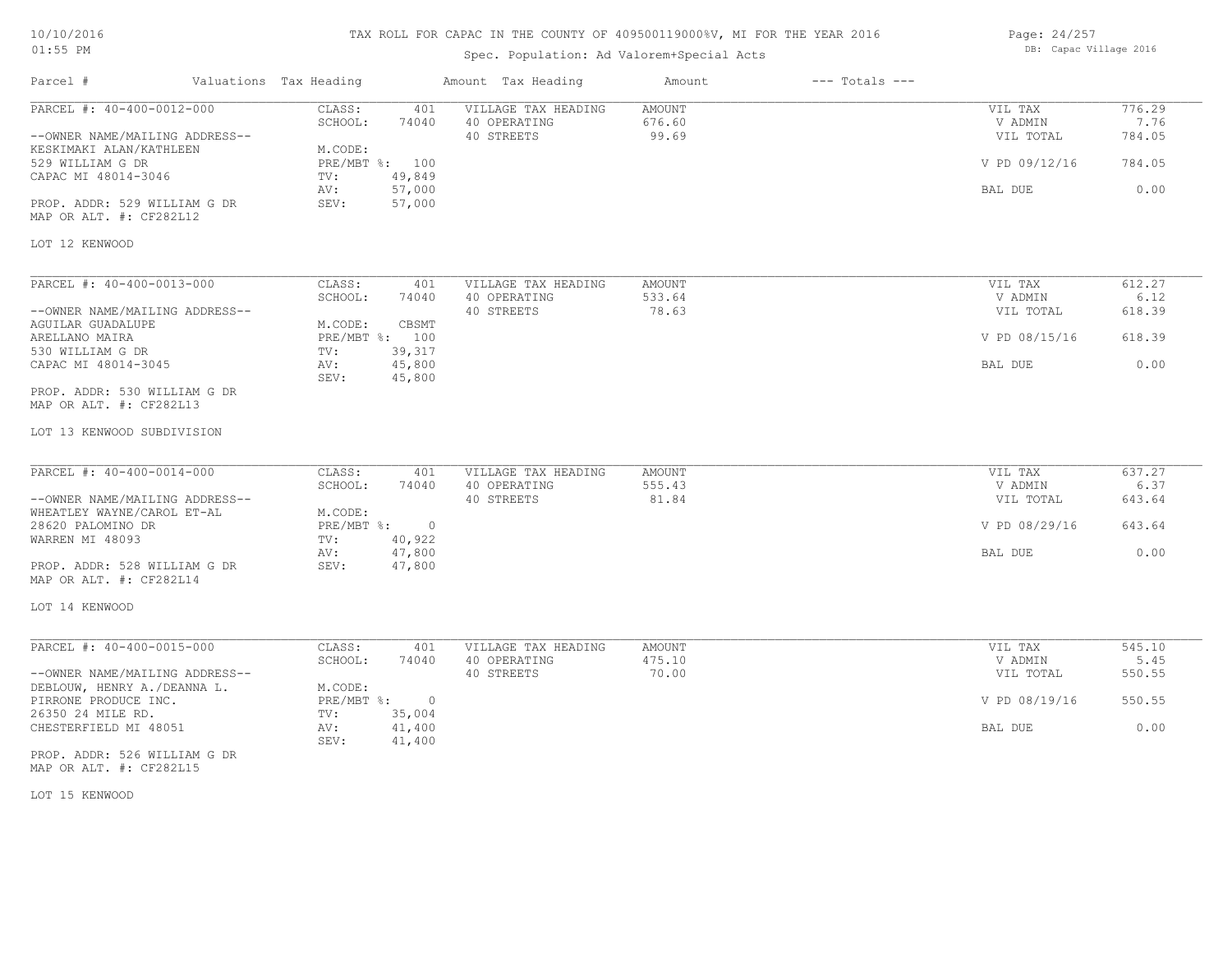# TAX ROLL FOR CAPAC IN THE COUNTY OF 409500119000%V, MI FOR THE YEAR 2016

# Spec. Population: Ad Valorem+Special Acts

Parcel # Valuations Tax Heading Amount Tax Heading Amount --- Totals ---

| Page: 25/257 |                        |  |
|--------------|------------------------|--|
|              | DB: Capac Village 2016 |  |

| PARCEL #: 40-400-0016-000                                  | CLASS:<br>401                     | VILLAGE TAX HEADING                 | AMOUNT           | VIL TAX            | 629.46         |
|------------------------------------------------------------|-----------------------------------|-------------------------------------|------------------|--------------------|----------------|
|                                                            | SCHOOL:<br>74040                  | 40 OPERATING                        | 548.62           | V ADMIN            | 6.29           |
| --OWNER NAME/MAILING ADDRESS--<br>WALKER JOEL/MARCIA TRUST | M.CODE:                           | 40 STREETS                          | 80.84            | VIL TOTAL          | 635.75         |
| 524 WILLIAM G DR                                           | PRE/MBT %: 100                    |                                     |                  | V PD 07/08/16      | 635.75         |
| CAPAC MI 48014-3045                                        | 40,420<br>TV:                     |                                     |                  |                    |                |
|                                                            | 47,200<br>AV:                     |                                     |                  | BAL DUE            | 0.00           |
| PROP. ADDR: 524 WILLIAM G DR<br>MAP OR ALT. #: CF282L16    | SEV:<br>47,200                    |                                     |                  |                    |                |
| LOT 16 KENWOOD                                             |                                   |                                     |                  |                    |                |
| PARCEL #: 40-400-0017-000                                  | CLASS:<br>401                     | VILLAGE TAX HEADING                 | <b>AMOUNT</b>    | VIL TAX            | 535.73         |
|                                                            | SCHOOL:<br>74040                  | 40 OPERATING                        | 466.93           | V ADMIN            | 5.35           |
| --OWNER NAME/MAILING ADDRESS--                             |                                   | 40 STREETS                          | 68.80            | VIL TOTAL          | 541.08         |
| HUMBLE HOUSING, LLC<br>74900 JUDGES COURT                  | M.CODE:<br>PRE/MBT %: 0           |                                     |                  | V PD 09/07/16      | 541.08         |
| ROMEO MI 48065                                             | 34,402<br>TV:                     |                                     |                  |                    |                |
|                                                            | 41,100<br>AV:                     |                                     |                  | BAL DUE            | 0.00           |
| PROP. ADDR: 522 WILLIAM G DR<br>MAP OR ALT. #: CF282L17    | SEV:<br>41,100                    |                                     |                  |                    |                |
| LOT 17 KENWOOD                                             |                                   |                                     |                  |                    |                |
|                                                            |                                   |                                     |                  |                    |                |
| PARCEL #: 40-400-0018-000                                  | CLASS:<br>401<br>SCHOOL:<br>74040 | VILLAGE TAX HEADING<br>40 OPERATING | AMOUNT<br>509.15 | VIL TAX<br>V ADMIN | 584.17<br>5.84 |
| --OWNER NAME/MAILING ADDRESS--                             |                                   | 40 STREETS                          | 75.02            | VIL TOTAL          | 590.01         |
| FALLAERT ENTERPRISES, LP                                   | M.CODE:                           |                                     |                  |                    |                |
| 14463 FOLEY                                                | PRE/MBT %: 0                      |                                     |                  | V PD 08/03/16      | 590.01         |
| CAPAC MI 48014                                             | 37,512<br>TV:                     |                                     |                  |                    |                |
|                                                            | 44,100<br>AV:                     |                                     |                  | BAL DUE            | 0.00           |
| PROP. ADDR: 520 WILLIAM G DR<br>MAP OR ALT. #: CF282L18    | SEV:<br>44,100                    |                                     |                  |                    |                |
| LOT 18 KENWOOD                                             |                                   |                                     |                  |                    |                |
| PARCEL #: 40-400-0019-000                                  | CLASS:<br>401                     | VILLAGE TAX HEADING                 | AMOUNT           | VIL TAX            | 784.10         |
|                                                            | SCHOOL:<br>74040                  | 40 OPERATING                        | 683.40           | V ADMIN            | 7.84           |
| --OWNER NAME/MAILING ADDRESS--                             |                                   | 40 STREETS                          | 100.70           | VIL TOTAL          | 791.94         |
| WRIGHT MATTHEW D.                                          | M.CODE:                           |                                     |                  |                    |                |
| 518 WILLIAM G DR                                           | PRE/MBT %: 100                    |                                     |                  | V PD 07/08/16      | 791.94         |
| CAPAC MI 48014-3045                                        | 50,350<br>TV:                     |                                     |                  |                    | 0.00           |
| PROP. ADDR: 518 WILLIAM G DR                               | 58,800<br>AV:<br>SEV:<br>58,800   |                                     |                  | BAL DUE            |                |
| MAP OR ALT. #: CF282L19                                    |                                   |                                     |                  |                    |                |

LOT 19 KENWOOD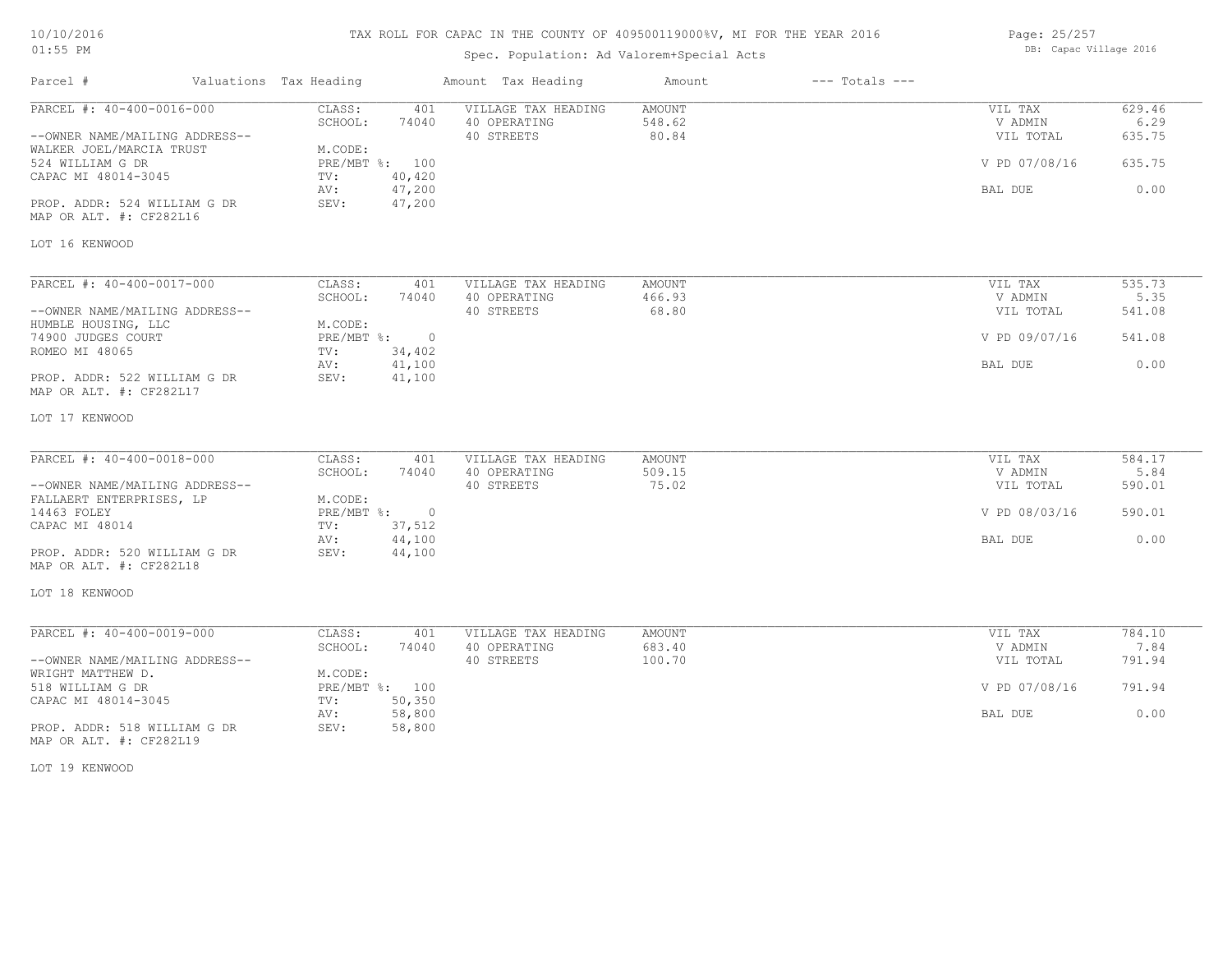# TAX ROLL FOR CAPAC IN THE COUNTY OF 409500119000%V, MI FOR THE YEAR 2016

# Spec. Population: Ad Valorem+Special Acts

| Page: 26/257           |  |
|------------------------|--|
| DB: Capac Village 2016 |  |

| Parcel #                                                                                                                                                                                               | Valuations Tax Heading                                                                                             | Amount Tax Heading                                | Amount                            | $---$ Totals $---$ |                                                             |                                            |
|--------------------------------------------------------------------------------------------------------------------------------------------------------------------------------------------------------|--------------------------------------------------------------------------------------------------------------------|---------------------------------------------------|-----------------------------------|--------------------|-------------------------------------------------------------|--------------------------------------------|
| PARCEL #: 40-400-0020-000<br>--OWNER NAME/MAILING ADDRESS--<br>WRIGHT MARY ANN<br>516 WILLIAM G DR<br>CAPAC MI 48014-3045<br>PROP. ADDR: 516 WILLIAM G DR<br>MAP OR ALT. #: CF282L20<br>LOT 20 KENWOOD | CLASS:<br>401<br>SCHOOL:<br>74040<br>M.CODE:<br>PRE/MBT %: 100<br>51,052<br>TV:<br>58,200<br>AV:<br>SEV:<br>58,200 | VILLAGE TAX HEADING<br>40 OPERATING<br>40 STREETS | <b>AMOUNT</b><br>692.92<br>102.10 |                    | VIL TAX<br>V ADMIN<br>VIL TOTAL<br>V PD 07/08/16<br>BAL DUE | 795.02<br>7.95<br>802.97<br>802.97<br>0.00 |
| PARCEL #: 40-400-0021-000                                                                                                                                                                              | CLASS:<br>401                                                                                                      | VILLAGE TAX HEADING                               | AMOUNT                            |                    | VIL TAX                                                     | 726.30                                     |
| --OWNER NAME/MAILING ADDRESS--                                                                                                                                                                         | SCHOOL:<br>74040                                                                                                   | 40 OPERATING<br>40 STREETS                        | 633.03<br>93.27                   |                    | V ADMIN<br>VIL TOTAL                                        | 7.26<br>733.56                             |
| LOPEZ JORGE<br>LOPEZ NORA<br>101 CHARLES STREET                                                                                                                                                        | M.CODE:<br>$PRE/MBT$ $\div$<br>$\circ$<br>46,639<br>TV:                                                            |                                                   |                                   |                    | V PD 08/01/16                                               | 733.56                                     |
| CAPAC MI 48014                                                                                                                                                                                         | 54,200<br>AV:<br>54,200<br>SEV:                                                                                    |                                                   |                                   |                    | BAL DUE                                                     | 0.00                                       |
| PROP. ADDR: 101 CHARLES STREET<br>MAP OR ALT. #: CF282L21                                                                                                                                              |                                                                                                                    |                                                   |                                   |                    |                                                             |                                            |
| LOT 21 KENWOOD SUBDIVISION                                                                                                                                                                             |                                                                                                                    |                                                   |                                   |                    |                                                             |                                            |
| PARCEL #: 40-400-0022-000                                                                                                                                                                              | CLASS:<br>401<br>SCHOOL:<br>74040                                                                                  | VILLAGE TAX HEADING<br>40 OPERATING               | AMOUNT<br>605.80                  |                    | VIL TAX<br>V ADMIN                                          | 695.06<br>6.95                             |
| --OWNER NAME/MAILING ADDRESS--<br>REMENAP JOSEPH<br>REMENAP SANDRA                                                                                                                                     | M.CODE:<br>PRE/MBT %: 100                                                                                          | 40 STREETS                                        | 89.26                             |                    | VIL TOTAL<br>V PD 07/21/16                                  | 702.01<br>702.01                           |
| 517 W MILL ST<br>CAPAC MI 48014-3031                                                                                                                                                                   | 44,633<br>TV:<br>51,200<br>AV:                                                                                     |                                                   |                                   |                    | BAL DUE                                                     | 0.00                                       |
| PROP. ADDR: 517 W MILL ST<br>MAP OR ALT. #: CF282L22                                                                                                                                                   | 51,200<br>SEV:                                                                                                     |                                                   |                                   |                    |                                                             |                                            |
| LOT 22 KENWOOD                                                                                                                                                                                         |                                                                                                                    |                                                   |                                   |                    |                                                             |                                            |
| PARCEL #: 40-400-0023-000                                                                                                                                                                              | CLASS:<br>401<br>SCHOOL:<br>74040                                                                                  | VILLAGE TAX HEADING<br>40 OPERATING               | AMOUNT<br>748.75                  |                    | VIL TAX<br>V ADMIN                                          | 859.08<br>8.59                             |
| --OWNER NAME/MAILING ADDRESS--<br>RIEGEL JOHN / JUDITH                                                                                                                                                 | CBSMT<br>M.CODE:                                                                                                   | 40 STREETS                                        | 110.33                            |                    | VIL TOTAL                                                   | 867.67                                     |
| 522 MILL ST<br>CAPAC MI 48014                                                                                                                                                                          | PRE/MBT %: 100<br>55,165<br>TV:                                                                                    |                                                   |                                   |                    | V PD 08/15/16                                               | 867.67                                     |
| PROP. ADDR: 522 W MILL ST<br>MAP OR ALT. #: CF282L23/24                                                                                                                                                | 61,700<br>AV:<br>61,700<br>SEV:                                                                                    |                                                   |                                   |                    | BAL DUE                                                     | 0.00                                       |

LOTS 23 & 24 KENWOOD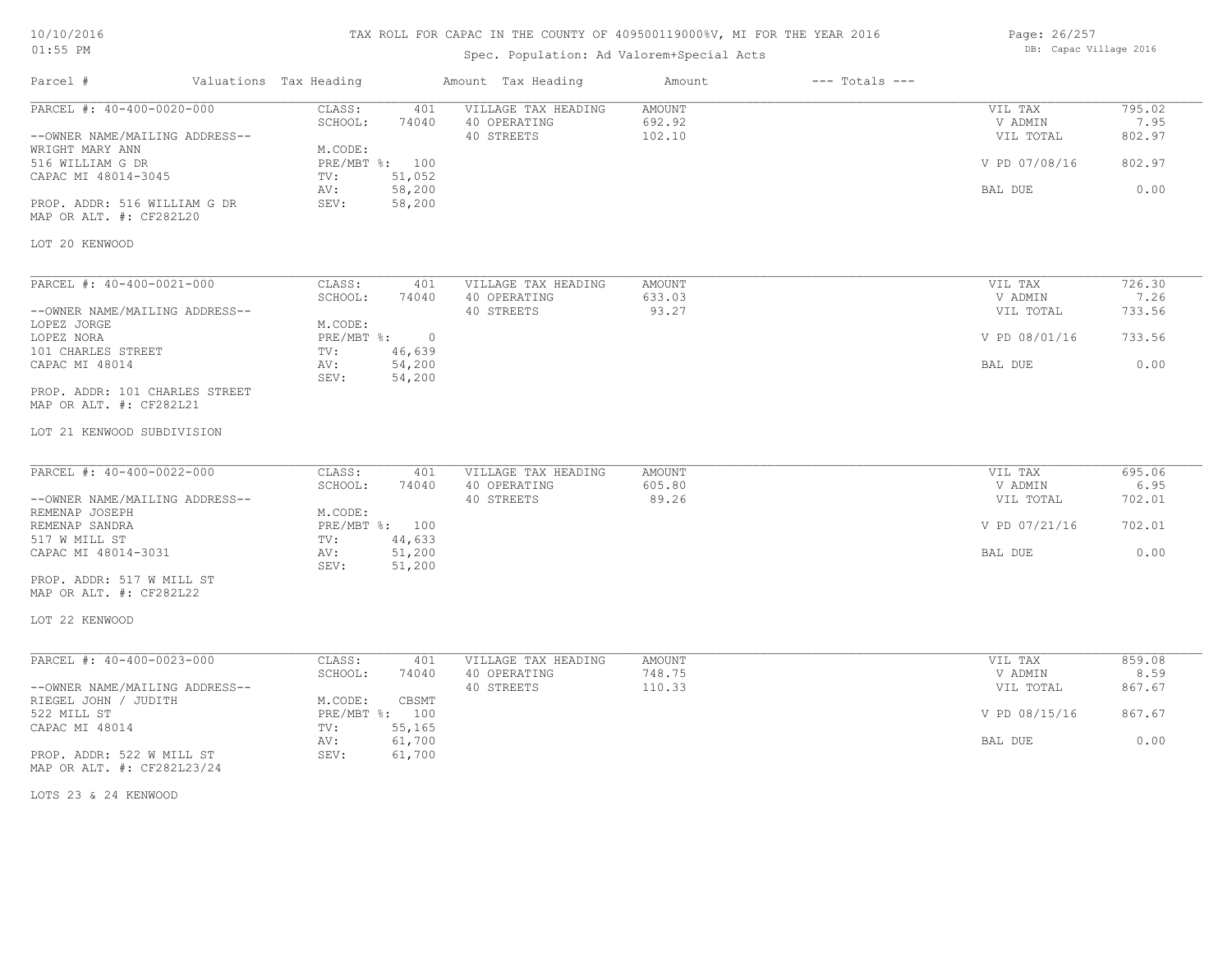| 10/10/2016 |  |
|------------|--|
| $01:55$ PM |  |

# Spec. Population: Ad Valorem+Special Acts

| Page: 27/257 |  |                        |  |
|--------------|--|------------------------|--|
|              |  | DB: Capac Village 2016 |  |

| Parcel #                                                 | Valuations Tax Heading            | Amount Tax Heading                  | Amount                  | $---$ Totals $---$ |                    |                |
|----------------------------------------------------------|-----------------------------------|-------------------------------------|-------------------------|--------------------|--------------------|----------------|
| PARCEL #: 40-400-0025-000                                | CLASS:<br>401<br>SCHOOL:<br>74040 | VILLAGE TAX HEADING<br>40 OPERATING | <b>AMOUNT</b><br>555.43 |                    | VIL TAX<br>V ADMIN | 637.27<br>6.37 |
| --OWNER NAME/MAILING ADDRESS--<br>HLUBIC DEBRA           | M.CODE:<br>CBSMT                  | 40 STREETS                          | 81.84                   |                    | VIL TOTAL          | 643.64         |
| 523 W MILL ST<br>CAPAC MI 48014-3031                     | PRE/MBT %: 100<br>40,922<br>TV:   |                                     |                         |                    | V PD 08/15/16      | 643.64         |
|                                                          | 47,700<br>AV:                     |                                     |                         |                    | BAL DUE            | 0.00           |
| PROP. ADDR: 523 W MILL ST<br>MAP OR ALT. #: CF282L25     | 47,700<br>SEV:                    |                                     |                         |                    |                    |                |
| LOT 25 KENWOOD                                           |                                   |                                     |                         |                    |                    |                |
| PARCEL #: 40-400-0026-000                                | CLASS:<br>401                     | VILLAGE TAX HEADING                 | AMOUNT                  |                    | VIL TAX            | 782.54         |
|                                                          | SCHOOL:<br>74040                  | 40 OPERATING                        | 682.04                  |                    | V ADMIN            | 7.82           |
| --OWNER NAME/MAILING ADDRESS--<br>KALMUS JAMIE S/JULIE A | M.CODE:<br>COREL                  | 40 STREETS                          | 100.50                  |                    | VIL TOTAL          | 790.36         |
| 525 W MILL ST                                            | PRE/MBT %: 100<br>TV:             |                                     |                         |                    | V PD 09/19/16      | 790.36         |
| CAPAC MI 48014-3031                                      | 50,250<br>57,700<br>AV:           |                                     |                         |                    | BAL DUE            | 0.00           |
| PROP. ADDR: 525 W MILL ST<br>MAP OR ALT. #: CF282L26     | SEV:<br>57,700                    |                                     |                         |                    |                    |                |
| LOT 26 KENWOOD                                           |                                   |                                     |                         |                    |                    |                |
| PARCEL #: 40-400-0027-000                                | CLASS:<br>401                     | VILLAGE TAX HEADING                 | AMOUNT                  |                    | VIL TAX            | 659.14         |
|                                                          | SCHOOL:<br>74040                  | 40 OPERATING                        | 574.49                  |                    | V ADMIN            | 6.59           |
| --OWNER NAME/MAILING ADDRESS--                           |                                   | 40 STREETS                          | 84.65                   |                    | VIL TOTAL          | 665.73         |
| HENDERSON LYLE D                                         | M.CODE:                           |                                     |                         |                    |                    |                |
| 527 W MILL ST                                            | PRE/MBT %: 100                    |                                     |                         |                    | V PD 07/15/16      | 665.73         |
| CAPAC MI 48014-3031                                      | TV:<br>42,326                     |                                     |                         |                    |                    |                |
| PROP. ADDR: 527 W MILL ST                                | AV:<br>49,300<br>49,300<br>SEV:   |                                     |                         |                    | BAL DUE            | 0.00           |
| MAP OR ALT. #: CF282L27                                  |                                   |                                     |                         |                    |                    |                |
| LOT 27 KENWOOD                                           |                                   |                                     |                         |                    |                    |                |
| PARCEL #: 40-400-0028-000                                | CLASS:<br>401                     | VILLAGE TAX HEADING                 | AMOUNT                  |                    | VIL TAX            | 727.85         |
|                                                          | SCHOOL:<br>74040                  | 40 OPERATING                        | 634.38                  |                    | V ADMIN            | 7.27           |
| --OWNER NAME/MAILING ADDRESS--                           |                                   | 40 STREETS                          | 93.47                   |                    | VIL TOTAL          | 735.12         |
| CORDAN GEORGE/KATHRYN TRUST                              | M.CODE:                           |                                     |                         |                    |                    |                |
| TALMER BANK                                              | PRE/MBT %: 100                    |                                     |                         |                    | V PD 08/17/16      | 735.12         |
| 525 WATER ST                                             | TV:<br>46,739                     |                                     |                         |                    |                    |                |
| PORT HURON MI 48060                                      | 53,600<br>AV:<br>SEV:<br>53,600   |                                     |                         |                    | BAL DUE            | 0.00           |
| PROP. ADDR: 529 W MILL ST                                |                                   |                                     |                         |                    |                    |                |

MAP OR ALT. #: CF282L28

LOT 28 KENWOOD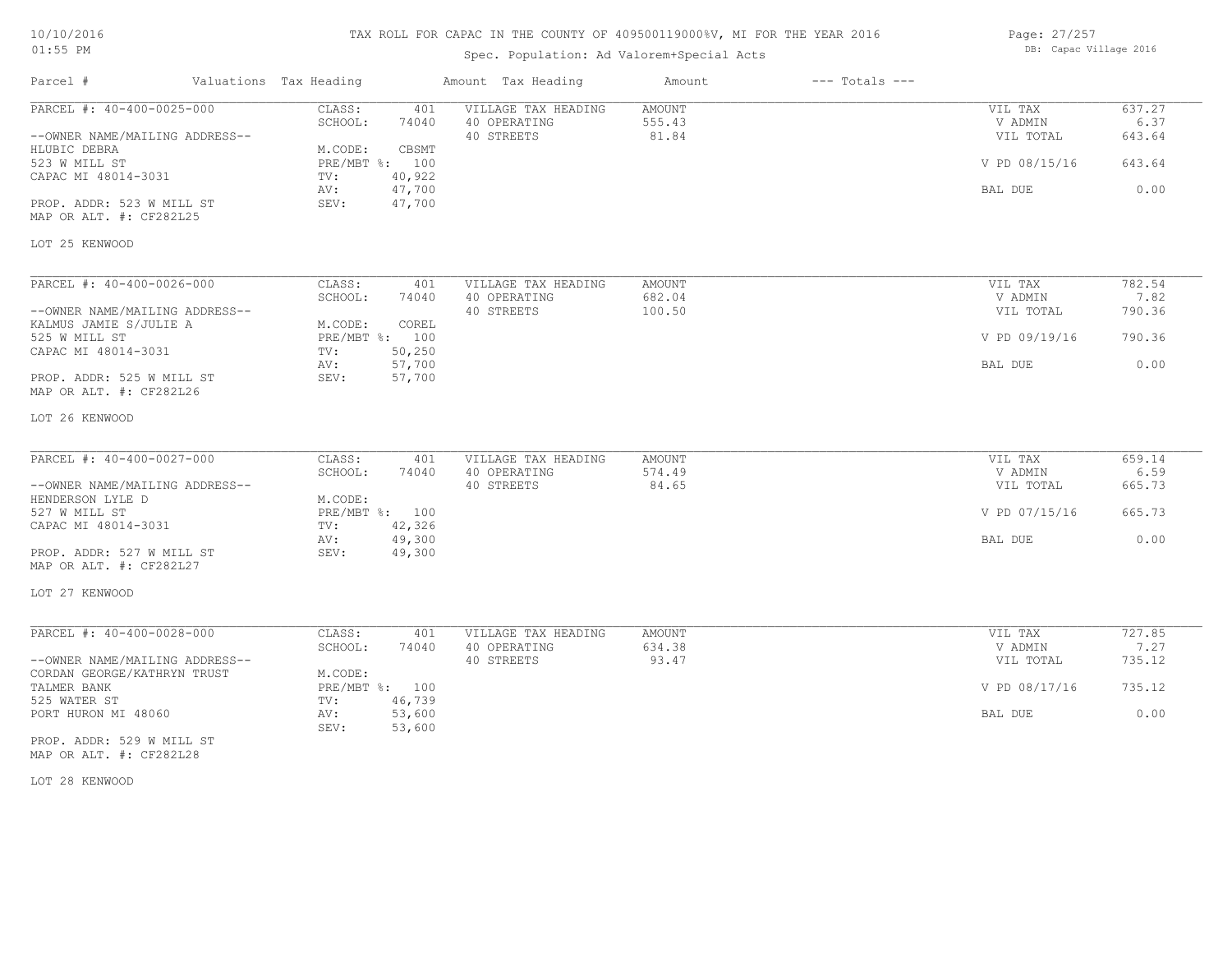# TAX ROLL FOR CAPAC IN THE COUNTY OF 409500119000%V, MI FOR THE YEAR 2016

# Spec. Population: Ad Valorem+Special Acts

| Page: 28/257 |  |                        |  |
|--------------|--|------------------------|--|
|              |  | DB: Capac Village 2016 |  |

| Parcel #                                                                                   | Valuations Tax Heading                                                        | Amount Tax Heading                                | Amount                           | $---$ Totals $---$ |                                 |                              |
|--------------------------------------------------------------------------------------------|-------------------------------------------------------------------------------|---------------------------------------------------|----------------------------------|--------------------|---------------------------------|------------------------------|
| PARCEL #: 40-400-0029-000<br>--OWNER NAME/MAILING ADDRESS--                                | CLASS:<br>401<br>SCHOOL:<br>74040                                             | VILLAGE TAX HEADING<br>40 OPERATING<br>40 STREETS | <b>AMOUNT</b><br>667.07<br>98.29 |                    | VIL TAX<br>V ADMIN<br>VIL TOTAL | 1,215.66<br>7.65<br>1,223.31 |
| MUNOZ FREDRICO<br>MUNOZ MAIRA<br>LABREE HOMES, LLC<br>P.O. BOX 130<br>MARINE CITY MI 48039 | M.CODE:<br>PRE/MBT %: 100<br>49,147<br>TV:<br>55,300<br>AV:<br>SEV:<br>55,300 | UTIL                                              | 450.30                           |                    | BAL DUE                         | 1,223.31                     |
| PROP. ADDR: 101 ST CLAIR ST<br>MAP OR ALT. #: CF282L29                                     |                                                                               |                                                   |                                  |                    |                                 |                              |
| LOT 29 KENWOOD SUBDIVISION                                                                 |                                                                               |                                                   |                                  |                    |                                 |                              |
| PARCEL #: 40-400-0030-000                                                                  | CLASS:<br>401                                                                 | VILLAGE TAX HEADING                               | AMOUNT                           |                    | VIL TAX                         | 587.28<br>5.87               |
| --OWNER NAME/MAILING ADDRESS--<br>STACK GARY D                                             | SCHOOL:<br>74040<br>M.CODE:<br>COREL                                          | 40 OPERATING<br>40 STREETS                        | 511.86<br>75.42                  |                    | V ADMIN<br>VIL TOTAL            | 593.15                       |
| 103 ST CLAIR ST<br>CAPAC MI 48014-3043                                                     | PRE/MBT %: 100<br>37,712<br>TV:                                               |                                                   |                                  |                    | V PD 09/19/16                   | 593.15                       |
| PROP. ADDR: 103 ST CLAIR ST<br>MAP OR ALT. #: CF282L30                                     | 44,400<br>AV:<br>44,400<br>SEV:                                               |                                                   |                                  |                    | BAL DUE                         | 0.00                         |
| LOT 30 KENWOOD                                                                             |                                                                               |                                                   |                                  |                    |                                 |                              |
| PARCEL #: 40-400-0031-000                                                                  | CLASS:<br>401                                                                 | VILLAGE TAX HEADING                               | AMOUNT                           |                    | VIL TAX                         | 563.86                       |
| --OWNER NAME/MAILING ADDRESS--<br>FAUSTINA HERRERA SARA                                    | SCHOOL:<br>74040<br>M.CODE:                                                   | 40 OPERATING<br>40 STREETS                        | 491.45<br>72.41                  |                    | V ADMIN<br>VIL TOTAL            | 5.63<br>569.49               |
| HERRERA FORTINO<br>105 ST CLAIR ST                                                         | PRE/MBT %: 100<br>36,208<br>TV:                                               |                                                   |                                  |                    | V PD 08/01/16                   | 569.49                       |
| CAPAC MI 48014-3043                                                                        | 42,700<br>AV:<br>SEV:<br>42,700                                               |                                                   |                                  |                    | BAL DUE                         | 0.00                         |
| PROP. ADDR: 105 ST CLAIR ST<br>MAP OR ALT. #: CF282L31                                     |                                                                               |                                                   |                                  |                    |                                 |                              |
| LOT 31 KENWOOD SUBDIVISION                                                                 |                                                                               |                                                   |                                  |                    |                                 |                              |
| PARCEL #: 40-400-0032-000                                                                  | CLASS:<br>401<br>SCHOOL:<br>74040                                             | VILLAGE TAX HEADING<br>40 OPERATING               | AMOUNT<br>654.81                 |                    | VIL TAX<br>V ADMIN              | 751.29<br>7.51               |
| --OWNER NAME/MAILING ADDRESS--<br>RICHARDS NADINE                                          | M.CODE:<br>COREL                                                              | 40 STREETS                                        | 96.48                            |                    | VIL TOTAL                       | 758.80                       |
| 107 ST. CLAIR ST<br>CAPAC MI 48014                                                         | PRE/MBT %: 100<br>TV:<br>48,244                                               |                                                   |                                  |                    | BAL DUE                         | 758.80                       |
| PROP. ADDR: 107 ST. CLAIR ST<br>MAP OR ALT. #: CF282L32                                    | 55,800<br>AV:<br>SEV:<br>55,800                                               |                                                   |                                  |                    |                                 |                              |
| LOT 32 KENWOOD SUBDIVISION                                                                 |                                                                               |                                                   |                                  |                    |                                 |                              |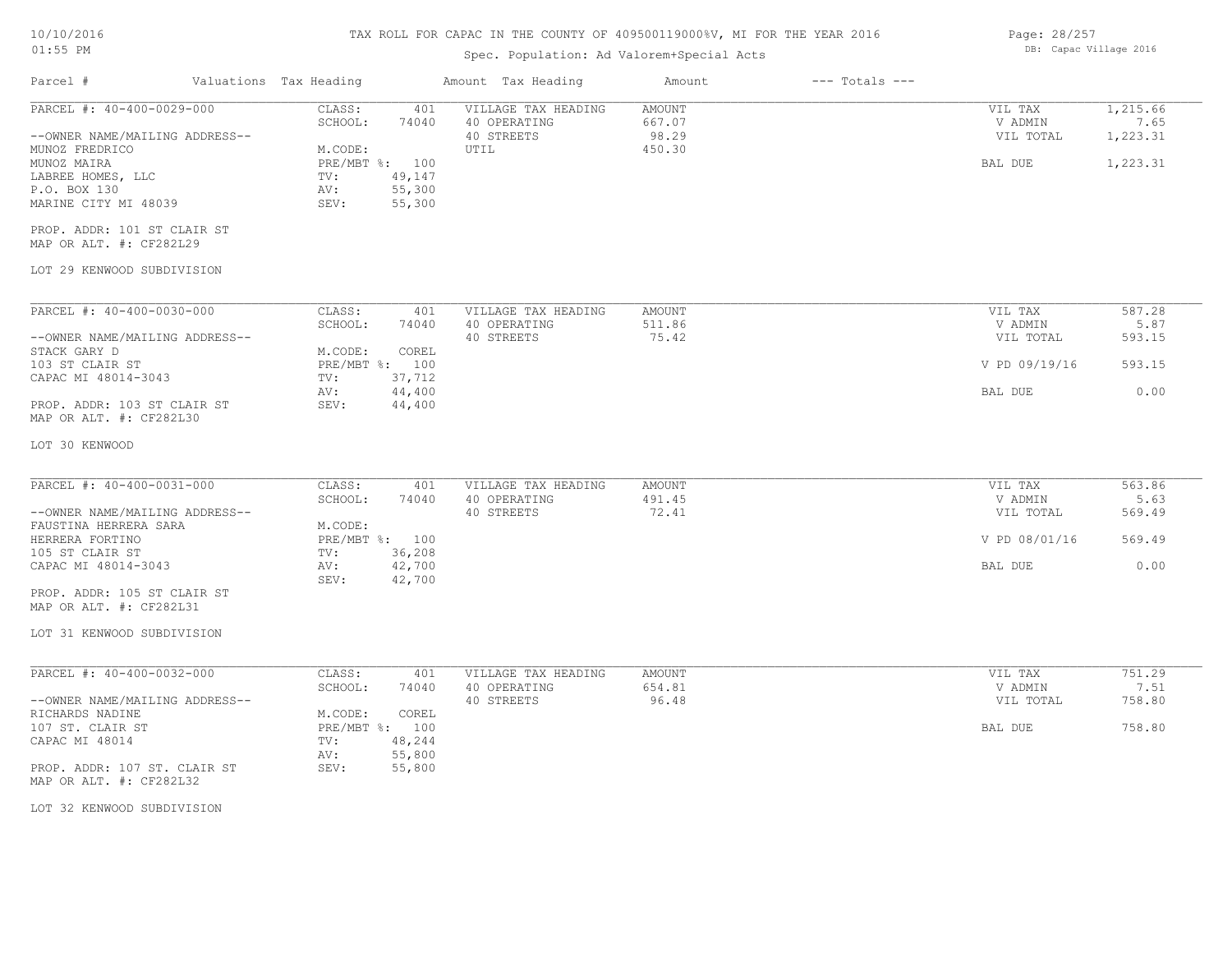# Spec. Population: Ad Valorem+Special Acts

| Page: 29/257 |  |                        |  |
|--------------|--|------------------------|--|
|              |  | DB: Capac Village 2016 |  |

| Parcel #                       | Valuations Tax Heading |        | Amount Tax Heading  | Amount | $---$ Totals $---$ |               |        |
|--------------------------------|------------------------|--------|---------------------|--------|--------------------|---------------|--------|
| PARCEL #: 40-425-0001-000      | CLASS:                 | 401    | VILLAGE TAX HEADING | AMOUNT |                    | VIL TAX       | 851.29 |
|                                | SCHOOL:                | 74040  | 40 OPERATING        | 741.96 |                    | V ADMIN       | 8.51   |
| --OWNER NAME/MAILING ADDRESS-- |                        |        | 40 STREETS          | 109.33 |                    | VIL TOTAL     | 859.80 |
| RIEGEL LINDA                   | M.CODE:                |        |                     |        |                    |               |        |
| 2325 RANDOLPH                  | PRE/MBT %: 100         |        |                     |        |                    | V PD 09/07/16 | 859.80 |
| PORT HURON MI 48060            | TV:                    | 54,665 |                     |        |                    |               |        |
|                                | AV:                    | 61,400 |                     |        |                    | BAL DUE       | 0.00   |
| PROP. ADDR: 415 W MILL ST      | SEV:                   | 61,400 |                     |        |                    |               |        |
| MAP OR ALT. #: CF282M/O        |                        |        |                     |        |                    |               |        |

LOT 1 EXC S 35' OF W 35' POPPS SUBDIVISION

| PARCEL #: 40-425-0001-250      | CLASS:     | 703   | VILLAGE TAX HEADING | AMOUNT | VIL TAX   | 0.00 |
|--------------------------------|------------|-------|---------------------|--------|-----------|------|
|                                | SCHOOL:    | 74040 | 40 OPERATING        | 0.00   | V ADMIN   | 0.00 |
| --OWNER NAME/MAILING ADDRESS-- |            |       | 40 STREETS          | 0.00   | VIL TOTAL | 0.00 |
| VILLAGE OF CAPAC               | M.CODE:    |       |                     |        |           |      |
| 131 N MAIN ST                  | PRE/MBT %: |       |                     |        | BAL DUE   | 0.00 |
| CAPAC MI 48014                 | TV:        |       |                     |        |           |      |
|                                | AV:        |       |                     |        |           |      |
| PROP. ADDR: 499 W MILL ST      | SEV:       |       |                     |        |           |      |
| MAP OR ALT. #: CF282R1         |            |       |                     |        |           |      |

S35' OF W 35' OF LOT 1 POPPS SUBDIVISION

| PARCEL #: 40-425-0002-000           | CLASS:  | 401            | VILLAGE TAX HEADING | AMOUNT | VIL TAX       | 862.58 |
|-------------------------------------|---------|----------------|---------------------|--------|---------------|--------|
|                                     | SCHOOL: | 74040          | 40 OPERATING        | 751.80 | V ADMIN       | 8.62   |
| --OWNER NAME/MAILING ADDRESS--      |         |                | 40 STREETS          | 110.78 | VIL TOTAL     | 871.20 |
| STEVENS CHRISTOPHER A /<br>JENNIE S | M.CODE: |                |                     |        |               |        |
| 109 N MATTESON ST                   |         | PRE/MBT %: 100 |                     |        | V PD 09/16/16 | 871.20 |
| CAPAC MI 48014-3020                 | TV:     | 55,390         |                     |        |               |        |
|                                     | AV:     | 62,600         |                     |        | BAL DUE       | 0.00   |
| PROP. ADDR: 109 N MATTESON ST       | SEV:    | 62,600         |                     |        |               |        |
| MAP OR ALT. #: CF282R2              |         |                |                     |        |               |        |

LOT 2 POPPS SUBDIVISION

| PARCEL #: 40-425-0003-000      | CLASS:       | 401    | VILLAGE TAX HEADING | AMOUNT | VIL TAX       | 717.47 |
|--------------------------------|--------------|--------|---------------------|--------|---------------|--------|
|                                | SCHOOL:      | 74040  | 40 OPERATING        | 625.33 | V ADMIN       | 7.17   |
| --OWNER NAME/MAILING ADDRESS-- |              |        | 40 STREETS          | 92.14  | VIL TOTAL     | 724.64 |
| GRESELL KAREN A                | M.CODE:      |        |                     |        |               |        |
| 107 N MATTESON ST              | $PRE/MBT$ %: | 100    |                     |        | V PD 09/07/16 | 724.64 |
| CAPAC MI 48014-3020            | TV:          | 46,072 |                     |        |               |        |
|                                | AV:          | 52,500 |                     |        | BAL DUE       | 0.00   |
| PROP. ADDR: 107 N MATTESON ST  | SEV:         | 52,500 |                     |        |               |        |

MAP OR ALT. #: CF282R3

LOT 3 POPPS SUBDIVISION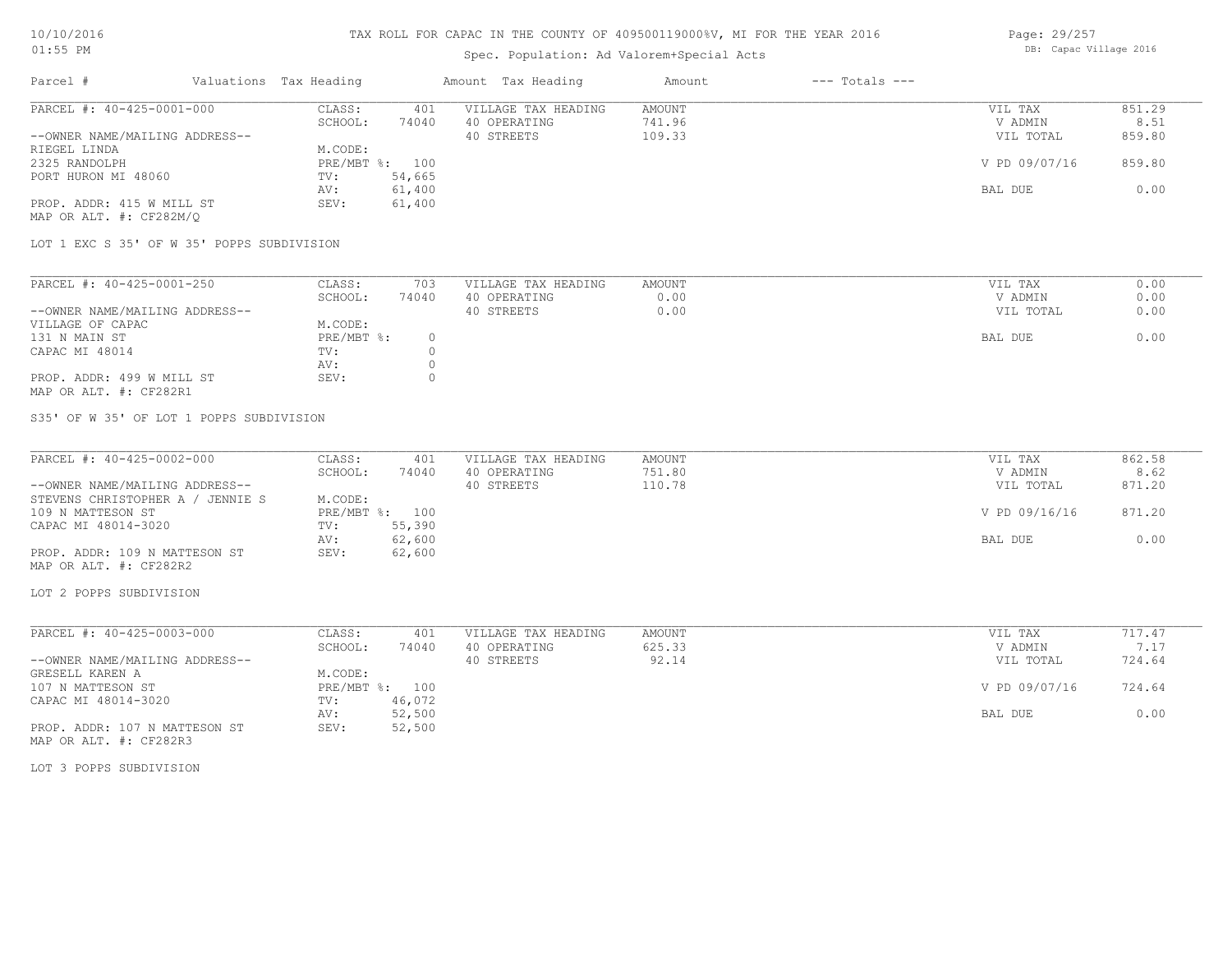## Spec. Population: Ad Valorem+Special Acts

| Page: 30/257 |  |                        |  |
|--------------|--|------------------------|--|
|              |  | DB: Capac Village 2016 |  |

| Parcel #                       | Valuations Tax Heading |                | Amount Tax Heading  | Amount | $---$ Totals $---$ |               |       |
|--------------------------------|------------------------|----------------|---------------------|--------|--------------------|---------------|-------|
| PARCEL #: 40-425-0004-000      | CLASS:                 | 402            | VILLAGE TAX HEADING | AMOUNT |                    | VIL TAX       | 93.37 |
|                                | SCHOOL:                | 74040          | 40 OPERATING        | 81.38  |                    | V ADMIN       | 0.93  |
| --OWNER NAME/MAILING ADDRESS-- |                        |                | 40 STREETS          | 11.99  |                    | VIL TOTAL     | 94.30 |
| WISNESKI DAVID F               | M.CODE:                |                |                     |        |                    |               |       |
| WISNESKI JANE M                |                        | PRE/MBT %: 100 |                     |        |                    | V PD 09/16/16 | 94.30 |
| 403 W MILL ST                  | TV:                    | 5,996          |                     |        |                    |               |       |
| CAPAC MI 48014-3029            | AV:                    | 13,300         |                     |        |                    | BAL DUE       | 0.00  |
|                                | SEV:                   | 13,300         |                     |        |                    |               |       |
| PROP. ADDR: N MADISON          |                        |                |                     |        |                    |               |       |
| MAP OR ALT. #: CF282R4         |                        |                |                     |        |                    |               |       |

#### LOT 4 POPPS SUBDIVISION

| PARCEL #: 40-425-0005-000      | CLASS:       | 401    | VILLAGE TAX HEADING | AMOUNT | VIL TAX       | 599.77 |
|--------------------------------|--------------|--------|---------------------|--------|---------------|--------|
|                                | SCHOOL:      | 74040  | 40 OPERATING        | 522.75 | V ADMIN       | 5.99   |
| --OWNER NAME/MAILING ADDRESS-- |              |        | 40 STREETS          | 77.02  | VIL TOTAL     | 605.76 |
| WISNESKI DAVID F.              | M.CODE:      |        |                     |        |               |        |
| WISNESKI JANE M                | $PRE/MBT$ %: | 100    |                     |        | V PD 09/16/16 | 605.76 |
| 403 W MILL ST                  | TV:          | 38,514 |                     |        |               |        |
| CAPAC MI 48014-3029            | AV:          | 43,100 |                     |        | BAL DUE       | 0.00   |
|                                | SEV:         | 43,100 |                     |        |               |        |
| PROP. ADDR: 403 W MILL ST      |              |        |                     |        |               |        |
| MAP OR ALT. #: CF282R5/W       |              |        |                     |        |               |        |

# LOT 5 POPPS SUBDIVISION

| PARCEL #: 40-450-1001-000      | CLASS:     | 201    | VILLAGE TAX HEADING | AMOUNT | VIL TAX       | 745.66 |
|--------------------------------|------------|--------|---------------------|--------|---------------|--------|
|                                | SCHOOL:    | 74040  | 40 OPERATING        | 649.90 | V ADMIN       | 7.45   |
| --OWNER NAME/MAILING ADDRESS-- |            |        | 40 STREETS          | 95.76  | VIL TOTAL     | 753.11 |
| TJH REALTY, LLC                | M.CODE:    |        |                     |        |               |        |
| PO BOX 38                      | PRE/MBT %: |        |                     |        | V PD 08/01/16 | 753.11 |
| JEDDO MI 48032                 | TV:        | 47,882 |                     |        |               |        |
|                                | AV:        | 82,200 |                     |        | BAL DUE       | 0.00   |
| PROP. ADDR: 4309 N CAPAC RD    | SEV:       | 82,200 |                     |        |               |        |
|                                |            |        |                     |        |               |        |

MAP OR ALT. #: CF282X01

LOT 1 EXC W 150' & EXC E 140' OF S 100' STOUTENBURG SUBDIVISION

| PARCEL #: 40-450-1002-000      | CLASS:     | 401    | VILLAGE TAX HEADING | AMOUNT | VIL TAX       | 717.47 |
|--------------------------------|------------|--------|---------------------|--------|---------------|--------|
|                                | SCHOOL:    | 74040  | 40 OPERATING        | 625.33 | V ADMIN       | 7.17   |
| --OWNER NAME/MAILING ADDRESS-- |            |        | 40 STREETS          | 92.14  | VIL TOTAL     | 724.64 |
| APEL ESTHER K TRUST            | M.CODE:    |        |                     |        |               |        |
| SYMONDS KATHERINE M            | PRE/MBT %: | $\Box$ |                     |        | V PD 07/15/16 | 724.64 |
| 14218 188 PL NE                | TV:        | 46,072 |                     |        |               |        |
| WOODINVILLE WA 98072-9345      | AV:        | 53,000 |                     |        | BAL DUE       | 0.00   |
|                                | SEV:       | 53,000 |                     |        |               |        |
| PROP. ADDR: 15030 W PARK ST    |            |        |                     |        |               |        |

MAP OR ALT. #: CF282X02

W150' OF LOT 1 EXC W 50' STOUTENBERG SUBDIVISION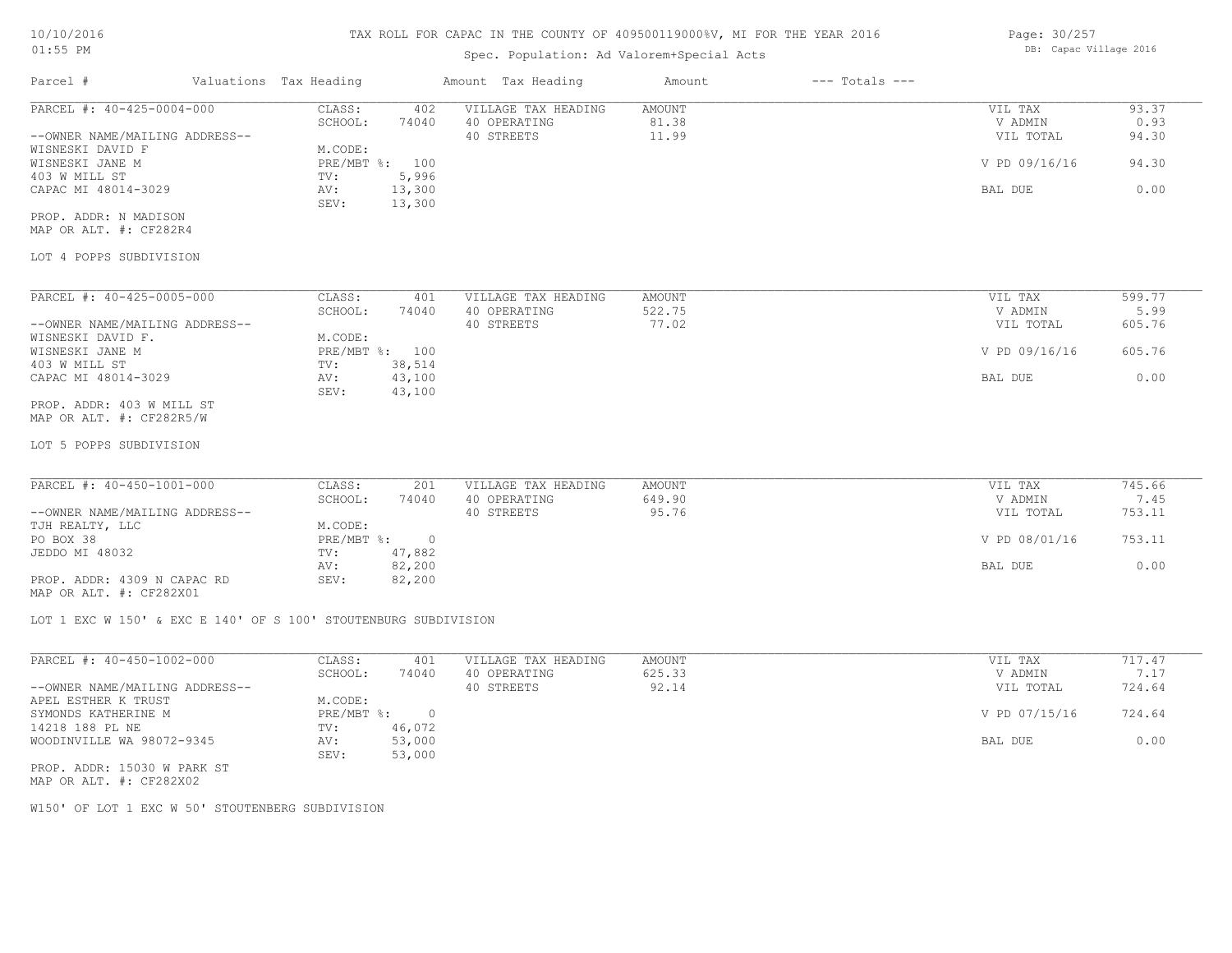## Spec. Population: Ad Valorem+Special Acts

Page: 31/257 DB: Capac Village 2016

| Parcel #                       | Valuations Tax Heading |        | Amount Tax Heading  | Amount | $---$ Totals $---$ |               |        |
|--------------------------------|------------------------|--------|---------------------|--------|--------------------|---------------|--------|
| PARCEL #: 40-450-1003-000      | CLASS:                 | 202    | VILLAGE TAX HEADING | AMOUNT |                    | VIL TAX       | 136.55 |
|                                | SCHOOL:                | 74040  | 40 OPERATING        | 119.02 |                    | V ADMIN       | 1.36   |
| --OWNER NAME/MAILING ADDRESS-- |                        |        | 40 STREETS          | 17.53  |                    | VIL TOTAL     | 137.91 |
| TJH REALTY, LLC                | M.CODE:                |        |                     |        |                    |               |        |
| PO BOX 38                      | PRE/MBT %:             |        |                     |        |                    | V PD 08/01/16 | 137.91 |
| JEDDO MI 48032                 | TV:                    | 8,769  |                     |        |                    |               |        |
|                                | AV:                    | 17,200 |                     |        |                    | BAL DUE       | 0.00   |
| PROP. ADDR: 4305 N CAPAC RD    | SEV:                   | 17,200 |                     |        |                    |               |        |
| MAP OR ALT. #: CF282X03        |                        |        |                     |        |                    |               |        |

E140 FT OF S 100 FT OF LOT 1 STOUTENBURG SUBD SEC 21 T7N R13E

| PARCEL #: 40-450-1004-000      | CLASS:  | 401            | VILLAGE TAX HEADING | AMOUNT | VIL TAX       | 538.49 |
|--------------------------------|---------|----------------|---------------------|--------|---------------|--------|
|                                | SCHOOL: | 74040          | 40 OPERATING        | 469.34 | V ADMIN       | 5.38   |
| --OWNER NAME/MAILING ADDRESS-- |         |                | 40 STREETS          | 69.15  | VIL TOTAL     | 543.87 |
| JAMISON NETTIE                 | M.CODE: | COREL          |                     |        |               |        |
| 15038 W PARK ST                |         | PRE/MBT %: 100 |                     |        | V PD 09/19/16 | 543.87 |
| CAPAC MI 48014-3042            | TV:     | 34,579         |                     |        |               |        |
|                                | AV:     | 38,900         |                     |        | BAL DUE       | 0.00   |
| PROP. ADDR: 15038 W PARK ST    | SEV:    | 38,900         |                     |        |               |        |
| MAP OR ALT. #: CF282X04        |         |                |                     |        |               |        |

LOT 2 & W 50' OF LOT 1 STOUTENBURG SUBDIVISION

| PARCEL #: 40-450-1005-000      | CLASS:     | 401    | VILLAGE TAX HEADING | AMOUNT | VIL TAX       | 149.21 |
|--------------------------------|------------|--------|---------------------|--------|---------------|--------|
|                                | SCHOOL:    | 74040  | 40 OPERATING        | 130.05 | V ADMIN       | 1.49   |
| --OWNER NAME/MAILING ADDRESS-- |            |        | 40 STREETS          | 19.16  | VIL TOTAL     | 150.70 |
| KOBAYASHI ROBERTA G.           | M.CODE:    |        |                     |        |               |        |
| BARNARD DALE B.                | PRE/MBT %: |        |                     |        | V PD 09/16/16 | 150.70 |
| 535 N NEEPER ST                | TV:        | 9,582  |                     |        |               |        |
| CAPAC MI 48014-3040            | AV:        | 17,200 |                     |        | BAL DUE       | 0.00   |
|                                | SEV:       | 17,200 |                     |        |               |        |
| PROP. ADDR: 15050 W PARK ST    |            |        |                     |        |               |        |

MAP OR ALT. #: CF282X05

#### LOT 3 STOUTENBURG SUBDIVISION

| PARCEL #: 40-450-1006-000      | CLASS:  | 402            | VILLAGE TAX HEADING | AMOUNT | VIL TAX       | 157.09 |
|--------------------------------|---------|----------------|---------------------|--------|---------------|--------|
|                                | SCHOOL: | 74040          | 40 OPERATING        | 136.92 | V ADMIN       | 1.57   |
| --OWNER NAME/MAILING ADDRESS-- |         |                | 40 STREETS          | 20.17  | VIL TOTAL     | 158.66 |
| WHITE ROBERT G                 | M.CODE: |                |                     |        |               |        |
| 15070 W PARK ST                |         | PRE/MBT %: 100 |                     |        | V PD 08/24/16 | 158.66 |
| CAPAC MI 48014-3042            | TV:     | 10,088         |                     |        |               |        |
|                                | AV:     | 13,300         |                     |        | BAL DUE       | 0.00   |
| PROP. ADDR: W PARK ST          | SEV:    | 13,300         |                     |        |               |        |
| MAP OR ALT. #: CF282X06        |         |                |                     |        |               |        |

LOT 4 STOUTENBURG SUBD SEC 21 T7N R13E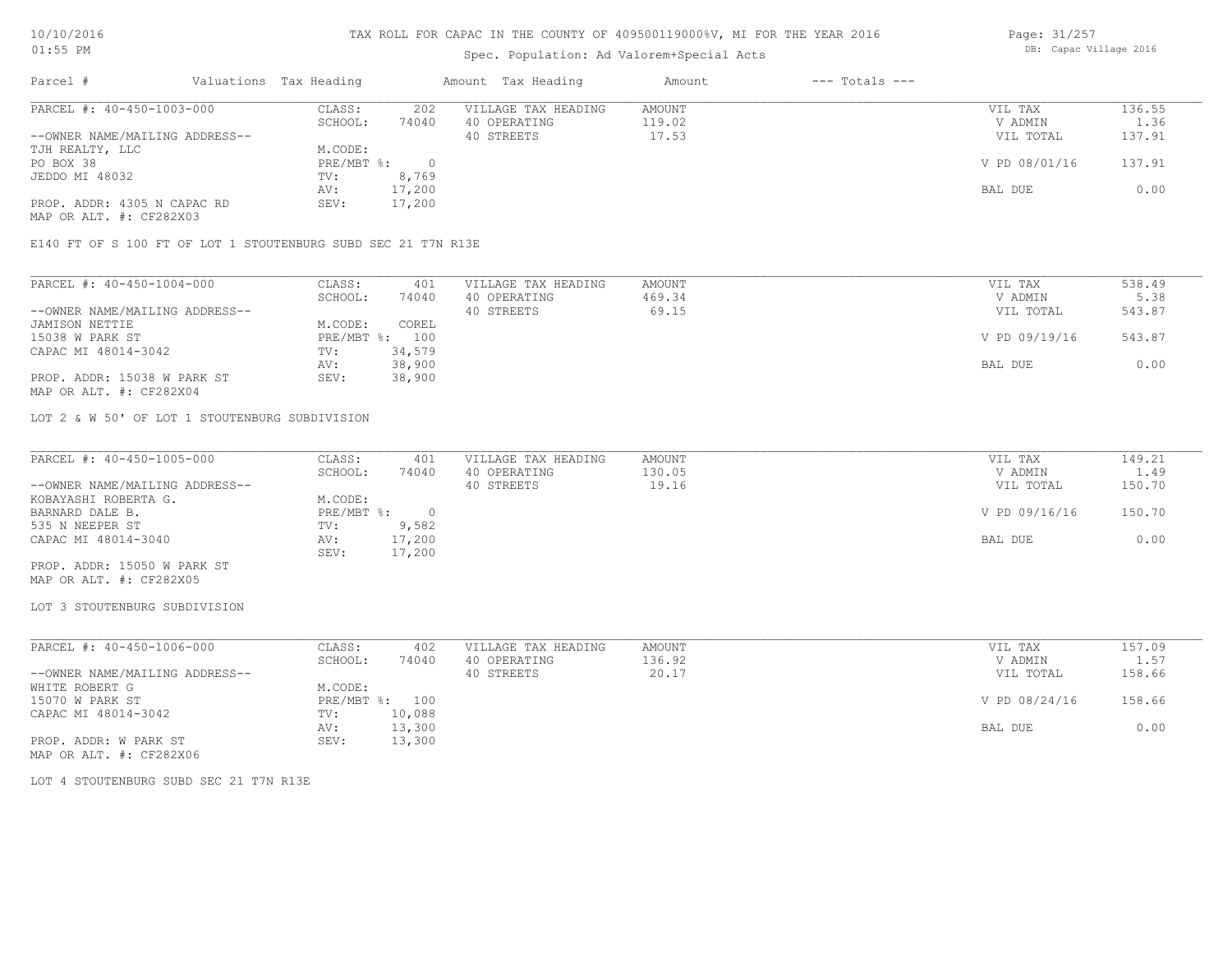## Spec. Population: Ad Valorem+Special Acts

Page: 32/257 DB: Capac Village 2016

| Parcel #                       | Valuations Tax Heading |        | Amount Tax Heading  | Amount | $---$ Totals $---$ |               |            |
|--------------------------------|------------------------|--------|---------------------|--------|--------------------|---------------|------------|
| PARCEL #: 40-450-1007-000      | CLASS:                 | 402    | VILLAGE TAX HEADING | AMOUNT |                    | VIL TAX       | 157.09     |
|                                | SCHOOL:                | 74040  | 40 OPERATING        | 136.92 |                    | V ADMIN       | $\pm 0.57$ |
| --OWNER NAME/MAILING ADDRESS-- |                        |        | 40 STREETS          | 20.17  |                    | VIL TOTAL     | 158.66     |
| WHITE ROBERT G                 | M.CODE:                |        |                     |        |                    |               |            |
| 15070 W PARK ST                | PRE/MBT %: 100         |        |                     |        |                    | V PD 08/24/16 | 158.66     |
| CAPAC MI 48014-3042            | TV:                    | 10,088 |                     |        |                    |               |            |
|                                | AV:                    | 13,300 |                     |        |                    | BAL DUE       | 0.00       |
| PROP. ADDR: W PARK ST          | SEV:                   | 13,300 |                     |        |                    |               |            |
| MAP OR ALT. #: CF282X07        |                        |        |                     |        |                    |               |            |

LOT 5 STOUTENBURG SUBD SEC 21 T7N R13E

| PARCEL #: 40-450-1008-000      | CLASS:     | 401    | VILLAGE TAX HEADING | AMOUNT | VIL TAX       | 754.53 |
|--------------------------------|------------|--------|---------------------|--------|---------------|--------|
|                                | SCHOOL:    | 74040  | 40 OPERATING        | 657.63 | V ADMIN       | 7.54   |
| --OWNER NAME/MAILING ADDRESS-- |            |        | 40 STREETS          | 96.90  | VIL TOTAL     | 762.07 |
| WHITE ROBERT G                 | M.CODE:    | COREL  |                     |        |               |        |
| 15070 W PARK ST                | PRE/MBT %: | 100    |                     |        | V PD 09/16/16 | 762.07 |
| CAPAC MI 48014-3042            | TV:        | 48,452 |                     |        |               |        |
|                                | AV:        | 58,600 |                     |        | BAL DUE       | 0.00   |
| PROP. ADDR: 15070 W PARK ST    | SEV:       | 58,600 |                     |        |               |        |
| MAP OR ALT. #: CF282X08        |            |        |                     |        |               |        |

LOT 6 STOUTENBURG SUBD SEC 21 T7N R13E

| PARCEL #: 40-450-1009-000      | CLASS:     | 703   | VILLAGE TAX HEADING | AMOUNT | VIL TAX   | 0.00 |
|--------------------------------|------------|-------|---------------------|--------|-----------|------|
|                                | SCHOOL:    | 74040 | 40 OPERATING        | 0.00   | V ADMIN   | 0.00 |
| --OWNER NAME/MAILING ADDRESS-- |            |       | 40 STREETS          | 0.00   | VIL TOTAL | 0.00 |
| VILLAGE OF CAPAC               | M.CODE:    |       |                     |        |           |      |
| 131 N MAIN                     | PRE/MBT %: |       |                     |        | BAL DUE   | 0.00 |
| CAPAC MI 48014-3042            | TV:        |       |                     |        |           |      |
|                                | AV:        |       |                     |        |           |      |
| PROP. ADDR: W PARK ST          | SEV:       |       |                     |        |           |      |
| MAP OR ALT. #: CF282X09        |            |       |                     |        |           |      |

LOT 7 STOUTENBURG SUBD SEC 21 T7N R13E

| PARCEL #: 40-450-1010-000      | CLASS:     | 402      | VILLAGE TAX HEADING | AMOUNT | VIL TAX       | 195.23 |
|--------------------------------|------------|----------|---------------------|--------|---------------|--------|
|                                | SCHOOL:    | 74040    | 40 OPERATING        | 170.16 | V ADMIN       | 1.95   |
| --OWNER NAME/MAILING ADDRESS-- |            |          | 40 STREETS          | 25.07  | VIL TOTAL     | 197.18 |
| WHITE ROBERT G                 | M.CODE:    |          |                     |        |               |        |
| 15070 W PARK ST                | PRE/MBT %: | $\Omega$ |                     |        | V PD 08/24/16 | 197.18 |
| CAPAC MI 48014-3042            | TV:        | 12,537   |                     |        |               |        |
|                                | AV:        | 13,300   |                     |        | BAL DUE       | 0.00   |
| PROP. ADDR: W PARK ST          | SEV:       | 13,300   |                     |        |               |        |

MAP OR ALT. #: CF282X10

LOT 8 STOUTENBURG SUBD SEC 21 T7N R13E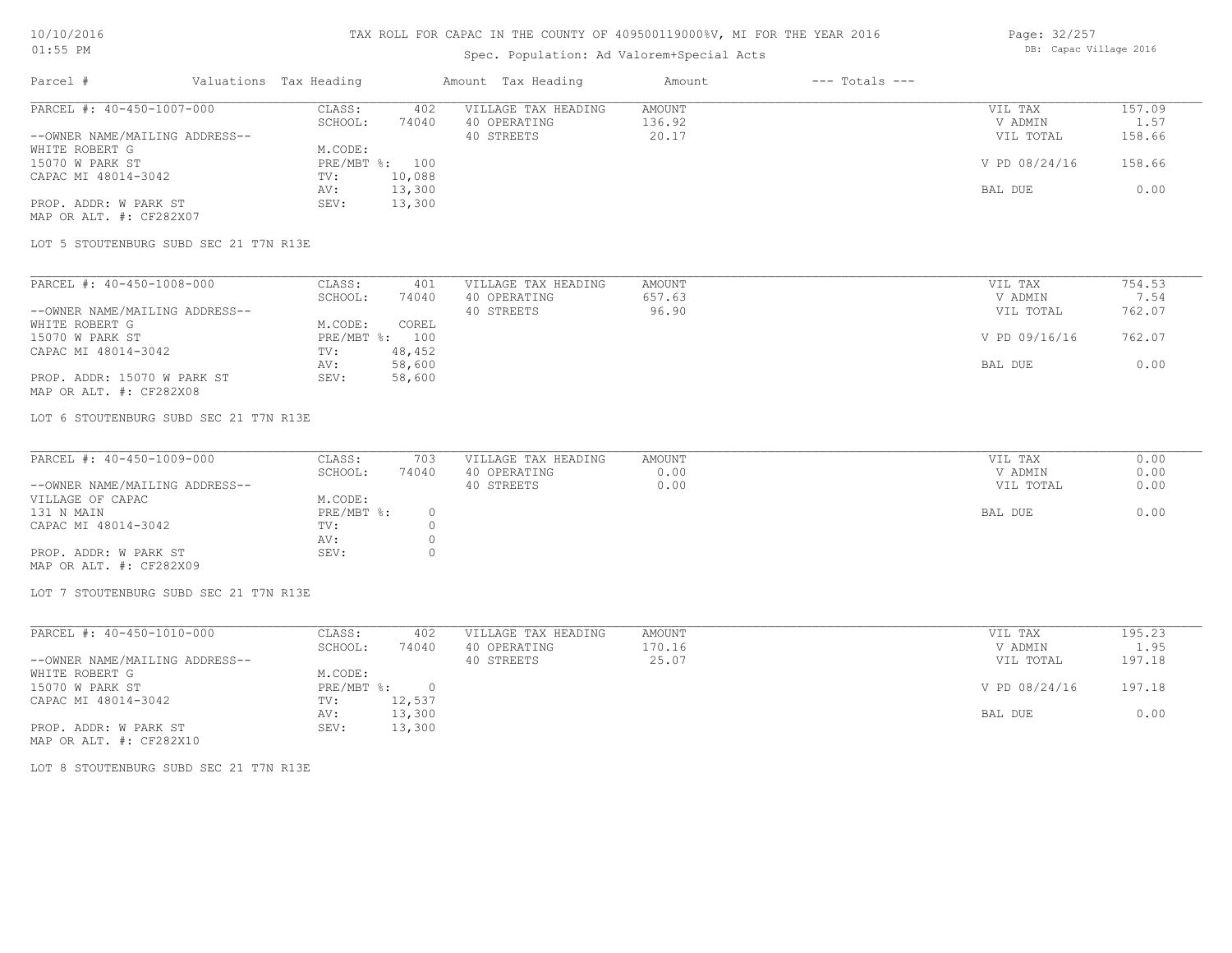## Spec. Population: Ad Valorem+Special Acts

| Parcel #                       | Valuations Tax Heading |        | Amount Tax Heading  | Amount | $---$ Totals $---$ |               |        |
|--------------------------------|------------------------|--------|---------------------|--------|--------------------|---------------|--------|
| PARCEL #: 40-450-1011-000      | CLASS:                 | 401    | VILLAGE TAX HEADING | AMOUNT |                    | VIL TAX       | 690.31 |
|                                | SCHOOL:                | 74040  | 40 OPERATING        | 601.66 |                    | V ADMIN       | 6.90   |
| --OWNER NAME/MAILING ADDRESS-- |                        |        | 40 STREETS          | 88.65  |                    | VIL TOTAL     | 697.21 |
| TOWNSEND JASON                 | M.CODE:                | COREL  |                     |        |                    |               |        |
| TOWNSEND COLLEEN               | PRE/MBT %: 100         |        |                     |        |                    | V PD 09/16/16 | 697.21 |
| 15096 W PARK ST                | TV:                    | 44,328 |                     |        |                    |               |        |
| CAPAC MI 48014                 | AV:                    | 50,200 |                     |        |                    | BAL DUE       | 0.00   |
|                                | SEV:                   | 50,200 |                     |        |                    |               |        |
|                                |                        |        |                     |        |                    |               |        |

MAP OR ALT. #: CF282X11 PROP. ADDR: 15096 W PARK ST

LOT 9 STOUTENBURG SUBD SEC 21 T7N R13E

| PARCEL #: 40-450-1012-000      | CLASS:     | 202      | VILLAGE TAX HEADING | AMOUNT | 86.17<br>VIL TAX       |
|--------------------------------|------------|----------|---------------------|--------|------------------------|
|                                | SCHOOL:    | 74040    | 40 OPERATING        | 75.11  | 0.86<br>V ADMIN        |
| --OWNER NAME/MAILING ADDRESS-- |            |          | 40 STREETS          | 11.06  | 87.03<br>VIL TOTAL     |
| GREAT LAKES RURAL DEVELOPMENT  | M.CODE:    |          |                     |        |                        |
| PRIME PROPERTIES               | PRE/MBT %: | $\Omega$ |                     |        | V PD 08/01/16<br>87.03 |
| 13862 SIMONE DR                | TV:        | 5,534    |                     |        |                        |
| SHELBY MI 48315                | AV:        | 8,900    |                     |        | 0.00<br>BAL DUE        |
|                                | SEV:       | 8,900    |                     |        |                        |
| PROP. ADDR: W PARK ST          |            |          |                     |        |                        |

MAP OR ALT. #: CF282X12

LOT 10 STOUTENBURG SUBD SEC 21 T7N R13E

| PARCEL #: 40-450-1013-000      | CLASS:     | 401    | VILLAGE TAX HEADING | AMOUNT | VIL TAX       | 1,120.92 |
|--------------------------------|------------|--------|---------------------|--------|---------------|----------|
|                                | SCHOOL:    | 74040  | 40 OPERATING        | 976.97 | V ADMIN       | 11.20    |
| --OWNER NAME/MAILING ADDRESS-- |            |        | 40 STREETS          | 143.95 | VIL TOTAL     | 1,132.12 |
| A S PROPERTIES INC             | M.CODE:    |        |                     |        |               |          |
| 16030 W PARK ST                | PRE/MBT %: |        |                     |        | V PD 09/12/16 | 1,132.12 |
| CAPAC MI 48014                 | TV:        | 71,979 |                     |        |               |          |
|                                | AV:        | 87,600 |                     |        | BAL DUE       | 0.00     |
| PROP. ADDR: 16014 W PARK ST    | SEV:       | 87,600 |                     |        |               |          |

MAP OR ALT. #: 282X13

LOT 11 STOUTENBURG SUBDIVISION SECTION 21 T7N R13E

| PARCEL #: 40-450-1014-000      | CLASS:     | 401    | VILLAGE TAX HEADING | AMOUNT | VIL TAX       | 1,142.39 |
|--------------------------------|------------|--------|---------------------|--------|---------------|----------|
|                                | SCHOOL:    | 74040  | 40 OPERATING        | 995.68 | V ADMIN       | 11.42    |
| --OWNER NAME/MAILING ADDRESS-- |            |        | 40 STREETS          | 146.71 | VIL TOTAL     | 1,153.81 |
| A S PROPERTIES INC             | M.CODE:    |        |                     |        |               |          |
| 16030 W PARK ST                | PRE/MBT %: |        |                     |        | V PD 09/12/16 | 1,153.81 |
| CAPAC MI 48014                 | TV:        | 73,358 |                     |        |               |          |
|                                | AV:        | 89,300 |                     |        | BAL DUE       | 0.00     |
| PROP. ADDR: 16018 W PARK ST    | SEV:       | 89,300 |                     |        |               |          |
|                                |            |        |                     |        |               |          |

MAP OR ALT. #: 282X14

LOT 12 STOUTENBURG SUBDIVISION SECTION 21 T7N R13E

Page: 33/257 DB: Capac Village 2016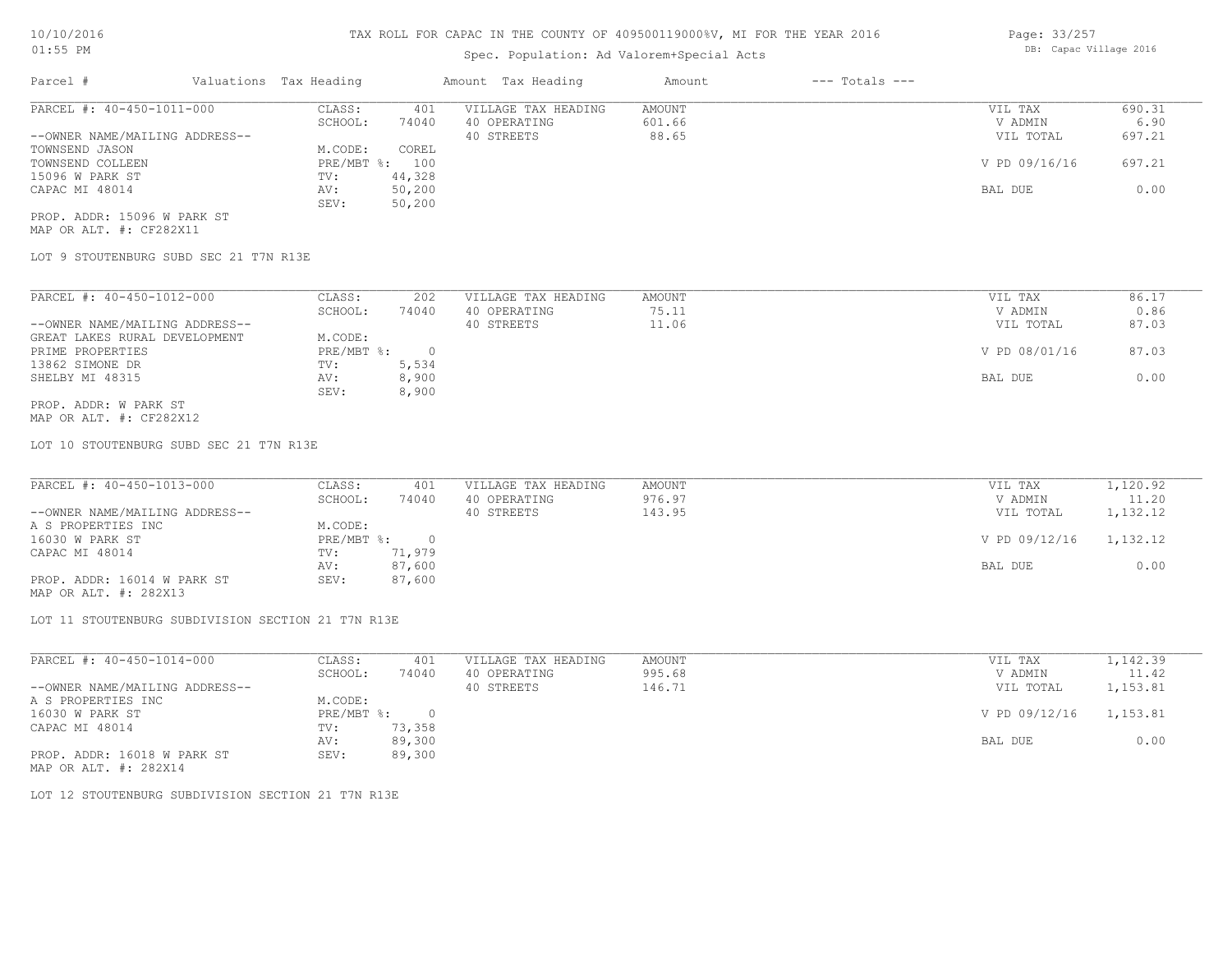## Spec. Population: Ad Valorem+Special Acts

| Page: 34/257 |                        |  |
|--------------|------------------------|--|
|              | DB: Capac Village 2016 |  |

| Parcel #                       | Valuations Tax Heading |        | Amount Tax Heading  | Amount | $---$ Totals $---$ |               |          |
|--------------------------------|------------------------|--------|---------------------|--------|--------------------|---------------|----------|
| PARCEL #: 40-450-1015-000      | CLASS:                 | 401    | VILLAGE TAX HEADING | AMOUNT |                    | VIL TAX       | 1,142.39 |
|                                | SCHOOL:                | 74040  | 40 OPERATING        | 995.68 |                    | V ADMIN       | 11.42    |
| --OWNER NAME/MAILING ADDRESS-- |                        |        | 40 STREETS          | 146.71 |                    | VIL TOTAL     | 1,153.81 |
| A S PROPERTIES INC             | M.CODE:                |        |                     |        |                    |               |          |
| 16030 W PARK ST                | PRE/MBT %:             |        |                     |        |                    | V PD 09/12/16 | 1,153.81 |
| CAPAC MI 48014                 | TV:                    | 73,358 |                     |        |                    |               |          |
|                                | AV:                    | 89,300 |                     |        |                    | BAL DUE       | 0.00     |
| PROP. ADDR: 16022 W PARK ST    | SEV:                   | 89,300 |                     |        |                    |               |          |
| MAP OR ALT. #: 282X15          |                        |        |                     |        |                    |               |          |

LOT 13 STOUTENBURG SUBDIVISION SECTION 21 T7N R13E

| PARCEL #: 40-450-1016-000      | CLASS:     | 402    | VILLAGE TAX HEADING | AMOUNT | VIL TAX   | 145.08      |
|--------------------------------|------------|--------|---------------------|--------|-----------|-------------|
|                                | SCHOOL:    | 74040  | 40 OPERATING        | 126.45 | V ADMIN   | $\perp$ .45 |
| --OWNER NAME/MAILING ADDRESS-- |            |        | 40 STREETS          | 18.63  | VIL TOTAL | 146.53      |
| LUMBARDO ROBERT JR             | M.CODE:    |        |                     |        |           |             |
| LUMBARDO DESIREE M             | PRE/MBT %: | 100    |                     |        | BAL DUE   | 146.53      |
| 4313 STEVENS DR                | TV:        | 9,317  |                     |        |           |             |
| CAPAC MI 48014                 | AV:        | 13,300 |                     |        |           |             |
|                                | SEV:       | 13,300 |                     |        |           |             |
| PROP. ADDR: W PARK ST          |            |        |                     |        |           |             |

MAP OR ALT. #: CF282X16

LOT 14 STOUTENBURG SUBD SEC 21 T7N R13E

| PARCEL #: 40-450-1017-000      | CLASS:       | 401    | VILLAGE TAX HEADING | AMOUNT   | VIL TAX       | 1,415.58 |
|--------------------------------|--------------|--------|---------------------|----------|---------------|----------|
|                                | SCHOOL:      | 74040  | 40 OPERATING        | 1,233.78 | V ADMIN       | 14.15    |
| --OWNER NAME/MAILING ADDRESS-- |              |        | 40 STREETS          | 181.80   | VIL TOTAL     | 1,429.73 |
| FEB 7 PROPERTIES, INC          | M.CODE:      |        |                     |          |               |          |
| 16346 IMLAY CITY RD            | $PRE/MBT$ %: |        |                     |          | V PD 09/12/16 | 1,429.73 |
| CAPAC MI 48014                 | TV:          | 90,900 |                     |          |               |          |
|                                | AV:          | 90,900 |                     |          | BAL DUE       | 0.00     |
| PROP. ADDR: 16030 W PARK ST    | SEV:         | 90,900 |                     |          |               |          |
| MAP OR ALT. #: 282X17          |              |        |                     |          |               |          |

LOT 15 STOUTENBURG SUBDIVISION SECTION 21 T7N R13E

| PARCEL #: 40-450-1018-000      | CLASS:       | 401    | VILLAGE TAX HEADING | AMOUNT   | VIL TAX       | 1,403.12 |
|--------------------------------|--------------|--------|---------------------|----------|---------------|----------|
|                                | SCHOOL:      | 74040  | 40 OPERATING        | 1,222.92 | V ADMIN       | 14.03    |
| --OWNER NAME/MAILING ADDRESS-- |              |        | 40 STREETS          | 180.20   | VIL TOTAL     | 1,417.15 |
| FEB 7 PROPERTIES, INC          | M.CODE:      |        |                     |          |               |          |
| 16346 IMLAY CITY RD            | $PRE/MBT$ %: |        |                     |          | V PD 09/12/16 | 1,417.15 |
| CAPAC MI 48014                 | TV:          | 90,100 |                     |          |               |          |
|                                | AV:          | 90,100 |                     |          | BAL DUE       | 0.00     |
| PROP. ADDR: 16032 W PARK ST    | SEV:         | 90,100 |                     |          |               |          |
| MAP OR ALT. #: 282X18          |              |        |                     |          |               |          |

LOT 16 STOUTENBURG SUBDIVISION SECTION 21 T7N R13E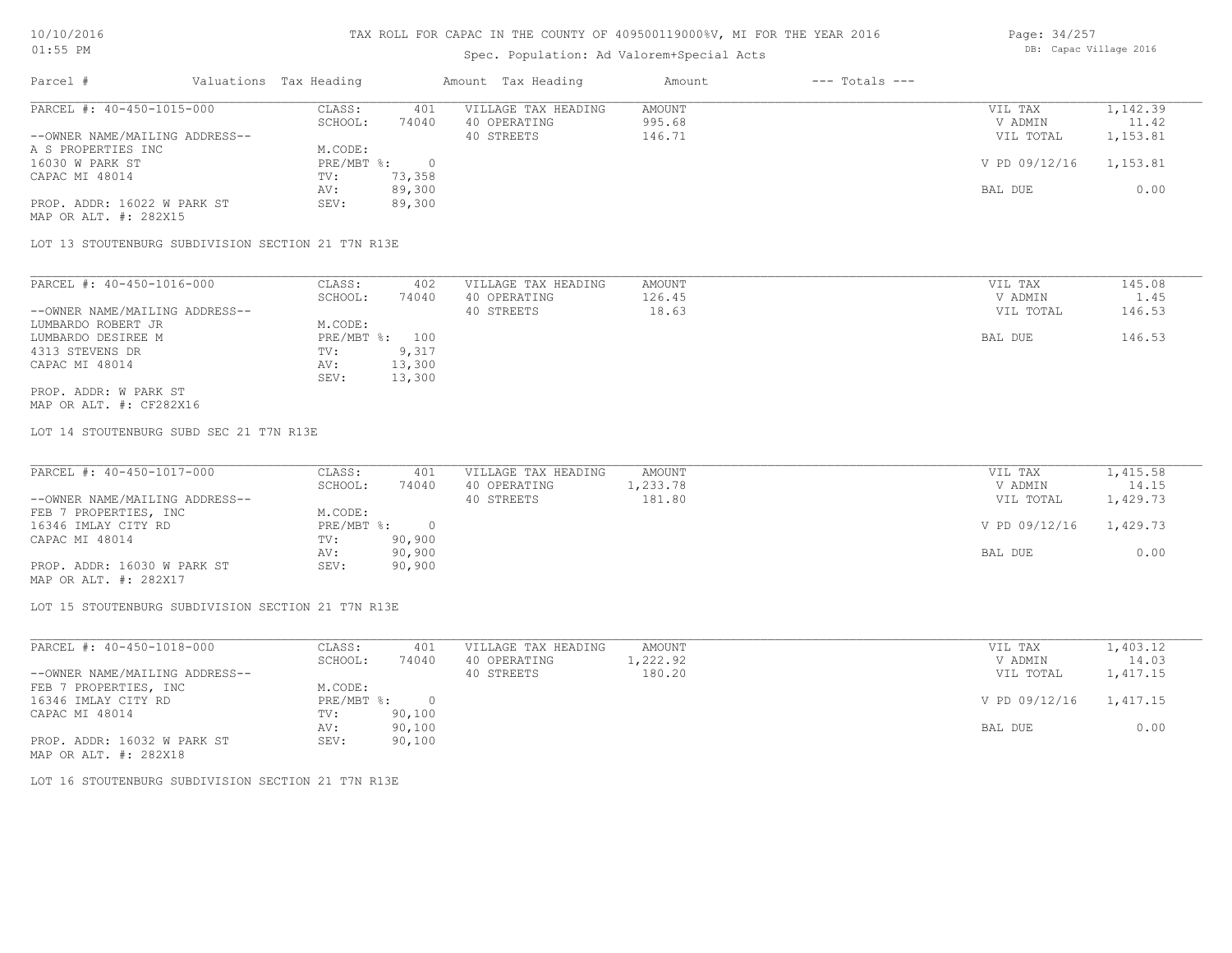# Spec. Population: Ad Valorem+Special Acts

| Page: 35/257 |                        |  |
|--------------|------------------------|--|
|              | DB: Capac Village 2016 |  |

| Parcel #                         | Valuations Tax Heading |        | Amount Tax Heading  | Amount | $---$ Totals $---$ |           |          |
|----------------------------------|------------------------|--------|---------------------|--------|--------------------|-----------|----------|
| PARCEL #: 40-450-1019-000        | CLASS:                 | 401    | VILLAGE TAX HEADING | AMOUNT |                    | VIL TAX   | 1,142.39 |
|                                  | SCHOOL:                | 74040  | 40 OPERATING        | 995.68 |                    | V ADMIN   | 11.42    |
| --OWNER NAME/MAILING ADDRESS--   |                        |        | 40 STREETS          | 146.71 |                    | VIL TOTAL | 1,153.81 |
| FEDERAL NATIONAL MORTGAGE ASSOC. | M.CODE:                |        |                     |        |                    |           |          |
| 3900 WISCONSIN AVENUE, N.W.      | $PRE/MBT$ %:           |        |                     |        |                    | BAL DUE   | 1,153.81 |
| WASHINGTON DC 20016              | TV:                    | 73,358 |                     |        |                    |           |          |
|                                  | AV:                    | 90,100 |                     |        |                    |           |          |
| PROP. ADDR: 16038 W PARK ST      | SEV:                   | 90,100 |                     |        |                    |           |          |
| MAP OR ALT. #: 282X19            |                        |        |                     |        |                    |           |          |

LOT 17 STOUTENBURG SUBDIVISION SECTION21 T7N R13E

| PARCEL #: 40-600-0001-000      | CLASS:     | 201    | VILLAGE TAX HEADING | AMOUNT | VIL TAX       | 766.91 |
|--------------------------------|------------|--------|---------------------|--------|---------------|--------|
|                                | SCHOOL:    | 74040  | 40 OPERATING        | 668.42 | V ADMIN       | 7.66   |
| --OWNER NAME/MAILING ADDRESS-- |            |        | 40 STREETS          | 98.49  | VIL TOTAL     | 774.57 |
| K.M.D. INC                     | M.CODE:    |        |                     |        |               |        |
| 302 S MAIN ST                  | PRE/MBT %: |        |                     |        | V PD 09/12/16 | 774.57 |
| CAPAC MI 48014                 | TV:        | 49,247 |                     |        |               |        |
|                                | AV:        | 51,200 |                     |        | BAL DUE       | 0.00   |
| PROP. ADDR: 302 S MAIN ST      | SEV:       | 51,200 |                     |        |               |        |
|                                |            |        |                     |        |               |        |

MAP OR ALT. #: CF283

LOTS 1 & 2 SUPERVISOR CHRIS ABRAHAMS PLAT SEC 27 T7N R13E

| PARCEL #: 40-600-0002-000      | CLASS:     | 201    | VILLAGE TAX HEADING | AMOUNT | VIL TAX       | 133.43 |
|--------------------------------|------------|--------|---------------------|--------|---------------|--------|
|                                | SCHOOL:    | 74040  | 40 OPERATING        | 116.30 | V ADMIN       | 1.33   |
| --OWNER NAME/MAILING ADDRESS-- |            |        | 40 STREETS          | 17.13  | VIL TOTAL     | 134.76 |
| K.M.D. INC                     | M.CODE:    |        |                     |        |               |        |
| 320 S MAIN ST                  | PRE/MBT %: |        |                     |        | V PD 09/12/16 | 134.76 |
| CAPAC MI 48014                 | TV:        | 8,569  |                     |        |               |        |
|                                | AV:        | 64,800 |                     |        | BAL DUE       | 0.00   |
| PROP. ADDR: 300 S MAIN ST      | SEV:       | 64,800 |                     |        |               |        |
| MAP OR ALT. #: CF284           |            |        |                     |        |               |        |

 $\_$  , and the state of the state of the state of the state of the state of the state of the state of the state of the state of the state of the state of the state of the state of the state of the state of the state of the

LOT 3 SUPERVISOR CHRIS ABRAHAMS PLAT SEC 27 T7N R13E

| PARCEL #: 40-600-0003-000      | CLASS:     | 201    | VILLAGE TAX HEADING | AMOUNT   | VIL TAX       | 1,480.61 |
|--------------------------------|------------|--------|---------------------|----------|---------------|----------|
|                                | SCHOOL:    | 74040  | 40 OPERATING        | 1,290.46 | V ADMIN       | 14.80    |
| --OWNER NAME/MAILING ADDRESS-- |            |        | 40 STREETS          | 190.15   | VIL TOTAL     | 1,495.41 |
| K.M.D. INC                     | M.CODE:    |        |                     |          |               |          |
| 302 S MAIN ST                  | PRE/MBT %: |        |                     |          | V PD 09/12/16 | 1,495.41 |
| CAPAC MI 48014                 | TV:        | 95,076 |                     |          |               |          |
|                                | AV:        | 98,600 |                     |          | BAL DUE       | 0.00     |
| PROP. ADDR: 302 S MAIN ST      | SEV:       | 98,600 |                     |          |               |          |
| MAP OR ALT. #: CF285A          |            |        |                     |          |               |          |

LOTS 4, 5 & 6 SUPERVISOR CHRIS ABRAHAMS PLAT SEC 27 T7N R13E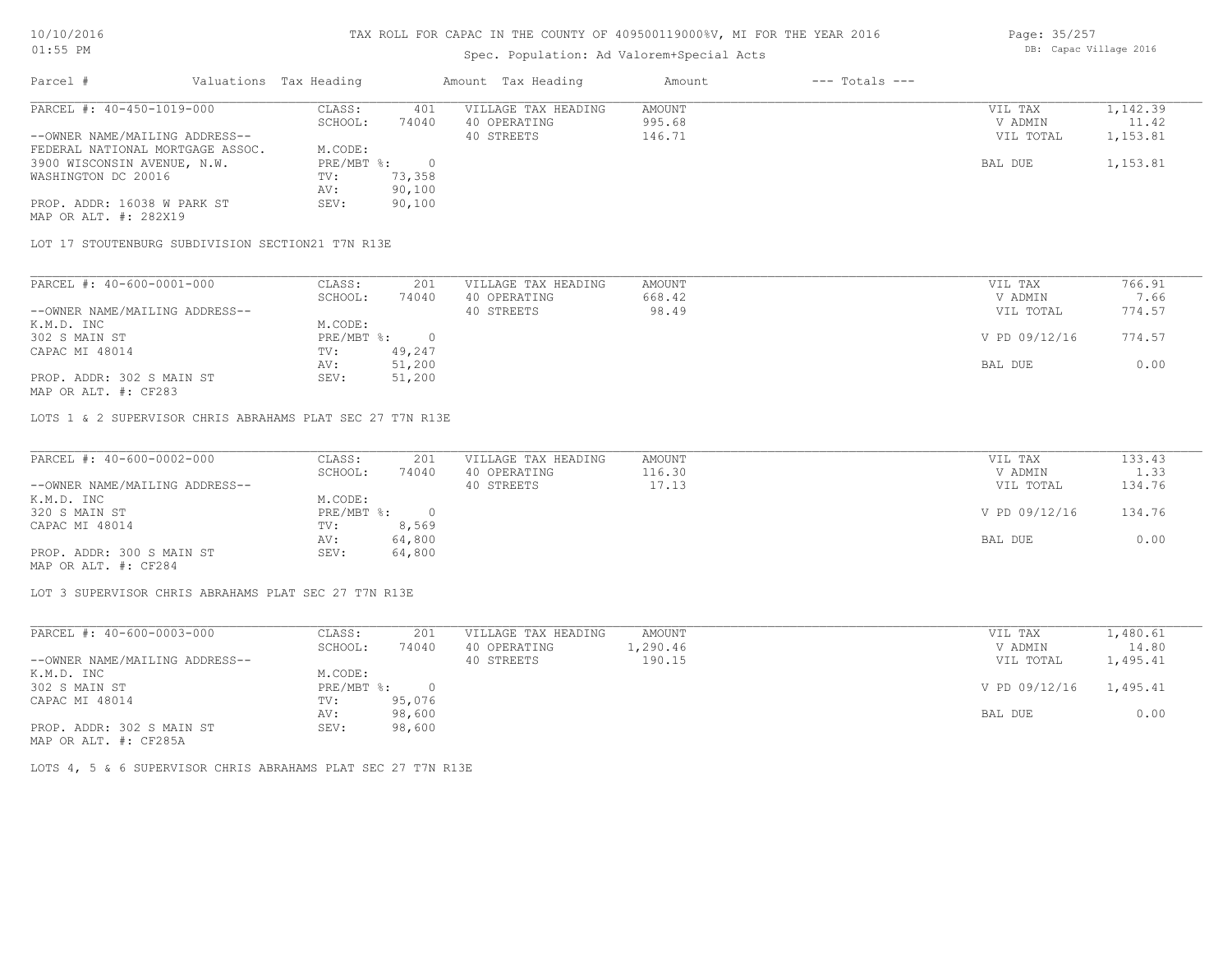#### Spec. Population: Ad Valorem+Special Acts

| Page: 36/257 |  |                        |  |
|--------------|--|------------------------|--|
|              |  | DB: Capac Village 2016 |  |

| Parcel #                       | Valuations Tax Heading |        | Amount Tax Heading  | Amount | $---$ Totals $---$ |               |       |
|--------------------------------|------------------------|--------|---------------------|--------|--------------------|---------------|-------|
| PARCEL #: 40-600-0004-000      | CLASS:                 | 202    | VILLAGE TAX HEADING | AMOUNT |                    | VIL TAX       | 79.28 |
|                                | SCHOOL:                | 74040  | 40 OPERATING        | 69.10  |                    | V ADMIN       | 0.79  |
| --OWNER NAME/MAILING ADDRESS-- |                        |        | 40 STREETS          | 10.18  |                    | VIL TOTAL     | 80.07 |
| BULLOCK GERALD/ROSE            | M.CODE:                |        |                     |        |                    |               |       |
| 3388 RANDOLPH RD               | $PRE/MBT$ %:           |        |                     |        |                    | V PD 08/10/16 | 80.07 |
| MOGADORE OH 44260-9430         | TV:                    | 5,091  |                     |        |                    |               |       |
|                                | AV:                    | 16,400 |                     |        |                    | BAL DUE       | 0.00  |
| PROP. ADDR: E HILL STREET      | SEV:                   | 16,400 |                     |        |                    |               |       |
| MAP OR ALT. #: CF285B          |                        |        |                     |        |                    |               |       |

LOT 7 SUPERVISOR CHRIS ABRAHAMS PLAT SEC 27 T7N R13E

| PARCEL #: 40-600-0005-000      | CLASS:     | 301    | VILLAGE TAX HEADING | AMOUNT | VIL TAX       | 880.55 |
|--------------------------------|------------|--------|---------------------|--------|---------------|--------|
|                                | SCHOOL:    | 74040  | 40 OPERATING        | 767.47 | V ADMIN       | 8.80   |
| --OWNER NAME/MAILING ADDRESS-- |            |        | 40 STREETS          | 113.08 | VIL TOTAL     | 889.35 |
| CAPAC CONSTRUCTION CO          | M.CODE:    |        |                     |        |               |        |
| PO BOX 388                     | PRE/MBT %: |        |                     |        | V PD 08/17/16 | 889.35 |
| CAPAC MI 48014-0388            | TV:        | 56,544 |                     |        |               |        |
|                                | AV:        | 95,000 |                     |        | BAL DUE       | 0.00   |
| PROP. ADDR: 216 E HILL STREET  | SEV:       | 95,000 |                     |        |               |        |
| MAP OR ALT. #: CF286           |            |        |                     |        |               |        |

LOTS 8, 9, 10, 11, 12, 13 & 14 SUPERVISOR CHRIS ABRAHAMS PLAT SEC 27 T7N R13E

| PARCEL #: 40-600-0006-000      | CLASS:  | 401            | VILLAGE TAX HEADING | AMOUNT | VIL TAX       | 303.09 |
|--------------------------------|---------|----------------|---------------------|--------|---------------|--------|
|                                | SCHOOL: | 74040          | 40 OPERATING        | 264.17 | V ADMIN       | 3.03   |
| --OWNER NAME/MAILING ADDRESS-- |         |                | 40 STREETS          | 38.92  | VIL TOTAL     | 306.12 |
| SUSTAITA GUADAUPE D            | M.CODE: | COREL          |                     |        |               |        |
| 106 E HILL ST                  |         | PRE/MBT %: 100 |                     |        | V PD 09/19/16 | 306.12 |
| CAPAC MI 48014                 | TV:     | 19,463         |                     |        |               |        |
|                                | AV:     | 26,300         |                     |        | BAL DUE       | 0.00   |
| PROP. ADDR: 106 E HILL STREET  | SEV:    | 26,300         |                     |        |               |        |
| MAP OR ALT. #: CF287           |         |                |                     |        |               |        |

LOT 15 SUPERVISOR CHRIS ABRAHAMS PLAT

| PARCEL #: 40-600-0007-000      | CLASS:     | 401    | VILLAGE TAX HEADING | AMOUNT | VIL TAX       | 286.97 |
|--------------------------------|------------|--------|---------------------|--------|---------------|--------|
|                                | SCHOOL:    | 74040  | 40 OPERATING        | 250.12 | V ADMIN       | 2.86   |
| --OWNER NAME/MAILING ADDRESS-- |            |        | 40 STREETS          | 36.85  | VIL TOTAL     | 289.83 |
| HOMETOWN RENTALS, LLC          | M.CODE:    | CBSMT  |                     |        |               |        |
| 3305 KNOLL RD.                 | PRE/MBT %: |        |                     |        | V PD 08/15/16 | 289.83 |
| CAPAC MI 48014                 | TV:        | 18,428 |                     |        |               |        |
|                                | AV:        | 23,600 |                     |        | BAL DUE       | 0.00   |
| PROP. ADDR: 104 E HILL STREET  | SEV:       | 23,600 |                     |        |               |        |

MAP OR ALT. #: CF288

LOT 16 SUPERVISOR CHRIS ABRAHAMS PLAT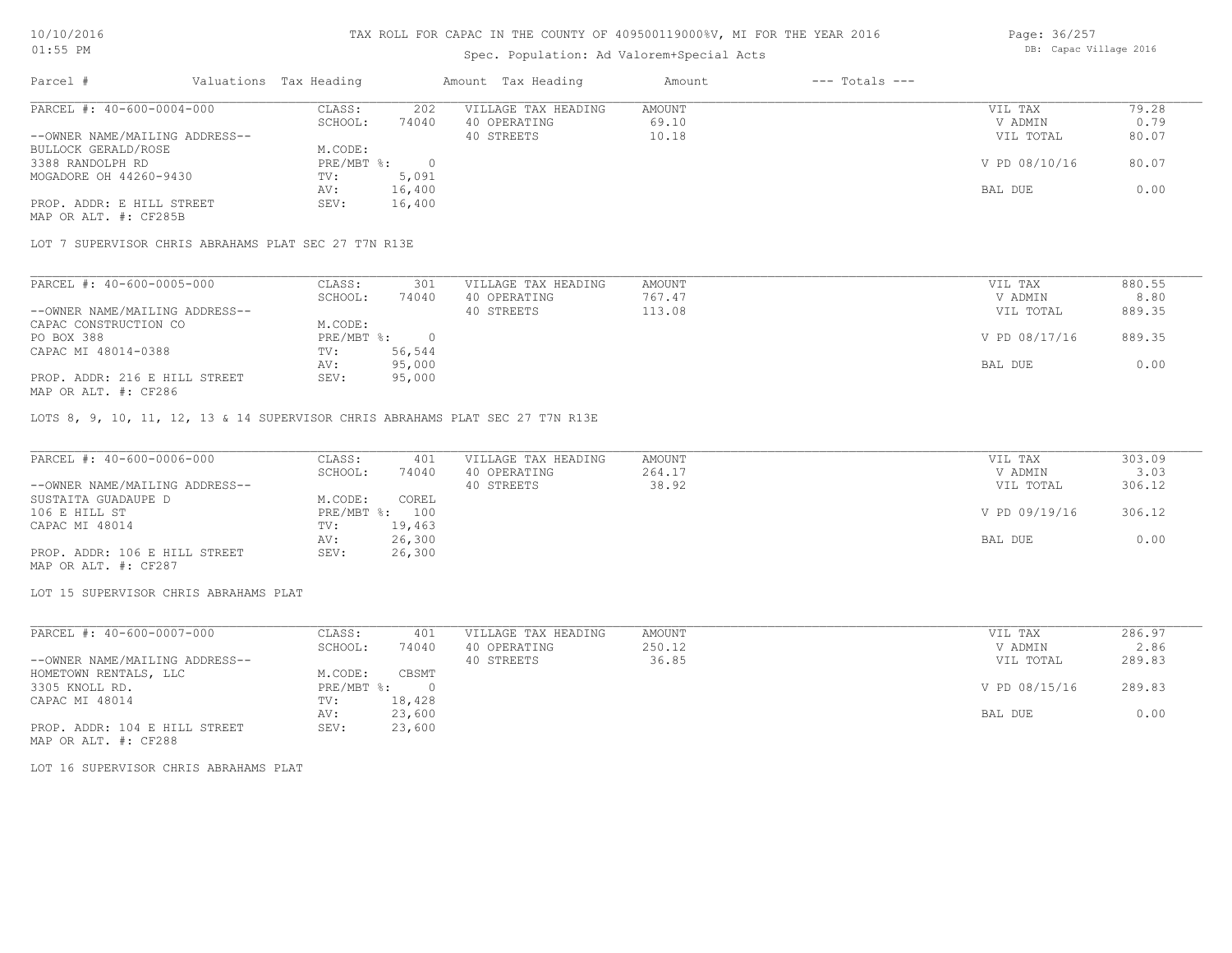## Spec. Population: Ad Valorem+Special Acts

| Page: 37/257 |                        |  |
|--------------|------------------------|--|
|              | DB: Capac Village 2016 |  |

| Parcel #                       | Valuations Tax Heading |        | Amount Tax Heading  | Amount | $---$ Totals $---$ |               |        |
|--------------------------------|------------------------|--------|---------------------|--------|--------------------|---------------|--------|
| PARCEL #: 40-600-0008-000      | CLASS:                 | 401    | VILLAGE TAX HEADING | AMOUNT |                    | VIL TAX       | 449.83 |
|                                | SCHOOL:                | 74040  | 40 OPERATING        | 392.06 |                    | V ADMIN       | 4.49   |
| --OWNER NAME/MAILING ADDRESS-- |                        |        | 40 STREETS          | 57.77  |                    | VIL TOTAL     | 454.32 |
| GONZALEZ FRANCISCO J           | M.CODE:                |        |                     |        |                    |               |        |
| 400 S MAIN ST                  | PRE/MBT %:             |        |                     |        |                    | V PD 09/02/16 | 454.32 |
| CAPAC MI 48014                 | TV:                    | 28,886 |                     |        |                    |               |        |
|                                | AV:                    | 31,200 |                     |        |                    | BAL DUE       | 0.00   |
| PROP. ADDR: 400 S MAIN ST      | SEV:                   | 31,200 |                     |        |                    |               |        |
| MAP OR ALT. #: CF289           |                        |        |                     |        |                    |               |        |

LOT 17 SUPERVISORS CHRIS ABRAHAMS PLAT SEC 27 T7N R13E

| PARCEL #: 40-600-0010-000      | CLASS:     | 401    | VILLAGE TAX HEADING | AMOUNT | VIL TAX       | 450.68 |
|--------------------------------|------------|--------|---------------------|--------|---------------|--------|
|                                | SCHOOL:    | 74040  | 40 OPERATING        | 392.80 | V ADMIN       | 4.50   |
| --OWNER NAME/MAILING ADDRESS-- |            |        | 40 STREETS          | 57.88  | VIL TOTAL     | 455.18 |
| RAMIREZ MARIO                  | M.CODE:    | CBSMT  |                     |        |               |        |
| RAMIREZ SAMANTHA               | PRE/MBT %: | 100    |                     |        | V PD 08/15/16 | 455.18 |
| 404 S MAIN ST                  | TV:        | 28,940 |                     |        |               |        |
| CAPAC MI 48014-3719            | AV:        | 31,800 |                     |        | BAL DUE       | 0.00   |
|                                | SEV:       | 31,800 |                     |        |               |        |
| PROP. ADDR: 404 S MAIN ST      |            |        |                     |        |               |        |

MAP OR ALT. #: CF290

LOTS 18 & 19 SUPERVISOR CHRIS ABRAHAMS PLAT

| PARCEL #: 40-600-0011-000      | CLASS:  | 401            | VILLAGE TAX HEADING | AMOUNT | VIL TAX       | 436.39 |
|--------------------------------|---------|----------------|---------------------|--------|---------------|--------|
|                                | SCHOOL: | 74040          | 40 OPERATING        | 380.35 | V ADMIN       | 4.36   |
| --OWNER NAME/MAILING ADDRESS-- |         |                | 40 STREETS          | 56.04  | VIL TOTAL     | 440.75 |
| DESMIT WALTER II/MARIE         | M.CODE: | COREL          |                     |        |               |        |
| 406 S MAIN ST                  |         | PRE/MBT %: 100 |                     |        | V PD 09/16/16 | 440.75 |
| CAPAC MI 48014-3719            | TV:     | 28,023         |                     |        |               |        |
|                                | AV:     | 32,100         |                     |        | BAL DUE       | 0.00   |
| PROP. ADDR: 406 S MAIN ST      | SEV:    | 32,100         |                     |        |               |        |
| MAP OR ALT. #: CF291           |         |                |                     |        |               |        |

LOT 20 SUPERVISOR CHRIS ABRAHAMS PLAT SEC 27 T7N R13E

| PARCEL #: 40-600-0012-000      | CLASS:       | 401    | VILLAGE TAX HEADING | AMOUNT | VIL TAX       | 71.61 |
|--------------------------------|--------------|--------|---------------------|--------|---------------|-------|
|                                | SCHOOL:      | 74040  | 40 OPERATING        | 62.42  | V ADMIN       | 0.71  |
| --OWNER NAME/MAILING ADDRESS-- |              |        | 40 STREETS          | 9.19   | VIL TOTAL     | 72.32 |
| DESMIT WALTER II/MARIE         | M.CODE:      | COREL  |                     |        |               |       |
| 406 S MAIN ST                  | $PRE/MBT$ %: | 100    |                     |        | V PD 09/16/16 | 72.32 |
| CAPAC MI 48014-3719            | TV:          | 4,599  |                     |        |               |       |
|                                | AV:          | 14,800 |                     |        | BAL DUE       | 0.00  |
| PROP. ADDR: S MAIN ST.         | SEV:         | 14,800 |                     |        |               |       |
| MAP OR ALT. #: CF292           |              |        |                     |        |               |       |

LOT 21 SUPERVISOR CHRIS ABRAHAMS PLAT SEC 27 T7N R13E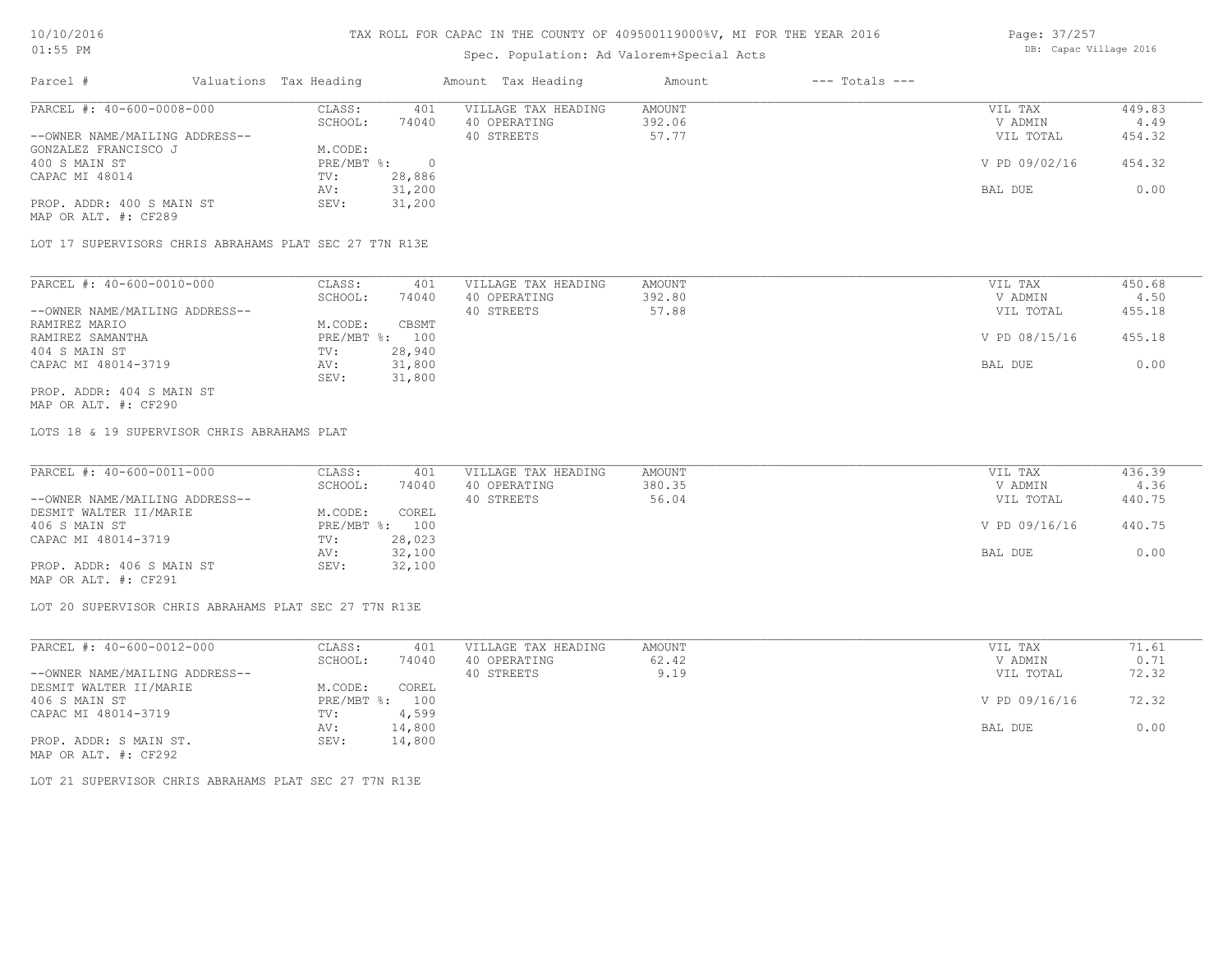#### Spec. Population: Ad Valorem+Special Acts

| Page: 38/257 |                        |  |
|--------------|------------------------|--|
|              | DB: Capac Village 2016 |  |

| 570.75 |
|--------|
| 5.70   |
| 576.45 |
|        |
| 576.45 |
|        |
| 0.00   |
|        |
|        |

MAP OR ALT. #: CF293A

S89ª44'W 80',TH S0ª33'30"E 315.69' TO BEG SUPERVISOR CHRIS ABRAHAMS PLAT THAT PART OF LOT 22, BEG AT SW COR LOT 22,TH N89ª9'E 80' TH N0ª33'30"W 314.87' TH

| PARCEL #: 40-600-0013-200      | CLASS:     | 401    | VILLAGE TAX HEADING | AMOUNT | VIL TAX       | 478.83 |
|--------------------------------|------------|--------|---------------------|--------|---------------|--------|
|                                | SCHOOL:    | 74040  | 40 OPERATING        | 417.34 | V ADMIN       | 4.78   |
| --OWNER NAME/MAILING ADDRESS-- |            |        | 40 STREETS          | 61.49  | VIL TOTAL     | 483.61 |
| TROOP MICHAEL A                | M.CODE:    | COREL  |                     |        |               |        |
| 410 S MAIN ST                  | PRE/MBT %: | 100    |                     |        | V PD 09/19/16 | 483.61 |
| CAPAC MI 48014-3719            | TV:        | 30,748 |                     |        |               |        |
|                                | AV:        | 35,100 |                     |        | BAL DUE       | 0.00   |
| PROP. ADDR: 410 S MAIN ST      | SEV:       | 35,100 |                     |        |               |        |
| MAP OR ALT. #: CF293B          |            |        |                     |        |               |        |

THAT PART OF LOT 22 LYING W OF EXTD E LINE OF LOT 23 & ALL OF LOT 27 SUPV CHRIS

ABRAHAMS PLAT

| PARCEL #: 40-600-0013-400      | CLASS:       | 401    | VILLAGE TAX HEADING | AMOUNT | VIL TAX       | 599.77 |
|--------------------------------|--------------|--------|---------------------|--------|---------------|--------|
|                                | SCHOOL:      | 74040  | 40 OPERATING        | 522.75 | V ADMIN       | 5.99   |
| --OWNER NAME/MAILING ADDRESS-- |              |        | 40 STREETS          | 77.02  | VIL TOTAL     | 605.76 |
| FOX LON/KATHLEEN               | M.CODE:      |        |                     |        |               |        |
| 129 FRANTZ ST                  | $PRE/MBT$ %: | 100    |                     |        | V PD 07/08/16 | 605.76 |
| CAPAC MI 48014                 | TV:          | 38,514 |                     |        |               |        |
|                                | AV:          | 43,700 |                     |        | BAL DUE       | 0.00   |
| PROP. ADDR: 129 FRANTZ STREET  | SEV:         | 43,700 |                     |        |               |        |

MAP OR ALT. #: CF293C

ABRAHMS PLAT N0ª33'30"W 314.06',TH S89ª44'W 80',TH S0ª33'30"E 314.87' TO BEG SUPERVISOR CHRIS THAT PART OF LOT 22, BEG N89ª9'E 80' FROM SW COR LOT 22, TH N89ª9'E 80',TH

| PARCEL #: 40-600-0013-600      | CLASS:       | 401    | VILLAGE TAX HEADING | AMOUNT | VIL TAX       | 575.59 |
|--------------------------------|--------------|--------|---------------------|--------|---------------|--------|
|                                | SCHOOL:      | 74040  | 40 OPERATING        | 501.67 | V ADMIN       | 5.75   |
| --OWNER NAME/MAILING ADDRESS-- |              |        | 40 STREETS          | 73.92  | VIL TOTAL     | 581.34 |
| KRAMER BRUCE A SR              | M.CODE:      |        |                     |        |               |        |
| 279 DEER PARK S                | $PRE/MBT$ %: |        |                     |        | V PD 09/16/16 | 581.34 |
| CAPAC MI 48014                 | TV:          | 36,961 |                     |        |               |        |
|                                | AV:          | 41,800 |                     |        | BAL DUE       | 0.00   |
| PROP. ADDR: 205 FRANTZ STREET  | SEV:         | 41,800 |                     |        |               |        |
| MAP OR ALT. #: CF292D          |              |        |                     |        |               |        |

314.06' TO BEG SUPERVISOR CHRIS ABRHAMS PLAT S0ª25'E 16.5',TH N89ª9'E 30.94',TH N0ª33'30"W 329.75',TH S89ª44'W 80',TH S0ª33'30"E THAT PART OF LOT 22, BEG N89ª9'E 160' FROM SW COR LOT 22 TH N89ª9'E 49.1',TH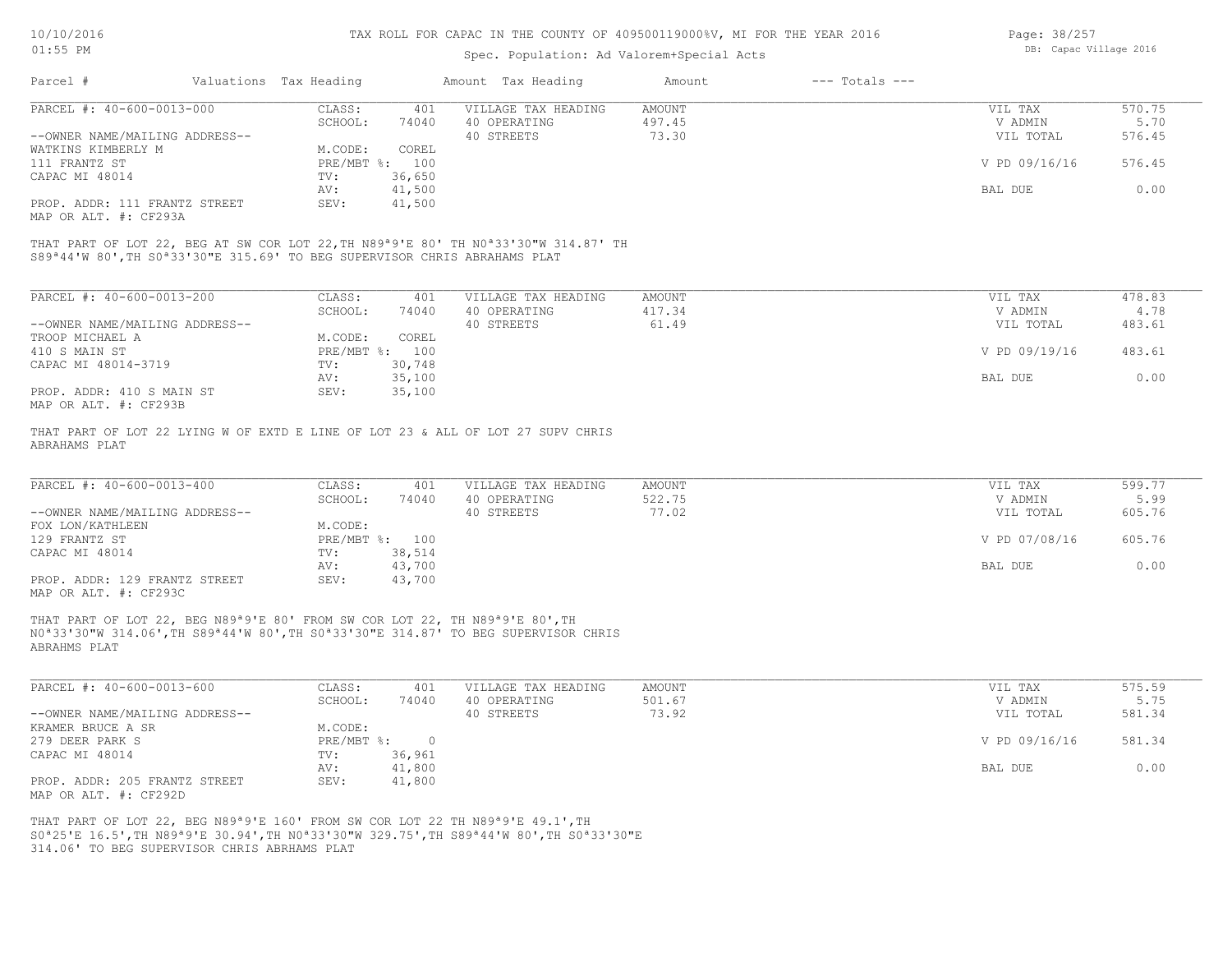## Spec. Population: Ad Valorem+Special Acts

| Page: 39/257 |                        |  |
|--------------|------------------------|--|
|              | DB: Capac Village 2016 |  |

| Parcel #                       | Valuations Tax Heading |                | Amount Tax Heading  | Amount | $---$ Totals $---$ |               |        |
|--------------------------------|------------------------|----------------|---------------------|--------|--------------------|---------------|--------|
| PARCEL #: 40-600-0013-800      | CLASS:                 | 401            | VILLAGE TAX HEADING | AMOUNT |                    | VIL TAX       | 860.98 |
|                                | SCHOOL:                | 74040          | 40 OPERATING        | 750.41 |                    | V ADMIN       | 8.60   |
| --OWNER NAME/MAILING ADDRESS-- |                        |                | 40 STREETS          | 110.57 |                    | VIL TOTAL     | 869.58 |
| RODRIGUEZ EDWARD/CAMPOS        | M.CODE:                | COREL          |                     |        |                    |               |        |
| 215 FRANTZ                     |                        | PRE/MBT %: 100 |                     |        |                    | V PD 09/16/16 | 869.58 |
| CAPAC, MI 48014                | TV:                    | 55,287         |                     |        |                    |               |        |
|                                | AV:                    | 64,000         |                     |        |                    | BAL DUE       | 0.00   |
| PROP. ADDR: 215 FRANTZ STREET  | SEV:                   | 64,000         |                     |        |                    |               |        |
| MAP OR ALT. #: CF293E          |                        |                |                     |        |                    |               |        |

ABRAHAMS PLAT 142.09', TH S 0\* 33' 30" E 329.75', TH N 89\* 9' E 141.66' TO BEG. SUPERVISOR CHRIS

| PARCEL #: 40-600-0014-000      | CLASS:       | 401    | VILLAGE TAX HEADING | AMOUNT | VIL TAX       | 482.41 |
|--------------------------------|--------------|--------|---------------------|--------|---------------|--------|
|                                | SCHOOL:      | 74040  | 40 OPERATING        | 420.46 | V ADMIN       | 4.82   |
| --OWNER NAME/MAILING ADDRESS-- |              |        | 40 STREETS          | 61.95  | VIL TOTAL     | 487.23 |
| AGUILAR EDUARDO                | M.CODE:      |        |                     |        |               |        |
| 5944 BOWERS RD                 | $PRE/MBT$ %: |        |                     |        | V PD 08/03/16 | 487.23 |
| IMLAY CITY MI 48444            | TV:          | 30,978 |                     |        |               |        |
|                                | AV:          | 35,400 |                     |        | BAL DUE       | 0.00   |
| PROP. ADDR: 109 FRANTZ STREET  | SEV:         | 35,400 |                     |        |               |        |
| MAP OR ALT. #: CF294           |              |        |                     |        |               |        |

LOT 23 SUPERVISOR CHRIS ABRAHAMS PLAT SEC 27 T7N R13E

| PARCEL #: 40-600-0015-000      | CLASS:  | 401            | VILLAGE TAX HEADING | AMOUNT | VIL TAX       | 567.53 |
|--------------------------------|---------|----------------|---------------------|--------|---------------|--------|
|                                | SCHOOL: | 74040          | 40 OPERATING        | 494.65 | V ADMIN       | 5.67   |
| --OWNER NAME/MAILING ADDRESS-- |         |                | 40 STREETS          | 72.88  | VIL TOTAL     | 573.20 |
| FINCH ROBERT                   | M.CODE: |                |                     |        |               |        |
| 107 FRANTZ ST                  |         | PRE/MBT %: 100 |                     |        | V PD 09/14/16 | 573.20 |
| CAPAC MI 48014                 | TV:     | 36,444         |                     |        |               |        |
|                                | AV:     | 42,000         |                     |        | BAL DUE       | 0.00   |
| PROP. ADDR: 107 FRANTZ STREET  | SEV:    | 42,000         |                     |        |               |        |

MAP OR ALT. #: CF295

LOT 24 SUPERVISOR CHRIS ABRAHAMS PLAT SEC 27 T7N R13E

| PARCEL #: 40-600-0016-000      | CLASS:     | 401    | VILLAGE TAX HEADING | AMOUNT | VIL TAX       | 476.08 |
|--------------------------------|------------|--------|---------------------|--------|---------------|--------|
|                                | SCHOOL:    | 74040  | 40 OPERATING        | 414.94 | V ADMIN       | 4.76   |
| --OWNER NAME/MAILING ADDRESS-- |            |        | 40 STREETS          | 61.14  | VIL TOTAL     | 480.84 |
| STANDEL MONICA                 | M.CODE:    | CBSMT  |                     |        |               |        |
| 105 FRANTZ STREET              | PRE/MBT %: | 100    |                     |        | V PD 08/15/16 | 480.84 |
| CAPAC MI 48014                 | TV:        | 30,571 |                     |        |               |        |
|                                | AV:        | 44,100 |                     |        | BAL DUE       | 0.00   |
| PROP. ADDR: 105 FRANTZ STREET  | SEV:       | 44,100 |                     |        |               |        |

MAP OR ALT. #: CF296

LOT 25 SUPERVISOR CHRIS ABRAHAMS PLAT SEC 27 T7N R13E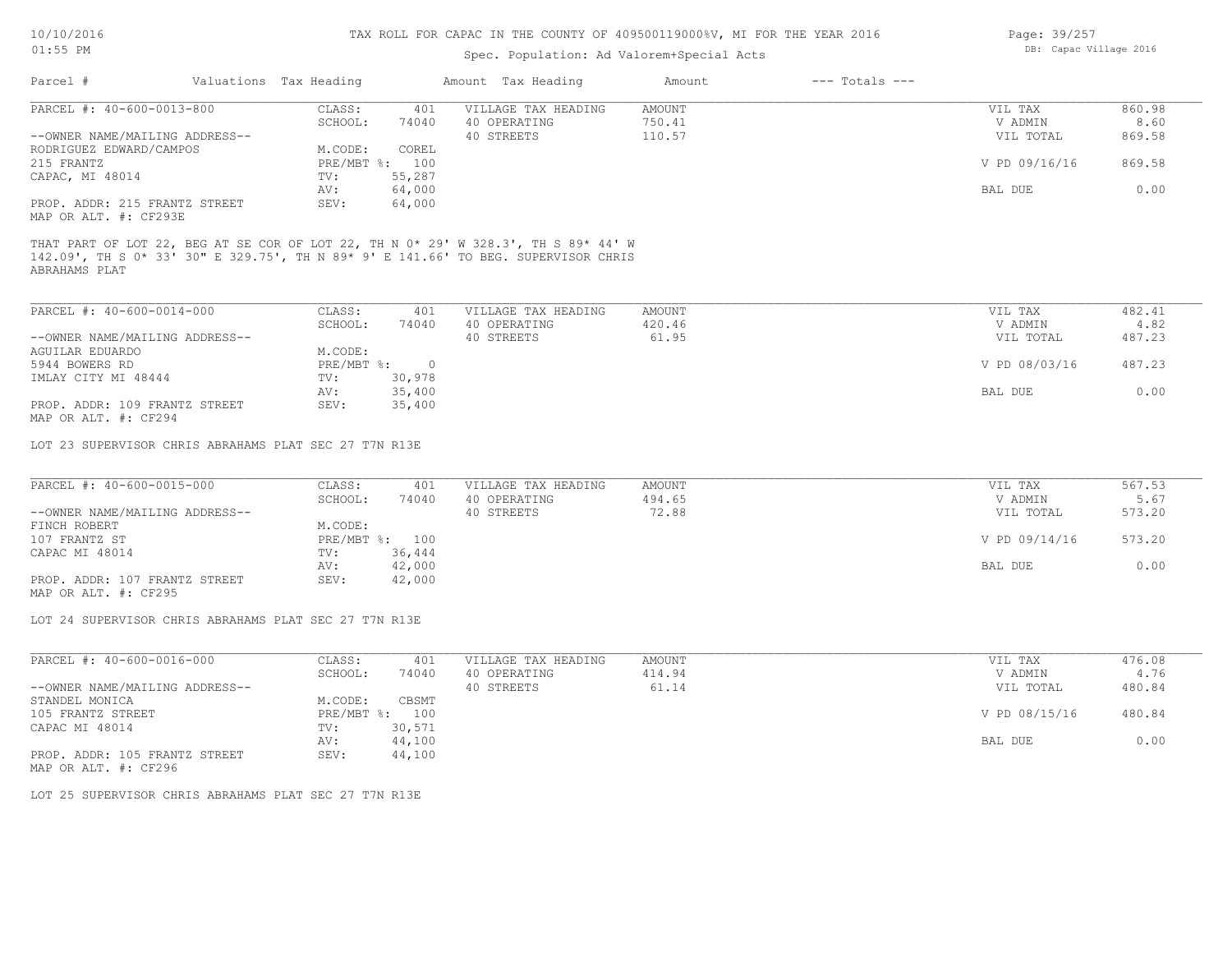#### Spec. Population: Ad Valorem+Special Acts

| Page: 40/257 |                        |  |
|--------------|------------------------|--|
|              | DB: Capac Village 2016 |  |

| Parcel #                                              | Valuations Tax Heading |        | Amount Tax Heading  | Amount | $---$ Totals $---$ |               |        |
|-------------------------------------------------------|------------------------|--------|---------------------|--------|--------------------|---------------|--------|
| PARCEL #: 40-600-0017-000                             | CLASS:                 | 401    | VILLAGE TAX HEADING | AMOUNT |                    | VIL TAX       | 424.84 |
|                                                       | SCHOOL:                | 74040  | 40 OPERATING        | 370.28 |                    | V ADMIN       | 4.24   |
| --OWNER NAME/MAILING ADDRESS--                        |                        |        | 40 STREETS          | 54.56  |                    | VIL TOTAL     | 429.08 |
| MILLER PAUL E                                         | M.CODE:                | COREL  |                     |        |                    |               |        |
| 326 GRACE ST                                          | $PRE/MBT$ %:           |        |                     |        |                    | V PD 09/19/16 | 429.08 |
| PITTSBURGH PA 15211                                   | TV:                    | 27,281 |                     |        |                    |               |        |
|                                                       | AV:                    | 29,500 |                     |        |                    | BAL DUE       | 0.00   |
| PROP. ADDR: 103 FRANTZ STREET<br>MAP OR ALT. #: CF297 | SEV:                   | 29,500 |                     |        |                    |               |        |

LOT 26 SUPERVISOR CHRIS ABRAHAMS PLAT SEC 27 T7N R13E

| PARCEL #: 40-600-0019-000      | CLASS:  | 401            | VILLAGE TAX HEADING | AMOUNT | VIL TAX       | 522.37 |
|--------------------------------|---------|----------------|---------------------|--------|---------------|--------|
|                                | SCHOOL: | 74040          | 40 OPERATING        | 455.29 | V ADMIN       | 5.22   |
| --OWNER NAME/MAILING ADDRESS-- |         |                | 40 STREETS          | 67.08  | VIL TOTAL     | 527.59 |
| SCHNECK RICHARD R              | M.CODE: |                |                     |        |               |        |
| 3497 WADE RD                   |         | PRE/MBT %: 100 |                     |        | V PD 09/07/16 | 527.59 |
| CAPAC MI 48014                 | TV:     | 33,544         |                     |        |               |        |
|                                | AV:     | 42,900         |                     |        | BAL DUE       | 0.00   |
| PROP. ADDR: 412 S MAIN ST      | SEV:    | 42,900         |                     |        |               |        |
| MAP OR ALT. #: CF298/299       |         |                |                     |        |               |        |

LOT 28 SUPERVISOR CHRIS ABRAHAMS PLAT SEC 27 T7N R13E

| PARCEL #: 40-600-0020-000      | CLASS:       | 401    | VILLAGE TAX HEADING | AMOUNT | VIL TAX       | 582.39 |
|--------------------------------|--------------|--------|---------------------|--------|---------------|--------|
|                                | SCHOOL:      | 74040  | 40 OPERATING        | 507.60 | V ADMIN       | 5.82   |
| --OWNER NAME/MAILING ADDRESS-- |              |        | 40 STREETS          | 74.79  | VIL TOTAL     | 588.21 |
| ZAMMIT JOSEPH                  | M.CODE:      |        |                     |        |               |        |
| ZAMMIT ROBYN                   | $PRE/MBT$ %: |        |                     |        | V PD 08/03/16 | 588.21 |
| 10981 LANTRY LANE              | TV:          | 37,398 |                     |        |               |        |
| OAK HILLS CA 92344             | AV:          | 41,600 |                     |        | BAL DUE       | 0.00   |
|                                | SEV:         | 41,600 |                     |        |               |        |
| PROP. ADDR: 414 S MAIN ST      |              |        |                     |        |               |        |

MAP OR ALT. #: CF300

LOT 29 SUPERVISOR CHRIS ABRAHAMS PLAT SEC 27 T7N R13E

| PARCEL #: 40-600-0021-000      | CLASS:  | 401            | VILLAGE TAX HEADING | AMOUNT | VIL TAX       | 265.00 |
|--------------------------------|---------|----------------|---------------------|--------|---------------|--------|
|                                | SCHOOL: | 74040          | 40 OPERATING        | 230.97 | V ADMIN       | 2.65   |
| --OWNER NAME/MAILING ADDRESS-- |         |                | 40 STREETS          | 34.03  | VIL TOTAL     | 267.65 |
| BOYNE GRACE / CLARK GERALDINE  | M.CODE: |                |                     |        |               |        |
| 6504 STERLING RD               |         | PRE/MBT %: 100 |                     |        | V PD 09/07/16 | 267.65 |
| YALE MI 48097                  | TV:     | 17,017         |                     |        |               |        |
|                                | AV:     | 22,900         |                     |        | BAL DUE       | 0.00   |
| PROP. ADDR: 500 S MAIN ST      | SEV:    | 22,900         |                     |        |               |        |
| MAP OR ALT. #: CF301A          |         |                |                     |        |               |        |

PLAT SEC 27 T7N R13E LOT 31 EXC S 35 FT ALSO LOT 30 EXC E 40 FT OF BOTH LOTS SUPERVISOR CHRIS ABRAHAMS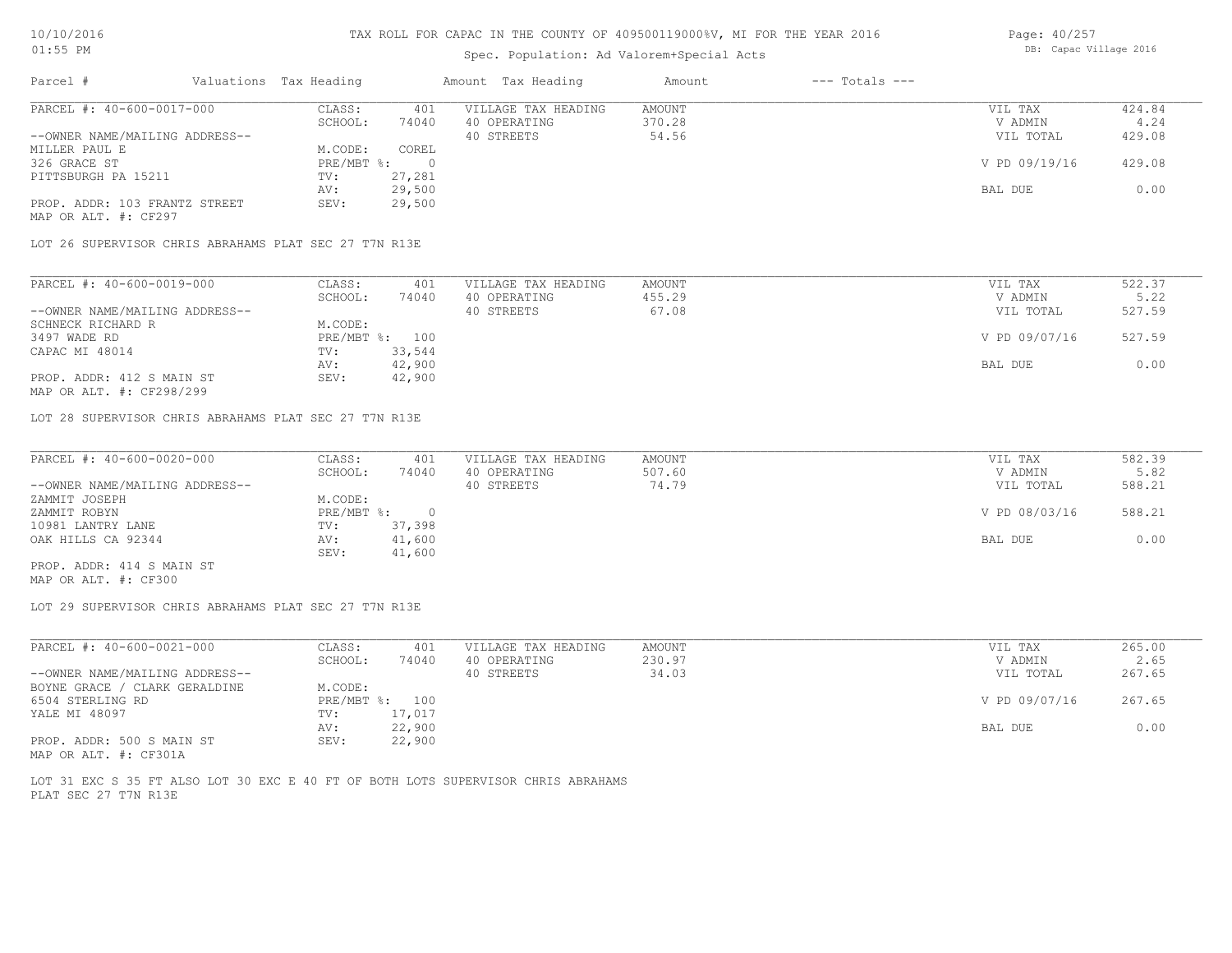#### Spec. Population: Ad Valorem+Special Acts

Page: 41/257 DB: Capac Village 2016

| Parcel #                       | Valuations Tax Heading |       | Amount Tax Heading  | Amount | $---$ Totals $---$ |           |        |
|--------------------------------|------------------------|-------|---------------------|--------|--------------------|-----------|--------|
| PARCEL #: 40-600-0022-000      | CLASS:                 | 402   | VILLAGE TAX HEADING | AMOUNT |                    | VIL TAX   | 101.54 |
|                                | SCHOOL:                | 74040 | 40 OPERATING        | 88.50  |                    | V ADMIN   | 1.01   |
| --OWNER NAME/MAILING ADDRESS-- |                        |       | 40 STREETS          | 13.04  |                    | VIL TOTAL | 102.55 |
| VILLEME DONALD                 | M.CODE:                |       |                     |        |                    |           |        |
| VILLEME HEIDI                  | PRE/MBT %:             |       |                     |        |                    | BAL DUE   | 102.55 |
| 104 FRANTZ ST                  | TV:                    | 6,521 |                     |        |                    |           |        |
| CAPAC MI 48014-3733            | AV:                    | 9,900 |                     |        |                    |           |        |
|                                | SEV:                   | 9,900 |                     |        |                    |           |        |
| PROP. ADDR: FRANTZ STREET      |                        |       |                     |        |                    |           |        |

MAP OR ALT. #: CF301B

E40 FT OF LOTS 30, 31 & 32 SUPERVISORS CHRIS ABRAHAMS PLAT SEC 27 T7N R13E

| PARCEL #: 40-600-0023-000                    | CLASS:     | 401    | VILLAGE TAX HEADING | AMOUNT | VIL TAX       | 472.88 |
|----------------------------------------------|------------|--------|---------------------|--------|---------------|--------|
|                                              | SCHOOL:    | 74040  | 40 OPERATING        | 412.15 | V ADMIN       | 4.72   |
| --OWNER NAME/MAILING ADDRESS--               |            |        | 40 STREETS          | 60.73  | VIL TOTAL     | 477.60 |
| DEAN THERESA A                               | M.CODE:    | COREL  |                     |        |               |        |
| 502 S MAIN ST                                | PRE/MBT %: | 100    |                     |        | V PD 09/19/16 | 477.60 |
| CAPAC MI 48014                               | TV:        | 30,366 |                     |        |               |        |
|                                              | AV:        | 33,400 |                     |        | BAL DUE       | 0.00   |
| PROP. ADDR: 502 S MAIN ST                    | SEV:       | 33,400 |                     |        |               |        |
| $\cdots$ $\cdots$ $\cdots$ $\cdots$ $\cdots$ |            |        |                     |        |               |        |

MAP OR ALT. #: CF301C

R13E LOTS 32 & S 35 FT OF LOT 31 EXC E 40 FT SUPERVISOR CHRIS ABRAHAMS PLAT SEC 27 T7N

| PARCEL #: 40-600-0024-000      | CLASS:  | 401            | VILLAGE TAX HEADING | AMOUNT | VIL TAX   | 557.85 |
|--------------------------------|---------|----------------|---------------------|--------|-----------|--------|
|                                | SCHOOL: | 74040          | 40 OPERATING        | 486.21 | V ADMIN   | 5.57   |
| --OWNER NAME/MAILING ADDRESS-- |         |                | 40 STREETS          | 71.64  | VIL TOTAL | 563.42 |
| VILLEME DONALD                 | M.CODE: |                |                     |        |           |        |
| VILLEME HEIDI                  |         | PRE/MBT %: 100 |                     |        | BAL DUE   | 563.42 |
| 104 FRANTZ ST                  | TV:     | 35,822         |                     |        |           |        |
| CAPAC MI 48014-3733            | AV:     | 40,300         |                     |        |           |        |
|                                | SEV:    | 40,300         |                     |        |           |        |
| PROP. ADDR: 104 FRANTZ STREET  |         |                |                     |        |           |        |

MAP OR ALT. #: CF302A1

LOT 33 & W 1/2 OF LOT 34 SUPERVISOR CHRIS ABRAHAMS PLAT SEC 27 T7N R13E

| PARCEL #: 40-600-0025-000      | CLASS:     | 401    | VILLAGE TAX HEADING | AMOUNT | VIL TAX       | 479.25 |
|--------------------------------|------------|--------|---------------------|--------|---------------|--------|
|                                | SCHOOL:    | 74040  | 40 OPERATING        | 417.70 | V ADMIN       | 4.79   |
| --OWNER NAME/MAILING ADDRESS-- |            |        | 40 STREETS          | 61.55  | VIL TOTAL     | 484.04 |
| D. STEVENS LLC                 | M.CODE:    |        |                     |        |               |        |
| P.O. BOX 130                   | PRE/MBT %: |        |                     |        | V PD 09/12/16 | 484.04 |
| MARINE CITY MI 48039           | TV:        | 30,775 |                     |        |               |        |
|                                | AV:        | 35,500 |                     |        | BAL DUE       | 0.00   |
| PROP. ADDR: 106 FRANTZ STREET  | SEV:       | 35,500 |                     |        |               |        |
| MAP OR ALT. #: CF302A2         |            |        |                     |        |               |        |

R13E E1/2 OF LOT 34, LOT 35 & W 40 FT OF LOT 36 SUPERVISOR CHRIS ABRAHAMS PLAT SEC 7 T7N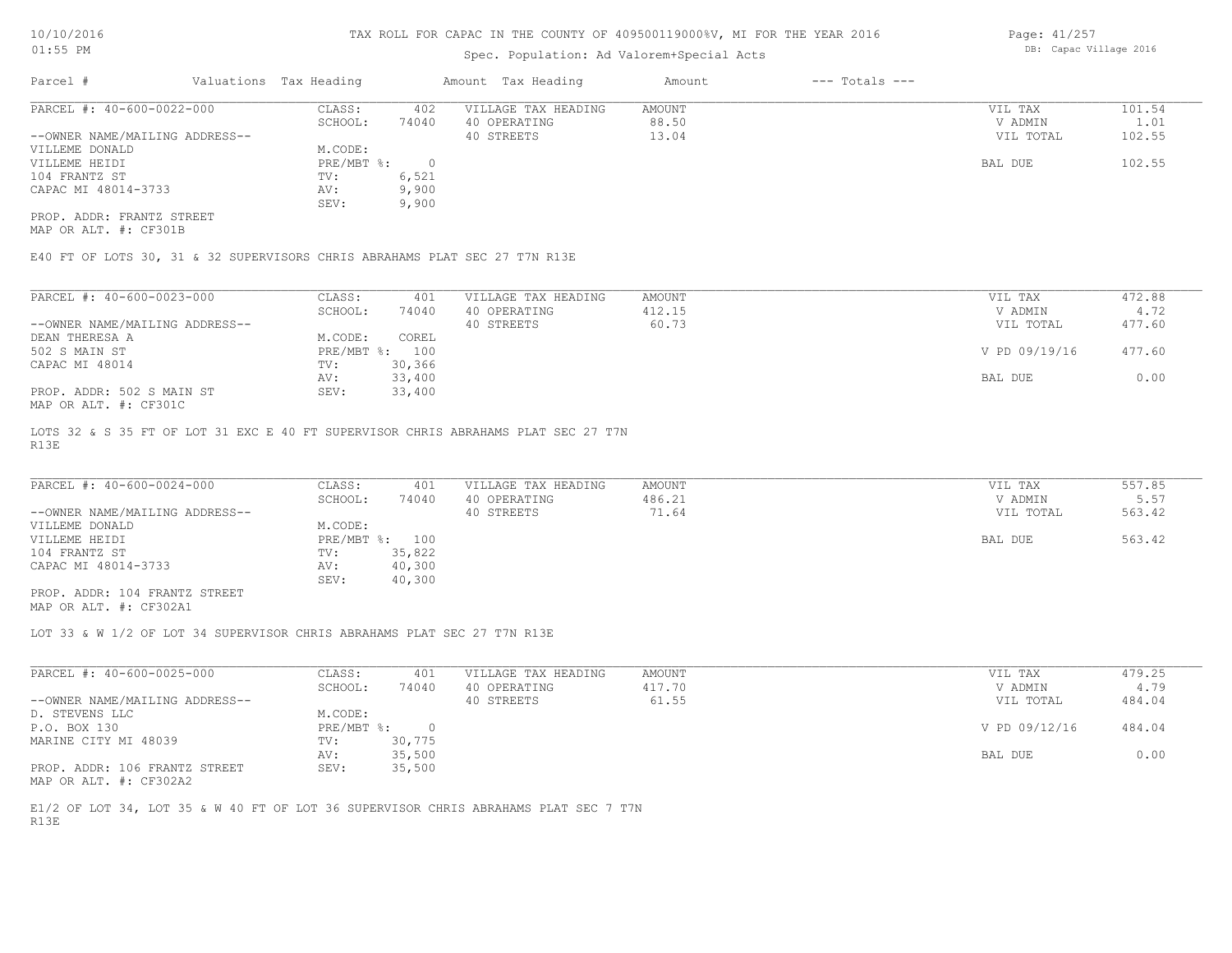#### Spec. Population: Ad Valorem+Special Acts

| Page: 42/257 |                        |  |
|--------------|------------------------|--|
|              | DB: Capac Village 2016 |  |

| Parcel #                       | Valuations Tax Heading |                | Amount Tax Heading  | Amount | $---$ Totals $---$ |               |        |
|--------------------------------|------------------------|----------------|---------------------|--------|--------------------|---------------|--------|
| PARCEL #: 40-600-0026-000      | CLASS:                 | 401            | VILLAGE TAX HEADING | AMOUNT |                    | VIL TAX       | 522.90 |
|                                | SCHOOL:                | 74040          | 40 OPERATING        | 455.75 |                    | V ADMIN       | 5.22   |
| --OWNER NAME/MAILING ADDRESS-- |                        |                | 40 STREETS          | 67.15  |                    | VIL TOTAL     | 528.12 |
| VENTIMIGLIA MATTHEW R          | M.CODE:                | COREL          |                     |        |                    |               |        |
| 110 FRANTZ STREET              |                        | PRE/MBT %: 100 |                     |        |                    | V PD 09/19/16 | 528.12 |
| CAPAC MI 48014-3733            | TV:                    | 33,578         |                     |        |                    |               |        |
|                                | AV:                    | 37,200         |                     |        |                    | BAL DUE       | 0.00   |
| PROP. ADDR: 110 FRANTZ STREET  | SEV:                   | 37,200         |                     |        |                    |               |        |
| MAP OR ALT. #: CF302B          |                        |                |                     |        |                    |               |        |

LOT 37 & E 10 FT OF LOT 36 SUPERVISOR CHRIS ABRAHAMS PLAT SEC 27 T7N R13E

| PARCEL #: 40-600-0027-000      | CLASS:     | 401    | VILLAGE TAX HEADING | AMOUNT | VIL TAX       | 182.16 |
|--------------------------------|------------|--------|---------------------|--------|---------------|--------|
|                                | SCHOOL:    | 74040  | 40 OPERATING        | 158.77 | V ADMIN       | 1.82   |
| --OWNER NAME/MAILING ADDRESS-- |            |        | 40 STREETS          | 23.39  | VIL TOTAL     | 183.98 |
| HILL MATTHEW R/RANK ANTON      | M.CODE:    |        |                     |        |               |        |
| 16022 W PARK ST                | PRE/MBT %: |        |                     |        | V PD 09/12/16 | 183.98 |
| CAPAC MI 48014                 | TV:        | 11,698 |                     |        |               |        |
|                                | AV:        | 14,800 |                     |        | BAL DUE       | 0.00   |
| PROP. ADDR: FRANTZ STREET      | SEV:       | 14,800 |                     |        |               |        |
|                                |            |        |                     |        |               |        |

MAP OR ALT. #: CF303

LOT 38 SUPERVISOR CHRIS ABRAHAMS PLAT SEC 27 T7N R13E

| PARCEL #: 40-600-0028-000      | CLASS:         | 401    | VILLAGE TAX HEADING | AMOUNT | VIL TAX   | 498.33 |
|--------------------------------|----------------|--------|---------------------|--------|-----------|--------|
|                                | SCHOOL:        | 74040  | 40 OPERATING        | 434.33 | V ADMIN   | 4.98   |
| --OWNER NAME/MAILING ADDRESS-- |                |        | 40 STREETS          | 64.00  | VIL TOTAL | 503.31 |
| MURPHY TERRANCE                | M.CODE:        |        |                     |        |           |        |
| MURPHY LAURI                   | PRE/MBT %: 100 |        |                     |        | BAL DUE   | 503.31 |
| 204 FRANTZ STREET              | TV:            | 32,000 |                     |        |           |        |
| CAPAC MI 48014-3735            | AV:            | 32,000 |                     |        |           |        |
|                                | SEV:           | 32,000 |                     |        |           |        |
| PROP. ADDR: 204 FRANTZ STREET  |                |        |                     |        |           |        |

MAP OR ALT. #: CF304

T7N R13E LOT 39 & MOST NLY 14 FT OF LOT 40 ADJ THERETO SUPERVISOR CHRIS ABRAHAMS PLAT SEC 27

| PARCEL #: 40-600-0029-000      | CLASS:     | 201     | VILLAGE TAX HEADING | AMOUNT   | VIL TAX       | 1,855.61 |
|--------------------------------|------------|---------|---------------------|----------|---------------|----------|
|                                | SCHOOL:    | 74040   | 40 OPERATING        | 1,617.30 | V ADMIN       | 18.55    |
| --OWNER NAME/MAILING ADDRESS-- |            |         | 40 STREETS          | 238.31   | VIL TOTAL     | 1,874.16 |
| SR HUNTER'S CROSSING LLC       | M.CODE:    |         |                     |          |               |          |
| 27777 FRANKLIN RD STE 200      | PRE/MBT %: |         |                     |          | V PD 08/29/16 | 1,874.16 |
| SOUTHFIELD MI 48034            | TV:        | 119,156 |                     |          |               |          |
|                                | AV:        | 124,900 |                     |          | BAL DUE       | 0.00     |
| PROP. ADDR:                    | SEV:       | 124,900 |                     |          |               |          |
| MAD OD ATHL                    |            |         |                     |          |               |          |

MAP OR ALT. #:

BEG SUP ABRAHAMS PLAT FT, TH S 0D34M46S W 388.17 FT, TH N 89D51M20S W 62 FT TH 0D 34 M 46S E 388.31 FT TO LOT 40 EXCEPT THE MOST N'LY 14 FT AND EXC BEG AT NW COR LOT 40 TH S 89D44M22S E 62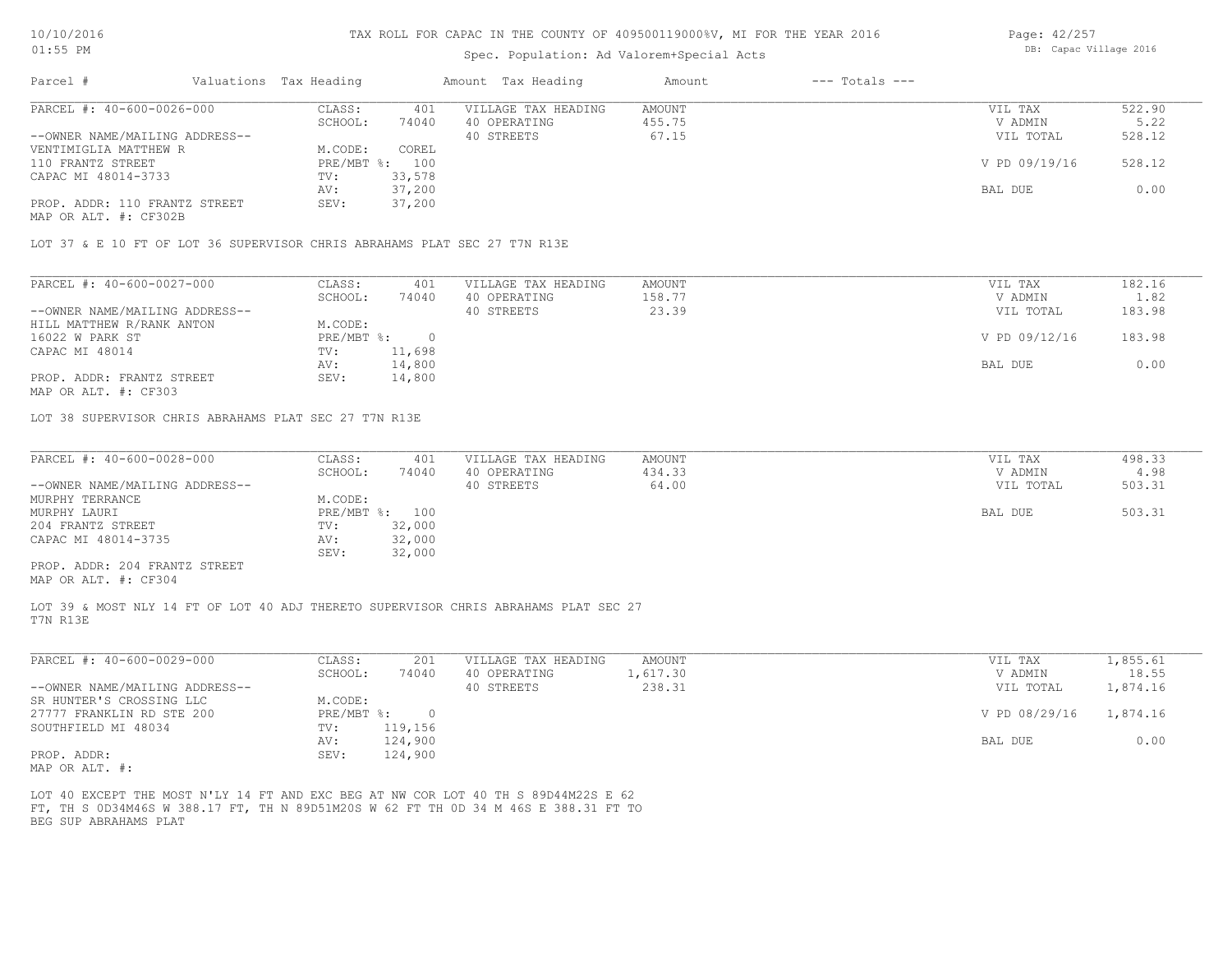#### Spec. Population: Ad Valorem+Special Acts

| Parcel #<br>$---$ Totals $---$<br>Valuations Tax Heading<br>Amount Tax Heading<br>Amount |               |          |
|------------------------------------------------------------------------------------------|---------------|----------|
| PARCEL #: 40-600-0029-100<br>AMOUNT<br>CLASS:<br>401<br>VILLAGE TAX HEADING              | VIL TAX       | 1,082.32 |
| 943.32<br>74040<br>40 OPERATING<br>SCHOOL:                                               | V ADMIN       | 10.82    |
| --OWNER NAME/MAILING ADDRESS--<br>139.00<br>40 STREETS                                   | VIL TOTAL     | 1,093.14 |
| COREL<br>BIGELOW STEPHEN C<br>M.CODE:                                                    |               |          |
| $PRE/MBT$ %:<br>BIGELOW KRISTIN D<br>100                                                 | V PD 09/16/16 | 1,093.14 |
| 602 S MAIN ST<br>69,500<br>TV:                                                           |               |          |
| CAPAC MI 48014-3723<br>69,500<br>AV:                                                     | BAL DUE       | 0.00     |
| 69,500<br>SEV:                                                                           |               |          |
| PROP. ADDR: 602 S MAIN ST                                                                |               |          |

MAP OR ALT. #: CF305B

69' TO BEG SUP CHRIS ABRAHAMS PLAT 62',TH N89^52'27"W 146.78',TH N72"58'38"W 69.03',TH N89^ 52'27"W 100',TH NO^1'44"W 313.71',TH NO^34'46"E 299' TH S89^44'22"E 62',TH SO^34'46"W 388.17' TH N89^51'20"W LOTS 41 & 45 & THAT PRT OF LOTS 40 & 46 DESC AS BEG AT NW COR LOT 46,TH S89^54'10"E

| PARCEL #: 40-600-0030-000           | CLASS:     | 401    | VILLAGE TAX HEADING | AMOUNT | VIL TAX       | 403.06 |
|-------------------------------------|------------|--------|---------------------|--------|---------------|--------|
|                                     | SCHOOL:    | 74040  | 40 OPERATING        | 351.30 | V ADMIN       | 4.03   |
| --OWNER NAME/MAILING ADDRESS--      |            |        | 40 STREETS          | 51.76  | VIL TOTAL     | 407.09 |
| NANNI CHRISTOPHER J                 | M.CODE:    |        |                     |        |               |        |
| NANNI KAREN, MCCONNELL GREGORY, SUE | PRE/MBT %: |        |                     |        | V PD 08/31/16 | 407.09 |
| 14417 HOUGH RD                      | TV:        | 25,883 |                     |        |               |        |
| ALLENTON MI 48002                   | AV:        | 31,700 |                     |        | BAL DUE       | 0.00   |
|                                     | SEV:       | 31,700 |                     |        |               |        |
| PROP. ADDR: 504 S MAIN ST           |            |        |                     |        |               |        |

MAP OR ALT. #: CF306

LOT 42 SUPERVISOR CHRIS ABRAHAMS PLAT SEC 27 T7N R13E

| PARCEL #: 40-600-0031-000      | CLASS:     | 401    | VILLAGE TAX HEADING | AMOUNT | VIL TAX       | 379.25 |
|--------------------------------|------------|--------|---------------------|--------|---------------|--------|
|                                | SCHOOL:    | 74040  | 40 OPERATING        | 330.55 | V ADMIN       | 3.79   |
| --OWNER NAME/MAILING ADDRESS-- |            |        | 40 STREETS          | 48.70  | VIL TOTAL     | 383.04 |
| MULTI CORP., INC.              | M.CODE:    |        |                     |        |               |        |
| P.O. BOX 399                   | PRE/MBT %: |        |                     |        | V PD 08/19/16 | 383.04 |
| CAPAC MI 48014                 | TV:        | 24,354 |                     |        |               |        |
|                                | AV:        | 30,000 |                     |        | BAL DUE       | 0.00   |
| PROP. ADDR: 506 S MAIN ST      | SEV:       | 30,000 |                     |        |               |        |
| MAP OR ALT. #: CF307           |            |        |                     |        |               |        |

LOT 43 SUPERVISOR CHRIS ABRAHAMS PLAT SEC 27 T7N R13E

| PARCEL #: 40-600-0032-000                         | CLASS:       | 401    | VILLAGE TAX HEADING | AMOUNT | VIL TAX   | 295.46 |
|---------------------------------------------------|--------------|--------|---------------------|--------|-----------|--------|
|                                                   | SCHOOL:      | 74040  | 40 OPERATING        | 257.52 | V ADMIN   | 2.95   |
| --OWNER NAME/MAILING ADDRESS--                    |              |        | 40 STREETS          | 37.94  | VIL TOTAL | 298.41 |
| MCNUTT MEL ALGER                                  | M.CODE:      |        |                     |        |           |        |
| P.O. BOX 541                                      | $PRE/MBT$ %: |        |                     |        | BAL DUE   | 298.41 |
| MEMPHIS MI 48041                                  | TV:          | 18,973 |                     |        |           |        |
|                                                   | AV:          | 26,400 |                     |        |           |        |
| PROP. ADDR: 508 S MAIN ST<br>MAP OR ALT. #: CF308 | SEV:         | 26,400 |                     |        |           |        |

LOT 44 SUPERVISOR CHRIS ABRAHAMS PLAT SEC 27 T7N R13E

Page: 43/257 DB: Capac Village 2016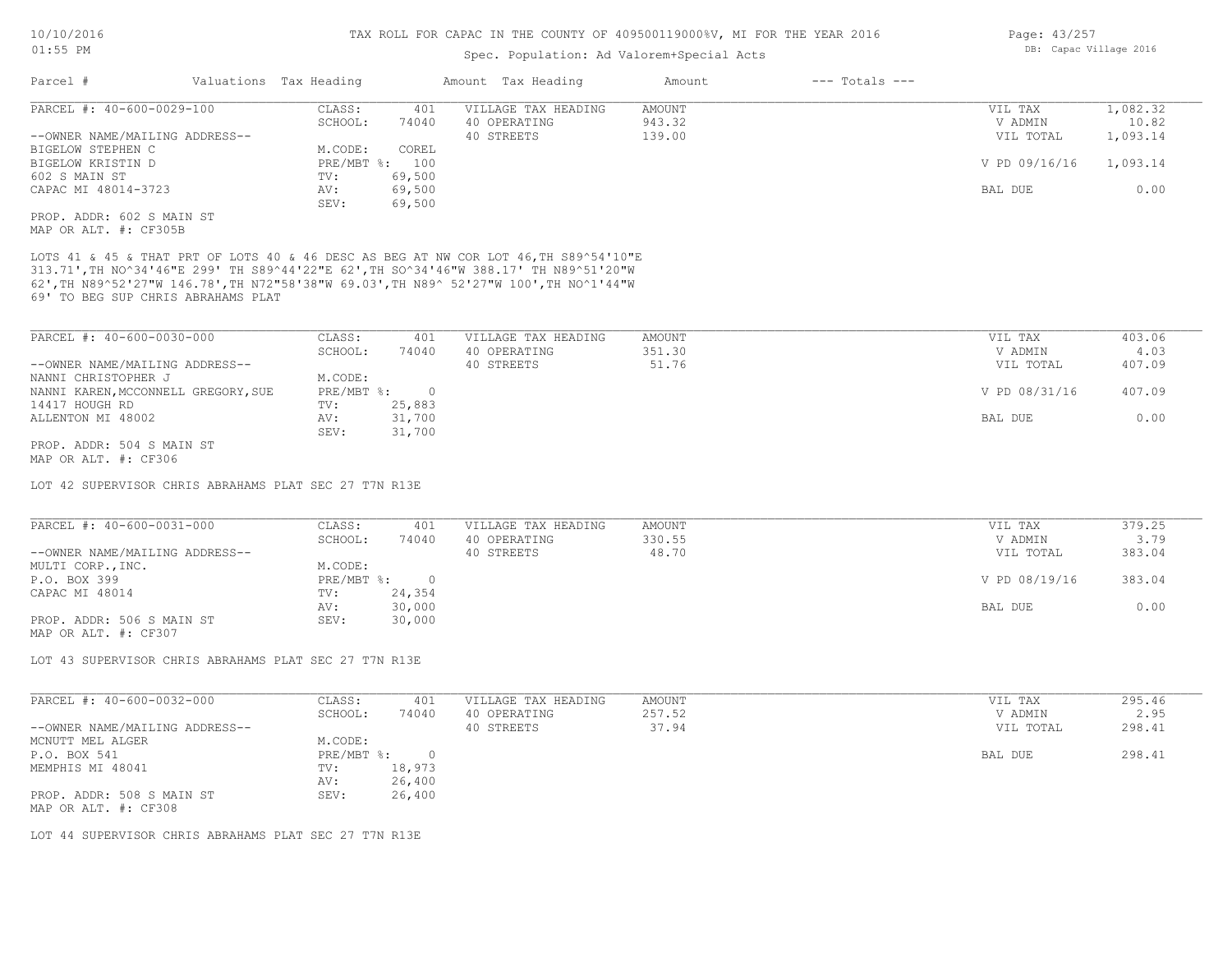#### Spec. Population: Ad Valorem+Special Acts

| Page: 44/257 |                        |  |
|--------------|------------------------|--|
|              | DB: Capac Village 2016 |  |

| Parcel #                       | Valuations Tax Heading |        | Amount Tax Heading  | Amount | $---$ Totals $---$ |               |        |
|--------------------------------|------------------------|--------|---------------------|--------|--------------------|---------------|--------|
| PARCEL #: 40-600-0033-000      | CLASS:                 | 202    | VILLAGE TAX HEADING | AMOUNT |                    | VIL TAX       | 135.38 |
|                                | SCHOOL:                | 74040  | 40 OPERATING        | 118.00 |                    | V ADMIN       | 1.35   |
| --OWNER NAME/MAILING ADDRESS-- |                        |        | 40 STREETS          | 17.38  |                    | VIL TOTAL     | 136.73 |
| SR HUNTER'S CROSSING LLC       | M.CODE:                |        |                     |        |                    |               |        |
| 27777 FRANKLIN RD STE 200      | PRE/MBT %:             |        |                     |        |                    | V PD 08/29/16 | 136.73 |
| SOUTHFIELD MI 48034            | TV:                    | 8,694  |                     |        |                    |               |        |
|                                | AV:                    | 14,900 |                     |        |                    | BAL DUE       | 0.00   |
| PROP. ADDR: S MAIN ST          | SEV:                   | 14,900 |                     |        |                    |               |        |
| MAP OR ALT. #: CF309           |                        |        |                     |        |                    |               |        |

70' TO BEG SUP CHRIS ABRAHAMS PLAT 90',TH S89^52'27"E100',TH S 72^58'38"E 69.03'.TH S89^52'27"E 146.78' TH SO^34'46"W PART OF LOT 46 DESC AS BEG AT SE COR LOT 46, TH N89^52' 27"W 312.11',TH NO^1'44"W

| PARCEL #: 40-750-0001-000      | CLASS:     | 703   | VILLAGE TAX HEADING | AMOUNT | VIL TAX   | 0.00 |
|--------------------------------|------------|-------|---------------------|--------|-----------|------|
|                                | SCHOOL:    | 74040 | 40 OPERATING        | 0.00   | V ADMIN   | 0.00 |
| --OWNER NAME/MAILING ADDRESS-- |            |       | 40 STREETS          | 0.00   | VIL TOTAL | 0.00 |
| PARK STREET                    | M.CODE:    |       |                     |        |           |      |
|                                | PRE/MBT %: |       |                     |        | BAL DUE   | 0.00 |
| PROP. ADDR:                    | TV:        |       |                     |        |           |      |
| MAP OR ALT. #: CF310A          | AV:        |       |                     |        |           |      |
|                                | SEV:       |       |                     |        |           |      |

& 28 T7N R13E LOT 1 EXC S 9 FT SUPERVISOR JOHN BOWERS PLAT OF THE VILLAGE OF CAPAC SEC 21, 22 27

| PARCEL #: 40-750-0002-000      | CLASS:     | 201    | VILLAGE TAX HEADING | AMOUNT   | VIL TAX       | 1,229.26 |
|--------------------------------|------------|--------|---------------------|----------|---------------|----------|
|                                | SCHOOL:    | 74040  | 40 OPERATING        | 1,071.39 | V ADMIN       | 12.29    |
| --OWNER NAME/MAILING ADDRESS-- |            |        | 40 STREETS          | 157.87   | VIL TOTAL     | 1,241.55 |
| DIMOSKI LJUPCO / JOVONKA       | M.CODE:    |        |                     |          |               |          |
| PO BOX 351                     | PRE/MBT %: |        |                     |          | V PD 09/12/16 | 1,241.55 |
| 560 N MAIN ST                  | TV:        | 78,936 |                     |          |               |          |
| CAPAC MI 48014-3150            | AV:        | 85,300 |                     |          | BAL DUE       | 0.00     |
|                                | SEV:       | 85,300 |                     |          |               |          |
| PROP. ADDR: 560 N MAIN ST      |            |        |                     |          |               |          |

MAP OR ALT. #: CF310B

CAPAC SEC 21, 22, 27 & 28 T7N R13E TH W 187 FT, TH N 150 FT TO BEG. SUPERVISOR JOHN BOWERS PLAT OF THE VILLAGE OF THAT PART OF LOTS 1 & 2, COMM 66 FT S OF NW COR OF LOT 1, TH E 187 FT, TH S 150 FT,

| PARCEL #: 40-750-0003-000      | CLASS:     | 708   | VILLAGE TAX HEADING | AMOUNT | VIL TAX   | 0.00 |
|--------------------------------|------------|-------|---------------------|--------|-----------|------|
|                                | SCHOOL:    | 74040 | 40 OPERATING        | 0.00   | V ADMIN   | 0.00 |
| --OWNER NAME/MAILING ADDRESS-- |            |       | 40 STREETS          | 0.00   | VIL TOTAL | 0.00 |
| ST JOHNS LUTHERAN CHURCH       | M.CODE:    |       |                     |        |           |      |
| 109 E KEMPT CT                 | PRE/MBT %: |       |                     |        | BAL DUE   | 0.00 |
| CAPAC MI 48014                 | TV:        |       |                     |        |           |      |
|                                | AV:        |       |                     |        |           |      |
| PROP. ADDR: M-21               | SEV:       |       |                     |        |           |      |
| MAP OR ALT. #: CF311A          |            |       |                     |        |           |      |

PLAT OF THE VILLAGE OF CAPAC S289 FT OF LOT 2 LYING BETW M-21 & WALKER RDS EXC W 528 FT. SUPERVISOR JOHN BOWERS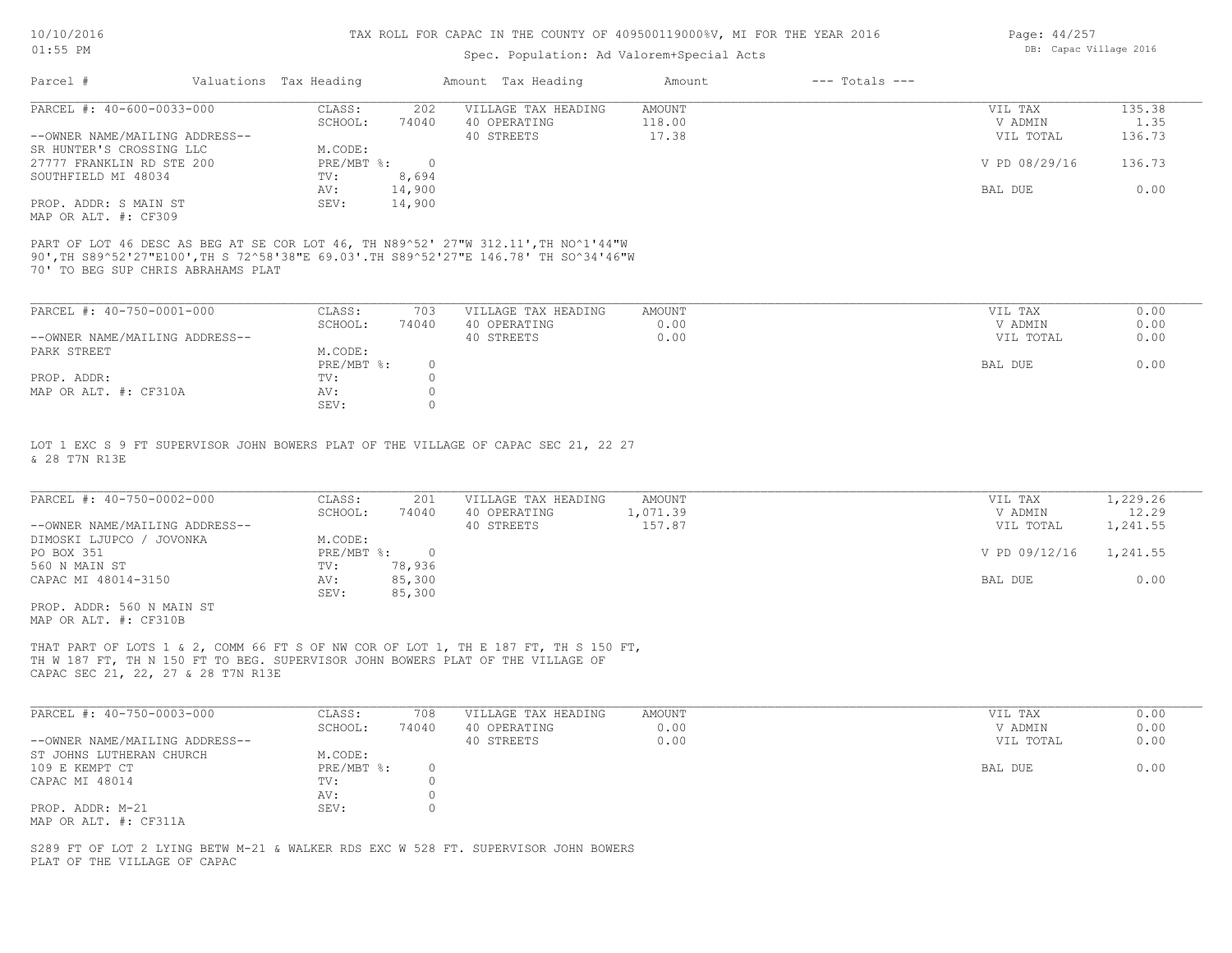#### Spec. Population: Ad Valorem+Special Acts

| Parcel #                       | Valuations Tax Heading |        | Amount Tax Heading  | Amount | $---$ Totals $---$ |               |        |
|--------------------------------|------------------------|--------|---------------------|--------|--------------------|---------------|--------|
| PARCEL #: 40-750-0004-000      | CLASS:                 | 201    | VILLAGE TAX HEADING | AMOUNT |                    | VIL TAX       | 349.87 |
|                                | SCHOOL:                | 74040  | 40 OPERATING        | 304.94 |                    | V ADMIN       | 3.49   |
| --OWNER NAME/MAILING ADDRESS-- |                        |        | 40 STREETS          | 44.93  |                    | VIL TOTAL     | 353.36 |
| DIMOSKI LIUPCO                 | M.CODE:                |        |                     |        |                    |               |        |
| DIMOSKI JOVANKA                | $PRE/MBT$ %:           |        |                     |        |                    | V PD 07/15/16 | 353.36 |
| 15690 GOULD RD                 | TV:                    | 22,467 |                     |        |                    |               |        |
| ALLENTON MI 48002              | AV:                    | 24,500 |                     |        |                    | BAL DUE       | 0.00   |
|                                | SEV:                   | 24,500 |                     |        |                    |               |        |
| PROP. ADDR: 534 N MAIN ST      |                        |        |                     |        |                    |               |        |

MAP OR ALT. #: CF311B

22, 27 & 28 T7N R13E FT, TH N 75 FT TO BEG. SUPERVISOR JOHN BOWERS PLAT OF THE VILLAGE OF CAPAC SEC 21, PART OF LOT 2 COMM 216 FT S OF NW COR OF LOT 1, TH E 150 FT, TH S 75 FT, TH W 150

| PARCEL #: 40-750-0005-000      | CLASS:     | 201      | VILLAGE TAX HEADING | AMOUNT   | VIL TAX |               | 1,273.91 |
|--------------------------------|------------|----------|---------------------|----------|---------|---------------|----------|
|                                | SCHOOL:    | 74040    | 40 OPERATING        | 1,110.31 |         | V ADMIN       | 12.73    |
| --OWNER NAME/MAILING ADDRESS-- |            |          | 40 STREETS          | 163.60   |         | VIL TOTAL     | 1,286.64 |
| DIMOSKI LJUBCO                 | M.CODE:    |          |                     |          |         |               |          |
| DIMOSKI JOVANKA                | PRE/MBT %: | $\Omega$ |                     |          |         | V PD 09/12/16 | 1,286.64 |
| 15690 GOULD RD.                | TV:        | 81,803   |                     |          |         |               |          |
| ALLENTON MI 48002              | AV:        | 126,500  |                     |          | BAL DUE |               | 0.00     |
|                                | SEV:       | 126,500  |                     |          |         |               |          |
| PROP. ADDR: 512 N MAIN ST      |            |          |                     |          |         |               |          |

MAP OR ALT. #: CF311C

7 CLARKSON SUBD, OWNED & OCC AS ONE PARCEL. SEC 21, 22, 27 & 28 T7N R13E BEG. SUPERVISORS JOHN BOWERS PLAT OF THE VILLAGE OF CAPAC ALSO INCL W 37 FT OF LOT FT, TH S 0 DEG 2 MIN E 174 FT TH W 187 FT, TH N 0 DEG 2 MIN W 174 FT TO PLACE OF PART OF LOT 2, COM AT NW COR OF LOT 1 TH S 0 DEG 2 MIN E 291 FT TO BEG, TH E 187

| PARCEL #: 40-750-0006-000      | CLASS:       | 708   | VILLAGE TAX HEADING | AMOUNT | VIL TAX   | 0.00 |
|--------------------------------|--------------|-------|---------------------|--------|-----------|------|
|                                | SCHOOL:      | 74040 | 40 OPERATING        | 0.00   | V ADMIN   | 0.00 |
| --OWNER NAME/MAILING ADDRESS-- |              |       | 40 STREETS          | 0.00   | VIL TOTAL | 0.00 |
| ST JOHNS LUTHERAN CHURCH       | M.CODE:      |       |                     |        |           |      |
| 109 E KEMPF CT                 | $PRE/MBT$ %: |       |                     |        | BAL DUE   | 0.00 |
| CAPAC MI 48014-3130            | TV:          |       |                     |        |           |      |
|                                | AV:          |       |                     |        |           |      |
| PROP. ADDR: N WALKER ST        | SEV:         |       |                     |        |           |      |
| MAP OR ALT. $\#$ : CF311D/F    |              |       |                     |        |           |      |

28 T7N R13E 528 FT TO BEG. SUPERVISOR JOHN BOWERS PLAT OF THE VILLAGE OF CAPAC SEC 21, 22 27 & PART OF LOT 2 BEG AT NW COR OF LOT 9 TH N 289 FT, TH E 528 FT, TH S 289 FT, TH W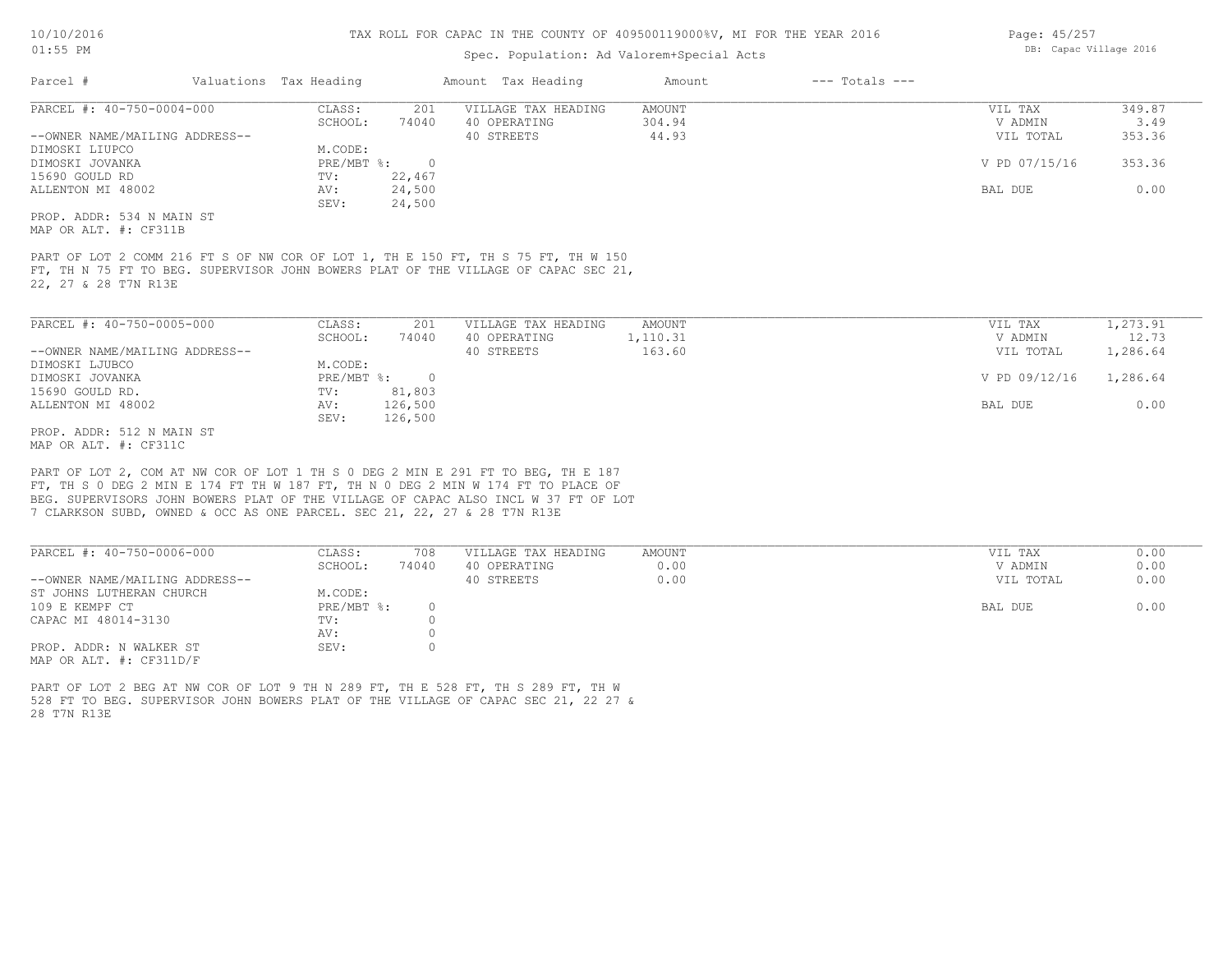## 10/10/2016 01:55 PM

#### TAX ROLL FOR CAPAC IN THE COUNTY OF 409500119000%V, MI FOR THE YEAR 2016

## Spec. Population: Ad Valorem+Special Acts

| Page: 46/257 |                        |  |
|--------------|------------------------|--|
|              | DB: Capac Village 2016 |  |

| Parcel #                       | Valuations Tax Heading |          | Amount Tax Heading                                                                                                                                                         | Amount | $---$ Totals $---$ |           |      |
|--------------------------------|------------------------|----------|----------------------------------------------------------------------------------------------------------------------------------------------------------------------------|--------|--------------------|-----------|------|
| PARCEL #: 40-750-0007-000      | CLASS:                 | 708      | VILLAGE TAX HEADING                                                                                                                                                        | AMOUNT |                    | VIL TAX   | 0.00 |
|                                | SCHOOL:                | 74040    | 40 OPERATING                                                                                                                                                               | 0.00   |                    | V ADMIN   | 0.00 |
| --OWNER NAME/MAILING ADDRESS-- |                        |          | 40 STREETS                                                                                                                                                                 | 0.00   |                    | VIL TOTAL | 0.00 |
| ST JOHNS LUTHERAN CHURCH       | M.CODE:                |          |                                                                                                                                                                            |        |                    |           |      |
| 109 E KEMPF CT                 | PRE/MBT %:             | $\Omega$ |                                                                                                                                                                            |        |                    | BAL DUE   | 0.00 |
| CAPAC MI 48014                 | TV:                    |          |                                                                                                                                                                            |        |                    |           |      |
|                                | AV:                    |          |                                                                                                                                                                            |        |                    |           |      |
| PROP. ADDR: 109 E KEMPF COURT  | SEV:                   |          |                                                                                                                                                                            |        |                    |           |      |
| MAP OR ALT. #: CF311G          |                        |          |                                                                                                                                                                            |        |                    |           |      |
| 21, 22, 27 & 28 T7N R13E       |                        |          | PART OF LOT 2, BEG ON S LOT LINE AT NE COR OF LOT 8, TH N 141 FT, TH W 150 FT, TH S<br>141 FT, TH E 150 FT TO BEG. SUPERVISOR JOHN BOWERS PLAT OF THE VILLAGE OF CAPAC SEC |        |                    |           |      |

| PARCEL #: 40-750-0008-000      | CLASS:     | 201    | VILLAGE TAX HEADING | AMOUNT   | VIL TAX                | 1,332.34 |  |
|--------------------------------|------------|--------|---------------------|----------|------------------------|----------|--|
|                                | SCHOOL:    | 74040  | 40 OPERATING        | 1,161.23 | V ADMIN                | 13.32    |  |
| --OWNER NAME/MAILING ADDRESS-- |            |        | 40 STREETS          | 171.11   | VIL TOTAL              | 1,345.66 |  |
| A.D. PROPANE INC- CAPAC        | M.CODE:    |        |                     |          |                        |          |  |
| PO BOX 798                     | PRE/MBT %: | $\Box$ |                     |          | V PD 07/21/16 1,345.66 |          |  |
| VALLEY FORGE PA 19482          | TV:        | 85,555 |                     |          |                        |          |  |
|                                | AV:        | 91,000 |                     |          | BAL DUE                | 0.00     |  |
| PROP. ADDR: 14900 DOWNEY RD    | SEV:       | 91,000 |                     |          |                        |          |  |
| MAP OR ALT. #: CF311H          |            |        |                     |          |                        |          |  |

 $\mathcal{L}_\mathcal{L} = \mathcal{L}_\mathcal{L} = \mathcal{L}_\mathcal{L} = \mathcal{L}_\mathcal{L} = \mathcal{L}_\mathcal{L} = \mathcal{L}_\mathcal{L} = \mathcal{L}_\mathcal{L} = \mathcal{L}_\mathcal{L} = \mathcal{L}_\mathcal{L} = \mathcal{L}_\mathcal{L} = \mathcal{L}_\mathcal{L} = \mathcal{L}_\mathcal{L} = \mathcal{L}_\mathcal{L} = \mathcal{L}_\mathcal{L} = \mathcal{L}_\mathcal{L} = \mathcal{L}_\mathcal{L} = \mathcal{L}_\mathcal{L}$ 

 $\mathcal{L}_\mathcal{L} = \mathcal{L}_\mathcal{L} = \mathcal{L}_\mathcal{L} = \mathcal{L}_\mathcal{L} = \mathcal{L}_\mathcal{L} = \mathcal{L}_\mathcal{L} = \mathcal{L}_\mathcal{L} = \mathcal{L}_\mathcal{L} = \mathcal{L}_\mathcal{L} = \mathcal{L}_\mathcal{L} = \mathcal{L}_\mathcal{L} = \mathcal{L}_\mathcal{L} = \mathcal{L}_\mathcal{L} = \mathcal{L}_\mathcal{L} = \mathcal{L}_\mathcal{L} = \mathcal{L}_\mathcal{L} = \mathcal{L}_\mathcal{L}$ 

CAPAC SEC 21, 22, 27 & 28 T7N R13E THAT PART OF LOT 2 LYING NE OF M-21 SUPERVISOR JOHN BOWERS PLAT OF THE VILLAGE OF

| PARCEL #: 40-750-0009-000      | CLASS:       | 401    | VILLAGE TAX HEADING | AMOUNT | VIL TAX       | 728.75 |
|--------------------------------|--------------|--------|---------------------|--------|---------------|--------|
|                                | SCHOOL:      | 74040  | 40 OPERATING        | 635.16 | V ADMIN       | 7.28   |
| --OWNER NAME/MAILING ADDRESS-- |              |        | 40 STREETS          | 93.59  | VIL TOTAL     | 736.03 |
| SENYK VANESSA D                | M.CODE:      | COREL  |                     |        |               |        |
| 222 CLARKSON CT                | $PRE/MBT$ %: | 100    |                     |        | V PD 09/16/16 | 736.03 |
| CAPAC MI 48014-3118            | TV:          | 46,796 |                     |        |               |        |
|                                | AV:          | 53,200 |                     |        | BAL DUE       | 0.00   |
| PROP. ADDR: 222 CLARKSON COURT | SEV:         | 53,200 |                     |        |               |        |
| MAP OR ALT. #: CF311I          |              |        |                     |        |               |        |

OF CAPAC SEC 21, 22, 27 & 28 T7N R13E 21 & N OF EXTD S LINE OF LOT 20 OF ABV PLAT. SUPV JOHN BOWERS PLAT OF THE VILLAGE THAT PART OF LOT 2 LYING W OF M-21 & E OF CLARKSON SUBD & S OF EXTD S LINE OF LOT

| PARCEL #: 40-750-0010-000            | CLASS:     | 401    | VILLAGE TAX HEADING | AMOUNT | VIL TAX       | 569.03 |
|--------------------------------------|------------|--------|---------------------|--------|---------------|--------|
|                                      | SCHOOL:    | 74040  | 40 OPERATING        | 495.95 | V ADMIN       | 5.69   |
| --OWNER NAME/MAILING ADDRESS--       |            |        | 40 STREETS          | 73.08  | VIL TOTAL     | 574.72 |
| QUAIN TIMOTHY, REBECCA               | M.CODE:    | 00WBF  |                     |        |               |        |
| QUAIN ABIGAEL R, NABORS JANE, WILLIA | PRE/MBT %: |        |                     |        | V PD 08/29/16 | 574.72 |
| P.O. BOX 551                         | TV:        | 36,540 |                     |        |               |        |
| ARMADA MI 48005                      | AV:        | 46,100 |                     |        | BAL DUE       | 0.00   |
|                                      | SEV:       | 46,100 |                     |        |               |        |
| PROP. ADDR: 406 N MAIN ST            |            |        |                     |        |               |        |

MAP OR ALT. #: CF312/313

LOT 4 SUPERVISOR JOHN BOWERS PLAT OF THE VILLAGE OF CAPAC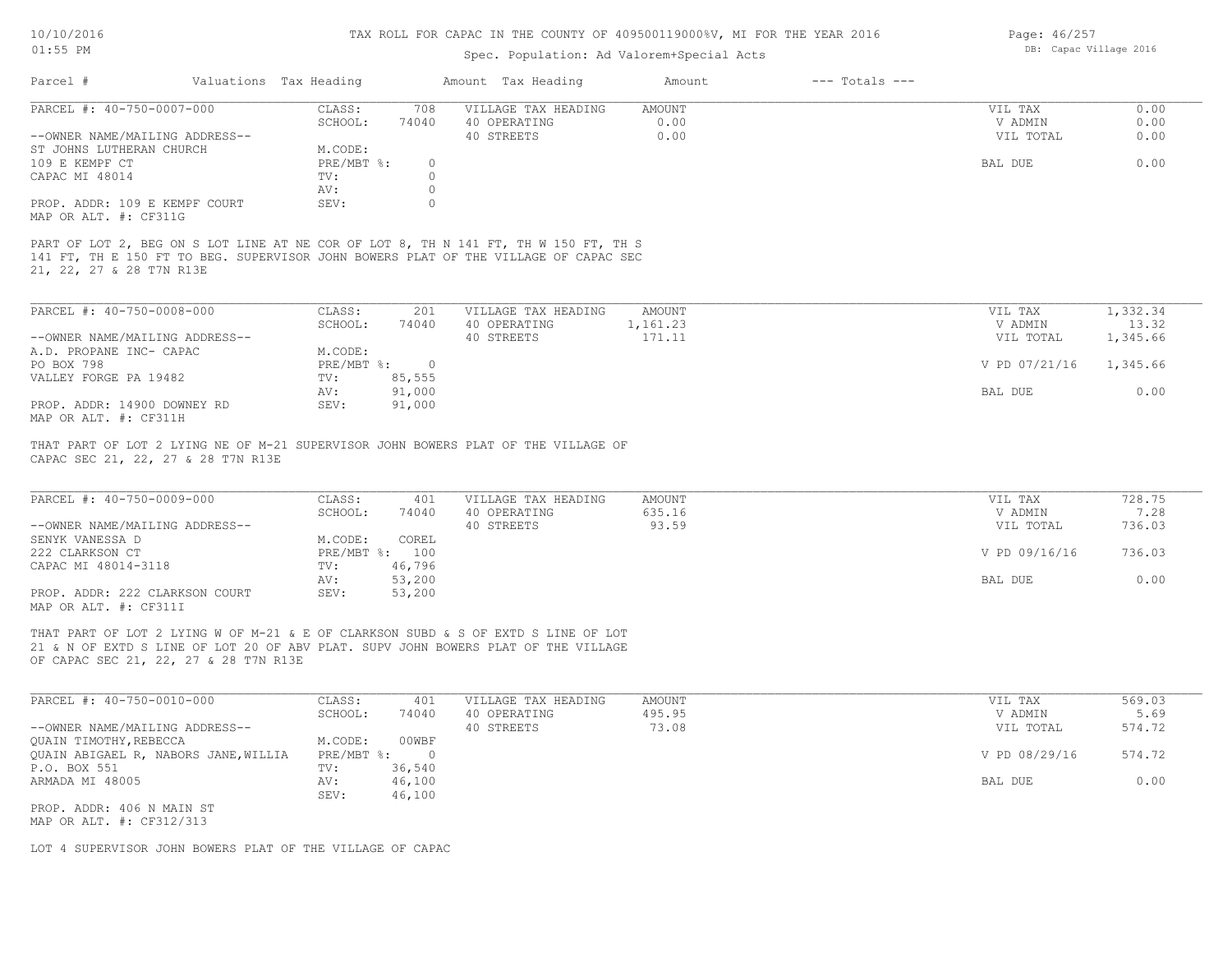## Spec. Population: Ad Valorem+Special Acts

| Page: 47/257 |                        |  |
|--------------|------------------------|--|
|              | DB: Capac Village 2016 |  |

|                                                                                                                                                         | Valuations Tax Heading         | Amount Tax Heading  | Amount<br>$---$ Totals $---$ |               |        |
|---------------------------------------------------------------------------------------------------------------------------------------------------------|--------------------------------|---------------------|------------------------------|---------------|--------|
| PARCEL #: 40-750-0011-000                                                                                                                               | CLASS:<br>401                  | VILLAGE TAX HEADING | AMOUNT                       | VIL TAX       | 709.42 |
|                                                                                                                                                         | SCHOOL:<br>74040               | 40 OPERATING        | 618.31                       | V ADMIN       | 7.09   |
| --OWNER NAME/MAILING ADDRESS--                                                                                                                          |                                | 40 STREETS          | 91.11                        | VIL TOTAL     | 716.51 |
| HANEL CLAUDETTE                                                                                                                                         | M.CODE:<br>CBSMT               |                     |                              |               |        |
| P.O. BOX 289                                                                                                                                            | PRE/MBT %: 100                 |                     |                              | V PD 08/25/16 | 716.51 |
| CAPAC MI 48014                                                                                                                                          | 45,555<br>TV:                  |                     |                              |               |        |
|                                                                                                                                                         | 55,600<br>AV:                  |                     |                              | BAL DUE       | 0.00   |
| PROP. ADDR: 404 N MAIN ST                                                                                                                               | SEV:<br>55,600                 |                     |                              |               |        |
| MAP OR ALT. #: CF314                                                                                                                                    |                                |                     |                              |               |        |
| LOT 5 SUPERVISOR JOHN BOWERS PLAT OF THE VILLAGE OF CAPAC SEC 21, 22, 27 & 28 T7N<br>R13E                                                               |                                |                     |                              |               |        |
|                                                                                                                                                         |                                |                     |                              |               |        |
| PARCEL #: 40-750-0012-000                                                                                                                               | CLASS:<br>401                  | VILLAGE TAX HEADING | <b>AMOUNT</b>                | VIL TAX       | 809.38 |
|                                                                                                                                                         | SCHOOL:<br>74040               | 40 OPERATING        | 705.44                       | V ADMIN       | 8.09   |
| --OWNER NAME/MAILING ADDRESS--                                                                                                                          |                                | 40 STREETS          | 103.94                       | VIL TOTAL     | 817.47 |
| LERNER MATTHEW T                                                                                                                                        | M.CODE:<br>COREL               |                     |                              |               |        |
| 402 N MAIN ST                                                                                                                                           | PRE/MBT %: 100                 |                     |                              | V PD 09/16/16 | 817.47 |
| CAPAC MI 48014-3148                                                                                                                                     | 51,974<br>TV:                  |                     |                              |               |        |
|                                                                                                                                                         |                                |                     |                              |               | 0.00   |
|                                                                                                                                                         | 63,400<br>AV:                  |                     |                              | BAL DUE       |        |
| PROP. ADDR: 402 N MAIN ST<br>MAP OR ALT. #: CF315                                                                                                       | SEV:<br>63,400                 |                     |                              |               |        |
| R13E                                                                                                                                                    |                                |                     |                              |               |        |
| PARCEL #: 40-750-0013-000                                                                                                                               | CLASS:<br>708                  | VILLAGE TAX HEADING | AMOUNT                       | VIL TAX       | 0.00   |
|                                                                                                                                                         | SCHOOL:<br>74040               | 40 OPERATING        | 0.00                         | V ADMIN       | 0.00   |
| --OWNER NAME/MAILING ADDRESS--                                                                                                                          |                                | 40 STREETS          | 0.00                         | VIL TOTAL     | 0.00   |
| LUTHERAN CHURCH                                                                                                                                         | M.CODE:                        |                     |                              |               |        |
| 109 E KEMPF CT                                                                                                                                          | $PRE/MBT$ %:<br>$\overline{0}$ |                     |                              | BAL DUE       | 0.00   |
|                                                                                                                                                         |                                |                     |                              |               |        |
|                                                                                                                                                         | $\circ$                        |                     |                              |               |        |
| CAPAC MI 48014                                                                                                                                          | TV:                            |                     |                              |               |        |
|                                                                                                                                                         | AV:<br>$\circ$                 |                     |                              |               |        |
|                                                                                                                                                         | SEV:<br>$\circ$                |                     |                              |               |        |
|                                                                                                                                                         |                                |                     |                              |               |        |
| PROP. ADDR: 109 E KEMPF COURT<br>MAP OR ALT. #: CF316<br>LOTS 7 & 8 SUPERVISOR JOHN BOWERS PLAT OF THE VILLAGE OF CAPAC SEC 21, 22, 27 & 28<br>T7N R13E |                                |                     |                              |               |        |
| PARCEL #: 40-750-0014-000                                                                                                                               | CLASS:<br>401                  | VILLAGE TAX HEADING | <b>AMOUNT</b>                | VIL TAX       | 486.90 |
|                                                                                                                                                         | SCHOOL:<br>74040               | 40 OPERATING        | 424.37                       | V ADMIN       | 4.86   |
|                                                                                                                                                         |                                | 40 STREETS          | 62.53                        | VIL TOTAL     | 491.76 |
|                                                                                                                                                         | M.CODE:                        |                     |                              |               |        |
|                                                                                                                                                         | PRE/MBT %: 100                 |                     |                              | BAL DUE       | 491.76 |
|                                                                                                                                                         | TV:                            |                     |                              |               |        |
|                                                                                                                                                         | 31,266                         |                     |                              |               |        |
| --OWNER NAME/MAILING ADDRESS--<br>HRIBAR SHEILA P<br>HRIBAR DAVID M<br>400 N LESTER ST<br>CAPAC MI 48014-3140                                           | 37,200<br>AV:                  |                     |                              |               |        |
|                                                                                                                                                         | SEV:<br>37,200                 |                     |                              |               |        |
| PROP. ADDR: 400 N LESTER ST                                                                                                                             |                                |                     |                              |               |        |
| MAP OR ALT. #: CF317A                                                                                                                                   |                                |                     |                              |               |        |
|                                                                                                                                                         |                                |                     |                              |               |        |
| N85 FT OF S 151 FT OF LOT 9 EXC W 772 FT. SUPERVISOR JOHN BOWERS PLAT OF THE<br>VILLAGE OF CAPAC SEC 21, 22, 27 & 28 T7N R13E                           |                                |                     |                              |               |        |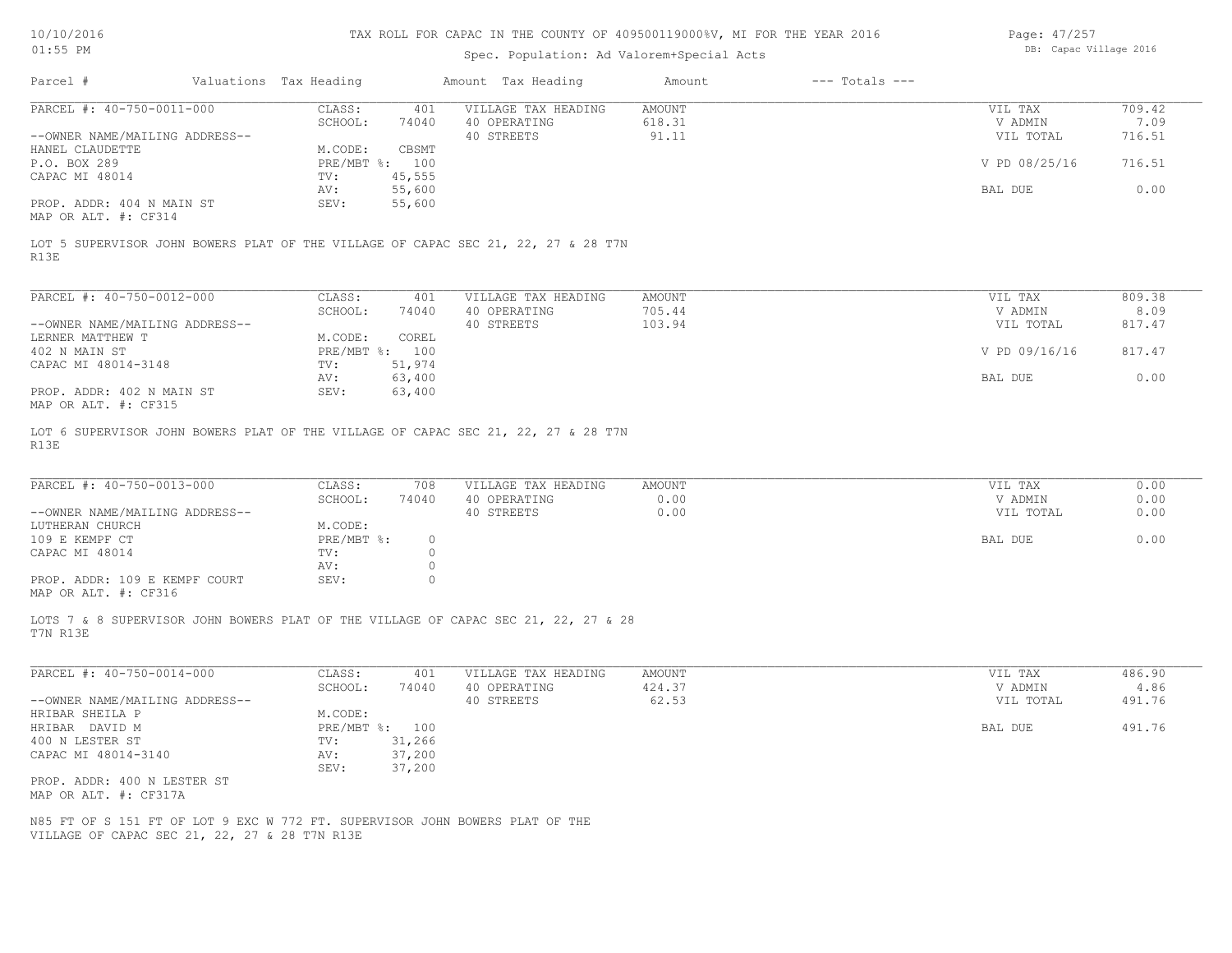| Page: 48/257           |  |
|------------------------|--|
| DB: Capac Village 2016 |  |

| $01:55$ PM                                                                                                                              |                                    | Spec. Population: Ad Valorem+Special Acts | DB: Capac Village 2016       |                    |                |
|-----------------------------------------------------------------------------------------------------------------------------------------|------------------------------------|-------------------------------------------|------------------------------|--------------------|----------------|
| Parcel #<br>Valuations Tax Heading                                                                                                      |                                    | Amount Tax Heading                        | $---$ Totals $---$<br>Amount |                    |                |
| PARCEL #: 40-750-0015-000                                                                                                               | CLASS:<br>401                      | VILLAGE TAX HEADING                       | <b>AMOUNT</b>                | VIL TAX            | 641.95         |
|                                                                                                                                         | SCHOOL:<br>74040                   | 40 OPERATING                              | 559.51                       | V ADMIN            | 6.41           |
| --OWNER NAME/MAILING ADDRESS--<br>GRIGGS JOHNNIE/WIXON LISA                                                                             | CBSMT                              | 40 STREETS                                | 82.44                        | VIL TOTAL          | 648.36         |
| 203 E KEMPF COURT                                                                                                                       | M.CODE:<br>PRE/MBT %: 100          |                                           |                              | V PD 08/15/16      | 648.36         |
| CAPAC MI 48014-3133                                                                                                                     | 41,223<br>TV:                      |                                           |                              |                    |                |
|                                                                                                                                         | 43,800<br>AV:                      |                                           |                              | BAL DUE            | 0.00           |
| PROP. ADDR: 203 E KEMPF COURT<br>MAP OR ALT. #: CF317B                                                                                  | SEV:<br>43,800                     |                                           |                              |                    |                |
| N150 FT OF S 216 FT OF W 150 FT OF LOT 9 SUPERVISOR JOHN BOWERS PLAT OF THE VILLAGE<br>OF CAPAC SEC 21, 22, 27 & 28 T7N R13E            |                                    |                                           |                              |                    |                |
| PARCEL #: 40-750-0016-000                                                                                                               | CLASS:<br>401                      | VILLAGE TAX HEADING                       | <b>AMOUNT</b>                | VIL TAX            | 638.45         |
|                                                                                                                                         | SCHOOL:<br>74040                   | 40 OPERATING                              | 556.46                       | V ADMIN            | 6.38           |
| --OWNER NAME/MAILING ADDRESS--                                                                                                          |                                    | 40 STREETS                                | 81.99                        | VIL TOTAL          | 644.83         |
| ROOSE KIMBERLY L<br>415 N HUNTER STREET                                                                                                 | M.CODE:<br>COREL<br>PRE/MBT %: 100 |                                           |                              | V PD 09/19/16      | 644.83         |
| CAPAC MI 48014-3130                                                                                                                     | 40,998<br>TV:                      |                                           |                              |                    |                |
|                                                                                                                                         | 46,400<br>AV:                      |                                           |                              | BAL DUE            | 0.00           |
| PROP. ADDR: 415 N HUNTER STREET<br>MAP OR ALT. #: CF317C1/2                                                                             | SEV:<br>46,400                     |                                           |                              |                    |                |
| VILLAGE OF CAPAC SEC 21, 22, 27 & 28 T7N R13E                                                                                           |                                    |                                           |                              |                    |                |
| PARCEL #: 40-750-0017-000                                                                                                               | CLASS:<br>401<br>SCHOOL:<br>74040  | VILLAGE TAX HEADING<br>40 OPERATING       | <b>AMOUNT</b><br>591.97      | VIL TAX<br>V ADMIN | 679.19<br>6.79 |
| --OWNER NAME/MAILING ADDRESS--                                                                                                          |                                    | 40 STREETS                                | 87.22                        | VIL TOTAL          | 685.98         |
| SCHRADER ANDREW M                                                                                                                       | M.CODE:<br>COREL                   |                                           |                              |                    |                |
| 235 E KEMPF CT                                                                                                                          | PRE/MBT %: 100                     |                                           |                              | V PD 09/19/16      | 685.98         |
| CAPAC MI 48014-3133                                                                                                                     | TV:<br>43,614<br>54,100<br>AV:     |                                           |                              | BAL DUE            | 0.00           |
| PROP. ADDR: 235 E KEMPF COURT                                                                                                           | 54,100<br>SEV:                     |                                           |                              |                    |                |
| MAP OR ALT. #: CF317C3                                                                                                                  |                                    |                                           |                              |                    |                |
| N140 FT OF S 206 FT OF E 75 FT OF W 245 FT OF LOT 9 SUPERVISOR JOHN BOWERS PLAT OF<br>THE VILLAGE OF CAPAC SEC 21, 22, 27 & 28 T7N R13E |                                    |                                           |                              |                    |                |
| PARCEL #: 40-750-0018-000                                                                                                               | CLASS:<br>401                      | VILLAGE TAX HEADING                       | <b>AMOUNT</b>                | VIL TAX            | 572.36         |
|                                                                                                                                         | SCHOOL:<br>74040                   | 40 OPERATING                              | 498.86                       | V ADMIN            | 5.72           |
| --OWNER NAME/MAILING ADDRESS--                                                                                                          |                                    | 40 STREETS                                | 73.50                        | VIL TOTAL          | 578.08         |
| SINDA STEPHEN JR/VIRGINIA<br>401 N HUNTER ST                                                                                            | M.CODE:<br>PRE/MBT %: 100          |                                           |                              | V PD 09/12/16      | 578.08         |
| CAPAC MI 48014-3130                                                                                                                     | 36,754<br>TV:                      |                                           |                              |                    |                |
|                                                                                                                                         | 45,900<br>AV:                      |                                           |                              | BAL DUE            | 0.00           |
| PROP. ADDR: 401 N HUNTER STREET                                                                                                         | SEV:<br>45,900                     |                                           |                              |                    |                |
| MAP OR ALT. #: CF317C4                                                                                                                  |                                    |                                           |                              |                    |                |
| E75 FT OF W 320 FT OF N 140 FT OF S 206 FT OF LOT 9 SUPERVISOR JOHN BOWERS PLAT OF<br>THE VILLAGE OF CAPAC SEC 21, 22, 27 & 28 T7N R13E |                                    |                                           |                              |                    |                |
|                                                                                                                                         |                                    |                                           |                              |                    |                |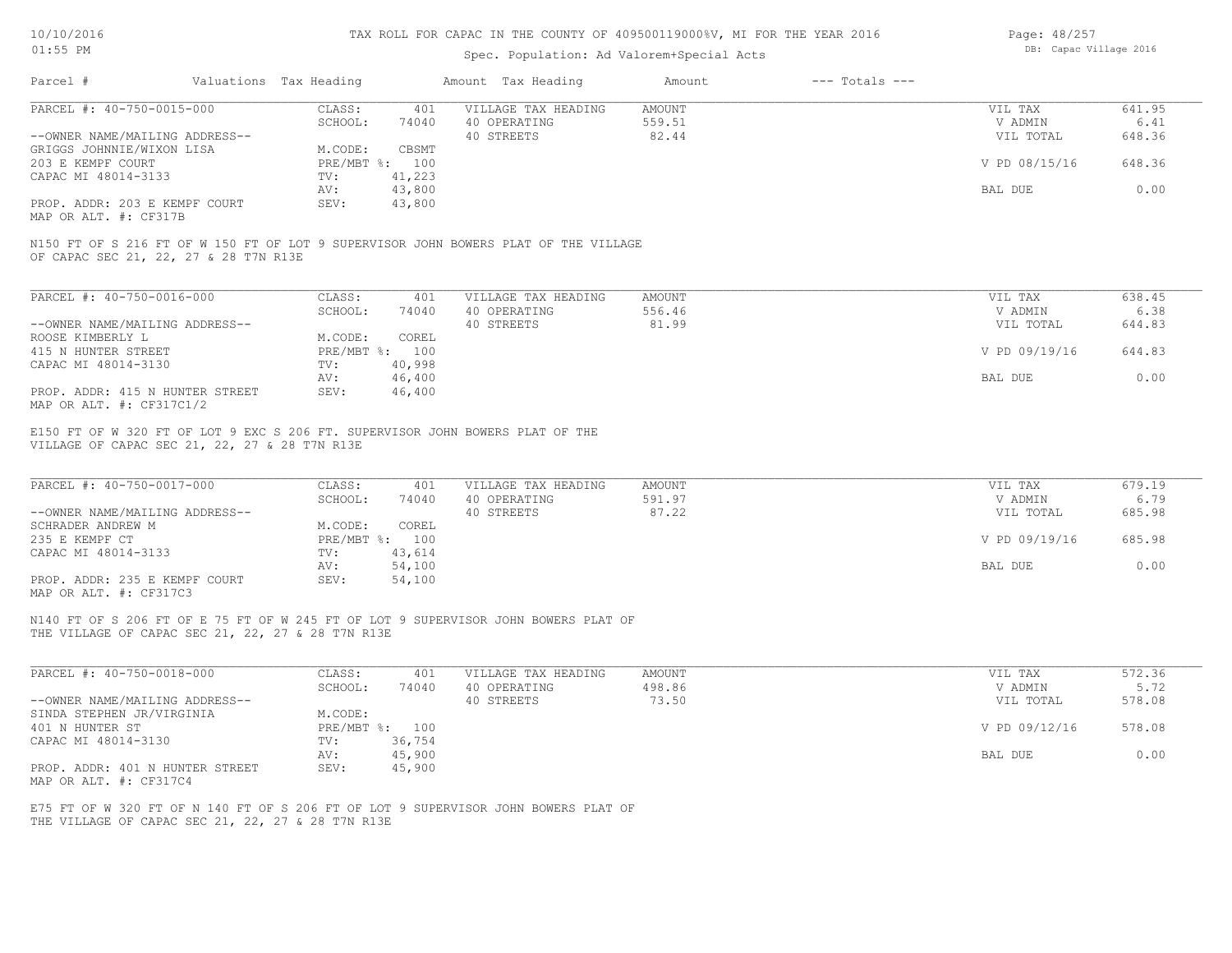## Spec. Population: Ad Valorem+Special Acts

| Parcel #                       | Valuations Tax Heading |       | Amount Tax Heading                                                                  | Amount | $---$ Totals $---$ |           |      |
|--------------------------------|------------------------|-------|-------------------------------------------------------------------------------------|--------|--------------------|-----------|------|
| PARCEL #: 40-750-0019-000      | CLASS:                 | 703   | VILLAGE TAX HEADING                                                                 | AMOUNT |                    | VIL TAX   | 0.00 |
|                                | SCHOOL:                | 74040 | 40 OPERATING                                                                        | 0.00   |                    | V ADMIN   | 0.00 |
| --OWNER NAME/MAILING ADDRESS-- |                        |       | 40 STREETS                                                                          | 0.00   |                    | VIL TOTAL | 0.00 |
| VILLAGE OF CAPAC               | M.CODE:                |       |                                                                                     |        |                    |           |      |
| 131 N MAIN ST                  | $PRE/MBT$ %:           |       |                                                                                     |        |                    | BAL DUE   | 0.00 |
| CAPAC MI 48014                 | TV:                    |       |                                                                                     |        |                    |           |      |
|                                | AV:                    |       |                                                                                     |        |                    |           |      |
| PROP. ADDR: 406 N WALKER ST    | SEV:                   |       |                                                                                     |        |                    |           |      |
| MAP OR ALT. #: F317D           |                        |       |                                                                                     |        |                    |           |      |
|                                |                        |       | E20 FT OF W 170 FT OF LOT 9, EXC S 66 FT, E 66 FT OF W 386 FT EXC S 66 FT & E 66 FT |        |                    |           |      |
|                                |                        |       | OF W 772 FT OF LOT 9 EXC S 66 FT & E 20 FT OF W 556 FT OF LOT 9 EXC S 66 FT & S 66  |        |                    |           |      |
|                                |                        |       | FT OF LOT 9 ALSO INCL W 150 FT OF LOT 9 EXC S 216 FT SUPERVISOR JOHN BOWERS PLAT OF |        |                    |           |      |

THE VILLAGE OF CAPAC SEC 21, 22, 27 & 28 T7N R13E

| PARCEL #: 40-750-0020-000       | CLASS:     | 401    | VILLAGE TAX HEADING | AMOUNT | VIL TAX       | 695.58 |
|---------------------------------|------------|--------|---------------------|--------|---------------|--------|
|                                 | SCHOOL:    | 74040  | 40 OPERATING        | 606.25 | V ADMIN       | 6.95   |
| --OWNER NAME/MAILING ADDRESS--  |            |        | 40 STREETS          | 89.33  | VIL TOTAL     | 702.53 |
| MILLER THOMAS E                 | M.CODE:    |        |                     |        |               |        |
| 402 N HUNTER STREET             | PRE/MBT %: | 100    |                     |        | V PD 09/16/16 | 702.53 |
| CAPAC MI 48014-3129             | TV:        | 44,666 |                     |        |               |        |
|                                 | AV:        | 54,500 |                     |        | BAL DUE       | 0.00   |
| PROP. ADDR: 402 N HUNTER STREET | SEV:       | 54,500 |                     |        |               |        |
| MAP OR ALT. #: CF317E           |            |        |                     |        |               |        |

THE VILLAGE OF CAPAC SEC 21, 22, 27 & 28 T7N R13E N75 FT OF S 141 FT OF E 150 FT OF W 536 FT OF LOT 9 SUPERVISOR JOHN BOWERS PLAT OF

| PARCEL #: 40-750-0021-000       | CLASS:  | 401            | VILLAGE TAX HEADING | AMOUNT | VIL TAX       | 491.74 |
|---------------------------------|---------|----------------|---------------------|--------|---------------|--------|
|                                 | SCHOOL: | 74040          | 40 OPERATING        | 428.59 | V ADMIN       | 4.91   |
| --OWNER NAME/MAILING ADDRESS--  |         |                | 40 STREETS          | 63.15  | VIL TOTAL     | 496.65 |
| KRUM RICHARD/BONNIE LIV TRUST   | M.CODE: |                |                     |        |               |        |
| 414 N HUNTER ST                 |         | PRE/MBT %: 100 |                     |        | V PD 08/10/16 | 496.65 |
| CAPAC MI 48014-3129             | TV:     | 31,577         |                     |        |               |        |
|                                 | AV:     | 39,000         |                     |        | BAL DUE       | 0.00   |
| PROP. ADDR: 414 N HUNTER STREET | SEV:    | 39,000         |                     |        |               |        |
| $\frac{1}{2}$                   |         |                |                     |        |               |        |

MAP OR ALT. #: CF317F

THE VILLAGE OF CAPAC SEC 21, 22, 27 & 28 T7N R13E E150 FT OF W 536 FT OF LOT 9 EXC S 216 FT THEREOF SUPERVISOR JOHN BOWERS PLAT OF

| PARCEL #: 40-750-0022-000       | CLASS:       | 401    | VILLAGE TAX HEADING | AMOUNT | VIL TAX       | 470.78 |
|---------------------------------|--------------|--------|---------------------|--------|---------------|--------|
|                                 | SCHOOL:      | 74040  | 40 OPERATING        | 410.32 | V ADMIN       | 4.70   |
| --OWNER NAME/MAILING ADDRESS--  |              |        | 40 STREETS          | 60.46  | VIL TOTAL     | 475.48 |
| SMITH DANIELLE                  | M.CODE:      | OLALS  |                     |        |               |        |
| SAELENS MARY                    | $PRE/MBT$ %: | 100    |                     |        | V PD 09/16/16 | 475.48 |
| 410 N HUNTER STREET             | TV:          | 30,231 |                     |        |               |        |
| CAPAC MI 48014-3129             | AV:          | 37,300 |                     |        | BAL DUE       | 0.00   |
|                                 | SEV:         | 37,300 |                     |        |               |        |
| PROP. ADDR: 410 N HUNTER STREET |              |        |                     |        |               |        |

MAP OR ALT. #: CF317G

THE VILLAGE OF CAPAC SEC 21, 22, 27 & 28 T7N R13E N75 FT OF S 216 FT OF E 150 FT OF W 536 FT OF LOT 9 SUPERVISOR JOHN BOWERS PLAT OF Page: 49/257 DB: Capac Village 2016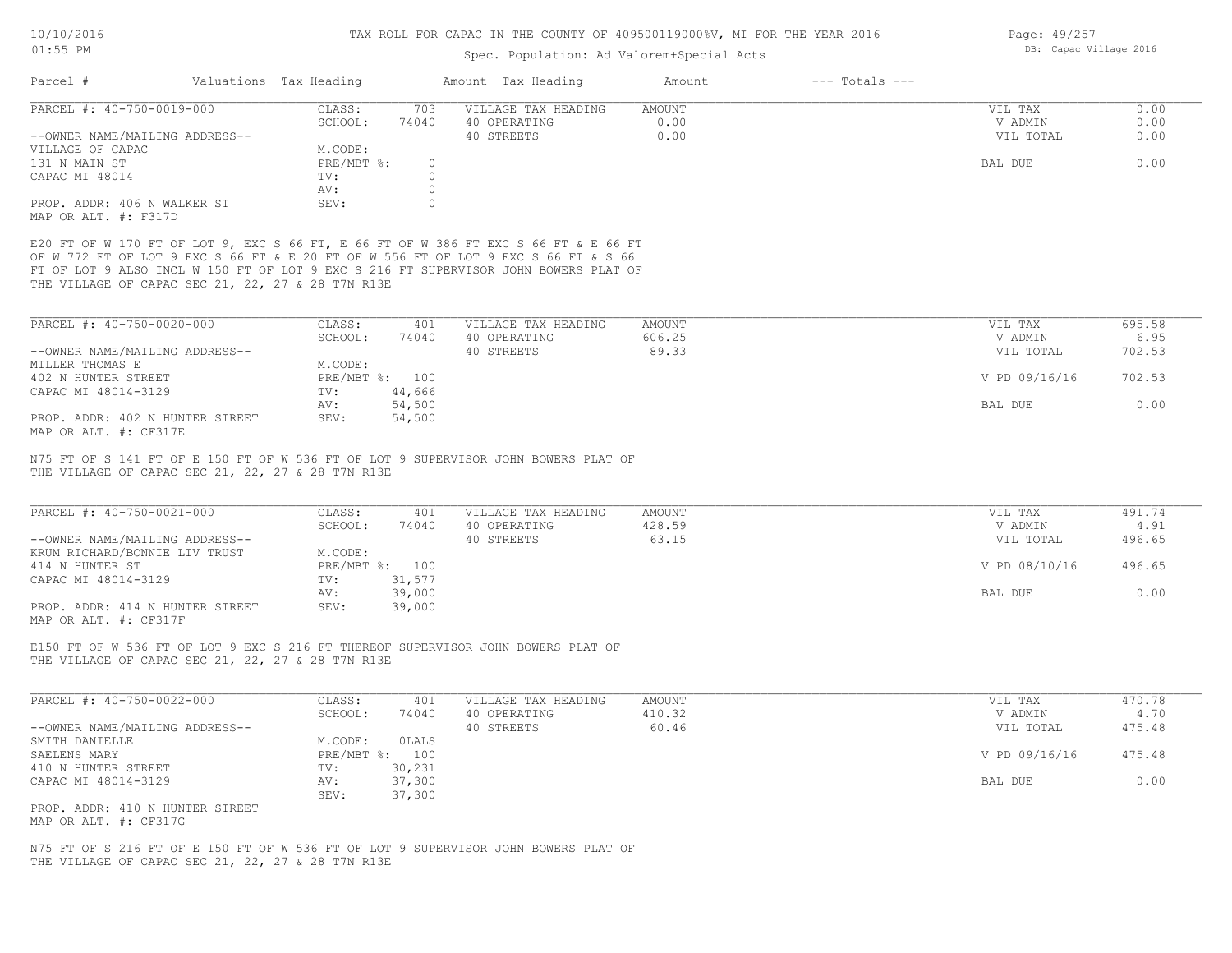#### Spec. Population: Ad Valorem+Special Acts

| Page: 50/257 |                        |  |
|--------------|------------------------|--|
|              | DB: Capac Village 2016 |  |

| Parcel #                       | Valuations Tax Heading |        | Amount Tax Heading  | Amount | $---$ Totals $---$ |               |        |
|--------------------------------|------------------------|--------|---------------------|--------|--------------------|---------------|--------|
| PARCEL #: 40-750-0023-000      | CLASS:                 | 401    | VILLAGE TAX HEADING | AMOUNT |                    | VIL TAX       | 666.11 |
|                                | SCHOOL:                | 74040  | 40 OPERATING        | 580.57 |                    | V ADMIN       | 6.66   |
| --OWNER NAME/MAILING ADDRESS-- |                        |        | 40 STREETS          | 85.54  |                    | VIL TOTAL     | 672.77 |
| MCDUNNAH, NORMAN JR.           | M.CODE:                | COREL  |                     |        |                    |               |        |
| 401 N LESTER ST                | PRE/MBT %:             | 100    |                     |        |                    | V PD 09/16/16 | 672.77 |
| CAPAC MI 48014-3141            | TV:                    | 42,774 |                     |        |                    |               |        |
|                                | AV:                    | 53,400 |                     |        |                    | BAL DUE       | 0.00   |
| PROP. ADDR: 401 N LESTER ST    | SEV:                   | 53,400 |                     |        |                    |               |        |
|                                |                        |        |                     |        |                    |               |        |

MAP OR ALT. #: CF317H

PLAT OF THE VILLAGE OF CAPAC SEC 21, 22, 27 & 28 T7N R13E E150 FT OF W 706 FT OF N 85.22 FT OF S 151.22 FT OF LOT 9 SUPERVISOR JOHN BOWERS

| PARCEL #: 40-750-0024-000      | CLASS:     | 401    | VILLAGE TAX HEADING | AMOUNT | VIL TAX       | 427.25 |
|--------------------------------|------------|--------|---------------------|--------|---------------|--------|
|                                | SCHOOL:    | 74040  | 40 OPERATING        | 372.38 | V ADMIN       | 4.27   |
| --OWNER NAME/MAILING ADDRESS-- |            |        | 40 STREETS          | 54.87  | VIL TOTAL     | 431.52 |
| FELKER EDWARD/JENNIFER         | M.CODE:    | OLALS  |                     |        |               |        |
| 405 N LESTER ST                | PRE/MBT %: | 100    |                     |        | V PD 09/16/16 | 431.52 |
| CAPAC MI 48014-3141            | TV:        | 27,436 |                     |        |               |        |
|                                | AV:        | 34,100 |                     |        | BAL DUE       | 0.00   |
| PROP. ADDR: 405 N LESTER ST    | SEV:       | 34,100 |                     |        |               |        |
| MAP OR ALT. #: CF317I          |            |        |                     |        |               |        |

OF THE VILLAGE OF CAPAC SEC 21, 22, 27 & 28 T7N R13E N75 FT OF S 226.22 FT OF E 150 FT OF W 706 FT OF LOT 9 SUPERVISOR JOHN BOWERS PLAT

| PARCEL #: 40-750-0025-000      | CLASS:  | 401            | VILLAGE TAX HEADING | AMOUNT | VIL TAX       | 428.46 |
|--------------------------------|---------|----------------|---------------------|--------|---------------|--------|
|                                | SCHOOL: | 74040          | 40 OPERATING        | 373.44 | V ADMIN       | 4.28   |
| --OWNER NAME/MAILING ADDRESS-- |         |                | 40 STREETS          | 55.02  | VIL TOTAL     | 432.74 |
| SMITH CYNTHIA                  | M.CODE: | COREL          |                     |        |               |        |
| 409 N LESTER ST                |         | PRE/MBT %: 100 |                     |        | V PD 09/16/16 | 432.74 |
| CAPAC MI 48014-3141            | TV:     | 27,514         |                     |        |               |        |
|                                | AV:     | 34,200         |                     |        | BAL DUE       | 0.00   |
| PROP. ADDR: 409 N LESTER ST    | SEV:    | 34,200         |                     |        |               |        |
| MAP OR ALT. #: CF317J          |         |                |                     |        |               |        |

BOWERS PLAT OF THE VILLAGE OF CAPAC SEC 21, 22, 27 & 28 T7N R13E E150 FT OF W 706 FT OF N 75 FT OF LOT 9 AS MEAS ON LESTER ST. SUPERVISOR JOHN

| PARCEL #: 40-750-0026-000      | CLASS:     | 401    | VILLAGE TAX HEADING | AMOUNT | VIL TAX       | 385.33 |
|--------------------------------|------------|--------|---------------------|--------|---------------|--------|
|                                | SCHOOL:    | 74040  | 40 OPERATING        | 335.85 | V ADMIN       | 3.85   |
| --OWNER NAME/MAILING ADDRESS-- |            |        | 40 STREETS          | 49.48  | VIL TOTAL     | 389.18 |
| NANNI CHRISTOPHER              | M.CODE:    |        |                     |        |               |        |
| 14417 HOUGH RD                 | PRE/MBT %: |        |                     |        | V PD 08/31/16 | 389.18 |
| ALLENTON MI 48002              | TV:        | 24,744 |                     |        |               |        |
|                                | AV:        | 32,000 |                     |        | BAL DUE       | 0.00   |
| PROP. ADDR: 410 N LESTER ST    | SEV:       | 32,000 |                     |        |               |        |
| MAP OR ALT. #: CF317K          |            |        |                     |        |               |        |

SEC 21, 22, 27 & 28 T7N R13E N75 FT OF LOT 9 EXC W 772 FT. SUPERVISOR JOHN BOWERS PLAT OF THE VILLAGE OF CAPAC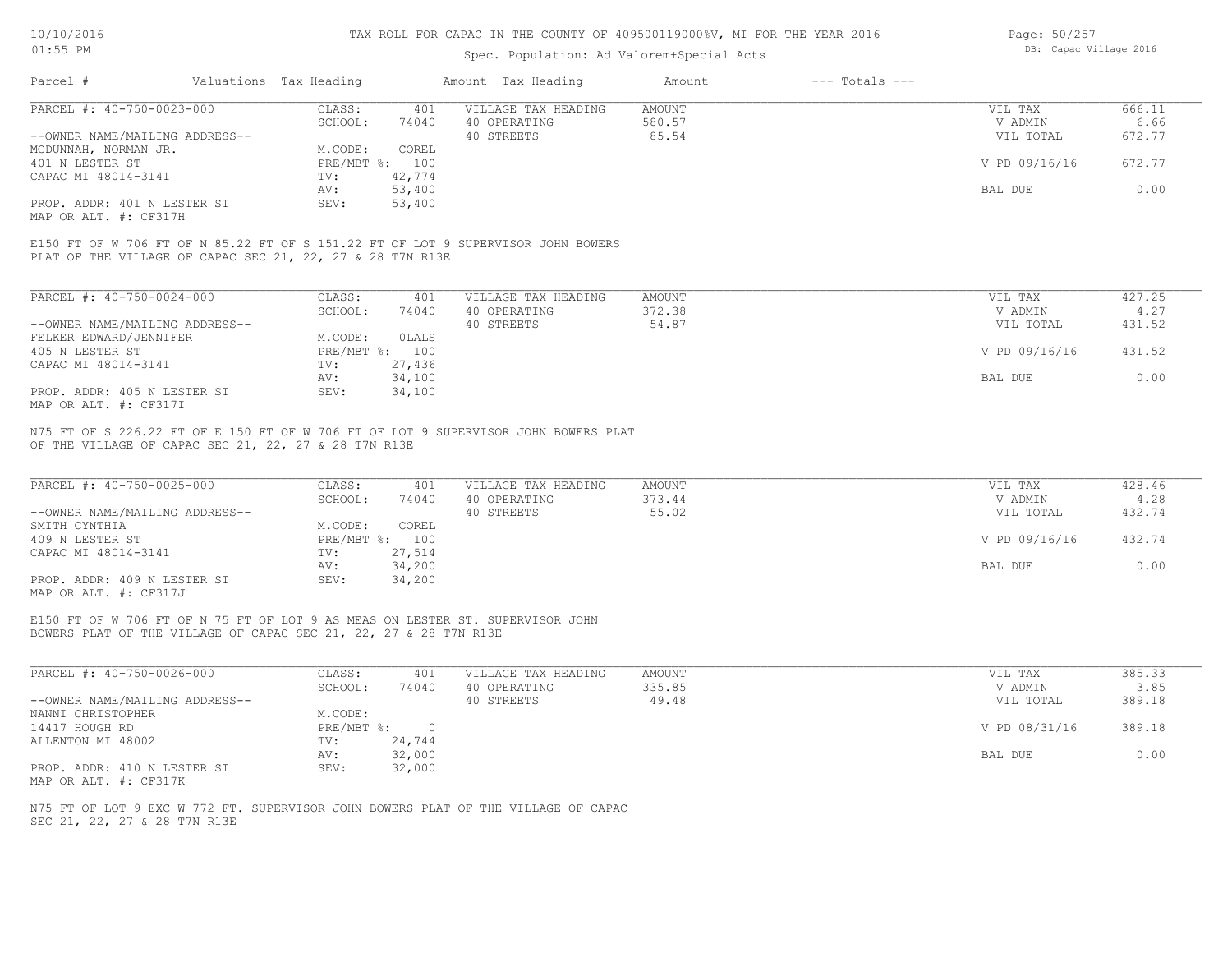# 10/10/2016

## TAX ROLL FOR CAPAC IN THE COUNTY OF 409500119000%V, MI FOR THE YEAR 2016

Page: 51/257

| $01:55$ PM                                                                                                                                                                                                                           |                        |                                               | $-244$<br>DB: Capac Village 2016                  |                               |                    |                                 |                               |
|--------------------------------------------------------------------------------------------------------------------------------------------------------------------------------------------------------------------------------------|------------------------|-----------------------------------------------|---------------------------------------------------|-------------------------------|--------------------|---------------------------------|-------------------------------|
| Parcel #                                                                                                                                                                                                                             | Valuations Tax Heading |                                               | Amount Tax Heading                                | Amount                        | $---$ Totals $---$ |                                 |                               |
| PARCEL #: 40-750-0027-000<br>--OWNER NAME/MAILING ADDRESS--                                                                                                                                                                          | CLASS:                 | 402<br>SCHOOL:<br>74040                       | VILLAGE TAX HEADING<br>40 OPERATING<br>40 STREETS | AMOUNT<br>745.15<br>109.80    |                    | VIL TAX<br>V ADMIN<br>VIL TOTAL | 854.95<br>8.54<br>863.49      |
| ZUNIGA NOE JR<br>406 N LESTER ST<br>CAPAC MI 48014-3140                                                                                                                                                                              | TV:                    | M.CODE:<br>PRE/MBT %: 100<br>54,900           |                                                   |                               |                    | V PD 09/16/16                   | 863.49                        |
| PROP. ADDR: 406 N LESTER ST<br>MAP OR ALT. #: CF317L                                                                                                                                                                                 | AV:<br>SEV:            | 54,900<br>54,900                              |                                                   |                               |                    | BAL DUE                         | 0.00                          |
| S75 FT OF N 150 FT OF LOT 9 EXC W 772 FT. SUPERVISOR JOHN BOWERS PLAT OF THE<br>VILLAGE OF CAPAC                                                                                                                                     |                        |                                               |                                                   |                               |                    |                                 |                               |
| PARCEL #: 40-750-0028-000                                                                                                                                                                                                            | CLASS:                 | 102                                           | VILLAGE TAX HEADING                               | AMOUNT                        |                    | VIL TAX                         | 410.28                        |
| --OWNER NAME/MAILING ADDRESS--<br>STUEVER ALFRED/DORIS TRUST                                                                                                                                                                         |                        | SCHOOL:<br>74040<br>M.CODE:                   | 40 OPERATING<br>40 STREETS                        | 357.59<br>52.69               |                    | V ADMIN<br>VIL TOTAL            | 4.10<br>414.38                |
| 15205 TURNER RD<br>YALE MI 48097                                                                                                                                                                                                     | TV:                    | PRE/MBT %: 100<br>26,346                      |                                                   |                               |                    | V PD 07/21/16                   | 414.38                        |
| PROP. ADDR: DOWNEY RD<br>MAP OR ALT. #: CF318A                                                                                                                                                                                       | AV:<br>SEV:            | 42,000<br>42,000                              |                                                   |                               |                    | BAL DUE                         | 0.00                          |
| THAT PART OF LOT 10 LYING N OF M-21 EXC W 400 FT. SUPERVISOR JOHN BOWERS PLAT OF<br>THE VILLAGE OF CAPAC SEC 21, 22, 27 & 28 T7N R13E<br>PARCEL #: 40-750-0029-000<br>--OWNER NAME/MAILING ADDRESS--<br>THUMB RIGGING & ERECTORS INC | CLASS:                 | 301<br>SCHOOL:<br>74040<br>M.CODE:            | VILLAGE TAX HEADING<br>40 OPERATING<br>40 STREETS | AMOUNT<br>4,124.15<br>607.70  |                    | VIL TAX<br>V ADMIN<br>VIL TOTAL | 4,731.85<br>47.31<br>4,779.16 |
| PO BOX 189<br>14850 DOWNEY RD<br>CAPAC MI 48014<br>PROP. ADDR: 14850 DOWNEY RD                                                                                                                                                       | TV:<br>AV:<br>SEV:     | PRE/MBT %: 0<br>303,850<br>319,800<br>319,800 |                                                   |                               |                    | BAL DUE                         | 4,779.16                      |
| MAP OR ALT. #: CF318B<br>W400 FT OF THAT PART OF LOT 10 LYING N OF M-21 SUPERVISOR JOHN BOWERS PLAT OF THE<br>VILLAGE OF CAPAC SEC 21, 22, 27 & 28 T7N R13E                                                                          |                        |                                               |                                                   |                               |                    |                                 |                               |
| PARCEL #: 40-750-0030-000<br>--OWNER NAME/MAILING ADDRESS--                                                                                                                                                                          | CLASS:                 | 703<br>SCHOOL:<br>74040                       | VILLAGE TAX HEADING<br>40 OPERATING<br>40 STREETS | <b>AMOUNT</b><br>0.00<br>0.00 |                    | VIL TAX<br>V ADMIN<br>VIL TOTAL | 0.00<br>0.00<br>0.00          |
| VILLAGE OF CAPAC                                                                                                                                                                                                                     |                        | M.CODE:<br>$\circ$<br>PRE/MBT %:              |                                                   |                               |                    | BAL DUE                         | 0.00                          |
| PROP. ADDR: 401 N LESTER<br>MAP OR ALT. #: CF318C                                                                                                                                                                                    | TV:<br>AV:<br>SEV:     | $\circ$<br>0<br>$\circ$                       |                                                   |                               |                    |                                 |                               |
| THAT PART OF LOT 10 LYING S OF M-21 SUPERVISOR JOHN BOWERS PLAT OF THE VILLAGE OF<br>CAPAC SEC 21, 22, 27 & 28 T7N R13E                                                                                                              |                        |                                               |                                                   |                               |                    |                                 |                               |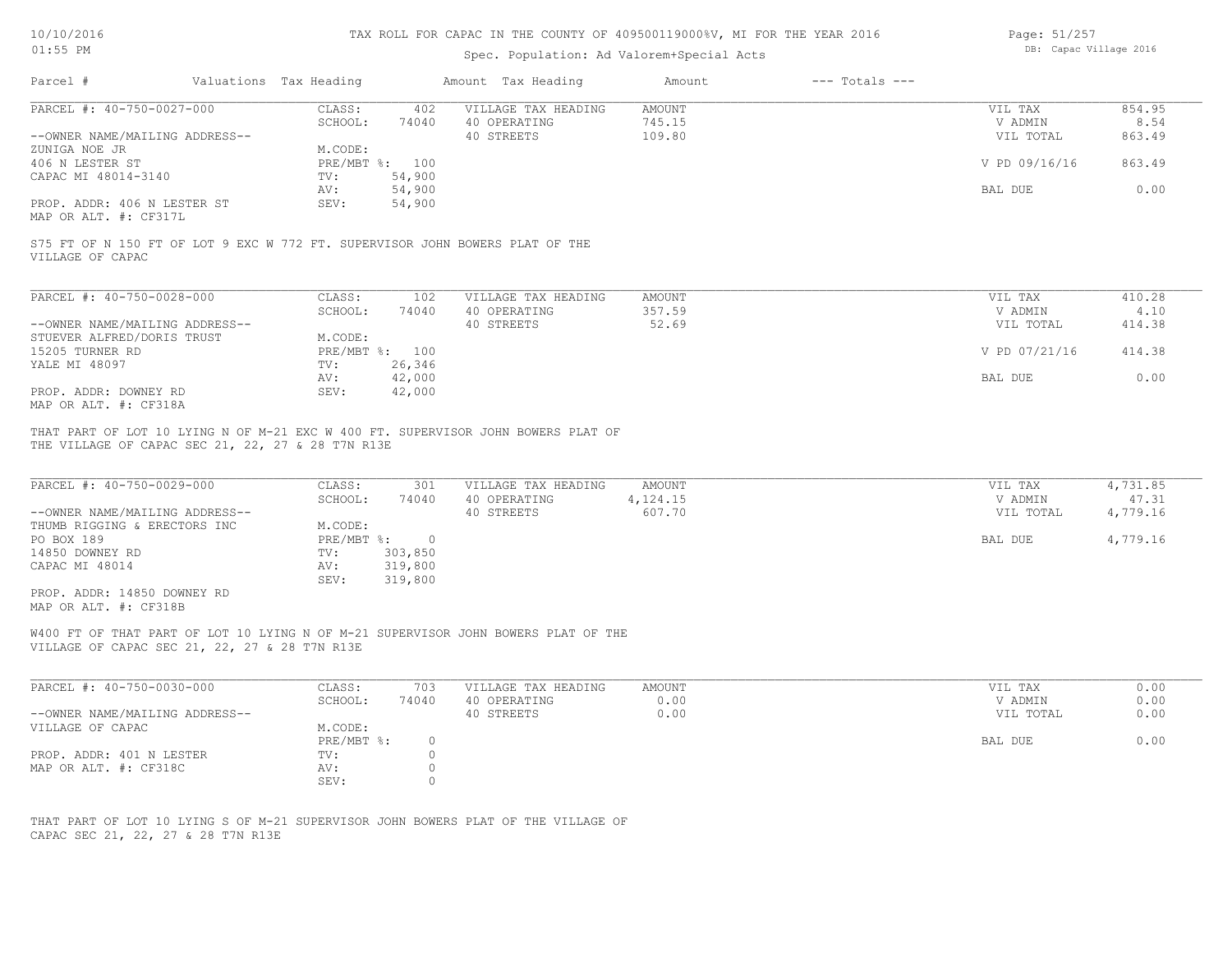| 10/10/2016 |  |
|------------|--|
| $01:55$ PM |  |

# Spec. Population: Ad Valorem+Special Acts

| Page: 52/257 |                        |  |
|--------------|------------------------|--|
|              | DB: Capac Village 2016 |  |

| Parcel #<br>Valuations Tax Heading                                                                                                |                                   | Amount Tax Heading                  | Amount           | $---$ Totals $---$ |                    |                |
|-----------------------------------------------------------------------------------------------------------------------------------|-----------------------------------|-------------------------------------|------------------|--------------------|--------------------|----------------|
| PARCEL #: 40-750-0031-000                                                                                                         | CLASS:<br>401<br>SCHOOL:<br>74040 | VILLAGE TAX HEADING<br>40 OPERATING | AMOUNT<br>491.83 |                    | VIL TAX<br>V ADMIN | 564.30<br>5.64 |
| --OWNER NAME/MAILING ADDRESS--                                                                                                    |                                   | 40 STREETS                          | 72.47            |                    | VIL TOTAL          | 569.94         |
| STINE WAYNE MAURICE                                                                                                               | M.CODE:                           |                                     |                  |                    |                    |                |
| 1546 NIGHTINGALE LN                                                                                                               | PRE/MBT %: 100                    |                                     |                  |                    | V PD 08/10/16      | 569.94         |
| KINGSLEY MI 49649-9212                                                                                                            | 36,236<br>TV:<br>46,900<br>AV:    |                                     |                  |                    | BAL DUE            | 0.00           |
| PROP. ADDR: 326 N LESTER ST                                                                                                       | SEV:<br>46,900                    |                                     |                  |                    |                    |                |
| MAP OR ALT. #: CF319A                                                                                                             |                                   |                                     |                  |                    |                    |                |
| N75 FT OF LOT 11 SUPERVISOR JOHN BOWERS PLAT OF THE VILLAGE OF CAPAC SEC 21, 22 27<br>& 28 T7N R13E                               |                                   |                                     |                  |                    |                    |                |
| PARCEL #: 40-750-0032-000                                                                                                         | CLASS:<br>401                     | VILLAGE TAX HEADING                 | AMOUNT           |                    | VIL TAX            | 395.00         |
|                                                                                                                                   | SCHOOL:<br>74040                  | 40 OPERATING                        | 344.27           |                    | V ADMIN            | 3.95           |
| --OWNER NAME/MAILING ADDRESS--                                                                                                    |                                   | 40 STREETS                          | 50.73            |                    | VIL TOTAL          | 398.95         |
| PACK PAUL/BARBARA                                                                                                                 | M.CODE:<br>COREL                  |                                     |                  |                    |                    |                |
| 318 N LESTER ST                                                                                                                   | PRE/MBT %: 100                    |                                     |                  |                    | BAL DUE            | 398.95         |
| CAPAC MI 48014-3138                                                                                                               | 25,365<br>TV:<br>31,600<br>AV:    |                                     |                  |                    |                    |                |
| PROP. ADDR: 318 N LESTER ST                                                                                                       | SEV:<br>31,600                    |                                     |                  |                    |                    |                |
| MAP OR ALT. #: CF319B                                                                                                             |                                   |                                     |                  |                    |                    |                |
| S75 FT OF LOT 11 SUPERVISOR JOHN BOWERS PLAT OF THE VILLAGE OF CAPAC SEC 21, 22 27<br>& 28 T7N R13E                               |                                   |                                     |                  |                    |                    |                |
| PARCEL #: 40-750-0033-000                                                                                                         | CLASS:<br>401<br>SCHOOL:<br>74040 | VILLAGE TAX HEADING<br>40 OPERATING | AMOUNT<br>470.75 |                    | VIL TAX<br>V ADMIN | 540.11<br>5.40 |
| --OWNER NAME/MAILING ADDRESS--                                                                                                    |                                   | 40 STREETS                          | 69.36            |                    | VIL TOTAL          | 545.51         |
| KLUG MARK/TERRI                                                                                                                   | M.CODE:                           |                                     |                  |                    |                    |                |
| 322 N LESTER ST                                                                                                                   | PRE/MBT %: 100                    |                                     |                  |                    | V PD 09/16/16      | 545.51         |
| CAPAC MI 48014-3138                                                                                                               | 34,683<br>TV:                     |                                     |                  |                    |                    |                |
|                                                                                                                                   | 43,000<br>AV:<br>SEV:             |                                     |                  |                    | BAL DUE            | 0.00           |
| PROP. ADDR: 322 N LESTER ST<br>MAP OR ALT. #: CF319C                                                                              | 43,000                            |                                     |                  |                    |                    |                |
| S75 FT OF N 150 FT OF LOT 11 SUPERVISOR JOHN BOWERS PLAT OF THE VILLAGE OF CAPAC<br>SEC 21, 22, 27 & 28 T7N R13E                  |                                   |                                     |                  |                    |                    |                |
|                                                                                                                                   |                                   |                                     |                  |                    |                    |                |
| PARCEL #: 40-750-0034-000                                                                                                         | CLASS:<br>401<br>SCHOOL:<br>74040 | VILLAGE TAX HEADING<br>40 OPERATING | AMOUNT<br>327.40 |                    | VIL TAX<br>V ADMIN | 375.64<br>3.75 |
| --OWNER NAME/MAILING ADDRESS--                                                                                                    |                                   | 40 STREETS                          | 48.24            |                    | VIL TOTAL          | 379.39         |
| BOLLAERT PEARL C, BOLLAERT CHARLES                                                                                                | M.CODE:                           |                                     |                  |                    |                    |                |
| SMITH C, GERALD RITA, BOLLAERT R                                                                                                  | PRE/MBT %: 100                    |                                     |                  |                    | BAL DUE            | 379.39         |
| 314 N LESTER ST                                                                                                                   | 24,122<br>TV:                     |                                     |                  |                    |                    |                |
| CAPAC MI 48014-3138                                                                                                               | AV: 30,700<br>SEV:<br>30,700      |                                     |                  |                    |                    |                |
| PROP. ADDR: 314 N LESTER ST                                                                                                       |                                   |                                     |                  |                    |                    |                |
| MAP OR ALT. #: CF320A                                                                                                             |                                   |                                     |                  |                    |                    |                |
|                                                                                                                                   |                                   |                                     |                  |                    |                    |                |
| PART OF LOT 12 & VAC ALLEY ADJ, BEG NO^27'W 150' FROM SW COR LOT 12, TH NO^27'W                                                   |                                   |                                     |                  |                    |                    |                |
| 75', TH S89^57'7"E 139.36', TH SO^40'57"E 75', TH N89^57'21"W 139.66' TO BEG<br>SUPERVISORS JOHN BOWER'S PLAT OF VILLAGE OF CAPAC |                                   |                                     |                  |                    |                    |                |
|                                                                                                                                   |                                   |                                     |                  |                    |                    |                |
|                                                                                                                                   |                                   |                                     |                  |                    |                    |                |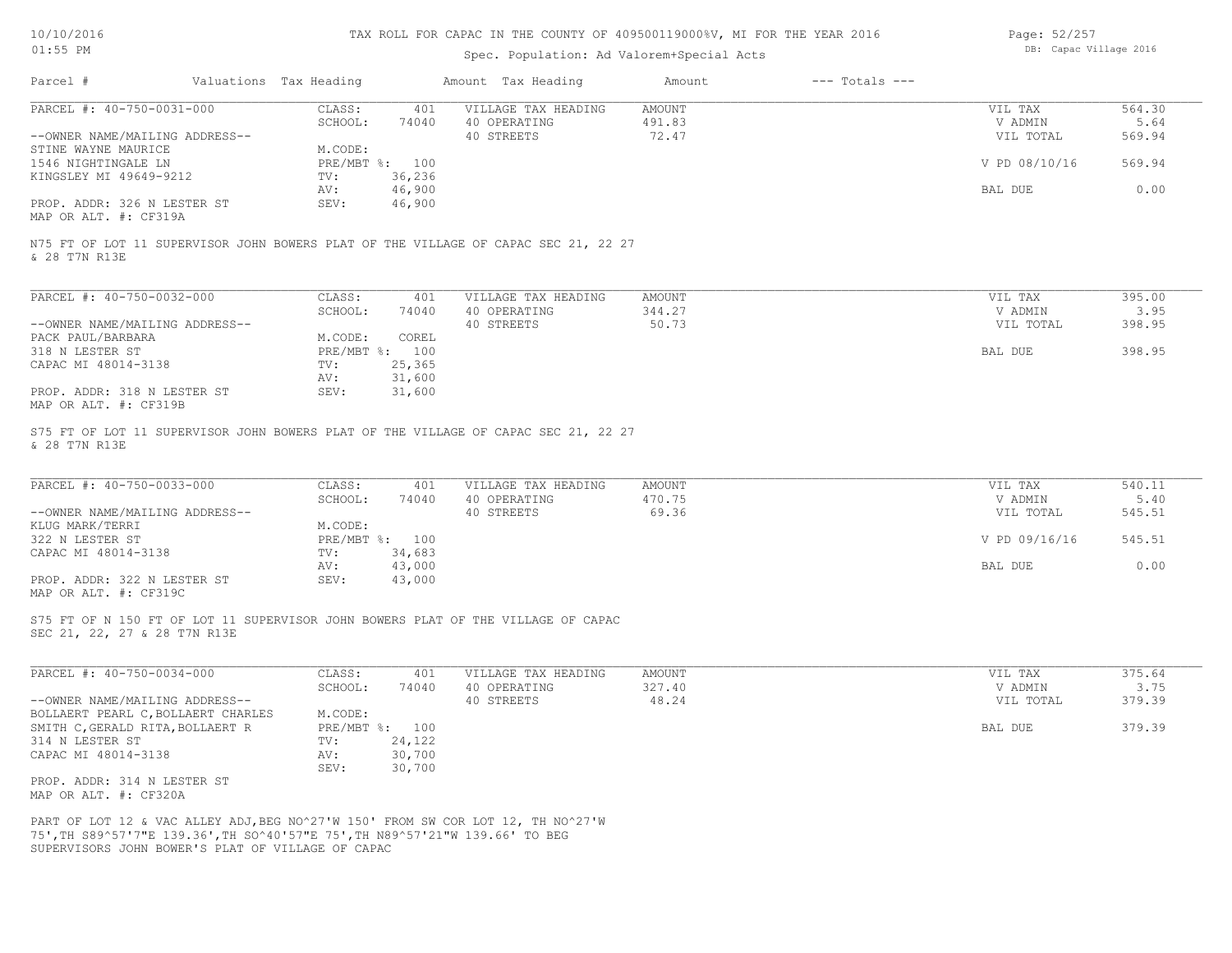## Spec. Population: Ad Valorem+Special Acts

| Parcel #                                             | Valuations Tax Heading                                                                                                                                                                                               | Amount Tax Heading                                                                   | Amount                  | $---$ Totals $---$ |                    |                |
|------------------------------------------------------|----------------------------------------------------------------------------------------------------------------------------------------------------------------------------------------------------------------------|--------------------------------------------------------------------------------------|-------------------------|--------------------|--------------------|----------------|
| PARCEL #: 40-750-0034-100                            | CLASS:                                                                                                                                                                                                               | 402<br>VILLAGE TAX HEADING                                                           | <b>AMOUNT</b>           |                    | VIL TAX            | 91.97          |
|                                                      | SCHOOL:                                                                                                                                                                                                              | 40 OPERATING<br>74040                                                                | 80.16                   |                    | V ADMIN            | 0.91           |
| --OWNER NAME/MAILING ADDRESS--                       |                                                                                                                                                                                                                      | 40 STREETS                                                                           | 11.81                   |                    | VIL TOTAL          | 92.88          |
| BOLLAERT PEARL C, BOLLAERT CHARLES                   | M.CODE:<br>PRE/MBT %: 100                                                                                                                                                                                            |                                                                                      |                         |                    | BAL DUE            | 92.88          |
| SMITH C, GERALD R, BOLLAERT R<br>314 N LESTER ST     | TV:                                                                                                                                                                                                                  | 5,906                                                                                |                         |                    |                    |                |
| CAPAC MI 48014-3138                                  | AV:                                                                                                                                                                                                                  | 12,000                                                                               |                         |                    |                    |                |
|                                                      | SEV:                                                                                                                                                                                                                 | 12,000                                                                               |                         |                    |                    |                |
| PROP. ADDR: N LESTER ST<br>MAP OR ALT. #: CF320      |                                                                                                                                                                                                                      |                                                                                      |                         |                    |                    |                |
|                                                      | PART OF LOT 12 & VAC ALLEY ADJ, BEG NO^27'W 75' FROM SW COR LOT 12, TH NO^27'W<br>75', TH S89^57'21"E 139.66', TH SO^40'57"E 75', TH N89^57'21"W 139.97' TO BEG<br>SUPERVISOSR JOHN BOWER'S PLAT OF VILLAGE OF CAPAC |                                                                                      |                         |                    |                    |                |
| PARCEL #: 40-750-0034-200                            | CLASS:                                                                                                                                                                                                               | 401<br>VILLAGE TAX HEADING                                                           | AMOUNT                  |                    | VIL TAX            | 712.63         |
|                                                      | SCHOOL:                                                                                                                                                                                                              | 74040<br>40 OPERATING                                                                | 621.11                  |                    | V ADMIN            | 7.12           |
| --OWNER NAME/MAILING ADDRESS--                       |                                                                                                                                                                                                                      | 40 STREETS                                                                           | 91.52                   |                    | VIL TOTAL          | 719.75         |
| CARROLL DOUGLAS                                      | M.CODE:                                                                                                                                                                                                              | CBSMT                                                                                |                         |                    |                    |                |
| 300 N LESTER ST                                      | PRE/MBT %: 100                                                                                                                                                                                                       |                                                                                      |                         |                    | V PD 08/15/16      | 719.75         |
| CAPAC MI 48014-3138                                  | TV:                                                                                                                                                                                                                  | 45,761                                                                               |                         |                    |                    |                |
| PROP. ADDR: 300 N LESTER ST                          | AV:<br>SEV:                                                                                                                                                                                                          | 57,400<br>57,400                                                                     |                         |                    | BAL DUE            | 0.00           |
| MAP OR ALT. #: CF320C                                |                                                                                                                                                                                                                      |                                                                                      |                         |                    |                    |                |
| BOWER'S PLAT OF VILLAGE OF CAPAC                     |                                                                                                                                                                                                                      | S89^57'21"E 139.97', TH SO^40'57"E 75', TH N89^57'21"W 140.27' TO BEG SUPRVISOR JOHN |                         |                    |                    |                |
| PARCEL #: 40-750-0035-000                            | CLASS:<br>SCHOOL:                                                                                                                                                                                                    | 401<br>VILLAGE TAX HEADING<br>40 OPERATING<br>74040                                  | <b>AMOUNT</b><br>431.41 |                    | VIL TAX<br>V ADMIN | 494.98<br>4.94 |
| --OWNER NAME/MAILING ADDRESS--                       |                                                                                                                                                                                                                      | 40 STREETS                                                                           | 63.57                   |                    | VIL TOTAL          | 499.92         |
| WITHUN DIANA                                         | M.CODE:                                                                                                                                                                                                              | CBSMT                                                                                |                         |                    |                    |                |
| MICHAEL WITHUN                                       | PRE/MBT %: 100                                                                                                                                                                                                       |                                                                                      |                         |                    | V PD 08/15/16      | 499.92         |
| 238 N LESTER ST                                      | TV:                                                                                                                                                                                                                  | 31,785                                                                               |                         |                    |                    |                |
| CAPAC MI 48014-3136                                  | AV:<br>SEV:                                                                                                                                                                                                          | 40,200<br>40,200                                                                     |                         |                    | BAL DUE            | 0.00           |
| PROP. ADDR: 238 N LESTER ST<br>MAP OR ALT. #: CF321A |                                                                                                                                                                                                                      |                                                                                      |                         |                    |                    |                |
|                                                      | LOT 13 EXC S 225' SUPERVISOR JOHN BOWER'S PLAT OF THE VILLAGE OF CAPAC                                                                                                                                               |                                                                                      |                         |                    |                    |                |
| PARCEL #: 40-750-0035-200                            | CLASS:                                                                                                                                                                                                               |                                                                                      | <b>AMOUNT</b>           |                    |                    | 451.43         |
|                                                      | SCHOOL:                                                                                                                                                                                                              | 401<br>VILLAGE TAX HEADING<br>74040<br>40 OPERATING                                  | 393.46                  |                    | VIL TAX<br>V ADMIN | 4.51           |
| --OWNER NAME/MAILING ADDRESS--                       |                                                                                                                                                                                                                      | 40 STREETS                                                                           | 57.97                   |                    | VIL TOTAL          | 455.94         |
| ELLLIOTT RAYMOND JR/SHERRY                           | M.CODE:                                                                                                                                                                                                              |                                                                                      |                         |                    |                    |                |
| 230 N LESTER ST                                      | PRE/MBT %: 100                                                                                                                                                                                                       |                                                                                      |                         |                    | BAL DUE            | 455.94         |
| CAPAC MI 48014                                       | TV:                                                                                                                                                                                                                  | 28,989                                                                               |                         |                    |                    |                |
|                                                      | AV:                                                                                                                                                                                                                  | 37,000                                                                               |                         |                    |                    |                |
| PROP. ADDR: 230 N LESTER ST<br>MAP OR ALT. #: CF321C | SEV:                                                                                                                                                                                                                 | 37,000                                                                               |                         |                    |                    |                |

N75' OF S 225' OF LOT 13 SUPERVISOR JOHN BOWER'S PLAT OF THE VILLAGE OF CAPAC

Page: 53/257 DB: Capac Village 2016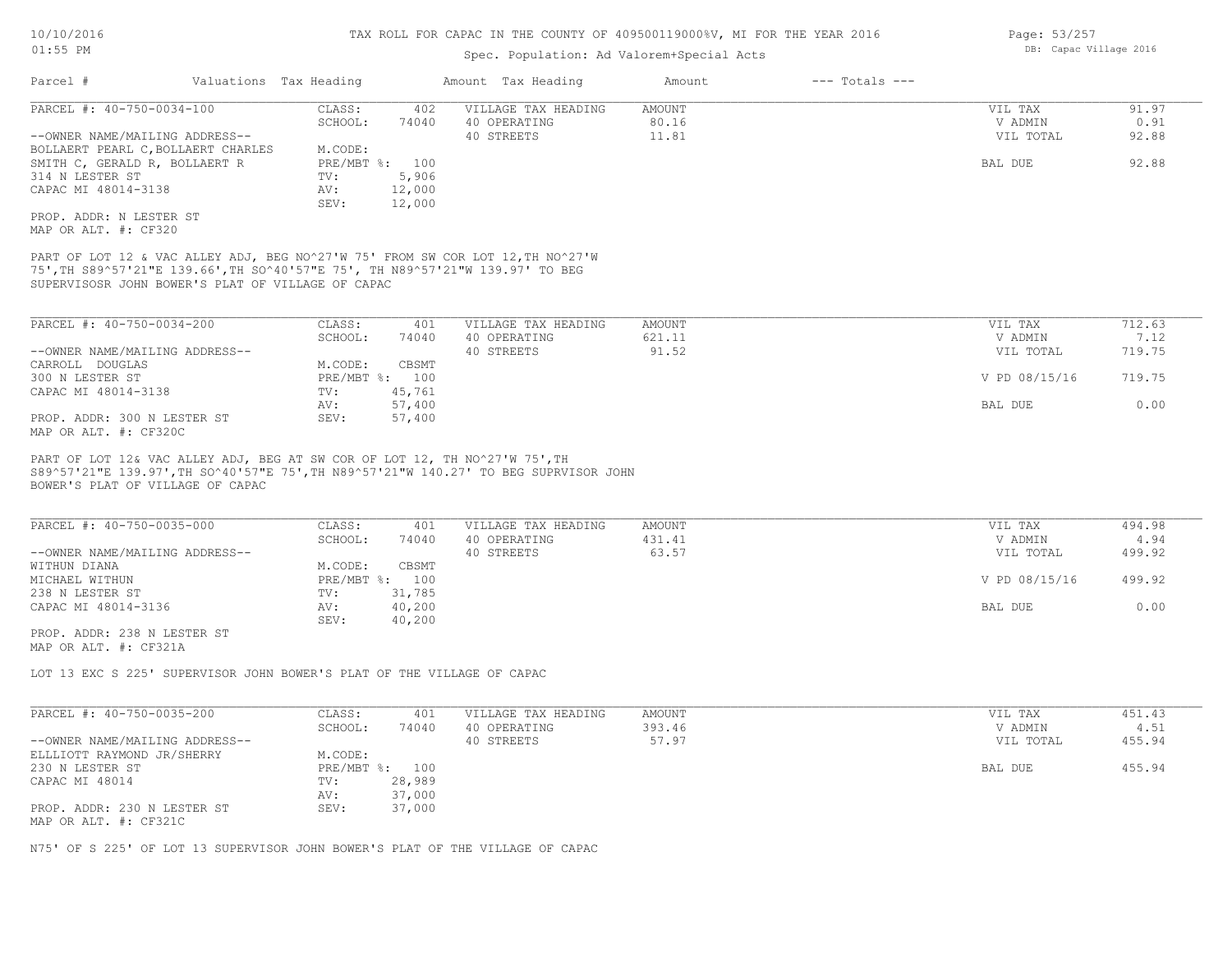#### Spec. Population: Ad Valorem+Special Acts

| Page: 54/257 |                        |  |
|--------------|------------------------|--|
|              | DB: Capac Village 2016 |  |

| Parcel #                       | Valuations Tax Heading |        | Amount Tax Heading  | Amount | $---$ Totals $---$ |               |        |
|--------------------------------|------------------------|--------|---------------------|--------|--------------------|---------------|--------|
| PARCEL #: 40-750-0035-500      | CLASS:                 | 401    | VILLAGE TAX HEADING | AMOUNT |                    | VIL TAX       | 751.33 |
|                                | SCHOOL:                | 74040  | 40 OPERATING        | 654.84 |                    | V ADMIN       | 7.51   |
| --OWNER NAME/MAILING ADDRESS-- |                        |        | 40 STREETS          | 96.49  |                    | VIL TOTAL     | 758.84 |
| MOLINA JOSE E                  | M.CODE:                | COREL  |                     |        |                    |               |        |
| 222 N LESTER ST                | PRE/MBT %: 100         |        |                     |        |                    | V PD 09/16/16 | 758.84 |
| CAPAC MI 48014-3136            | TV:                    | 48,246 |                     |        |                    |               |        |
|                                | AV:                    | 55,300 |                     |        |                    | BAL DUE       | 0.00   |
| PROP. ADDR: 222 N LESTER ST    | SEV:                   | 55,300 |                     |        |                    |               |        |
|                                |                        |        |                     |        |                    |               |        |

MAP OR ALT. #: CF321B

S150' OF LOT 13 SUPERVISOR JOHN BOWER'S PLAT OF THE VILLAGE OF CAPAC

| PARCEL #: 40-750-0036-000      | CLASS:  | 401            | VILLAGE TAX HEADING | AMOUNT | VIL TAX   | 317.37 |
|--------------------------------|---------|----------------|---------------------|--------|-----------|--------|
|                                | SCHOOL: | 74040          | 40 OPERATING        | 276.61 | V ADMIN   | 3.17   |
| --OWNER NAME/MAILING ADDRESS-- |         |                | 40 STREETS          | 40.76  | VIL TOTAL | 320.54 |
| WALKER RITA                    | M.CODE: |                |                     |        |           |        |
| P.O. BOX 530                   |         | PRE/MBT %: 100 |                     |        | BAL DUE   | 320.54 |
| CAPAC MI 48014-3134            | TV:     | 20,380         |                     |        |           |        |
|                                | AV:     | 23,500         |                     |        |           |        |
| PROP. ADDR: 108 N LESTER ST    | SEV:    | 23,500         |                     |        |           |        |
| MAP OR ALT. #: CF322A          |         |                |                     |        |           |        |

22, 27 & 28 T7N R13E EXC N 195 FT THEREOF SUPERVISOR JOHN BOWERS PLAT OF THE VILLAGE OF CAPAC SEC 21, THAT PART OF LOT 14 LYING N OF A LINE 420 FT N OF & PARALLEL WITH CENTER OF M-21

| PARCEL #: 40-750-0037-000      | CLASS:     | 401    | VILLAGE TAX HEADING | AMOUNT | VIL TAX   | 372.42 |
|--------------------------------|------------|--------|---------------------|--------|-----------|--------|
|                                | SCHOOL:    | 74040  | 40 OPERATING        | 324.59 | V ADMIN   | 3.72   |
| --OWNER NAME/MAILING ADDRESS-- |            |        | 40 STREETS          | 47.83  | VIL TOTAL | 376.14 |
| HELZER LONNIE L                | M.CODE:    |        |                     |        |           |        |
| WALKER RITA G, GRAY CATHY J    | PRE/MBT %: |        |                     |        | BAL DUE   | 376.14 |
| 15122 WEST PARK APT 4          | TV:        | 23,915 |                     |        |           |        |
| CAPAC MI 48014                 | AV:        | 29,200 |                     |        |           |        |
|                                | SEV:       | 29,200 |                     |        |           |        |
| PROP. ADDR: 204 N LESTER ST    |            |        |                     |        |           |        |

MAP OR ALT. #: CF322B

N129' OF LOT 14 SUPERVISOR JOHN BOWERS PLAT OF THE VILLAGE OF CAPAC

| PARCEL #: 40-750-0037-100      | CLASS:       | 703   | VILLAGE TAX HEADING | AMOUNT | VIL TAX   | 0.00 |
|--------------------------------|--------------|-------|---------------------|--------|-----------|------|
|                                | SCHOOL:      | 74040 | 40 OPERATING        | 0.00   | V ADMIN   | 0.00 |
| --OWNER NAME/MAILING ADDRESS-- |              |       | 40 STREETS          | 0.00   | VIL TOTAL | 0.00 |
| VILLAGE OF CAPAC               | M.CODE:      |       |                     |        |           |      |
| 131 N MAIN ST                  | $PRE/MBT$ %: |       |                     |        | BAL DUE   | 0.00 |
| CAPAC MI 48014                 | TV:          |       |                     |        |           |      |
|                                | AV:          |       |                     |        |           |      |
| PROP. ADDR: E CHURCH           | SEV:         |       |                     |        |           |      |
| MAP OR ALT. #: CF322C          |              |       |                     |        |           |      |

S66' OF N 195' OF LOT 14 SUPERVISOR JOHN BOWERS PLAT OF THE VILLAGE OF CAPAC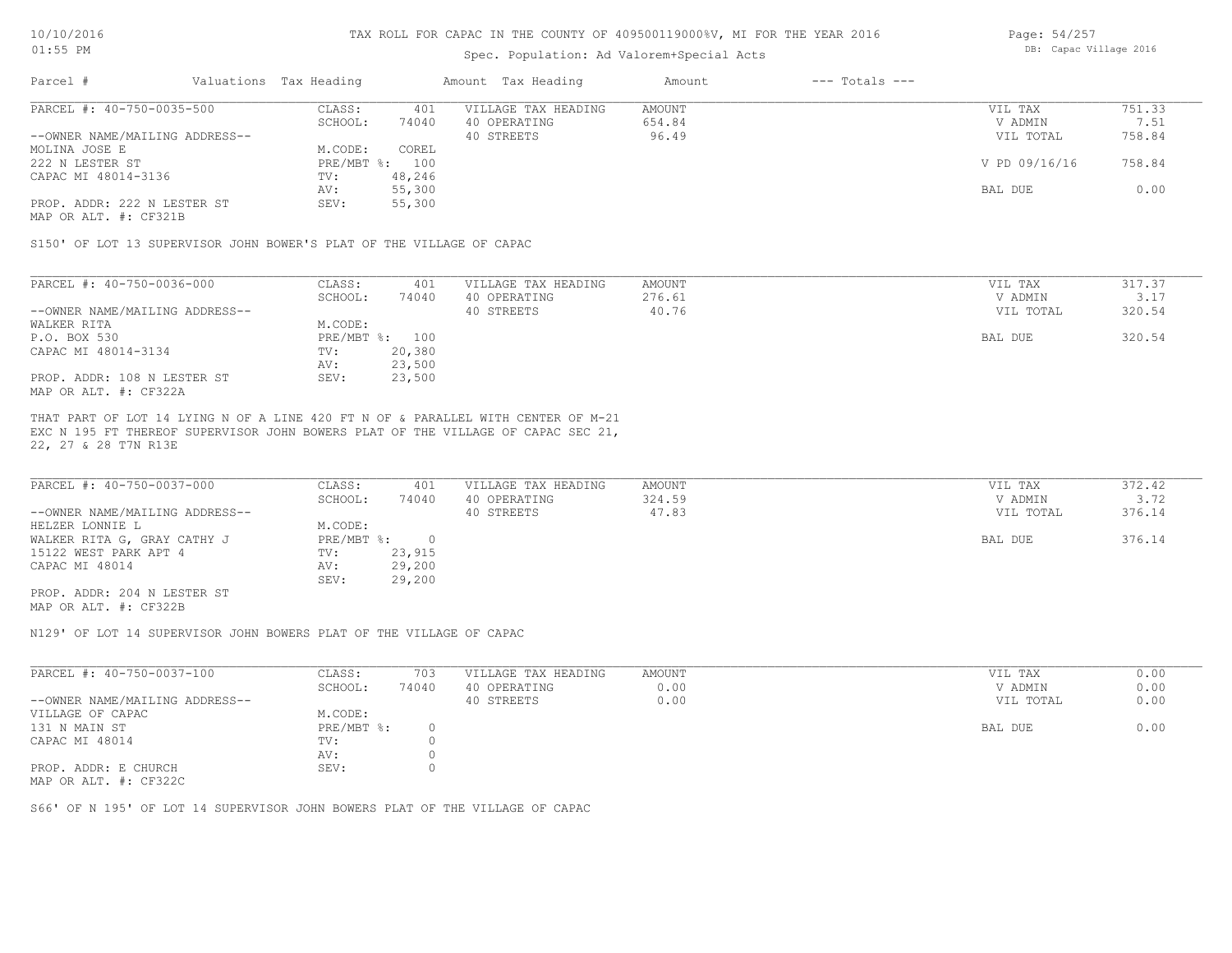## Spec. Population: Ad Valorem+Special Acts

| Page: 55/257 |                        |  |
|--------------|------------------------|--|
|              | DB: Capac Village 2016 |  |

| Parcel #                       | Valuations Tax Heading |                | Amount Tax Heading                                                                                                                                                         | Amount | $---$ Totals $---$ |               |        |
|--------------------------------|------------------------|----------------|----------------------------------------------------------------------------------------------------------------------------------------------------------------------------|--------|--------------------|---------------|--------|
| PARCEL #: 40-750-0039-000      | CLASS:                 | 401            | VILLAGE TAX HEADING                                                                                                                                                        | AMOUNT |                    | VIL TAX       | 609.38 |
|                                | SCHOOL:                | 74040          | 40 OPERATING                                                                                                                                                               | 531.12 |                    | V ADMIN       | 6.09   |
| --OWNER NAME/MAILING ADDRESS-- |                        |                | 40 STREETS                                                                                                                                                                 | 78.26  |                    | VIL TOTAL     | 615.47 |
| BEISCHER RONALD/PATSY          | M.CODE:                |                |                                                                                                                                                                            |        |                    |               |        |
| 403 E MILL ST                  |                        | PRE/MBT %: 100 |                                                                                                                                                                            |        |                    | V PD 09/16/16 | 615.47 |
| CAPAC MI 48014-3164            | TV:                    | 39,131         |                                                                                                                                                                            |        |                    |               |        |
|                                | AV:                    | 43,700         |                                                                                                                                                                            |        |                    | BAL DUE       | 0.00   |
| PROP. ADDR: 403 E MILL ST      | SEV:                   | 43,700         |                                                                                                                                                                            |        |                    |               |        |
| MAP OR ALT. #: CF323A          |                        |                |                                                                                                                                                                            |        |                    |               |        |
| 28 T7N R13E                    |                        |                | THAT PART OF LOT 14 LYING S OF A LINE 167 FT N OF & PARALLEL TO S LOT LINE EXC W 52<br>FT N OF LOT 15 SUPERVISOR JOHN BOWERS PLAT OF THE VILLAGE OF CAPAC SEC 21, 22, 27 & |        |                    |               |        |

| PARCEL #: 40-750-0040-000      | CLASS:       | 401    | VILLAGE TAX HEADING | AMOUNT | VIL TAX       | 365.99 |
|--------------------------------|--------------|--------|---------------------|--------|---------------|--------|
|                                | SCHOOL:      | 74040  | 40 OPERATING        | 318.99 | V ADMIN       | 3.65   |
| --OWNER NAME/MAILING ADDRESS-- |              |        | 40 STREETS          | 47.00  | VIL TOTAL     | 369.64 |
| KLUG BETTY                     | M.CODE:      |        |                     |        |               |        |
| CONNIE MURRAY                  | $PRE/MBT$ %: |        |                     |        | V PD 09/16/16 | 369.64 |
| 4676 DOWNINGTON RD             | TV:          | 23,502 |                     |        |               |        |
| DECKERVILLE MI 48427           | AV:          | 30,100 |                     |        | BAL DUE       | 0.00   |
|                                | SEV:         | 30,100 |                     |        |               |        |
| CE CARD . 104 M TROED OF       |              |        |                     |        |               |        |

MAP OR ALT. #: CF323B PROP. ADDR: 104 N LESTER ST

JOHN BOWERS PLAT OF THE VILLAGE OF CAPAC SEC 21, 22, 27 & 28 T7N R13E N75 FT OF S 167 FT OF THAT PART OF LOT 14 LYING N OF N LINE OF LOT 15 SUPERVISOR

| PARCEL #: 40-750-0041-000      | CLASS:  | 401            | VILLAGE TAX HEADING | AMOUNT | VIL TAX       | 301.50 |
|--------------------------------|---------|----------------|---------------------|--------|---------------|--------|
|                                | SCHOOL: | 74040          | 40 OPERATING        | 262.78 | V ADMIN       | 3.01   |
| --OWNER NAME/MAILING ADDRESS-- |         |                | 40 STREETS          | 38.72  | VIL TOTAL     | 304.51 |
| LYLE WILLIAM                   | M.CODE: | COREL          |                     |        |               |        |
| 106 N LESTER ST                |         | PRE/MBT %: 100 |                     |        | V PD 09/19/16 | 304.51 |
| CAPAC MI 48014-3134            | TV:     | 19,361         |                     |        |               |        |
|                                | AV:     | 25,200         |                     |        | BAL DUE       | 0.00   |
| PROP. ADDR: 106 N LESTER ST    | SEV:    | 25,200         |                     |        |               |        |
| MAP OR ALT. #: CF323C          |         |                |                     |        |               |        |

JOHN BOWERS PLAT OF THE VILLAGE OF CAPAC N70 FT OF S 237 FT OF THAT PART OF LOT 14 LYING N OF N LINE OF LOT 15 SUPERVISOR

| PARCEL #: 40-750-0042-000      | CLASS:       | 402    | VILLAGE TAX HEADING | AMOUNT | VIL TAX       | 138.05 |
|--------------------------------|--------------|--------|---------------------|--------|---------------|--------|
|                                | SCHOOL:      | 74040  | 40 OPERATING        | 120.32 | V ADMIN       | 1.38   |
| --OWNER NAME/MAILING ADDRESS-- |              |        | 40 STREETS          | 17.73  | VIL TOTAL     | 139.43 |
| KLUG BETTY                     | M.CODE:      |        |                     |        |               |        |
| CONNIE MURRAY                  | $PRE/MBT$ %: |        |                     |        | V PD 09/16/16 | 139.43 |
| 4676 DOWNINGTON RD             | TV:          | 8,865  |                     |        |               |        |
| DECKERVILLE MI 48427           | AV:          | 13,300 |                     |        | BAL DUE       | 0.00   |
|                                | SEV:         | 13,300 |                     |        |               |        |
| PROP. ADDR: N LESTER ST        |              |        |                     |        |               |        |

MAP OR ALT. #: CF323D

JOHN BOWERS PLAT OF THE VILLAGE OF CAPAC SEC 21, 22, 27 & 28 T7N R13E N75 FT OF S 92 FT OF THAT PART OF LOT 14 LYING N OF N LINE OF LOT 15 SUPERVISOR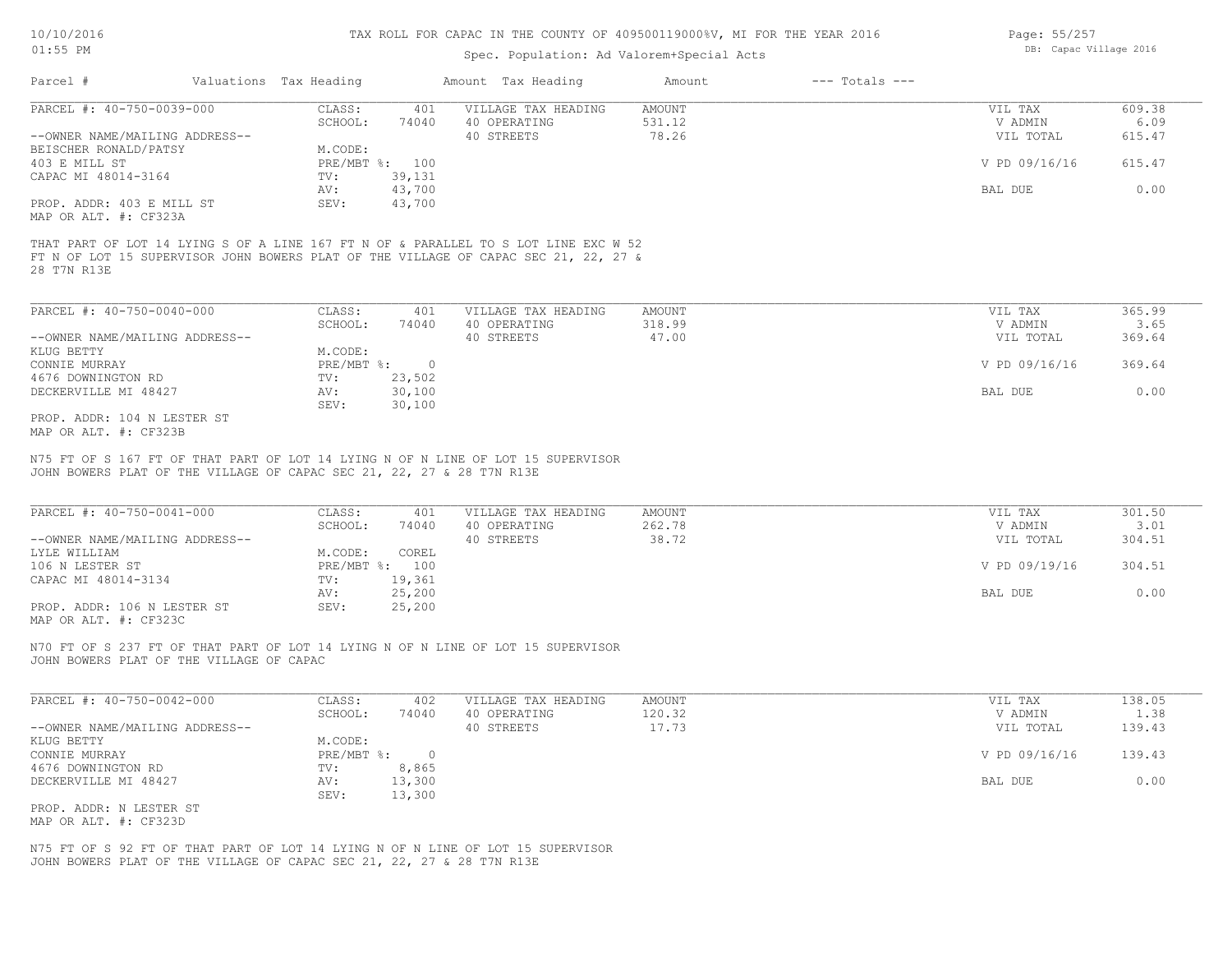#### Spec. Population: Ad Valorem+Special Acts

| Page: 56/257 |                        |  |
|--------------|------------------------|--|
|              | DB: Capac Village 2016 |  |

|                                                                                                                                                                                                                                                       | Valuations Tax Heading                                                                                               | Amount Tax Heading                                                                                   | Amount                           | $---$ Totals $---$                                          |                                            |
|-------------------------------------------------------------------------------------------------------------------------------------------------------------------------------------------------------------------------------------------------------|----------------------------------------------------------------------------------------------------------------------|------------------------------------------------------------------------------------------------------|----------------------------------|-------------------------------------------------------------|--------------------------------------------|
| PARCEL #: 40-750-0043-000<br>--OWNER NAME/MAILING ADDRESS--<br>BOOM WILLIAM K<br>BOOM ANGELIC S<br>401 E MILL ST<br>CAPAC MI 48014<br>PROP. ADDR: 401 E MILL ST<br>MAP OR ALT. #: CF324                                                               | CLASS:<br>SCHOOL:<br>74040<br>M.CODE:<br>COREL<br>PRE/MBT %: 100<br>34,300<br>TV:<br>34,300<br>AV:<br>34,300<br>SEV: | 401<br>VILLAGE TAX HEADING<br>40 OPERATING<br>40 STREETS                                             | <b>AMOUNT</b><br>465.55<br>68.60 | VIL TAX<br>V ADMIN<br>VIL TOTAL<br>V PD 09/19/16<br>BAL DUE | 534.15<br>5.34<br>539.49<br>539.49<br>0.00 |
| LOT 15 & THAT PART OF LOT 14 BEG AT NW COR OF LOT 15 TH E 52 FT, TH N 17 FT TH W 52<br>FT TO W LOT LINE, TH S 17 FT TO BEG. SUPERVISOR JOHN BOWERS PLAT OF THE VILLAGE OF<br>CAPAC SEC 21, 22, 27 & 28 T7N R13E                                       |                                                                                                                      |                                                                                                      |                                  |                                                             |                                            |
| PARCEL #: 40-750-0044-000<br>--OWNER NAME/MAILING ADDRESS--<br>SANCHEZ JAMES/FRANCISCA<br>207 RAILROAD ST<br>CAPAC MI 48014-3623<br>PROP. ADDR: VACANT LOT E MILL ST<br>MAP OR ALT. #: CF325A                                                         | CLASS:<br>SCHOOL:<br>74040<br>M.CODE:<br>PRE/MBT %:<br>TV:<br>AV:<br>SEV:                                            | VILLAGE TAX HEADING<br>005<br>40 OPERATING<br>40 STREETS<br>$\circ$<br>$\circ$<br>$\circ$<br>$\circ$ | <b>AMOUNT</b><br>0.00<br>0.00    | VIL TAX<br>V ADMIN<br>VIL TOTAL<br>BAL DUE                  | 0.00<br>0.00<br>0.00<br>0.00               |
|                                                                                                                                                                                                                                                       |                                                                                                                      |                                                                                                      |                                  |                                                             |                                            |
| THAT PART OF LOT 16 LYING E OF A LINE 170 FT E OF & PARALLEL TO E LINE OF LESTER<br>ST. SUPERVISOR JOHN BOWERS PLAT OF THE VILLAGE OF CAPAC SEC 21, 22, 27 & 28 T7N<br>R13E                                                                           |                                                                                                                      |                                                                                                      |                                  |                                                             |                                            |
| PARCEL #: 40-750-0044-001<br>--OWNER NAME/MAILING ADDRESS--<br>SANCHEZ JAMES<br>130 N MATTESON ST APT.131<br>CAPAC MI 48014<br>PROP. ADDR: CHURCH STREET<br>MAP OR ALT. #:                                                                            | CLASS:<br>SCHOOL:<br>74040<br>M.CODE:<br>PRE/MBT %: 0<br>1,496<br>TV:<br>13,300<br>AV:<br>SEV:<br>13,300             | VILLAGE TAX HEADING<br>402<br>40 OPERATING<br>40 STREETS                                             | <b>AMOUNT</b><br>20.30<br>2.99   | VIL TAX<br>V ADMIN<br>VIL TOTAL<br>V PD 07/08/16<br>BAL DUE | 23.29<br>0.23<br>23.52<br>23.52<br>0.00    |
| PART OF LOT 16 DESC AS BEG S 89D 49M 35S W 146' FROM NE COR OF LOT 16; TH S OD 20M<br>33S E 129', TH S 89D 49M 35S W 146.55', TH N OD 27M OS W 129', TH N 89D 45M 35S E<br>146.8' TO BEG SUPERVISOR JOHN BOWERS PLAT OF THE VILLAGE OF CAPAC PARCEL A |                                                                                                                      |                                                                                                      |                                  |                                                             |                                            |

MAP OR ALT. #: PROP. ADDR: E CHURCH ST

BOWERS PLAT OF VILLAGE OF CAPAC PROPOSED CHURCH STREET EXTENSION W 292.43', TH N 0D 27M 0S W 66', TH N 89D 49M 35S E 292.56' TO BEG. SUPERVISOR JOHN BEG S 0D 20M 33S E 129' FROM NE COR LOT 16, TH S 0D 20M 33S E 66', TH S 89D 49M 35S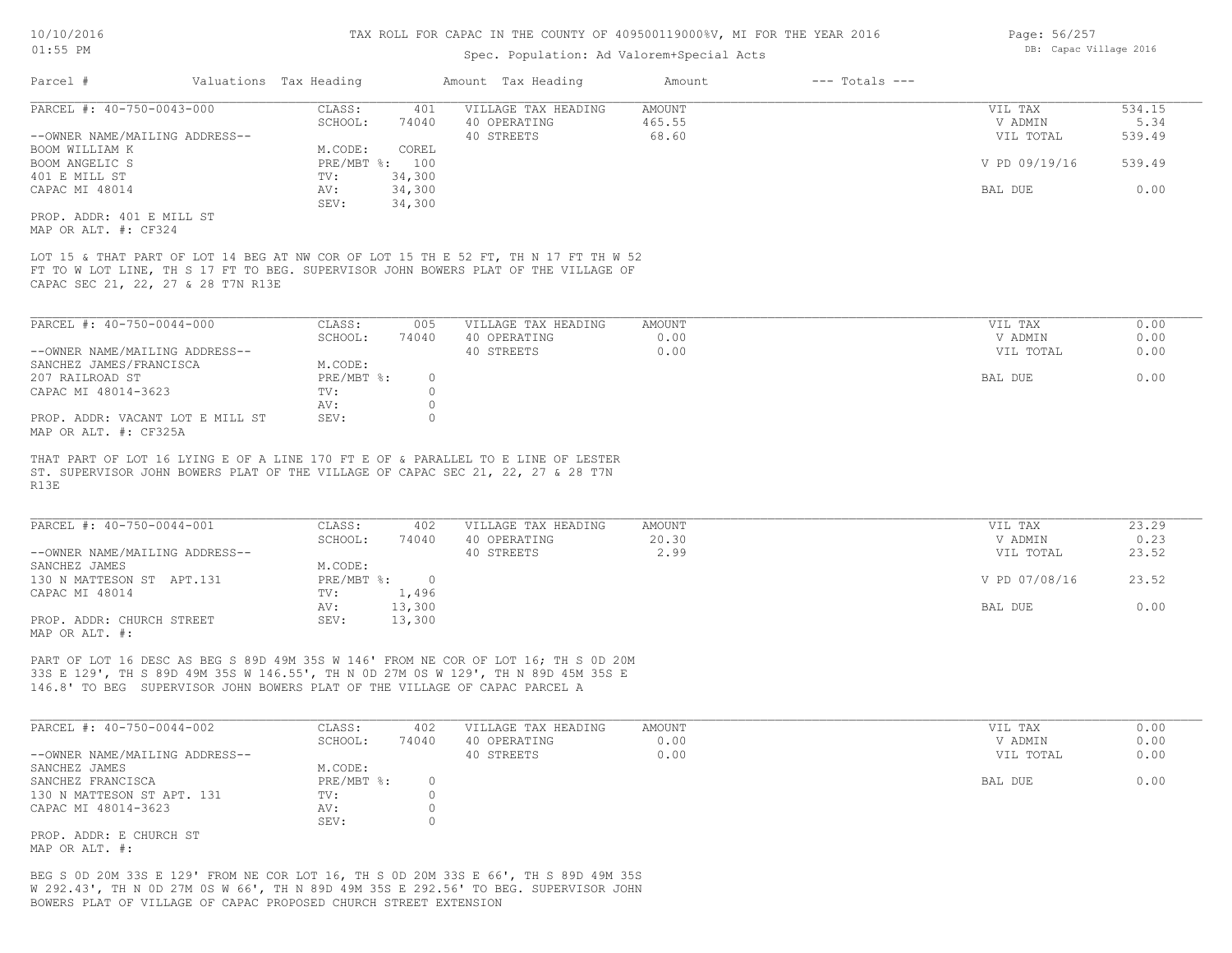#### Spec. Population: Ad Valorem+Special Acts

| Parcel #                       | Valuations Tax Heading |        | Amount Tax Heading  | Amount | $---$ Totals $---$ |               |       |
|--------------------------------|------------------------|--------|---------------------|--------|--------------------|---------------|-------|
| PARCEL #: 40-750-0044-010      | CLASS:                 | 402    | VILLAGE TAX HEADING | AMOUNT |                    | VIL TAX       | 23.29 |
|                                | SCHOOL:                | 74040  | 40 OPERATING        | 20.30  |                    | V ADMIN       | 0.23  |
| --OWNER NAME/MAILING ADDRESS-- |                        |        | 40 STREETS          | 2.99   |                    | VIL TOTAL     | 23.52 |
| SANCHEZ JAMES                  | M.CODE:                |        |                     |        |                    |               |       |
| 130 N MATTESON ST APT.131      | $PRE/MBT$ %:           |        |                     |        |                    | V PD 07/08/16 | 23.52 |
| CAPAC MI 48014                 | TV:                    | 1,496  |                     |        |                    |               |       |
|                                | AV:                    | 13,300 |                     |        |                    | BAL DUE       | 0.00  |
| PROP. ADDR: CHURCH STREET      | SEV:                   | 13,300 |                     |        |                    |               |       |
|                                |                        |        |                     |        |                    |               |       |

MAP OR ALT. #:

JOHN BOWERS PLAT OF THE VILLAGE OF CAPAC PARCEL B 49M 35S W 146', TH N 0D 20M 33S W 129', TH N 89D 49M 35S E 146' TO BEG SUPERVISOR PART OF LOT 16 DESC AS BEG AT NE COR OF LOT 16; TH S 0D 20M 33S E 129', TH S 89D

| PARCEL #: 40-750-0044-020      | CLASS:     | 402    | VILLAGE TAX HEADING | AMOUNT | VIL TAX       | 23.29 |
|--------------------------------|------------|--------|---------------------|--------|---------------|-------|
|                                | SCHOOL:    | 74040  | 40 OPERATING        | 20.30  | V ADMIN       | 0.23  |
| --OWNER NAME/MAILING ADDRESS-- |            |        | 40 STREETS          | 2.99   | VIL TOTAL     | 23.52 |
| SANCHEZ JAMES                  | M.CODE:    |        |                     |        |               |       |
| 130 N MATTESON ST APT 131      | PRE/MBT %: |        |                     |        | V PD 07/08/16 | 23.52 |
| CAPAC MI 48014                 | TV:        | 1,496  |                     |        |               |       |
|                                | AV:        | 13,300 |                     |        | BAL DUE       | 0.00  |
| PROP. ADDR: CHURCH STREET      | SEV:       | 13,300 |                     |        |               |       |
| MAP OR ALT. #:                 |            |        |                     |        |               |       |

SUPERVISOR JOHN BOWERS PLAT OF THE VILLAGE OF CAPAC PARCEL D TH N 89D 57M 44S W 146', TH N 0D 20M 33S W 145.84', TH N 89D 49M 35S E 146' TO BEG PART OF LOT 16 DESC AS S 0D 20M 33S E 195' FROM THE COR, TH S 0D 20M 33S E 146.38',

| PARCEL #: 40-750-0044-030      | CLASS:     | 402    | VILLAGE TAX HEADING | AMOUNT | VIL TAX       | 23.30 |
|--------------------------------|------------|--------|---------------------|--------|---------------|-------|
|                                | SCHOOL:    | 74040  | 40 OPERATING        | 20.31  | V ADMIN       | 0.23  |
| --OWNER NAME/MAILING ADDRESS-- |            |        | 40 STREETS          | 2.99   | VIL TOTAL     | 23.53 |
| SANCHEZ JAMES                  | M.CODE:    |        |                     |        |               |       |
| 131 N MATTESON ST APT.131      | PRE/MBT %: |        |                     |        | V PD 07/08/16 | 23.53 |
| CAPAC MI 48014                 | TV:        | 1,497  |                     |        |               |       |
|                                | AV:        | 13,300 |                     |        | BAL DUE       | 0.00  |
| PROP. ADDR: CHURCH STREET      | SEV:       | 13,300 |                     |        |               |       |
| MAP OR ALT. #:                 |            |        |                     |        |               |       |

VILLAGE OF CAPAC PARCEL C 146.43', TH S 0D 20M 33S E 145.84' TO BEG SUPERVISOR JOHN BOWERS PLAT OF THE OF LOT 16; TH N 89D 57M 44S W 146.16', TH N 0D 27M 0S W 145.3', TH N 89D 49M 35S E PART OF LOT 16 DESC AS S 0D 20M 33S E 341.38', & N 89D 57M 44S W 146' FROM NE COR

| PARCEL #: 40-750-0045-000      | CLASS:     | 703   | VILLAGE TAX HEADING | AMOUNT | VIL TAX   | 0.00 |
|--------------------------------|------------|-------|---------------------|--------|-----------|------|
|                                | SCHOOL:    | 74040 | 40 OPERATING        | 0.00   | V ADMIN   | 0.00 |
| --OWNER NAME/MAILING ADDRESS-- |            |       | 40 STREETS          | 0.00   | VIL TOTAL | 0.00 |
| VILLAGE OF CAPAC               | M.CODE:    |       |                     |        |           |      |
| 131 N MAIN ST                  | PRE/MBT %: |       |                     |        | BAL DUE   | 0.00 |
| CAPAC MI 48014                 | TV:        |       |                     |        |           |      |
|                                | AV:        |       |                     |        |           |      |
| PROP. ADDR: MILL STREET        | SEV:       |       |                     |        |           |      |
| MAP OR ALT. #: CF325B          |            |       |                     |        |           |      |

R13E ST. SUPERVISOR JOHN BOWERS PLAT OF THE VILLAGE OF CAPAC SEC 21, 22, 27 & 28 T7N THAT PART OF LOT 16 LYING W OF A LINE 170 FT E OF & PARALLEL TO E LINE OF LESTER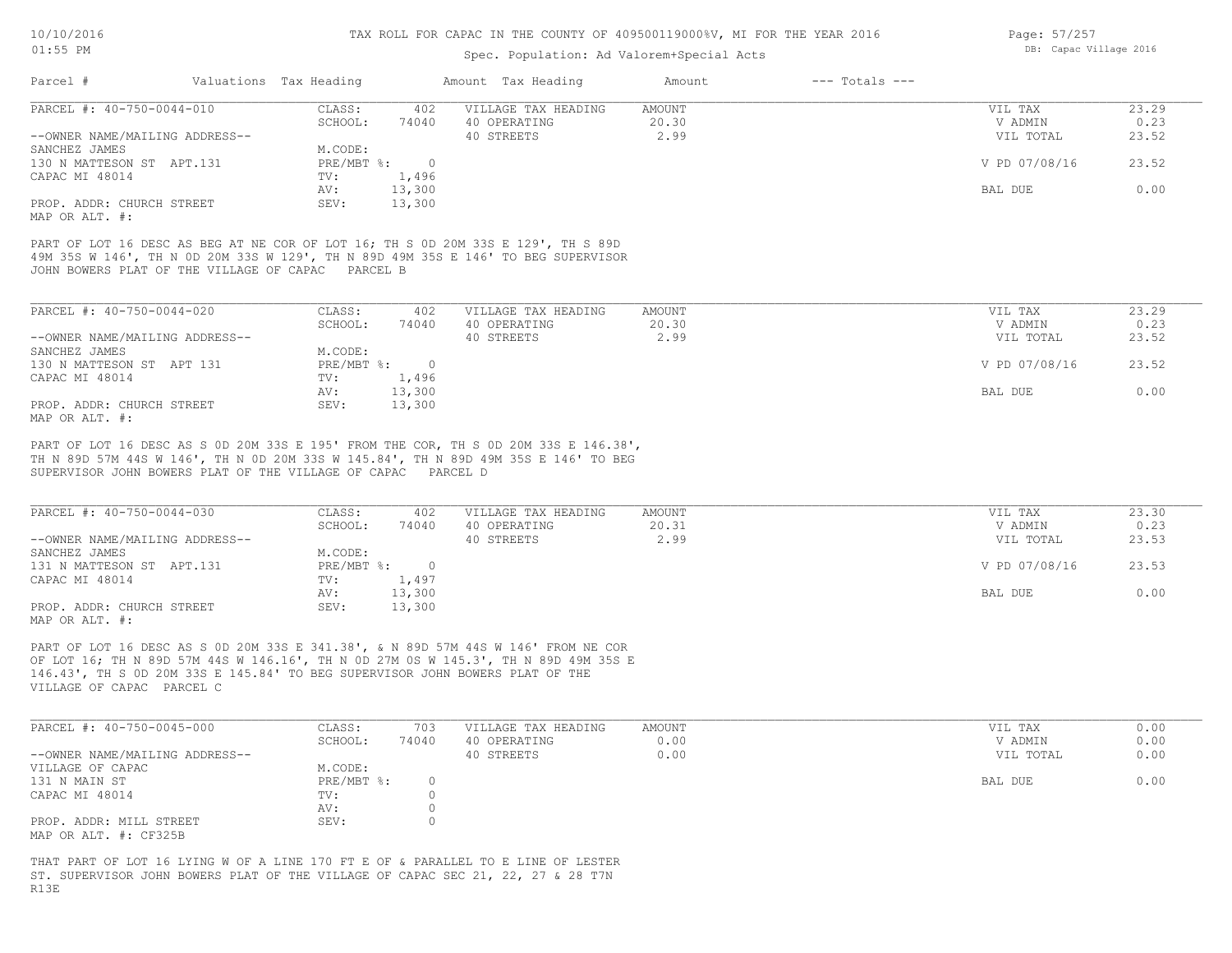| Page: 58/257 |                        |  |
|--------------|------------------------|--|
|              | DB: Capac Village 2016 |  |

| Parcel #<br>Valuations Tax Heading<br>Amount Tax Heading<br>$---$ Totals $---$<br>Amount<br>PARCEL #: 40-750-0046-000<br>CLASS:<br>402<br>VILLAGE TAX HEADING<br>AMOUNT<br>SCHOOL:<br>74040<br>40 OPERATING<br>124.47<br>40 STREETS<br>18.34<br>--OWNER NAME/MAILING ADDRESS--<br>M.CODE:<br>KLUG MARK A<br>322 N LESTER ST<br>PRE/MBT %: 100<br>9,171<br>CAPAC MI 48014<br>$\texttt{TV}$ :<br>13,300<br>AV:<br>PROP. ADDR: N LESTER ST<br>SEV:<br>13,300<br>MAP OR ALT. #: CF326A<br>LOT 17 EXC S 172.2 FT OF W 76 FT. SUPERVISOR JOHN BOWERS PLAT OF THE VILLAGE OF<br>CAPAC SEC 21, 22, 27 & 28 T7N R13E<br>PARCEL #: 40-750-0047-000<br>CLASS:<br>401<br>VILLAGE TAX HEADING<br>AMOUNT<br>380.35<br>SCHOOL:<br>74040<br>40 OPERATING<br>56.04<br>--OWNER NAME/MAILING ADDRESS--<br>40 STREETS<br>M.CODE:<br>DINGMAN BRET<br>PRE/MBT %: 100<br>405 E MILL ST<br>CAPAC MI 48014<br>28,023<br>TV:<br>31,900<br>AV:<br>31,900<br>PROP. ADDR: 405 E MILL ST<br>SEV:<br>MAP OR ALT. #: CF326B<br>S172.2 FT OF W 76 FT OF LOT 17 SUPERVISOR JOHN BOWERS PLAT OF THE VILLAGE OF CAPAC<br>SEC 21, 22, 27 & 28 T7N R13E<br>PARCEL #: 40-750-0048-000<br>CLASS:<br>VILLAGE TAX HEADING<br><b>AMOUNT</b><br>201<br>SCHOOL:<br>74040<br>40 OPERATING<br>1,323.66<br>40 STREETS<br>195.04<br>--OWNER NAME/MAILING ADDRESS--<br>M.CODE:<br>REWALT JOHN J&M APTS ET-AL<br>58243 KIMBER<br>$PRE/MBT$ %:<br>$\overline{0}$<br>WASHINGTON MI 48094-2849<br>TV:<br>97,522<br>101,600<br>AV:<br>101,600<br>PROP. ADDR: 415 E MILL ST<br>SEV:<br>MAP OR ALT. #: CF327<br>LOT 18 SUPERVISOR JOHN BOWERS PLAT OF THE VILLAGE OF CAPAC SEC 21, 22, 27 & 28 T7N<br>R13E<br>PARCEL #: 40-750-0049-000<br>CLASS:<br>401<br>VILLAGE TAX HEADING<br>AMOUNT<br>408.01<br>SCHOOL:<br>74040<br>40 OPERATING<br>60.12<br>40 STREETS<br>--OWNER NAME/MAILING ADDRESS-- | VIL TAX<br>V ADMIN<br>VIL TOTAL |                   |
|-----------------------------------------------------------------------------------------------------------------------------------------------------------------------------------------------------------------------------------------------------------------------------------------------------------------------------------------------------------------------------------------------------------------------------------------------------------------------------------------------------------------------------------------------------------------------------------------------------------------------------------------------------------------------------------------------------------------------------------------------------------------------------------------------------------------------------------------------------------------------------------------------------------------------------------------------------------------------------------------------------------------------------------------------------------------------------------------------------------------------------------------------------------------------------------------------------------------------------------------------------------------------------------------------------------------------------------------------------------------------------------------------------------------------------------------------------------------------------------------------------------------------------------------------------------------------------------------------------------------------------------------------------------------------------------------------------------------------------------------------------------------------------------------------------------------------------------------|---------------------------------|-------------------|
|                                                                                                                                                                                                                                                                                                                                                                                                                                                                                                                                                                                                                                                                                                                                                                                                                                                                                                                                                                                                                                                                                                                                                                                                                                                                                                                                                                                                                                                                                                                                                                                                                                                                                                                                                                                                                                         |                                 |                   |
|                                                                                                                                                                                                                                                                                                                                                                                                                                                                                                                                                                                                                                                                                                                                                                                                                                                                                                                                                                                                                                                                                                                                                                                                                                                                                                                                                                                                                                                                                                                                                                                                                                                                                                                                                                                                                                         |                                 | 142.81            |
|                                                                                                                                                                                                                                                                                                                                                                                                                                                                                                                                                                                                                                                                                                                                                                                                                                                                                                                                                                                                                                                                                                                                                                                                                                                                                                                                                                                                                                                                                                                                                                                                                                                                                                                                                                                                                                         |                                 | 1.42              |
|                                                                                                                                                                                                                                                                                                                                                                                                                                                                                                                                                                                                                                                                                                                                                                                                                                                                                                                                                                                                                                                                                                                                                                                                                                                                                                                                                                                                                                                                                                                                                                                                                                                                                                                                                                                                                                         |                                 | 144.23            |
|                                                                                                                                                                                                                                                                                                                                                                                                                                                                                                                                                                                                                                                                                                                                                                                                                                                                                                                                                                                                                                                                                                                                                                                                                                                                                                                                                                                                                                                                                                                                                                                                                                                                                                                                                                                                                                         |                                 |                   |
|                                                                                                                                                                                                                                                                                                                                                                                                                                                                                                                                                                                                                                                                                                                                                                                                                                                                                                                                                                                                                                                                                                                                                                                                                                                                                                                                                                                                                                                                                                                                                                                                                                                                                                                                                                                                                                         | BAL DUE                         | 144.23            |
|                                                                                                                                                                                                                                                                                                                                                                                                                                                                                                                                                                                                                                                                                                                                                                                                                                                                                                                                                                                                                                                                                                                                                                                                                                                                                                                                                                                                                                                                                                                                                                                                                                                                                                                                                                                                                                         |                                 |                   |
|                                                                                                                                                                                                                                                                                                                                                                                                                                                                                                                                                                                                                                                                                                                                                                                                                                                                                                                                                                                                                                                                                                                                                                                                                                                                                                                                                                                                                                                                                                                                                                                                                                                                                                                                                                                                                                         |                                 |                   |
|                                                                                                                                                                                                                                                                                                                                                                                                                                                                                                                                                                                                                                                                                                                                                                                                                                                                                                                                                                                                                                                                                                                                                                                                                                                                                                                                                                                                                                                                                                                                                                                                                                                                                                                                                                                                                                         |                                 |                   |
|                                                                                                                                                                                                                                                                                                                                                                                                                                                                                                                                                                                                                                                                                                                                                                                                                                                                                                                                                                                                                                                                                                                                                                                                                                                                                                                                                                                                                                                                                                                                                                                                                                                                                                                                                                                                                                         |                                 |                   |
|                                                                                                                                                                                                                                                                                                                                                                                                                                                                                                                                                                                                                                                                                                                                                                                                                                                                                                                                                                                                                                                                                                                                                                                                                                                                                                                                                                                                                                                                                                                                                                                                                                                                                                                                                                                                                                         |                                 |                   |
|                                                                                                                                                                                                                                                                                                                                                                                                                                                                                                                                                                                                                                                                                                                                                                                                                                                                                                                                                                                                                                                                                                                                                                                                                                                                                                                                                                                                                                                                                                                                                                                                                                                                                                                                                                                                                                         | VIL TAX                         | 436.39            |
|                                                                                                                                                                                                                                                                                                                                                                                                                                                                                                                                                                                                                                                                                                                                                                                                                                                                                                                                                                                                                                                                                                                                                                                                                                                                                                                                                                                                                                                                                                                                                                                                                                                                                                                                                                                                                                         | V ADMIN                         | 4.36              |
|                                                                                                                                                                                                                                                                                                                                                                                                                                                                                                                                                                                                                                                                                                                                                                                                                                                                                                                                                                                                                                                                                                                                                                                                                                                                                                                                                                                                                                                                                                                                                                                                                                                                                                                                                                                                                                         | VIL TOTAL                       | 440.75            |
|                                                                                                                                                                                                                                                                                                                                                                                                                                                                                                                                                                                                                                                                                                                                                                                                                                                                                                                                                                                                                                                                                                                                                                                                                                                                                                                                                                                                                                                                                                                                                                                                                                                                                                                                                                                                                                         |                                 |                   |
|                                                                                                                                                                                                                                                                                                                                                                                                                                                                                                                                                                                                                                                                                                                                                                                                                                                                                                                                                                                                                                                                                                                                                                                                                                                                                                                                                                                                                                                                                                                                                                                                                                                                                                                                                                                                                                         | BAL DUE                         | 440.75            |
|                                                                                                                                                                                                                                                                                                                                                                                                                                                                                                                                                                                                                                                                                                                                                                                                                                                                                                                                                                                                                                                                                                                                                                                                                                                                                                                                                                                                                                                                                                                                                                                                                                                                                                                                                                                                                                         |                                 |                   |
|                                                                                                                                                                                                                                                                                                                                                                                                                                                                                                                                                                                                                                                                                                                                                                                                                                                                                                                                                                                                                                                                                                                                                                                                                                                                                                                                                                                                                                                                                                                                                                                                                                                                                                                                                                                                                                         |                                 |                   |
|                                                                                                                                                                                                                                                                                                                                                                                                                                                                                                                                                                                                                                                                                                                                                                                                                                                                                                                                                                                                                                                                                                                                                                                                                                                                                                                                                                                                                                                                                                                                                                                                                                                                                                                                                                                                                                         |                                 |                   |
|                                                                                                                                                                                                                                                                                                                                                                                                                                                                                                                                                                                                                                                                                                                                                                                                                                                                                                                                                                                                                                                                                                                                                                                                                                                                                                                                                                                                                                                                                                                                                                                                                                                                                                                                                                                                                                         |                                 |                   |
|                                                                                                                                                                                                                                                                                                                                                                                                                                                                                                                                                                                                                                                                                                                                                                                                                                                                                                                                                                                                                                                                                                                                                                                                                                                                                                                                                                                                                                                                                                                                                                                                                                                                                                                                                                                                                                         | VIL TAX<br>V ADMIN              | 1,518.70<br>15.18 |
|                                                                                                                                                                                                                                                                                                                                                                                                                                                                                                                                                                                                                                                                                                                                                                                                                                                                                                                                                                                                                                                                                                                                                                                                                                                                                                                                                                                                                                                                                                                                                                                                                                                                                                                                                                                                                                         | VIL TOTAL                       | 1,533.88          |
|                                                                                                                                                                                                                                                                                                                                                                                                                                                                                                                                                                                                                                                                                                                                                                                                                                                                                                                                                                                                                                                                                                                                                                                                                                                                                                                                                                                                                                                                                                                                                                                                                                                                                                                                                                                                                                         |                                 |                   |
|                                                                                                                                                                                                                                                                                                                                                                                                                                                                                                                                                                                                                                                                                                                                                                                                                                                                                                                                                                                                                                                                                                                                                                                                                                                                                                                                                                                                                                                                                                                                                                                                                                                                                                                                                                                                                                         | V PD 08/01/16                   | 1,533.88          |
|                                                                                                                                                                                                                                                                                                                                                                                                                                                                                                                                                                                                                                                                                                                                                                                                                                                                                                                                                                                                                                                                                                                                                                                                                                                                                                                                                                                                                                                                                                                                                                                                                                                                                                                                                                                                                                         |                                 |                   |
|                                                                                                                                                                                                                                                                                                                                                                                                                                                                                                                                                                                                                                                                                                                                                                                                                                                                                                                                                                                                                                                                                                                                                                                                                                                                                                                                                                                                                                                                                                                                                                                                                                                                                                                                                                                                                                         | BAL DUE                         | 0.00              |
|                                                                                                                                                                                                                                                                                                                                                                                                                                                                                                                                                                                                                                                                                                                                                                                                                                                                                                                                                                                                                                                                                                                                                                                                                                                                                                                                                                                                                                                                                                                                                                                                                                                                                                                                                                                                                                         |                                 |                   |
|                                                                                                                                                                                                                                                                                                                                                                                                                                                                                                                                                                                                                                                                                                                                                                                                                                                                                                                                                                                                                                                                                                                                                                                                                                                                                                                                                                                                                                                                                                                                                                                                                                                                                                                                                                                                                                         |                                 |                   |
|                                                                                                                                                                                                                                                                                                                                                                                                                                                                                                                                                                                                                                                                                                                                                                                                                                                                                                                                                                                                                                                                                                                                                                                                                                                                                                                                                                                                                                                                                                                                                                                                                                                                                                                                                                                                                                         | VIL TAX                         | 468.13            |
|                                                                                                                                                                                                                                                                                                                                                                                                                                                                                                                                                                                                                                                                                                                                                                                                                                                                                                                                                                                                                                                                                                                                                                                                                                                                                                                                                                                                                                                                                                                                                                                                                                                                                                                                                                                                                                         | V ADMIN                         | 4.68              |
|                                                                                                                                                                                                                                                                                                                                                                                                                                                                                                                                                                                                                                                                                                                                                                                                                                                                                                                                                                                                                                                                                                                                                                                                                                                                                                                                                                                                                                                                                                                                                                                                                                                                                                                                                                                                                                         | VIL TOTAL                       | 472.81            |
| KUTCHEY DANIEL<br>M.CODE:<br>CBSMT                                                                                                                                                                                                                                                                                                                                                                                                                                                                                                                                                                                                                                                                                                                                                                                                                                                                                                                                                                                                                                                                                                                                                                                                                                                                                                                                                                                                                                                                                                                                                                                                                                                                                                                                                                                                      |                                 |                   |
| PRE/MBT %: 100<br>503 E MILL ST                                                                                                                                                                                                                                                                                                                                                                                                                                                                                                                                                                                                                                                                                                                                                                                                                                                                                                                                                                                                                                                                                                                                                                                                                                                                                                                                                                                                                                                                                                                                                                                                                                                                                                                                                                                                         | V PD 08/15/16                   | 472.81            |
| TV: 30,061<br>CAPAC MI 48014                                                                                                                                                                                                                                                                                                                                                                                                                                                                                                                                                                                                                                                                                                                                                                                                                                                                                                                                                                                                                                                                                                                                                                                                                                                                                                                                                                                                                                                                                                                                                                                                                                                                                                                                                                                                            |                                 |                   |
| 35,600<br>AV:                                                                                                                                                                                                                                                                                                                                                                                                                                                                                                                                                                                                                                                                                                                                                                                                                                                                                                                                                                                                                                                                                                                                                                                                                                                                                                                                                                                                                                                                                                                                                                                                                                                                                                                                                                                                                           | BAL DUE                         | 0.00              |
| SEV:<br>35,600<br>PROP. ADDR: 503 E MILL ST<br>MAP OR ALT. #: CF328                                                                                                                                                                                                                                                                                                                                                                                                                                                                                                                                                                                                                                                                                                                                                                                                                                                                                                                                                                                                                                                                                                                                                                                                                                                                                                                                                                                                                                                                                                                                                                                                                                                                                                                                                                     |                                 |                   |
| LOT 19 SUPERVISOR JOHN BOWERS PLAT OF THE VILLAGE OF CAPAC SEC 21, 22, 27 & 28 T7N<br>R13E                                                                                                                                                                                                                                                                                                                                                                                                                                                                                                                                                                                                                                                                                                                                                                                                                                                                                                                                                                                                                                                                                                                                                                                                                                                                                                                                                                                                                                                                                                                                                                                                                                                                                                                                              |                                 |                   |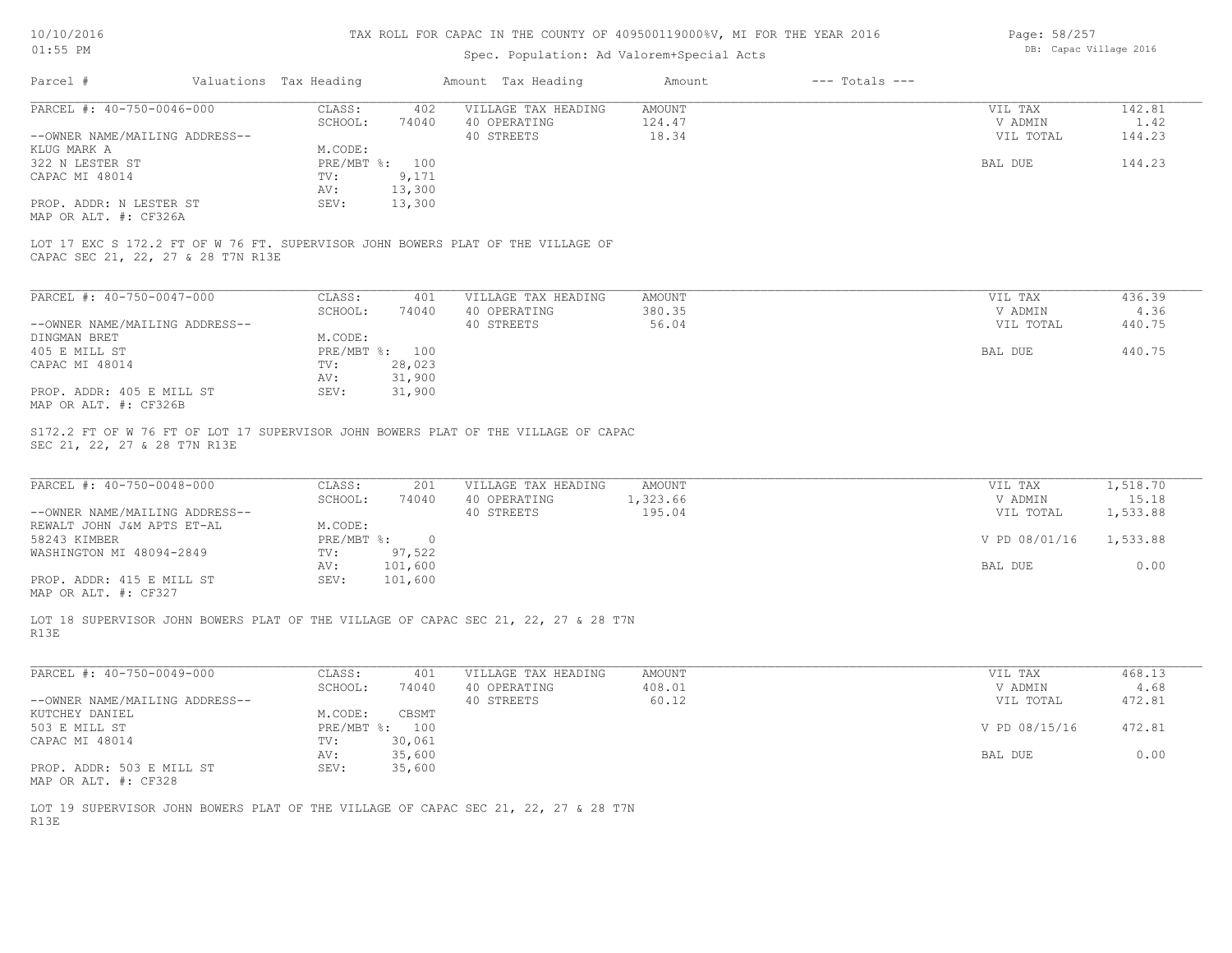#### Spec. Population: Ad Valorem+Special Acts

| Page: 59/257 |                        |  |
|--------------|------------------------|--|
|              | DB: Capac Village 2016 |  |

| Parcel #                       | Valuations Tax Heading |        | Amount Tax Heading  | Amount | $---$ Totals $---$ |               |        |
|--------------------------------|------------------------|--------|---------------------|--------|--------------------|---------------|--------|
| PARCEL #: 40-750-0050-000      | CLASS:                 | 401    | VILLAGE TAX HEADING | AMOUNT |                    | VIL TAX       | 452.96 |
|                                | SCHOOL:                | 74040  | 40 OPERATING        | 394.79 |                    | V ADMIN       | 4.52   |
| --OWNER NAME/MAILING ADDRESS-- |                        |        | 40 STREETS          | 58.17  |                    | VIL TOTAL     | 457.48 |
| RUDOW ALEX                     | M.CODE:                | COREL  |                     |        |                    |               |        |
| 505 E MILL ST                  | PRE/MBT %: 100         |        |                     |        |                    | V PD 09/19/16 | 457.48 |
| CAPAC MI 48014-3034            | TV:                    | 29,087 |                     |        |                    |               |        |
|                                | AV:                    | 31,700 |                     |        |                    | BAL DUE       | 0.00   |
| PROP. ADDR: 505 E MILL ST      | SEV:                   | 31,700 |                     |        |                    |               |        |
|                                |                        |        |                     |        |                    |               |        |

MAP OR ALT. #: CF329

VILLAGE OF CAPAC SEC 21, 22, 27 & 28 T7N R13E LOT 20 & W 19.25 FT OF S 150 FT OF LOT 21 SUPERVISOR JOHN BOWERS PLAT OF THE

| PARCEL #: 40-750-0051-000                                 | CLASS:       | 401    | VILLAGE TAX HEADING | AMOUNT | VIL TAX       | 468.13 |
|-----------------------------------------------------------|--------------|--------|---------------------|--------|---------------|--------|
|                                                           | SCHOOL:      | 74040  | 40 OPERATING        | 408.01 | V ADMIN       | 4.68   |
| --OWNER NAME/MAILING ADDRESS--                            |              |        | 40 STREETS          | 60.12  | VIL TOTAL     | 472.81 |
| REVITZER RONALD/SHARAN                                    | M.CODE:      |        |                     |        |               |        |
| 515 E MILL ST                                             | $PRE/MBT$ %: | 100    |                     |        | V PD 09/16/16 | 472.81 |
| CAPAC MI 48014-3161                                       | TV:          | 30,061 |                     |        |               |        |
|                                                           | AV:          | 33,500 |                     |        | BAL DUE       | 0.00   |
| PROP. ADDR: 515 E MILL ST<br>$MAD$ $CD$ $ATM$ $H$ , $CDQ$ | SEV:         | 33,500 |                     |        |               |        |

MAP OR ALT. #: CF330

CAPAC SEC 21, 22, 27 & 28 T7N R13E LOT 21 EXC W 19.25 FT OF S 150 FT. SUPERVISOR JOHN BOWERS PLAT OF THE VILLAGE OF

| PARCEL #: 40-750-0052-001      | CLASS:       | 402    | VILLAGE TAX HEADING | AMOUNT | VIL TAX       | 343.38 |
|--------------------------------|--------------|--------|---------------------|--------|---------------|--------|
|                                | SCHOOL:      | 74040  | 40 OPERATING        | 299.28 | V ADMIN       | 3.43   |
| --OWNER NAME/MAILING ADDRESS-- |              |        | 40 STREETS          | 44.10  | VIL TOTAL     | 346.81 |
| CIARMITARO BROS REALTY LLC     | M.CODE:      |        |                     |        |               |        |
| 52462 CHESWICK ST              | $PRE/MBT$ %: |        |                     |        | V PD 09/12/16 | 346.81 |
| SHELBY TWP MI 48315            | TV:          | 22,050 |                     |        |               |        |
|                                | AV:          | 29,700 |                     |        | BAL DUE       | 0.00   |
| PROP. ADDR: E MILL ST          | SEV:         | 29,700 |                     |        |               |        |
| MAP OR ALT. #:                 |              |        |                     |        |               |        |

25M 29S E 140, TO BEG 17.62A SUPERVISORS JOHN BOWERS PLAT OF THE VILLAGE OF CAPAC 54D 10M 37S E 673.38', TH S 0D 25M 29S E 420.65', TH N 89D 58M W 117.41', THS 0D 54M 38S E 754.93', TH 673.98' ALONG CURVE TO LEFT, RADIUS 4583.75', LONG CHORD S TH N 0D 22M 10S W 514', TH S 89D56M 10S W 451', TH N 0D 55M 25S W 302', TH S 89D COR OF SECT 22, TH N 89D 58M W 400.12', TH N 0D 22M 10S W 140' TH N 89D 58M W 326', PART OF LOT 22DESC AS:BEG N 89D 58M W 119.50' & N 0D 10M 30S W 60' FROM THE S 1/4

| PARCEL #: 40-750-0052-100      | CLASS:     | 703   | VILLAGE TAX HEADING | AMOUNT | VIL TAX   | 0.00 |
|--------------------------------|------------|-------|---------------------|--------|-----------|------|
|                                | SCHOOL:    | 74040 | 40 OPERATING        | 0.00   | V ADMIN   | 0.00 |
| --OWNER NAME/MAILING ADDRESS-- |            |       | 40 STREETS          | 0.00   | VIL TOTAL | 0.00 |
| VILLAGE OF CAPAC               | M.CODE:    |       |                     |        |           |      |
| 131 N MAIN ST                  | PRE/MBT %: |       |                     |        | BAL DUE   | 0.00 |
| CAPAC MI 48014-3143            | TV:        |       |                     |        |           |      |
|                                | AV:        |       |                     |        |           |      |
| PROP. ADDR: E ALDRICH STREET   | SEV:       |       |                     |        |           |      |
| MAP OR ALT. #: CF31F           |            |       |                     |        |           |      |

SUPERVISOR JOHN BOWER'S PLAT OF THE VILLAGE OF CAPAC S47ª17'E 200',TH S49ª28'9"E 102.18',TH N89ª42'W 756.64',TH N0ª27'E 291' TO BEG. BEG AT NW COR LOT 22,TH N87ª56'25"E 362.26',TH S47ª10'E 200',TH N40ª26'E 39.5' TH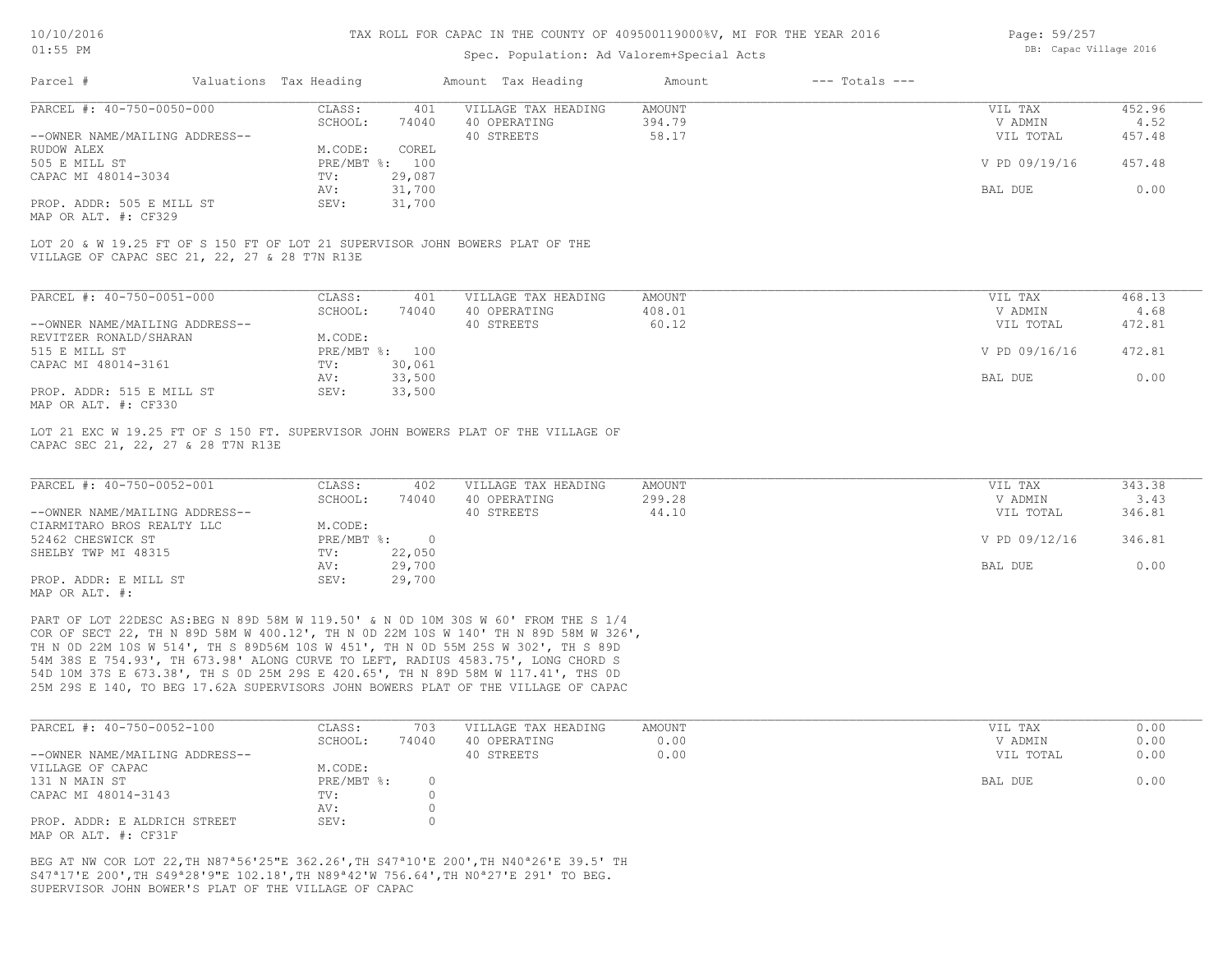#### Spec. Population: Ad Valorem+Special Acts

| Page: 60/257 |                        |  |
|--------------|------------------------|--|
|              | DB: Capac Village 2016 |  |

| Parcel #                       | Valuations Tax Heading |        | Amount Tax Heading  | Amount | $---$ Totals $---$ |               |        |
|--------------------------------|------------------------|--------|---------------------|--------|--------------------|---------------|--------|
| PARCEL #: 40-750-0052-300      | CLASS:                 | 401    | VILLAGE TAX HEADING | AMOUNT |                    | VIL TAX       | 464.07 |
|                                | SCHOOL:                | 74040  | 40 OPERATING        | 404.47 |                    | V ADMIN       | 4.64   |
| --OWNER NAME/MAILING ADDRESS-- |                        |        | 40 STREETS          | 59.60  |                    | VIL TOTAL     | 468.71 |
| LOTTIE JOHN P                  | M.CODE:                | COREL  |                     |        |                    |               |        |
| 635 E MILL ST                  | $PRE/MBT$ %:           | 100    |                     |        |                    | V PD 09/19/16 | 468.71 |
| CAPAC MI 48014                 | TV:                    | 29,800 |                     |        |                    |               |        |
|                                | AV:                    | 29,800 |                     |        |                    | BAL DUE       | 0.00   |
| PROP. ADDR: 635 E MILL ST      | SEV:                   | 29,800 |                     |        |                    |               |        |
|                                |                        |        |                     |        |                    |               |        |

MAP OR ALT. #: 331H

167',TH N89^58'W 126' TO BEG SUPERVISOR JOHN BOWERS PLAT OF THE VILLAGE OF CAPAC BEG S89^58'E 100' FROM SW COR LOT 22,TH NO^23'W 167', TH S89^58'E 126',TH SO^23'E

| PARCEL #: 40-750-0053-000      | CLASS:                    | 401    | VILLAGE TAX HEADING | AMOUNT | VIL TAX       | 499.89 |
|--------------------------------|---------------------------|--------|---------------------|--------|---------------|--------|
|                                | SCHOOL:                   | 74040  | 40 OPERATING        | 435.69 | V ADMIN       | 4.99   |
| --OWNER NAME/MAILING ADDRESS-- |                           |        | 40 STREETS          | 64.20  | VIL TOTAL     | 504.88 |
| CZERWINSKI MARK                | M.CODE:                   | COREL  |                     |        |               |        |
| 655 E MILL ST                  | $PRE/MBT$ $\frac{1}{6}$ : | 100    |                     |        | V PD 09/19/16 | 504.88 |
| CAPAC MI 48014                 | TV:                       | 32,100 |                     |        |               |        |
|                                | AV:                       | 35,500 |                     |        | BAL DUE       | 0.00   |
| PROP. ADDR: 655 E MILL ST      | SEV:                      | 35,500 |                     |        |               |        |
| סוככתים ++ חזוג מם מוזוא       |                           |        |                     |        |               |        |

MAP OR ALT. #: CF331B

VILLAGE OF CAPAC SEC 21, 22, 27 & 28 T7N R13E E100 FT OF W 326 FT OF S 167 FT OF LOT 22 SUPERVISOR JOHN BOWERS PLAT OF THE

| PARCEL #: 40-750-0054-000      | CLASS:       | 302    | VILLAGE TAX HEADING | AMOUNT | VIL TAX       | 291.21 |
|--------------------------------|--------------|--------|---------------------|--------|---------------|--------|
|                                | SCHOOL:      | 74040  | 40 OPERATING        | 253.81 | V ADMIN       | 2.91   |
| --OWNER NAME/MAILING ADDRESS-- |              |        | 40 STREETS          | 37.40  | VIL TOTAL     | 294.12 |
| HEILIG JAMES M                 | M.CODE:      |        |                     |        |               |        |
| 75577 SANCTUARY DRIVE          | $PRE/MBT$ %: |        |                     |        | V PD 07/15/16 | 294.12 |
| ROMEO MI 48065                 | TV:          | 18,700 |                     |        |               |        |
|                                | AV:          | 18,700 |                     |        | BAL DUE       | 0.00   |
| PROP. ADDR: DOWNEY RD          | SEV:         | 18,700 |                     |        |               |        |
| MAP OR ALT. #: CF331C          |              |        |                     |        |               |        |

VILLAGE OF CAPAC SEC 21, 22, 27 & 28 T7N R13E THAT PART OF LOT 22 LYING N OF NEW M-21 HWY. SUPERVISOR JOHN BOWERS PLAT OF THE

| PARCEL #: 40-750-0055-000      | CLASS:       | 401    | VILLAGE TAX HEADING | AMOUNT | VIL TAX   | 623.95 |
|--------------------------------|--------------|--------|---------------------|--------|-----------|--------|
|                                | SCHOOL:      | 74040  | 40 OPERATING        | 543.82 | V ADMIN   | 6.23   |
| --OWNER NAME/MAILING ADDRESS-- |              |        | 40 STREETS          | 80.13  | VIL TOTAL | 630.18 |
| POLZIN GLORIA                  | M.CODE:      |        |                     |        |           |        |
| 603 E MILL ST                  | $PRE/MBT$ %: | 100    |                     |        | BAL DUE   | 630.18 |
| CAPAC MI 48014-3165            | TV:          | 40,067 |                     |        |           |        |
|                                | AV:          | 45,400 |                     |        |           |        |
| PROP. ADDR: 603 E MILL ST      | SEV:         | 45,400 |                     |        |           |        |
| MAP OR ALT. #: CF331D          |              |        |                     |        |           |        |

 $\mathcal{L}_\mathcal{L} = \mathcal{L}_\mathcal{L} = \mathcal{L}_\mathcal{L} = \mathcal{L}_\mathcal{L} = \mathcal{L}_\mathcal{L} = \mathcal{L}_\mathcal{L} = \mathcal{L}_\mathcal{L} = \mathcal{L}_\mathcal{L} = \mathcal{L}_\mathcal{L} = \mathcal{L}_\mathcal{L} = \mathcal{L}_\mathcal{L} = \mathcal{L}_\mathcal{L} = \mathcal{L}_\mathcal{L} = \mathcal{L}_\mathcal{L} = \mathcal{L}_\mathcal{L} = \mathcal{L}_\mathcal{L} = \mathcal{L}_\mathcal{L}$ 

W100 FT OF S 167 FT OF LOT 22 SUPERVISOR JOHN BOWERS PLAT OF THE VILLAGE OF CAPAC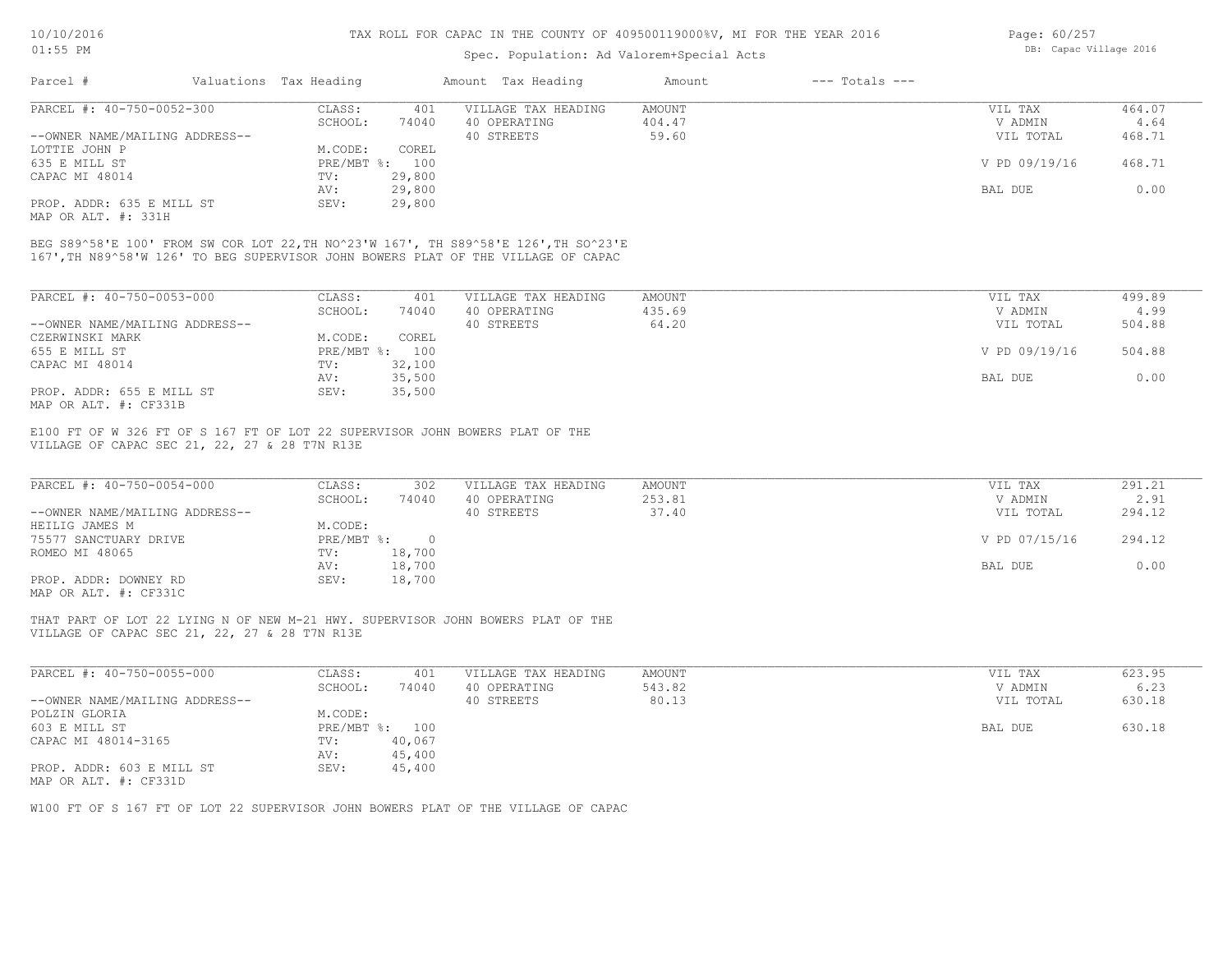#### Spec. Population: Ad Valorem+Special Acts

| Page: 61/257 |                        |  |
|--------------|------------------------|--|
|              | DB: Capac Village 2016 |  |

| Parcel #                       | Valuations Tax Heading |        | Amount Tax Heading  | Amount | $---$ Totals $---$ |               |        |
|--------------------------------|------------------------|--------|---------------------|--------|--------------------|---------------|--------|
| PARCEL #: 40-750-0056-000      | CLASS:                 | 401    | VILLAGE TAX HEADING | AMOUNT |                    | VIL TAX       | 623.95 |
|                                | SCHOOL:                | 74040  | 40 OPERATING        | 543.82 |                    | V ADMIN       | 6.23   |
| --OWNER NAME/MAILING ADDRESS-- |                        |        | 40 STREETS          | 80.13  |                    | VIL TOTAL     | 630.18 |
| OBARZANEK WALTER JR/MYRA       | M.CODE:                |        |                     |        |                    |               |        |
| 747 E MILL ST                  | PRE/MBT %:             | 100    |                     |        |                    | V PD 09/07/16 | 630.18 |
| CAPAC MI 48014-3163            | TV:                    | 40,067 |                     |        |                    |               |        |
|                                | AV:                    | 45,400 |                     |        |                    | BAL DUE       | 0.00   |
| PROP. ADDR: 747 E MILL ST      | SEV:                   | 45,400 |                     |        |                    |               |        |
| MAP OR ALT. #: CF331E          |                        |        |                     |        |                    |               |        |

CAPAC SEC 21, 22, 27 & 28 T7N R13E 115.96 FT, TH S TO BEG. PART LOT 22 SUPERVISOR JOHN BOWERS PLAT OF THE VILLAGE OF BEG AT S 1/4 COR OF SEC 22, TH W 119.50 FT TH N 0 DEG 08 1/2 MIN E 200 FT, TH E

| PARCEL #: 40-750-0057-000      | CLASS:  | 401            | VILLAGE TAX HEADING | AMOUNT | VIL TAX       | 535.73 |
|--------------------------------|---------|----------------|---------------------|--------|---------------|--------|
|                                | SCHOOL: | 74040          | 40 OPERATING        | 466.93 | V ADMIN       | 5.35   |
| --OWNER NAME/MAILING ADDRESS-- |         |                | 40 STREETS          | 68.80  | VIL TOTAL     | 541.08 |
| FIKE PHILIP/DONNA              | M.CODE: |                |                     |        |               |        |
| 740 E MILL ST                  |         | PRE/MBT %: 100 |                     |        | V PD 09/12/16 | 541.08 |
| CAPAC MI 48014-3162            | TV:     | 34,402         |                     |        |               |        |
|                                | AV:     | 37,200         |                     |        | BAL DUE       | 0.00   |
| PROP. ADDR: 740 E MILL ST      | SEV:    | 37,200         |                     |        |               |        |
| MAP OR ALT. #: CF332           |         |                |                     |        |               |        |

R13E LOT 23 SUPERVISOR JOHN BOWERS PLAT OF THE VILLAGE OF CAPAC SEC 21, 22, 27 & 28 T7N

| PARCEL #: 40-750-0058-000      | CLASS:       | 401    | VILLAGE TAX HEADING | AMOUNT | VIL TAX       | 802.84 |
|--------------------------------|--------------|--------|---------------------|--------|---------------|--------|
|                                | SCHOOL:      | 74040  | 40 OPERATING        | 699.74 | V ADMIN       | 8.02   |
| --OWNER NAME/MAILING ADDRESS-- |              |        | 40 STREETS          | 103.10 | VIL TOTAL     | 810.86 |
| D.STEVEN, LLC                  | M.CODE:      |        |                     |        |               |        |
| P.O. BOX 130                   | $PRE/MBT$ %: |        |                     |        | V PD 09/12/16 | 810.86 |
| MARINE CITY MI 48039           | TV:          | 51,554 |                     |        |               |        |
|                                | AV:          | 56,600 |                     |        | BAL DUE       | 0.00   |
| PROP. ADDR: 704 E MILL ST      | SEV:         | 56,600 |                     |        |               |        |
|                                |              |        |                     |        |               |        |

 $\mathcal{L}_\mathcal{L} = \mathcal{L}_\mathcal{L} = \mathcal{L}_\mathcal{L} = \mathcal{L}_\mathcal{L} = \mathcal{L}_\mathcal{L} = \mathcal{L}_\mathcal{L} = \mathcal{L}_\mathcal{L} = \mathcal{L}_\mathcal{L} = \mathcal{L}_\mathcal{L} = \mathcal{L}_\mathcal{L} = \mathcal{L}_\mathcal{L} = \mathcal{L}_\mathcal{L} = \mathcal{L}_\mathcal{L} = \mathcal{L}_\mathcal{L} = \mathcal{L}_\mathcal{L} = \mathcal{L}_\mathcal{L} = \mathcal{L}_\mathcal{L}$ 

MAP OR ALT. #: CF333

27 & 28 T7N R13E N297 FT OF LOT 24 SUPERVISOR JOHN BOWERS PLAT OF THE VILLAGE OF CAPAC SEC 21, 22,

| PARCEL #: 40-750-0059-000      | CLASS:     | 401    | VILLAGE TAX HEADING | AMOUNT | VIL TAX       | 714.12 |
|--------------------------------|------------|--------|---------------------|--------|---------------|--------|
|                                | SCHOOL:    | 74040  | 40 OPERATING        | 622.41 | V ADMIN       | 7.14   |
| --OWNER NAME/MAILING ADDRESS-- |            |        | 40 STREETS          | 91.71  | VIL TOTAL     | 721.26 |
| SHULL ROSEMARY                 | M.CODE:    |        |                     |        |               |        |
| 306 N MAIN ST                  | PRE/MBT %: |        |                     |        | V PD 09/12/16 | 721.26 |
| CAPAC MI 48014-3700            | TV:        | 45,857 |                     |        |               |        |
|                                | AV:        | 52,100 |                     |        | BAL DUE       | 0.00   |
| PROP. ADDR: 604 E MILL ST      | SEV:       | 52,100 |                     |        |               |        |
| MAP OR ALT. #: CF334           |            |        |                     |        |               |        |

SEC 21, 22, 27 & 28 T7N R13E LOT 24 EXC N 297 FT & LOT 25 SUPERVISOR JOHN BOWERS PLAT OF THE VILLAGE OF CAPAC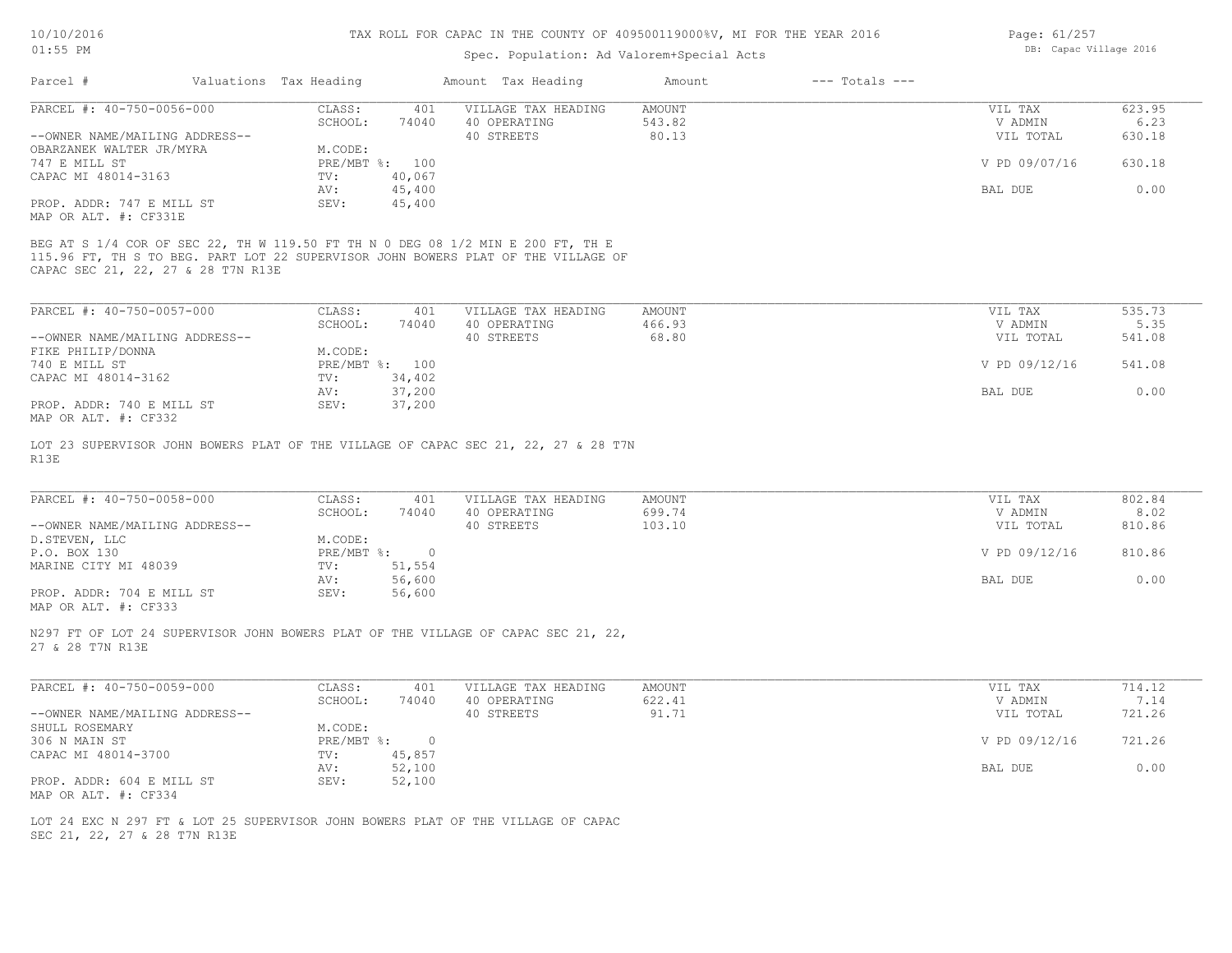| Page: 62/257 |                        |  |
|--------------|------------------------|--|
|              | DB: Capac Village 2016 |  |

|                                                                                            |                                                           |                                                                                    | Spec. Population: Ad Valorem+Special Acts |                    |                |
|--------------------------------------------------------------------------------------------|-----------------------------------------------------------|------------------------------------------------------------------------------------|-------------------------------------------|--------------------|----------------|
| Parcel #                                                                                   | Valuations Tax Heading                                    | Amount Tax Heading                                                                 | $---$ Totals $---$<br>Amount              |                    |                |
| PARCEL #: 40-750-0060-000                                                                  | CLASS:<br>401<br>SCHOOL:<br>74040                         | VILLAGE TAX HEADING<br>40 OPERATING                                                | AMOUNT<br>273.84                          | VIL TAX<br>V ADMIN | 314.19<br>3.14 |
| --OWNER NAME/MAILING ADDRESS--<br>HANSEN TROY/SUSAN                                        | M.CODE:<br>COREL                                          | 40 STREETS                                                                         | 40.35                                     | VIL TOTAL          | 317.33         |
| 504 E MILL ST<br>CAPAC MI 48014-3160                                                       | PRE/MBT %: 100<br>TV:<br>20,176                           |                                                                                    |                                           | V PD 09/16/16      | 317.33         |
| PROP. ADDR: 504 E MILL ST<br>MAP OR ALT. #: CF335                                          | 25,700<br>AV:<br>25,700<br>SEV:                           |                                                                                    |                                           | BAL DUE            | 0.00           |
| LOT 26 SUPERVISOR JOHN BOWERS PLAT OF THE VILLAGE OF CAPAC SEC 21, 22, 27 & 28 T7N<br>R13E |                                                           |                                                                                    |                                           |                    |                |
| PARCEL #: 40-750-0061-000                                                                  | CLASS:<br>401                                             | VILLAGE TAX HEADING                                                                | AMOUNT                                    | VIL TAX            | 391.77         |
|                                                                                            | SCHOOL:<br>74040                                          | 40 OPERATING                                                                       | 341.46                                    | V ADMIN            | 3.91           |
| --OWNER NAME/MAILING ADDRESS--                                                             |                                                           | 40 STREETS                                                                         | 50.31                                     | VIL TOTAL          | 395.68         |
| HOMETOWN RENTALS, LLC                                                                      | M.CODE:<br>CBSMT                                          |                                                                                    |                                           |                    | 395.68         |
| P.O.BOX 614<br>CAPAC MI 48014                                                              | $PRE/MBT$ %:<br>$\overline{\phantom{0}}$<br>TV:<br>25,158 |                                                                                    |                                           | V PD 08/15/16      |                |
|                                                                                            | 32,200<br>AV:                                             |                                                                                    |                                           | BAL DUE            | 0.00           |
| PROP. ADDR: 502 E MILL ST<br>MAP OR ALT. #: CF336                                          | 32,200<br>SEV:                                            |                                                                                    |                                           |                    |                |
| LOT 27 SUPERVISOR JOHN BOWERS PLAT OF THE VILLAGE OF CAPAC                                 |                                                           |                                                                                    |                                           |                    |                |
| PARCEL #: $40-750-0062-000$                                                                | CLASS:<br>402                                             | VILLAGE TAX HEADING                                                                | AMOUNT                                    | VIL TAX            | 62.29          |
|                                                                                            | SCHOOL:<br>74040                                          | 40 OPERATING                                                                       | 54.29                                     | V ADMIN            | 0.62           |
| --OWNER NAME/MAILING ADDRESS--                                                             |                                                           | 40 STREETS                                                                         | 8.00                                      | VIL TOTAL          | 62.91          |
| HANSEN TROY A<br>HANSEN SUSAN M                                                            | M.CODE:<br>PRE/MBT %: 100                                 |                                                                                    |                                           | BAL DUE            | 62.91          |
| 504 E MILL ST                                                                              | 4,000<br>TV:                                              |                                                                                    |                                           |                    |                |
| CAPAC MI 48014                                                                             | 4,000<br>AV:                                              |                                                                                    |                                           |                    |                |
|                                                                                            | SEV:<br>4,000                                             |                                                                                    |                                           |                    |                |
| PROP. ADDR: FOURTH STREET<br>MAP OR ALT. #: CF337                                          |                                                           |                                                                                    |                                           |                    |                |
| LOT 28 SUPERVISOR JOHN BOWERS PLAT OF THE VILLAGE OF CAPAC SEC 21, 22, 27 & 28 T7N<br>R13E |                                                           |                                                                                    |                                           |                    |                |
|                                                                                            |                                                           |                                                                                    |                                           |                    |                |
| PARCEL #: 40-750-0063-000                                                                  | CLASS:<br>402<br>SCHOOL:<br>74040                         | VILLAGE TAX HEADING<br>40 OPERATING                                                | AMOUNT<br>54.29                           | VIL TAX<br>V ADMIN | 62.29<br>0.62  |
| --OWNER NAME/MAILING ADDRESS--                                                             |                                                           | 40 STREETS                                                                         | 8.00                                      | VIL TOTAL          | 62.91          |
| HANSEN TROY A                                                                              | M.CODE:                                                   |                                                                                    |                                           |                    |                |
| HANSEN SUSAN M                                                                             | PRE/MBT %: 100                                            |                                                                                    |                                           | BAL DUE            | 62.91          |
| 504 E MILL ST                                                                              | TV:<br>4,000                                              |                                                                                    |                                           |                    |                |
| CAPAC MI 48014                                                                             | 4,000<br>AV:<br>4,000<br>SEV:                             |                                                                                    |                                           |                    |                |
| PROP. ADDR: FOURTH STREET<br>MAP OR ALT. #: CF338                                          |                                                           |                                                                                    |                                           |                    |                |
|                                                                                            |                                                           | LOT 29 SUPERVISOR JOHN BOWERS PLAT OF THE VILLAGE OF CAPAC SEC 21, 22, 27 & 28 T7N |                                           |                    |                |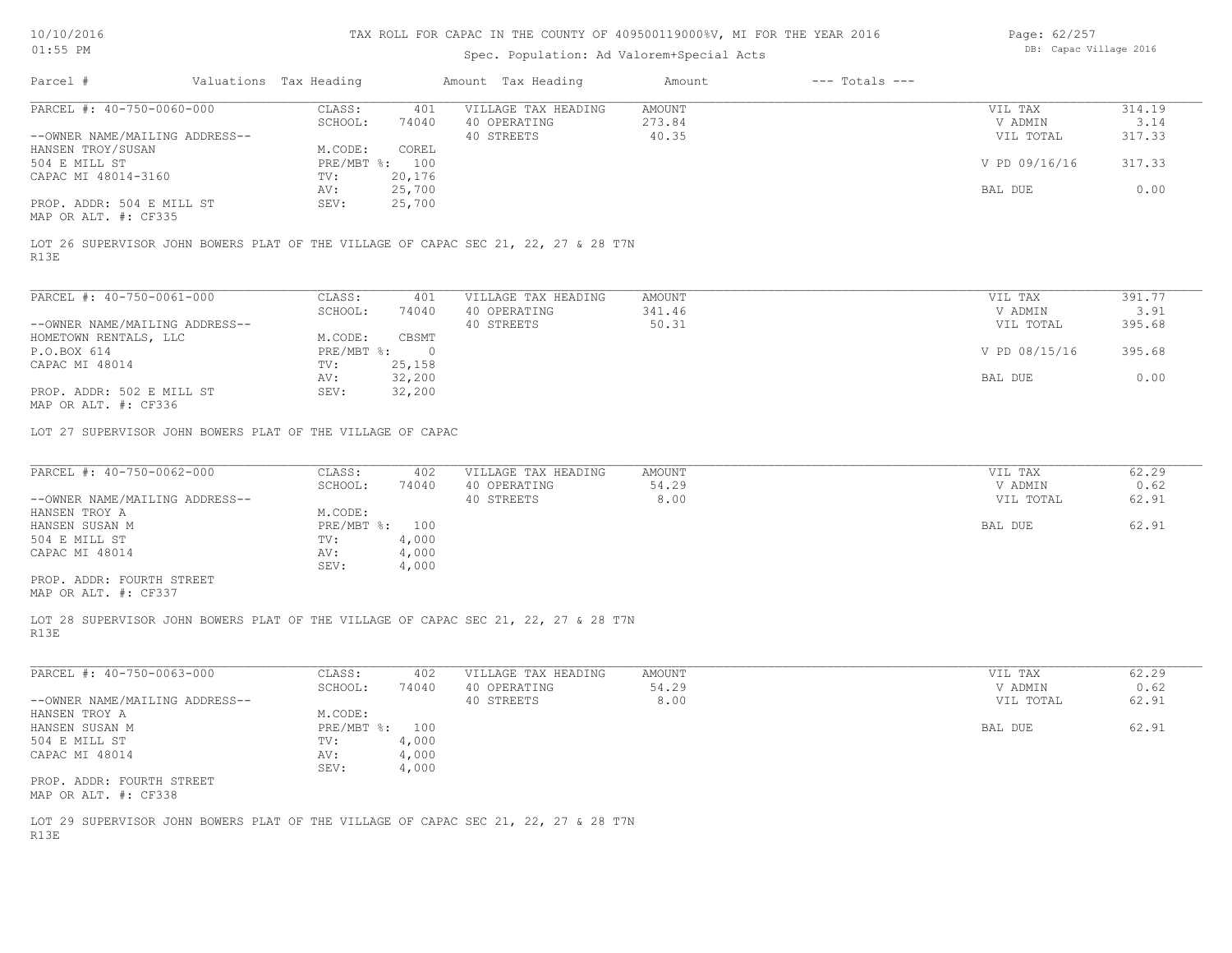# Spec. Population: Ad Valorem+Special Acts

Page: 63/257 DB: Capac Village 2016

| PARCEL #: 40-750-0064-000<br>62.29<br>CLASS:<br>402<br>VILLAGE TAX HEADING<br>AMOUNT<br>VIL TAX<br>54.29<br>SCHOOL:<br>74040<br>40 OPERATING<br>V ADMIN<br>40 STREETS<br>8.00<br>62.91<br>--OWNER NAME/MAILING ADDRESS--<br>VIL TOTAL<br>M.CODE:<br>HANSON TROY A<br>62.91<br>HANSON SUSAN M<br>PRE/MBT %: 100<br>BAL DUE<br>4,000<br>504 E MILL ST<br>TV:<br>CAPAC MI 48014<br>4,000<br>AV:<br>SEV:<br>4,000<br>PROP. ADDR: FOURTH STREET<br>MAP OR ALT. #: CF339<br>LOT 30 SUPERVISOR JOHN BOWERS PLAT OF THE VILLAGE OF CAPAC SEC 21, 22, 27 & 28 T7N<br>R13E<br>PARCEL #: 40-750-0065-000<br>62.29<br>CLASS:<br>402<br>AMOUNT<br>VILLAGE TAX HEADING<br>VIL TAX<br>54.29<br>V ADMIN<br>0.62<br>SCHOOL:<br>74040<br>40 OPERATING<br>--OWNER NAME/MAILING ADDRESS--<br>40 STREETS<br>8.00<br>VIL TOTAL<br>62.91<br>M.CODE:<br>MAJO INCORPORATED<br>62.91<br>68095 MAIN ST<br>$PRE/MBT$ %:<br>$\overline{0}$<br>BAL DUE<br>RICHMOND MI 48062<br>4,000<br>TV:<br>4,000<br>AV:<br>PROP. ADDR: FOURTH STREET<br>SEV:<br>4,000<br>MAP OR ALT. #: CF340<br>LOT 31 SUPERVISOR JOHN BOWERS PLAT OF THE VILLAGE OF CAPAC SEC 21, 22, 27 & 28 T7N<br>R13E<br>PARCEL #: 40-750-0066-000<br>CLASS:<br>VILLAGE TAX HEADING<br>VIL TAX<br>402<br>AMOUNT<br>86.86<br>SCHOOL:<br>74040<br>40 OPERATING<br>V ADMIN<br>0.99<br>12.80<br>40 STREETS<br>100.65<br>--OWNER NAME/MAILING ADDRESS--<br>VIL TOTAL<br>MILLER THOMAS E<br>M.CODE:<br>$PRE/MBT$ %:<br>402 N HUNTER ST<br>$\overline{0}$<br>V PD 09/16/16<br>100.65<br>CAPAC MI 48014-3129<br>TV:<br>6,400<br>6,400<br>BAL DUE<br>0.00<br>AV:<br>PROP. ADDR: FOURTH STREET<br>6,400<br>SEV:<br>MAP OR ALT. #: CF341A/G<br>LOTS 32-38 INCL SUPERVISOR JOHN BOWERS PLAT OF THE VILLAGE OF CAPAC SEC 21, 22, 27<br>& 28 T7N R13E<br>PARCEL #: 40-750-0067-000<br>CLASS:<br>VILLAGE TAX HEADING<br>AMOUNT<br>VIL TAX<br>0.00<br>402<br>SCHOOL:<br>40 OPERATING<br>0.00<br>V ADMIN<br>0.00<br>74040<br>0.00<br>40 STREETS<br>0.00<br>--OWNER NAME/MAILING ADDRESS--<br>VIL TOTAL<br>M.CODE:<br>MICHIGAN LAND BANK<br>0.00<br>MICH DEPT OF LABOR/ECO<br>PRE/MBT %:<br>$\circ$<br>BAL DUE<br>PO BOX 30004<br>$\overline{0}$<br>$\texttt{TV}$ :<br>LANSING MI 48909<br>0<br>AV:<br>$\circ$<br>SEV:<br>PROP. ADDR: MAIN ST<br>MAP OR ALT. $\#$ : 341H/K<br>LOTS 39 TO 42 INC. SUPERVISOR JOHN BOWERS PLAT OF THE VILLAGE OF CAPAC SEC 21, 22, | 27 & 28 T7N R13E | Parcel # | Valuations Tax Heading |  | Amount Tax Heading | Amount | $---$ Totals $---$ |  |
|----------------------------------------------------------------------------------------------------------------------------------------------------------------------------------------------------------------------------------------------------------------------------------------------------------------------------------------------------------------------------------------------------------------------------------------------------------------------------------------------------------------------------------------------------------------------------------------------------------------------------------------------------------------------------------------------------------------------------------------------------------------------------------------------------------------------------------------------------------------------------------------------------------------------------------------------------------------------------------------------------------------------------------------------------------------------------------------------------------------------------------------------------------------------------------------------------------------------------------------------------------------------------------------------------------------------------------------------------------------------------------------------------------------------------------------------------------------------------------------------------------------------------------------------------------------------------------------------------------------------------------------------------------------------------------------------------------------------------------------------------------------------------------------------------------------------------------------------------------------------------------------------------------------------------------------------------------------------------------------------------------------------------------------------------------------------------------------------------------------------------------------------------------------------------------------------------------------------------------------------------------------------------------------------------------------------------------------------------------------------------|------------------|----------|------------------------|--|--------------------|--------|--------------------|--|
| 0.62<br>99.66                                                                                                                                                                                                                                                                                                                                                                                                                                                                                                                                                                                                                                                                                                                                                                                                                                                                                                                                                                                                                                                                                                                                                                                                                                                                                                                                                                                                                                                                                                                                                                                                                                                                                                                                                                                                                                                                                                                                                                                                                                                                                                                                                                                                                                                                                                                                                              |                  |          |                        |  |                    |        |                    |  |
|                                                                                                                                                                                                                                                                                                                                                                                                                                                                                                                                                                                                                                                                                                                                                                                                                                                                                                                                                                                                                                                                                                                                                                                                                                                                                                                                                                                                                                                                                                                                                                                                                                                                                                                                                                                                                                                                                                                                                                                                                                                                                                                                                                                                                                                                                                                                                                            |                  |          |                        |  |                    |        |                    |  |
|                                                                                                                                                                                                                                                                                                                                                                                                                                                                                                                                                                                                                                                                                                                                                                                                                                                                                                                                                                                                                                                                                                                                                                                                                                                                                                                                                                                                                                                                                                                                                                                                                                                                                                                                                                                                                                                                                                                                                                                                                                                                                                                                                                                                                                                                                                                                                                            |                  |          |                        |  |                    |        |                    |  |
|                                                                                                                                                                                                                                                                                                                                                                                                                                                                                                                                                                                                                                                                                                                                                                                                                                                                                                                                                                                                                                                                                                                                                                                                                                                                                                                                                                                                                                                                                                                                                                                                                                                                                                                                                                                                                                                                                                                                                                                                                                                                                                                                                                                                                                                                                                                                                                            |                  |          |                        |  |                    |        |                    |  |
|                                                                                                                                                                                                                                                                                                                                                                                                                                                                                                                                                                                                                                                                                                                                                                                                                                                                                                                                                                                                                                                                                                                                                                                                                                                                                                                                                                                                                                                                                                                                                                                                                                                                                                                                                                                                                                                                                                                                                                                                                                                                                                                                                                                                                                                                                                                                                                            |                  |          |                        |  |                    |        |                    |  |
|                                                                                                                                                                                                                                                                                                                                                                                                                                                                                                                                                                                                                                                                                                                                                                                                                                                                                                                                                                                                                                                                                                                                                                                                                                                                                                                                                                                                                                                                                                                                                                                                                                                                                                                                                                                                                                                                                                                                                                                                                                                                                                                                                                                                                                                                                                                                                                            |                  |          |                        |  |                    |        |                    |  |
|                                                                                                                                                                                                                                                                                                                                                                                                                                                                                                                                                                                                                                                                                                                                                                                                                                                                                                                                                                                                                                                                                                                                                                                                                                                                                                                                                                                                                                                                                                                                                                                                                                                                                                                                                                                                                                                                                                                                                                                                                                                                                                                                                                                                                                                                                                                                                                            |                  |          |                        |  |                    |        |                    |  |
|                                                                                                                                                                                                                                                                                                                                                                                                                                                                                                                                                                                                                                                                                                                                                                                                                                                                                                                                                                                                                                                                                                                                                                                                                                                                                                                                                                                                                                                                                                                                                                                                                                                                                                                                                                                                                                                                                                                                                                                                                                                                                                                                                                                                                                                                                                                                                                            |                  |          |                        |  |                    |        |                    |  |
|                                                                                                                                                                                                                                                                                                                                                                                                                                                                                                                                                                                                                                                                                                                                                                                                                                                                                                                                                                                                                                                                                                                                                                                                                                                                                                                                                                                                                                                                                                                                                                                                                                                                                                                                                                                                                                                                                                                                                                                                                                                                                                                                                                                                                                                                                                                                                                            |                  |          |                        |  |                    |        |                    |  |
|                                                                                                                                                                                                                                                                                                                                                                                                                                                                                                                                                                                                                                                                                                                                                                                                                                                                                                                                                                                                                                                                                                                                                                                                                                                                                                                                                                                                                                                                                                                                                                                                                                                                                                                                                                                                                                                                                                                                                                                                                                                                                                                                                                                                                                                                                                                                                                            |                  |          |                        |  |                    |        |                    |  |
|                                                                                                                                                                                                                                                                                                                                                                                                                                                                                                                                                                                                                                                                                                                                                                                                                                                                                                                                                                                                                                                                                                                                                                                                                                                                                                                                                                                                                                                                                                                                                                                                                                                                                                                                                                                                                                                                                                                                                                                                                                                                                                                                                                                                                                                                                                                                                                            |                  |          |                        |  |                    |        |                    |  |
|                                                                                                                                                                                                                                                                                                                                                                                                                                                                                                                                                                                                                                                                                                                                                                                                                                                                                                                                                                                                                                                                                                                                                                                                                                                                                                                                                                                                                                                                                                                                                                                                                                                                                                                                                                                                                                                                                                                                                                                                                                                                                                                                                                                                                                                                                                                                                                            |                  |          |                        |  |                    |        |                    |  |
|                                                                                                                                                                                                                                                                                                                                                                                                                                                                                                                                                                                                                                                                                                                                                                                                                                                                                                                                                                                                                                                                                                                                                                                                                                                                                                                                                                                                                                                                                                                                                                                                                                                                                                                                                                                                                                                                                                                                                                                                                                                                                                                                                                                                                                                                                                                                                                            |                  |          |                        |  |                    |        |                    |  |
|                                                                                                                                                                                                                                                                                                                                                                                                                                                                                                                                                                                                                                                                                                                                                                                                                                                                                                                                                                                                                                                                                                                                                                                                                                                                                                                                                                                                                                                                                                                                                                                                                                                                                                                                                                                                                                                                                                                                                                                                                                                                                                                                                                                                                                                                                                                                                                            |                  |          |                        |  |                    |        |                    |  |
|                                                                                                                                                                                                                                                                                                                                                                                                                                                                                                                                                                                                                                                                                                                                                                                                                                                                                                                                                                                                                                                                                                                                                                                                                                                                                                                                                                                                                                                                                                                                                                                                                                                                                                                                                                                                                                                                                                                                                                                                                                                                                                                                                                                                                                                                                                                                                                            |                  |          |                        |  |                    |        |                    |  |
|                                                                                                                                                                                                                                                                                                                                                                                                                                                                                                                                                                                                                                                                                                                                                                                                                                                                                                                                                                                                                                                                                                                                                                                                                                                                                                                                                                                                                                                                                                                                                                                                                                                                                                                                                                                                                                                                                                                                                                                                                                                                                                                                                                                                                                                                                                                                                                            |                  |          |                        |  |                    |        |                    |  |
|                                                                                                                                                                                                                                                                                                                                                                                                                                                                                                                                                                                                                                                                                                                                                                                                                                                                                                                                                                                                                                                                                                                                                                                                                                                                                                                                                                                                                                                                                                                                                                                                                                                                                                                                                                                                                                                                                                                                                                                                                                                                                                                                                                                                                                                                                                                                                                            |                  |          |                        |  |                    |        |                    |  |
|                                                                                                                                                                                                                                                                                                                                                                                                                                                                                                                                                                                                                                                                                                                                                                                                                                                                                                                                                                                                                                                                                                                                                                                                                                                                                                                                                                                                                                                                                                                                                                                                                                                                                                                                                                                                                                                                                                                                                                                                                                                                                                                                                                                                                                                                                                                                                                            |                  |          |                        |  |                    |        |                    |  |
|                                                                                                                                                                                                                                                                                                                                                                                                                                                                                                                                                                                                                                                                                                                                                                                                                                                                                                                                                                                                                                                                                                                                                                                                                                                                                                                                                                                                                                                                                                                                                                                                                                                                                                                                                                                                                                                                                                                                                                                                                                                                                                                                                                                                                                                                                                                                                                            |                  |          |                        |  |                    |        |                    |  |
|                                                                                                                                                                                                                                                                                                                                                                                                                                                                                                                                                                                                                                                                                                                                                                                                                                                                                                                                                                                                                                                                                                                                                                                                                                                                                                                                                                                                                                                                                                                                                                                                                                                                                                                                                                                                                                                                                                                                                                                                                                                                                                                                                                                                                                                                                                                                                                            |                  |          |                        |  |                    |        |                    |  |
|                                                                                                                                                                                                                                                                                                                                                                                                                                                                                                                                                                                                                                                                                                                                                                                                                                                                                                                                                                                                                                                                                                                                                                                                                                                                                                                                                                                                                                                                                                                                                                                                                                                                                                                                                                                                                                                                                                                                                                                                                                                                                                                                                                                                                                                                                                                                                                            |                  |          |                        |  |                    |        |                    |  |
|                                                                                                                                                                                                                                                                                                                                                                                                                                                                                                                                                                                                                                                                                                                                                                                                                                                                                                                                                                                                                                                                                                                                                                                                                                                                                                                                                                                                                                                                                                                                                                                                                                                                                                                                                                                                                                                                                                                                                                                                                                                                                                                                                                                                                                                                                                                                                                            |                  |          |                        |  |                    |        |                    |  |
|                                                                                                                                                                                                                                                                                                                                                                                                                                                                                                                                                                                                                                                                                                                                                                                                                                                                                                                                                                                                                                                                                                                                                                                                                                                                                                                                                                                                                                                                                                                                                                                                                                                                                                                                                                                                                                                                                                                                                                                                                                                                                                                                                                                                                                                                                                                                                                            |                  |          |                        |  |                    |        |                    |  |
|                                                                                                                                                                                                                                                                                                                                                                                                                                                                                                                                                                                                                                                                                                                                                                                                                                                                                                                                                                                                                                                                                                                                                                                                                                                                                                                                                                                                                                                                                                                                                                                                                                                                                                                                                                                                                                                                                                                                                                                                                                                                                                                                                                                                                                                                                                                                                                            |                  |          |                        |  |                    |        |                    |  |
|                                                                                                                                                                                                                                                                                                                                                                                                                                                                                                                                                                                                                                                                                                                                                                                                                                                                                                                                                                                                                                                                                                                                                                                                                                                                                                                                                                                                                                                                                                                                                                                                                                                                                                                                                                                                                                                                                                                                                                                                                                                                                                                                                                                                                                                                                                                                                                            |                  |          |                        |  |                    |        |                    |  |
|                                                                                                                                                                                                                                                                                                                                                                                                                                                                                                                                                                                                                                                                                                                                                                                                                                                                                                                                                                                                                                                                                                                                                                                                                                                                                                                                                                                                                                                                                                                                                                                                                                                                                                                                                                                                                                                                                                                                                                                                                                                                                                                                                                                                                                                                                                                                                                            |                  |          |                        |  |                    |        |                    |  |
|                                                                                                                                                                                                                                                                                                                                                                                                                                                                                                                                                                                                                                                                                                                                                                                                                                                                                                                                                                                                                                                                                                                                                                                                                                                                                                                                                                                                                                                                                                                                                                                                                                                                                                                                                                                                                                                                                                                                                                                                                                                                                                                                                                                                                                                                                                                                                                            |                  |          |                        |  |                    |        |                    |  |
|                                                                                                                                                                                                                                                                                                                                                                                                                                                                                                                                                                                                                                                                                                                                                                                                                                                                                                                                                                                                                                                                                                                                                                                                                                                                                                                                                                                                                                                                                                                                                                                                                                                                                                                                                                                                                                                                                                                                                                                                                                                                                                                                                                                                                                                                                                                                                                            |                  |          |                        |  |                    |        |                    |  |
|                                                                                                                                                                                                                                                                                                                                                                                                                                                                                                                                                                                                                                                                                                                                                                                                                                                                                                                                                                                                                                                                                                                                                                                                                                                                                                                                                                                                                                                                                                                                                                                                                                                                                                                                                                                                                                                                                                                                                                                                                                                                                                                                                                                                                                                                                                                                                                            |                  |          |                        |  |                    |        |                    |  |
|                                                                                                                                                                                                                                                                                                                                                                                                                                                                                                                                                                                                                                                                                                                                                                                                                                                                                                                                                                                                                                                                                                                                                                                                                                                                                                                                                                                                                                                                                                                                                                                                                                                                                                                                                                                                                                                                                                                                                                                                                                                                                                                                                                                                                                                                                                                                                                            |                  |          |                        |  |                    |        |                    |  |
|                                                                                                                                                                                                                                                                                                                                                                                                                                                                                                                                                                                                                                                                                                                                                                                                                                                                                                                                                                                                                                                                                                                                                                                                                                                                                                                                                                                                                                                                                                                                                                                                                                                                                                                                                                                                                                                                                                                                                                                                                                                                                                                                                                                                                                                                                                                                                                            |                  |          |                        |  |                    |        |                    |  |
|                                                                                                                                                                                                                                                                                                                                                                                                                                                                                                                                                                                                                                                                                                                                                                                                                                                                                                                                                                                                                                                                                                                                                                                                                                                                                                                                                                                                                                                                                                                                                                                                                                                                                                                                                                                                                                                                                                                                                                                                                                                                                                                                                                                                                                                                                                                                                                            |                  |          |                        |  |                    |        |                    |  |
|                                                                                                                                                                                                                                                                                                                                                                                                                                                                                                                                                                                                                                                                                                                                                                                                                                                                                                                                                                                                                                                                                                                                                                                                                                                                                                                                                                                                                                                                                                                                                                                                                                                                                                                                                                                                                                                                                                                                                                                                                                                                                                                                                                                                                                                                                                                                                                            |                  |          |                        |  |                    |        |                    |  |
|                                                                                                                                                                                                                                                                                                                                                                                                                                                                                                                                                                                                                                                                                                                                                                                                                                                                                                                                                                                                                                                                                                                                                                                                                                                                                                                                                                                                                                                                                                                                                                                                                                                                                                                                                                                                                                                                                                                                                                                                                                                                                                                                                                                                                                                                                                                                                                            |                  |          |                        |  |                    |        |                    |  |
|                                                                                                                                                                                                                                                                                                                                                                                                                                                                                                                                                                                                                                                                                                                                                                                                                                                                                                                                                                                                                                                                                                                                                                                                                                                                                                                                                                                                                                                                                                                                                                                                                                                                                                                                                                                                                                                                                                                                                                                                                                                                                                                                                                                                                                                                                                                                                                            |                  |          |                        |  |                    |        |                    |  |
|                                                                                                                                                                                                                                                                                                                                                                                                                                                                                                                                                                                                                                                                                                                                                                                                                                                                                                                                                                                                                                                                                                                                                                                                                                                                                                                                                                                                                                                                                                                                                                                                                                                                                                                                                                                                                                                                                                                                                                                                                                                                                                                                                                                                                                                                                                                                                                            |                  |          |                        |  |                    |        |                    |  |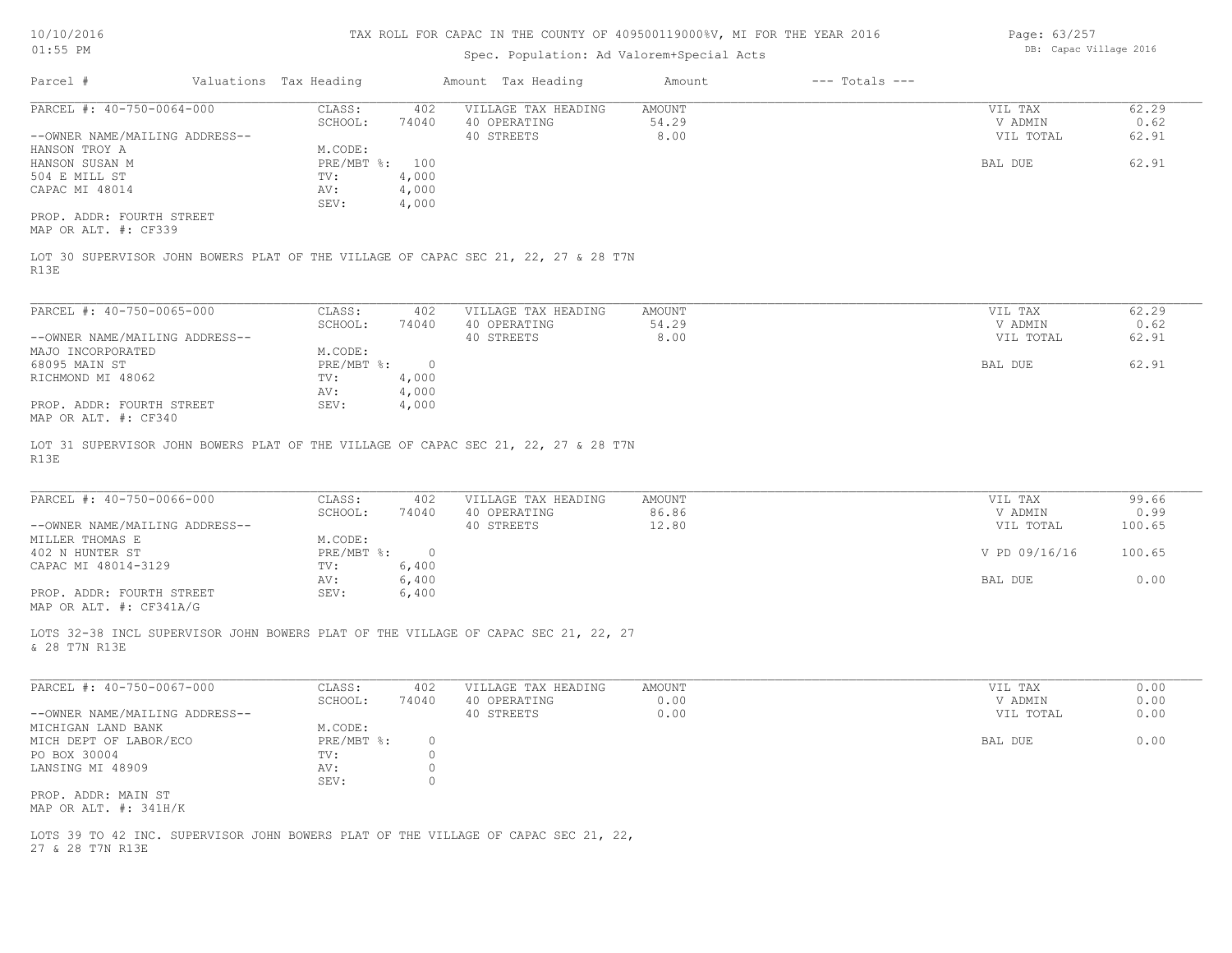| 10/10/2016                                                           |                                         |                | TAX ROLL FOR CAPAC IN THE COUNTY OF 409500119000%V, MI FOR THE YEAR 2016           |                                |                    | Page: 64/257                    |                        |
|----------------------------------------------------------------------|-----------------------------------------|----------------|------------------------------------------------------------------------------------|--------------------------------|--------------------|---------------------------------|------------------------|
| $01:55$ PM                                                           |                                         |                | Spec. Population: Ad Valorem+Special Acts                                          |                                |                    | DB: Capac Village 2016          |                        |
| Parcel #                                                             | Valuations Tax Heading                  |                | Amount Tax Heading                                                                 | Amount                         | $---$ Totals $---$ |                                 |                        |
| PARCEL #: 40-750-0068-000<br>--OWNER NAME/MAILING ADDRESS--          | CLASS:<br>SCHOOL:                       | 402<br>74040   | VILLAGE TAX HEADING<br>40 OPERATING<br>40 STREETS                                  | <b>AMOUNT</b><br>47.50<br>7.00 |                    | VIL TAX<br>V ADMIN<br>VIL TOTAL | 54.50<br>0.54<br>55.04 |
| RAY BARBARA JAN<br>RAY DANIEL S<br>216 S LESTER ST<br>CAPAC MI 48014 | M.CODE:<br>PRE/MBT %: 100<br>TV:<br>AV: | 3,500<br>3,500 |                                                                                    |                                |                    | BAL DUE                         | 55.04                  |
| PROP. ADDR: FOURTH STREET<br>MAP OR ALT. #: CF342                    | SEV:                                    | 3,500          |                                                                                    |                                |                    |                                 |                        |
| R13E                                                                 |                                         |                | LOT 43 SUPERVISOR JOHN BOWERS PLAT OF THE VILLAGE OF CAPAC SEC 21, 22, 27 & 28 T7N |                                |                    |                                 |                        |
| PARCEL #: 40-750-0069-000                                            | CLASS:                                  | 402            | VILLAGE TAX HEADING                                                                | <b>AMOUNT</b>                  |                    | VIL TAX                         | 54.50                  |
| --OWNER NAME/MAILING ADDRESS--<br>RAY DANIEL S                       | SCHOOL:<br>M.CODE:                      | 74040          | 40 OPERATING<br>40 STREETS                                                         | 47.50<br>7.00                  |                    | V ADMIN<br>VIL TOTAL            | 0.54<br>55.04          |
| RAY BARBARA J<br>216 S LESTER<br>CAPAC MI 48014                      | PRE/MBT %: 100<br>TV:<br>AV:            | 3,500<br>3,500 |                                                                                    |                                |                    | BAL DUE                         | 55.04                  |
| PROP. ADDR: FOURTH STREET<br>MAP OR ALT. #: CF343                    | SEV:                                    | 3,500          |                                                                                    |                                |                    |                                 |                        |
| R13E                                                                 |                                         |                | LOT 44 SUPERVISOR JOHN BOWERS PLAT OF THE VILLAGE OF CAPAC SEC 21, 22, 27 & 28 T7N |                                |                    |                                 |                        |
| PARCEL #: 40-750-0070-000                                            | CLASS:                                  | 402            | VILLAGE TAX HEADING                                                                | <b>AMOUNT</b><br>47.50         |                    | VIL TAX                         | 54.50                  |
| --OWNER NAME/MAILING ADDRESS--                                       | SCHOOL:                                 | 74040          | 40 OPERATING<br>40 STREETS                                                         | 7.00                           |                    | V ADMIN<br>VIL TOTAL            | 0.54<br>55.04          |
| RAY BARBARA JAN<br>RAY DANIEL S                                      | M.CODE:<br>PRE/MBT %: 100               |                |                                                                                    |                                |                    | BAL DUE                         | 55.04                  |
| 216 S LESTER ST<br>CAPAC MI 48014                                    | TV:<br>AV:                              | 3,500<br>3,500 |                                                                                    |                                |                    |                                 |                        |
| PROP. ADDR: FOURTH STREET<br>MAP OR ALT. #: CF344                    | SEV:                                    | 3,500          |                                                                                    |                                |                    |                                 |                        |
| R13E                                                                 |                                         |                | LOT 45 SUPERVISOR JOHN BOWERS PLAT OF THE VILLAGE OF CAPAC SEC 21, 22, 27 & 28 T7N |                                |                    |                                 |                        |
| PARCEL #: 40-750-0071-000                                            | CLASS:                                  | 402            | VILLAGE TAX HEADING                                                                | AMOUNT                         |                    | VIL TAX                         | 85.65                  |
| --OWNER NAME/MAILING ADDRESS--                                       | SCHOOL:                                 | 74040          | 40 OPERATING<br>40 STREETS                                                         | 74.65<br>11.00                 |                    | V ADMIN<br>VIL TOTAL            | 0.85<br>86.50          |
| RAY BARBARA JAN<br>RAY DANIEL S                                      | M.CODE:<br>PRE/MBT %: 100               |                |                                                                                    |                                |                    | BAL DUE                         | 86.50                  |
| 216 S LESTER ST<br>CAPAC MI 48014                                    | TV:<br>AV:                              | 5,500<br>5,500 |                                                                                    |                                |                    |                                 |                        |
| PROP. ADDR: FOURTH STREET<br>MAP OR ALT. #: CF345A/C                 | SEV:                                    | 5,500          |                                                                                    |                                |                    |                                 |                        |

& 28 T7N R13E LOTS 46, 47 & 48 SUPERVISOR JOHN BOWERS PLAT OF THE VILLAGE OF CAPAC SEC 21, 22 27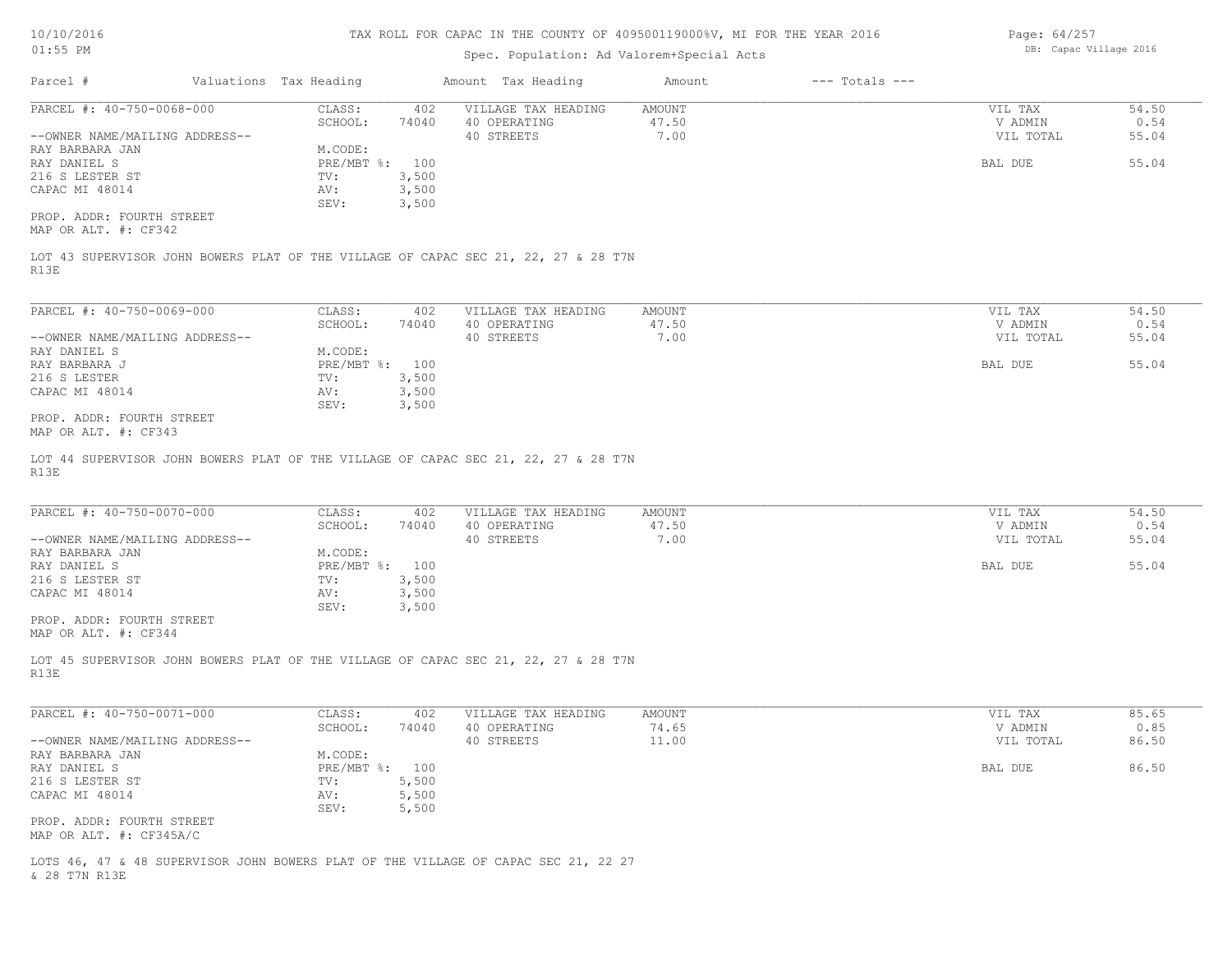#### Spec. Population: Ad Valorem+Special Acts

Page: 65/257 DB: Capac Village 2016

| Parcel #                       | Valuations Tax Heading |       | Amount Tax Heading  | Amount | $---$ Totals $---$ |               |       |
|--------------------------------|------------------------|-------|---------------------|--------|--------------------|---------------|-------|
| PARCEL #: 40-750-0072-000      | CLASS:                 | 402   | VILLAGE TAX HEADING | AMOUNT |                    | VIL TAX       | 62.29 |
|                                | SCHOOL:                | 74040 | 40 OPERATING        | 54.29  |                    | V ADMIN       | 0.62  |
| --OWNER NAME/MAILING ADDRESS-- |                        |       | 40 STREETS          | 8.00   |                    | VIL TOTAL     | 62.91 |
| KILLINGBECK KARL T             | M.CODE:                |       |                     |        |                    |               |       |
| KILLINGBECK COURTNEY           | PRE/MBT %:             |       |                     |        |                    | V PD 09/16/16 | 62.91 |
| 202 S LESTER                   | TV:                    | 4,000 |                     |        |                    |               |       |
| CAPAC MI 48014                 | AV:                    | 4,000 |                     |        |                    | BAL DUE       | 0.00  |
|                                | SEV:                   | 4,000 |                     |        |                    |               |       |
| PROP. ADDR: FOURTH STREET      |                        |       |                     |        |                    |               |       |

MAP OR ALT. #: CF345D

27 & 28 T7N R13E LOT 49 EXC N 4 FT. SUPERVISOR JOHN BOWERS PLAT OF THE VILLAGE OF CAPAC SEC 21, 2,

| PARCEL #: 40-750-0073-000      | CLASS:         | 402   | VILLAGE TAX HEADING | AMOUNT | VIL TAX       | 62.29 |
|--------------------------------|----------------|-------|---------------------|--------|---------------|-------|
|                                | SCHOOL:        | 74040 | 40 OPERATING        | 54.29  | V ADMIN       | 0.62  |
| --OWNER NAME/MAILING ADDRESS-- |                |       | 40 STREETS          | 8.00   | VIL TOTAL     | 62.91 |
| KILLINGHAM KARL                | M.CODE:        | COREL |                     |        |               |       |
| 202 S LESTER                   | PRE/MBT %: 100 |       |                     |        | V PD 09/19/16 | 62.91 |
| CAPAC MI 48014                 | TV:            | 4,000 |                     |        |               |       |
|                                | AV:            | 4,000 |                     |        | BAL DUE       | 0.00  |
| PROP. ADDR: FOURTH STREET      | SEV:           | 4,000 |                     |        |               |       |
| $\frac{1}{2}$                  |                |       |                     |        |               |       |

MAP OR ALT. #: CF345E

21, 22, 27 & 28 T7N R13E LOT 50 & N 4 FT OF LOT 49 SUPERVISOR JOHN BOWERS PLAT OF THE VILLAGE OF CAPAC SEC

| PARCEL #: 40-750-0074-000      | CLASS:       | 402   | VILLAGE TAX HEADING | AMOUNT | VIL TAX       | 62.29 |
|--------------------------------|--------------|-------|---------------------|--------|---------------|-------|
|                                | SCHOOL:      | 74040 | 40 OPERATING        | 54.29  | V ADMIN       | 0.62  |
| --OWNER NAME/MAILING ADDRESS-- |              |       | 40 STREETS          | 8.00   | VIL TOTAL     | 62.91 |
| DETLOFF WAYNE                  | M.CODE:      |       |                     |        |               |       |
| 200 S LESTER ST                | $PRE/MBT$ %: | 100   |                     |        | V PD 09/12/16 | 62.91 |
| CAPAC MI 48014                 | TV:          | 4,000 |                     |        |               |       |
|                                | AV:          | 4,000 |                     |        | BAL DUE       | 0.00  |
| PROP. ADDR: FOURTH STREET      | SEV:         | 4,000 |                     |        |               |       |
|                                |              |       |                     |        |               |       |

 $\mathcal{L}_\mathcal{L} = \mathcal{L}_\mathcal{L} = \mathcal{L}_\mathcal{L} = \mathcal{L}_\mathcal{L} = \mathcal{L}_\mathcal{L} = \mathcal{L}_\mathcal{L} = \mathcal{L}_\mathcal{L} = \mathcal{L}_\mathcal{L} = \mathcal{L}_\mathcal{L} = \mathcal{L}_\mathcal{L} = \mathcal{L}_\mathcal{L} = \mathcal{L}_\mathcal{L} = \mathcal{L}_\mathcal{L} = \mathcal{L}_\mathcal{L} = \mathcal{L}_\mathcal{L} = \mathcal{L}_\mathcal{L} = \mathcal{L}_\mathcal{L}$ 

MAP OR ALT. #: CF346A

R13E LOT 51 SUPERVISOR JOHN BOWERS PLAT OF THE VILLAGE OF CAPAC SEC 21, 22, 27 & 28 T7N

| PARCEL #: 40-750-0075-000      | CLASS:       | 005   | VILLAGE TAX HEADING | AMOUNT | VIL TAX   | 0.00 |
|--------------------------------|--------------|-------|---------------------|--------|-----------|------|
|                                | SCHOOL:      | 74040 | 40 OPERATING        | 0.00   | V ADMIN   | 0.00 |
| --OWNER NAME/MAILING ADDRESS-- |              |       | 40 STREETS          | 0.00   | VIL TOTAL | 0.00 |
| VILLAGE OF CAPAC               | M.CODE:      |       |                     |        |           |      |
| 131 N MAIN ST                  | $PRE/MBT$ %: |       |                     |        | BAL DUE   | 0.00 |
| CAPAC MI 48014                 | TV:          |       |                     |        |           |      |
|                                | AV:          |       |                     |        |           |      |
| PROP. ADDR: MILL STREET        | SEV:         |       |                     |        |           |      |
| MAP OR ALT. #: CF346B          |              |       |                     |        |           |      |

R13E LOT 52 SUPERVISOR JOHN BOWERS PLAT OF THE VILLAGE OF CAPAC SEC 21, 22, 27 & 28 T7N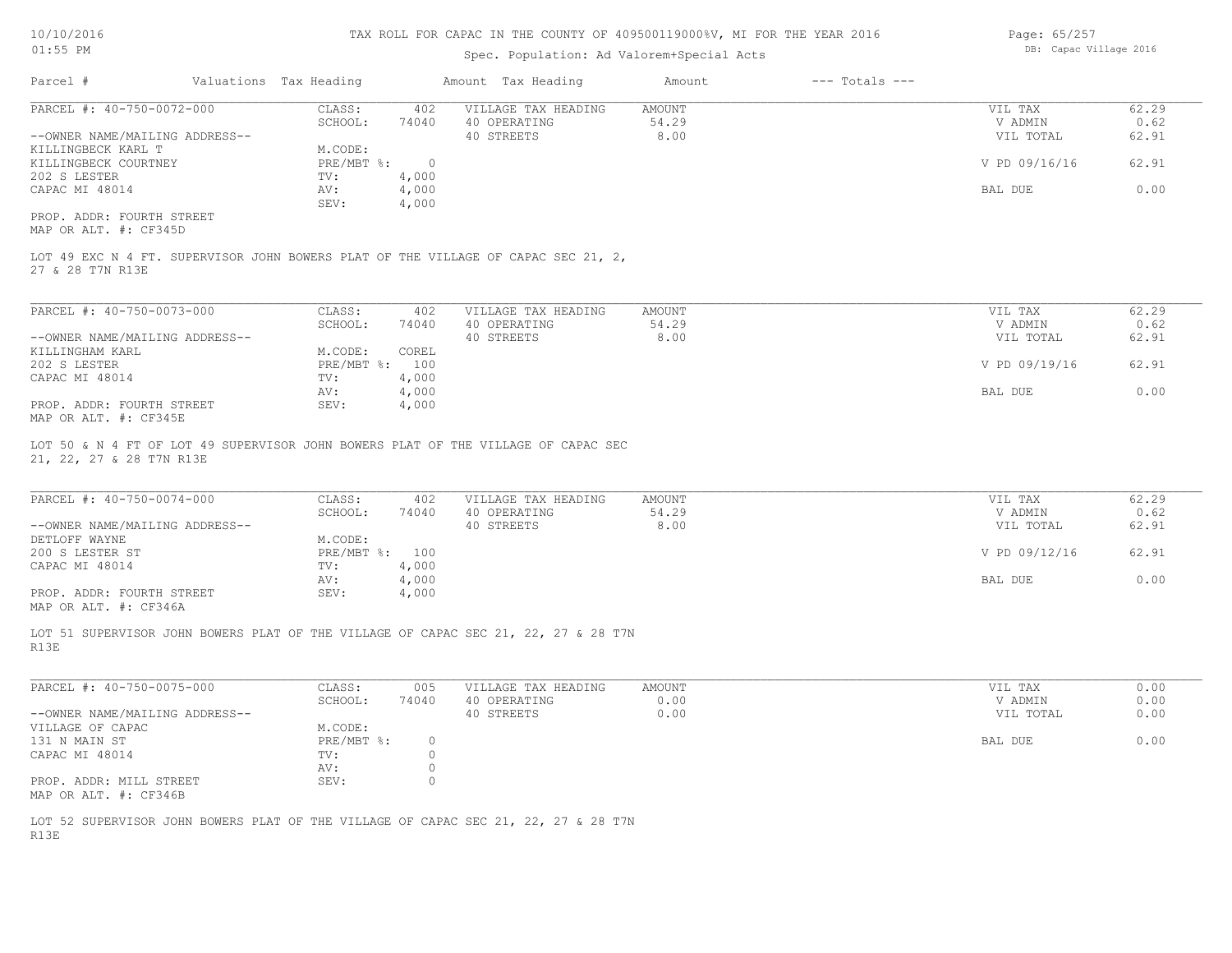#### Spec. Population: Ad Valorem+Special Acts

Page: 66/257 DB: Capac Village 2016

|                                                                                                                  |        | Amount Tax Heading  | Amount | $---$ Totals $---$ |           |      |
|------------------------------------------------------------------------------------------------------------------|--------|---------------------|--------|--------------------|-----------|------|
| CLASS:                                                                                                           | 703    | VILLAGE TAX HEADING | AMOUNT |                    | VIL TAX   | 0.00 |
| SCHOOL:                                                                                                          | 74040  | 40 OPERATING        | 0.00   |                    | V ADMIN   | 0.00 |
|                                                                                                                  |        | 40 STREETS          | 0.00   |                    | VIL TOTAL | 0.00 |
| M.CODE:                                                                                                          |        |                     |        |                    |           |      |
|                                                                                                                  | $\Box$ |                     |        |                    | BAL DUE   | 0.00 |
| TV:                                                                                                              |        |                     |        |                    |           |      |
| AV:                                                                                                              |        |                     |        |                    |           |      |
| SEV:                                                                                                             |        |                     |        |                    |           |      |
|                                                                                                                  |        |                     |        |                    |           |      |
| PARCEL #: 40-750-0076-000<br>--OWNER NAME/MAILING ADDRESS--<br>PROP. ADDR: FOURTH STREET<br>MAP OR ALT. #: CF347 |        | $PRE/MBT$ %:        |        |                    |           |      |

R13E LOT 53 SUPERVISOR JOHN BOWERS PLAT OF THE VILLAGE OF CAPAC SEC 21, 22, 27 & 28 T7N

| PARCEL #: 40-750-0077-000      | CLASS:     | 703      | VILLAGE TAX HEADING | AMOUNT | VIL TAX   | 0.00 |
|--------------------------------|------------|----------|---------------------|--------|-----------|------|
|                                | SCHOOL:    | 74040    | 40 OPERATING        | 0.00   | V ADMIN   | 0.00 |
| --OWNER NAME/MAILING ADDRESS-- |            |          | 40 STREETS          | 0.00   | VIL TOTAL | 0.00 |
| THE VILLAGE OF CAPAC           | M.CODE:    |          |                     |        |           |      |
| 131 N MAIN ST                  | PRE/MBT %: | $^{(1)}$ |                     |        | BAL DUE   | 0.00 |
| CAPAC MI 48014                 | TV:        |          |                     |        |           |      |
|                                | AV:        |          |                     |        |           |      |
| PROP. ADDR: E MILL ST          | SEV:       |          |                     |        |           |      |
| MAP OR ALT. #: CF348           |            |          |                     |        |           |      |

T7N R13E LOTS 54-55 SUPERVISOR JOHN BOWERS PLAT OF THE VILLAGE OF CAPAC SEC 21, 22, 27 & 28

| PARCEL #: 40-750-0078-000      | CLASS:     | 402   | VILLAGE TAX HEADING | AMOUNT | VIL TAX       | 62.29 |
|--------------------------------|------------|-------|---------------------|--------|---------------|-------|
|                                | SCHOOL:    | 74040 | 40 OPERATING        | 54.29  | V ADMIN       | 0.62  |
| --OWNER NAME/MAILING ADDRESS-- |            |       | 40 STREETS          | 8.00   | VIL TOTAL     | 62.91 |
| KATAKIS, ANTONIOS              | M.CODE:    |       |                     |        |               |       |
| 2320 FRED MOORE HWY.           | PRE/MBT %: |       |                     |        | V PD 09/12/16 | 62.91 |
| ST. CLAIR, MI 48079            | TV:        | 4,000 |                     |        |               |       |
|                                | AV:        | 4,000 |                     |        | BAL DUE       | 0.00  |
| PROP. ADDR: FOURTH STREET      | SEV:       | 4,000 |                     |        |               |       |
|                                |            |       |                     |        |               |       |

MAP OR ALT. #: CF349

R13E LOT 56 SUPERVISOR JOHN BOWERS PLAT OF THE VILLAGE OF CAPAC SEC 21, 22, 27 & 28 T7N

| PARCEL #: 40-750-0079-000      | CLASS:     | 401    | VILLAGE TAX HEADING | AMOUNT | VIL TAX   | 304.68 |
|--------------------------------|------------|--------|---------------------|--------|-----------|--------|
|                                | SCHOOL:    | 74040  | 40 OPERATING        | 265.55 | V ADMIN   | 3.04   |
| --OWNER NAME/MAILING ADDRESS-- |            |        | 40 STREETS          | 39.13  | VIL TOTAL | 307.72 |
| CYRUS MARY/MICHAEL             | M.CODE:    |        |                     |        |           |        |
| 426 E MILL ST                  | PRE/MBT %: | 100    |                     |        | BAL DUE   | 307.72 |
| CAPAC MI 48014-3158            | TV:        | 19,565 |                     |        |           |        |
|                                | AV:        | 25,100 |                     |        |           |        |
| PROP. ADDR: 426 E MILL ST      | SEV:       | 25,100 |                     |        |           |        |
| MAP OR ALT. #: CF350           |            |        |                     |        |           |        |

 $\mathcal{L}_\mathcal{L} = \mathcal{L}_\mathcal{L} = \mathcal{L}_\mathcal{L} = \mathcal{L}_\mathcal{L} = \mathcal{L}_\mathcal{L} = \mathcal{L}_\mathcal{L} = \mathcal{L}_\mathcal{L} = \mathcal{L}_\mathcal{L} = \mathcal{L}_\mathcal{L} = \mathcal{L}_\mathcal{L} = \mathcal{L}_\mathcal{L} = \mathcal{L}_\mathcal{L} = \mathcal{L}_\mathcal{L} = \mathcal{L}_\mathcal{L} = \mathcal{L}_\mathcal{L} = \mathcal{L}_\mathcal{L} = \mathcal{L}_\mathcal{L}$ 

R13E 1700/546 ADD NAME LOT 57 SUPERVISOR JOHN BOWERS PLAT OF THE VILLAGE OF CAPAC SEC 21, 22, 27 & 28 T7N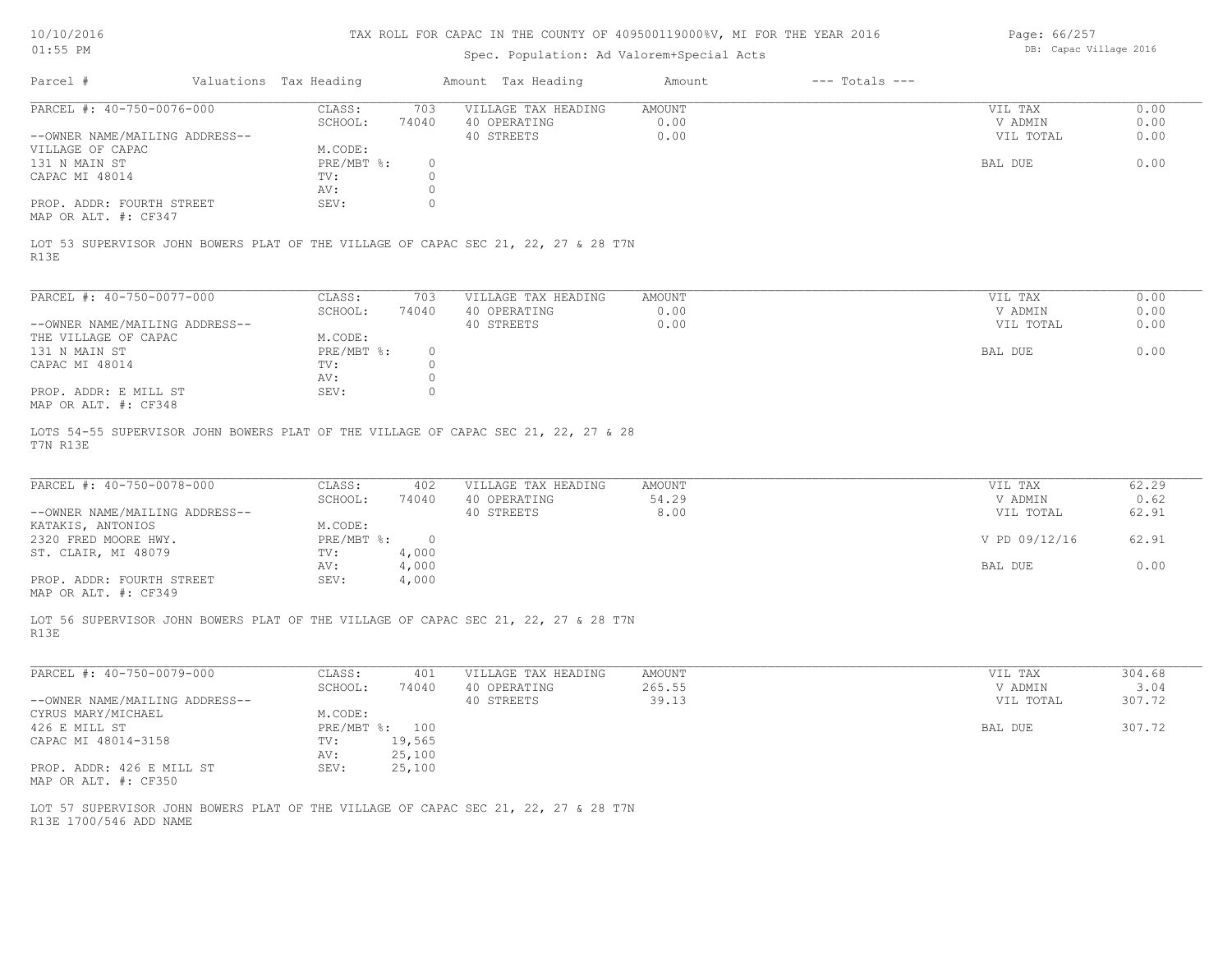| 10/10/2016 |  |
|------------|--|
| $01:55$ PM |  |

## Spec. Population: Ad Valorem+Special Acts

Page: 67/257 DB: Capac Village 2016

|                                                                                                                    | Valuations Tax Heading |                  | Amount Tax Heading  | Amount | $---$ Totals $---$ |               |        |
|--------------------------------------------------------------------------------------------------------------------|------------------------|------------------|---------------------|--------|--------------------|---------------|--------|
| PARCEL #: 40-750-0080-000                                                                                          | CLASS:                 | 401              | VILLAGE TAX HEADING | AMOUNT |                    | VIL TAX       | 333.26 |
|                                                                                                                    | SCHOOL:                | 74040            | 40 OPERATING        | 290.46 |                    | V ADMIN       | 3.33   |
| --OWNER NAME/MAILING ADDRESS--                                                                                     |                        |                  | 40 STREETS          | 42.80  |                    | VIL TOTAL     | 336.59 |
| HUNTER RICHARD E                                                                                                   | M.CODE:                | COREL            |                     |        |                    |               |        |
| 8204 PETZ RD                                                                                                       | $PRE/MBT$ %:           | $\bigcirc$       |                     |        |                    | V PD 09/19/16 | 336.59 |
| IMLAY CITY MI 48444                                                                                                | $\text{TV}$ :          | 21,400           |                     |        |                    |               |        |
|                                                                                                                    | AV:                    | 24,600           |                     |        |                    | BAL DUE       | 0.00   |
| PROP. ADDR: 406 E MILL ST                                                                                          | SEV:                   | 24,600           |                     |        |                    |               |        |
|                                                                                                                    |                        |                  |                     |        |                    |               |        |
| MAP OR ALT. #: CF351<br>LOT 58 SUPERVISOR JOHN BOWERS PLAT OF THE VILLAGE OF CAPAC SEC 21, 22, 27 & 28 T7N<br>R13E |                        |                  |                     |        |                    |               |        |
| PARCEL #: 40-750-0081-000                                                                                          | CLASS:                 | 401              | VILLAGE TAX HEADING | AMOUNT |                    | VIL TAX       | 673.93 |
|                                                                                                                    | SCHOOL:                | 74040            | 40 OPERATING        | 587.38 |                    | V ADMIN       | 6.73   |
| --OWNER NAME/MAILING ADDRESS--                                                                                     |                        |                  | 40 STREETS          | 86.55  |                    | VIL TOTAL     | 680.66 |
| BRAUNSTEINER BERTRAM/JOAN                                                                                          | M.CODE:                |                  |                     |        |                    |               |        |
| 404 E. MILL ST.                                                                                                    | PRE/MBT %: 100         |                  |                     |        |                    | V PD 07/08/16 | 680.66 |
| CAPAC MI 48014                                                                                                     | TV:                    | 43,276           |                     |        |                    |               |        |
| PROP. ADDR: 404 E MILL ST                                                                                          | AV:<br>SEV:            | 53,800<br>53,800 |                     |        |                    | BAL DUE       | 0.00   |

| PARCEL #: 40-750-0082-000      | CLASS:       | 401    | VILLAGE TAX HEADING | AMOUNT | VIL TAX       | 390.88 |
|--------------------------------|--------------|--------|---------------------|--------|---------------|--------|
|                                | SCHOOL:      | 74040  | 40 OPERATING        | 340.68 | V ADMIN       | 3.90   |
| --OWNER NAME/MAILING ADDRESS-- |              |        | 40 STREETS          | 50.20  | VIL TOTAL     | 394.78 |
| MESSING MARK E                 | M.CODE:      |        |                     |        |               |        |
| 402 E MILL ST                  | $PRE/MBT$ %: | 100    |                     |        | V PD 09/16/16 | 394.78 |
| CAPAC MI 48014                 | TV:          | 25,100 |                     |        |               |        |
|                                | AV:          | 25,100 |                     |        | BAL DUE       | 0.00   |
| PROP. ADDR: 402 E MILL ST      | SEV:         | 25,100 |                     |        |               |        |
| MAP OR ALT. #: CF353           |              |        |                     |        |               |        |

 $\mathcal{L}_\mathcal{L} = \mathcal{L}_\mathcal{L} = \mathcal{L}_\mathcal{L} = \mathcal{L}_\mathcal{L} = \mathcal{L}_\mathcal{L} = \mathcal{L}_\mathcal{L} = \mathcal{L}_\mathcal{L} = \mathcal{L}_\mathcal{L} = \mathcal{L}_\mathcal{L} = \mathcal{L}_\mathcal{L} = \mathcal{L}_\mathcal{L} = \mathcal{L}_\mathcal{L} = \mathcal{L}_\mathcal{L} = \mathcal{L}_\mathcal{L} = \mathcal{L}_\mathcal{L} = \mathcal{L}_\mathcal{L} = \mathcal{L}_\mathcal{L}$ 

 $\mathcal{L}_\mathcal{L} = \mathcal{L}_\mathcal{L} = \mathcal{L}_\mathcal{L} = \mathcal{L}_\mathcal{L} = \mathcal{L}_\mathcal{L} = \mathcal{L}_\mathcal{L} = \mathcal{L}_\mathcal{L} = \mathcal{L}_\mathcal{L} = \mathcal{L}_\mathcal{L} = \mathcal{L}_\mathcal{L} = \mathcal{L}_\mathcal{L} = \mathcal{L}_\mathcal{L} = \mathcal{L}_\mathcal{L} = \mathcal{L}_\mathcal{L} = \mathcal{L}_\mathcal{L} = \mathcal{L}_\mathcal{L} = \mathcal{L}_\mathcal{L}$ 

LOT 60 SUPERVISOR JOHN BOWERS PLAT OF THE VILLAGE OF CAPAC SEC 21, 22, 27 & 28 T7N

R13E

| PARCEL #: 40-750-0083-000      | CLASS:     | 401    | VILLAGE TAX HEADING | AMOUNT | VIL TAX       | 256.35 |
|--------------------------------|------------|--------|---------------------|--------|---------------|--------|
|                                | SCHOOL:    | 74040  | 40 OPERATING        | 223.43 | V ADMIN       | 2.56   |
| --OWNER NAME/MAILING ADDRESS-- |            |        | 40 STREETS          | 32.92  | VIL TOTAL     | 258.91 |
| OCHOA JOSE/ANGELINE            | M.CODE:    |        |                     |        |               |        |
| 106 S LESTER ST                | PRE/MBT %: |        |                     |        | V PD 09/14/16 | 258.91 |
| CAPAC MI 48014                 | TV:        | 16,462 |                     |        |               |        |
|                                | AV:        | 22,100 |                     |        | BAL DUE       | 0.00   |
| PROP. ADDR: 104 S LESTER ST    | SEV:       | 22,100 |                     |        |               |        |
| MAP OR ALT. #: CF354A          |            |        |                     |        |               |        |

LOT 61 EXC S 4' SUPERVISOR JOHN BOWER'S PLAT OF THE VILLAGE OF CAPAC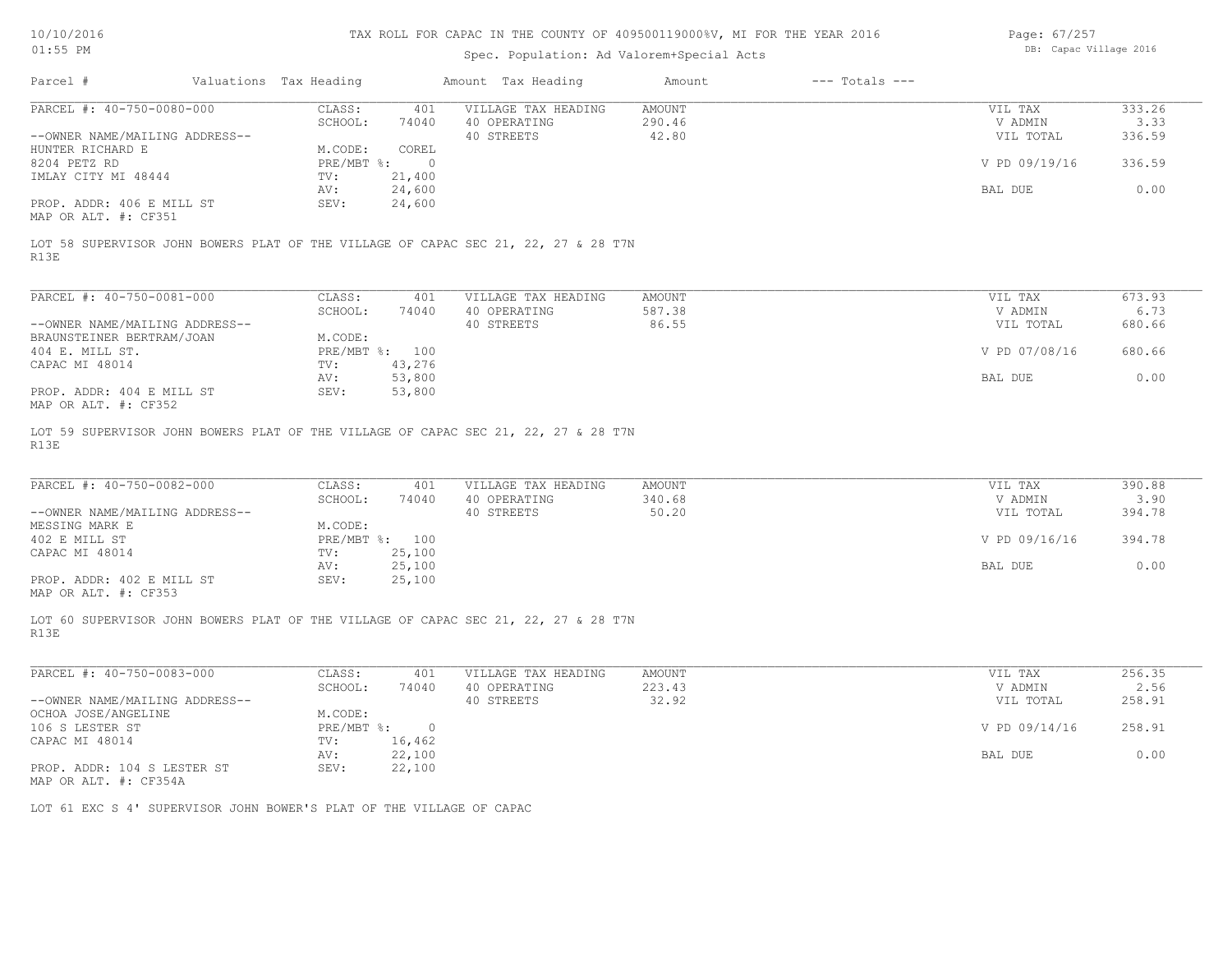#### Spec. Population: Ad Valorem+Special Acts

| Page: 68/257 |                        |  |
|--------------|------------------------|--|
|              | DB: Capac Village 2016 |  |

| Parcel #                       | Valuations Tax Heading |        | Amount Tax Heading  | Amount | $---$ Totals $---$ |               |        |
|--------------------------------|------------------------|--------|---------------------|--------|--------------------|---------------|--------|
| PARCEL #: 40-750-0083-500      | CLASS:                 | 401    | VILLAGE TAX HEADING | AMOUNT |                    | VIL TAX       | 765.85 |
|                                | SCHOOL:                | 74040  | 40 OPERATING        | 667.50 |                    | V ADMIN       | 7.65   |
| --OWNER NAME/MAILING ADDRESS-- |                        |        | 40 STREETS          | 98.35  |                    | VIL TOTAL     | 773.50 |
| OCHOA JOSE/ANGELINE            | M.CODE:                |        |                     |        |                    |               |        |
| 106 S LESTER ST                | PRE/MBT %: 100         |        |                     |        |                    | V PD 09/14/16 | 773.50 |
| CAPAC MI 48014                 | TV:                    | 49,179 |                     |        |                    |               |        |
|                                | AV:                    | 66,400 |                     |        |                    | BAL DUE       | 0.00   |
| PROP. ADDR: 106 S LESTER ST    | SEV:                   | 66,400 |                     |        |                    |               |        |
|                                |                        |        |                     |        |                    |               |        |

MAP OR ALT. #: CF354B

S4' OF LOT 61 & ALL OF LOT 62 SUPERVISOR JOHN BOWER'S PLAT OF THE VILLAGE OF CAPAC

| PARCEL #: 40-750-0084-000      | CLASS:         | 401    | VILLAGE TAX HEADING | AMOUNT | VIL TAX   | 168.20 |
|--------------------------------|----------------|--------|---------------------|--------|-----------|--------|
|                                | SCHOOL:        | 74040  | 40 OPERATING        | 146.60 | V ADMIN   | 1.68   |
| --OWNER NAME/MAILING ADDRESS-- |                |        | 40 STREETS          | 21.60  | VIL TOTAL | 169.88 |
| MCDONALD MICHAEL               | M.CODE:        |        |                     |        |           |        |
| GAVLINSKI MICHAEL & MICHELLE   | PRE/MBT %: 100 |        |                     |        | BAL DUE   | 169.88 |
| 116 S LESTER ST                | TV:            | 10,801 |                     |        |           |        |
| CAPAC MI 48014                 | AV:            | 14,700 |                     |        |           |        |
|                                | SEV:           | 14,700 |                     |        |           |        |
| PROP. ADDR: 116 S LESTER ST    |                |        |                     |        |           |        |

MAP OR ALT. #: CF355

LOT 63 SUPERVISOR JOHN BOWERS PLAT OF THE VILLAGE OF CAPAC

| PARCEL #: 40-750-0085-000      | CLASS:  | 401            | VILLAGE TAX HEADING | AMOUNT | VIL TAX   | 270.85 |
|--------------------------------|---------|----------------|---------------------|--------|-----------|--------|
|                                | SCHOOL: | 74040          | 40 OPERATING        | 236.07 | V ADMIN   | 2.70   |
| --OWNER NAME/MAILING ADDRESS-- |         |                | 40 STREETS          | 34.78  | VIL TOTAL | 273.55 |
| MCDONALD MICHAEL               | M.CODE: |                |                     |        |           |        |
| GAVLINSKI MICHAEL & MICHELLE   |         | PRE/MBT %: 100 |                     |        | BAL DUE   | 273.55 |
| 116 S LESTER ST                | TV:     | 17,393         |                     |        |           |        |
| CAPAC MI 48014-3710            | AV:     | 22,400         |                     |        |           |        |
|                                | SEV:    | 22,400         |                     |        |           |        |
| PROP. ADDR: 116 S LESTER ST    |         |                |                     |        |           |        |
|                                |         |                |                     |        |           |        |

MAP OR ALT. #: CF356A

R13E LOT 64 SUPERVISOR JOHN BOWERS PLAT OF THE VILLAGE OF CAPAC SEC 21, 22, 27 & 28 T7N

| PARCEL #: 40-750-0086-000      | CLASS:       | 401    | VILLAGE TAX HEADING | AMOUNT | VIL TAX       | 274.08 |
|--------------------------------|--------------|--------|---------------------|--------|---------------|--------|
|                                | SCHOOL:      | 74040  | 40 OPERATING        | 238.88 | V ADMIN       | 2.74   |
| --OWNER NAME/MAILING ADDRESS-- |              |        | 40 STREETS          | 35.20  | VIL TOTAL     | 276.82 |
| GAVLINSKI MICHELLE             | M.CODE:      | COREL  |                     |        |               |        |
| 120 S LESTER ST                | $PRE/MBT$ %: | 100    |                     |        | V PD 09/16/16 | 276.82 |
| CAPAC MI 48014-3710            | TV:          | 17,600 |                     |        |               |        |
|                                | AV:          | 22,500 |                     |        | BAL DUE       | 0.00   |
| PROP. ADDR: 120 S LESTER ST    | SEV:         | 22,500 |                     |        |               |        |
| MAP OR ALT. #: CF356B          |              |        |                     |        |               |        |

R13E LOT 65 SUPERVISOR JOHN BOWERS PLAT OF THE VILLAGE OF CAPAC SEC 21, 22, 27 & 28 T7N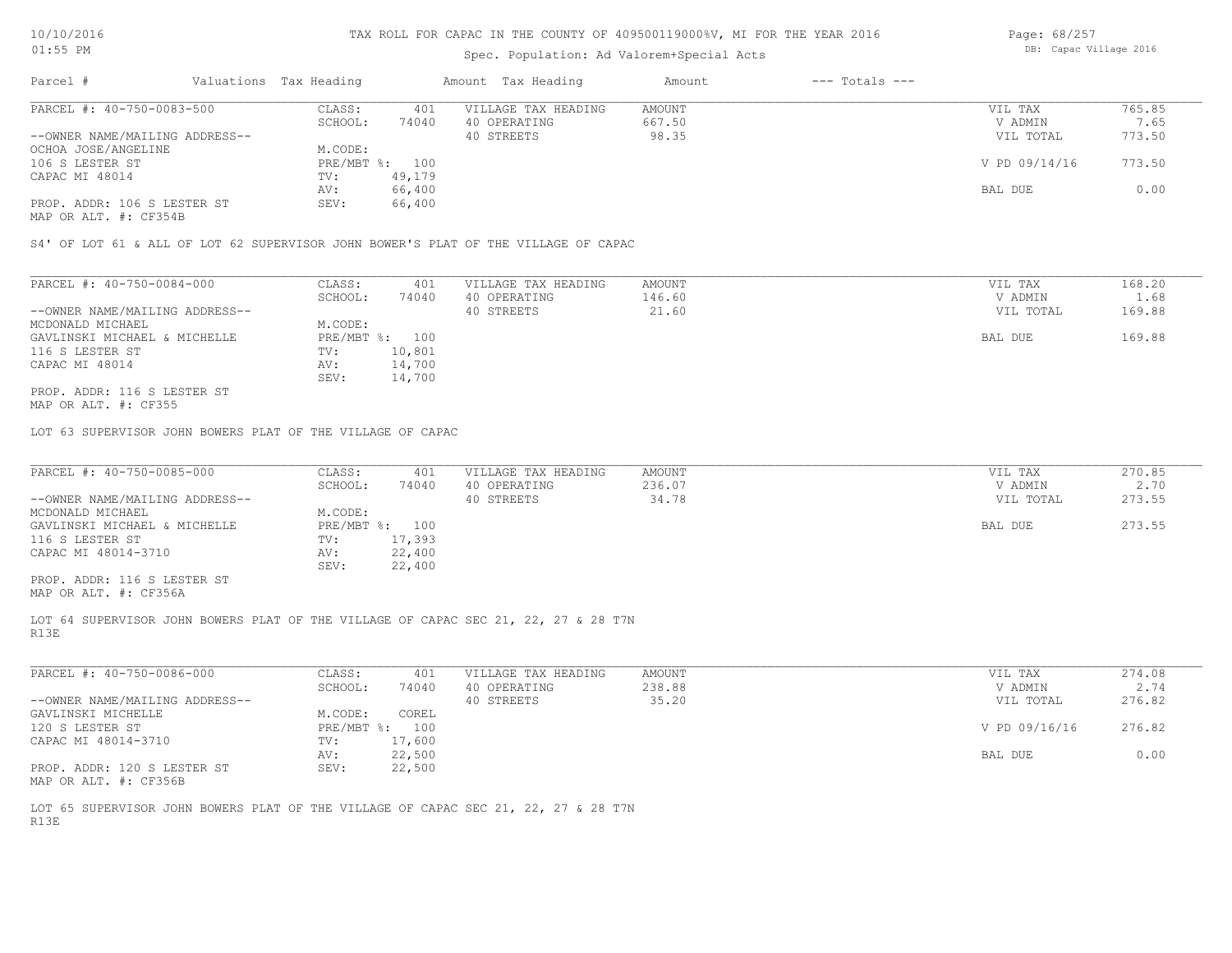| 10/10/2016 |  |
|------------|--|
| $01:55$ PM |  |

## Spec. Population: Ad Valorem+Special Acts

| Page: 69/257 |                        |  |
|--------------|------------------------|--|
|              | DB: Capac Village 2016 |  |

| Parcel #                                                                                                      | Valuations Tax Heading |                           |        | Amount Tax Heading  | Amount | $---$ Totals $---$ |               |        |
|---------------------------------------------------------------------------------------------------------------|------------------------|---------------------------|--------|---------------------|--------|--------------------|---------------|--------|
| PARCEL #: 40-750-0087-000                                                                                     |                        | CLASS:                    | 401    | VILLAGE TAX HEADING | AMOUNT |                    | VIL TAX       | 344.35 |
|                                                                                                               |                        | SCHOOL:                   | 74040  | 40 OPERATING        | 300.13 |                    | V ADMIN       | 3.44   |
| --OWNER NAME/MAILING ADDRESS--                                                                                |                        |                           |        | 40 STREETS          | 44.22  |                    | VIL TOTAL     | 347.79 |
| DETLOFF WAYNE<br>200 S LESTER ST                                                                              |                        | M.CODE:<br>PRE/MBT %: 100 |        |                     |        |                    | V PD 09/12/16 | 347.79 |
| CAPAC MI 48014                                                                                                |                        | TV:                       | 22,113 |                     |        |                    |               |        |
|                                                                                                               |                        | AV:                       | 28,600 |                     |        |                    | BAL DUE       | 0.00   |
| PROP. ADDR: 200 S LESTER ST                                                                                   |                        | SEV:                      | 28,600 |                     |        |                    |               |        |
| MAP OR ALT. #: CF357A                                                                                         |                        |                           |        |                     |        |                    |               |        |
|                                                                                                               |                        |                           |        |                     |        |                    |               |        |
| LOT 66 SUPERVISOR JOHN BOWERS PLAT OF THE VILLAGE OF CAPAC SEC 21, 22, 27 & 28 T7N<br>R13E                    |                        |                           |        |                     |        |                    |               |        |
|                                                                                                               |                        |                           |        |                     |        |                    |               |        |
| PARCEL #: 40-750-0088-000                                                                                     |                        | CLASS:                    | 401    | VILLAGE TAX HEADING | AMOUNT |                    | VIL TAX       | 441.75 |
|                                                                                                               |                        | SCHOOL:                   | 74040  | 40 OPERATING        | 385.02 |                    | V ADMIN       | 4.41   |
| --OWNER NAME/MAILING ADDRESS--                                                                                |                        |                           |        | 40 STREETS          | 56.73  |                    | VIL TOTAL     | 446.16 |
| KILLINGBECK KARL                                                                                              |                        | M.CODE:                   | COREL  |                     |        |                    |               |        |
| 202 S LESTER ST                                                                                               |                        | PRE/MBT %: 100            |        |                     |        |                    | V PD 09/19/16 | 446.16 |
| CAPAC MI 48014-3712                                                                                           |                        | TV:                       | 28,367 |                     |        |                    |               |        |
| PROP. ADDR: 202 S LESTER ST                                                                                   |                        | AV:                       | 36,600 |                     |        |                    | BAL DUE       | 0.00   |
| MAP OR ALT. #: CF357B                                                                                         |                        | SEV:                      | 36,600 |                     |        |                    |               |        |
|                                                                                                               |                        |                           |        |                     |        |                    |               |        |
| LOT 67 & N 4 FT OF LOT 68 SUPERVISOR JOHN BOWERS PLAT OF THE VILLAGE OF CAPAC SEC<br>21, 22, 27 & 28 T7N R13E |                        |                           |        |                     |        |                    |               |        |
|                                                                                                               |                        |                           |        |                     |        |                    |               |        |
| PARCEL #: 40-750-0089-000                                                                                     |                        | CLASS:                    | 401    | VILLAGE TAX HEADING | AMOUNT |                    | VIL TAX       | 635.24 |
|                                                                                                               |                        | SCHOOL:                   | 74040  | 40 OPERATING        | 553.66 |                    | V ADMIN       | 6.35   |
| --OWNER NAME/MAILING ADDRESS--                                                                                |                        |                           |        | 40 STREETS          | 81.58  |                    | VIL TOTAL     | 641.59 |
| HARVEY JAMIE L                                                                                                |                        | M.CODE:                   | COREL  |                     |        |                    |               |        |
| HARVEY TAMMY                                                                                                  |                        | PRE/MBT %: 100            |        |                     |        |                    | V PD 09/19/16 | 641.59 |
| 204 S LESTER ST                                                                                               |                        | TV:                       | 40,792 |                     |        |                    |               |        |
| CAPAC MI 48014-3712                                                                                           |                        | AV:                       | 50,900 |                     |        |                    | BAL DUE       | 0.00   |
|                                                                                                               |                        | SEV:                      | 50,900 |                     |        |                    |               |        |
| PROP. ADDR: 204 S LESTER ST<br>MAP OR ALT. #: CF357C                                                          |                        |                           |        |                     |        |                    |               |        |
|                                                                                                               |                        |                           |        |                     |        |                    |               |        |
| LOT 68 EXC N 4 FT. SUPERVISOR JOHN BOWERS PLAT OF THE VILLAGE OF CAPAC SEC 21, 22,<br>27 & 28 T7N R13E        |                        |                           |        |                     |        |                    |               |        |
|                                                                                                               |                        |                           |        |                     |        |                    |               |        |
| PARCEL #: 40-750-0090-000                                                                                     |                        | CLASS:                    | 401    | VILLAGE TAX HEADING | AMOUNT |                    | VIL TAX       | 328.90 |
|                                                                                                               |                        | SCHOOL:                   | 74040  | 40 OPERATING        | 286.66 |                    | V ADMIN       | 3.28   |
| --OWNER NAME/MAILING ADDRESS--                                                                                |                        |                           |        | 40 STREETS          | 42.24  |                    | VIL TOTAL     | 332.18 |
| LEON VICTOR M                                                                                                 |                        | M.CODE:                   | COREL  |                     |        |                    |               |        |
| 208 S LESTER ST                                                                                               |                        | PRE/MBT %: 100            |        |                     |        |                    | V PD 09/19/16 | 332.18 |
| CAPAC MI 48014                                                                                                |                        | TV: 21,120                |        |                     |        |                    |               |        |
|                                                                                                               |                        | AV:                       | 26,900 |                     |        |                    | BAL DUE       | 0.00   |
| PROP. ADDR: 208 S LESTER ST<br>MAP OR ALT. #: C358                                                            |                        | SEV:                      | 26,900 |                     |        |                    |               |        |
|                                                                                                               |                        |                           |        |                     |        |                    |               |        |
| LOT 69 SUPERVISOR JOHN BOWERS PLAT OF THE VILLAGE OF CAPAC SEC 21, 22, 27 & 28 T7N                            |                        |                           |        |                     |        |                    |               |        |
| R13E                                                                                                          |                        |                           |        |                     |        |                    |               |        |
|                                                                                                               |                        |                           |        |                     |        |                    |               |        |
|                                                                                                               |                        |                           |        |                     |        |                    |               |        |
|                                                                                                               |                        |                           |        |                     |        |                    |               |        |
|                                                                                                               |                        |                           |        |                     |        |                    |               |        |
|                                                                                                               |                        |                           |        |                     |        |                    |               |        |
|                                                                                                               |                        |                           |        |                     |        |                    |               |        |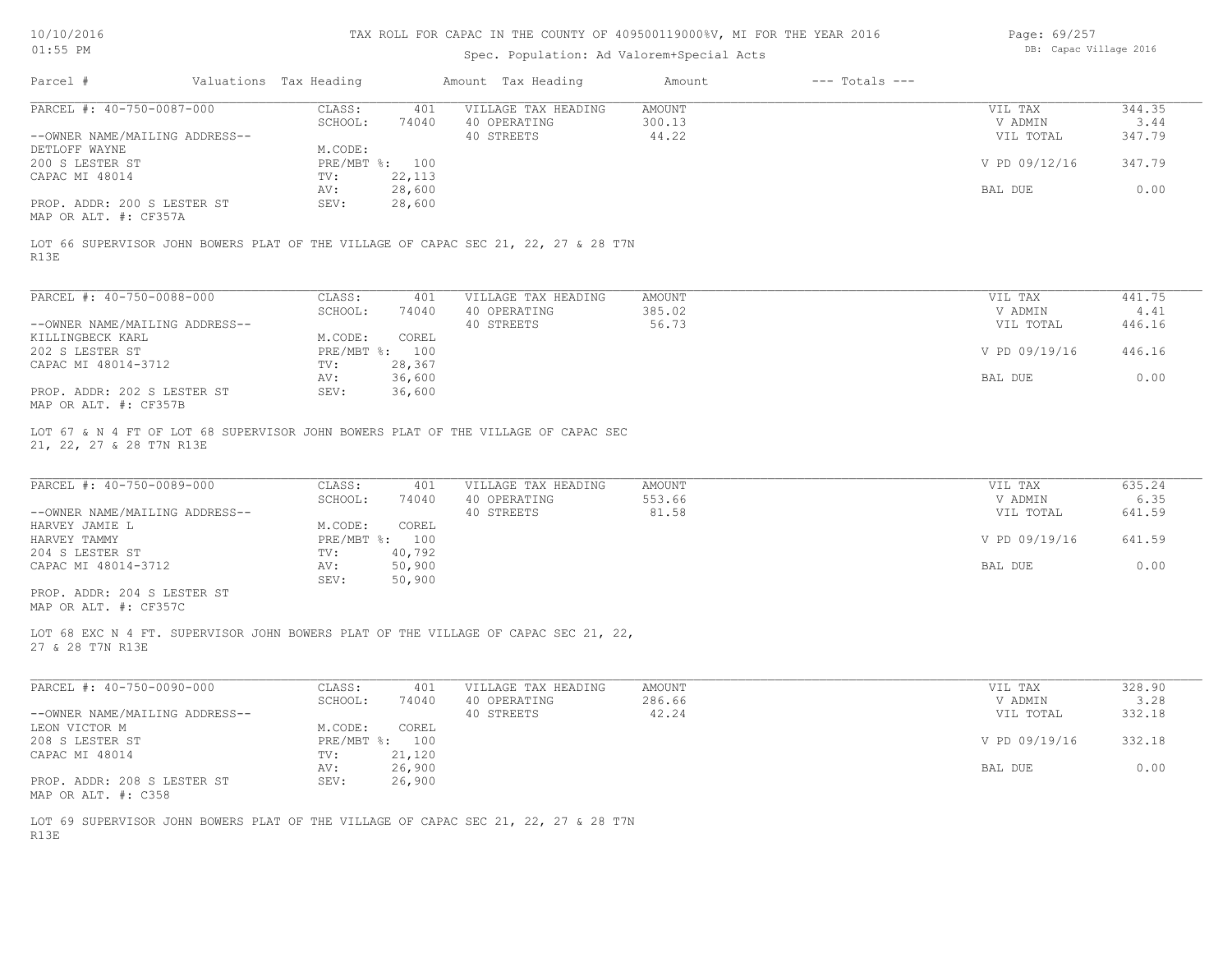#### Spec. Population: Ad Valorem+Special Acts

| Page: 70/257 |                        |  |
|--------------|------------------------|--|
|              | DB: Capac Village 2016 |  |

| Parcel #                       | Valuations Tax Heading |        | Amount Tax Heading  | Amount | $---$ Totals $---$ |               |        |
|--------------------------------|------------------------|--------|---------------------|--------|--------------------|---------------|--------|
| PARCEL #: 40-750-0091-000      | CLASS:                 | 401    | VILLAGE TAX HEADING | AMOUNT |                    | VIL TAX       | 391.77 |
|                                | SCHOOL:                | 74040  | 40 OPERATING        | 341.46 |                    | V ADMIN       | 3.91   |
| --OWNER NAME/MAILING ADDRESS-- |                        |        | 40 STREETS          | 50.31  |                    | VIL TOTAL     | 395.68 |
| MEYER CELESTE L                | M.CODE:                | COREL  |                     |        |                    |               |        |
| 210 S LESTER ST                | PRE/MBT %: 100         |        |                     |        |                    | V PD 09/19/16 | 395.68 |
| CAPAC MI 48014-1904            | TV:                    | 25,158 |                     |        |                    |               |        |
|                                | AV:                    | 32,400 |                     |        |                    | BAL DUE       | 0.00   |
| PROP. ADDR: 210 S LESTER ST    | SEV:                   | 32,400 |                     |        |                    |               |        |
| MAD OD ATHL 4. OBOED           |                        |        |                     |        |                    |               |        |

MAP OR ALT. #: CF359

R13E LOT 70 SUPERVISOR JOHN BOWERS PLAT OF THE VILLAGE OF CAPAC SEC 21, 22, 27 & 28 T7N

| PARCEL #: 40-750-0092-000                                     | CLASS:       | 401    | VILLAGE TAX HEADING | AMOUNT | VIL TAX       | 404.67 |
|---------------------------------------------------------------|--------------|--------|---------------------|--------|---------------|--------|
|                                                               | SCHOOL:      | 74040  | 40 OPERATING        | 352.70 | V ADMIN       | 4.04   |
| --OWNER NAME/MAILING ADDRESS--                                |              |        | 40 STREETS          | 51.97  | VIL TOTAL     | 408.71 |
| SMITH MARVIN/AMY SMITH                                        | M.CODE:      | COREL  |                     |        |               |        |
| 212 S LESTER ST                                               | $PRE/MBT$ %: | 100    |                     |        | V PD 09/19/16 | 408.71 |
| CAPAC MI 48014                                                | TV:          | 25,986 |                     |        |               |        |
|                                                               | AV:          | 33,400 |                     |        | BAL DUE       | 0.00   |
| PROP. ADDR: 212 S LESTER ST<br>$MAD$ $CD$ $ATH$ $H$ , $CDQCD$ | SEV:         | 33,400 |                     |        |               |        |

MAP OR ALT. #: CF360

R13E LOT 71 SUPERVISOR JOHN BOWERS PLAT OF THE VILLAGE OF CAPAC SEC 21, 22, 27 & 28 T7N

| PARCEL #: 40-750-0093-000      | CLASS:  | 401            | VILLAGE TAX HEADING | AMOUNT | VIL TAX       | 390.15 |
|--------------------------------|---------|----------------|---------------------|--------|---------------|--------|
|                                | SCHOOL: | 74040          | 40 OPERATING        | 340.05 | V ADMIN       | 3.90   |
| --OWNER NAME/MAILING ADDRESS-- |         |                | 40 STREETS          | 50.10  | VIL TOTAL     | 394.05 |
| RAY DANIEL S                   | M.CODE: | COREL          |                     |        |               |        |
| 216 S LESTER ST                |         | PRE/MBT %: 100 |                     |        | V PD 09/16/16 | 394.05 |
| CAPAC MI 48014                 | TV:     | 25,054         |                     |        |               |        |
|                                | AV:     | 32,200         |                     |        | BAL DUE       | 0.00   |
| PROP. ADDR: 214 S LESTER ST    | SEV:    | 32,200         |                     |        |               |        |

MAP OR ALT. #: CF361

LOT 72 SUPERVISOR JOHN BOWERS PLAT OF THE VILLAGE OF CAPAC

| PARCEL #: 40-750-0094-000      | CLASS:       | 401    | VILLAGE TAX HEADING | AMOUNT | VIL TAX       | 667.48 |
|--------------------------------|--------------|--------|---------------------|--------|---------------|--------|
|                                | SCHOOL:      | 74040  | 40 OPERATING        | 581.76 | V ADMIN       | 6.67   |
| --OWNER NAME/MAILING ADDRESS-- |              |        | 40 STREETS          | 85.72  | VIL TOTAL     | 674.15 |
| RAY, DANIEL                    | M.CODE:      | COREL  |                     |        |               |        |
| 216 S LESTER ST                | $PRE/MBT$ %: | 100    |                     |        | V PD 09/19/16 | 674.15 |
| CAPAC MI 48014-3712            | TV:          | 42,862 |                     |        |               |        |
|                                | AV:          | 55,000 |                     |        | BAL DUE       | 0.00   |
| PROP. ADDR: 216 S LESTER ST    | SEV:         | 55,000 |                     |        |               |        |

MAP OR ALT. #: CF362A

R13E LOT 73 SUPERVISOR JOHN BOWERS PLAT OF THE VILLAGE OF CAPAC SEC 21, 22, 27 & 28 T7N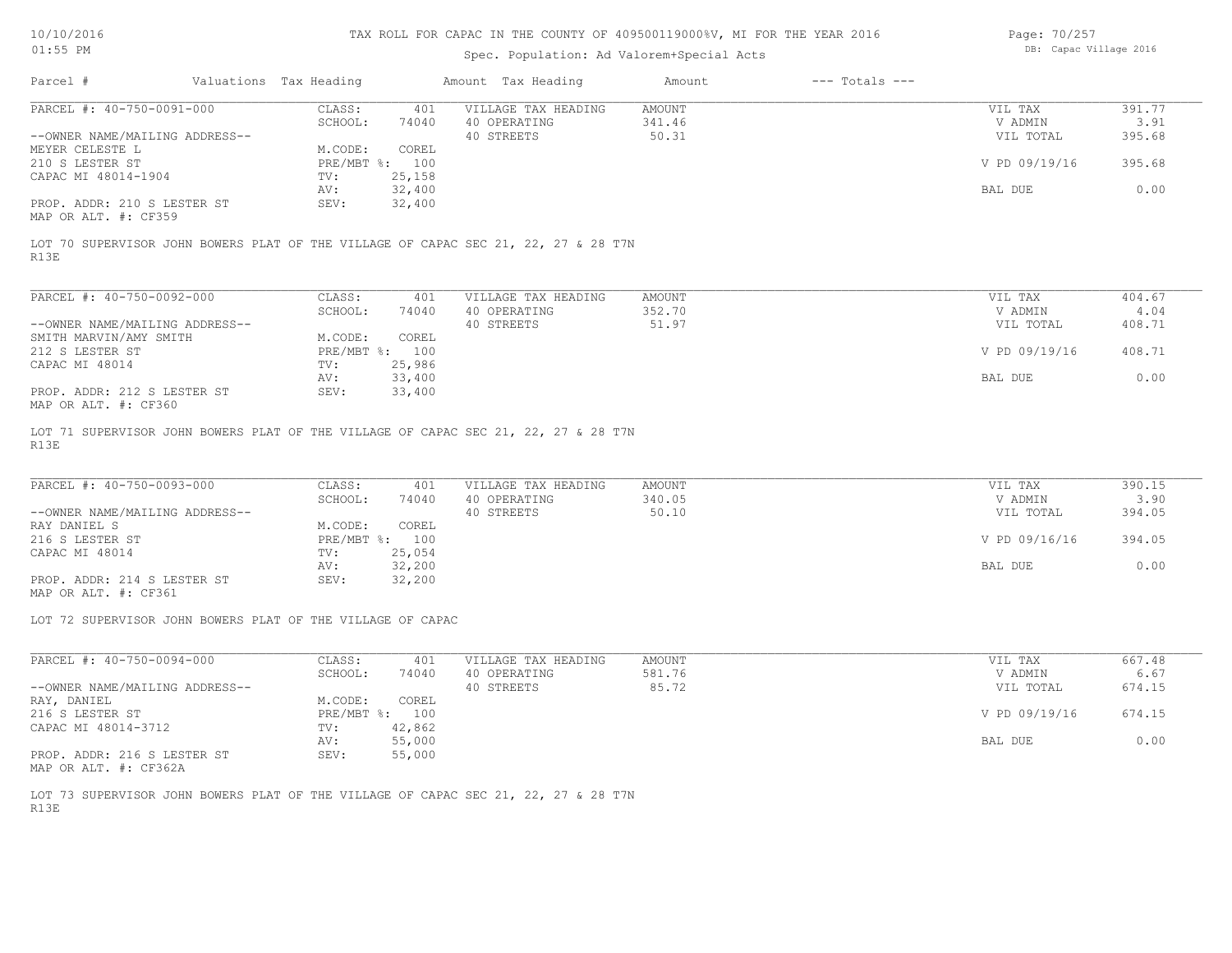# Spec. Population: Ad Valorem+Special Acts

| Page: 71/257 |                        |  |
|--------------|------------------------|--|
|              | DB: Capac Village 2016 |  |

|                                                                                                                                                                                            | Valuations Tax Heading                                  | Amount Tax Heading                                | $---$ Totals $---$<br>Amount |                                 |                          |
|--------------------------------------------------------------------------------------------------------------------------------------------------------------------------------------------|---------------------------------------------------------|---------------------------------------------------|------------------------------|---------------------------------|--------------------------|
| PARCEL #: 40-750-0095-000<br>--OWNER NAME/MAILING ADDRESS--                                                                                                                                | CLASS:<br>401<br>SCHOOL:<br>74040                       | VILLAGE TAX HEADING<br>40 OPERATING<br>40 STREETS | AMOUNT<br>402.48<br>59.30    | VIL TAX<br>V ADMIN<br>VIL TOTAL | 461.78<br>4.61<br>466.39 |
| DOMBROWSKI RICKY/EMILY<br>1530 PINE GROVE AVE STE 1                                                                                                                                        | COREL<br>M.CODE:<br>PRE/MBT %: 100                      |                                                   |                              | V PD 09/19/16                   | 466.39                   |
| PORT HURON MI 48060-3370                                                                                                                                                                   | 29,653<br>TV:<br>37,300<br>AV:                          |                                                   |                              | BAL DUE                         | 0.00                     |
| PROP. ADDR: 218 S LESTER ST<br>MAP OR ALT. #: CF362B                                                                                                                                       | 37,300<br>SEV:                                          |                                                   |                              |                                 |                          |
| LOT 74 SUPERVISOR JOHN BOWERS PLAT OF THE VILLAGE OF CAPAC SEC 21, 22, 27 & 28 T7N<br>R13E                                                                                                 |                                                         |                                                   |                              |                                 |                          |
| PARCEL #: 40-750-0096-000                                                                                                                                                                  | CLASS:<br>201                                           | VILLAGE TAX HEADING                               | AMOUNT                       | VIL TAX                         | 898.56                   |
| --OWNER NAME/MAILING ADDRESS--                                                                                                                                                             | SCHOOL:<br>74040                                        | 40 OPERATING<br>40 STREETS                        | 783.16<br>115.40             | V ADMIN<br>VIL TOTAL            | 8.98<br>907.54           |
| ARMADA GRAIN COMPANY<br>P.O. BOX 918                                                                                                                                                       | M.CODE:<br>$PRE/MBT$ $\div$<br>$\overline{\phantom{0}}$ |                                                   |                              | V PD 09/16/16                   | 907.54                   |
| ARMADA MI 48005                                                                                                                                                                            | 57,700<br>TV:<br>57,700<br>AV:                          |                                                   |                              | BAL DUE                         | 0.00                     |
| PROP. ADDR: 220 S HUNTER STREET<br>MAP OR ALT. #: CF363A                                                                                                                                   | 57,700<br>SEV:                                          |                                                   |                              |                                 |                          |
| PLAT OF THE VILLAGE OF CAPAC SEC 21, 22, 27 & 28 T7N R13E                                                                                                                                  |                                                         |                                                   |                              |                                 |                          |
|                                                                                                                                                                                            |                                                         | VILLAGE TAX HEADING                               |                              |                                 |                          |
| PARCEL #: 40-750-0097-000<br>--OWNER NAME/MAILING ADDRESS--                                                                                                                                | CLASS:<br>703<br>SCHOOL:<br>74040                       | 40 OPERATING<br>40 STREETS                        | AMOUNT<br>0.00<br>0.00       | VIL TAX<br>V ADMIN<br>VIL TOTAL | 0.00<br>0.00<br>0.00     |
| VILLAGE OF CAPAC                                                                                                                                                                           | M.CODE:<br>$PRE/MBT$ $\div$<br>$\circ$                  |                                                   |                              | BAL DUE                         | 0.00                     |
| PROP. ADDR: E HILL STREET<br>MAP OR ALT. #: CF363B                                                                                                                                         | $\circ$<br>TV:<br>$\circ$<br>AV:<br>$\circ$<br>SEV:     |                                                   |                              |                                 |                          |
| S40 FT OF LOT 75 & E 40 FT OF S 113.5 FT OF SAID LOT 75 & N 100 FT OF THAT PART OF<br>LOT 76 ADJ GT RR. SUPERVISOR JOHN BOWERS PLAT OF THE VILLAGE OF CAPAC SEC 21 22, 27<br>& 28 T7N R13E |                                                         |                                                   |                              |                                 |                          |
| PARCEL #: 40-750-0098-000                                                                                                                                                                  | CLASS:<br>402                                           | VILLAGE TAX HEADING                               | AMOUNT                       | VIL TAX                         | 207.12                   |
| --OWNER NAME/MAILING ADDRESS--                                                                                                                                                             | SCHOOL:<br>74040                                        | 40 OPERATING<br>40 STREETS                        | 180.52<br>26.60              | V ADMIN<br>VIL TOTAL            | 2.07<br>209.19           |
| MURPHY TERRANCE<br>MURPHY LAURI<br>204 FRANTZ ST                                                                                                                                           | M.CODE:<br>PRE/MBT %: 100<br>13,300<br>$\texttt{TV}$ :  |                                                   |                              | BAL DUE                         | 209.19                   |
| CAPAC MI 48014<br>PROP. ADDR: FRANTZ STREET                                                                                                                                                | 13,300<br>AV:<br>13,300<br>SEV:                         |                                                   |                              |                                 |                          |
| MAP OR ALT. #: CF364<br>W75 FT OF N 180.5 FT OF S 641 FT OF LOT 76 SUPERVISOR JOHN BOWERS PLAT OF THE                                                                                      |                                                         |                                                   |                              |                                 |                          |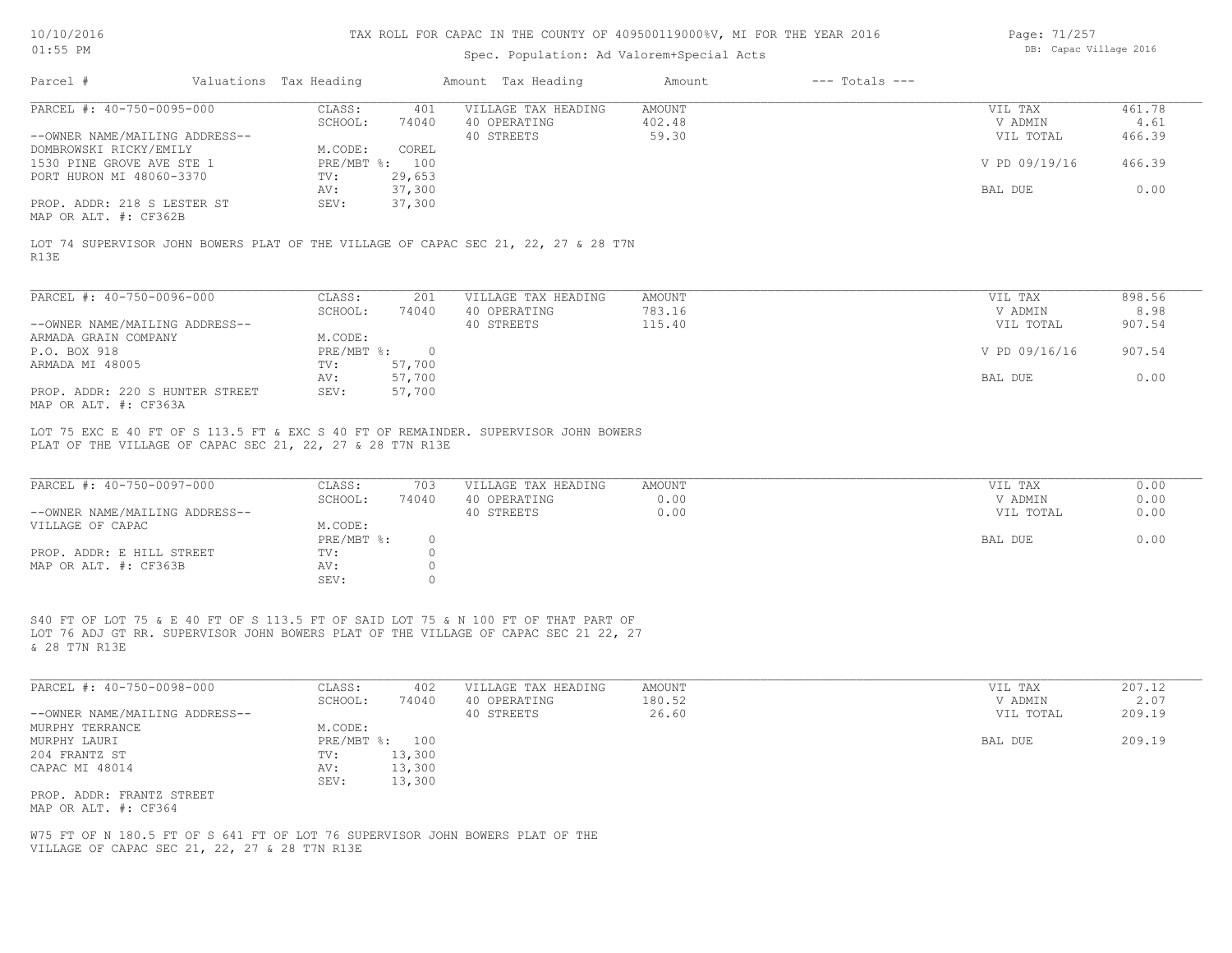#### Spec. Population: Ad Valorem+Special Acts

| Page: 72/257 |                        |  |
|--------------|------------------------|--|
|              | DB: Capac Village 2016 |  |

| Parcel #                       | Valuations Tax Heading |         | Amount Tax Heading  | Amount   | $---$ Totals $---$ |               |          |
|--------------------------------|------------------------|---------|---------------------|----------|--------------------|---------------|----------|
| PARCEL #: 40-750-0099-000      | CLASS:                 | 201     | VILLAGE TAX HEADING | AMOUNT   |                    | VIL TAX       | 9,206.25 |
|                                | SCHOOL:                | 74040   | 40 OPERATING        | 8,023.92 |                    | V ADMIN       | 92.06    |
| --OWNER NAME/MAILING ADDRESS-- |                        |         | 40 STREETS          | 1,182.33 |                    | VIL TOTAL     | 9,298.31 |
| SR HUNTER'S CROSSING LLC       | M.CODE:                |         |                     |          |                    |               |          |
| 27777 FRANKLIN RD STE 200      | PRE/MBT %:             |         |                     |          |                    | V PD 08/29/16 | 9,298.31 |
| SOUTHFIELD MI 48034            | TV:                    | 591,168 |                     |          |                    |               |          |
|                                | AV:                    | 604,500 |                     |          |                    | BAL DUE       | 0.00     |
| PROP. ADDR: 602 S MAIN ST      | SEV:                   | 604,500 |                     |          |                    |               |          |

MAP OR ALT. #: CF365

SUPERVISOR JOHN BOWERS PLAT OF THE VILLAGE OF CAPAC SEC 21, 22, 27 & 28 T7N R13E LOT 76 EXC W 75 FT OF N 180.5 FT OF S 641 FT & EXC N 100 FT OF THAT PART ADJ GT RR.

| PARCEL #: 40-750-0100-000      | CLASS:       | 401    | VILLAGE TAX HEADING | AMOUNT | 359.55<br>VIL TAX       |
|--------------------------------|--------------|--------|---------------------|--------|-------------------------|
|                                | SCHOOL:      | 74040  | 40 OPERATING        | 313.38 | 3.59<br>V ADMIN         |
| --OWNER NAME/MAILING ADDRESS-- |              |        | 40 STREETS          | 46.17  | 363.14<br>VIL TOTAL     |
| ROSSEAU LAWRENCE/SUSAN         | M.CODE:      |        |                     |        |                         |
| 607 S MAIN ST                  | $PRE/MBT$ %: | 100    |                     |        | V PD 08/19/16<br>363.14 |
| CAPAC MI 48014-3724            | TV:          | 23,089 |                     |        |                         |
|                                | AV:          | 29,000 |                     |        | 0.00<br>BAL DUE         |
| PROP. ADDR: 607 S MAIN ST      | SEV:         | 29,000 |                     |        |                         |
| MAP OR ALT. #: CF366           |              |        |                     |        |                         |

R13E LOT 77 SUPERVISOR JOHN BOWERS PLAT OF THE VILLAGE OF CAPAC SEC 21, 22, 27 & 28 T7N

| PARCEL #: 40-750-0101-000      | CLASS:     | 401    | VILLAGE TAX HEADING | AMOUNT | VIL TAX       | 443.39 |
|--------------------------------|------------|--------|---------------------|--------|---------------|--------|
|                                | SCHOOL:    | 74040  | 40 OPERATING        | 386.45 | V ADMIN       | 4.43   |
| --OWNER NAME/MAILING ADDRESS-- |            |        | 40 STREETS          | 56.94  | VIL TOTAL     | 447.82 |
| NANNI CHRIS                    | M.CODE:    |        |                     |        |               |        |
| 14417 HOUGH RD                 | PRE/MBT %: |        |                     |        | V PD 08/31/16 | 447.82 |
| ALLENTON MI 48002              | TV:        | 28,472 |                     |        |               |        |
|                                | AV:        | 36,200 |                     |        | BAL DUE       | 0.00   |
| PROP. ADDR: 605 S MAIN ST      | SEV:       | 36,200 |                     |        |               |        |
|                                |            |        |                     |        |               |        |

MAP OR ALT. #: CF367

R13E LOT 78 SUPERVISOR JOHN BOWERS PLAT OF THE VILLAGE OF CAPAC SEC 21, 22, 27 & 28 T7N

| PARCEL #: 40-750-0102-000      | CLASS:              | 401    | VILLAGE TAX HEADING | AMOUNT | VIL TAX       | 406.24 |
|--------------------------------|---------------------|--------|---------------------|--------|---------------|--------|
|                                | SCHOOL:             | 74040  | 40 OPERATING        | 354.07 | V ADMIN       | 4.06   |
| --OWNER NAME/MAILING ADDRESS-- |                     |        | 40 STREETS          | 52.17  | VIL TOTAL     | 410.30 |
| ELLIOTT ROBERT E JR TRUST      | M.CODE:             |        |                     |        |               |        |
| 603 S MAIN ST                  | $PRE/MBT$ %:<br>100 |        |                     |        | V PD 07/25/16 | 410.30 |
| CAPAC MI 48014-3724            | TV:                 | 26,087 |                     |        |               |        |
|                                | AV:                 | 33,300 |                     |        | BAL DUE       | 0.00   |
| PROP. ADDR: 603 S MAIN ST      | SEV:                | 33,300 |                     |        |               |        |
| MAP OR ALT. #: CF368           |                     |        |                     |        |               |        |

R13E LOT 79 SUPERVISOR JOHN BOWERS PLAT OF THE VILLAGE OF CAPAC SEC 21, 22, 27 & 28 T7N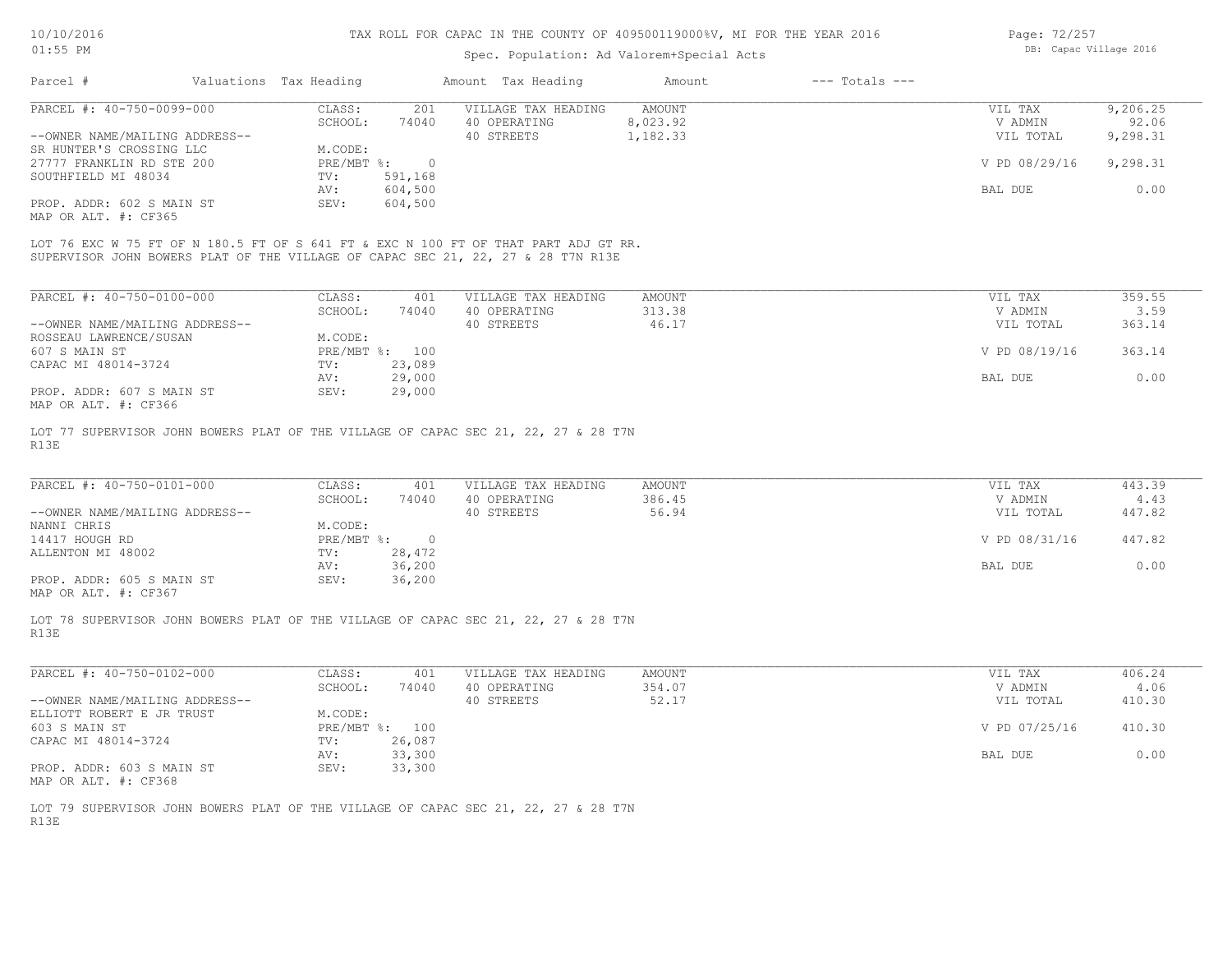| $01:55$ PM                                                                    |                        |                | Spec. Population: Ad Valorem+Special Acts                                                                                                                                                                                                                   | DB: Capac Village 2016 |                    |                    |                |
|-------------------------------------------------------------------------------|------------------------|----------------|-------------------------------------------------------------------------------------------------------------------------------------------------------------------------------------------------------------------------------------------------------------|------------------------|--------------------|--------------------|----------------|
| Parcel #                                                                      | Valuations Tax Heading |                | Amount Tax Heading                                                                                                                                                                                                                                          | Amount                 | $---$ Totals $---$ |                    |                |
| PARCEL #: 40-750-0104-000                                                     | CLASS:<br>SCHOOL:      | 402<br>74040   | VILLAGE TAX HEADING<br>40 OPERATING                                                                                                                                                                                                                         | AMOUNT<br>144.02       |                    | VIL TAX<br>V ADMIN | 165.24<br>1.65 |
| --OWNER NAME/MAILING ADDRESS--                                                |                        |                | 40 STREETS                                                                                                                                                                                                                                                  | 21.22                  |                    | VIL TOTAL          | 166.89         |
| CAPAC CONSTRUCTION CO                                                         | M.CODE:                |                |                                                                                                                                                                                                                                                             |                        |                    |                    |                |
| 216 HILL ST                                                                   | PRE/MBT %:             | $\circ$        |                                                                                                                                                                                                                                                             |                        |                    | V PD 08/17/16      | 166.89         |
| CAPAC MI 48014                                                                | TV:                    | 10,611         |                                                                                                                                                                                                                                                             |                        |                    |                    |                |
|                                                                               | AV:                    | 24,100         |                                                                                                                                                                                                                                                             |                        |                    | BAL DUE            | 0.00           |
| PROP. ADDR: ORCHARD ST                                                        | SEV:                   | 24,100         |                                                                                                                                                                                                                                                             |                        |                    |                    |                |
|                                                                               |                        |                |                                                                                                                                                                                                                                                             |                        |                    |                    |                |
| MAP OR ALT. #: CF369B1                                                        |                        |                |                                                                                                                                                                                                                                                             |                        |                    |                    |                |
| PLAT OF THE VILLAGE OF CAPAC SEC 21, 22, 27 & 28 T7N R13E                     |                        |                | BEG AT SW COR OF LOT 77, TH W ON S LINE OF LOT 80 A DIST OF 493 FT, TH N WITH E<br>LINE 660 FT, TH E WITH S LINE 643 FT TO E LINE, TH S ON E LINE 10 FT, TH W 133 FT,<br>TH S 431 FT, TH W 17 FT, TH S 219 FT TO BEG. PART OF LOT 80 SUPERVISOR JOHN BOWERS |                        |                    |                    |                |
|                                                                               |                        |                |                                                                                                                                                                                                                                                             |                        |                    |                    |                |
| PARCEL #: 40-750-0105-000                                                     | CLASS:                 | 401            | VILLAGE TAX HEADING                                                                                                                                                                                                                                         | AMOUNT                 |                    | VIL TAX            | 783.32         |
|                                                                               | SCHOOL:                | 74040          | 40 OPERATING                                                                                                                                                                                                                                                | 682.72                 |                    | V ADMIN            | 7.83           |
| --OWNER NAME/MAILING ADDRESS--                                                |                        |                | 40 STREETS                                                                                                                                                                                                                                                  | 100.60                 |                    | VIL TOTAL          | 791.15         |
| SCHULTZ HARVEY A                                                              | M.CODE:                | COREL          |                                                                                                                                                                                                                                                             |                        |                    |                    |                |
| 507 S MAIN ST                                                                 |                        | PRE/MBT %: 100 |                                                                                                                                                                                                                                                             |                        |                    | V PD 09/19/16      | 791.15         |
| CAPAC MI 48014                                                                | TV:                    | 50,300         |                                                                                                                                                                                                                                                             |                        |                    |                    |                |
|                                                                               | AV:                    | 50,300         |                                                                                                                                                                                                                                                             |                        |                    | BAL DUE            | 0.00           |
| PROP. ADDR: 507 S MAIN ST<br>MAP OR ALT. #: CF369B2                           | SEV:                   | 50,300         |                                                                                                                                                                                                                                                             |                        |                    |                    |                |
| N75 FT OF S 362.5 FT MEAS FROM 1/4 LINE OF E 133 FT OF LOT 80 SUPERVISOR JOHN |                        |                |                                                                                                                                                                                                                                                             |                        |                    |                    |                |
| BOWERS PLAT OF THE VILLAGE OF CAPAC                                           |                        |                |                                                                                                                                                                                                                                                             |                        |                    |                    |                |
| PARCEL #: 40-750-0106-000                                                     | CLASS:                 | 401            | VILLAGE TAX HEADING                                                                                                                                                                                                                                         | AMOUNT                 |                    | VIL TAX            | 691.67         |
|                                                                               | SCHOOL:                | 74040          | 40 OPERATING                                                                                                                                                                                                                                                | 602.84                 |                    | V ADMIN            | 6.91           |
| --OWNER NAME/MAILING ADDRESS--                                                |                        |                | 40 STREETS                                                                                                                                                                                                                                                  | 88.83                  |                    | VIL TOTAL          | 698.58         |
| MAPLE DAVID                                                                   | M.CODE:                | COREL          |                                                                                                                                                                                                                                                             |                        |                    |                    |                |
| MAPLE GENA                                                                    |                        | PRE/MBT %: 100 |                                                                                                                                                                                                                                                             |                        |                    | V PD 08/15/16      | 698.58         |
| 505 S MAIN ST                                                                 | TV:                    | 44,415         |                                                                                                                                                                                                                                                             |                        |                    |                    |                |
| CAPAC MI 48014                                                                | AV:                    | 55,500         |                                                                                                                                                                                                                                                             |                        |                    | BAL DUE            | 0.00           |
|                                                                               | SEV:                   | 55,500         |                                                                                                                                                                                                                                                             |                        |                    |                    |                |
| PROP. ADDR: 505 S MAIN ST                                                     |                        |                |                                                                                                                                                                                                                                                             |                        |                    |                    |                |
|                                                                               |                        |                |                                                                                                                                                                                                                                                             |                        |                    |                    |                |
| MAP OR ALT. #: CF369B3                                                        |                        |                |                                                                                                                                                                                                                                                             |                        |                    |                    |                |
| N75 FT OF S 437.5 FT MEAS FROM 1/4 LINE OF E 133 FT OF LOT 80 SUPERVISOR JOHN |                        |                |                                                                                                                                                                                                                                                             |                        |                    |                    |                |

BOWERS PLAT OF THE VILLAGE OF CAPAC

| PARCEL #: 40-750-0107-000      | CLASS:  | 401            | VILLAGE TAX HEADING | AMOUNT | VIL TAX       | 470.90 |
|--------------------------------|---------|----------------|---------------------|--------|---------------|--------|
|                                | SCHOOL: | 74040          | 40 OPERATING        | 410.43 | V ADMIN       | 4.70   |
| --OWNER NAME/MAILING ADDRESS-- |         |                | 40 STREETS          | 60.47  | VIL TOTAL     | 475.60 |
| MCCANE MARCI L                 | M.CODE: | COREL          |                     |        |               |        |
| 503 S MAIN ST                  |         | PRE/MBT %: 100 |                     |        | V PD 09/19/16 | 475.60 |
| CAPAC MI 48014-3722            | TV:     | 30,239         |                     |        |               |        |
|                                | AV:     | 35,800         |                     |        | BAL DUE       | 0.00   |
| PROP. ADDR: 503 S MAIN ST      | SEV:    | 35,800         |                     |        |               |        |
| MAP OR ALT. #: CF369B4         |         |                |                     |        |               |        |

PLAT OF THE VILLAGE OF CAPAC SEC 21, 22, 27 & 28 T7N R13E N100' OF S 537.5' MEAS FROM 1/4 LINE OF E 133' OF LOT 80 SUPERVISOR JOHN BOWERS Page: 73/257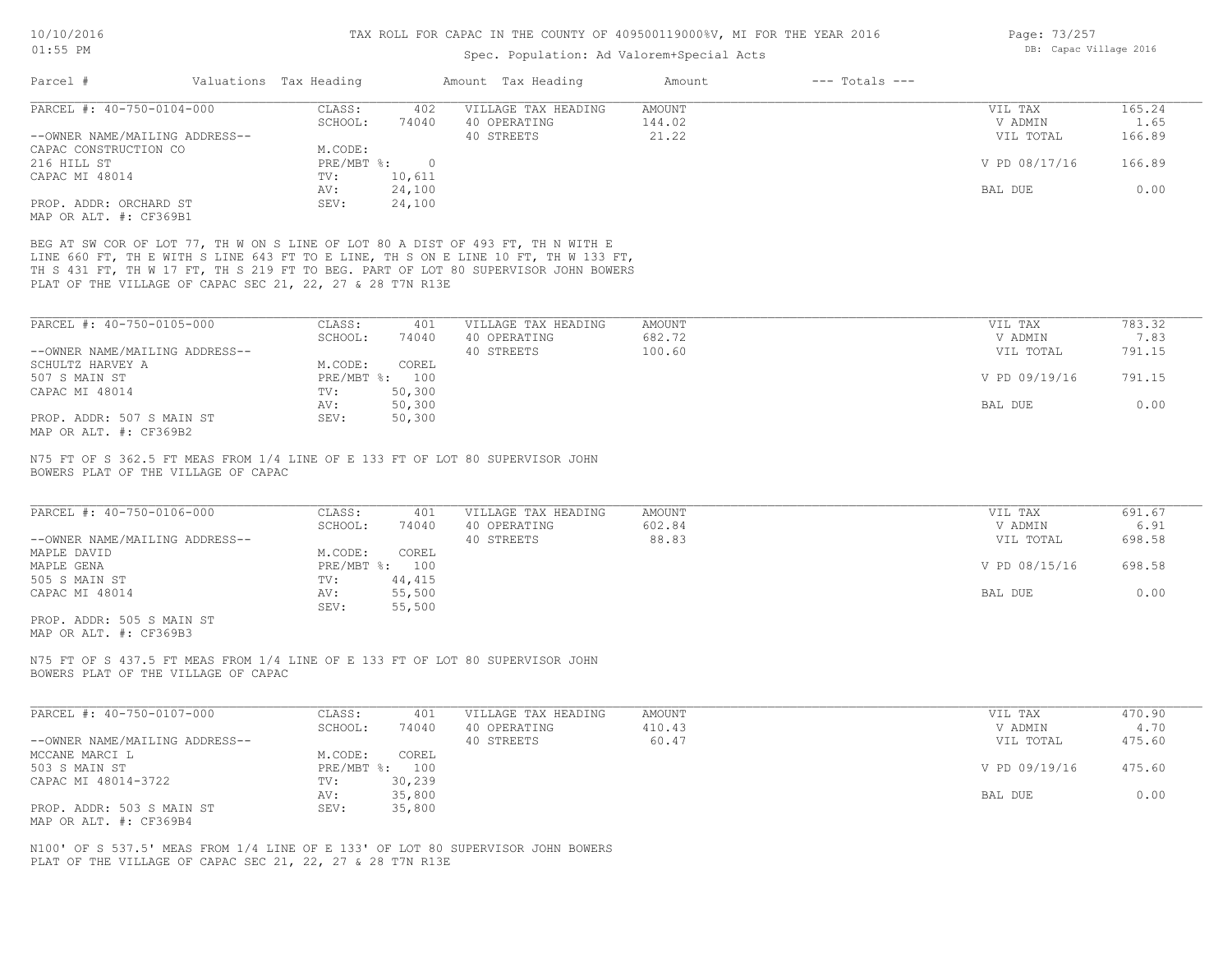#### Spec. Population: Ad Valorem+Special Acts

| Parcel #                       | Valuations Tax Heading |        | Amount Tax Heading  | Amount | $---$ Totals $---$ |               |        |
|--------------------------------|------------------------|--------|---------------------|--------|--------------------|---------------|--------|
| PARCEL #: 40-750-0108-000      | CLASS:                 | 401    | VILLAGE TAX HEADING | AMOUNT |                    | VIL TAX       | 638.45 |
|                                | SCHOOL:                | 74040  | 40 OPERATING        | 556.46 |                    | V ADMIN       | 6.38   |
| --OWNER NAME/MAILING ADDRESS-- |                        |        | 40 STREETS          | 81.99  |                    | VIL TOTAL     | 644.83 |
| TERZO SALVADOR/EMMA            | M.CODE:                |        |                     |        |                    |               |        |
| TONY TERZO                     | $PRE/MBT$ %:           |        |                     |        |                    | V PD 08/31/16 | 644.83 |
| 619 BERVILLE RD                | TV:                    | 40,998 |                     |        |                    |               |        |
| ALLENTON MI 48002              | AV:                    | 47,200 |                     |        |                    | BAL DUE       | 0.00   |
|                                | SEV:                   | 47,200 |                     |        |                    |               |        |
| PROP, ADDR: 501 S MAIN ST      |                        |        |                     |        |                    |               |        |

MAP OR ALT. #: CF369B5

BOWERS PLAT OF THE VILLAGE OF CAPAC SEC 21, 22, 27 & 28 T7N R13E N112.5 FT OF S 650 FT, MEAS FROM 1/4 LINE OF E 133 FT OF LOT 80 SUPERVISOR JOHN

| PARCEL #: 40-750-0110-000      | CLASS:  | 401            | VILLAGE TAX HEADING | AMOUNT | VIL TAX       | 433.21 |
|--------------------------------|---------|----------------|---------------------|--------|---------------|--------|
|                                | SCHOOL: | 74040          | 40 OPERATING        | 377.58 | V ADMIN       | 4.33   |
| --OWNER NAME/MAILING ADDRESS-- |         |                | 40 STREETS          | 55.63  | VIL TOTAL     | 437.54 |
| KOPP YVONNE J                  | M.CODE: | OLCBT          |                     |        |               |        |
| 509 S MAIN ST                  |         | PRE/MBT %: 100 |                     |        | V PD 08/15/16 | 437.54 |
| CAPAC MI 48014                 | TV:     | 27,819         |                     |        |               |        |
|                                | AV:     | 34,800         |                     |        | BAL DUE       | 0.00   |
| PROP. ADDR: 509 S MAIN ST      | SEV:    | 34,800         |                     |        |               |        |
| MAP OR ALT. #: CF369C          |         |                |                     |        |               |        |

BOWERS PLAT OF THE VILLAGE OF CAPAC N68.5 FT OF S 287.5 FT, MEAS FROM 1/4 LINE, OF E 133 FT OF LOT 80 SUPERVISOR JOHN

| PARCEL #: 40-750-0111-000          | CLASS:  | 401            | VILLAGE TAX HEADING | AMOUNT | VIL TAX       | 376.10 |
|------------------------------------|---------|----------------|---------------------|--------|---------------|--------|
|                                    | SCHOOL: | 74040          | 40 OPERATING        | 327.80 | V ADMIN       | 3.76   |
| --OWNER NAME/MAILING ADDRESS--     |         |                | 40 STREETS          | 48.30  | VIL TOTAL     | 379.86 |
| DUOUETTE FRANCIS                   | M.CODE: |                |                     |        |               |        |
| DUQUETTE CAROL H&W & DUQUETTE ADAM |         | PRE/MBT %: 100 |                     |        | V PD 09/07/16 | 379.86 |
| 413 S MAIN ST                      | TV:     | 24,151         |                     |        |               |        |
| CAPAC MI 48014-3720                | AV:     | 30,500         |                     |        | BAL DUE       | 0.00   |
|                                    | SEV:    | 30,500         |                     |        |               |        |
| PROP. ADDR: 413 S MAIN ST          |         |                |                     |        |               |        |

MAP OR ALT. #: CF369D

PLAT OF THE VILLAGE OF CAPAC SEC 21, 22, 27 & 28 T7N R13E N70 FT OF S 855 FT MEAS FROM 1/4 LINE, OF E 150 FT OF LOT 80 SUPERVISOR JOHN BOWERS

| PARCEL #: 40-750-0112-000      | CLASS:  | 401            | VILLAGE TAX HEADING | AMOUNT | VIL TAX       | 438.54 |
|--------------------------------|---------|----------------|---------------------|--------|---------------|--------|
|                                | SCHOOL: | 74040          | 40 OPERATING        | 382.22 | V ADMIN       | 4.38   |
| --OWNER NAME/MAILING ADDRESS-- |         |                | 40 STREETS          | 56.32  | VIL TOTAL     | 442.92 |
| SUMRACK MARGARET               | M.CODE: |                |                     |        |               |        |
| 411 S MAIN ST                  |         | PRE/MBT %: 100 |                     |        | V PD 09/12/16 | 442.92 |
| CAPAC MI 48014-3720            | TV:     | 28,161         |                     |        |               |        |
|                                | AV:     | 35,200         |                     |        | BAL DUE       | 0.00   |
| PROP. ADDR: 411 S MAIN ST      | SEV:    | 35,200         |                     |        |               |        |
| MAP OR ALT. #: CF369E/H        |         |                |                     |        |               |        |

BOWERS PLAT OF THE VILLAGE OF CAPAC SEC 21, 22, 27 & 28 T7N R13E N70 FT OF S 925 FT, MEAS FROM 1/4 LINE, OF E 150 FT OF LOT 80 SUPERVISOR JOHN Page: 74/257 DB: Capac Village 2016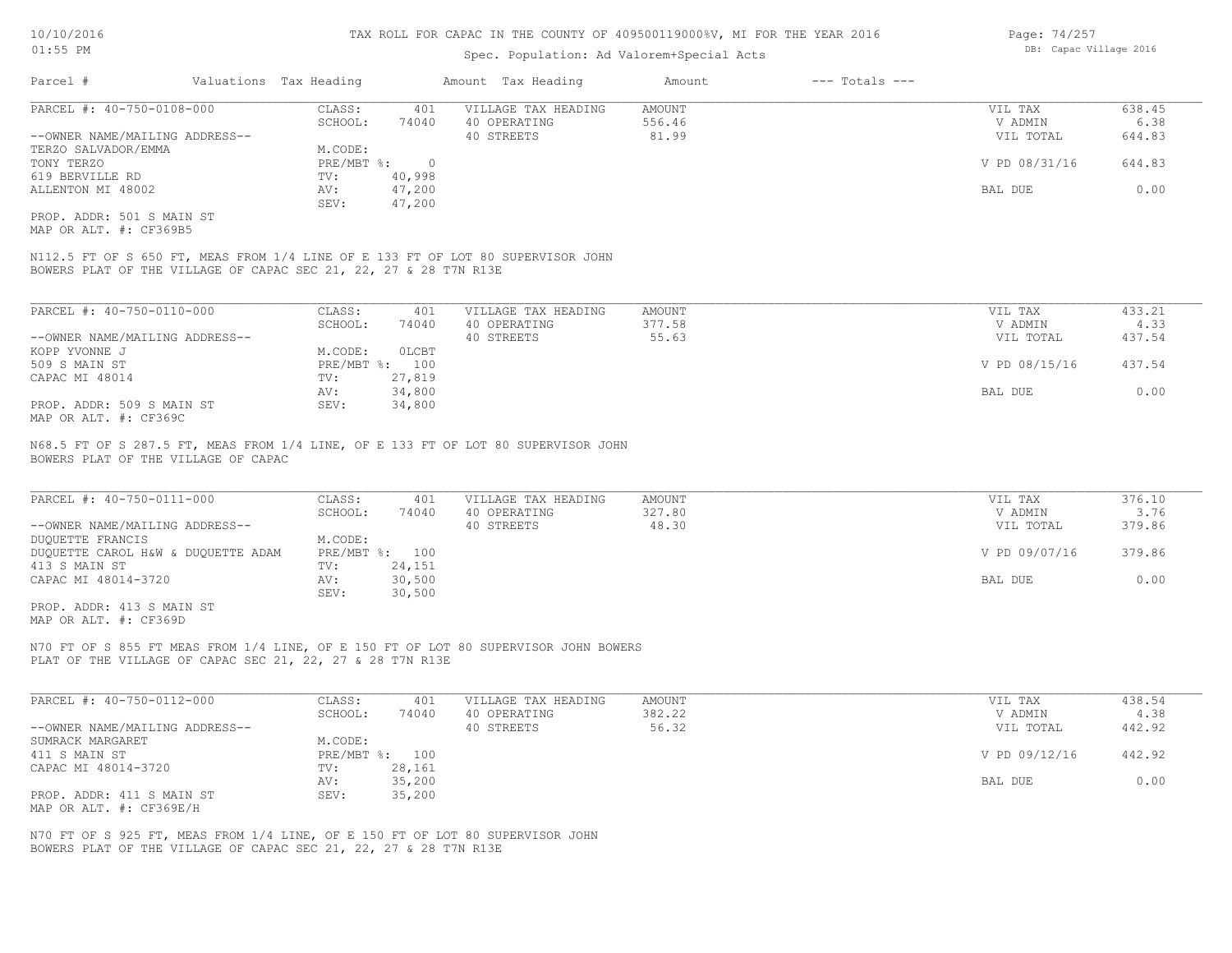## Spec. Population: Ad Valorem+Special Acts

| Page: 75/257 |                        |  |
|--------------|------------------------|--|
|              | DB: Capac Village 2016 |  |

| Parcel #                       |  | Valuations Tax Heading |        | Amount Tax Heading                                                             | Amount | $---$ Totals $---$ |               |        |
|--------------------------------|--|------------------------|--------|--------------------------------------------------------------------------------|--------|--------------------|---------------|--------|
| PARCEL #: 40-750-0113-000      |  | CLASS:                 | 401    | VILLAGE TAX HEADING                                                            | AMOUNT |                    | VIL TAX       | 531.62 |
|                                |  | SCHOOL:                | 74040  | 40 OPERATING                                                                   | 463.35 |                    | V ADMIN       | 5.31   |
| --OWNER NAME/MAILING ADDRESS-- |  |                        |        | 40 STREETS                                                                     | 68.27  |                    | VIL TOTAL     | 536.93 |
| MEDRANO JOSE/ROJAS MARIA       |  | M.CODE:                |        |                                                                                |        |                    |               |        |
| 405 S MAIN ST                  |  | PRE/MBT %:             |        |                                                                                |        |                    | V PD 07/15/16 | 536.93 |
| CAPAC MI 48014-3720            |  | TV:                    | 34,138 |                                                                                |        |                    |               |        |
|                                |  | AV:                    | 40,100 |                                                                                |        |                    | BAL DUE       | 0.00   |
| PROP. ADDR: 405 S MAIN ST      |  | SEV:                   | 40,100 |                                                                                |        |                    |               |        |
| MAP OR ALT. #: CF369I          |  |                        |        |                                                                                |        |                    |               |        |
|                                |  |                        |        |                                                                                |        |                    |               |        |
|                                |  |                        |        | E150 FT OF N 92.79 FT OF THAT PART OF LOT 80 LYING S OF LOT 81 SUPERVISOR JOHN |        |                    |               |        |

BOWERS PLAT OF THE VILLAGE OF CAPAC

| PARCEL #: 40-750-0114-000      | CLASS:     | 401    | VILLAGE TAX HEADING | AMOUNT | 493.56<br>VIL TAX       |
|--------------------------------|------------|--------|---------------------|--------|-------------------------|
|                                | SCHOOL:    | 74040  | 40 OPERATING        | 430.18 | V ADMIN<br>4.93         |
| --OWNER NAME/MAILING ADDRESS-- |            |        | 40 STREETS          | 63.38  | 498.49<br>VIL TOTAL     |
| MARDLIN SHANNON M              | M.CODE:    | OLALS  |                     |        |                         |
| 407 S MAIN ST                  | PRE/MBT %: | 100    |                     |        | V PD 09/16/16<br>498.49 |
| CAPAC MI 48014-3720            | TV:        | 31,694 |                     |        |                         |
|                                | AV:        | 34,300 |                     |        | 0.00<br>BAL DUE         |
| PROP. ADDR: 407 S MAIN ST      | SEV:       | 34,300 |                     |        |                         |
| MAP OR ALT. #: CF369J          |            |        |                     |        |                         |

THE VILLAGE OF CAPAC SEC 21, 22, 27 & 28 T7N R13E E150 FT OF LOT 80 EXC S 993.79 FT & EXC N 92.79 FT. SUPERVISOR JOHN BOWERS PLAT OF

| PARCEL #: 40-750-0115-000      | CLASS:       | 401    | VILLAGE TAX HEADING | AMOUNT | VIL TAX       | 564.30 |
|--------------------------------|--------------|--------|---------------------|--------|---------------|--------|
|                                | SCHOOL:      | 74040  | 40 OPERATING        | 491.83 | V ADMIN       | 5.64   |
| --OWNER NAME/MAILING ADDRESS-- |              |        | 40 STREETS          | 72.47  | VIL TOTAL     | 569.94 |
| VONZELLEN JOHN E               | M.CODE:      | COREL  |                     |        |               |        |
| VONZELLEN DEANNA M             | $PRE/MBT$ %: | 100    |                     |        | V PD 09/19/16 | 569.94 |
| 409 S MAIN ST                  | TV:          | 36,236 |                     |        |               |        |
| CAPAC MI 48014-3720            | AV:          | 45,000 |                     |        | BAL DUE       | 0.00   |
|                                | SEV:         | 45,000 |                     |        |               |        |

MAP OR ALT. #: CF369K PROP. ADDR: 409 S MAIN ST

VILLAGE OF CAPAC SEC 21, 22, 27 & 28 T7N R13E N68.79 FT OF S 993.79 FT OF E 150 FT OF LOT 80 SUPERVISOR JOHN BOWERS PLAT OF THE

| PARCEL #: 40-750-0116-000      | CLASS:  | 401            | VILLAGE TAX HEADING | AMOUNT | VIL TAX       | 444.97 |
|--------------------------------|---------|----------------|---------------------|--------|---------------|--------|
|                                | SCHOOL: | 74040          | 40 OPERATING        | 387.83 | V ADMIN       | 4.44   |
| --OWNER NAME/MAILING ADDRESS-- |         |                | 40 STREETS          | 57.14  | VIL TOTAL     | 449.41 |
| MILLER MAX/ILA                 | M.CODE: |                |                     |        |               |        |
| 415 S MAIN ST                  |         | PRE/MBT %: 100 |                     |        | V PD 08/10/16 | 449.41 |
| CAPAC MI 48014-3720            | TV:     | 28,574         |                     |        |               |        |
|                                | AV:     | 36,100         |                     |        | BAL DUE       | 0.00   |
| PROP. ADDR: 415 S MAIN ST      | SEV:    | 36,100         |                     |        |               |        |
| MAP OR ALT. #: CF369L-M        |         |                |                     |        |               |        |

22, 27 & 28 T7N R13E BOWERS PLAT OF THE VILLAGE OF CAPAC BEING LOT 6 BLOCK 1 UNREC SPARLING PT. SEC 21, N69 FT OF S 785 FT, MEAS FROM 1/4 LINE, OF E 150 FT OF LOT 80 SUPERVISOR JOHN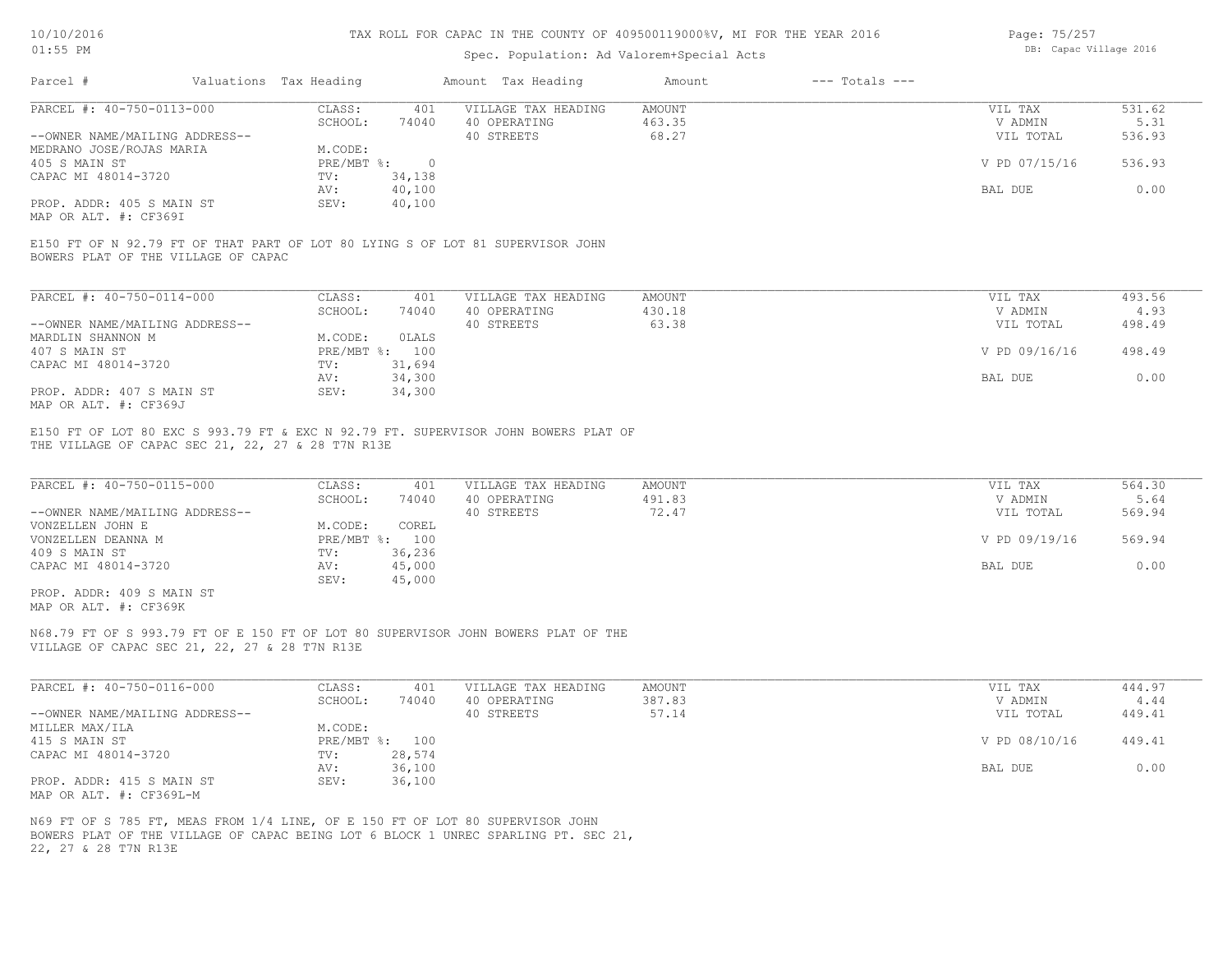## Spec. Population: Ad Valorem+Special Acts

Page: 76/257 DB: Capac Village 2016

| Parcel #                       | Valuations Tax Heading | Amount Tax Heading |                     | Amount | $---$ Totals $---$ |           |      |  |
|--------------------------------|------------------------|--------------------|---------------------|--------|--------------------|-----------|------|--|
| PARCEL #: 40-750-0118-000      | CLASS:                 | 703                | VILLAGE TAX HEADING | AMOUNT |                    | VIL TAX   | 0.00 |  |
|                                | SCHOOL:                | 74040              | 40 OPERATING        | 0.00   |                    | V ADMIN   | 0.00 |  |
| --OWNER NAME/MAILING ADDRESS-- |                        |                    | 40 STREETS          | 0.00   |                    | VIL TOTAL | 0.00 |  |
| VILLAGE OF CAPAC               | M.CODE:                |                    |                     |        |                    |           |      |  |
| ORCHARD ST                     | PRE/MBT %:             |                    |                     |        |                    | BAL DUE   | 0.00 |  |
|                                | TV:                    |                    |                     |        |                    |           |      |  |
| PROP. ADDR: ORCHARD ST         | AV:                    |                    |                     |        |                    |           |      |  |
| MAP OR ALT. #: CF369N/P        | SEV:                   |                    |                     |        |                    |           |      |  |

SUPERVISOR JOHN BOWERS PLAT OF THE VILLAGE OF CAPAC SEC 21, 22, 27 & 28 T7N R13E N56 FT OF S 716 FT OF E 772 FT OF LOT 80, MEAS FROM & WITH E & W 1/4 LINE.

| PARCEL #: 40-750-0120-000      | CLASS:     | 301     | VILLAGE TAX HEADING | AMOUNT   | VIL TAX       | 2,775.10 |
|--------------------------------|------------|---------|---------------------|----------|---------------|----------|
|                                | SCHOOL:    | 74040   | 40 OPERATING        | 2,418.70 | V ADMIN       | 27.75    |
| --OWNER NAME/MAILING ADDRESS-- |            |         | 40 STREETS          | 356.40   | VIL TOTAL     | 2,802.85 |
| SUPERIOR MATERIALS, LLC        | M.CODE:    |         |                     |          |               |          |
| P.O.BOX 2900                   | PRE/MBT %: | $\cap$  |                     |          | V PD 08/15/16 | 2,802.85 |
| FARMINGTON HILLS MI 48333      | TV:        | 178,200 |                     |          |               |          |
|                                | AV:        | 178,200 |                     |          | BAL DUE       | 0.00     |
| PROP. ADDR: 305 S MAIN ST      | SEV:       | 178,200 |                     |          |               |          |
| MAP OR ALT. #: CF370/371       |            |         |                     |          |               |          |

BOWERS PLAT OF THE VILLAGE OF CAPAC 40',TH NO^2'W 145.06',TH S82^2'E 414.02',TH SO^2'E 664.01' TO BEG SUPERVISOR JOHN E 1/4 COR OF SEC 28 T7N R13E,TH S89^33'W 450',TH NO^2'W 579.7',TH N89^45'58" E PART OF LOTS 80,81, & 82 DESC AS BEG NO^2'W 716',S89^ 33'W 372' & NO^2'W 150' FROM

| PARCEL #: 40-750-0121-000      | CLASS:     | 202    | VILLAGE TAX HEADING | AMOUNT | VIL TAX       | 390.49 |
|--------------------------------|------------|--------|---------------------|--------|---------------|--------|
|                                | SCHOOL:    | 74040  | 40 OPERATING        | 340.34 | V ADMIN       | 3.90   |
| --OWNER NAME/MAILING ADDRESS-- |            |        | 40 STREETS          | 50.15  | VIL TOTAL     | 394.39 |
| CONLON LAND INVESTMENT LLC     | M.CODE:    |        |                     |        |               |        |
| PO BOX 147                     | PRE/MBT %: |        |                     |        | V PD 07/15/16 | 394.39 |
| NAPOLEON MI 49261              | TV:        | 25,075 |                     |        |               |        |
|                                | AV:        | 26,100 |                     |        | BAL DUE       | 0.00   |
| PROP. ADDR: CAPAC RD           | SEV:       | 26,100 |                     |        |               |        |
| MAP OR ALT. #: CF372A/D        |            |        |                     |        |               |        |

T7N R13E LOT LINE. SUPERVISOR JOHN BOWERS PLAT OF THE VILLAGE OF CAPAC SEC 21, 22, 27 & 28 COR WITH A PTE IN N LOT LINE 948.9 FT E OF NW COR. EXC E 732 FT THEREOF MEAS ALG S THAT PART OF LOT 83 LYING E OF A LINE JOINING A PTE IN S LOT LINE 918.8 FT E OF SW

| PARCEL #: 40-750-0123-000      | CLASS:     | 703   | VILLAGE TAX HEADING | AMOUNT | VIL TAX   | 0.00 |
|--------------------------------|------------|-------|---------------------|--------|-----------|------|
|                                | SCHOOL:    | 74040 | 40 OPERATING        | 0.00   | V ADMIN   | 0.00 |
| --OWNER NAME/MAILING ADDRESS-- |            |       | 40 STREETS          | 0.00   | VIL TOTAL | 0.00 |
| SCC ROAD COMMISSION            | M.CODE:    |       |                     |        |           |      |
| 21 AIRPORT DR                  | PRE/MBT %: |       |                     |        | BAL DUE   | 0.00 |
| SMITHS CREEK MI 48074          | TV:        |       |                     |        |           |      |
|                                | AV:        |       |                     |        |           |      |
| PROP. ADDR: S MATTESON         | SEV:       |       |                     |        |           |      |
| MAP OR ALT. #: CF373           |            |       |                     |        |           |      |

R13E LOT 84 SUPERVISOR JOHN BOWERS PLAT OF THE VILLAGE OF CAPAC SEC 21, 22, 27 & 28 T7N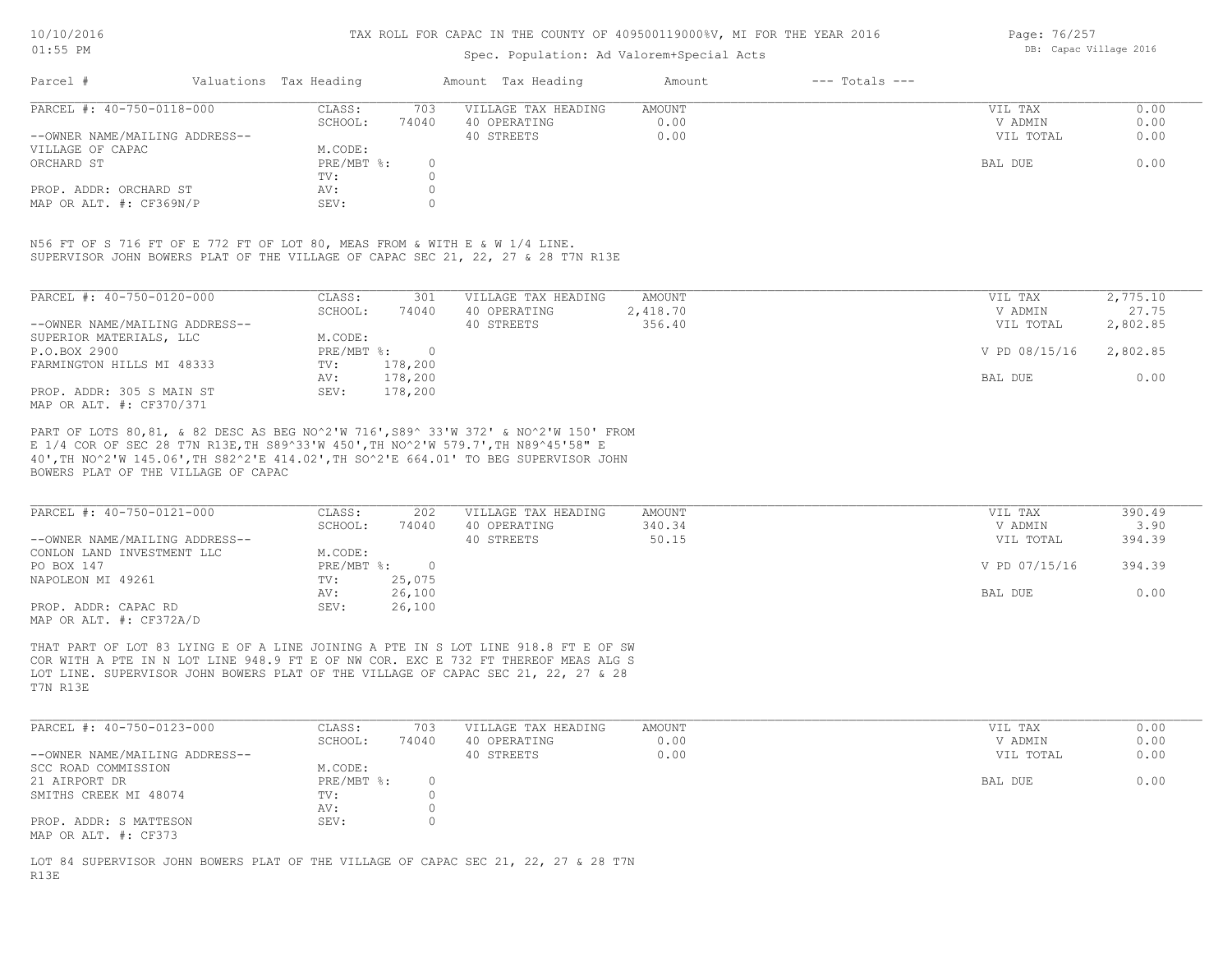## Spec. Population: Ad Valorem+Special Acts

| Page: 77/257 |                        |  |
|--------------|------------------------|--|
|              | DB: Capac Village 2016 |  |

| Parcel #                       | Valuations Tax Heading |       | Amount Tax Heading  | Amount | $---$ Totals $---$ |           |      |
|--------------------------------|------------------------|-------|---------------------|--------|--------------------|-----------|------|
| PARCEL #: 40-750-0124-000      | CLASS:                 | 703   | VILLAGE TAX HEADING | AMOUNT |                    | VIL TAX   | 0.00 |
|                                | SCHOOL:                | 74040 | 40 OPERATING        | 0.00   |                    | V ADMIN   | 0.00 |
| --OWNER NAME/MAILING ADDRESS-- |                        |       | 40 STREETS          | 0.00   |                    | VIL TOTAL | 0.00 |
| VILLAGE OF CAPAC               | M.CODE:                |       |                     |        |                    |           |      |
|                                | $PRE/MBT$ %:           |       |                     |        |                    | BAL DUE   | 0.00 |
| PROP. ADDR: MATTESON ST        | TV:                    |       |                     |        |                    |           |      |
| MAP OR ALT. #: CF374/375       | AV:                    |       |                     |        |                    |           |      |
|                                | SEV:                   |       |                     |        |                    |           |      |

OF CAPAC SEC 21, 22, 27 & 28 T7N R13E LOTS 85 & 86, ALSO LOT 87 EXC N 412 FT. SUPERVISOR JOHN BOWERS PLAT OF THE VILLAGE

| PARCEL #: 40-750-0125-000      | CLASS:     | 402    | VILLAGE TAX HEADING | AMOUNT | VIL TAX       | 178.74 |
|--------------------------------|------------|--------|---------------------|--------|---------------|--------|
|                                | SCHOOL:    | 74040  | 40 OPERATING        | 155.79 | V ADMIN       | 1.78   |
| --OWNER NAME/MAILING ADDRESS-- |            |        | 40 STREETS          | 22.95  | VIL TOTAL     | 180.52 |
| REITER CHARLES/GRACE ET-AL     | M.CODE:    |        |                     |        |               |        |
| 55779 GRATIOT AVE              | PRE/MBT %: |        |                     |        | V PD 09/07/16 | 180.52 |
| CHESTERFIELD MI 48051          | TV:        | 11,478 |                     |        |               |        |
|                                | AV:        | 17,200 |                     |        | BAL DUE       | 0.00   |
| PROP. ADDR: BRYCE RD           | SEV:       | 17,200 |                     |        |               |        |
| MAP OR ALT. #: CF376           |            |        |                     |        |               |        |

27 & 28 T7N R13E N412 FT OF LOT 87 SUPERVISOR JOHN BOWERS PLAT OF THE VILLAGE OF CAPAC SEC 21, 22,

| PARCEL #: 40-750-0126-000      | CLASS:       | 703   | VILLAGE TAX HEADING | AMOUNT | VIL TAX   | 0.00 |
|--------------------------------|--------------|-------|---------------------|--------|-----------|------|
|                                | SCHOOL:      | 74040 | 40 OPERATING        | 0.00   | V ADMIN   | 0.00 |
| --OWNER NAME/MAILING ADDRESS-- |              |       | 40 STREETS          | 0.00   | VIL TOTAL | 0.00 |
| TOWNSHIP OF MUSSEY             | M.CODE:      |       |                     |        |           |      |
|                                | $PRE/MBT$ %: |       |                     |        | BAL DUE   | 0.00 |
| CAPAC MI 48014                 | TV:          |       |                     |        |           |      |
|                                | AV:          |       |                     |        |           |      |
| PROP. ADDR: W MILL ST          | SEV:         |       |                     |        |           |      |
| MAP OR ALT. #: CF377A          |              |       |                     |        |           |      |

TO BEG. SUPERVISORSS JOHN BOWER'S PLAT OF THE VILLAGE OF CAPAC 135',TH N89ª38'E 238.41',TH S30ª1'9" W 292.83',TH N82ª2'W 199.70',TH N0ª2'W 358.67' PART OF LOT 88, BEG S0<sup>ª2'E</sup> 7' FROM NW COR LOT 88, TH N89<sup>ª</sup> 38'E 106', TH S0<sup>ª2'E</sup>

| PARCEL #: 40-750-0126-100      | CLASS:  | 401            | VILLAGE TAX HEADING | AMOUNT | VIL TAX       | 515.94 |
|--------------------------------|---------|----------------|---------------------|--------|---------------|--------|
|                                | SCHOOL: | 74040          | 40 OPERATING        | 449.68 | V ADMIN       | 5.15   |
| --OWNER NAME/MAILING ADDRESS-- |         |                | 40 STREETS          | 66.26  | VIL TOTAL     | 521.09 |
| GRYZB JOHN C                   | M.CODE: | COREL          |                     |        |               |        |
| 526 W MILL ST                  |         | PRE/MBT %: 100 |                     |        | V PD 09/19/16 | 521.09 |
| CAPAC MI 48014                 | TV:     | 33,131         |                     |        |               |        |
|                                | AV:     | 41,100         |                     |        | BAL DUE       | 0.00   |
| PROP. ADDR: 526 W MILL STREET  | SEV:    | 41,100         |                     |        |               |        |
| MAP OR ALT. #: CF377B          |         |                |                     |        |               |        |

THE VILLAGE OF CAPAC S0ª2'E 135',TH S89ª38'W 85',TH N0ª2'W 135' TO BEG. SUPERVISOR JOHN BOWER'S PLAT OF PART OF LOT 88, BEG S0<sup>a</sup>2'E 7' & N89<sup>a</sup>38'E 106' FROM NW COR LOT 88, TH N89<sup>a</sup>38'E 85', TH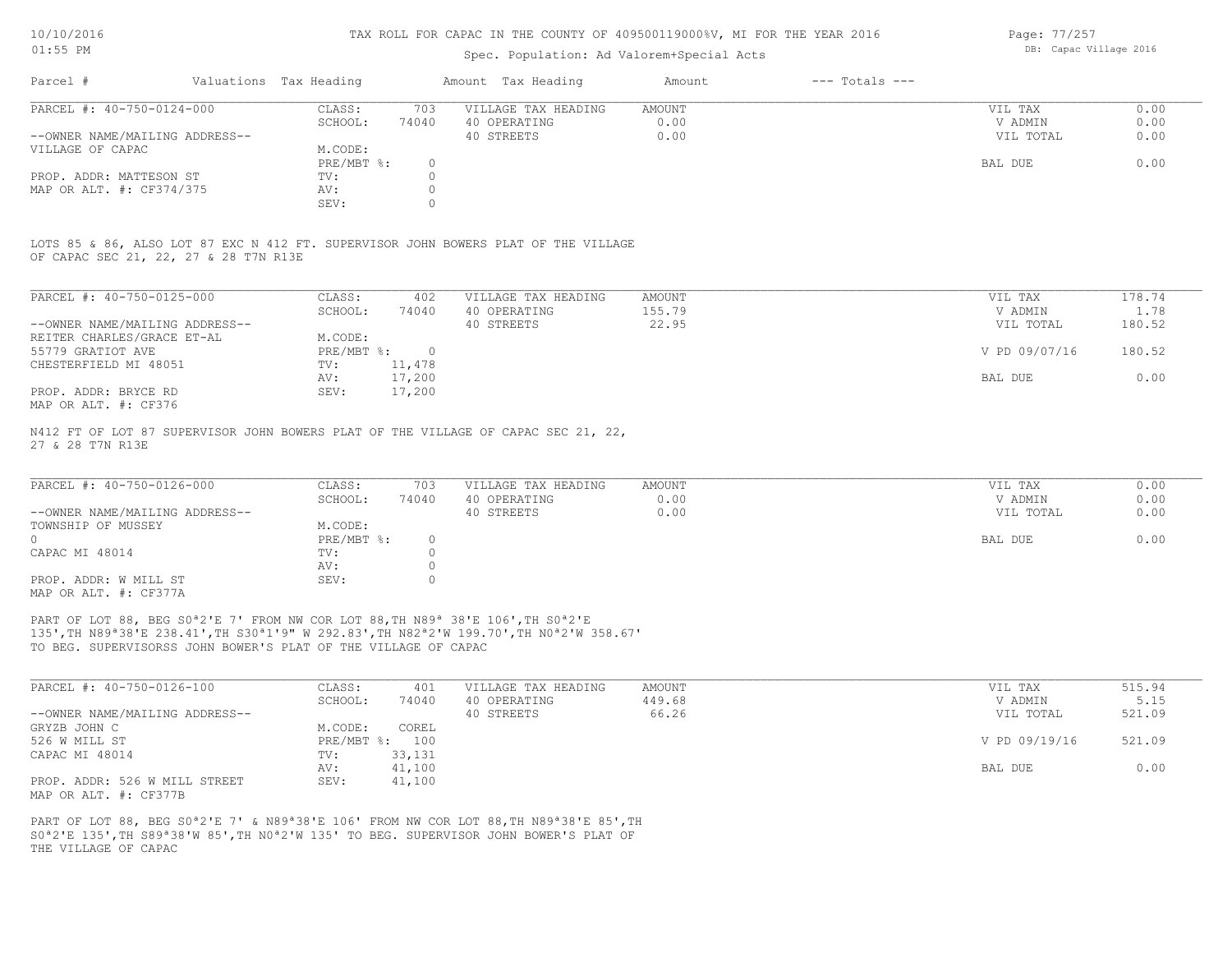## Spec. Population: Ad Valorem+Special Acts

| Page: 78/257 |                        |  |
|--------------|------------------------|--|
|              | DB: Capac Village 2016 |  |

| PARCEL #: 40-750-0126-200                          |                                                                                                                             |                  | Amount Tax Heading  | Amount        | $---$ Totals $---$ |                |        |
|----------------------------------------------------|-----------------------------------------------------------------------------------------------------------------------------|------------------|---------------------|---------------|--------------------|----------------|--------|
|                                                    | CLASS:                                                                                                                      | 401              | VILLAGE TAX HEADING | <b>AMOUNT</b> |                    | VIL TAX        | 759.39 |
|                                                    | SCHOOL:                                                                                                                     | 74040            | 40 OPERATING        | 661.87        |                    | V ADMIN        | 7.59   |
| --OWNER NAME/MAILING ADDRESS--                     |                                                                                                                             |                  | 40 STREETS          | 97.52         |                    | VIL TOTAL      | 766.98 |
| KRAUSE STEVEN J                                    | M.CODE:                                                                                                                     |                  |                     |               |                    |                |        |
| 520 W MILL ST                                      |                                                                                                                             | PRE/MBT %: 100   |                     |               |                    | BAL DUE        | 766.98 |
| CAPAC MI 48014                                     | TV:                                                                                                                         | 48,764           |                     |               |                    |                |        |
|                                                    | AV:                                                                                                                         | 59,900           |                     |               |                    |                |        |
| PROP. ADDR: 520 W MILL ST<br>MAP OR ALT. #: CF377C | SEV:                                                                                                                        | 59,900           |                     |               |                    |                |        |
|                                                    | S0 <sup>a</sup> 2'E 135', TH S89 <sup>a</sup> 38'W 85', TH N0 <sup>a</sup> 2'W 135' TO BEG. SUPERVISOR JOHN BOWER'S PLAT OF |                  |                     |               |                    |                |        |
| THE VILLAGE OF CAPAC<br>PARCEL #: 40-750-0126-300  | CLASS:                                                                                                                      | 401              | VILLAGE TAX HEADING | AMOUNT        |                    | VIL TAX        | 483.67 |
|                                                    | SCHOOL:                                                                                                                     | 74040            | 40 OPERATING        | 421.56        |                    | V ADMIN        | 4.83   |
| --OWNER NAME/MAILING ADDRESS--                     |                                                                                                                             |                  | 40 STREETS          | 62.11         |                    | VIL TOTAL      | 488.50 |
| KLEIN ROBERT J/BETH ANN                            | M.CODE:                                                                                                                     |                  |                     |               |                    |                |        |
| 518 W MILL ST                                      |                                                                                                                             | PRE/MBT %: 100   |                     |               |                    | V PD 09/16/16  | 488.50 |
| CAPAC MI 48014-3030                                | TV:                                                                                                                         | 31,059           |                     |               |                    |                |        |
| PROP. ADDR: 518 W MILL ST                          | AV:<br>SEV:                                                                                                                 | 38,600<br>38,600 |                     |               |                    | <b>BAL DUE</b> | 0.00   |

|                                | SCHOOL:    | 74040  | 40 OPERATING | 383.12 | V ADMIN   | 4.39   |
|--------------------------------|------------|--------|--------------|--------|-----------|--------|
| --OWNER NAME/MAILING ADDRESS-- |            |        | 40 STREETS   | 56.45  | VIL TOTAL | 443.96 |
| LEMIER LACEY                   | M.CODE:    |        |              |        |           |        |
| 506 W MILL ST                  | PRE/MBT %: | 100    |              |        | BAL DUE   | 443.96 |
| CAPAC MI 48014-3031            | TV:        | 28,227 |              |        |           |        |
|                                | AV:        | 32,000 |              |        |           |        |
| PROP. ADDR: 506 W MILL ST      | SEV:       | 32,000 |              |        |           |        |
| MAP OR ALT. #: CF378A          |            |        |              |        |           |        |

SUPERVISOR'S JOHN BOWERS' PLAT OF THE VILLAGE OF CAPAC 150',TH N89ª38'E 100',TH S0ª 2'E 51',TH S89ª38'W 182',TH N0ª2'W 201' TO BEG THAT PART OF LOT 89, BEG N89ª38'E 214' FROM ITS NW COR, TH N89ª38'E 82',TH S0ª2'E

| PARCEL #: 40-750-0128-000      | CLASS:     | 401    | VILLAGE TAX HEADING | AMOUNT | VIL TAX       | 279.27 |
|--------------------------------|------------|--------|---------------------|--------|---------------|--------|
|                                | SCHOOL:    | 74040  | 40 OPERATING        | 243.41 | V ADMIN       | 2.79   |
| --OWNER NAME/MAILING ADDRESS-- |            |        | 40 STREETS          | 35.86  | VIL TOTAL     | 282.06 |
| RHEAUME DAVID J.               | M.CODE:    | COREL  |                     |        |               |        |
| 507 W MEIER AVE                | PRE/MBT %: | 100    |                     |        | V PD 09/19/16 | 282.06 |
| CAPAC MI 48014-3618            | TV:        | 17,934 |                     |        |               |        |
|                                | AV:        | 23,000 |                     |        | BAL DUE       | 0.00   |
| PROP. ADDR: 507 W MEIER ST     | SEV:       | 23,000 |                     |        |               |        |
| MAP OR ALT. #: CF378B          |            |        |                     |        |               |        |

E75 FT OF S 150 FT OF LOT 89 SUPERVISOR JOHN BOWERS PLAT OF THE VILLAGE OF CAPAC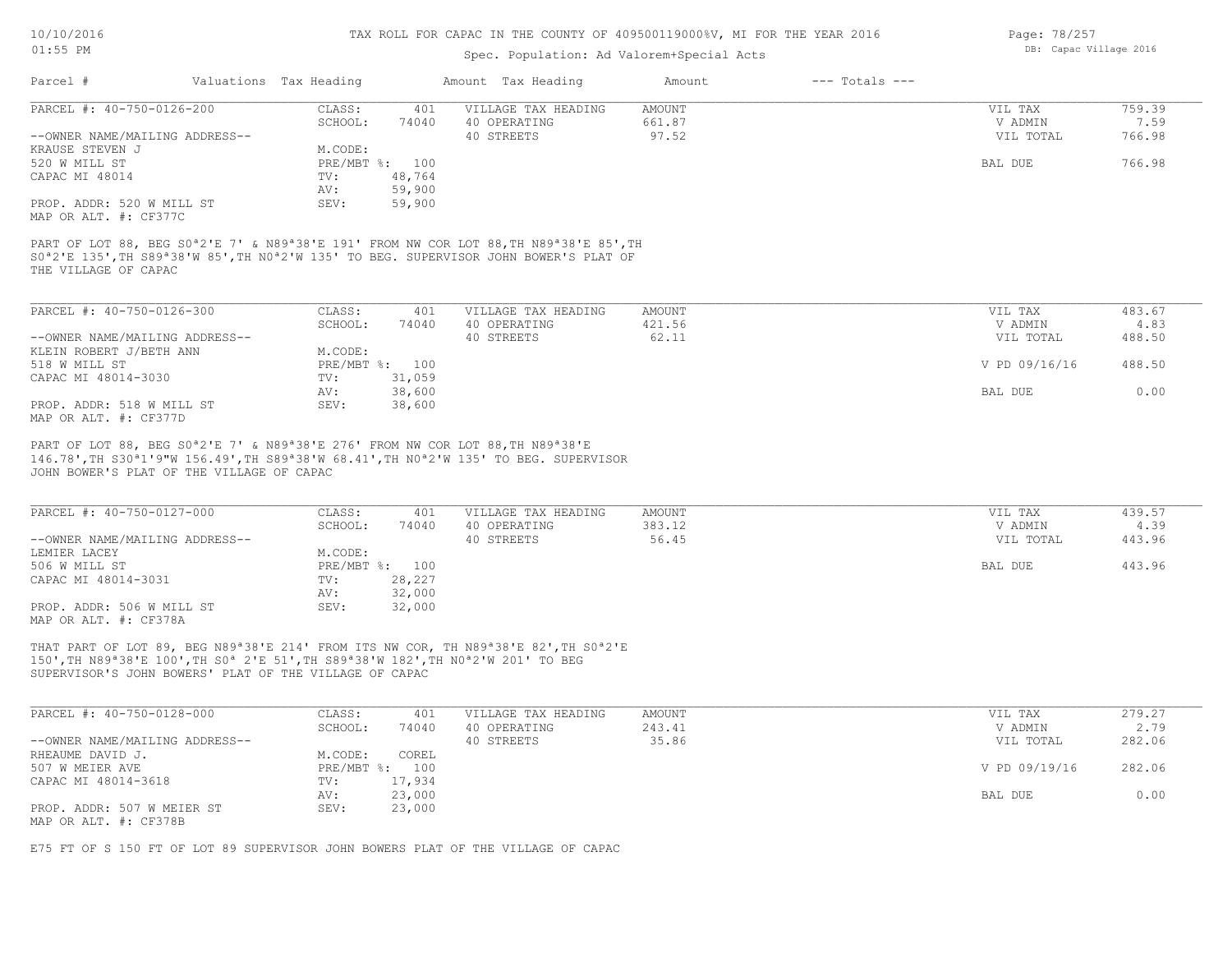## Spec. Population: Ad Valorem+Special Acts

| Page: 79/257 |                        |  |
|--------------|------------------------|--|
|              | DB: Capac Village 2016 |  |

| Parcel #                       | Valuations Tax Heading |                | Amount Tax Heading                                                                    | Amount | $---$ Totals $---$ |               |        |
|--------------------------------|------------------------|----------------|---------------------------------------------------------------------------------------|--------|--------------------|---------------|--------|
| PARCEL #: 40-750-0129-000      | CLASS:                 | 401            | VILLAGE TAX HEADING                                                                   | AMOUNT |                    | VIL TAX       | 561.40 |
|                                | SCHOOL:                | 74040          | 40 OPERATING                                                                          | 489.30 |                    | V ADMIN       | 5.61   |
| --OWNER NAME/MAILING ADDRESS-- |                        |                | 40 STREETS                                                                            | 72.10  |                    | VIL TOTAL     | 567.01 |
| MANDEVILLE SR MARK E/LYNNE     | M.CODE:                |                |                                                                                       |        |                    |               |        |
| 509 W MILL ST                  |                        | PRE/MBT %: 100 |                                                                                       |        |                    | V PD 08/31/16 | 567.01 |
| CAPAC MI 48014-3031            | TV:                    | 36,050         |                                                                                       |        |                    |               |        |
|                                | AV:                    | 43,800         |                                                                                       |        |                    | BAL DUE       | 0.00   |
| PROP. ADDR: 509 W MILL ST      | SEV:                   | 43,800         |                                                                                       |        |                    |               |        |
| MAP OR ALT. #: CF378C1         |                        |                |                                                                                       |        |                    |               |        |
|                                |                        |                |                                                                                       |        |                    |               |        |
|                                |                        |                | PART OF LOT 89, BEG AT NW COR OF LOT 89, TH N89^38"E 214' TH SO^2'E 201', TH S89^38'W |        |                    |               |        |
|                                |                        |                | 330.69', TH N30^19"E 233' TO BEG SUPERVISOR'S JOHN BOWER'S PLAT OF THE VILLAGE OF     |        |                    |               |        |
| CAPAC.                         |                        |                |                                                                                       |        |                    |               |        |

MAP OR ALT. #: 378C2 PROP. ADDR: W MEIER ST SEV: 13,300 AV: 13,300 BAL DUE 0.00 CAPAC MI 48014 TV: 3,418<br>
AV: 13,300 509 W MILL ST PRE/MBT %: 100 V PD 08/31/16 53.75 MANDEVILLE MARK SR/LYNNE M.CODE: --OWNER NAME/MAILING ADDRESS-- 40 STREETS 6.83 VIL TOTAL 53.75 SCHOOL: 74040 40 OPERATING 46.39 V ADMIN 0.53 PARCEL #: 40-750-0129-100 CLASS: 402 VILLAGE TAX HEADING AMOUNT VIL TAX VIL TAX 53.22<br>SCHOOL: 74040 40 OPERATING 46.39 VADMIN 0.53  $\mathcal{L}_\mathcal{L} = \mathcal{L}_\mathcal{L} = \mathcal{L}_\mathcal{L} = \mathcal{L}_\mathcal{L} = \mathcal{L}_\mathcal{L} = \mathcal{L}_\mathcal{L} = \mathcal{L}_\mathcal{L} = \mathcal{L}_\mathcal{L} = \mathcal{L}_\mathcal{L} = \mathcal{L}_\mathcal{L} = \mathcal{L}_\mathcal{L} = \mathcal{L}_\mathcal{L} = \mathcal{L}_\mathcal{L} = \mathcal{L}_\mathcal{L} = \mathcal{L}_\mathcal{L} = \mathcal{L}_\mathcal{L} = \mathcal{L}_\mathcal{L}$ 

OF THE VILLAGE OF CAPAC 112.44",TH NO^2'W 249.71',TH N89^38'E 241.85' TO BEG SUPERVISOR'S JOHN BOWER'S PLAT 889,TH SO^2'E 116',TH S89^38'W 75', TH SO^2'E 150',TH S89^38'W 55.5',TH N82^2'W PART OF LOT 89, BEG N89^38'E 214',SO^2'E 201' & N89^38'E 182' FROM NW COR LOT

| PARCEL #: 40-750-0129-200      | CLASS:  | 402            | VILLAGE TAX HEADING | AMOUNT | VIL TAX       | 53.22 |
|--------------------------------|---------|----------------|---------------------|--------|---------------|-------|
|                                | SCHOOL: | 74040          | 40 OPERATING        | 46.39  | V ADMIN       | 0.53  |
| --OWNER NAME/MAILING ADDRESS-- |         |                | 40 STREETS          | 6.83   | VIL TOTAL     | 53.75 |
| MANDEVILLE MARK SR/LYNNE       | M.CODE: |                |                     |        |               |       |
| 509 W MILL ST                  |         | PRE/MBT %: 100 |                     |        | V PD 08/31/16 | 53.75 |
| CAPAC MI 48014                 | TV:     | 3,418          |                     |        |               |       |
|                                | AV:     | 13,300         |                     |        | BAL DUE       | 0.00  |
| PROP. ADDR: W MEIER ST         | SEV:    | 13,300         |                     |        |               |       |
| MAP OR ALT. #: 378C3           |         |                |                     |        |               |       |

TO BEG SUPERVISOR'S JOHN BOWER'S PLAT OF THE VILLAGE OF CAPAC 89D 38M E 166.37', TH S OD 2M E 249.71', TH N 82D 2M W 168', TH N OD 2M W 225.37' PART OF LOT 89, BEG S 30D 1M 9S W 233' & 89D 38M E 104.47' FRO W COR LOT 89, TH N

| PARCEL #: 40-750-0129-300      | CLASS:         | 402    | VILLAGE TAX HEADING | AMOUNT | VIL TAX       | 53.22 |
|--------------------------------|----------------|--------|---------------------|--------|---------------|-------|
|                                | SCHOOL:        | 74040  | 40 OPERATING        | 46.39  | V ADMIN       | 0.53  |
| --OWNER NAME/MAILING ADDRESS-- |                |        | 40 STREETS          | 6.83   | VIL TOTAL     | 53.75 |
| MANDEVILLE MARK SR/LYNNE       | M.CODE:        |        |                     |        |               |       |
| 509 W MILL ST                  | PRE/MBT %: 100 |        |                     |        | V PD 08/31/16 | 53.75 |
| CAPAC MI 48014                 | TV:            | 3,418  |                     |        |               |       |
|                                | AV:            | 13,300 |                     |        | BAL DUE       | 0.00  |
| PROP. ADDR: W MEIER ST         | SEV:           | 13,300 |                     |        |               |       |
| MAP OR ALT. #: 378C4           |                |        |                     |        |               |       |

SUPERVISOR'S JOHN BOWER'S PLAT OF THE VILLAGE OF CAPAC TG S OD 2M E 225.37', TH N 82D 2M W 219', TH N 30D 1M 9S E 224.45; TO BEG PART OF LOT 89, BEG S 30D 1M 9S W 233' FROM NW COR LOT 89,TH N 89D 38M E 104.47',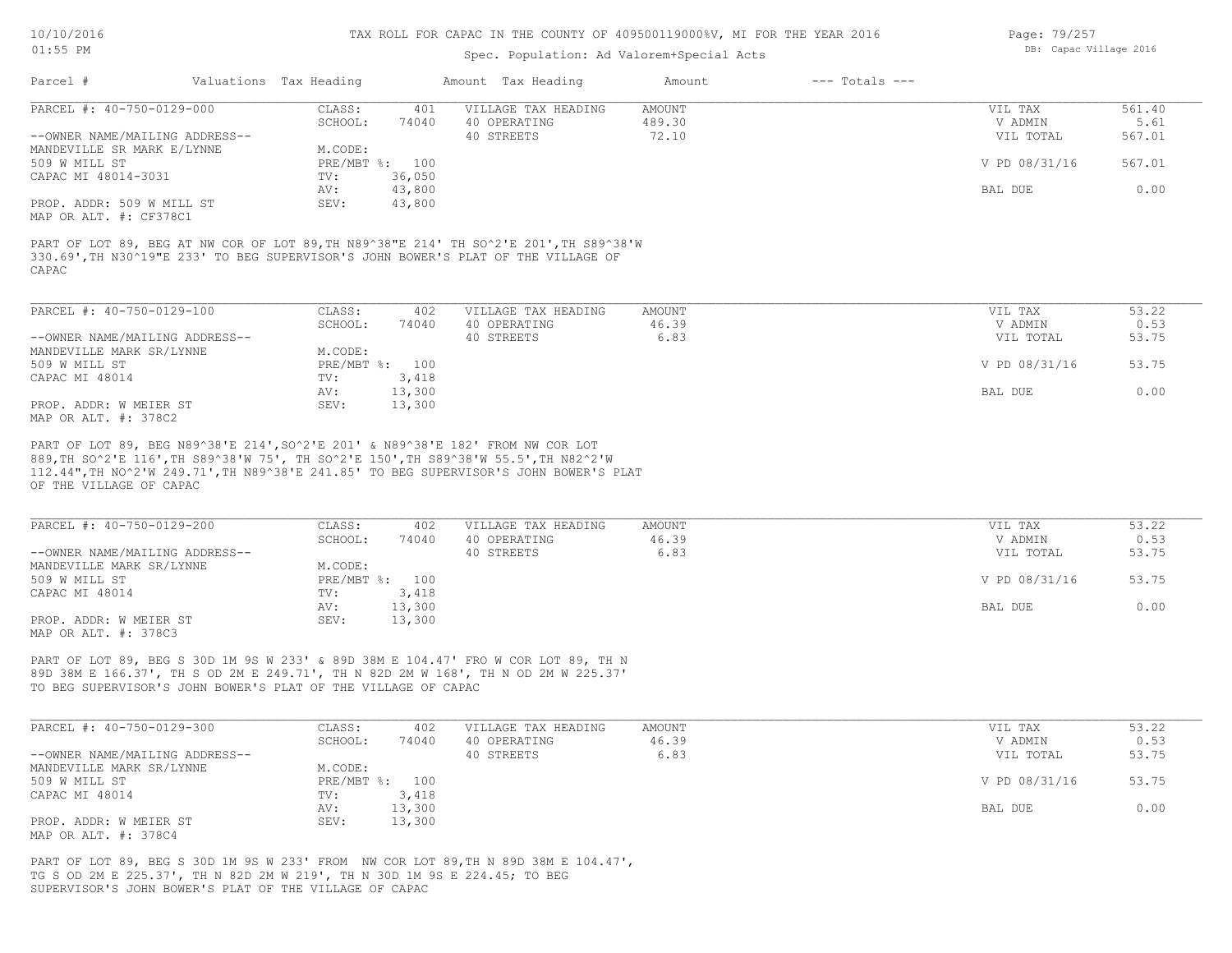## Spec. Population: Ad Valorem+Special Acts

| Page: 80/257 |                        |  |
|--------------|------------------------|--|
|              | DB: Capac Village 2016 |  |

| Parcel #                       | Valuations Tax Heading |        | Amount Tax Heading  | Amount | $---$ Totals $---$ |               |        |
|--------------------------------|------------------------|--------|---------------------|--------|--------------------|---------------|--------|
| PARCEL #: 40-750-0130-000      | CLASS:                 | 401    | VILLAGE TAX HEADING | AMOUNT |                    | VIL TAX       | 451.43 |
|                                | SCHOOL:                | 74040  | 40 OPERATING        | 393.46 |                    | V ADMIN       | 4.51   |
| --OWNER NAME/MAILING ADDRESS-- |                        |        | 40 STREETS          | 57.97  |                    | VIL TOTAL     | 455.94 |
| SCHAEFER SUE/JOHN              | M.CODE:                | COREL  |                     |        |                    |               |        |
| 501 W MILL ST                  | PRE/MBT %: 100         |        |                     |        |                    | V PD 09/16/16 | 455.94 |
| CAPAC MI 48014-3031            | TV:                    | 28,989 |                     |        |                    |               |        |
|                                | AV:                    | 36,400 |                     |        |                    | BAL DUE       | 0.00   |
| PROP. ADDR: 501 W MILL ST      | SEV:                   | 36,400 |                     |        |                    |               |        |
|                                |                        |        |                     |        |                    |               |        |

MAP OR ALT. #: CF378D

SEC 21, 22, 27 & 28 T7N R13E E100 FT OF N 150 FT OF LOT 89 SUPERVISOR JOHN BOWERS PLAT OF THE VILLAGE OF CAPAC

| PARCEL #: 40-750-0131-000      | CLASS:     | 401    | VILLAGE TAX HEADING | AMOUNT | VIL TAX       | 431.63 |
|--------------------------------|------------|--------|---------------------|--------|---------------|--------|
|                                | SCHOOL:    | 74040  | 40 OPERATING        | 376.20 | V ADMIN       | 4.31   |
| --OWNER NAME/MAILING ADDRESS-- |            |        | 40 STREETS          | 55.43  | VIL TOTAL     | 435.94 |
| CHAVARRIA PETE G JR            | M.CODE:    | COREL  |                     |        |               |        |
| 111 S MATTESON ST              | PRE/MBT %: |        |                     |        | V PD 09/19/16 | 435.94 |
| CAPAC MI 48014                 | TV:        | 27,717 |                     |        |               |        |
|                                | AV:        | 30,500 |                     |        | BAL DUE       | 0.00   |
| PROP. ADDR: 111 S MATTESON ST  | SEV:       | 30,500 |                     |        |               |        |
| MAP OR ALT. #: CF379           |            |        |                     |        |               |        |

R13E LOT 90 SUPERVISOR JOHN BOWERS PLAT OF THE VILLAGE OF CAPAC SEC 21, 22, 27 & 28 T7N

| PARCEL #: 40-750-0133-000      | CLASS:       | 704   | VILLAGE TAX HEADING | AMOUNT | VIL TAX   | 0.00 |
|--------------------------------|--------------|-------|---------------------|--------|-----------|------|
|                                | SCHOOL:      | 74040 | 40 OPERATING        | 0.00   | V ADMIN   | 0.00 |
| --OWNER NAME/MAILING ADDRESS-- |              |       | 40 STREETS          | 0.00   | VIL TOTAL | 0.00 |
| CAPAC COMMUNITY SCHOOL DIST    | M.CODE:      |       |                     |        |           |      |
| 403 N GLASSFORD ST             | $PRE/MBT$ %: |       |                     |        | BAL DUE   | 0.00 |
| CAPAC MI 48014                 | TV:          |       |                     |        |           |      |
|                                | AV:          |       |                     |        |           |      |
| PROP. ADDR: W MEIER ST         | SEV:         |       |                     |        |           |      |
| MAP OR ALT. #: CF380A          |              |       |                     |        |           |      |

OF POPPS SUBDIVSION SUPERVISOR JOHN BOWER'S PLAT OF THE VILLAGE OF CAPAC S89ª58'36"W 410',TH S60ªW 225',TH SE'LY ALG E LINE OF MILLER-WALKER DRAIN TO N LINE & EXC THAT PART S & E OF A LINE, BEG S0ª33'50"E 324.21' FROM NE COR LOT 91,TH LOT 91 EXC S 499.82' OF THAT PART LYING E OF WALKER DRAIN & EXC KENWOOD SUBDIVISION

| PARCEL #: 40-750-0133-100      | CLASS:        | 201     | VILLAGE TAX HEADING | AMOUNT   | VIL TAX   | 3,292.93 |
|--------------------------------|---------------|---------|---------------------|----------|-----------|----------|
|                                | SCHOOL:       | 74040   | 40 OPERATING        | 2,870.03 | V ADMIN   | 32.92    |
| --OWNER NAME/MAILING ADDRESS-- |               |         | 40 STREETS          | 422.90   | VIL TOTAL | 3,325.85 |
| MATTESON STREET APT'S CO       | M.CODE:       |         |                     |          |           |          |
| MTH MANAGEMENT COMPANY         | PRE/MBT %:    |         |                     |          | BAL DUE   | 3,325.85 |
| 3100 WEST RD BLDG.2 STE 203    | $\text{TV}$ : | 211,452 |                     |          |           |          |
| EAST LANSING MI 48823          | AV:           | 350,800 |                     |          |           |          |
|                                | SEV:          | 350,800 |                     |          |           |          |
| PROP. ADDR: 130 N MATTESON ST  |               |         |                     |          |           |          |
|                                |               |         |                     |          |           |          |

MAP OR ALT. #: CF380B

OF THE VILLAGE OF CAPAC 33',TH N89ª39'14"E 229.66',TH N0ª33'50"E 287' TO BEG SUPERVISOR JOHN BOWER'S PLAT SUBDIVISION,TH S89ª36'41"E 310.23' TO NE COR LOT 2 POPPS SUBDIVISION,TH N0ª23'30"W S60ªW 225',TH SE'LY ALG E LINE OF MILLER-WALKER DRAIN TO N LINE OF POPPS THAT PART OF LOT 91, BEG S0ª33'50"E 324.21' FROM NE COR, TH S89ª58'36"W 410',TH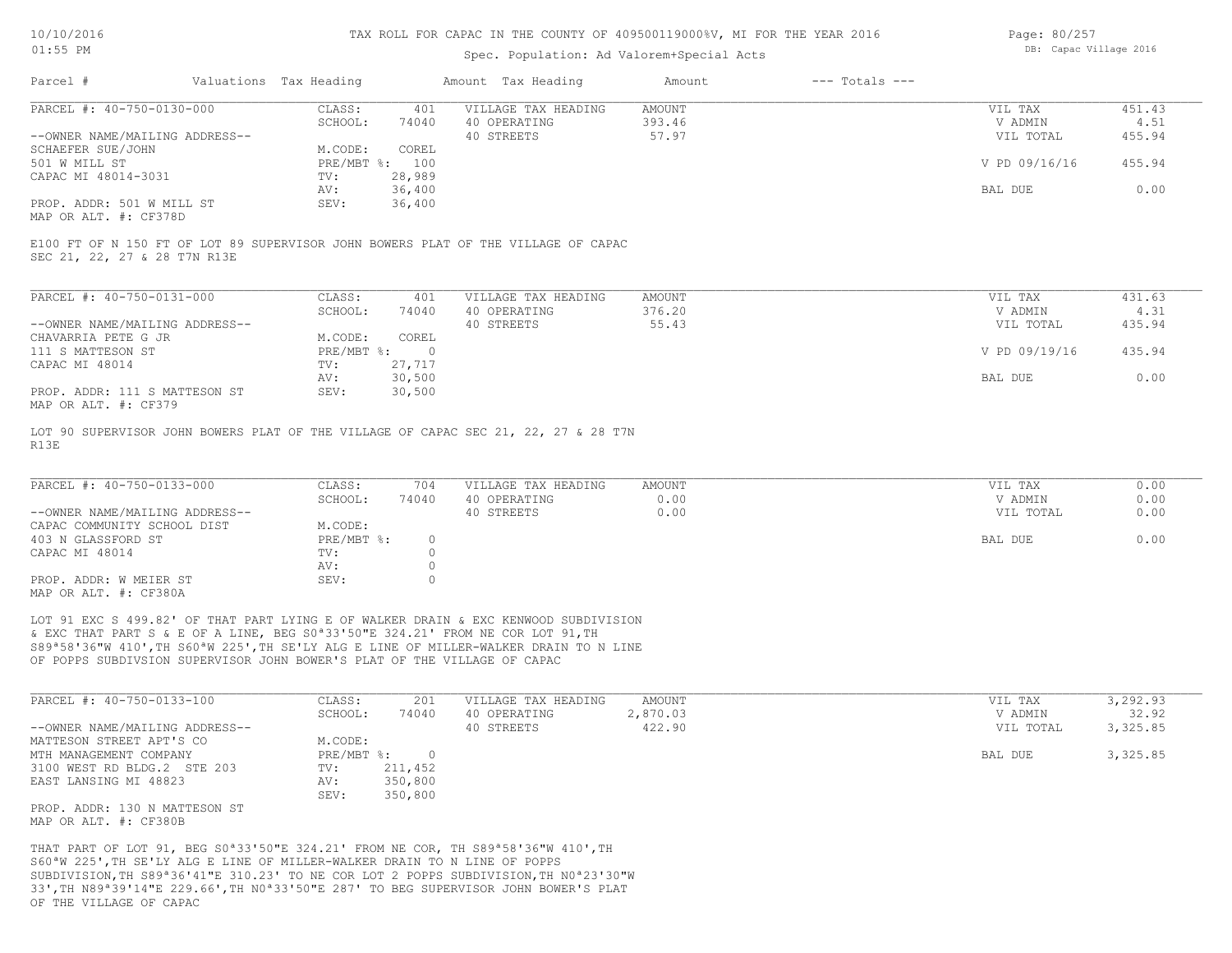### Spec. Population: Ad Valorem+Special Acts

| Parcel #                       | Valuations Tax Heading |       | Amount Tax Heading  | Amount | $---$ Totals $---$ |           |      |
|--------------------------------|------------------------|-------|---------------------|--------|--------------------|-----------|------|
| PARCEL #: 40-750-0134-000      | CLASS:                 | 703   | VILLAGE TAX HEADING | AMOUNT |                    | VIL TAX   | 0.00 |
|                                | SCHOOL:                | 74040 | 40 OPERATING        | 0.00   |                    | V ADMIN   | 0.00 |
| --OWNER NAME/MAILING ADDRESS-- |                        |       | 40 STREETS          | 0.00   |                    | VIL TOTAL | 0.00 |
| VILLAGE OF CAPAC               | M.CODE:                |       |                     |        |                    |           |      |
|                                | PRE/MBT %:             |       |                     |        |                    | BAL DUE   | 0.00 |
| PROP. ADDR: W MEIER ST         | TV:                    |       |                     |        |                    |           |      |
| MAP OR ALT. #: CF380C          | AV:                    |       |                     |        |                    |           |      |
|                                | SEV:                   |       |                     |        |                    |           |      |

JOHN BOWERS PLAT OF THE VILLAGE OF CAPAC SEC 21, 22, 27 & 28 T7N R13E E60 FT OF THAT PART OF S 499.82 FT OF LOT 91 LYING E OF WALKER DRAIN. SUPERVISOR

| PARCEL #: 40-750-0137-000                                     | CLASS:     | 704      | VILLAGE TAX HEADING | AMOUNT | VIL TAX   | 0.00 |
|---------------------------------------------------------------|------------|----------|---------------------|--------|-----------|------|
|                                                               | SCHOOL:    | 74040    | 40 OPERATING        | 0.00   | V ADMIN   | 0.00 |
| --OWNER NAME/MAILING ADDRESS--                                |            |          | 40 STREETS          | 0.00   | VIL TOTAL | 0.00 |
| CAPAC COMMUNITY SCHOOL                                        | M.CODE:    |          |                     |        |           |      |
| 403 N GLASSFORD ST                                            | PRE/MBT %: | $\Omega$ |                     |        | BAL DUE   | 0.00 |
| CAPAC MI 48014-3016                                           | TV:        |          |                     |        |           |      |
|                                                               | AV:        |          |                     |        |           |      |
| PROP. ADDR: 403 N GLASSFORD STREET<br>MAP OR ALT. #: CF381A/B | SEV:       |          |                     |        |           |      |

SUPERVISOR JOHN BOWERS PLAT OF THE VILLAGE OF CAPAC FT & EXC N 358.5 FT OF W 716.18' OF E 1472' & EXC S 135' OF N 670' OF E 150' LOT 92 EXC W 6 AC & EXC N 360 FT OF E 755.82 FT & EXC S 175 FT OF N 535 FT OF E 150

| PARCEL #: 40-750-0137-100          | CLASS:  | 401            | VILLAGE TAX HEADING | AMOUNT | VIL TAX       | 561.75 |
|------------------------------------|---------|----------------|---------------------|--------|---------------|--------|
|                                    | SCHOOL: | 74040          | 40 OPERATING        | 489.61 | V ADMIN       | 5.61   |
| --OWNER NAME/MAILING ADDRESS--     |         |                | 40 STREETS          | 72.14  | VIL TOTAL     | 567.36 |
| HACKELBERG ROGER/LORI              | M.CODE: | COREL          |                     |        |               |        |
| 309 N GLASSFORD ST                 |         | PRE/MBT %: 100 |                     |        | V PD 09/19/16 | 567.36 |
| CAPAC MI 48014-3014                | TV:     | 36,073         |                     |        |               |        |
|                                    | AV:     | 44,000         |                     |        | BAL DUE       | 0.00   |
| PROP. ADDR: 309 N GLASSFORD STREET | SEV:    | 44,000         |                     |        |               |        |
|                                    |         |                |                     |        |               |        |

MAP OR ALT. #: CF381F

CAPAC S135' OF N 670' OF E 150' OF LOT 92 SUPERVISOR JOHN BOWERS PLAT OF THE VILLAGE OF

| PARCEL #: 40-750-0138-000          | CLASS:  | 401            | VILLAGE TAX HEADING | AMOUNT | VIL TAX       | 395.00 |
|------------------------------------|---------|----------------|---------------------|--------|---------------|--------|
|                                    | SCHOOL: | 74040          | 40 OPERATING        | 344.27 | V ADMIN       | 3.95   |
| --OWNER NAME/MAILING ADDRESS--     |         |                | 40 STREETS          | 50.73  | VIL TOTAL     | 398.95 |
| OROSCO FRANCES/CHRISTINA           | M.CODE: | CBSMT          |                     |        |               |        |
| 319 GLASSFORD ST                   |         | PRE/MBT %: 100 |                     |        | V PD 08/15/16 | 398.95 |
| CAPAC MI 48014                     | TV:     | 25,365         |                     |        |               |        |
|                                    | AV:     | 32,000         |                     |        | BAL DUE       | 0.00   |
| PROP. ADDR: 319 N GLASSFORD STREET | SEV:    | 32,000         |                     |        |               |        |
| MAP OR ALT. #: CF381C              |         |                |                     |        |               |        |

OF CAPAC S75 FT OF N 435 FT OF E 150 FT OF LOT 92 SUPERVISOR JOHN BOWERS PLAT OF THE VILLAGE Page: 81/257 DB: Capac Village 2016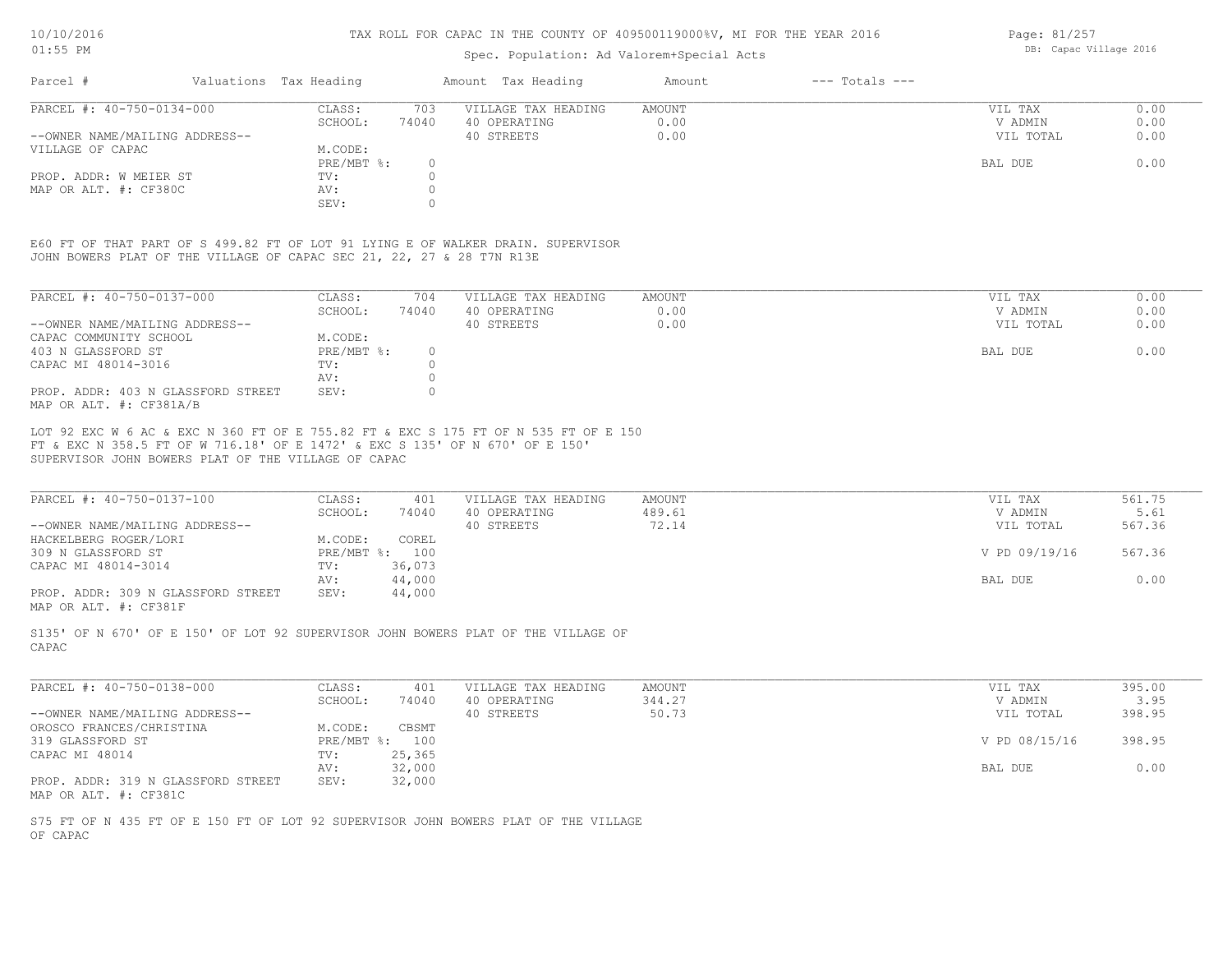### Spec. Population: Ad Valorem+Special Acts

| Page: 82/257 |                        |  |
|--------------|------------------------|--|
|              | DB: Capac Village 2016 |  |

| Parcel #                                                                     | Valuations Tax Heading |                |        | Amount Tax Heading  | Amount               | $---$ Totals $---$ |               |                      |
|------------------------------------------------------------------------------|------------------------|----------------|--------|---------------------|----------------------|--------------------|---------------|----------------------|
| PARCEL #: 40-750-0139-000                                                    |                        | CLASS:         | 401    | VILLAGE TAX HEADING | AMOUNT               |                    | VIL TAX       | 673.93               |
|                                                                              |                        | SCHOOL:        | 74040  | 40 OPERATING        | 587.38               |                    | V ADMIN       | 6.73                 |
| --OWNER NAME/MAILING ADDRESS--                                               |                        |                |        | 40 STREETS          | 86.55                |                    | VIL TOTAL     | 680.66               |
| TARZWELL TIMOTHY L.                                                          |                        | M.CODE:        | COREL  |                     |                      |                    |               |                      |
| 317 N GLASSFORD ST                                                           |                        | PRE/MBT %: 100 |        |                     |                      |                    | V PD 09/19/16 | 680.66               |
| CAPAC MI 48014-3014                                                          |                        | TV:            | 43,276 |                     |                      |                    |               |                      |
|                                                                              |                        | AV:            | 48,800 |                     |                      |                    | BAL DUE       | 0.00                 |
| PROP. ADDR: 317 N GLASSFORD STREET<br>MAP OR ALT. #: CF381D                  |                        | SEV:           | 48,800 |                     |                      |                    |               |                      |
| S100 FT OF N 535 FT OF E 150 FT OF LOT 92 SUPERVISOR JOHN BOWERS PLAT OF THE |                        |                |        |                     |                      |                    |               |                      |
| VILLAGE OF CAPAC SEC 21, 22, 27 & 28 T7N R13E                                |                        |                |        |                     |                      |                    |               |                      |
| PARCEL #: 40-750-0140-000                                                    |                        | CLASS:         | 704    | VILLAGE TAX HEADING | AMOUNT               |                    | VIL TAX       | 0.00                 |
|                                                                              |                        | SCHOOL:        | 74040  | 40 OPERATING        | 0.00                 |                    | V ADMIN       | 0.00                 |
|                                                                              |                        |                |        |                     | $\sim$ $\sim$ $\sim$ |                    |               | $\sim$ $\sim$ $\sim$ |

|                                    | SCHOOL:    | 74040 | 40 OPERATING | 0.00 | V ADMIN   | 0.00 |
|------------------------------------|------------|-------|--------------|------|-----------|------|
| --OWNER NAME/MAILING ADDRESS--     |            |       | 40 STREETS   | 0.00 | VIL TOTAL | 0.00 |
| CAPAC COMMUNITY SCHOOL             | M.CODE:    |       |              |      |           |      |
| 411 N GLASSFORD ST                 | PRE/MBT %: |       |              |      | BAL DUE   | 0.00 |
| CAPAC MI 48014-3016                | TV:        |       |              |      |           |      |
|                                    | AV:        |       |              |      |           |      |
| PROP. ADDR: 411 N GLASSFORD STREET | SEV:       |       |              |      |           |      |
| MAP OR ALT. #: CF381E              |            |       |              |      |           |      |

OF CAPAC SEC 21, 22, 27 & 28 T7N R13E S75 FT OF N 150 FT OF E 150 FT OF LOT 92 SUPERVISOR JOHN BOWERS PLAT OF THE VILLAGE

| PARCEL #: 40-750-0141-000      | CLASS:       | 703   | VILLAGE TAX HEADING | AMOUNT | VIL TAX   | 0.00 |
|--------------------------------|--------------|-------|---------------------|--------|-----------|------|
|                                | SCHOOL:      | 74040 | 40 OPERATING        | 0.00   | V ADMIN   | 0.00 |
| --OWNER NAME/MAILING ADDRESS-- |              |       | 40 STREETS          | 0.00   | VIL TOTAL | 0.00 |
| VILLAGE OF CAPAC               | M.CODE:      |       |                     |        |           |      |
|                                | $PRE/MBT$ %: |       |                     |        | BAL DUE   | 0.00 |
| PROP. ADDR: N GLASSFORD S      | TV:          |       |                     |        |           |      |
| MAP OR ALT. #: CF382A          | AV:          |       |                     |        |           |      |
|                                | SEV:         |       |                     |        |           |      |

SEC 21, 22, 27 & 28 T7N R13E W360 FT OF LOT 93 EXC N 100 FT. SUPERVISOR JOHN BOWERS PLAT OF THE VILLAGE OF CAPAC

| PARCEL #: 40-750-0142-000          | CLASS:     | 704   | VILLAGE TAX HEADING | AMOUNT | VIL TAX   | 0.00 |
|------------------------------------|------------|-------|---------------------|--------|-----------|------|
|                                    | SCHOOL:    | 74040 | 40 OPERATING        | 0.00   | V ADMIN   | 0.00 |
| --OWNER NAME/MAILING ADDRESS--     |            |       | 40 STREETS          | 0.00   | VIL TOTAL | 0.00 |
| CAPAC COMM SCHOOL DIST             | M.CODE:    |       |                     |        |           |      |
|                                    | PRE/MBT %: |       |                     |        | BAL DUE   | 0.00 |
| PROP. ADDR: 523 N GLASSFORD STREET | TV:        |       |                     |        |           |      |
| MAP OR ALT. #: CF382B              | AV:        |       |                     |        |           |      |
|                                    | SEV:       |       |                     |        |           |      |

 $\mathcal{L}_\mathcal{L} = \mathcal{L}_\mathcal{L} = \mathcal{L}_\mathcal{L} = \mathcal{L}_\mathcal{L} = \mathcal{L}_\mathcal{L} = \mathcal{L}_\mathcal{L} = \mathcal{L}_\mathcal{L} = \mathcal{L}_\mathcal{L} = \mathcal{L}_\mathcal{L} = \mathcal{L}_\mathcal{L} = \mathcal{L}_\mathcal{L} = \mathcal{L}_\mathcal{L} = \mathcal{L}_\mathcal{L} = \mathcal{L}_\mathcal{L} = \mathcal{L}_\mathcal{L} = \mathcal{L}_\mathcal{L} = \mathcal{L}_\mathcal{L}$ 

SEC 21, 22, 27 & 28 T7N R13E OF LOT 95 & W 6 AC OF LOT 92 SUPERVISOR JOHN BOWERS PLAT OF THE VILLAGE OF CAPAC 100 FT & EXC W 360 FT OF S 659 FT & W 499.04 FT OF LOT 94 EXC N 66 FT & W 499.04 FT N292.5 FT OF E 1472 FT OF LOT 92 EXC S 75 FT OF N 150 FT OF E 150 FT, LOT 93 EXC N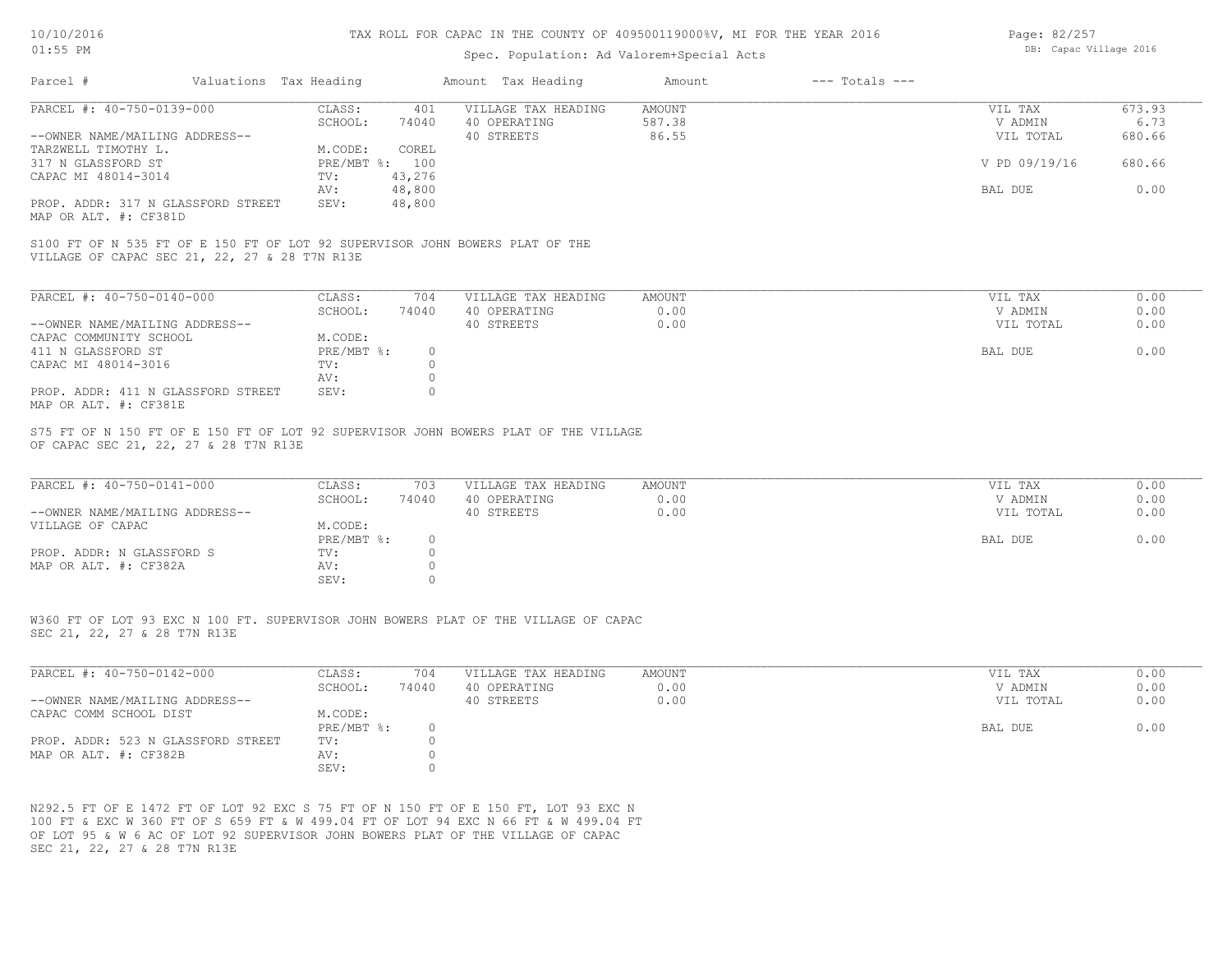## Spec. Population: Ad Valorem+Special Acts

| Page: 83/257 |                        |  |
|--------------|------------------------|--|
|              | DB: Capac Village 2016 |  |

| Parcel #                       | Valuations Tax Heading |       | Amount Tax Heading  | Amount | $---$ Totals $---$ |           |      |
|--------------------------------|------------------------|-------|---------------------|--------|--------------------|-----------|------|
| PARCEL #: 40-750-0143-000      | CLASS:                 | 705   | VILLAGE TAX HEADING | AMOUNT |                    | VIL TAX   | 0.00 |
|                                | SCHOOL:                | 74040 | 40 OPERATING        | 0.00   |                    | V ADMIN   | 0.00 |
| --OWNER NAME/MAILING ADDRESS-- |                        |       | 40 STREETS          | 0.00   |                    | VIL TOTAL | 0.00 |
| COUNSEL ON AGING INC.,         | M.CODE:                |       |                     |        |                    |           |      |
| 600 GRAND RIVER AVE            | $PRE/MBT$ %:           |       |                     |        |                    | BAL DUE   | 0.00 |
| PORT HURON MI 48060            | TV:                    |       |                     |        |                    |           |      |
|                                | AV:                    |       |                     |        |                    |           |      |
| PROP. ADDR: 585 N MAIN ST      | SEV:                   |       |                     |        |                    |           |      |
|                                |                        |       |                     |        |                    |           |      |

MAP OR ALT. #: CF383A

PLAT OF THE VILLAGE OF CAPAC SEC 21, 22, 27 & 28 T7N R13E N246 FT OF LOT 94 LYING E OF BONER SUB, EXC N 46 FT THEREOF. SUPERVISOR JOHN BOWERS

| PARCEL #: 40-750-0144-000      | CLASS:     | 401    | VILLAGE TAX HEADING | AMOUNT | 565.89<br>VIL TAX   |
|--------------------------------|------------|--------|---------------------|--------|---------------------|
|                                | SCHOOL:    | 74040  | 40 OPERATING        | 493.22 | 5.65<br>V ADMIN     |
| --OWNER NAME/MAILING ADDRESS-- |            |        | 40 STREETS          | 72.67  | 571.54<br>VIL TOTAL |
| LYDICK ARTHUR M                | M.CODE:    | COREL  |                     |        |                     |
| LYDICK PEGGY A                 | PRE/MBT %: | 100    |                     |        | 571.54<br>BAL DUE   |
| 509 N MAIN ST                  | TV:        | 36,339 |                     |        |                     |
| CAPAC MI 48014-3151            | AV:        | 40,700 |                     |        |                     |
|                                | SEV:       | 40,700 |                     |        |                     |
| PROP. ADDR: 509 N MAIN ST      |            |        |                     |        |                     |
| MAP OR ALT. #: CF383B          |            |        |                     |        |                     |

OF THE VILLAGE OF CAPAC SEC 21, 22, 27 & 28 T7N R13E S113.50 FT OF THAT PART OF LOT 94 LYING E OF BONER SUB. SUPERVISOR JOHN BOWERS PLAT

| PARCEL #: 40-750-0145-000      | CLASS:     | 401    | VILLAGE TAX HEADING | AMOUNT | VIL TAX       | 446.59 |  |
|--------------------------------|------------|--------|---------------------|--------|---------------|--------|--|
|                                | SCHOOL:    | 74040  | 40 OPERATING        | 389.24 | V ADMIN       | 4.46   |  |
| --OWNER NAME/MAILING ADDRESS-- |            |        | 40 STREETS          | 57.35  | VIL TOTAL     | 451.05 |  |
| WHEELIHAN CHARLES M.           | M.CODE:    |        |                     |        |               |        |  |
| 14266 IMLAY CITY RD            | PRE/MBT %: |        |                     |        | V PD 08/24/16 | 451.05 |  |
| CAPAC MI 48014                 | TV:        | 28,678 |                     |        |               |        |  |
|                                | AV:        | 35,100 |                     |        | BAL DUE       | 0.00   |  |
| PROP. ADDR: 507 N MAIN ST      | SEV:       | 35,100 |                     |        |               |        |  |
| MAP OR ALT. #: CF384A          |            |        |                     |        |               |        |  |

 $\mathcal{L}_\mathcal{L} = \mathcal{L}_\mathcal{L} = \mathcal{L}_\mathcal{L} = \mathcal{L}_\mathcal{L} = \mathcal{L}_\mathcal{L} = \mathcal{L}_\mathcal{L} = \mathcal{L}_\mathcal{L} = \mathcal{L}_\mathcal{L} = \mathcal{L}_\mathcal{L} = \mathcal{L}_\mathcal{L} = \mathcal{L}_\mathcal{L} = \mathcal{L}_\mathcal{L} = \mathcal{L}_\mathcal{L} = \mathcal{L}_\mathcal{L} = \mathcal{L}_\mathcal{L} = \mathcal{L}_\mathcal{L} = \mathcal{L}_\mathcal{L}$ 

SEC 21, 22, 27 & 28 T7N R13E E160 FT OF N 70 FT OF LOT 95 SUPERVISOR JOHN BOWERS PLAT OF THE VILLAGE OF CAPAC

| PARCEL #: 40-750-0146-000      | CLASS:       | 401    | VILLAGE TAX HEADING | AMOUNT | VIL TAX       | 391.77 |
|--------------------------------|--------------|--------|---------------------|--------|---------------|--------|
|                                | SCHOOL:      | 74040  | 40 OPERATING        | 341.46 | V ADMIN       | 3.91   |
| --OWNER NAME/MAILING ADDRESS-- |              |        | 40 STREETS          | 50.31  | VIL TOTAL     | 395.68 |
| LUMBARDO DOUGLAS W.            | M.CODE:      | COREL  |                     |        |               |        |
| 538 N NEEPER ST                | $PRE/MBT$ %: | 100    |                     |        | V PD 09/16/16 | 395.68 |
| CAPAC MI 48014-3038            | TV:          | 25,158 |                     |        |               |        |
|                                | AV:          | 31,000 |                     |        | BAL DUE       | 0.00   |
| PROP. ADDR: 538 N NEEPER ST    | SEV:         | 31,000 |                     |        |               |        |
| MAP OR ALT. #: CF384B          |              |        |                     |        |               |        |

OF CAPAC SEC 21, 22, 27 & 28 T7N R13E W160 FT OF E 320 FT OF N 70 FT OF LOT 95 SUPERVISOR JOHN BOWERS PLAT OF THE VILLAGE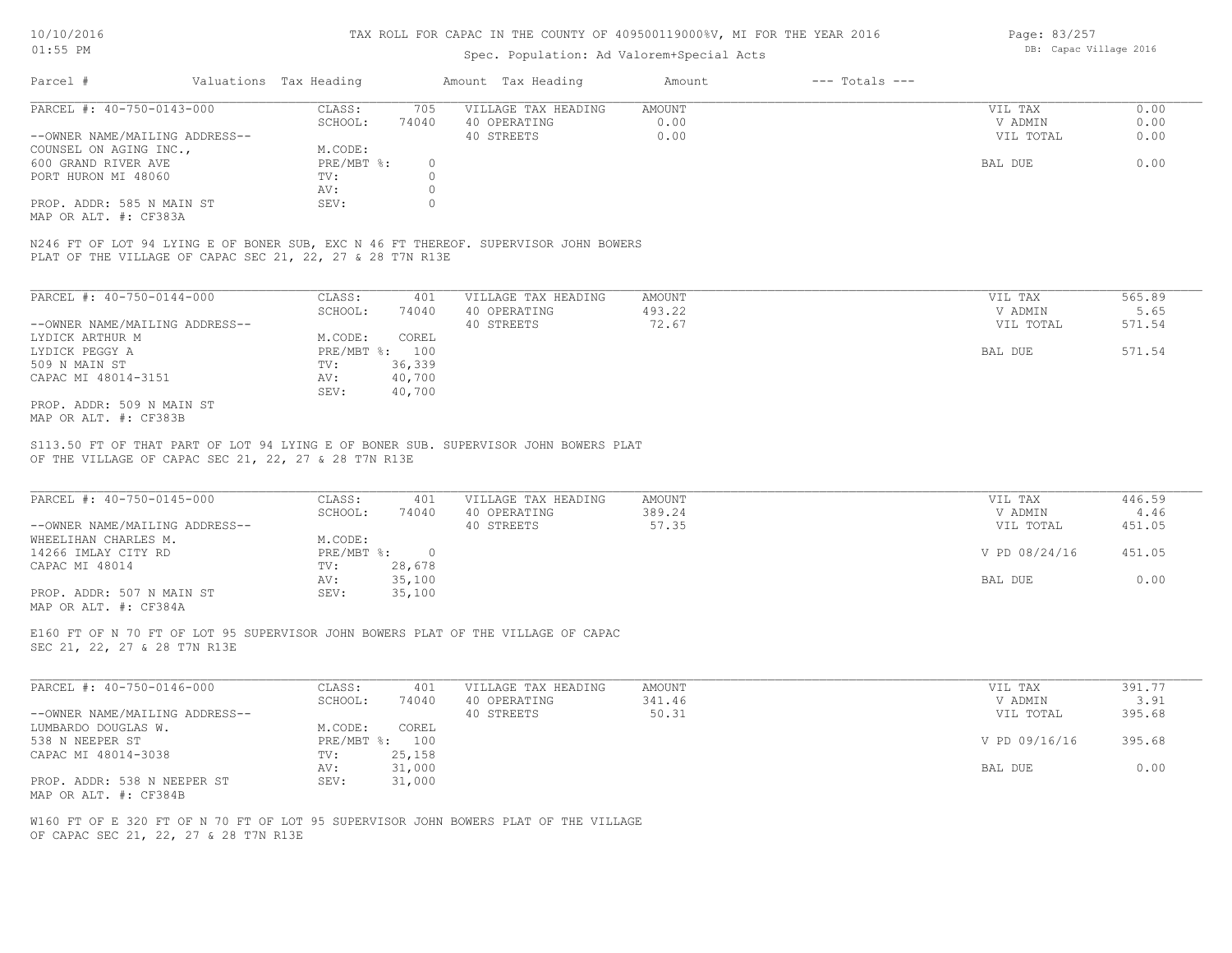### Spec. Population: Ad Valorem+Special Acts

| Parcel #                       | Valuations Tax Heading |       | Amount Tax Heading  | Amount | $---$ Totals $---$ |           |      |
|--------------------------------|------------------------|-------|---------------------|--------|--------------------|-----------|------|
| PARCEL #: 40-750-0147-000      | CLASS:                 | 703   | VILLAGE TAX HEADING | AMOUNT |                    | VIL TAX   | 0.00 |
|                                | SCHOOL:                | 74040 | 40 OPERATING        | 0.00   |                    | V ADMIN   | 0.00 |
| --OWNER NAME/MAILING ADDRESS-- |                        |       | 40 STREETS          | 0.00   |                    | VIL TOTAL | 0.00 |
| STREETS-VILLAGE OF CAPAC       | M.CODE:                |       |                     |        |                    |           |      |
|                                | $PRE/MBT$ $\div$       | 0     |                     |        |                    | BAL DUE   | 0.00 |
| PROP. ADDR:                    | TV:                    |       |                     |        |                    |           |      |
| MAP OR ALT. #: CF385A/B        | AV:                    |       |                     |        |                    |           |      |
|                                | SEV:                   |       |                     |        |                    |           |      |

SUPERVISOR JOHN BOWERS PLAT OF THE VILLAGE OF CAPAC SEC 21, 22, 27 & 28 T7N R13E LOTS 94 & 95 EXC N 46 FT THEREOF. ALSO N 46 FT OF LOT 94 & N 100 FT OF LOT 93 150 FT OF N 66 FT OF LOT 97, & W 66 FT OF LOTS 96 & 97, & E 66 FT OF W 565.04 FT OF LOT 97 & W 66 FT OF E 216 FT OF LOTS 96 & 97 & E 66 FT OF W 941.04 FT OF LOT 95 & E S66 FT OF N 358.5 FT OF E 1472 FT OF LOT 92 & N 50 FT OF E 320 FT OF W 386 FT OF

| PARCEL #: 40-750-0148-000          | CLASS:         | 401    | VILLAGE TAX HEADING | AMOUNT | VIL TAX       | 825.50 |
|------------------------------------|----------------|--------|---------------------|--------|---------------|--------|
|                                    | SCHOOL:        | 74040  | 40 OPERATING        | 719.49 | V ADMIN       | 8.25   |
| --OWNER NAME/MAILING ADDRESS--     |                |        | 40 STREETS          | 106.01 | VIL TOTAL     | 833.75 |
| FICK PAMELA FAYE                   | M.CODE:        | COREL  |                     |        |               |        |
| 530 N GLASSFORD ST                 | PRE/MBT %: 100 |        |                     |        | V PD 09/16/16 | 833.75 |
| CAPAC MI 48014-3015                | TV:            | 53,009 |                     |        |               |        |
|                                    | AV:            | 60,400 |                     |        | BAL DUE       | 0.00   |
| PROP. ADDR: 530 N GLASSFORD STREET | SEV:           | 60,400 |                     |        |               |        |

MAP OR ALT. #: CF385C

VILLAGE OF CAPAC E160' OF W 725.04' OF N 146.64' OF LOT 95 SUPERVISOR JOHN BOWERS PLAT OF THE

| PARCEL #: 40-750-0148-250          | CLASS:  | 401            | VILLAGE TAX HEADING | AMOUNT | VIL TAX       | 696.51 |
|------------------------------------|---------|----------------|---------------------|--------|---------------|--------|
|                                    | SCHOOL: | 74040          | 40 OPERATING        | 607.06 | V ADMIN       | 6.96   |
| --OWNER NAME/MAILING ADDRESS--     |         |                | 40 STREETS          | 89.45  | VIL TOTAL     | 703.47 |
| MORALES JUAN J                     | M.CODE: | OOSCU          |                     |        |               |        |
| 480 N GLASSFORD ST                 |         | PRE/MBT %: 100 |                     |        | V PD 07/25/16 | 703.47 |
| CAPAC MI 48014-3015                | TV:     | 44,726         |                     |        |               |        |
|                                    | AV:     | 52,500         |                     |        | BAL DUE       | 0.00   |
| PROP. ADDR: 480 N GLASSFORD STREET | SEV:    | 52,500         |                     |        |               |        |
| MAP OR ALT. #: CF385F              |         |                |                     |        |               |        |

THE VILLAGE OF CAPAC S82' OF N 228.64' OF E 160' OF W 725.04' OF LOT 95 SUPERVISOR JOHN BOWERS PLAT OF

| PARCEL #: 40-750-0149-000          | CLASS:       | 401    | VILLAGE TAX HEADING | AMOUNT | VIL TAX       | 665.86 |
|------------------------------------|--------------|--------|---------------------|--------|---------------|--------|
|                                    | SCHOOL:      | 74040  | 40 OPERATING        | 580.35 | V ADMIN       | 6.65   |
| --OWNER NAME/MAILING ADDRESS--     |              |        | 40 STREETS          | 85.51  | VIL TOTAL     | 672.51 |
| DAMS BRENT                         | M.CODE:      | COREL  |                     |        |               |        |
| DAMS MARIA                         | $PRE/MBT$ %: | 100    |                     |        | V PD 09/16/16 | 672.51 |
| 420 N GLASSFORD ST                 | TV:          | 42,758 |                     |        |               |        |
| CAPAC MI 48014                     | AV:          | 48,300 |                     |        | BAL DUE       | 0.00   |
|                                    | SEV:         | 48,300 |                     |        |               |        |
| PROP. ADDR: 420 N GLASSFORD STREET |              |        |                     |        |               |        |

MAP OR ALT. #: CF385D

PLAT OF THE VILLAGE OF CAPAC SEC 21, 22, 27 & 28 T7N R13E E160 FT OF W 725.04 FT OF LOT 95 EXC N 228.64 FT THEREOF. SUPERVISOR JOHN BOWERS Page: 84/257 DB: Capac Village 2016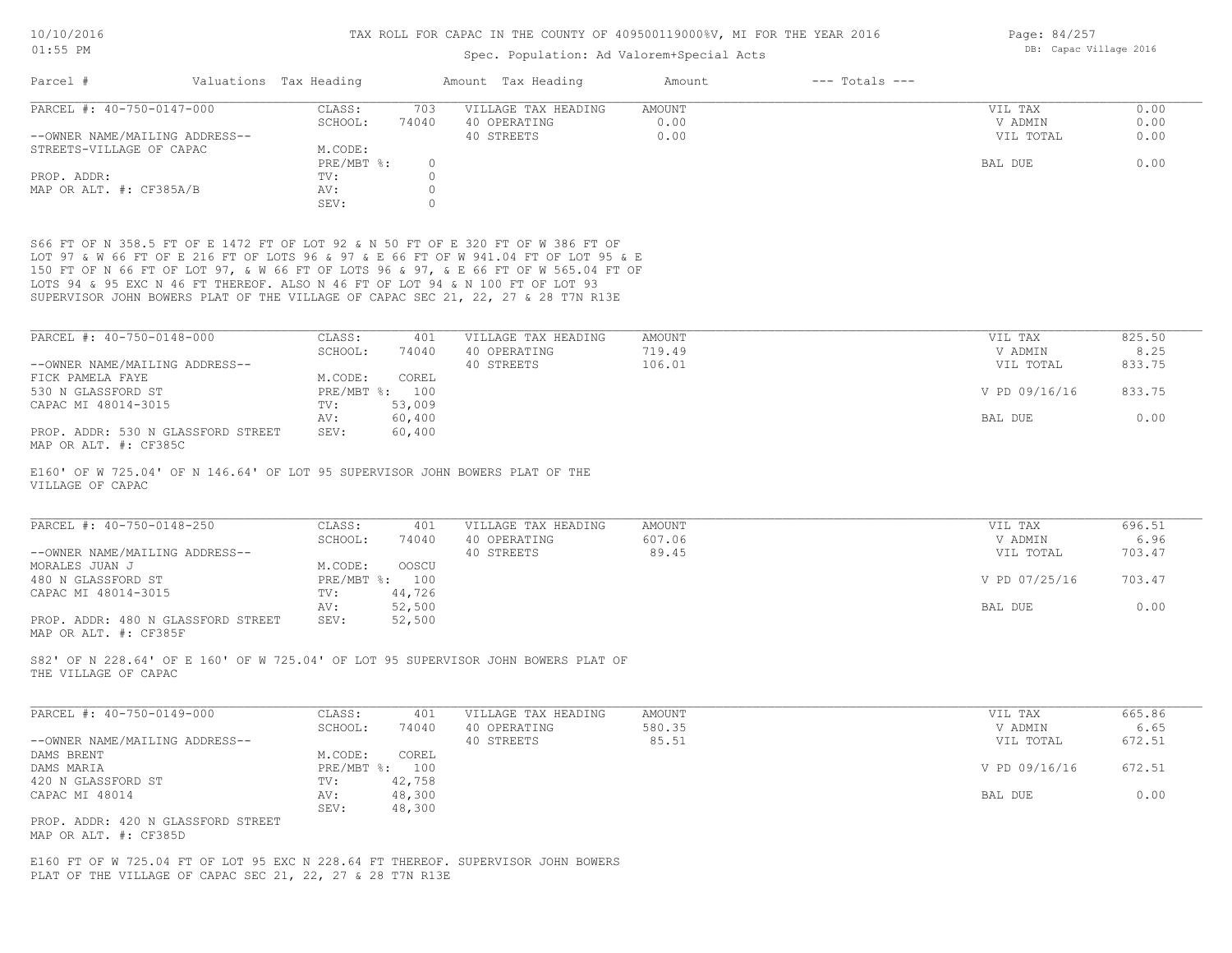| Page: 85/257 |                        |  |
|--------------|------------------------|--|
|              | DB: Capac Village 2016 |  |

| Parcel #<br>Valuations Tax Heading                                                                                                      |                                   | Amount Tax Heading                  | $---$ Totals $---$<br>Amount |                    |                |
|-----------------------------------------------------------------------------------------------------------------------------------------|-----------------------------------|-------------------------------------|------------------------------|--------------------|----------------|
| PARCEL #: 40-750-0150-000                                                                                                               | CLASS:<br>401                     | VILLAGE TAX HEADING                 | <b>AMOUNT</b>                | VIL TAX            | 755.29         |
|                                                                                                                                         | SCHOOL:<br>74040                  | 40 OPERATING                        | 658.29                       | V ADMIN            | 7.55           |
| --OWNER NAME/MAILING ADDRESS--<br>ARGYRIS COURTNEY                                                                                      | COREL<br>M.CODE:                  | 40 STREETS                          | 97.00                        | VIL TOTAL          | 762.84         |
| 505 N MAIN ST                                                                                                                           | PRE/MBT %: 100                    |                                     |                              | V PD 09/19/16      | 762.84         |
| CAPAC MI 48014-3151                                                                                                                     | 48,500<br>TV:                     |                                     |                              |                    |                |
|                                                                                                                                         | 48,500<br>AV:                     |                                     |                              | BAL DUE            | 0.00           |
| PROP. ADDR: 505 N MAIN ST<br>MAP OR ALT. #: CF385E                                                                                      | 48,500<br>SEV:                    |                                     |                              |                    |                |
| E320' OF S 84.5' ADJ LOT 104 ON N OF LOT 95 EXC W 150' SUPV JOHN BOWER'S PLAT OF<br>THE VILLAGE OF CAPAC                                |                                   |                                     |                              |                    |                |
| PARCEL #: 40-750-0150-250                                                                                                               | CLASS:<br>401                     | VILLAGE TAX HEADING                 | <b>AMOUNT</b>                | VIL TAX            | 137.64         |
|                                                                                                                                         | SCHOOL:<br>74040                  | 40 OPERATING                        | 119.97                       | V ADMIN            | 1.37           |
| --OWNER NAME/MAILING ADDRESS--                                                                                                          |                                   | 40 STREETS                          | 17.67                        | VIL TOTAL          | 139.01         |
| ANDERSON FAMILY TRUST                                                                                                                   | M.CODE:                           |                                     |                              |                    |                |
| 6150 ATTICA RD                                                                                                                          | $PRE/MBT$ $\div$ 0                |                                     |                              | V PD 08/03/16      | 139.01         |
| IMLAY CITY MI 48444                                                                                                                     | 8,839<br>TV:<br>AV:<br>16,900     |                                     |                              | BAL DUE            | 0.00           |
| PROP. ADDR: 424 N NEEPER ST<br>MAP OR ALT. #: CF385G                                                                                    | 16,900<br>SEV:                    |                                     |                              |                    |                |
| PARCEL #: 40-750-0151-000                                                                                                               | CLASS:<br>401<br>SCHOOL:<br>74040 | VILLAGE TAX HEADING<br>40 OPERATING | <b>AMOUNT</b><br>445.46      | VIL TAX<br>V ADMIN | 511.10<br>5.11 |
| --OWNER NAME/MAILING ADDRESS--<br>SEIDLER JACK/JO                                                                                       | M.CODE:                           | 40 STREETS                          | 65.64                        | VIL TOTAL          | 516.21         |
| 400 N NEEPER ST P.O. BOX 40                                                                                                             | PRE/MBT %: 100                    |                                     |                              | V PD 08/10/16      | 516.21         |
| CAPAC MI 48014-3039                                                                                                                     | 32,820<br>TV:                     |                                     |                              |                    |                |
| PROP. ADDR: 400 N NEEPER ST                                                                                                             | 40,300<br>AV:<br>SEV:<br>40,300   |                                     |                              | BAL DUE            | 0.00           |
| MAP OR ALT. #: CF386A1                                                                                                                  |                                   |                                     |                              |                    |                |
| W75 FT OF E 150 FT OF LOT 96 EXC N 146.5 FT THEREOF SUPERVISOR JOHN BOWERS PLAT OF<br>THE VILLAGE OF CAPAC SEC 21, 22, 27 & 28 T7N R13E |                                   |                                     |                              |                    |                |
|                                                                                                                                         | CLASS:<br>401                     | VILLAGE TAX HEADING                 | <b>AMOUNT</b>                | VIL TAX            | 476.39         |
|                                                                                                                                         |                                   |                                     |                              |                    |                |
| PARCEL #: 40-750-0152-000                                                                                                               | SCHOOL:<br>74040                  | 40 OPERATING                        |                              | V ADMIN            |                |
|                                                                                                                                         |                                   | 40 STREETS                          | 415.21<br>61.18              | VIL TOTAL          | 4.76<br>481.15 |
|                                                                                                                                         | M.CODE:                           |                                     |                              |                    |                |
| --OWNER NAME/MAILING ADDRESS--                                                                                                          | PRE/MBT %: 100                    |                                     |                              | BAL DUE            | 481.15         |
|                                                                                                                                         | 30,591<br>TV:                     |                                     |                              |                    |                |
| KING JEREMY L<br>KING JENNIFER A<br>410 N NEEPER ST<br>CAPAC MI 48014                                                                   | 33,700<br>AV:                     |                                     |                              |                    |                |
| PROP. ADDR: 410 N NEEPER ST<br>MAP OR ALT. #: CF386A2                                                                                   | 33,700<br>SEV:                    |                                     |                              |                    |                |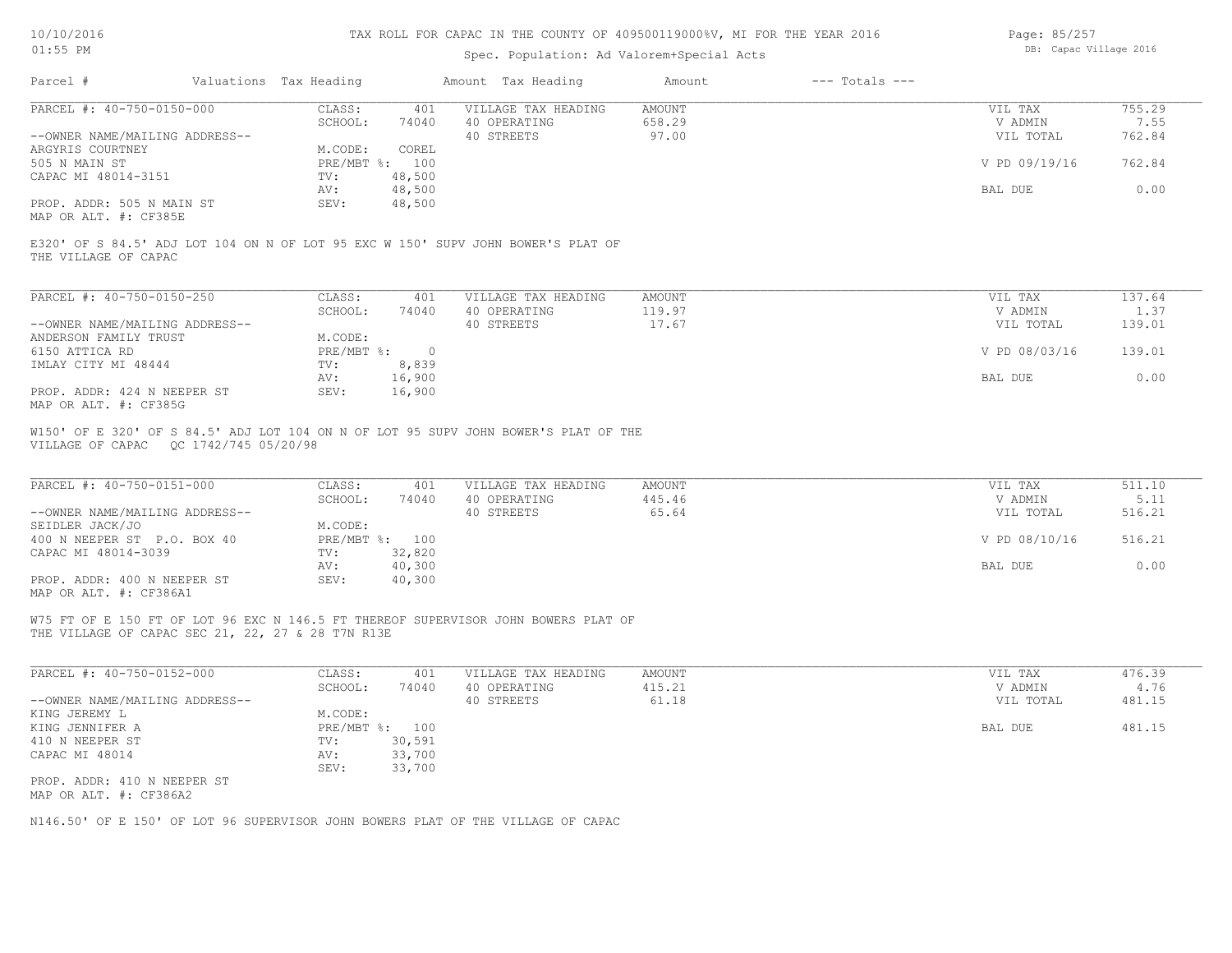## Spec. Population: Ad Valorem+Special Acts

| Page: 86/257 |                        |  |
|--------------|------------------------|--|
|              | DB: Capac Village 2016 |  |

| Parcel #                                     | Valuations Tax Heading |        | Amount Tax Heading  | Amount | $---$ Totals $---$ |               |        |
|----------------------------------------------|------------------------|--------|---------------------|--------|--------------------|---------------|--------|
| PARCEL #: 40-750-0153-000                    | CLASS:                 | 401    | VILLAGE TAX HEADING | AMOUNT |                    | VIL TAX       | 593.30 |
|                                              | SCHOOL:                | 74040  | 40 OPERATING        | 517.11 |                    | V ADMIN       | 5.93   |
| --OWNER NAME/MAILING ADDRESS--               |                        |        | 40 STREETS          | 76.19  |                    | VIL TOTAL     | 599.23 |
| AXT STEVEN W                                 | M.CODE:                | COREL  |                     |        |                    |               |        |
| 115 KEMPF COURT                              | PRE/MBT %: 100         |        |                     |        |                    | V PD 08/01/16 | 599.23 |
| CAPAC MI 48014                               | TV:                    | 38,099 |                     |        |                    |               |        |
|                                              | AV:                    | 46,800 |                     |        |                    | BAL DUE       | 0.00   |
| PROP. ADDR: 115 W KEMPF COURT                | SEV:                   | 46,800 |                     |        |                    |               |        |
| $\cdots$ $\cdots$ $\cdots$ $\cdots$ $\cdots$ |                        |        |                     |        |                    |               |        |

MAP OR ALT. #: CF86B

SEC 21, 22, 27 & 28 T7N R13E S146 FT OF E 75 FT OF LOT 96 SUPERVISOR JOHN BOWERS PLAT OF THE VILLAGE OF CAPAC

| PARCEL #: 40-750-0154-000      | CLASS:       | 401    | VILLAGE TAX HEADING | AMOUNT | VIL TAX       | 543.55 |
|--------------------------------|--------------|--------|---------------------|--------|---------------|--------|
|                                | SCHOOL:      | 74040  | 40 OPERATING        | 473.75 | V ADMIN       | 5.43   |
| --OWNER NAME/MAILING ADDRESS-- |              |        | 40 STREETS          | 69.80  | VIL TOTAL     | 548.98 |
| SLAWINSKI ERIC B               | M.CODE:      | OLALS  |                     |        |               |        |
| SLAWINSKI AMANDA K             | $PRE/MBT$ %: | 100    |                     |        | V PD 09/16/16 | 548.98 |
| 401 N NEEPER ST                | TV:          | 34,904 |                     |        |               |        |
| CAPAC MI 48014-3041            | AV:          | 37,700 |                     |        | BAL DUE       | 0.00   |
|                                | SEV:         | 37,700 |                     |        |               |        |
| PROP. ADDR: 401 N NEEPER ST    |              |        |                     |        |               |        |

MAP OR ALT. #: CF386C

OF CAPAC SEC 21, 22, 27 & 28 T7N R13E W170 FT OF E 386 FT OF S 60 FT OF LOT 96 SUPERVISOR JOHN BOWERS PLAT OF THE VILLAGE

| PARCEL #: 40-750-0155-000      | CLASS:         | 401    | VILLAGE TAX HEADING | AMOUNT | VIL TAX   | 702.96 |
|--------------------------------|----------------|--------|---------------------|--------|-----------|--------|
|                                | SCHOOL:        | 74040  | 40 OPERATING        | 612.68 | V ADMIN   | 7.02   |
| --OWNER NAME/MAILING ADDRESS-- |                |        | 40 STREETS          | 90.28  | VIL TOTAL | 709.98 |
| GWISDALLA ANNETTE M            | M.CODE:        |        |                     |        |           |        |
| 405 N NEEPER ST                | PRE/MBT %: 100 |        |                     |        | BAL DUE   | 709.98 |
| CAPAC MI 48014                 | TV:            | 45,140 |                     |        |           |        |
|                                | AV:            | 50,900 |                     |        |           |        |
| PROP. ADDR: 405 N NEEPER ST    | SEV:           | 50,900 |                     |        |           |        |
| MAP OR ALT. $\#$ : CF386D/F    |                |        |                     |        |           |        |

 $\mathcal{L}_\mathcal{L} = \mathcal{L}_\mathcal{L} = \mathcal{L}_\mathcal{L} = \mathcal{L}_\mathcal{L} = \mathcal{L}_\mathcal{L} = \mathcal{L}_\mathcal{L} = \mathcal{L}_\mathcal{L} = \mathcal{L}_\mathcal{L} = \mathcal{L}_\mathcal{L} = \mathcal{L}_\mathcal{L} = \mathcal{L}_\mathcal{L} = \mathcal{L}_\mathcal{L} = \mathcal{L}_\mathcal{L} = \mathcal{L}_\mathcal{L} = \mathcal{L}_\mathcal{L} = \mathcal{L}_\mathcal{L} = \mathcal{L}_\mathcal{L}$ 

OF CAPAC SEC 21, 22, 27 & 28 T7N R13E 60 FT & EX N 110.5 FT OF SAID W 20 FT. SUPERVISOR JOHN BOWERS PLAT OF THE VILLAGE N122 FT OF S 182 FT OF W 150 FT OF E 366 FT & W 20 FT OF E 386 FT OF LOT 96 EXC S

| PARCEL #: 40-750-0156-000      | CLASS:  | 401            | VILLAGE TAX HEADING | AMOUNT | VIL TAX       | 652.98 |
|--------------------------------|---------|----------------|---------------------|--------|---------------|--------|
|                                | SCHOOL: | 74040          | 40 OPERATING        | 569.12 | V ADMIN       | 6.52   |
| --OWNER NAME/MAILING ADDRESS-- |         |                | 40 STREETS          | 83.86  | VIL TOTAL     | 659.50 |
| OCONNOR BETTY J                | M.CODE: |                |                     |        |               |        |
| 411 N NEEPER ST                |         | PRE/MBT %: 100 |                     |        | V PD 08/15/16 | 659.50 |
| CAPAC MI 48014-3041            | TV:     | 41,931         |                     |        |               |        |
|                                | AV:     | 47,200         |                     |        | BAL DUE       | 0.00   |
| PROP. ADDR: 411 N NEEPER ST    | SEV:    | 47,200         |                     |        |               |        |
| MAP OR ALT. #: CF386G/H        |         |                |                     |        |               |        |

T7N R13E FT OF LOT 96 SUPERVISOR JOHN BOWERS PLAT OF THE VILLAGE OF CAPAC SEC 21, 22 27 & 28 W150 FT OF E 366 FT OF LOT 96 EXC S 182 FT THEREOF & N 110.5 FT OF W 20 FT OF E 386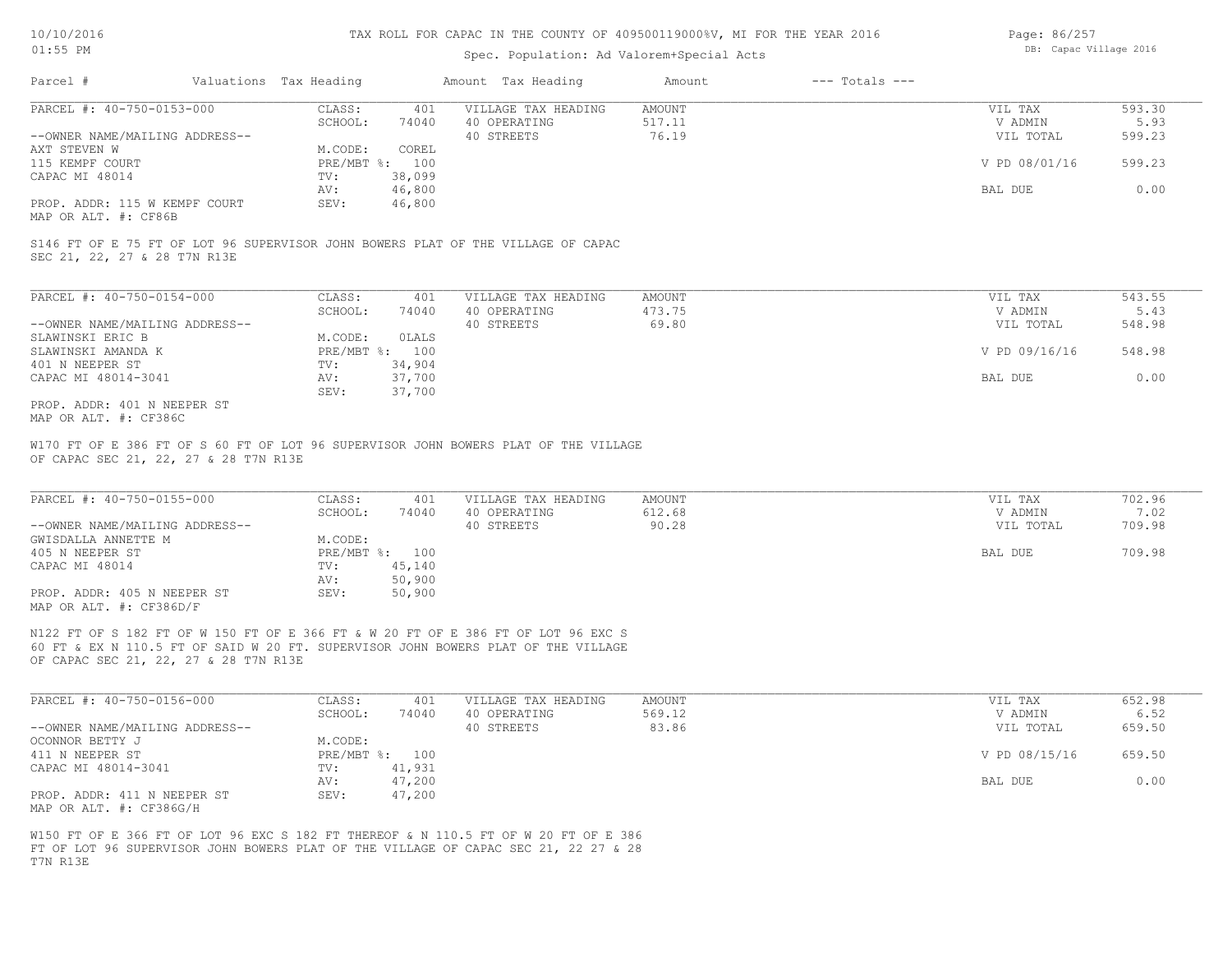### Spec. Population: Ad Valorem+Special Acts

| Parcel #                       | Valuations Tax Heading |                | Amount Tax Heading  | Amount | $---$ Totals $---$ |               |        |
|--------------------------------|------------------------|----------------|---------------------|--------|--------------------|---------------|--------|
| PARCEL #: 40-750-0157-000      | CLASS:                 | 401            | VILLAGE TAX HEADING | AMOUNT |                    | VIL TAX       | 550.66 |
|                                | SCHOOL:                | 74040          | 40 OPERATING        | 479.94 |                    | V ADMIN       | 5.50   |
| --OWNER NAME/MAILING ADDRESS-- |                        |                | 40 STREETS          | 70.72  |                    | VIL TOTAL     | 556.16 |
| MCDERMOTT LOGAN                | M.CODE:                |                |                     |        |                    |               |        |
| MCDERMOTT KATHERINE            |                        | PRE/MBT %: 100 |                     |        |                    | V PD 09/12/16 | 556.16 |
| 408 N GLASSFORD STREET         | TV:                    | 35,360         |                     |        |                    |               |        |
| CAPAC MI 48014                 | AV:                    | 40,400         |                     |        |                    | BAL DUE       | 0.00   |
|                                | SEV:                   | 40,400         |                     |        |                    |               |        |
|                                |                        |                |                     |        |                    |               |        |

MAP OR ALT. #: CF386I PROP. ADDR: 408 N GLASSFORD STREET

OF THE VILLAGE OF CAPAC SEC 21, 22, 27 & 28 T7N R13E S100 FT OF N 200 FT OF E 150 FT OF W 216 FT OF LOT 96 SUPERVISOR JOHN BOWERS PLAT

| PARCEL #: 40-750-0158-000          | CLASS:  | 401            | VILLAGE TAX HEADING | AMOUNT | VIL TAX       | 585.26 |
|------------------------------------|---------|----------------|---------------------|--------|---------------|--------|
|                                    | SCHOOL: | 74040          | 40 OPERATING        | 510.10 | V ADMIN       | 5.85   |
| --OWNER NAME/MAILING ADDRESS--     |         |                | 40 STREETS          | 75.16  | VIL TOTAL     | 591.11 |
| BAKER DEWAYNE                      | M.CODE: |                |                     |        |               |        |
| 402 N GLASSFORD ST                 |         | PRE/MBT %: 100 |                     |        | V PD 07/08/16 | 591.11 |
| CAPAC MI 48014-3015                | TV:     | 37,582         |                     |        |               |        |
|                                    | AV:     | 43,800         |                     |        | BAL DUE       | 0.00   |
| PROP. ADDR: 402 N GLASSFORD STREET | SEV:    | 43,800         |                     |        |               |        |
| MAP OR ALT. #: CF386J              |         |                |                     |        |               |        |

VILLAGE OF CAPAC SEC 21, 22, 27 & 28 T7N R13E E150 FT OF W 216 FT OF LOT 96 EXC N 200 FT. SUPERVISOR JOHN BOWERS PLAT OF THE

| PARCEL #: 40-750-0159-000          | CLASS:       | 401    | VILLAGE TAX HEADING | AMOUNT | VIL TAX       | 533.19 |
|------------------------------------|--------------|--------|---------------------|--------|---------------|--------|
|                                    | SCHOOL:      | 74040  | 40 OPERATING        | 464.72 | V ADMIN       | 5.33   |
| --OWNER NAME/MAILING ADDRESS--     |              |        | 40 STREETS          | 68.47  | VIL TOTAL     | 538.52 |
| CROMAS MARK F/LUCY M               | M.CODE:      |        |                     |        |               |        |
| 2447 S SUMERS RD                   | $PRE/MBT$ %: |        |                     |        | V PD 08/22/16 | 538.52 |
| IMLAY CITY MI 48444                | TV:          | 34,239 |                     |        |               |        |
|                                    | AV:          | 39,000 |                     |        | BAL DUE       | 0.00   |
| PROP. ADDR: 416 N GLASSFORD STREET | SEV:         | 39,000 |                     |        |               |        |
| MAP OR ALT. #: CF386K              |              |        |                     |        |               |        |

 $\mathcal{L}_\mathcal{L} = \mathcal{L}_\mathcal{L} = \mathcal{L}_\mathcal{L} = \mathcal{L}_\mathcal{L} = \mathcal{L}_\mathcal{L} = \mathcal{L}_\mathcal{L} = \mathcal{L}_\mathcal{L} = \mathcal{L}_\mathcal{L} = \mathcal{L}_\mathcal{L} = \mathcal{L}_\mathcal{L} = \mathcal{L}_\mathcal{L} = \mathcal{L}_\mathcal{L} = \mathcal{L}_\mathcal{L} = \mathcal{L}_\mathcal{L} = \mathcal{L}_\mathcal{L} = \mathcal{L}_\mathcal{L} = \mathcal{L}_\mathcal{L}$ 

VILLAGE OF CAPAC SEC 21, 22, 27 & 28 T7N R13E N100 FT OF E 150 FT OF W 216 FT OF LOT 96 SUPERVISOR JOHN BOWERS PLAT OF THE

| PARCEL #: 40-750-0160-000       | CLASS:     | 401    | VILLAGE TAX HEADING | AMOUNT | VIL TAX       | 591.97 |
|---------------------------------|------------|--------|---------------------|--------|---------------|--------|
|                                 | SCHOOL:    | 74040  | 40 OPERATING        | 515.95 | V ADMIN       | 5.91   |
| --OWNER NAME/MAILING ADDRESS--  |            |        | 40 STREETS          | 76.02  | VIL TOTAL     | 597.88 |
| ROBINS MICHAEL                  | M.CODE:    | COREL  |                     |        |               |        |
| ROBINS BARBARA, ZARNA JESSICA L | PRE/MBT %: | 100    |                     |        | V PD 09/19/16 | 597.88 |
| 316 N NEEPER ST                 | TV:        | 38,013 |                     |        |               |        |
| CAPAC MI 48014-3036             | AV:        | 38,700 |                     |        | BAL DUE       | 0.00   |
|                                 | SEV:       | 38,700 |                     |        |               |        |
| PROP. ADDR: 316 N NEEPER ST     |            |        |                     |        |               |        |

MAP OR ALT. #: CF387A1

SEC 21, 22, 27 & 28 T7N R13E S65 FT OF E 150 FT OF LOT 97 SUPERVISOR JOHN BOWERS PLAT OF THE VILLAGE OF CAPAC Page: 87/257 DB: Capac Village 2016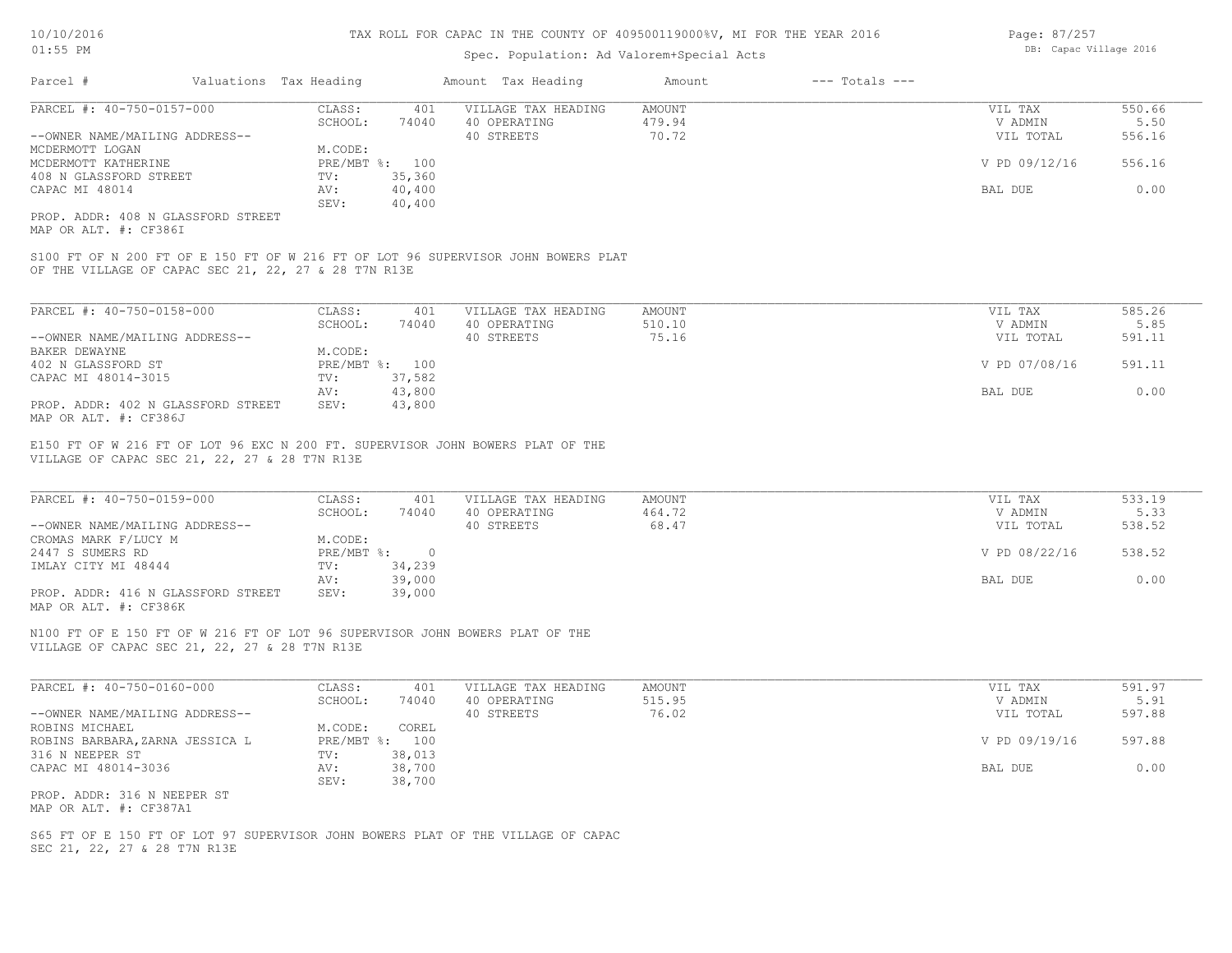### Spec. Population: Ad Valorem+Special Acts

| Page: 88/257 |                        |  |
|--------------|------------------------|--|
|              | DB: Capac Village 2016 |  |

| Parcel #                       | Valuations Tax Heading |        | Amount Tax Heading  | Amount | $---$ Totals $---$ |               |        |
|--------------------------------|------------------------|--------|---------------------|--------|--------------------|---------------|--------|
| PARCEL #: 40-750-0161-000      | CLASS:                 | 401    | VILLAGE TAX HEADING | AMOUNT |                    | VIL TAX       | 615.71 |
|                                | SCHOOL:                | 74040  | 40 OPERATING        | 536.64 |                    | V ADMIN       | 6.15   |
| --OWNER NAME/MAILING ADDRESS-- |                        |        | 40 STREETS          | 79.07  |                    | VIL TOTAL     | 621.86 |
| STERN/LEVERENZ SALLY ANN       | M.CODE:                | COREL  |                     |        |                    |               |        |
| P.O. BOX 539                   | PRE/MBT %: 100         |        |                     |        |                    | V PD 09/19/16 | 621.86 |
| CAPAC MI 48014-3036            | TV:                    | 39,538 |                     |        |                    |               |        |
|                                | AV:                    | 46,500 |                     |        |                    | BAL DUE       | 0.00   |
| PROP. ADDR: 320 N NEEPER ST    | SEV:                   | 46,500 |                     |        |                    |               |        |
|                                |                        |        |                     |        |                    |               |        |

MAP OR ALT. #: CF387A2

OF CAPAC SEC 21, 22, 27 & 28 T7N R13E N85 FT OF S 150 FT OF E 150 FT OF LOT 97 SUPERVISOR JOHN BOWERS PLAT OF THE VILLAGE

| PARCEL #: 40-750-0162-000      | CLASS:     | 401    | VILLAGE TAX HEADING | AMOUNT | VIL TAX       | 520.77 |
|--------------------------------|------------|--------|---------------------|--------|---------------|--------|
|                                | SCHOOL:    | 74040  | 40 OPERATING        | 453.89 | V ADMIN       | 5.20   |
| --OWNER NAME/MAILING ADDRESS-- |            |        | 40 STREETS          | 66.88  | VIL TOTAL     | 525.97 |
| GRONE STEVEN                   | M.CODE:    | COREL  |                     |        |               |        |
| GRONE MICHELLE                 | PRE/MBT %: | 100    |                     |        | V PD 09/19/16 | 525.97 |
| 313 N NEEPER ST                | TV:        | 33,441 |                     |        |               |        |
| CAPAC MI 48014                 | AV:        | 41,100 |                     |        | BAL DUE       | 0.00   |
|                                | SEV:       | 41,100 |                     |        |               |        |
| PROP. ADDR: 313 N NEEPER ST    |            |        |                     |        |               |        |

MAP OR ALT. #: CF387B

OF CAPAC SEC 21, 22, 27 & 28 T7N R13E QC 1796/970 08/27/98 S75 FT OF W 150 FT OF E 366 FT OF LOT 97 SUPERVISOR JOHN BOWERS PLAT OF THE VILLAGE

| PARCEL #: 40-750-0163-000          | CLASS:       | 401    | VILLAGE TAX HEADING | AMOUNT | VIL TAX       | 556.23 |
|------------------------------------|--------------|--------|---------------------|--------|---------------|--------|
|                                    | SCHOOL:      | 74040  | 40 OPERATING        | 484.80 | V ADMIN       | 5.56   |
| --OWNER NAME/MAILING ADDRESS--     |              |        | 40 STREETS          | 71.43  | VIL TOTAL     | 561.79 |
| WHEELER, CLARENCE/VERNABELL        | M.CODE:      |        |                     |        |               |        |
| 19 SAND LAND DR.                   | $PRE/MBT$ %: | 100    |                     |        | V PD 08/29/16 | 561.79 |
| ATTICA MI 48412                    | TV:          | 35,718 |                     |        |               |        |
|                                    | AV:          | 40,700 |                     |        | BAL DUE       | 0.00   |
| PROP. ADDR: 320 N GLASSFORD STREET | SEV:         | 40,700 |                     |        |               |        |
| MAP OR ALT. #: CF387D/F            |              |        |                     |        |               |        |

 $\mathcal{L}_\mathcal{L} = \mathcal{L}_\mathcal{L} = \mathcal{L}_\mathcal{L} = \mathcal{L}_\mathcal{L} = \mathcal{L}_\mathcal{L} = \mathcal{L}_\mathcal{L} = \mathcal{L}_\mathcal{L} = \mathcal{L}_\mathcal{L} = \mathcal{L}_\mathcal{L} = \mathcal{L}_\mathcal{L} = \mathcal{L}_\mathcal{L} = \mathcal{L}_\mathcal{L} = \mathcal{L}_\mathcal{L} = \mathcal{L}_\mathcal{L} = \mathcal{L}_\mathcal{L} = \mathcal{L}_\mathcal{L} = \mathcal{L}_\mathcal{L}$ 

THE VILLAGE OF CAPAC SEC 21, 22, 27 & 28 T7N R13E S91 FT OF N 141 FT OF W 170 FT OF E 536 FT OF LOT 97 SUPERVISOR JOHN BOWERS PLAT OF

| PARCEL #: 40-750-0164-000      | CLASS:  | 401            | VILLAGE TAX HEADING | AMOUNT | VIL TAX       | 651.36 |
|--------------------------------|---------|----------------|---------------------|--------|---------------|--------|
|                                | SCHOOL: | 74040          | 40 OPERATING        | 567.71 | V ADMIN       | 6.51   |
| --OWNER NAME/MAILING ADDRESS-- |         |                | 40 STREETS          | 83.65  | VIL TOTAL     | 657.87 |
| LOGAN MATTHEW/TRACY            | M.CODE: | COREL          |                     |        |               |        |
| 317 N NEEPER ST                |         | PRE/MBT %: 100 |                     |        | V PD 09/16/16 | 657.87 |
| CAPAC MI 48014-3037            | TV:     | 41,827         |                     |        |               |        |
|                                | AV:     | 50,400         |                     |        | BAL DUE       | 0.00   |
| PROP. ADDR: 317 N NEEPER ST    | SEV:    | 50,400         |                     |        |               |        |
| MAP OR ALT. #: CF387E          |         |                |                     |        |               |        |

OF THE VILLAGE OF CAPAC SEC 21, 22, 27 & 28 T7N R13E N 91 FT OF S 166 FT OF W 150 FT OF E 366 FT OF LOT 97 SUPERVISOR JOHN BOWERS PLAT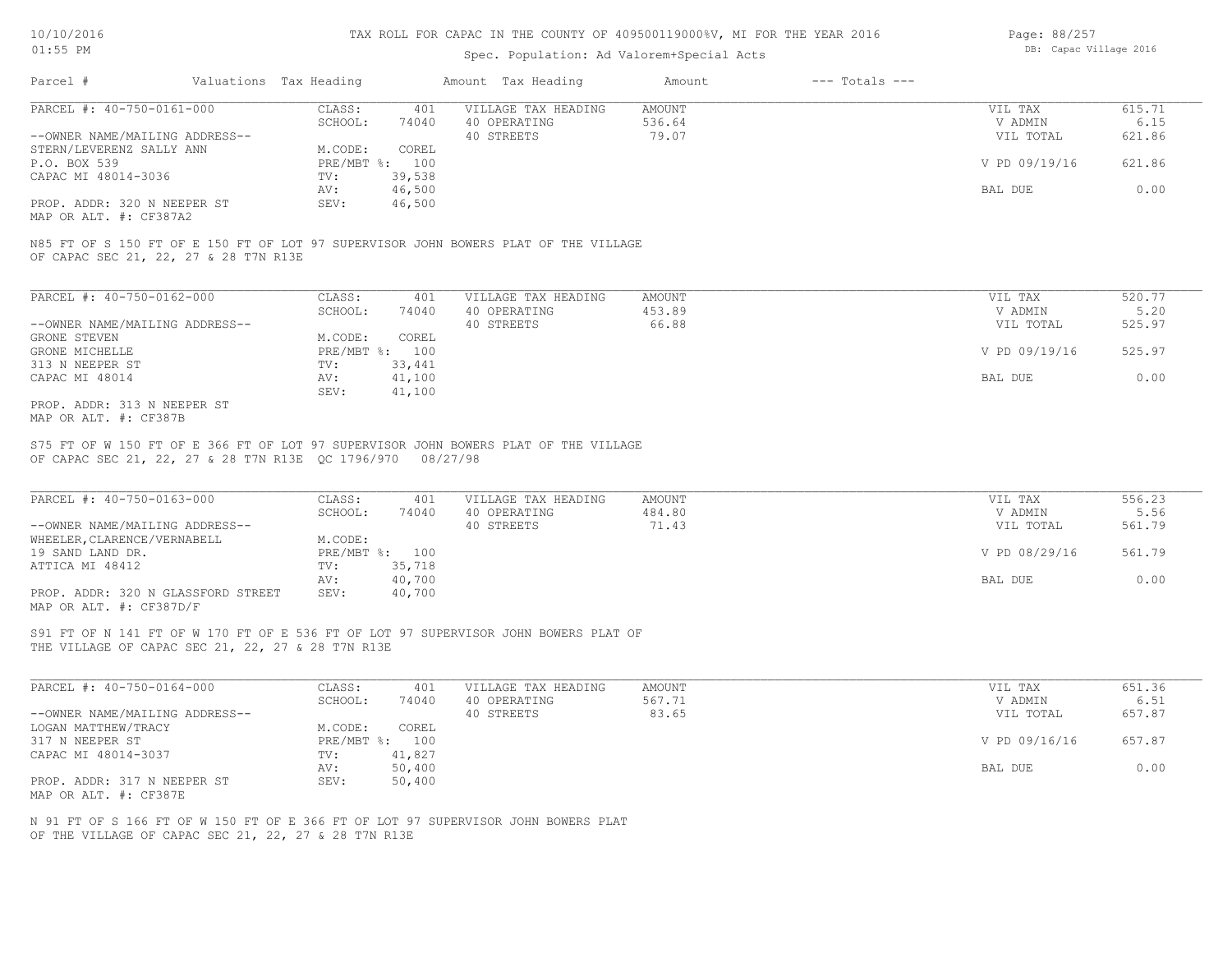### Spec. Population: Ad Valorem+Special Acts

| Page: 89/257 |                        |  |
|--------------|------------------------|--|
|              | DB: Capac Village 2016 |  |

| Parcel #                           | Valuations Tax Heading |        | Amount Tax Heading  | Amount | $---$ Totals $---$ |               |        |
|------------------------------------|------------------------|--------|---------------------|--------|--------------------|---------------|--------|
| PARCEL #: 40-750-0165-000          | CLASS:                 | 401    | VILLAGE TAX HEADING | AMOUNT |                    | VIL TAX       | 409.41 |
|                                    | SCHOOL:                | 74040  | 40 OPERATING        | 356.83 |                    | V ADMIN       | 4.09   |
| --OWNER NAME/MAILING ADDRESS--     |                        |        | 40 STREETS          | 52.58  |                    | VIL TOTAL     | 413.50 |
| ROBBERSTAD TIMOYHY                 | M.CODE:                |        |                     |        |                    |               |        |
| 1818 N VAN DYKE ROAD               | PRE/MBT %:             |        |                     |        |                    | V PD 09/12/16 | 413.50 |
| IMLAY CITY MI 48444                | TV:                    | 26,290 |                     |        |                    |               |        |
|                                    | AV:                    | 30,700 |                     |        |                    | BAL DUE       | 0.00   |
| PROP. ADDR: 316 N GLASSFORD STREET | SEV:                   | 30,700 |                     |        |                    |               |        |
| $MAD$ $CD$ $ATM$ $H$ , $CDQCD$     |                        |        |                     |        |                    |               |        |

MAP OR ALT. #: CF387F

OF CAPAC SEC 21, 22, 27 & 28 T7N R13E S75 FT OF W 170 FT OF E 536 FT OF LOT 97 SUPERVISOR JOHN BOWERS PLAT OF THE VILLAGE

| PARCEL #: 40-750-0166-000          | CLASS:     | 401    | VILLAGE TAX HEADING | AMOUNT | VIL TAX       | 422.11 |
|------------------------------------|------------|--------|---------------------|--------|---------------|--------|
|                                    | SCHOOL:    | 74040  | 40 OPERATING        | 367.90 | V ADMIN       | 4.22   |
| --OWNER NAME/MAILING ADDRESS--     |            |        | 40 STREETS          | 54.21  | VIL TOTAL     | 426.33 |
| SHULL BRAIN                        | M.CODE:    |        |                     |        |               |        |
| SHULL WILLIAM T/RANDY & GRIFFITH B | PRE/MBT %: | $\cap$ |                     |        | V PD 09/14/16 | 200.00 |
| 3520 CAPAC RD                      | TV:        | 27,106 |                     |        |               |        |
| CAPAC MI 48014                     | AV:        | 34,000 |                     |        | BAL DUE       | 226.33 |
|                                    | SEV:       | 34,000 |                     |        |               |        |
| PROP. ADDR: 401 N MAIN ST          |            |        |                     |        |               |        |

MAP OR ALT. #: CF388

R13E LOT 98 SUPERVISOR JOHN BOWERS PLAT OF THE VILLAGE OF CAPAC SEC 21, 22, 27 & 28 T7N

| PARCEL #: 40-750-0167-000      | CLASS:       | 401    | VILLAGE TAX HEADING | AMOUNT | VIL TAX       | 459.50 |
|--------------------------------|--------------|--------|---------------------|--------|---------------|--------|
|                                | SCHOOL:      | 74040  | 40 OPERATING        | 400.49 | V ADMIN       | 4.59   |
| --OWNER NAME/MAILING ADDRESS-- |              |        | 40 STREETS          | 59.01  | VIL TOTAL     | 464.09 |
| ROBERTS CAROL                  | M.CODE:      | COREL  |                     |        |               |        |
| 405 N MAIN ST                  | $PRE/MBT$ %: | 100    |                     |        | V PD 09/19/16 | 464.09 |
| CAPAC MI 48014-3149            | TV:          | 29,507 |                     |        |               |        |
|                                | AV:          | 37,300 |                     |        | BAL DUE       | 0.00   |
| PROP. ADDR: 405 N MAIN ST      | SEV:         | 37,300 |                     |        |               |        |

 $\mathcal{L}_\mathcal{L} = \mathcal{L}_\mathcal{L} = \mathcal{L}_\mathcal{L} = \mathcal{L}_\mathcal{L} = \mathcal{L}_\mathcal{L} = \mathcal{L}_\mathcal{L} = \mathcal{L}_\mathcal{L} = \mathcal{L}_\mathcal{L} = \mathcal{L}_\mathcal{L} = \mathcal{L}_\mathcal{L} = \mathcal{L}_\mathcal{L} = \mathcal{L}_\mathcal{L} = \mathcal{L}_\mathcal{L} = \mathcal{L}_\mathcal{L} = \mathcal{L}_\mathcal{L} = \mathcal{L}_\mathcal{L} = \mathcal{L}_\mathcal{L}$ 

MAP OR ALT. #: CF389

R13E LOT 99 SUPERVISOR JOHN BOWERS PLAT OF THE VILLAGE OF CAPAC SEC 21, 22, 27 & 28 T7N

| PARCEL #: 40-750-0168-000      | CLASS:     | 401    | VILLAGE TAX HEADING | AMOUNT | VIL TAX       | 506.12 |
|--------------------------------|------------|--------|---------------------|--------|---------------|--------|
|                                | SCHOOL:    | 74040  | 40 OPERATING        | 441.12 | V ADMIN       | 5.06   |
| --OWNER NAME/MAILING ADDRESS-- |            |        | 40 STREETS          | 65.00  | VIL TOTAL     | 511.18 |
| DAVIS WILLIAM N JR             | M.CODE:    | CBSMT  |                     |        |               |        |
| 681 HOLMES RD                  | PRE/MBT %: |        |                     |        | V PD 08/15/16 | 511.18 |
| ALLENTON MI 48002              | TV:        | 32,500 |                     |        |               |        |
|                                | AV:        | 32,500 |                     |        | BAL DUE       | 0.00   |
| PROP. ADDR: 407 N MAIN ST      | SEV:       | 32,500 |                     |        |               |        |
| MAP OR ALT. #: CF390           |            |        |                     |        |               |        |

R13E LOT 100 SUPERVISOR JOHN BOWERS PLAT OF THE VILLAGE OF CAPAC SEC 21, 22, 27 & 28 T7N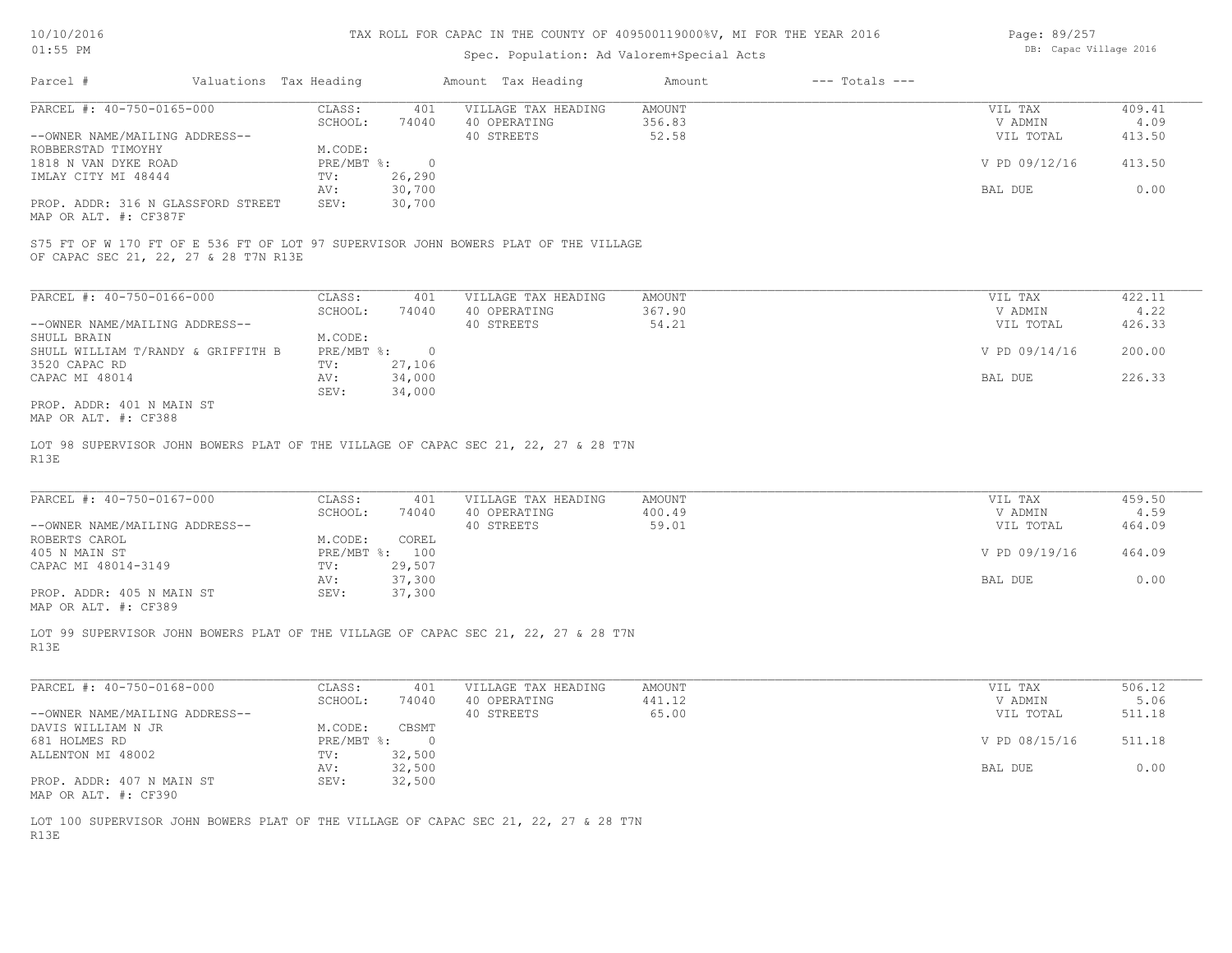### Spec. Population: Ad Valorem+Special Acts

| Page: 90/257 |                        |  |
|--------------|------------------------|--|
|              | DB: Capac Village 2016 |  |

| Parcel #                       | Valuations Tax Heading |        | Amount Tax Heading  | Amount | $---$ Totals $---$ |               |        |
|--------------------------------|------------------------|--------|---------------------|--------|--------------------|---------------|--------|
| PARCEL #: 40-750-0169-000      | CLASS:                 | 401    | VILLAGE TAX HEADING | AMOUNT |                    | VIL TAX       | 601.35 |
|                                | SCHOOL:                | 74040  | 40 OPERATING        | 524.12 |                    | V ADMIN       | 6.01   |
| --OWNER NAME/MAILING ADDRESS-- |                        |        | 40 STREETS          | 77.23  |                    | VIL TOTAL     | 607.36 |
| FRANCKOWIAK GERARD L           | M.CODE:                |        |                     |        |                    |               |        |
| FRANCKOWIAK LINDA R            | PRE/MBT %:             |        |                     |        |                    | V PD 08/10/16 | 607.36 |
| 13881 BURT RD                  | TV:                    | 38,615 |                     |        |                    |               |        |
| ALLENTON MI 48002              | AV:                    | 59,500 |                     |        |                    | BAL DUE       | 0.00   |
|                                | SEV:                   | 59,500 |                     |        |                    |               |        |
| PROP. ADDR: 409 N MAIN ST      |                        |        |                     |        |                    |               |        |

MAP OR ALT. #:

LOT 101 SUPERVISOR JOHN BOWERS PLAT OF THE VILLAGE OF CAPAC

| PARCEL #: 40-750-0170-000      | CLASS:       | 401    | VILLAGE TAX HEADING | AMOUNT | 611.06<br>VIL TAX       |  |
|--------------------------------|--------------|--------|---------------------|--------|-------------------------|--|
|                                | SCHOOL:      | 74040  | 40 OPERATING        | 532.59 | 6.11<br>V ADMIN         |  |
| --OWNER NAME/MAILING ADDRESS-- |              |        | 40 STREETS          | 78.47  | 617.17<br>VIL TOTAL     |  |
| GUNN RUSSELL                   | M.CODE:      |        |                     |        |                         |  |
| GUNN CAROL                     | $PRE/MBT$ %: | 100    |                     |        | V PD 08/01/16<br>617.17 |  |
| 413 N MAIN                     | TV:          | 39,239 |                     |        |                         |  |
| CAPAC MI 48014                 | AV:          | 46,900 |                     |        | 0.00<br>BAL DUE         |  |
|                                | SEV:         | 46,900 |                     |        |                         |  |
| PROP. ADDR: 413 N MAIN ST      |              |        |                     |        |                         |  |

MAP OR ALT. #: CF392A

22, 27 & 28 T7N R13E LOT 102 EXC W 140 FT. SUPERVISOR JOHN BOWERS PLAT OF THE VILLAGE OF CAPAC SEC 21,

| PARCEL #: 40-750-0171-000      | CLASS:       | 401    | VILLAGE TAX HEADING | AMOUNT | VIL TAX       | 748.10 |
|--------------------------------|--------------|--------|---------------------|--------|---------------|--------|
|                                | SCHOOL:      | 74040  | 40 OPERATING        | 652.03 | V ADMIN       | 7.48   |
| --OWNER NAME/MAILING ADDRESS-- |              |        | 40 STREETS          | 96.07  | VIL TOTAL     | 755.58 |
| BUZZELL SCOTT E                | M.CODE:      | 00WBF  |                     |        |               |        |
| BUZZELL JANET M                | $PRE/MBT$ %: | 100    |                     |        | V PD 08/29/16 | 755.58 |
| 420 N NEEPER ST                | TV:          | 48,039 |                     |        |               |        |
| CAPAC MI 48014-3039            | AV:          | 54,600 |                     |        | BAL DUE       | 0.00   |
|                                | SEV:         | 54,600 |                     |        |               |        |
| PROP. ADDR: 420 N NEEPER ST    |              |        |                     |        |               |        |

MAP OR ALT. #: CF392B

BOWERS PLAT OF THE VILLAGE OF CAPAC SEC 21, 22, 27 & 28 T7N R13E W140 FT OF LOTS 102 & 103 & E 20 FT OF S 150 FT OF LOT 95 ADJ. SUPERVISOR JOHN

| PARCEL #: 40-750-0172-000      | CLASS:     | 401    | VILLAGE TAX HEADING | AMOUNT | VIL TAX       | 520.49 |
|--------------------------------|------------|--------|---------------------|--------|---------------|--------|
|                                | SCHOOL:    | 74040  | 40 OPERATING        | 453.65 | V ADMIN       | 5.20   |
| --OWNER NAME/MAILING ADDRESS-- |            |        | 40 STREETS          | 66.84  | VIL TOTAL     | 525.69 |
| LEMIER RODDY A<br>TRUST        | M.CODE:    | 00WBF  |                     |        |               |        |
| 415 N MAIN ST                  | PRE/MBT %: |        |                     |        | V PD 08/29/16 | 525.69 |
| CAPAC MI 48014                 | TV:        | 33,423 |                     |        |               |        |
|                                | AV:        | 39,900 |                     |        | BAL DUE       | 0.00   |
| PROP. ADDR: 415 N MAIN ST      | SEV:       | 39,900 |                     |        |               |        |
| MAP OR ALT. #: CF393           |            |        |                     |        |               |        |

LOT 103 EXC W 140 FT. SUPERVISOR JOHN BOWERS PLAT OF THE VILLAGE OF CAPAC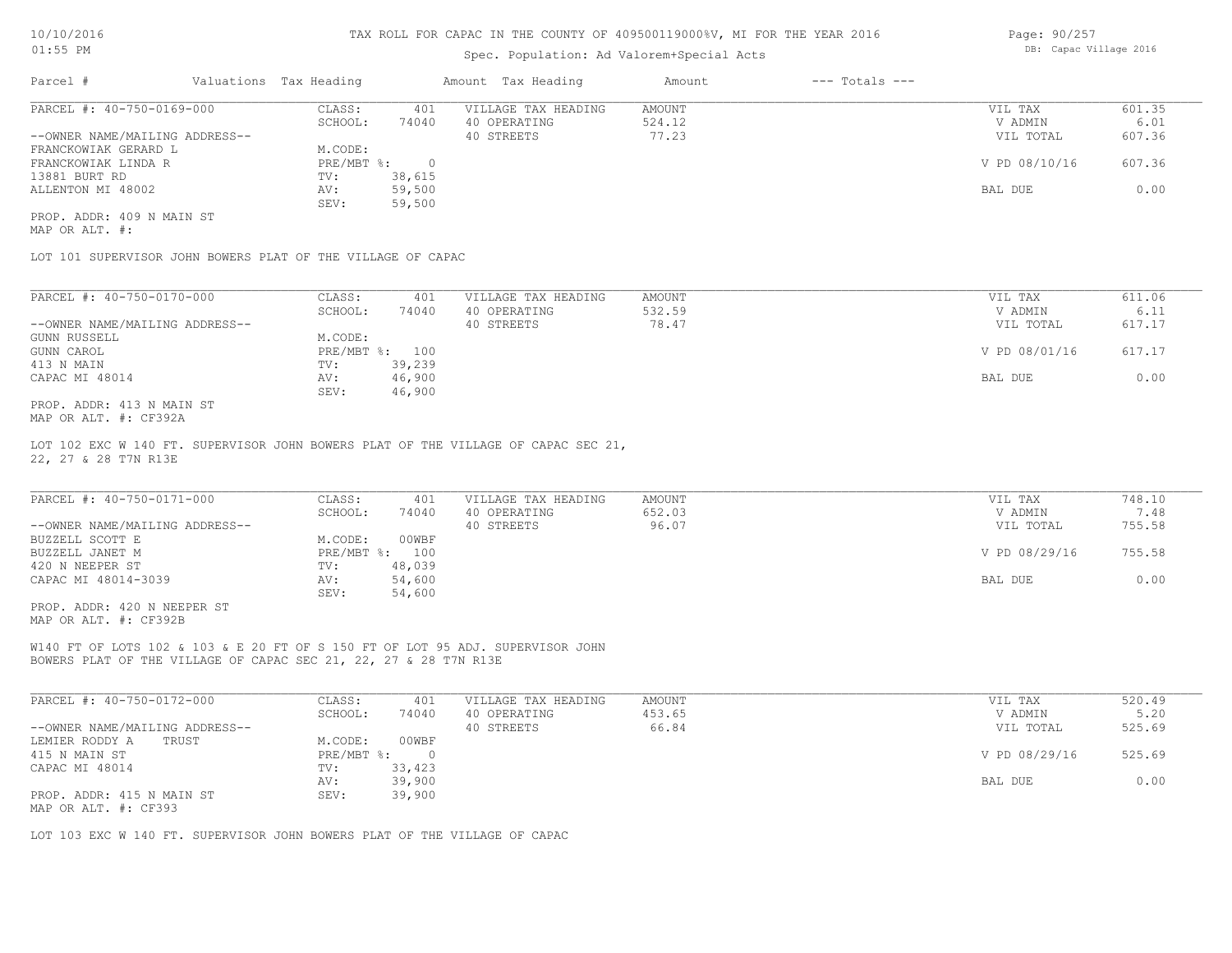### Spec. Population: Ad Valorem+Special Acts

| Page: 91/257 |                        |  |
|--------------|------------------------|--|
|              | DB: Capac Village 2016 |  |

| Parcel #                       | Valuations Tax Heading |        | Amount Tax Heading  | Amount | $---$ Totals $---$ |               |        |
|--------------------------------|------------------------|--------|---------------------|--------|--------------------|---------------|--------|
| PARCEL #: 40-750-0173-000      | CLASS:                 | 401    | VILLAGE TAX HEADING | AMOUNT |                    | VIL TAX       | 740.36 |
|                                | SCHOOL:                | 74040  | 40 OPERATING        | 645.28 |                    | V ADMIN       | 7.40   |
| --OWNER NAME/MAILING ADDRESS-- |                        |        | 40 STREETS          | 95.08  |                    | VIL TOTAL     | 747.76 |
| GRIMM DAVID                    | M.CODE:                |        |                     |        |                    |               |        |
| 503 N MAIN ST                  | PRE/MBT %: 100         |        |                     |        |                    | V PD 09/12/16 | 747.76 |
| CAPAC MI 48014                 | TV:                    | 47,542 |                     |        |                    |               |        |
|                                | AV:                    | 52,000 |                     |        |                    | BAL DUE       | 0.00   |
| PROP. ADDR: 503 N MAIN ST      | SEV:                   | 52,000 |                     |        |                    |               |        |
|                                |                        |        |                     |        |                    |               |        |

MAP OR ALT. #: CF394/400

THE VILLAGE OF CAPAC SEC 21, 22, 27 & 28 T7N R13E LOT 104 & N 75 FT OF S 225 FT OF E 20 FT OF LOT 95 SUPERVISOR JOHN BOWERS PLAT OF

| PARCEL #: 40-750-0175-000      | CLASS:     | 705   | VILLAGE TAX HEADING | AMOUNT | VIL TAX   | 0.00 |
|--------------------------------|------------|-------|---------------------|--------|-----------|------|
|                                | SCHOOL:    | 74040 | 40 OPERATING        | 0.00   | V ADMIN   | 0.00 |
| --OWNER NAME/MAILING ADDRESS-- |            |       | 40 STREETS          | 0.00   | VIL TOTAL | 0.00 |
| GRAND TRUNK R.R. CO            | M.CODE:    |       |                     |        |           |      |
| 1333 BREWERY PARK BLVD         | PRE/MBT %: |       |                     |        | BAL DUE   | 0.00 |
| PROP MANAGEMENT DEPT           | TV:        |       |                     |        |           |      |
| DETROIT MI 48207               | AV:        |       |                     |        |           |      |
|                                | SEV:       |       |                     |        |           |      |
| PROP. ADDR: 108 RAILROAD ST    |            |       |                     |        |           |      |
| MAP OR ALT. #: CF500           |            |       |                     |        |           |      |

BEG ON WLY LINE OF MAIN ST, 79.9 FT S OF C.L. OF MAIN TRACK, TH WLY 174 FT, TH SLY

SEC 28 T7N R13E TH SELY ON SAID S LINE 340.5 FT TO WLY ST LINE, TH NLY 67.9 FT TO BEG. 12285 SQ FT. 16 FT, TH WLY 163 FT TO A PTE 140.9 FT SWLY OF SAID C.L., TH SLY 6.15 FT TO S LINE,

| PARCEL #: 40-750-0176-000      | CLASS:     | 705   | VILLAGE TAX HEADING | AMOUNT | VIL TAX   | 0.00 |
|--------------------------------|------------|-------|---------------------|--------|-----------|------|
|                                | SCHOOL:    | 74040 | 40 OPERATING        | 0.00   | V ADMIN   | 0.00 |
| --OWNER NAME/MAILING ADDRESS-- |            |       | 40 STREETS          | 0.00   | VIL TOTAL | 0.00 |
| G.T.W.R.R. CO                  | M.CODE:    |       |                     |        |           |      |
| 1333 BREWERY PARK BLVD         | PRE/MBT %: |       |                     |        | BAL DUE   | 0.00 |
| PROP MANAGMENT DEPT            | TV:        |       |                     |        |           |      |
| DETROIT MI 48207               | AV:        |       |                     |        |           |      |
|                                | SEV:       |       |                     |        |           |      |
| PROP. ADDR: CAPAC RD           |            |       |                     |        |           |      |

MAP OR ALT. #: CF501

SEC 28 T7N R13E DEG 24 1/2 MIN E 218.11 FT, TH S 5 DEG 35 1/2 MIN W 33.15 FT TO BEG. 3615.17 SQ FT. JOHN BOWERS PLAT OF THE VILLAGE OF CAPAC, TH N 82 DEG 1/2 MIN W 203.1 FT, TH S 84 BEG N 82 DEG 1/2 MIN W 340.5 FT FROM INT OF W LINE MAIN ST & N LINE OF LOT 83 SUP.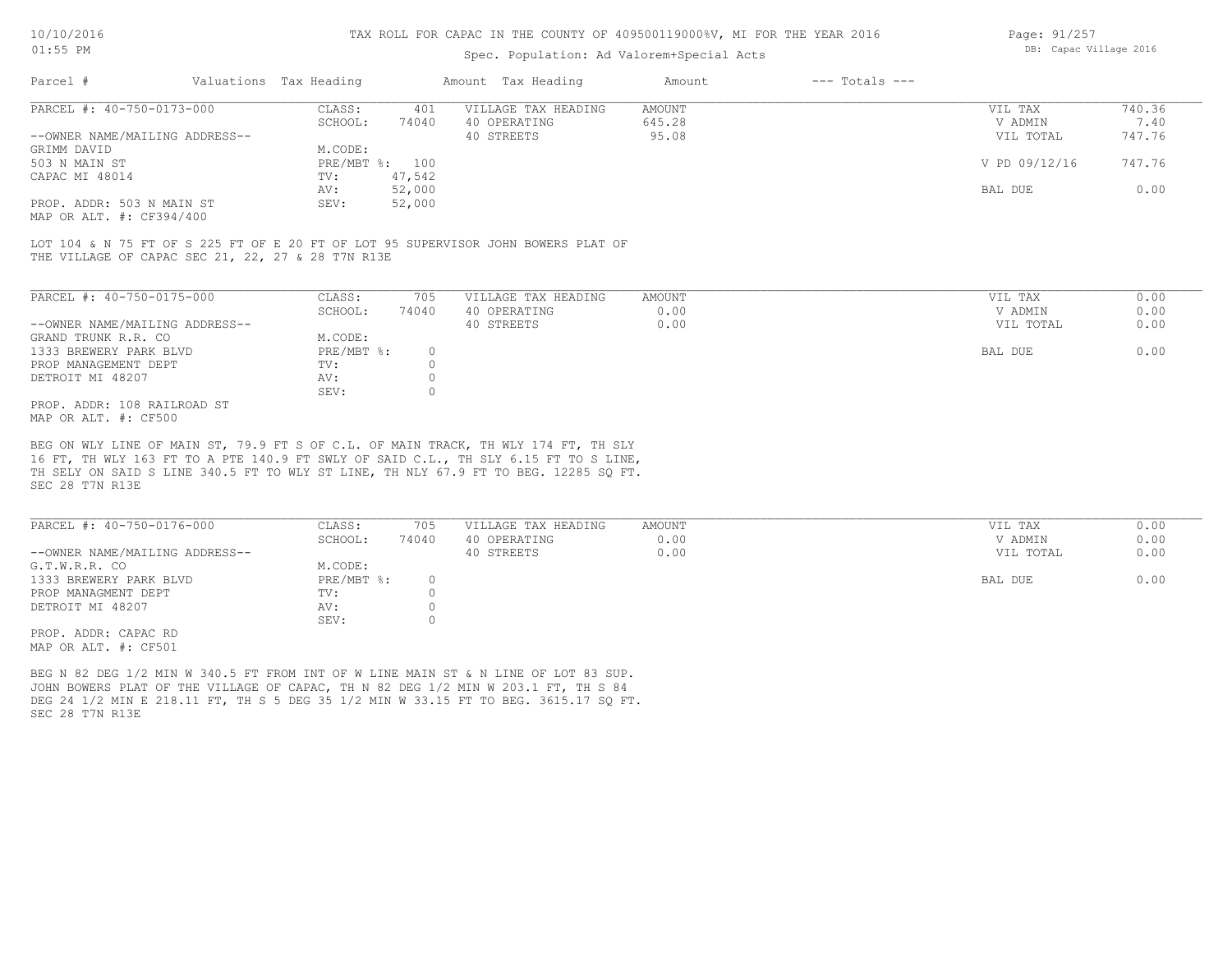#### Spec. Population: Ad Valorem+Special Acts

| Parcel #                       | Valuations Tax Heading |       | Amount Tax Heading  | Amount | $---$ Totals $---$ |           |      |
|--------------------------------|------------------------|-------|---------------------|--------|--------------------|-----------|------|
| PARCEL #: 40-750-0177-000      | CLASS:                 | 705   | VILLAGE TAX HEADING | AMOUNT |                    | VIL TAX   | 0.00 |
|                                | SCHOOL:                | 74040 | 40 OPERATING        | 0.00   |                    | V ADMIN   | 0.00 |
| --OWNER NAME/MAILING ADDRESS-- |                        |       | 40 STREETS          | 0.00   |                    | VIL TOTAL | 0.00 |
| G.T.W.R.R. CO                  | M.CODE:                |       |                     |        |                    |           |      |
| 1333 BREWERY PARK BLVD         | PRE/MBT %:             |       |                     |        |                    | BAL DUE   | 0.00 |
| PROP MANAGMENT DEPT            | TV:                    |       |                     |        |                    |           |      |
| DETROIT MI 48207               | AV:                    |       |                     |        |                    |           |      |
|                                | SEV:                   |       |                     |        |                    |           |      |
| PROP. ADDR: CAPAC RD           |                        |       |                     |        |                    |           |      |
| MAP OR ALT. #: CF502           |                        |       |                     |        |                    |           |      |
|                                |                        |       |                     |        |                    |           |      |

SEC 28 T7N R13E C.L. W BD TRACK, TH S 18 FT, TH W 36 FT, TH N 18 FT TH E 36 FT TO BEG. 11140 SQ FT. 95 FT, TH NLY 31 FT, TO BEG. ALSO SITE B BEG ON W MAIN ST 73.5 FT S OF ITS INT WITH 100 FT, TH SLY 10 FT TH ELY 10 FT, TH SLY 8 FT, TH ELY 62 FT, TH NLY 8 FT, TH ELY R.A. 35.8 FT TO BEG, TH WLY WITH TRACK 404, 271 FT, TH SLY AT R.A. 34 FT, TH ELY SITE A COM AT W LINE MAIN ST & C.L. W BD MAIN TRACK TH WLY 54 FT ON C.L. TH SLY AT

| PARCEL #: 40-755-0002-000      | CLASS:       | 201     | VILLAGE TAX HEADING | AMOUNT   | VIL TAX       | 1,874.36 |
|--------------------------------|--------------|---------|---------------------|----------|---------------|----------|
|                                | SCHOOL:      | 74040   | 40 OPERATING        | 1,633.64 | V ADMIN       | 18.74    |
| --OWNER NAME/MAILING ADDRESS-- |              |         | 40 STREETS          | 240.72   | VIL TOTAL     | 1,893.10 |
| TWF, L.L.C.                    | M.CODE:      |         |                     |          |               |          |
| 69245 BURKE DR                 | $PRE/MBT$ %: |         |                     |          | V PD 09/12/16 | 1,893.10 |
| RICHMOND MI 48062              | TV:          | 120,360 |                     |          |               |          |
|                                | AV:          | 126,500 |                     |          | BAL DUE       | 0.00     |
| PROP. ADDR: 4334 N CAPAC RD    | SEV:         | 126,500 |                     |          |               |          |
| MAP OR ALT. #: 401/420         |              |         |                     |          |               |          |

R13E 99.50',TH W 150' TO BEG SUPERVISOR JOHN BOWERS PLAT OF W 1/2 OF NW 1/4 SEC 22 T7N BOWER'S PLAT OF W 1/2 OF NW 1/4 SEC 22, TH NO^27'W 99.50',TH E 150',TH SO^27'E PART OF LOTS 2,3 & 4 DESC AS BEG NO^27'W 395.50' FROM SW COR OF SUPERVISOR JOHN

| PARCEL #: 40-755-0003-000      | CLASS:     | 202    | VILLAGE TAX HEADING | AMOUNT | VIL TAX       | 209.30 |
|--------------------------------|------------|--------|---------------------|--------|---------------|--------|
|                                | SCHOOL:    | 74040  | 40 OPERATING        | 182.42 | V ADMIN       | 2.09   |
| --OWNER NAME/MAILING ADDRESS-- |            |        | 40 STREETS          | 26.88  | VIL TOTAL     | 211.39 |
| TWF, L.L.C.                    | M.CODE:    |        |                     |        |               |        |
| 69245 BURKE DR                 | PRE/MBT %: | $\cap$ |                     |        | V PD 09/12/16 | 211.39 |
| RICHMOND MI 48062              | TV:        | 13,440 |                     |        |               |        |
|                                | AV:        | 15,000 |                     |        | BAL DUE       | 0.00   |
| PROP. ADDR: CAPAC RD.          | SEV:       | 15,000 |                     |        |               |        |
| MAP OR ALT. #: 421             |            |        |                     |        |               |        |

1/2 OF NW 1/4 SEC 22 T7N R13E 100.11',TH S39^3'47"E 256.95',TH W 410.47' TO BEG SUPERVISOR JOHN BOWER'S PLAT OF W PLAT OF W 1/2 OF NW 1/4 SEC 22, TH NO^27'W 100',TH E 150',TH NO^27'W 99.50',TH E PART OF LOTS 2,3, & 4 DESC AS BEG NO^27'W 295.50' FROM SW COR OF SUP JOHN BOWERS

Page: 92/257 DB: Capac Village 2016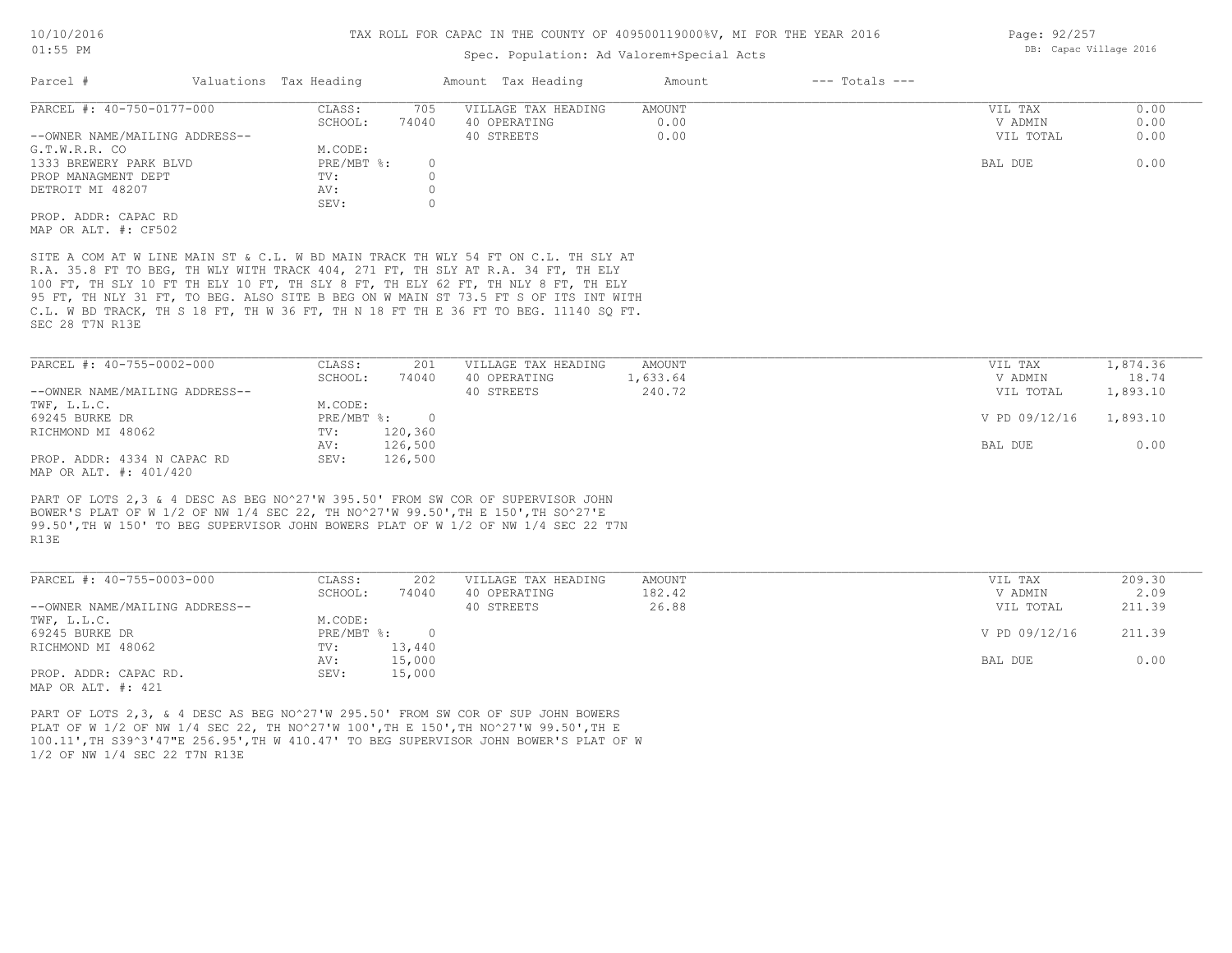| Page: 93/257 |                        |  |
|--------------|------------------------|--|
|              | DB: Capac Village 2016 |  |

| Parcel #<br>Valuations Tax Heading                                                                                                                        |                                         | Amount Tax Heading                                | Amount                           | $---$ Totals $---$ |                                 |                                    |
|-----------------------------------------------------------------------------------------------------------------------------------------------------------|-----------------------------------------|---------------------------------------------------|----------------------------------|--------------------|---------------------------------|------------------------------------|
| $PARCEL$ #: 40-755-0004-000                                                                                                                               | CLASS:<br>401                           | VILLAGE TAX HEADING                               | <b>AMOUNT</b>                    |                    | VIL TAX                         | 793.47                             |
|                                                                                                                                                           | SCHOOL:<br>74040                        | 40 OPERATING                                      | 691.57                           |                    | V ADMIN                         | 7.93                               |
| --OWNER NAME/MAILING ADDRESS--                                                                                                                            |                                         | 40 STREETS                                        | 101.90                           |                    | VIL TOTAL                       | 801.40                             |
| TOSCH RAY LT,                                                                                                                                             | M.CODE:                                 |                                                   |                                  |                    |                                 |                                    |
| TOSCH BARBARA LT,                                                                                                                                         | PRE/MBT %:<br>$\circ$                   |                                                   |                                  |                    | V PD 07/25/16                   | 801.40                             |
| 15536 IMLAY CITY RD                                                                                                                                       | TV:<br>50,952                           |                                                   |                                  |                    |                                 |                                    |
| CAPAC MI 48014-2502                                                                                                                                       | AV:<br>56,500                           |                                                   |                                  |                    | BAL DUE                         | 0.00                               |
|                                                                                                                                                           | 56,500<br>SEV:                          |                                                   |                                  |                    |                                 |                                    |
| PROP. ADDR: 4344 CAPAC RD<br>MAP OR ALT. #: 422/475                                                                                                       |                                         |                                                   |                                  |                    |                                 |                                    |
| THAT PART OF LOT 5 LYING SW'LY OF THE C/L OF M-21 SUPV JOHN BOWERS PLAT OF W 1/2<br>OF NW 1/4 SEC 22 T7N R13E                                             |                                         |                                                   |                                  |                    |                                 |                                    |
|                                                                                                                                                           |                                         |                                                   |                                  |                    |                                 |                                    |
| PARCEL #: 40-900-1001-002                                                                                                                                 | CLASS:<br>305                           | VILLAGE TAX HEADING                               | <b>AMOUNT</b>                    |                    | VIL TAX                         | 27,748.52                          |
|                                                                                                                                                           | SCHOOL:<br>74040                        | 40 OPERATING                                      | 24, 184.62                       |                    | V ADMIN                         | 277.48                             |
| --OWNER NAME/MAILING ADDRESS--                                                                                                                            |                                         | 40 STREETS                                        | 3,563.90                         |                    | VIL TOTAL                       | 28,026.00                          |
| KEIHIN MICHIGAN MANUFACTURING, LLC                                                                                                                        | M.CODE:                                 |                                                   |                                  |                    |                                 |                                    |
| 14898 KOEHN RD.                                                                                                                                           | PRE/MBT %:<br>$\overline{\phantom{0}}$  |                                                   |                                  |                    | V PD 08/19/16                   | 28,026.00                          |
| CAPAC MI 48014                                                                                                                                            | 3,563,900<br>TV:<br>3,563,900<br>AV:    |                                                   |                                  |                    | BAL DUE                         | 0.00                               |
|                                                                                                                                                           |                                         |                                                   |                                  |                    |                                 |                                    |
| PROP. ADDR: 14898 KOEHN RD<br>MAP OR ALT. #:<br>IFT #2007-247 EXPIRATION 12-30-2019 Split on 05/19/2008 from 41-034-1001-002;                             | SEV: 3,563,900                          |                                                   |                                  |                    |                                 |                                    |
| PARCEL #: 40-900-1001-003<br>--OWNER NAME/MAILING ADDRESS--                                                                                               | CLASS:<br>305<br>SCHOOL:<br>74040       | VILLAGE TAX HEADING<br>40 OPERATING<br>40 STREETS | <b>AMOUNT</b><br>498.77<br>73.50 |                    | VIL TAX<br>V ADMIN<br>VIL TOTAL |                                    |
| KEIHIN MICHIGAN MANUFACTURING, LLC<br>14898 KOEHN RD.                                                                                                     | M.CODE:<br>PRE/MBT %:<br>$\overline{0}$ |                                                   |                                  |                    | V PD 08/19/16                   | 572.27<br>5.72<br>577.99<br>577.99 |
|                                                                                                                                                           | TV:<br>73,500                           |                                                   |                                  |                    |                                 |                                    |
| CAPAC MI 48014                                                                                                                                            | AV:<br>73,500                           |                                                   |                                  |                    | BAL DUE                         |                                    |
| PROP. ADDR: 14898 KOEHN RD<br>MAP OR ALT. #:                                                                                                              | SEV:<br>73,500                          |                                                   |                                  |                    |                                 | 0.00                               |
| PARCEL #: 40-901-1001-002                                                                                                                                 | CLASS:<br>352                           | VILLAGE TAX HEADING                               | AMOUNT                           |                    | VIL TAX                         | 7,438.74                           |
|                                                                                                                                                           | SCHOOL:<br>74040                        | 40 OPERATING                                      | 6,483.34                         |                    | V ADMIN                         |                                    |
|                                                                                                                                                           |                                         | 40 STREETS                                        | 955.40                           |                    | VIL TOTAL                       | 74.38<br>7,513.12                  |
|                                                                                                                                                           | M.CODE:                                 |                                                   |                                  |                    |                                 |                                    |
|                                                                                                                                                           | PRE/MBT %: 100                          |                                                   |                                  |                    | V PD 08/19/16                   | 7,513.12                           |
|                                                                                                                                                           | 955,400<br>TV:                          |                                                   |                                  |                    |                                 |                                    |
|                                                                                                                                                           | 955,400<br>AV:                          |                                                   |                                  |                    | BAL DUE                         | 0.00                               |
| --OWNER NAME/MAILING ADDRESS--<br>KEIHIN MICHIGAN MANUFACTURING, LLC<br>14898 KOEHN RD.<br>CAPAC MI 48014<br>PROP. ADDR: 14898 KOEHN RD<br>MAP OR ALT. #: | SEV:<br>955,400                         |                                                   |                                  |                    |                                 |                                    |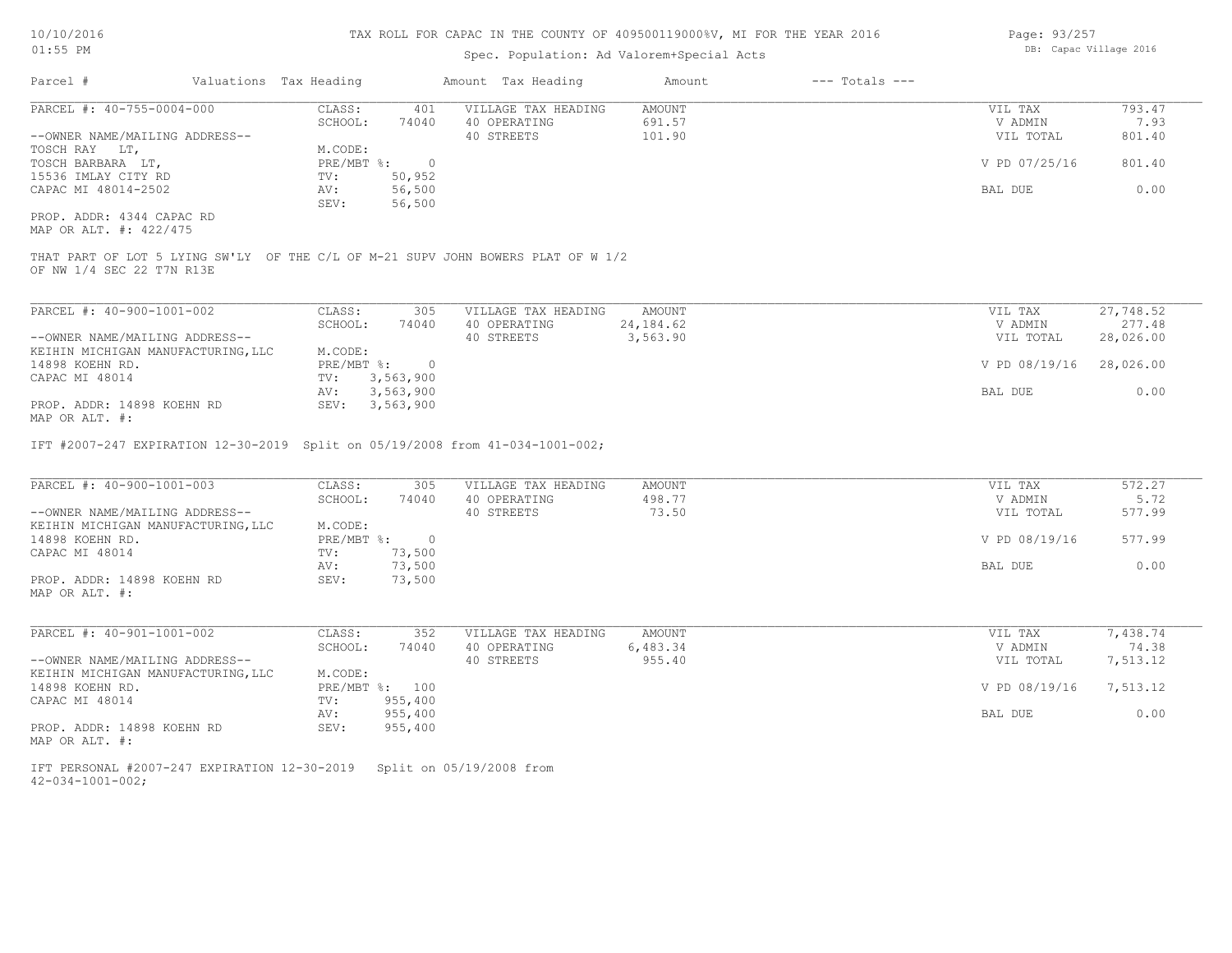## 10/10/2016 01:55 PM

#### TAX ROLL FOR CAPAC IN THE COUNTY OF 409500119000%V, MI FOR THE YEAR 2016

# Spec. Population: Ad Valorem+Special Acts

| Page: 94/257 |                        |  |
|--------------|------------------------|--|
|              | DB: Capac Village 2016 |  |

| Parcel #                                                                                                                                                                                                                       | Valuations Tax Heading |                                                                                                                                                                                                    | Amount Tax Heading                                | Amount                       | $---$ Totals $---$ |                                                             |                                                    |
|--------------------------------------------------------------------------------------------------------------------------------------------------------------------------------------------------------------------------------|------------------------|----------------------------------------------------------------------------------------------------------------------------------------------------------------------------------------------------|---------------------------------------------------|------------------------------|--------------------|-------------------------------------------------------------|----------------------------------------------------|
| PARCEL #: 40-901-1001-003<br>--OWNER NAME/MAILING ADDRESS--<br>KEIHIN MICHIGAN MANUFACTURING LLC<br>14898 KOEHN RD.<br>CAPAC MI 48014<br>PROP. ADDR: 14898 KOEHN RD<br>MAP OR ALT. #:                                          |                        | CLASS:<br>352<br>SCHOOL:<br>74040<br>M.CODE:<br>PRE/MBT %: 100<br>269,300<br>TV:<br>269,300<br>AV:<br>269,300<br>SEV:                                                                              | VILLAGE TAX HEADING<br>40 OPERATING<br>40 STREETS | AMOUNT<br>1,827.46<br>269.30 |                    | VIL TAX<br>V ADMIN<br>VIL TOTAL<br>V PD 08/19/16<br>BAL DUE | 2,096.76<br>20.96<br>2, 117.72<br>2,117.72<br>0.00 |
| PERSONAL PROPERTY                                                                                                                                                                                                              |                        |                                                                                                                                                                                                    |                                                   |                              |                    |                                                             |                                                    |
| PARCEL #: 40-901-1001-004<br>--OWNER NAME/MAILING ADDRESS--<br>KEIHIN MICHIGAN MANUFACTURING LLC<br>14898 KOEHN RD.<br>CAPAC MI 48014<br>PROP. ADDR: 14898 KOEHN RD<br>MAP OR ALT. #:<br>PERSONAL PROPERTY                     |                        | CLASS:<br>352<br>SCHOOL:<br>74040<br>M.CODE:<br>PRE/MBT %:<br>100<br>TV:<br>$\circ$<br>$\circ$<br>AV:<br>$\circ$<br>SEV:                                                                           | VILLAGE TAX HEADING<br>40 OPERATING<br>40 STREETS | AMOUNT<br>0.00<br>0.00       |                    | VIL TAX<br>V ADMIN<br>VIL TOTAL<br>BAL DUE                  | 0.00<br>0.00<br>0.00<br>0.00                       |
| PARCEL #: 40-920-0001-000<br>--OWNER NAME/MAILING ADDRESS--<br>RODZOS KELLY A<br>151 DEER PARK EAST<br>CAPAC MI 48014<br>PROP. ADDR: 151 DEER PARK EAST<br>MAP OR ALT. #: CF651/750<br>RECORDED IN LIBER 1788 PAGES 433 TO 491 |                        | CLASS:<br>401<br>SCHOOL:<br>74040<br>M.CODE:<br>PRE/MBT %: 100<br>51,249<br>TV:<br>72,700<br>AV:<br>SEV:<br>72,700<br>UNIT 1 DEER PARK ESTATES CONDOMINIUM ST CLAIR COUNTY CONDOMINUM PLAN NO. 146 | VILLAGE TAX HEADING<br>40 OPERATING<br>40 STREETS | AMOUNT<br>695.60<br>102.49   |                    | VIL TAX<br>V ADMIN<br>VIL TOTAL<br>V PD 08/17/16<br>BAL DUE | 798.09<br>7.98<br>806.07<br>806.07<br>0.00         |
| PARCEL #: 40-920-0002-000<br>--OWNER NAME/MAILING ADDRESS--<br>ESKEW D & A/BERGJOLTZ M<br>163 DEER PARK EAST<br>CAPAC MI 48014<br>PROP. ADDR: 163 DEER PARK EAST<br>MAP OR ALT. #: CF751                                       |                        | CLASS:<br>401<br>SCHOOL:<br>74040<br>M.CODE:<br>COREL<br>PRE/MBT %: 100<br>50,938<br>TV:<br>72,400<br>AV:<br>72,400<br>SEV:                                                                        | VILLAGE TAX HEADING<br>40 OPERATING<br>40 STREETS | AMOUNT<br>691.38<br>101.87   |                    | VIL TAX<br>V ADMIN<br>VIL TOTAL<br>V PD 09/28/16<br>BAL DUE | 793.25<br>7.93<br>801.18<br>801.18<br>0.00         |

RECORDED IN LIBER 1788 PAGES 433 TO 491 UNIT 2 DEER PARK ESTATES CONDOMINIUM ST CLAIR COUNTY CONDOMINUM PLAN NO. 146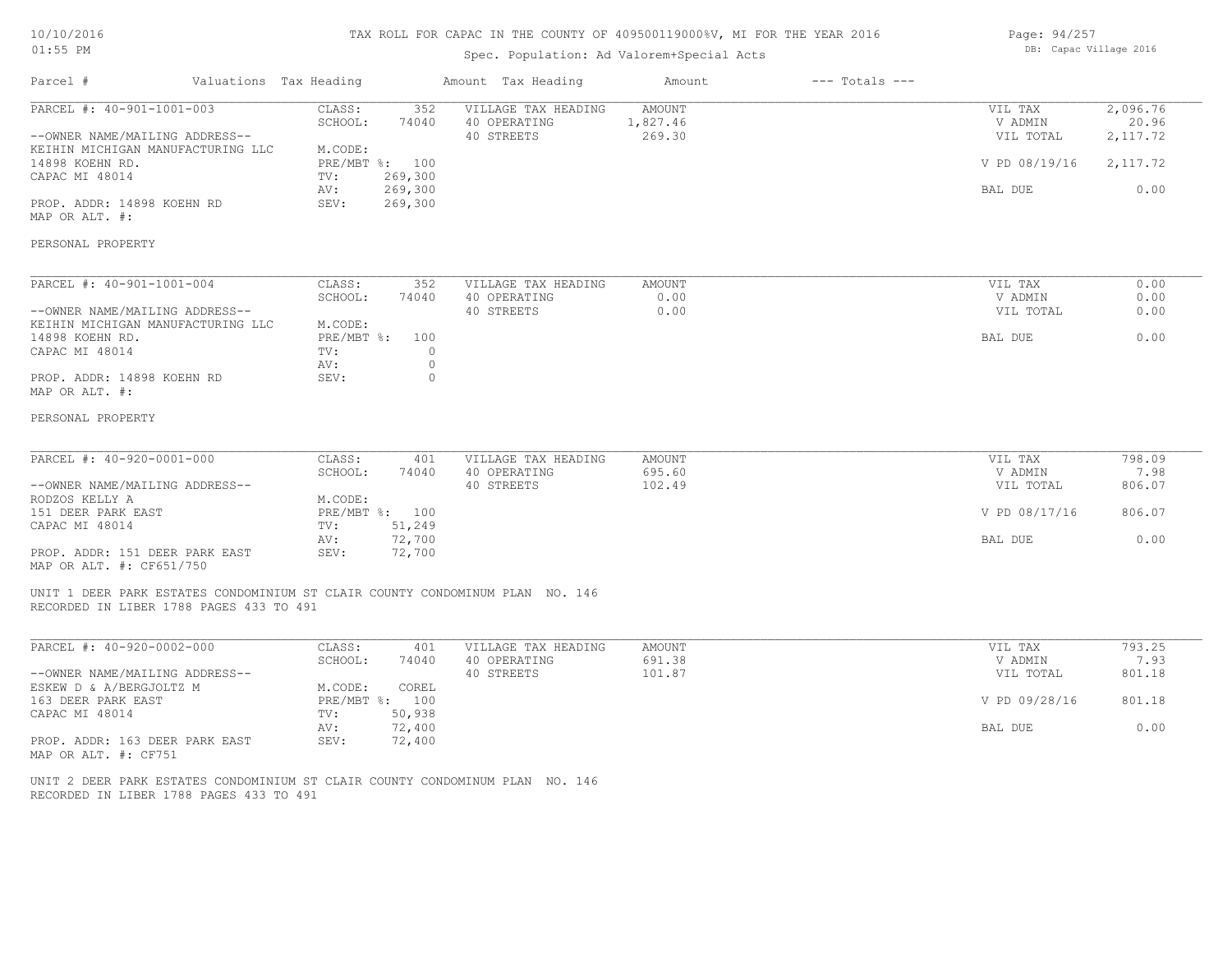| 10/10/2016 |  |
|------------|--|
| $01:55$ PM |  |

| Page: 95/257 |                        |  |
|--------------|------------------------|--|
|              | DB: Capac Village 2016 |  |

|                                                                                                                        | Valuations Tax Heading |                                   | Amount Tax Heading                  | Amount                    | $---$ Totals $---$ |                            |                               |
|------------------------------------------------------------------------------------------------------------------------|------------------------|-----------------------------------|-------------------------------------|---------------------------|--------------------|----------------------------|-------------------------------|
| PARCEL #: 40-920-0003-000                                                                                              | CLASS:                 | 401                               | VILLAGE TAX HEADING                 | <b>AMOUNT</b>             |                    | VIL TAX                    | 788.41                        |
|                                                                                                                        | SCHOOL:                | 74040                             | 40 OPERATING                        | 687.16                    |                    | V ADMIN                    | 7.88                          |
| --OWNER NAME/MAILING ADDRESS--                                                                                         |                        |                                   | 40 STREETS                          | 101.25                    |                    | VIL TOTAL                  | 796.29                        |
| KLINK JASON C / AMY M                                                                                                  | M.CODE:                | COREL<br>PRE/MBT %: 100           |                                     |                           |                    | V PD 09/16/16              | 796.29                        |
| 175 DEER PARK EAST<br>CAPAC MI 48014                                                                                   | TV:                    | 50,627                            |                                     |                           |                    |                            |                               |
|                                                                                                                        | AV:                    | 72,000                            |                                     |                           |                    | BAL DUE                    | 0.00                          |
| PROP. ADDR: 175 DEER PARK EAST<br>MAP OR ALT. #: CF753                                                                 | SEV:                   | 72,000                            |                                     |                           |                    |                            |                               |
| UNIT 3 DEERPARK ESTATES CONDOMINIUM ST CLAIR COUNTY CONDOMINUM PLAN NO. 146<br>RECORDED IN LIBER 1788 PAGES 433 TO 491 |                        |                                   |                                     |                           |                    |                            |                               |
| PARCEL #: 40-920-0004-000                                                                                              | CLASS:                 | 401                               | VILLAGE TAX HEADING                 | <b>AMOUNT</b>             |                    | VIL TAX                    | 1,015.64                      |
|                                                                                                                        | SCHOOL:                | 74040                             | 40 OPERATING                        | 885.21                    |                    | V ADMIN                    | 10.15                         |
| --OWNER NAME/MAILING ADDRESS--                                                                                         |                        |                                   | 40 STREETS                          | 130.43                    |                    | VIL TOTAL                  | 1,025.79                      |
| CHERRY SCOTT                                                                                                           | M.CODE:                |                                   |                                     |                           |                    |                            |                               |
| 187 DEER PARK E                                                                                                        |                        | PRE/MBT %: 100                    |                                     |                           |                    | V PD 09/26/16              | 1,025.79                      |
| CAPAC MI 48014                                                                                                         | TV:                    | 65,219                            |                                     |                           |                    |                            |                               |
|                                                                                                                        | AV:                    | 87,500<br>87,500                  |                                     |                           |                    | BAL DUE                    | 0.00                          |
| PROP. ADDR: 187 DEER PARK EAST<br>MAP OR ALT. #: CF754                                                                 | SEV:                   |                                   |                                     |                           |                    |                            |                               |
| PARCEL #: 40-920-0005-000<br>--OWNER NAME/MAILING ADDRESS--                                                            | CLASS:<br>SCHOOL:      | 401<br>74040                      | VILLAGE TAX HEADING<br>40 OPERATING | <b>AMOUNT</b><br>1,079.05 |                    | VIL TAX<br>V ADMIN         | 1,238.05                      |
| CLEARMAN DAVID<br>CLEARMAN ROBIN<br>195 DEER PARK SOUTH                                                                | M.CODE:<br>TV:         | COREL<br>PRE/MBT %: 100<br>79,500 | 40 STREETS                          | 159.00                    |                    | VIL TOTAL<br>V PD 09/19/16 | 12.38<br>1,250.43<br>1,250.43 |
| CAPAC MI 48014                                                                                                         | AV:<br>SEV:            | 79,500<br>79,500                  |                                     |                           |                    | BAL DUE                    | 0.00                          |
| PROP. ADDR: 195 DEER PARK SOUTH<br>MAP OR ALT. #: CF755                                                                |                        |                                   |                                     |                           |                    |                            |                               |
| UNIT 5 DEERPARK ESTATES CONDOMINIUM ST CLAIR COUNTY CONDOMINUM PLAN NO. 146<br>RECORDED IN LIBER 1788 PAGES 433 TO 491 |                        |                                   |                                     |                           |                    |                            |                               |
| PARCEL #: 40-920-0006-000                                                                                              | CLASS:                 | 401                               | VILLAGE TAX HEADING                 | <b>AMOUNT</b>             |                    | VIL TAX                    | 1,004.45                      |
|                                                                                                                        | SCHOOL:                | 74040                             | 40 OPERATING                        | 875.45                    |                    | V ADMIN                    | 10.04                         |
| --OWNER NAME/MAILING ADDRESS--                                                                                         |                        |                                   | 40 STREETS                          | 129.00                    |                    | VIL TOTAL                  | 1,014.49                      |
| ANDERSON MICHAEL                                                                                                       | M.CODE:                | COREL                             |                                     |                           |                    |                            |                               |
| 205 DEER PARK SOUTH                                                                                                    |                        | PRE/MBT %: 100                    |                                     |                           |                    | V PD 09/19/16              | 1,014.49                      |
| CAPAC MI 48014                                                                                                         | TV:                    | 64,500                            |                                     |                           |                    |                            |                               |
| PROP. ADDR: 205 DEER PARK SOUTH<br>MAP OR ALT. #: CF756                                                                | AV:<br>SEV:            | 86,500<br>86,500                  |                                     |                           |                    | BAL DUE                    | 0.00                          |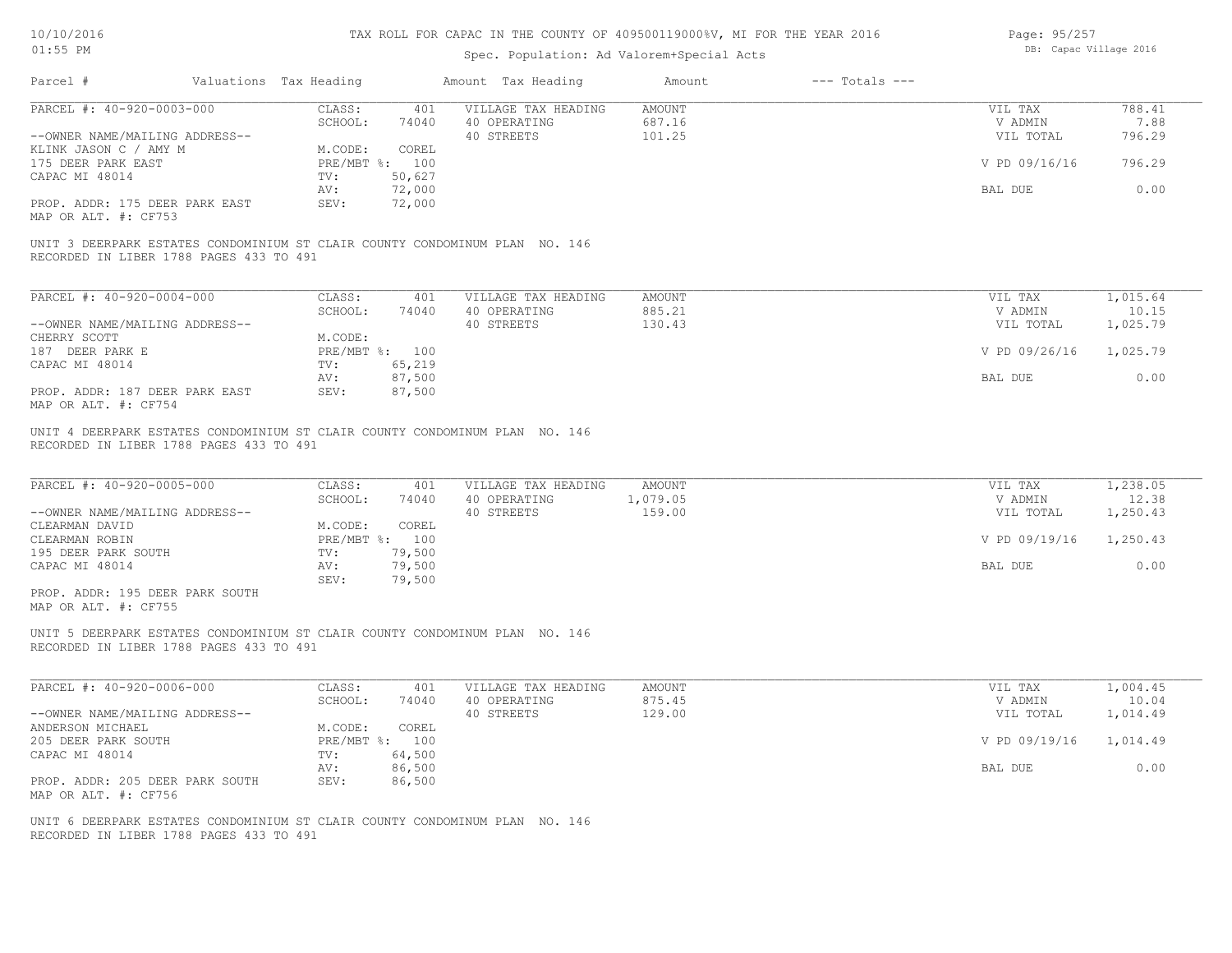| 10/10/2016 |  |
|------------|--|
| $01:55$ PM |  |

| Page: 96/257 |                        |  |
|--------------|------------------------|--|
|              | DB: Capac Village 2016 |  |

| Parcel #                                                                                                                | Valuations Tax Heading |                          | Amount Tax Heading                                | Amount                       | $---$ Totals $---$ |                                 |                               |
|-------------------------------------------------------------------------------------------------------------------------|------------------------|--------------------------|---------------------------------------------------|------------------------------|--------------------|---------------------------------|-------------------------------|
| PARCEL #: 40-920-0007-000<br>--OWNER NAME/MAILING ADDRESS--                                                             | CLASS:<br>SCHOOL:      | 401<br>74040             | VILLAGE TAX HEADING<br>40 OPERATING<br>40 STREETS | AMOUNT<br>1,121.12<br>165.20 |                    | VIL TAX<br>V ADMIN<br>VIL TOTAL | 1,286.32<br>12.86<br>1,299.18 |
| MCCRACKEN JULIE<br>215 S DEER PARK SOUTH                                                                                | M.CODE:                | PRE/MBT %: 100           |                                                   |                              |                    | V PD 08/29/16                   | 1,299.18                      |
| CAPAC MI 48014                                                                                                          | TV:<br>AV:             | 82,600<br>82,600         |                                                   |                              |                    | BAL DUE                         | 0.00                          |
| PROP. ADDR: 215 S DEER PARK SOUTH<br>MAP OR ALT. #: CF757                                                               | SEV:                   | 82,600                   |                                                   |                              |                    |                                 |                               |
| UNIT 7 DEERPARK ESTATES CONDOMINIUM ST CLAIR COUNTY CONDOMINUM PLAN NO. 146<br>RECORDED IN LIBER 1788 PAGES 433 TO 491  |                        |                          |                                                   |                              |                    |                                 |                               |
| PARCEL #: 40-920-0008-000                                                                                               | CLASS:<br>SCHOOL:      | 401<br>74040             | VILLAGE TAX HEADING<br>40 OPERATING               | <b>AMOUNT</b><br>698.39      |                    | VIL TAX<br>V ADMIN              | 801.30<br>8.01                |
| --OWNER NAME/MAILING ADDRESS--<br>SHERMAN CAROL K                                                                       | M.CODE:                |                          | 40 STREETS                                        | 102.91                       |                    | VIL TOTAL                       | 809.31                        |
| P.O. BOX 806293<br>SAINT CLAIR SHORES MI 48080                                                                          | TV:                    | PRE/MBT %: 0<br>51,455   |                                                   |                              |                    | V PD 07/21/16                   | 809.31                        |
| PROP. ADDR: 229 DEER PARK SOUTH                                                                                         | AV:<br>SEV:            | 72,900<br>72,900         |                                                   |                              |                    | BAL DUE                         | 0.00                          |
| MAP OR ALT. #: CF758                                                                                                    |                        |                          |                                                   |                              |                    |                                 |                               |
| UNIT 8 DEERPARK ESTATES CONDOMINIUM ST CLAIR COUNTY CONDOMINUM PLAN NO. 146<br>RECORDED IN LIBER 1788 PAGES 433 TO 491  |                        |                          |                                                   |                              |                    |                                 |                               |
| PARCEL #: 40-920-0009-000                                                                                               | CLASS:<br>SCHOOL:      | 401<br>74040             | VILLAGE TAX HEADING<br>40 OPERATING               | <b>AMOUNT</b><br>733.06      |                    | VIL TAX<br>V ADMIN              | 841.07<br>8.41                |
| --OWNER NAME/MAILING ADDRESS--<br>JOHNSON DENNIS & CARRIE                                                               | M.CODE:                |                          | 40 STREETS                                        | 108.01                       |                    | VIL TOTAL                       | 849.48                        |
| 237 DEER PARK SOUTH<br>CAPAC MI 48014                                                                                   | TV:                    | PRE/MBT %: 100<br>54,009 |                                                   |                              |                    | V PD 09/07/16                   | 849.48                        |
| PROP. ADDR: 237 DEER PARK SOUTH<br>MAP OR ALT. #: CF759                                                                 | AV:<br>SEV:            | 71,700<br>71,700         |                                                   |                              |                    | BAL DUE                         | 0.00                          |
| UNIT 9 DEERPARK ESTATES CONDOMINIUM ST CLAIR COUNTY CONDOMINUM PLAN NO. 146<br>RECORDED IN LIBER 1788 PAGES 433 TO 491  |                        |                          |                                                   |                              |                    |                                 |                               |
| PARCEL #: 40-920-0010-000                                                                                               | CLASS:<br>SCHOOL:      | 401<br>74040             | VILLAGE TAX HEADING<br>40 OPERATING               | <b>AMOUNT</b><br>1,008.31    |                    | VIL TAX<br>V ADMIN              | 1,156.88<br>11.56             |
| --OWNER NAME/MAILING ADDRESS--<br>TROTTO MICHAEL A                                                                      | M.CODE:                | COREL                    | 40 STREETS                                        | 148.57                       |                    | VIL TOTAL                       | 1,168.44                      |
| 245 DEER PARK SOUTH<br>CAPAC MI 48014                                                                                   | TV:                    | PRE/MBT %: 100<br>74,288 |                                                   |                              |                    | V PD 09/19/16                   | 1,168.44                      |
| PROP. ADDR: 245 DEER PARK SOUTH                                                                                         | AV:<br>SEV:            | 97,900<br>97,900         |                                                   |                              |                    | BAL DUE                         | 0.00                          |
| MAP OR ALT. #: CF760                                                                                                    |                        |                          |                                                   |                              |                    |                                 |                               |
| UNIT 10 DEERPARK ESTATES CONDOMINIUM ST CLAIR COUNTY CONDOMINUM PLAN NO. 146<br>RECORDED IN LIBER 1788 PAGES 433 TO 491 |                        |                          |                                                   |                              |                    |                                 |                               |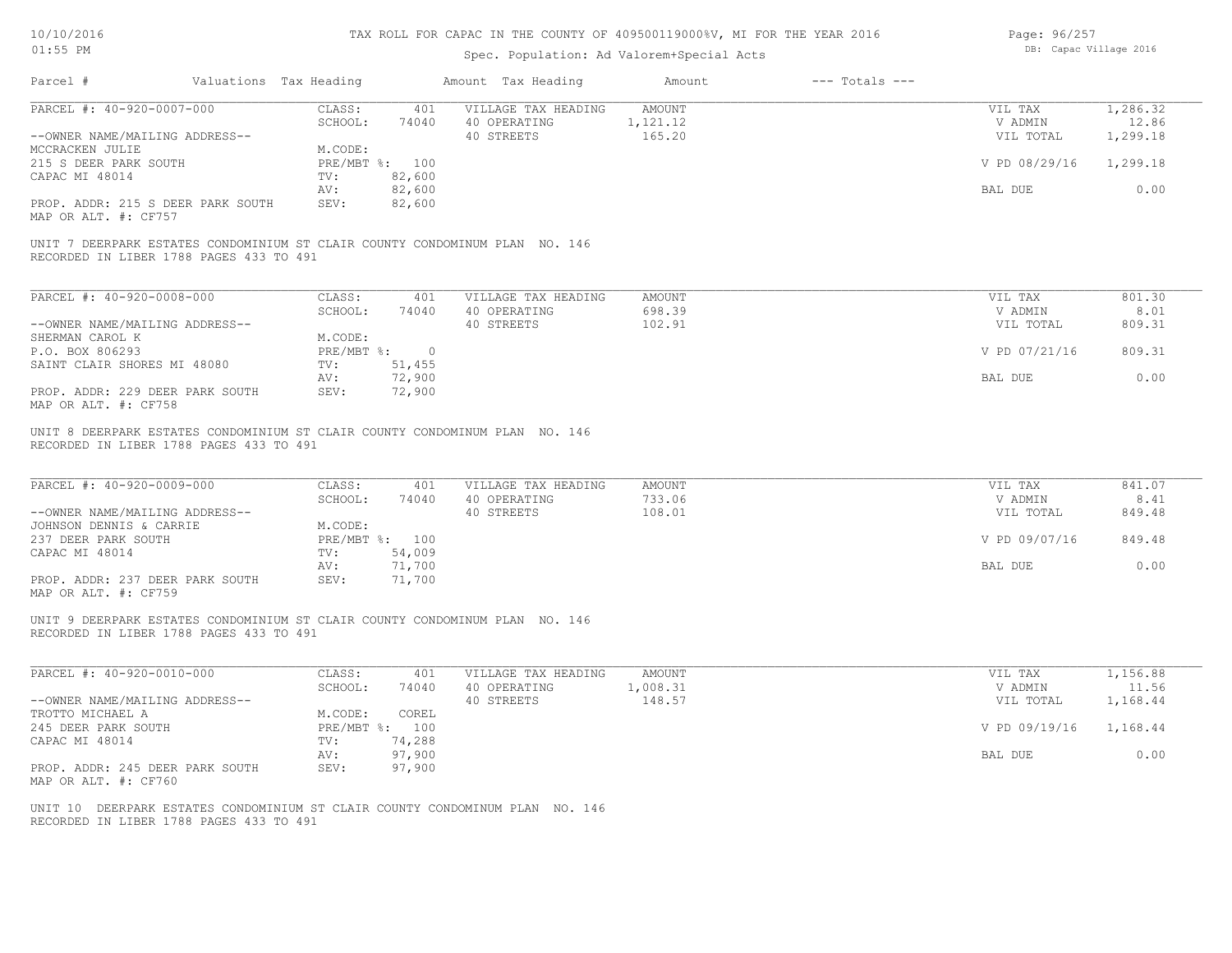| 10/10/2016 |  |
|------------|--|
| $01:55$ PM |  |

## Spec. Population: Ad Valorem+Special Acts

Page: 97/257 DB: Capac Village 2016

| Parcel #                                                                                                                | Valuations Tax Heading    |                    | Amount Tax Heading                  | Amount           | $---$ Totals $---$ |                    |                |
|-------------------------------------------------------------------------------------------------------------------------|---------------------------|--------------------|-------------------------------------|------------------|--------------------|--------------------|----------------|
| PARCEL #: 40-920-0011-000                                                                                               | CLASS:                    | 401                | VILLAGE TAX HEADING                 | AMOUNT           |                    | VIL TAX            | 822.02         |
|                                                                                                                         | SCHOOL:                   | 74040              | 40 OPERATING                        | 716.45           |                    | V ADMIN            | 8.22           |
| --OWNER NAME/MAILING ADDRESS--                                                                                          |                           |                    | 40 STREETS                          | 105.57           |                    | VIL TOTAL          | 830.24         |
| RUEGSEGGER MICHELLE M<br>253 S DEER PARK                                                                                | M.CODE:<br>PRE/MBT %: 100 | COREL              |                                     |                  |                    | V PD 09/12/16      | 830.24         |
| CAPAC MI 48014                                                                                                          | $\texttt{TV}$ :           | 52,785             |                                     |                  |                    |                    |                |
|                                                                                                                         | AV:                       | 72,600             |                                     |                  |                    | BAL DUE            | 0.00           |
| PROP. ADDR: 253 DEER PARK SOUTH                                                                                         | SEV:<br>72,600            |                    |                                     |                  |                    |                    |                |
| MAP OR ALT. #: CF761                                                                                                    |                           |                    |                                     |                  |                    |                    |                |
| UNIT 11 DEERPARK ESTATES CONDOMINIUM ST CLAIR COUNTY CONDOMINUM PLAN NO. 146<br>RECORDED IN LIBER 1788 PAGES 433 TO 491 |                           |                    |                                     |                  |                    |                    |                |
|                                                                                                                         |                           |                    |                                     |                  |                    |                    |                |
| PARCEL #: 40-920-0012-000                                                                                               | CLASS: 401                |                    | VILLAGE TAX HEADING                 | AMOUNT           |                    | VIL TAX            | 845.82         |
|                                                                                                                         | SCHOOL:                   | 74040 40 OPERATING |                                     | 737.20           |                    | V ADMIN            | 8.45           |
| --OWNER NAME/MAILING ADDRESS--                                                                                          |                           |                    | 40 STREETS                          | 108.62           |                    | VIL TOTAL          | 854.27         |
| FEE EMOGENE                                                                                                             | M.CODE:                   |                    |                                     |                  |                    |                    |                |
| 261 DEER PARK SOUTH                                                                                                     | PRE/MBT %: 100            |                    |                                     |                  |                    | V PD 08/03/16      | 854.27         |
| CAPAC MI 48014                                                                                                          | TV: 54,314                |                    |                                     |                  |                    |                    |                |
|                                                                                                                         | 74,400<br>AV:             |                    |                                     |                  |                    | BAL DUE            | 0.00           |
| PROP. ADDR: 261 DEER PARK SOUTH<br>MAP OR ALT. #: CF762                                                                 | 74,400<br>SEV:            |                    |                                     |                  |                    |                    |                |
| PARCEL #: 40-920-0013-000                                                                                               | CLASS: 401<br>SCHOOL:     | 74040              | VILLAGE TAX HEADING<br>40 OPERATING | AMOUNT<br>774.28 |                    | VIL TAX<br>V ADMIN | 888.37<br>8.88 |
| --OWNER NAME/MAILING ADDRESS--                                                                                          |                           |                    | 40 STREETS                          | 114.09           |                    | VIL TOTAL          | 897.25         |
| KRAMER BRUCE A/DOROTHY                                                                                                  | M.CODE:                   | COREL              |                                     |                  |                    |                    |                |
| 279 DEER PARK SOUTH                                                                                                     | PRE/MBT %: 100            |                    |                                     |                  |                    | V PD 09/19/16      | 897.25         |
| CAPAC MI 48014                                                                                                          | 57,046<br>TV:             |                    |                                     |                  |                    |                    |                |
|                                                                                                                         | AV:                       | 77,100             |                                     |                  |                    | BAL DUE            | 0.00           |
| PROP. ADDR: 279 DEER PARK SOUTH<br>MAP OR ALT. #: CF763                                                                 | SEV:                      | 77,100             |                                     |                  |                    |                    |                |
| UNIT 13 DEERPARK ESTATES CONDOMINIUM ST CLAIR COUNTY CONDOMINUM PLAN NO. 146                                            |                           |                    |                                     |                  |                    |                    |                |
| RECORDED IN LIBER 1788 PAGES 433 TO 491                                                                                 |                           |                    |                                     |                  |                    |                    |                |
| PARCEL #: 40-920-0014-000                                                                                               | CLASS:                    | 401                | VILLAGE TAX HEADING                 | <b>AMOUNT</b>    |                    | VIL TAX            | 1,368.86       |
|                                                                                                                         | SCHOOL:                   | 74040              | 40 OPERATING 1,193.06               |                  |                    | V ADMIN            | 13.68          |
| --OWNER NAME/MAILING ADDRESS--                                                                                          |                           |                    | 40 STREETS                          | 175.80           |                    | VIL TOTAL          | 1,382.54       |
| CHRISTIAN ALFRED III                                                                                                    | M.CODE:                   | COREL              |                                     |                  |                    |                    |                |
| 287 DEER PARK                                                                                                           | PRE/MBT %: 100            |                    |                                     |                  |                    | V PD 09/19/16      | 1,382.54       |
| CAPAC MI 48014                                                                                                          | TV:                       | 87,900             |                                     |                  |                    |                    |                |
|                                                                                                                         | AV:                       | 87,900             |                                     |                  |                    | BAL DUE            | 0.00           |
| PROP. ADDR: 287 DEER PARK SOUTH<br>MAP OR ALT. #: CF764                                                                 | SEV:                      | 87,900             |                                     |                  |                    |                    |                |
|                                                                                                                         |                           |                    |                                     |                  |                    |                    |                |
| UNIT 14 DEER PARK ESTATES CONDOMINIUM ST CLAIR COUNTY CONDOMINUM PLAN NO. 146                                           |                           |                    |                                     |                  |                    |                    |                |
| RECORDED IN LIBER 1788 PAGES 433 TO 491                                                                                 |                           |                    |                                     |                  |                    |                    |                |
|                                                                                                                         |                           |                    |                                     |                  |                    |                    |                |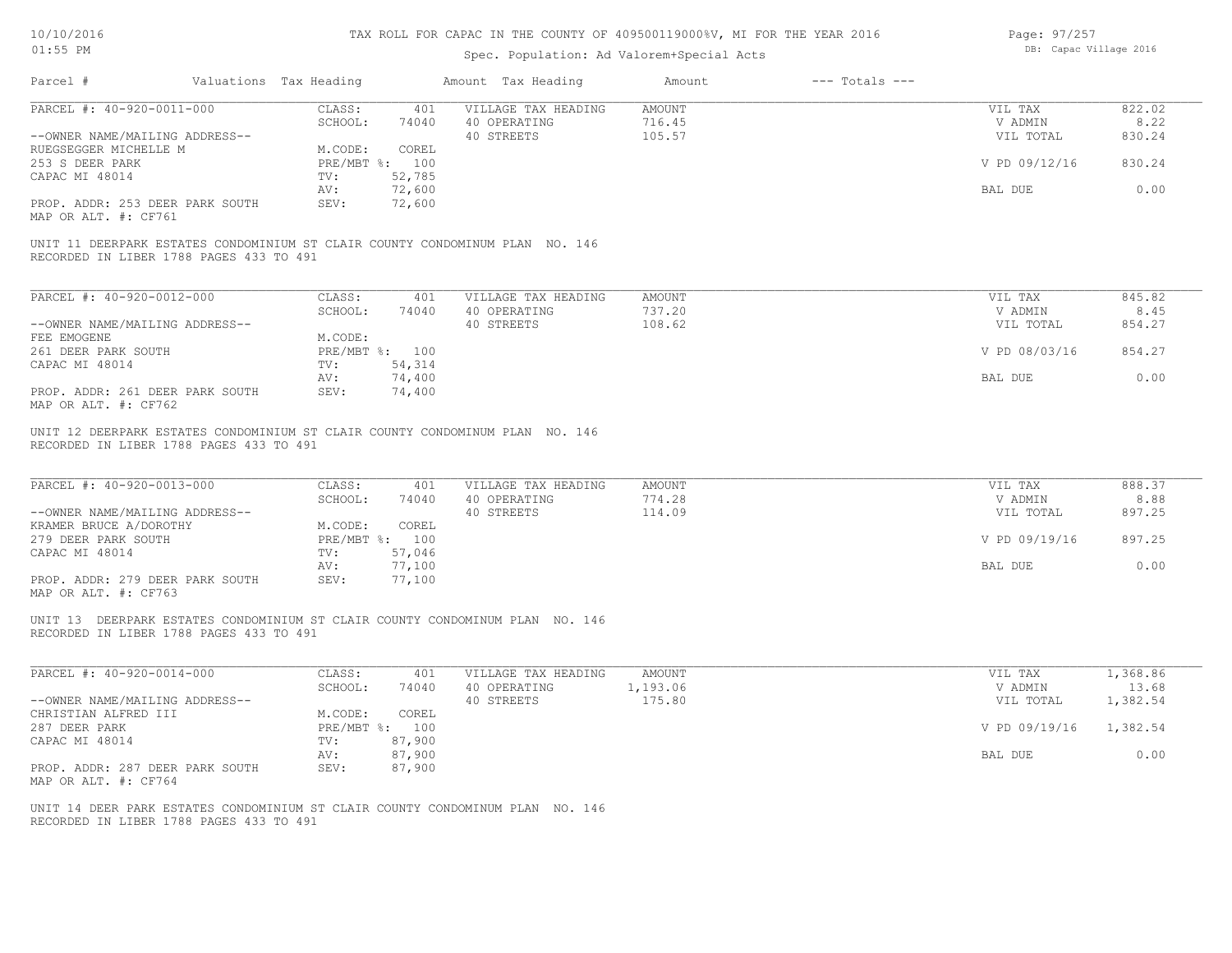| 10/10/2016 |  |
|------------|--|
| $01:55$ PM |  |

| Page: 98/257 |                        |  |
|--------------|------------------------|--|
|              | DB: Capac Village 2016 |  |

| Parcel #<br>Valuations Tax Heading                                                                                      |                                        | Amount Tax Heading                  | Amount           |                    |                |
|-------------------------------------------------------------------------------------------------------------------------|----------------------------------------|-------------------------------------|------------------|--------------------|----------------|
| PARCEL #: 40-920-0015-000                                                                                               | CLASS:<br>401<br>SCHOOL:<br>74040      | VILLAGE TAX HEADING<br>40 OPERATING | AMOUNT<br>804.98 | VIL TAX<br>V ADMIN | 923.59<br>9.23 |
| --OWNER NAME/MAILING ADDRESS--                                                                                          |                                        | 40 STREETS                          | 118.61           | VIL TOTAL          | 932.82         |
| SAMS SCOTT T / SANDRA A                                                                                                 | M.CODE:<br>COREL                       |                                     |                  |                    |                |
| 295 DEER PARK SOUTH                                                                                                     | PRE/MBT %: 100                         |                                     |                  | V PD 09/19/16      | 932.82         |
| CAPAC MI 48014                                                                                                          | TV:<br>59,308                          |                                     |                  |                    |                |
| PROP. ADDR: 295 DEER PARK SOUTH                                                                                         | 80,400<br>AV:<br>SEV:<br>80,400        |                                     |                  | BAL DUE            | 0.00           |
| MAP OR ALT. #: CF765                                                                                                    |                                        |                                     |                  |                    |                |
| UNIT 15 DEERPARK ESTATES CONDOMINIUM ST CLAIR COUNTY CONDOMINUM PLAN NO. 146<br>RECORDED IN LIBER 1788 PAGES 433 TO 491 |                                        |                                     |                  |                    |                |
|                                                                                                                         |                                        |                                     |                  |                    |                |
| PARCEL #: 40-920-0016-000                                                                                               | CLASS:<br>402                          | VILLAGE TAX HEADING                 | AMOUNT           | VIL TAX            | 34.74          |
|                                                                                                                         | SCHOOL:<br>74040                       | 40 OPERATING                        | 30.28            | V ADMIN            | 0.34           |
| --OWNER NAME/MAILING ADDRESS--<br>DEER PARK LAND DEVELOPMENT                                                            |                                        | 40 STREETS                          | 4.46             | VIL TOTAL          | 35.08          |
| 8155 ANNSBURY STE 109                                                                                                   | M.CODE:<br>$PRE/MBT$ $\textdegree$ : 0 |                                     |                  | V PD 09/16/16      | 35.08          |
| UTICA MI 48316                                                                                                          | TV: 2,231                              |                                     |                  |                    |                |
|                                                                                                                         | 19,200<br>AV:                          |                                     |                  | BAL DUE            | 0.00           |
| PROP. ADDR: DEER PARK SOUTH<br>MAP OR ALT. #: CF766                                                                     | 19,200<br>SEV:                         |                                     |                  |                    |                |
| UNIT 16 DEERPARK ESTATES CONDOMINIUM ST CLAIR COUNTY CONDOMINUM PLAN NO. 146                                            |                                        |                                     |                  |                    |                |
| RECORDED IN LIBER 1788 PAGES 433 TO 491                                                                                 |                                        |                                     |                  |                    |                |
|                                                                                                                         |                                        |                                     |                  |                    |                |
| PARCEL #: 40-920-0017-000                                                                                               | CLASS:<br>402                          | VILLAGE TAX HEADING                 | AMOUNT           | VIL TAX            | 34.74          |
|                                                                                                                         | SCHOOL:<br>74040                       | 40 OPERATING                        | 30.28            | V ADMIN            | 0.34           |
| --OWNER NAME/MAILING ADDRESS--<br>DEER PARK LAND DEVELOPMENT                                                            | M.CODE:                                | 40 STREETS                          | 4.46             | VIL TOTAL          | 35.08          |
| 8155 ANNSBURY STE 109                                                                                                   | PRE/MBT %: 0                           |                                     |                  | V PD 09/16/16      | 35.08          |
| UTICA MI 48316                                                                                                          | TV: 2,231                              |                                     |                  |                    |                |
|                                                                                                                         | 20,500<br>AV:                          |                                     |                  | BAL DUE            | 0.00           |
| PROP. ADDR: DEER PARK SOUTH<br>MAP OR ALT. #: CF767                                                                     | SEV:<br>20,500                         |                                     |                  |                    |                |
| UNIT 17 DEERPARK ESTATES CONDOMINIUM ST CLAIR COUNTY CONDOMINUM PLAN NO. 146                                            |                                        |                                     |                  |                    |                |
| RECORDED IN LIBER 1788 PAGES 433 TO 491                                                                                 |                                        |                                     |                  |                    |                |
| PARCEL #: 40-920-0018-000                                                                                               | CLASS:<br>402                          | VILLAGE TAX HEADING                 | AMOUNT           | VIL TAX            | 34.74          |
|                                                                                                                         | SCHOOL:<br>74040                       | 40 OPERATING                        | 30.28            | V ADMIN            | 0.34           |
| --OWNER NAME/MAILING ADDRESS--                                                                                          |                                        | 40 STREETS                          | 4.46             | VIL TOTAL          | 35.08          |
| DEER PARK LAND DEVELOPMENT                                                                                              | M.CODE:                                |                                     |                  |                    |                |
| 8155 ANNSBURY STE 109                                                                                                   | PRE/MBT %: 0                           |                                     |                  | V PD 09/16/16      | 35.08          |
| UTICA MI 48316                                                                                                          | 2,231<br>TV:                           |                                     |                  |                    |                |
| PROP. ADDR: DEER PARK SOUTH                                                                                             | 20,900<br>AV:<br>SEV:<br>20,900        |                                     |                  | BAL DUE            | 0.00           |
| MAP OR ALT. #: CF768                                                                                                    |                                        |                                     |                  |                    |                |
| UNIT 18 DEERPARK ESTATES CONDOMINIUM ST CLAIR COUNTY CONDOMINUM PLAN NO. 146                                            |                                        |                                     |                  |                    |                |
| RECORDED IN LIBER 1788 PAGES 433 TO 491                                                                                 |                                        |                                     |                  |                    |                |
|                                                                                                                         |                                        |                                     |                  |                    |                |
|                                                                                                                         |                                        |                                     |                  |                    |                |
|                                                                                                                         |                                        |                                     |                  |                    |                |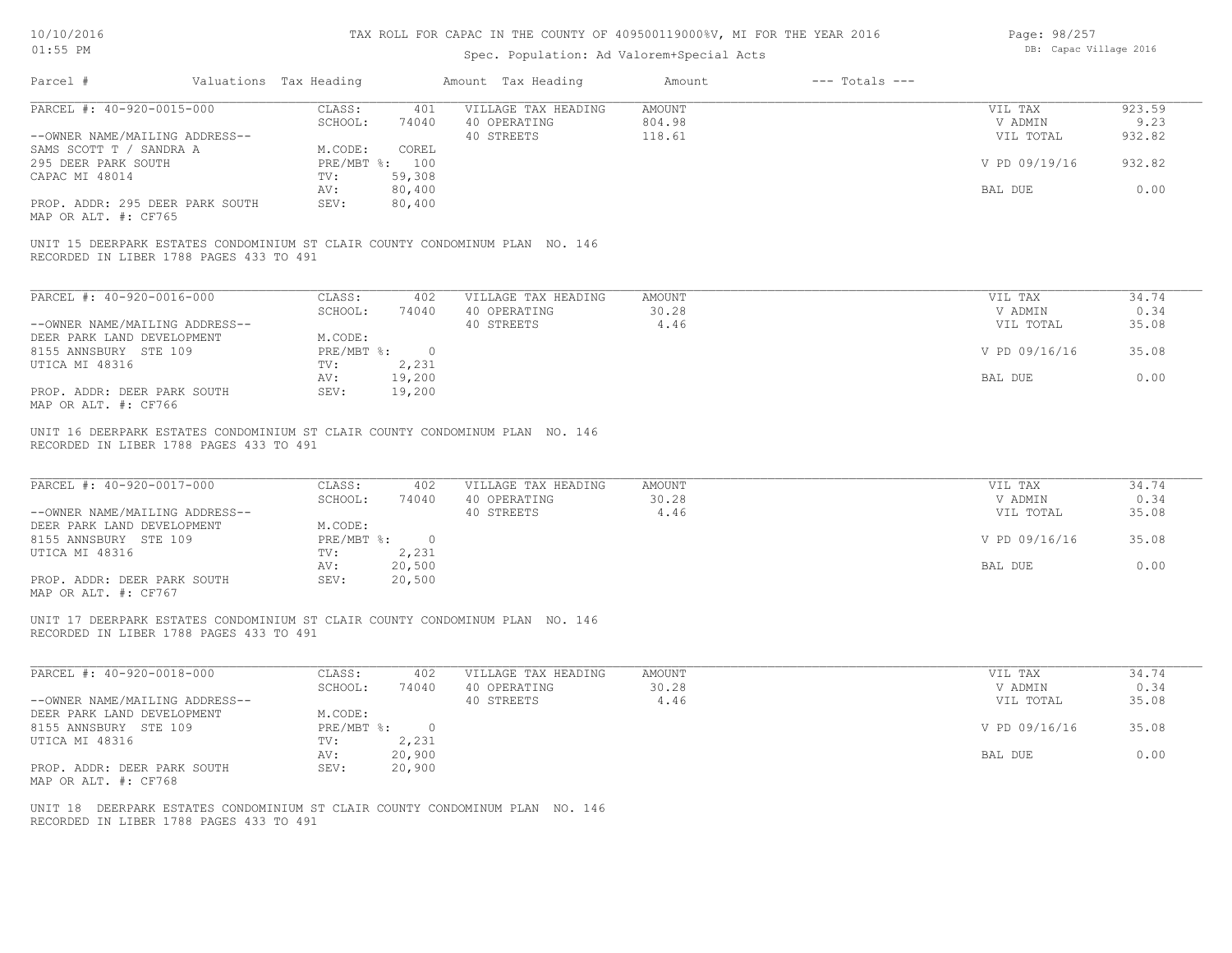| Page: 99/257 |                        |  |
|--------------|------------------------|--|
|              | DB: Capac Village 2016 |  |

| PARCEL #: 40-920-0019-000                                                                                                                                                                                   |                                                               | Amount Tax Heading                                | Amount<br>$---$ Totals $---$ |                                                  |                              |
|-------------------------------------------------------------------------------------------------------------------------------------------------------------------------------------------------------------|---------------------------------------------------------------|---------------------------------------------------|------------------------------|--------------------------------------------------|------------------------------|
|                                                                                                                                                                                                             | CLASS:<br>402<br>SCHOOL:<br>74040                             | VILLAGE TAX HEADING<br>40 OPERATING               | AMOUNT<br>30.28              | VIL TAX<br>V ADMIN                               | 34.74<br>0.34                |
| --OWNER NAME/MAILING ADDRESS--                                                                                                                                                                              |                                                               | 40 STREETS                                        | 4.46                         | VIL TOTAL                                        | 35.08                        |
| DEER PARK LAND DEVELOPMENT                                                                                                                                                                                  | M.CODE:                                                       |                                                   |                              |                                                  |                              |
| 8155 ANNSBURY STE 109<br>UTICA MI 48316                                                                                                                                                                     | $PRE/MBT$ $\frac{1}{6}$ : 0<br>2,231<br>TV:                   |                                                   |                              | V PD 09/16/16                                    | 35.08                        |
|                                                                                                                                                                                                             | 22,000<br>AV:                                                 |                                                   |                              | BAL DUE                                          | 0.00                         |
| PROP. ADDR: DEER PARK SOUTH                                                                                                                                                                                 | 22,000<br>SEV:                                                |                                                   |                              |                                                  |                              |
| MAP OR ALT. #: CF769                                                                                                                                                                                        |                                                               |                                                   |                              |                                                  |                              |
| UNIT 19 DEERPARK ESTATES CONDOMINIUM ST CLAIR COUNTY CONDOMINUM PLAN NO. 146<br>RECORDED IN LIBER 1788 PAGES 433 TO 491                                                                                     |                                                               |                                                   |                              |                                                  |                              |
| PARCEL #: 40-920-0020-000                                                                                                                                                                                   | CLASS:<br>402                                                 | VILLAGE TAX HEADING                               | <b>AMOUNT</b>                | VIL TAX                                          | 34.74                        |
|                                                                                                                                                                                                             | SCHOOL:<br>74040                                              | 40 OPERATING                                      | 30.28                        | V ADMIN                                          | 0.34                         |
| --OWNER NAME/MAILING ADDRESS--                                                                                                                                                                              |                                                               | 40 STREETS                                        | 4.46                         | VIL TOTAL                                        | 35.08                        |
| DEER PARK LAND DEVELOPMENT                                                                                                                                                                                  | M.CODE:                                                       |                                                   |                              |                                                  |                              |
| 8155 ANNSBURY STE 109<br>UTICA MI 48316                                                                                                                                                                     | $PRE/MBT$ $\frac{1}{6}$ : 0<br>TV:<br>2,231                   |                                                   |                              | V PD 09/16/16                                    | 35.08                        |
|                                                                                                                                                                                                             | 22,000<br>AV:                                                 |                                                   |                              | BAL DUE                                          | 0.00                         |
| PROP. ADDR: DEER PARK WEST<br>MAP OR ALT. #: CF770                                                                                                                                                          | 22,000<br>SEV:                                                |                                                   |                              |                                                  |                              |
| PARCEL #: 40-920-0021-000<br>--OWNER NAME/MAILING ADDRESS--                                                                                                                                                 | CLASS:<br>402<br>SCHOOL:<br>74040<br>M.CODE:                  | VILLAGE TAX HEADING<br>40 OPERATING<br>40 STREETS | AMOUNT<br>6.55<br>0.96       | VIL TAX<br>V ADMIN<br>VIL TOTAL<br>V PD 09/16/16 | 7.51<br>0.07<br>7.58<br>7.58 |
| DEER PARK LAND DEVELOPMENT<br>8155 ANNSBURY STE 109<br>UTICA MI 48316<br>PROP. ADDR: DEER PARK WEST<br>MAP OR ALT. #: CF771<br>UNIT 21 DEERPARK ESTATES CONDOMINIUM ST CLAIR COUNTY CONDOMINUM PLAN NO. 146 | PRE/MBT %: 0<br>483<br>TV:<br>22,000<br>AV:<br>22,000<br>SEV: |                                                   |                              | BAL DUE                                          | 0.00                         |
| RECORDED IN LIBER 1788 PAGES 433 TO 491                                                                                                                                                                     |                                                               |                                                   |                              |                                                  |                              |
| PARCEL #: 40-920-0022-000                                                                                                                                                                                   | CLASS:<br>402                                                 | VILLAGE TAX HEADING                               | <b>AMOUNT</b>                | VIL TAX                                          | 7.51                         |
|                                                                                                                                                                                                             | SCHOOL:<br>74040                                              | 40 OPERATING                                      | 6.55                         | V ADMIN                                          | 0.07                         |
| --OWNER NAME/MAILING ADDRESS--                                                                                                                                                                              |                                                               | 40 STREETS                                        | 0.96                         | VIL TOTAL                                        | 7.58                         |
| DEER PARK LAND DEVELOPMENT                                                                                                                                                                                  | M.CODE:                                                       |                                                   |                              |                                                  |                              |
| 8155 ANNSBURY STE 109<br>UTICA MI 48316                                                                                                                                                                     | $PRE/MBT$ $\frac{1}{6}$ : 0<br>483<br>TV:                     |                                                   |                              | V PD 09/16/16                                    | 7.58                         |
|                                                                                                                                                                                                             | 21,500<br>AV:                                                 |                                                   |                              | BAL DUE                                          | 0.00                         |
| PROP. ADDR: DEER PARK WEST<br>MAP OR ALT. #: CF772                                                                                                                                                          | 21,500<br>SEV:                                                |                                                   |                              |                                                  |                              |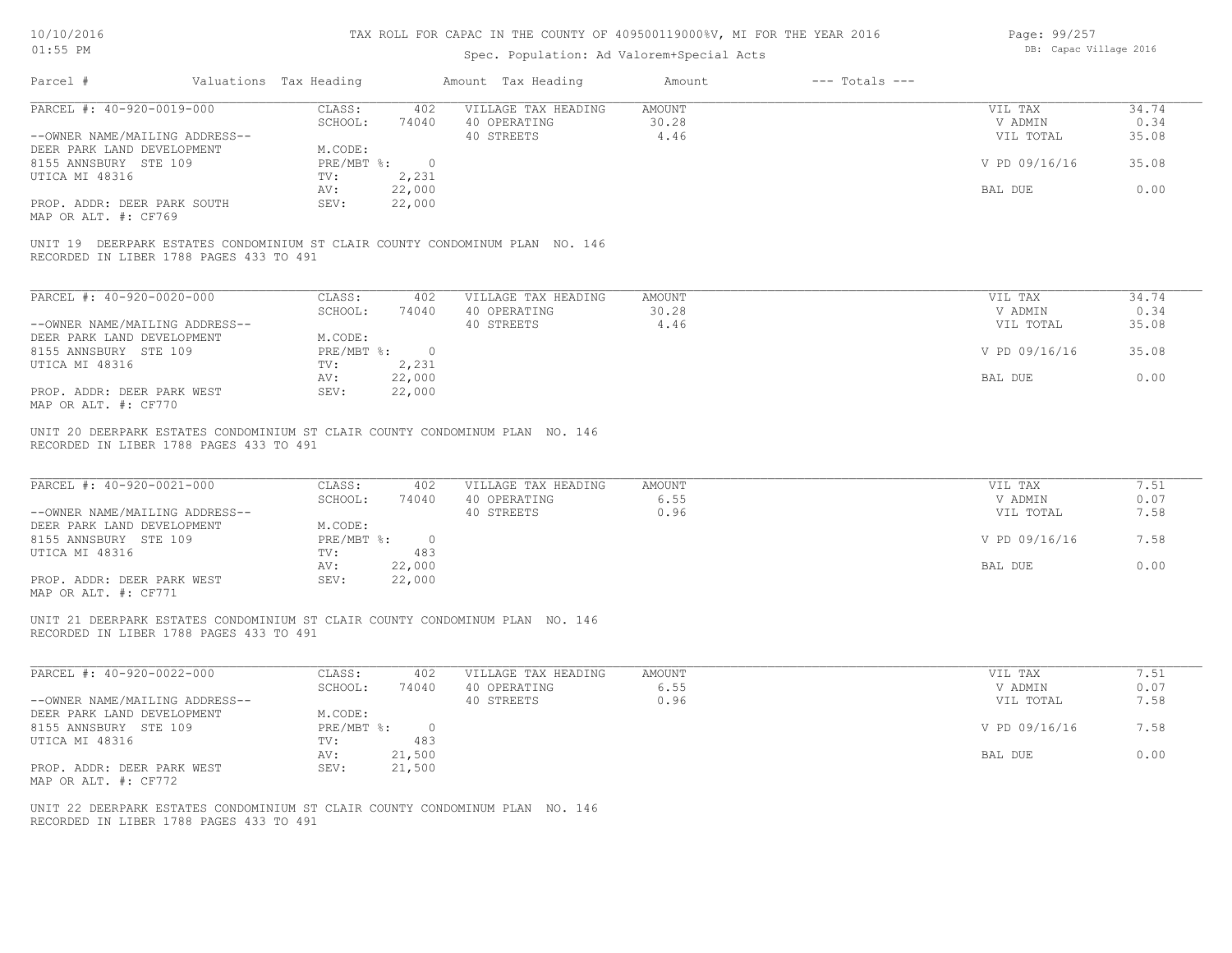| Page: 100/257 |                        |  |
|---------------|------------------------|--|
|               | DB: Capac Village 2016 |  |

| Parcel #                                                                                                                | Valuations Tax Heading          | Amount Tax Heading                           | Amount       | $---$ Totals $---$ |                      |              |
|-------------------------------------------------------------------------------------------------------------------------|---------------------------------|----------------------------------------------|--------------|--------------------|----------------------|--------------|
| PARCEL #: 40-920-0023-000                                                                                               | CLASS:                          | 402 VILLAGE TAX HEADING AMOUNT               |              |                    | VIL TAX              | 7.51         |
| --OWNER NAME/MAILING ADDRESS--                                                                                          | SCHOOL:                         | 74040 40 OPERATING<br>40 STREETS             | 6.55<br>0.96 |                    | V ADMIN<br>VIL TOTAL | 0.07<br>7.58 |
| DEER PARK LAND DEVELOPMENT                                                                                              | M.CODE:                         |                                              |              |                    |                      |              |
| 8155 ANNSBURY STE 109                                                                                                   | PRE/MBT %: 0                    |                                              |              |                    | V PD 09/16/16        | 7.58         |
| UTICA MI 48316                                                                                                          | 483<br>TV:                      |                                              |              |                    |                      |              |
|                                                                                                                         | AV:<br>20,200                   |                                              |              |                    | BAL DUE              | 0.00         |
| PROP. ADDR: DEER PARK WEST<br>MAP OR ALT. #: CF773                                                                      | 20,200<br>SEV:                  |                                              |              |                    |                      |              |
| UNIT 23 DEERPARK ESTATES CONDOMINIUM ST CLAIR COUNTY CONDOMINUM PLAN NO. 146<br>RECORDED IN LIBER 1788 PAGES 433 TO 491 |                                 |                                              |              |                    |                      |              |
|                                                                                                                         |                                 | 402                                          | AMOUNT       |                    | VIL TAX              | 7.51         |
| PARCEL #: 40-920-0024-000                                                                                               | CLASS:<br>SCHOOL:               | VILLAGE TAX HEADING<br>40 OPERATING<br>74040 | 6.55         |                    | V ADMIN              | 0.07         |
| --OWNER NAME/MAILING ADDRESS--                                                                                          |                                 | 40 STREETS                                   | 0.96         |                    | VIL TOTAL            | 7.58         |
| DEER PARK LAND DEVELOPMENT                                                                                              | M.CODE:                         |                                              |              |                    |                      |              |
| 8155 ANNSBURY STE 109                                                                                                   | PRE/MBT %: 0                    |                                              |              |                    | V PD 09/16/16        | 7.58         |
| UTICA MI 48316                                                                                                          | TV:<br>483                      |                                              |              |                    |                      |              |
| PROP. ADDR: DEER PARK WEST                                                                                              | 20,000<br>AV:<br>SEV:<br>20,000 |                                              |              |                    | BAL DUE              | 0.00         |
| MAP OR ALT. #: CF774                                                                                                    |                                 |                                              |              |                    |                      |              |
| RECORDED IN LIBER 1788 PAGES 433 TO 491<br>PARCEL #: 40-920-0025-000                                                    | CLASS:                          | 402<br>VILLAGE TAX HEADING                   | AMOUNT       |                    | VIL TAX              | 7.51         |
| --OWNER NAME/MAILING ADDRESS--                                                                                          | SCHOOL:                         | 74040<br>40 OPERATING<br>40 STREETS          | 6.55<br>0.96 |                    | V ADMIN<br>VIL TOTAL | 0.07<br>7.58 |
| DEER PARK LAND DEVELOPMENT                                                                                              | M.CODE:                         |                                              |              |                    |                      |              |
| 8155 ANNSBURY STE 109                                                                                                   | PRE/MBT %: 0                    |                                              |              |                    | V PD 09/16/16        | 7.58         |
| UTICA MI 48316                                                                                                          | TV:<br>483                      |                                              |              |                    |                      |              |
|                                                                                                                         | 20,000<br>AV:                   |                                              |              |                    | BAL DUE              | 0.00         |
| PROP. ADDR: DEER PARK WEST<br>MAP OR ALT. #: CF775                                                                      | 20,000<br>SEV:                  |                                              |              |                    |                      |              |
| UNIT 25 DEERPARK ESTATES CONDOMINIUM ST CLAIR COUNTY CONDOMINUM PLAN NO. 146<br>RECORDED IN LIBER 1788 PAGES 433 TO 491 |                                 |                                              |              |                    |                      |              |
| PARCEL #: 40-920-0026-000                                                                                               | CLASS:                          | VILLAGE TAX HEADING<br>402                   | AMOUNT       |                    | VIL TAX              | 7.51         |
|                                                                                                                         | SCHOOL:                         | 74040<br>40 OPERATING                        | 6.55         |                    | V ADMIN              | 0.07         |
| --OWNER NAME/MAILING ADDRESS--                                                                                          |                                 | 40 STREETS                                   | 0.96         |                    | VIL TOTAL            | 7.58         |
| DEER PARK LAND DEVELOPMENT                                                                                              | M.CODE:                         |                                              |              |                    |                      |              |
| 8155 ANNSBURY STE 109                                                                                                   | PRE/MBT %: 0                    |                                              |              |                    | V PD 09/16/16        | 7.58         |
| UTICA MI 48316                                                                                                          | 483<br>TV:<br>20,300<br>AV:     |                                              |              |                    | BAL DUE              | 0.00         |
| PROP. ADDR: DEER PARK WEST<br>MAP OR ALT. #: CF776                                                                      | SEV:<br>20,300                  |                                              |              |                    |                      |              |
| UNIT 26 DEERPARK ESTATES CONDOMINIUM ST CLAIR COUNTY CONDOMINUM PLAN NO. 146                                            |                                 |                                              |              |                    |                      |              |
| RECORDED IN LIBER 1788 PAGES 433 TO 491                                                                                 |                                 |                                              |              |                    |                      |              |
|                                                                                                                         |                                 |                                              |              |                    |                      |              |
|                                                                                                                         |                                 |                                              |              |                    |                      |              |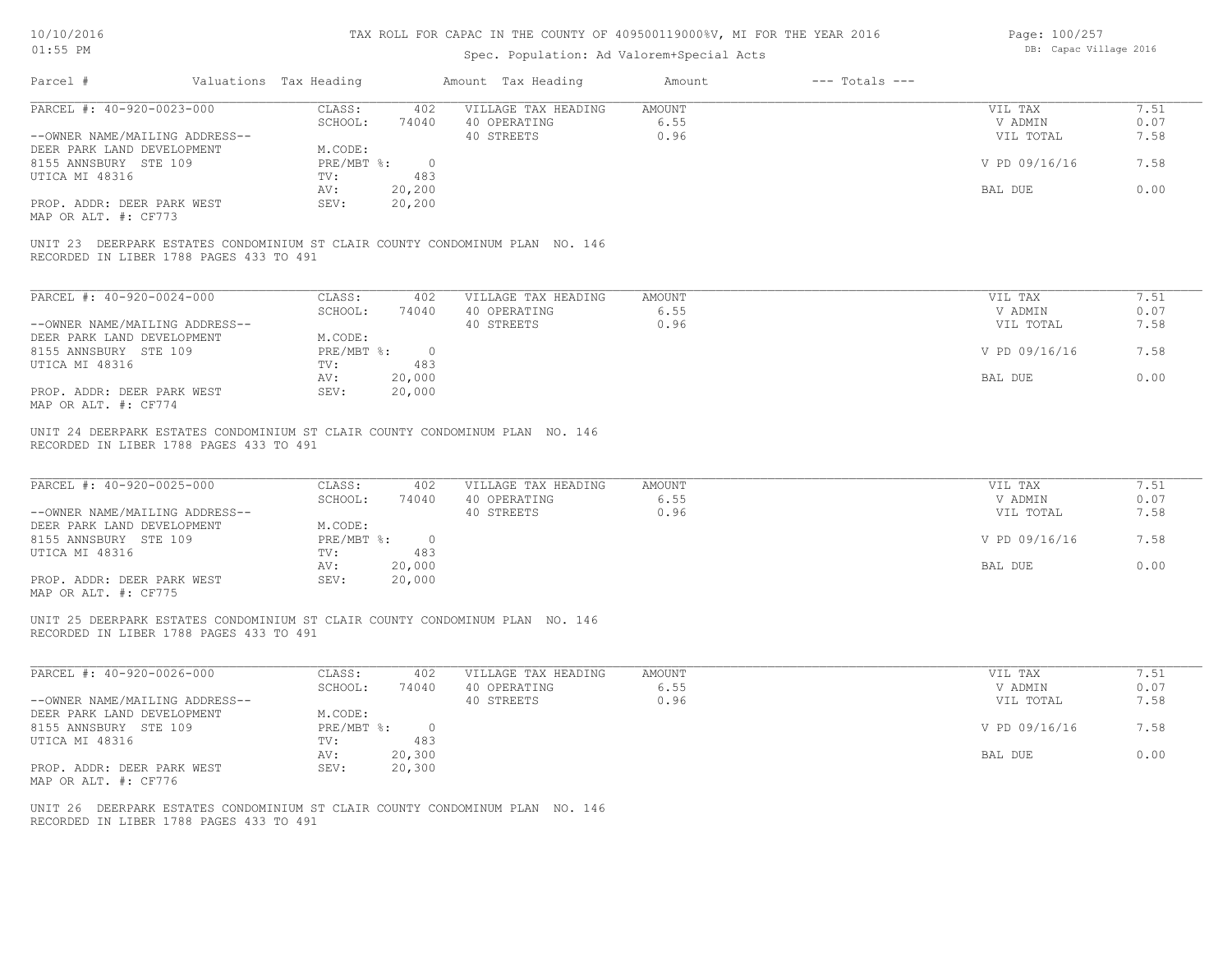| Page: 101/257 |                        |  |
|---------------|------------------------|--|
|               | DB: Capac Village 2016 |  |

| PARCEL #: 40-920-0027-000                                                                                                                                                                                                                                                              | CLASS:<br>402                                                                               | VILLAGE TAX HEADING                               | AMOUNT                        | VIL TAX                                                     | 7.51                                 |
|----------------------------------------------------------------------------------------------------------------------------------------------------------------------------------------------------------------------------------------------------------------------------------------|---------------------------------------------------------------------------------------------|---------------------------------------------------|-------------------------------|-------------------------------------------------------------|--------------------------------------|
| --OWNER NAME/MAILING ADDRESS--                                                                                                                                                                                                                                                         | SCHOOL:<br>74040                                                                            | 40 OPERATING<br>40 STREETS                        | 6.55<br>0.96                  | V ADMIN<br>VIL TOTAL                                        | 0.07<br>7.58                         |
| DEER PARK LAND DEVELOPMENT                                                                                                                                                                                                                                                             | M.CODE:                                                                                     |                                                   |                               |                                                             |                                      |
| 8155 ANNSBURY STE 109                                                                                                                                                                                                                                                                  | $PRE/MBT$ %:<br>$\overline{0}$                                                              |                                                   |                               | V PD 09/16/16                                               | 7.58                                 |
| UTICA MI 48316                                                                                                                                                                                                                                                                         | TV:<br>483                                                                                  |                                                   |                               |                                                             |                                      |
|                                                                                                                                                                                                                                                                                        | 22,000<br>AV:                                                                               |                                                   |                               | BAL DUE                                                     | 0.00                                 |
| PROP. ADDR: DEER PARK WEST                                                                                                                                                                                                                                                             | SEV:<br>22,000                                                                              |                                                   |                               |                                                             |                                      |
| MAP OR ALT. #: CF777                                                                                                                                                                                                                                                                   |                                                                                             |                                                   |                               |                                                             |                                      |
| UNIT 27 DEERPARK ESTATES CONDOMINIUM ST CLAIR COUNTY CONDOMINUM PLAN NO. 146                                                                                                                                                                                                           |                                                                                             |                                                   |                               |                                                             |                                      |
| RECORDED IN LIBER 1788 PAGES 433 TO 491                                                                                                                                                                                                                                                |                                                                                             |                                                   |                               |                                                             |                                      |
|                                                                                                                                                                                                                                                                                        |                                                                                             |                                                   |                               |                                                             |                                      |
| PARCEL #: 40-920-0028-000                                                                                                                                                                                                                                                              | CLASS:<br>402                                                                               | VILLAGE TAX HEADING                               | <b>AMOUNT</b>                 | VIL TAX                                                     | 7.51                                 |
|                                                                                                                                                                                                                                                                                        | SCHOOL:<br>74040                                                                            | 40 OPERATING                                      | 6.55                          | V ADMIN                                                     | 0.07                                 |
| --OWNER NAME/MAILING ADDRESS--                                                                                                                                                                                                                                                         |                                                                                             | 40 STREETS                                        | 0.96                          | VIL TOTAL                                                   | 7.58                                 |
| DEER PARK LAND DEVELOPMENT                                                                                                                                                                                                                                                             | M.CODE:                                                                                     |                                                   |                               |                                                             |                                      |
| 8155 ANNSBURY STE 109<br>UTICA MI 48316                                                                                                                                                                                                                                                | PRE/MBT %: 0<br>483<br>TV:                                                                  |                                                   |                               | V PD 09/16/16                                               | 7.58                                 |
|                                                                                                                                                                                                                                                                                        | AV:<br>22,000                                                                               |                                                   |                               | BAL DUE                                                     | 0.00                                 |
| PROP. ADDR: DEER PARK WEST                                                                                                                                                                                                                                                             | SEV:<br>22,000                                                                              |                                                   |                               |                                                             |                                      |
|                                                                                                                                                                                                                                                                                        |                                                                                             |                                                   |                               |                                                             |                                      |
|                                                                                                                                                                                                                                                                                        |                                                                                             |                                                   |                               |                                                             |                                      |
| MAP OR ALT. #: CF778<br>UNIT 28 DEERPARK ESTATES CONDOMINIUM ST CLAIR COUNTY CONDOMINUM PLAN NO. 146<br>RECORDED IN LIBER 1788 PAGES 433 TO 491<br>PARCEL #: 40-920-0029-000<br>--OWNER NAME/MAILING ADDRESS--<br>DEER PARK LAND DEVELOPMENT<br>8155 ANSBURY STE 109<br>UTICA MI 48316 | CLASS:<br>402<br>SCHOOL:<br>74040<br>M.CODE:<br>PRE/MBT %: 0<br>483<br>TV:<br>22,000<br>AV: | VILLAGE TAX HEADING<br>40 OPERATING<br>40 STREETS | <b>AMOUNT</b><br>6.55<br>0.96 | VIL TAX<br>V ADMIN<br>VIL TOTAL<br>V PD 09/16/16<br>BAL DUE | 7.51<br>0.07<br>7.58<br>7.58<br>0.00 |
| PROP. ADDR: DEER PARK NORTH<br>MAP OR ALT. #: CF779                                                                                                                                                                                                                                    | 22,000<br>SEV:                                                                              |                                                   |                               |                                                             |                                      |
| UNIT 29 DEERPARK ESTATES CONDOMINIUM ST CLAIR COUNTY CONDOMINUM PLAN NO. 146<br>RECORDED IN LIBER 1788 PAGES 433 TO 491                                                                                                                                                                |                                                                                             |                                                   |                               |                                                             |                                      |
| PARCEL #: 40-920-0030-000                                                                                                                                                                                                                                                              | CLASS:<br>402                                                                               | VILLAGE TAX HEADING                               | <b>AMOUNT</b>                 | VIL TAX                                                     | 7.51                                 |
|                                                                                                                                                                                                                                                                                        | SCHOOL:<br>74040                                                                            | 40 OPERATING                                      | 6.55                          | V ADMIN                                                     | 0.07                                 |
|                                                                                                                                                                                                                                                                                        |                                                                                             | 40 STREETS                                        | 0.96                          | VIL TOTAL                                                   | 7.58                                 |
|                                                                                                                                                                                                                                                                                        | M.CODE:                                                                                     |                                                   |                               | V PD 09/16/16                                               | 7.58                                 |
| --OWNER NAME/MAILING ADDRESS--<br>DEER PARK LAND DEVELOPMENT<br>8155 ANNSBURY STE 109                                                                                                                                                                                                  | PRE/MBT %: 0<br>TV:<br>483                                                                  |                                                   |                               |                                                             |                                      |
| UTICA MI 48316                                                                                                                                                                                                                                                                         | AV:<br>21,500                                                                               |                                                   |                               | BAL DUE                                                     | 0.00                                 |
| PROP. ADDR: DEER PARK NORTH<br>MAP OR ALT. #: CF780                                                                                                                                                                                                                                    | 21,500<br>SEV:                                                                              |                                                   |                               |                                                             |                                      |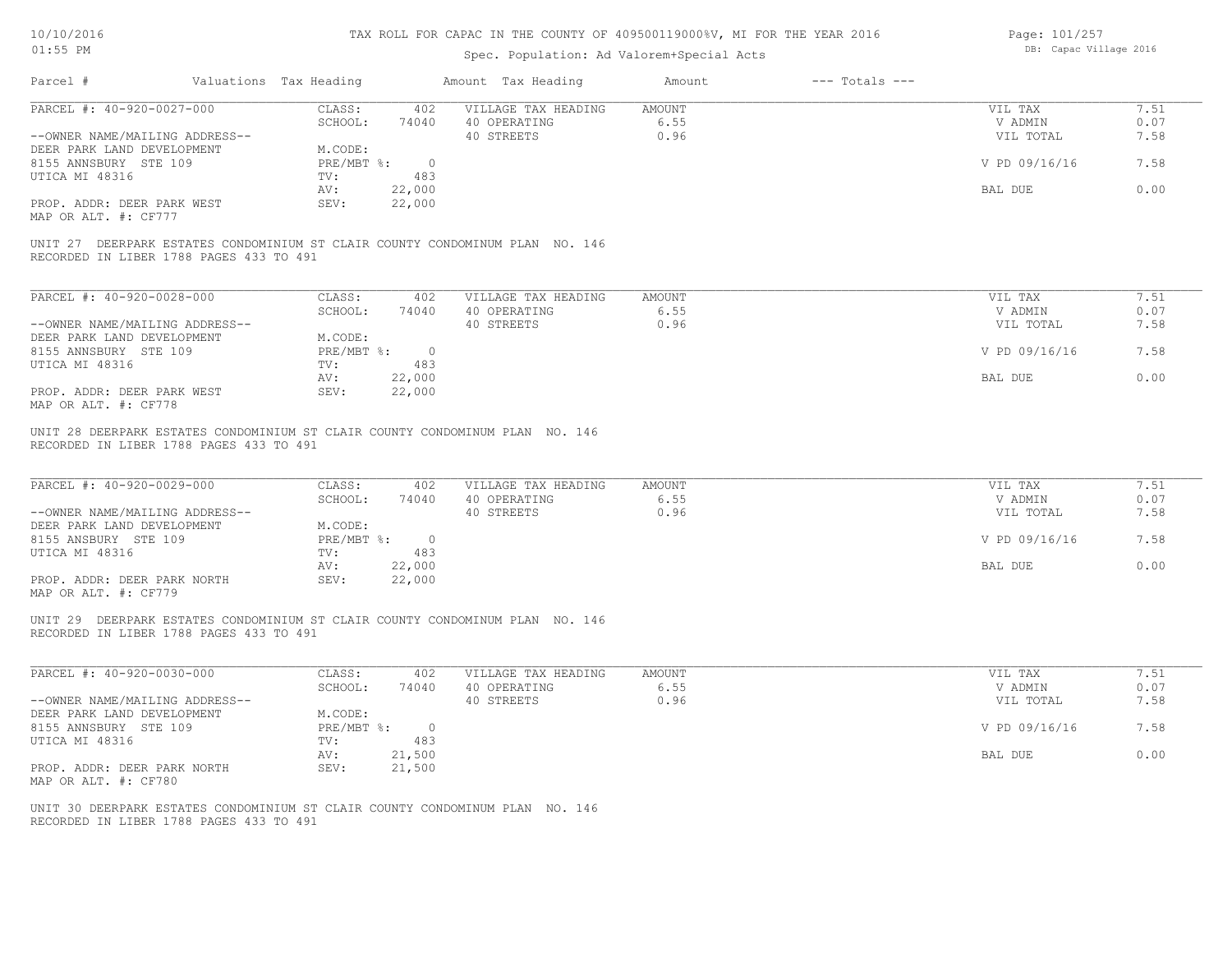| Page: 102/257 |                        |  |
|---------------|------------------------|--|
|               | DB: Capac Village 2016 |  |

| Parcel #                                                                                                                | Valuations Tax Heading             | Amount Tax Heading                                | Amount                 | $---$ Totals $---$ |                                 |                      |
|-------------------------------------------------------------------------------------------------------------------------|------------------------------------|---------------------------------------------------|------------------------|--------------------|---------------------------------|----------------------|
| PARCEL #: 40-920-0031-000                                                                                               | CLASS:<br>402                      | VILLAGE TAX HEADING                               | AMOUNT                 |                    | VIL TAX                         | 7.51                 |
|                                                                                                                         | SCHOOL:<br>74040                   | 40 OPERATING                                      | 6.55                   |                    | V ADMIN                         | 0.07                 |
| --OWNER NAME/MAILING ADDRESS--                                                                                          |                                    | 40 STREETS                                        | 0.96                   |                    | VIL TOTAL                       | 7.58                 |
| DEER PARK LAND DEVELOPMENT                                                                                              | M.CODE:                            |                                                   |                        |                    |                                 |                      |
| 8155 ANNSBURY STE 109                                                                                                   | $PRE/MBT$ %:<br>$\overline{0}$     |                                                   |                        |                    | V PD 09/16/16                   | 7.58                 |
| UTICA MI 48316                                                                                                          | TV:<br>483                         |                                                   |                        |                    |                                 |                      |
|                                                                                                                         | AV:<br>19,700                      |                                                   |                        |                    | BAL DUE                         | 0.00                 |
| PROP. ADDR: DEER PARK NORTH<br>MAP OR ALT. #: CF781                                                                     | SEV:<br>19,700                     |                                                   |                        |                    |                                 |                      |
| UNIT 31 DEERPARK ESTATES CONDOMINIUM ST CLAIR COUNTY CONDOMINUM PLAN NO. 146<br>RECORDED IN LIBER 1788 PAGES 433 TO 491 |                                    |                                                   |                        |                    |                                 |                      |
| PARCEL #: 40-920-0032-000                                                                                               | CLASS:<br>402                      | VILLAGE TAX HEADING                               | <b>AMOUNT</b>          |                    | VIL TAX                         | 7.51                 |
|                                                                                                                         | SCHOOL:<br>74040                   | 40 OPERATING                                      | 6.55                   |                    | V ADMIN                         | 0.07                 |
| --OWNER NAME/MAILING ADDRESS--                                                                                          |                                    | 40 STREETS                                        | 0.96                   |                    | VIL TOTAL                       | 7.58                 |
| JPS DEVELOPMENT, LLC                                                                                                    | M.CODE:                            |                                                   |                        |                    |                                 |                      |
| 8155 ANSBURY STE 103                                                                                                    | $PRE/MBT$ $\div$<br>$\overline{0}$ |                                                   |                        |                    | V PD 09/16/16                   | 7.58                 |
| SHELBY TWP MI 48316                                                                                                     | TV:<br>483                         |                                                   |                        |                    |                                 |                      |
|                                                                                                                         | 22,000<br>AV:                      |                                                   |                        |                    | BAL DUE                         | 0.00                 |
| PROP. ADDR: DEER PARK NORTH                                                                                             | 22,000<br>SEV:                     |                                                   |                        |                    |                                 |                      |
| MAP OR ALT. #: CF782                                                                                                    |                                    |                                                   |                        |                    |                                 |                      |
|                                                                                                                         |                                    |                                                   |                        |                    |                                 |                      |
| UNIT 32 DEERPARK ESTATES CONDOMINIUM ST CLAIR COUNTY CONDOMINUM PLAN NO. 146<br>RECORDED IN LIBER 1788 PAGES 433 TO 491 |                                    |                                                   |                        |                    |                                 |                      |
| PARCEL #: 40-920-0033-000<br>--OWNER NAME/MAILING ADDRESS--                                                             | CLASS:<br>402<br>SCHOOL:<br>74040  | VILLAGE TAX HEADING<br>40 OPERATING<br>40 STREETS | AMOUNT<br>6.55<br>0.96 |                    | VIL TAX<br>V ADMIN<br>VIL TOTAL | 7.51<br>0.07<br>7.58 |
| JPS DEVELOPMENT, LLC                                                                                                    | M.CODE:                            |                                                   |                        |                    |                                 |                      |
| 8155 ANSBURY STE 103                                                                                                    | PRE/MBT %: 0                       |                                                   |                        |                    | V PD 09/16/16                   | 7.58                 |
| SHELBY TWP MI 48316                                                                                                     | 483<br>TV:                         |                                                   |                        |                    |                                 |                      |
|                                                                                                                         | 22,000<br>AV:                      |                                                   |                        |                    | BAL DUE                         | 0.00                 |
| PROP. ADDR: DEER PARK NORTH<br>MAP OR ALT. #: CF783                                                                     | SEV:<br>22,000                     |                                                   |                        |                    |                                 |                      |
| UNIT 33 DEERPARK ESTATES CONDOMINIUM ST CLAIR COUNTY CONDOMINUM PLAN NO. 146<br>RECORDED IN LIBER 1788 PAGES 433 TO 491 |                                    |                                                   |                        |                    |                                 |                      |
| PARCEL #: 40-920-0034-000                                                                                               | CLASS:<br>402                      | VILLAGE TAX HEADING                               | <b>AMOUNT</b>          |                    | VIL TAX                         | 7.51                 |
|                                                                                                                         | SCHOOL:<br>74040                   | 40 OPERATING                                      | 6.55                   |                    | V ADMIN                         | 0.07                 |
| --OWNER NAME/MAILING ADDRESS--                                                                                          |                                    | 40 STREETS                                        | 0.96                   |                    | VIL TOTAL                       | 7.58                 |
| JPS DEVELOPMENT LLC                                                                                                     | M.CODE:                            |                                                   |                        |                    |                                 |                      |
| 8155 ANSBURY STE 103                                                                                                    | $PRE/MBT$ %:<br>$\overline{0}$     |                                                   |                        |                    | V PD 09/16/16                   | 7.58                 |
| SHELBY TWP MI 48316                                                                                                     | 483<br>TV:                         |                                                   |                        |                    |                                 |                      |
|                                                                                                                         | AV:<br>22,000                      |                                                   |                        |                    | BAL DUE                         | 0.00                 |
| PROP. ADDR: DEER PARK NORTH<br>MAP OR ALT. #: CF784                                                                     | SEV:<br>22,000                     |                                                   |                        |                    |                                 |                      |
| UNIT 34 DEERPARK ESTATES CONDOMINIUM ST CLAIR COUNTY CONDOMINUM PLAN NO. 146<br>RECORDED IN LIBER 1788 PAGES 433 TO 491 |                                    |                                                   |                        |                    |                                 |                      |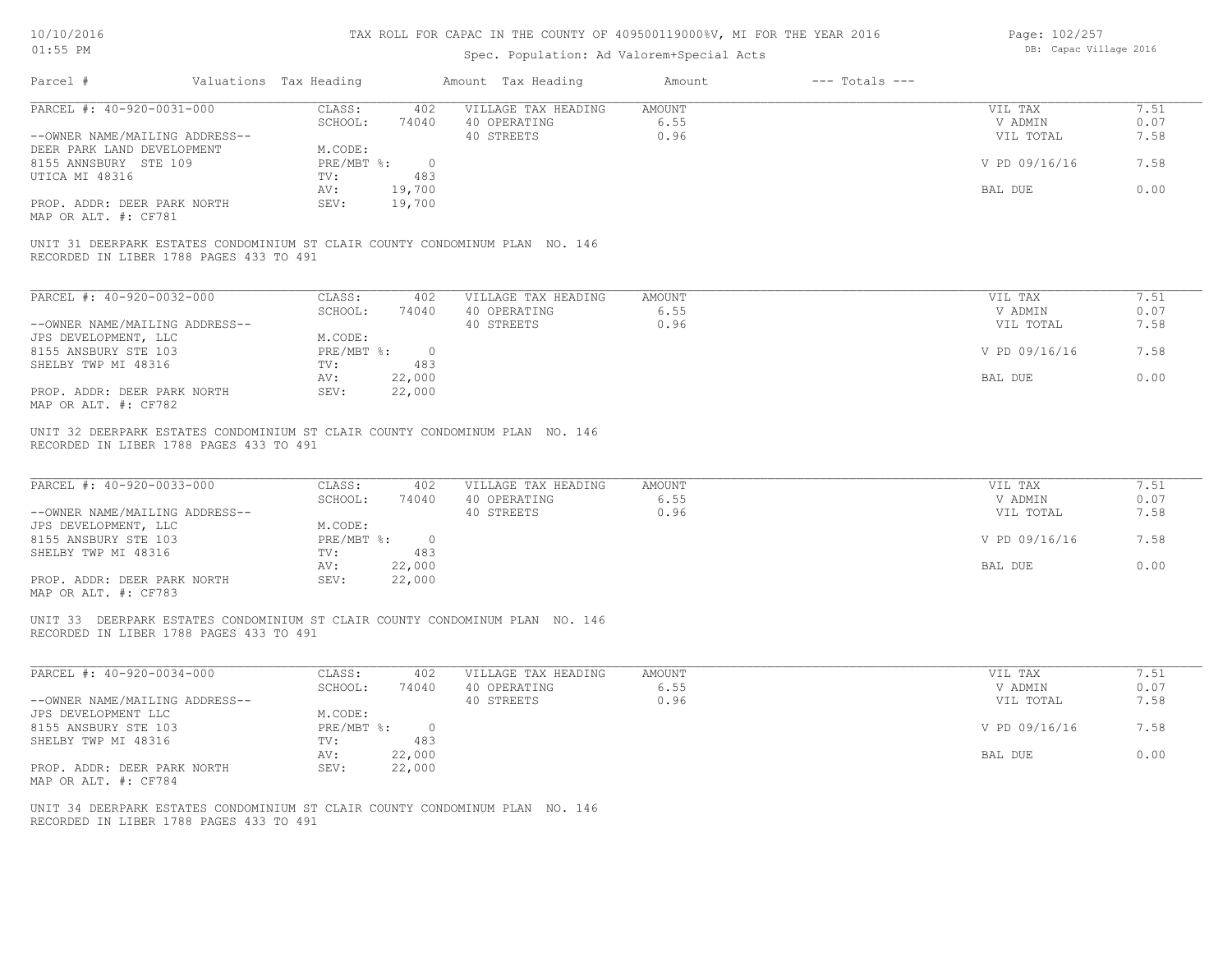| Page: 103/257 |                        |  |
|---------------|------------------------|--|
|               | DB: Capac Village 2016 |  |

| PARCEL #: 40-920-0035-000<br>CLASS:<br>402<br>SCHOOL:<br>74040<br>--OWNER NAME/MAILING ADDRESS--<br>JPS DEVELOPMENT LLC<br>M.CODE:<br>8155 ANSBURY STE 103<br>PRE/MBT %:<br>$\overline{0}$<br>483<br>SHELBY TWP MI 48316<br>TV:<br>22,000<br>AV:<br>SEV:<br>22,000<br>PROP. ADDR: DEER PARK NORTH<br>MAP OR ALT. #: CF785<br>UNIT 35 DEERPARK ESTATES CONDOMINIUM ST CLAIR COUNTY CONDOMINUM PLAN NO. 146<br>RECORDED IN LIBER 1788 PAGES 433 TO 491<br>PARCEL #: 40-920-0036-000<br>CLASS:<br>402<br>SCHOOL:<br>74040<br>--OWNER NAME/MAILING ADDRESS--<br>KONEFKE ROBERT<br>M.CODE:<br>20461 PRATT RD.<br>PRE/MBT %: 0<br>6,018<br>ARMADA MI 48005<br>TV:<br>22,000<br>AV:<br>PROP. ADDR: DEER PARK EAST<br>SEV:<br>22,000<br>MAP OR ALT. #: CF786<br>UNIT 36 DEERPARK ESTATES CONDOMINIUM ST CLAIR COUNTY CONDOMINUM PLAN NO. 146<br>RECORDED IN LIBER 1788 PAGES 433 TO 491<br>PARCEL #: 40-920-0037-000<br>CLASS:<br>401<br>SCHOOL:<br>74040<br>--OWNER NAME/MAILING ADDRESS--<br>M.CODE:<br>COREL<br>BEISCHER CHRISTOPHER/ROXANNE<br>212 DEER PARK SOUTH<br>PRE/MBT %: 100<br>61,603<br>CAPAC MI 48014<br>TV:<br>79,400<br>AV:<br>SEV:<br>PROP. ADDR: 212 DEER PARK SOUTH<br>79,400<br>MAP OR ALT. #: CF787<br>UNIT 37 DEERPARK ESTATES CONDOMINIUM ST CLAIR COUNTY CONDOMINUM PLAN NO. 146<br>RECORDED IN LIBER 1788 PAGES 433 TO 491<br>PARCEL #: 40-920-0038-000<br>CLASS:<br>401 | VILLAGE TAX HEADING<br>40 OPERATING<br>40 STREETS<br>VILLAGE TAX HEADING<br>40 OPERATING<br>40 STREETS<br>VILLAGE TAX HEADING<br>40 OPERATING<br>40 STREETS | <b>AMOUNT</b><br>6.55<br>0.96<br><b>AMOUNT</b><br>81.68<br>12.03<br>AMOUNT<br>836.13<br>123.20 | VIL TAX<br>V ADMIN<br>VIL TOTAL<br>V PD 09/16/16<br>BAL DUE<br>VIL TAX<br>V ADMIN<br>VIL TOTAL<br>V PD 09/16/16<br>BAL DUE<br>VIL TAX<br>V ADMIN | 7.51<br>0.07<br>7.58<br>7.58<br>0.00<br>93.71<br>0.93<br>94.64<br>94.64<br>0.00<br>959.33 |
|--------------------------------------------------------------------------------------------------------------------------------------------------------------------------------------------------------------------------------------------------------------------------------------------------------------------------------------------------------------------------------------------------------------------------------------------------------------------------------------------------------------------------------------------------------------------------------------------------------------------------------------------------------------------------------------------------------------------------------------------------------------------------------------------------------------------------------------------------------------------------------------------------------------------------------------------------------------------------------------------------------------------------------------------------------------------------------------------------------------------------------------------------------------------------------------------------------------------------------------------------------------------------------------------------------------------------------------------------------------------------------------------|-------------------------------------------------------------------------------------------------------------------------------------------------------------|------------------------------------------------------------------------------------------------|--------------------------------------------------------------------------------------------------------------------------------------------------|-------------------------------------------------------------------------------------------|
|                                                                                                                                                                                                                                                                                                                                                                                                                                                                                                                                                                                                                                                                                                                                                                                                                                                                                                                                                                                                                                                                                                                                                                                                                                                                                                                                                                                            |                                                                                                                                                             |                                                                                                |                                                                                                                                                  |                                                                                           |
|                                                                                                                                                                                                                                                                                                                                                                                                                                                                                                                                                                                                                                                                                                                                                                                                                                                                                                                                                                                                                                                                                                                                                                                                                                                                                                                                                                                            |                                                                                                                                                             |                                                                                                |                                                                                                                                                  |                                                                                           |
|                                                                                                                                                                                                                                                                                                                                                                                                                                                                                                                                                                                                                                                                                                                                                                                                                                                                                                                                                                                                                                                                                                                                                                                                                                                                                                                                                                                            |                                                                                                                                                             |                                                                                                |                                                                                                                                                  |                                                                                           |
|                                                                                                                                                                                                                                                                                                                                                                                                                                                                                                                                                                                                                                                                                                                                                                                                                                                                                                                                                                                                                                                                                                                                                                                                                                                                                                                                                                                            |                                                                                                                                                             |                                                                                                |                                                                                                                                                  |                                                                                           |
|                                                                                                                                                                                                                                                                                                                                                                                                                                                                                                                                                                                                                                                                                                                                                                                                                                                                                                                                                                                                                                                                                                                                                                                                                                                                                                                                                                                            |                                                                                                                                                             |                                                                                                |                                                                                                                                                  |                                                                                           |
|                                                                                                                                                                                                                                                                                                                                                                                                                                                                                                                                                                                                                                                                                                                                                                                                                                                                                                                                                                                                                                                                                                                                                                                                                                                                                                                                                                                            |                                                                                                                                                             |                                                                                                |                                                                                                                                                  |                                                                                           |
|                                                                                                                                                                                                                                                                                                                                                                                                                                                                                                                                                                                                                                                                                                                                                                                                                                                                                                                                                                                                                                                                                                                                                                                                                                                                                                                                                                                            |                                                                                                                                                             |                                                                                                |                                                                                                                                                  |                                                                                           |
|                                                                                                                                                                                                                                                                                                                                                                                                                                                                                                                                                                                                                                                                                                                                                                                                                                                                                                                                                                                                                                                                                                                                                                                                                                                                                                                                                                                            |                                                                                                                                                             |                                                                                                |                                                                                                                                                  |                                                                                           |
|                                                                                                                                                                                                                                                                                                                                                                                                                                                                                                                                                                                                                                                                                                                                                                                                                                                                                                                                                                                                                                                                                                                                                                                                                                                                                                                                                                                            |                                                                                                                                                             |                                                                                                |                                                                                                                                                  |                                                                                           |
|                                                                                                                                                                                                                                                                                                                                                                                                                                                                                                                                                                                                                                                                                                                                                                                                                                                                                                                                                                                                                                                                                                                                                                                                                                                                                                                                                                                            |                                                                                                                                                             |                                                                                                |                                                                                                                                                  |                                                                                           |
|                                                                                                                                                                                                                                                                                                                                                                                                                                                                                                                                                                                                                                                                                                                                                                                                                                                                                                                                                                                                                                                                                                                                                                                                                                                                                                                                                                                            |                                                                                                                                                             |                                                                                                |                                                                                                                                                  |                                                                                           |
|                                                                                                                                                                                                                                                                                                                                                                                                                                                                                                                                                                                                                                                                                                                                                                                                                                                                                                                                                                                                                                                                                                                                                                                                                                                                                                                                                                                            |                                                                                                                                                             |                                                                                                |                                                                                                                                                  |                                                                                           |
|                                                                                                                                                                                                                                                                                                                                                                                                                                                                                                                                                                                                                                                                                                                                                                                                                                                                                                                                                                                                                                                                                                                                                                                                                                                                                                                                                                                            |                                                                                                                                                             |                                                                                                |                                                                                                                                                  |                                                                                           |
|                                                                                                                                                                                                                                                                                                                                                                                                                                                                                                                                                                                                                                                                                                                                                                                                                                                                                                                                                                                                                                                                                                                                                                                                                                                                                                                                                                                            |                                                                                                                                                             |                                                                                                |                                                                                                                                                  |                                                                                           |
|                                                                                                                                                                                                                                                                                                                                                                                                                                                                                                                                                                                                                                                                                                                                                                                                                                                                                                                                                                                                                                                                                                                                                                                                                                                                                                                                                                                            |                                                                                                                                                             |                                                                                                |                                                                                                                                                  |                                                                                           |
|                                                                                                                                                                                                                                                                                                                                                                                                                                                                                                                                                                                                                                                                                                                                                                                                                                                                                                                                                                                                                                                                                                                                                                                                                                                                                                                                                                                            |                                                                                                                                                             |                                                                                                |                                                                                                                                                  |                                                                                           |
|                                                                                                                                                                                                                                                                                                                                                                                                                                                                                                                                                                                                                                                                                                                                                                                                                                                                                                                                                                                                                                                                                                                                                                                                                                                                                                                                                                                            |                                                                                                                                                             |                                                                                                |                                                                                                                                                  |                                                                                           |
|                                                                                                                                                                                                                                                                                                                                                                                                                                                                                                                                                                                                                                                                                                                                                                                                                                                                                                                                                                                                                                                                                                                                                                                                                                                                                                                                                                                            |                                                                                                                                                             |                                                                                                |                                                                                                                                                  | 9.59                                                                                      |
|                                                                                                                                                                                                                                                                                                                                                                                                                                                                                                                                                                                                                                                                                                                                                                                                                                                                                                                                                                                                                                                                                                                                                                                                                                                                                                                                                                                            |                                                                                                                                                             |                                                                                                | VIL TOTAL                                                                                                                                        | 968.92                                                                                    |
|                                                                                                                                                                                                                                                                                                                                                                                                                                                                                                                                                                                                                                                                                                                                                                                                                                                                                                                                                                                                                                                                                                                                                                                                                                                                                                                                                                                            |                                                                                                                                                             |                                                                                                |                                                                                                                                                  |                                                                                           |
|                                                                                                                                                                                                                                                                                                                                                                                                                                                                                                                                                                                                                                                                                                                                                                                                                                                                                                                                                                                                                                                                                                                                                                                                                                                                                                                                                                                            |                                                                                                                                                             |                                                                                                | V PD 09/16/16                                                                                                                                    | 968.92                                                                                    |
|                                                                                                                                                                                                                                                                                                                                                                                                                                                                                                                                                                                                                                                                                                                                                                                                                                                                                                                                                                                                                                                                                                                                                                                                                                                                                                                                                                                            |                                                                                                                                                             |                                                                                                | BAL DUE                                                                                                                                          | 0.00                                                                                      |
|                                                                                                                                                                                                                                                                                                                                                                                                                                                                                                                                                                                                                                                                                                                                                                                                                                                                                                                                                                                                                                                                                                                                                                                                                                                                                                                                                                                            |                                                                                                                                                             |                                                                                                |                                                                                                                                                  |                                                                                           |
|                                                                                                                                                                                                                                                                                                                                                                                                                                                                                                                                                                                                                                                                                                                                                                                                                                                                                                                                                                                                                                                                                                                                                                                                                                                                                                                                                                                            |                                                                                                                                                             |                                                                                                |                                                                                                                                                  |                                                                                           |
|                                                                                                                                                                                                                                                                                                                                                                                                                                                                                                                                                                                                                                                                                                                                                                                                                                                                                                                                                                                                                                                                                                                                                                                                                                                                                                                                                                                            | VILLAGE TAX HEADING                                                                                                                                         | <b>AMOUNT</b>                                                                                  | VIL TAX                                                                                                                                          | 836.31                                                                                    |
| SCHOOL:<br>74040                                                                                                                                                                                                                                                                                                                                                                                                                                                                                                                                                                                                                                                                                                                                                                                                                                                                                                                                                                                                                                                                                                                                                                                                                                                                                                                                                                           | 40 OPERATING                                                                                                                                                | 728.91                                                                                         | V ADMIN                                                                                                                                          | 8.36                                                                                      |
| --OWNER NAME/MAILING ADDRESS--                                                                                                                                                                                                                                                                                                                                                                                                                                                                                                                                                                                                                                                                                                                                                                                                                                                                                                                                                                                                                                                                                                                                                                                                                                                                                                                                                             | 40 STREETS                                                                                                                                                  | 107.40                                                                                         | VIL TOTAL                                                                                                                                        | 844.67                                                                                    |
| COREL<br>LEWIS GREGORY A<br>M.CODE:                                                                                                                                                                                                                                                                                                                                                                                                                                                                                                                                                                                                                                                                                                                                                                                                                                                                                                                                                                                                                                                                                                                                                                                                                                                                                                                                                        |                                                                                                                                                             |                                                                                                |                                                                                                                                                  |                                                                                           |
| PRE/MBT %: 100<br>DELCOURT KIMBERLY A.                                                                                                                                                                                                                                                                                                                                                                                                                                                                                                                                                                                                                                                                                                                                                                                                                                                                                                                                                                                                                                                                                                                                                                                                                                                                                                                                                     |                                                                                                                                                             |                                                                                                | V PD 09/19/16                                                                                                                                    | 844.67                                                                                    |
| 226 DEER PARK SOUTH<br>53,703<br>TV:<br>CAPAC MI 48014<br>71,500<br>AV:                                                                                                                                                                                                                                                                                                                                                                                                                                                                                                                                                                                                                                                                                                                                                                                                                                                                                                                                                                                                                                                                                                                                                                                                                                                                                                                    |                                                                                                                                                             |                                                                                                | BAL DUE                                                                                                                                          | 0.00                                                                                      |
| SEV:<br>71,500                                                                                                                                                                                                                                                                                                                                                                                                                                                                                                                                                                                                                                                                                                                                                                                                                                                                                                                                                                                                                                                                                                                                                                                                                                                                                                                                                                             |                                                                                                                                                             |                                                                                                |                                                                                                                                                  |                                                                                           |
| PROP. ADDR: 226 DEER PARK SOUTH<br>MAP OR ALT. #: CF788                                                                                                                                                                                                                                                                                                                                                                                                                                                                                                                                                                                                                                                                                                                                                                                                                                                                                                                                                                                                                                                                                                                                                                                                                                                                                                                                    |                                                                                                                                                             |                                                                                                |                                                                                                                                                  |                                                                                           |
| UNIT 38 DEERPARK ESTATES CONDOMINIUM ST CLAIR COUNTY CONDOMINUM PLAN NO. 146<br>RECORDED IN LIBER 1788 PAGES 433 TO 491                                                                                                                                                                                                                                                                                                                                                                                                                                                                                                                                                                                                                                                                                                                                                                                                                                                                                                                                                                                                                                                                                                                                                                                                                                                                    |                                                                                                                                                             |                                                                                                |                                                                                                                                                  |                                                                                           |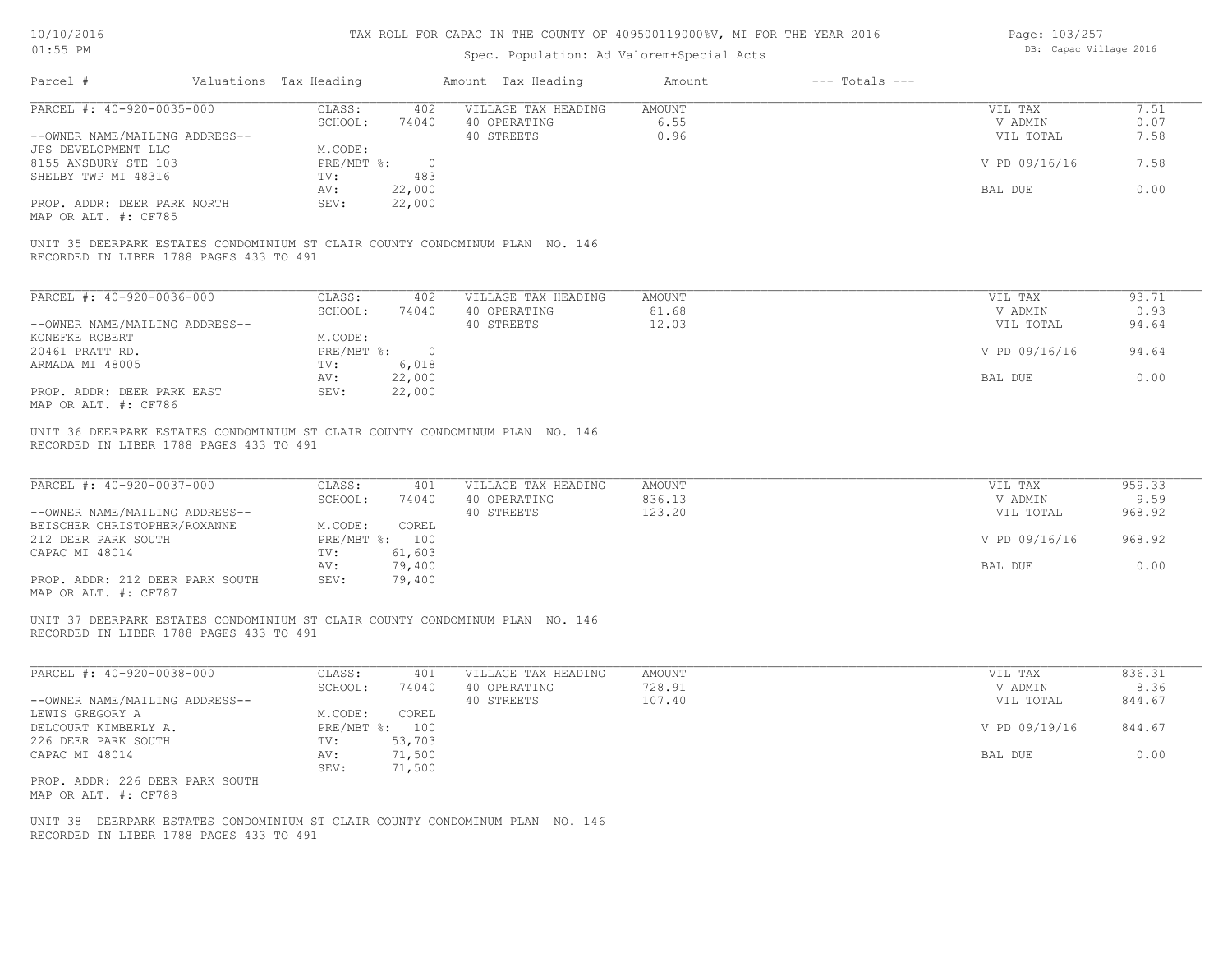| 10/10/2016 |  |
|------------|--|
| $01:55$ PM |  |

| Page: 104/257 |                        |  |
|---------------|------------------------|--|
|               | DB: Capac Village 2016 |  |

| Parcel #<br>Valuations Tax Heading                                                                                      |                                   | Amount Tax Heading                                | $---$ Totals $---$<br>Amount      |                                 |                          |
|-------------------------------------------------------------------------------------------------------------------------|-----------------------------------|---------------------------------------------------|-----------------------------------|---------------------------------|--------------------------|
| PARCEL #: 40-920-0039-000                                                                                               | CLASS:<br>402                     | VILLAGE TAX HEADING                               | AMOUNT                            | VIL TAX                         | 93.71                    |
|                                                                                                                         | SCHOOL:<br>74040                  | 40 OPERATING                                      | 81.68                             | V ADMIN                         | 0.93                     |
| --OWNER NAME/MAILING ADDRESS--                                                                                          |                                   | 40 STREETS                                        | 12.03                             | VIL TOTAL                       | 94.64                    |
| KONEFKE ROBERT                                                                                                          | M.CODE:                           |                                                   |                                   |                                 |                          |
| 20461 PRATT RD.                                                                                                         | PRE/MBT %: 0                      |                                                   |                                   | V PD 09/16/16                   | 94.64                    |
| ARMADA MI 48005                                                                                                         | 6,018<br>$\text{TV}$ :            |                                                   |                                   |                                 |                          |
|                                                                                                                         | 20,600<br>AV:                     |                                                   |                                   | BAL DUE                         | 0.00                     |
| PROP. ADDR: DEER PARK SOUTH<br>MAP OR ALT. #: CF789                                                                     | 20,600<br>SEV:                    |                                                   |                                   |                                 |                          |
| UNIT 39 DEERPARK ESTATES CONDOMINIUM ST CLAIR COUNTY CONDOMINUM PLAN NO. 146<br>RECORDED IN LIBER 1788 PAGES 433 TO 491 |                                   |                                                   |                                   |                                 |                          |
|                                                                                                                         |                                   |                                                   |                                   |                                 |                          |
| PARCEL #: 40-920-0040-000                                                                                               | CLASS:<br>401                     | VILLAGE TAX HEADING                               | <b>AMOUNT</b>                     | VIL TAX                         | 836.31                   |
|                                                                                                                         | SCHOOL:<br>74040                  | 40 OPERATING                                      | 728.91                            | V ADMIN                         | 8.36                     |
| --OWNER NAME/MAILING ADDRESS--                                                                                          |                                   | 40 STREETS                                        | 107.40                            | VIL TOTAL                       | 844.67                   |
| DOUTRY IRENE                                                                                                            | M.CODE:                           |                                                   |                                   |                                 |                          |
| 240 DEER PARK                                                                                                           | PRE/MBT %: 100                    |                                                   |                                   | V PD 08/10/16                   | 844.67                   |
| CAPAC MI 48014                                                                                                          | 53,703<br>$\text{TV}$ :           |                                                   |                                   |                                 |                          |
|                                                                                                                         | 73,500<br>AV:                     |                                                   |                                   | BAL DUE                         | 0.00                     |
| PROP. ADDR: 240 DEER PARK SOUTH<br>MAP OR ALT. #: CF790                                                                 | 73,500<br>SEV:                    |                                                   |                                   |                                 |                          |
| PARCEL #: 40-920-0041-000<br>--OWNER NAME/MAILING ADDRESS--                                                             | CLASS:<br>401<br>SCHOOL:<br>74040 | VILLAGE TAX HEADING<br>40 OPERATING<br>40 STREETS | <b>AMOUNT</b><br>784.12<br>115.54 | VIL TAX<br>V ADMIN<br>VIL TOTAL | 899.66<br>8.99<br>908.65 |
| ROBERTS J SCOTT/CHRISTINA MAE                                                                                           | M.CODE:<br>COREL                  |                                                   |                                   |                                 |                          |
| 250 DEER PARK SOUTH                                                                                                     | PRE/MBT %: 100                    |                                                   |                                   | V PD 09/19/16                   | 908.65                   |
| CAPAC MI 48014                                                                                                          | 57,771<br>$\text{TV}$ :           |                                                   |                                   |                                 |                          |
|                                                                                                                         | 78,100<br>AV:                     |                                                   |                                   | BAL DUE                         | 0.00                     |
| PROP. ADDR: 250 DEER PARK SOUTH<br>MAP OR ALT. #: CF791                                                                 | SEV:<br>78,100                    |                                                   |                                   |                                 |                          |
| UNIT 41 DEERPARK ESTATES CONDOMINIUM ST CLAIR COUNTY CONDOMINUM PLAN NO. 146<br>RECORDED IN LIBER 1788 PAGES 433 TO 491 |                                   |                                                   |                                   |                                 |                          |
| PARCEL #: 40-920-0042-000                                                                                               | CLASS:<br>401                     | VILLAGE TAX HEADING                               | <b>AMOUNT</b>                     | VIL TAX                         | 814.09                   |
|                                                                                                                         | SCHOOL:<br>74040                  | 40 OPERATING                                      | 709.54                            | V ADMIN                         | 8.14                     |
| --OWNER NAME/MAILING ADDRESS--                                                                                          |                                   | 40 STREETS                                        | 104.55                            | VIL TOTAL                       | 822.23                   |
| RUSIN BRIAN/CYNTHIA                                                                                                     | M.CODE:                           |                                                   |                                   |                                 |                          |
| 258 DEER PARK S                                                                                                         | PRE/MBT %: 100                    |                                                   |                                   | V PD 08/10/16                   | 822.23                   |
| CAPAC MI 48014                                                                                                          | 52,276<br>$\text{TV}$ :           |                                                   |                                   |                                 |                          |
|                                                                                                                         | 71,300<br>AV:                     |                                                   |                                   | BAL DUE                         | 0.00                     |
| PROP. ADDR: 258 DEER PARK SOUTH<br>MAP OR ALT. #: CF792                                                                 | 71,300<br>SEV:                    |                                                   |                                   |                                 |                          |
| UNIT 42 DEERPARK ESTATES CONDOMINIUM ST CLAIR COUNTY CONDOMINUM PLAN NO. 146<br>RECORDED IN LIBER 1788 PAGES 433 TO 491 |                                   |                                                   |                                   |                                 |                          |
|                                                                                                                         |                                   |                                                   |                                   |                                 |                          |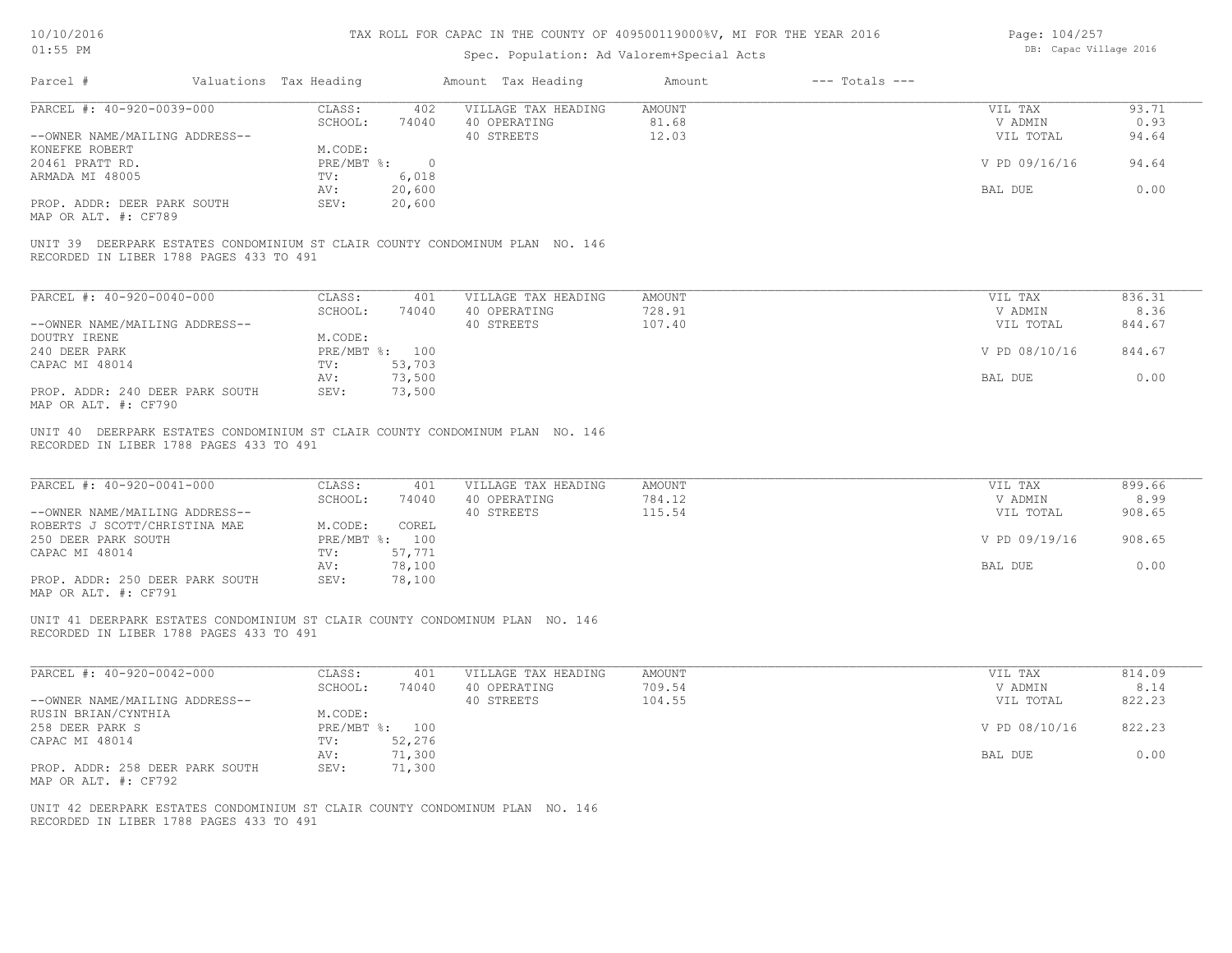| Page: 105/257 |                        |  |
|---------------|------------------------|--|
|               | DB: Capac Village 2016 |  |

| Parcel #                                                                                                                          | Valuations Tax Heading |                                                     |                             | Amount Tax Heading                                | Amount                        | $---$ Totals $---$ |                                                  |                              |
|-----------------------------------------------------------------------------------------------------------------------------------|------------------------|-----------------------------------------------------|-----------------------------|---------------------------------------------------|-------------------------------|--------------------|--------------------------------------------------|------------------------------|
| PARCEL #: 40-920-0043-000                                                                                                         |                        | CLASS:                                              |                             | 401 VILLAGE TAX HEADING                           | AMOUNT                        |                    | VIL TAX                                          | 888.37                       |
|                                                                                                                                   |                        | SCHOOL:                                             | 74040                       | 40 OPERATING                                      | 774.28                        |                    | V ADMIN                                          | 8.88                         |
| --OWNER NAME/MAILING ADDRESS--                                                                                                    |                        |                                                     |                             | 40 STREETS                                        | 114.09                        |                    | VIL TOTAL                                        | 897.25                       |
| SPENCER KELLY L                                                                                                                   |                        | M.CODE:                                             | COREL                       |                                                   |                               |                    |                                                  |                              |
| 354 PHEASANT DR                                                                                                                   |                        |                                                     | PRE/MBT %: 100              |                                                   |                               |                    | V PD 09/19/16                                    | 897.25                       |
| CAPAC MI 48014                                                                                                                    |                        | TV: 57,046                                          |                             |                                                   |                               |                    |                                                  |                              |
|                                                                                                                                   |                        | AV:                                                 | 78,100                      |                                                   |                               |                    | BAL DUE                                          | 0.00                         |
| PROP. ADDR: 354 PHEASANT DR<br>MAP OR ALT. #: CF793                                                                               |                        | SEV:                                                | 78,100                      |                                                   |                               |                    |                                                  |                              |
| UNIT 43 DEERPARK ESTATES CONDOMINIUM ST CLAIR COUNTY CONDOMINUM PLAN NO. 146                                                      |                        |                                                     |                             |                                                   |                               |                    |                                                  |                              |
| RECORDED IN LIBER 1788 PAGES 433 TO 491                                                                                           |                        |                                                     |                             |                                                   |                               |                    |                                                  |                              |
| PARCEL #: 40-920-0044-000                                                                                                         |                        |                                                     | CLASS: 402                  | VILLAGE TAX HEADING                               | AMOUNT                        |                    | VIL TAX                                          | 7.51                         |
|                                                                                                                                   |                        |                                                     | SCHOOL: 74040               | 40 OPERATING                                      | 6.55                          |                    | V ADMIN                                          | 0.07                         |
| --OWNER NAME/MAILING ADDRESS--                                                                                                    |                        |                                                     |                             | 40 STREETS                                        | 0.96                          |                    | VIL TOTAL                                        | 7.58                         |
| JPS DEVELOPMENT LLC                                                                                                               |                        | M.CODE:                                             |                             |                                                   |                               |                    |                                                  |                              |
| 8155 ANSBURY STE 103                                                                                                              |                        |                                                     | $PRE/MBT$ $\frac{1}{6}$ : 0 |                                                   |                               |                    | V PD 09/16/16                                    | 7.58                         |
| SHELBY TWP MI 48316                                                                                                               |                        | TV:                                                 | 483                         |                                                   |                               |                    |                                                  |                              |
|                                                                                                                                   |                        | AV:                                                 | 18,000                      |                                                   |                               |                    | BAL DUE                                          | 0.00                         |
| PROP. ADDR: PHEASANT DR                                                                                                           |                        | SEV:                                                | 18,000                      |                                                   |                               |                    |                                                  |                              |
| MAP OR ALT. #: CF794                                                                                                              |                        |                                                     |                             |                                                   |                               |                    |                                                  |                              |
| PARCEL #: 40-920-0045-000<br>--OWNER NAME/MAILING ADDRESS--<br>JPS DEVELOPMENT LLC<br>8155 ANSBURY STE 103<br>SHELBY TWP MI 48316 |                        | CLASS:<br>SCHOOL:<br>M.CODE:<br>PRE/MBT %: 0<br>TV: | 402<br>74040<br>483         | VILLAGE TAX HEADING<br>40 OPERATING<br>40 STREETS | <b>AMOUNT</b><br>6.55<br>0.96 |                    | VIL TAX<br>V ADMIN<br>VIL TOTAL<br>V PD 09/16/16 | 7.51<br>0.07<br>7.58<br>7.58 |
| PROP. ADDR: PHEASANT DR                                                                                                           |                        | AV:<br>SEV:                                         | 20,000<br>20,000            |                                                   |                               |                    | BAL DUE                                          | 0.00                         |
| MAP OR ALT. #: CF795                                                                                                              |                        |                                                     |                             |                                                   |                               |                    |                                                  |                              |
| UNIT 45 DEERPARK ESTATES CONDOMINIUM ST CLAIR COUNTY CONDOMINUM PLAN NO. 146<br>RECORDED IN LIBER 1788 PAGES 433 TO 491           |                        |                                                     |                             |                                                   |                               |                    |                                                  |                              |
| PARCEL #: 40-920-0046-000                                                                                                         |                        | CLASS:                                              | 402                         | VILLAGE TAX HEADING                               | AMOUNT                        |                    | VIL TAX                                          | 7.51                         |
|                                                                                                                                   |                        | SCHOOL:                                             | 74040                       | 40 OPERATING                                      | 6.55                          |                    | V ADMIN                                          | 0.07                         |
| --OWNER NAME/MAILING ADDRESS--                                                                                                    |                        |                                                     |                             | 40 STREETS                                        | 0.96                          |                    | VIL TOTAL                                        | 7.58                         |
| JPS DEVELOPMENT LLC                                                                                                               |                        | M.CODE:                                             |                             |                                                   |                               |                    |                                                  |                              |
| 8155 ANSBURY STE 103                                                                                                              |                        |                                                     | PRE/MBT %: 0                |                                                   |                               |                    | V PD 09/16/16                                    | 7.58                         |
| SHELBY TWP MI 48316                                                                                                               |                        | TV:                                                 | 483                         |                                                   |                               |                    |                                                  | 0.00                         |
| PROP. ADDR: PHEASANT DR                                                                                                           |                        | AV:<br>SEV:                                         | 18,000<br>18,000            |                                                   |                               |                    | BAL DUE                                          |                              |
| MAP OR ALT. #: CF796                                                                                                              |                        |                                                     |                             |                                                   |                               |                    |                                                  |                              |
|                                                                                                                                   |                        |                                                     |                             |                                                   |                               |                    |                                                  |                              |
| UNIT 46 DEERPARK ESTATES CONDOMINIUM ST CLAIR COUNTY CONDOMINUM PLAN NO. 146                                                      |                        |                                                     |                             |                                                   |                               |                    |                                                  |                              |
| RECORDED IN LIBER 1788 PAGES 433 TO 491                                                                                           |                        |                                                     |                             |                                                   |                               |                    |                                                  |                              |
|                                                                                                                                   |                        |                                                     |                             |                                                   |                               |                    |                                                  |                              |
|                                                                                                                                   |                        |                                                     |                             |                                                   |                               |                    |                                                  |                              |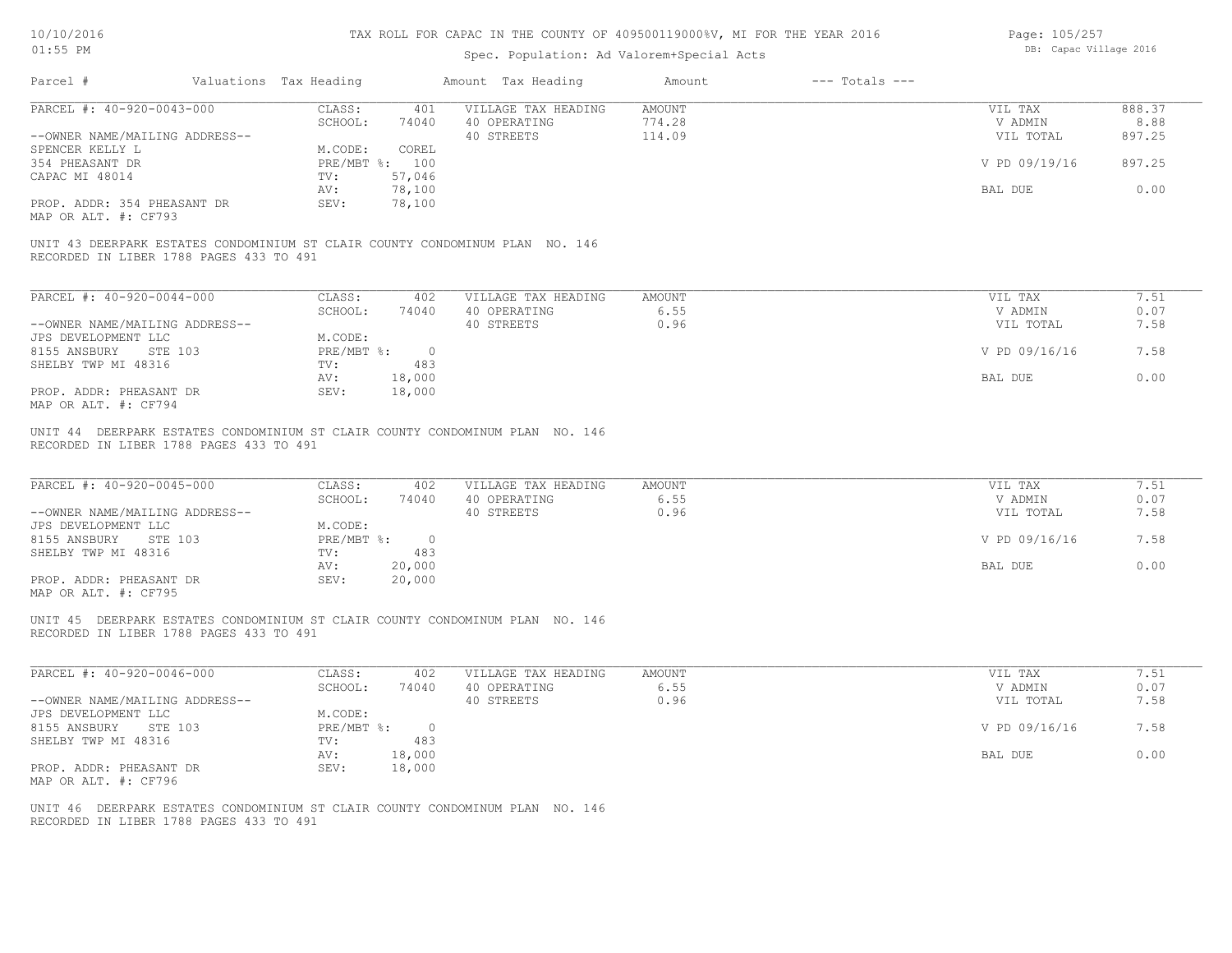| 10/10/2016 |  |
|------------|--|
| $01:55$ PM |  |

## Spec. Population: Ad Valorem+Special Acts

Page: 106/257 DB: Capac Village 2016

| PARCEL #: 40-920-0047-000<br>CLASS:<br>402<br>VILLAGE TAX HEADING<br>AMOUNT<br>VIL TAX<br>SCHOOL:<br>74040<br>40 OPERATING<br>6.55<br>V ADMIN<br>40 STREETS<br>0.96<br>--OWNER NAME/MAILING ADDRESS--<br>VIL TOTAL<br>M.CODE:<br>JPS DEVELOPMENT LLC<br>8155 ANSBURY<br>STE 103<br>PRE/MBT %: 0<br>V PD 09/16/16<br>7.58<br>SHELBY TWP MI 48316<br>483<br>TV:<br>0.00<br>AV:<br>22,000<br>BAL DUE<br>22,000<br>PROP. ADDR: DEER PARK NORTH<br>SEV:<br>MAP OR ALT. #: CF797<br>UNIT 47 DEERPARK ESTATES CONDOMINIUM ST CLAIR COUNTY CONDOMINUM PLAN NO. 146<br>RECORDED IN LIBER 1788 PAGES 433 TO 491<br>PARCEL #: 40-920-0048-000<br>CLASS:<br>402<br>VILLAGE TAX HEADING<br><b>AMOUNT</b><br>VIL TAX<br>7.51<br>SCHOOL:<br>74040<br>6.55<br>0.07<br>40 OPERATING<br>V ADMIN<br>40 STREETS<br>0.96<br>7.58<br>--OWNER NAME/MAILING ADDRESS--<br>VIL TOTAL<br>JPS DEVELOPMENT LLC<br>M.CODE:<br>8155 ANSBURY STE 103<br>PRE/MBT %: 0<br>V PD 09/16/16<br>7.58<br>SHELBY TWP MI 48316<br>483<br>TV:<br>0.00<br>19,400<br>AV:<br>BAL DUE<br>PROP. ADDR: DEER PARK NORTH<br>SEV:<br>19,400<br>MAP OR ALT. #: CF798<br>UNIT 48 DEERPARK ESTATES CONDOMINIUM ST CLAIR COUNTY CONDOMINUM PLAN NO. 146<br>RECORDED IN LIBER 1788 PAGES 433 TO 491<br>PARCEL #: 40-920-0049-000<br>CLASS:<br>402<br>VILLAGE TAX HEADING<br>AMOUNT<br>VIL TAX<br>SCHOOL:<br>74040<br>40 OPERATING<br>6.55<br>V ADMIN<br>40 STREETS<br>0.96<br>--OWNER NAME/MAILING ADDRESS--<br>VIL TOTAL<br>JPS DEVELOPMENT LLC<br>M.CODE:<br>PRE/MBT %: 0<br>8155 ANSBURY<br>STE 103<br>V PD 09/16/16<br>7.58<br>SHELBY TWP MI 48316<br>TV:<br>483<br>19,600<br>BAL DUE<br>AV:<br>PROP. ADDR: DEER PARK NORTH<br>SEV:<br>19,600<br>MAP OR ALT. #: CF799<br>UNIT 49 DEERPARK ESTATES CONDOMINIUM ST CLAIR COUNTY CONDOMINUM PLAN NO. 146<br>RECORDED IN LIBER 1788 PAGES 433 TO 491<br>PARCEL #: 40-920-0050-000<br>CLASS:<br>402<br>VILLAGE TAX HEADING<br>AMOUNT<br>VIL TAX<br>SCHOOL:<br>6.55<br>74040<br>40 OPERATING<br>V ADMIN<br>--OWNER NAME/MAILING ADDRESS--<br>40 STREETS<br>0.96<br>VIL TOTAL<br>JPS DEVELOPMENT LLC<br>M.CODE:<br>PRE/MBT %: 0<br>7.58<br>8155 ANSBURY<br>STE 103<br>V PD 09/16/16<br>SHELBY TWP MI 48316<br>483<br>TV:<br>0.00<br>19,700<br>AV:<br>BAL DUE<br>PROP. ADDR: DEER PARK NORTH<br>SEV:<br>19,700 |  | Valuations Tax Heading | Amount Tax Heading | Amount | $---$ Totals $---$ |                      |
|---------------------------------------------------------------------------------------------------------------------------------------------------------------------------------------------------------------------------------------------------------------------------------------------------------------------------------------------------------------------------------------------------------------------------------------------------------------------------------------------------------------------------------------------------------------------------------------------------------------------------------------------------------------------------------------------------------------------------------------------------------------------------------------------------------------------------------------------------------------------------------------------------------------------------------------------------------------------------------------------------------------------------------------------------------------------------------------------------------------------------------------------------------------------------------------------------------------------------------------------------------------------------------------------------------------------------------------------------------------------------------------------------------------------------------------------------------------------------------------------------------------------------------------------------------------------------------------------------------------------------------------------------------------------------------------------------------------------------------------------------------------------------------------------------------------------------------------------------------------------------------------------------------------------------------------------------------------------------------------------------------------------------------------------------------------------------------------------------------------------------------------------------------------------------------------------------------------------------------------------------------------------------------------------------|--|------------------------|--------------------|--------|--------------------|----------------------|
|                                                                                                                                                                                                                                                                                                                                                                                                                                                                                                                                                                                                                                                                                                                                                                                                                                                                                                                                                                                                                                                                                                                                                                                                                                                                                                                                                                                                                                                                                                                                                                                                                                                                                                                                                                                                                                                                                                                                                                                                                                                                                                                                                                                                                                                                                                   |  |                        |                    |        |                    | 7.51                 |
|                                                                                                                                                                                                                                                                                                                                                                                                                                                                                                                                                                                                                                                                                                                                                                                                                                                                                                                                                                                                                                                                                                                                                                                                                                                                                                                                                                                                                                                                                                                                                                                                                                                                                                                                                                                                                                                                                                                                                                                                                                                                                                                                                                                                                                                                                                   |  |                        |                    |        |                    | 0.07                 |
|                                                                                                                                                                                                                                                                                                                                                                                                                                                                                                                                                                                                                                                                                                                                                                                                                                                                                                                                                                                                                                                                                                                                                                                                                                                                                                                                                                                                                                                                                                                                                                                                                                                                                                                                                                                                                                                                                                                                                                                                                                                                                                                                                                                                                                                                                                   |  |                        |                    |        |                    | 7.58                 |
|                                                                                                                                                                                                                                                                                                                                                                                                                                                                                                                                                                                                                                                                                                                                                                                                                                                                                                                                                                                                                                                                                                                                                                                                                                                                                                                                                                                                                                                                                                                                                                                                                                                                                                                                                                                                                                                                                                                                                                                                                                                                                                                                                                                                                                                                                                   |  |                        |                    |        |                    |                      |
|                                                                                                                                                                                                                                                                                                                                                                                                                                                                                                                                                                                                                                                                                                                                                                                                                                                                                                                                                                                                                                                                                                                                                                                                                                                                                                                                                                                                                                                                                                                                                                                                                                                                                                                                                                                                                                                                                                                                                                                                                                                                                                                                                                                                                                                                                                   |  |                        |                    |        |                    |                      |
|                                                                                                                                                                                                                                                                                                                                                                                                                                                                                                                                                                                                                                                                                                                                                                                                                                                                                                                                                                                                                                                                                                                                                                                                                                                                                                                                                                                                                                                                                                                                                                                                                                                                                                                                                                                                                                                                                                                                                                                                                                                                                                                                                                                                                                                                                                   |  |                        |                    |        |                    |                      |
|                                                                                                                                                                                                                                                                                                                                                                                                                                                                                                                                                                                                                                                                                                                                                                                                                                                                                                                                                                                                                                                                                                                                                                                                                                                                                                                                                                                                                                                                                                                                                                                                                                                                                                                                                                                                                                                                                                                                                                                                                                                                                                                                                                                                                                                                                                   |  |                        |                    |        |                    |                      |
|                                                                                                                                                                                                                                                                                                                                                                                                                                                                                                                                                                                                                                                                                                                                                                                                                                                                                                                                                                                                                                                                                                                                                                                                                                                                                                                                                                                                                                                                                                                                                                                                                                                                                                                                                                                                                                                                                                                                                                                                                                                                                                                                                                                                                                                                                                   |  |                        |                    |        |                    |                      |
|                                                                                                                                                                                                                                                                                                                                                                                                                                                                                                                                                                                                                                                                                                                                                                                                                                                                                                                                                                                                                                                                                                                                                                                                                                                                                                                                                                                                                                                                                                                                                                                                                                                                                                                                                                                                                                                                                                                                                                                                                                                                                                                                                                                                                                                                                                   |  |                        |                    |        |                    |                      |
|                                                                                                                                                                                                                                                                                                                                                                                                                                                                                                                                                                                                                                                                                                                                                                                                                                                                                                                                                                                                                                                                                                                                                                                                                                                                                                                                                                                                                                                                                                                                                                                                                                                                                                                                                                                                                                                                                                                                                                                                                                                                                                                                                                                                                                                                                                   |  |                        |                    |        |                    |                      |
|                                                                                                                                                                                                                                                                                                                                                                                                                                                                                                                                                                                                                                                                                                                                                                                                                                                                                                                                                                                                                                                                                                                                                                                                                                                                                                                                                                                                                                                                                                                                                                                                                                                                                                                                                                                                                                                                                                                                                                                                                                                                                                                                                                                                                                                                                                   |  |                        |                    |        |                    |                      |
|                                                                                                                                                                                                                                                                                                                                                                                                                                                                                                                                                                                                                                                                                                                                                                                                                                                                                                                                                                                                                                                                                                                                                                                                                                                                                                                                                                                                                                                                                                                                                                                                                                                                                                                                                                                                                                                                                                                                                                                                                                                                                                                                                                                                                                                                                                   |  |                        |                    |        |                    |                      |
|                                                                                                                                                                                                                                                                                                                                                                                                                                                                                                                                                                                                                                                                                                                                                                                                                                                                                                                                                                                                                                                                                                                                                                                                                                                                                                                                                                                                                                                                                                                                                                                                                                                                                                                                                                                                                                                                                                                                                                                                                                                                                                                                                                                                                                                                                                   |  |                        |                    |        |                    |                      |
|                                                                                                                                                                                                                                                                                                                                                                                                                                                                                                                                                                                                                                                                                                                                                                                                                                                                                                                                                                                                                                                                                                                                                                                                                                                                                                                                                                                                                                                                                                                                                                                                                                                                                                                                                                                                                                                                                                                                                                                                                                                                                                                                                                                                                                                                                                   |  |                        |                    |        |                    |                      |
|                                                                                                                                                                                                                                                                                                                                                                                                                                                                                                                                                                                                                                                                                                                                                                                                                                                                                                                                                                                                                                                                                                                                                                                                                                                                                                                                                                                                                                                                                                                                                                                                                                                                                                                                                                                                                                                                                                                                                                                                                                                                                                                                                                                                                                                                                                   |  |                        |                    |        |                    |                      |
|                                                                                                                                                                                                                                                                                                                                                                                                                                                                                                                                                                                                                                                                                                                                                                                                                                                                                                                                                                                                                                                                                                                                                                                                                                                                                                                                                                                                                                                                                                                                                                                                                                                                                                                                                                                                                                                                                                                                                                                                                                                                                                                                                                                                                                                                                                   |  |                        |                    |        |                    |                      |
|                                                                                                                                                                                                                                                                                                                                                                                                                                                                                                                                                                                                                                                                                                                                                                                                                                                                                                                                                                                                                                                                                                                                                                                                                                                                                                                                                                                                                                                                                                                                                                                                                                                                                                                                                                                                                                                                                                                                                                                                                                                                                                                                                                                                                                                                                                   |  |                        |                    |        |                    |                      |
|                                                                                                                                                                                                                                                                                                                                                                                                                                                                                                                                                                                                                                                                                                                                                                                                                                                                                                                                                                                                                                                                                                                                                                                                                                                                                                                                                                                                                                                                                                                                                                                                                                                                                                                                                                                                                                                                                                                                                                                                                                                                                                                                                                                                                                                                                                   |  |                        |                    |        |                    |                      |
|                                                                                                                                                                                                                                                                                                                                                                                                                                                                                                                                                                                                                                                                                                                                                                                                                                                                                                                                                                                                                                                                                                                                                                                                                                                                                                                                                                                                                                                                                                                                                                                                                                                                                                                                                                                                                                                                                                                                                                                                                                                                                                                                                                                                                                                                                                   |  |                        |                    |        |                    |                      |
|                                                                                                                                                                                                                                                                                                                                                                                                                                                                                                                                                                                                                                                                                                                                                                                                                                                                                                                                                                                                                                                                                                                                                                                                                                                                                                                                                                                                                                                                                                                                                                                                                                                                                                                                                                                                                                                                                                                                                                                                                                                                                                                                                                                                                                                                                                   |  |                        |                    |        |                    |                      |
|                                                                                                                                                                                                                                                                                                                                                                                                                                                                                                                                                                                                                                                                                                                                                                                                                                                                                                                                                                                                                                                                                                                                                                                                                                                                                                                                                                                                                                                                                                                                                                                                                                                                                                                                                                                                                                                                                                                                                                                                                                                                                                                                                                                                                                                                                                   |  |                        |                    |        |                    | 7.51<br>0.07<br>7.58 |
|                                                                                                                                                                                                                                                                                                                                                                                                                                                                                                                                                                                                                                                                                                                                                                                                                                                                                                                                                                                                                                                                                                                                                                                                                                                                                                                                                                                                                                                                                                                                                                                                                                                                                                                                                                                                                                                                                                                                                                                                                                                                                                                                                                                                                                                                                                   |  |                        |                    |        |                    |                      |
|                                                                                                                                                                                                                                                                                                                                                                                                                                                                                                                                                                                                                                                                                                                                                                                                                                                                                                                                                                                                                                                                                                                                                                                                                                                                                                                                                                                                                                                                                                                                                                                                                                                                                                                                                                                                                                                                                                                                                                                                                                                                                                                                                                                                                                                                                                   |  |                        |                    |        |                    |                      |
|                                                                                                                                                                                                                                                                                                                                                                                                                                                                                                                                                                                                                                                                                                                                                                                                                                                                                                                                                                                                                                                                                                                                                                                                                                                                                                                                                                                                                                                                                                                                                                                                                                                                                                                                                                                                                                                                                                                                                                                                                                                                                                                                                                                                                                                                                                   |  |                        |                    |        |                    | 0.00                 |
|                                                                                                                                                                                                                                                                                                                                                                                                                                                                                                                                                                                                                                                                                                                                                                                                                                                                                                                                                                                                                                                                                                                                                                                                                                                                                                                                                                                                                                                                                                                                                                                                                                                                                                                                                                                                                                                                                                                                                                                                                                                                                                                                                                                                                                                                                                   |  |                        |                    |        |                    |                      |
|                                                                                                                                                                                                                                                                                                                                                                                                                                                                                                                                                                                                                                                                                                                                                                                                                                                                                                                                                                                                                                                                                                                                                                                                                                                                                                                                                                                                                                                                                                                                                                                                                                                                                                                                                                                                                                                                                                                                                                                                                                                                                                                                                                                                                                                                                                   |  |                        |                    |        |                    |                      |
|                                                                                                                                                                                                                                                                                                                                                                                                                                                                                                                                                                                                                                                                                                                                                                                                                                                                                                                                                                                                                                                                                                                                                                                                                                                                                                                                                                                                                                                                                                                                                                                                                                                                                                                                                                                                                                                                                                                                                                                                                                                                                                                                                                                                                                                                                                   |  |                        |                    |        |                    |                      |
|                                                                                                                                                                                                                                                                                                                                                                                                                                                                                                                                                                                                                                                                                                                                                                                                                                                                                                                                                                                                                                                                                                                                                                                                                                                                                                                                                                                                                                                                                                                                                                                                                                                                                                                                                                                                                                                                                                                                                                                                                                                                                                                                                                                                                                                                                                   |  |                        |                    |        |                    |                      |
|                                                                                                                                                                                                                                                                                                                                                                                                                                                                                                                                                                                                                                                                                                                                                                                                                                                                                                                                                                                                                                                                                                                                                                                                                                                                                                                                                                                                                                                                                                                                                                                                                                                                                                                                                                                                                                                                                                                                                                                                                                                                                                                                                                                                                                                                                                   |  |                        |                    |        |                    | 7.51                 |
|                                                                                                                                                                                                                                                                                                                                                                                                                                                                                                                                                                                                                                                                                                                                                                                                                                                                                                                                                                                                                                                                                                                                                                                                                                                                                                                                                                                                                                                                                                                                                                                                                                                                                                                                                                                                                                                                                                                                                                                                                                                                                                                                                                                                                                                                                                   |  |                        |                    |        |                    | 0.07                 |
|                                                                                                                                                                                                                                                                                                                                                                                                                                                                                                                                                                                                                                                                                                                                                                                                                                                                                                                                                                                                                                                                                                                                                                                                                                                                                                                                                                                                                                                                                                                                                                                                                                                                                                                                                                                                                                                                                                                                                                                                                                                                                                                                                                                                                                                                                                   |  |                        |                    |        |                    | 7.58                 |
|                                                                                                                                                                                                                                                                                                                                                                                                                                                                                                                                                                                                                                                                                                                                                                                                                                                                                                                                                                                                                                                                                                                                                                                                                                                                                                                                                                                                                                                                                                                                                                                                                                                                                                                                                                                                                                                                                                                                                                                                                                                                                                                                                                                                                                                                                                   |  |                        |                    |        |                    |                      |
|                                                                                                                                                                                                                                                                                                                                                                                                                                                                                                                                                                                                                                                                                                                                                                                                                                                                                                                                                                                                                                                                                                                                                                                                                                                                                                                                                                                                                                                                                                                                                                                                                                                                                                                                                                                                                                                                                                                                                                                                                                                                                                                                                                                                                                                                                                   |  |                        |                    |        |                    |                      |
|                                                                                                                                                                                                                                                                                                                                                                                                                                                                                                                                                                                                                                                                                                                                                                                                                                                                                                                                                                                                                                                                                                                                                                                                                                                                                                                                                                                                                                                                                                                                                                                                                                                                                                                                                                                                                                                                                                                                                                                                                                                                                                                                                                                                                                                                                                   |  |                        |                    |        |                    |                      |
|                                                                                                                                                                                                                                                                                                                                                                                                                                                                                                                                                                                                                                                                                                                                                                                                                                                                                                                                                                                                                                                                                                                                                                                                                                                                                                                                                                                                                                                                                                                                                                                                                                                                                                                                                                                                                                                                                                                                                                                                                                                                                                                                                                                                                                                                                                   |  |                        |                    |        |                    |                      |
|                                                                                                                                                                                                                                                                                                                                                                                                                                                                                                                                                                                                                                                                                                                                                                                                                                                                                                                                                                                                                                                                                                                                                                                                                                                                                                                                                                                                                                                                                                                                                                                                                                                                                                                                                                                                                                                                                                                                                                                                                                                                                                                                                                                                                                                                                                   |  |                        |                    |        |                    |                      |
| MAP OR ALT. #: CF800                                                                                                                                                                                                                                                                                                                                                                                                                                                                                                                                                                                                                                                                                                                                                                                                                                                                                                                                                                                                                                                                                                                                                                                                                                                                                                                                                                                                                                                                                                                                                                                                                                                                                                                                                                                                                                                                                                                                                                                                                                                                                                                                                                                                                                                                              |  |                        |                    |        |                    |                      |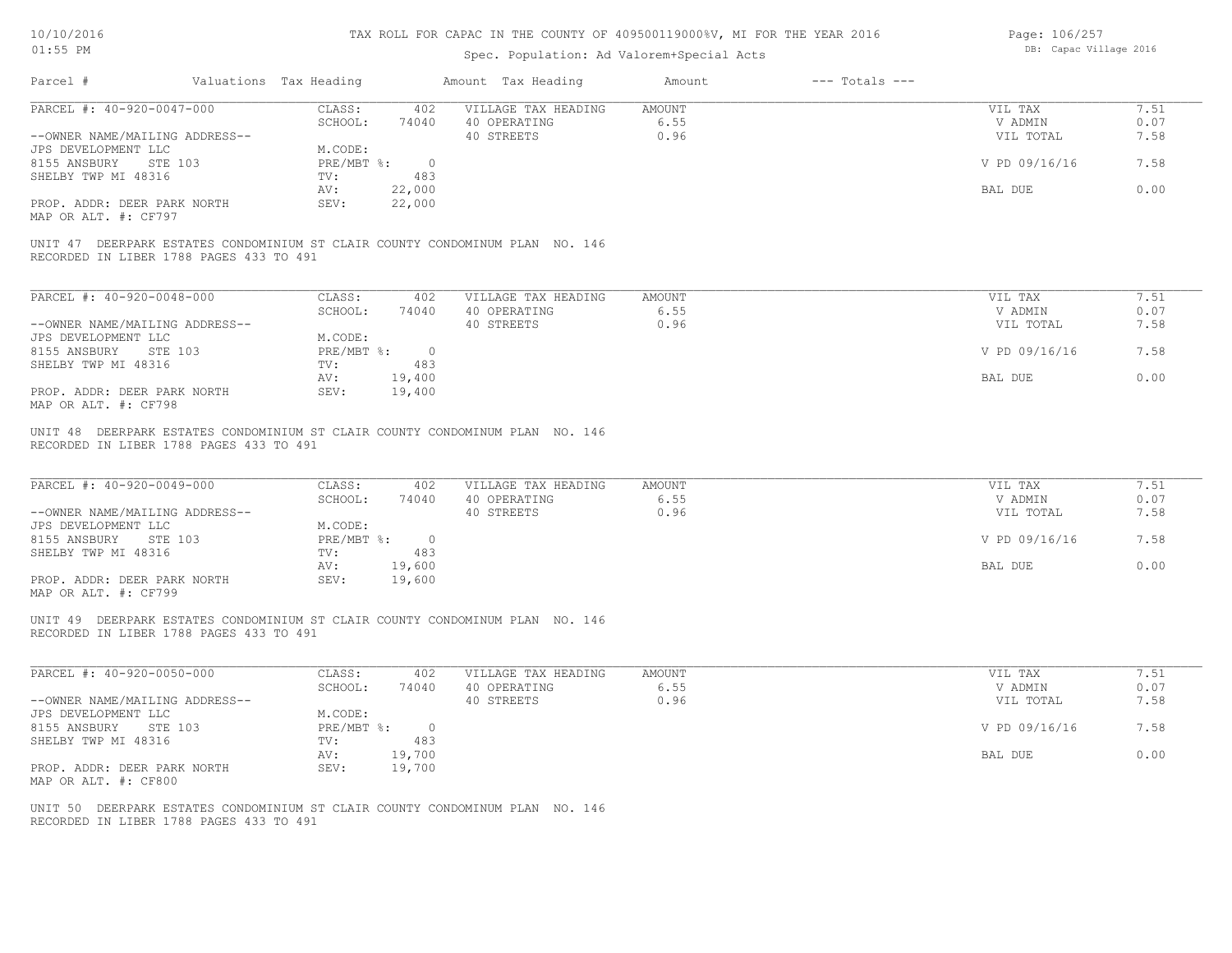| Page: 107/257 |                        |  |
|---------------|------------------------|--|
|               | DB: Capac Village 2016 |  |

| Parcel #                                                                                                                | Valuations Tax Heading      |        | Amount Tax Heading<br>Amount   |              | $---$ Totals $---$ |               |      |
|-------------------------------------------------------------------------------------------------------------------------|-----------------------------|--------|--------------------------------|--------------|--------------------|---------------|------|
| PARCEL #: 40-920-0051-000                                                                                               | CLASS:                      |        | 402 VILLAGE TAX HEADING AMOUNT |              |                    | VIL TAX       | 7.51 |
|                                                                                                                         |                             |        | SCHOOL: 74040 40 OPERATING     | 6.55         |                    | V ADMIN       | 0.07 |
| --OWNER NAME/MAILING ADDRESS--                                                                                          |                             |        | 40 STREETS                     | 0.96         |                    | VIL TOTAL     | 7.58 |
| JPS DEVELOPMENT LLC                                                                                                     | M.CODE:                     |        |                                |              |                    |               |      |
| 8155 ANSBURY STE 103                                                                                                    | $PRE/MBT$ $\textdegree$ : 0 |        |                                |              |                    | V PD 09/16/16 | 7.58 |
| SHELBY TWP MI 48316                                                                                                     | TV: 483                     |        |                                |              |                    |               |      |
|                                                                                                                         | AV:                         | 22,000 |                                |              |                    | BAL DUE       | 0.00 |
| PROP. ADDR: DEER PARK NORTH<br>MAP OR ALT. #: CF801                                                                     | SEV:                        | 22,000 |                                |              |                    |               |      |
| UNIT 51 DEERPARK ESTATES CONDOMINIUM ST CLAIR COUNTY CONDOMINUM PLAN NO. 146<br>RECORDED IN LIBER 1788 PAGES 433 TO 491 |                             |        |                                |              |                    |               |      |
|                                                                                                                         |                             |        |                                |              |                    |               |      |
| PARCEL #: 40-920-0052-000                                                                                               | CLASS: 402                  |        | VILLAGE TAX HEADING            | AMOUNT       |                    | VIL TAX       | 7.51 |
|                                                                                                                         |                             |        | SCHOOL: 74040 40 OPERATING     | 6.55         |                    | V ADMIN       | 0.07 |
| --OWNER NAME/MAILING ADDRESS--                                                                                          |                             |        | 40 STREETS                     | 0.96         |                    | VIL TOTAL     | 7.58 |
| JPS DEVELOPMENT LLC                                                                                                     | M.CODE:                     |        |                                |              |                    |               |      |
| 8155 ANSBURY STE 103                                                                                                    | $PRE/MBT$ $\div$ 0          |        |                                |              |                    | V PD 09/16/16 | 7.58 |
| SHELBY TWP MI 48316                                                                                                     | $TV$ :                      | 483    |                                |              |                    |               |      |
|                                                                                                                         | AV:                         | 20,600 |                                |              |                    | BAL DUE       | 0.00 |
| PROP. ADDR: DEER PARK NORTH                                                                                             | SEV:                        | 20,600 |                                |              |                    |               |      |
| MAP OR ALT. #: CF802                                                                                                    |                             |        |                                |              |                    |               |      |
|                                                                                                                         |                             |        |                                |              |                    |               |      |
| UNIT 52 DEERPARK ESTATES CONDOMINIUM ST CLAIR COUNTY CONDOMINUM PLAN NO. 146<br>RECORDED IN LIBER 1788 PAGES 433 TO 491 |                             |        |                                |              |                    |               |      |
| PARCEL #: 40-920-0053-000                                                                                               |                             |        | CLASS: 402 VILLAGE TAX HEADING | AMOUNT       |                    | VIL TAX       | 7.51 |
|                                                                                                                         |                             |        | SCHOOL: 74040 40 OPERATING     | 6.55         |                    | V ADMIN       | 0.07 |
| --OWNER NAME/MAILING ADDRESS--                                                                                          |                             |        | 40 STREETS                     | 0.96         |                    | VIL TOTAL     | 7.58 |
| JPS DEVELOPMENT LLC                                                                                                     | M.CODE:                     |        |                                |              |                    |               |      |
| 8155 ANSBURY STE 103                                                                                                    | PRE/MBT %: 0                |        |                                |              |                    | V PD 09/16/16 | 7.58 |
| SHELBY TWP MI 48316                                                                                                     | TV: 483                     |        |                                |              |                    |               |      |
|                                                                                                                         | AV:                         | 21,100 |                                |              |                    | BAL DUE       | 0.00 |
| PROP. ADDR: PHEASANT DR<br>MAP OR ALT. #: CF803                                                                         | SEV:                        | 21,100 |                                |              |                    |               |      |
| UNIT 53 DEERPARK ESTATES CONDOMINIUM ST CLAIR COUNTY CONDOMINUM PLAN NO. 146                                            |                             |        |                                |              |                    |               |      |
| RECORDED IN LIBER 1788 PAGES 433 TO 491                                                                                 |                             |        |                                |              |                    |               |      |
| PARCEL #: 40-920-0054-000                                                                                               | CLASS:                      |        | 402 VILLAGE TAX HEADING        | AMOUNT       |                    | VIL TAX       | 7.51 |
|                                                                                                                         | SCHOOL:                     |        | 74040 40 OPERATING             |              |                    | V ADMIN       | 0.07 |
| --OWNER NAME/MAILING ADDRESS--                                                                                          |                             |        | 40 STREETS                     | 6.55<br>0.96 |                    | VIL TOTAL     | 7.58 |
|                                                                                                                         | M.CODE:                     |        |                                |              |                    |               |      |
| JPS DEVELOPMENT LLC                                                                                                     |                             |        |                                |              |                    |               |      |
| 8155 ANSBURY STE 103                                                                                                    | PRE/MBT %: 0                |        |                                |              |                    | V PD 09/16/16 | 7.58 |
| SHELBY TWP MI 48316                                                                                                     | TV:                         | 483    |                                |              |                    |               |      |
|                                                                                                                         | AV:                         | 21,400 |                                |              |                    | BAL DUE       | 0.00 |
| PROP. ADDR: PHEASANT DR                                                                                                 | SEV:                        | 21,400 |                                |              |                    |               |      |
| MAP OR ALT. #: CF804                                                                                                    |                             |        |                                |              |                    |               |      |
| UNIT 54 DEERPARK ESTATES CONDOMINIUM ST CLAIR COUNTY CONDOMINUM PLAN NO. 146<br>RECORDED IN LIBER 1788 PAGES 433 TO 491 |                             |        |                                |              |                    |               |      |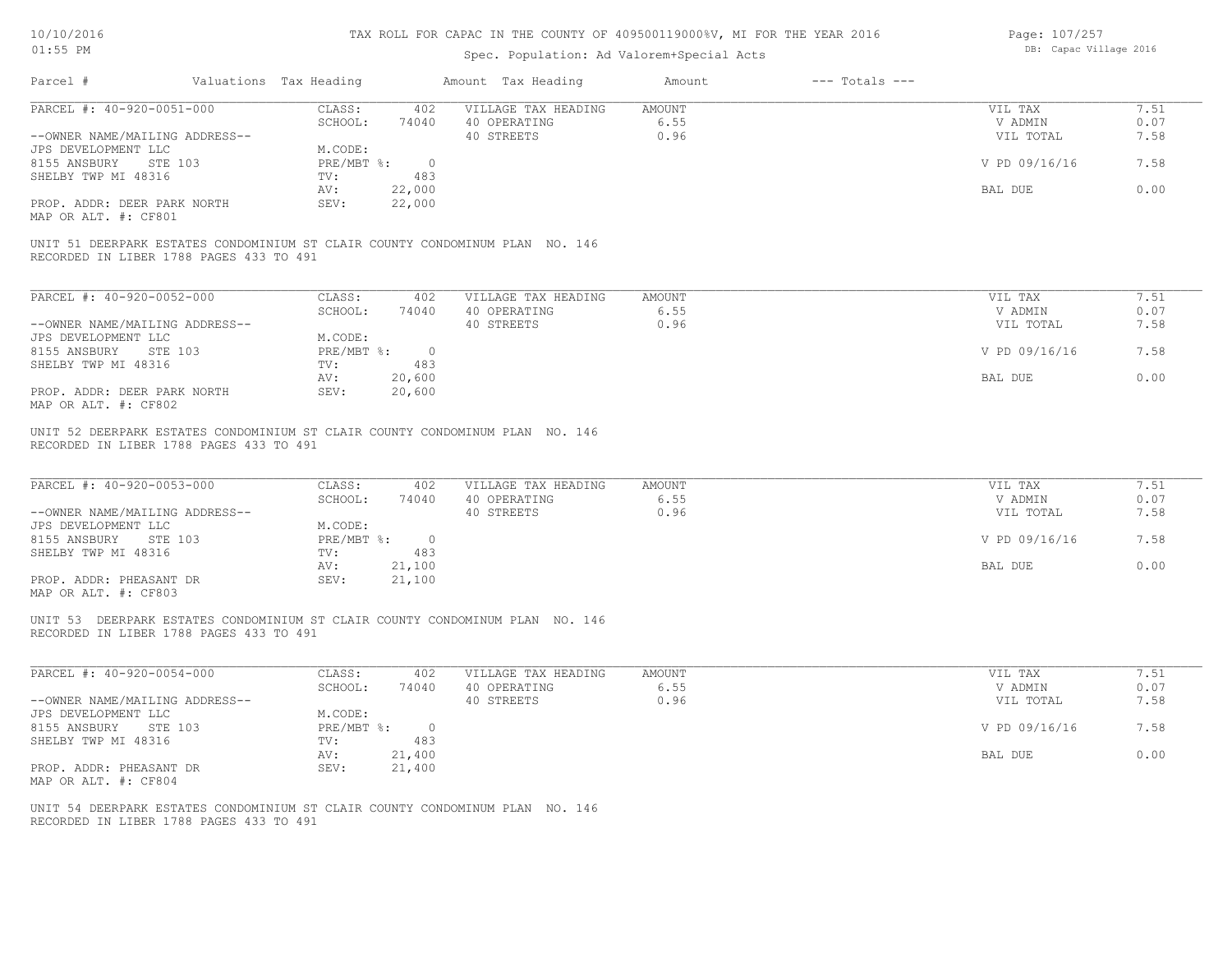| Page: 108/257 |                        |  |
|---------------|------------------------|--|
|               | DB: Capac Village 2016 |  |

| AT: JO LM                                                                                                               |                                              | Spec. Population: Ad Valorem+Special Acts         |                              | DD. Capac Viiidue 2010          |                      |
|-------------------------------------------------------------------------------------------------------------------------|----------------------------------------------|---------------------------------------------------|------------------------------|---------------------------------|----------------------|
| Parcel #                                                                                                                | Valuations Tax Heading                       | Amount Tax Heading                                | $---$ Totals $---$<br>Amount |                                 |                      |
| PARCEL #: 40-920-0055-000                                                                                               | CLASS:<br>402                                | VILLAGE TAX HEADING                               | <b>AMOUNT</b>                | VIL TAX                         | 7.51                 |
|                                                                                                                         | SCHOOL:<br>74040                             | 40 OPERATING                                      | 6.55                         | V ADMIN                         | 0.07                 |
| --OWNER NAME/MAILING ADDRESS--                                                                                          |                                              | 40 STREETS                                        | 0.96                         | VIL TOTAL                       | 7.58                 |
| JPS DEVELOPMENT LLC                                                                                                     | M.CODE:                                      |                                                   |                              |                                 |                      |
| 8155 ANSBURY<br>STE 103                                                                                                 | PRE/MBT %:<br>$\overline{0}$                 |                                                   |                              | V PD 09/16/16                   | 7.58                 |
|                                                                                                                         |                                              |                                                   |                              |                                 |                      |
| SHELBY TWP MI 48316                                                                                                     | TV:<br>483                                   |                                                   |                              |                                 |                      |
|                                                                                                                         | 20,000<br>AV:                                |                                                   |                              | BAL DUE                         | 0.00                 |
| PROP. ADDR: PHEASANT DR                                                                                                 | 20,000<br>SEV:                               |                                                   |                              |                                 |                      |
| MAP OR ALT. #: CF805                                                                                                    |                                              |                                                   |                              |                                 |                      |
| UNIT 55 DEERPARK ESTATES CONDOMINIUM ST CLAIR COUNTY CONDOMINUM PLAN NO. 146<br>RECORDED IN LIBER 1788 PAGES 433 TO 491 |                                              |                                                   |                              |                                 |                      |
| PARCEL #: 40-920-0056-000                                                                                               | CLASS:<br>402                                | VILLAGE TAX HEADING                               | AMOUNT                       | VIL TAX                         | 7.51                 |
|                                                                                                                         |                                              |                                                   |                              |                                 |                      |
|                                                                                                                         | SCHOOL:<br>74040                             | 40 OPERATING                                      | 6.55                         | V ADMIN                         | 0.07                 |
| --OWNER NAME/MAILING ADDRESS--                                                                                          |                                              | 40 STREETS                                        | 0.96                         | VIL TOTAL                       | 7.58                 |
| JPS DEVELOPMENT LLC                                                                                                     | M.CODE:                                      |                                                   |                              |                                 |                      |
| 8155 ANSBURY STE 103                                                                                                    | $PRE/MBT$ $\frac{1}{6}$ :<br>$\overline{0}$  |                                                   |                              | V PD 09/16/16                   | 7.58                 |
| SHELBY TWP MI 48316                                                                                                     | 483<br>TV:                                   |                                                   |                              |                                 |                      |
|                                                                                                                         | AV:                                          |                                                   |                              | BAL DUE                         | 0.00                 |
|                                                                                                                         | 18,000                                       |                                                   |                              |                                 |                      |
| PROP. ADDR: PHEASANT DR<br>MAP OR ALT. #: CF806                                                                         | SEV:<br>18,000                               |                                                   |                              |                                 |                      |
| PARCEL #: 40-920-0057-000<br>--OWNER NAME/MAILING ADDRESS--<br>JPS DEVELOPMENT LLC                                      | CLASS:<br>402<br>SCHOOL:<br>74040<br>M.CODE: | VILLAGE TAX HEADING<br>40 OPERATING<br>40 STREETS | AMOUNT<br>6.55<br>0.96       | VIL TAX<br>V ADMIN<br>VIL TOTAL | 7.51<br>0.07<br>7.58 |
| 8155 ANSBURY STE 103<br>SHELBY TWP MI 48316                                                                             | $PRE/MBT$ %:<br>$\overline{0}$<br>483<br>TV: |                                                   |                              | V PD 09/16/16                   | 7.58                 |
|                                                                                                                         | 21,600<br>AV:                                |                                                   |                              | BAL DUE                         | 0.00                 |
| PROP. ADDR: DEER PARK SOUTH<br>MAP OR ALT. #: CF807                                                                     | 21,600<br>SEV:                               |                                                   |                              |                                 |                      |
| UNIT 57 DEERPARK ESTATES CONDOMINIUM ST CLAIR COUNTY CONDOMINUM PLAN NO. 146<br>RECORDED IN LIBER 1788 PAGES 433 TO 491 |                                              |                                                   |                              |                                 |                      |
| PARCEL #: 40-920-0058-000                                                                                               | CLASS:<br>402                                | VILLAGE TAX HEADING                               | AMOUNT                       | VIL TAX                         | 7.51                 |
|                                                                                                                         | SCHOOL:<br>74040                             | 40 OPERATING                                      | 6.55                         | V ADMIN                         | 0.07                 |
| --OWNER NAME/MAILING ADDRESS--                                                                                          |                                              | 40 STREETS                                        | 0.96                         | VIL TOTAL                       | 7.58                 |
| DEER PARK LAND DEVELOPMENT                                                                                              |                                              |                                                   |                              |                                 |                      |
|                                                                                                                         | M.CODE:                                      |                                                   |                              |                                 |                      |
| 8155 ANNSBURY STE 109                                                                                                   | $PRE/MBT$ $\div$<br>$\overline{0}$           |                                                   |                              | V PD 09/16/16                   | 7.58                 |
| UTICA MI 48316                                                                                                          | 483<br>TV:                                   |                                                   |                              |                                 |                      |
|                                                                                                                         | 22,000<br>AV:                                |                                                   |                              | BAL DUE                         | 0.00                 |
| PROP. ADDR: DEER PARK SOUTH                                                                                             | SEV:<br>22,000                               |                                                   |                              |                                 |                      |
| MAP OR ALT. #: CF808                                                                                                    |                                              |                                                   |                              |                                 |                      |
| UNIT 58 DEERPARK ESTATES CONDOMINIUM ST CLAIR COUNTY CONDOMINUM PLAN NO. 146                                            |                                              |                                                   |                              |                                 |                      |
|                                                                                                                         |                                              |                                                   |                              |                                 |                      |
| RECORDED IN LIBER 1788 PAGES 433 TO 491                                                                                 |                                              |                                                   |                              |                                 |                      |
|                                                                                                                         |                                              |                                                   |                              |                                 |                      |
|                                                                                                                         |                                              |                                                   |                              |                                 |                      |
|                                                                                                                         |                                              |                                                   |                              |                                 |                      |
|                                                                                                                         |                                              |                                                   |                              |                                 |                      |
|                                                                                                                         |                                              |                                                   |                              |                                 |                      |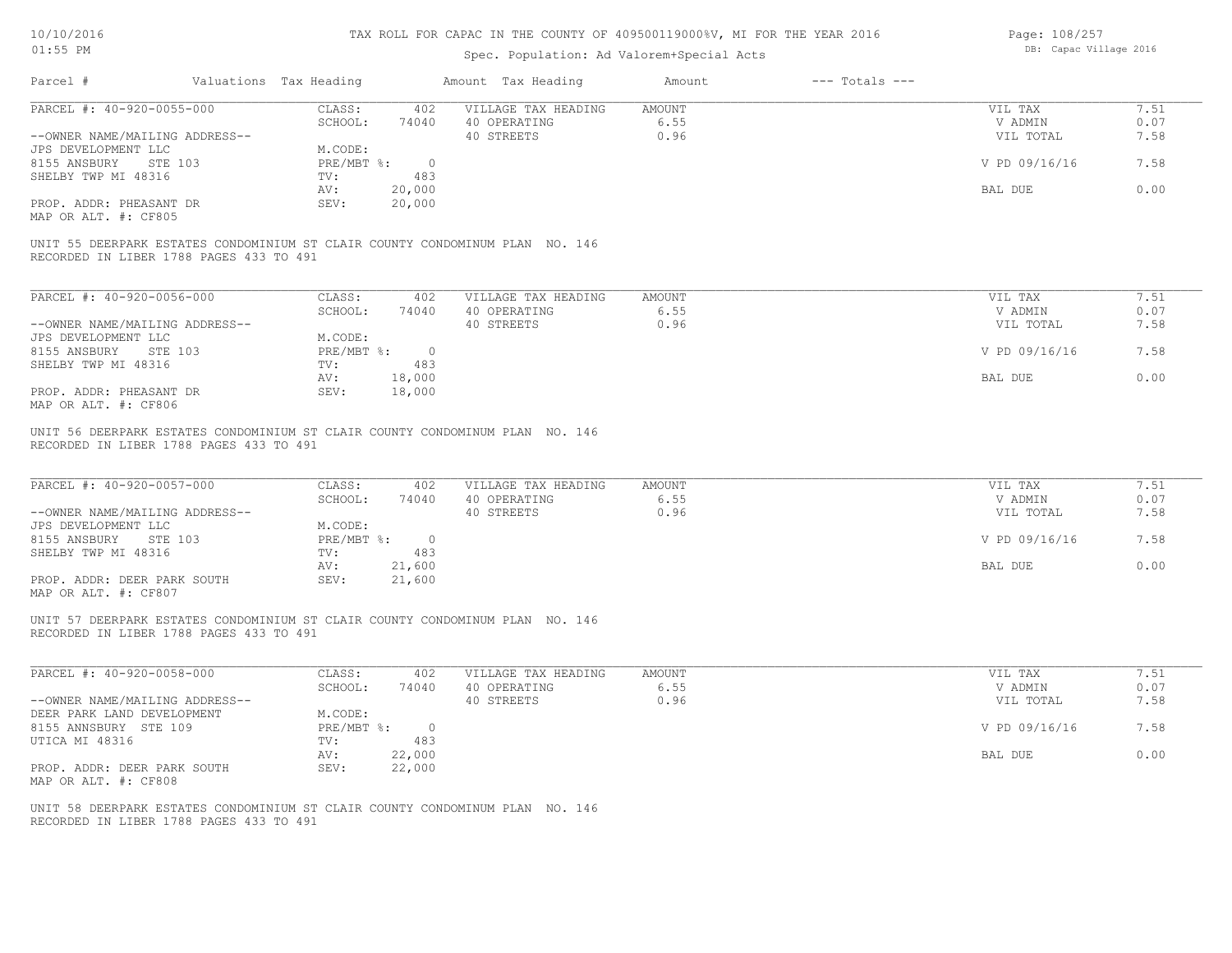# Spec. Population: Ad Valorem+Special Acts

| Page: 109/257 |                        |  |
|---------------|------------------------|--|
|               | DB: Capac Village 2016 |  |

| 7.51<br>PARCEL #: 40-920-0059-000<br>CLASS:<br>VILLAGE TAX HEADING<br><b>AMOUNT</b><br>VIL TAX<br>402<br>SCHOOL:<br>6.55<br>0.07<br>74040<br>40 OPERATING<br>V ADMIN<br>40 STREETS<br>0.96<br>7.58<br>--OWNER NAME/MAILING ADDRESS--<br>VIL TOTAL<br>DEER PARK LAND DEVELOPMENT<br>M.CODE:<br>7.58<br>8155 ANNSBURY STE 109<br>$PRE/MBT$ %:<br>$\overline{0}$<br>V PD 09/16/16<br>UTICA MI 48316<br>TV:<br>483<br>0.00<br>20,100<br>BAL DUE<br>AV:<br>PROP. ADDR: DEER PARK WEST<br>20,100<br>SEV:<br>MAP OR ALT. #: CF809<br>UNIT 59 DEERPARK ESTATES CONDOMINIUM ST CLAIR COUNTY CONDOMINUM PLAN NO. 146<br>RECORDED IN LIBER 1788 PAGES 433 TO 491<br>PARCEL #: 40-920-0060-000<br>CLASS:<br>VILLAGE TAX HEADING<br>VIL TAX<br>7.51<br>402<br>AMOUNT<br>SCHOOL:<br>40 OPERATING<br>6.55<br>0.07<br>74040<br>V ADMIN<br>40 STREETS<br>0.96<br>7.58<br>--OWNER NAME/MAILING ADDRESS--<br>VIL TOTAL<br>DEER PARK LAND DEVELOPMENT<br>M.CODE:<br>7.58<br>8155 ANNSBURY STE 109<br>$PRE/MBT$ $\div$ 0<br>V PD 09/16/16<br>UTICA MI 48316<br>483<br>TV:<br>0.00<br>20,000<br>BAL DUE<br>AV:<br>PROP. ADDR: DEER PARK WEST<br>SEV:<br>20,000<br>MAP OR ALT. #: CF810<br>UNIT 60 DEERPARK ESTATES CONDOMINIUM ST CLAIR COUNTY CONDOMINUM PLAN NO. 146<br>RECORDED IN LIBER 1788 PAGES 433 TO 491<br>PARCEL #: 40-920-0061-000<br>CLASS:<br>VILLAGE TAX HEADING<br>AMOUNT<br>7.51<br>402<br>VIL TAX<br>SCHOOL:<br>40 OPERATING<br>6.55<br>0.07<br>74040<br>V ADMIN<br>7.58<br>--OWNER NAME/MAILING ADDRESS--<br>40 STREETS<br>0.96<br>VIL TOTAL<br>DEER PARK LAND DEVELOPMENT<br>M.CODE:<br>V PD 09/16/16<br>7.58<br>8155 ANNSBURY STE 109<br>$PRE/MBT$ $\div$ 0<br>483<br>UTICA MI 48316<br>TV:<br>0.00<br>AV:<br>20,100<br>BAL DUE<br>20,100<br>PROP. ADDR: DEER PARK WEST<br>SEV:<br>MAP OR ALT. #: CF811<br>UNIT 61 DEERPARK ESTATES CONDOMINIUM ST CLAIR COUNTY CONDOMINUM PLAN NO. 146<br>RECORDED IN LIBER 1788 PAGES 433 TO 491<br>PARCEL #: 40-920-0062-000<br>CLASS:<br>VILLAGE TAX HEADING<br>AMOUNT<br>VIL TAX<br>7.51<br>402<br>6.55<br>0.07<br>SCHOOL:<br>74040<br>40 OPERATING<br>V ADMIN<br>40 STREETS<br>0.96<br>7.58<br>--OWNER NAME/MAILING ADDRESS--<br>VIL TOTAL<br>M.CODE:<br>DEER PARK LAND DEVELOPMENT<br>PRE/MBT %:<br>7.58<br>8155 ANNSBURY STE 109<br>$\overline{0}$<br>V PD 09/16/16<br>UTICA MI 48316<br>TV:<br>483<br>AV:<br>21,000<br>BAL DUE<br>0.00<br>PROP. ADDR: DEER PARK WEST<br>21,000<br>SEV:<br>MAP OR ALT. #: CF812<br>UNIT 62 DEERPARK ESTATES CONDOMINIUM ST CLAIR COUNTY CONDOMINUM PLAN NO. 146<br>RECORDED IN LIBER 1788 PAGES 433 TO 491 | Parcel # | Valuations Tax Heading | Amount Tax Heading | Amount | $---$ Totals $---$ |  |
|-----------------------------------------------------------------------------------------------------------------------------------------------------------------------------------------------------------------------------------------------------------------------------------------------------------------------------------------------------------------------------------------------------------------------------------------------------------------------------------------------------------------------------------------------------------------------------------------------------------------------------------------------------------------------------------------------------------------------------------------------------------------------------------------------------------------------------------------------------------------------------------------------------------------------------------------------------------------------------------------------------------------------------------------------------------------------------------------------------------------------------------------------------------------------------------------------------------------------------------------------------------------------------------------------------------------------------------------------------------------------------------------------------------------------------------------------------------------------------------------------------------------------------------------------------------------------------------------------------------------------------------------------------------------------------------------------------------------------------------------------------------------------------------------------------------------------------------------------------------------------------------------------------------------------------------------------------------------------------------------------------------------------------------------------------------------------------------------------------------------------------------------------------------------------------------------------------------------------------------------------------------------------------------------------------------------------------------------------------------------------------------------------------------------------------------------------------------------------------------------------------------------------------------------------------------------------------------|----------|------------------------|--------------------|--------|--------------------|--|
|                                                                                                                                                                                                                                                                                                                                                                                                                                                                                                                                                                                                                                                                                                                                                                                                                                                                                                                                                                                                                                                                                                                                                                                                                                                                                                                                                                                                                                                                                                                                                                                                                                                                                                                                                                                                                                                                                                                                                                                                                                                                                                                                                                                                                                                                                                                                                                                                                                                                                                                                                                                   |          |                        |                    |        |                    |  |
|                                                                                                                                                                                                                                                                                                                                                                                                                                                                                                                                                                                                                                                                                                                                                                                                                                                                                                                                                                                                                                                                                                                                                                                                                                                                                                                                                                                                                                                                                                                                                                                                                                                                                                                                                                                                                                                                                                                                                                                                                                                                                                                                                                                                                                                                                                                                                                                                                                                                                                                                                                                   |          |                        |                    |        |                    |  |
|                                                                                                                                                                                                                                                                                                                                                                                                                                                                                                                                                                                                                                                                                                                                                                                                                                                                                                                                                                                                                                                                                                                                                                                                                                                                                                                                                                                                                                                                                                                                                                                                                                                                                                                                                                                                                                                                                                                                                                                                                                                                                                                                                                                                                                                                                                                                                                                                                                                                                                                                                                                   |          |                        |                    |        |                    |  |
|                                                                                                                                                                                                                                                                                                                                                                                                                                                                                                                                                                                                                                                                                                                                                                                                                                                                                                                                                                                                                                                                                                                                                                                                                                                                                                                                                                                                                                                                                                                                                                                                                                                                                                                                                                                                                                                                                                                                                                                                                                                                                                                                                                                                                                                                                                                                                                                                                                                                                                                                                                                   |          |                        |                    |        |                    |  |
|                                                                                                                                                                                                                                                                                                                                                                                                                                                                                                                                                                                                                                                                                                                                                                                                                                                                                                                                                                                                                                                                                                                                                                                                                                                                                                                                                                                                                                                                                                                                                                                                                                                                                                                                                                                                                                                                                                                                                                                                                                                                                                                                                                                                                                                                                                                                                                                                                                                                                                                                                                                   |          |                        |                    |        |                    |  |
|                                                                                                                                                                                                                                                                                                                                                                                                                                                                                                                                                                                                                                                                                                                                                                                                                                                                                                                                                                                                                                                                                                                                                                                                                                                                                                                                                                                                                                                                                                                                                                                                                                                                                                                                                                                                                                                                                                                                                                                                                                                                                                                                                                                                                                                                                                                                                                                                                                                                                                                                                                                   |          |                        |                    |        |                    |  |
|                                                                                                                                                                                                                                                                                                                                                                                                                                                                                                                                                                                                                                                                                                                                                                                                                                                                                                                                                                                                                                                                                                                                                                                                                                                                                                                                                                                                                                                                                                                                                                                                                                                                                                                                                                                                                                                                                                                                                                                                                                                                                                                                                                                                                                                                                                                                                                                                                                                                                                                                                                                   |          |                        |                    |        |                    |  |
|                                                                                                                                                                                                                                                                                                                                                                                                                                                                                                                                                                                                                                                                                                                                                                                                                                                                                                                                                                                                                                                                                                                                                                                                                                                                                                                                                                                                                                                                                                                                                                                                                                                                                                                                                                                                                                                                                                                                                                                                                                                                                                                                                                                                                                                                                                                                                                                                                                                                                                                                                                                   |          |                        |                    |        |                    |  |
|                                                                                                                                                                                                                                                                                                                                                                                                                                                                                                                                                                                                                                                                                                                                                                                                                                                                                                                                                                                                                                                                                                                                                                                                                                                                                                                                                                                                                                                                                                                                                                                                                                                                                                                                                                                                                                                                                                                                                                                                                                                                                                                                                                                                                                                                                                                                                                                                                                                                                                                                                                                   |          |                        |                    |        |                    |  |
|                                                                                                                                                                                                                                                                                                                                                                                                                                                                                                                                                                                                                                                                                                                                                                                                                                                                                                                                                                                                                                                                                                                                                                                                                                                                                                                                                                                                                                                                                                                                                                                                                                                                                                                                                                                                                                                                                                                                                                                                                                                                                                                                                                                                                                                                                                                                                                                                                                                                                                                                                                                   |          |                        |                    |        |                    |  |
|                                                                                                                                                                                                                                                                                                                                                                                                                                                                                                                                                                                                                                                                                                                                                                                                                                                                                                                                                                                                                                                                                                                                                                                                                                                                                                                                                                                                                                                                                                                                                                                                                                                                                                                                                                                                                                                                                                                                                                                                                                                                                                                                                                                                                                                                                                                                                                                                                                                                                                                                                                                   |          |                        |                    |        |                    |  |
|                                                                                                                                                                                                                                                                                                                                                                                                                                                                                                                                                                                                                                                                                                                                                                                                                                                                                                                                                                                                                                                                                                                                                                                                                                                                                                                                                                                                                                                                                                                                                                                                                                                                                                                                                                                                                                                                                                                                                                                                                                                                                                                                                                                                                                                                                                                                                                                                                                                                                                                                                                                   |          |                        |                    |        |                    |  |
|                                                                                                                                                                                                                                                                                                                                                                                                                                                                                                                                                                                                                                                                                                                                                                                                                                                                                                                                                                                                                                                                                                                                                                                                                                                                                                                                                                                                                                                                                                                                                                                                                                                                                                                                                                                                                                                                                                                                                                                                                                                                                                                                                                                                                                                                                                                                                                                                                                                                                                                                                                                   |          |                        |                    |        |                    |  |
|                                                                                                                                                                                                                                                                                                                                                                                                                                                                                                                                                                                                                                                                                                                                                                                                                                                                                                                                                                                                                                                                                                                                                                                                                                                                                                                                                                                                                                                                                                                                                                                                                                                                                                                                                                                                                                                                                                                                                                                                                                                                                                                                                                                                                                                                                                                                                                                                                                                                                                                                                                                   |          |                        |                    |        |                    |  |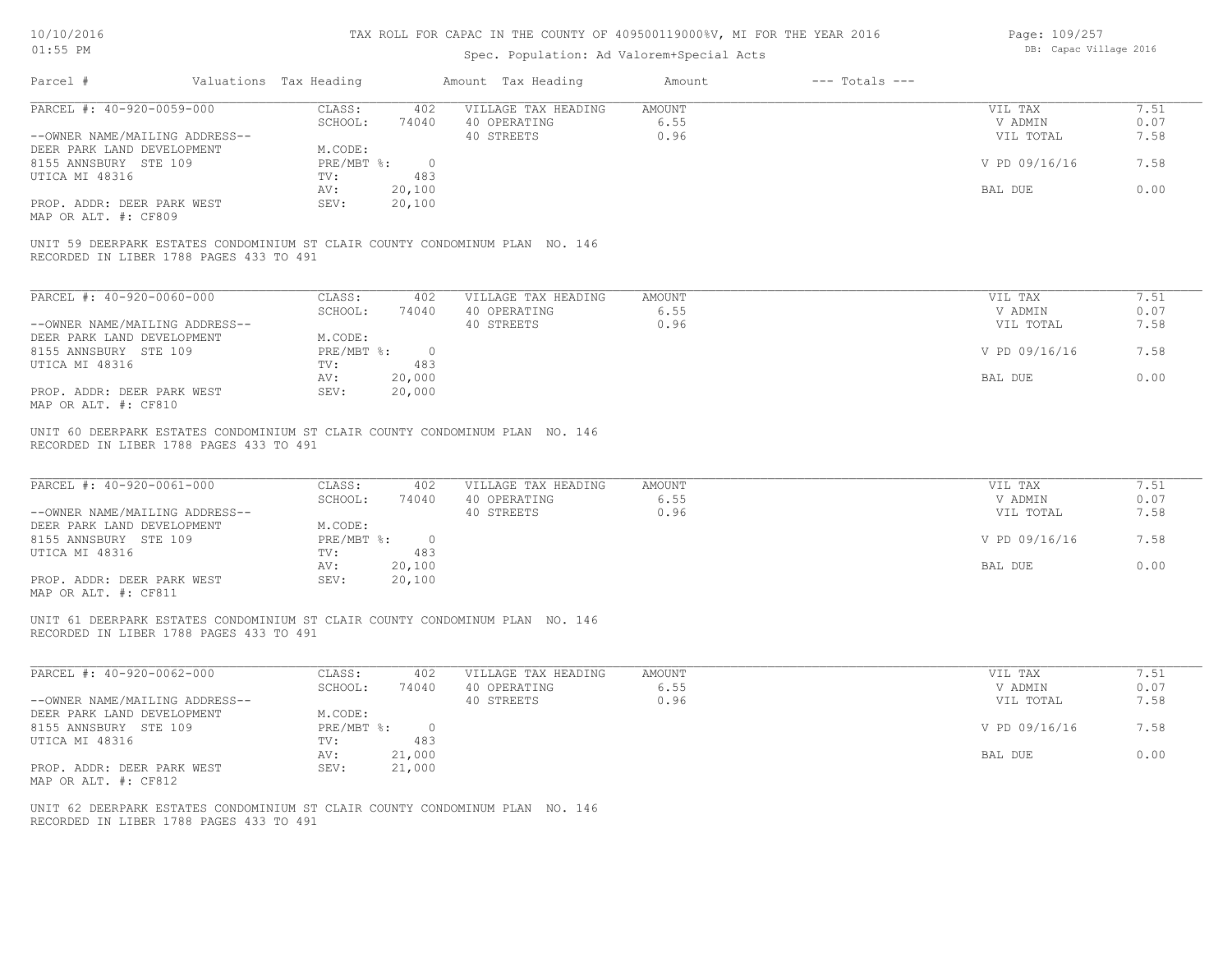| Page: 110/257 |                        |  |
|---------------|------------------------|--|
|               | DB: Capac Village 2016 |  |

| AT: JO LM                                                                                                                           |                                              | Spec. Population: Ad Valorem+Special Acts         |                              | DD. Capac Viiidue 2010          |                          |
|-------------------------------------------------------------------------------------------------------------------------------------|----------------------------------------------|---------------------------------------------------|------------------------------|---------------------------------|--------------------------|
| Parcel #                                                                                                                            | Valuations Tax Heading                       | Amount Tax Heading                                | $---$ Totals $---$<br>Amount |                                 |                          |
| PARCEL #: 40-920-0063-000                                                                                                           | CLASS:<br>402                                | VILLAGE TAX HEADING                               | <b>AMOUNT</b>                | VIL TAX                         | 7.51                     |
|                                                                                                                                     | SCHOOL:<br>74040                             | 40 OPERATING                                      | 6.55                         | V ADMIN                         | 0.07                     |
| --OWNER NAME/MAILING ADDRESS--                                                                                                      |                                              | 40 STREETS                                        | 0.96                         | VIL TOTAL                       | 7.58                     |
| DEER PARK LAND DEVELOPMENT                                                                                                          | M.CODE:                                      |                                                   |                              |                                 |                          |
| 8155 ANNSBURY STE 109                                                                                                               | $PRE/MBT$ $\div$<br>$\overline{0}$           |                                                   |                              | V PD 09/16/16                   | 7.58                     |
|                                                                                                                                     | TV:<br>483                                   |                                                   |                              |                                 |                          |
| UTICA MI 48316                                                                                                                      |                                              |                                                   |                              |                                 |                          |
|                                                                                                                                     | 22,000<br>AV:                                |                                                   |                              | BAL DUE                         | 0.00                     |
| PROP. ADDR: DEER PARK WEST<br>MAP OR ALT. #: CF813                                                                                  | 22,000<br>SEV:                               |                                                   |                              |                                 |                          |
| UNIT 63 DEERPARK ESTATES CONDOMINIUM ST CLAIR COUNTY CONDOMINUM PLAN NO. 146<br>RECORDED IN LIBER 1788 PAGES 433 TO 491             |                                              |                                                   |                              |                                 |                          |
| PARCEL #: 40-920-0064-000                                                                                                           | CLASS:<br>401                                | VILLAGE TAX HEADING                               | AMOUNT                       | VIL TAX                         | 285.54                   |
|                                                                                                                                     | SCHOOL:<br>74040                             | 40 OPERATING                                      | 248.87                       | V ADMIN                         | 2.85                     |
| --OWNER NAME/MAILING ADDRESS--                                                                                                      |                                              | 40 STREETS                                        | 36.67                        | VIL TOTAL                       | 288.39                   |
| O'BRIEN GERALD                                                                                                                      | M.CODE:                                      |                                                   |                              |                                 |                          |
|                                                                                                                                     |                                              |                                                   |                              |                                 |                          |
| 202 QUAIL DR                                                                                                                        | PRE/MBT %: 100                               |                                                   |                              | V PD 09/16/16                   | 288.39                   |
| CAPAC MI 48014                                                                                                                      | TV:<br>18,336                                |                                                   |                              |                                 |                          |
|                                                                                                                                     | 36,600<br>AV:                                |                                                   |                              | BAL DUE                         | 0.00                     |
| PROP. ADDR: 202 QUAIL DR<br>MAP OR ALT. #: CF814A                                                                                   | SEV:<br>36,600                               |                                                   |                              |                                 |                          |
| PARCEL #: 40-920-0065-000<br>--OWNER NAME/MAILING ADDRESS--<br>KWIATKOSKI, JAMES/JOAN                                               | CLASS:<br>401<br>SCHOOL:<br>74040<br>M.CODE: | VILLAGE TAX HEADING<br>40 OPERATING<br>40 STREETS | AMOUNT<br>439.81<br>64.80    | VIL TAX<br>V ADMIN<br>VIL TOTAL | 504.61<br>5.04<br>509.65 |
| 204 QUAIL DR<br>CAPAC MI 48014                                                                                                      | PRE/MBT %: 100<br>TV:<br>32,404              |                                                   |                              | V PD 08/15/16                   | 509.65                   |
|                                                                                                                                     | 35,200<br>AV:                                |                                                   |                              | BAL DUE                         | 0.00                     |
| PROP. ADDR: 204 QUAIL DR<br>MAP OR ALT. #: CF814B                                                                                   | 35,200<br>SEV:                               |                                                   |                              |                                 |                          |
| UNIT B BUIULDING 1 DEER PARK ESTATES CONDOMINIUM ST CLAIR COUNTY CONDOMINUM PLAN<br>NO. 146 RECORDED IN LIBER 1788 PAGES 433 TO 491 |                                              |                                                   |                              |                                 |                          |
| PARCEL #: 40-920-0066-000                                                                                                           | CLASS:<br>401                                | VILLAGE TAX HEADING                               | AMOUNT                       | VIL TAX                         | 526.86                   |
|                                                                                                                                     | SCHOOL:<br>74040                             | 40 OPERATING                                      | 459.20                       | V ADMIN                         | 5.26                     |
| --OWNER NAME/MAILING ADDRESS--                                                                                                      |                                              | 40 STREETS                                        | 67.66                        | VIL TOTAL                       | 532.12                   |
| MAYER, DAVID S./HELENA                                                                                                              | M.CODE:                                      |                                                   |                              |                                 |                          |
| 206 QUAIL DR                                                                                                                        | PRE/MBT %: 100                               |                                                   |                              | V PD 08/01/16                   | 532.12                   |
| CAPAC, MI 48014                                                                                                                     | 33,832<br>TV:                                |                                                   |                              |                                 |                          |
|                                                                                                                                     |                                              |                                                   |                              |                                 |                          |
|                                                                                                                                     | 36,600<br>AV:                                |                                                   |                              | BAL DUE                         | 0.00                     |
| PROP. ADDR: 206 QUAIL DR<br>MAP OR ALT. #: CF814C                                                                                   | 36,600<br>SEV:                               |                                                   |                              |                                 |                          |
| UNIT C BUIULDING 1 DEERPARK ESTATES CONDOMINIUM ST CLAIR COUNTY CONDOMINUM PLAN<br>NO. 146 RECORDED IN LIBER 1788 PAGES 433 TO 491  |                                              |                                                   |                              |                                 |                          |
|                                                                                                                                     |                                              |                                                   |                              |                                 |                          |
|                                                                                                                                     |                                              |                                                   |                              |                                 |                          |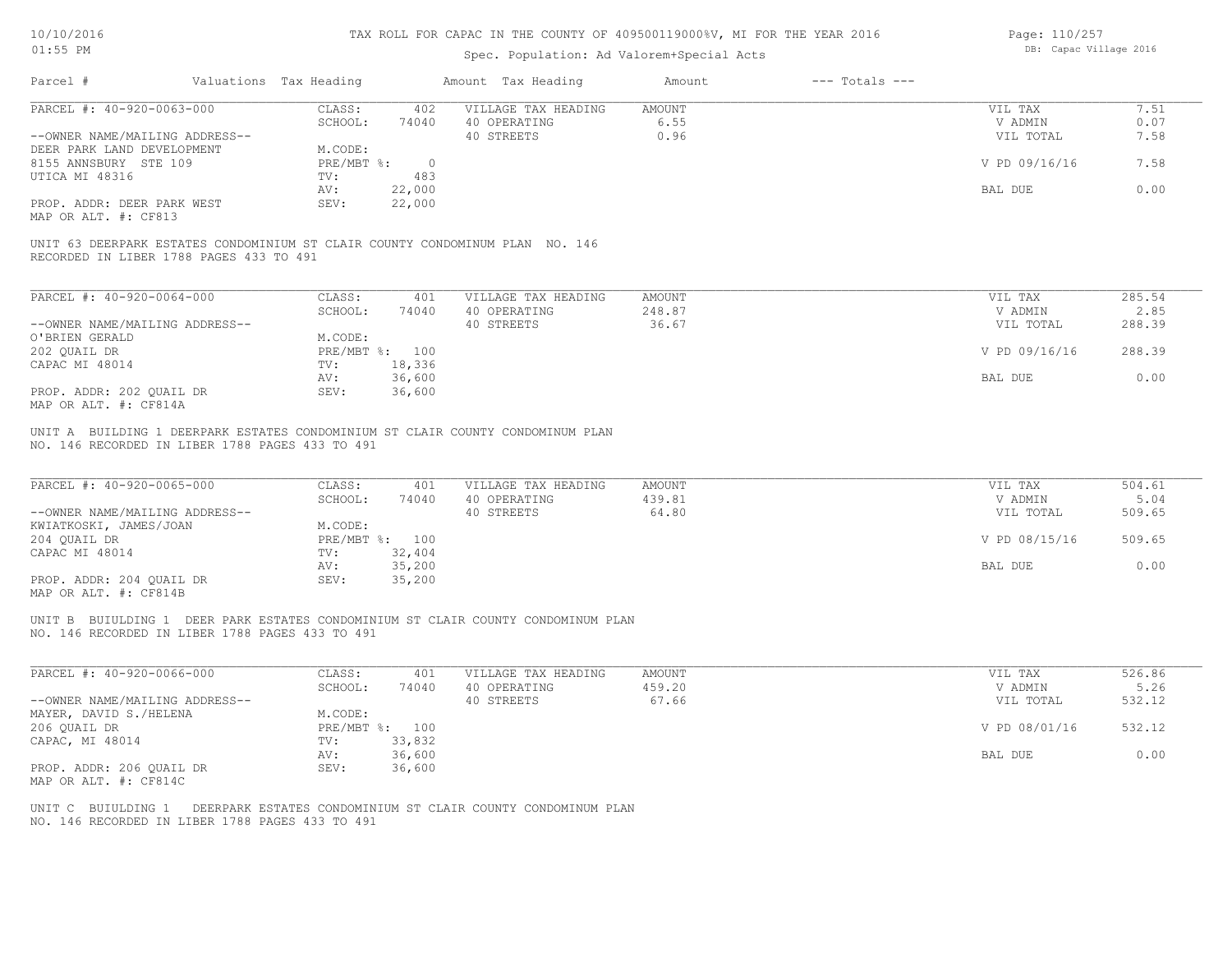# Spec. Population: Ad Valorem+Special Acts

| Page: 111/257 |                        |  |
|---------------|------------------------|--|
|               | DB: Capac Village 2016 |  |

| Parcel #                                        | Valuations Tax Heading |                | Amount Tax Heading                                                              | Amount | $---$ Totals $---$ |               |        |
|-------------------------------------------------|------------------------|----------------|---------------------------------------------------------------------------------|--------|--------------------|---------------|--------|
| PARCEL #: 40-920-0067-000                       | CLASS:                 | 401            | VILLAGE TAX HEADING                                                             | AMOUNT |                    | VIL TAX       | 526.86 |
|                                                 | SCHOOL:                | 74040          | 40 OPERATING                                                                    | 459.20 |                    | V ADMIN       | 5.26   |
| --OWNER NAME/MAILING ADDRESS--                  |                        |                | 40 STREETS                                                                      | 67.66  |                    | VIL TOTAL     | 532.12 |
| WHITE PAMELA                                    | M.CODE:                | COREL          |                                                                                 |        |                    |               |        |
| 102 QUAIL CT                                    |                        | PRE/MBT %: 100 |                                                                                 |        |                    | V PD 09/16/16 | 532.12 |
| CAPAC MI 48014                                  | TV:                    | 33,832         |                                                                                 |        |                    |               |        |
|                                                 | AV:                    | 36,600         |                                                                                 |        |                    | BAL DUE       | 0.00   |
| PROP. ADDR: 102 OUAIL CT                        | SEV:                   | 36,600         |                                                                                 |        |                    |               |        |
| MAP OR ALT. #: CF815A                           |                        |                |                                                                                 |        |                    |               |        |
| NO. 146 RECORDED IN LIBER 1788 PAGES 433 TO 491 |                        |                | UNIT A BUILDING 2 DEER PARK ESTATES CONDOMINIUM ST CLAIR COUNTY CONDOMINUM PLAN |        |                    |               |        |
|                                                 |                        |                |                                                                                 |        |                    |               |        |

| PARCEL #: 40-920-0068-000      | CLASS:     | 401    | VILLAGE TAX HEADING | AMOUNT | VIL TAX       | 504.61 |
|--------------------------------|------------|--------|---------------------|--------|---------------|--------|
|                                | SCHOOL:    | 74040  | 40 OPERATING        | 439.81 | V ADMIN       | 5.04   |
| --OWNER NAME/MAILING ADDRESS-- |            |        | 40 STREETS          | 64.80  | VIL TOTAL     | 509.65 |
| SANDERS JUDITH A               | M.CODE:    | COREL  |                     |        |               |        |
| 104 QUAIL CT                   | PRE/MBT %: | 100    |                     |        | V PD 09/19/16 | 509.65 |
| CAPAC MI 48014--373            | TV:        | 32,404 |                     |        |               |        |
|                                | AV:        | 35,200 |                     |        | BAL DUE       | 0.00   |
| PROP. ADDR: 104 OUAIL CT       | SEV:       | 35,200 |                     |        |               |        |
| MAP OR ALT. #: CF815B          |            |        |                     |        |               |        |

NO. 146 RECORDED IN LIBER 1788 PAGES 433 TO 491 UNIT B BUILDING 2 DEER PARK ESTATES CONDOMINIUM ST CLAIR COUNTY CONDOMINUM PLAN

| PARCEL #: 40-920-0069-000      | CLASS:  | 401            | VILLAGE TAX HEADING | AMOUNT | VIL TAX       | 526.86 |
|--------------------------------|---------|----------------|---------------------|--------|---------------|--------|
|                                | SCHOOL: | 74040          | 40 OPERATING        | 459.20 | V ADMIN       | 5.26   |
| --OWNER NAME/MAILING ADDRESS-- |         |                | 40 STREETS          | 67.66  | VIL TOTAL     | 532.12 |
| EVON N PFEILSTUCKER            | M.CODE: | COREL          |                     |        |               |        |
| 106 QUAIL CT                   |         | PRE/MBT %: 100 |                     |        | V PD 09/19/16 | 532.12 |
| CAPAC, MI 48014                | TV:     | 33,832         |                     |        |               |        |
|                                | AV:     | 36,600         |                     |        | BAL DUE       | 0.00   |
| PROP. ADDR: 106 QUAIL CT       | SEV:    | 36,600         |                     |        |               |        |
|                                |         |                |                     |        |               |        |

MAP OR ALT. #: CF815C

NO. 146 RECORDED IN LIBER 1788 PAGES 433 TO 491 UNIT C BUILDING 2 DEER PARK ESTATES CONDOMINIUM ST CLAIR COUNTY CONDOMINUM PLAN

| PARCEL #: 40-920-0070-000      | CLASS:       | 401      | VILLAGE TAX HEADING                                               | AMOUNT | VIL TAX   | 526.86 |
|--------------------------------|--------------|----------|-------------------------------------------------------------------|--------|-----------|--------|
|                                | SCHOOL:      | 74040    | 40 OPERATING                                                      | 459.20 | V ADMIN   | 5.26   |
| --OWNER NAME/MAILING ADDRESS-- |              |          | 40 STREETS                                                        | 67.66  | VIL TOTAL | 532.12 |
| LEDBETTER RICK                 | M.CODE:      |          |                                                                   |        |           |        |
| LEDBETTER DEBRA                | $PRE/MBT$ %: | $\Omega$ |                                                                   |        | BAL DUE   | 532.12 |
| P.O. BOX 7                     | TV:          | 33,832   |                                                                   |        |           |        |
| PORTALES NM 88130              | AV:          | 36,600   |                                                                   |        |           |        |
|                                | SEV:         | 36,600   |                                                                   |        |           |        |
| PROP. ADDR: 108 OUAIL CT       |              |          |                                                                   |        |           |        |
| MAP OR ALT. #: CF816A          |              |          |                                                                   |        |           |        |
|                                |              |          |                                                                   |        |           |        |
| UNIT A BLDG 3                  |              |          | DEER PARK ESTATES CONDOMINIUM ST CLAIR COUNTY CONDOMINUM PLAN NO. |        |           |        |

 $\mathcal{L}_\mathcal{L} = \mathcal{L}_\mathcal{L} = \mathcal{L}_\mathcal{L} = \mathcal{L}_\mathcal{L} = \mathcal{L}_\mathcal{L} = \mathcal{L}_\mathcal{L} = \mathcal{L}_\mathcal{L} = \mathcal{L}_\mathcal{L} = \mathcal{L}_\mathcal{L} = \mathcal{L}_\mathcal{L} = \mathcal{L}_\mathcal{L} = \mathcal{L}_\mathcal{L} = \mathcal{L}_\mathcal{L} = \mathcal{L}_\mathcal{L} = \mathcal{L}_\mathcal{L} = \mathcal{L}_\mathcal{L} = \mathcal{L}_\mathcal{L}$ 

146 RECORDED IN LIBER 1788 PAGES 433 TO 491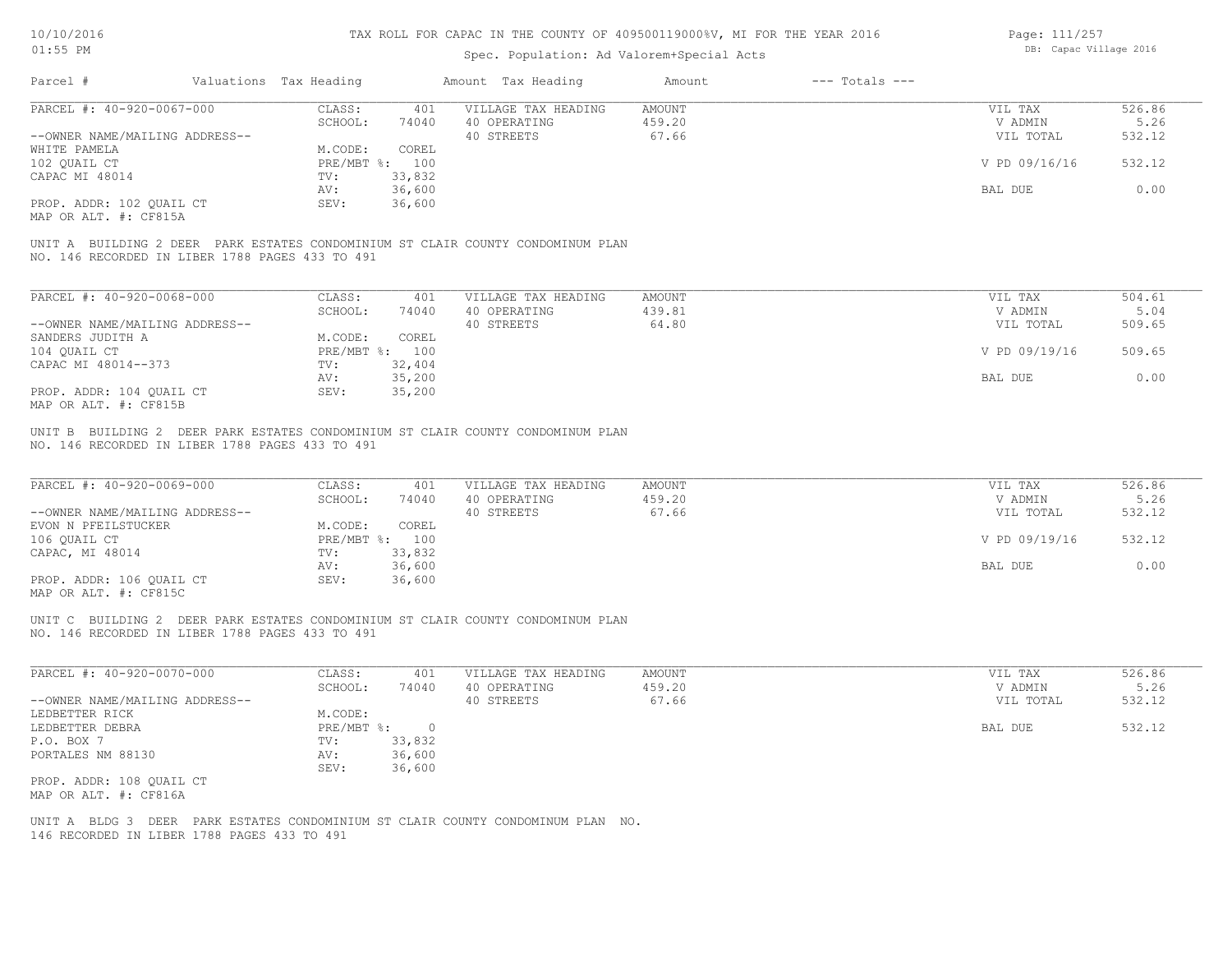## Spec. Population: Ad Valorem+Special Acts

| Page: 112/257 |                        |  |
|---------------|------------------------|--|
|               | DB: Capac Village 2016 |  |

| Parcel #                       | Valuations Tax Heading |        | Amount Tax Heading  | Amount | $---$ Totals $---$ |               |        |
|--------------------------------|------------------------|--------|---------------------|--------|--------------------|---------------|--------|
| PARCEL #: 40-920-0071-000      | CLASS:                 | 401    | VILLAGE TAX HEADING | AMOUNT |                    | VIL TAX       | 504.61 |
|                                | SCHOOL:                | 74040  | 40 OPERATING        | 439.81 |                    | V ADMIN       | 5.04   |
| --OWNER NAME/MAILING ADDRESS-- |                        |        | 40 STREETS          | 64.80  |                    | VIL TOTAL     | 509.65 |
| WOOSLEY DAVID J.               | M.CODE:                | COREL  |                     |        |                    |               |        |
| 110 OUAIL CT                   | PRE/MBT %: 100         |        |                     |        |                    | V PD 09/19/16 | 509.65 |
| CAPAC MI 48014                 | TV:                    | 32,404 |                     |        |                    |               |        |
|                                | AV:                    | 35,200 |                     |        |                    | BAL DUE       | 0.00   |
| PROP. ADDR: 110 QUAIL CT       | SEV:                   | 35,200 |                     |        |                    |               |        |
|                                |                        |        |                     |        |                    |               |        |

MAP OR ALT. #: CF816B

NO. 146 RECORDED IN LIBER 1788 PAGES 433 TO 491 UNIT B BUILDING 3 DEER PARK ESTATES CONDOMINIUM ST CLAIR COUNTY CONDOMINUM PLAN

| PARCEL #: 40-920-0072-000      | CLASS:       | 401    | VILLAGE TAX HEADING | AMOUNT | VIL TAX       | 526.86 |
|--------------------------------|--------------|--------|---------------------|--------|---------------|--------|
|                                | SCHOOL:      | 74040  | 40 OPERATING        | 459.20 | V ADMIN       | 5.26   |
| --OWNER NAME/MAILING ADDRESS-- |              |        | 40 STREETS          | 67.66  | VIL TOTAL     | 532.12 |
| HUTTON ROBERT W                | M.CODE:      | COREL  |                     |        |               |        |
| HUTTON JOANNE F                | $PRE/MBT$ %: | 100    |                     |        | V PD 09/19/16 | 532.12 |
| 112 QUAIL CT                   | TV:          | 33,832 |                     |        |               |        |
| CAPAC MI 48014                 | AV:          | 36,600 |                     |        | BAL DUE       | 0.00   |
|                                | SEV:         | 36,600 |                     |        |               |        |
| PROP. ADDR: 112 OUAIL CT       |              |        |                     |        |               |        |

MAP OR ALT. #: CF816C

NO. 146 RECORDED IN LIBER 1788 PAGES 433 TO 491 UNIT C BUIULDING 3 DEER PARK ESTATES CONDOMINIUM ST CLAIR COUNTY CONDOMINUM PLAN

| PARCEL #: 40-920-0073-000      | CLASS:  | 401            | VILLAGE TAX HEADING | AMOUNT | VIL TAX       | 529.49 |
|--------------------------------|---------|----------------|---------------------|--------|---------------|--------|
|                                | SCHOOL: | 74040          | 40 OPERATING        | 461.49 | V ADMIN       | 5.29   |
| --OWNER NAME/MAILING ADDRESS-- |         |                | 40 STREETS          | 68.00  | VIL TOTAL     | 534.78 |
| LAWSON ARLA J                  | M.CODE: |                |                     |        |               |        |
| FRANTZ CONNIE J                |         | PRE/MBT %: 100 |                     |        | V PD 07/15/16 | 534.78 |
| 111 QUAIL DR.                  | TV:     | 34,001         |                     |        |               |        |
| CAPAC MI 48014                 | AV:     | 36,600         |                     |        | BAL DUE       | 0.00   |
|                                | SEV:    | 36,600         |                     |        |               |        |
| PROP. ADDR: 111 OUAIL CT       |         |                |                     |        |               |        |

MAP OR ALT. #: CF817A

NO. 146 RECORDED IN LIBER 1788 PAGES 433 TO 491 UNIT A BUIULDING 4 DEERPARK ESTATES CONDOMINIUM ST CLAIR COUNTY CONDOMINUM PLAN

| PARCEL #: 40-920-0074-000      | CLASS:     | 401    | VILLAGE TAX HEADING | AMOUNT | VIL TAX       | 504.61 |
|--------------------------------|------------|--------|---------------------|--------|---------------|--------|
|                                | SCHOOL:    | 74040  | 40 OPERATING        | 439.81 | V ADMIN       | 5.04   |
| --OWNER NAME/MAILING ADDRESS-- |            |        | 40 STREETS          | 64.80  | VIL TOTAL     | 509.65 |
| RINGLE KELLY M                 | M.CODE:    | COREL  |                     |        |               |        |
| 109 OUAIL CT                   | PRE/MBT %: | 100    |                     |        | V PD 09/19/16 | 509.65 |
| CAPAC MI 48014                 | TV:        | 32,404 |                     |        |               |        |
|                                | AV:        | 35,200 |                     |        | BAL DUE       | 0.00   |
| PROP. ADDR: 109 OUAIL CT       | SEV:       | 35,200 |                     |        |               |        |
| MAP OR ALT. #: CF817B          |            |        |                     |        |               |        |

COUNTY CONDOMINIUM PLAN NO 146 RECORDED IN LIBER 1788 PAGES 433 TO 491 UNIT B BLDG 4 DEER PARK ESTATES CONDOMINIUM ST CLAIR COUNT CONDOMINIUM ST CLAIR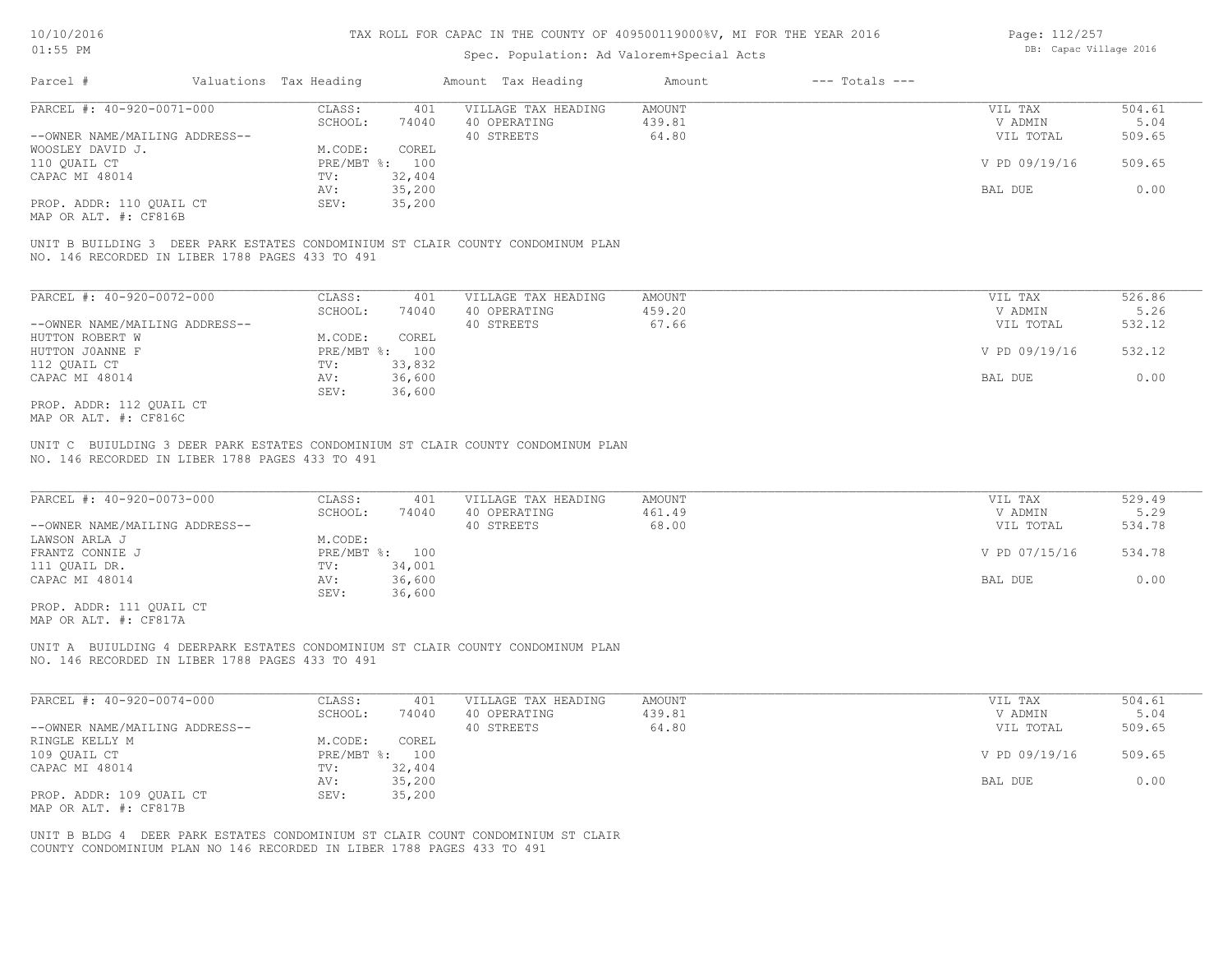Page: 113/257

|                                                                                                                                    |                                    | Page: $113/Z57$<br>DB: Capac Village 2016                       |               |                    |               |        |
|------------------------------------------------------------------------------------------------------------------------------------|------------------------------------|-----------------------------------------------------------------|---------------|--------------------|---------------|--------|
| Parcel #                                                                                                                           | Valuations Tax Heading             | Spec. Population: Ad Valorem+Special Acts<br>Amount Tax Heading | Amount        | $---$ Totals $---$ |               |        |
| PARCEL #: 40-920-0075-000                                                                                                          | CLASS:<br>401                      | VILLAGE TAX HEADING                                             | AMOUNT        |                    | VIL TAX       | 526.86 |
|                                                                                                                                    | SCHOOL:<br>74040                   | 40 OPERATING                                                    | 459.20        |                    | V ADMIN       | 5.26   |
| --OWNER NAME/MAILING ADDRESS--                                                                                                     |                                    | 40 STREETS                                                      | 67.66         |                    | VIL TOTAL     | 532.12 |
| ADAMS LARRY G/JUDITH A                                                                                                             | M.CODE:                            |                                                                 |               |                    |               |        |
| 107 QUAIL COURT                                                                                                                    | PRE/MBT %: 100                     |                                                                 |               |                    | V PD 09/12/16 | 532.12 |
| CAPAC MI 48014                                                                                                                     | 33,832<br>TV:                      |                                                                 |               |                    |               |        |
|                                                                                                                                    | 36,600<br>AV:                      |                                                                 |               |                    | BAL DUE       | 0.00   |
| PROP. ADDR: 107 QUAIL CT<br>MAP OR ALT. #: CF817C                                                                                  | 36,600<br>SEV:                     |                                                                 |               |                    |               |        |
| UNIT C BUIULDING 4 DEERPARK ESTATES CONDOMINIUM ST CLAIR COUNTY CONDOMINUM PLAN<br>NO. 146 RECORDED IN LIBER 1788 PAGES 433 TO 491 |                                    |                                                                 |               |                    |               |        |
| PARCEL #: 40-920-0076-000                                                                                                          | CLASS:<br>401                      | VILLAGE TAX HEADING                                             | <b>AMOUNT</b> |                    | VIL TAX       | 526.86 |
|                                                                                                                                    | SCHOOL:<br>74040                   | 40 OPERATING                                                    | 459.20        |                    | V ADMIN       | 5.26   |
| --OWNER NAME/MAILING ADDRESS--                                                                                                     |                                    | 40 STREETS                                                      | 67.66         |                    | VIL TOTAL     | 532.12 |
| SMITH, DANIEL/LINDA                                                                                                                | M.CODE:<br>CBSMT                   |                                                                 |               |                    |               |        |
| 1208 HEMINGWAY LN                                                                                                                  | PRE/MBT %:<br>$\overline{0}$       |                                                                 |               |                    | V PD 08/15/16 | 532.12 |
| ROSWELL GA 30075-7014                                                                                                              | 33,832<br>TV:                      |                                                                 |               |                    |               |        |
|                                                                                                                                    |                                    |                                                                 |               |                    | BAL DUE       | 0.00   |
|                                                                                                                                    | 36,600<br>AV:                      |                                                                 |               |                    |               |        |
| PROP. ADDR: 105 OUAIL CT<br>MAP OR ALT. #: CF818A                                                                                  | 36,600<br>SEV:                     |                                                                 |               |                    |               |        |
| UNIT A BUILDING 5 DEERPARK ESTATES CONDOMINIUM ST CLAIR COUNTY CONDOMINUM PLAN<br>NO. 146 RECORDED IN LIBER 1788 PAGES 433 TO 491  |                                    |                                                                 |               |                    |               |        |
| PARCEL #: 40-920-0077-000                                                                                                          | CLASS:<br>401                      | VILLAGE TAX HEADING                                             | <b>AMOUNT</b> |                    | VIL TAX       | 506.20 |
|                                                                                                                                    | SCHOOL:<br>74040                   | 40 OPERATING                                                    | 441.19        |                    | V ADMIN       | 5.06   |
| --OWNER NAME/MAILING ADDRESS--                                                                                                     |                                    | 40 STREETS                                                      | 65.01         |                    | VIL TOTAL     | 511.26 |
| LAGROW FRANCIS A                                                                                                                   | M.CODE:                            |                                                                 |               |                    |               |        |
| LAGROW SALLY A                                                                                                                     | $PRE/MBT$ $\div$<br>$\overline{0}$ |                                                                 |               |                    | V PD 07/08/16 | 511.26 |
| 206 CLARKSON CT                                                                                                                    | 32,505<br>TV:                      |                                                                 |               |                    |               |        |
| CAPAC MI 48014                                                                                                                     | 35,300<br>AV:<br>SEV:<br>35,300    |                                                                 |               |                    | BAL DUE       | 0.00   |

NO. 146 RECORDED IN LIBER 1788 PAGES 433 TO 491 UNIT B BUIULDING 5 DEERPARK ESTATES CONDOMINIUM ST CLAIR COUNTY CONDOMINUM PLAN

| PARCEL #: 40-920-0078-000      | CLASS:  | 401            | VILLAGE TAX HEADING | AMOUNT | VIL TAX       | 526.86 |
|--------------------------------|---------|----------------|---------------------|--------|---------------|--------|
|                                | SCHOOL: | 74040          | 40 OPERATING        | 459.20 | V ADMIN       | 5.26   |
| --OWNER NAME/MAILING ADDRESS-- |         |                | 40 STREETS          | 67.66  | VIL TOTAL     | 532.12 |
| LANGLEY KEITH D                | M.CODE: |                |                     |        |               |        |
| 101 QUAIL CT                   |         | PRE/MBT %: 100 |                     |        | V PD 09/12/16 | 532.12 |
| CAPAC MI 48014                 | TV:     | 33,832         |                     |        |               |        |
|                                | AV:     | 36,600         |                     |        | BAL DUE       | 0.00   |
| PROP. ADDR: 101 OUAIL CT       | SEV:    | 36,600         |                     |        |               |        |
| MAP OR ALT. #: CF818C          |         |                |                     |        |               |        |

NO. 146 RECORDED IN LIBER 1788 PAGES 433 TO 491 UNIT C BUIULDING 5 DEER PARK ESTATES CONDOMINIUM ST CLAIR COUNTY CONDOMINUM PLAN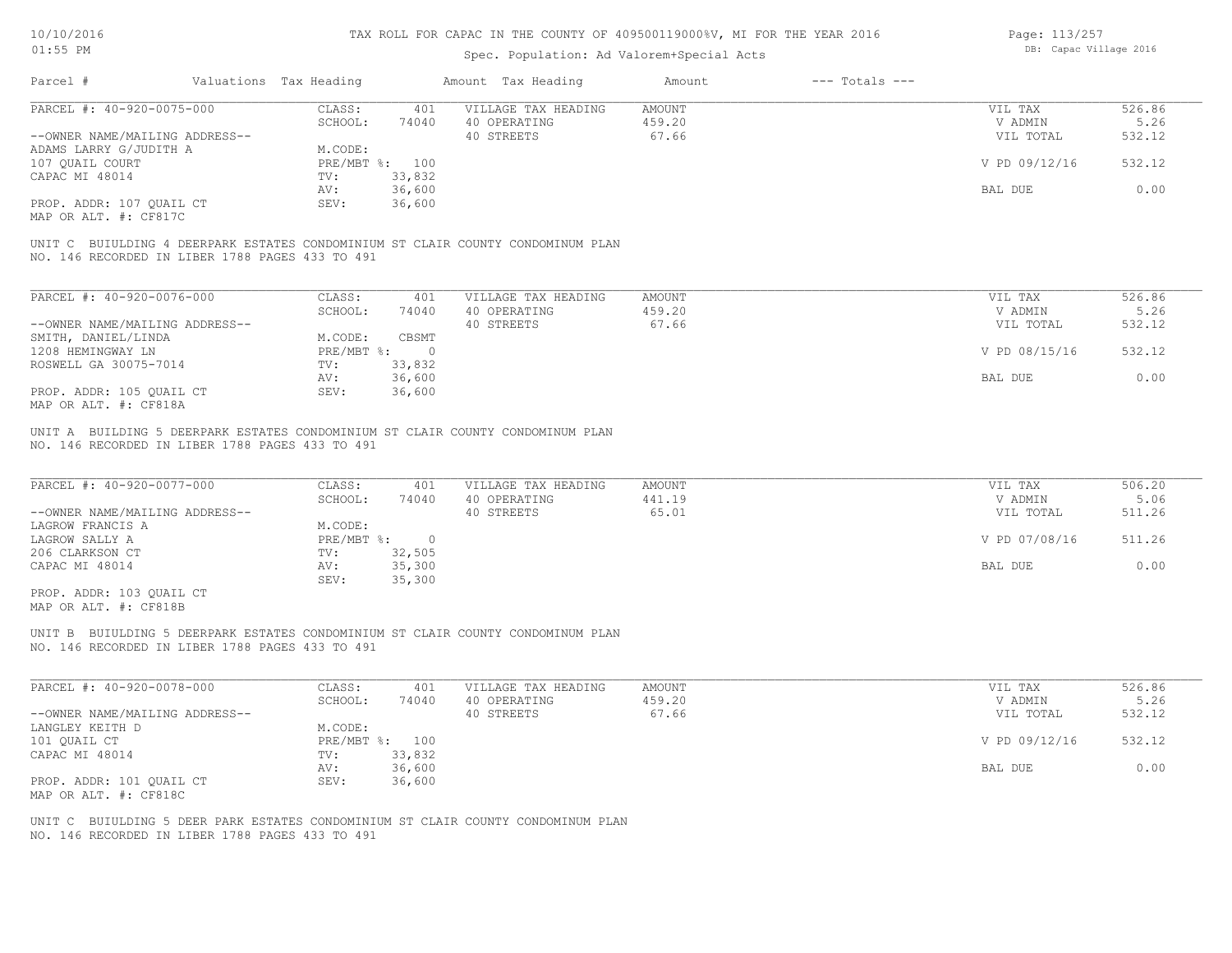## Spec. Population: Ad Valorem+Special Acts

| Parcel #                       | Valuations Tax Heading |                | Amount Tax Heading  | Amount | $---$ Totals $---$ |               |        |
|--------------------------------|------------------------|----------------|---------------------|--------|--------------------|---------------|--------|
| PARCEL #: 40-920-0079-000      | CLASS:                 | 401            | VILLAGE TAX HEADING | AMOUNT |                    | VIL TAX       | 526.86 |
|                                | SCHOOL:                | 74040          | 40 OPERATING        | 459.20 |                    | V ADMIN       | 5.26   |
| --OWNER NAME/MAILING ADDRESS-- |                        |                | 40 STREETS          | 67.66  |                    | VIL TOTAL     | 532.12 |
| HUGHSON JACK C.                | M.CODE:                |                |                     |        |                    |               |        |
| HUGHSON L. R.                  |                        | PRE/MBT %: 100 |                     |        |                    | V PD 09/02/16 | 532.12 |
| 218 QUAIL DR                   | TV:                    | 33,832         |                     |        |                    |               |        |
| CAPAC MI 48014                 | AV:                    | 36,600         |                     |        |                    | BAL DUE       | 0.00   |
|                                | SEV:                   | 36,600         |                     |        |                    |               |        |
| PROP. ADDR: 218 OUAIL DR       |                        |                |                     |        |                    |               |        |

MAP OR ALT. #: CF819A

146 RECORDED IN LIBER 1788 PAGES 433 TO 491 UNIT A BLDG 6 DEERPARK ESTATES CONDOMINIUM ST CLAIR COUNTY CONDOMINUM PLAN NO.

| PARCEL #: 40-920-0080-000      | CLASS:  | 401            | VILLAGE TAX HEADING | AMOUNT | VIL TAX   | 504.61 |
|--------------------------------|---------|----------------|---------------------|--------|-----------|--------|
|                                | SCHOOL: | 74040          | 40 OPERATING        | 439.81 | V ADMIN   | 5.04   |
| --OWNER NAME/MAILING ADDRESS-- |         |                | 40 STREETS          | 64.80  | VIL TOTAL | 509.65 |
| ERISCH, CYNTHIA                | M.CODE: |                |                     |        |           |        |
| 220 QUAIL DR.                  |         | PRE/MBT %: 100 |                     |        | BAL DUE   | 509.65 |
| CAPAC MI 48014                 | TV:     | 32,404         |                     |        |           |        |
|                                | AV:     | 35,200         |                     |        |           |        |
| PROP. ADDR: 220 QUAIL DR.      | SEV:    | 35,200         |                     |        |           |        |
| MAP OR ALT. #: CF819B          |         |                |                     |        |           |        |

146 RECORDED IN LIBER 1788 PAGES 433 TO 491 UNIT B BLDG 6 DEER PARK ESTATES CONDOMINIUM ST CLAIR COUNTY CONDOMINUM PLAN NO.

| PARCEL #: 40-920-0081-000      | CLASS:       | 401    | VILLAGE TAX HEADING | AMOUNT | VIL TAX       | 526.86 |  |
|--------------------------------|--------------|--------|---------------------|--------|---------------|--------|--|
|                                | SCHOOL:      | 74040  | 40 OPERATING        | 459.20 | V ADMIN       | 5.26   |  |
| --OWNER NAME/MAILING ADDRESS-- |              |        | 40 STREETS          | 67.66  | VIL TOTAL     | 532.12 |  |
| MEYERS CHARLOTTE J             | M.CODE:      |        |                     |        |               |        |  |
| 222 OUAIL DR                   | $PRE/MBT$ %: | 100    |                     |        | V PD 09/07/16 | 532.12 |  |
| CAPAC MI 48014                 | TV:          | 33,832 |                     |        |               |        |  |
|                                | AV:          | 36,600 |                     |        | BAL DUE       | 0.00   |  |
| PROP. ADDR: 222 OUAIL DR.      | SEV:         | 36,600 |                     |        |               |        |  |
| $\frac{1}{2}$                  |              |        |                     |        |               |        |  |

 $\mathcal{L}_\mathcal{L} = \mathcal{L}_\mathcal{L} = \mathcal{L}_\mathcal{L} = \mathcal{L}_\mathcal{L} = \mathcal{L}_\mathcal{L} = \mathcal{L}_\mathcal{L} = \mathcal{L}_\mathcal{L} = \mathcal{L}_\mathcal{L} = \mathcal{L}_\mathcal{L} = \mathcal{L}_\mathcal{L} = \mathcal{L}_\mathcal{L} = \mathcal{L}_\mathcal{L} = \mathcal{L}_\mathcal{L} = \mathcal{L}_\mathcal{L} = \mathcal{L}_\mathcal{L} = \mathcal{L}_\mathcal{L} = \mathcal{L}_\mathcal{L}$ 

MAP OR ALT. #: CF819C

146 RECORDED IN LIBER 1788 PAGES 433 TO 491 UNIT C BLDG 6 DEER PARK ESTATES CONDOMINIUM ST CLAIR COUNTY CONDOMINUM PLAN NO.

| PARCEL #: 40-920-0082-000      | CLASS:     | 401    | VILLAGE TAX HEADING | AMOUNT | VIL TAX       | 526.86 |
|--------------------------------|------------|--------|---------------------|--------|---------------|--------|
|                                | SCHOOL:    | 74040  | 40 OPERATING        | 459.20 | V ADMIN       | 5.26   |
| --OWNER NAME/MAILING ADDRESS-- |            |        | 40 STREETS          | 67.66  | VIL TOTAL     | 532.12 |
| CHRISTIAN DARLENE              | M.CODE:    |        |                     |        |               |        |
| 7270 MARTIN RD                 | PRE/MBT %: |        |                     |        | V PD 07/21/16 | 532.12 |
| IMLAY CITY MI 48444            | TV:        | 33,832 |                     |        |               |        |
|                                | AV:        | 36,600 |                     |        | BAL DUE       | 0.00   |
| PROP. ADDR: 236 OUAIL DR       | SEV:       | 36,600 |                     |        |               |        |
| MAP OR ALT. #: CF820A          |            |        |                     |        |               |        |

146 RECORDED IN LIBER 1788 PAGES 433 TO 491 UNIT A BLDG 7 DEERPARK ESTATES CONDOMINIUM ST CLAIR COUNTY CONDOMINUM PLAN NO. Page: 114/257 DB: Capac Village 2016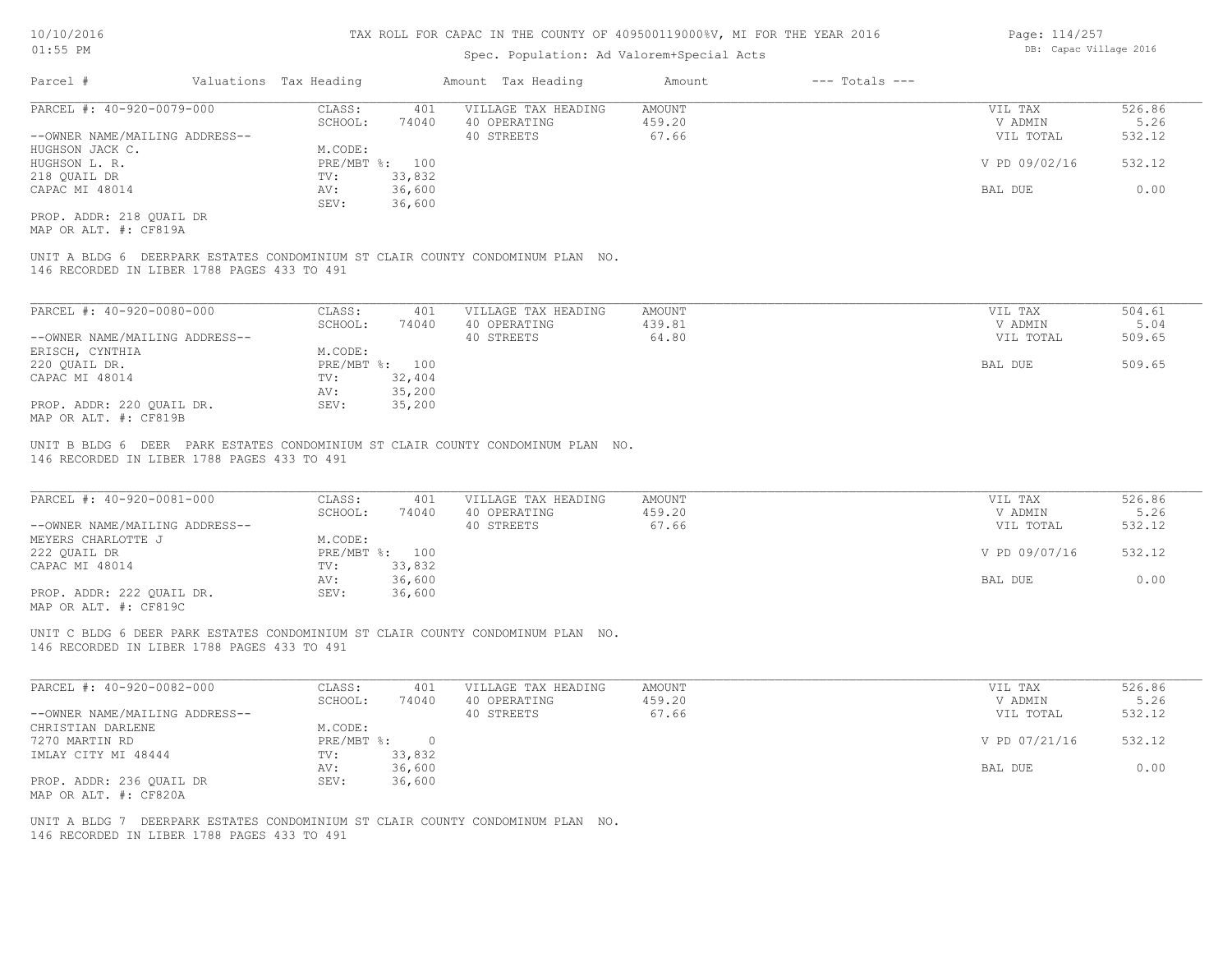## Spec. Population: Ad Valorem+Special Acts

| Page: 115/257          |  |
|------------------------|--|
| DB: Capac Village 2016 |  |

| Parcel #                       | Valuations Tax Heading |                | Amount Tax Heading  | Amount | $---$ Totals $---$ |               |        |
|--------------------------------|------------------------|----------------|---------------------|--------|--------------------|---------------|--------|
| PARCEL #: 40-920-0083-000      | CLASS:                 | 401            | VILLAGE TAX HEADING | AMOUNT |                    | VIL TAX       | 548.16 |
|                                | SCHOOL:                | 74040          | 40 OPERATING        | 477.76 |                    | V ADMIN       | 5.48   |
| --OWNER NAME/MAILING ADDRESS-- |                        |                | 40 STREETS          | 70.40  |                    | VIL TOTAL     | 553.64 |
| CROWDER MICHAEL A              | M.CODE:                | COREL          |                     |        |                    |               |        |
| CROWDER NANCY                  |                        | PRE/MBT %: 100 |                     |        |                    | V PD 09/19/16 | 553.64 |
| 238 QUAIL DR                   | TV:                    | 35,200         |                     |        |                    |               |        |
| CAPAC MI 48014                 | AV:                    | 35,200         |                     |        |                    | BAL DUE       | 0.00   |
|                                | SEV:                   | 35,200         |                     |        |                    |               |        |
| PROP. ADDR: 238 QUAIL DR       |                        |                |                     |        |                    |               |        |

MAP OR ALT. #: CF820B

RECORDED IN LIBER 1788 PAGES 433 TO 491 UNIT B BLDG 7 DEERPARK ESTATES CONDOMINIUM ST CLAIR COUNTY CONDOMINUM PLAN NO. 146

| PARCEL #: 40-920-0084-000      | CLASS:  | 401            | VILLAGE TAX HEADING | AMOUNT | VIL TAX       | 526.86 |
|--------------------------------|---------|----------------|---------------------|--------|---------------|--------|
|                                | SCHOOL: | 74040          | 40 OPERATING        | 459.20 | V ADMIN       | 5.26   |
| --OWNER NAME/MAILING ADDRESS-- |         |                | 40 STREETS          | 67.66  | VIL TOTAL     | 532.12 |
| MCTEVIA CAROLYN M              | M.CODE: |                |                     |        |               |        |
| 240 OUAIL DR                   |         | PRE/MBT %: 100 |                     |        | V PD 08/10/16 | 532.12 |
| CAPAC MI 48014                 | TV:     | 33,832         |                     |        |               |        |
|                                | AV:     | 36,600         |                     |        | BAL DUE       | 0.00   |
| PROP. ADDR: 240 OUAIL DR       | SEV:    | 36,600         |                     |        |               |        |
| MAP OR ALT. #: CF820C          |         |                |                     |        |               |        |

RECORDED IN LIBER 1788 PAGES 433 TO 491 UNIT C BLDG 7 DEERPARK ESTATES CONDOMINIUM ST CLAIR COUNTY CONDOMINUM PLAN NO. 146

| PARCEL #: 40-920-0085-000      | CLASS:     | 401    | VILLAGE TAX HEADING | AMOUNT | VIL TAX       | 531.62 |
|--------------------------------|------------|--------|---------------------|--------|---------------|--------|
|                                | SCHOOL:    | 74040  | 40 OPERATING        | 463.35 | V ADMIN       | 5.31   |
| --OWNER NAME/MAILING ADDRESS-- |            |        | 40 STREETS          | 68.27  | VIL TOTAL     | 536.93 |
| STONE MICHAEL                  | M.CODE:    |        |                     |        |               |        |
| 242 OUAIL DR                   | PRE/MBT %: | 100    |                     |        | V PD 09/12/16 | 536.93 |
| CAPAC MI 48014                 | TV:        | 34,138 |                     |        |               |        |
|                                | AV:        | 36,900 |                     |        | BAL DUE       | 0.00   |
| PROP. ADDR: 242 OUAIL DR       | SEV:       | 36,900 |                     |        |               |        |
| $\frac{1}{2}$                  |            |        |                     |        |               |        |

 $\mathcal{L}_\mathcal{L} = \mathcal{L}_\mathcal{L} = \mathcal{L}_\mathcal{L} = \mathcal{L}_\mathcal{L} = \mathcal{L}_\mathcal{L} = \mathcal{L}_\mathcal{L} = \mathcal{L}_\mathcal{L} = \mathcal{L}_\mathcal{L} = \mathcal{L}_\mathcal{L} = \mathcal{L}_\mathcal{L} = \mathcal{L}_\mathcal{L} = \mathcal{L}_\mathcal{L} = \mathcal{L}_\mathcal{L} = \mathcal{L}_\mathcal{L} = \mathcal{L}_\mathcal{L} = \mathcal{L}_\mathcal{L} = \mathcal{L}_\mathcal{L}$ 

MAP OR ALT. #: CF821A

RECORDED IN LIBER 1788 PAGES 433 TO 491 UNIT A BLDG 8 DEERPARK ESTATES CONDOMINIUM ST CLAIR COUNTY CONDOMINUM PLAN NO. 146

| PARCEL #: 40-920-0086-000      | CLASS:     | 401    | VILLAGE TAX HEADING | AMOUNT | VIL TAX       | 509.39 |
|--------------------------------|------------|--------|---------------------|--------|---------------|--------|
|                                | SCHOOL:    | 74040  | 40 OPERATING        | 443.97 | V ADMIN       | 5.09   |
| --OWNER NAME/MAILING ADDRESS-- |            |        | 40 STREETS          | 65.42  | VIL TOTAL     | 514.48 |
| ROBERSON RUSSELL               | M.CODE:    |        |                     |        |               |        |
| ROBERSON MARY ANN              | PRE/MBT %: |        |                     |        | V PD 09/07/16 | 514.48 |
| 244 QUAIL DR                   | TV:        | 32,710 |                     |        |               |        |
| CAPAC MI 48014                 | AV:        | 35,500 |                     |        | BAL DUE       | 0.00   |
|                                | SEV:       | 35,500 |                     |        |               |        |
| PROP. ADDR: 244 QUAIL DR       |            |        |                     |        |               |        |
| MAP OR ALT. #: CF821B          |            |        |                     |        |               |        |

146 RECORDED IN LIBER 1788 PAGES 433 TO 491 UNIT B BLDG 8 DEERPARK ESTATES CONDOMINIUM ST CLAIR COUNTY CONDOMINUM PLAN NO.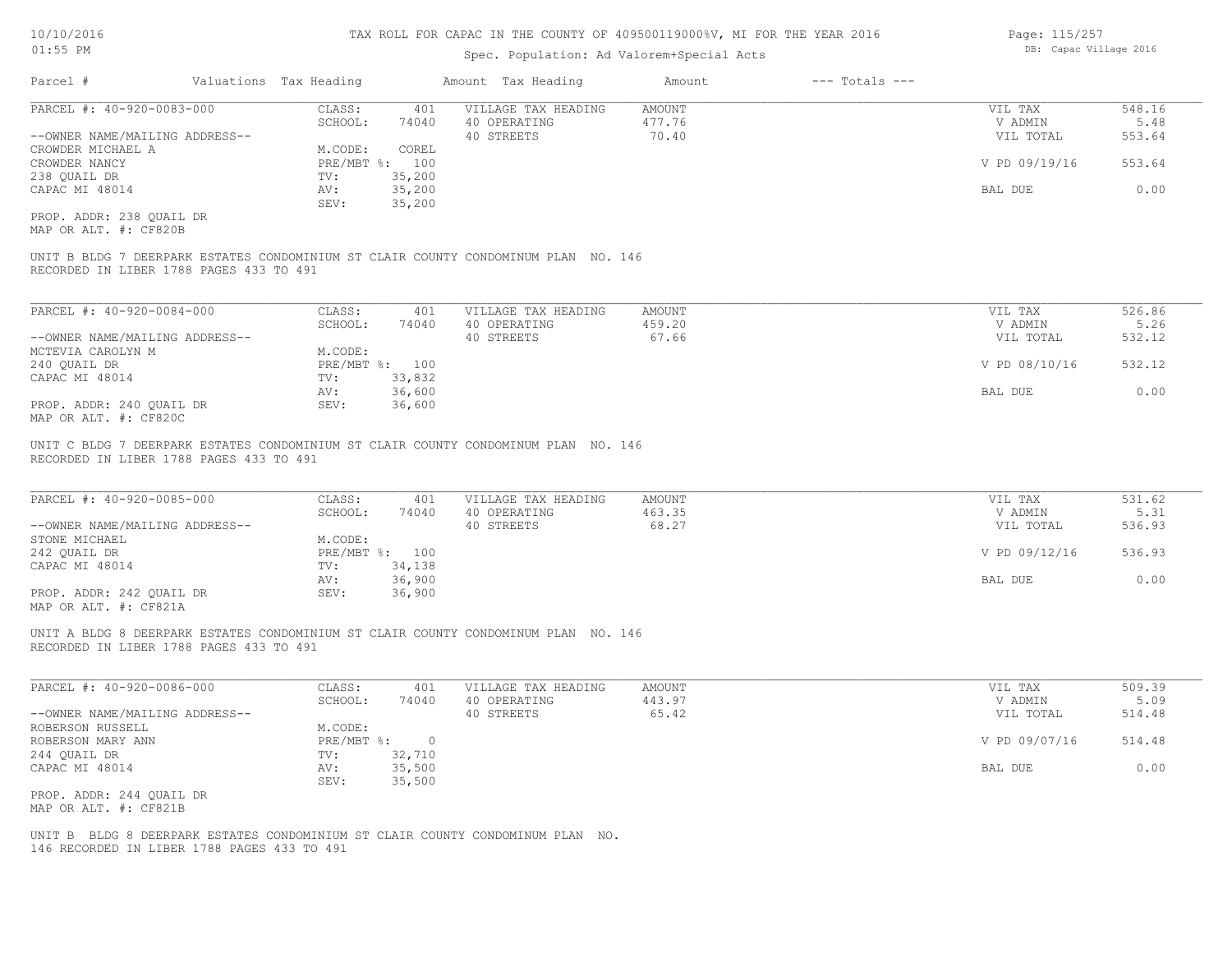#### Spec. Population: Ad Valorem+Special Acts

| Parcel #                       | Valuations Tax Heading |        | Amount Tax Heading  | Amount | $---$ Totals $---$ |               |        |
|--------------------------------|------------------------|--------|---------------------|--------|--------------------|---------------|--------|
| PARCEL #: 40-920-0087-000      | CLASS:                 | 401    | VILLAGE TAX HEADING | AMOUNT |                    | VIL TAX       | 531.62 |
|                                | SCHOOL:                | 74040  | 40 OPERATING        | 463.35 |                    | V ADMIN       | 5.31   |
| --OWNER NAME/MAILING ADDRESS-- |                        |        | 40 STREETS          | 68.27  |                    | VIL TOTAL     | 536.93 |
| BREWER YOUNG G.                | M.CODE:                |        |                     |        |                    |               |        |
| BREWER PATTI L.                | PRE/MBT %: 100         |        |                     |        |                    | V PD 09/12/16 | 536.93 |
| 246 QUAIL DR                   | TV:                    | 34,138 |                     |        |                    |               |        |
| CAPAC MI 48014                 | AV:                    | 36,900 |                     |        |                    | BAL DUE       | 0.00   |
|                                | SEV:                   | 36,900 |                     |        |                    |               |        |
| PROP. ADDR: 246 QUAIL DR       |                        |        |                     |        |                    |               |        |
| MAP OR ALT. #: CF821C          |                        |        |                     |        |                    |               |        |

RECORDED IN LIBER 1788 PAGES 433 TO 491 UNIT C BLDG 8 DEERPARK ESTATES CONDOMINIUM ST CLAIR COUNTY CONDOMINUM PLAN NO. 146

| PARCEL #: 40-920-0088-000      | CLASS:  | 401            | VILLAGE TAX HEADING | AMOUNT | VIL TAX       | 537.96 |
|--------------------------------|---------|----------------|---------------------|--------|---------------|--------|
|                                | SCHOOL: | 74040          | 40 OPERATING        | 468.87 | V ADMIN       | 5.37   |
| --OWNER NAME/MAILING ADDRESS-- |         |                | 40 STREETS          | 69.09  | VIL TOTAL     | 543.33 |
| HUGHES LAWRENCE M              | M.CODE: |                |                     |        |               |        |
| HUGHES CHARLOTTE L             |         | PRE/MBT %: 100 |                     |        | V PD 07/15/16 | 543.33 |
| 252 QUAIL DR                   | TV:     | 34,545         |                     |        |               |        |
| CAPAC MI 48014                 | AV:     | 37,300         |                     |        | BAL DUE       | 0.00   |
|                                | SEV:    | 37,300         |                     |        |               |        |
| PROP. ADDR: 252 OUAIL DR       |         |                |                     |        |               |        |

MAP OR ALT. #: CF822A

RECORDED IN LIBER 1788 PAGES 433 TO 491 UNIT A BLDG 9 DEERPARK ESTATES CONDOMINIUM ST CLAIR COUNTY CONDOMINUM PLAN NO. 146

| PARCEL #: 40-920-0089-000      | CLASS:  | 401            | VILLAGE TAX HEADING | AMOUNT | VIL TAX       | 518.55 |
|--------------------------------|---------|----------------|---------------------|--------|---------------|--------|
|                                | SCHOOL: | 74040          | 40 OPERATING        | 451.96 | V ADMIN       | 5.18   |
| --OWNER NAME/MAILING ADDRESS-- |         |                | 40 STREETS          | 66.59  | VIL TOTAL     | 523.73 |
| HADDON DAVE W                  | M.CODE: | COREL          |                     |        |               |        |
| 254 QUAIL DR                   |         | PRE/MBT %: 100 |                     |        | V PD 09/19/16 | 523.73 |
| CAPAC MI 48014                 | TV:     | 33,299         |                     |        |               |        |
|                                | AV:     | 35,900         |                     |        | BAL DUE       | 0.00   |
| PROP. ADDR: 254 QUAIL DR       | SEV:    | 35,900         |                     |        |               |        |
|                                |         |                |                     |        |               |        |

MAP OR ALT. #: CF822B

RECORDED IN LIBER 1788 PAGES 433 TO 491 UNIT B BLDG 9 DEERPARK ESTATES CONDOMINIUM ST CLAIR COUNTY CONDOMINUM PLAN NO. 146

| PARCEL #: 40-920-0090-000      | CLASS:  | 401            | VILLAGE TAX HEADING | AMOUNT | VIL TAX       | 537.96 |
|--------------------------------|---------|----------------|---------------------|--------|---------------|--------|
|                                | SCHOOL: | 74040          | 40 OPERATING        | 468.87 | V ADMIN       | 5.37   |
| --OWNER NAME/MAILING ADDRESS-- |         |                | 40 STREETS          | 69.09  | VIL TOTAL     | 543.33 |
| FOLLMER STEVEN J               | M.CODE: | TCBMT          |                     |        |               |        |
| 256 QUAIL DR                   |         | PRE/MBT %: 100 |                     |        | V PD 07/15/16 | 543.33 |
| CAPAC MI 48014                 | TV:     | 34,545         |                     |        |               |        |
|                                | AV:     | 37,300         |                     |        | BAL DUE       | 0.00   |
| PROP. ADDR: 256 QUAIL DR       | SEV:    | 37,300         |                     |        |               |        |
| MAP OR ALT. #: CF822C          |         |                |                     |        |               |        |

146 RECORDED IN LIBER 1788 PAGES 433 TO 491 UNIT C BLDG 9 DEERPARK ESTATES CONDOMINIUM ST CLAIR COUNTY CONDOMINUM PLAN NO. Page: 116/257 DB: Capac Village 2016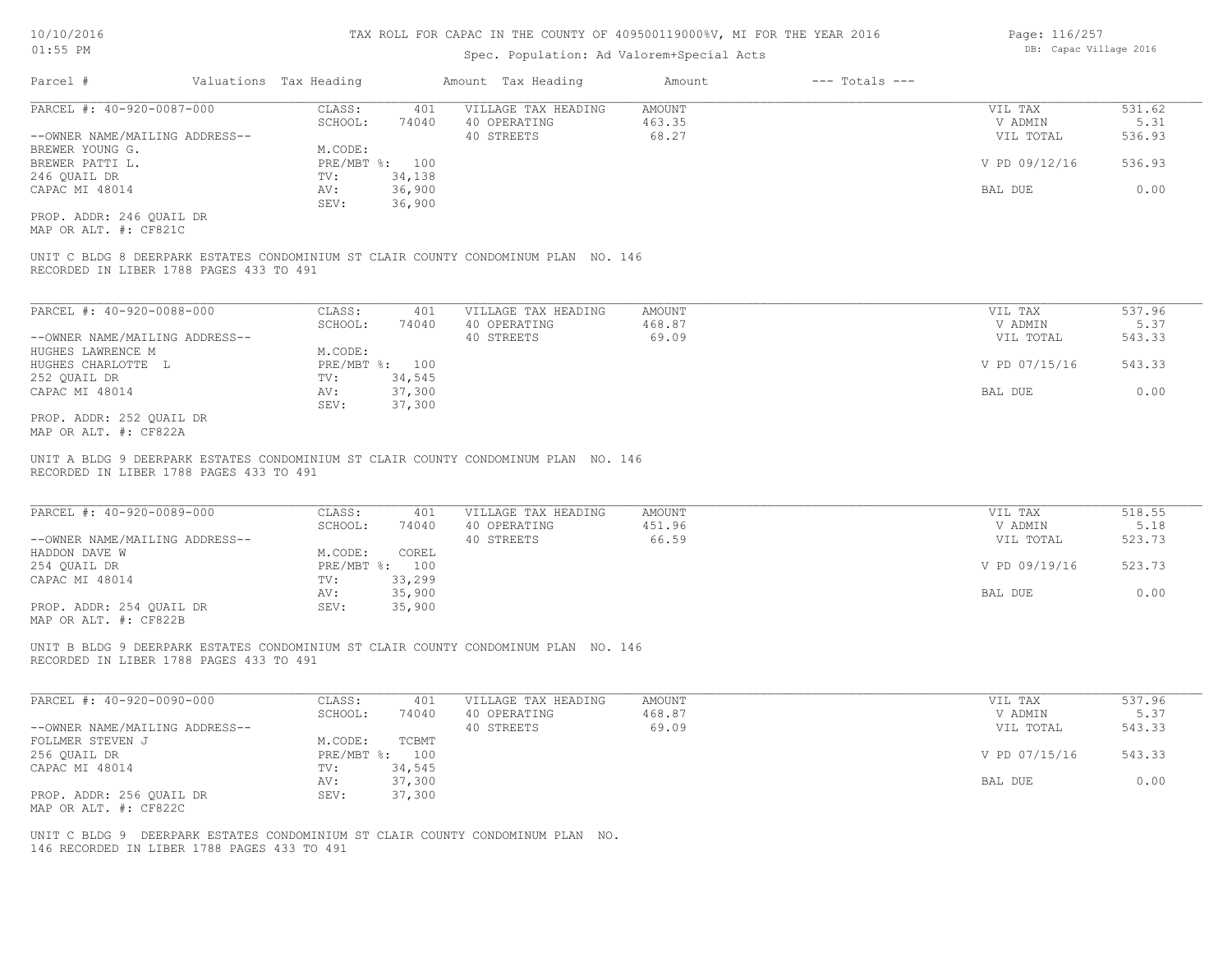## Spec. Population: Ad Valorem+Special Acts

Page: 117/257 DB: Capac Village 2016

| Parcel #                       | Valuations Tax Heading |       | Amount Tax Heading  | Amount | $---$ Totals $---$ |               |      |
|--------------------------------|------------------------|-------|---------------------|--------|--------------------|---------------|------|
| PARCEL #: 40-920-0091-000      | CLASS:                 | 402   | VILLAGE TAX HEADING | AMOUNT |                    | VIL TAX       | 7.51 |
|                                | SCHOOL:                | 74040 | 40 OPERATING        | 6.55   |                    | V ADMIN       | 0.07 |
| --OWNER NAME/MAILING ADDRESS-- |                        |       | 40 STREETS          | 0.96   |                    | VIL TOTAL     | 7.58 |
| DEER PARK LAND DEVELOPMENT     | M.CODE:                |       |                     |        |                    |               |      |
| 8155 ANNSBURY STE 109          | PRE/MBT %:             |       |                     |        |                    | V PD 09/16/16 | 7.58 |
| UTICA MI 48316                 | TV:                    | 483   |                     |        |                    |               |      |
|                                | AV:                    | 5,400 |                     |        |                    | BAL DUE       | 0.00 |
| PROP. ADDR: DEER PARK          | SEV:                   | 5,400 |                     |        |                    |               |      |
| MAP OR ALT. #: CF823A          |                        |       |                     |        |                    |               |      |
|                                |                        |       |                     |        |                    |               |      |

146 RECORDED IN LIBER 1788 PAGES 433 TO 491 UNIT A BLDG 10 DEERPARK ESTATES CONDOMINIUM ST CLAIR COUNTY CONDOMINUM PLAN NO.

| PARCEL #: 40-920-0092-000      | CLASS:     | 402   | VILLAGE TAX HEADING | AMOUNT | VIL TAX       | 7.51 |
|--------------------------------|------------|-------|---------------------|--------|---------------|------|
|                                | SCHOOL:    | 74040 | 40 OPERATING        | 6.55   | V ADMIN       | 0.07 |
| --OWNER NAME/MAILING ADDRESS-- |            |       | 40 STREETS          | 0.96   | VIL TOTAL     | 7.58 |
| DEER PARK LAND DEVELOPMENT     | M.CODE:    |       |                     |        |               |      |
| 8155 ANNSBURY STE 109          | PRE/MBT %: |       |                     |        | V PD 09/16/16 | 7.58 |
| UTICA MI 48316                 | TV:        | 483   |                     |        |               |      |
|                                | AV:        | 5,400 |                     |        | BAL DUE       | 0.00 |
| PROP. ADDR: DEER PARK          | SEV:       | 5,400 |                     |        |               |      |
| MAP OR ALT. #: CF823B          |            |       |                     |        |               |      |

146 RECORDED IN LIBER 1788 PAGES 433 TO 491 UNIT B BLDG 10 DEERPARK ESTATES CONDOMINIUM ST CLAIR COUNTY CONDOMINUM PLAN NO.

| PARCEL #: 40-920-0093-000                             | CLASS:     | 402   | VILLAGE TAX HEADING | AMOUNT | VIL TAX       | 7.51 |
|-------------------------------------------------------|------------|-------|---------------------|--------|---------------|------|
|                                                       | SCHOOL:    | 74040 | 40 OPERATING        | 6.55   | V ADMIN       | 0.07 |
| --OWNER NAME/MAILING ADDRESS--                        |            |       | 40 STREETS          | 0.96   | VIL TOTAL     | 7.58 |
| DEER PARK LAND DEVELOPMENT                            | M.CODE:    |       |                     |        |               |      |
| 8155 ANNSBURY STE 109                                 | PRE/MBT %: |       |                     |        | V PD 09/16/16 | 7.58 |
| UTICA MI 48316                                        | TV:        | 483   |                     |        |               |      |
|                                                       | AV:        | 5,400 |                     |        | BAL DUE       | 0.00 |
| PROP. ADDR: DEER PARK                                 | SEV:       | 5,400 |                     |        |               |      |
| $\cdots$ $\cdots$ $\cdots$ $\cdots$ $\cdots$ $\cdots$ |            |       |                     |        |               |      |

MAP OR ALT. #: CF824A

146 RECORDED IN LIBER 1788 PAGES 433 TO 491 UNIT A BLDG 11 DEERPARK ESTATES CONDOMINIUM ST CLAIR COUNTY CONDOMINUM PLAN NO.

| PARCEL #: 40-920-0094-000      | CLASS:     | 402   | VILLAGE TAX HEADING | AMOUNT | VIL TAX       | 1.51 |
|--------------------------------|------------|-------|---------------------|--------|---------------|------|
|                                | SCHOOL:    | 74040 | 40 OPERATING        | 6.55   | V ADMIN       | 0.07 |
| --OWNER NAME/MAILING ADDRESS-- |            |       | 40 STREETS          | 0.96   | VIL TOTAL     | 7.58 |
| DEER PARK LAND DEVELOPMENT     | M.CODE:    |       |                     |        |               |      |
| 8155 ANNSBURY STE 109          | PRE/MBT %: |       |                     |        | V PD 09/16/16 | 7.58 |
| UTICA MI 48316                 | TV:        | 483   |                     |        |               |      |
|                                | AV:        | 5,400 |                     |        | BAL DUE       | 0.00 |
| PROP. ADDR: DEER PARK          | SEV:       | 5,400 |                     |        |               |      |
| MAP OR ALT. #: CF824B          |            |       |                     |        |               |      |

146 RECORDED IN LIBER 1788 PAGES 433 TO 491 UNIT B UBLDG 11 DEERPARK ESTATES CONDOMINIUM ST CLAIR COUNTY CONDOMINUM PLAN NO.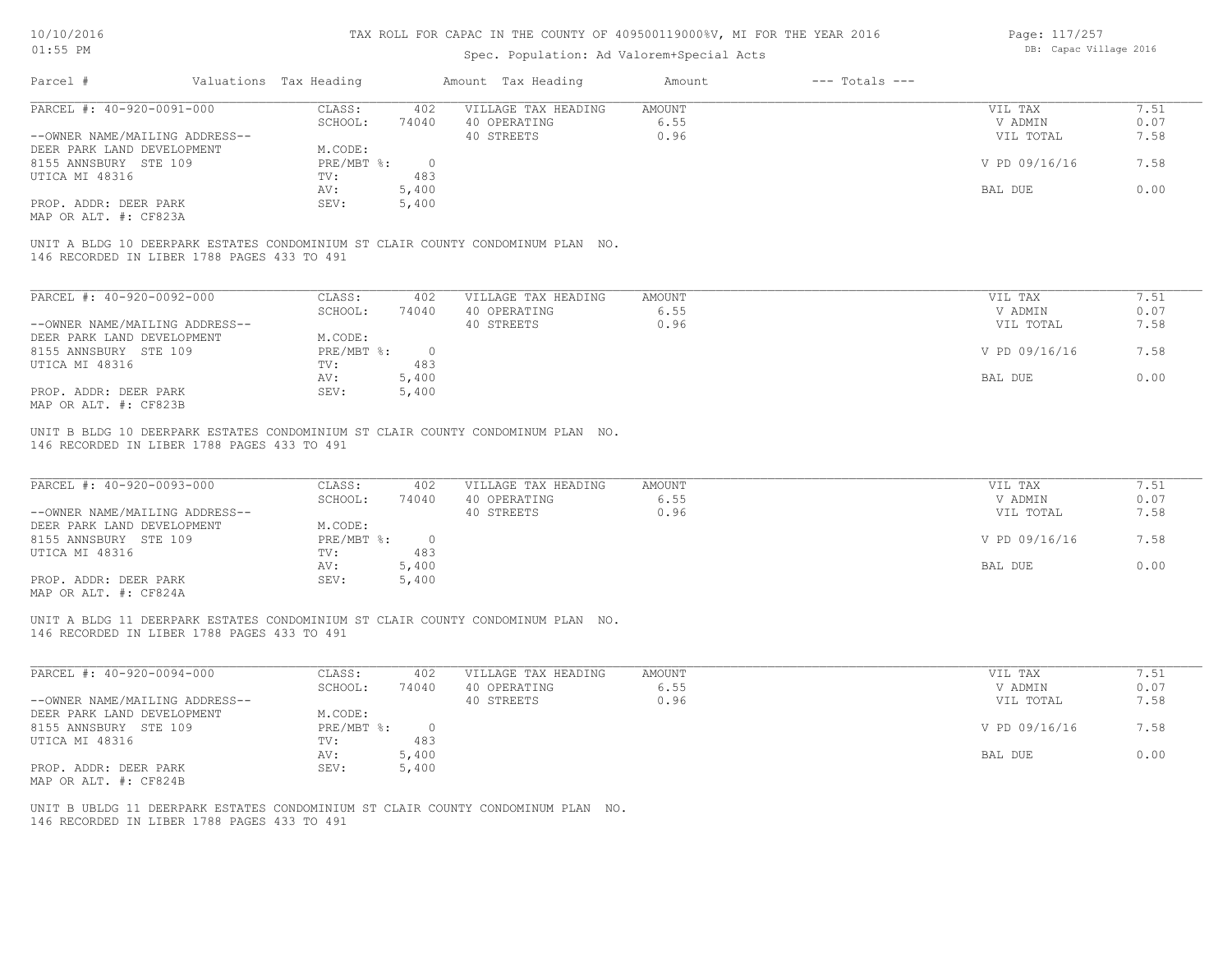## Spec. Population: Ad Valorem+Special Acts

Page: 118/257 DB: Capac Village 2016

| Parcel #                                    | Valuations Tax Heading |                | Amount Tax Heading                                                              | Amount | $---$ Totals $---$ |               |      |
|---------------------------------------------|------------------------|----------------|---------------------------------------------------------------------------------|--------|--------------------|---------------|------|
| PARCEL #: 40-920-0095-000                   | CLASS:                 | 402            | VILLAGE TAX HEADING                                                             | AMOUNT |                    | VIL TAX       | 7.51 |
|                                             | SCHOOL:                | 74040          | 40 OPERATING                                                                    | 6.55   |                    | V ADMIN       | 0.07 |
| --OWNER NAME/MAILING ADDRESS--              |                        |                | 40 STREETS                                                                      | 0.96   |                    | VIL TOTAL     | 7.58 |
| DEER PARK LAND DEVELOPMENT                  | M.CODE:                |                |                                                                                 |        |                    |               |      |
| 8155 ANNSBURY STE 109                       | $PRE/MBT$ $\div$       | $\overline{0}$ |                                                                                 |        |                    | V PD 09/16/16 | 7.58 |
| UTICA MI 48316                              | TV:                    | 483            |                                                                                 |        |                    |               |      |
|                                             | AV:                    | 5,400          |                                                                                 |        |                    | BAL DUE       | 0.00 |
| PROP. ADDR: DEER PARK                       | SEV:                   | 5,400          |                                                                                 |        |                    |               |      |
| MAP OR ALT. #: CF824C                       |                        |                |                                                                                 |        |                    |               |      |
| 146 RECORDED IN LIBER 1788 PAGES 433 TO 491 |                        |                | UNIT C BLDG 11 DEERPARK ESTATES CONDOMINIUM ST CLAIR COUNTY CONDOMINUM PLAN NO. |        |                    |               |      |
| PARCEL #: 40-920-0096-000                   | CLASS:                 | 402            | VILLAGE TAX HEADING                                                             | AMOUNT |                    | VIL TAX       | 7.51 |
|                                             | SCHOOL:                | 74040          | 40 OPERATING                                                                    | 6.55   |                    | V ADMIN       | 0.07 |
| --OWNER NAME/MAILING ADDRESS--              |                        |                | 40 STREETS                                                                      | 0.96   |                    | VIL TOTAL     | 7.58 |
| DEER PARK LAND DEVELOPMENT                  | M.CODE:                |                |                                                                                 |        |                    |               |      |
| 8155 ANNSBURY STE 109                       | $PRE/MBT$ $\div$       | $\overline{0}$ |                                                                                 |        |                    | V PD 09/16/16 | 7.58 |
| UTICA MI 48316                              | TV:                    | 483            |                                                                                 |        |                    |               |      |

AV: 5,400 BAL DUE 0.00

MAP OR ALT. #: CF825A PROP. ADDR: DEER PARK SEV: 5,400

146 RECORDED IN LIBER 1788 PAGES 433 TO 491 UNIT A BLDG 12 DEERPARK ESTATES CONDOMINIUM ST CLAIR COUNTY CONDOMINUM PLAN NO.

| PARCEL #: 40-920-0097-000      | CLASS:     | 402   | VILLAGE TAX HEADING | AMOUNT | VIL TAX       | 7.51 |
|--------------------------------|------------|-------|---------------------|--------|---------------|------|
|                                | SCHOOL:    | 74040 | 40 OPERATING        | 6.55   | V ADMIN       | 0.07 |
| --OWNER NAME/MAILING ADDRESS-- |            |       | 40 STREETS          | 0.96   | VIL TOTAL     | 7.58 |
| DEER PARK LAND DEVELOPMENT     | M.CODE:    |       |                     |        |               |      |
| 8155 ANSBURY STE 109           | PRE/MBT %: |       |                     |        | V PD 09/16/16 | 7.58 |
| UTICA MI 48316                 | TV:        | 483   |                     |        |               |      |
|                                | AV:        | 5,400 |                     |        | BAL DUE       | 0.00 |
| PROP. ADDR: DEER PARK          | SEV:       | 5,400 |                     |        |               |      |
|                                |            |       |                     |        |               |      |

MAP OR ALT. #: CF825B

146 RECORDED IN LIBER 1788 PAGES 433 TO 491 UNIT B BLDG 12 DEERPARK ESTATES CONDOMINIUM ST CLAIR COUNTY CONDOMINUM PLAN NO.

| PARCEL #: 40-920-0098-000      | CLASS:     | 402   | VILLAGE TAX HEADING | AMOUNT | VIL TAX       | 7.51 |
|--------------------------------|------------|-------|---------------------|--------|---------------|------|
|                                | SCHOOL:    | 74040 | 40 OPERATING        | 6.55   | V ADMIN       | 0.07 |
| --OWNER NAME/MAILING ADDRESS-- |            |       | 40 STREETS          | 0.96   | VIL TOTAL     | 7.58 |
| DEER PARK LAND DEVELOPMENT     | M.CODE:    |       |                     |        |               |      |
| 8155 ANNSBURY STE 109          | PRE/MBT %: |       |                     |        | V PD 09/16/16 | 7.58 |
| UTICA MI 48316                 | TV:        | 483   |                     |        |               |      |
|                                | AV:        | 5,400 |                     |        | BAL DUE       | 0.00 |
| PROP. ADDR: DEER PARK          | SEV:       | 5,400 |                     |        |               |      |
| MAP OR ALT. #: CF925C          |            |       |                     |        |               |      |

 $\mathcal{L}_\mathcal{L} = \mathcal{L}_\mathcal{L} = \mathcal{L}_\mathcal{L} = \mathcal{L}_\mathcal{L} = \mathcal{L}_\mathcal{L} = \mathcal{L}_\mathcal{L} = \mathcal{L}_\mathcal{L} = \mathcal{L}_\mathcal{L} = \mathcal{L}_\mathcal{L} = \mathcal{L}_\mathcal{L} = \mathcal{L}_\mathcal{L} = \mathcal{L}_\mathcal{L} = \mathcal{L}_\mathcal{L} = \mathcal{L}_\mathcal{L} = \mathcal{L}_\mathcal{L} = \mathcal{L}_\mathcal{L} = \mathcal{L}_\mathcal{L}$ 

146 RECORDED IN LIBER 1788 PAGES 433 TO 491 UNIT C BLDG 12 DEERPARK ESTATES CONDOMINIUM ST CLAIR COUNTY CONDOMINUM PLAN NO.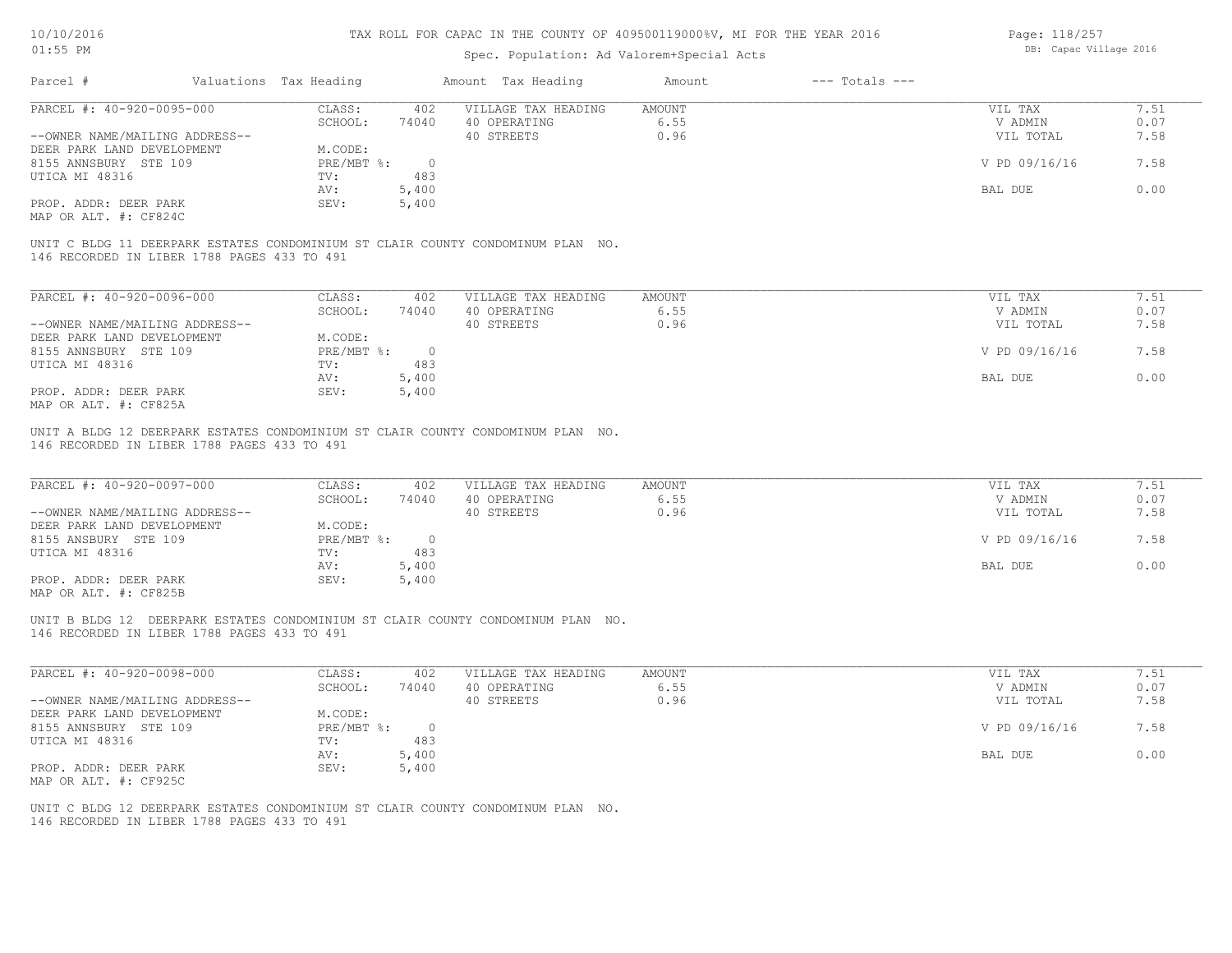## Spec. Population: Ad Valorem+Special Acts

Page: 119/257 DB: Capac Village 2016

| Parcel #                       | Valuations Tax Heading |       | Amount Tax Heading                                                              | Amount | $---$ Totals $---$ |               |      |
|--------------------------------|------------------------|-------|---------------------------------------------------------------------------------|--------|--------------------|---------------|------|
| PARCEL #: 40-920-0099-000      | CLASS:                 | 402   | VILLAGE TAX HEADING                                                             | AMOUNT |                    | VIL TAX       | 7.51 |
|                                | SCHOOL:                | 74040 | 40 OPERATING                                                                    | 6.55   |                    | V ADMIN       | 0.07 |
| --OWNER NAME/MAILING ADDRESS-- |                        |       | 40 STREETS                                                                      | 0.96   |                    | VIL TOTAL     | 7.58 |
| DEER PARK LAND DEVELOPMENT     | M.CODE:                |       |                                                                                 |        |                    |               |      |
| 8155 ANNSBURY STE 109          | PRE/MBT %:             |       |                                                                                 |        |                    | V PD 09/16/16 | 7.58 |
| UTICA MI 48316                 | TV:                    | 483   |                                                                                 |        |                    |               |      |
|                                | AV:                    | 5,400 |                                                                                 |        |                    | BAL DUE       | 0.00 |
| PROP. ADDR: DEER PARK          | SEV:                   | 5,400 |                                                                                 |        |                    |               |      |
| MAP OR ALT. #: CF826A          |                        |       |                                                                                 |        |                    |               |      |
|                                |                        |       |                                                                                 |        |                    |               |      |
|                                |                        |       | UNIT A BLDG 13 DEERPARK ESTATES CONDOMINIUM ST CLAIR COUNTY CONDOMINUM PLAN NO. |        |                    |               |      |

146 RECORDED IN LIBER 1788 PAGES 433 TO 491

| PARCEL #: 40-920-0100-000      | CLASS:     | 402   | VILLAGE TAX HEADING | AMOUNT | VIL TAX       | 7.51 |
|--------------------------------|------------|-------|---------------------|--------|---------------|------|
|                                | SCHOOL:    | 74040 | 40 OPERATING        | 6.55   | V ADMIN       | 0.07 |
| --OWNER NAME/MAILING ADDRESS-- |            |       | 40 STREETS          | 0.96   | VIL TOTAL     | 7.58 |
| DEER PARK LAND DEVELOPMENT     | M.CODE:    |       |                     |        |               |      |
| 8155 ANNSBURY STE 109          | PRE/MBT %: |       |                     |        | V PD 09/16/16 | 7.58 |
| UTICA MI 48316                 | TV:        | 483   |                     |        |               |      |
|                                | AV:        | 5,400 |                     |        | BAL DUE       | 0.00 |
| PROP. ADDR: DEER PARK          | SEV:       | 5,400 |                     |        |               |      |
| MAP OR ALT. #: CF826B          |            |       |                     |        |               |      |

146 RECORDED IN LIBER 1788 PAGES 433 TO 491 UNIT B BLDG 13 DEERPARK ESTATES CONDOMINIUM ST CLAIR COUNTY CONDOMINUM PLAN NO.

| PARCEL #: 40-920-0101-000                    | CLASS:     | 402   | VILLAGE TAX HEADING | AMOUNT | VIL TAX       | 7.51 |
|----------------------------------------------|------------|-------|---------------------|--------|---------------|------|
|                                              | SCHOOL:    | 74040 | 40 OPERATING        | 6.55   | V ADMIN       | 0.07 |
| --OWNER NAME/MAILING ADDRESS--               |            |       | 40 STREETS          | 0.96   | VIL TOTAL     | 7.58 |
| DEER PARK LAND DEVELOPMENT                   | M.CODE:    |       |                     |        |               |      |
| 8155 ANNSBURY STE 109                        | PRE/MBT %: |       |                     |        | V PD 09/16/16 | 7.58 |
| UTICA MI 48316                               | TV:        | 483   |                     |        |               |      |
|                                              | AV:        | 5,400 |                     |        | BAL DUE       | 0.00 |
| PROP. ADDR: DEER PARK                        | SEV:       | 5,400 |                     |        |               |      |
| $\cdots$ $\cdots$ $\cdots$ $\cdots$ $\cdots$ |            |       |                     |        |               |      |

MAP OR ALT. #: CF826C

146 RECORDED IN LIBER 1788 PAGES 433 TO 491 UNIT C BLDG 13 DEERPARK ESTATES CONDOMINIUM ST CLAIR COUNTY CONDOMINUM PLAN NO.

| PARCEL #: 40-920-0102-000      | CLASS:     | 402   | VILLAGE TAX HEADING | AMOUNT | 7.51<br>VIL TAX       |  |
|--------------------------------|------------|-------|---------------------|--------|-----------------------|--|
|                                | SCHOOL:    | 74040 | 40 OPERATING        | 6.55   | 0.07<br>V ADMIN       |  |
| --OWNER NAME/MAILING ADDRESS-- |            |       | 40 STREETS          | 0.96   | 7.58<br>VIL TOTAL     |  |
| DEER PARK LAND DEVELOPMENT     | M.CODE:    |       |                     |        |                       |  |
| 8155 ANNSBURY STE 109          | PRE/MBT %: |       |                     |        | V PD 09/16/16<br>7.58 |  |
| UTICA MI 48316                 | TV:        | 483   |                     |        |                       |  |
|                                | AV:        | 5,400 |                     |        | 0.00<br>BAL DUE       |  |
| PROP. ADDR: DEER PARK          | SEV:       | 5,400 |                     |        |                       |  |
| MAP OR ALT. #: CF827A          |            |       |                     |        |                       |  |

 $\mathcal{L}_\mathcal{L} = \mathcal{L}_\mathcal{L} = \mathcal{L}_\mathcal{L} = \mathcal{L}_\mathcal{L} = \mathcal{L}_\mathcal{L} = \mathcal{L}_\mathcal{L} = \mathcal{L}_\mathcal{L} = \mathcal{L}_\mathcal{L} = \mathcal{L}_\mathcal{L} = \mathcal{L}_\mathcal{L} = \mathcal{L}_\mathcal{L} = \mathcal{L}_\mathcal{L} = \mathcal{L}_\mathcal{L} = \mathcal{L}_\mathcal{L} = \mathcal{L}_\mathcal{L} = \mathcal{L}_\mathcal{L} = \mathcal{L}_\mathcal{L}$ 

146 RECORDED IN LIBER 1788 PAGES 433 TO 491 UNIT A BLDG 14 DEERPARK ESTATES CONDOMINIUM ST CLAIR COUNTY CONDOMINUM PLAN NO.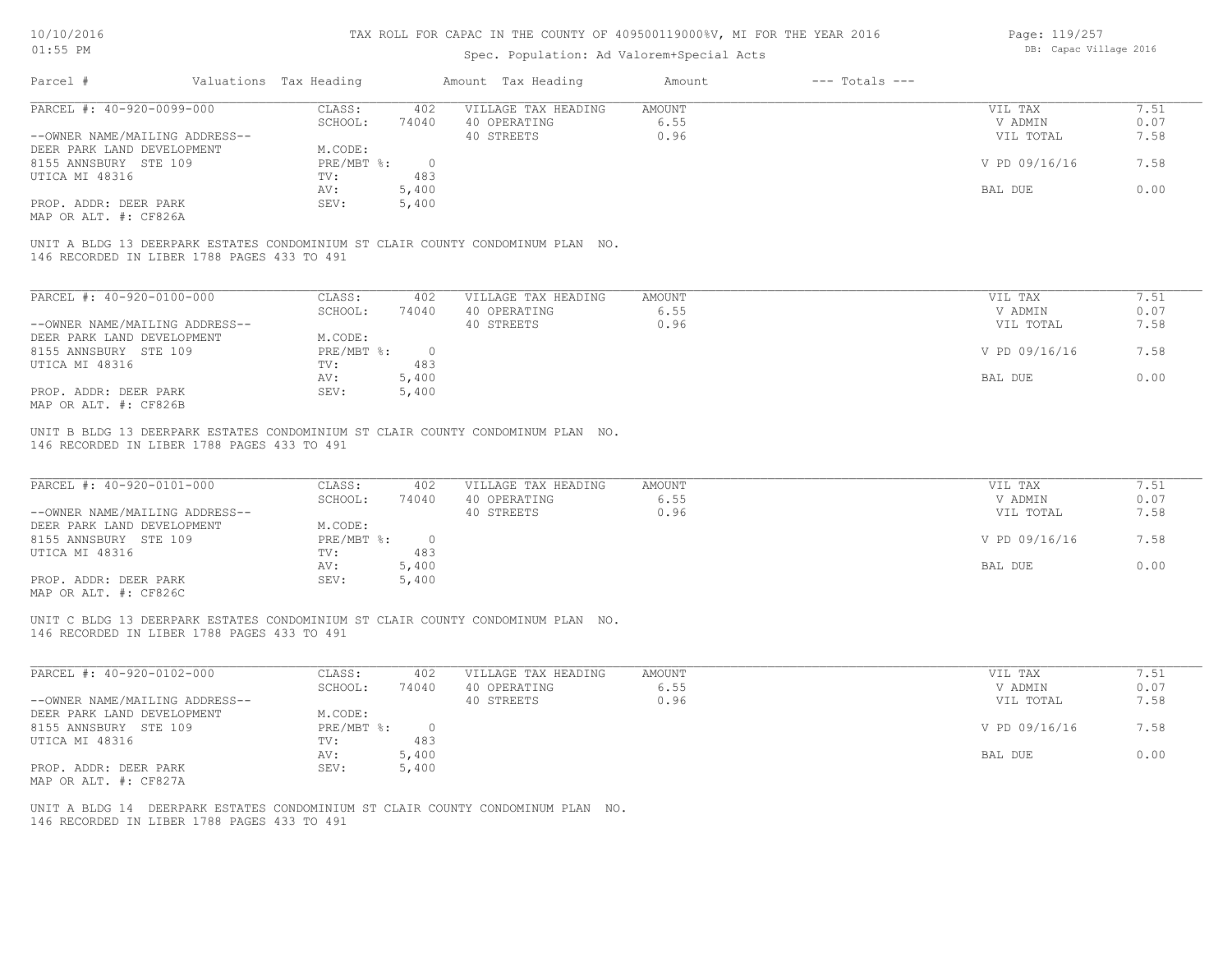## Spec. Population: Ad Valorem+Special Acts

Page: 120/257 DB: Capac Village 2016

| Parcel #                       | Valuations Tax Heading |       | Amount Tax Heading  | Amount | $---$ Totals $---$ |               |      |
|--------------------------------|------------------------|-------|---------------------|--------|--------------------|---------------|------|
| PARCEL #: 40-920-0103-000      | CLASS:                 | 402   | VILLAGE TAX HEADING | AMOUNT |                    | VIL TAX       | 7.51 |
|                                | SCHOOL:                | 74040 | 40 OPERATING        | 6.55   |                    | V ADMIN       | 0.07 |
| --OWNER NAME/MAILING ADDRESS-- |                        |       | 40 STREETS          | 0.96   |                    | VIL TOTAL     | 7.58 |
| DEER PARK LAND DEVELOPMENT     | M.CODE:                |       |                     |        |                    |               |      |
| 8155 ANNSBURY STE 109          | PRE/MBT %:             |       |                     |        |                    | V PD 09/16/16 | 7.58 |
| UTICA MI 48316                 | TV:                    | 483   |                     |        |                    |               |      |
|                                | AV:                    | 5,400 |                     |        |                    | BAL DUE       | 0.00 |
| PROP. ADDR: DEER PARK          | SEV:                   | 5,400 |                     |        |                    |               |      |
| MAP OR ALT. #: CF827B          |                        |       |                     |        |                    |               |      |

146 RECORDED IN LIBER 1788 PAGES 433 TO 491 UNIT B BLDG 14 DEERPARK ESTATES CONDOMINIUM ST CLAIR COUNTY CONDOMINUM PLAN NO.

| PARCEL #: 40-920-0104-000      | CLASS:     | 402   | VILLAGE TAX HEADING | AMOUNT | VIL TAX       | 7.51 |
|--------------------------------|------------|-------|---------------------|--------|---------------|------|
|                                | SCHOOL:    | 74040 | 40 OPERATING        | 6.55   | V ADMIN       | 0.07 |
| --OWNER NAME/MAILING ADDRESS-- |            |       | 40 STREETS          | 0.96   | VIL TOTAL     | 7.58 |
| DEER PARK LAND DEVELOPMENT     | M.CODE:    |       |                     |        |               |      |
| 8155 ANNSBURY STE 109          | PRE/MBT %: | 0.    |                     |        | V PD 09/16/16 | 7.58 |
| UTICA MI 48316                 | TV:        | 483   |                     |        |               |      |
|                                | AV:        | 5,400 |                     |        | BAL DUE       | 0.00 |
| PROP. ADDR: DEER PARK          | SEV:       | 5,400 |                     |        |               |      |
| MAP OR ALT. #: CF827C          |            |       |                     |        |               |      |

146 RECORDED IN LIBER 1788 PAGES 433 TO 491 UNIT C BLDG 14 DEERPARK ESTATES CONDOMINIUM ST CLAIR COUNTY CONDOMINUM PLAN NO.

| PARCEL #: 40-920-0105-000                             | CLASS:     | 402   | VILLAGE TAX HEADING | AMOUNT | VIL TAX       | 7.51 |
|-------------------------------------------------------|------------|-------|---------------------|--------|---------------|------|
|                                                       | SCHOOL:    | 74040 | 40 OPERATING        | 6.55   | V ADMIN       | 0.07 |
| --OWNER NAME/MAILING ADDRESS--                        |            |       | 40 STREETS          | 0.96   | VIL TOTAL     | 7.58 |
| DEER PARK LAND DEVELOPMENT                            | M.CODE:    |       |                     |        |               |      |
| 8155 ANNSBURY STE 109                                 | PRE/MBT %: |       |                     |        | V PD 09/16/16 | 7.58 |
| UTICA MI 48316                                        | TV:        | 483   |                     |        |               |      |
|                                                       | AV:        | 5,400 |                     |        | BAL DUE       | 0.00 |
| PROP. ADDR: DEER PARK                                 | SEV:       | 5,400 |                     |        |               |      |
| $\cdots$ $\cdots$ $\cdots$ $\cdots$ $\cdots$ $\cdots$ |            |       |                     |        |               |      |

MAP OR ALT. #: CF828A

146 RECORDED IN LIBER 1788 PAGES 433 TO 491 UNIT A BLDG 15 DEERPARK ESTATES CONDOMINIUM ST CLAIR COUNTY CONDOMINUM PLAN NO.

| PARCEL #: 40-920-0106-000      | CLASS:     | 402   | VILLAGE TAX HEADING | AMOUNT | VIL TAX       | 1.51 |
|--------------------------------|------------|-------|---------------------|--------|---------------|------|
|                                | SCHOOL:    | 74040 | 40 OPERATING        | 6.55   | V ADMIN       | 0.07 |
| --OWNER NAME/MAILING ADDRESS-- |            |       | 40 STREETS          | 0.96   | VIL TOTAL     | 7.58 |
| DEER PARK LAND DEVELOPMENT     | M.CODE:    |       |                     |        |               |      |
| 8155 ANNSBURY STE 109          | PRE/MBT %: |       |                     |        | V PD 09/16/16 | 7.58 |
| UTICA MI 48316                 | TV:        | 483   |                     |        |               |      |
|                                | AV:        | 5,400 |                     |        | BAL DUE       | 0.00 |
| PROP. ADDR: DEER PARK          | SEV:       | 5,400 |                     |        |               |      |
| MAP OR ALT. #: CF828B          |            |       |                     |        |               |      |

146 RECORDED IN LIBER 1788 PAGES 433 TO 491 UNIT B BLDG 15 DEERPARK ESTATES CONDOMINIUM ST CLAIR COUNTY CONDOMINUM PLAN NO.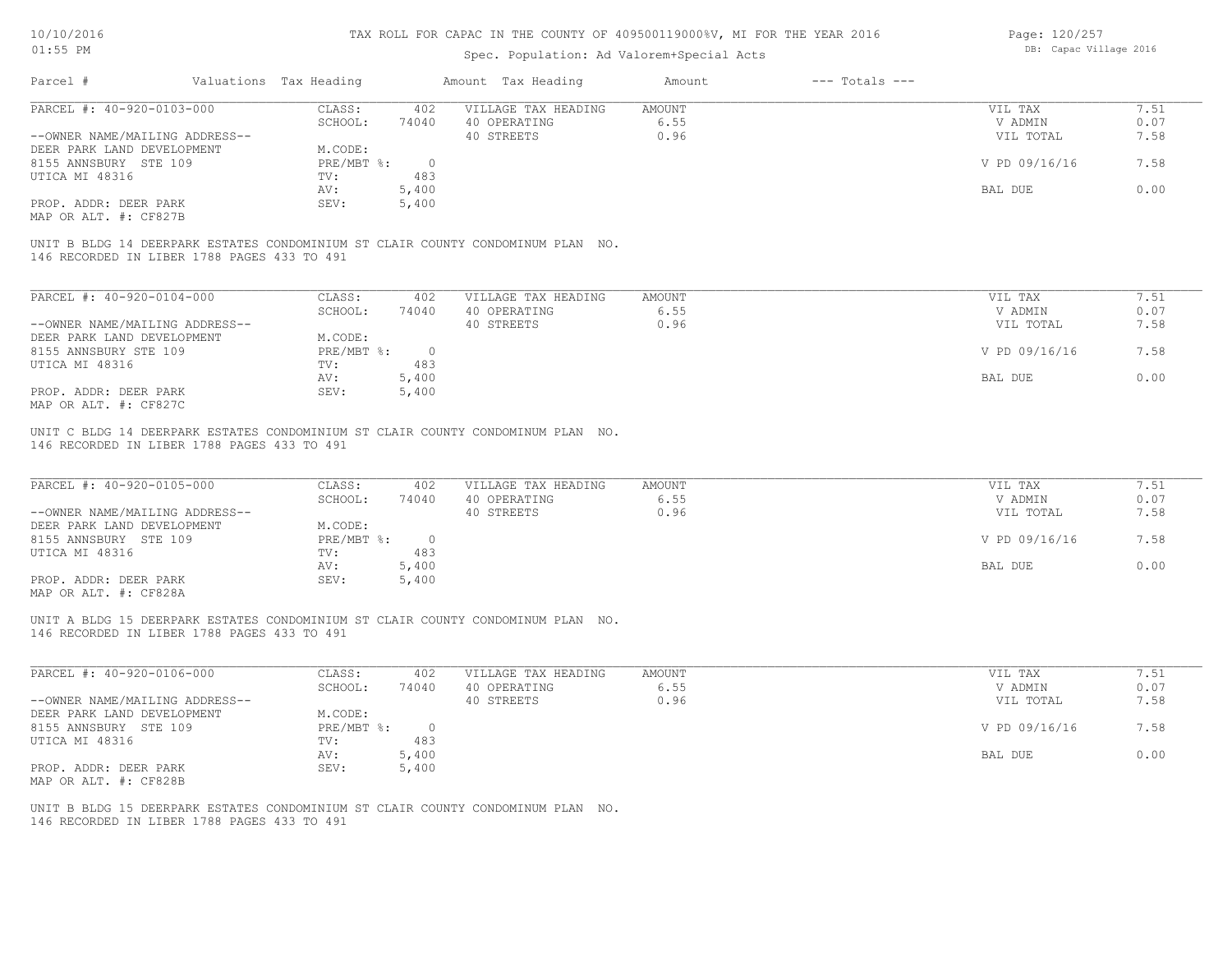## Spec. Population: Ad Valorem+Special Acts

Page: 121/257 DB: Capac Village 2016

| Parcel #                       | Valuations Tax Heading |       | Amount Tax Heading  | Amount | $---$ Totals $---$ |               |      |
|--------------------------------|------------------------|-------|---------------------|--------|--------------------|---------------|------|
| PARCEL #: 40-920-0107-000      | CLASS:                 | 402   | VILLAGE TAX HEADING | AMOUNT |                    | VIL TAX       | 7.51 |
|                                | SCHOOL:                | 74040 | 40 OPERATING        | 6.55   |                    | V ADMIN       | 0.07 |
| --OWNER NAME/MAILING ADDRESS-- |                        |       | 40 STREETS          | 0.96   |                    | VIL TOTAL     | 7.58 |
| DEER PARK LAND DEVELOPMENT     | M.CODE:                |       |                     |        |                    |               |      |
| 8155 ANNSBURY STE 109          | PRE/MBT %:             |       |                     |        |                    | V PD 09/16/16 | 7.58 |
| UTICA MI 48316                 | TV:                    | 483   |                     |        |                    |               |      |
|                                | AV:                    | 5,400 |                     |        |                    | BAL DUE       | 0.00 |
| PROP. ADDR: DEER PARK          | SEV:                   | 5,400 |                     |        |                    |               |      |
| MAP OR ALT. #: CF828C          |                        |       |                     |        |                    |               |      |
|                                |                        |       |                     |        |                    |               |      |

146 RECORDED IN LIBER 1788 PAGES 433 TO 491 UNIT C BLDG 15 DEERPARK ESTATES CONDOMINIUM ST CLAIR COUNTY CONDOMINUM PLAN NO.

| PARCEL #: 40-920-0108-000      | CLASS:     | 402    | VILLAGE TAX HEADING | AMOUNT | VIL TAX       | 7.51 |
|--------------------------------|------------|--------|---------------------|--------|---------------|------|
|                                | SCHOOL:    | 74040  | 40 OPERATING        | 6.55   | V ADMIN       | 0.07 |
| --OWNER NAME/MAILING ADDRESS-- |            |        | 40 STREETS          | 0.96   | VIL TOTAL     | 7.58 |
| DEER PARK LAND DEVELOPMENT     | M.CODE:    |        |                     |        |               |      |
| 8155 ANNSBURY STE 109          | PRE/MBT %: | $\cap$ |                     |        | V PD 09/16/16 | 7.58 |
| UTICA MI 48316                 | TV:        | 483    |                     |        |               |      |
|                                | AV:        | 5,400  |                     |        | BAL DUE       | 0.00 |
| PROP. ADDR: DEER PARK          | SEV:       | 5,400  |                     |        |               |      |
| MAP OR ALT. #: CF829A          |            |        |                     |        |               |      |

146 RECORDED IN LIBER 1788 PAGES 433 TO 491 UNIT A BLDG 16 DEERPARK ESTATES CONDOMINIUM ST CLAIR COUNTY CONDOMINUM PLAN NO.

| PARCEL #: 40-920-0109-000                             | CLASS:     | 402   | VILLAGE TAX HEADING | AMOUNT | VIL TAX       | 7.51 |
|-------------------------------------------------------|------------|-------|---------------------|--------|---------------|------|
|                                                       | SCHOOL:    | 74040 | 40 OPERATING        | 6.55   | V ADMIN       | 0.07 |
| --OWNER NAME/MAILING ADDRESS--                        |            |       | 40 STREETS          | 0.96   | VIL TOTAL     | 7.58 |
| DEER PARK LAND DEVELOPMENT                            | M.CODE:    |       |                     |        |               |      |
| 8155 ANNSBURY STE 109                                 | PRE/MBT %: |       |                     |        | V PD 09/16/16 | 7.58 |
| UTICA MI 48316                                        | TV:        | 483   |                     |        |               |      |
|                                                       | AV:        | 5,400 |                     |        | BAL DUE       | 0.00 |
| PROP. ADDR: DEER PARK                                 | SEV:       | 5,400 |                     |        |               |      |
| $\cdots$ $\cdots$ $\cdots$ $\cdots$ $\cdots$ $\cdots$ |            |       |                     |        |               |      |

MAP OR ALT. #: CF829B

146 RECORDED IN LIBER 1788 PAGES 433 TO 491 UNIT B BLDG 16 DEERPARK ESTATES CONDOMINIUM ST CLAIR COUNTY CONDOMINUM PLAN NO.

| PARCEL #: 40-920-0110-000      | CLASS:     | 402   | VILLAGE TAX HEADING | AMOUNT | 7.51<br>VIL TAX       |
|--------------------------------|------------|-------|---------------------|--------|-----------------------|
|                                | SCHOOL:    | 74040 | 40 OPERATING        | 6.55   | 0.07<br>V ADMIN       |
| --OWNER NAME/MAILING ADDRESS-- |            |       | 40 STREETS          | 0.96   | 7.58<br>VIL TOTAL     |
| DEER PARK LAND DEVELOPMENT     | M.CODE:    |       |                     |        |                       |
| 8155 ANNSBURY STE 109          | PRE/MBT %: |       |                     |        | V PD 09/16/16<br>7.58 |
| UTICA MI 48316                 | TV:        | 483   |                     |        |                       |
|                                | AV:        | 5,400 |                     |        | 0.00<br>BAL DUE       |
| PROP. ADDR: DEER PARK          | SEV:       | 5,400 |                     |        |                       |
| MAP OR ALT. #: CF829C          |            |       |                     |        |                       |

 $\mathcal{L}_\mathcal{L} = \mathcal{L}_\mathcal{L} = \mathcal{L}_\mathcal{L} = \mathcal{L}_\mathcal{L} = \mathcal{L}_\mathcal{L} = \mathcal{L}_\mathcal{L} = \mathcal{L}_\mathcal{L} = \mathcal{L}_\mathcal{L} = \mathcal{L}_\mathcal{L} = \mathcal{L}_\mathcal{L} = \mathcal{L}_\mathcal{L} = \mathcal{L}_\mathcal{L} = \mathcal{L}_\mathcal{L} = \mathcal{L}_\mathcal{L} = \mathcal{L}_\mathcal{L} = \mathcal{L}_\mathcal{L} = \mathcal{L}_\mathcal{L}$ 

146 RECORDED IN LIBER 1788 PAGES 433 TO 491 UNIT C BLDG 16 DEERPARK ESTATES CONDOMINIUM ST CLAIR COUNTY CONDOMINUM PLAN NO.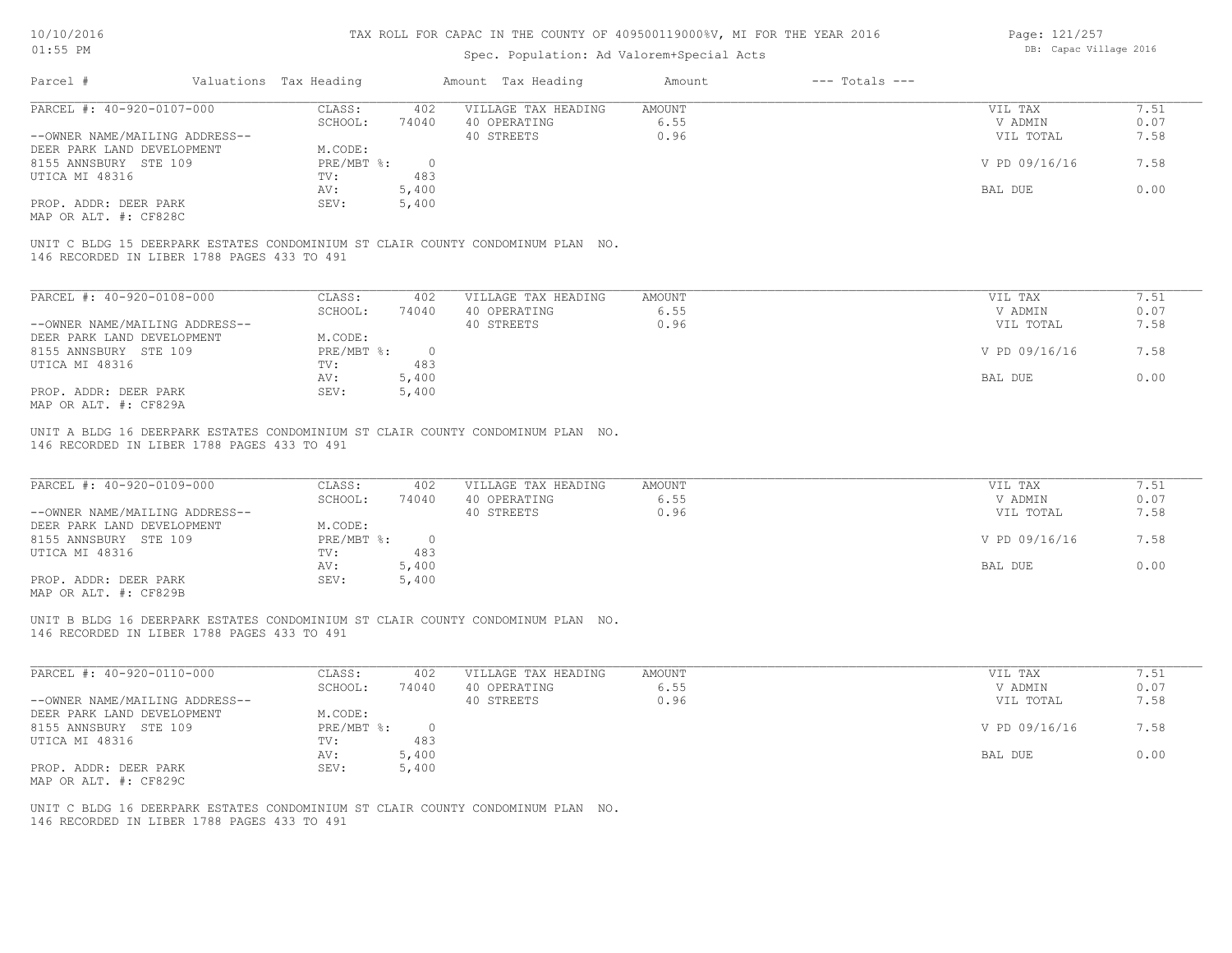# Spec. Population: Ad Valorem+Special Acts

Page: 122/257 DB: Capac Village 2016

| Parcel #                                    | Valuations Tax Heading |       | Amount Tax Heading                                                              | Amount | $---$ Totals $---$ |               |      |
|---------------------------------------------|------------------------|-------|---------------------------------------------------------------------------------|--------|--------------------|---------------|------|
| PARCEL #: 40-920-0111-000                   | CLASS:                 | 402   | VILLAGE TAX HEADING                                                             | AMOUNT |                    | VIL TAX       | 7.51 |
|                                             | SCHOOL:                | 74040 | 40 OPERATING                                                                    | 6.55   |                    | V ADMIN       | 0.07 |
| --OWNER NAME/MAILING ADDRESS--              |                        |       | 40 STREETS                                                                      | 0.96   |                    | VIL TOTAL     | 7.58 |
| DEER PARK LAND DEVELOPMENT                  | M.CODE:                |       |                                                                                 |        |                    |               |      |
| 8155 ANNSBURY STE 109                       | PRE/MBT %:             |       |                                                                                 |        |                    | V PD 09/16/16 | 7.58 |
| UTICA MI 48316                              | TV:                    | 483   |                                                                                 |        |                    |               |      |
|                                             | AV:                    | 5,400 |                                                                                 |        |                    | BAL DUE       | 0.00 |
| PROP. ADDR: DEER PARK                       | SEV:                   | 5,400 |                                                                                 |        |                    |               |      |
| MAP OR ALT. #: CF830A                       |                        |       |                                                                                 |        |                    |               |      |
|                                             |                        |       | UNIT A BLDG 17 DEERPARK ESTATES CONDOMINIUM ST CLAIR COUNTY CONDOMINUM PLAN NO. |        |                    |               |      |
| 146 RECORDED IN LIBER 1788 PAGES 433 TO 491 |                        |       |                                                                                 |        |                    |               |      |

| PARCEL #: 40-920-0112-000      | CLASS:     | 402    | VILLAGE TAX HEADING | AMOUNT | 7.51<br>VIL TAX       |  |
|--------------------------------|------------|--------|---------------------|--------|-----------------------|--|
|                                | SCHOOL:    | 74040  | 40 OPERATING        | 6.55   | 0.07<br>V ADMIN       |  |
| --OWNER NAME/MAILING ADDRESS-- |            |        | 40 STREETS          | 0.96   | 7.58<br>VIL TOTAL     |  |
| DEER PARK LAND DEVELOPMENT     | M.CODE:    |        |                     |        |                       |  |
| 8155 ANNSBURY STE 109          | PRE/MBT %: | $\cap$ |                     |        | V PD 09/16/16<br>7.58 |  |
| UTICA MI 48316                 | TV:        | 483    |                     |        |                       |  |
|                                | AV:        | 5,400  |                     |        | 0.00<br>BAL DUE       |  |
| PROP. ADDR: DEER PARK          | SEV:       | 5,400  |                     |        |                       |  |
| MAP OR ALT. #: CF830B          |            |        |                     |        |                       |  |

146 RECORDED IN LIBER 1788 PAGES 433 TO 491 UNIT B BLDG 17 DEERPARK ESTATES CONDOMINIUM ST CLAIR COUNTY CONDOMINUM PLAN NO.

| PARCEL #: 40-920-0113-000      | CLASS:       | 402   | VILLAGE TAX HEADING | AMOUNT | VIL TAX       | 7.51 |
|--------------------------------|--------------|-------|---------------------|--------|---------------|------|
|                                | SCHOOL:      | 74040 | 40 OPERATING        | 6.55   | V ADMIN       | 0.07 |
| --OWNER NAME/MAILING ADDRESS-- |              |       | 40 STREETS          | 0.96   | VIL TOTAL     | 7.58 |
| DEER PARK LAND DEVELOPMENT     | M.CODE:      |       |                     |        |               |      |
| 8155 ANNSBURY STE 109          | $PRE/MBT$ %: |       |                     |        | V PD 09/16/16 | 7.58 |
| UTICA MI 48316                 | TV:          | 483   |                     |        |               |      |
|                                | AV:          | 5,400 |                     |        | BAL DUE       | 0.00 |
| PROP. ADDR: DEER PARK          | SEV:         | 5,400 |                     |        |               |      |
| $\cdots$                       |              |       |                     |        |               |      |

MAP OR ALT. #: CF830C

146 RECORDED IN LIBER 1788 PAGES 433 TO 491 UNIT C BLDG 17 DEERPARK ESTATES CONDOMINIUM ST CLAIR COUNTY CONDOMINUM PLAN NO.

| PARCEL #: 40-920-0114-000      | CLASS:     | 402      | VILLAGE TAX HEADING | AMOUNT | 7.51<br>VIL TAX       |
|--------------------------------|------------|----------|---------------------|--------|-----------------------|
|                                | SCHOOL:    | 74040    | 40 OPERATING        | 6.55   | 0.07<br>V ADMIN       |
| --OWNER NAME/MAILING ADDRESS-- |            |          | 40 STREETS          | 0.96   | 7.58<br>VIL TOTAL     |
| DEER PARK LAND DEVELOPMENT     | M.CODE:    |          |                     |        |                       |
| 8155 ANNSBURY STE 109          | PRE/MBT %: | $\Omega$ |                     |        | V PD 09/16/16<br>7.58 |
| UTICA MI 48316                 | TV:        | 483      |                     |        |                       |
|                                | AV:        | 5,400    |                     |        | 0.00<br>BAL DUE       |
| PROP. ADDR: DEER PARK          | SEV:       | 5,400    |                     |        |                       |
| MAP OR ALT. #: CF831A          |            |          |                     |        |                       |

 $\mathcal{L}_\mathcal{L} = \mathcal{L}_\mathcal{L} = \mathcal{L}_\mathcal{L} = \mathcal{L}_\mathcal{L} = \mathcal{L}_\mathcal{L} = \mathcal{L}_\mathcal{L} = \mathcal{L}_\mathcal{L} = \mathcal{L}_\mathcal{L} = \mathcal{L}_\mathcal{L} = \mathcal{L}_\mathcal{L} = \mathcal{L}_\mathcal{L} = \mathcal{L}_\mathcal{L} = \mathcal{L}_\mathcal{L} = \mathcal{L}_\mathcal{L} = \mathcal{L}_\mathcal{L} = \mathcal{L}_\mathcal{L} = \mathcal{L}_\mathcal{L}$ 

146 RECORDED IN LIBER 1788 PAGES 433 TO 491 UNIT A BLDG 18 DEERPARK ESTATES CONDOMINIUM ST CLAIR COUNTY CONDOMINUM PLAN NO.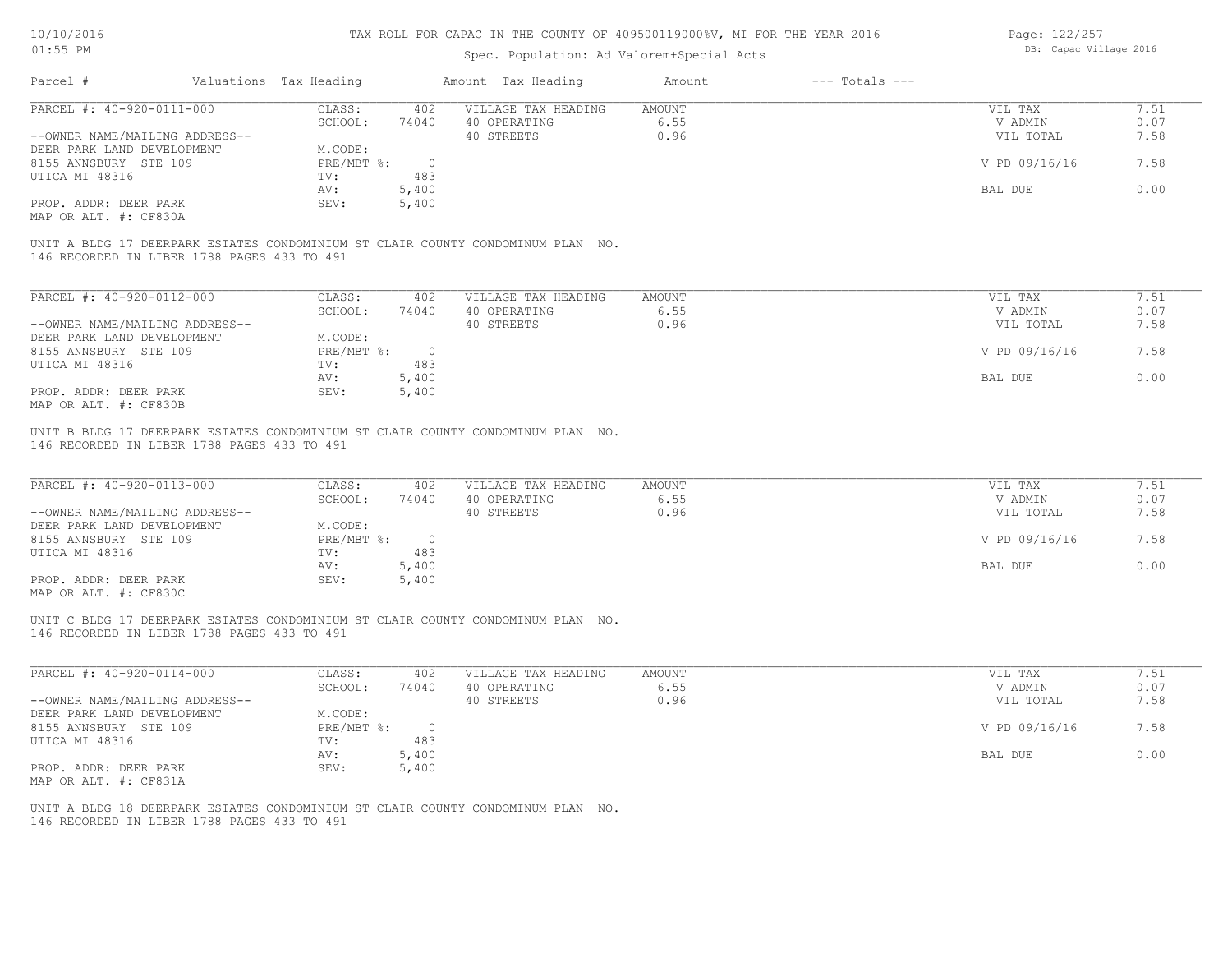## Spec. Population: Ad Valorem+Special Acts

Page: 123/257 DB: Capac Village 2016

|                                                                                                                                                                                      | Valuations Tax Heading |                | Amount Tax Heading  |               |               |      |
|--------------------------------------------------------------------------------------------------------------------------------------------------------------------------------------|------------------------|----------------|---------------------|---------------|---------------|------|
| PARCEL #: 40-920-0115-000                                                                                                                                                            | CLASS:                 | 402            | VILLAGE TAX HEADING | <b>AMOUNT</b> | VIL TAX       | 7.51 |
|                                                                                                                                                                                      | SCHOOL:                | 74040          | 40 OPERATING        | 6.55          | V ADMIN       | 0.07 |
| --OWNER NAME/MAILING ADDRESS--                                                                                                                                                       |                        |                | 40 STREETS          | 0.96          | VIL TOTAL     | 7.58 |
| DEER PARK LAND DEVELOPMENT                                                                                                                                                           | M.CODE:                |                |                     |               |               |      |
| 8155 ANNSBURY STE 109                                                                                                                                                                | PRE/MBT %:             | $\overline{0}$ |                     |               | V PD 09/16/16 | 7.58 |
| UTICA MI 48316                                                                                                                                                                       | TV:                    | 483            |                     |               |               |      |
|                                                                                                                                                                                      | AV:                    | 5,400          |                     |               | BAL DUE       | 0.00 |
| PROP. ADDR: DEER PARK                                                                                                                                                                | SEV:                   | 5,400          |                     |               |               |      |
|                                                                                                                                                                                      |                        |                |                     |               |               |      |
|                                                                                                                                                                                      |                        |                |                     |               |               |      |
| MAP OR ALT. #: CF831B<br>UNIT B BLDG 18 DEERPARK ESTATES CONDOMINIUM ST CLAIR COUNTY CONDOMINUM PLAN NO.<br>146 RECORDED IN LIBER 1788 PAGES 433 TO 491<br>PARCEL #: 40-920-0116-000 | CLASS:                 | 402            | VILLAGE TAX HEADING | <b>AMOUNT</b> | VIL TAX       | 7.51 |
|                                                                                                                                                                                      | SCHOOL:                | 74040          | 40 OPERATING        | 6.55          | V ADMIN       | 0.07 |
| --OWNER NAME/MAILING ADDRESS--                                                                                                                                                       |                        |                | 40 STREETS          | 0.96          | VIL TOTAL     | 7.58 |
| DEER PARK LAND DEVELOPMENT                                                                                                                                                           | M.CODE:                |                |                     |               |               |      |
| 8155 ANNSBURY STE 109                                                                                                                                                                | PRE/MBT %:             | $\overline{0}$ |                     |               | V PD 09/16/16 | 7.58 |
| UTICA MI 48316                                                                                                                                                                       | TV:                    | 483            |                     |               |               |      |
|                                                                                                                                                                                      | AV:                    | 5,400          |                     |               | BAL DUE       | 0.00 |
| PROP. ADDR: DEER PARK<br>MAP OR ALT. #: CF831C                                                                                                                                       | SEV:                   | 5,400          |                     |               |               |      |

MAP OR ALT. #: CF832A PROP. ADDR: DEER PARK SEV: 5,400 AV: 5,400 BAL DUE 0.00 UTICA MI 48316 TV: 483 483 8155 ANNSBURY STE 109 PRE/MBT %: 0 V PD 09/16/16 7.58 DEER PARK LAND DEVELOPMENT M.CODE: --OWNER NAME/MAILING ADDRESS-- 40 STREETS 40 STREETS 0.96 0.96 VIL TOTAL 7.58 SCHOOL: 74040 40 OPERATING 6.55 6.55 6.55 V ADMIN 0.07 PARCEL #: 40-920-0117-000 CLASS: 402 VILLAGE TAX HEADING AMOUNT AMOUNT VIL TAX VIL TAX 7.51

 $\mathcal{L}_\mathcal{L} = \mathcal{L}_\mathcal{L} = \mathcal{L}_\mathcal{L} = \mathcal{L}_\mathcal{L} = \mathcal{L}_\mathcal{L} = \mathcal{L}_\mathcal{L} = \mathcal{L}_\mathcal{L} = \mathcal{L}_\mathcal{L} = \mathcal{L}_\mathcal{L} = \mathcal{L}_\mathcal{L} = \mathcal{L}_\mathcal{L} = \mathcal{L}_\mathcal{L} = \mathcal{L}_\mathcal{L} = \mathcal{L}_\mathcal{L} = \mathcal{L}_\mathcal{L} = \mathcal{L}_\mathcal{L} = \mathcal{L}_\mathcal{L}$ 

146 RECORDED IN LIBER 1788 PAGES 433 TO 491 UNIT A BLDG 19 DEERPARK ESTATES CONDOMINIUM ST CLAIR COUNTY CONDOMINUM PLAN NO.

| PARCEL #: 40-920-0118-000      | CLASS:       | 402   | VILLAGE TAX HEADING | AMOUNT | VIL TAX       | 1.51 |
|--------------------------------|--------------|-------|---------------------|--------|---------------|------|
|                                | SCHOOL:      | 74040 | 40 OPERATING        | 6.55   | V ADMIN       | 0.07 |
| --OWNER NAME/MAILING ADDRESS-- |              |       | 40 STREETS          | 0.96   | VIL TOTAL     | 7.58 |
| DEER PARK LAND DEVELOPMENT     | M.CODE:      |       |                     |        |               |      |
| 8155 ANNSBURY STE 109          | $PRE/MBT$ %: |       |                     |        | V PD 09/16/16 | 7.58 |
| UTICA MI 48316                 | TV:          | 483   |                     |        |               |      |
|                                | AV:          | 5,400 |                     |        | BAL DUE       | 0.00 |
| PROP. ADDR: DEER PARK          | SEV:         | 5,400 |                     |        |               |      |
| MAP OR ALT. #: CF832B          |              |       |                     |        |               |      |

146 RECORDED IN LIBER 1788 PAGES 433 TO 491 UNIT B BLDG 19 DEERPARK ESTATES CONDOMINIUM ST CLAIR COUNTY CONDOMINUM PLAN NO.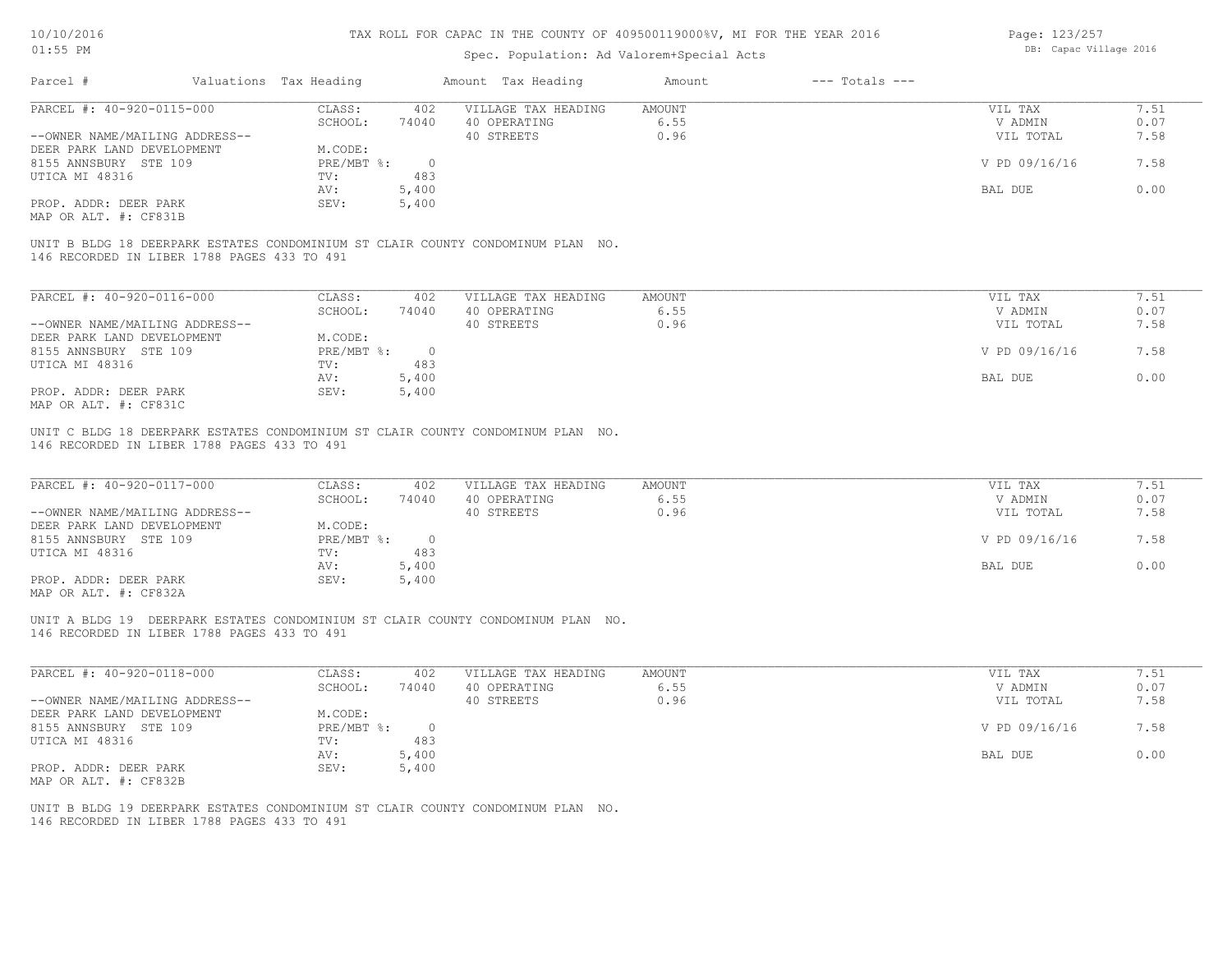## Spec. Population: Ad Valorem+Special Acts

Page: 124/257 DB: Capac Village 2016

| Parcel #                       | Valuations Tax Heading |       | Amount Tax Heading  | Amount | $---$ Totals $---$ |               |      |
|--------------------------------|------------------------|-------|---------------------|--------|--------------------|---------------|------|
| PARCEL #: 40-920-0119-000      | CLASS:                 | 402   | VILLAGE TAX HEADING | AMOUNT |                    | VIL TAX       | 7.51 |
|                                | SCHOOL:                | 74040 | 40 OPERATING        | 6.55   |                    | V ADMIN       | 0.07 |
| --OWNER NAME/MAILING ADDRESS-- |                        |       | 40 STREETS          | 0.96   |                    | VIL TOTAL     | 7.58 |
| DEER PARK LAND DEVELOPMENT     | M.CODE:                |       |                     |        |                    |               |      |
| 8155 ANNSBURY STE 109          | PRE/MBT %:             |       |                     |        |                    | V PD 09/16/16 | 7.58 |
| UTICA MI 48316                 | TV:                    | 483   |                     |        |                    |               |      |
|                                | AV:                    | 5,400 |                     |        |                    | BAL DUE       | 0.00 |
| PROP. ADDR: DEER PARK          | SEV:                   | 5,400 |                     |        |                    |               |      |
| MAP OR ALT. #: CF832C          |                        |       |                     |        |                    |               |      |
|                                |                        |       |                     |        |                    |               |      |

146 RECORDED IN LIBER 1788 PAGES 433 TO 491 UNIT C BLDG 19 DEERPARK ESTATES CONDOMINIUM ST CLAIR COUNTY CONDOMINUM PLAN NO.

| PARCEL #: 40-920-0120-000      | CLASS:     | 402   | VILLAGE TAX HEADING | AMOUNT | VIL TAX       | 7.51 |
|--------------------------------|------------|-------|---------------------|--------|---------------|------|
|                                | SCHOOL:    | 74040 | 40 OPERATING        | 6.55   | V ADMIN       | 0.07 |
| --OWNER NAME/MAILING ADDRESS-- |            |       | 40 STREETS          | 0.96   | VIL TOTAL     | 7.58 |
| DEER PARK LAND DEVELOPMENT     | M.CODE:    |       |                     |        |               |      |
| 8155 ANNSBURY STE 109          | PRE/MBT %: | 0.    |                     |        | V PD 09/16/16 | 7.58 |
| UTICA MI 48316                 | TV:        | 483   |                     |        |               |      |
|                                | AV:        | 5,400 |                     |        | BAL DUE       | 0.00 |
| PROP. ADDR: DEER PARK          | SEV:       | 5,400 |                     |        |               |      |
| MAP OR ALT. #: CF833A          |            |       |                     |        |               |      |

146 RECORDED IN LIBER 1788 PAGES 433 TO 491 UNIT A BLDG 20 DEERPARK ESTATES CONDOMINIUM ST CLAIR COUNTY CONDOMINUM PLAN NO.

| PARCEL #: 40-920-0121-000                             | CLASS:     | 402   | VILLAGE TAX HEADING | AMOUNT | VIL TAX       | 7.51 |
|-------------------------------------------------------|------------|-------|---------------------|--------|---------------|------|
|                                                       | SCHOOL:    | 74040 | 40 OPERATING        | 6.55   | V ADMIN       | 0.07 |
| --OWNER NAME/MAILING ADDRESS--                        |            |       | 40 STREETS          | 0.96   | VIL TOTAL     | 7.58 |
| DEER PARK LAND DEVELOPMENT                            | M.CODE:    |       |                     |        |               |      |
| 8155 ANNSBURY STE 109                                 | PRE/MBT %: |       |                     |        | V PD 09/16/16 | 7.58 |
| UTICA MI 48316                                        | TV:        | 483   |                     |        |               |      |
|                                                       | AV:        | 5,400 |                     |        | BAL DUE       | 0.00 |
| PROP. ADDR: DEER PARK                                 | SEV:       | 5,400 |                     |        |               |      |
| $\cdots$ $\cdots$ $\cdots$ $\cdots$ $\cdots$ $\cdots$ |            |       |                     |        |               |      |

MAP OR ALT. #: CF833B

146 RECORDED IN LIBER 1788 PAGES 433 TO 491 UNIT B BLDG 20 DEERPARK ESTATES CONDOMINIUM ST CLAIR COUNTY CONDOMINUM PLAN NO.

| PARCEL #: 40-920-0122-000      | CLASS:     | 402   | VILLAGE TAX HEADING | AMOUNT | 7.51<br>VIL TAX       |
|--------------------------------|------------|-------|---------------------|--------|-----------------------|
|                                | SCHOOL:    | 74040 | 40 OPERATING        | 6.55   | 0.07<br>V ADMIN       |
| --OWNER NAME/MAILING ADDRESS-- |            |       | 40 STREETS          | 0.96   | 7.58<br>VIL TOTAL     |
| DEER PARK LAND DEVELOPMENT     | M.CODE:    |       |                     |        |                       |
| 8155 ANNSBURY STE 109          | PRE/MBT %: |       |                     |        | V PD 09/16/16<br>7.58 |
| UTICA MI 48316                 | TV:        | 483   |                     |        |                       |
|                                | AV:        | 5,400 |                     |        | 0.00<br>BAL DUE       |
| PROP. ADDR: DEER PARK          | SEV:       | 5,400 |                     |        |                       |
| MAP OR ALT. #: CF833C          |            |       |                     |        |                       |

 $\mathcal{L}_\mathcal{L} = \mathcal{L}_\mathcal{L} = \mathcal{L}_\mathcal{L} = \mathcal{L}_\mathcal{L} = \mathcal{L}_\mathcal{L} = \mathcal{L}_\mathcal{L} = \mathcal{L}_\mathcal{L} = \mathcal{L}_\mathcal{L} = \mathcal{L}_\mathcal{L} = \mathcal{L}_\mathcal{L} = \mathcal{L}_\mathcal{L} = \mathcal{L}_\mathcal{L} = \mathcal{L}_\mathcal{L} = \mathcal{L}_\mathcal{L} = \mathcal{L}_\mathcal{L} = \mathcal{L}_\mathcal{L} = \mathcal{L}_\mathcal{L}$ 

146 RECORDED IN LIBER 1788 PAGES 433 TO 491 UNIT C BLDG 20 DEERPARK ESTATES CONDOMINIUM ST CLAIR COUNTY CONDOMINUM PLAN NO.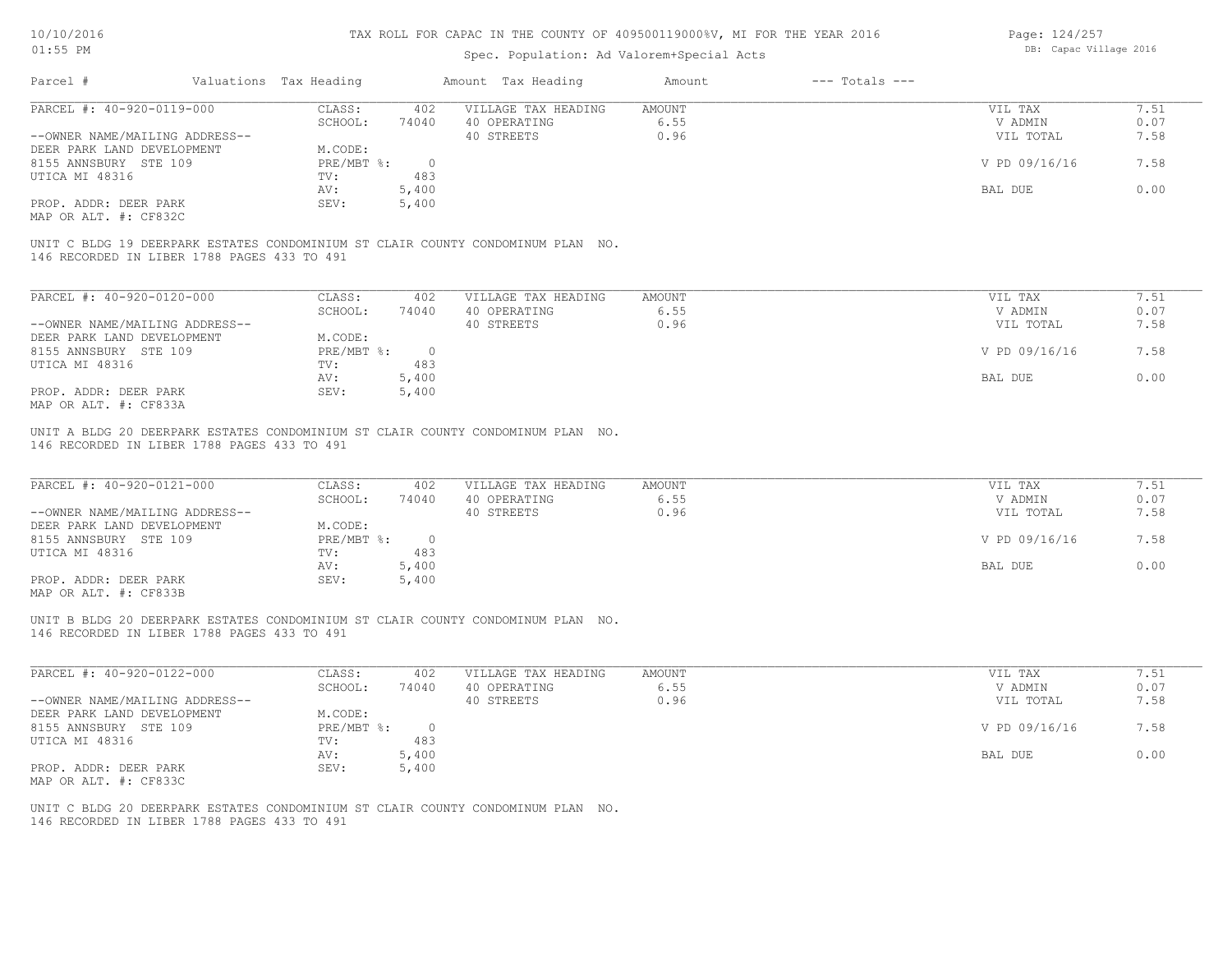## Spec. Population: Ad Valorem+Special Acts

Page: 125/257 DB: Capac Village 2016

| Parcel #                       | Valuations Tax Heading |       | Amount Tax Heading  | Amount | $---$ Totals $---$ |               |      |
|--------------------------------|------------------------|-------|---------------------|--------|--------------------|---------------|------|
| PARCEL #: 40-920-0123-000      | CLASS:                 | 402   | VILLAGE TAX HEADING | AMOUNT |                    | VIL TAX       |      |
|                                | SCHOOL:                | 74040 | 40 OPERATING        | 6.55   |                    | V ADMIN       | 0.07 |
| --OWNER NAME/MAILING ADDRESS-- |                        |       | 40 STREETS          | 0.96   |                    | VIL TOTAL     | 7.58 |
| DEER PARK LAND DEVELOPMENT     | M.CODE:                |       |                     |        |                    |               |      |
| 8155 ANNSBURY STE 109          | PRE/MBT %:             |       |                     |        |                    | V PD 09/16/16 | 7.58 |
| UTICA MI 48316                 | TV:                    | 483   |                     |        |                    |               |      |
|                                | AV:                    | 5,400 |                     |        |                    | BAL DUE       | 0.00 |
| PROP. ADDR: DEER PARK          | SEV:                   | 5,400 |                     |        |                    |               |      |
| MAP OR ALT. #: CF834A          |                        |       |                     |        |                    |               |      |

146 RECORDED IN LIBER 1788 PAGES 433 TO 491 UNIT A BLDG 21 DEERPARK ESTATES CONDOMINIUM ST CLAIR COUNTY CONDOMINUM PLAN NO.

| PARCEL #: 40-920-0124-000      | CLASS:     | 402   | VILLAGE TAX HEADING | AMOUNT | VIL TAX       | 7.51 |
|--------------------------------|------------|-------|---------------------|--------|---------------|------|
|                                | SCHOOL:    | 74040 | 40 OPERATING        | 6.55   | V ADMIN       | 0.07 |
| --OWNER NAME/MAILING ADDRESS-- |            |       | 40 STREETS          | 0.96   | VIL TOTAL     | 7.58 |
| DEER PARK LAND DEVELOPMENT     | M.CODE:    |       |                     |        |               |      |
| 8155 ANNSBURY STE 109          | PRE/MBT %: |       |                     |        | V PD 09/16/16 | 7.58 |
| UTICA MI 48316                 | TV:        | 483   |                     |        |               |      |
|                                | AV:        | 5,400 |                     |        | BAL DUE       | 0.00 |
| PROP. ADDR: DEER PARK          | SEV:       | 5,400 |                     |        |               |      |
| MAP OR ALT. #: CF834B          |            |       |                     |        |               |      |

146 RECORDED IN LIBER 1788 PAGES 433 TO 491 UNIT B BLDG 21 DEERPARK ESTATES CONDOMINIUM ST CLAIR COUNTY CONDOMINUM PLAN NO.

| PARCEL #: 40-920-0125-000      | CLASS:     | 402   | VILLAGE TAX HEADING | AMOUNT | VIL TAX       | 7.51 |
|--------------------------------|------------|-------|---------------------|--------|---------------|------|
|                                | SCHOOL:    | 74040 | 40 OPERATING        | 6.55   | V ADMIN       | 0.07 |
| --OWNER NAME/MAILING ADDRESS-- |            |       | 40 STREETS          | 0.96   | VIL TOTAL     | 7.58 |
| DEER PARK LAND DEVELOPMENT     | M.CODE:    |       |                     |        |               |      |
| 8155 ANNSBURY STE 109          | PRE/MBT %: |       |                     |        | V PD 09/16/16 | 7.58 |
| UTICA MI 48316                 | TV:        | 483   |                     |        |               |      |
|                                | AV:        | 5,400 |                     |        | BAL DUE       | 0.00 |
| PROP. ADDR: DEER PARK          | SEV:       | 5,400 |                     |        |               |      |
| MAP OR ALT. #: CF834C          |            |       |                     |        |               |      |

146 RECORDED IN LIBER 1788 PAGES 433 TO 491 UNIT C BLDG 21 DEERPARK ESTATES CONDOMINIUM ST CLAIR COUNTY CONDOMINUM PLAN NO.

| PARCEL #: 40-920-0126-000      | CLASS:     | 402   | VILLAGE TAX HEADING | AMOUNT | VIL TAX       | 1.51 |
|--------------------------------|------------|-------|---------------------|--------|---------------|------|
|                                | SCHOOL:    | 74040 | 40 OPERATING        | 6.55   | V ADMIN       | 0.07 |
| --OWNER NAME/MAILING ADDRESS-- |            |       | 40 STREETS          | 0.96   | VIL TOTAL     | 7.58 |
| DEER PARK LAND DEVELOPMENT     | M.CODE:    |       |                     |        |               |      |
| 8155 ANNSBURY STE 109          | PRE/MBT %: |       |                     |        | V PD 09/16/16 | 7.58 |
| UTICA MI 48316                 | TV:        | 483   |                     |        |               |      |
|                                | AV:        | 5,400 |                     |        | BAL DUE       | 0.00 |
| PROP. ADDR: DEER PARK          | SEV:       | 5,400 |                     |        |               |      |
| MAP OR ALT. #: CF835A          |            |       |                     |        |               |      |

146 RECORDED IN LIBER 1788 PAGES 433 TO 491 UNIT A BLDG 22 DEERPARK ESTATES CONDOMINIUM ST CLAIR COUNTY CONDOMINUM PLAN NO.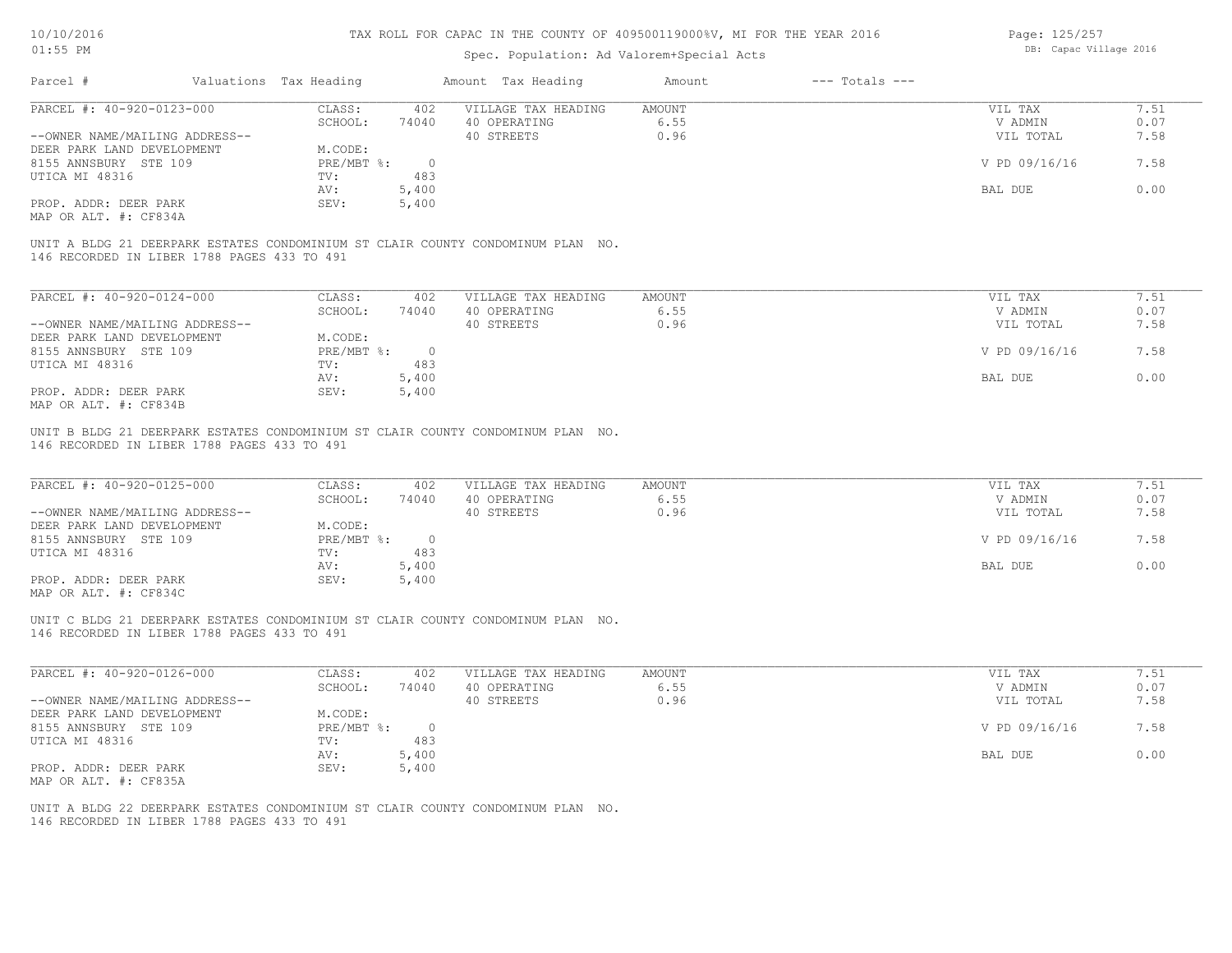## Spec. Population: Ad Valorem+Special Acts

Page: 126/257 DB: Capac Village 2016

| Parcel #                       | Valuations Tax Heading |       | Amount Tax Heading  | Amount | $---$ Totals $---$ |               |      |
|--------------------------------|------------------------|-------|---------------------|--------|--------------------|---------------|------|
| PARCEL #: 40-920-0127-000      | CLASS:                 | 402   | VILLAGE TAX HEADING | AMOUNT |                    | VIL TAX       | 7.51 |
|                                | SCHOOL:                | 74040 | 40 OPERATING        | 6.55   |                    | V ADMIN       | 0.07 |
| --OWNER NAME/MAILING ADDRESS-- |                        |       | 40 STREETS          | 0.96   |                    | VIL TOTAL     | 7.58 |
| DEER PARK LAND DEVELOPMENT     | M.CODE:                |       |                     |        |                    |               |      |
| 8155 ANNSBURY STE 109          | PRE/MBT %:             |       |                     |        |                    | V PD 09/16/16 | 7.58 |
| UTICA MI 48316                 | TV:                    | 483   |                     |        |                    |               |      |
|                                | AV:                    | 5,400 |                     |        |                    | BAL DUE       | 0.00 |
| PROP. ADDR: DEER PARK          | SEV:                   | 5,400 |                     |        |                    |               |      |
| MAP OR ALT. #: CF835B          |                        |       |                     |        |                    |               |      |

146 RECORDED IN LIBER 1788 PAGES 433 TO 491 UNIT B BLDG 22 DEERPARK ESTATES CONDOMINIUM ST CLAIR COUNTY CONDOMINUM PLAN NO.

| PARCEL #: 40-920-0128-000      | CLASS:     | 402      | VILLAGE TAX HEADING | AMOUNT | 7.51<br>VIL TAX       |  |
|--------------------------------|------------|----------|---------------------|--------|-----------------------|--|
|                                | SCHOOL:    | 74040    | 40 OPERATING        | 6.55   | 0.07<br>V ADMIN       |  |
| --OWNER NAME/MAILING ADDRESS-- |            |          | 40 STREETS          | 0.96   | 7.58<br>VIL TOTAL     |  |
| DEER PARK LAND DEVELOPMENT     | M.CODE:    |          |                     |        |                       |  |
| 8155 ANNSBURY STE 109          | PRE/MBT %: | $\Omega$ |                     |        | V PD 09/16/16<br>7.58 |  |
| UTICA MI 48316                 | TV:        | 483      |                     |        |                       |  |
|                                | AV:        | 5,400    |                     |        | 0.00<br>BAL DUE       |  |
| PROP. ADDR: DEER PARK          | SEV:       | 5,400    |                     |        |                       |  |
| MAP OR ALT. #: CF835C          |            |          |                     |        |                       |  |

146 RECORDED IN LIBER 1788 PAGES 433 TO 491 UNIT C BLDG 22 DEERPARK ESTATES CONDOMINIUM ST CLAIR COUNTY CONDOMINUM PLAN NO.

| PARCEL #: 40-920-0129-000                             | CLASS:     | 402   | VILLAGE TAX HEADING | AMOUNT | VIL TAX       | 7.51 |
|-------------------------------------------------------|------------|-------|---------------------|--------|---------------|------|
|                                                       | SCHOOL:    | 74040 | 40 OPERATING        | 6.55   | V ADMIN       | 0.07 |
| --OWNER NAME/MAILING ADDRESS--                        |            |       | 40 STREETS          | 0.96   | VIL TOTAL     | 7.58 |
| DEER PARK LAND DEVELOPMENT                            | M.CODE:    |       |                     |        |               |      |
| 8155 ANNSBURY STE 109                                 | PRE/MBT %: |       |                     |        | V PD 09/16/16 | 7.58 |
| UTICA MI 48316                                        | TV:        | 483   |                     |        |               |      |
|                                                       | AV:        | 5,400 |                     |        | BAL DUE       | 0.00 |
| PROP. ADDR: DEER PARK                                 | SEV:       | 5,400 |                     |        |               |      |
| $\cdots$ $\cdots$ $\cdots$ $\cdots$ $\cdots$ $\cdots$ |            |       |                     |        |               |      |

MAP OR ALT. #: CF836A

146 RECORDED IN LIBER 1788 PAGES 433 TO 491 UNIT A BLDG 23 DEERPARK ESTATES CONDOMINIUM ST CLAIR COUNTY CONDOMINUM PLAN NO.

| PARCEL #: 40-920-0130-000      | CLASS:     | 402   | VILLAGE TAX HEADING | AMOUNT | VIL TAX       | 1.51 |
|--------------------------------|------------|-------|---------------------|--------|---------------|------|
|                                | SCHOOL:    | 74040 | 40 OPERATING        | 6.55   | V ADMIN       | 0.07 |
| --OWNER NAME/MAILING ADDRESS-- |            |       | 40 STREETS          | 0.96   | VIL TOTAL     | 7.58 |
| DEER PARK LAND DEVELOPMENT     | M.CODE:    |       |                     |        |               |      |
| 8155 ANNSBURY STE 109          | PRE/MBT %: |       |                     |        | V PD 09/16/16 | 7.58 |
| UTICA MI 48316                 | TV:        | 483   |                     |        |               |      |
|                                | AV:        | 5,400 |                     |        | BAL DUE       | 0.00 |
| PROP. ADDR: DEER PARK          | SEV:       | 5,400 |                     |        |               |      |
| MAP OR ALT. #: CF836B          |            |       |                     |        |               |      |

146 RECORDED IN LIBER 1788 PAGES 433 TO 491 UNIT B BLDG 23 DEERPARK ESTATES CONDOMINIUM ST CLAIR COUNTY CONDOMINUM PLAN NO.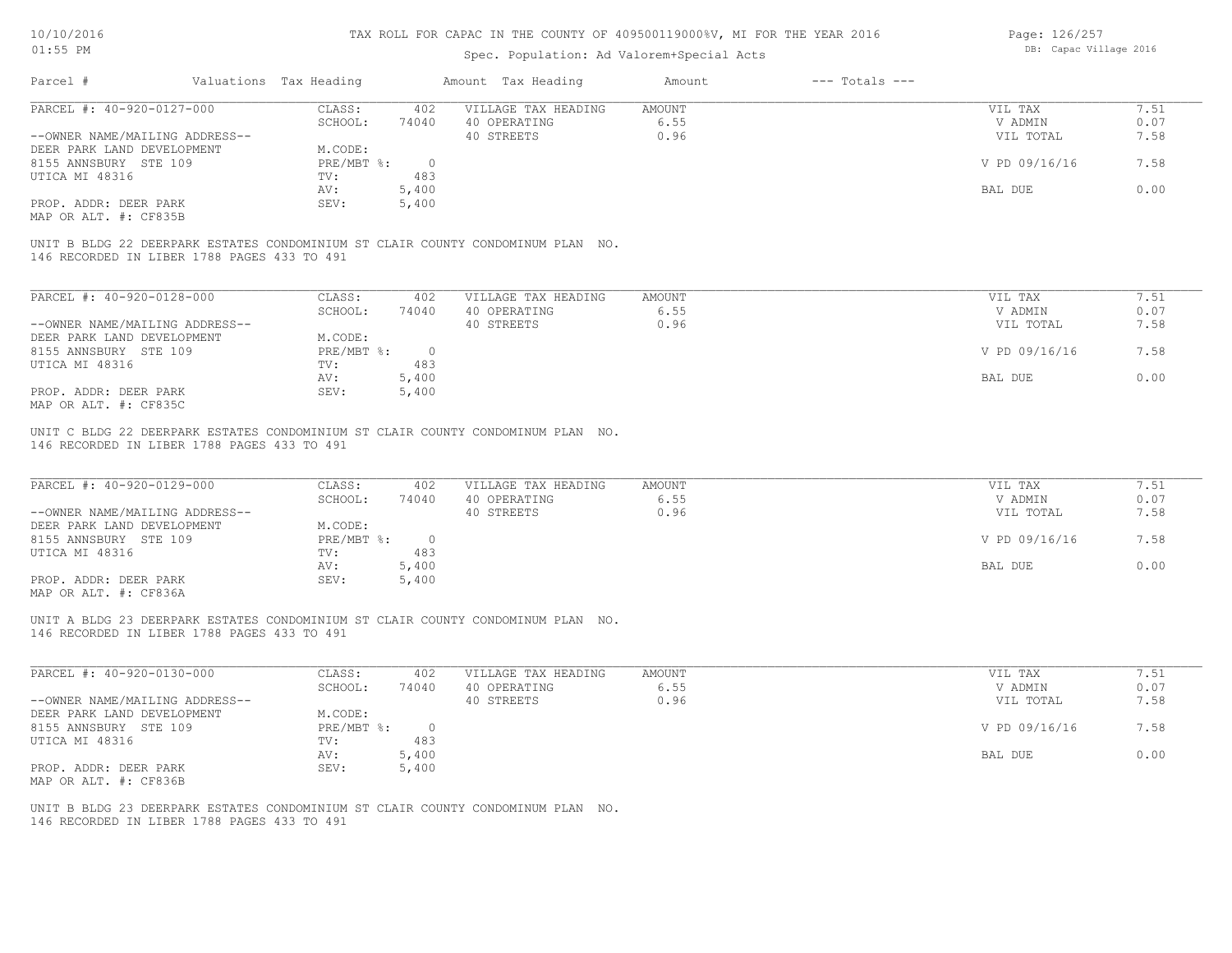## Spec. Population: Ad Valorem+Special Acts

| Page: 127/257 |                        |  |
|---------------|------------------------|--|
|               | DB: Capac Village 2016 |  |

| Parcel #                                    | Valuations Tax Heading |          | Amount Tax Heading                                                              | Amount | $---$ Totals $---$ |               |        |
|---------------------------------------------|------------------------|----------|---------------------------------------------------------------------------------|--------|--------------------|---------------|--------|
| PARCEL #: 40-920-0131-000                   | CLASS:                 | 402      | VILLAGE TAX HEADING                                                             | AMOUNT |                    | VIL TAX       | 7.51   |
|                                             | SCHOOL:                | 74040    | 40 OPERATING                                                                    | 6.55   |                    | V ADMIN       | 0.07   |
| --OWNER NAME/MAILING ADDRESS--              |                        |          | 40 STREETS                                                                      | 0.96   |                    | VIL TOTAL     | 7.58   |
| DEER PARK LAND DEVELOPMENT                  | M.CODE:                |          |                                                                                 |        |                    |               |        |
| 8155 ANNSBURY STE 109                       | PRE/MBT %:             | $\Omega$ |                                                                                 |        |                    | V PD 09/16/16 | 7.58   |
| UTICA MI 48316                              | TV:                    | 483      |                                                                                 |        |                    |               |        |
|                                             | AV:                    | 5,400    |                                                                                 |        |                    | BAL DUE       | 0.00   |
| PROP. ADDR: DEER PARK                       | SEV:                   | 5,400    |                                                                                 |        |                    |               |        |
| MAP OR ALT. #: CF836C                       |                        |          |                                                                                 |        |                    |               |        |
| 146 RECORDED IN LIBER 1788 PAGES 433 TO 491 |                        |          | UNIT C BLDG 23 DEERPARK ESTATES CONDOMINIUM ST CLAIR COUNTY CONDOMINUM PLAN NO. |        |                    |               |        |
|                                             |                        |          |                                                                                 |        |                    |               |        |
| PARCEL #: 40-920-0132-000                   | CLASS:                 | 401      | VILLAGE TAX HEADING                                                             | AMOUNT |                    | VIL TAX       | 580.87 |

| PARCEL #: 4U-9ZU-UI3Z-UUU      | JLASS:     | 4 U L  | VILLAGE TAX HEADING | AMOUNT. | VIL TAX       | <b>580.87</b> |  |
|--------------------------------|------------|--------|---------------------|---------|---------------|---------------|--|
|                                | SCHOOL:    | 74040  | 40 OPERATING        | 506.27  | V ADMIN       | 5.80          |  |
| --OWNER NAME/MAILING ADDRESS-- |            |        | 40 STREETS          | 74.60   | VIL TOTAL     | 586.67        |  |
| ASHTON ERIC                    | M.CODE:    |        |                     |         |               |               |  |
| 255 QUAIL DR                   | PRE/MBT %: | 100    |                     |         | V PD 09/14/16 | 586.67        |  |
| CAPAC MI 48014                 | TV:        | 37,300 |                     |         |               |               |  |
|                                | AV:        | 37,300 |                     |         | BAL DUE       | 0.00          |  |
| PROP. ADDR: 255 OUAIL DR       | SEV:       | 37,300 |                     |         |               |               |  |
| $MAD$ $CD$ $ATH$ $H$ , $CDQZZ$ |            |        |                     |         |               |               |  |

MAP OR ALT. #: CF837A

RECORDED IN LIBER 1788 PAGES 433 TO 491 UNIT A BLDG 24DEERPARK ESTATES CONDOMINIUM ST CLAIR COUNTY CONDOMINUM PLAN NO. 146

| PARCEL #: 40-920-0133-000      | CLASS:         | 401    | VILLAGE TAX HEADING | AMOUNT | VIL TAX       | 559.07 |
|--------------------------------|----------------|--------|---------------------|--------|---------------|--------|
|                                | SCHOOL:        | 74040  | 40 OPERATING        | 487.27 | V ADMIN       | 5.59   |
| --OWNER NAME/MAILING ADDRESS-- |                |        | 40 STREETS          | 71.80  | VIL TOTAL     | 564.66 |
| GLOMBOWSKI STEVEN J            | M.CODE:        | 00WBF  |                     |        |               |        |
| GLOMBOWSKI KAREN S             | PRE/MBT %: 100 |        |                     |        | V PD 08/29/16 | 564.66 |
| 253 QUAIL DR                   | TV:            | 35,900 |                     |        |               |        |
| CAPAC MI 48014                 | AV:            | 35,900 |                     |        | BAL DUE       | 0.00   |
|                                | SEV:           | 35,900 |                     |        |               |        |

MAP OR ALT. #: CF837B PROP. ADDR: 253 QUAIL DR

146 RECORDED IN LIBER 1788 PAGES 433 TO 491 UNIT B BLDG 24 DEERPARK ESTATES CONDOMINIUM ST CLAIR COUNTY CONDOMINUM PLAN NO.

| PARCEL #: 40-920-0134-000      | CLASS:  | 401            | VILLAGE TAX HEADING | AMOUNT | VIL TAX       | 537.96 |
|--------------------------------|---------|----------------|---------------------|--------|---------------|--------|
|                                | SCHOOL: | 74040          | 40 OPERATING        | 468.87 | V ADMIN       | 5.37   |
| --OWNER NAME/MAILING ADDRESS-- |         |                | 40 STREETS          | 69.09  | VIL TOTAL     | 543.33 |
| LEMKE ROGER C                  | M.CODE: | COREL          |                     |        |               |        |
| 251 QUAIL DR                   |         | PRE/MBT %: 100 |                     |        | V PD 09/19/16 | 543.33 |
| CAPAC MI 48014                 | TV:     | 34,545         |                     |        |               |        |
|                                | AV:     | 37,300         |                     |        | BAL DUE       | 0.00   |
| PROP. ADDR: 251 QUAIL DR       | SEV:    | 37,300         |                     |        |               |        |
| MAP OR ALT. #: CF837C          |         |                |                     |        |               |        |

146 RECORDED IN LIBER 1788 PAGES 433 TO 491 UNIT C BLDG 24 DEER PARK ESTATES CONDOMINIUM ST CLAIR COUNTY CONDOMINUM PLAN NO.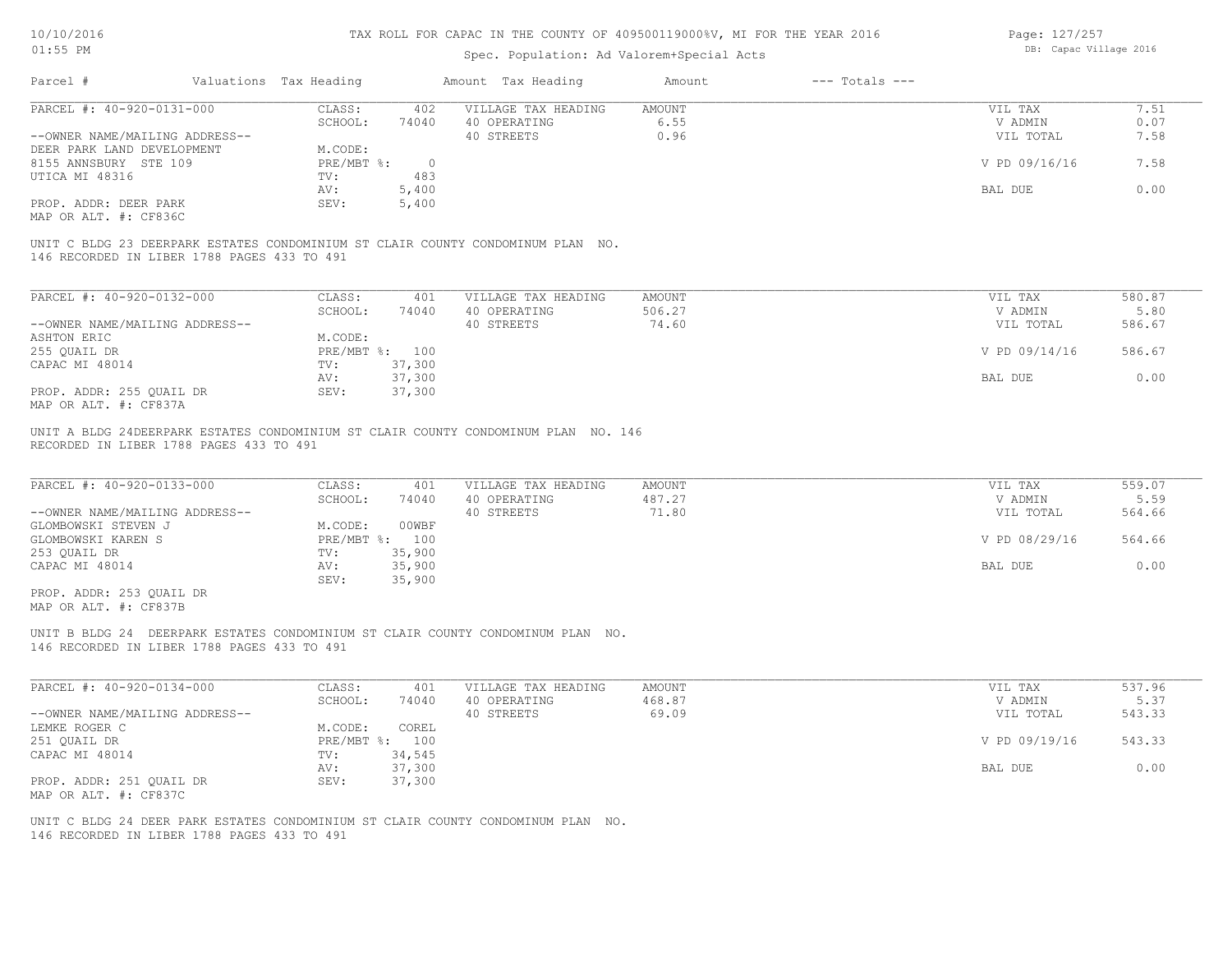## Spec. Population: Ad Valorem+Special Acts

| Parcel #                       | Valuations Tax Heading |        | Amount Tax Heading  | Amount | $---$ Totals $---$ |               |        |
|--------------------------------|------------------------|--------|---------------------|--------|--------------------|---------------|--------|
| PARCEL #: 40-920-0136-000      | CLASS:                 | 401    | VILLAGE TAX HEADING | AMOUNT |                    | VIL TAX       | 537.96 |
|                                | SCHOOL:                | 74040  | 40 OPERATING        | 468.87 |                    | V ADMIN       | 5.37   |
| --OWNER NAME/MAILING ADDRESS-- |                        |        | 40 STREETS          | 69.09  |                    | VIL TOTAL     | 543.33 |
| KRUGER EUGENE H                | M.CODE:                | CBSMT  |                     |        |                    |               |        |
| KRUGER BRIDGET A               | PRE/MBT %: 100         |        |                     |        |                    | V PD 08/15/16 | 543.33 |
| 241 QUAIL DR                   | TV:                    | 34,545 |                     |        |                    |               |        |
| CAPAC MI 48014                 | AV:                    | 37,300 |                     |        |                    | BAL DUE       | 0.00   |
|                                | SEV:                   | 37,300 |                     |        |                    |               |        |
|                                |                        |        |                     |        |                    |               |        |

MAP OR ALT. #: CF838A PROP. ADDR: 241 QUAIL DR

146 RECORDED IN LIBER 1788 PAGES 433 TO 491 UNIT A BLDG 25 DEERPARK ESTATES CONDOMINIUM ST CLAIR COUNTY CONDOMINUM PLAN NO.

| PARCEL #: 40-920-0137-000      | CLASS:       | 401    | VILLAGE TAX HEADING | AMOUNT | VIL TAX       | 515.75 |
|--------------------------------|--------------|--------|---------------------|--------|---------------|--------|
|                                | SCHOOL:      | 74040  | 40 OPERATING        | 449.52 | V ADMIN       | 5.15   |
| --OWNER NAME/MAILING ADDRESS-- |              |        | 40 STREETS          | 66.23  | VIL TOTAL     | 520.90 |
| KOWING DONALD                  | M.CODE:      |        |                     |        |               |        |
| KOWING DARLENE                 | $PRE/MBT$ %: |        |                     |        | V PD 07/21/16 | 520.90 |
| 7270 MARTIN RD                 | TV:          | 33,119 |                     |        |               |        |
| IMLAY CITY MI 48444            | AV:          | 35,900 |                     |        | BAL DUE       | 0.00   |
|                                | SEV:         | 35,900 |                     |        |               |        |
| PROP. ADDR: 239 OUAIL DR       |              |        |                     |        |               |        |

MAP OR ALT. #: CF838B

146 RECORDED IN LIBER 1788 PAGES 433 TO 491 UNIT B BLDG 25 DEERPARK ESTATES CONDOMINIUM ST CLAIR COUNTY CONDOMINUM PLAN NO.

| PARCEL #: 40-920-0138-000      | CLASS:         | 401    | VILLAGE TAX HEADING | AMOUNT | VIL TAX       | 537.96 |
|--------------------------------|----------------|--------|---------------------|--------|---------------|--------|
|                                | SCHOOL:        | 74040  | 40 OPERATING        | 468.87 | V ADMIN       | 5.37   |
| --OWNER NAME/MAILING ADDRESS-- |                |        | 40 STREETS          | 69.09  | VIL TOTAL     | 543.33 |
| CUTCHER WILLIAM                | M.CODE:        | TCBMT  |                     |        |               |        |
| CUTCHER PATRICIA               | PRE/MBT %: 100 |        |                     |        | V PD 07/15/16 | 543.33 |
| 237 OUAIL DR.                  | TV:            | 34,545 |                     |        |               |        |
| CAPAC MI 48014                 | AV:            | 37,300 |                     |        | BAL DUE       | 0.00   |
|                                | SEV:           | 37,300 |                     |        |               |        |

MAP OR ALT. #: CF838C PROP. ADDR: 237 QUAIL DR.

146 RECORDED IN LIBER 1788 PAGES 433 TO 491 UNIT C BLDG 25 DEERPARK ESTATES CONDOMINIUM ST CLAIR COUNTY CONDOMINUM PLAN NO.

| PARCEL #: 40-920-0139-000      | CLASS:  | 401            | VILLAGE TAX HEADING | AMOUNT | VIL TAX       | 531.62 |
|--------------------------------|---------|----------------|---------------------|--------|---------------|--------|
|                                | SCHOOL: | 74040          | 40 OPERATING        | 463.35 | V ADMIN       | 5.31   |
| --OWNER NAME/MAILING ADDRESS-- |         |                | 40 STREETS          | 68.27  | VIL TOTAL     | 536.93 |
| CRIMBOLI LUELLA                | M.CODE: |                |                     |        |               |        |
| 235 OUAIL                      |         | PRE/MBT %: 100 |                     |        | V PD 09/07/16 | 536.93 |
| CAPAC MI 48014                 | TV:     | 34,138         |                     |        |               |        |
|                                | AV:     | 36,900         |                     |        | BAL DUE       | 0.00   |
| PROP. ADDR: 235 OUAIL DR       | SEV:    | 36,900         |                     |        |               |        |
| MAP OR ALT. #: CF839A          |         |                |                     |        |               |        |

146 RECORDED IN LIBER 1788 PAGES 433 TO 491 UNIT A BLDG 26 DEERPARK ESTATES CONDOMINIUM ST CLAIR COUNTY CONDOMINUM PLAN NO. Page: 128/257 DB: Capac Village 2016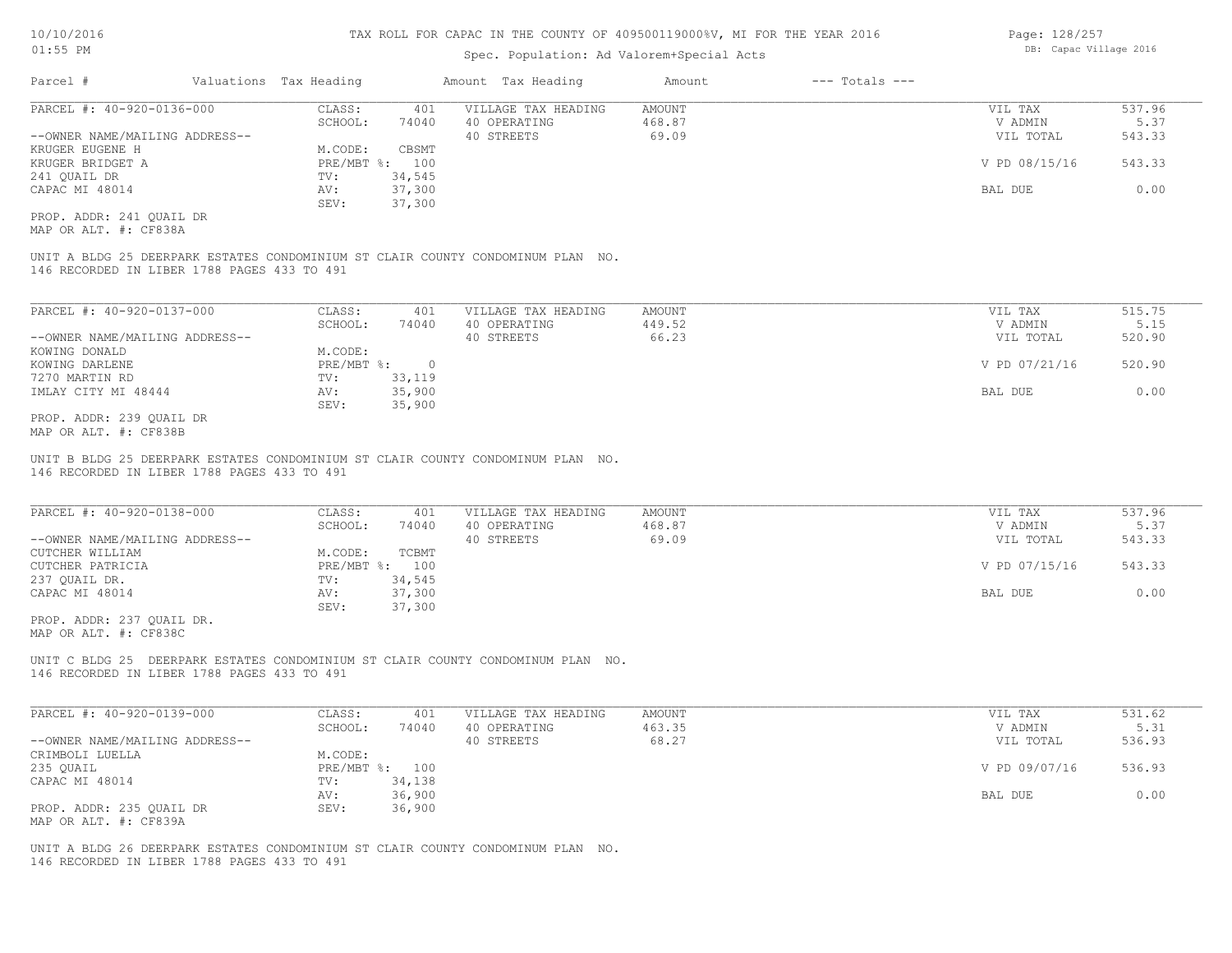## Spec. Population: Ad Valorem+Special Acts

| Page: 129/257 |                        |  |
|---------------|------------------------|--|
|               | DB: Capac Village 2016 |  |

| Parcel #                       | Valuations Tax Heading |        | Amount Tax Heading  | Amount | $---$ Totals $---$ |               |        |
|--------------------------------|------------------------|--------|---------------------|--------|--------------------|---------------|--------|
| PARCEL #: 40-920-0140-000      | CLASS:                 | 401    | VILLAGE TAX HEADING | AMOUNT |                    | VIL TAX       | 509.39 |
|                                | SCHOOL:                | 74040  | 40 OPERATING        | 443.97 |                    | V ADMIN       | 5.09   |
| --OWNER NAME/MAILING ADDRESS-- |                        |        | 40 STREETS          | 65.42  |                    | VIL TOTAL     | 514.48 |
| KASHOUTY TRUST                 | M.CODE:                | CBSMT  |                     |        |                    |               |        |
| 18000 PRATT RD                 | $PRE/MBT$ %:           |        |                     |        |                    | V PD 08/15/16 | 514.48 |
| ARMADA MI 48005-1138           | TV:                    | 32,710 |                     |        |                    |               |        |
|                                | AV:                    | 35,500 |                     |        |                    | BAL DUE       | 0.00   |
| PROP. ADDR: 233 OUAIL DR       | SEV:                   | 35,500 |                     |        |                    |               |        |
|                                |                        |        |                     |        |                    |               |        |

MAP OR ALT. #: CF839B

146 RECORDED IN LIBER 1788 PAGES 433 TO 491 UNIT B BLDG 26 DEERPARK ESTATES CONDOMINIUM ST CLAIR COUNTY CONDOMINUM PLAN NO.

| PARCEL #: 40-920-0141-000      | CLASS:       | 401    | VILLAGE TAX HEADING | AMOUNT | VIL TAX       | 534.18 |
|--------------------------------|--------------|--------|---------------------|--------|---------------|--------|
|                                | SCHOOL:      | 74040  | 40 OPERATING        | 465.58 | V ADMIN       | 5.34   |
| --OWNER NAME/MAILING ADDRESS-- |              |        | 40 STREETS          | 68.60  | VIL TOTAL     | 539.52 |
| WAVREK DONALD A                | M.CODE:      | 00WBF  |                     |        |               |        |
| WAVREK MARGARET                | $PRE/MBT$ %: | 100    |                     |        | V PD 08/29/16 | 539.52 |
| 231 QUAIL DR                   | TV:          | 34,302 |                     |        |               |        |
| CAPAC MI 48014                 | AV:          | 36,900 |                     |        | BAL DUE       | 0.00   |
|                                | SEV:         | 36,900 |                     |        |               |        |
| PROP. ADDR: 231 OUAIL DR       |              |        |                     |        |               |        |

MAP OR ALT. #: CF839C

146 RECORDED IN LIBER 1788 PAGES 433 TO 491 UNIT C BLDG 26 DEERPARK ESTATES CONDOMINIUM ST CLAIR COUNTY CONDOMINUM PLAN NO.

| PARCEL #: 40-920-0142-000      | CLASS:  | 401            | VILLAGE TAX HEADING | AMOUNT | VIL TAX       | 574.64 |
|--------------------------------|---------|----------------|---------------------|--------|---------------|--------|
|                                | SCHOOL: | 74040          | 40 OPERATING        | 500.84 | V ADMIN       | 5.74   |
| --OWNER NAME/MAILING ADDRESS-- |         |                | 40 STREETS          | 73.80  | VIL TOTAL     | 580.38 |
| GOOD ROY A                     | M.CODE: | CAPIT          |                     |        |               |        |
| GOOD LAURIE A                  |         | PRE/MBT %: 100 |                     |        | V PD 07/25/16 | 580.38 |
| 227 QUAIL DR                   | TV:     | 36,900         |                     |        |               |        |
| CAPAC MI 48014                 | AV:     | 36,900         |                     |        | BAL DUE       | 0.00   |
|                                | SEV:    | 36,900         |                     |        |               |        |
| PROP. ADDR: 227 OUAIL DR       |         |                |                     |        |               |        |

MAP OR ALT. #: CF840A

146 RECORDED IN LIBER 1788 PAGES 433 TO 491 UNIT A BLDG 27 DEERPARK ESTATES CONDOMINIUM ST CLAIR COUNTY CONDOMINUM PLAN NO.

| PARCEL #: 40-920-0143-000      | CLASS:  | 401            | VILLAGE TAX HEADING | AMOUNT | VIL TAX       | 509.39 |
|--------------------------------|---------|----------------|---------------------|--------|---------------|--------|
|                                | SCHOOL: | 74040          | 40 OPERATING        | 443.97 | V ADMIN       | 5.09   |
| --OWNER NAME/MAILING ADDRESS-- |         |                | 40 STREETS          | 65.42  | VIL TOTAL     | 514.48 |
| URBAN BERNAD & LEOCADIA TRUST  | M.CODE: |                |                     |        |               |        |
| 16145 WHITE WATER              |         | PRE/MBT %: 100 |                     |        | V PD 07/15/16 | 514.48 |
| MACOMB MI 48042                | TV:     | 32,710         |                     |        |               |        |
|                                | AV:     | 35,500         |                     |        | BAL DUE       | 0.00   |
| PROP. ADDR: 225 QUAIL DR       | SEV:    | 35,500         |                     |        |               |        |
| MAP OR ALT. #: CF840B          |         |                |                     |        |               |        |

146 RECORDED IN LIBER 1788 PAGES 433 TO 491 UNIT B BLDG 27 DEERPARK ESTATES CONDOMINIUM ST CLAIR COUNTY CONDOMINUM PLAN NO.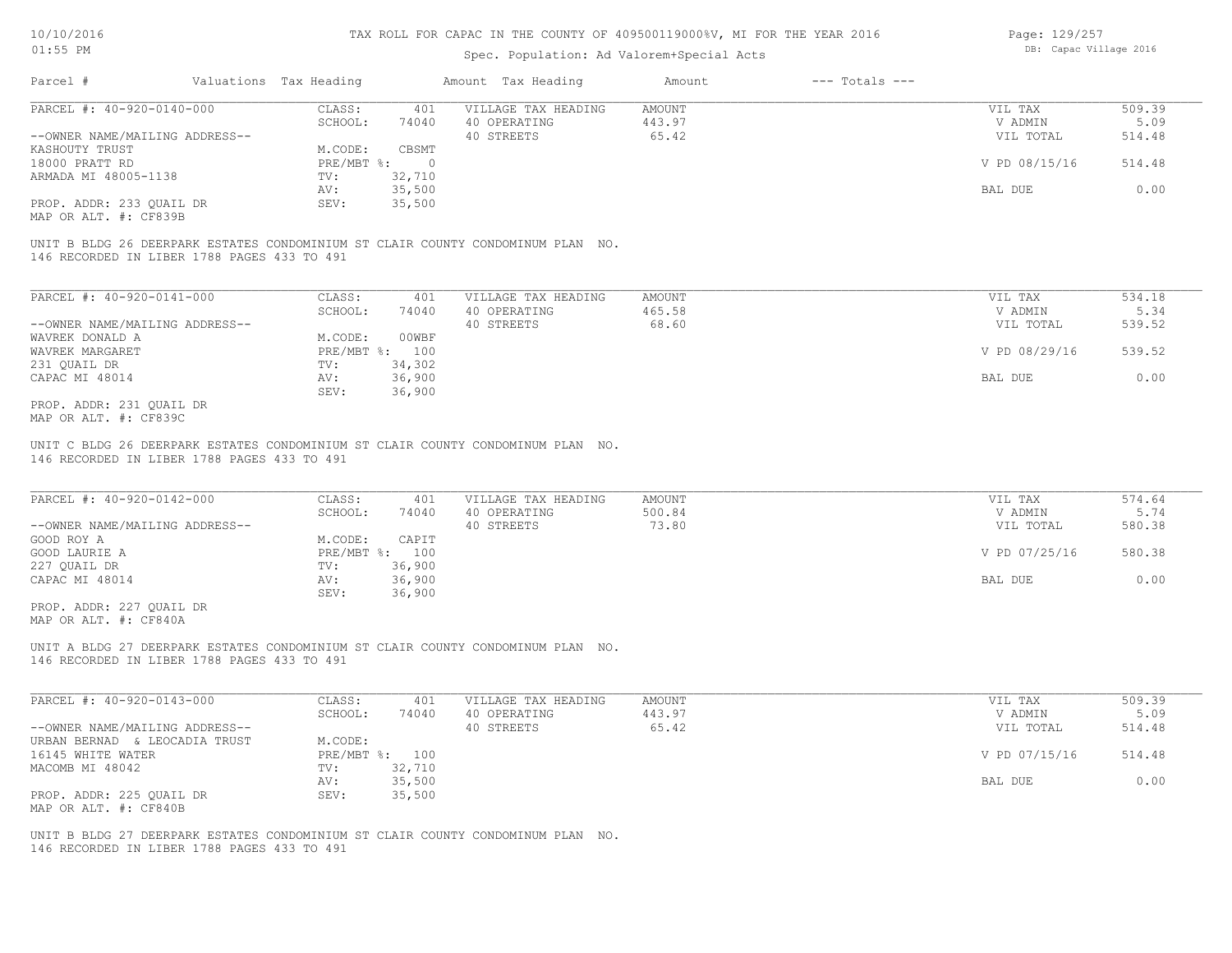## Spec. Population: Ad Valorem+Special Acts

| Parcel #                       |        | Valuations Tax Heading |                     | Amount Tax Heading | Amount | $---$ Totals $---$ |               |        |
|--------------------------------|--------|------------------------|---------------------|--------------------|--------|--------------------|---------------|--------|
| PARCEL #: 40-920-0144-000      | CLASS: | 401                    | VILLAGE TAX HEADING | AMOUNT             |        | VIL TAX            | 574.64        |        |
|                                |        | SCHOOL:                | 74040               | 40 OPERATING       | 500.84 |                    | V ADMIN       | 5.74   |
| --OWNER NAME/MAILING ADDRESS-- |        |                        |                     | 40 STREETS         | 73.80  |                    | VIL TOTAL     | 580.38 |
| PAINTER ROY M                  |        | M.CODE:                |                     |                    |        |                    |               |        |
| PAINTER DARLENE A              |        |                        | PRE/MBT %: 100      |                    |        |                    | V PD 09/07/16 | 580.38 |
| 223 QUAIL DR.                  |        | TV:                    | 36,900              |                    |        |                    |               |        |
| CAPAC MI 48014                 |        | AV:                    | 36,900              |                    |        |                    | BAL DUE       | 0.00   |
|                                |        | SEV:                   | 36,900              |                    |        |                    |               |        |
|                                |        |                        |                     |                    |        |                    |               |        |

MAP OR ALT. #: CF840C PROP. ADDR: 223 QUAIL DR.

146 RECORDED IN LIBER 1788 PAGES 433 TO 491 UNIT C BLDG 27 DEERPARK ESTATES CONDOMINIUM ST CLAIR COUNTY CONDOMINUM PLAN NO.

| PARCEL #: 40-920-0145-000      | CLASS:     | 401    | VILLAGE TAX HEADING | AMOUNT | VIL TAX       | 531.62 |
|--------------------------------|------------|--------|---------------------|--------|---------------|--------|
|                                | SCHOOL:    | 74040  | 40 OPERATING        | 463.35 | V ADMIN       | 5.31   |
| --OWNER NAME/MAILING ADDRESS-- |            |        | 40 STREETS          | 68.27  | VIL TOTAL     | 536.93 |
| CLOSURDO DAVID/NINA E          | M.CODE:    | 00WBF  |                     |        |               |        |
| 21050 33 MILE ROAD             | PRE/MBT %: |        |                     |        | V PD 08/29/16 | 536.93 |
| ARMADA MI 48005                | TV:        | 34,138 |                     |        |               |        |
|                                | AV:        | 36,900 |                     |        | BAL DUE       | 0.00   |
| PROP. ADDR: 221 OUAIL DR.      | SEV:       | 36,900 |                     |        |               |        |
| MAP OR ALT. #: CF841A          |            |        |                     |        |               |        |

146 RECORDED IN LIBER 1788 PAGES 433 TO 491 UNIT A BLDG 28 DEERPARK ESTATES CONDOMINIUM ST CLAIR COUNTY CONDOMINUM PLAN NO.

| PARCEL #: 40-920-0146-000      | CLASS:  | 401            | VILLAGE TAX HEADING | AMOUNT | VIL TAX       | 552.84 |
|--------------------------------|---------|----------------|---------------------|--------|---------------|--------|
|                                | SCHOOL: | 74040          | 40 OPERATING        | 481.84 | V ADMIN       | 5.52   |
| --OWNER NAME/MAILING ADDRESS-- |         |                | 40 STREETS          | 71.00  | VIL TOTAL     | 558.36 |
| KLUG WYNN H                    | M.CODE: | COREL          |                     |        |               |        |
| KLUG MARY L                    |         | PRE/MBT %: 100 |                     |        | V PD 09/16/16 | 558.36 |
| 219 QUAIL DR                   | TV:     | 35,500         |                     |        |               |        |
| CAPAC MI 48014                 | AV:     | 35,500         |                     |        | BAL DUE       | 0.00   |
|                                | SEV:    | 35,500         |                     |        |               |        |
| PROP. ADDR: 219 OUAIL DR       |         |                |                     |        |               |        |

MAP OR ALT. #: CF841B

146 RECORDED IN LIBER 1788 PAGES 433 TO 491 UNIT B BLDG 28 DEERPARK ESTATES CONDOMINIUM ST CLAIR COUNTY CONDOMINUM PLAN NO.

| PARCEL #: 40-920-0147-000      | CLASS:         | 401    | VILLAGE TAX HEADING | AMOUNT | VIL TAX       | 574.64 |
|--------------------------------|----------------|--------|---------------------|--------|---------------|--------|
|                                | SCHOOL:        | 74040  | 40 OPERATING        | 500.84 | V ADMIN       | 5.74   |
| --OWNER NAME/MAILING ADDRESS-- |                |        | 40 STREETS          | 73.80  | VIL TOTAL     | 580.38 |
| GINN ALEXANDRIA                | M.CODE:        |        |                     |        |               |        |
| 217 QUAIL CT                   | PRE/MBT %: 100 |        |                     |        | V PD 09/07/16 | 580.38 |
| CAPAC MI 48014                 | TV:            | 36,900 |                     |        |               |        |
|                                | AV:            | 36,900 |                     |        | BAL DUE       | 0.00   |
| PROP. ADDR: 217 QUAIL DR       | SEV:           | 36,900 |                     |        |               |        |
| MAP OR ALT. #: CF841C          |                |        |                     |        |               |        |

146 RECORDED IN LIBER 1788 PAGES 433 TO 491 UNIT C BLDG 28 DEERPARK ESTATES CONDOMINIUM ST CLAIR COUNTY CONDOMINUM PLAN NO. Page: 130/257 DB: Capac Village 2016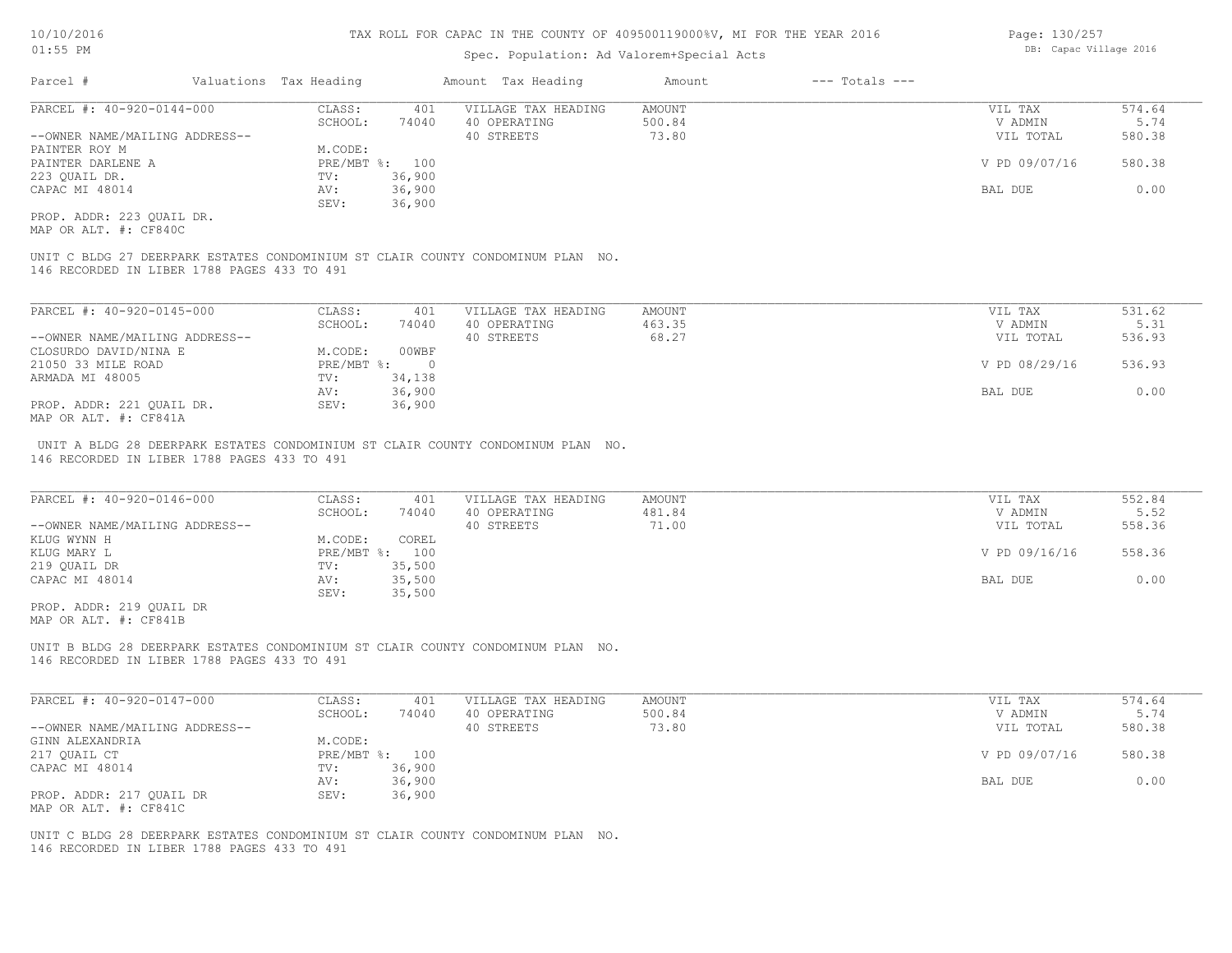## Spec. Population: Ad Valorem+Special Acts

| Parcel #                       | Valuations Tax Heading |                | Amount Tax Heading  | Amount | --- Totals --- |               |        |
|--------------------------------|------------------------|----------------|---------------------|--------|----------------|---------------|--------|
| PARCEL #: 40-920-0148-000      | CLASS:                 | 401            | VILLAGE TAX HEADING | AMOUNT |                | VIL TAX       | 574.64 |
|                                | SCHOOL:                | 74040          | 40 OPERATING        | 500.84 |                | V ADMIN       | 5.74   |
| --OWNER NAME/MAILING ADDRESS-- |                        |                | 40 STREETS          | 73.80  |                | VIL TOTAL     | 580.38 |
| COX RONALD L                   | M.CODE:                |                |                     |        |                |               |        |
| COX KAY L                      |                        | PRE/MBT %: 100 |                     |        |                | V PD 09/02/16 | 580.38 |
| 213 QUAIL DR                   | TV:                    | 36,900         |                     |        |                |               |        |
| CAPAC MI 48014                 | AV:                    | 36,900         |                     |        |                | BAL DUE       | 0.00   |
|                                | SEV:                   | 36,900         |                     |        |                |               |        |
|                                |                        |                |                     |        |                |               |        |

MAP OR ALT. #: CF842A PROP. ADDR: 213 QUAIL DR

146 RECORDED IN LIBER 1788 PAGES 433 TO 491 UNIT A BLDG 29 DEERPARK ESTATES CONDOMINIUM ST CLAIR COUNTY CONDOMINUM PLAN NO.

| PARCEL #: 40-920-0149-000      | CLASS:  | 401            | VILLAGE TAX HEADING | AMOUNT | VIL TAX       | 509.39 |
|--------------------------------|---------|----------------|---------------------|--------|---------------|--------|
|                                | SCHOOL: | 74040          | 40 OPERATING        | 443.97 | V ADMIN       | 5.09   |
| --OWNER NAME/MAILING ADDRESS-- |         |                | 40 STREETS          | 65.42  | VIL TOTAL     | 514.48 |
| THURSTON ROSE MARIE            | M.CODE: | 00WBF          |                     |        |               |        |
| 211 OUAIL DR                   |         | PRE/MBT %: 100 |                     |        | V PD 08/29/16 | 514.48 |
| CAPAC MI 48014                 | TV:     | 32,710         |                     |        |               |        |
|                                | AV:     | 35,500         |                     |        | BAL DUE       | 0.00   |
| PROP. ADDR: 211 QUAIL DR       | SEV:    | 35,500         |                     |        |               |        |
| MAP OR ALT. #: CF842B          |         |                |                     |        |               |        |

UNIT B BLDG 29 DEERPARK ESTATES CONDOMINIUM ST CLAIR COUNTY CONDOMINUM PLAN NO.

146 RECORDED IN LIBER 1788 PAGES 433 TO 491

| PARCEL #: 40-920-0150-000      | CLASS:  | 401            | VILLAGE TAX HEADING | AMOUNT | VIL TAX       | 531.62 |
|--------------------------------|---------|----------------|---------------------|--------|---------------|--------|
|                                | SCHOOL: | 74040          | 40 OPERATING        | 463.35 | V ADMIN       | 5.31   |
| --OWNER NAME/MAILING ADDRESS-- |         |                | 40 STREETS          | 68.27  | VIL TOTAL     | 536.93 |
| KMETZ STEPHEN W                | M.CODE: | COREL          |                     |        |               |        |
| 209 QUAIL DR.                  |         | PRE/MBT %: 100 |                     |        | V PD 09/16/16 | 536.93 |
| CAPAC MI 48014                 | TV:     | 34,138         |                     |        |               |        |
|                                | AV:     | 36,900         |                     |        | BAL DUE       | 0.00   |
| PROP. ADDR: 209 QUAIL DR.      | SEV:    | 36,900         |                     |        |               |        |
|                                |         |                |                     |        |               |        |

MAP OR ALT. #: CF842C

146 RECORDED IN LIBER 1788 PAGES 433 TO 491 UNIT C BLDG 29 DEER PARK ESTATES CONDOMINIUM ST CLAIR COUNTY CONDOMINUM PLAN NO.

| PARCEL #: 40-920-0151-000      | CLASS:  | 401            | VILLAGE TAX HEADING | AMOUNT | VIL TAX       | 534.18 |
|--------------------------------|---------|----------------|---------------------|--------|---------------|--------|
|                                | SCHOOL: | 74040          | 40 OPERATING        | 465.58 | V ADMIN       | 5.34   |
| --OWNER NAME/MAILING ADDRESS-- |         |                | 40 STREETS          | 68.60  | VIL TOTAL     | 539.52 |
| WOOSTER DOROTHY M              | M.CODE: |                |                     |        |               |        |
| 203 QUAIL DR                   |         | PRE/MBT %: 100 |                     |        | V PD 07/15/16 | 539.52 |
| CAPAC MI 48014                 | TV:     | 34,302         |                     |        |               |        |
|                                | AV:     | 36,900         |                     |        | BAL DUE       | 0.00   |
| PROP. ADDR: 203 QUAIL DR       | SEV:    | 36,900         |                     |        |               |        |
| MAP OR ALT. #: CF843A          |         |                |                     |        |               |        |

146 RECORDED IN LIBER 1788 PAGES 433 TO 491 UNIT A BLDG 30 DEERPARK ESTATES CONDOMINIUM ST CLAIR COUNTY CONDOMINUM PLAN NO. Page: 131/257 DB: Capac Village 2016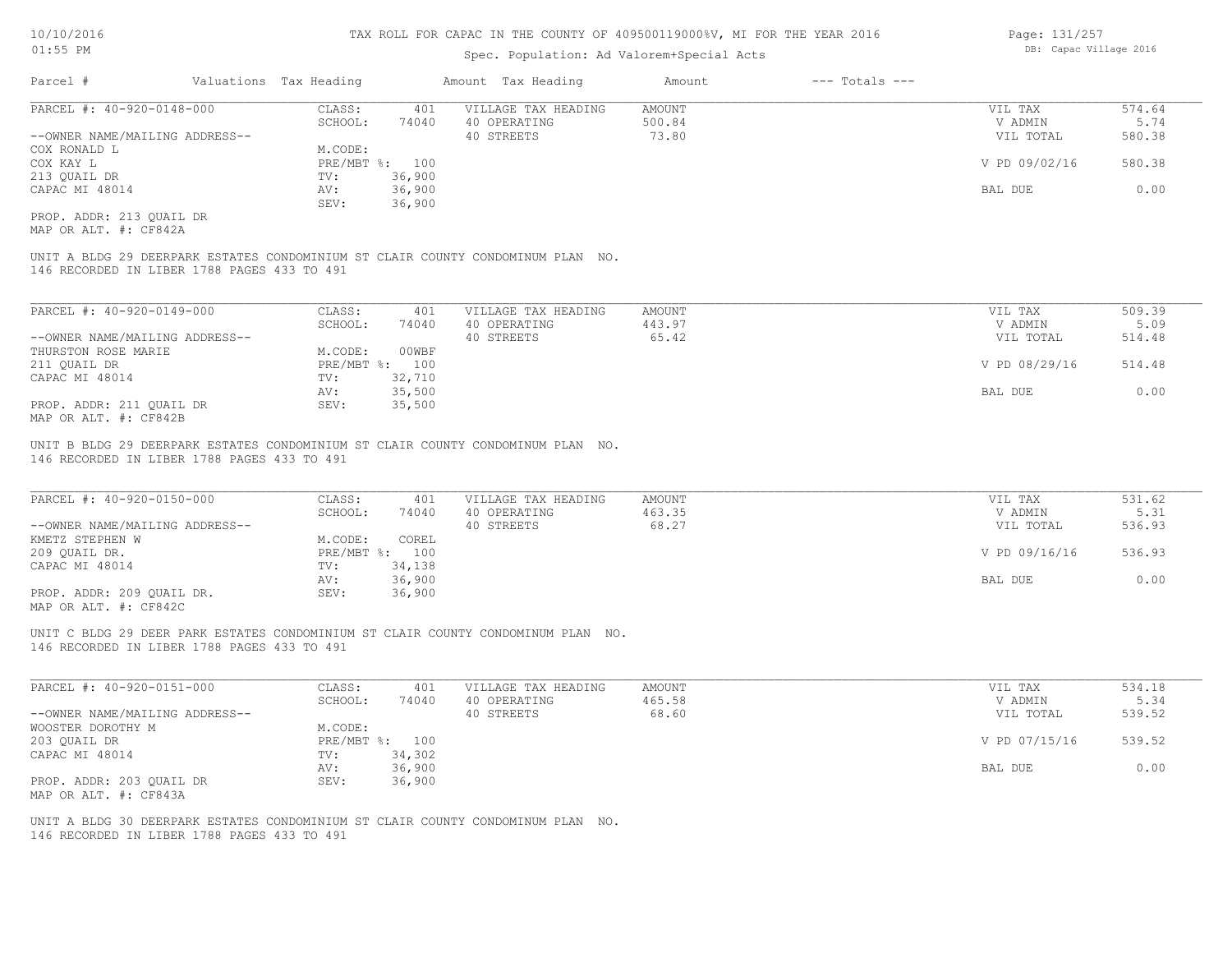# Spec. Population: Ad Valorem+Special Acts

Page: 132/257 DB: Capac Village 2016

| Parcel #                       |         | Valuations Tax Heading |              | Amount Tax Heading  | Amount | $---$ Totals $---$ |               |        |
|--------------------------------|---------|------------------------|--------------|---------------------|--------|--------------------|---------------|--------|
| PARCEL #: 40-920-0152-000      |         | CLASS:                 | 401          | VILLAGE TAX HEADING | AMOUNT |                    | VIL TAX       | 509.39 |
|                                | SCHOOL: | 74040                  | 40 OPERATING | 443.97              |        | V ADMIN            | 5.09          |        |
| --OWNER NAME/MAILING ADDRESS-- |         |                        |              | 40 STREETS          | 65.42  |                    | VIL TOTAL     | 514.48 |
| MCKNIGHT DANIEL J              |         | M.CODE:                |              |                     |        |                    |               |        |
| 201 OUAIL DR                   |         | PRE/MBT %: 100         |              |                     |        |                    | V PD 09/02/16 | 514.48 |
| CAPAC MI 48014                 |         | TV:                    | 32,710       |                     |        |                    |               |        |
|                                |         | AV:                    | 35,500       |                     |        |                    | BAL DUE       | 0.00   |
| PROP. ADDR: 201 OUAIL DR       |         | SEV:                   | 35,500       |                     |        |                    |               |        |
|                                |         |                        |              |                     |        |                    |               |        |

MAP OR ALT. #: CF843B

146 RECORDED IN LIBER 1788 PAGES 433 TO 491 UNIT B BLDG 30 DEERPARK ESTATES CONDOMINIUM ST CLAIR COUNTY CONDOMINUM PLAN NO.

| PARCEL #: 40-920-0153-000      | CLASS:     | 401    | VILLAGE TAX HEADING | AMOUNT | VIL TAX       | 531.62 |
|--------------------------------|------------|--------|---------------------|--------|---------------|--------|
|                                | SCHOOL:    | 74040  | 40 OPERATING        | 463.35 | V ADMIN       | 5.31   |
| --OWNER NAME/MAILING ADDRESS-- |            |        | 40 STREETS          | 68.27  | VIL TOTAL     | 536.93 |
| SEIDEL BARBARA N TRUST         | M.CODE:    |        |                     |        |               |        |
| 137 TURNER ST                  | PRE/MBT %: |        |                     |        | V PD 07/25/16 | 536.93 |
| ROMEO MI 48065                 | TV:        | 34,138 |                     |        |               |        |
|                                | AV:        | 36,900 |                     |        | BAL DUE       | 0.00   |
| PROP. ADDR: 199 OUAIL DR       | SEV:       | 36,900 |                     |        |               |        |
| MAP OR ALT. #: CF843C          |            |        |                     |        |               |        |

146 RECORDED IN LIBER 1788 PAGES 433 TO 491 UNIT C BLDG 30 DEERPARK ESTATES CONDOMINIUM ST CLAIR COUNTY CONDOMINUM PLAN NO.

| PARCEL #: 40-945-0001-000      | CLASS:     | 202    | VILLAGE TAX HEADING | AMOUNT | VIL TAX   | 69.31 |
|--------------------------------|------------|--------|---------------------|--------|-----------|-------|
|                                | SCHOOL:    | 74040  | 40 OPERATING        | 60.41  | V ADMIN   | 0.69  |
| --OWNER NAME/MAILING ADDRESS-- |            |        | 40 STREETS          | 8.90   | VIL TOTAL | 70.00 |
| HOMELAND DEVELOPMENT           | M.CODE:    |        |                     |        |           |       |
| 2153 BENEDICT LANE             | PRE/MBT %: |        |                     |        | BAL DUE   | 70.00 |
| UTICA MI 48316                 | TV:        | 4,451  |                     |        |           |       |
|                                | AV:        | 17,200 |                     |        |           |       |
| PROP. ADDR: S MAIN ST          | SEV:       | 17,200 |                     |        |           |       |
| MAP OR ALT. #: 844/950         |            |        |                     |        |           |       |

IN LIBER 1988 PAGES 841 TO 874 UNIT 1 HOMELAND PLAZA CONDOMINIUM ST CLAIR COUNTY CONDOMINIUM PLAN NO.156 RECORDED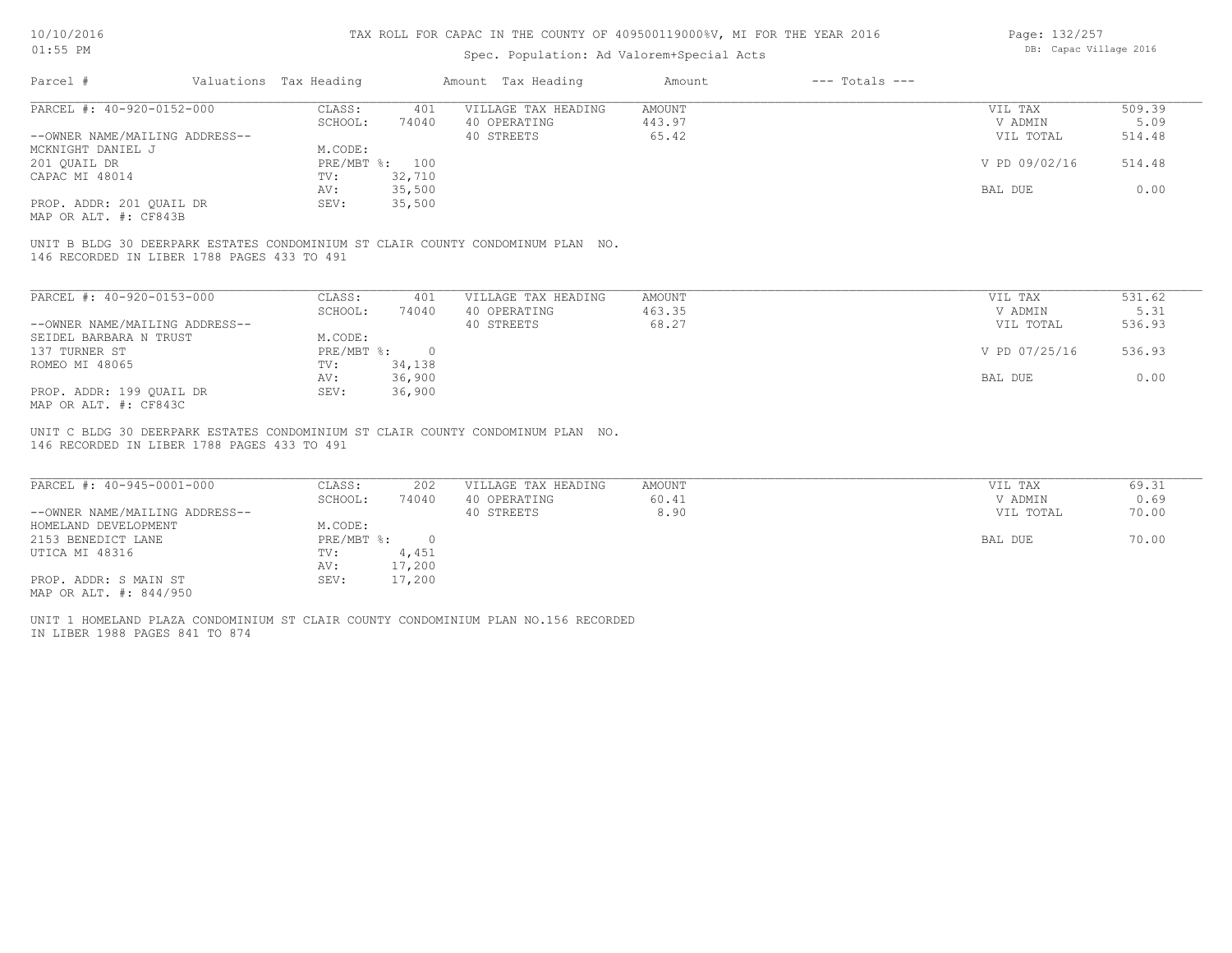## Spec. Population: Ad Valorem+Special Acts

Page: 133/257 DB: Capac Village 2016

| Parcel #                       | Valuations Tax Heading |            | Amount Tax Heading                                                                  | Amount | $---$ Totals $---$ |               |        |
|--------------------------------|------------------------|------------|-------------------------------------------------------------------------------------|--------|--------------------|---------------|--------|
| PARCEL #: 40-950-0001-000      | CLASS:                 | 201        | VILLAGE TAX HEADING                                                                 | AMOUNT |                    | VIL TAX       | 518.58 |
|                                | SCHOOL:                | 74040      | 40 OPERATING                                                                        | 451.98 |                    | V ADMIN       | 5.18   |
| --OWNER NAME/MAILING ADDRESS-- |                        |            | 40 STREETS                                                                          | 66.60  |                    | VIL TOTAL     | 523.76 |
| FIREGIRL, INC                  | M.CODE:                |            |                                                                                     |        |                    |               |        |
| 205 SOUTH MAIN ST              | PRE/MBT %:             | $\bigcirc$ |                                                                                     |        |                    | V PD 07/15/16 | 523.76 |
| CAPAC MI 48014                 | TV:                    | 33,300     |                                                                                     |        |                    |               |        |
|                                | AV:                    | 33,300     |                                                                                     |        |                    | BAL DUE       | 0.00   |
| PROP. ADDR: 100 N MAIN ST      | SEV:                   | 33,300     |                                                                                     |        |                    |               |        |
| MAP OR ALT. #:                 |                        |            |                                                                                     |        |                    |               |        |
|                                |                        |            | ALL THAT PART OF THE SOUTH 45 FEET OF THE WEST 80 FEET OF LOT 2, BLOCK 1, NORTH OF  |        |                    |               |        |
|                                |                        |            | MILL STREET, RANGE 1 EAST OF MAIN STREET, VILLAGE OF CAPAC, ACCORDING TO THE PLAT   |        |                    |               |        |
|                                |                        |            | THEREOF AS RECORDED IN LIBER H OF PLATS, PAGE 72, ST CLAIR COUNTY REGISTER OF DEEDS |        |                    |               |        |
|                                |                        |            | OFFICE, LYING NORTH OF THE FOLLOWING DESCRIBED LINE BEGINNING ON THE WEST LINE OF   |        |                    |               |        |
|                                |                        |            | LOT 2,13 35 FEET NORTH OF THE SOUTHWEST CORNER OF SAID LOT 2, THENCE NORTH 89D 49.5 |        |                    |               |        |
|                                |                        |            | EAST 42 25 FEET, THENCE NORTH 00D 10.5 WEST 5 95 FEET, THENCE NORTH 89D 49.5 EAST   |        |                    |               |        |
|                                |                        |            |                                                                                     |        |                    |               |        |

OF LOT 2 30 00 FEET OF THE WEST 80 00 FEET OF THE NORTH 16 00 FEET OF THE SOUTH 45 00 FEET FEET OF THE NORTH 20 00 FEET OF THE SOUTH 45 00 FEET OF LOT 2, AND EXECPT THE EAST 37 75 FEET TO THE EAST LINE OF THE WEST 80 00 FEET OF LOT 2, EXCEPT THE WEST 50 00

| PARCEL #: 40-950-0002-000      | CLASS:       | 202    | VILLAGE TAX HEADING | AMOUNT | VIL TAX       | 27.96 |
|--------------------------------|--------------|--------|---------------------|--------|---------------|-------|
|                                | SCHOOL:      | 74040  | 40 OPERATING        | 24.37  | V ADMIN       | 0.27  |
| --OWNER NAME/MAILING ADDRESS-- |              |        | 40 STREETS          | 3.59   | VIL TOTAL     | 28.23 |
| GEORGE THOMAS J/MARY           | M.CODE:      |        |                     |        |               |       |
| 112 MAIN ST                    | $PRE/MBT$ %: |        |                     |        | V PD 09/16/16 | 28.23 |
| CAPAC MI 48014                 | TV:          | 1,796  |                     |        |               |       |
|                                | AV:          | 10,100 |                     |        | BAL DUE       | 0.00  |
| PROP. ADDR: E MILL ST          | SEV:         | 10,100 |                     |        |               |       |
| MAP OR ALT. #:                 |              |        |                     |        |               |       |

E 50 FT OF LOT 1 & E 50 FT OF S 15 FT OF LOT 2 BIN R1E VILLAGE OF CAPAC SEC 21/22

T7N R13E

| PARCEL #: 40-950-0003-000      | CLASS:     | 202   | VILLAGE TAX HEADING | AMOUNT | VIL TAX       | 29.58 |
|--------------------------------|------------|-------|---------------------|--------|---------------|-------|
|                                | SCHOOL:    | 74040 | 40 OPERATING        | 25.78  | V ADMIN       | 0.29  |
| --OWNER NAME/MAILING ADDRESS-- |            |       | 40 STREETS          | 3.80   | VIL TOTAL     | 29.87 |
| FIREGIRL, INC                  | M.CODE:    |       |                     |        |               |       |
| 205 MAIN ST                    | PRE/MBT %: |       |                     |        | V PD 07/15/16 | 29.87 |
| CAPAC MI 48014                 | TV:        | 1,900 |                     |        |               |       |
|                                | AV:        | 1,900 |                     |        | BAL DUE       | 0.00  |
| PROP. ADDR: N MAIN ST          | SEV:       | 1,900 |                     |        |               |       |
| MAP OR ALT. #:                 |            |       |                     |        |               |       |

 $\mathcal{L}_\mathcal{L} = \mathcal{L}_\mathcal{L} = \mathcal{L}_\mathcal{L} = \mathcal{L}_\mathcal{L} = \mathcal{L}_\mathcal{L} = \mathcal{L}_\mathcal{L} = \mathcal{L}_\mathcal{L} = \mathcal{L}_\mathcal{L} = \mathcal{L}_\mathcal{L} = \mathcal{L}_\mathcal{L} = \mathcal{L}_\mathcal{L} = \mathcal{L}_\mathcal{L} = \mathcal{L}_\mathcal{L} = \mathcal{L}_\mathcal{L} = \mathcal{L}_\mathcal{L} = \mathcal{L}_\mathcal{L} = \mathcal{L}_\mathcal{L}$ 

RECORDED PLAT THEREOF EAST 50 FEET THEREOF, BLOCK 1, RANGE 1 EAST, VILLAGE OF CAPAC, ACCORDING TO THE FEET, THENCE EAST 38 FEET, THENCE SOUTH 3 875 FEET, THENCE EAST 70 FEET, EXECPT THE 2, 13FEET NORTH OF ITS SOUTHWEST CORNER, THENCE EAST 42 FEET THENCE NORTH 5 875 THAT PART OF LOTS 1 AND 2,LYING SOUTH OF A LINE BEGINNING ON THE WESTLINE OF LOTS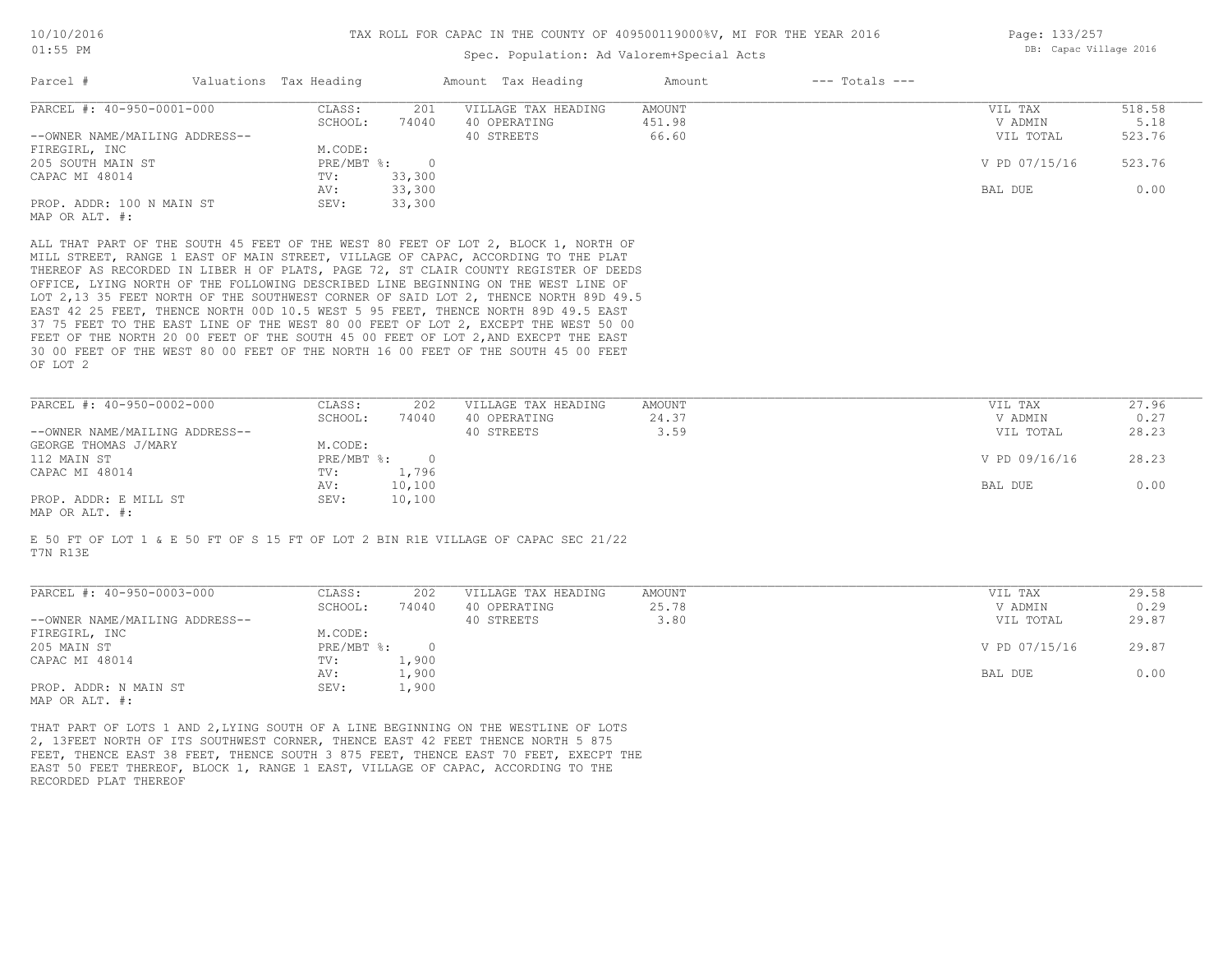## Spec. Population: Ad Valorem+Special Acts

| Page: 134/257 |                        |  |
|---------------|------------------------|--|
|               | DB: Capac Village 2016 |  |

| Parcel #                       | Valuations Tax Heading |        | Amount Tax Heading  | Amount | $---$ Totals $---$ |               |        |
|--------------------------------|------------------------|--------|---------------------|--------|--------------------|---------------|--------|
| PARCEL #: 40-950-0004-000      | CLASS:                 | 201    | VILLAGE TAX HEADING | AMOUNT |                    | VIL TAX       | 160.11 |
|                                | SCHOOL:                | 74040  | 40 OPERATING        | 139.55 |                    | V ADMIN       | 1.60   |
| --OWNER NAME/MAILING ADDRESS-- |                        |        | 40 STREETS          | 20.56  |                    | VIL TOTAL     | 161.71 |
| KLUG KERRY/NANCY               | M.CODE:                |        |                     |        |                    |               |        |
| 4228 SHERIDAN RD               | $PRE/MBT$ %:           | $\Box$ |                     |        |                    | V PD 09/16/16 | 161.71 |
| EMMETT MI 48022                | TV:                    | 10,282 |                     |        |                    |               |        |
|                                | AV:                    | 24,800 |                     |        |                    | BAL DUE       | 0.00   |
| PROP. ADDR: 110 N MAIN ST      | SEV:                   | 24,800 |                     |        |                    |               |        |
| MAP OR ALT. #:                 |                        |        |                     |        |                    |               |        |
|                                |                        |        |                     |        |                    |               |        |

CAPAC SEC 21 & 22 T7N R13E FT TH W 50 FT TO MAIN ST TH N ALG MAIN ST 20 FT TO THE BEG. B1N R1E VILLAGE OF BEG AT A PTE 30 FT S OF THE NW COR OF LOT 2 TH E 80 FT TH S 16 FT TH W 30 FT TH S 4

| PARCEL #: 40-950-0005-000      | CLASS:       | 201    | VILLAGE TAX HEADING | AMOUNT | VIL TAX       | 737.23 |
|--------------------------------|--------------|--------|---------------------|--------|---------------|--------|
|                                | SCHOOL:      | 74040  | 40 OPERATING        | 642.55 | V ADMIN       | 7.37   |
| --OWNER NAME/MAILING ADDRESS-- |              |        | 40 STREETS          | 94.68  | VIL TOTAL     | 744.60 |
| GEORGE THOMAS J/MARY           | M.CODE:      |        |                     |        |               |        |
| 112 N MAIN ST                  | $PRE/MBT$ %: |        |                     |        | V PD 09/16/16 | 744.60 |
| CAPAC MI 48014                 | TV:          | 47,341 |                     |        |               |        |
|                                | AV:          | 50,900 |                     |        | BAL DUE       | 0.00   |
| PROP. ADDR: 112 N MAIN ST      | SEV:         | 50,900 |                     |        |               |        |
| MAP OR ALT. #: CF3             |              |        |                     |        |               |        |

VILLAGE OF CAPAC SEC 21 & 22 T7N R13E N30 FT OF S 45 FT OF E 70 FT OF LOT 2 & TH S 28 FT OF THE N 30 FT OF LOT 2 B1N R1E

| PARCEL #: 40-950-0006-000                                                                                       | CLASS:     | 708   | VILLAGE TAX HEADING | AMOUNT | VIL TAX   | 0.00 |
|-----------------------------------------------------------------------------------------------------------------|------------|-------|---------------------|--------|-----------|------|
|                                                                                                                 | SCHOOL:    | 74040 | 40 OPERATING        | 0.00   | V ADMIN   | 0.00 |
| --OWNER NAME/MAILING ADDRESS--                                                                                  |            |       | 40 STREETS          | 0.00   | VIL TOTAL | 0.00 |
| C3 CONNECTION, INC. THE                                                                                         | M.CODE:    |       |                     |        |           |      |
| P.O. BOX 116                                                                                                    | PRE/MBT %: | (     |                     |        | BAL DUE   | 0.00 |
| CAPAC MI 48014                                                                                                  | TV:        |       |                     |        |           |      |
|                                                                                                                 | AV:        |       |                     |        |           |      |
| PROP. ADDR: 114 N MAIN ST                                                                                       | SEV:       |       |                     |        |           |      |
| the contract of the contract of the contract of the contract of the contract of the contract of the contract of |            |       |                     |        |           |      |

 $\mathcal{L}_\mathcal{L} = \mathcal{L}_\mathcal{L} = \mathcal{L}_\mathcal{L} = \mathcal{L}_\mathcal{L} = \mathcal{L}_\mathcal{L} = \mathcal{L}_\mathcal{L} = \mathcal{L}_\mathcal{L} = \mathcal{L}_\mathcal{L} = \mathcal{L}_\mathcal{L} = \mathcal{L}_\mathcal{L} = \mathcal{L}_\mathcal{L} = \mathcal{L}_\mathcal{L} = \mathcal{L}_\mathcal{L} = \mathcal{L}_\mathcal{L} = \mathcal{L}_\mathcal{L} = \mathcal{L}_\mathcal{L} = \mathcal{L}_\mathcal{L}$ 

MAP OR ALT. #: CF4

22 T7N R13E THE N 2 FT OF LOT 2 & THE S 1/2 OF S 1/2 OF LOT 3 B1N R1E VILLAGE OF CAPAC SEC 21 &

| PARCEL #: 40-950-0007-000      | CLASS:       | 201    | VILLAGE TAX HEADING | AMOUNT | VIL TAX   | 763.79 |
|--------------------------------|--------------|--------|---------------------|--------|-----------|--------|
|                                | SCHOOL:      | 74040  | 40 OPERATING        | 665.70 | V ADMIN   | 7.63   |
| --OWNER NAME/MAILING ADDRESS-- |              |        | 40 STREETS          | 98.09  | VIL TOTAL | 771.42 |
| SCHIEWECK ANTHONY W            | M.CODE:      |        |                     |        |           |        |
| SCHIEWECK TINA M               | $PRE/MBT$ %: |        |                     |        | BAL DUE   | 771.42 |
| 10069 O'CONNOR                 | TV:          | 49,046 |                     |        |           |        |
| AVOCA MI 48006                 | AV:          | 51,500 |                     |        |           |        |
|                                | SEV:         | 51,500 |                     |        |           |        |
| PROP. ADDR: 122 N MAIN ST      |              |        |                     |        |           |        |
| MAP OR ALT. #: CF5A            |              |        |                     |        |           |        |

OF CAPAC S22.7' OF N 32.7' OF LOT 3 & N 4.2' OF S 42.3' OF W 21.5' OF LOT 3 B1N R1E VILLAGE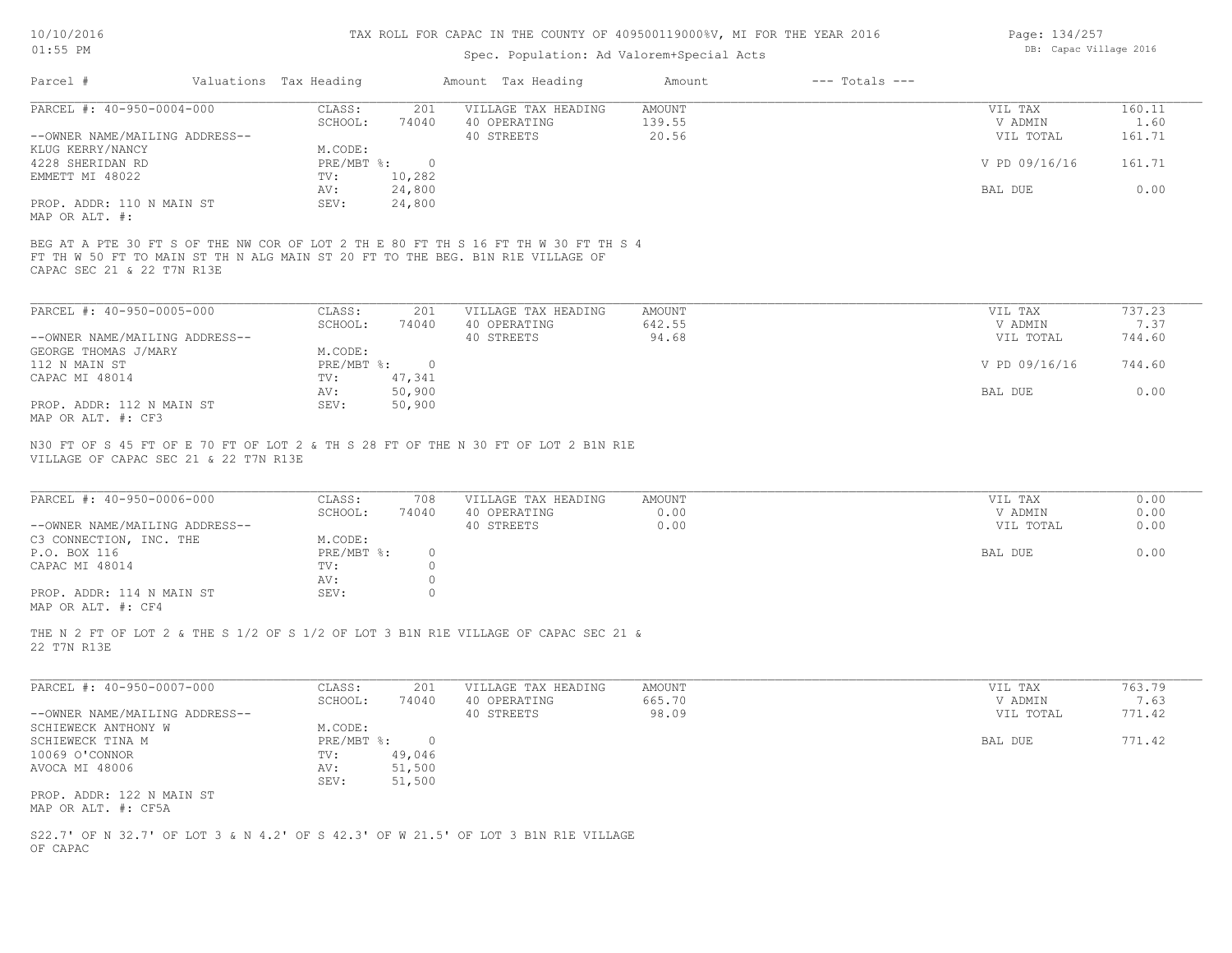# Spec. Population: Ad Valorem+Special Acts

Page: 135/257 DB: Capac Village 2016

| Parcel #                       | Valuations Tax Heading |        | Amount Tax Heading  | Amount | $---$ Totals $---$ |               |        |
|--------------------------------|------------------------|--------|---------------------|--------|--------------------|---------------|--------|
| PARCEL #: 40-950-0008-000      | CLASS:                 | 201    | VILLAGE TAX HEADING | AMOUNT |                    | VIL TAX       | 638.83 |
|                                | SCHOOL:                | 74040  | 40 OPERATING        | 556.79 |                    | V ADMIN       | 6.38   |
| --OWNER NAME/MAILING ADDRESS-- |                        |        | 40 STREETS          | 82.04  |                    | VIL TOTAL     | 645.21 |
| GRUBB TODD E                   | M.CODE:                |        |                     |        |                    |               |        |
| 116 N MAIN ST                  | PRE/MBT %:             |        |                     |        |                    | V PD 09/16/16 | 645.21 |
| CAPAC MI 48014                 | TV:                    | 41,022 |                     |        |                    |               |        |
|                                | AV:                    | 43,800 |                     |        |                    | BAL DUE       | 0.00   |
| PROP. ADDR: 116 N MAIN ST      | SEV:                   | 43,800 |                     |        |                    |               |        |
|                                |                        |        |                     |        |                    |               |        |

MAP OR ALT. #: CF5B

S23.55' OF N 56.25' OF LOT 3 EXC N 4.2' OF W 21.5' THEREOF B1N R1E VILLAGE OF CAPAC

| PARCEL #: 40-950-0009-000      | CLASS:     | 201    | VILLAGE TAX HEADING | AMOUNT | VIL TAX       | 485.56 |
|--------------------------------|------------|--------|---------------------|--------|---------------|--------|
|                                | SCHOOL:    | 74040  | 40 OPERATING        | 423.20 | V ADMIN       | 4.85   |
| --OWNER NAME/MAILING ADDRESS-- |            |        | 40 STREETS          | 62.36  | VIL TOTAL     | 490.41 |
| HULETT MARK/CYNTHIA            | M.CODE:    |        |                     |        |               |        |
| 738 HOWELL RD.                 | PRE/MBT %: |        |                     |        | V PD 07/15/16 | 490.41 |
| ALLENTON, MI 48002             | TV:        | 31,180 |                     |        |               |        |
|                                | AV:        | 59,100 |                     |        | BAL DUE       | 0.00   |
| PROP. ADDR: 124 N MAIN ST      | SEV:       | 59,100 |                     |        |               |        |
| MAP OR ALT. #: CF6             |            |        |                     |        |               |        |

R13E N 10 FT OF LOT 3 & THE S 14 FT OF LOT 4 B1N R1E VILLAGE OF CAPAC SEC 21 & 22 T7N

| PARCEL #: 40-950-0010-000      | CLASS:     | 201    | VILLAGE TAX HEADING | AMOUNT | VIL TAX       | 541.17 |
|--------------------------------|------------|--------|---------------------|--------|---------------|--------|
|                                | SCHOOL:    | 74040  | 40 OPERATING        | 471.67 | V ADMIN       | 5.41   |
| --OWNER NAME/MAILING ADDRESS-- |            |        | 40 STREETS          | 69.50  | VIL TOTAL     | 546.58 |
| CELANI DANIEL                  | M.CODE:    |        |                     |        |               |        |
| 1920 S ALLEN RD                | PRE/MBT %: |        |                     |        | V PD 09/12/16 | 546.58 |
| SAINT CLAIR MI 48079-3307      | TV:        | 34,751 |                     |        |               |        |
|                                | AV:        | 37,900 |                     |        | BAL DUE       | 0.00   |
| PROP. ADDR: 126 N MAIN ST      | SEV:       | 37,900 |                     |        |               |        |
| MAP OR ALT. #: CF7             |            |        |                     |        |               |        |

 $\mathcal{L}_\mathcal{L} = \mathcal{L}_\mathcal{L} = \mathcal{L}_\mathcal{L} = \mathcal{L}_\mathcal{L} = \mathcal{L}_\mathcal{L} = \mathcal{L}_\mathcal{L} = \mathcal{L}_\mathcal{L} = \mathcal{L}_\mathcal{L} = \mathcal{L}_\mathcal{L} = \mathcal{L}_\mathcal{L} = \mathcal{L}_\mathcal{L} = \mathcal{L}_\mathcal{L} = \mathcal{L}_\mathcal{L} = \mathcal{L}_\mathcal{L} = \mathcal{L}_\mathcal{L} = \mathcal{L}_\mathcal{L} = \mathcal{L}_\mathcal{L}$ 

N23 1/2 FT OF S 1/2 OF LOT 4 B1N R1E VILLAGE OF CAPAC SEC 21 & 22 T7N R13E

| PARCEL #: 40-950-0011-000      | CLASS:       | 202    | VILLAGE TAX HEADING | AMOUNT | VIL TAX       | 153.05 |
|--------------------------------|--------------|--------|---------------------|--------|---------------|--------|
|                                | SCHOOL:      | 74040  | 40 OPERATING        | 133.40 | V ADMIN       | 1.53   |
| --OWNER NAME/MAILING ADDRESS-- |              |        | 40 STREETS          | 19.65  | VIL TOTAL     | 154.58 |
| SELECT LLC                     | M.CODE:      |        |                     |        |               |        |
| P.O. BOX 56                    | $PRE/MBT$ %: |        |                     |        | V PD 08/10/16 | 154.58 |
| CAPAC MI 48014                 | TV:          | 9,829  |                     |        |               |        |
|                                | AV:          | 10,800 |                     |        | BAL DUE       | 0.00   |
| PROP. ADDR: 128 N MAIN ST      | SEV:         | 10,800 |                     |        |               |        |
| MAP OR ALT. #: CF8             |              |        |                     |        |               |        |

N1/2 LOT 4 B1N R1E VILLAGE OF CAPAC SEC 21 & 22 T7N R13E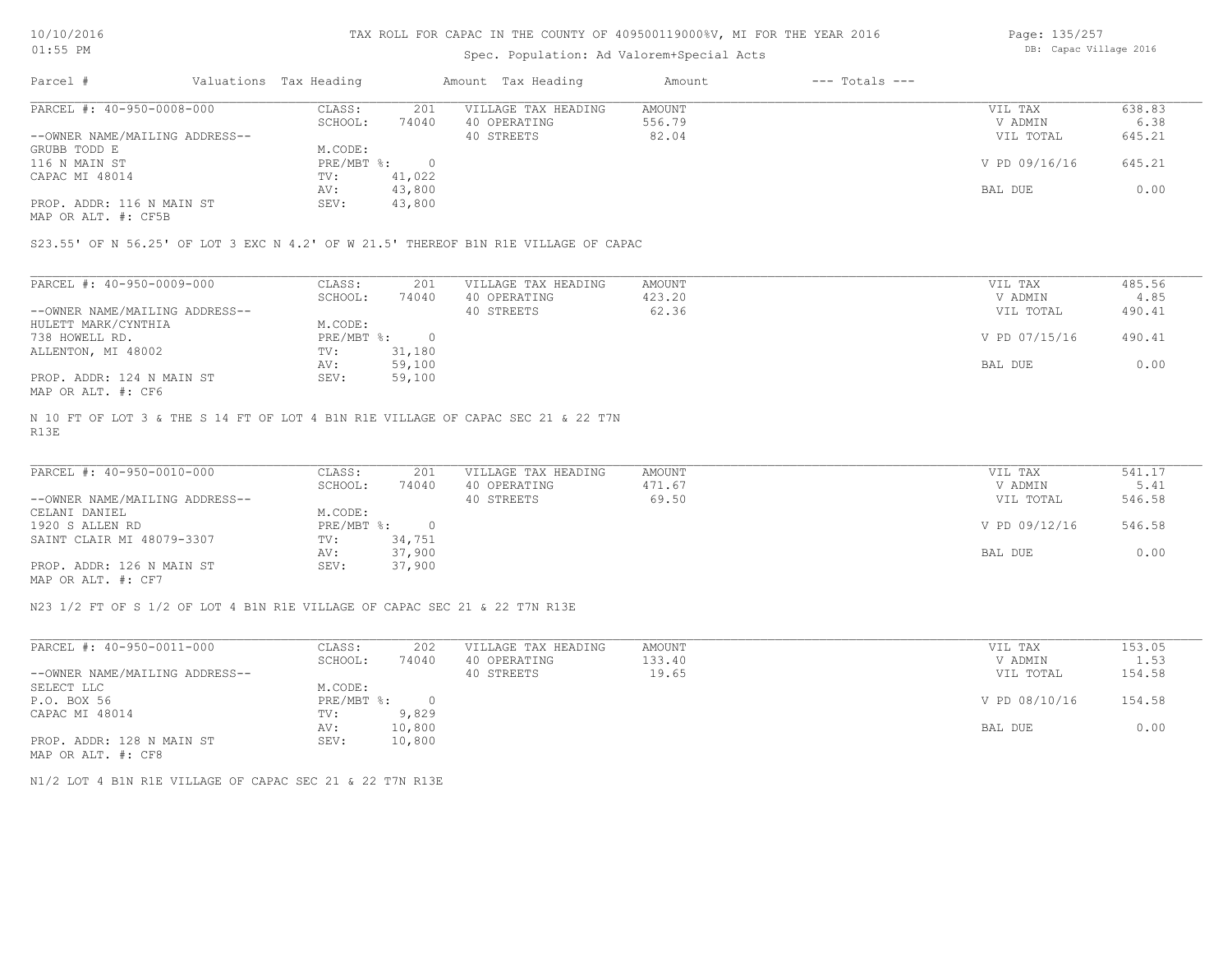## Spec. Population: Ad Valorem+Special Acts

| Page: 136/257 |                        |  |
|---------------|------------------------|--|
|               | DB: Capac Village 2016 |  |

| Parcel #                       | Valuations Tax Heading |        | Amount Tax Heading  | Amount | $---$ Totals $---$ |               |        |
|--------------------------------|------------------------|--------|---------------------|--------|--------------------|---------------|--------|
| PARCEL #: 40-950-0012-000      | CLASS:                 | 201    | VILLAGE TAX HEADING | AMOUNT |                    | VIL TAX       | 447.45 |
|                                | SCHOOL:                | 74040  | 40 OPERATING        | 389.99 |                    | V ADMIN       | 4.47   |
| --OWNER NAME/MAILING ADDRESS-- |                        |        | 40 STREETS          | 57.46  |                    | VIL TOTAL     | 451.92 |
| GASS-BECKER INS AGENCY INC     | M.CODE:                |        |                     |        |                    |               |        |
| 134 N MAIN ST                  | PRE/MBT %:             |        |                     |        |                    | V PD 08/19/16 | 451.92 |
| CAPAC MI 48014-3142            | TV:                    | 28,733 |                     |        |                    |               |        |
|                                | AV:                    | 41,900 |                     |        |                    | BAL DUE       | 0.00   |
| PROP. ADDR: 134 N MAIN ST      | SEV:                   | 41,900 |                     |        |                    |               |        |
| MAP OR ALT. #: CF9             |                        |        |                     |        |                    |               |        |

LOT 5 B1N R1E VILLAGE OF CAPAC SEC 21 & 22 T7N R13E

| PARCEL #: 40-950-0013-000      | CLASS:     | 201    | VILLAGE TAX HEADING | AMOUNT | VIL TAX       | 410.28 |
|--------------------------------|------------|--------|---------------------|--------|---------------|--------|
|                                | SCHOOL:    | 74040  | 40 OPERATING        | 357.59 | V ADMIN       | 4.10   |
| --OWNER NAME/MAILING ADDRESS-- |            |        | 40 STREETS          | 52.69  | VIL TOTAL     | 414.38 |
| BECKER GERALD/SANDRA           | M.CODE:    |        |                     |        |               |        |
| PO BOX 158                     | PRE/MBT %: |        |                     |        | V PD 08/19/16 | 414.38 |
| 134 N MAIN ST                  | TV:        | 26,346 |                     |        |               |        |
| CAPAC MI 48014                 | AV:        | 44,300 |                     |        | BAL DUE       | 0.00   |
|                                | SEV:       | 44,300 |                     |        |               |        |
| PROP. ADDR: 136 N MAIN ST      |            |        |                     |        |               |        |

MAP OR ALT. #: CF10

B1N R1E VILLAGE OF CAPAC SEC 21 & 22 T7N R13E S21.5 FT OF LOT 6 & N 0.66 FT OF S 22.16 FT OF W 53.25 FT OF E 80.75 FT OF LOT 6

| PARCEL #: 40-950-0014-000      | CLASS:     | 201    | VILLAGE TAX HEADING | AMOUNT | VIL TAX       | 403.06 |
|--------------------------------|------------|--------|---------------------|--------|---------------|--------|
|                                | SCHOOL:    | 74040  | 40 OPERATING        | 351.30 | V ADMIN       | 4.03   |
| --OWNER NAME/MAILING ADDRESS-- |            |        | 40 STREETS          | 51.76  | VIL TOTAL     | 407.09 |
| KS PROPERTIES LLC              | M.CODE:    |        |                     |        |               |        |
| 25 S MAIN ST                   | PRE/MBT %: |        |                     |        | V PD 09/12/16 | 407.09 |
| YALE MI 48097                  | TV:        | 25,883 |                     |        |               |        |
|                                | AV:        | 32,700 |                     |        | BAL DUE       | 0.00   |
| PROP. ADDR: 138 N MAIN ST      | SEV:       | 32,700 |                     |        |               |        |
|                                |            |        |                     |        |               |        |

MAP OR ALT. #: CF11A

W1/2 OF N 53.5 FT OF LOT 6 B1N R1E VILLAGE OF CAPAC SEC 21 & 22 T7N R13E

| PARCEL #: 40-950-0015-000       | CLASS:     | 201    | VILLAGE TAX HEADING | AMOUNT | VIL TAX       | 652.89 |
|---------------------------------|------------|--------|---------------------|--------|---------------|--------|
|                                 | SCHOOL:    | 74040  | 40 OPERATING        | 569.04 | V ADMIN       | 6.52   |
| --OWNER NAME/MAILING ADDRESS--  |            |        | 40 STREETS          | 83.85  | VIL TOTAL     | 659.41 |
| KS PROPERTIES, L.L.C.           | M.CODE:    |        |                     |        |               |        |
| 25 S. MAIN ST.                  | PRE/MBT %: |        |                     |        | V PD 09/12/16 | 659.41 |
| YALE MI 48097                   | TV:        | 41,925 |                     |        |               |        |
|                                 | AV:        | 44,000 |                     |        | BAL DUE       | 0.00   |
| PROP. ADDR: 102 E CHURCH STREET | SEV:       | 44,000 |                     |        |               |        |

MAP OR ALT. #: CF11B

B1N R1E VILLAGE OF CAPAC SEC 21 & 22 T7N R13E E1/2 OF N 53.5 FT OF LOT 6 EXC N 0.66 FT OF S 22.16 FT OF W 53.25 FT OF E 80.75 FT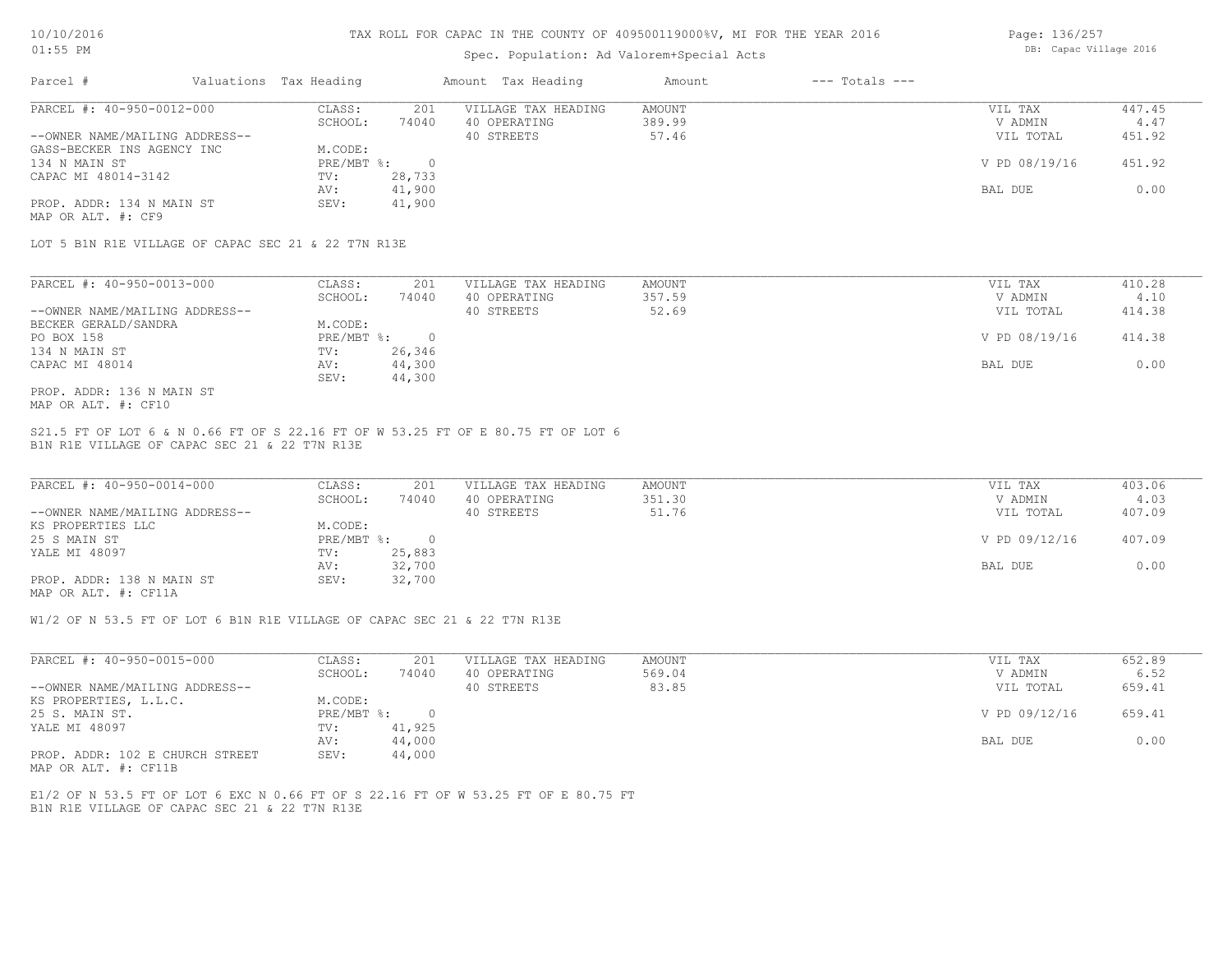# Spec. Population: Ad Valorem+Special Acts

| Page: 137/257 |                        |  |
|---------------|------------------------|--|
|               | DB: Capac Village 2016 |  |

| Parcel #                        | Valuations Tax Heading |        | Amount Tax Heading  | Amount | $---$ Totals $---$ |               |        |
|---------------------------------|------------------------|--------|---------------------|--------|--------------------|---------------|--------|
| PARCEL #: 40-950-0016-000       | CLASS:                 | 401    | VILLAGE TAX HEADING | AMOUNT |                    | VIL TAX       | 644.28 |
|                                 | SCHOOL:                | 74040  | 40 OPERATING        | 561.54 |                    | V ADMIN       | 6.44   |
| --OWNER NAME/MAILING ADDRESS--  |                        |        | 40 STREETS          | 82.74  |                    | VIL TOTAL     | 650.72 |
| CANCILLA FRANK JR               | M.CODE:                | COREL  |                     |        |                    |               |        |
| 106 E CHURCH STREET             | PRE/MBT %: 100         |        |                     |        |                    | V PD 09/16/16 | 650.72 |
| CAPAC MI 48014-3112             | TV:                    | 41,372 |                     |        |                    |               |        |
|                                 | AV:                    | 48,000 |                     |        |                    | BAL DUE       | 0.00   |
| PROP. ADDR: 106 E CHURCH STREET | SEV:                   | 48,000 |                     |        |                    |               |        |
| $\cdots$                        |                        |        |                     |        |                    |               |        |

MAP OR ALT. #: CF12

W1/2 OF LOTS 7 & 8 EXC S 25' OF W 1/2 OF LOT 8 B1N R1E VILLAGE OF CAPAC

| PARCEL #: 40-950-0017-000       | CLASS:  | 401            | VILLAGE TAX HEADING | AMOUNT | VIL TAX       | 270.85 |
|---------------------------------|---------|----------------|---------------------|--------|---------------|--------|
|                                 | SCHOOL: | 74040          | 40 OPERATING        | 236.07 | V ADMIN       | 2.70   |
| --OWNER NAME/MAILING ADDRESS--  |         |                | 40 STREETS          | 34.78  | VIL TOTAL     | 273.55 |
| MCCOY SANDRA A                  | M.CODE: | COREL          |                     |        |               |        |
| FLASHER JEFFREY P               |         | PRE/MBT %: 100 |                     |        | V PD 09/16/16 | 273.55 |
| 108 E CHURCH STREET             | TV:     | 17,393         |                     |        |               |        |
| CAPAC MI 48014-3112             | AV:     | 24,800         |                     |        | BAL DUE       | 0.00   |
|                                 | SEV:    | 24,800         |                     |        |               |        |
| PROP. ADDR: 108 E CHURCH STREET |         |                |                     |        |               |        |

MAP OR ALT. #: CF13

E1/2 OF LOTS 7 & 8 EXC S 25' B1N R1E VILLAGE OF CAPAC

| PARCEL #: 40-950-0018-000      | CLASS:  | 401            | VILLAGE TAX HEADING | AMOUNT | VIL TAX       | 830.37 |
|--------------------------------|---------|----------------|---------------------|--------|---------------|--------|
|                                | SCHOOL: | 74040          | 40 OPERATING        | 723.73 | V ADMIN       | 8.30   |
| --OWNER NAME/MAILING ADDRESS-- |         |                | 40 STREETS          | 106.64 | VIL TOTAL     | 838.67 |
| NEMECEK CARMEN K               | M.CODE: |                |                     |        |               |        |
| STEWART WHITNEY H              |         | PRE/MBT %: 100 |                     |        | V PD 09/16/16 | 838.67 |
| PO BOX 397                     | TV:     | 53,322         |                     |        |               |        |
| CAPAC MI 48014                 | AV:     | 66,700         |                     |        | BAL DUE       | 0.00   |
|                                | SEV:    | 66,700         |                     |        |               |        |
| PROP. ADDR: 107 N WALKER ST    |         |                |                     |        |               |        |

MAP OR ALT. #: CF14

N56' OF LOT 9 & S 25' OF LOT 8 B1N R1E VILLAGE OF CAPAC

| PARCEL #: 40-950-0019-000      | CLASS:       | 401    | VILLAGE TAX HEADING | AMOUNT | VIL TAX       | 420.52 |
|--------------------------------|--------------|--------|---------------------|--------|---------------|--------|
|                                | SCHOOL:      | 74040  | 40 OPERATING        | 366.52 | V ADMIN       | 4.20   |
| --OWNER NAME/MAILING ADDRESS-- |              |        | 40 STREETS          | 54.00  | VIL TOTAL     | 424.72 |
| SPILLER GEO/THELMA             | M.CODE:      |        |                     |        |               |        |
| 105 N WALKER ST                | $PRE/MBT$ %: | 100    |                     |        | V PD 07/08/16 | 424.72 |
| CAPAC MI 48014-3168            | TV:          | 27,004 |                     |        |               |        |
|                                | AV:          | 34,400 |                     |        | BAL DUE       | 0.00   |
| PROP. ADDR: 105 N WALKER ST    | SEV:         | 34,400 |                     |        |               |        |
|                                |              |        |                     |        |               |        |

MAP OR ALT. #: CF15

S19 FT OF LOT 9 & N 1/2 OF LOT 10 B1N R1E VILLAGE OF CAPAC SEC 21 & 22 T7N R13E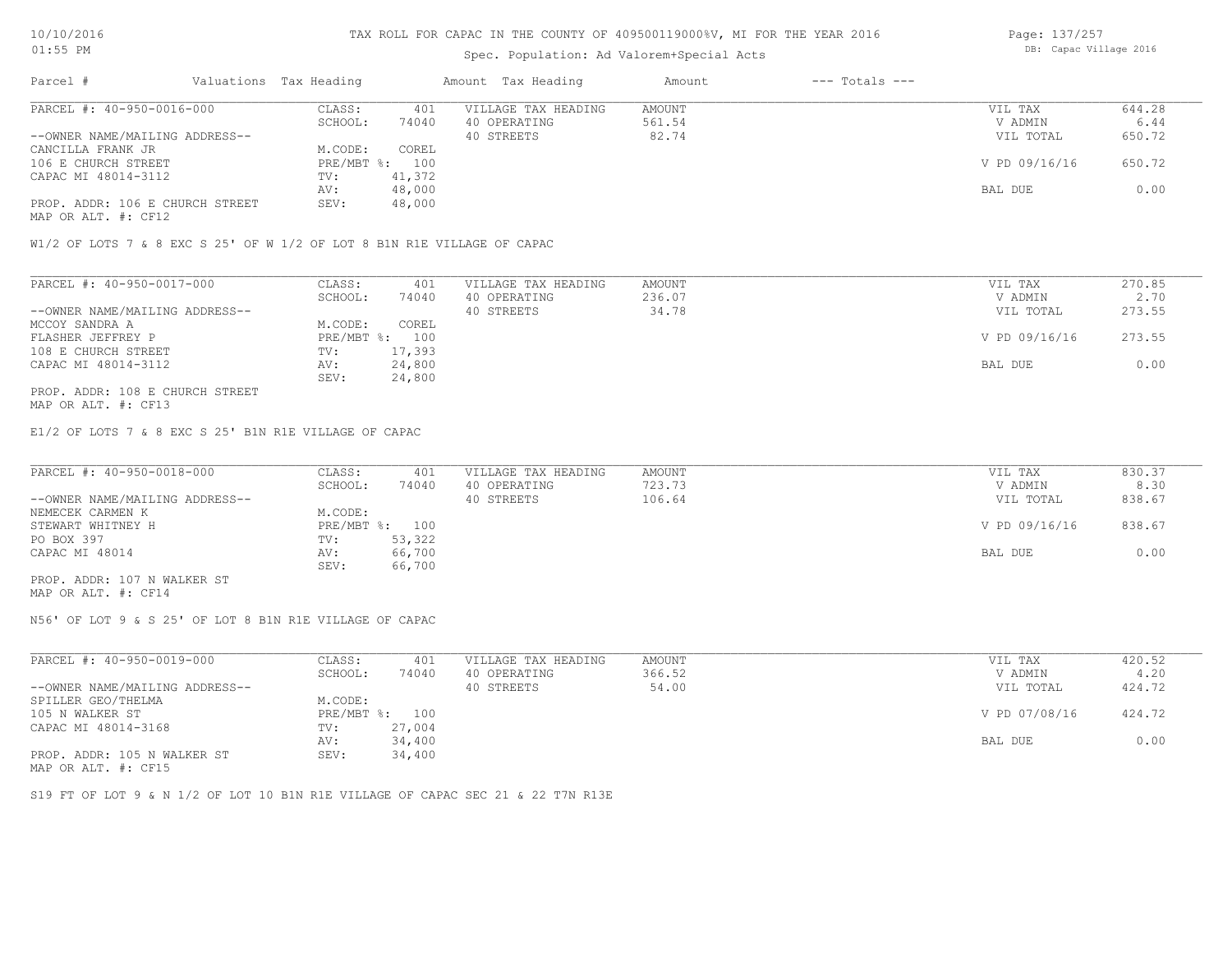# Spec. Population: Ad Valorem+Special Acts

| Page: 138/257 |                        |  |
|---------------|------------------------|--|
|               | DB: Capac Village 2016 |  |

| Valuations Tax Heading                                                                  |                              |                     |               |               |        |
|-----------------------------------------------------------------------------------------|------------------------------|---------------------|---------------|---------------|--------|
| PARCEL #: 40-950-0020-000                                                               | CLASS:<br>401                | VILLAGE TAX HEADING | <b>AMOUNT</b> | VIL TAX       | 365.99 |
|                                                                                         | 74040<br>SCHOOL:             | 40 OPERATING        | 318.99        | V ADMIN       | 3.65   |
| --OWNER NAME/MAILING ADDRESS--                                                          |                              | 40 STREETS          | 47.00         | VIL TOTAL     | 369.64 |
| GROENEWOUD PAUL B II                                                                    | M.CODE:                      |                     |               |               |        |
| 7589 25 MILE RD                                                                         | $PRE/MBT$ %:<br>100          |                     |               | V PD 08/19/16 | 369.64 |
| UTICA MI 48316-1809                                                                     | 23,502<br>TV:                |                     |               |               |        |
|                                                                                         | 30,100<br>AV:                |                     |               | BAL DUE       | 0.00   |
| PROP. ADDR: 103 N WALKER ST                                                             | 30,100<br>SEV:               |                     |               |               |        |
| MAP OR ALT. #: CF16                                                                     |                              |                     |               |               |        |
| S37.5 FT OF LOT 10 & N 10 FT OF LOT 12 B1N R1E VILLAGE OF CAPAC SEC 21 & 22 T7N<br>R13E |                              |                     |               |               |        |
| PARCEL #: 40-950-0021-000                                                               | CLASS:<br>201                | VILLAGE TAX HEADING | AMOUNT        | VIL TAX       | 793.47 |
|                                                                                         | 74040<br>SCHOOL:             | 40 OPERATING        | 691.57        | V ADMIN       | 7.93   |
| --OWNER NAME/MAILING ADDRESS--                                                          |                              | 40 STREETS          | 101.90        | VIL TOTAL     | 801.40 |
| CAPAC CAR WASH, LLC                                                                     | M.CODE:                      |                     |               |               |        |
| 1915 N VAN DYKE RD                                                                      | PRE/MBT %:<br>$\overline{0}$ |                     |               | V PD 09/16/16 | 801.40 |
| IMLAY CITY MI 48444-9522                                                                | 50,952<br>TV:                |                     |               |               |        |
|                                                                                         | 54,800<br>AV:                |                     |               | BAL DUE       | 0.00   |
| PROP. ADDR: 105 E MILL STREET<br>MAP OR ALT. #: CF17                                    | 54,800<br>SEV:               |                     |               |               |        |

| PARCEL #: 40-950-0022-000      | CLASS:     | 201    | VILLAGE TAX HEADING | AMOUNT   | VIL TAX       | 1,292.74 |  |
|--------------------------------|------------|--------|---------------------|----------|---------------|----------|--|
|                                | SCHOOL:    | 74040  | 40 OPERATING        | 1,126.72 | V ADMIN       | 12.92    |  |
| --OWNER NAME/MAILING ADDRESS-- |            |        | 40 STREETS          | 166.02   | VIL TOTAL     | 1,305.66 |  |
| SHULL ROSEMARY                 | M.CODE:    |        |                     |          |               |          |  |
| 306 N MAIN ST                  | PRE/MBT %: | $\cap$ |                     |          | V PD 09/12/16 | 1,305.66 |  |
| CAPAC MI 48014-3700            | TV:        | 83,012 |                     |          |               |          |  |
|                                | AV:        | 93,600 |                     |          | BAL DUE       | 0.00     |  |
| PROP. ADDR: 101 N WALKER ST    | SEV:       | 93,600 |                     |          |               |          |  |
| MAP OR ALT. #: CF18            |            |        |                     |          |               |          |  |

LOT 12 EXC N 10 FT THEREOF B1N R1E VILLAGE OF CAPAC SEC 21 & 22 T7N R13E

| PARCEL #: 40-950-0023-000      | CLASS:     | 401    | VILLAGE TAX HEADING | AMOUNT | VIL TAX       | 456.26 |
|--------------------------------|------------|--------|---------------------|--------|---------------|--------|
|                                | SCHOOL:    | 74040  | 40 OPERATING        | 397.67 | V ADMIN       | 4.56   |
| --OWNER NAME/MAILING ADDRESS-- |            |        | 40 STREETS          | 58.59  | VIL TOTAL     | 460.82 |
| SCHRADER C M /BALDWIN M        | M.CODE:    | CBSMT  |                     |        |               |        |
| 201 E MILL ST                  | PRE/MBT %: | 100    |                     |        | V PD 08/15/16 | 460.82 |
| CAPAC MI 48014-3155            | TV:        | 29,299 |                     |        |               |        |
|                                | AV:        | 35,400 |                     |        | BAL DUE       | 0.00   |
| PROP. ADDR: 201 E MILL STREET  | SEV:       | 35,400 |                     |        |               |        |
| MAP OR ALT. #: CF19            |            |        |                     |        |               |        |

S96 FT OF LOT 1 B1N R2E VILLAGE OF CAPAC SEC 21 & 22 T7N R13E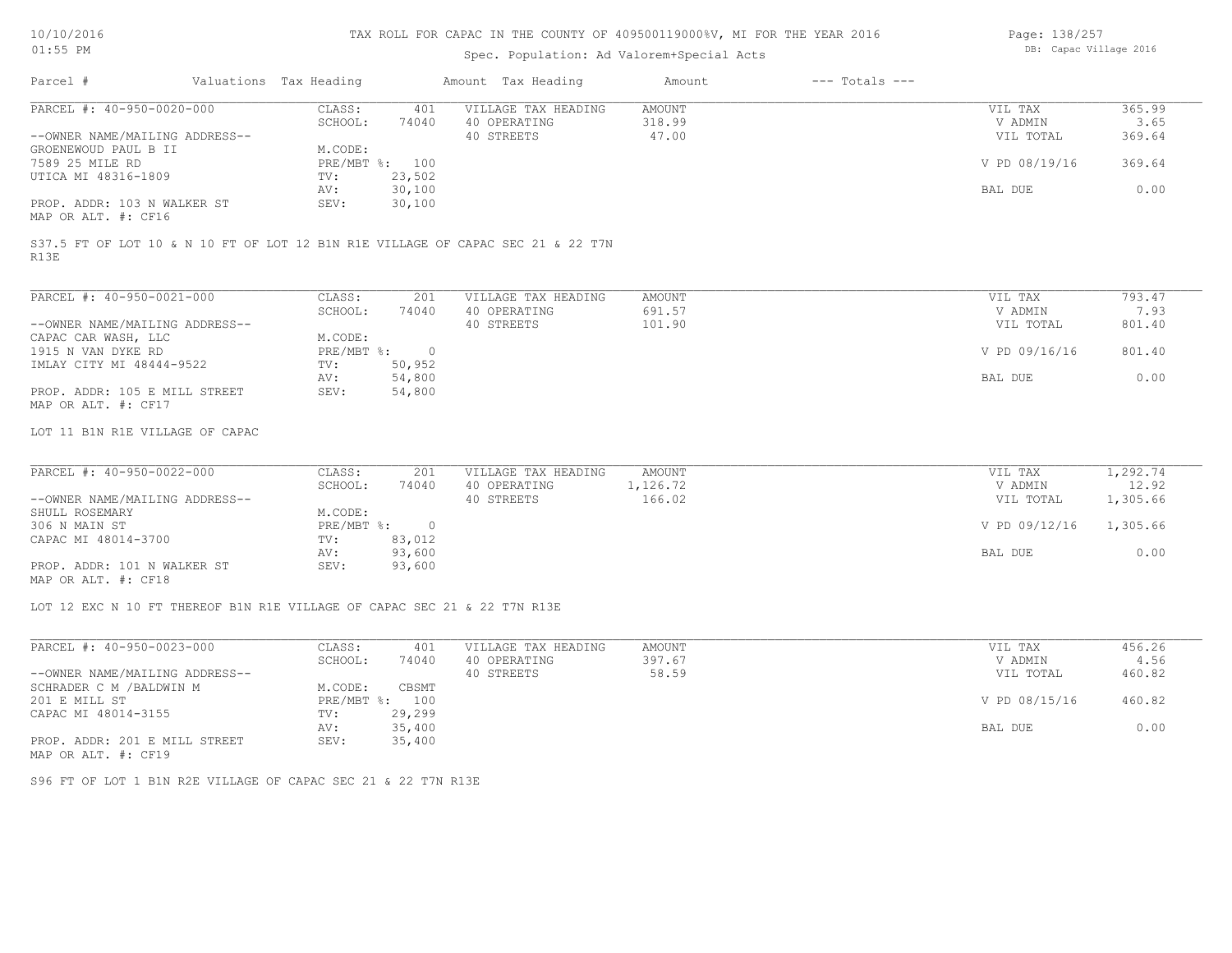# Spec. Population: Ad Valorem+Special Acts

Page: 139/257 DB: Capac Village 2016

| Parcel #                       | Valuations Tax Heading |        | Amount Tax Heading  | Amount | $---$ Totals $---$ |               |        |
|--------------------------------|------------------------|--------|---------------------|--------|--------------------|---------------|--------|
| PARCEL #: 40-950-0024-000      | CLASS:                 | 401    | VILLAGE TAX HEADING | AMOUNT |                    | VIL TAX       | 590.08 |
|                                | SCHOOL:                | 74040  | 40 OPERATING        | 514.30 |                    | V ADMIN       | 5.90   |
| --OWNER NAME/MAILING ADDRESS-- |                        |        | 40 STREETS          | 75.78  |                    | VIL TOTAL     | 595.98 |
| HAZEL ROBERT/MARY              | M.CODE:                |        |                     |        |                    |               |        |
| 104 N WALKER ST                | PRE/MBT %: 100         |        |                     |        |                    | V PD 09/12/16 | 595.98 |
| CAPAC MI 48014-3167            | TV:                    | 37,892 |                     |        |                    |               |        |
|                                | AV:                    | 47,600 |                     |        |                    | BAL DUE       | 0.00   |
| PROP. ADDR: 104 N WALKER ST    | SEV:                   | 47,600 |                     |        |                    |               |        |
|                                |                        |        |                     |        |                    |               |        |

MAP OR ALT. #: CF20

N54' OF LOT 1, LOT 2 EXC S 96' & S 19' OF LOT 3 B1N R2E VILLAGE OF CAPAC

| PARCEL #: 40-950-0025-000      | CLASS:     | 401    | VILLAGE TAX HEADING | AMOUNT | VIL TAX       | 374.49 |
|--------------------------------|------------|--------|---------------------|--------|---------------|--------|
|                                | SCHOOL:    | 74040  | 40 OPERATING        | 326.40 | V ADMIN       | 3.74   |
| --OWNER NAME/MAILING ADDRESS-- |            |        | 40 STREETS          | 48.09  | VIL TOTAL     | 378.23 |
| MORAN ROBERT                   | M.CODE:    |        |                     |        |               |        |
| MORAN PATRICIA                 | PRE/MBT %: |        |                     |        | V PD 09/16/16 | 378.23 |
| 3188 MAIN ST                   | TV:        | 24,048 |                     |        |               |        |
| EMMETT MI 48022                | AV:        | 29,300 |                     |        | BAL DUE       | 0.00   |
|                                | SEV:       | 29,300 |                     |        |               |        |
| PROP. ADDR: 203 E MILL STREET  |            |        |                     |        |               |        |

MAP OR ALT. #: CF21A

S96 FT OF LOT 2 B1N R2E VILLAGE OF CAPAC SEC 21 & 22 T7N R13E

| PARCEL #: 40-950-0026-000      | CLASS:  | 401            | VILLAGE TAX HEADING | AMOUNT | VIL TAX       | 636.35 |
|--------------------------------|---------|----------------|---------------------|--------|---------------|--------|
|                                | SCHOOL: | 74040          | 40 OPERATING        | 554.63 | V ADMIN       | 6.36   |
| --OWNER NAME/MAILING ADDRESS-- |         |                | 40 STREETS          | 81.72  | VIL TOTAL     | 642.71 |
| NEMECEK JOSEPH/ CAROL          | M.CODE: |                |                     |        |               |        |
| 106 N WALKER ST                |         | PRE/MBT %: 100 |                     |        | V PD 09/30/16 | 642.71 |
| CAPAC MI 48014-3167            | TV:     | 40,863         |                     |        |               |        |
|                                | AV:     | 45,700         |                     |        | BAL DUE       | 0.00   |
| PROP. ADDR: 106 N WALKER ST    | SEV:    | 45,700         |                     |        |               |        |
| MAP OR ALT. #: CF21B           |         |                |                     |        |               |        |

LOT 3 EXC S 19' LOT 4 B1N R2E VILLAGE OF CAPAC

| PARCEL #: 40-950-0027-000      | CLASS:       | 401    | VILLAGE TAX HEADING | AMOUNT | VIL TAX       | 258.60 |
|--------------------------------|--------------|--------|---------------------|--------|---------------|--------|
|                                | SCHOOL:      | 74040  | 40 OPERATING        | 225.39 | V ADMIN       | 2.58   |
| --OWNER NAME/MAILING ADDRESS-- |              |        | 40 STREETS          | 33.21  | VIL TOTAL     | 261.18 |
| NEMECEK JOSEPH J               | M.CODE:      |        |                     |        |               |        |
| NEMECEK C A                    | $PRE/MBT$ %: |        |                     |        | V PD 09/30/16 | 261.18 |
| 106 N WALKER ST                | TV:          | 16,606 |                     |        |               |        |
| CAPAC MI 48014                 | AV:          | 32,200 |                     |        | BAL DUE       | 0.00   |
|                                | SEV:         | 32,200 |                     |        |               |        |
| PROP. ADDR: 108 N WALKER ST    |              |        |                     |        |               |        |

MAP OR ALT. #: CF22

LOT 5 B1N R2E VILLAGE OF CAPAC SEC 21 & 22 T7N R13E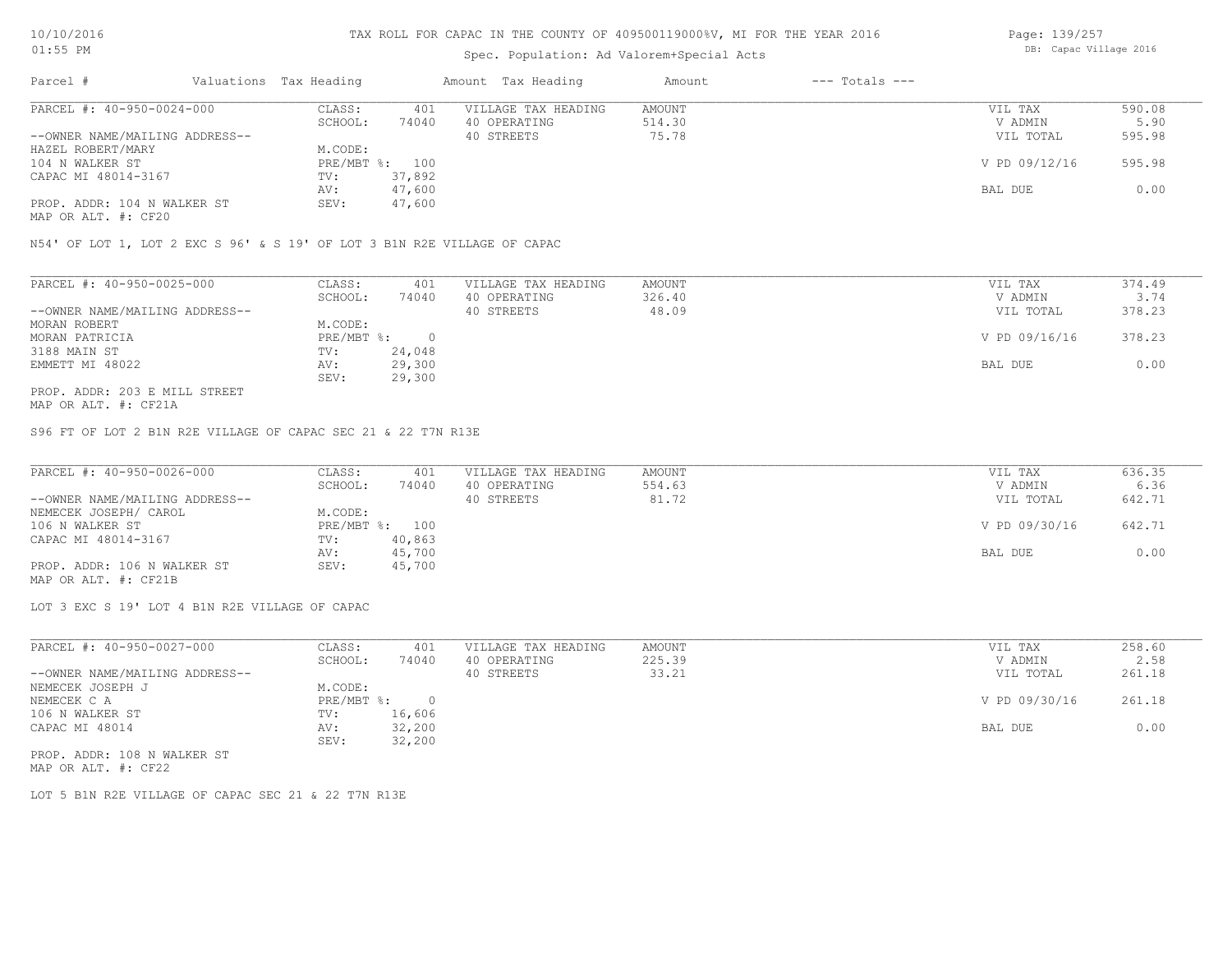# Spec. Population: Ad Valorem+Special Acts

| Page: 140/257          |  |
|------------------------|--|
| DB: Capac Village 2016 |  |

| Parcel #                        | Valuations Tax Heading |        | Amount Tax Heading  | Amount | $---$ Totals $---$ |               |        |
|---------------------------------|------------------------|--------|---------------------|--------|--------------------|---------------|--------|
| PARCEL #: 40-950-0028-000       | CLASS:                 | 401    | VILLAGE TAX HEADING | AMOUNT |                    | VIL TAX       | 333.74 |
|                                 | SCHOOL:                | 74040  | 40 OPERATING        | 290.88 |                    | V ADMIN       | 3.33   |
| --OWNER NAME/MAILING ADDRESS--  |                        |        | 40 STREETS          | 42.86  |                    | VIL TOTAL     | 337.07 |
| PROPERTY MANAGEMENT TEAM INC    | M.CODE:                |        |                     |        |                    |               |        |
| 14366 FISHER                    | PRE/MBT %:             |        |                     |        |                    | V PD 09/16/16 | 337.07 |
| BROWN CITY MI 48416             | TV:                    | 21,431 |                     |        |                    |               |        |
|                                 | AV:                    | 24,700 |                     |        |                    | BAL DUE       | 0.00   |
| PROP. ADDR: 202 E CHURCH STREET | SEV:                   | 24,700 |                     |        |                    |               |        |
| MAP OR ALT. #: CF23             |                        |        |                     |        |                    |               |        |

W1/2 OF LOT 6 B1N R2E VILLAGE OF CAPAC SEC 21 & 22 T7N R13E

| PARCEL #: 40-950-0029-000       | CLASS:     | 401    | VILLAGE TAX HEADING | AMOUNT | VIL TAX       | 299.87 |
|---------------------------------|------------|--------|---------------------|--------|---------------|--------|
|                                 | SCHOOL:    | 74040  | 40 OPERATING        | 261.36 | V ADMIN       | 2.99   |
| --OWNER NAME/MAILING ADDRESS--  |            |        | 40 STREETS          | 38.51  | VIL TOTAL     | 302.86 |
| HOOVER JAMES/JANE               | M.CODE:    |        |                     |        |               |        |
| 5997 STERLING RD                | PRE/MBT %: |        |                     |        | V PD 09/12/16 | 302.86 |
| CAPAC MI 48014                  | TV:        | 19,256 |                     |        |               |        |
|                                 | AV:        | 22,000 |                     |        | BAL DUE       | 0.00   |
| PROP. ADDR: 204 E CHURCH STREET | SEV:       | 22,000 |                     |        |               |        |
| MAP OR ALT. #: CF24             |            |        |                     |        |               |        |

E1/2 OF LOT 6 B1N R2E VILLAGE OF CAPAC SEC 21 & 22 T7N R13E

| PARCEL #: 40-950-0030-000       | CLASS:  | 401            | VILLAGE TAX HEADING | AMOUNT | VIL TAX       | 784.87 |
|---------------------------------|---------|----------------|---------------------|--------|---------------|--------|
|                                 | SCHOOL: | 74040          | 40 OPERATING        | 684.07 | V ADMIN       | 7.84   |
| --OWNER NAME/MAILING ADDRESS--  |         |                | 40 STREETS          | 100.80 | VIL TOTAL     | 792.71 |
| NEMECEK JOSHUA J                | M.CODE: | CBSMT          |                     |        |               |        |
| 208 E CHURCH STREET             |         | PRE/MBT %: 100 |                     |        | V PD 08/15/16 | 792.71 |
| CAPAC MI 48014-3114             | TV:     | 50,400         |                     |        |               |        |
|                                 | AV:     | 50,400         |                     |        | BAL DUE       | 0.00   |
| PROP. ADDR: 208 E CHURCH STREET | SEV:    | 50,400         |                     |        |               |        |
| MAP OR ALT. #: CF25             |         |                |                     |        |               |        |

LOT 7 B1N R2E VILLAGE OF CAPAC SEC 21 & 22 T7N R13E

| PARCEL #: 40-950-0031-000       | CLASS:     | 401    | VILLAGE TAX HEADING | AMOUNT | VIL TAX       | 407.83 |
|---------------------------------|------------|--------|---------------------|--------|---------------|--------|
|                                 | SCHOOL:    | 74040  | 40 OPERATING        | 355.46 | V ADMIN       | 4.07   |
| --OWNER NAME/MAILING ADDRESS--  |            |        | 40 STREETS          | 52.37  | VIL TOTAL     | 411.90 |
| ANDERSEN FAMILY TRUST           | M.CODE:    |        |                     |        |               |        |
| 6150 ATTICA RD                  | PRE/MBT %: |        |                     |        | V PD 08/03/16 | 411.90 |
| IMLAY CITY MI 48444             | TV:        | 26,189 |                     |        |               |        |
|                                 | AV:        | 32,800 |                     |        | BAL DUE       | 0.00   |
| PROP. ADDR: 107 N HUNTER STREET | SEV:       | 32,800 |                     |        |               |        |
| MAP OR ALT. #: CF26             |            |        |                     |        |               |        |

LOT 8 B1N R2E VILLAGE OF CAPAC SEC 21 & 22 T7N R13E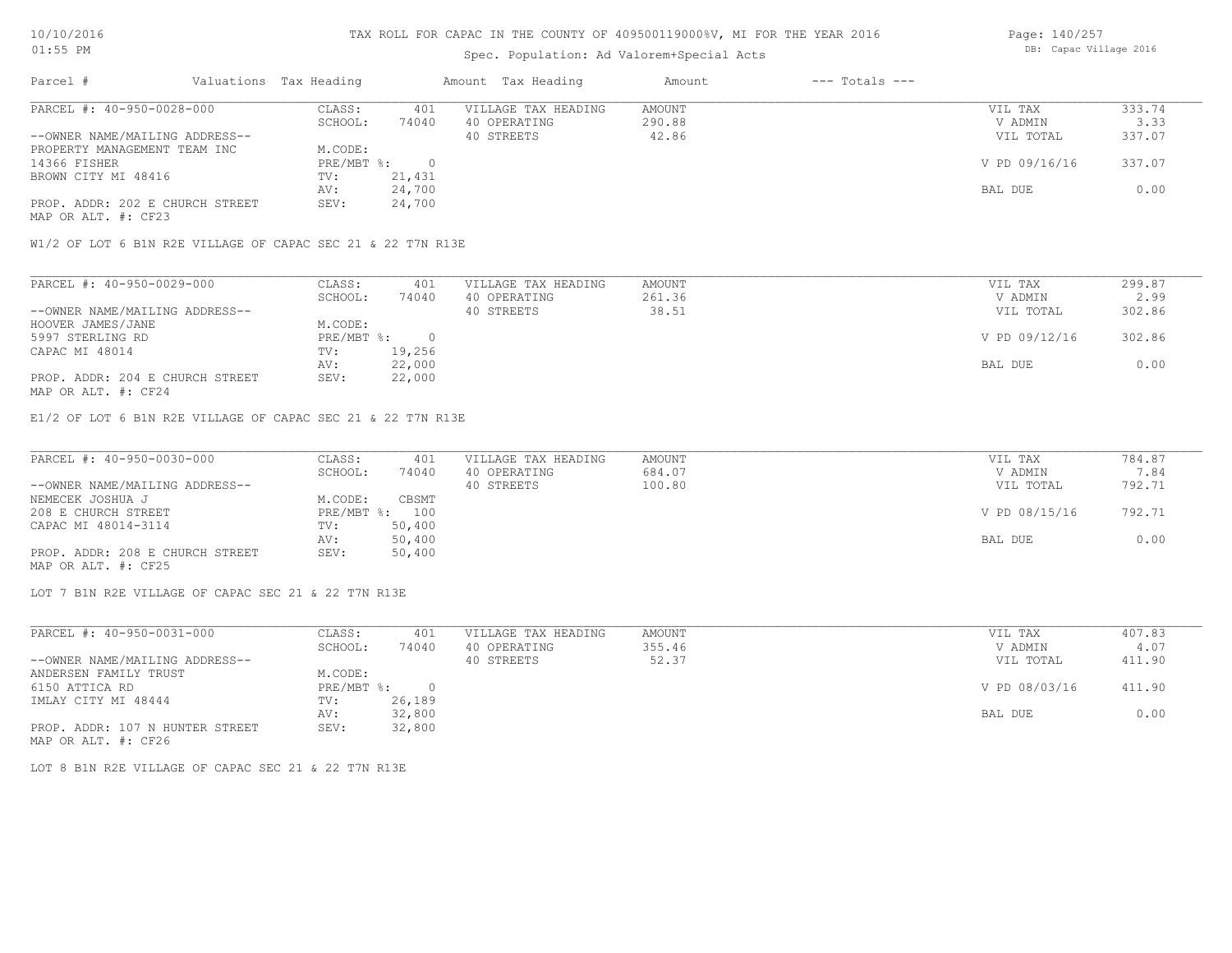# Spec. Population: Ad Valorem+Special Acts

| Page: 141/257 |                        |  |
|---------------|------------------------|--|
|               | DB: Capac Village 2016 |  |

| Parcel #                                               | Valuations Tax Heading |        | Amount Tax Heading  | Amount | $---$ Totals $---$ |               |        |
|--------------------------------------------------------|------------------------|--------|---------------------|--------|--------------------|---------------|--------|
| PARCEL #: 40-950-0032-000                              | CLASS:                 | 401    | VILLAGE TAX HEADING | AMOUNT |                    | VIL TAX       | 396.60 |
|                                                        | SCHOOL:                | 74040  | 40 OPERATING        | 345.67 |                    | V ADMIN       | 3.96   |
| --OWNER NAME/MAILING ADDRESS--                         |                        |        | 40 STREETS          | 50.93  |                    | VIL TOTAL     | 400.56 |
| OWEN DAVE                                              | M.CODE:                |        |                     |        |                    |               |        |
| 105 N HUNTER STREET                                    | PRE/MBT %: 100         |        |                     |        |                    | V PD 09/02/16 | 400.56 |
| CAPAC MI 48014-3124                                    | TV:                    | 25,468 |                     |        |                    |               |        |
|                                                        | AV:                    | 32,300 |                     |        |                    | BAL DUE       | 0.00   |
| PROP. ADDR: 105 N HUNTER STREET<br>MAP OR ALT. #: CF27 | SEV:                   | 32,300 |                     |        |                    |               |        |

LOT 9 B1N R2E VILLAGE OF CAPAC SEC 21 & 22 T7N R13E

| PARCEL #: 40-950-0033-000       | CLASS:  | 401            | VILLAGE TAX HEADING | AMOUNT | VIL TAX       | 480.82 |
|---------------------------------|---------|----------------|---------------------|--------|---------------|--------|
|                                 | SCHOOL: | 74040          | 40 OPERATING        | 419.07 | V ADMIN       | 4.80   |
| --OWNER NAME/MAILING ADDRESS--  |         |                | 40 STREETS          | 61.75  | VIL TOTAL     | 485.62 |
| HOSKEY ANTHONY                  | M.CODE: |                |                     |        |               |        |
| 103 N HUNTER STREET             |         | PRE/MBT %: 100 |                     |        | V PD 08/10/16 | 485.62 |
| CAPAC, MI 48014                 | TV:     | 30,876         |                     |        |               |        |
|                                 | AV:     | 37,900         |                     |        | BAL DUE       | 0.00   |
| PROP. ADDR: 103 N HUNTER STREET | SEV:    | 37,900         |                     |        |               |        |
| MAP OR ALT. #: CF28             |         |                |                     |        |               |        |

LOT 10 B1N R2E VILLAGE OF CAPAC SEC 21 & 22 T7N R13E

| PARCEL #: 40-950-0034-000      | CLASS:         | 401    | VILLAGE TAX HEADING | AMOUNT | VIL TAX       | 556.23 |
|--------------------------------|----------------|--------|---------------------|--------|---------------|--------|
|                                | SCHOOL:        | 74040  | 40 OPERATING        | 484.80 | V ADMIN       | 5.56   |
| --OWNER NAME/MAILING ADDRESS-- |                |        | 40 STREETS          | 71.43  | VIL TOTAL     | 561.79 |
| WEISS TROY                     | M.CODE:        |        |                     |        |               |        |
| WEISS KIM                      | PRE/MBT %: 100 |        |                     |        | V PD 09/16/16 | 561.79 |
| 207 E MILL STREET              | TV:            | 35,718 |                     |        |               |        |
| CAPAC MI 48014                 | AV:            | 43,800 |                     |        | BAL DUE       | 0.00   |
|                                | SEV:           | 43,800 |                     |        |               |        |
| PROP. ADDR: 207 E MILL STREET  |                |        |                     |        |               |        |

MAP OR ALT. #: CF29

LOT 11 B1N R2E VILLAGE OF CAPAC

| PARCEL #: 40-950-0035-000      | CLASS:  | 401            | VILLAGE TAX HEADING | AMOUNT | VIL TAX       | 504.61 |
|--------------------------------|---------|----------------|---------------------|--------|---------------|--------|
|                                | SCHOOL: | 74040          | 40 OPERATING        | 439.81 | V ADMIN       | 5.04   |
| --OWNER NAME/MAILING ADDRESS-- |         |                | 40 STREETS          | 64.80  | VIL TOTAL     | 509.65 |
| PELC STACEY / KAREN            | M.CODE: |                |                     |        |               |        |
| 209 E MILL ST                  |         | PRE/MBT %: 100 |                     |        | V PD 08/01/16 | 509.65 |
| CAPAC MI 48014                 | TV:     | 32,404         |                     |        |               |        |
|                                | AV:     | 40,600         |                     |        | BAL DUE       | 0.00   |
| PROP. ADDR: 209 E MILL ST      | SEV:    | 40,600         |                     |        |               |        |
| MAP OR ALT. #: CF30            |         |                |                     |        |               |        |

LOT 12 B1N R2E VILLAGE OF CAPAC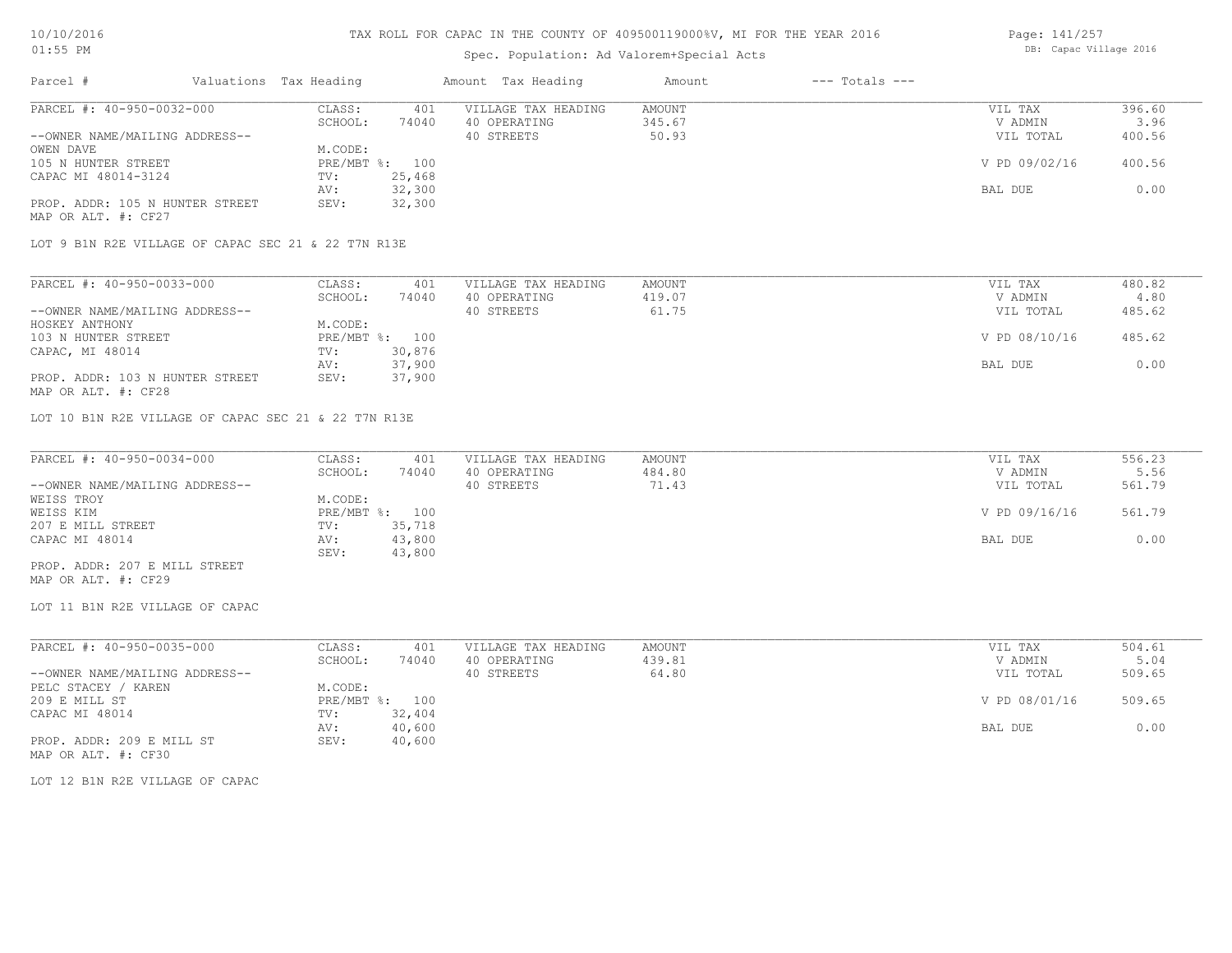# Spec. Population: Ad Valorem+Special Acts

Page: 142/257 DB: Capac Village 2016

| Parcel #                       | Valuations Tax Heading |        | Amount Tax Heading  | Amount | $---$ Totals $---$ |               |        |
|--------------------------------|------------------------|--------|---------------------|--------|--------------------|---------------|--------|
| PARCEL #: 40-950-0036-000      | CLASS:                 | 401    | VILLAGE TAX HEADING | AMOUNT |                    | VIL TAX       | 498.03 |
|                                | SCHOOL:                | 74040  | 40 OPERATING        | 434.07 |                    | V ADMIN       | 4.98   |
| --OWNER NAME/MAILING ADDRESS-- |                        |        | 40 STREETS          | 63.96  |                    | VIL TOTAL     | 503.01 |
| OWEN DAVID F.                  | M.CODE:                |        |                     |        |                    |               |        |
| 3513 HOWLAND RD                | PRE/MBT %:             |        |                     |        |                    | V PD 08/31/16 | 503.01 |
| ALMONT MI 48003                | TV:                    | 31,981 |                     |        |                    |               |        |
|                                | AV:                    | 33,400 |                     |        |                    | BAL DUE       | 0.00   |
| PROP. ADDR: 301 E MILL ST      | SEV:                   | 33,400 |                     |        |                    |               |        |
|                                |                        |        |                     |        |                    |               |        |

MAP OR ALT. #: CF31A

LOT 1 EXC E 19.5 FT B1N R3E VILLAGE OF CAPAC SEC 21 & 22 T7N R13E

| PARCEL #: 40-950-0037-000      | CLASS:     | 401    | VILLAGE TAX HEADING | AMOUNT | VIL TAX       | 444.97 |
|--------------------------------|------------|--------|---------------------|--------|---------------|--------|
|                                | SCHOOL:    | 74040  | 40 OPERATING        | 387.83 | V ADMIN       | 4.44   |
| --OWNER NAME/MAILING ADDRESS-- |            |        | 40 STREETS          | 57.14  | VIL TOTAL     | 449.41 |
| FREZZA JOHN                    | M.CODE:    |        |                     |        |               |        |
| 303 E MILL                     | PRE/MBT %: | 100    |                     |        | V PD 07/25/16 | 449.41 |
| CAPAC MI 48014                 | TV:        | 28,574 |                     |        |               |        |
|                                | AV:        | 36,000 |                     |        | BAL DUE       | 0.00   |
| PROP. ADDR: 303 E MILL ST      | SEV:       | 36,000 |                     |        |               |        |
| MAP OR ALT. #: CF31B           |            |        |                     |        |               |        |

R13E E19 1/2 FT OF LOT 1 & THE W 1/2 OF LOT 2 B1N R3E VILLAGE OF CAPAC SEC 21 & 22 T7N

| PARCEL #: 40-950-0038-000      | CLASS:  | 401            | VILLAGE TAX HEADING | AMOUNT | VIL TAX       | 409.50 |
|--------------------------------|---------|----------------|---------------------|--------|---------------|--------|
|                                | SCHOOL: | 74040          | 40 OPERATING        | 356.91 | V ADMIN       | 4.09   |
| --OWNER NAME/MAILING ADDRESS-- |         |                | 40 STREETS          | 52.59  | VIL TOTAL     | 413.59 |
| DEBOUVRE BRUCE                 | M.CODE: |                |                     |        |               |        |
| DEBOUVRE KIMBERLY              |         | PRE/MBT %: 100 |                     |        | V PD 08/15/16 | 413.59 |
| P.O. BOX 597                   | TV:     | 26,296         |                     |        |               |        |
| CAPAC MI 48014                 | AV:     | 31,800         |                     |        | BAL DUE       | 0.00   |
|                                | SEV:    | 31,800         |                     |        |               |        |
| PROP. ADDR: 305 E MILL ST      |         |                |                     |        |               |        |

MAP OR ALT. #: 32

E1/2 OF LOT 2 B1N R3E VILLAGE OF CAPAC SEC 21 & 22 T7N R13E

| PARCEL #: 40-950-0039-000           | CLASS:     | 401          | VILLAGE TAX HEADING | AMOUNT | VIL TAX       | 403.06 |
|-------------------------------------|------------|--------------|---------------------|--------|---------------|--------|
|                                     | SCHOOL:    | 74040        | 40 OPERATING        | 351.30 | V ADMIN       | 4.03   |
| --OWNER NAME/MAILING ADDRESS--      |            |              | 40 STREETS          | 51.76  | VIL TOTAL     | 407.09 |
| VAN NESTE JEROME P & CAROL TRUSTEES | M.CODE:    |              |                     |        |               |        |
| PO BOX 494                          | PRE/MBT %: | <sup>n</sup> |                     |        | V PD 07/08/16 | 407.09 |
| CAPAC MI 48014                      | TV:        | 25,883       |                     |        |               |        |
|                                     | AV:        | 32,500       |                     |        | BAL DUE       | 0.00   |
| PROP. ADDR: 102 N HUNTER STREET     | SEV:       | 32,500       |                     |        |               |        |
| MAP OR ALT. #: CF33                 |            |              |                     |        |               |        |

LOT 3 B1N R3E VILLAGE OF CAPAC SEC 21 & 22 T7N R13E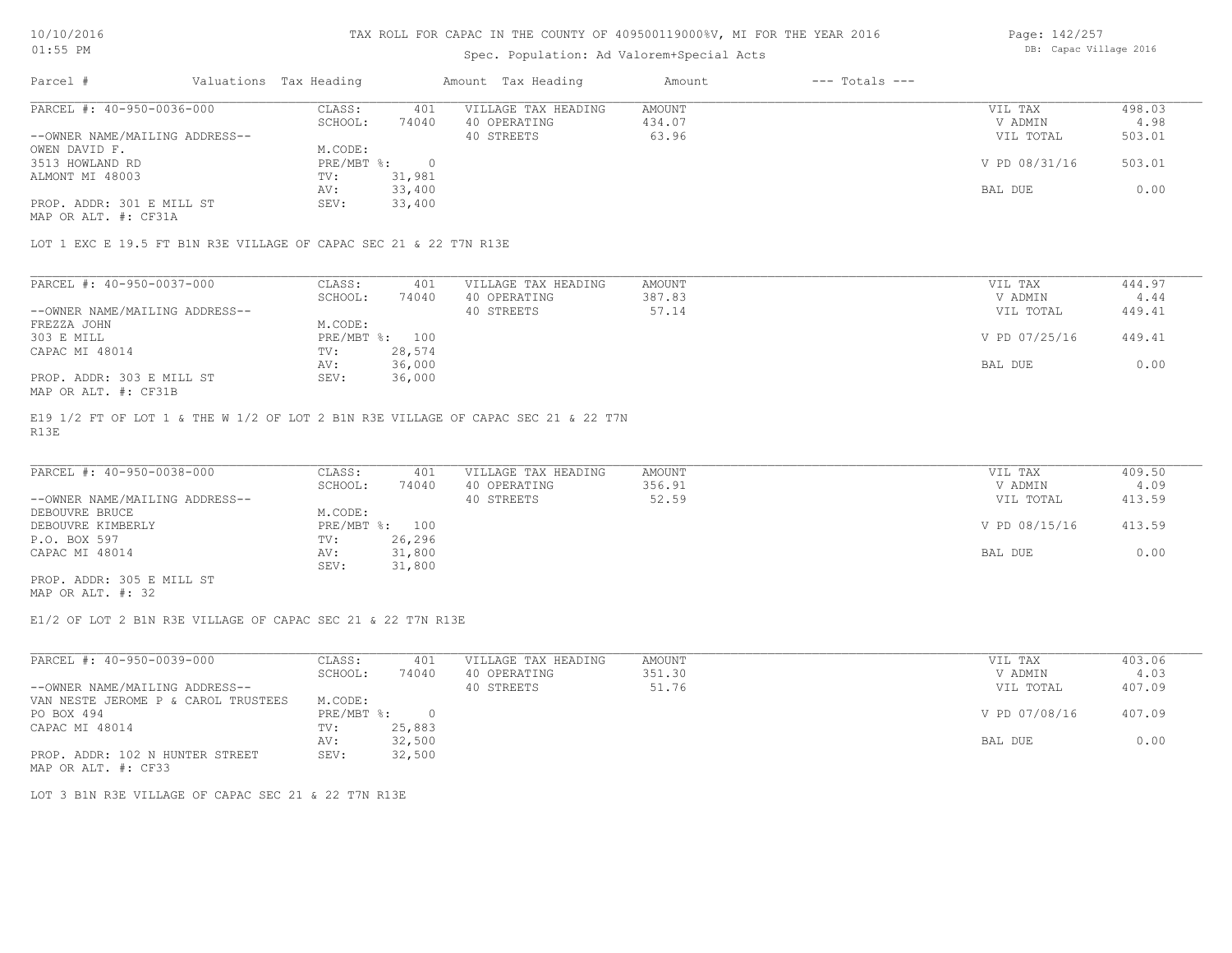# Spec. Population: Ad Valorem+Special Acts

| Page: 143/257 |                        |  |
|---------------|------------------------|--|
|               | DB: Capac Village 2016 |  |

| Parcel #                        | Valuations Tax Heading |        | Amount Tax Heading  | Amount | $---$ Totals $---$ |               |        |
|---------------------------------|------------------------|--------|---------------------|--------|--------------------|---------------|--------|
| PARCEL #: 40-950-0040-000       | CLASS:                 | 401    | VILLAGE TAX HEADING | AMOUNT |                    | VIL TAX       | 485.29 |
|                                 | SCHOOL:                | 74040  | 40 OPERATING        | 422.97 |                    | V ADMIN       | 4.85   |
| --OWNER NAME/MAILING ADDRESS--  |                        |        | 40 STREETS          | 62.32  |                    | VIL TOTAL     | 490.14 |
| YODER RONALD/BETTY              | M.CODE:                |        |                     |        |                    |               |        |
| 5694 VAN DYKE                   | $PRE/MBT$ %:           |        |                     |        |                    | V PD 08/10/16 | 490.14 |
| ALMONT MI 48003                 | TV:                    | 31,163 |                     |        |                    |               |        |
|                                 | AV:                    | 38,600 |                     |        |                    | BAL DUE       | 0.00   |
| PROP. ADDR: 104 N HUNTER STREET | SEV:                   | 38,600 |                     |        |                    |               |        |
| MAP OR ALT. #: CF34             |                        |        |                     |        |                    |               |        |

LOT 4 B1N R3E VILLAGE OF CAPAC SEC 21 & 22 T7N R13E

| PARCEL #: 40-950-0041-000       | CLASS:  | 401            | VILLAGE TAX HEADING | AMOUNT | VIL TAX       | 478.83 |
|---------------------------------|---------|----------------|---------------------|--------|---------------|--------|
|                                 | SCHOOL: | 74040          | 40 OPERATING        | 417.34 | V ADMIN       | 4.78   |
| --OWNER NAME/MAILING ADDRESS--  |         |                | 40 STREETS          | 61.49  | VIL TOTAL     | 483.61 |
| DOTSON DAVID ET-AL              | M.CODE: |                |                     |        |               |        |
| 108 N HUNTER ST                 |         | PRE/MBT %: 100 |                     |        | V PD 08/15/16 | 483.61 |
| CAPAC MI 48014-3123             | TV:     | 30,748         |                     |        |               |        |
|                                 | AV:     | 38,400         |                     |        | BAL DUE       | 0.00   |
| PROP. ADDR: 108 N HUNTER STREET | SEV:    | 38,400         |                     |        |               |        |
| MAP OR ALT. #: CF35             |         |                |                     |        |               |        |

LOT 5 B1N R3E VILLAGE OF CAPAC SEC 21 & 22 T7N R13E

| PARCEL #: 40-950-0042-000       | CLASS:  | 401            | VILLAGE TAX HEADING | AMOUNT | VIL TAX       | 660.69 |
|---------------------------------|---------|----------------|---------------------|--------|---------------|--------|
|                                 | SCHOOL: | 74040          | 40 OPERATING        | 575.84 | V ADMIN       | 6.60   |
| --OWNER NAME/MAILING ADDRESS--  |         |                | 40 STREETS          | 84.85  | VIL TOTAL     | 667.29 |
| MADAY MICHAEL G                 | M.CODE: | COREL          |                     |        |               |        |
| 302 E CHURCH ST                 |         | PRE/MBT %: 100 |                     |        | V PD 09/19/16 | 667.29 |
| CAPAC MI 48014-3116             | TV:     | 42,426         |                     |        |               |        |
|                                 | AV:     | 47,500         |                     |        | BAL DUE       | 0.00   |
| PROP. ADDR: 302 E CHURCH STREET | SEV:    | 47,500         |                     |        |               |        |
| MAP OR ALT. #: CF36             |         |                |                     |        |               |        |

LOT 6 B1N R3E VILLAGE OF CAPAC SEC 21 & 22 T7N R13E

| PARCEL #: 40-950-0043-000      | CLASS:     | 401    | VILLAGE TAX HEADING | AMOUNT | VIL TAX   | 237.09 |
|--------------------------------|------------|--------|---------------------|--------|-----------|--------|
|                                | SCHOOL:    | 74040  | 40 OPERATING        | 206.64 | V ADMIN   | 2.37   |
| --OWNER NAME/MAILING ADDRESS-- |            |        | 40 STREETS          | 30.45  | VIL TOTAL | 239.46 |
| CUMMINGS HAROLD L/JANET S      | M.CODE:    |        |                     |        |           |        |
| 29665 PRATT RD.                | PRE/MBT %: |        |                     |        | BAL DUE   | 239.46 |
| RICHMOND MI 48062              | TV:        | 15,225 |                     |        |           |        |
|                                | AV:        | 21,100 |                     |        |           |        |
| PROP. ADDR: 107 N LESTER ST    | SEV:       | 21,100 |                     |        |           |        |
| MAP OR ALT. #: CF37A           |            |        |                     |        |           |        |

LOT 7 B1N R3E VILLAGE OF CAPAC SEC 21 & 22 T7N R13E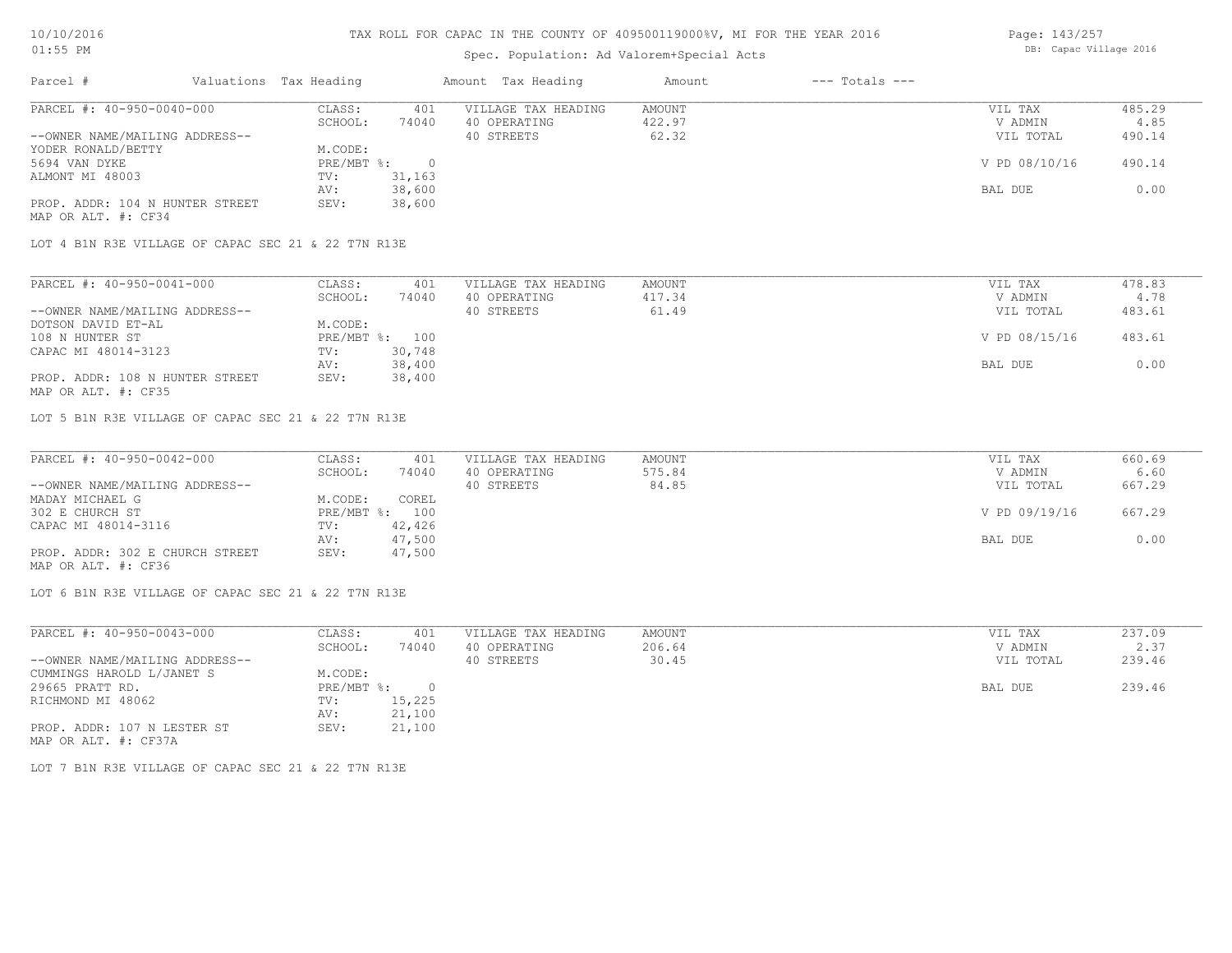## Spec. Population: Ad Valorem+Special Acts

| Page: 144/257          |  |
|------------------------|--|
| DB: Capac Village 2016 |  |

| Parcel #                       | Valuations Tax Heading |        | Amount Tax Heading  | Amount | $---$ Totals $---$ |               |        |
|--------------------------------|------------------------|--------|---------------------|--------|--------------------|---------------|--------|
| PARCEL #: 40-950-0044-000      | CLASS:                 | 401    | VILLAGE TAX HEADING | AMOUNT |                    | VIL TAX       | 453.04 |
|                                | SCHOOL:                | 74040  | 40 OPERATING        | 394.86 |                    | V ADMIN       | 4.53   |
| --OWNER NAME/MAILING ADDRESS-- |                        |        | 40 STREETS          | 58.18  |                    | VIL TOTAL     | 457.57 |
| TOSCH RAY/BARBARA TRUST        | M.CODE:                |        |                     |        |                    |               |        |
| 15536 IMLAY CITY RD.           | $PRE/MBT$ %:           |        |                     |        |                    | V PD 07/25/16 | 457.57 |
| CAPAC MI 48014                 | TV:                    | 29,092 |                     |        |                    |               |        |
|                                | AV:                    | 36,100 |                     |        |                    | BAL DUE       | 0.00   |
| PROP. ADDR: 105 N LESTER ST    | SEV:                   | 36,100 |                     |        |                    |               |        |
| MAP OR ALT. #: CF37B           |                        |        |                     |        |                    |               |        |

LOT 8 B1N R3E VILLAGE OF CAPAC SEC 21 & 22 T7N R13E

| PARCEL #: 40-950-0045-000      | CLASS:     | 401    | VILLAGE TAX HEADING | AMOUNT | VIL TAX       | 461.09 |
|--------------------------------|------------|--------|---------------------|--------|---------------|--------|
|                                | SCHOOL:    | 74040  | 40 OPERATING        | 401.88 | V ADMIN       | 4.61   |
| --OWNER NAME/MAILING ADDRESS-- |            |        | 40 STREETS          | 59.21  | VIL TOTAL     | 465.70 |
| TAYLOR EUGENE                  | M.CODE:    |        |                     |        |               |        |
| TAYLOR SHERRIE                 | PRE/MBT %: |        |                     |        | V PD 09/07/16 | 465.70 |
| 15819 ALMONT RD                | TV:        | 29,609 |                     |        |               |        |
| ALLENTON MI 48002              | AV:        | 37,200 |                     |        | BAL DUE       | 0.00   |
|                                | SEV:       | 37,200 |                     |        |               |        |
| PROP. ADDR: 103 N LESTER ST    |            |        |                     |        |               |        |

MAP OR ALT. #: CF37C

LOT 9 B1N R3E VILLAGE OF CAPAC

| PARCEL #: 40-950-0046-000      | CLASS:  | 401            | VILLAGE TAX HEADING | AMOUNT | VIL TAX       | 390.15 |
|--------------------------------|---------|----------------|---------------------|--------|---------------|--------|
|                                | SCHOOL: | 74040          | 40 OPERATING        | 340.05 | V ADMIN       | 3.90   |
| --OWNER NAME/MAILING ADDRESS-- |         |                | 40 STREETS          | 50.10  | VIL TOTAL     | 394.05 |
| PRINTZ JOSEPH                  | M.CODE: |                |                     |        |               |        |
| PRATT LAURA                    |         | PRE/MBT %: 100 |                     |        | V PD 09/16/16 | 394.05 |
| 101 N LESTER ST                | TV:     | 25,054         |                     |        |               |        |
| CAPAC MI 48014                 | AV:     | 31,800         |                     |        | BAL DUE       | 0.00   |
|                                | SEV:    | 31,800         |                     |        |               |        |
| PROP. ADDR: 101 N LESTER ST    |         |                |                     |        |               |        |

MAP OR ALT. #: CF37D

LOT 10 B1N R3E VILLAGE OF CAPAC SEC 21 & 22 T7N R13E

| PARCEL #: 40-950-0047-000      | CLASS:     | 401    | VILLAGE TAX HEADING | AMOUNT | VIL TAX       | 565.89 |
|--------------------------------|------------|--------|---------------------|--------|---------------|--------|
|                                | SCHOOL:    | 74040  | 40 OPERATING        | 493.22 | V ADMIN       | 5.65   |
| --OWNER NAME/MAILING ADDRESS-- |            |        | 40 STREETS          | 72.67  | VIL TOTAL     | 571.54 |
| HILL MARCELLA H                | M.CODE:    |        |                     |        |               |        |
| 14660 KOEHN RD                 | PRE/MBT %: |        |                     |        | V PD 07/25/16 | 571.54 |
| CAPAC MI 48014                 | TV:        | 36,339 |                     |        |               |        |
|                                | AV:        | 44,400 |                     |        | BAL DUE       | 0.00   |
| PROP. ADDR: 307 E MILL ST      | SEV:       | 44,400 |                     |        |               |        |
| MAP OR ALT. #: CF38            |            |        |                     |        |               |        |

LOT 11 B1N R3E VILLAGE OF CAPAC SEC 21 & 22 T7N R13E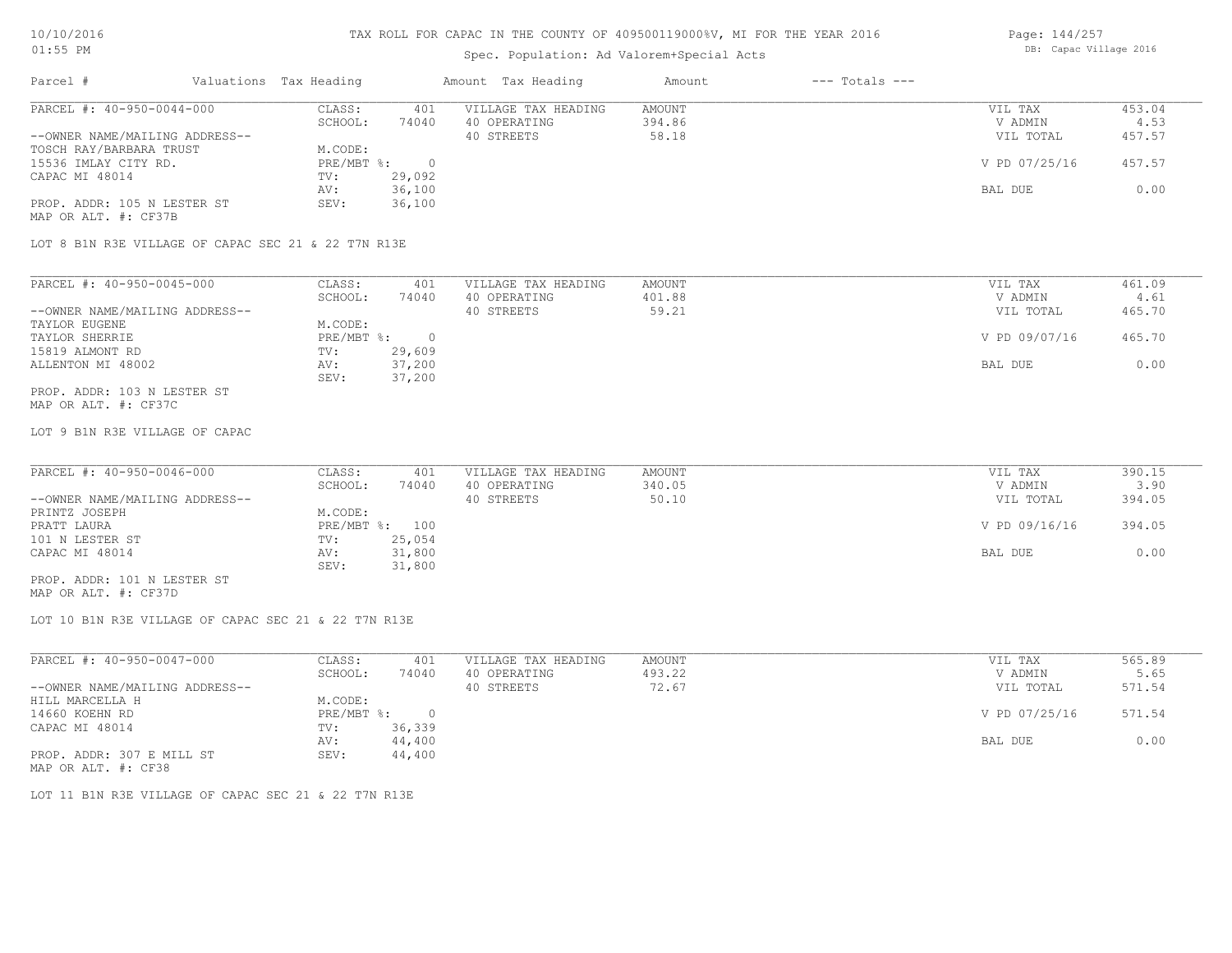### Spec. Population: Ad Valorem+Special Acts

| Page: 145/257 |                        |  |
|---------------|------------------------|--|
|               | DB: Capac Village 2016 |  |

| Parcel #                       | Valuations Tax Heading |        | Amount Tax Heading  | Amount | $---$ Totals $---$ |               |        |
|--------------------------------|------------------------|--------|---------------------|--------|--------------------|---------------|--------|
| PARCEL #: 40-950-0048-000      | CLASS:                 | 401    | VILLAGE TAX HEADING | AMOUNT |                    | VIL TAX       | 525.25 |
|                                | SCHOOL:                | 74040  | 40 OPERATING        | 457.80 |                    | V ADMIN       | 5.25   |
| --OWNER NAME/MAILING ADDRESS-- |                        |        | 40 STREETS          | 67.45  |                    | VIL TOTAL     | 530.50 |
| RICHEY THERESA                 | M.CODE:                | COREL  |                     |        |                    |               |        |
| 309 E MILL ST                  | $PRE/MBT$ %:           | 100    |                     |        |                    | V PD 09/19/16 | 530.50 |
| CAPAC MI 48014                 | TV:                    | 33,729 |                     |        |                    |               |        |
|                                | AV:                    | 41,300 |                     |        |                    | BAL DUE       | 0.00   |
| PROP. ADDR: 309 E MILL ST      | SEV:                   | 41,300 |                     |        |                    |               |        |
| MAP OR ALT. #: CF39            |                        |        |                     |        |                    |               |        |

LOT 12 B1N R3E VILLAGE OF CAPAC

| PARCEL #: 40-950-0049-000      | CLASS:     | 201     | VILLAGE TAX HEADING | AMOUNT   | VIL TAX       | 1,865.42 |
|--------------------------------|------------|---------|---------------------|----------|---------------|----------|
|                                | SCHOOL:    | 74040   | 40 OPERATING        | 1,625.85 | V ADMIN       | 18.65    |
| --OWNER NAME/MAILING ADDRESS-- |            |         | 40 STREETS          | 239.57   | VIL TOTAL     | 1,884.07 |
| KAATZ DICK                     | M.CODE:    |         |                     |          |               |          |
| 10 S MAIN ST                   | PRE/MBT %: |         |                     |          | V PD 09/30/16 | 1,884.07 |
| YALE MI 48097-3316             | TV:        | 119,786 |                     |          |               |          |
|                                | AV:        | 125,900 |                     |          | BAL DUE       | 0.00     |
| PROP. ADDR: 202 N MAIN ST      | SEV:       | 125,900 |                     |          |               |          |
|                                |            |         |                     |          |               |          |

MAP OR ALT. #: CF40

LOT 1 & S 7 FT OF LOT 2 B2N R1E VILLAGE OF CAPAC SEC 21 & 22 T7N R13E

| PARCEL #: 40-950-0050-000      | CLASS:       | 201     | VILLAGE TAX HEADING | AMOUNT   | VIL TAX       | 7,227.23 |
|--------------------------------|--------------|---------|---------------------|----------|---------------|----------|
|                                | SCHOOL:      | 74040   | 40 OPERATING        | 6,299.06 | V ADMIN       | 72.27    |
| --OWNER NAME/MAILING ADDRESS-- |              |         | 40 STREETS          | 928.17   | VIL TOTAL     | 7,299.50 |
| CAPAC STATE SAVINGS BANK       | M.CODE:      |         |                     |          |               |          |
| 206 N MAIN ST                  | $PRE/MBT$ %: |         |                     |          | V PD 09/16/16 | 7,299.50 |
| CAPAC MI 48014-3144            | TV:          | 464,088 |                     |          |               |          |
|                                | AV:          | 481,400 |                     |          | BAL DUE       | 0.00     |
| PROP. ADDR: 206 N MAIN ST      | SEV:         | 481,400 |                     |          |               |          |
| MAP OR ALT. $\#$ : CF41/43     |              |         |                     |          |               |          |

LOT 2 EXC S 7', LOTS 3,4,5 & E 50' OF LOT 6B2N R1E VILLAGE OF CAPAC

| PARCEL #: 40-950-0052-000      | CLASS:     | 401    | VILLAGE TAX HEADING | AMOUNT | VIL TAX       | 451.43 |
|--------------------------------|------------|--------|---------------------|--------|---------------|--------|
|                                | SCHOOL:    | 74040  | 40 OPERATING        | 393.46 | V ADMIN       | 4.51   |
| --OWNER NAME/MAILING ADDRESS-- |            |        | 40 STREETS          | 57.97  | VIL TOTAL     | 455.94 |
| VOELKER RITA                   | M.CODE:    |        |                     |        |               |        |
| 214 N MAIN ST                  | PRE/MBT %: | 100    |                     |        | V PD 07/25/16 | 455.94 |
| CAPAC MI 48014                 | TV:        | 28,989 |                     |        |               |        |
|                                | AV:        | 35,600 |                     |        | BAL DUE       | 0.00   |
| PROP. ADDR: 214 N MAIN ST      | SEV:       | 35,600 |                     |        |               |        |

MAP OR ALT. #: CF44/45

LOT 6 EXC THE E 50 FT THEREOF B2N R1E VILLAGE OF CAPAC SEC 21 & 22 T7N R13E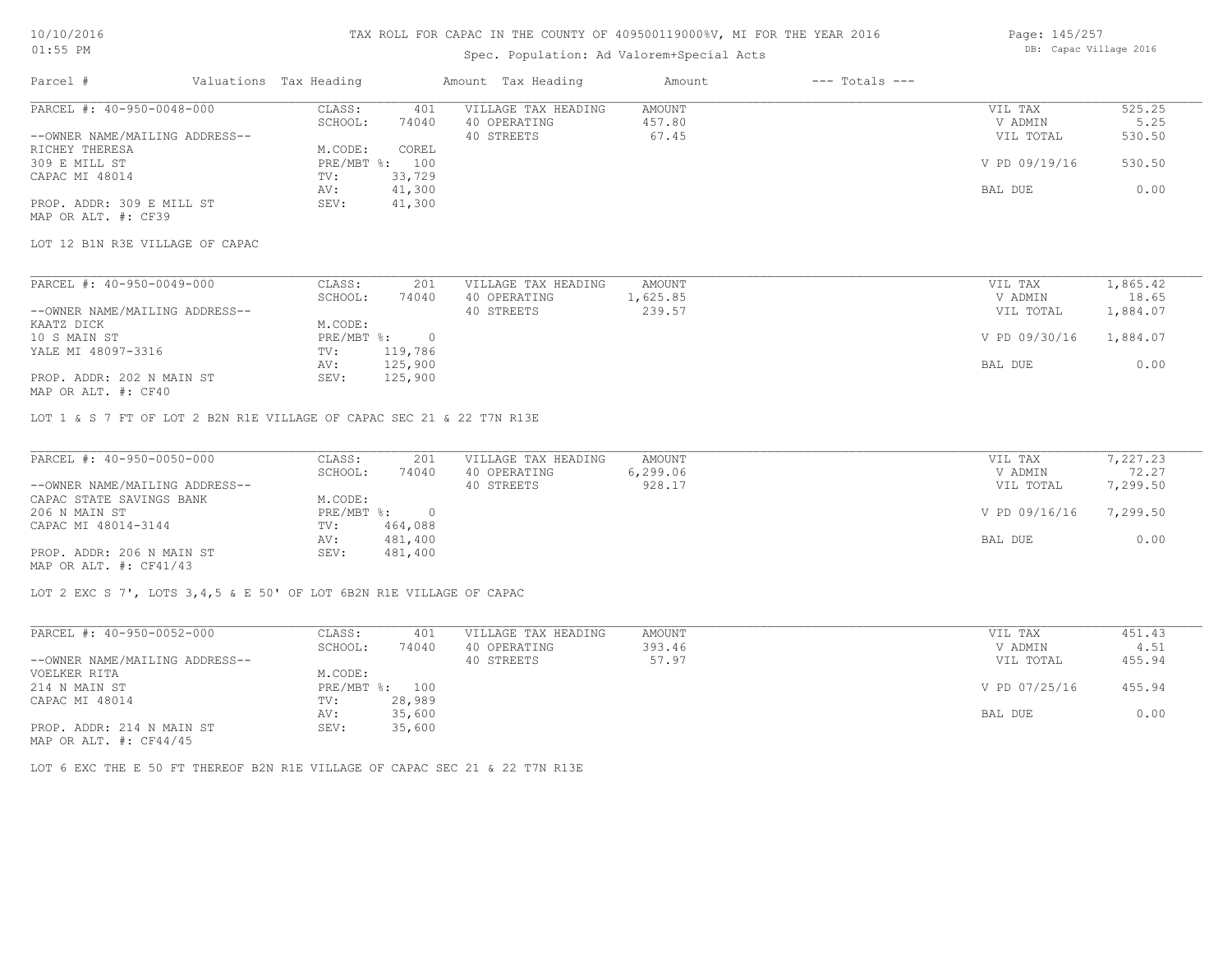| 10/10/2016 |  |
|------------|--|
| 01:55      |  |

### Spec. Population: Ad Valorem+Special Acts

Parcel # Valuations Tax Heading Amount Tax Heading Amount --- Totals ---R13E W1/2 OF LOT 7 & W 1/2 OF LOT 8 EXC S 35 FT B2N R1E VILLAGE OF CAPAC SEC 21 & 22 T7N MAP OR ALT. #: CF46 PROP. ADDR: 106 E ALDRICH STREET DALLAS TX 75261-9015 SEV: 0 P.O.BOX 619015 AV: 0 FTD01B21 TV: 0 FKA:GERERAL TELE CO OF MICH PRE/MBT %: 0 BAL DUE 0.00 VERIZON COMMUNICATIONS INC M.CODE: --OWNER NAME/MAILING ADDRESS-- 40 STREETS 0.00 VIL TOTAL 0.00 SCHOOL: 74040 40 OPERATING 0.00 V ADMIN 0.00 PARCEL #: 40-950-0054-000 CLASS: 705 VILLAGE TAX HEADING AMOUNT WIL TAX VIL TAX 0.00<br>SCHOOL: 74040 40 OPERATING 0.00 0.00 VADMIN 0.00  $\mathcal{L}_\mathcal{L} = \mathcal{L}_\mathcal{L} = \mathcal{L}_\mathcal{L} = \mathcal{L}_\mathcal{L} = \mathcal{L}_\mathcal{L} = \mathcal{L}_\mathcal{L} = \mathcal{L}_\mathcal{L} = \mathcal{L}_\mathcal{L} = \mathcal{L}_\mathcal{L} = \mathcal{L}_\mathcal{L} = \mathcal{L}_\mathcal{L} = \mathcal{L}_\mathcal{L} = \mathcal{L}_\mathcal{L} = \mathcal{L}_\mathcal{L} = \mathcal{L}_\mathcal{L} = \mathcal{L}_\mathcal{L} = \mathcal{L}_\mathcal{L}$ OF CAPAC SEC 21 & 22 T7N R13E W50 FT OF N 15 FT OF LOT 9 & W 50 FT OF S 35 FT OF W 1/2 OF LOT 8 B2N R1E VILLAGE MAP OR ALT. #: CF47 PROP. ADDR: 106 E ALDRICH STREET DALLAS TX 75261-9015 SEV: 0 P.O. BOX 619015 AV: 0 FTD01B21 TV: 0 FKA:GENERAL TELE CO OF MICH PRE/MBT %: 0<br>FTD01B21 BAL DUE 0.00 PRE/MBT %: 0 BAL DUE 0.00 VERIZON COMMUNICATIONS INC M.CODE: --OWNER NAME/MAILING ADDRESS-- 40 STREETS 0.00 VIL TOTAL 0.00 SCHOOL: 74040 40 OPERATING 0.00 V ADMIN 0.00 PARCEL #: 40-950-0055-000 CLASS: 705 VILLAGE TAX HEADING AMOUNT WIL TAX VIL TAX 0.00<br>SCHOOL: 74040 40 OPERATING 0.00 000 VADMIN 0.00 OF LOT 9 B2N R1E VILLAGE OF CAPAC SEC 21 & 22 T7N R13E E1/2 OF LOTS 7 & 8 & E 25 FT OF W 75 FT OF S 35 FT OF LOT 8 & N 15 FT OF E 100 FT MAP OR ALT. #: CF48 PROP. ADDR: 108 E ALDRICH STREET SEV: 35,900 AV: 35,900 BAL DUE 0.00 CAPAC MI 48014-1700 TV: 26,161 108 E ALDRICH ST PRE/MBT %: 100 V PD 09/19/16 411.47 SCHOCKE GRACE C<br>
M.CODE: COREL --OWNER NAME/MAILING ADDRESS-- 40 STREETS 52.32 VIL TOTAL 411.47 SCHOOL: 74040 40 OPERATING 355.08 V ADMIN 4.07 PARCEL #: 40-950-0056-000 CLASS: 401 VILLAGE TAX HEADING AMOUNT VIL TAX VIL TAX 407.40<br>SCHOOL: 74040 40 OPERATING 355.08 VADMIN 4.07  $\mathcal{L}_\mathcal{L} = \mathcal{L}_\mathcal{L} = \mathcal{L}_\mathcal{L} = \mathcal{L}_\mathcal{L} = \mathcal{L}_\mathcal{L} = \mathcal{L}_\mathcal{L} = \mathcal{L}_\mathcal{L} = \mathcal{L}_\mathcal{L} = \mathcal{L}_\mathcal{L} = \mathcal{L}_\mathcal{L} = \mathcal{L}_\mathcal{L} = \mathcal{L}_\mathcal{L} = \mathcal{L}_\mathcal{L} = \mathcal{L}_\mathcal{L} = \mathcal{L}_\mathcal{L} = \mathcal{L}_\mathcal{L} = \mathcal{L}_\mathcal{L}$ MAP OR ALT. #: CF49 PROP. ADDR: 205 N WALKER ST SEV: 46,800 AV: 46,800 BAL DUE 0.00 CAPAC MI 48014-3170 TV: 36,444<br>AV: 46,800 205 N WALKER ST PRE/MBT %: 100 V PD 09/19/16 573.20 WILLIAMS RANDY **M.CODE:** COREL 205 N WALKER ST --OWNER NAME/MAILING ADDRESS-- 40 STREETS 72.88 VIL TOTAL 573.20 SCHOOL: 74040 40 OPERATING 494.65 494.65 V ADMIN 5.67 PARCEL #: 40-950-0057-000 CLASS: 401 VILLAGE TAX HEADING AMOUNT AMOUNT VIL TAX 567.53<br>567.53 SCHOOL: 74040 40 OPERATING 494.65 VADMIN 5.67  $\mathcal{L}_\mathcal{L} = \mathcal{L}_\mathcal{L} = \mathcal{L}_\mathcal{L} = \mathcal{L}_\mathcal{L} = \mathcal{L}_\mathcal{L} = \mathcal{L}_\mathcal{L} = \mathcal{L}_\mathcal{L} = \mathcal{L}_\mathcal{L} = \mathcal{L}_\mathcal{L} = \mathcal{L}_\mathcal{L} = \mathcal{L}_\mathcal{L} = \mathcal{L}_\mathcal{L} = \mathcal{L}_\mathcal{L} = \mathcal{L}_\mathcal{L} = \mathcal{L}_\mathcal{L} = \mathcal{L}_\mathcal{L} = \mathcal{L}_\mathcal{L}$ 

LOT 9 EXC THE N 15 FT THEREOF B2N R1E VILLAGE OF CAPAC SEC 21 & 22 T7N R13E

Page: 146/257 DB: Capac Village 2016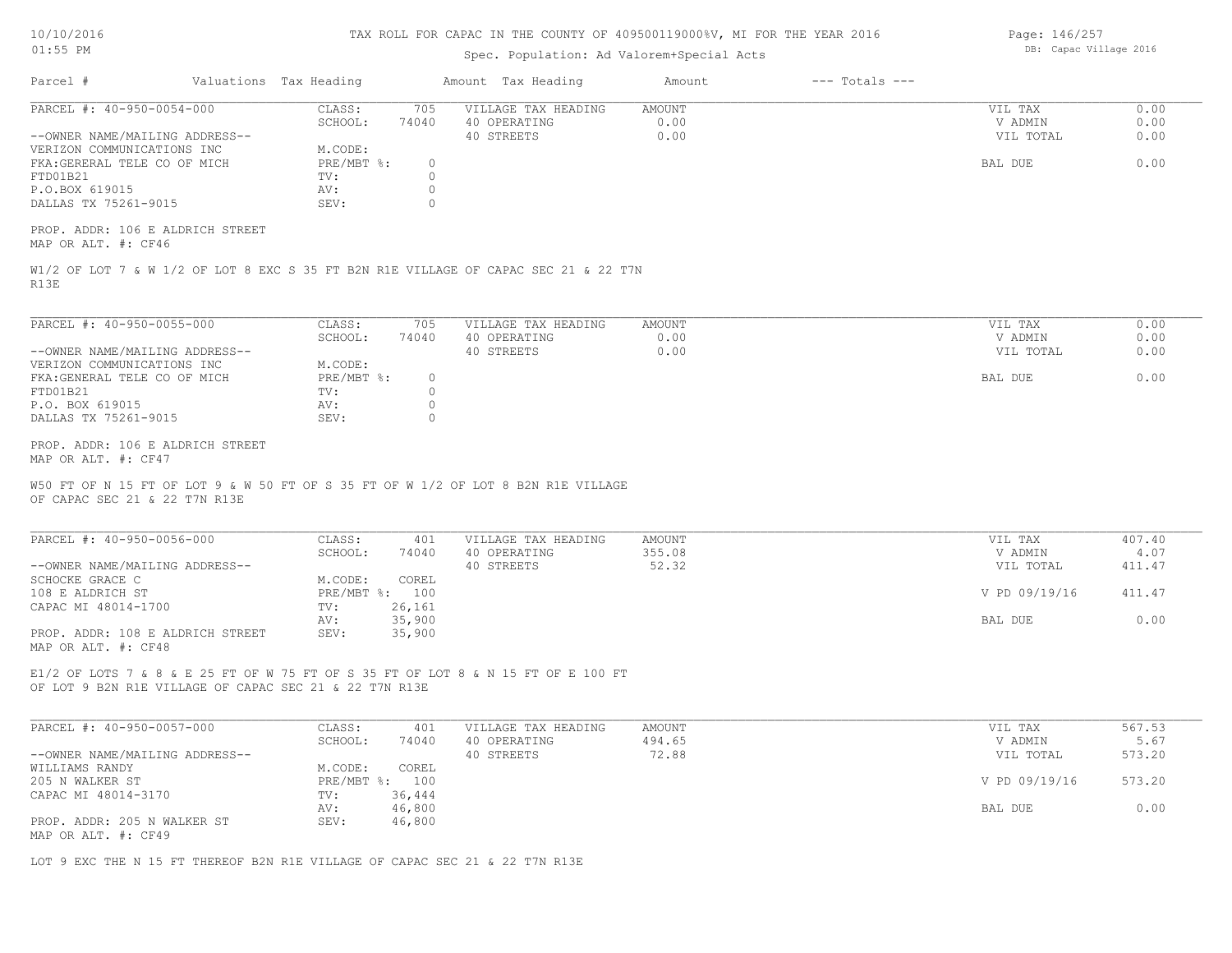## 10/10/2016 01:55 PM

### TAX ROLL FOR CAPAC IN THE COUNTY OF 409500119000%V, MI FOR THE YEAR 2016

### Spec. Population: Ad Valorem+Special Acts

Page: 147/257 DB: Capac Village 2016

| Parcel #                       | Valuations Tax Heading |        | Amount Tax Heading  | Amount | $---$ Totals $---$ |               |        |
|--------------------------------|------------------------|--------|---------------------|--------|--------------------|---------------|--------|
| PARCEL #: 40-950-0058-000      | CLASS:                 | 401    | VILLAGE TAX HEADING | AMOUNT |                    | VIL TAX       | 443.39 |
|                                | SCHOOL:                | 74040  | 40 OPERATING        | 386.45 |                    | V ADMIN       | 4.43   |
| --OWNER NAME/MAILING ADDRESS-- |                        |        | 40 STREETS          | 56.94  |                    | VIL TOTAL     | 447.82 |
| SMITH JANICE                   | M.CODE:                |        |                     |        |                    |               |        |
| 203 N WALKER ST                | $PRE/MBT$ %:           | 100    |                     |        |                    | V PD 09/16/16 | 447.82 |
| CAPAC MI 48014-3170            | TV:                    | 28,472 |                     |        |                    |               |        |
|                                | AV:                    | 35,600 |                     |        |                    | BAL DUE       | 0.00   |
| PROP. ADDR: 203 N WALKER ST    | SEV:                   | 35,600 |                     |        |                    |               |        |
| MAP OR ALT. #: CF50            |                        |        |                     |        |                    |               |        |

LOT 10 B2N R1E VILLAGE OF CAPAC

| PARCEL #: 40-950-0059-000                                                                                       | CLASS:     | 703   | VILLAGE TAX HEADING | AMOUNT | VIL TAX   | 0.00 |
|-----------------------------------------------------------------------------------------------------------------|------------|-------|---------------------|--------|-----------|------|
|                                                                                                                 | SCHOOL:    | 74040 | 40 OPERATING        | 0.00   | V ADMIN   | 0.00 |
| --OWNER NAME/MAILING ADDRESS--                                                                                  |            |       | 40 STREETS          | 0.00   | VIL TOTAL | 0.00 |
| VILLAGE OF CAPAC                                                                                                | M.CODE:    |       |                     |        |           |      |
| 131 N MAIN                                                                                                      | PRE/MBT %: |       |                     |        | BAL DUE   | 0.00 |
| CAPAC MI 48014                                                                                                  | TV:        |       |                     |        |           |      |
|                                                                                                                 | AV:        |       |                     |        |           |      |
| PROP. ADDR: 103 E CHURCH STREET                                                                                 | SEV:       |       |                     |        |           |      |
| the contract of the contract of the contract of the contract of the contract of the contract of the contract of |            |       |                     |        |           |      |

MAP OR ALT. #: CF51A

LOT 11 EXC S 8' OF W 100' B2N R1E VILLAGE OF CAPAC

| PARCEL #: 40-950-0060-000       | CLASS:     | 402    | VILLAGE TAX HEADING | AMOUNT | VIL TAX       | 86.09 |
|---------------------------------|------------|--------|---------------------|--------|---------------|-------|
|                                 | SCHOOL:    | 74040  | 40 OPERATING        | 75.04  | V ADMIN       | 0.86  |
| --OWNER NAME/MAILING ADDRESS--  |            |        | 40 STREETS          | 11.05  | VIL TOTAL     | 86.95 |
| KAATZ RICHARD TRUST             | M.CODE:    |        |                     |        |               |       |
| 10 S MAIN ST                    | PRE/MBT %: |        |                     |        | V PD 09/30/16 | 86.95 |
| YALE MI 48097                   | TV:        | 5,529  |                     |        |               |       |
|                                 | AV:        | 16,100 |                     |        | BAL DUE       | 0.00  |
| PROP. ADDR: 103 E CHURCH STREET | SEV:       | 16,100 |                     |        |               |       |
| MAP OR ALT. #: CF51B            |            |        |                     |        |               |       |

S8' OF W 100' OF LOT 11 & W 100' OF LOT 12 B2N R1E VILLAGE OF CAPAC

| PARCEL #: 40-950-0061-000                    | CLASS:     | 401      | VILLAGE TAX HEADING | AMOUNT | VIL TAX       | 363.39 |
|----------------------------------------------|------------|----------|---------------------|--------|---------------|--------|
|                                              | SCHOOL:    | 74040    | 40 OPERATING        | 316.72 | V ADMIN       | 3.63   |
| --OWNER NAME/MAILING ADDRESS--               |            |          | 40 STREETS          | 46.67  | VIL TOTAL     | 367.02 |
| HOMETOWN RENTALS, LLC                        | M.CODE:    | CBSMT    |                     |        |               |        |
| P.O. BOX 614                                 | PRE/MBT %: | $\Omega$ |                     |        | V PD 08/15/16 | 367.02 |
| CAPAC MI 48014                               | TV:        | 23,335   |                     |        |               |        |
|                                              | AV:        | 29,100   |                     |        | BAL DUE       | 0.00   |
| PROP. ADDR: 201 N WALKER ST                  | SEV:       | 29,100   |                     |        |               |        |
| $\cdots$ $\cdots$ $\cdots$ $\cdots$ $\cdots$ |            |          |                     |        |               |        |

MAP OR ALT. #: CF51C

THE E 50 FT OF LOT 12 B2N R1E VILLAGE OF CAPAC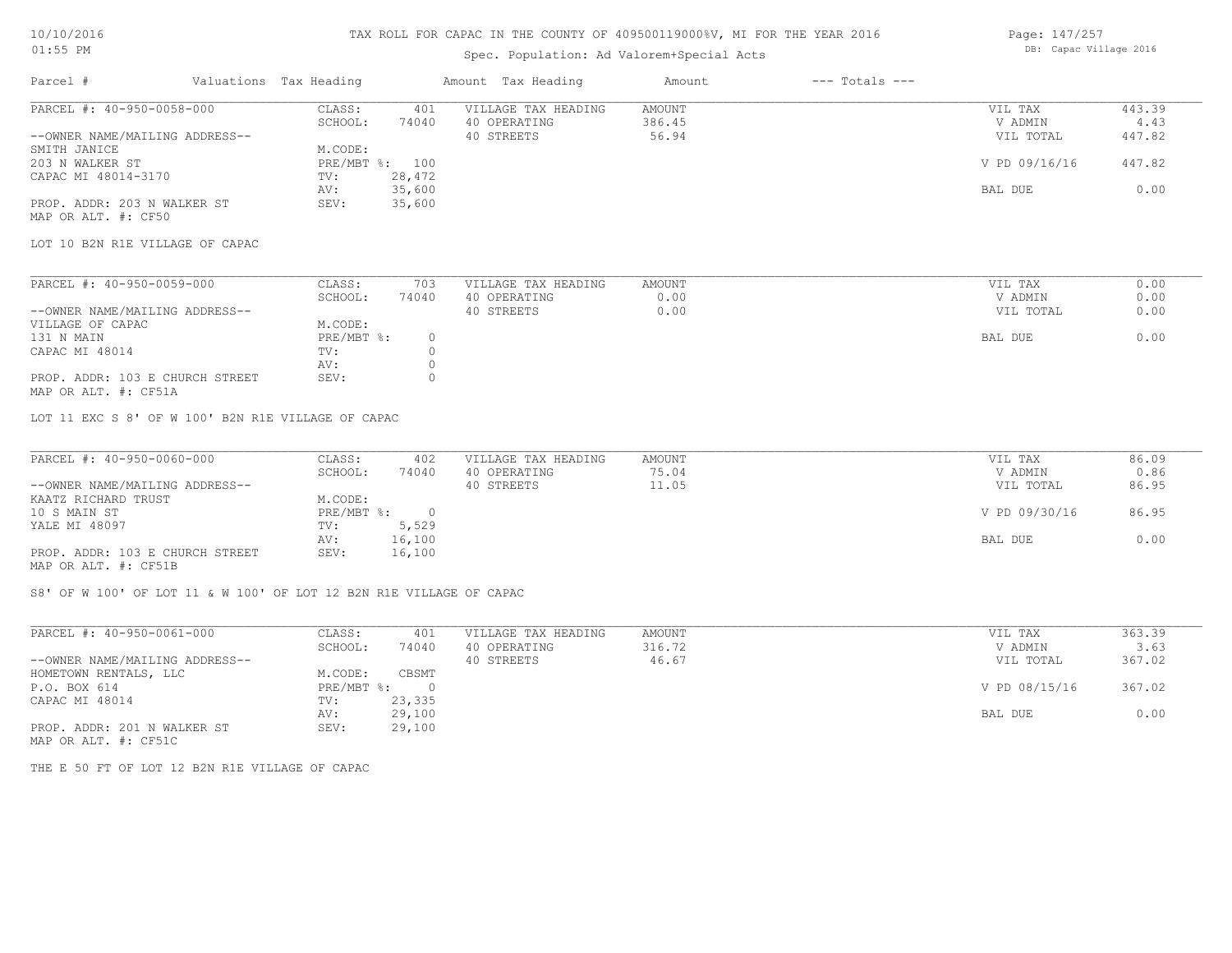# Spec. Population: Ad Valorem+Special Acts

| Page: 148/257 |                        |  |
|---------------|------------------------|--|
|               | DB: Capac Village 2016 |  |

| Parcel #                        | Valuations Tax Heading |        | Amount Tax Heading  | Amount | $---$ Totals $---$ |               |        |
|---------------------------------|------------------------|--------|---------------------|--------|--------------------|---------------|--------|
| PARCEL #: 40-950-0062-000       | CLASS:                 | 401    | VILLAGE TAX HEADING | AMOUNT |                    | VIL TAX       | 720.69 |
|                                 | SCHOOL:                | 74040  | 40 OPERATING        | 628.14 |                    | V ADMIN       | 7.20   |
| --OWNER NAME/MAILING ADDRESS--  |                        |        | 40 STREETS          | 92.55  |                    | VIL TOTAL     | 727.89 |
| MURPHY MICHAEL / REWALT JOHN    | M.CODE:                |        |                     |        |                    |               |        |
| 58243 KIMBER                    | PRE/MBT %:             |        |                     |        |                    | V PD 08/01/16 | 727.89 |
| WASHINGTON MI 48094             | TV:                    | 46,279 |                     |        |                    |               |        |
|                                 | AV:                    | 56,600 |                     |        |                    | BAL DUE       | 0.00   |
| PROP. ADDR: 203 E CHURCH STREET | SEV:                   | 56,600 |                     |        |                    |               |        |
| MAP OR ALT. #: CF52             |                        |        |                     |        |                    |               |        |

LOT 1 B2N R2E VILLAGE OF CAPAC SEC 21 & 22 T7N R13E

| PARCEL #: 40-950-0063-000      | CLASS:  | 401            | VILLAGE TAX HEADING | AMOUNT | VIL TAX       | 714.25 |
|--------------------------------|---------|----------------|---------------------|--------|---------------|--------|
|                                | SCHOOL: | 74040          | 40 OPERATING        | 622.52 | V ADMIN       | 7.14   |
| --OWNER NAME/MAILING ADDRESS-- |         |                | 40 STREETS          | 91.73  | VIL TOTAL     | 721.39 |
| IRONSIDE JASON                 | M.CODE: | MISCG          |                     |        |               |        |
| 204 N WALKER ST                |         | PRE/MBT %: 100 |                     |        | V PD 07/15/16 | 721.39 |
| CAPAC MI 48014-3169            | TV:     | 45,865         |                     |        |               |        |
|                                | AV:     | 51,500         |                     |        | BAL DUE       | 0.00   |
| PROP. ADDR: 204 N WALKER ST    | SEV:    | 51,500         |                     |        |               |        |
| MAP OR ALT. #: CF53            |         |                |                     |        |               |        |

LOT 2 B2N R2E VILLAGE OF CAPAC SEC 21 & 22 T7N R13E

| PARCEL #: 40-950-0064-000             | CLASS:  | 401            | VILLAGE TAX HEADING | AMOUNT | VIL TAX       | 478.83 |
|---------------------------------------|---------|----------------|---------------------|--------|---------------|--------|
|                                       | SCHOOL: | 74040          | 40 OPERATING        | 417.34 | V ADMIN       | 4.78   |
| --OWNER NAME/MAILING ADDRESS--        |         |                | 40 STREETS          | 61.49  | VIL TOTAL     | 483.61 |
| SCHOLZ DAVID, CRYSTAL, MAYER RANDOLPH | M.CODE: |                |                     |        |               |        |
| 206 N WALKER ST                       |         | PRE/MBT %: 100 |                     |        | V PD 09/12/16 | 483.61 |
| CAPAC MI 48014-3169                   | TV:     | 30,748         |                     |        |               |        |
|                                       | AV:     | 36,700         |                     |        | BAL DUE       | 0.00   |
| PROP. ADDR: 206 N WALKER ST           | SEV:    | 36,700         |                     |        |               |        |
| MAP OR ALT. #: CF54                   |         |                |                     |        |               |        |

LOT 3 & THE S 8 FT OF LOT 4 B2N R2E VILLAGE OF CAPAC SEC 21 & 22 T7N R13E

| PARCEL #: 40-950-0065-000                         | CLASS:     | 401    | VILLAGE TAX HEADING | AMOUNT | VIL TAX       | 430.04 |
|---------------------------------------------------|------------|--------|---------------------|--------|---------------|--------|
|                                                   | SCHOOL:    | 74040  | 40 OPERATING        | 374.81 | V ADMIN       | 4.30   |
| --OWNER NAME/MAILING ADDRESS--                    |            |        | 40 STREETS          | 55.23  | VIL TOTAL     | 434.34 |
| GUERRERO SANTOS                                   | M.CODE:    |        |                     |        |               |        |
| 208 N WALKER ST                                   | PRE/MBT %: | 100    |                     |        | V PD 08/24/16 | 434.34 |
| CAPAC MI 48014                                    | TV:        | 27,615 |                     |        |               |        |
|                                                   | AV:        | 34,700 |                     |        | BAL DUE       | 0.00   |
| PROP. ADDR: 208 N WALKER ST<br>MAD OD ATM 4. OBEE | SEV:       | 34,700 |                     |        |               |        |

MAP OR ALT. #: CF55

N50 FT OF THE S 58 FT OF LOT 4 B2N R2E VILLAGE OF CAPAC SEC 21 & 22 T7N R13E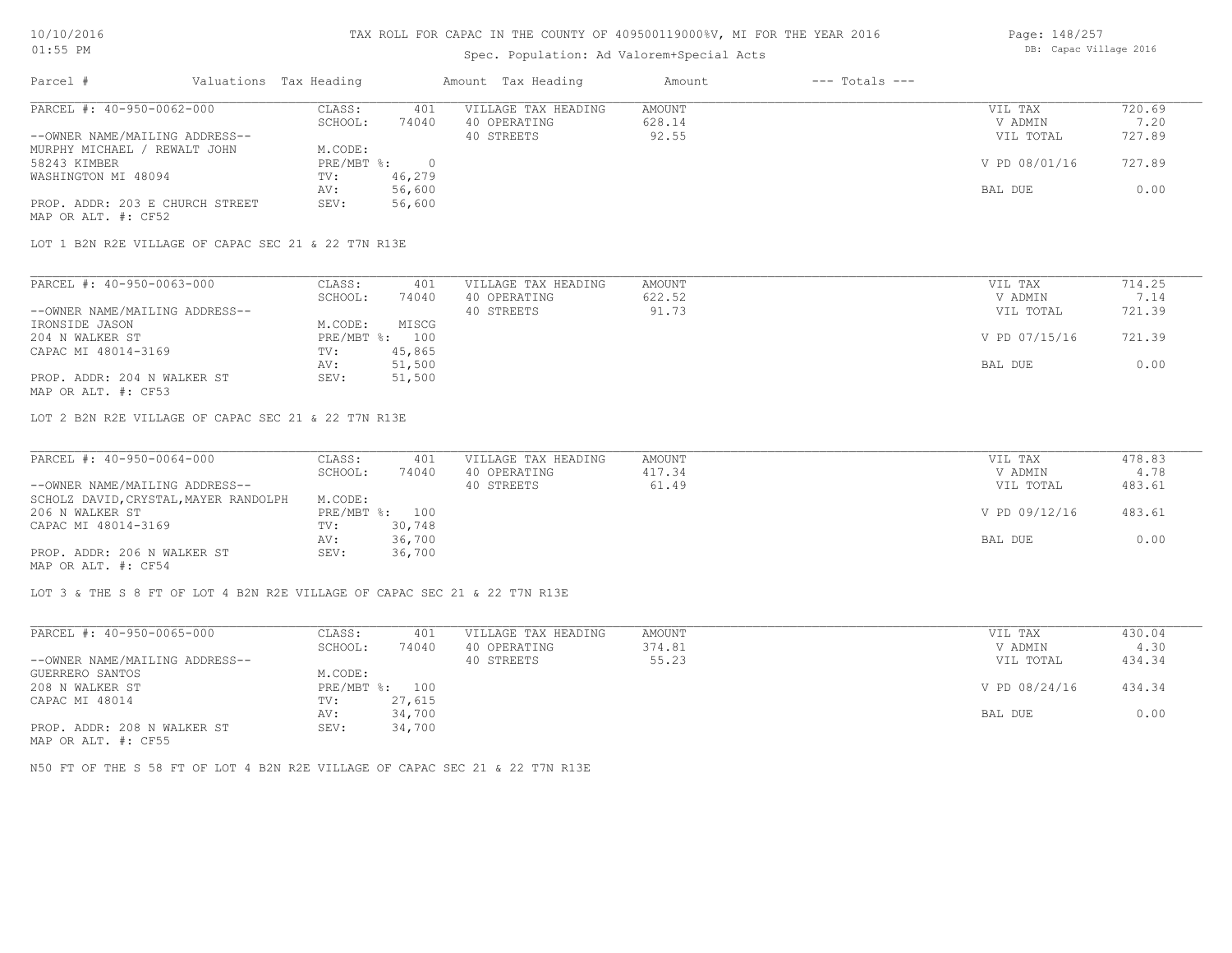# Spec. Population: Ad Valorem+Special Acts

Page: 149/257 DB: Capac Village 2016

| Parcel #                                     | Valuations Tax Heading |        | Amount Tax Heading  | Amount | $---$ Totals $---$ |           |        |
|----------------------------------------------|------------------------|--------|---------------------|--------|--------------------|-----------|--------|
| PARCEL #: 40-950-0066-000                    | CLASS:                 | 401    | VILLAGE TAX HEADING | AMOUNT |                    | VIL TAX   | 361.15 |
|                                              | SCHOOL:                | 74040  | 40 OPERATING        | 314.77 |                    | V ADMIN   | 3.61   |
| --OWNER NAME/MAILING ADDRESS--               |                        |        | 40 STREETS          | 46.38  |                    | VIL TOTAL | 364.76 |
| EDIE TIMOTHY II                              | M.CODE:                |        |                     |        |                    |           |        |
| 210 N WALKER ST                              | PRE/MBT %: 100         |        |                     |        |                    | BAL DUE   | 364.76 |
| CAPAC MI 48014-3169                          | TV:                    | 23,191 |                     |        |                    |           |        |
|                                              | AV:                    | 29,100 |                     |        |                    |           |        |
| PROP. ADDR: 210 N WALKER ST                  | SEV:                   | 29,100 |                     |        |                    |           |        |
| $\cdots$ $\cdots$ $\cdots$ $\cdots$ $\cdots$ |                        |        |                     |        |                    |           |        |

MAP OR ALT. #: CF56

N17 FT OF LOT 4 & THE S 1/2 OF LOT 5 B2N R2E VILLAGE OF CAPAC SEC 21 & 22 T7N R13E

| PARCEL #: 40-950-0067-000      | CLASS:     | 401    | VILLAGE TAX HEADING | AMOUNT | VIL TAX       | 607.77 |
|--------------------------------|------------|--------|---------------------|--------|---------------|--------|
|                                | SCHOOL:    | 74040  | 40 OPERATING        | 529.72 | V ADMIN       | 6.07   |
| --OWNER NAME/MAILING ADDRESS-- |            |        | 40 STREETS          | 78.05  | VIL TOTAL     | 613.84 |
| MURPHY MICHAEL J/ROSE E        | M.CODE:    |        |                     |        |               |        |
| 625 SUNSET DRIVE               | PRE/MBT %: |        |                     |        | V PD 09/12/16 | 613.84 |
| IMLAY CITY MI 48444            | TV:        | 39,028 |                     |        |               |        |
|                                | AV:        | 43,700 |                     |        | BAL DUE       | 0.00   |
| PROP. ADDR: 212 N WALKER ST    | SEV:       | 43,700 |                     |        |               |        |
| MAP OR ALT. #: CF57            |            |        |                     |        |               |        |

N1/2 OF LOT 5 & ALL OF LOT 6 B2N R2E VILLAGE OF CAPAC SEC 21 & 22 T7N R13E

| PARCEL #: 40-950-0068-000        | CLASS:     | 401    | VILLAGE TAX HEADING | AMOUNT | VIL TAX       | 546.56 |
|----------------------------------|------------|--------|---------------------|--------|---------------|--------|
|                                  | SCHOOL:    | 74040  | 40 OPERATING        | 476.37 | V ADMIN       | 5.46   |
| --OWNER NAME/MAILING ADDRESS--   |            |        | 40 STREETS          | 70.19  | VIL TOTAL     | 552.02 |
| HOOVER JAMES A                   | M.CODE:    |        |                     |        |               |        |
| HOOVER JANE L                    | PRE/MBT %: |        |                     |        | V PD 09/12/16 | 552.02 |
| 5997 STERLING RD                 | TV:        | 35,097 |                     |        |               |        |
| CAPAC MI 48014-3102              | AV:        | 44,900 |                     |        | BAL DUE       | 0.00   |
|                                  | SEV:       | 44,900 |                     |        |               |        |
| PROP. ADDR: 208 E ALDRICH STREET |            |        |                     |        |               |        |

MAP OR ALT. #: CF58

LOT 7 & THE N 15 FT OF LOT 8 B2N R2E VILLAGE OF CAPAC

| PARCEL #: 40-950-0069-000       | CLASS:       | 401    | VILLAGE TAX HEADING | AMOUNT | VIL TAX       | 475.62 |
|---------------------------------|--------------|--------|---------------------|--------|---------------|--------|
|                                 | SCHOOL:      | 74040  | 40 OPERATING        | 414.54 | V ADMIN       | 4.75   |
| --OWNER NAME/MAILING ADDRESS--  |              |        | 40 STREETS          | 61.08  | VIL TOTAL     | 480.37 |
| HOOVER JAMES A.                 | M.CODE:      |        |                     |        |               |        |
| HOOVER JANE L                   | $PRE/MBT$ %: |        |                     |        | V PD 09/12/16 | 480.37 |
| 5997 STERLING RD                | TV:          | 30,542 |                     |        |               |        |
| CAPAC MI 48014                  | AV:          | 37,300 |                     |        | BAL DUE       | 0.00   |
|                                 | SEV:         | 37,300 |                     |        |               |        |
| PROP. ADDR: 207 N HUNTER STREET |              |        |                     |        |               |        |

MAP OR ALT. #: CF59

LOT 8 EXC THE N 15 FT THEREOF B2N R2E VILLAGE OF CAPAC SEC 21 & 22 T7N R13E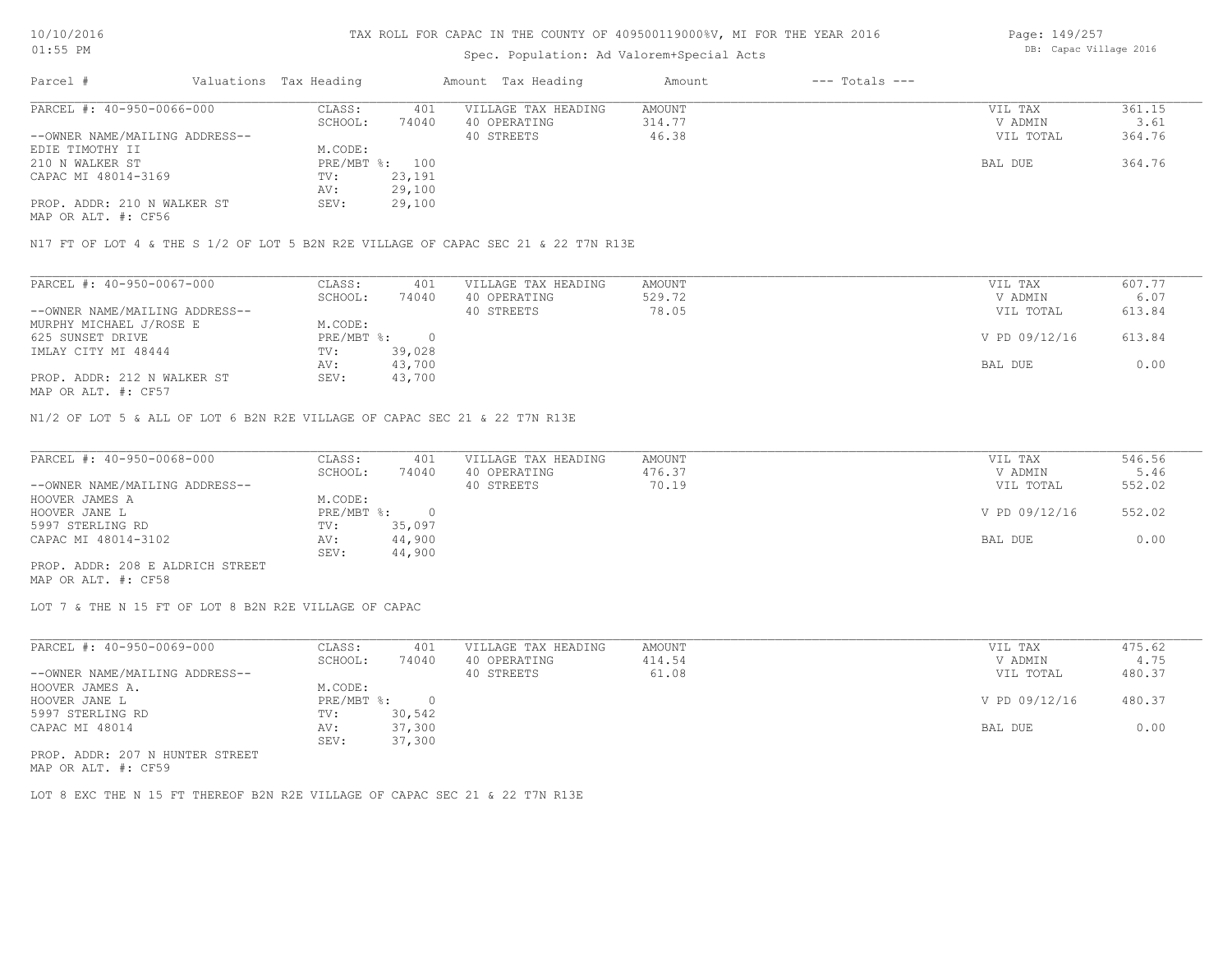## Spec. Population: Ad Valorem+Special Acts

| Page: 150/257 |                        |  |
|---------------|------------------------|--|
|               | DB: Capac Village 2016 |  |

| Parcel #                        | Valuations Tax Heading |        | Amount Tax Heading  | Amount | $---$ Totals $---$ |               |        |
|---------------------------------|------------------------|--------|---------------------|--------|--------------------|---------------|--------|
| PARCEL #: 40-950-0070-000       | CLASS:                 | 401    | VILLAGE TAX HEADING | AMOUNT |                    | VIL TAX       | 477.65 |
|                                 | SCHOOL:                | 74040  | 40 OPERATING        | 416.31 |                    | V ADMIN       | 4.77   |
| --OWNER NAME/MAILING ADDRESS--  |                        |        | 40 STREETS          | 61.34  |                    | VIL TOTAL     | 482.42 |
| BAIBAK RICHARD S LIVING TRUST   | M.CODE:                |        |                     |        |                    |               |        |
| 5620 HALLENDALE RD              | PRE/MBT %:             |        |                     |        |                    | V PD 09/16/16 | 482.42 |
| HASLETT MI 48840                | TV:                    | 30,672 |                     |        |                    |               |        |
|                                 | AV:                    | 37,900 |                     |        |                    | BAL DUE       | 0.00   |
| PROP. ADDR: 205 N HUNTER STREET | SEV:                   | 37,900 |                     |        |                    |               |        |
| MAP OR ALT. #: CF60             |                        |        |                     |        |                    |               |        |

LOT 9 B2N R2E VILLAGE OF CAPAC SEC 21 & 22 T7N R13E

| PARCEL #: 40-950-0071-000       | CLASS:  | 401            | VILLAGE TAX HEADING | AMOUNT | VIL TAX   | 495.53 |
|---------------------------------|---------|----------------|---------------------|--------|-----------|--------|
|                                 | SCHOOL: | 74040          | 40 OPERATING        | 431.89 | V ADMIN   | 4.95   |
| --OWNER NAME/MAILING ADDRESS--  |         |                | 40 STREETS          | 63.64  | VIL TOTAL | 500.48 |
| KOWALEWSKI PAUL/ANGELA          | M.CODE: | CBSMT          |                     |        |           |        |
| 203 N HUNTER STREET             |         | PRE/MBT %: 100 |                     |        | BAL DUE   | 500.48 |
| CAPAC MI 48014                  | TV:     | 31,820         |                     |        |           |        |
|                                 | AV:     | 48,800         |                     |        |           |        |
| PROP. ADDR: 203 N HUNTER STREET | SEV:    | 48,800         |                     |        |           |        |
| MAP OR ALT. #: CF61             |         |                |                     |        |           |        |

LOT 10 B2N R2E VILLAGE OF CAPAC SEC 21 & 22 T7N R13E

| PARCEL #: 40-950-0072-000       | CLASS:  | 401            | VILLAGE TAX HEADING | AMOUNT | VIL TAX       | 585.26 |
|---------------------------------|---------|----------------|---------------------|--------|---------------|--------|
|                                 | SCHOOL: | 74040          | 40 OPERATING        | 510.10 | V ADMIN       | 5.85   |
| --OWNER NAME/MAILING ADDRESS--  |         |                | 40 STREETS          | 75.16  | VIL TOTAL     | 591.11 |
| ANDRUS STEVEN/CAROL             | M.CODE: | COREL          |                     |        |               |        |
| 209 E CHURCH ST                 |         | PRE/MBT %: 100 |                     |        | V PD 09/19/16 | 591.11 |
| CAPAC MI 48014-3115             | TV:     | 37,582         |                     |        |               |        |
|                                 | AV:     | 46,300         |                     |        | BAL DUE       | 0.00   |
| PROP. ADDR: 209 E CHURCH STREET | SEV:    | 46,300         |                     |        |               |        |
| MAP OR ALT. #: CF62             |         |                |                     |        |               |        |

E1/2 OF LOTS 11 & 12 B2N R2E VILLAGE OF CAPAC SEC 21 & 22 T7N R13E

| PARCEL #: 40-950-0073-000       | CLASS:       | 401    | VILLAGE TAX HEADING | AMOUNT | VIL TAX       | 490.13 |
|---------------------------------|--------------|--------|---------------------|--------|---------------|--------|
|                                 | SCHOOL:      | 74040  | 40 OPERATING        | 427.19 | V ADMIN       | 4.90   |
| --OWNER NAME/MAILING ADDRESS--  |              |        | 40 STREETS          | 62.94  | VIL TOTAL     | 495.03 |
| LIBKIE PAUL/MARSHA LIVING TRUST | M.CODE:      | CBSMT  |                     |        |               |        |
| 207 E CHURCH ST                 | $PRE/MBT$ %: | 100    |                     |        | V PD 08/15/16 | 495.03 |
| CAPAC MI 48014-3115             | TV:          | 31,474 |                     |        |               |        |
|                                 | AV:          | 39,700 |                     |        | BAL DUE       | 0.00   |
| PROP. ADDR: 207 E CHURCH STREET | SEV:         | 39,700 |                     |        |               |        |
| MAP OR ALT. #: CF63             |              |        |                     |        |               |        |

W1/2 OF LOTS 11 & 12 B2N R2E VILLAGE OF CAPAC SEC 21 & 22 T7N R13E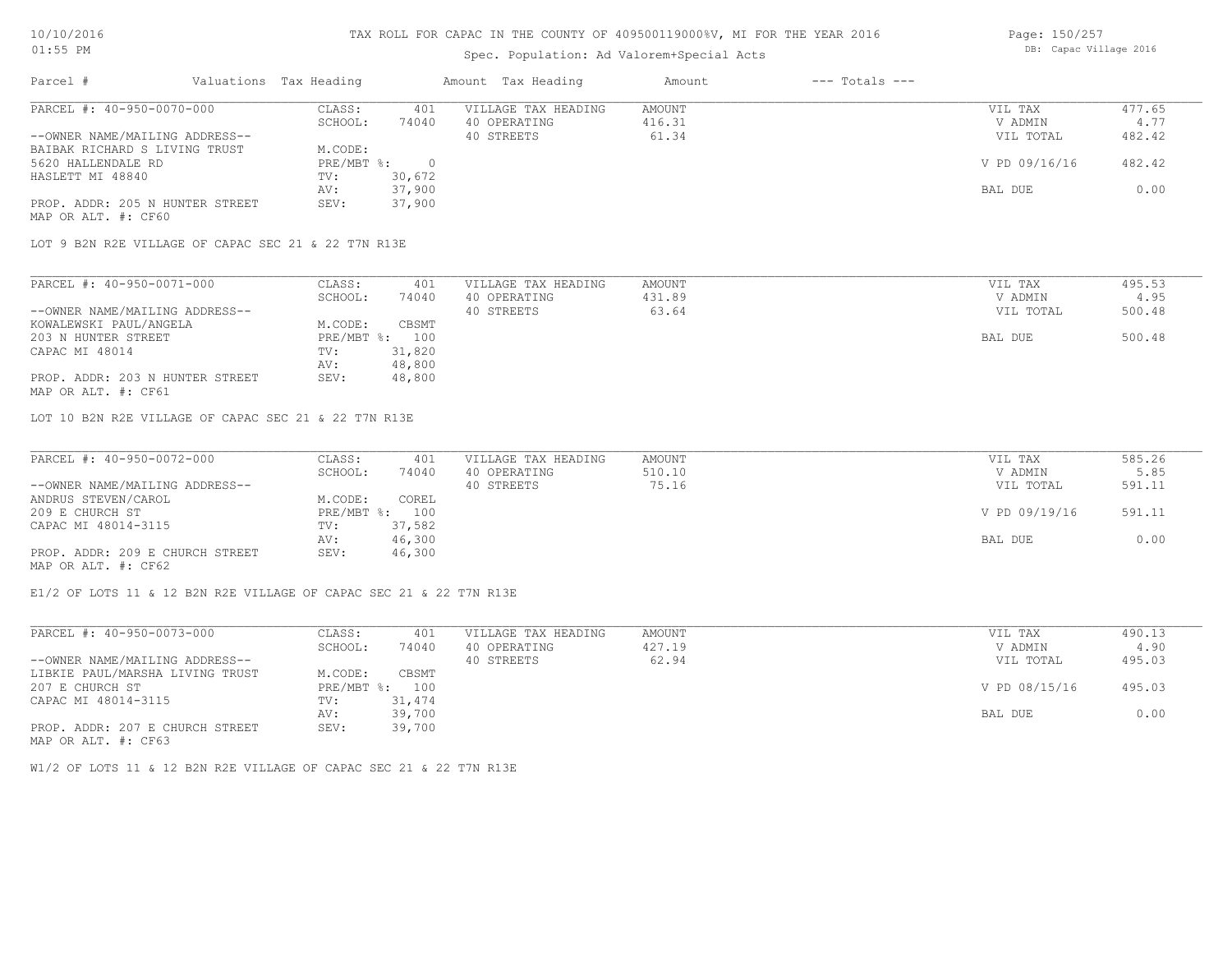# Spec. Population: Ad Valorem+Special Acts

| Page: 151/257          |  |  |  |  |  |
|------------------------|--|--|--|--|--|
| DB: Capac Village 2016 |  |  |  |  |  |

| Parcel #                        | Valuations Tax Heading |        | Amount Tax Heading  | Amount | $---$ Totals $---$ |               |        |
|---------------------------------|------------------------|--------|---------------------|--------|--------------------|---------------|--------|
| PARCEL #: 40-950-0074-000       | CLASS:                 | 401    | VILLAGE TAX HEADING | AMOUNT |                    | VIL TAX       | 380.86 |
|                                 | SCHOOL:                | 74040  | 40 OPERATING        | 331.95 |                    | V ADMIN       | 3.80   |
| --OWNER NAME/MAILING ADDRESS--  |                        |        | 40 STREETS          | 48.91  |                    | VIL TOTAL     | 384.66 |
| STANLEY JAMES/VERONICA          | M.CODE:                |        |                     |        |                    |               |        |
| 305 E CHURCH ST                 | PRE/MBT %: 100         |        |                     |        |                    | V PD 07/15/16 | 384.66 |
| CAPAC MI 48014-3117             | TV:                    | 24,457 |                     |        |                    |               |        |
|                                 | AV:                    | 31,000 |                     |        |                    | BAL DUE       | 0.00   |
| PROP. ADDR: 305 E CHURCH STREET | SEV:                   | 31,000 |                     |        |                    |               |        |
| MAP OR ALT. #: CF64             |                        |        |                     |        |                    |               |        |

E1/2 OF LOTS 1 & 2 B2N R3E VILLAGE OF CAPAC SEC 21 & 22 T7N R13E

| PARCEL #: 40-950-0075-000       | CLASS:  | 401            | VILLAGE TAX HEADING | AMOUNT | VIL TAX       | 509.47 |
|---------------------------------|---------|----------------|---------------------|--------|---------------|--------|
|                                 | SCHOOL: | 74040          | 40 OPERATING        | 444.04 | V ADMIN       | 5.09   |
| --OWNER NAME/MAILING ADDRESS--  |         |                | 40 STREETS          | 65.43  | VIL TOTAL     | 514.56 |
| DAWE MARION JEAN                | M.CODE: |                |                     |        |               |        |
| P.O. BOX 366                    |         | PRE/MBT %: 100 |                     |        | V PD 07/21/16 | 514.56 |
| CAPAC MI 48014-0366             | TV:     | 32,715         |                     |        |               |        |
|                                 | AV:     | 41,000         |                     |        | BAL DUE       | 0.00   |
| PROP. ADDR: 303 E CHURCH STREET | SEV:    | 41,000         |                     |        |               |        |
| MAP OR ALT. #: CF65             |         |                |                     |        |               |        |

W1/2 OF LOTS 1 & 2 B2N R3E VILLAGE OF CAPAC SEC 21 & 22 T7N R13E

| PARCEL #: 40-950-0076-000       | CLASS:  | 401            | VILLAGE TAX HEADING | AMOUNT | VIL TAX       | 538.49 |
|---------------------------------|---------|----------------|---------------------|--------|---------------|--------|
|                                 | SCHOOL: | 74040          | 40 OPERATING        | 469.34 | V ADMIN       | 5.38   |
| --OWNER NAME/MAILING ADDRESS--  |         |                | 40 STREETS          | 69.15  | VIL TOTAL     | 543.87 |
| YPMA, BRIAN/JENNIFER LUMBARDO   | M.CODE: | COREL          |                     |        |               |        |
| 204 N HUNTER ST                 |         | PRE/MBT %: 100 |                     |        | V PD 09/19/16 | 543.87 |
| CAPAC MI 48014-3125             | TV:     | 34,579         |                     |        |               |        |
|                                 | AV:     | 42,700         |                     |        | BAL DUE       | 0.00   |
| PROP. ADDR: 204 N HUNTER STREET | SEV:    | 42,700         |                     |        |               |        |
| MAP OR ALT. #: CF66A            |         |                |                     |        |               |        |

LOT 3 B2N R3E VILLAGE OF CAPAC SEC 21 & 22 T7N R13E

| PARCEL #: 40-950-0077-000      | CLASS:     | 401    | VILLAGE TAX HEADING | AMOUNT | VIL TAX       | 448.20 |
|--------------------------------|------------|--------|---------------------|--------|---------------|--------|
|                                | SCHOOL:    | 74040  | 40 OPERATING        | 390.64 | V ADMIN       | 4.48   |
| --OWNER NAME/MAILING ADDRESS-- |            |        | 40 STREETS          | 57.56  | VIL TOTAL     | 452.68 |
| STOWERS MARY/BOB               | M.CODE:    |        |                     |        |               |        |
| 1470 ORA RD                    | PRE/MBT %: |        |                     |        | V PD 09/16/16 | 452.68 |
| OXFORD MI 48371-3238           | TV:        | 28,781 |                     |        |               |        |
|                                | AV:        | 36,200 |                     |        | BAL DUE       | 0.00   |
| PROP. ADDR: 235 N LESTER ST    | SEV:       | 36,200 |                     |        |               |        |
| MAP OR ALT. #: CF66B           |            |        |                     |        |               |        |

LOT 7 B2N R3E VILLAGE OF CAPAC SEC 21 & 22 T7N R13E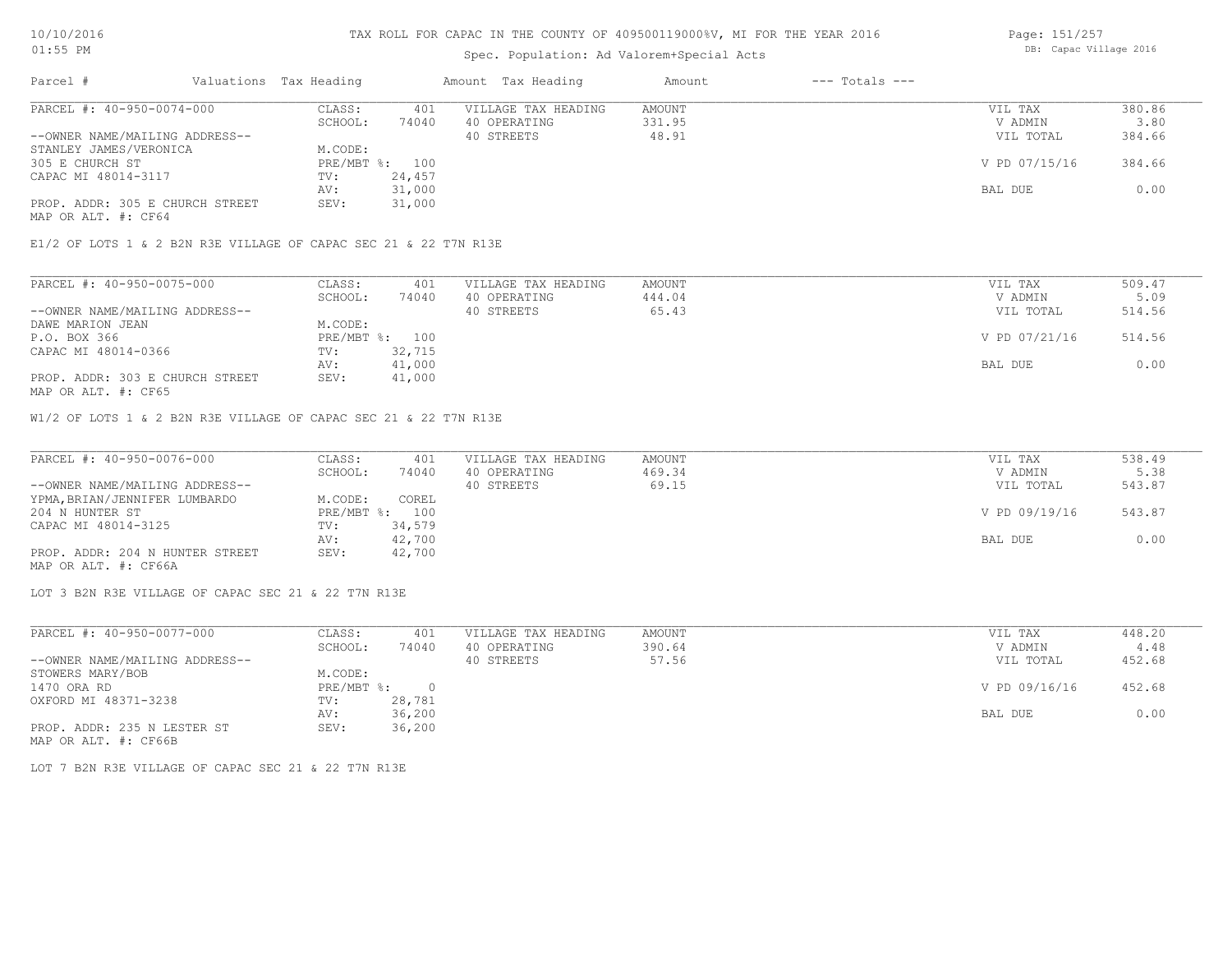# Spec. Population: Ad Valorem+Special Acts

| Page: 152/257 |                        |  |
|---------------|------------------------|--|
|               | DB: Capac Village 2016 |  |
|               |                        |  |

| Parcel #                       | Valuations Tax Heading |        | Amount Tax Heading  | Amount | $---$ Totals $---$ |               |        |
|--------------------------------|------------------------|--------|---------------------|--------|--------------------|---------------|--------|
| PARCEL #: 40-950-0078-000      | CLASS:                 | 401    | VILLAGE TAX HEADING | AMOUNT |                    | VIL TAX       | 521.82 |
|                                | SCHOOL:                | 74040  | 40 OPERATING        | 454.81 |                    | V ADMIN       | 5.21   |
| --OWNER NAME/MAILING ADDRESS-- |                        |        | 40 STREETS          | 67.01  |                    | VIL TOTAL     | 527.03 |
| JAGODA EUGENE                  | M.CODE:                |        |                     |        |                    |               |        |
| JAGODA REBECCA                 | $PRE/MBT$ %:           | 100    |                     |        |                    | V PD 09/30/16 | 527.03 |
| 229 N LESTER ST                | TV:                    | 33,509 |                     |        |                    |               |        |
| CAPAC MI 48014                 | AV:                    | 40,000 |                     |        |                    | BAL DUE       | 0.00   |
|                                | SEV:                   | 40,000 |                     |        |                    |               |        |
| PROP. ADDR: 229 N LESTER ST    |                        |        |                     |        |                    |               |        |

MAP OR ALT. #: CF66C

LOT 8 B2N R3E VILLAGE OF CAPAC SEC 21 & 22 T7N R13E

| PARCEL #: 40-950-0079-000      | CLASS:         | 401    | VILLAGE TAX HEADING | AMOUNT | VIL TAX       | 508.34 |
|--------------------------------|----------------|--------|---------------------|--------|---------------|--------|
|                                | SCHOOL:        | 74040  | 40 OPERATING        | 443.06 | V ADMIN       | 5.08   |
| --OWNER NAME/MAILING ADDRESS-- |                |        | 40 STREETS          | 65.28  | VIL TOTAL     | 513.42 |
| BERGEN PATRICIA A              | M.CODE:        | COREL  |                     |        |               |        |
| 223 N LESTER ST                | PRE/MBT %: 100 |        |                     |        | V PD 09/19/16 | 513.42 |
| CAPAC MI 48014                 | TV:            | 32,643 |                     |        |               |        |
|                                | AV:            | 42,400 |                     |        | BAL DUE       | 0.00   |
| PROP. ADDR: 223 N LESTER ST    | SEV:           | 42,400 |                     |        |               |        |

MAP OR ALT. #: CF66D

LOT 9 B2N R3E VILLAGE OF CAPAC SEC 21 & 22 T7N R13E

| PARCEL #: 40-950-0080-000      | CLASS:  | 401            | VILLAGE TAX HEADING | AMOUNT | VIL TAX       | 514.31 |
|--------------------------------|---------|----------------|---------------------|--------|---------------|--------|
|                                | SCHOOL: | 74040          | 40 OPERATING        | 448.26 | V ADMIN       | 5.14   |
| --OWNER NAME/MAILING ADDRESS-- |         |                | 40 STREETS          | 66.05  | VIL TOTAL     | 519.45 |
| SOCIA LAURA LYNN               | M.CODE: |                |                     |        |               |        |
| 217 N LESTER ST                |         | PRE/MBT %: 100 |                     |        | V PD 09/14/16 | 519.45 |
| CAPAC MI 48014                 | TV:     | 33,026         |                     |        |               |        |
|                                | AV:     | 40,700         |                     |        | BAL DUE       | 0.00   |
| PROP. ADDR: 217 N LESTER ST    | SEV:    | 40,700         |                     |        |               |        |
|                                |         |                |                     |        |               |        |

MAP OR ALT. #: CF66E

LOT 10 B2N R3E VILLAGE OF CAPAC SEC 21 & 22 T7N R13E

| PARCEL #: 40-950-0081-000       | CLASS:  | 401            | VILLAGE TAX HEADING | AMOUNT | VIL TAX       | 368.15 |
|---------------------------------|---------|----------------|---------------------|--------|---------------|--------|
|                                 | SCHOOL: | 74040          | 40 OPERATING        | 320.87 | V ADMIN       | 3.68   |
| --OWNER NAME/MAILING ADDRESS--  |         |                | 40 STREETS          | 47.28  | VIL TOTAL     | 371.83 |
| HARMS SHERRY                    | M.CODE: |                |                     |        |               |        |
| 206 N HUNTER STREET             |         | PRE/MBT %: 100 |                     |        | V PD 09/16/16 | 371.83 |
| CAPAC MI 48014-3125             | TV:     | 23,641         |                     |        |               |        |
|                                 | AV:     | 29,500         |                     |        | BAL DUE       | 0.00   |
| PROP. ADDR: 206 N HUNTER STREET | SEV:    | 29,500         |                     |        |               |        |
| MAP OR ALT. #: CF67             |         |                |                     |        |               |        |

LOT 4 B2N R3E VILLAGE OF CAPAC SEC 21 & 22 T7N R13E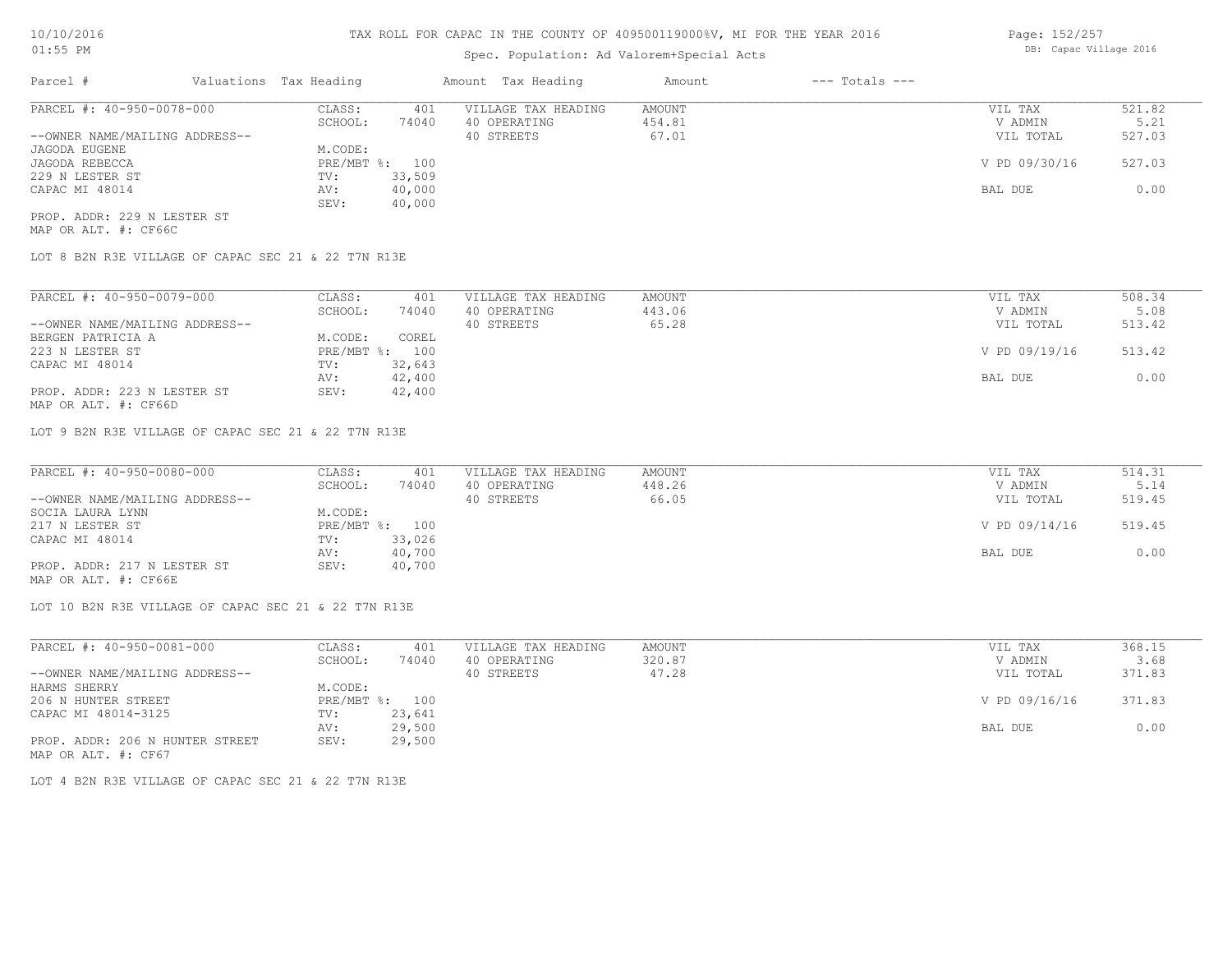## 10/10/2016 01:55 PM

## TAX ROLL FOR CAPAC IN THE COUNTY OF 409500119000%V, MI FOR THE YEAR 2016

# Spec. Population: Ad Valorem+Special Acts

Page: 153/257 DB: Capac Village 2016

| Parcel #                                               | Valuations Tax Heading |                | Amount Tax Heading  | Amount        | $---$ Totals $---$ |               |        |
|--------------------------------------------------------|------------------------|----------------|---------------------|---------------|--------------------|---------------|--------|
| PARCEL #: 40-950-0082-000                              | CLASS:                 | 401            | VILLAGE TAX HEADING | AMOUNT        |                    | VIL TAX       | 521.69 |
|                                                        | SCHOOL:                | 74040          | 40 OPERATING        | 454.69        |                    | V ADMIN       | 5.21   |
| --OWNER NAME/MAILING ADDRESS--                         |                        |                | 40 STREETS          | 67.00         |                    | VIL TOTAL     | 526.90 |
| SCHOCKE JUSTIN                                         | M.CODE:                | COREL          |                     |               |                    |               |        |
| 208 N HUNTER ST                                        | PRE/MBT %: 100         |                |                     |               |                    | V PD 09/19/16 | 526.90 |
| CAPAC MI 48014-3125                                    | TV:                    | 33,500         |                     |               |                    |               |        |
|                                                        | AV:                    | 33,500         |                     |               |                    | BAL DUE       | 0.00   |
| PROP. ADDR: 208 N HUNTER STREET<br>MAP OR ALT. #: CF68 | SEV:                   | 33,500         |                     |               |                    |               |        |
| LOT 5 B2N R3E VILLAGE OF CAPAC                         |                        |                |                     |               |                    |               |        |
| PARCEL #: 40-950-0083-000                              | CLASS:                 | 401            | VILLAGE TAX HEADING | AMOUNT        |                    | VIL TAX       | 409.41 |
|                                                        | SCHOOL:                | 74040          | 40 OPERATING        | 356.83        |                    | V ADMIN       | 4.09   |
| --OWNER NAME/MAILING ADDRESS--                         |                        |                | 40 STREETS          | 52.58         |                    | VIL TOTAL     | 413.50 |
| HOOVER JAMES/JANE                                      | M.CODE:                |                |                     |               |                    |               |        |
| 5997 STERLING RD                                       | PRE/MBT %: 0           |                |                     |               |                    | V PD 09/12/16 | 413.50 |
| CAPAC MI 48014                                         | TV:                    | 26,290         |                     |               |                    |               |        |
|                                                        | AV:                    | 32,500         |                     |               |                    | BAL DUE       | 0.00   |
| PROP. ADDR: 210 N HUNTER ST<br>MAP OR ALT. #: CF69     | SEV:                   | 32,500         |                     |               |                    |               |        |
| LOT 6 B2N R3E VILLAGE OF CAPAC SEC 21 & 22 T7N R13E    |                        |                |                     |               |                    |               |        |
| PARCEL #: 40-950-0084-000                              | CLASS:                 | 401            | VILLAGE TAX HEADING | <b>AMOUNT</b> |                    | VIL TAX       | 478.83 |
|                                                        | SCHOOL:                | 74040          | 40 OPERATING        | 417.34        |                    | V ADMIN       | 4.78   |
| --OWNER NAME/MAILING ADDRESS--                         |                        |                | 40 STREETS          | 61.49         |                    | VIL TOTAL     | 483.61 |
| MOORE PAULIE K                                         | M.CODE:                |                |                     |               |                    |               |        |
| 311 E CHURCH ST                                        | PRE/MBT %:             | $\overline{0}$ |                     |               |                    | V PD 09/12/16 | 483.61 |
| CAPAC MI 48014-3117                                    | TV:                    | 30,748         |                     |               |                    |               |        |
|                                                        | AV:                    | 37,900         |                     |               |                    | BAL DUE       | 0.00   |
| PROP. ADDR: 311 E CHURCH STREET                        | SEV:                   | 37,900         |                     |               |                    |               |        |
|                                                        |                        |                |                     |               |                    |               |        |

MAP OR ALT. #: CF70

E1/2 OF LOTS 11 & 12 B2N R3E VILLAGE OF CAPAC SEC 21 & 22 T7N R13E

| PARCEL #: 40-950-0085-000       | CLASS:       | 401    | VILLAGE TAX HEADING | AMOUNT | VIL TAX       | 349.12 |
|---------------------------------|--------------|--------|---------------------|--------|---------------|--------|
|                                 | SCHOOL:      | 74040  | 40 OPERATING        | 304.29 | V ADMIN       | 3.49   |
| --OWNER NAME/MAILING ADDRESS--  |              |        | 40 STREETS          | 44.83  | VIL TOTAL     | 352.61 |
| ROSILLO GUILLERMINA ROJAS       | M.CODE:      | CBSMT  |                     |        |               |        |
| 307 E CHURCH STREET             | $PRE/MBT$ %: | 100    |                     |        | V PD 08/15/16 | 352.61 |
| CAPAC MI 48014                  | TV:          | 22,419 |                     |        |               |        |
|                                 | AV:          | 28,200 |                     |        | BAL DUE       | 0.00   |
| PROP. ADDR: 307 E CHURCH STREET | SEV:         | 28,200 |                     |        |               |        |
| MAP OR ALT. #: CF71             |              |        |                     |        |               |        |

W1/2 OF LOTS 11 & 12 B2N R3E VILLAGE OF CAPAC SEC 21 & 22 T7N R13E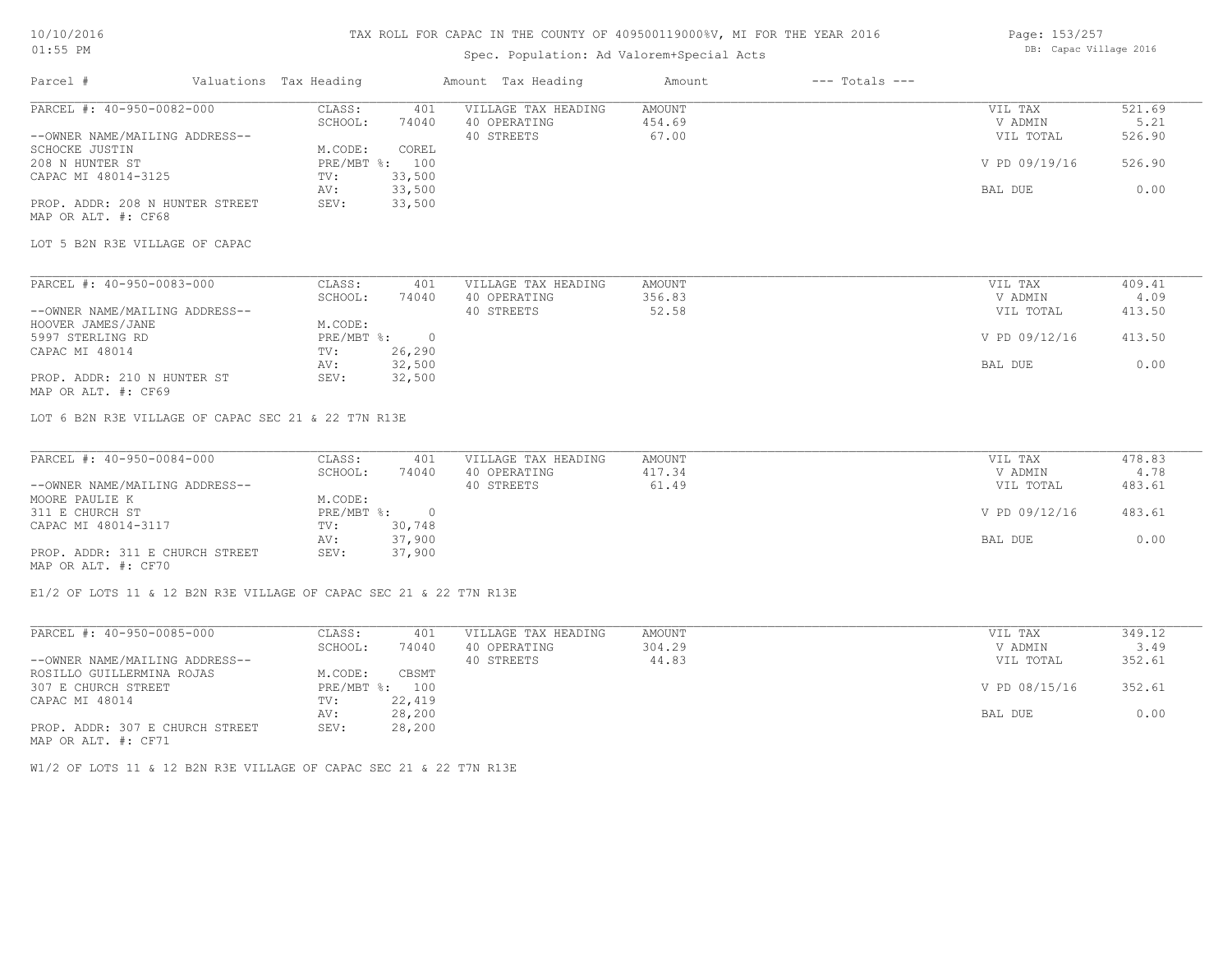# Spec. Population: Ad Valorem+Special Acts

| Page: 154/257 |                        |  |
|---------------|------------------------|--|
|               | DB: Capac Village 2016 |  |

| Parcel #                                                | Valuations Tax Heading |            |                | Amount Tax Heading                                                                                                                                                         | Amount        | $---$ Totals $---$ |               |        |
|---------------------------------------------------------|------------------------|------------|----------------|----------------------------------------------------------------------------------------------------------------------------------------------------------------------------|---------------|--------------------|---------------|--------|
| PARCEL #: 40-950-0086-000                               |                        | CLASS:     | 401            | VILLAGE TAX HEADING                                                                                                                                                        | <b>AMOUNT</b> |                    | VIL TAX       | 483.67 |
|                                                         |                        | SCHOOL:    | 74040          | 40 OPERATING                                                                                                                                                               | 421.56        |                    | V ADMIN       | 4.83   |
| --OWNER NAME/MAILING ADDRESS--                          |                        |            |                | 40 STREETS                                                                                                                                                                 | 62.11         |                    | VIL TOTAL     | 488.50 |
| HARGRAVE EUEGENE H II                                   |                        | M.CODE:    |                |                                                                                                                                                                            |               |                    |               |        |
| 302 N MAIN ST                                           |                        | PRE/MBT %: | $\overline{0}$ |                                                                                                                                                                            |               |                    | BAL DUE       | 488.50 |
| CAPAC MI 48014                                          |                        | TV:        | 31,059         |                                                                                                                                                                            |               |                    |               |        |
|                                                         |                        | AV:        | 40,800         |                                                                                                                                                                            |               |                    |               |        |
| PROP. ADDR: 103 E ALDRICH STREET<br>MAP OR ALT. #: CF72 |                        | SEV:       | 40,800         |                                                                                                                                                                            |               |                    |               |        |
| & 22 T7N R13E                                           |                        |            |                | E60 FT OF LOT 1 & E 60 FT OF THAT PART OF LOT 2 LYING S OF A LINE BEG 4 FT N OF ITS<br>SW COR, TH TO A PTE ON E LINE 12 FT N OF ITS SE COR B3N R1E VILLAGE OF CAPAC SEC 21 |               |                    |               |        |
| PARCEL #: 40-950-0087-000                               |                        | CLASS:     | 401            | VILLAGE TAX HEADING                                                                                                                                                        | <b>AMOUNT</b> |                    | VIL TAX       | 457.87 |
|                                                         |                        | SCHOOL:    | 74040          | 40 OPERATING                                                                                                                                                               | 399.07        |                    | V ADMIN       | 4.57   |
| --OWNER NAME/MAILING ADDRESS--                          |                        |            |                | 40 STREETS                                                                                                                                                                 | 58.80         |                    | VIL TOTAL     | 462.44 |
| HARGRAVE EUGENE/E                                       |                        | M.CODE:    | COREL          |                                                                                                                                                                            |               |                    |               |        |
| 302 N MAIN ST                                           |                        |            | PRE/MBT %: 100 |                                                                                                                                                                            |               |                    | V PD 09/19/16 | 462.44 |
| CAPAC MI 48014-3146                                     |                        | TV:        | 29,402         |                                                                                                                                                                            |               |                    |               |        |
|                                                         |                        | AV:        | 35,800         |                                                                                                                                                                            |               |                    | BAL DUE       | 0.00   |
| PROP. ADDR: 302 N MAIN ST<br>MAP OR ALT. #: CF7         |                        | SEV:       | 35,800         |                                                                                                                                                                            |               |                    |               |        |
|                                                         |                        |            |                | LOT 1 & THAT PART LOT 2 LYING S OF A LINE BEG 4 FT N OF ITS SW COR, TH TO PTE ON E                                                                                         |               |                    |               |        |
| & 22 T7N R13E                                           |                        |            |                | LOT LINE 12 FT N OF ITS SE COR, EXC E 60 FT THEREOF B3N R1E VILLAGE OF CAPAC SEC 21                                                                                        |               |                    |               |        |
| PARCEL #: 40-950-0088-000                               |                        | CLASS:     | 401            | VILLAGE TAX HEADING                                                                                                                                                        | <b>AMOUNT</b> |                    | VIL TAX       | 522.37 |
|                                                         |                        | SCHOOL:    | 74040          | 40 OPERATING                                                                                                                                                               | 455.29        |                    | V ADMIN       | 5.22   |
| $--$ OWNER NAME/MATIING ADDRESS-                        |                        |            |                | 40 STREETS                                                                                                                                                                 | 67 N.R        |                    | VIT. TOTAL    | 527 59 |

|                                | -------<br>.   |            | ------ | --------      | ----   |
|--------------------------------|----------------|------------|--------|---------------|--------|
| --OWNER NAME/MAILING ADDRESS-- |                | 40 STREETS | 67.08  | VIL TOTAL     | 527.59 |
| SHULL ROSEMARY                 | M.CODE:        |            |        |               |        |
| 306 N MAIN ST                  | PRE/MBT %:     |            |        | V PD 09/12/16 | 527.59 |
| CAPAC MI 48014                 | 33,544<br>TV:  |            |        |               |        |
|                                | 42,000<br>AV:  |            |        | BAL DUE       | 0.00   |
| PROP. ADDR: 306 N MAIN ST      | 42,000<br>SEV: |            |        |               |        |
| MAP OR ALT. #: CF74            |                |            |        |               |        |

FT N OF SE COR B3N R1E VILLAGE OF CAPAC SEC 21 & 22 T7N R13E LOT 2 EXC PART LYING S OF A LINE, BEG 4 FT N OF SW COR, TH TO PTE ON E LOT LINE 12

| PARCEL #: 40-950-0089-000      | CLASS:       | 401    | VILLAGE TAX HEADING | AMOUNT | VIL TAX       | 615.88 |
|--------------------------------|--------------|--------|---------------------|--------|---------------|--------|
|                                | SCHOOL:      | 74040  | 40 OPERATING        | 536.79 | V ADMIN       | 6.15   |
| --OWNER NAME/MAILING ADDRESS-- |              |        | 40 STREETS          | 79.09  | VIL TOTAL     | 622.03 |
| LEWTHWAITE NAOMI & SARAH       | M.CODE:      | 00WBF  |                     |        |               |        |
| 308 N MAIN ST                  | $PRE/MBT$ %: | 100    |                     |        | V PD 08/29/16 | 622.03 |
| CAPAC MI 48014-3146            | TV:          | 39,549 |                     |        |               |        |
|                                | AV:          | 48,300 |                     |        | BAL DUE       | 0.00   |
| PROP. ADDR: 308 N MAIN ST      | SEV:         | 48,300 |                     |        |               |        |
| MAP OR ALT. #: CF75            |              |        |                     |        |               |        |

LOT 3 B3N R1E VILLAGE OF CAPAC SEC 21 & 22 T7N R13E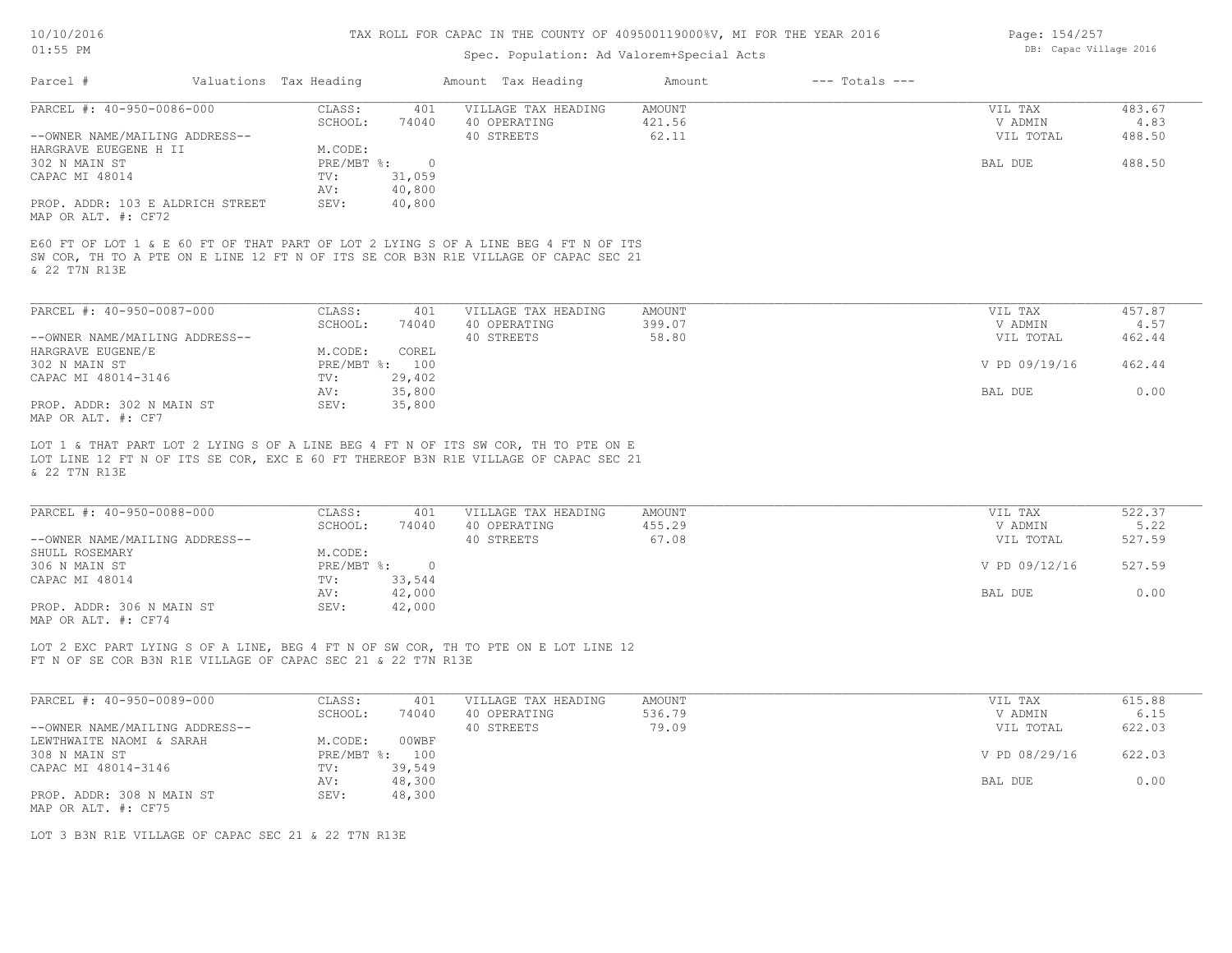## Spec. Population: Ad Valorem+Special Acts

| Page: 155/257          |
|------------------------|
| DB: Capac Village 2016 |
|                        |

| Parcel #                       | Valuations Tax Heading |        | Amount Tax Heading  | Amount | $---$ Totals $---$ |               |        |
|--------------------------------|------------------------|--------|---------------------|--------|--------------------|---------------|--------|
| PARCEL #: 40-950-0090-000      | CLASS:                 | 401    | VILLAGE TAX HEADING | AMOUNT |                    | VIL TAX       | 564.30 |
|                                | SCHOOL:                | 74040  | 40 OPERATING        | 491.83 |                    | V ADMIN       | 5.64   |
| --OWNER NAME/MAILING ADDRESS-- |                        |        | 40 STREETS          | 72.47  |                    | VIL TOTAL     | 569.94 |
| PAYNE NEIL C.                  | M.CODE:                | COREL  |                     |        |                    |               |        |
| PAYNE NICOLE H.                | PRE/MBT %: 100         |        |                     |        |                    | V PD 09/19/16 | 569.94 |
| 312 N MAIN ST                  | TV:                    | 36,236 |                     |        |                    |               |        |
| CAPAC MI 48014-3146            | AV:                    | 42,000 |                     |        |                    | BAL DUE       | 0.00   |
|                                | SEV:                   | 42,000 |                     |        |                    |               |        |
| PROP. ADDR: 312 N MAIN ST      |                        |        |                     |        |                    |               |        |

MAP OR ALT. #: CF76

LOT 4 & S 16' OF LOT 5 B3N R1E VILLAGE OF CAPAC

| PARCEL #: 40-950-0092-001                                 | CLASS:     | 401    | VILLAGE TAX HEADING | AMOUNT | VIL TAX       | 583.98 |
|-----------------------------------------------------------|------------|--------|---------------------|--------|---------------|--------|
|                                                           | SCHOOL:    | 74040  | 40 OPERATING        | 508.98 | V ADMIN       | 5.83   |
| --OWNER NAME/MAILING ADDRESS--                            |            |        | 40 STREETS          | 75.00  | VIL TOTAL     | 589.81 |
| DENSMORE NICHOLAS G                                       | M.CODE:    | COREL  |                     |        |               |        |
| 316 N MAIN ST                                             | PRE/MBT %: | 100    |                     |        | V PD 09/19/16 | 589.81 |
| CAPAC MI 48014-3146                                       | TV:        | 37,500 |                     |        |               |        |
|                                                           | AV:        | 45,500 |                     |        | BAL DUE       | 0.00   |
| PROP. ADDR: 316 N MAIN ST<br>$MAD$ $CD$ $ATH$ $L$ $CDT72$ | SEV:       | 45,500 |                     |        |               |        |

MAP OR ALT. #: CF77A

N 2' OF LOT 5 AND ALL OF LOT 6 B3N R1E VILLAGE OF CAPAC SEC 21 & 22 T7N R13E

| PARCEL #: 40-950-0093-001      | CLASS:  | 401            | VILLAGE TAX HEADING | AMOUNT | VIL TAX       | 504.61 |
|--------------------------------|---------|----------------|---------------------|--------|---------------|--------|
|                                | SCHOOL: | 74040          | 40 OPERATING        | 439.81 | V ADMIN       | 5.04   |
| --OWNER NAME/MAILING ADDRESS-- |         |                | 40 STREETS          | 64.80  | VIL TOTAL     | 509.65 |
| LANGEVIN RICHARD               | M.CODE: | COREL          |                     |        |               |        |
| 314 N MAIN ST                  |         | PRE/MBT %: 100 |                     |        | V PD 09/16/16 | 509.65 |
| CAPAC MI 48014-3146            | TV:     | 32,404         |                     |        |               |        |
|                                | AV:     | 40,300         |                     |        | BAL DUE       | 0.00   |
| PROP. ADDR: 314 N MAIN ST      | SEV:    | 40,300         |                     |        |               |        |
| MAP OR ALT. #: CF77B           |         |                |                     |        |               |        |

S57 FT OF N 59 FT OF LOT 5 B3N R1E VILLAGE OF CAPAC SEC 21 & 22 T7N R13E

| PARCEL #: 40-950-0094-000      | CLASS:       | 401    | VILLAGE TAX HEADING | AMOUNT | VIL TAX       | 709.42 |
|--------------------------------|--------------|--------|---------------------|--------|---------------|--------|
|                                | SCHOOL:      | 74040  | 40 OPERATING        | 618.31 | V ADMIN       | 7.09   |
| --OWNER NAME/MAILING ADDRESS-- |              |        | 40 STREETS          | 91.11  | VIL TOTAL     | 716.51 |
| POTTER DENNIS/LORI             | M.CODE:      |        |                     |        |               |        |
| 323 N WALKER ST                | $PRE/MBT$ %: | 60     |                     |        | V PD 09/12/16 | 716.51 |
| CAPAC MI 48014-3172            | TV:          | 45,555 |                     |        |               |        |
|                                | AV:          | 54,000 |                     |        | BAL DUE       | 0.00   |
| PROP. ADDR: 323 N WALKER ST    | SEV:         | 54,000 |                     |        |               |        |
| MAP OR ALT. #: CF78A           |              |        |                     |        |               |        |

LOT 7 B3N R1E VILLAGE OF CAPAC SEC 21 & 22 T7N R13E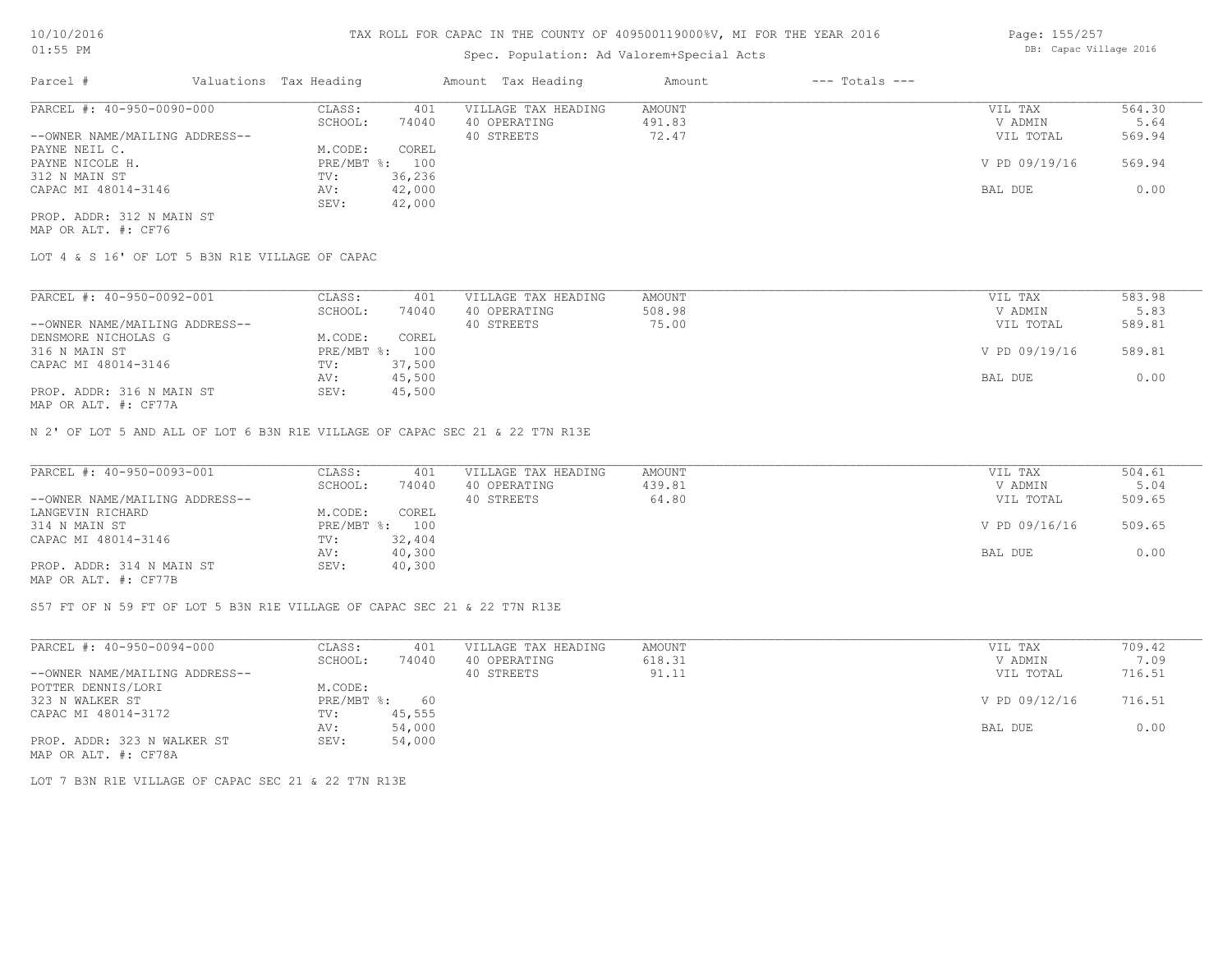# Spec. Population: Ad Valorem+Special Acts

| Page: 156/257 |                        |  |
|---------------|------------------------|--|
|               | DB: Capac Village 2016 |  |

| Parcel #                       | Valuations Tax Heading |        | Amount Tax Heading  | Amount | $---$ Totals $---$ |               |        |
|--------------------------------|------------------------|--------|---------------------|--------|--------------------|---------------|--------|
| PARCEL #: 40-950-0095-000      | CLASS:                 | 401    | VILLAGE TAX HEADING | AMOUNT |                    | VIL TAX       | 669.63 |
|                                | SCHOOL:                | 74040  | 40 OPERATING        | 583.63 |                    | V ADMIN       | 6.69   |
| --OWNER NAME/MAILING ADDRESS-- |                        |        | 40 STREETS          | 86.00  |                    | VIL TOTAL     | 676.32 |
| SCOTT MISTY L                  | M.CODE:                | COREL  |                     |        |                    |               |        |
| 317 N WALKER ST                | $PRE/MBT$ %:           | 100    |                     |        |                    | V PD 09/19/16 | 676.32 |
| CAPAC MI 48014-3172            | TV:                    | 43,000 |                     |        |                    |               |        |
|                                | AV:                    | 43,000 |                     |        |                    | BAL DUE       | 0.00   |
| PROP. ADDR: 317 N WALKER ST    | SEV:                   | 43,000 |                     |        |                    |               |        |
| MAP OR ALT. #: CF78B           |                        |        |                     |        |                    |               |        |

LOT 8 B3N R1E VILLAGE OF CAPAC SEC 21 & 22 T7N R13E

| PARCEL #: 40-950-0096-000      | CLASS:     | 401    | VILLAGE TAX HEADING | AMOUNT | VIL TAX       | 630.40 |
|--------------------------------|------------|--------|---------------------|--------|---------------|--------|
|                                | SCHOOL:    | 74040  | 40 OPERATING        | 549.44 | V ADMIN       | 6.30   |
| --OWNER NAME/MAILING ADDRESS-- |            |        | 40 STREETS          | 80.96  | VIL TOTAL     | 636.70 |
| PATTON KEVIN E                 | M.CODE:    | CBSMT  |                     |        |               |        |
| PATTON DONNA G                 | PRE/MBT %: | 100    |                     |        | V PD 08/15/16 | 636.70 |
| 309 N WALKER ST                | TV:        | 40,481 |                     |        |               |        |
| CAPAC MI 48014-3172            | AV:        | 49,400 |                     |        | BAL DUE       | 0.00   |
|                                | SEV:       | 49,400 |                     |        |               |        |
| PROP. ADDR: 309 N WALKER ST    |            |        |                     |        |               |        |

MAP OR ALT. #: CF79

LOT 9 B3N R1E VILLAGE OF CAPAC SEC 21 & 22 T7N R13E

| PARCEL #: 40-950-0097-000      | CLASS:  | 401            | VILLAGE TAX HEADING | AMOUNT | VIL TAX       | 588.65 |
|--------------------------------|---------|----------------|---------------------|--------|---------------|--------|
|                                | SCHOOL: | 74040          | 40 OPERATING        | 513.05 | V ADMIN       | 5.88   |
| --OWNER NAME/MAILING ADDRESS-- |         |                | 40 STREETS          | 75.60  | VIL TOTAL     | 594.53 |
| VANDENBOSSCHE SHAWN            | M.CODE: |                |                     |        |               |        |
| VANDENBOSSCHE MARCELA          |         | PRE/MBT %: 100 |                     |        | V PD 09/12/16 | 594.53 |
| 303 N WALKER ST                | TV:     | 37,800         |                     |        |               |        |
| CAPAC MI 48014                 | AV:     | 37,800         |                     |        | BAL DUE       | 0.00   |
|                                | SEV:    | 37,800         |                     |        |               |        |
| PROP. ADDR: 303 N WALKER ST    |         |                |                     |        |               |        |

MAP OR ALT. #: CF80

LOT 10 B3N R1E VILLAGE OF CAPAC SEC 21 & 22 T7N R13E

| PARCEL #: 40-950-0098-000      | CLASS:       | 401    | VILLAGE TAX HEADING | AMOUNT | VIL TAX       | 307.93 |
|--------------------------------|--------------|--------|---------------------|--------|---------------|--------|
|                                | SCHOOL:      | 74040  | 40 OPERATING        | 268.39 | V ADMIN       | 3.07   |
| --OWNER NAME/MAILING ADDRESS-- |              |        | 40 STREETS          | 39.54  | VIL TOTAL     | 311.00 |
| GLOMBOWSKI. SCOTT & CHRISTINE  | M.CODE:      | COREL  |                     |        |               |        |
| 301 N WALKER ST                | $PRE/MBT$ %: | 100    |                     |        | V PD 09/16/16 | 311.00 |
| CAPAC MI 48014-3172            | TV:          | 19,774 |                     |        |               |        |
|                                | AV:          | 21,900 |                     |        | BAL DUE       | 0.00   |
| PROP. ADDR: 301 N WALKER ST    | SEV:         | 21,900 |                     |        |               |        |
|                                |              |        |                     |        |               |        |

MAP OR ALT. #: CF81A

N50 FT OF E 1/2 OF LOT 11 B3N R1E VILLAGE OF CAPAC SEC 21 & 22 T7N R13E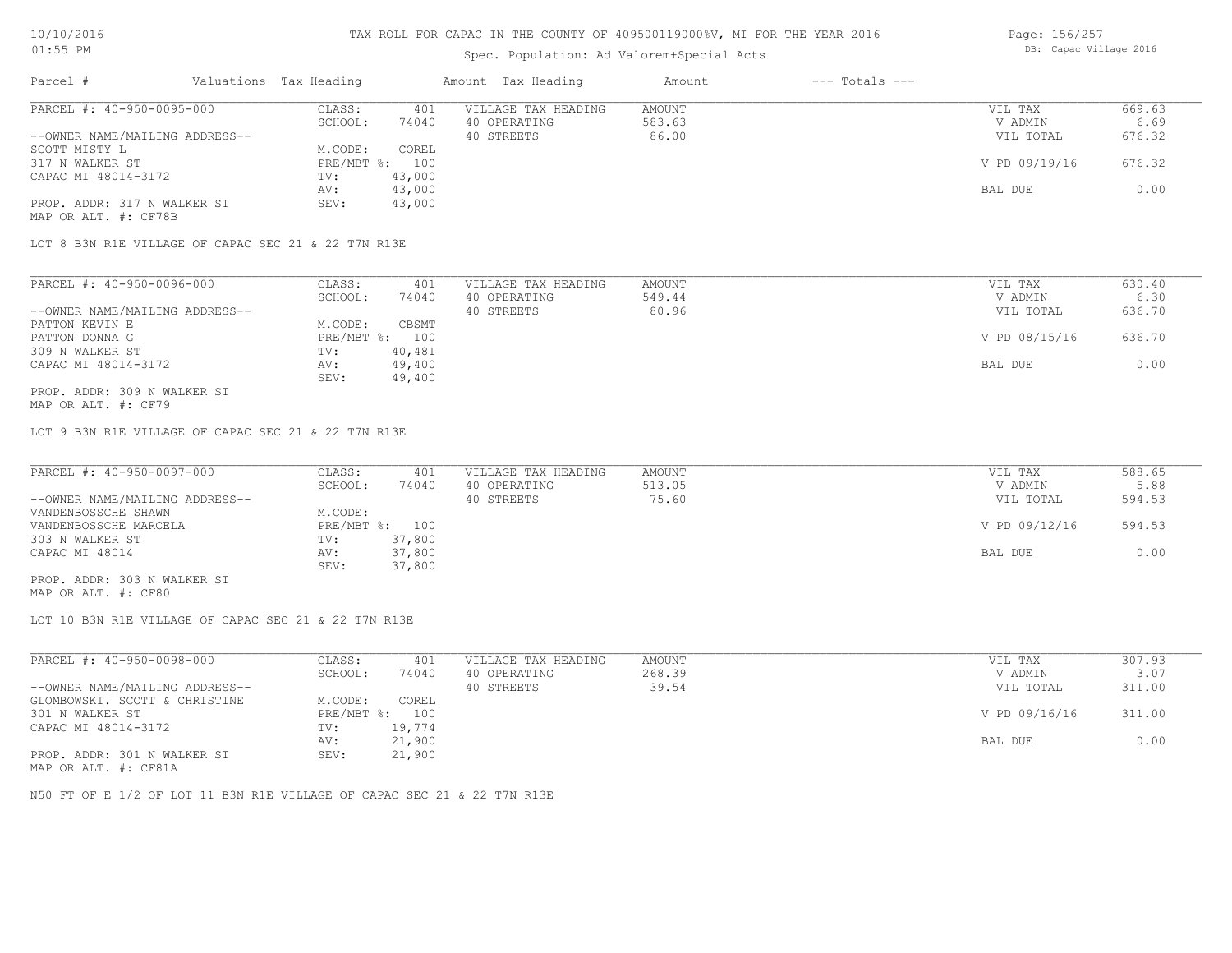# Spec. Population: Ad Valorem+Special Acts

| Page: 157/257 |                        |  |
|---------------|------------------------|--|
|               | DB: Capac Village 2016 |  |

| Parcel #                         | Valuations Tax Heading |        | Amount Tax Heading  | Amount | $---$ Totals $---$ |           |        |
|----------------------------------|------------------------|--------|---------------------|--------|--------------------|-----------|--------|
| PARCEL #: 40-950-0099-000        | CLASS:                 | 401    | VILLAGE TAX HEADING | AMOUNT |                    | VIL TAX   | 337.98 |
|                                  | SCHOOL:                | 74040  | 40 OPERATING        | 294.58 |                    | V ADMIN   | 3.37   |
| --OWNER NAME/MAILING ADDRESS--   |                        |        | 40 STREETS          | 43.40  |                    | VIL TOTAL | 341.35 |
| HAMADA NORMAN/MARJORIE TRUST     | M.CODE:                |        |                     |        |                    |           |        |
| 8218 RAVINE DR                   | $PRE/MBT$ %:           |        |                     |        |                    | BAL DUE   | 341.35 |
| WESTLAND MI 48185-1108           | TV:                    | 21,704 |                     |        |                    |           |        |
|                                  | AV:                    | 26,200 |                     |        |                    |           |        |
| PROP. ADDR: 107 E ALDRICH STREET | SEV:                   | 26,200 |                     |        |                    |           |        |
| MAP OR ALT. #: CF81B             |                        |        |                     |        |                    |           |        |

& 22 T7N R13E E1/2 OF LOTS 11 & 12 EXC N 50 FT OF E 1/2 OF LOT 11 B3N R1E VILLAGE OF CAPAC SEC 21

| PARCEL #: 40-950-0100-000        | CLASS:     | 401      | VILLAGE TAX HEADING | AMOUNT | VIL TAX       | 496.57 |
|----------------------------------|------------|----------|---------------------|--------|---------------|--------|
|                                  | SCHOOL:    | 74040    | 40 OPERATING        | 432.80 | V ADMIN       | 4.96   |
| --OWNER NAME/MAILING ADDRESS--   |            |          | 40 STREETS          | 63.77  | VIL TOTAL     | 501.53 |
| GOTTSCHALK EDWARD                | M.CODE:    |          |                     |        |               |        |
| GOTTSCHALK LESLIE                | PRE/MBT %: | $\Omega$ |                     |        | V PD 08/03/16 | 501.53 |
| 4384 BROWN CITY RD               | TV:        | 31,887   |                     |        |               |        |
| BROWN CITY MI 48416              | AV:        | 39,000   |                     |        | BAL DUE       | 0.00   |
|                                  | SEV:       | 39,000   |                     |        |               |        |
| PROP. ADDR: 105 E ALDRICH STREET |            |          |                     |        |               |        |

MAP OR ALT. #: CF82

W1/2 OF LOTS 11 & 12 B3N R1E VILLAGE OF CAPAC SEC 21 & 22 T7N R13E

| PARCEL #: 40-950-0101-000                                                        | CLASS:  | 401            | VILLAGE TAX HEADING | AMOUNT | VIL TAX       | 656.20 |
|----------------------------------------------------------------------------------|---------|----------------|---------------------|--------|---------------|--------|
|                                                                                  | SCHOOL: | 74040          | 40 OPERATING        | 571.93 | V ADMIN       | 6.56   |
| --OWNER NAME/MAILING ADDRESS--                                                   |         |                | 40 STREETS          | 84.27  | VIL TOTAL     | 662.76 |
| RODRIGUEZ JR JOHN                                                                | M.CODE: | COREL          |                     |        |               |        |
| 205 E ALDRICH ST                                                                 |         | PRE/MBT %: 100 |                     |        | V PD 09/16/16 | 662.76 |
| CAPAC MI 48014-3103                                                              | TV:     | 42,138         |                     |        |               |        |
|                                                                                  | AV:     | 47,700         |                     |        | BAL DUE       | 0.00   |
| PROP. ADDR: 205 E ALDRICH STREET<br>$\cdots$ $\cdots$ $\cdots$ $\cdots$ $\cdots$ | SEV:    | 47,700         |                     |        |               |        |

MAP OR ALT. #: CF83

55' OF LOTS 1 & 2 & ALLEY ADJ TO E VILLAGE OF CAPAC BEG AT SW COR LOT 12 B3N R2E,TH N 150',TH W 75',TH S 150',TH E 75' TO BEG. BEING E

| PARCEL #: 40-950-0102-000        | CLASS:     | 401    | VILLAGE TAX HEADING | AMOUNT | VIL TAX   | 221.73 |
|----------------------------------|------------|--------|---------------------|--------|-----------|--------|
|                                  | SCHOOL:    | 74040  | 40 OPERATING        | 193.26 | V ADMIN   | 2.21   |
| --OWNER NAME/MAILING ADDRESS--   |            |        | 40 STREETS          | 28.47  | VIL TOTAL | 223.94 |
| NINO RUBEN & DEANNA              | M.CODE:    |        |                     |        |           |        |
| 203 E ALDRICH ST                 | PRE/MBT %: |        |                     |        | BAL DUE   | 223.94 |
| CAPAC MI 48014-3103              | TV:        | 14,239 |                     |        |           |        |
|                                  | AV:        | 26,100 |                     |        |           |        |
| PROP. ADDR: 203 E ALDRICH STREET | SEV:       | 26,100 |                     |        |           |        |
| MAP OR ALT. #: CF84              |            |        |                     |        |           |        |

W95' OF LOT 1 ALSO THE S 10' OF W 95' OF LOT 2 B3N R2E VILLAGE OF CAPAC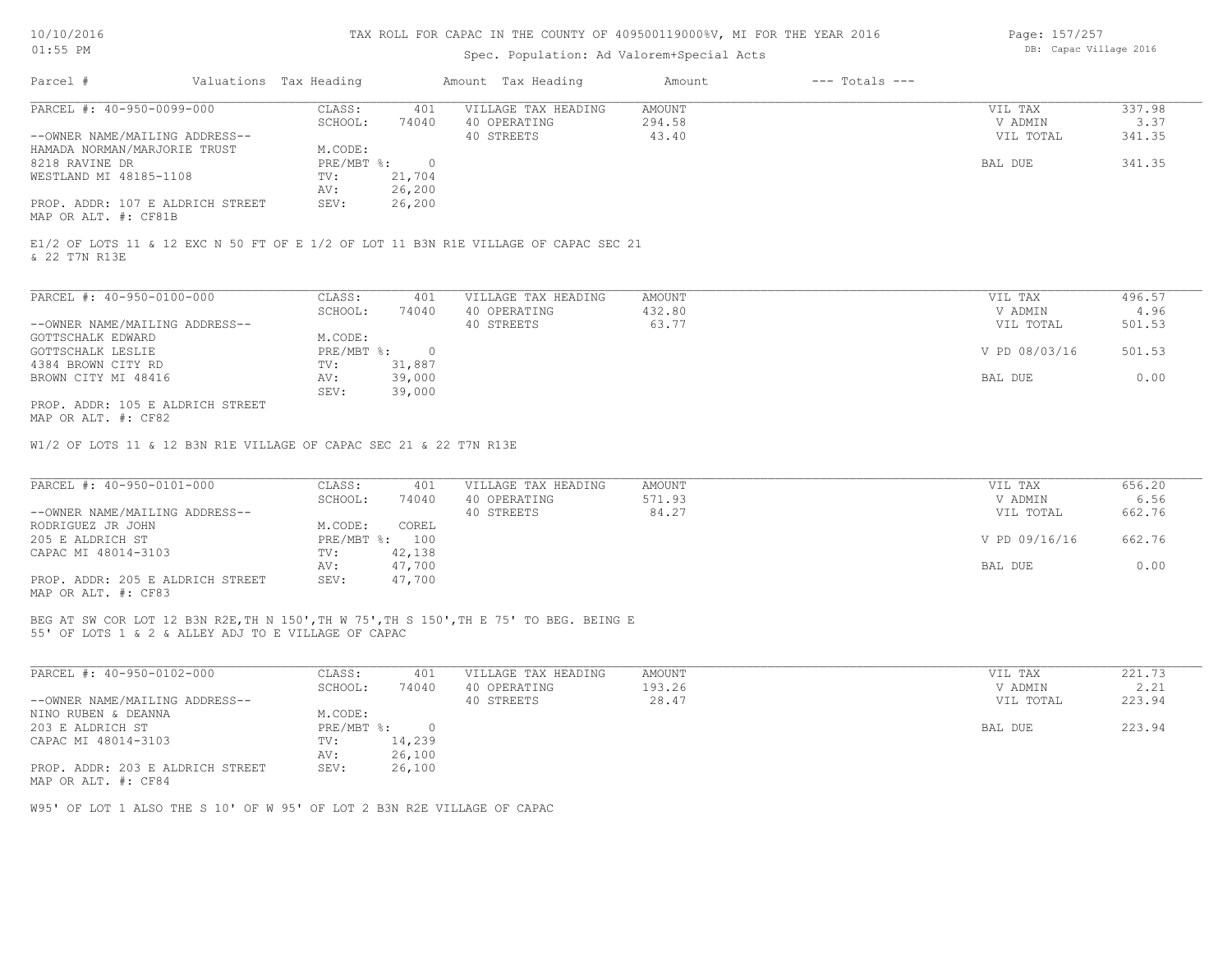# Spec. Population: Ad Valorem+Special Acts

| Page: 158/257 |                        |  |
|---------------|------------------------|--|
|               | DB: Capac Village 2016 |  |

| Parcel #                       | Valuations Tax Heading |        | Amount Tax Heading  | Amount | $---$ Totals $---$ |               |        |
|--------------------------------|------------------------|--------|---------------------|--------|--------------------|---------------|--------|
| PARCEL #: 40-950-0103-000      | CLASS:                 | 401    | VILLAGE TAX HEADING | AMOUNT |                    | VIL TAX       | 361.15 |
|                                | SCHOOL:                | 74040  | 40 OPERATING        | 314.77 |                    | V ADMIN       | 3.61   |
| --OWNER NAME/MAILING ADDRESS-- |                        |        | 40 STREETS          | 46.38  |                    | VIL TOTAL     | 364.76 |
| MARLATT MELISA E               | M.CODE:                |        |                     |        |                    |               |        |
| WALLIS LINDA, WALLIS LARRY     | PRE/MBT %: 100         |        |                     |        |                    | V PD 09/16/16 | 364.76 |
| 302 N WALKER ST                | TV:                    | 23,191 |                     |        |                    |               |        |
| CAPAC MI 48014                 | AV:                    | 28,400 |                     |        |                    | BAL DUE       | 0.00   |
|                                | SEV:                   | 28,400 |                     |        |                    |               |        |
| PROP. ADDR: 302 N WALKER ST    |                        |        |                     |        |                    |               |        |

MAP OR ALT. #: CF85

OF CAPAC SEC 21 & 22 T7N R13E N65 FT OF THE W 95 FT OF LOT 2 & THE S 5 FT OF THE W 95 FT OF LOT 3 B3N R2E VILLAGE

| PARCEL #: 40-950-0104-000      | CLASS:  | 401            | VILLAGE TAX HEADING | AMOUNT | VIL TAX       | 456.26 |
|--------------------------------|---------|----------------|---------------------|--------|---------------|--------|
|                                | SCHOOL: | 74040          | 40 OPERATING        | 397.67 | V ADMIN       | 4.56   |
| --OWNER NAME/MAILING ADDRESS-- |         |                | 40 STREETS          | 58.59  | VIL TOTAL     | 460.82 |
| GUTIERREZ BENITA               | M.CODE: | COREL          |                     |        |               |        |
| 304 N WALKER ST                |         | PRE/MBT %: 100 |                     |        | V PD 09/16/16 | 460.82 |
| CAPAC MI 48014-3171            | TV:     | 29,299         |                     |        |               |        |
|                                | AV:     | 38,000         |                     |        | BAL DUE       | 0.00   |
| PROP. ADDR: 304 N WALKER ST    | SEV:    | 38,000         |                     |        |               |        |
| MAP OR ALT. #: CF86            |         |                |                     |        |               |        |

VILLAGE OF CAPAC W95' OF THE N 70' OF LOT 3 & E 55' OF LOT 3 & ALL THAT PART OF ALLEY ADJ B3N R2E

| PARCEL #: 40-950-0105-000      | CLASS:     | 401    | VILLAGE TAX HEADING | AMOUNT | VIL TAX   | 578.81 |
|--------------------------------|------------|--------|---------------------|--------|-----------|--------|
|                                | SCHOOL:    | 74040  | 40 OPERATING        | 504.48 | V ADMIN   | 5.78   |
| --OWNER NAME/MAILING ADDRESS-- |            |        | 40 STREETS          | 74.33  | VIL TOTAL | 584.59 |
| FRANKOWIAK MEGAN               | M.CODE:    |        |                     |        |           |        |
| 308 N WALKER ST                | PRE/MBT %: |        |                     |        | BAL DUE   | 584.59 |
| CAPAC, MI 48014                | TV:        | 37,168 |                     |        |           |        |
|                                | AV:        | 46,700 |                     |        |           |        |
| PROP. ADDR: 308 N WALKER ST    | SEV:       | 46,700 |                     |        |           |        |
| MAP OR ALT. #: CF87            |            |        |                     |        |           |        |

 $\mathcal{L}_\mathcal{L} = \mathcal{L}_\mathcal{L} = \mathcal{L}_\mathcal{L} = \mathcal{L}_\mathcal{L} = \mathcal{L}_\mathcal{L} = \mathcal{L}_\mathcal{L} = \mathcal{L}_\mathcal{L} = \mathcal{L}_\mathcal{L} = \mathcal{L}_\mathcal{L} = \mathcal{L}_\mathcal{L} = \mathcal{L}_\mathcal{L} = \mathcal{L}_\mathcal{L} = \mathcal{L}_\mathcal{L} = \mathcal{L}_\mathcal{L} = \mathcal{L}_\mathcal{L} = \mathcal{L}_\mathcal{L} = \mathcal{L}_\mathcal{L}$ 

LOT 4 B3N R2E VILLAGE OF CAPAC SEC 21 & 22 T7N R13E

| PARCEL #: 40-950-0106-000      | CLASS:       | 401    | VILLAGE TAX HEADING | AMOUNT | VIL TAX       | 609.38 |
|--------------------------------|--------------|--------|---------------------|--------|---------------|--------|
|                                | SCHOOL:      | 74040  | 40 OPERATING        | 531.12 | V ADMIN       | 6.09   |
| --OWNER NAME/MAILING ADDRESS-- |              |        | 40 STREETS          | 78.26  | VIL TOTAL     | 615.47 |
| DAOUST ROBERT W                | M.CODE:      |        |                     |        |               |        |
| BARBIER REBECCA K              | $PRE/MBT$ %: | 100    |                     |        | V PD 09/12/16 | 615.47 |
| 316 N WALKER ST                | TV:          | 39,131 |                     |        |               |        |
| CAPAC MI 48014-3171            | AV:          | 47,800 |                     |        | BAL DUE       | 0.00   |
|                                | SEV:         | 47,800 |                     |        |               |        |
| PROP. ADDR: 316 N WALKER ST    |              |        |                     |        |               |        |

MAP OR ALT. #: CF88

LOT 5 B3N R2E VILLAGE OF CAPAC SEC 21 & 22 T7N R13E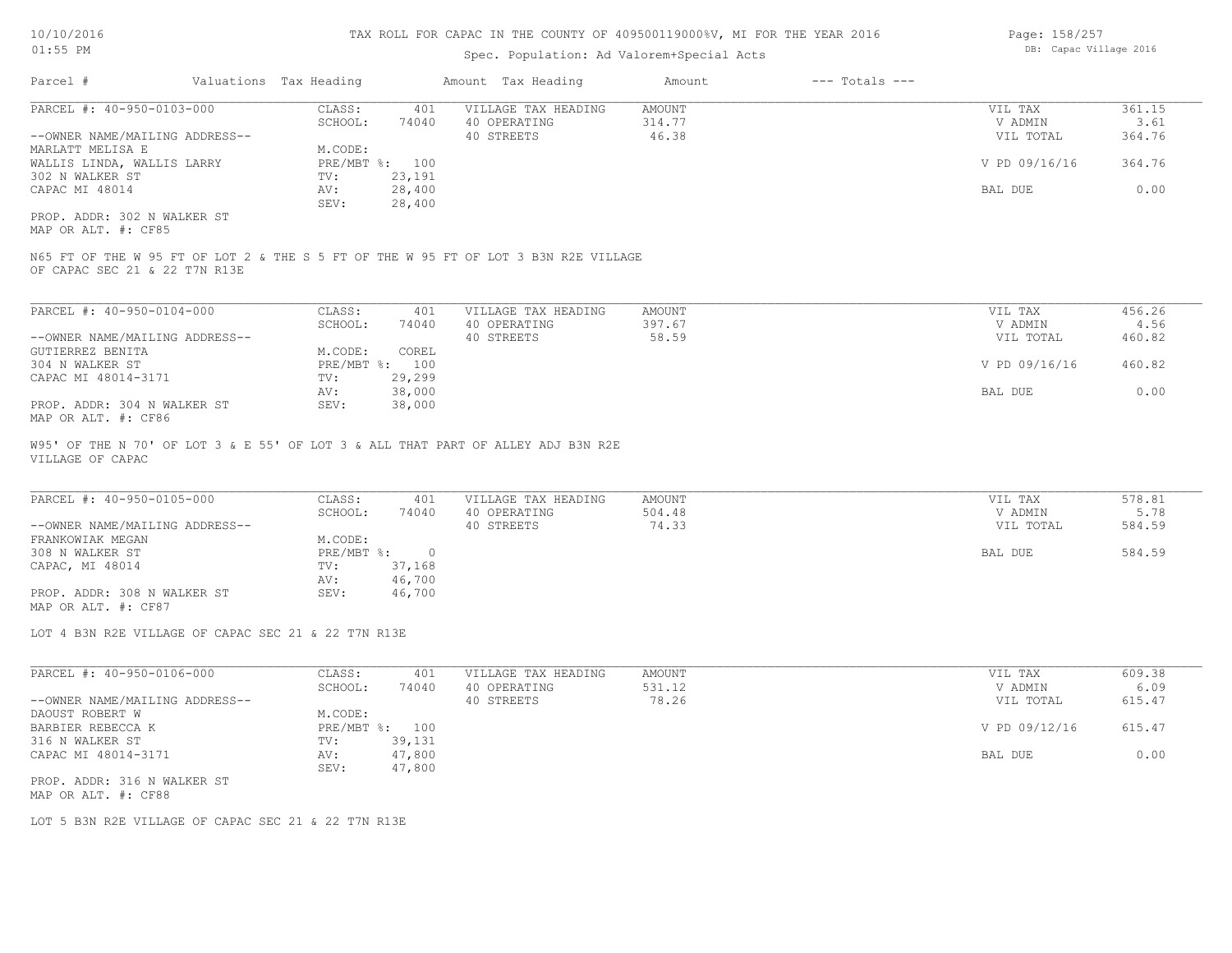# Spec. Population: Ad Valorem+Special Acts

| Page: 159/257 |                        |  |
|---------------|------------------------|--|
|               | DB: Capac Village 2016 |  |

| Parcel #                       | Valuations Tax Heading |        | Amount Tax Heading  | Amount | $---$ Totals $---$ |               |        |
|--------------------------------|------------------------|--------|---------------------|--------|--------------------|---------------|--------|
| PARCEL #: 40-950-0107-000      | CLASS:                 | 401    | VILLAGE TAX HEADING | AMOUNT |                    | VIL TAX       | 766.91 |
|                                | SCHOOL:                | 74040  | 40 OPERATING        | 668.42 |                    | V ADMIN       | 7.66   |
| --OWNER NAME/MAILING ADDRESS-- |                        |        | 40 STREETS          | 98.49  |                    | VIL TOTAL     | 774.57 |
| ROWLEY RENE D                  | M.CODE:                | COREL  |                     |        |                    |               |        |
| 320 N WALKER ST                | $PRE/MBT$ %:           | 100    |                     |        |                    | V PD 09/19/16 | 774.57 |
| CAPAC MI 48014-3171            | TV:                    | 49,247 |                     |        |                    |               |        |
|                                | AV:                    | 54,000 |                     |        |                    | BAL DUE       | 0.00   |
| PROP. ADDR: 320 N WALKER ST    | SEV:                   | 54,000 |                     |        |                    |               |        |
| MAP OR ALT. #: CF89A           |                        |        |                     |        |                    |               |        |

LOT 6 B3N R2E VILLAGE OF CAPAC SEC 21 & 22 T7N R13E

| PARCEL #: 40-950-0108-000      | CLASS:     | 401    | VILLAGE TAX HEADING | AMOUNT | VIL TAX   | 615.88 |
|--------------------------------|------------|--------|---------------------|--------|-----------|--------|
|                                | SCHOOL:    | 74040  | 40 OPERATING        | 536.79 | V ADMIN   | 6.15   |
| --OWNER NAME/MAILING ADDRESS-- |            |        | 40 STREETS          | 79.09  | VIL TOTAL | 622.03 |
| JENNEX GERALD A/DEBORAH L      | M.CODE:    |        |                     |        |           |        |
| 8118 E WINCHESTER DR           | PRE/MBT %: |        |                     |        | BAL DUE   | 622.03 |
| GLOBE AZ 85501-4015            | TV:        | 39,549 |                     |        |           |        |
|                                | AV:        | 48,500 |                     |        |           |        |
| PROP. ADDR: 250 E KEMPF COURT  | SEV:       | 48,500 |                     |        |           |        |
| MAP OR ALT. #: CF89B           |            |        |                     |        |           |        |

LOT 7 B3N R2E VILLAGE OF CAPAC SEC 21 & 22 T7N R13E

| PARCEL #: 40-950-0109-000       | CLASS:  | 401            | VILLAGE TAX HEADING | AMOUNT | VIL TAX       | 539.55 |
|---------------------------------|---------|----------------|---------------------|--------|---------------|--------|
|                                 | SCHOOL: | 74040          | 40 OPERATING        | 470.26 | V ADMIN       | 5.39   |
| --OWNER NAME/MAILING ADDRESS--  |         |                | 40 STREETS          | 69.29  | VIL TOTAL     | 544.94 |
| WAGNER CHRISTOPHER / PAUL       | M.CODE: | COREL          |                     |        |               |        |
| 315 N HUNTER ST                 |         | PRE/MBT %: 100 |                     |        | V PD 09/19/16 | 544.94 |
| CAPAC MI 48014-3128             | TV:     | 34,647         |                     |        |               |        |
|                                 | AV:     | 39,700         |                     |        | BAL DUE       | 0.00   |
| PROP. ADDR: 315 N HUNTER STREET | SEV:    | 39,700         |                     |        |               |        |
| MAP OR ALT. #: CF89C1           |         |                |                     |        |               |        |

LOT 8 B3N R2E VILLAGE OF CAPAC SEC 21 & 22 T7N R13E

| PARCEL #: 40-950-0109-100       | CLASS:     | 401    | VILLAGE TAX HEADING | AMOUNT | VIL TAX       | 231.15 |
|---------------------------------|------------|--------|---------------------|--------|---------------|--------|
|                                 | SCHOOL:    | 74040  | OPERATING<br>40     | 201.47 | V ADMIN       | 2.31   |
| --OWNER NAME/MAILING ADDRESS--  |            |        | 40 STREETS          | 29.68  | VIL TOTAL     | 233.46 |
| CAMPBELL KENNETH                | M.CODE:    |        |                     |        |               |        |
| 307 N HUNTER ST                 | PRE/MBT %: |        |                     |        | V PD 09/12/16 | 233.46 |
| CAPAC MI 48014                  | TV:        | 14,844 |                     |        |               |        |
|                                 | AV:        | 15,800 |                     |        | BAL DUE       | 0.00   |
| PROP. ADDR: 311 N HUNTER STREET | SEV:       | 15,800 |                     |        |               |        |

MAP OR ALT. #: 089C2

LOT 9 EXC W 35 FT B3N R2E VILLAGE OF CAPAC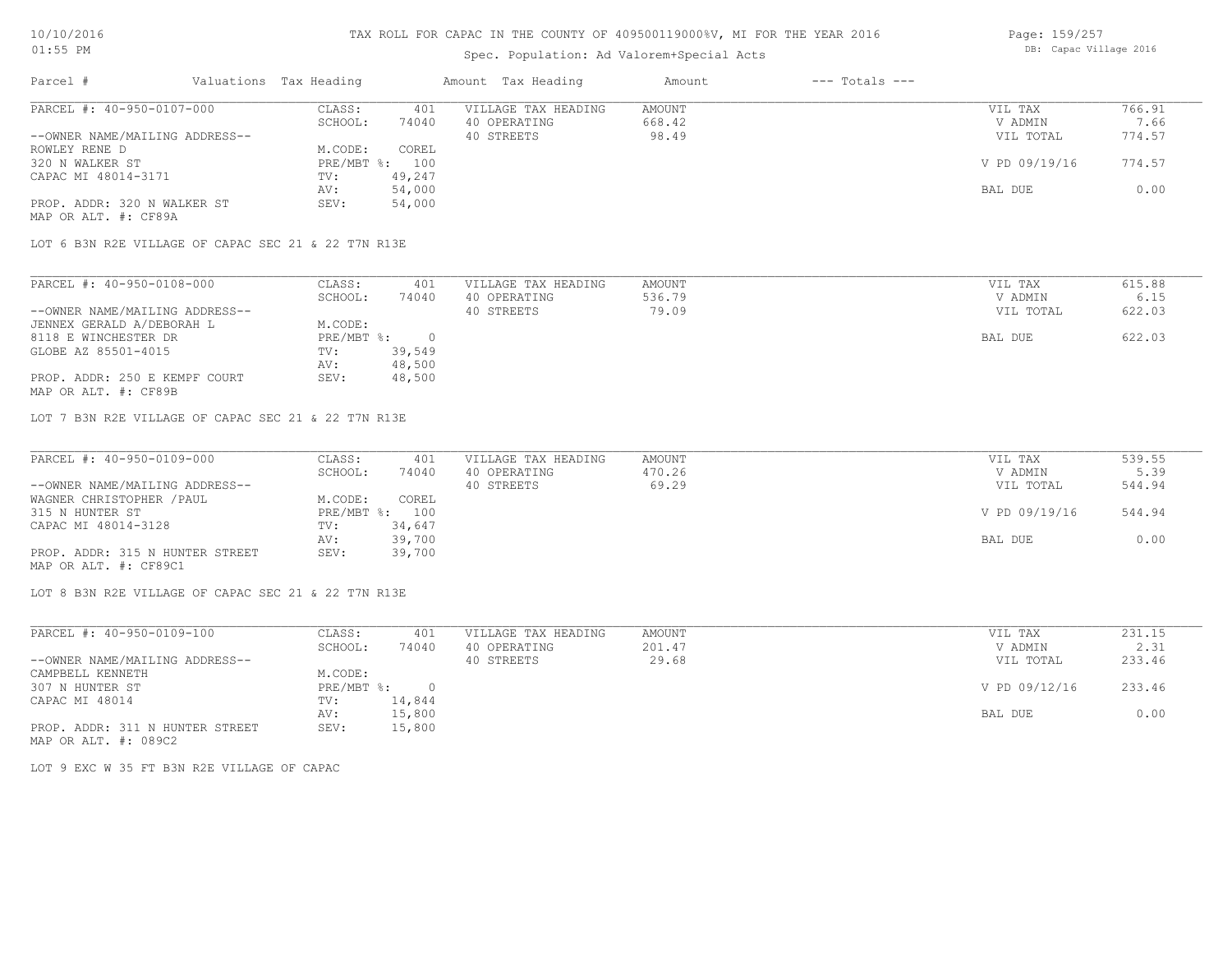### Spec. Population: Ad Valorem+Special Acts

Page: 160/257 DB: Capac Village 2016

| Parcel #                       | Valuations Tax Heading |       | Amount Tax Heading  | Amount | $---$ Totals $---$ |           |       |
|--------------------------------|------------------------|-------|---------------------|--------|--------------------|-----------|-------|
| PARCEL #: 40-950-0110-000      | CLASS:                 | 402   | VILLAGE TAX HEADING | AMOUNT |                    | VIL TAX   | 77.86 |
|                                | SCHOOL:                | 74040 | 40 OPERATING        | 67.86  |                    | V ADMIN   | 0.77  |
| --OWNER NAME/MAILING ADDRESS-- |                        |       | 40 STREETS          | 10.00  |                    | VIL TOTAL | 78.63 |
| FRANKOWIAK MEGAN               | M.CODE:                |       |                     |        |                    |           |       |
| 306 N WALKER ST                | PRE/MBT %:             |       |                     |        |                    | BAL DUE   | 78.63 |
| CAPAC MI 48014                 | TV:                    | 5,000 |                     |        |                    |           |       |
|                                | AV:                    | 5,000 |                     |        |                    |           |       |
| PROP. ADDR: 306 N WALKER ST    | SEV:                   | 5,000 |                     |        |                    |           |       |
|                                |                        |       |                     |        |                    |           |       |

MAP OR ALT. #: CF89D

W35 FT OF LOT 9 B3N R2E VILLAGE OF CAPAC SEC 21 & 22 T7N R13E

| PARCEL #: 40-950-0111-000        | CLASS:     | 401    | VILLAGE TAX HEADING | AMOUNT | VIL TAX       | 488.50 |
|----------------------------------|------------|--------|---------------------|--------|---------------|--------|
|                                  | SCHOOL:    | 74040  | 40 OPERATING        | 425.77 | V ADMIN       | 4.88   |
| --OWNER NAME/MAILING ADDRESS--   |            |        | 40 STREETS          | 62.73  | VIL TOTAL     | 493.38 |
| HEIDMOUS JAMES                   | M.CODE:    | COREL  |                     |        |               |        |
| 209 E ALDRICH STREET             | PRE/MBT %: | 100    |                     |        | V PD 09/19/16 | 493.38 |
| CAPAC MI 48014-3103              | TV:        | 31,369 |                     |        |               |        |
|                                  | AV:        | 39,100 |                     |        | BAL DUE       | 0.00   |
| PROP. ADDR: 209 E ALDRICH STREET | SEV:       | 39,100 |                     |        |               |        |
| MAP OR ALT. #: CF90              |            |        |                     |        |               |        |

T7N R13E E1/2 OF S 50 FT OF LOT 11 & E 1/2 OF LOT 12 B3N R2E VILLAGE OF CAPAC SEC 21 & 22

| PARCEL #: 40-950-0112-000                    | CLASS:     | 401    | VILLAGE TAX HEADING | AMOUNT | VIL TAX       | 428.85 |  |
|----------------------------------------------|------------|--------|---------------------|--------|---------------|--------|--|
|                                              | SCHOOL:    | 74040  | 40 OPERATING        | 373.78 | V ADMIN       | 4.28   |  |
| --OWNER NAME/MAILING ADDRESS--               |            |        | 40 STREETS          | 55.07  | VIL TOTAL     | 433.13 |  |
| SCHMIDT ROGER                                | M.CODE:    | COREL  |                     |        |               |        |  |
| 207 E ALDRICH ST                             | PRE/MBT %: | 100    |                     |        | V PD 09/19/16 | 433.13 |  |
| CAPAC MI 48014                               | TV:        | 27,539 |                     |        |               |        |  |
|                                              | AV:        | 34,100 |                     |        | BAL DUE       | 0.00   |  |
| PROP. ADDR: 207 E ALDRICH STREET             | SEV:       | 34,100 |                     |        |               |        |  |
| $\cdots$ $\cdots$ $\cdots$ $\cdots$ $\cdots$ |            |        |                     |        |               |        |  |

 $\mathcal{L}_\mathcal{L} = \mathcal{L}_\mathcal{L} = \mathcal{L}_\mathcal{L} = \mathcal{L}_\mathcal{L} = \mathcal{L}_\mathcal{L} = \mathcal{L}_\mathcal{L} = \mathcal{L}_\mathcal{L} = \mathcal{L}_\mathcal{L} = \mathcal{L}_\mathcal{L} = \mathcal{L}_\mathcal{L} = \mathcal{L}_\mathcal{L} = \mathcal{L}_\mathcal{L} = \mathcal{L}_\mathcal{L} = \mathcal{L}_\mathcal{L} = \mathcal{L}_\mathcal{L} = \mathcal{L}_\mathcal{L} = \mathcal{L}_\mathcal{L}$ 

MAP OR ALT. #: CF91A

R13E W1/2 OF LOTS 11 & 12 EXC N 25 FT OF LOT 11 B3N R2E VILLAGE OF CAPAC SEC 21 & 22 T7N

| PARCEL #: 40-950-0113-000                        | CLASS:       | 401    | VILLAGE TAX HEADING | AMOUNT | VIL TAX       | 628.78 |
|--------------------------------------------------|--------------|--------|---------------------|--------|---------------|--------|
|                                                  | SCHOOL:      | 74040  | 40 OPERATING        | 548.03 | V ADMIN       | 6.28   |
| --OWNER NAME/MAILING ADDRESS--                   |              |        | 40 STREETS          | 80.75  | VIL TOTAL     | 635.06 |
| CAMPBELL KENNETH                                 | M.CODE:      |        |                     |        |               |        |
| 307 N HUNTER ST                                  | $PRE/MBT$ %: | 100    |                     |        | V PD 09/12/16 | 635.06 |
| CAPAC MI 48014-3128                              | TV:          | 40,377 |                     |        |               |        |
|                                                  | AV:          | 45,800 |                     |        | BAL DUE       | 0.00   |
| PROP. ADDR: 307 N HUNTER STREET<br>$\frac{1}{2}$ | SEV:         | 45,800 |                     |        |               |        |

MAP OR ALT. #: CF91B

LOT 10 & N 25 FT OF LOT 11 B3N R2E VILLAGE OF CAPAC SEC 21 & 22 T7N R13E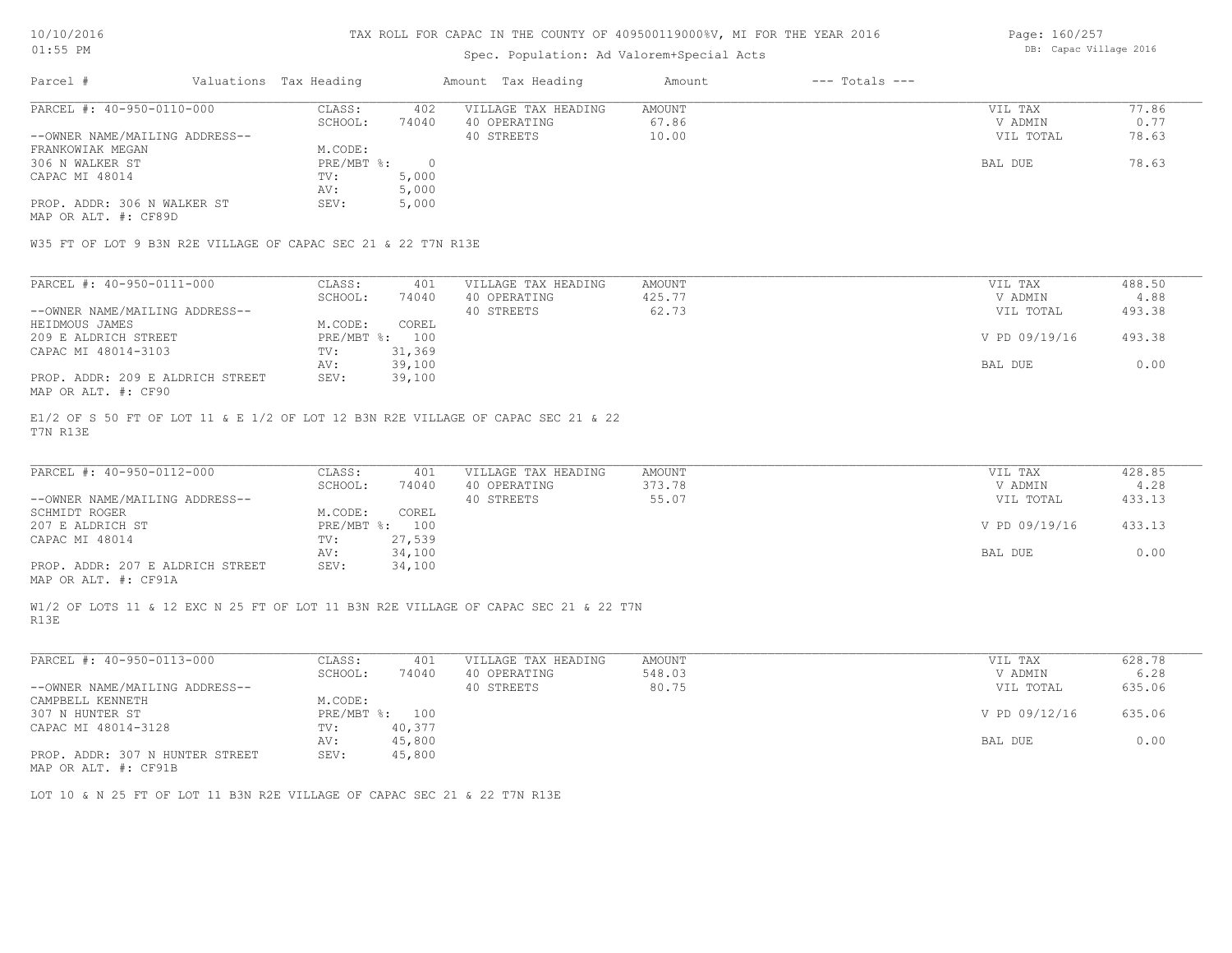# Spec. Population: Ad Valorem+Special Acts

| Page: 161/257 |                        |  |
|---------------|------------------------|--|
|               | DB: Capac Village 2016 |  |

| Parcel #                        | Valuations Tax Heading |                | Amount Tax Heading  | Amount | $---$ Totals $---$ |               |        |
|---------------------------------|------------------------|----------------|---------------------|--------|--------------------|---------------|--------|
| PARCEL #: 40-950-0114-000       | CLASS:                 | 401            | VILLAGE TAX HEADING | AMOUNT |                    | VIL TAX       | 469.17 |
|                                 | SCHOOL:                | 74040          | 40 OPERATING        | 408.92 |                    | V ADMIN       | 4.69   |
| --OWNER NAME/MAILING ADDRESS--  |                        |                | 40 STREETS          | 60.25  |                    | VIL TOTAL     | 473.86 |
| TYSON JASON/ERIN                | M.CODE:                | COREL          |                     |        |                    |               |        |
| 302 N HUNTER                    |                        | PRE/MBT %: 100 |                     |        |                    | V PD 09/16/16 | 473.86 |
| CAPAC MI 48014                  | TV:                    | 30,128         |                     |        |                    |               |        |
|                                 | AV:                    | 37,600         |                     |        |                    | BAL DUE       | 0.00   |
| PROP. ADDR: 302 N HUNTER STREET | SEV:                   | 37,600         |                     |        |                    |               |        |
| MAP OR ALT. #: CF92             |                        |                |                     |        |                    |               |        |

S60 FT LOT 1 B3N R3E VILLAGE OF CAPAC

| PARCEL #: 40-950-0115-000       | CLASS:  | 401            | VILLAGE TAX HEADING | AMOUNT | VIL TAX       | 680.39 |
|---------------------------------|---------|----------------|---------------------|--------|---------------|--------|
|                                 | SCHOOL: | 74040          | 40 OPERATING        | 593.01 | V ADMIN       | 6.80   |
| --OWNER NAME/MAILING ADDRESS--  |         |                | 40 STREETS          | 87.38  | VIL TOTAL     | 687.19 |
| MOORE PAULIE KIM                | M.CODE: |                |                     |        |               |        |
| 304 N HUNTER ST                 |         | PRE/MBT %: 100 |                     |        | V PD 09/12/16 | 687.19 |
| CAPAC MI 48014-3127             | TV:     | 43,691         |                     |        |               |        |
|                                 | AV:     | 50,600         |                     |        | BAL DUE       | 0.00   |
| PROP. ADDR: 304 N HUNTER STREET | SEV:    | 50,600         |                     |        |               |        |
| MAP OR ALT. #: CF93             |         |                |                     |        |               |        |

N15 FT LOT 1 ALSO LOT 2 B3N R3E VILLAGE OF CAPAC

| PARCEL #: 40-950-0116-000       | CLASS:     | 401    | VILLAGE TAX HEADING | AMOUNT | VIL TAX       | 326.89 |
|---------------------------------|------------|--------|---------------------|--------|---------------|--------|
|                                 | SCHOOL:    | 74040  | 40 OPERATING        | 284.91 | V ADMIN       | 3.26   |
| --OWNER NAME/MAILING ADDRESS--  |            |        | 40 STREETS          | 41.98  | VIL TOTAL     | 330.15 |
| STINSON KAREN                   | M.CODE:    |        |                     |        |               |        |
| BLOCK PAUL JR                   | PRE/MBT %: |        |                     |        | V PD 07/08/16 | 330.15 |
| 14691 KOEHN RD                  | TV:        | 20,991 |                     |        |               |        |
| CAPAC MI 48014                  | AV:        | 26,400 |                     |        | BAL DUE       | 0.00   |
|                                 | SEV:       | 26,400 |                     |        |               |        |
| PROP. ADDR: 306 N HUNTER STREET |            |        |                     |        |               |        |

MAP OR ALT. #: CF94

LOT 3 B3N R3E VILLAGE OF CAPAC SEC 21 & 22 T7N R13E

| PARCEL #: 40-950-0117-000                              | CLASS:     | 401    | VILLAGE TAX HEADING | AMOUNT | VIL TAX   | 311.01 |
|--------------------------------------------------------|------------|--------|---------------------|--------|-----------|--------|
|                                                        | SCHOOL:    | 74040  | 40 OPERATING        | 271.07 | V ADMIN   | 3.11   |
| --OWNER NAME/MAILING ADDRESS--                         |            |        | 40 STREETS          | 39.94  | VIL TOTAL | 314.12 |
| LACEY STEVEN                                           | M.CODE:    |        |                     |        |           |        |
| 29299 32 MILE RD                                       | PRE/MBT %: |        |                     |        | BAL DUE   | 314.12 |
| RICHMOND MI 48062                                      | TV:        | 19,972 |                     |        |           |        |
|                                                        | AV:        | 25,400 |                     |        |           |        |
| PROP. ADDR: 308 N HUNTER STREET<br>MAP OR ALT. #: CF95 | SEV:       | 25,400 |                     |        |           |        |

LOT 4 B3N R3E VILLAGE OF CAPAC SEC 21 & 22 T7N R13E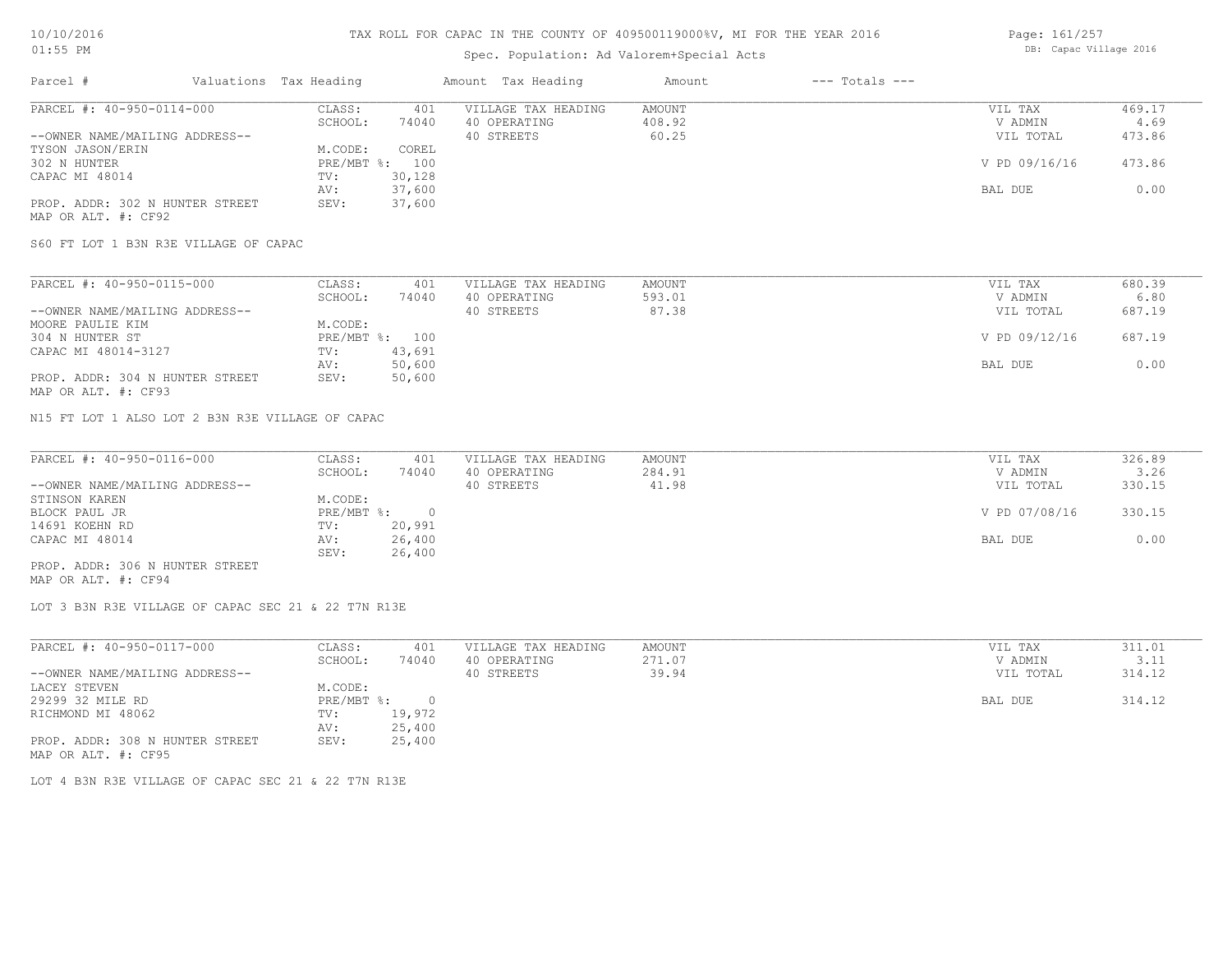# Spec. Population: Ad Valorem+Special Acts

| Page: 162/257 |                        |  |
|---------------|------------------------|--|
|               | DB: Capac Village 2016 |  |

| Parcel #                        | Valuations Tax Heading |        | Amount Tax Heading  | Amount | $---$ Totals $---$ |               |        |
|---------------------------------|------------------------|--------|---------------------|--------|--------------------|---------------|--------|
| PARCEL #: 40-950-0118-000       | CLASS:                 | 401    | VILLAGE TAX HEADING | AMOUNT |                    | VIL TAX       | 533.66 |
|                                 | SCHOOL:                | 74040  | 40 OPERATING        | 465.13 |                    | V ADMIN       | 5.33   |
| --OWNER NAME/MAILING ADDRESS--  |                        |        | 40 STREETS          | 68.53  |                    | VIL TOTAL     | 538.99 |
| COOK JOSEPH                     | M.CODE:                | COREL  |                     |        |                    |               |        |
| TRUST                           | PRE/MBT %: 100         |        |                     |        |                    | V PD 08/15/16 | 538.99 |
| 316 N HUNTER ST                 | TV:                    | 34,269 |                     |        |                    |               |        |
| CAPAC MI 48014-3127             | AV:                    | 42,100 |                     |        |                    | BAL DUE       | 0.00   |
|                                 | SEV:                   | 42,100 |                     |        |                    |               |        |
| PROP. ADDR: 316 N HUNTER STREET |                        |        |                     |        |                    |               |        |

MAP OR ALT. #: CF96A

LOT 5 B3N R3E VILLAGE OF CAPAC

| PARCEL #: 40-950-0119-000       | CLASS:       | 401    | VILLAGE TAX HEADING | AMOUNT | VIL TAX       | 468.59 |
|---------------------------------|--------------|--------|---------------------|--------|---------------|--------|
|                                 | SCHOOL:      | 74040  | 40 OPERATING        | 408.41 | V ADMIN       | 4.68   |
| --OWNER NAME/MAILING ADDRESS--  |              |        | 40 STREETS          | 60.18  | VIL TOTAL     | 473.27 |
| SAELENS MARY                    | M.CODE:      | COREL  |                     |        |               |        |
| 324 N HUNTER STREET             | $PRE/MBT$ %: | 100    |                     |        | V PD 09/16/16 | 473.27 |
| CAPAC MI 48014-3127             | TV:          | 30,090 |                     |        |               |        |
|                                 | AV:          | 33,400 |                     |        | BAL DUE       | 0.00   |
| PROP. ADDR: 324 N HUNTER STREET | SEV:         | 33,400 |                     |        |               |        |

MAP OR ALT. #: CF96B

LOT 6 B3N R3E VILLAGE OF CAPAC SEC 21 & 22 T7N R13E

| PARCEL #: 40-950-0120-000      | CLASS:  | 401            | VILLAGE TAX HEADING | AMOUNT | VIL TAX       | 483.67 |
|--------------------------------|---------|----------------|---------------------|--------|---------------|--------|
|                                | SCHOOL: | 74040          | 40 OPERATING        | 421.56 | V ADMIN       | 4.83   |
| --OWNER NAME/MAILING ADDRESS-- |         |                | 40 STREETS          | 62.11  | VIL TOTAL     | 488.50 |
| KRIESCH RONALD/SHARON          | M.CODE: |                |                     |        |               |        |
| 325 N LESTER ST                |         | PRE/MBT %: 100 |                     |        | V PD 09/07/16 | 488.50 |
| CAPAC MI 48014-3139            | TV:     | 31,059         |                     |        |               |        |
|                                | AV:     | 38,500         |                     |        | BAL DUE       | 0.00   |
| PROP. ADDR: 325 N LESTER ST    | SEV:    | 38,500         |                     |        |               |        |
| MAP OR ALT. #: CF96C           |         |                |                     |        |               |        |

LOT 7 B3N R3E VILLAGE OF CAPAC SEC 21 & 22 T7N R13E

| PARCEL #: 40-950-0121-000      | CLASS:  | 401            | VILLAGE TAX HEADING | AMOUNT | VIL TAX       | 424.01 |
|--------------------------------|---------|----------------|---------------------|--------|---------------|--------|
|                                | SCHOOL: | 74040          | 40 OPERATING        | 369.56 | V ADMIN       | 4.24   |
| --OWNER NAME/MAILING ADDRESS-- |         |                | 40 STREETS          | 54.45  | VIL TOTAL     | 428.25 |
| GUERRERO VANESSA               | M.CODE: |                |                     |        |               |        |
| GUERRERO VIOLETA               |         | PRE/MBT %: 100 |                     |        | V PD 09/16/16 | 428.25 |
| 321 N LESTER ST                | TV:     | 27,228         |                     |        |               |        |
| CAPAC MI 48014-3139            | AV:     | 33,700         |                     |        | BAL DUE       | 0.00   |
|                                | SEV:    | 33,700         |                     |        |               |        |
| PROP. ADDR: 321 N LESTER ST    |         |                |                     |        |               |        |

MAP OR ALT. #: CF96D

LOT 8 B3N R3E VILLAGE OF CAPAC SEC 21 & 22 T7N R13E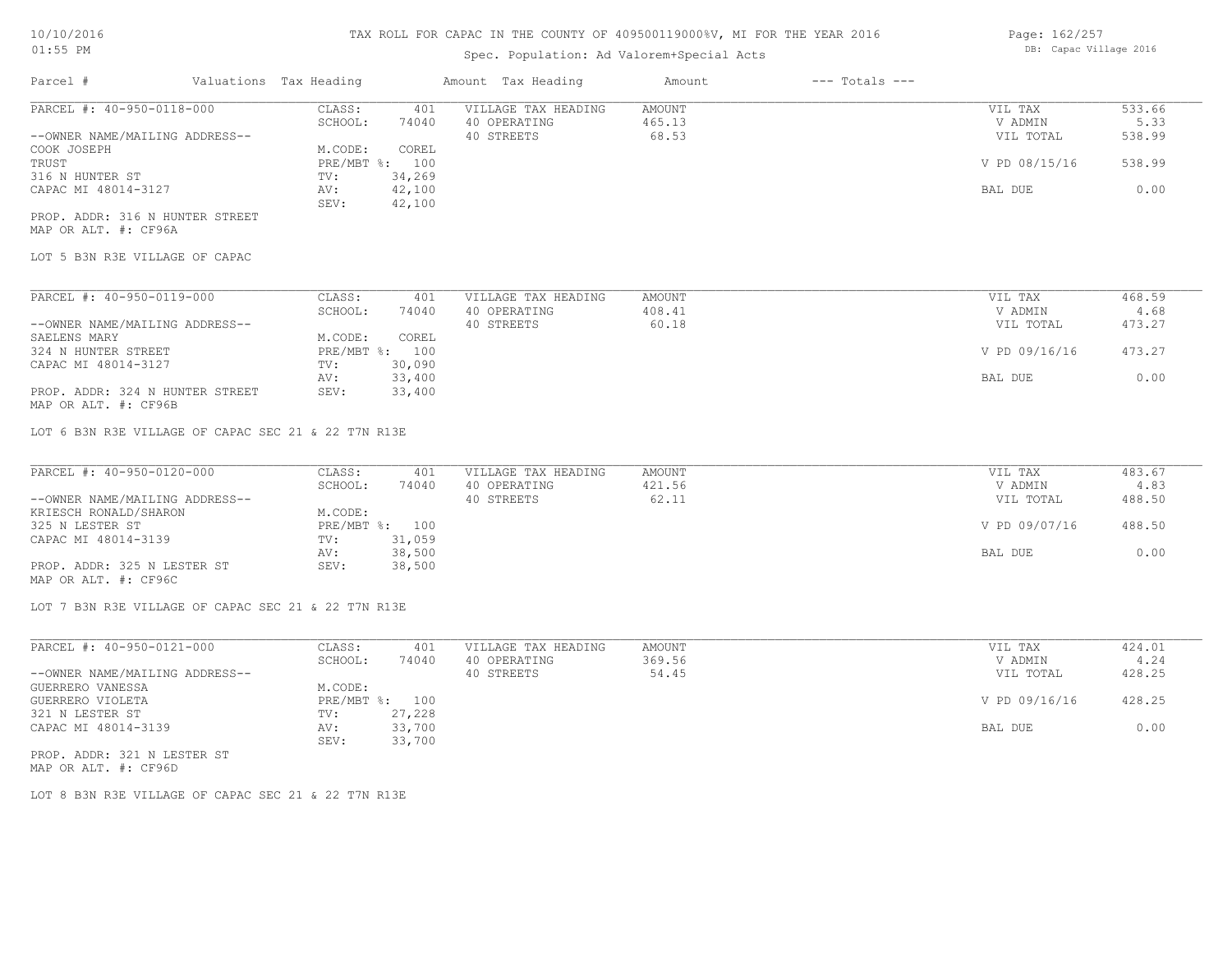### Spec. Population: Ad Valorem+Special Acts

| Page: 163/257 |                        |  |
|---------------|------------------------|--|
|               | DB: Capac Village 2016 |  |

| Parcel #                           | Valuations Tax Heading |        | Amount Tax Heading  | Amount | $---$ Totals $---$ |               |        |
|------------------------------------|------------------------|--------|---------------------|--------|--------------------|---------------|--------|
| PARCEL #: 40-950-0122-000          | CLASS:                 | 401    | VILLAGE TAX HEADING | AMOUNT |                    | VIL TAX       | 459.50 |
|                                    | SCHOOL:                | 74040  | 40 OPERATING        | 400.49 |                    | V ADMIN       | 4.59   |
| --OWNER NAME/MAILING ADDRESS--     |                        |        | 40 STREETS          | 59.01  |                    | VIL TOTAL     | 464.09 |
| ADAMS DENNIS A/DIANE L ADAMS TRUST | M.CODE:                |        |                     |        |                    |               |        |
| 317 N LESTER ST                    | PRE/MBT %:             | 100    |                     |        |                    | V PD 09/16/16 | 464.09 |
| CAPAC MI 48014-3139                | TV:                    | 29,507 |                     |        |                    |               |        |
|                                    | AV:                    | 36,300 |                     |        |                    | BAL DUE       | 0.00   |
| PROP. ADDR: 317 N LESTER ST        | SEV:                   | 36,300 |                     |        |                    |               |        |
| MAP OR ALT. #: CF96E               |                        |        |                     |        |                    |               |        |

LOT 9 B3N R3E VILLAGE OF CAPAC SEC 21 & 22 T7N R13E

| PARCEL #: 40-950-0123-000        | CLASS:  | 401            | VILLAGE TAX HEADING | AMOUNT | VIL TAX       | 523.99 |
|----------------------------------|---------|----------------|---------------------|--------|---------------|--------|
|                                  | SCHOOL: | 74040          | 40 OPERATING        | 456.70 | V ADMIN       | 5.23   |
| --OWNER NAME/MAILING ADDRESS--   |         |                | 40 STREETS          | 67.29  | VIL TOTAL     | 529.22 |
| DRAKE EVELYN L.                  | M.CODE: |                |                     |        |               |        |
| P.O.BOX 402                      |         | PRE/MBT %: 100 |                     |        | V PD 08/24/16 | 529.22 |
| CAPAC MI 48014-3104              | TV:     | 33,648         |                     |        |               |        |
|                                  | AV:     | 41,600         |                     |        | BAL DUE       | 0.00   |
| PROP. ADDR: 315 E ALDRICH STREET | SEV:    | 41,600         |                     |        |               |        |
| MAP OR ALT. #: CF97A             |         |                |                     |        |               |        |

E73' OF LOTS 11 & 12 BLK 3N R3E VILLAGE OF CAPAC

| PARCEL #: 40-950-0123-250      | CLASS:         | 402    | VILLAGE TAX HEADING | AMOUNT | VIL TAX       | 122.88 |
|--------------------------------|----------------|--------|---------------------|--------|---------------|--------|
|                                | SCHOOL:        | 74040  | 40 OPERATING        | 107.10 | V ADMIN       | 1.22   |
| --OWNER NAME/MAILING ADDRESS-- |                |        | 40 STREETS          | 15.78  | VIL TOTAL     | 124.10 |
| ADAMS DENNIS/DIANE REV. TRUST  | M.CODE:        |        |                     |        |               |        |
| 317 N LESTER ST P.O.BOX 507    | PRE/MBT %: 100 |        |                     |        | V PD 09/16/16 | 124.10 |
| CAPAC MI 48014-3138            | TV:            | 7,891  |                     |        |               |        |
|                                | AV:            | 13,300 |                     |        | BAL DUE       | 0.00   |
| PROP. ADDR: N LESTER ST.       | SEV:           | 13,300 |                     |        |               |        |
| MAP OR ALT. #: CF97B           |                |        |                     |        |               |        |

LOT 10 B3N R3E VILLAGE OF CAPAC

| PARCEL #: 40-950-0124-000        | CLASS:       | 401    | VILLAGE TAX HEADING | AMOUNT |         | VIL TAX       | 462.71 |
|----------------------------------|--------------|--------|---------------------|--------|---------|---------------|--------|
|                                  | SCHOOL:      | 74040  | 40 OPERATING        | 403.29 |         | V ADMIN       | 4.62   |
| --OWNER NAME/MAILING ADDRESS--   |              |        | 40 STREETS          | 59.42  |         | VIL TOTAL     | 467.33 |
| WITHUN GERALD/DIANA              | M.CODE:      |        |                     |        |         |               |        |
| 305 E ALDRICH ST                 | $PRE/MBT$ %: | 100    |                     |        |         | V PD 09/16/16 | 467.33 |
| CAPAC MI 48014-3104              | TV:          | 29,713 |                     |        |         |               |        |
|                                  | AV:          | 36,600 |                     |        | BAL DUE |               | 0.00   |
| PROP. ADDR: 305 E ALDRICH STREET | SEV:         | 36,600 |                     |        |         |               |        |
| MAP OR ALT. #: CF98              |              |        |                     |        |         |               |        |

E75' OF W 77' OF LOTS 11 & 12 B3N R3E VILLAGE OF CAPAC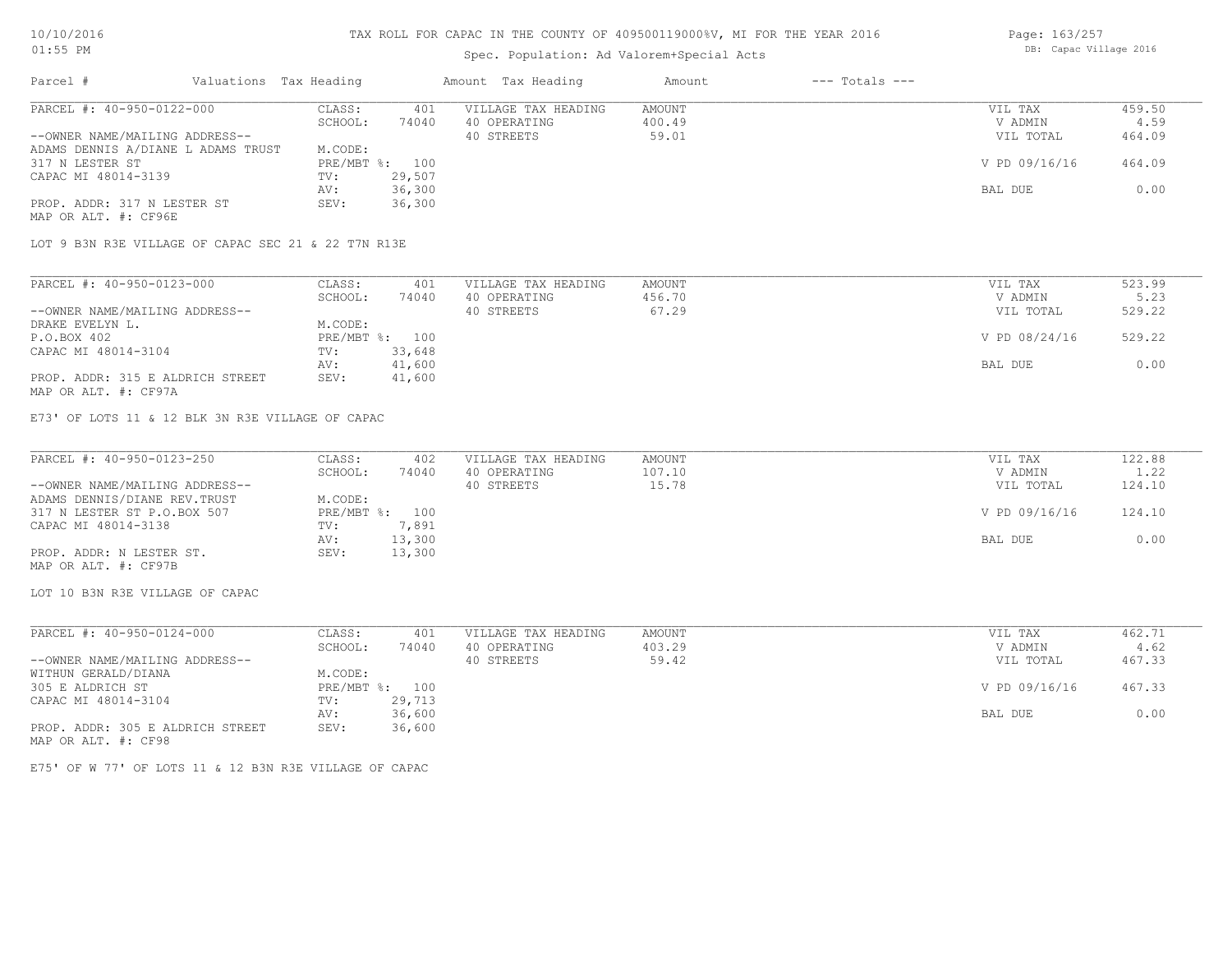### Spec. Population: Ad Valorem+Special Acts

Page: 164/257 DB: Capac Village 2016

| Parcel #                       | Valuations Tax Heading |        | Amount Tax Heading  | Amount | $---$ Totals $---$ |           |        |
|--------------------------------|------------------------|--------|---------------------|--------|--------------------|-----------|--------|
| PARCEL #: 40-950-0125-000      | CLASS:                 | 201    | VILLAGE TAX HEADING | AMOUNT |                    | VIL TAX   | 873.12 |
|                                | SCHOOL:                | 74040  | 40 OPERATING        | 760.99 |                    | V ADMIN   | 8.73   |
| --OWNER NAME/MAILING ADDRESS-- |                        |        | 40 STREETS          | 112.13 |                    | VIL TOTAL | 881.85 |
| DIMOSKI JASON                  | M.CODE:                | CBSMT  |                     |        |                    |           |        |
| 5094 NORTH PEAK                | $PRE/MBT$ %:           |        |                     |        |                    | BAL DUE   | 881.85 |
| KALAMAZOO MI 49004             | TV:                    | 56,067 |                     |        |                    |           |        |
|                                | AV:                    | 59,900 |                     |        |                    |           |        |
| PROP. ADDR: 101 N MAIN ST      | SEV:                   | 59,900 |                     |        |                    |           |        |
|                                |                        |        |                     |        |                    |           |        |

MAP OR ALT. #: CF99

THE S 37 FT OF THE E 92 FT OF LOT 1 B1N R1W VILLAGE OF CAPAC SEC 21 & 22 T7N R13E

| PARCEL #: 40-950-0126-000      | CLASS:     | 201    | VILLAGE TAX HEADING | AMOUNT | VIL TAX       | 601.35 |
|--------------------------------|------------|--------|---------------------|--------|---------------|--------|
|                                | SCHOOL:    | 74040  | 40 OPERATING        | 524.12 | V ADMIN       | 6.01   |
| --OWNER NAME/MAILING ADDRESS-- |            |        | 40 STREETS          | 77.23  | VIL TOTAL     | 607.36 |
| DEMIL, ROBERT/SUSAN            | M.CODE:    |        |                     |        |               |        |
| P.O. BOX 911                   | PRE/MBT %: |        |                     |        | V PD 09/16/16 | 607.36 |
| ARMADA MI 48005                | TV:        | 38,615 |                     |        |               |        |
|                                | AV:        | 41,200 |                     |        | BAL DUE       | 0.00   |
| PROP. ADDR: 103 N MAIN ST      | SEV:       | 41,200 |                     |        |               |        |
| MAP OR ALT. #: CF100           |            |        |                     |        |               |        |

THEREOF ALSO EXC THE N 16 FT THEREOF B1N R1W VILLAGE OF CAPAC SEC 21 & 22 T7N R13E LOT 1 EXC THE S 37 FT OF THE E 92 FT THEREOF ALSO EXC THE W 51 FT OF THE S 56.5 FT

| PARCEL #: 40-950-0127-000      | CLASS:     | 201    | VILLAGE TAX HEADING | AMOUNT | VIL TAX       | 470.14 |
|--------------------------------|------------|--------|---------------------|--------|---------------|--------|
|                                | SCHOOL:    | 74040  | 40 OPERATING        | 409.76 | V ADMIN       | 4.70   |
| --OWNER NAME/MAILING ADDRESS-- |            |        | 40 STREETS          | 60.38  | VIL TOTAL     | 474.84 |
| ROBERTSON LEWIS                | M.CODE:    |        |                     |        |               |        |
| 3131 N SUMMERS RD              | PRE/MBT %: |        |                     |        | V PD 09/16/16 | 474.84 |
| IMLAY CITY MI 48444            | TV:        | 30,190 |                     |        |               |        |
|                                | AV:        | 31,000 |                     |        | BAL DUE       | 0.00   |
| PROP. ADDR: 103 W MILL ST      | SEV:       | 31,000 |                     |        |               |        |
| $\frac{1}{2}$                  |            |        |                     |        |               |        |

MAP OR ALT. #: CF101

THE W 51 FT OF THE S 56.5 FT OF LOT 1 B1N R1W VILLAGE OF CAPAC SEC 21 & 22 T7N R13E

| PARCEL #: 40-950-0128-000      | CLASS:     | 201    | VILLAGE TAX HEADING | AMOUNT | VIL TAX   | 1,469.52 |
|--------------------------------|------------|--------|---------------------|--------|-----------|----------|
|                                | SCHOOL:    | 74040  | 40 OPERATING        | 702.45 | V ADMIN   | 8.05     |
| --OWNER NAME/MAILING ADDRESS-- |            |        | 40 STREETS          | 103.50 | VIL TOTAL | 1,477.57 |
| KHAN MAQBULUR R.               | M.CODE:    |        | UTIL                | 663.57 |           |          |
| HAO IHSAN                      | PRE/MBT %: |        |                     |        | BAL DUE   | 1,477.57 |
| P.O.BOX 479                    | TV:        | 51,754 |                     |        |           |          |
| ARMADA MI 48005                | AV:        | 55,500 |                     |        |           |          |
|                                | SEV:       | 55,500 |                     |        |           |          |
| PROP. ADDR: 107 N MAIN ST      |            |        |                     |        |           |          |

MAP OR ALT. #: CF102

T7N R13E THE N 16 FT OF LOT 1 & THE S 22 FT OF LOT 2 B1N R1W VILLAGE OF CAPAC SEC 21 & 22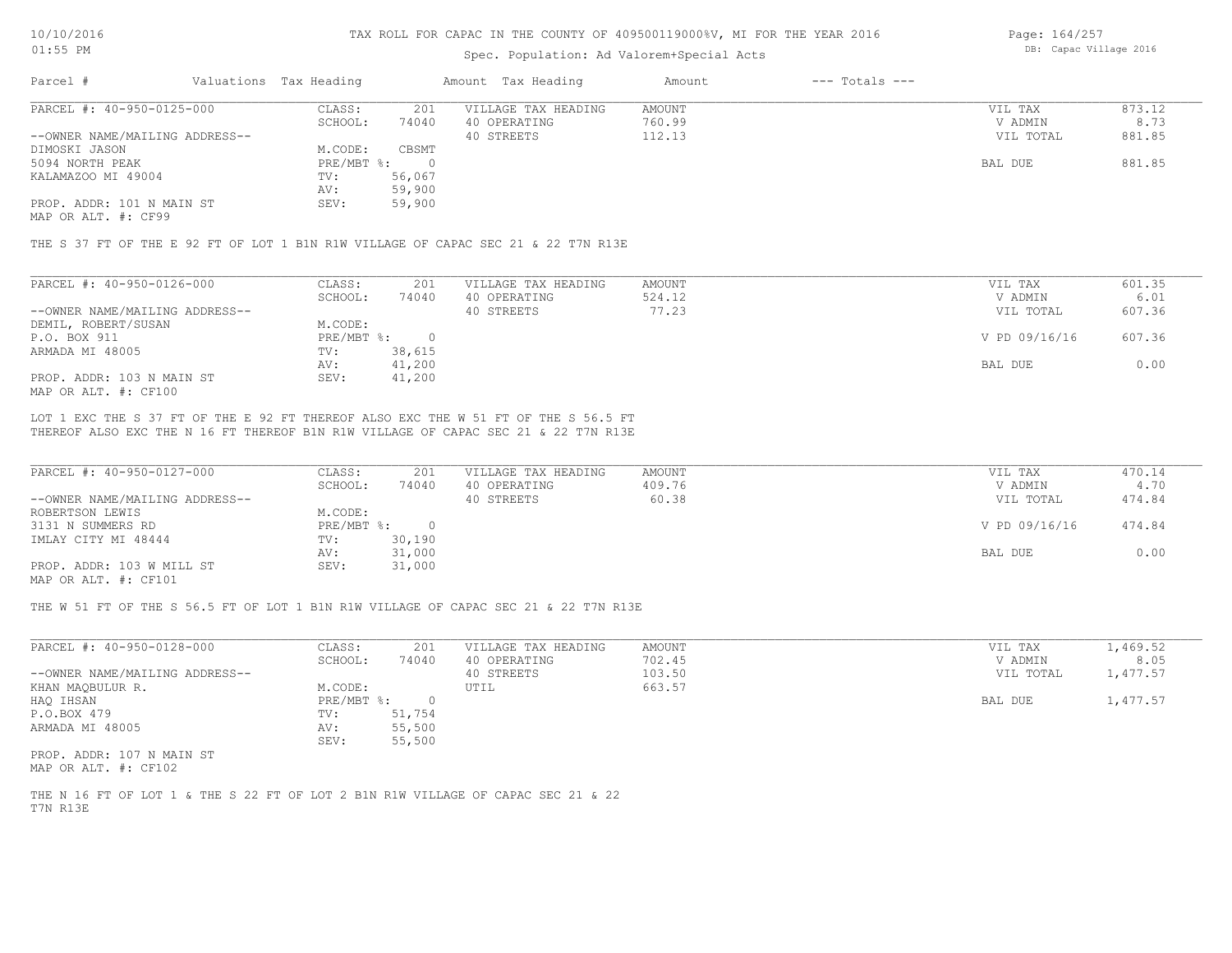# Spec. Population: Ad Valorem+Special Acts

Page: 165/257 DB: Capac Village 2016

| Parcel #                       | Valuations Tax Heading |        | Amount Tax Heading  | Amount | $---$ Totals $---$ |               |        |
|--------------------------------|------------------------|--------|---------------------|--------|--------------------|---------------|--------|
| PARCEL #: 40-950-0129-000      | CLASS:                 | 201    | VILLAGE TAX HEADING | AMOUNT |                    | VIL TAX       | 442.01 |
|                                | SCHOOL:                | 74040  | 40 OPERATING        | 385.25 |                    | V ADMIN       | 4.42   |
| --OWNER NAME/MAILING ADDRESS-- |                        |        | 40 STREETS          | 56.76  |                    | VIL TOTAL     | 446.43 |
| 109 N MAIN, LLC                | M.CODE:                |        |                     |        |                    |               |        |
| 6419 STERLING ROAD             | $PRE/MBT$ %:           |        |                     |        |                    | V PD 08/01/16 | 446.43 |
| YALE MI 48097                  | TV:                    | 28,384 |                     |        |                    |               |        |
|                                | AV:                    | 30,500 |                     |        |                    | BAL DUE       | 0.00   |
| PROP. ADDR: 109 N MAIN ST      | SEV:                   | 30,500 |                     |        |                    |               |        |
|                                |                        |        |                     |        |                    |               |        |

MAP OR ALT. #: CF103

THE N 25 FT OF THE S 47 FT OF LOT 2 B1N R1W VILLAGE OF CAPAC

| PARCEL #: 40-950-0130-000      | CLASS:     | 703   | VILLAGE TAX HEADING | AMOUNT | VIL TAX   | 0.00 |
|--------------------------------|------------|-------|---------------------|--------|-----------|------|
|                                | SCHOOL:    | 74040 | 40 OPERATING        | 0.00   | V ADMIN   | 0.00 |
| --OWNER NAME/MAILING ADDRESS-- |            |       | 40 STREETS          | 0.00   | VIL TOTAL | 0.00 |
| VILLAGE OF CAPAC               | M.CODE:    |       |                     |        |           |      |
| 131 N MAIN ST                  | PRE/MBT %: |       |                     |        | BAL DUE   | 0.00 |
| CAPAC MI 48014                 | TV:        |       |                     |        |           |      |
|                                | AV:        |       |                     |        |           |      |
| PROP. ADDR: 111 N MAIN ST      | SEV:       |       |                     |        |           |      |
|                                |            |       |                     |        |           |      |

MAP OR ALT. #: C104

THE S 27.5 FT OF THE N 28 FT OF LOT 2 B1N R1W VILLAGE OF CAPAC SEC 21 & 22 T7N R13E

| PARCEL #: 40-950-0131-000      | CLASS:       | 703   | VILLAGE TAX HEADING | AMOUNT | VIL TAX   | 0.00 |
|--------------------------------|--------------|-------|---------------------|--------|-----------|------|
|                                | SCHOOL:      | 74040 | 40 OPERATING        | 0.00   | V ADMIN   | 0.00 |
| --OWNER NAME/MAILING ADDRESS-- |              |       | 40 STREETS          | 0.00   | VIL TOTAL | 0.00 |
| VILLAGE OF CAPAC               | M.CODE:      |       |                     |        |           |      |
| P.O. BOX 218                   | $PRE/MBT$ %: |       |                     |        | BAL DUE   | 0.00 |
| CAPAC MI 48014                 | TV:          |       |                     |        |           |      |
|                                | AV:          |       |                     |        |           |      |
| PROP. ADDR: 113 N MAIN ST      | SEV:         |       |                     |        |           |      |
| MAP OR ALT. #: CF105           |              |       |                     |        |           |      |

T7N R13E THE S 25 FT OF LOT 3 & THE N 0.5 FT OF LOT 2 B1N R1W VILLAGE OF CAPAC SEC 21 & 22

| PARCEL #: 40-950-0132-000      | CLASS:     | 705   | VILLAGE TAX HEADING | AMOUNT | VIL TAX   | 0.00 |
|--------------------------------|------------|-------|---------------------|--------|-----------|------|
|                                | SCHOOL:    | 74040 | 40 OPERATING        | 0.00   | V ADMIN   | 0.00 |
| --OWNER NAME/MAILING ADDRESS-- |            |       | 40 STREETS          | 0.00   | VIL TOTAL | 0.00 |
| AMERICAN LEGION INC #142       | M.CODE:    |       |                     |        |           |      |
| P.O. BOX 301                   | PRE/MBT %: |       |                     |        | BAL DUE   | 0.00 |
| CAPAC MI 48014                 | TV:        |       |                     |        |           |      |
|                                | AV:        |       |                     |        |           |      |
| PROP. ADDR: 115 N MAIN ST      | SEV:       |       |                     |        |           |      |
| MAP OR ALT. #: CF106           |            |       |                     |        |           |      |

R13E LOT 3 EXC N 26.5 FT & EXC S 25 FT THEREOF B1N R1W VILLAGE OF CAPAC SEC 21 & 22 T7N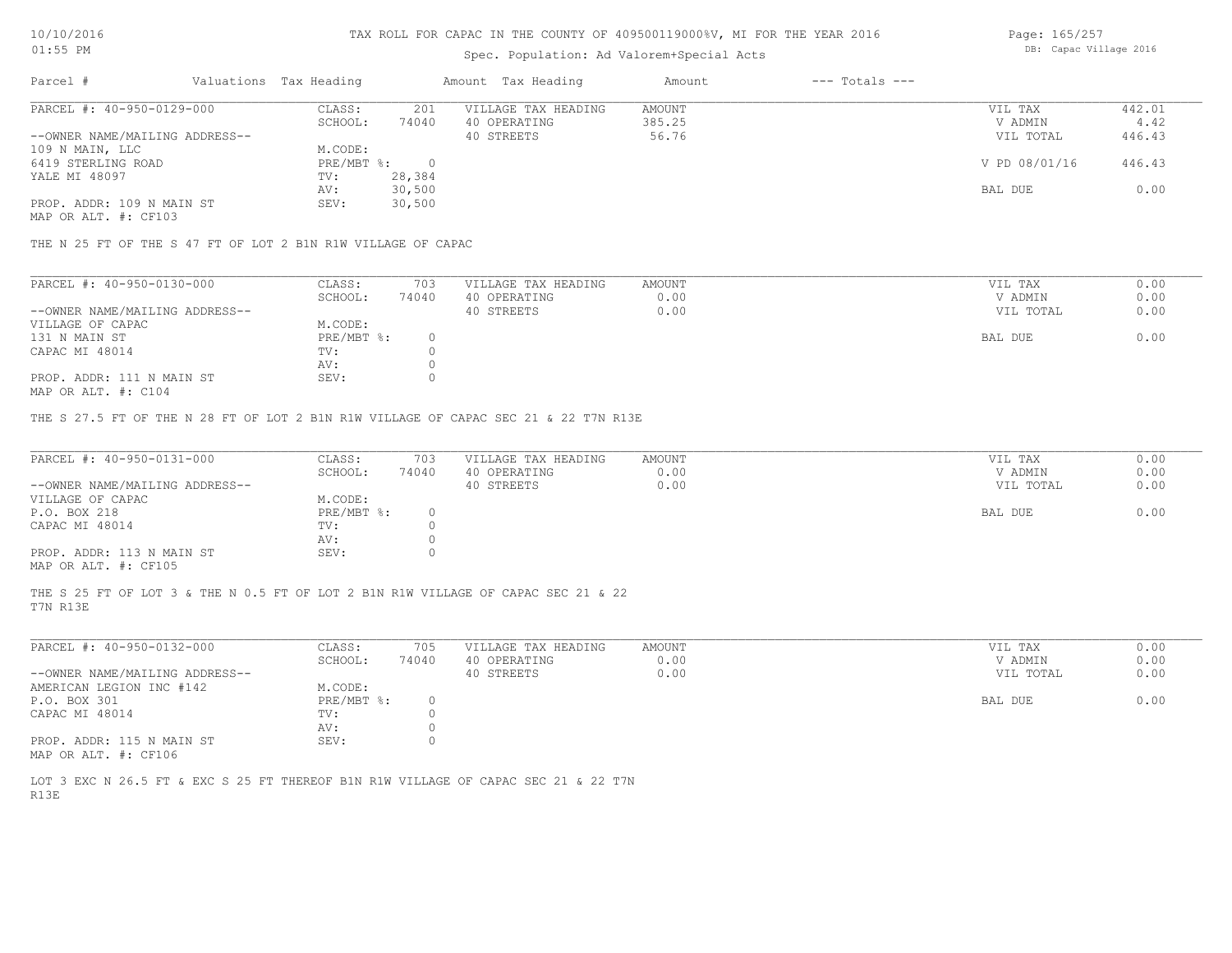| 10/10/2016 |  |
|------------|--|
|            |  |

Page: 166/257

| Parcel #                                                                                                 |                                    |                     |               |                    |               |          |
|----------------------------------------------------------------------------------------------------------|------------------------------------|---------------------|---------------|--------------------|---------------|----------|
|                                                                                                          | Valuations Tax Heading             | Amount Tax Heading  | Amount        | $---$ Totals $---$ |               |          |
| PARCEL #: 40-950-0133-000                                                                                | CLASS:<br>201                      | VILLAGE TAX HEADING | <b>AMOUNT</b> |                    | VIL TAX       | 410.77   |
|                                                                                                          | SCHOOL:<br>74040                   | 40 OPERATING        | 358.02        |                    | V ADMIN       | 4.10     |
| --OWNER NAME/MAILING ADDRESS--                                                                           |                                    | 40 STREETS          | 52.75         |                    | VIL TOTAL     | 414.87   |
| CAPAC HARDWARE STORE, LLC                                                                                | M.CODE:                            |                     |               |                    |               |          |
| 119 N MAIN ST                                                                                            | PRE/MBT %:<br>$\overline{0}$       |                     |               |                    | V PD 08/31/16 | 414.87   |
| CAPAC MI 48014                                                                                           | TV:<br>26,378                      |                     |               |                    |               |          |
|                                                                                                          | 28,300<br>AV:                      |                     |               | BAL DUE            |               | 0.00     |
| PROP. ADDR: 117 N MAIN ST<br>MAP OR ALT. #: CF107                                                        | 28,300<br>SEV:                     |                     |               |                    |               |          |
| N26.5 FT OF LOT 3 & S 1.83 FT OF LOT 4 B1N R1W VILLAGE OF CAPAC SEC 21 & 22 T7N<br>R13E                  |                                    |                     |               |                    |               |          |
| PARCEL #: 40-950-0134-000                                                                                | CLASS:<br>201                      | VILLAGE TAX HEADING | AMOUNT        |                    | VIL TAX       | 1,255.82 |
|                                                                                                          | SCHOOL:<br>74040                   | 40 OPERATING        | 1,094.54      |                    | V ADMIN       | 12.55    |
| --OWNER NAME/MAILING ADDRESS--                                                                           |                                    | 40 STREETS          | 161.28        |                    | VIL TOTAL     | 1,268.37 |
| CAPAC HARDWARE STORE, LLC                                                                                | M.CODE:                            |                     |               |                    |               |          |
| 119 N MAIN ST                                                                                            | $PRE/MBT$ %:<br>$\overline{0}$     |                     |               |                    | V PD 08/31/16 | 1,268.37 |
| CAPAC MI 48014                                                                                           | 80,641<br>TV:                      |                     |               |                    |               |          |
|                                                                                                          | 86,500<br>AV:                      |                     |               | BAL DUE            |               | 0.00     |
| PROP. ADDR: 119 N MAIN ST                                                                                | SEV:<br>86,500                     |                     |               |                    |               |          |
| MAP OR ALT. #: CF108<br>LOT 4 EXC S 1.83 FT & EXC N 6.50 FT THEREOF B1N R1W VILLAGE OF CAPAC SEC 21 & 22 |                                    |                     |               |                    |               |          |
| T7N R13E<br>PARCEL #: 40-950-0135-000                                                                    | CLASS:<br>201                      | VILLAGE TAX HEADING | AMOUNT        |                    | VIL TAX       | 1,343.28 |
|                                                                                                          | SCHOOL:<br>74040                   | 40 OPERATING        | 1,170.77      |                    | V ADMIN       | 13.43    |
| --OWNER NAME/MAILING ADDRESS--                                                                           |                                    | 40 STREETS          | 172.51        |                    | VIL TOTAL     | 1,356.71 |
| AGF PROPERTIES, INC                                                                                      | M.CODE:                            |                     |               |                    |               |          |
| 12270 FRANKDRIVE                                                                                         | PRE/MBT %:<br>$\overline{0}$       |                     |               |                    | V PD 08/10/16 | 1,356.71 |
| ROMEO MI 48065                                                                                           | 86,258<br>TV:                      |                     |               |                    |               |          |
|                                                                                                          | AV:<br>92,700                      |                     |               | BAL DUE            |               | 0.00     |
| PROP. ADDR: 127 N MAIN ST<br>MAP OR ALT. #: CF109                                                        | 92,700<br>SEV:                     |                     |               |                    |               |          |
| THE N 6.5 FT OF LOT 4 & THE S 70 FT OF LOT 5 B1N R1W VILLAGE OF CAPAC SEC 21 & 22<br>T7N R13E            |                                    |                     |               |                    |               |          |
| PARCEL #: 40-950-0136-000                                                                                | CLASS:<br>703                      | VILLAGE TAX HEADING | <b>AMOUNT</b> |                    | VIL TAX       | 0.00     |
|                                                                                                          | SCHOOL:<br>74040                   | 40 OPERATING        | 0.00          |                    | V ADMIN       | 0.00     |
| --OWNER NAME/MAILING ADDRESS--                                                                           |                                    |                     |               |                    |               |          |
|                                                                                                          |                                    | 40 STREETS          | 0.00          |                    | VIL TOTAL     | 0.00     |
| TOWNSHIP OF MUSSEY HALL                                                                                  | M.CODE:<br>PRE/MBT %:              |                     |               | BAL DUE            |               |          |
|                                                                                                          | $\circ$                            |                     |               |                    |               | 0.00     |
| PROP. ADDR: 135 N MAIN ST                                                                                | $\circ$<br>TV:                     |                     |               |                    |               |          |
| MAP OR ALT. #: CF110/111                                                                                 | $\circ$<br>AV:<br>SEV:<br>$\Omega$ |                     |               |                    |               |          |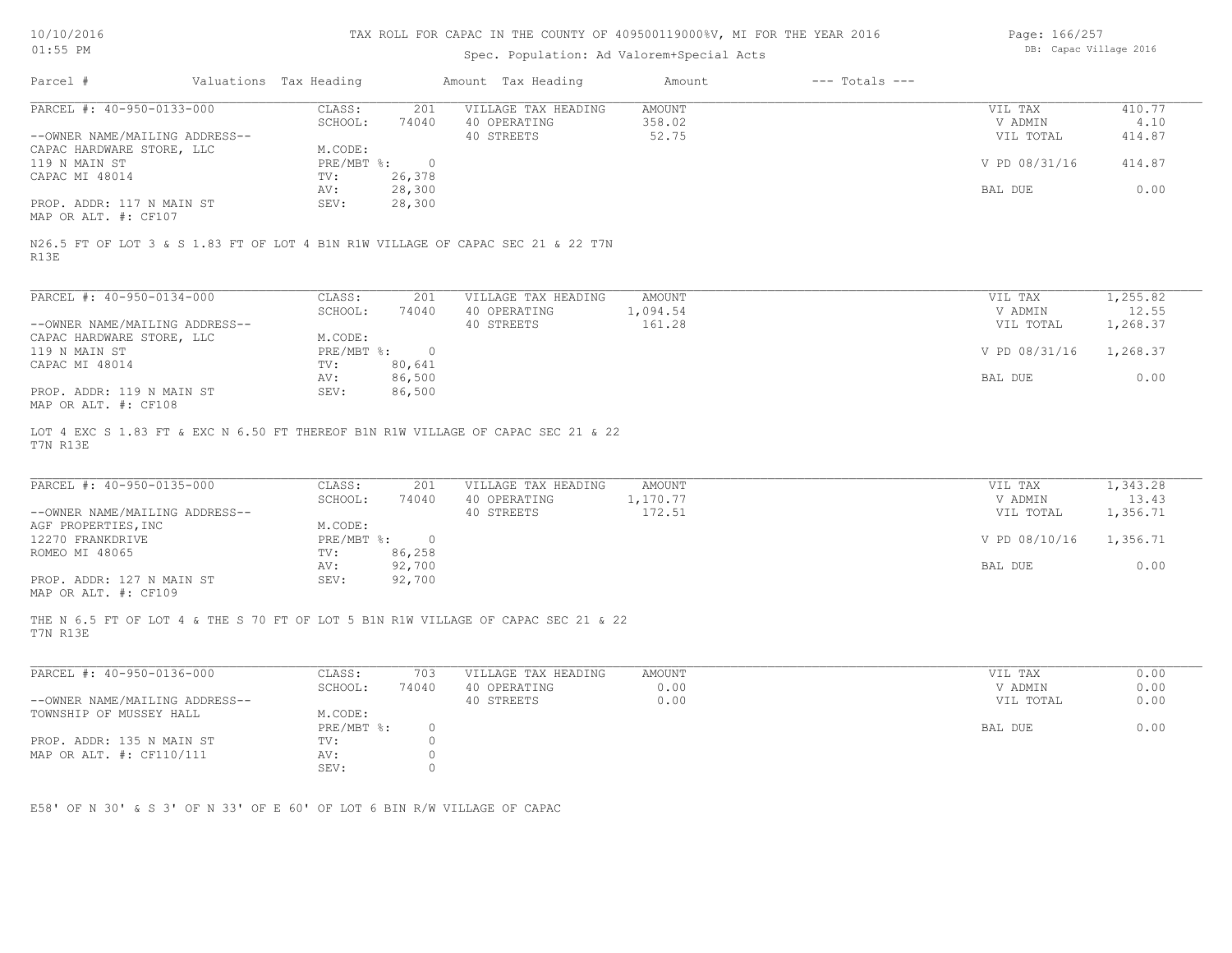# Spec. Population: Ad Valorem+Special Acts

Page: 167/257 DB: Capac Village 2016

| Parcel #                       | Valuations Tax Heading |       | Amount Tax Heading  | Amount | $---$ Totals $---$ |           |      |
|--------------------------------|------------------------|-------|---------------------|--------|--------------------|-----------|------|
| PARCEL #: 40-950-0137-000      | CLASS:                 | 703   | VILLAGE TAX HEADING | AMOUNT |                    | VIL TAX   | 0.00 |
|                                | SCHOOL:                | 74040 | 40 OPERATING        | 0.00   |                    | V ADMIN   | 0.00 |
| --OWNER NAME/MAILING ADDRESS-- |                        |       | 40 STREETS          | 0.00   |                    | VIL TOTAL | 0.00 |
| VILLAGE OF CAPAC               | M.CODE:                |       |                     |        |                    |           |      |
| 131 N MAIN ST                  | PRE/MBT %:             |       |                     |        |                    | BAL DUE   | 0.00 |
| CAPAC MI 48014                 | TV:                    |       |                     |        |                    |           |      |
|                                | AV:                    |       |                     |        |                    |           |      |
| PROP. ADDR: 131 N MAIN ST      | SEV:                   |       |                     |        |                    |           |      |
| MAP OR ALT. #: CF112           |                        |       |                     |        |                    |           |      |

R/W VILLAGE OF CAPAC LOT 6 & N 5' OF LOT 5 EXC E 58' OF N 30' & EXC S 3' OF N 33' OF E 60' OF LOT 6 BIN

| PARCEL #: 40-950-0139-000       | CLASS:     | 708   | VILLAGE TAX HEADING | AMOUNT | VIL TAX   | 0.00 |
|---------------------------------|------------|-------|---------------------|--------|-----------|------|
|                                 | SCHOOL:    | 74040 | 40 OPERATING        | 0.00   | V ADMIN   | 0.00 |
| --OWNER NAME/MAILING ADDRESS--  |            |       | 40 STREETS          | 0.00   | VIL TOTAL | 0.00 |
| FIRST BAPTIST CHURCH            | M.CODE:    |       |                     |        |           |      |
| 108 W CHURCH ST                 | PRE/MBT %: | 0.    |                     |        | BAL DUE   | 0.00 |
| CAPAC MI 48014-3005             | TV:        |       |                     |        |           |      |
|                                 | AV:        |       |                     |        |           |      |
| PROP. ADDR: 108 W CHURCH STRRET | SEV:       |       |                     |        |           |      |
| MAP OR ALT. #: CF113/114        |            |       |                     |        |           |      |

LOTS 7,8 & 9 BIN R/W VILLAGE OF CAPAC

| PARCEL #: 40-950-0140-000      | CLASS:  | 401            | VILLAGE TAX HEADING | AMOUNT | VIL TAX       | 383.69 |
|--------------------------------|---------|----------------|---------------------|--------|---------------|--------|
|                                | SCHOOL: | 74040          | 40 OPERATING        | 334.42 | V ADMIN       | 3.83   |
| --OWNER NAME/MAILING ADDRESS-- |         |                | 40 STREETS          | 49.27  | VIL TOTAL     | 387.52 |
| LOPER DWAYNE A/MELANIE         | M.CODE: | OLALS          |                     |        |               |        |
| 106 N NEEPER                   |         | PRE/MBT %: 100 |                     |        | V PD 09/16/16 | 387.52 |
| CAPAC MI 48014                 | TV:     | 24,639         |                     |        |               |        |
|                                | AV:     | 30,600         |                     |        | BAL DUE       | 0.00   |
| PROP. ADDR: 106 N NEEPER ST    | SEV:    | 30,600         |                     |        |               |        |
| MAP OR ALT. #: CF115           |         |                |                     |        |               |        |

N50 FT OF LOT 10 B1N R1W VILLAGE OF CAPAC

| PARCEL #: 40-950-0141-000      | CLASS:     | 401    | VILLAGE TAX HEADING | AMOUNT | VIL TAX   | 372.42 |
|--------------------------------|------------|--------|---------------------|--------|-----------|--------|
|                                | SCHOOL:    | 74040  | 40 OPERATING        | 324.59 | V ADMIN   | 3.72   |
| --OWNER NAME/MAILING ADDRESS-- |            |        | 40 STREETS          | 47.83  | VIL TOTAL | 376.14 |
| SCHONEMAN HAROLD/ROGER         | M.CODE:    |        |                     |        |           |        |
| 7608 LANSING AVE               | PRE/MBT %: |        |                     |        | BAL DUE   | 376.14 |
| JACKSON MI 49201               | TV:        | 23,915 |                     |        |           |        |
|                                | AV:        | 29,200 |                     |        |           |        |
| PROP. ADDR: 104 N NEEPER ST    | SEV:       | 29,200 |                     |        |           |        |
| MAP OR ALT. #: CF116           |            |        |                     |        |           |        |

& 22 T7N R13E THE S 25 FT OF LOT 10 & THE N 25 FT OF LOTS 11 & 12 B1N R1W VILLAGE OF CAPAC SEC 21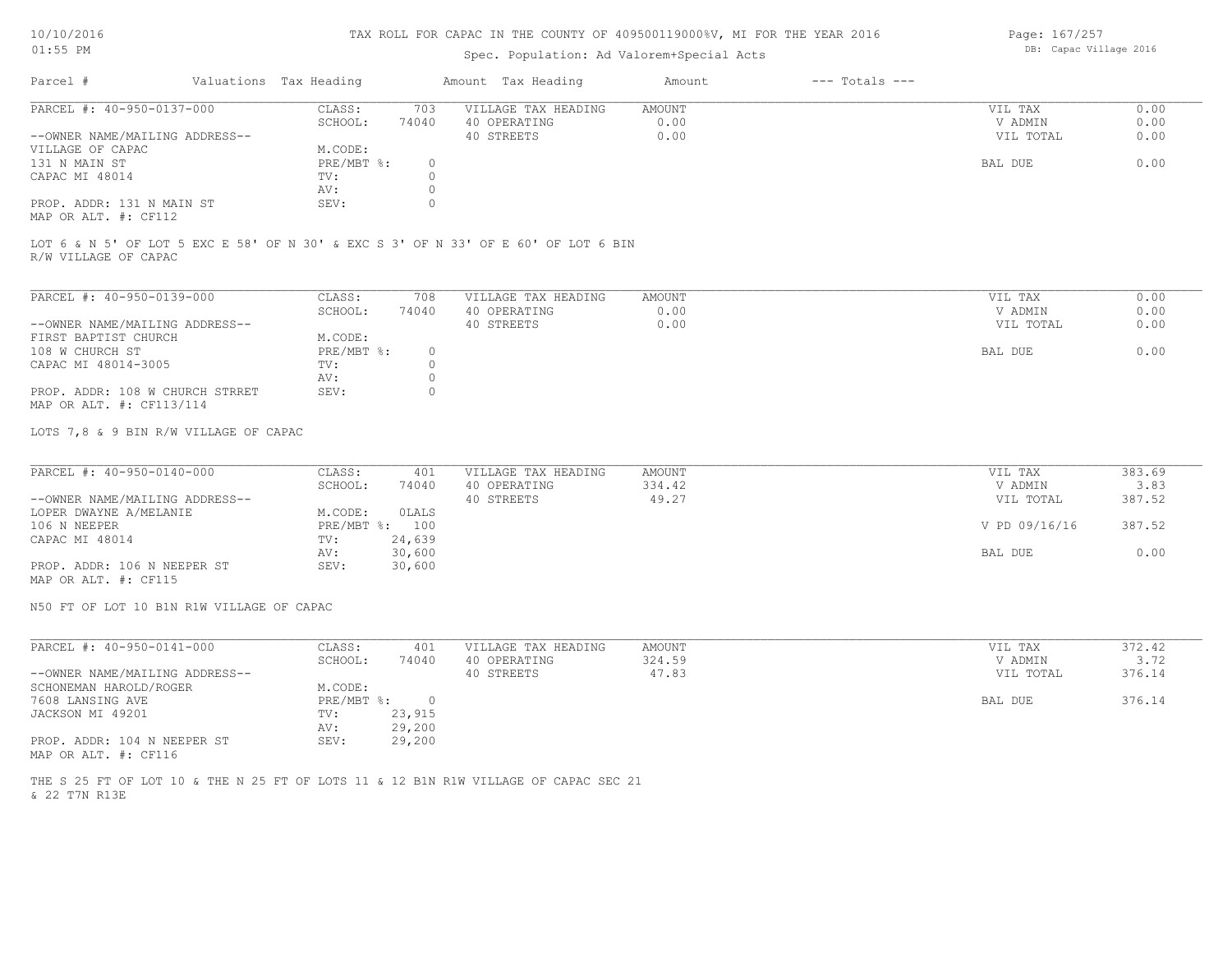# Spec. Population: Ad Valorem+Special Acts

Page: 168/257 DB: Capac Village 2016

| Parcel #                       | Valuations Tax Heading |        | Amount Tax Heading  | Amount | $---$ Totals $---$ |               |        |
|--------------------------------|------------------------|--------|---------------------|--------|--------------------|---------------|--------|
| PARCEL #: 40-950-0142-000      | CLASS:                 | 401    | VILLAGE TAX HEADING | AMOUNT |                    | VIL TAX       | 530.02 |
|                                | SCHOOL:                | 74040  | 40 OPERATING        | 461.95 |                    | V ADMIN       | 5.30   |
| --OWNER NAME/MAILING ADDRESS-- |                        |        | 40 STREETS          | 68.07  |                    | VIL TOTAL     | 535.32 |
| BECKER GERALD/SANDRA           | M.CODE:                |        |                     |        |                    |               |        |
| P O BOX 158                    | $PRE/MBT$ %:           |        |                     |        |                    | V PD 08/19/16 | 535.32 |
| CAPAC MI 48014                 | TV:                    | 34,035 |                     |        |                    |               |        |
|                                | AV:                    | 39,500 |                     |        |                    | BAL DUE       | 0.00   |
| PROP. ADDR: 107 W MILL ST      | SEV:                   | 39,500 |                     |        |                    |               |        |
| MAP OR ALT. #: CF117           |                        |        |                     |        |                    |               |        |

LOTS 11 & 12 EXC THE N 25 FT THEREOF B1N R1W VILLAGE OF CAPAC SEC 21 & 22 T7N R13E

| PARCEL #: 40-950-0143-000      | CLASS:  | 401            | VILLAGE TAX HEADING | AMOUNT | VIL TAX       | 470.78 |
|--------------------------------|---------|----------------|---------------------|--------|---------------|--------|
|                                | SCHOOL: | 74040          | 40 OPERATING        | 410.32 | V ADMIN       | 4.70   |
| --OWNER NAME/MAILING ADDRESS-- |         |                | 40 STREETS          | 60.46  | VIL TOTAL     | 475.48 |
| ROSILLO ROGELIO/MARIA          | M.CODE: |                |                     |        |               |        |
| 201 W MILL ST                  |         | PRE/MBT %: 100 |                     |        | V PD 08/29/16 | 475.48 |
| CAPAC MI 48014-3025            | TV:     | 30,231         |                     |        |               |        |
|                                | AV:     | 36,000         |                     |        | BAL DUE       | 0.00   |
| PROP. ADDR: 201 W MILL ST      | SEV:    | 36,000         |                     |        |               |        |
| MAP OR ALT. #: CF118           |         |                |                     |        |               |        |

S90 FT OF LOT 1 B1N R2W VILLAGE OF CAPAC

| PARCEL #: 40-950-0144-000      | CLASS:     | 401    | VILLAGE TAX HEADING | AMOUNT | VIL TAX       | 463.38 |
|--------------------------------|------------|--------|---------------------|--------|---------------|--------|
|                                | SCHOOL:    | 74040  | 40 OPERATING        | 403.87 | V ADMIN       | 4.63   |
| --OWNER NAME/MAILING ADDRESS-- |            |        | 40 STREETS          | 59.51  | VIL TOTAL     | 468.01 |
| JJ EDWARD INVESTMENT GROUP LLC | M.CODE:    |        |                     |        |               |        |
| 29635 33 MILE RD               | PRE/MBT %: |        |                     |        | V PD 08/29/16 | 468.01 |
| RICHMOND MI 48062              | TV:        | 29,756 |                     |        |               |        |
|                                | AV:        | 32,800 |                     |        | BAL DUE       | 0.00   |
| PROP. ADDR: 103 N NEEPER ST    | SEV:       | 32,800 |                     |        |               |        |
| MAP OR ALT. #: CF119           |            |        |                     |        |               |        |

N60 FT OF LOT 1 & N 25 FT OF LOT 2 B1N R2W VILLAGE OF CAPAC SEC 21 & 22 T7N R13E

| PARCEL #: 40-950-0145-000      | CLASS:       | 401    | VILLAGE TAX HEADING | AMOUNT | VIL TAX       | 709.13 |  |
|--------------------------------|--------------|--------|---------------------|--------|---------------|--------|--|
|                                | SCHOOL:      | 74040  | 40 OPERATING        | 618.06 | V ADMIN       | 7.09   |  |
| --OWNER NAME/MAILING ADDRESS-- |              |        | 40 STREETS          | 91.07  | VIL TOTAL     | 716.22 |  |
| WARNEZ GREGORY                 | M.CODE:      |        |                     |        |               |        |  |
| 203 W MILL ST                  | $PRE/MBT$ %: | 100    |                     |        | V PD 08/10/16 | 716.22 |  |
| CAPAC MI 48014-3025            | TV:          | 45,536 |                     |        |               |        |  |
|                                | AV:          | 49,500 |                     |        | BAL DUE       | 0.00   |  |
| PROP. ADDR: 203 W MILL ST      | SEV:         | 49,500 |                     |        |               |        |  |
| MAP OR ALT. #: CF120           |              |        |                     |        |               |        |  |

LOT 2 EXC N 25 FT B1N R2W VILLAGE OF CAPAC SEC 21 & 22 T7N R13E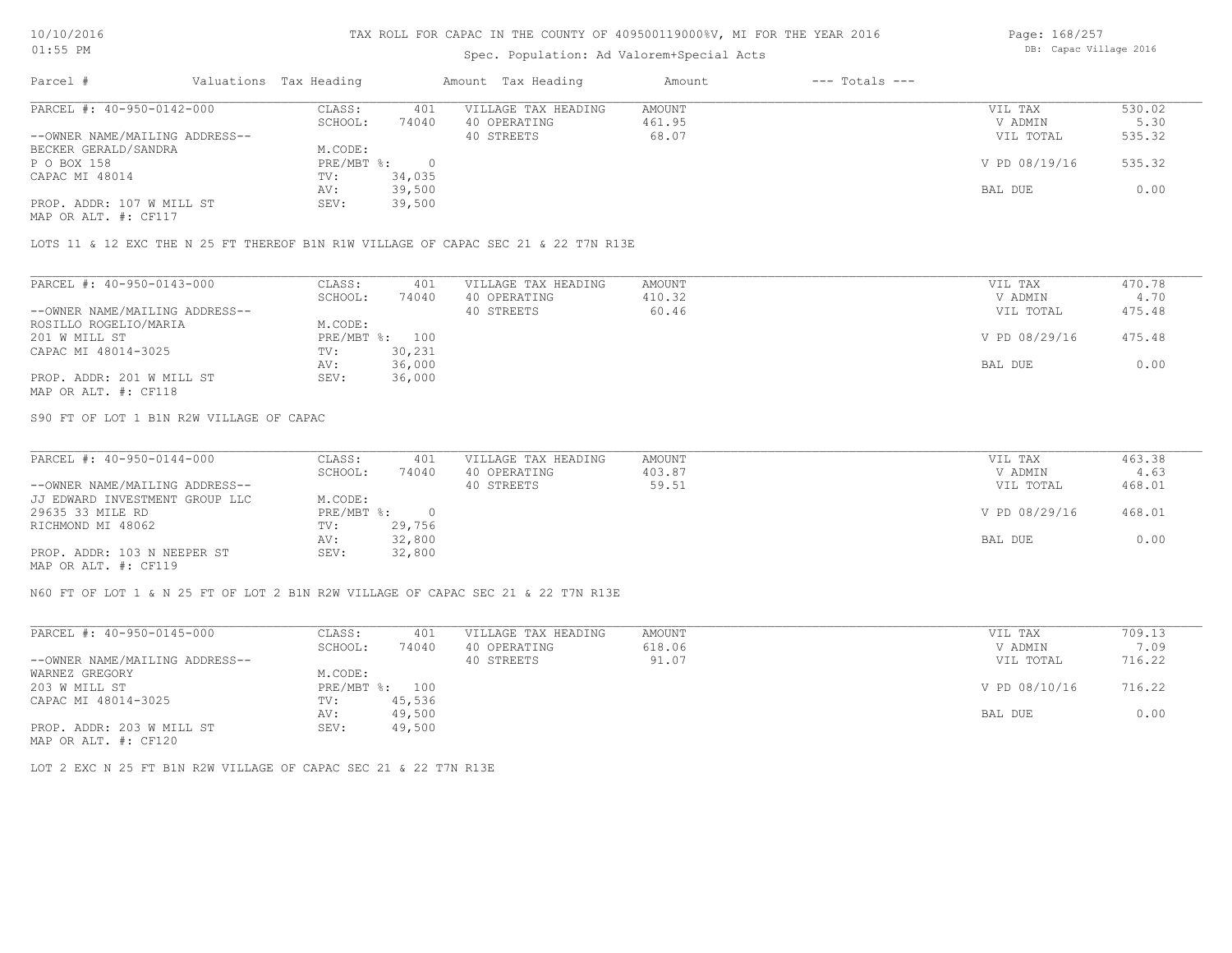# Spec. Population: Ad Valorem+Special Acts

Page: 169/257 DB: Capac Village 2016

| Parcel #                                            | Valuations Tax Heading |                  | Amount Tax Heading  | Amount        | $---$ Totals $---$ |               |        |
|-----------------------------------------------------|------------------------|------------------|---------------------|---------------|--------------------|---------------|--------|
| PARCEL #: 40-950-0146-000                           | CLASS:                 | 401              | VILLAGE TAX HEADING | AMOUNT        |                    | VIL TAX       | 601.35 |
|                                                     | SCHOOL:                | 74040            | 40 OPERATING        | 524.12        |                    | V ADMIN       | 6.01   |
| --OWNER NAME/MAILING ADDRESS--                      |                        |                  | 40 STREETS          | 77.23         |                    | VIL TOTAL     | 607.36 |
| BYERS KEVIN F                                       | M.CODE:                |                  |                     |               |                    |               |        |
| BYERS SANDRA L                                      | PRE/MBT %:             | $\overline{0}$   |                     |               |                    | V PD 09/12/16 | 607.36 |
| P.O. BOX 357                                        | TV:                    | 38,615           |                     |               |                    |               |        |
| CAPAC MI 48014-0357                                 | AV:<br>SEV:            | 46,000<br>46,000 |                     |               |                    | BAL DUE       | 0.00   |
| PROP. ADDR: 105 N NEEPER ST<br>MAP OR ALT. #: CF121 |                        |                  |                     |               |                    |               |        |
| PARCEL #: 40-950-0147-000                           | CLASS:                 | 401              | VILLAGE TAX HEADING | <b>AMOUNT</b> |                    | VIL TAX       | 567.53 |
|                                                     | SCHOOL:                | 74040            | 40 OPERATING        | 494.65        |                    | V ADMIN       | 5.67   |
| --OWNER NAME/MAILING ADDRESS--                      |                        |                  | 40 STREETS          | 72.88         |                    | VIL TOTAL     | 573.20 |
| SONNER JANET                                        | M.CODE:                |                  |                     |               |                    |               |        |
| 107 N NEEPER ST                                     |                        | PRE/MBT %: 100   |                     |               |                    | V PD 07/08/16 | 573.20 |
| CAPAC MI 48014                                      | TV:                    | 36,444           |                     |               |                    |               |        |
|                                                     | AV:                    | 44,100           |                     |               |                    | BAL DUE       | 0.00   |
| PROP. ADDR: 107 N NEEPER ST                         | SEV:                   | 44,100           |                     |               |                    |               |        |
| MAP OR ALT. #: CF122                                |                        |                  |                     |               |                    |               |        |
| LOT 4 B1N R2W VILLAGE OF CAPAC SEC 21 & 22 T7N R13E |                        |                  |                     |               |                    |               |        |
| PARCEL #: 40-950-0148-000                           | CLASS:                 | 401              | VILLAGE TAX HEADING | AMOUNT        |                    | VIL TAX       | 504.61 |
|                                                     | SCHOOL:                | 74040            | 40 OPERATING        | 439.81        |                    | V ADMIN       | 5.04   |
| --OWNER NAME/MAILING ADDRESS--                      |                        |                  | 40 STREETS          | 64.80         |                    | VIL TOTAL     | 509.65 |
| LUBAHN EDW JR/LOUISE                                | M.CODE:                |                  |                     |               |                    |               |        |
| 109 N NEEPER ST                                     |                        | PRE/MBT %: 100   |                     |               |                    | V PD 08/29/16 | 509.65 |
| CAPAC MI 48014                                      | TV:                    | 32,404           |                     |               |                    |               |        |
|                                                     | AV:                    | 39,800           |                     |               |                    | BAL DUE       | 0.00   |
| PROP. ADDR: 109 N NEEPER ST                         | SEV:                   | 39,800           |                     |               |                    |               |        |
| MAP OR ALT. #: CB123                                |                        |                  |                     |               |                    |               |        |
| LOT 5 B1N R2W VILLAGE OF CAPAC SEC 21 & 22 T7N R13E |                        |                  |                     |               |                    |               |        |

| PARCEL #: 40-950-0149-000      | CLASS:  | 401            | VILLAGE TAX HEADING | AMOUNT | VIL TAX       | 490.13 |
|--------------------------------|---------|----------------|---------------------|--------|---------------|--------|
|                                | SCHOOL: | 74040          | 40 OPERATING        | 427.19 | V ADMIN       | 4.90   |
| --OWNER NAME/MAILING ADDRESS-- |         |                | 40 STREETS          | 62.94  | VIL TOTAL     | 495.03 |
| LEIGH CAROLYN                  | M.CODE: |                |                     |        |               |        |
| 113 N NEEPER ST                |         | PRE/MBT %: 100 |                     |        | V PD 08/15/16 | 495.03 |
| CAPAC MI 48014-3033            | TV:     | 31,474         |                     |        |               |        |
|                                | AV:     | 37,900         |                     |        | BAL DUE       | 0.00   |
| PROP. ADDR: 113 N NEEPER ST    | SEV:    | 37,900         |                     |        |               |        |
| MAP OR ALT. #: CF124           |         |                |                     |        |               |        |

LOT 6 B1N R2W VILLAGE OF CAPAC SEC 21 & 22 T7N R13E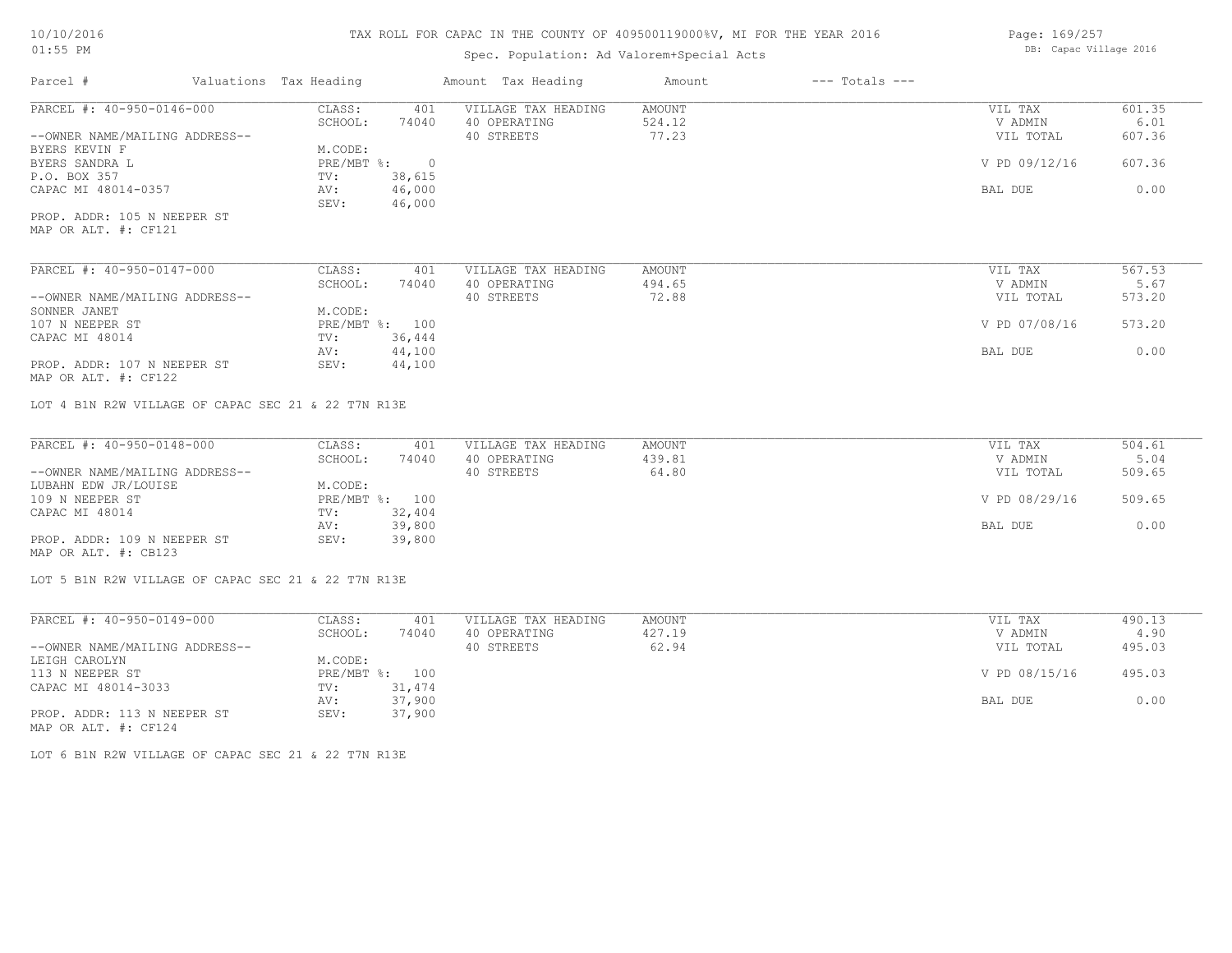# Spec. Population: Ad Valorem+Special Acts

| Page: 170/257 |                        |  |
|---------------|------------------------|--|
|               | DB: Capac Village 2016 |  |

| Parcel #                           |  | Valuations Tax Heading | Amount Tax Heading |                     | Amount | $---$ Totals $---$ |               |        |
|------------------------------------|--|------------------------|--------------------|---------------------|--------|--------------------|---------------|--------|
| PARCEL #: 40-950-0150-000          |  | CLASS:                 | 401                | VILLAGE TAX HEADING | AMOUNT |                    | VIL TAX       | 439.57 |
|                                    |  | SCHOOL:                | 74040              | 40 OPERATING        | 383.12 |                    | V ADMIN       | 4.39   |
| --OWNER NAME/MAILING ADDRESS--     |  |                        |                    | 40 STREETS          | 56.45  |                    | VIL TOTAL     | 443.96 |
| COX PHIL                           |  | M.CODE:                |                    |                     |        |                    |               |        |
| COX MARY                           |  | PRE/MBT %:             |                    |                     |        |                    | V PD 09/19/16 | 443.96 |
| 108 N GLASSFORD STREET             |  | TV:                    | 28,227             |                     |        |                    |               |        |
| CAPAC MI 48014                     |  | AV:                    | 34,800             |                     |        |                    | BAL DUE       | 0.00   |
|                                    |  | SEV:                   | 34,800             |                     |        |                    |               |        |
| PROP. ADDR: 108 N GLASSFORD STREET |  |                        |                    |                     |        |                    |               |        |

MAP OR ALT. #: CF125

LOT 7 B1N R2W VILLAGE OF CAPAC SEC 21 & 22 T7N R13E

| PARCEL #: 40-950-0151-000          | CLASS:     | 401    | VILLAGE TAX HEADING | AMOUNT | VIL TAX       | 701.35 |
|------------------------------------|------------|--------|---------------------|--------|---------------|--------|
|                                    | SCHOOL:    | 74040  | 40 OPERATING        | 611.28 | V ADMIN       | 7.01   |
| --OWNER NAME/MAILING ADDRESS--     |            |        | 40 STREETS          | 90.07  | VIL TOTAL     | 708.36 |
| BROWN JUDY L.                      | M.CODE:    |        |                     |        |               |        |
| MURRAY JOSEPH W.                   | PRE/MBT %: | 67     |                     |        | V PD 07/08/16 | 708.36 |
| 106 N GLASSFORD ST                 | TV:        | 45,037 |                     |        |               |        |
| CAPAC MI 48014-3009                | AV:        | 54,500 |                     |        | BAL DUE       | 0.00   |
|                                    | SEV:       | 54,500 |                     |        |               |        |
| PROP. ADDR: 106 N GLASSFORD STREET |            |        |                     |        |               |        |

MAP OR ALT. #: CF126

LOT 8 B1N R2W VILLAGE OF CAPAC SEC 21 & 22 T7N R13E

| PARCEL #: 40-950-0152-000          | CLASS:         | 401    | VILLAGE TAX HEADING | AMOUNT | VIL TAX       | 559.47 |
|------------------------------------|----------------|--------|---------------------|--------|---------------|--------|
|                                    | SCHOOL:        | 74040  | 40 OPERATING        | 487.62 | V ADMIN       | 5.59   |
| --OWNER NAME/MAILING ADDRESS--     |                |        | 40 STREETS          | 71.85  | VIL TOTAL     | 565.06 |
| SMITH ROBERT/DOROTHY               | M.CODE:        |        |                     |        |               |        |
| 104 N GLASSFORD ST                 | PRE/MBT %: 100 |        |                     |        | V PD 08/15/16 | 565.06 |
| CAPAC MI 48014-3009                | TV:            | 35,926 |                     |        |               |        |
|                                    | AV:            | 45,200 |                     |        | BAL DUE       | 0.00   |
| PROP. ADDR: 104 N GLASSFORD STREET | SEV:           | 45,200 |                     |        |               |        |

MAP OR ALT. #: CF127A

LOT 9 B1N R2W VILLAGE OF CAPAC SEC 21 & 22 T7N R13E

| PARCEL #: 40-950-0153-000      | CLASS:       | 401    | VILLAGE TAX HEADING | AMOUNT | VIL TAX       | 115.87 |
|--------------------------------|--------------|--------|---------------------|--------|---------------|--------|
|                                | SCHOOL:      | 74040  | 40 OPERATING        | 100.99 | V ADMIN       | 1.15   |
| --OWNER NAME/MAILING ADDRESS-- |              |        | 40 STREETS          | 14.88  | VIL TOTAL     | 117.02 |
| SMITH ROBERT/DOROTHY           | M.CODE:      |        |                     |        |               |        |
| 104 N GLASSFORD STREET         | $PRE/MBT$ %: | 100    |                     |        | V PD 08/15/16 | 117.02 |
| CAPAC MI 48014                 | TV:          | 7,441  |                     |        |               |        |
|                                | AV:          | 18,400 |                     |        | BAL DUE       | 0.00   |
| PROP. ADDR: N GLASSFORD STREET | SEV:         | 18,400 |                     |        |               |        |
| MAP OR ALT. #: CF127B          |              |        |                     |        |               |        |

LOT 10 B1N R2W VILLAGE OF CAPAC SEC 21 & 22 T7N R13E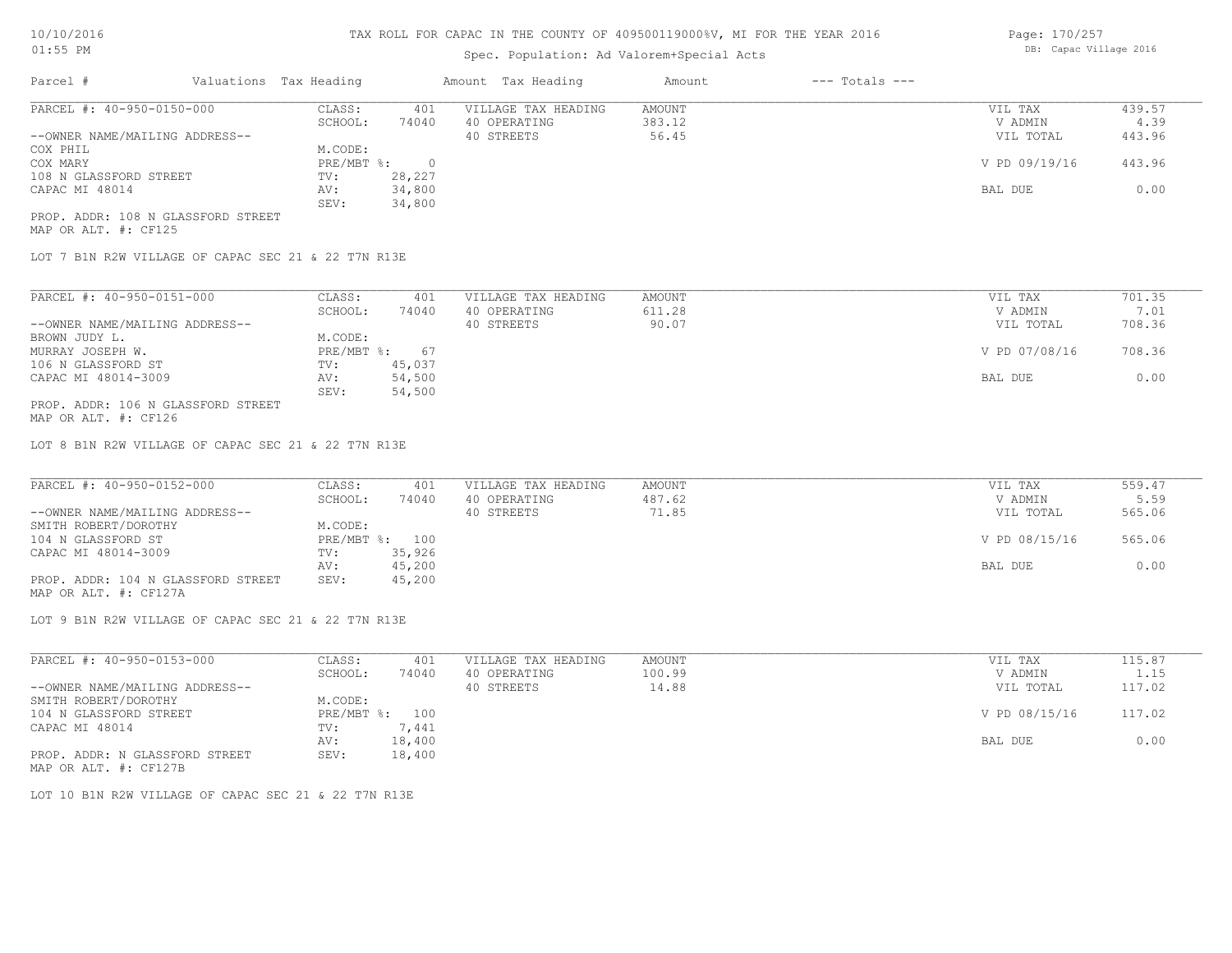# Spec. Population: Ad Valorem+Special Acts

| Page: 171/257 |                        |  |
|---------------|------------------------|--|
|               | DB: Capac Village 2016 |  |

| Parcel #                       | Valuations Tax Heading |        | Amount Tax Heading  | Amount | $---$ Totals $---$ |               |        |
|--------------------------------|------------------------|--------|---------------------|--------|--------------------|---------------|--------|
| PARCEL #: 40-950-0154-000      | CLASS:                 | 401    | VILLAGE TAX HEADING | AMOUNT |                    | VIL TAX       | 612.66 |
|                                | SCHOOL:                | 74040  | 40 OPERATING        | 533.98 |                    | V ADMIN       | 6.12   |
| --OWNER NAME/MAILING ADDRESS-- |                        |        | 40 STREETS          | 78.68  |                    | VIL TOTAL     | 618.78 |
| STANTON DALLAS I               | M.CODE:                | COREL  |                     |        |                    |               |        |
| 207 W MILL ST                  | PRE/MBT %:             |        |                     |        |                    | V PD 09/19/16 | 618.78 |
| CAPAC MI 48014-3025            | TV:                    | 39,342 |                     |        |                    |               |        |
|                                | AV:                    | 49,200 |                     |        |                    | BAL DUE       | 0.00   |
| PROP. ADDR: 207 W MILL ST      | SEV:                   | 49,200 |                     |        |                    |               |        |
| MAP OR ALT. #: CF128A          |                        |        |                     |        |                    |               |        |

LOT 11 B1N R2W VILLAGE OF CAPAC SEC 21 & 22 T7N R13E

| PARCEL #: 40-950-0154-500      | CLASS:     | 708   | VILLAGE TAX HEADING | AMOUNT | VIL TAX   | 0.00 |
|--------------------------------|------------|-------|---------------------|--------|-----------|------|
|                                | SCHOOL:    | 74040 | 40 OPERATING        | 0.00   | V ADMIN   | 0.00 |
| --OWNER NAME/MAILING ADDRESS-- |            |       | 40 STREETS          | 0.00   | VIL TOTAL | 0.00 |
| FIRST METH CH OF CAPAC         | M.CODE:    |       |                     |        |           |      |
| 211 W MILL ST                  | PRE/MBT %: |       |                     |        | BAL DUE   | 0.00 |
| CAPAC MI 48014                 | TV:        |       |                     |        |           |      |
|                                | AV:        |       |                     |        |           |      |
| PROP. ADDR: 211 W MILL ST      | SEV:       |       |                     |        |           |      |
|                                |            |       |                     |        |           |      |

MAP OR ALT. #: CF128B

LOT 12 B1N R2W VILLAGE OF CAPAC SEC 21 & 22 T7N R13E

| PARCEL #: 40-950-0155-000      | CLASS:     | 401    | VILLAGE TAX HEADING | AMOUNT | VIL TAX   | 355.46 |
|--------------------------------|------------|--------|---------------------|--------|-----------|--------|
|                                | SCHOOL:    | 74040  | 40 OPERATING        | 309.81 | V ADMIN   | 3.55   |
| --OWNER NAME/MAILING ADDRESS-- |            |        | 40 STREETS          | 45.65  | VIL TOTAL | 359.01 |
| MCNUTT MEL ALGER               | M.CODE:    |        |                     |        |           |        |
| P.O. BOX 541                   | PRE/MBT %: |        |                     |        | BAL DUE   | 359.01 |
| MEMPHIS MI 48041               | TV:        | 22,826 |                     |        |           |        |
|                                | AV:        | 28,900 |                     |        |           |        |
| PROP. ADDR: 303 W MILL ST      | SEV:       | 28,900 |                     |        |           |        |
| MAP OR ALT. #: CF129A          |            |        |                     |        |           |        |

 $\mathcal{L}_\mathcal{L} = \mathcal{L}_\mathcal{L} = \mathcal{L}_\mathcal{L} = \mathcal{L}_\mathcal{L} = \mathcal{L}_\mathcal{L} = \mathcal{L}_\mathcal{L} = \mathcal{L}_\mathcal{L} = \mathcal{L}_\mathcal{L} = \mathcal{L}_\mathcal{L} = \mathcal{L}_\mathcal{L} = \mathcal{L}_\mathcal{L} = \mathcal{L}_\mathcal{L} = \mathcal{L}_\mathcal{L} = \mathcal{L}_\mathcal{L} = \mathcal{L}_\mathcal{L} = \mathcal{L}_\mathcal{L} = \mathcal{L}_\mathcal{L}$ 

LOT 1 EXC N 50 FT THEREOF B1N R3W VILLAGE OF CAPAC SEC 21 & 22 T7N R13E

| PARCEL #: 40-950-0156-000          | CLASS:       | 401    | VILLAGE TAX HEADING | AMOUNT | VIL TAX       | 270.85 |
|------------------------------------|--------------|--------|---------------------|--------|---------------|--------|
|                                    | SCHOOL:      | 74040  | 40 OPERATING        | 236.07 | V ADMIN       | 2.70   |
| --OWNER NAME/MAILING ADDRESS--     |              |        | 40 STREETS          | 34.78  | VIL TOTAL     | 273.55 |
| HARVEY JAMIE                       | M.CODE:      | COREL  |                     |        |               |        |
| 101 N GLASSFORD ST                 | $PRE/MBT$ %: | 100    |                     |        | V PD 09/19/16 | 273.55 |
| CAPAC MI 48014                     | TV:          | 17,393 |                     |        |               |        |
|                                    | AV:          | 19,000 |                     |        | BAL DUE       | 0.00   |
| PROP. ADDR: 101 N GLASSFORD STREET | SEV:         | 19,000 |                     |        |               |        |
|                                    |              |        |                     |        |               |        |

MAP OR ALT. #: CF129B

N50 FT OF LOT 1 B1N R3W VILLAGE OF CAPAC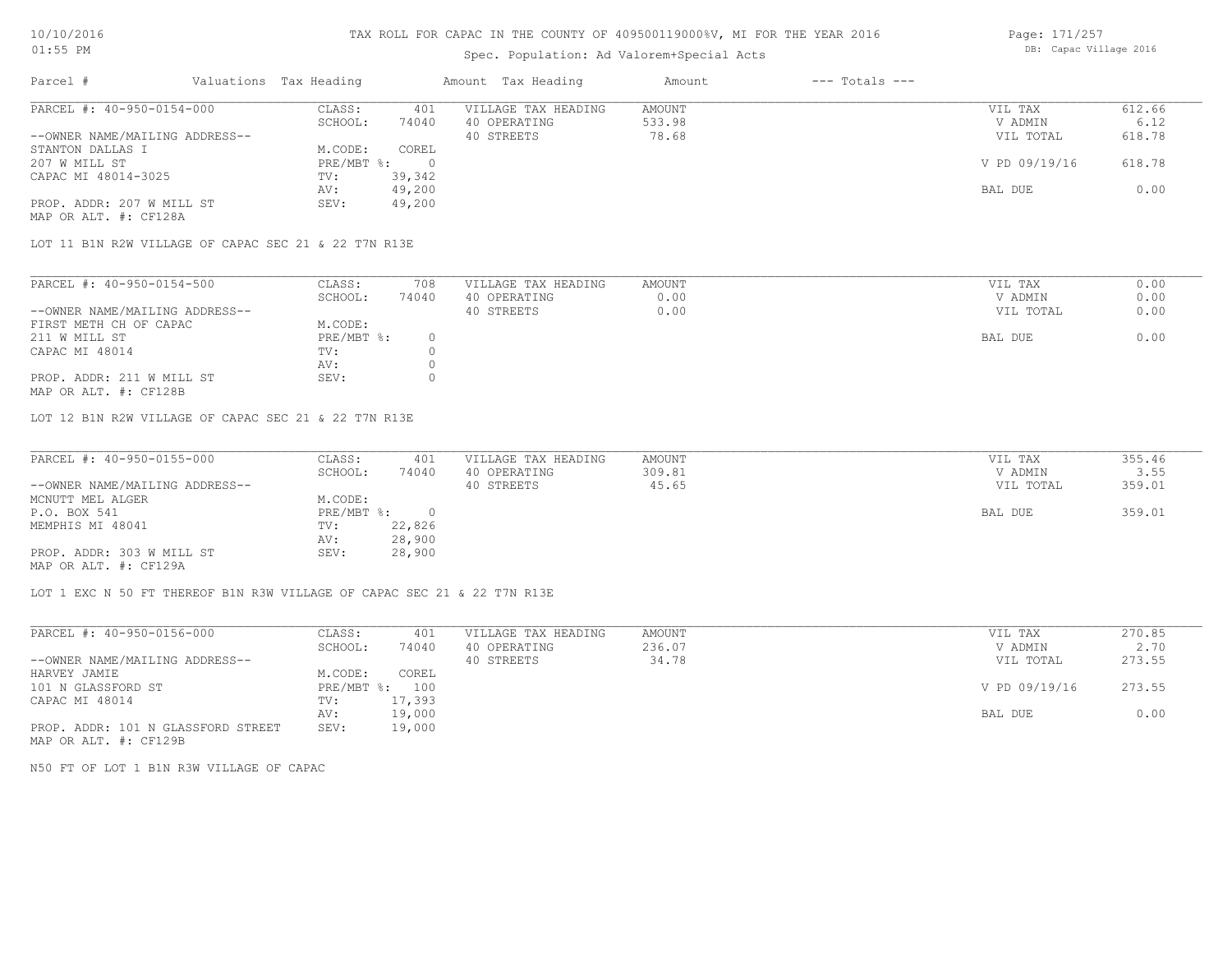# Spec. Population: Ad Valorem+Special Acts

Page: 172/257 DB: Capac Village 2016

| Parcel #                                                    | Valuations Tax Heading |            |                | Amount Tax Heading  | Amount        | $---$ Totals $---$ |               |          |
|-------------------------------------------------------------|------------------------|------------|----------------|---------------------|---------------|--------------------|---------------|----------|
| PARCEL #: 40-950-0157-000                                   |                        | CLASS:     | 401            | VILLAGE TAX HEADING | <b>AMOUNT</b> |                    | VIL TAX       | 520.77   |
|                                                             |                        | SCHOOL:    | 74040          | 40 OPERATING        | 453.89        |                    | V ADMIN       | 5.20     |
| --OWNER NAME/MAILING ADDRESS--                              |                        |            |                | 40 STREETS          | 66.88         |                    | VIL TOTAL     | 525.97   |
| KURTZHALS KYLE                                              |                        | M.CODE:    | <b>OLALS</b>   |                     |               |                    |               |          |
| 305 W MILL ST                                               |                        | PRE/MBT %: | 100            |                     |               |                    | V PD 09/16/16 | 525.97   |
| CAPAC MI 48014-3027                                         |                        | TV:        | 33,441         |                     |               |                    |               |          |
|                                                             |                        | AV:        | 41,400         |                     |               |                    | BAL DUE       | 0.00     |
| PROP. ADDR: 305 W MILL ST                                   |                        | SEV:       | 41,400         |                     |               |                    |               |          |
| MAP OR ALT. #: CF130A                                       |                        |            |                |                     |               |                    |               |          |
| LOT 2 B1N R3W VILLAGE OF CAPAC                              |                        |            |                |                     |               |                    |               |          |
|                                                             |                        |            |                |                     |               |                    |               |          |
| PARCEL #: 40-950-0158-000                                   |                        | CLASS:     | 401            | VILLAGE TAX HEADING | <b>AMOUNT</b> |                    | VIL TAX       | 660.29   |
|                                                             |                        | SCHOOL:    | 74040          | 40 OPERATING        | 575.49        |                    | V ADMIN       | 6.60     |
| --OWNER NAME/MAILING ADDRESS--                              |                        |            |                | 40 STREETS          | 84.80         |                    | VIL TOTAL     | 666.89   |
| MILLER PETER S                                              |                        | M.CODE:    | CBSMT          |                     |               |                    |               |          |
| 103 N GLASSFORD STREET                                      |                        |            | PRE/MBT %: 100 |                     |               |                    | V PD 08/15/16 | 666.89   |
| CAPAC MI 48014                                              |                        | TV:        | 42,400         |                     |               |                    |               |          |
|                                                             |                        | AV:        | 42,400         |                     |               |                    | BAL DUE       | 0.00     |
| PROP. ADDR: 103 N GLASSFORD STREET<br>MAP OR ALT. #: CF130B |                        | SEV:       | 42,400         |                     |               |                    |               |          |
| LOT 3 B1N R3W VILLAGE OF CAPAC SEC 21 & 22 T7N R13E         |                        |            |                |                     |               |                    |               |          |
| PARCEL #: 40-950-0159-000                                   |                        | CLASS:     | 401            | VILLAGE TAX HEADING | <b>AMOUNT</b> |                    | VIL TAX       | 1,031.51 |
|                                                             |                        | SCHOOL:    | 74040          | 40 OPERATING        | 899.04        |                    | V ADMIN       | 10.31    |
| --OWNER NAME/MAILING ADDRESS--                              |                        |            |                | 40 STREETS          | 132.47        |                    | VIL TOTAL     | 1,041.82 |
| MULTI CORP INC                                              |                        | M.CODE:    |                |                     |               |                    |               |          |
| 14835 LOIS LN                                               |                        | PRE/MBT %: | $\overline{0}$ |                     |               |                    | V PD 08/19/16 | 1,041.82 |
| CAPAC MI 48014                                              |                        | TV:        | 66,238         |                     |               |                    |               |          |
|                                                             |                        | AV:        | 76,400         |                     |               |                    | BAL DUE       | 0.00     |
| PROP. ADDR: 105 N GLASSFORD STREET                          |                        | SEV:       |                |                     |               |                    |               |          |
| MAP OR ALT. #: CF131                                        |                        |            | 76,400         |                     |               |                    |               |          |
| LOT 4 & S 1/4 OF LOT 5 B1N R3W VILLAGE OF CAPAC             |                        |            |                |                     |               |                    |               |          |

| PARCEL #: 40-950-0160-000          | CLASS:       | 401    | VILLAGE TAX HEADING | AMOUNT | VIL TAX       | 368.15 |
|------------------------------------|--------------|--------|---------------------|--------|---------------|--------|
|                                    | SCHOOL:      | 74040  | 40 OPERATING        | 320.87 | V ADMIN       | 3.68   |
| --OWNER NAME/MAILING ADDRESS--     |              |        | 40 STREETS          | 47.28  | VIL TOTAL     | 371.83 |
| CORONADO JOSE/SUSAN                | M.CODE:      | COREL  |                     |        |               |        |
| 107 N GLASSFORD                    | $PRE/MBT$ %: | 100    |                     |        | V PD 09/16/16 | 371.83 |
| CAPAC MI 48014                     | TV:          | 23,641 |                     |        |               |        |
|                                    | AV:          | 30,200 |                     |        | BAL DUE       | 0.00   |
| PROP. ADDR: 107 N GLASSFORD STREET | SEV:         | 30,200 |                     |        |               |        |
| MAP OR ALT. #: CF132               |              |        |                     |        |               |        |

N3/4 OF LOT 5 B1N R3W VILLAGE OF CAPAC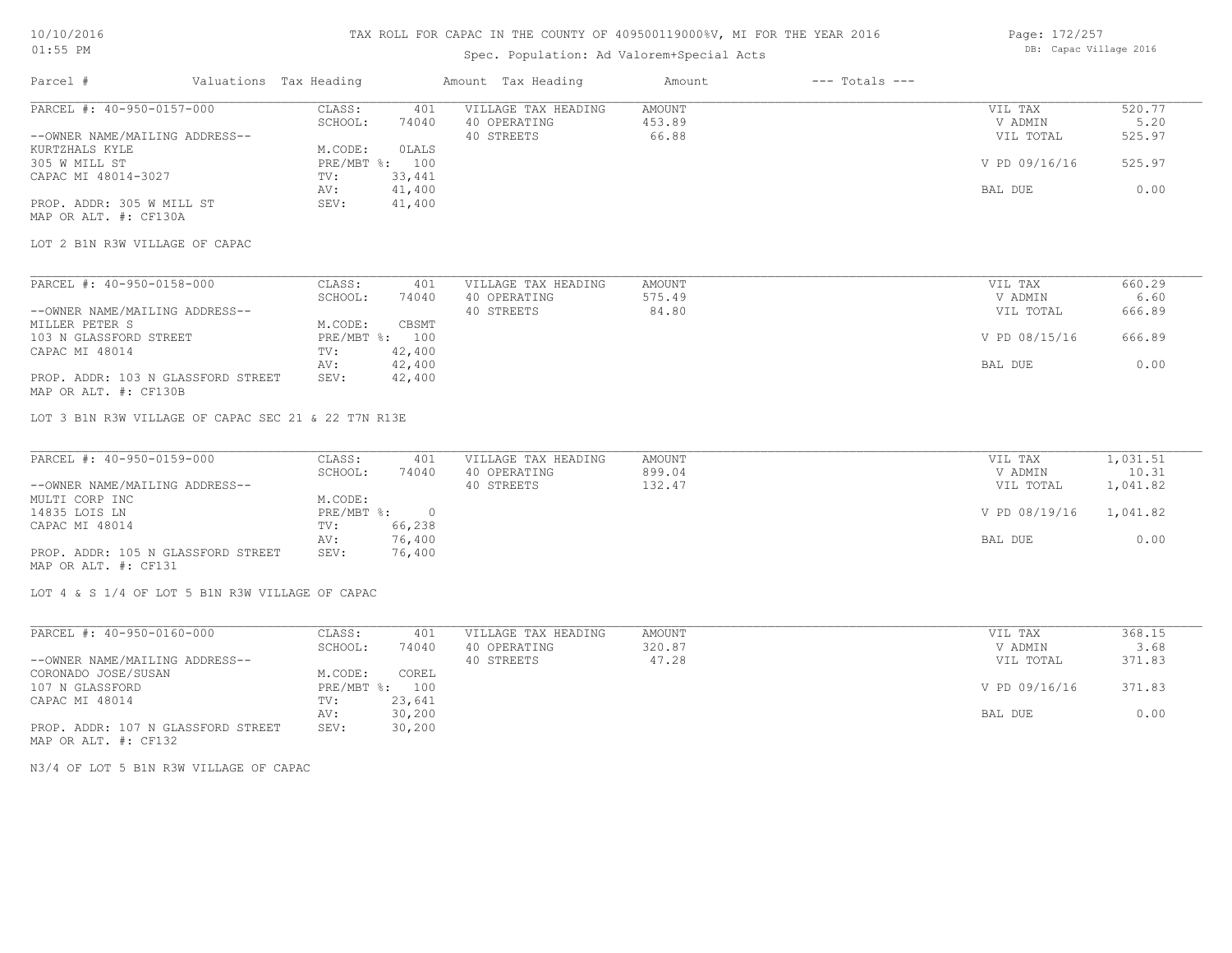## Spec. Population: Ad Valorem+Special Acts

| Page: 173/257 |                        |  |
|---------------|------------------------|--|
|               | DB: Capac Village 2016 |  |

| Parcel #                           | Valuations Tax Heading |        | Amount Tax Heading  | Amount | $---$ Totals $---$ |               |        |
|------------------------------------|------------------------|--------|---------------------|--------|--------------------|---------------|--------|
| PARCEL #: 40-950-0161-000          | CLASS:                 | 401    | VILLAGE TAX HEADING | AMOUNT |                    | VIL TAX       | 838.52 |
|                                    | SCHOOL:                | 74040  | 40 OPERATING        | 383.12 |                    | V ADMIN       | 4.39   |
| --OWNER NAME/MAILING ADDRESS--     |                        |        | 40 STREETS          | 56.45  |                    | VIL TOTAL     | 842.91 |
| PASELK, SR.DAVID/DONNA             | M.CODE:                | COREL  | UTIL                | 398.95 |                    |               |        |
| 109 N GLASSFORD ST                 | $PRE/MBT$ %:           | 100    |                     |        |                    | V PD 09/16/16 | 842.91 |
| CAPAC MI 48014                     | TV:                    | 28,227 |                     |        |                    |               |        |
|                                    | AV:                    | 34,800 |                     |        |                    | BAL DUE       | 0.00   |
| PROP. ADDR: 109 N GLASSFORD STREET | SEV:                   | 34,800 |                     |        |                    |               |        |
| MAP OR ALT. #: CF133               |                        |        |                     |        |                    |               |        |

LOT 6 B1N R3W VILLAGE OF CAPAC SEC 21 & 22 T7N R13E

| PARCEL #: 40-950-0162-000      | CLASS:  | 401            | VILLAGE TAX HEADING | AMOUNT | VIL TAX   | 636.87 |
|--------------------------------|---------|----------------|---------------------|--------|-----------|--------|
|                                | SCHOOL: | 74040          | 40 OPERATING        | 555.08 | V ADMIN   | 6.36   |
| --OWNER NAME/MAILING ADDRESS-- |         |                | 40 STREETS          | 81.79  | VIL TOTAL | 643.23 |
| RUDDOCK DONALD/LINDA           | M.CODE: |                |                     |        |           |        |
| 104 N MATTESON ST              |         | PRE/MBT %: 100 |                     |        | BAL DUE   | 643.23 |
| CAPAC MI 48014                 | TV:     | 40,896         |                     |        |           |        |
|                                | AV:     | 46,500         |                     |        |           |        |
| PROP. ADDR: 104 N MATTESON ST  | SEV:    | 46,500         |                     |        |           |        |
| MAP OR ALT. #: CF134A          |         |                |                     |        |           |        |

S25 FT OF LOT 9 & LOT 10 B1N R3W VILLAGE OF CAPAC

| PARCEL #: 40-950-0162-250      | CLASS:  | 401            | VILLAGE TAX HEADING | AMOUNT | VIL TAX       | 686.82 |
|--------------------------------|---------|----------------|---------------------|--------|---------------|--------|
|                                | SCHOOL: | 74040          | 40 OPERATING        | 598.62 | V ADMIN       | 6.86   |
| --OWNER NAME/MAILING ADDRESS-- |         |                | 40 STREETS          | 88.20  | VIL TOTAL     | 693.68 |
| LEON MARTIN/MARGARITA          | M.CODE: | COREL          |                     |        |               |        |
| 108 N MATTESON ST              |         | PRE/MBT %: 100 |                     |        | V PD 09/19/16 | 693.68 |
| CAPAC MI 48014-3019            | TV:     | 44,104         |                     |        |               |        |
|                                | AV:     | 50,300         |                     |        | BAL DUE       | 0.00   |
| PROP. ADDR: 108 N MATTESON ST  | SEV:    | 50,300         |                     |        |               |        |
| MAP OR ALT. #: CF134C          |         |                |                     |        |               |        |

S50 FT OF LOT 8 & N 50 FT OF LOT 9 B1N R3W VILLAGE OF CAPAC

| PARCEL #: 40-950-0162-500      | CLASS:     | 401    | VILLAGE TAX HEADING | AMOUNT | VIL TAX       | 1,090.32 |
|--------------------------------|------------|--------|---------------------|--------|---------------|----------|
|                                | SCHOOL:    | 74040  | 40 OPERATING        | 950.30 | V ADMIN       | 10.90    |
| --OWNER NAME/MAILING ADDRESS-- |            |        | 40 STREETS          | 140.02 | VIL TOTAL     | 1,101.22 |
| SCHROEDER MICHELLE L           | M.CODE:    | COREL  |                     |        |               |          |
| SCHROEDER MATTHEW B            | PRE/MBT %: | 100    |                     |        | V PD 09/19/16 | 1,101.22 |
| 110 N MATTESON ST              | TV:        | 70,014 |                     |        |               |          |
| CAPAC MI 48014-3019            | AV:        | 77,200 |                     |        | BAL DUE       | 0.00     |
|                                | SEV:       | 77,200 |                     |        |               |          |
| PROP. ADDR: 110 N MATTESON ST  |            |        |                     |        |               |          |

MAP OR ALT. #: 134B

LOT 7 & N 25 FT OF LOT 8 B1N R3W VILLAGE OF CAPAC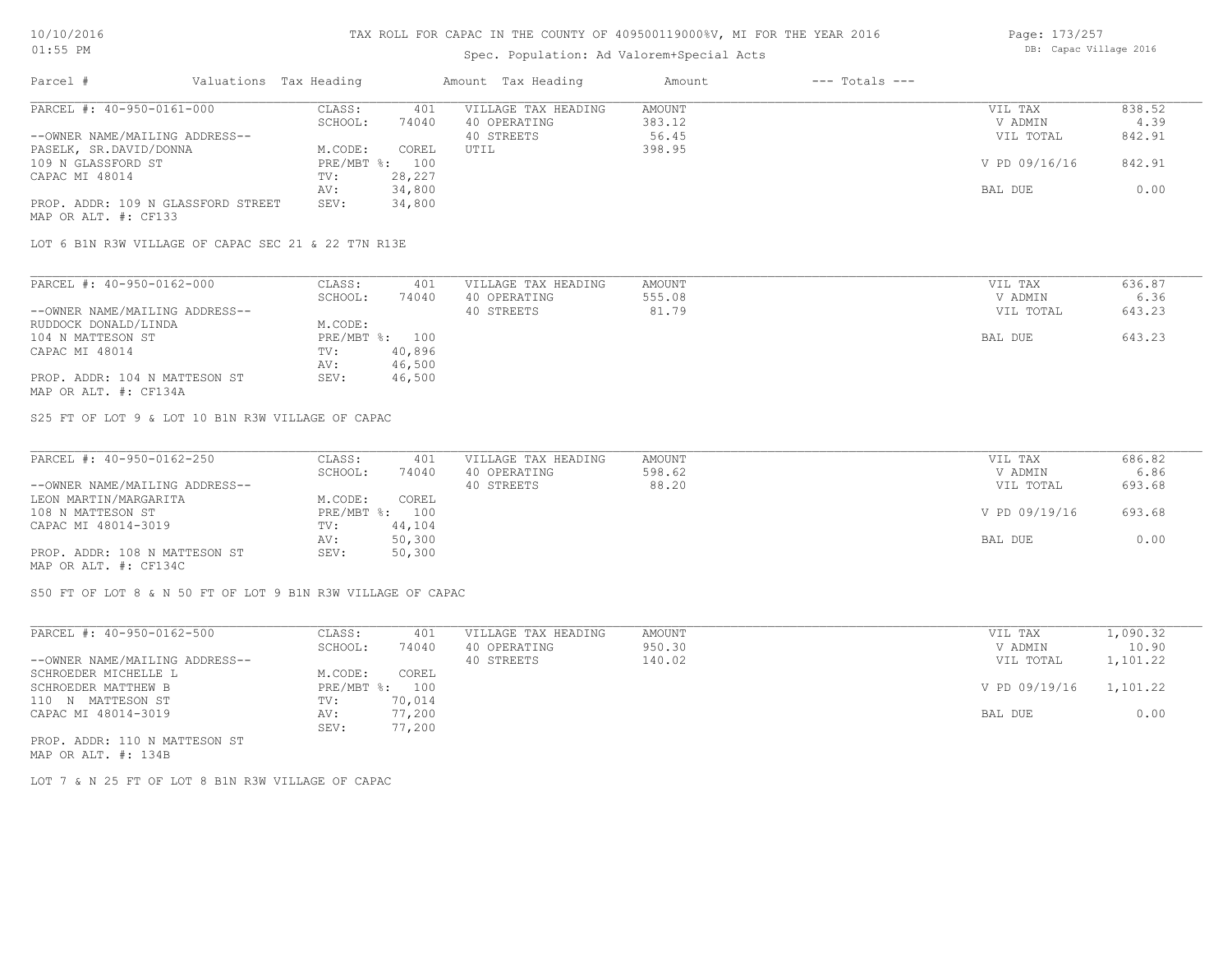| Page: 174/257 |  |                        |  |
|---------------|--|------------------------|--|
|               |  | DB: Capac Village 2016 |  |

| $01:55$ PM                                           |                           |                | Spec. Population: Ad Valorem+Special Acts                                           | DB: Capac Village 2016 |                    |               |        |
|------------------------------------------------------|---------------------------|----------------|-------------------------------------------------------------------------------------|------------------------|--------------------|---------------|--------|
| Parcel #                                             | Valuations Tax Heading    |                | Amount Tax Heading                                                                  | Amount                 | $---$ Totals $---$ |               |        |
| PARCEL #: 40-950-0163-000                            | CLASS:                    | 401            | VILLAGE TAX HEADING                                                                 | AMOUNT                 |                    | VIL TAX       | 459.50 |
|                                                      | SCHOOL:                   | 74040          | 40 OPERATING                                                                        | 400.49                 |                    | V ADMIN       | 4.59   |
| --OWNER NAME/MAILING ADDRESS--                       |                           |                | 40 STREETS                                                                          | 59.01                  |                    | VIL TOTAL     | 464.09 |
| GRZYB JOHN JR/SANDRA                                 | M.CODE:                   |                |                                                                                     |                        |                    |               |        |
| 307 W MILL ST                                        | $PRE/MBT$ $\frac{1}{6}$ : | 100            |                                                                                     |                        |                    | V PD 07/15/16 | 464.09 |
| CAPAC MI 48014-3027                                  | TV:                       | 29,507         |                                                                                     |                        |                    |               |        |
|                                                      | AV:                       | 36,400         |                                                                                     |                        |                    | BAL DUE       | 0.00   |
| PROP. ADDR: 307 W MILL ST<br>MAP OR ALT. #: CF135A   | SEV:                      | 36,400         |                                                                                     |                        |                    |               |        |
| LOT 11 B1N R3W VILLAGE OF CAPAC SEC 21 & 22 T7N R13E |                           |                |                                                                                     |                        |                    |               |        |
|                                                      |                           |                |                                                                                     |                        |                    |               |        |
| PARCEL #: 40-950-0164-000                            | CLASS:                    | 401            | VILLAGE TAX HEADING                                                                 | <b>AMOUNT</b>          |                    | VIL TAX       | 398.22 |
|                                                      | SCHOOL:                   | 74040          | 40 OPERATING                                                                        | 347.08                 |                    | V ADMIN       | 3.98   |
| --OWNER NAME/MAILING ADDRESS--                       |                           |                | 40 STREETS                                                                          | 51.14                  |                    | VIL TOTAL     | 402.20 |
| BEDNARSKI DENNIS/RENEE                               | M.CODE:                   | COREL          |                                                                                     |                        |                    |               |        |
| 311 W MILL ST                                        |                           | PRE/MBT %: 100 |                                                                                     |                        |                    | V PD 09/19/16 | 402.20 |
| CAPAC MI 48014-3027                                  | TV:                       | 25,572         |                                                                                     |                        |                    |               |        |
|                                                      | AV:                       | 32,100         |                                                                                     |                        |                    | BAL DUE       | 0.00   |
| PROP. ADDR: 311 W MILL ST                            | SEV:                      | 32,100         |                                                                                     |                        |                    |               |        |
| MAP OR ALT. #: CF135B                                |                           |                |                                                                                     |                        |                    |               |        |
| LOT 12 B1N R3W VILLAGE OF CAPAC                      |                           |                |                                                                                     |                        |                    |               |        |
| PARCEL #: 40-950-0165-000                            | CLASS:                    | 201            | VILLAGE TAX HEADING                                                                 | AMOUNT                 |                    | VIL TAX       | 415.46 |
|                                                      | SCHOOL:                   | 74040          | 40 OPERATING                                                                        | 362.11                 |                    | V ADMIN       | 4.15   |
| --OWNER NAME/MAILING ADDRESS--                       |                           |                | 40 STREETS                                                                          | 53.35                  |                    | VIL TOTAL     | 419.61 |
| CHIND TIMOTHY                                        | M.CODE:                   |                |                                                                                     |                        |                    |               |        |
| 263 QUAIL RD                                         | PRE/MBT %:                | $\overline{0}$ |                                                                                     |                        |                    | V PD 09/12/16 | 419.61 |
|                                                      |                           | 26,679         |                                                                                     |                        |                    |               |        |
| CAPAC MI 48014                                       | TV:                       | 28,600         |                                                                                     |                        |                    |               | 0.00   |
| PROP. ADDR: 103 W CHURCH STREET                      | AV:<br>SEV:               | 28,600         |                                                                                     |                        |                    | BAL DUE       |        |
| MAP OR ALT. #: CF136A                                |                           |                |                                                                                     |                        |                    |               |        |
| VILLAGE OF CAPAC SEC 21 & 22 T7N R13E                |                           |                | THE S 75 FT OF THE E 160 FT OF PARK BLOCK, NOW KNOWN AS LOT 1 B2N R1W, EXC E 75 FT. |                        |                    |               |        |
|                                                      |                           |                |                                                                                     |                        |                    |               |        |
| PARCEL #: 40-950-0166-000                            | CLASS:                    | 201            | VILLAGE TAX HEADING                                                                 | AMOUNT                 |                    | VIL TAX       | 513.87 |

| PARUBL #: 40-930-0166-000      | -LASS :    | ∠∪⊥    | VILLAGE IAA HEADING | AMOUN'I | VIL TAA       | 513.87 |
|--------------------------------|------------|--------|---------------------|---------|---------------|--------|
|                                | SCHOOL:    | 74040  | 40 OPERATING        | 447.88  | V ADMIN       | 5.13   |
| --OWNER NAME/MAILING ADDRESS-- |            |        | 40 STREETS          | 65.99   | VIL TOTAL     | 519.00 |
| M G FOOD & GAS INC             | M.CODE:    |        |                     |         |               |        |
| 110 SOUTH WATSON ST            | PRE/MBT %: | $\Box$ |                     |         | V PD 08/03/16 | 519.00 |
| ST LOUIS MI 48880              | TV:        | 32,998 |                     |         |               |        |
|                                | AV:        | 34,500 |                     |         | BAL DUE       | 0.00   |
| PROP. ADDR: 201 N MAIN ST      | SEV:       | 34,500 |                     |         |               |        |
| MAP OR ALT. #: CF136B          |            |        |                     |         |               |        |

SEC 21 & 22 T7N R13E S75 FT OF E 75 FT OF PARK BLK, KNOWN AS E 75 FT OF LOT 1 B2N R1W VILLAGE OF CAPAC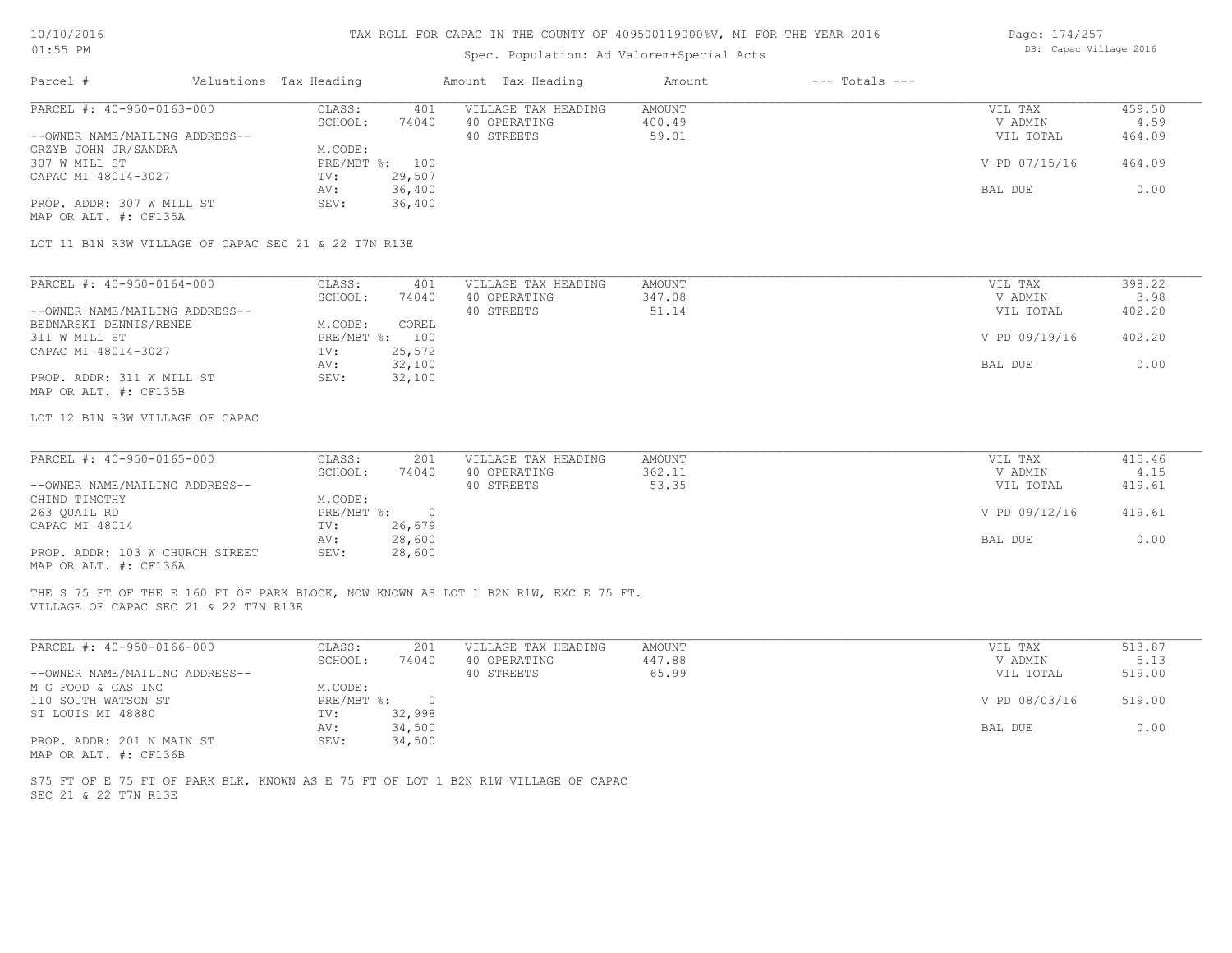## Spec. Population: Ad Valorem+Special Acts

| Page: 175/257          |  |
|------------------------|--|
| DB: Capac Village 2016 |  |

| Parcel #                       | Valuations Tax Heading |        | Amount Tax Heading  | Amount | $---$ Totals $---$ |           |        |
|--------------------------------|------------------------|--------|---------------------|--------|--------------------|-----------|--------|
| PARCEL #: 40-950-0167-000      | CLASS:                 | 401    | VILLAGE TAX HEADING | AMOUNT |                    | VIL TAX   | 206.35 |
|                                | SCHOOL:                | 74040  | 40 OPERATING        | 179.85 |                    | V ADMIN   | 2.06   |
| --OWNER NAME/MAILING ADDRESS-- |                        |        | 40 STREETS          | 26.50  |                    | VIL TOTAL | 208.41 |
| NINO DEANNA                    | M.CODE:                |        |                     |        |                    |           |        |
| 203 N MAIN ST                  | PRE/MBT %: 100         |        |                     |        |                    | BAL DUE   | 208.41 |
| CAPAC MI 48014-3145            | TV:                    | 13,251 |                     |        |                    |           |        |
|                                | AV:                    | 48,900 |                     |        |                    |           |        |
| PROP. ADDR: 203 N MAIN ST      | SEV:                   | 48,900 |                     |        |                    |           |        |
| MAP OR ALT. #: CF137           |                        |        |                     |        |                    |           |        |

OF CAPAC SEC 21 & 22 T7N R13E THE N 75 FT OF S 150 FT OF E 160 FT OF PARK BLK, NOW KNOWN AS LOT 2 B2N R1W VILLAGE

| PARCEL #: 40-950-0168-000      | CLASS:     | 402    | VILLAGE TAX HEADING | AMOUNT | VIL TAX       | 195.23 |
|--------------------------------|------------|--------|---------------------|--------|---------------|--------|
|                                | SCHOOL:    | 74040  | 40 OPERATING        | 170.16 | V ADMIN       | 1.95   |
| --OWNER NAME/MAILING ADDRESS-- |            |        | 40 STREETS          | 25.07  | VIL TOTAL     | 197.18 |
| CSB BANK                       | M.CODE:    |        |                     |        |               |        |
| 206 N MAIN ST                  | PRE/MBT %: |        |                     |        | V PD 09/16/16 | 197.18 |
| CAPAC MI 48014                 | TV:        | 12,537 |                     |        |               |        |
|                                | AV:        | 13,300 |                     |        | BAL DUE       | 0.00   |
| PROP. ADDR: 205 N MAIN ST      | SEV:       | 13,300 |                     |        |               |        |
| MAP OR ALT. #: CF138           |            |        |                     |        |               |        |

OF CAPAC SEC 21 & 22 T7N R13E THE N 75 FT OF S 225 FT OF E 160 FT OF PARK BLK, NOW KNOWN AS LOT 3 B2N R1W VILLAGE

| PARCEL #: 40-950-0169-000      | CLASS:  | 401            | VILLAGE TAX HEADING | AMOUNT | VIL TAX       | 767.45 |
|--------------------------------|---------|----------------|---------------------|--------|---------------|--------|
|                                | SCHOOL: | 74040          | 40 OPERATING        | 668.89 | V ADMIN       | 7.67   |
| --OWNER NAME/MAILING ADDRESS-- |         |                | 40 STREETS          | 98.56  | VIL TOTAL     | 775.12 |
| FRANGEDAKIS PETER/MICHELE      | M.CODE: | COREL          |                     |        |               |        |
| 209 N MAIN ST                  |         | PRE/MBT %: 100 |                     |        | V PD 09/19/16 | 775.12 |
| CAPAC MI 48014-3034            | TV:     | 49,281         |                     |        |               |        |
|                                | AV:     | 55,800         |                     |        | BAL DUE       | 0.00   |
| PROP. ADDR: 209 N MAIN ST      | SEV:    | 55,800         |                     |        |               |        |
| MAP OR ALT. #: CF139A          |         |                |                     |        |               |        |

LOTS 4, 5, B2N R1W VILLAGE OF CAPAC SEC 21 & 22 T7N R13E

| PARCEL #: 40-950-0169-400       | CLASS:     | 402      | VILLAGE TAX HEADING | AMOUNT | VIL TAX       | 101.22 |  |
|---------------------------------|------------|----------|---------------------|--------|---------------|--------|--|
|                                 | SCHOOL:    | 74040    | 40 OPERATING        | 88.22  | V ADMIN       | 1.01   |  |
| --OWNER NAME/MAILING ADDRESS--  |            |          | 40 STREETS          | 13.00  | VIL TOTAL     | 102.23 |  |
| MCCONNELL GREGORY               | M.CODE:    |          |                     |        |               |        |  |
| MCCONNELL SUE, NANNI C, NANNI K | PRE/MBT %: | $\Omega$ |                     |        | V PD 08/31/16 | 102.23 |  |
| P.O.BOX 160                     | TV:        | 6,500    |                     |        |               |        |  |
| CAPAC MI 48014                  | AV:        | 6,500    |                     |        | BAL DUE       | 0.00   |  |
|                                 | SEV:       | 6,500    |                     |        |               |        |  |
| PROP. ADDR: N NEEPER ST         |            |          |                     |        |               |        |  |

MAP OR ALT. #: CF139A3

LOT 8 B2N R1W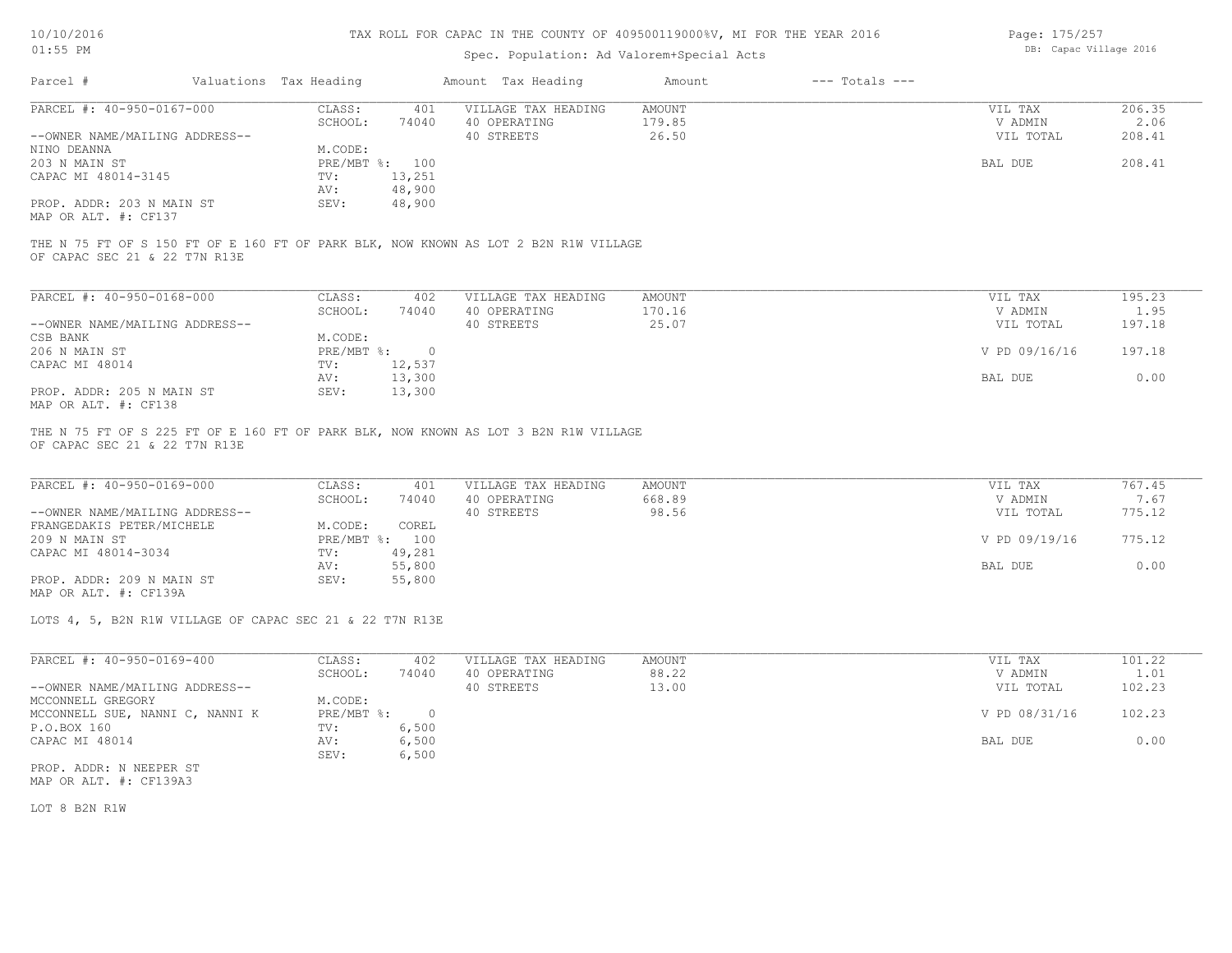## Spec. Population: Ad Valorem+Special Acts

| Page: 176/257 |                        |  |
|---------------|------------------------|--|
|               | DB: Capac Village 2016 |  |

| Parcel #                        | Valuations Tax Heading |       | Amount Tax Heading  | Amount | $---$ Totals $---$ |               |        |
|---------------------------------|------------------------|-------|---------------------|--------|--------------------|---------------|--------|
| PARCEL #: 40-950-0169-600       | CLASS:                 | 402   | VILLAGE TAX HEADING | AMOUNT |                    | VIL TAX       | 101.22 |
|                                 | SCHOOL:                | 74040 | 40 OPERATING        | 88.22  |                    | V ADMIN       | 1.01   |
| --OWNER NAME/MAILING ADDRESS--  |                        |       | 40 STREETS          | 13.00  |                    | VIL TOTAL     | 102.23 |
| MCCONNELL GREGORY               | M.CODE:                |       |                     |        |                    |               |        |
| MCCONNELL SUE, NANNI C, NANNI K | PRE/MBT %:             |       |                     |        |                    | V PD 08/31/16 | 102.23 |
| P.O.BOX 160                     | TV:                    | 6,500 |                     |        |                    |               |        |
| CAPAC MI 48014                  | AV:                    | 6,500 |                     |        |                    | BAL DUE       | 0.00   |
|                                 | SEV:                   | 6,500 |                     |        |                    |               |        |
| PROP. ADDR: N NEEPER ST         |                        |       |                     |        |                    |               |        |

MAP OR ALT. #: CF139A4

LOT 9 B2N R1W

| PARCEL #: 40-950-0170-000      | CLASS:     | 704   | VILLAGE TAX HEADING | AMOUNT | VIL TAX   | 0.00 |
|--------------------------------|------------|-------|---------------------|--------|-----------|------|
|                                | SCHOOL:    | 74040 | 40 OPERATING        | 0.00   | V ADMIN   | 0.00 |
| --OWNER NAME/MAILING ADDRESS-- |            |       | 40 STREETS          | 0.00   | VIL TOTAL | 0.00 |
| CAPAC COMM SCHOOL DIST         | M.CODE:    |       |                     |        |           |      |
|                                | PRE/MBT %: |       |                     |        | BAL DUE   | 0.00 |
| PROP. ADDR: 201 N NEEPER ST    | TV:        |       |                     |        |           |      |
| MAP OR ALT. #: CF139B          | AV:        |       |                     |        |           |      |
|                                | SEV:       |       |                     |        |           |      |

LOT 10 & N 50' OF LOT 11 B2N R1W VILLAGE OF CAPAC

| PARCEL #: 40-950-0171-000      | CLASS:         | 401    | VILLAGE TAX HEADING | AMOUNT | VIL TAX       | 677.67 |
|--------------------------------|----------------|--------|---------------------|--------|---------------|--------|
|                                | SCHOOL:        | 74040  | 40 OPERATING        | 590.64 | V ADMIN       | 6.77   |
| --OWNER NAME/MAILING ADDRESS-- |                |        | 40 STREETS          | 87.03  | VIL TOTAL     | 684.44 |
| GUERRERO DOMINGO               | M.CODE:        | COREL  |                     |        |               |        |
| 215 N MAIN ST                  | PRE/MBT %: 100 |        |                     |        | V PD 09/19/16 | 684.44 |
| CAPAC MI 48014                 | TV:            | 43,516 |                     |        |               |        |
|                                | AV:            | 59,000 |                     |        | BAL DUE       | 0.00   |
| PROP. ADDR: 215 N MAIN ST      | SEV:           | 59,000 |                     |        |               |        |
|                                |                |        |                     |        |               |        |

MAP OR ALT. #: CF140A

CAPAC SEC 21 & 22 T7N R13E THE N 75 FT OF THE E 160 FT OF PARK BLK, NOW KNOWN AS LOT 6 B2N R1W VILLAGE OF

| PARCEL #: 40-950-0172-000                                                                                                                      | CLASS:     | 401    | VILLAGE TAX HEADING | AMOUNT | VIL TAX       | 848.06 |
|------------------------------------------------------------------------------------------------------------------------------------------------|------------|--------|---------------------|--------|---------------|--------|
|                                                                                                                                                | SCHOOL:    | 74040  | OPERATING<br>40.    | 739.15 | V ADMIN       | 8.48   |
| --OWNER NAME/MAILING ADDRESS--                                                                                                                 |            |        | 40 STREETS          | 108.91 | VIL TOTAL     | 856.54 |
| RODRIGUEZ RALPH                                                                                                                                | M.CODE:    |        |                     |        |               |        |
| 7080 STERLING RD                                                                                                                               | PRE/MBT %: |        |                     |        | V PD 08/15/16 | 856.54 |
| YALE MI 48097                                                                                                                                  | TV:        | 54,458 |                     |        |               |        |
|                                                                                                                                                | AV:        | 66,400 |                     |        | BAL DUE       | 0.00   |
| PROP. ADDR: 240 N NEEPER ST<br>the contract of the contract of the contract of the contract of the contract of the contract of the contract of | SEV:       | 66,400 |                     |        |               |        |

MAP OR ALT. #: CF140B

CAPAC SEC 21 & 22 T7N R13E THE N 75 FT OF THE W 160 FT OF PARK BLK, NOW KNOWN AS LOT 7 B2N R1W VILLAGE OF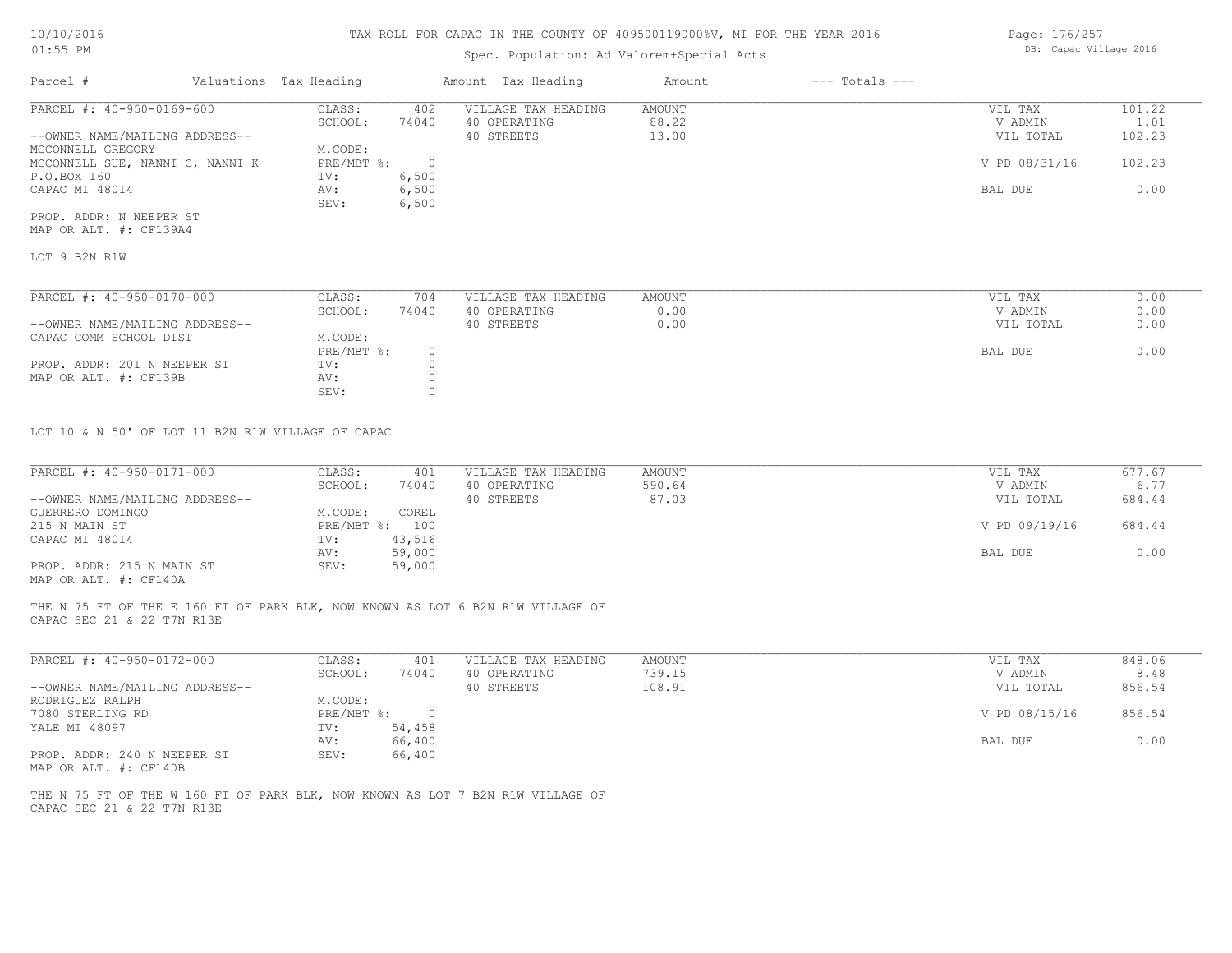# Spec. Population: Ad Valorem+Special Acts

| Parcel #                       | Valuations Tax Heading |       | Amount Tax Heading  | Amount | $---$ Totals $---$ |           |      |
|--------------------------------|------------------------|-------|---------------------|--------|--------------------|-----------|------|
| PARCEL #: 40-950-0173-000      | CLASS:                 | 401   | VILLAGE TAX HEADING | AMOUNT |                    | VIL TAX   | 0.00 |
|                                | SCHOOL:                | 74040 | 40 OPERATING        | 0.00   |                    | V ADMIN   | 0.00 |
| --OWNER NAME/MAILING ADDRESS-- |                        |       | 40 STREETS          | 0.00   |                    | VIL TOTAL | 0.00 |
| GRIBOWSKAS THOMAS              | M.CODE:                |       |                     |        |                    |           |      |
| DODD TERRY                     | PRE/MBT %: 100         |       |                     |        |                    | BAL DUE   | 0.00 |
| PO BOX 399                     | TV:                    |       |                     |        |                    |           |      |
| 107 CHURCH ST                  | AV:                    |       |                     |        |                    |           |      |
| CAPAC MI 48014                 | SEV:                   |       |                     |        |                    |           |      |
|                                |                        |       |                     |        |                    |           |      |

MAP OR ALT. #: CF141 PROP. ADDR: 107 W CHURCH STREET

E 70' OF LOT 12 & E 70' OF S 25' OF LOT 11 B2N R1W VILLAGE OF CAPAC

| PARCEL #: 40-950-0174-000      | CLASS:       | 401    | VILLAGE TAX HEADING | AMOUNT | VIL TAX       | 568.54 |
|--------------------------------|--------------|--------|---------------------|--------|---------------|--------|
|                                | SCHOOL:      | 74040  | 40 OPERATING        | 495.53 | V ADMIN       | 5.68   |
| --OWNER NAME/MAILING ADDRESS-- |              |        | 40 STREETS          | 73.01  | VIL TOTAL     | 574.22 |
| NEALY REBEKAH LYNNE            | M.CODE:      |        |                     |        |               |        |
| P.O. BOX 74                    | $PRE/MBT$ %: |        |                     |        | V PD 08/19/16 | 574.22 |
| CAPAC, MI 48014                | TV:          | 36,509 |                     |        |               |        |
|                                | AV:          | 39,700 |                     |        | BAL DUE       | 0.00   |
| PROP. ADDR: 202 N NEEPER ST    | SEV:         | 39,700 |                     |        |               |        |
| MAP OR ALT. #: CF142           |              |        |                     |        |               |        |

W 80' OF LOT 12 & W 80' OF S 25' OF LOT 11 B2N R1W VILLAGE OF CAPAC

| PARCEL #: 40-950-0175-000      | CLASS:       | 704   | VILLAGE TAX HEADING | AMOUNT | VIL TAX   | 0.00 |
|--------------------------------|--------------|-------|---------------------|--------|-----------|------|
|                                | SCHOOL:      | 74040 | 40 OPERATING        | 0.00   | V ADMIN   | 0.00 |
| --OWNER NAME/MAILING ADDRESS-- |              |       | 40 STREETS          | 0.00   | VIL TOTAL | 0.00 |
| SCHOOL SITE                    | M.CODE:      |       |                     |        |           |      |
|                                | $PRE/MBT$ %: |       |                     |        | BAL DUE   | 0.00 |
| PROP. ADDR: N NEEPER ST        | TV:          |       |                     |        |           |      |
| MAP OR ALT. #: CF143           | AV:          |       |                     |        |           |      |
|                                | SEV:         |       |                     |        |           |      |

LOTS 1 TO 12 INCL. B2N R2W VILLAGE OF CAPAC SEC 21 & 22 T7N R13E

| PARCEL #: 40-950-0176-000          | CLASS:     | 401    | VILLAGE TAX HEADING | AMOUNT | VIL TAX       | 548.18 |  |
|------------------------------------|------------|--------|---------------------|--------|---------------|--------|--|
|                                    | SCHOOL:    | 74040  | 40 OPERATING        | 477.78 | V ADMIN       | 5.48   |  |
| --OWNER NAME/MAILING ADDRESS--     |            |        | 40 STREETS          | 70.40  | VIL TOTAL     | 553.66 |  |
| CORBEIL PAUL R                     | M.CODE:    | COREL  |                     |        |               |        |  |
| 201 N GLASSFORD STREET             | PRE/MBT %: | 100    |                     |        | V PD 09/19/16 | 553.66 |  |
| CAPAC MI 48014                     | TV:        | 35,201 |                     |        |               |        |  |
|                                    | AV:        | 44,500 |                     |        | BAL DUE       | 0.00   |  |
| PROP. ADDR: 201 N GLASSFORD STREET | SEV:       | 44,500 |                     |        |               |        |  |
| MAP OR ALT. #: CF144               |            |        |                     |        |               |        |  |

LOT 1 B2N R3W VILLAGE OF CAPAC SEC 21 & 22 T7N R13E

Page: 177/257 DB: Capac Village 2016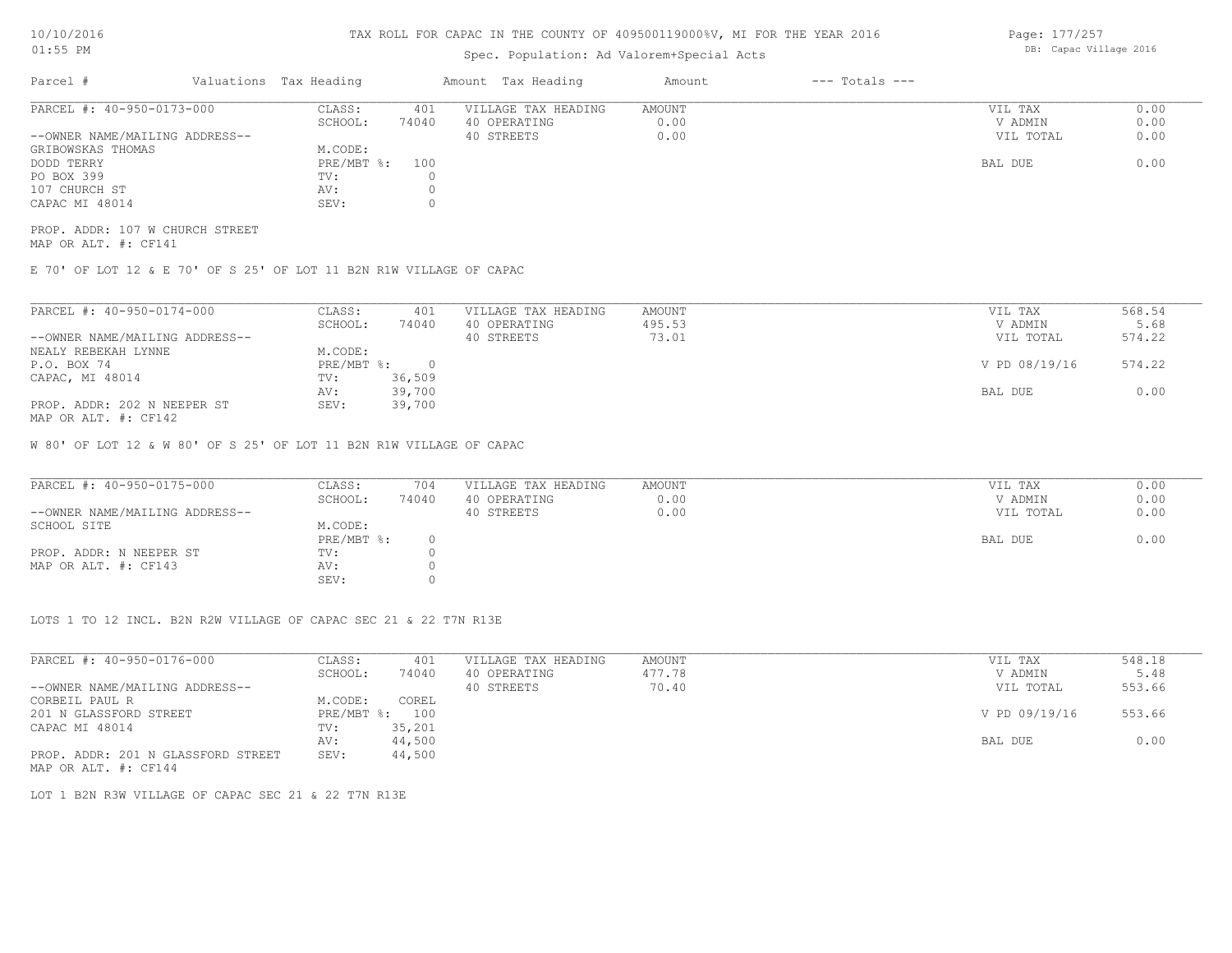## 10/10/2016 01:55 PM

### TAX ROLL FOR CAPAC IN THE COUNTY OF 409500119000%V, MI FOR THE YEAR 2016

# Spec. Population: Ad Valorem+Special Acts

Page: 178/257 DB: Capac Village 2016

| PARCEL #: 40-950-0177-000 | CLASS:                                                 | 401                                |                     |        |           |        |
|---------------------------|--------------------------------------------------------|------------------------------------|---------------------|--------|-----------|--------|
|                           |                                                        |                                    | VILLAGE TAX HEADING | AMOUNT | VIL TAX   | 301.72 |
|                           | SCHOOL:                                                | 74040                              | 40 OPERATING        | 262.97 | V ADMIN   | 3.01   |
|                           |                                                        |                                    | 40 STREETS          | 38.75  | VIL TOTAL | 304.73 |
|                           | M.CODE:                                                |                                    |                     |        |           |        |
|                           |                                                        |                                    |                     |        | BAL DUE   | 304.73 |
|                           | TV:                                                    | 19,375                             |                     |        |           |        |
|                           | AV:                                                    | 25,700                             |                     |        |           |        |
|                           | SEV:                                                   | 25,700                             |                     |        |           |        |
|                           |                                                        |                                    |                     |        |           |        |
|                           | --OWNER NAME/MAILING ADDRESS--<br>MAP OR ALT. #: CF145 | PROP. ADDR: 203 N GLASSFORD STREET | PRE/MBT %:          |        |           |        |

LOT 2 B2N R3W VILLAGE OF CAPAC SEC 21 & 22 T7N R13E

| PARCEL #: 40-950-0178-000          | CLASS:  | 401            | VILLAGE TAX HEADING | AMOUNT | VIL TAX   | 819.13 |
|------------------------------------|---------|----------------|---------------------|--------|-----------|--------|
|                                    | SCHOOL: | 74040          | 40 OPERATING        | 713.93 | V ADMIN   | 8.19   |
| --OWNER NAME/MAILING ADDRESS--     |         |                | 40 STREETS          | 105.20 | VIL TOTAL | 827.32 |
| TARZWELL SUSAN M                   | M.CODE: |                |                     |        |           |        |
| 205 N GLASSFORD STREET             |         | PRE/MBT %: 100 |                     |        | BAL DUE   | 827.32 |
| CAPAC, MI 48014                    | TV:     | 52,600         |                     |        |           |        |
|                                    | AV:     | 52,600         |                     |        |           |        |
| PROP. ADDR: 205 N GLASSFORD STREET | SEV:    | 52,600         |                     |        |           |        |
| MAP OR ALT. #: CF146               |         |                |                     |        |           |        |

LOT 3 B2N R3W VILLAGE OF CAPAC

| PARCEL #: 40-950-0179-000          | CLASS:       | 401    | VILLAGE TAX HEADING | AMOUNT | VIL TAX       | 358.62 |
|------------------------------------|--------------|--------|---------------------|--------|---------------|--------|
|                                    | SCHOOL:      | 74040  | 40 OPERATING        | 312.57 | V ADMIN       | 3.58   |
| --OWNER NAME/MAILING ADDRESS--     |              |        | 40 STREETS          | 46.05  | VIL TOTAL     | 362.20 |
| GUERRERO ORLANDO                   | M.CODE:      |        |                     |        |               |        |
| 207 N GLASSFORD STREET             | $PRE/MBT$ %: |        |                     |        | V PD 09/16/16 | 362.20 |
| CAPAC MI 48014-3012                | TV:          | 23,029 |                     |        |               |        |
|                                    | AV:          | 28,800 |                     |        | BAL DUE       | 0.00   |
| PROP. ADDR: 207 N GLASSFORD STREET | SEV:         | 28,800 |                     |        |               |        |
| MAP OR ALT. #: CF147               |              |        |                     |        |               |        |

LOT 4 B2N R3W VILLAGE OF CAPAC SEC 21 & 22 T7N R13E

| PARCEL #: 40-950-0180-000          | CLASS:       | 401    | VILLAGE TAX HEADING | AMOUNT | VIL TAX       | 816.50 |
|------------------------------------|--------------|--------|---------------------|--------|---------------|--------|
|                                    | SCHOOL:      | 74040  | 40 OPERATING        | 711.64 | V ADMIN       | 8.16   |
| --OWNER NAME/MAILING ADDRESS--     |              |        | 40 STREETS          | 104.86 | VIL TOTAL     | 824.66 |
| KALBFLEISCH NATHAN                 | M.CODE:      |        |                     |        |               |        |
| 209 N GLASSFORD STREET             | $PRE/MBT$ %: | 100    |                     |        | V PD 09/12/16 | 824.66 |
| CAPAC MI 48014                     | TV:          | 52,431 |                     |        |               |        |
|                                    | AV:          | 65,500 |                     |        | BAL DUE       | 0.00   |
| PROP. ADDR: 209 N GLASSFORD STREET | SEV:         | 65,500 |                     |        |               |        |
| MAP OR ALT. #: CF148               |              |        |                     |        |               |        |

LOT 5 B2N R3W VILLAGE OF CAPAC SEC 21 & 22 T7N R13E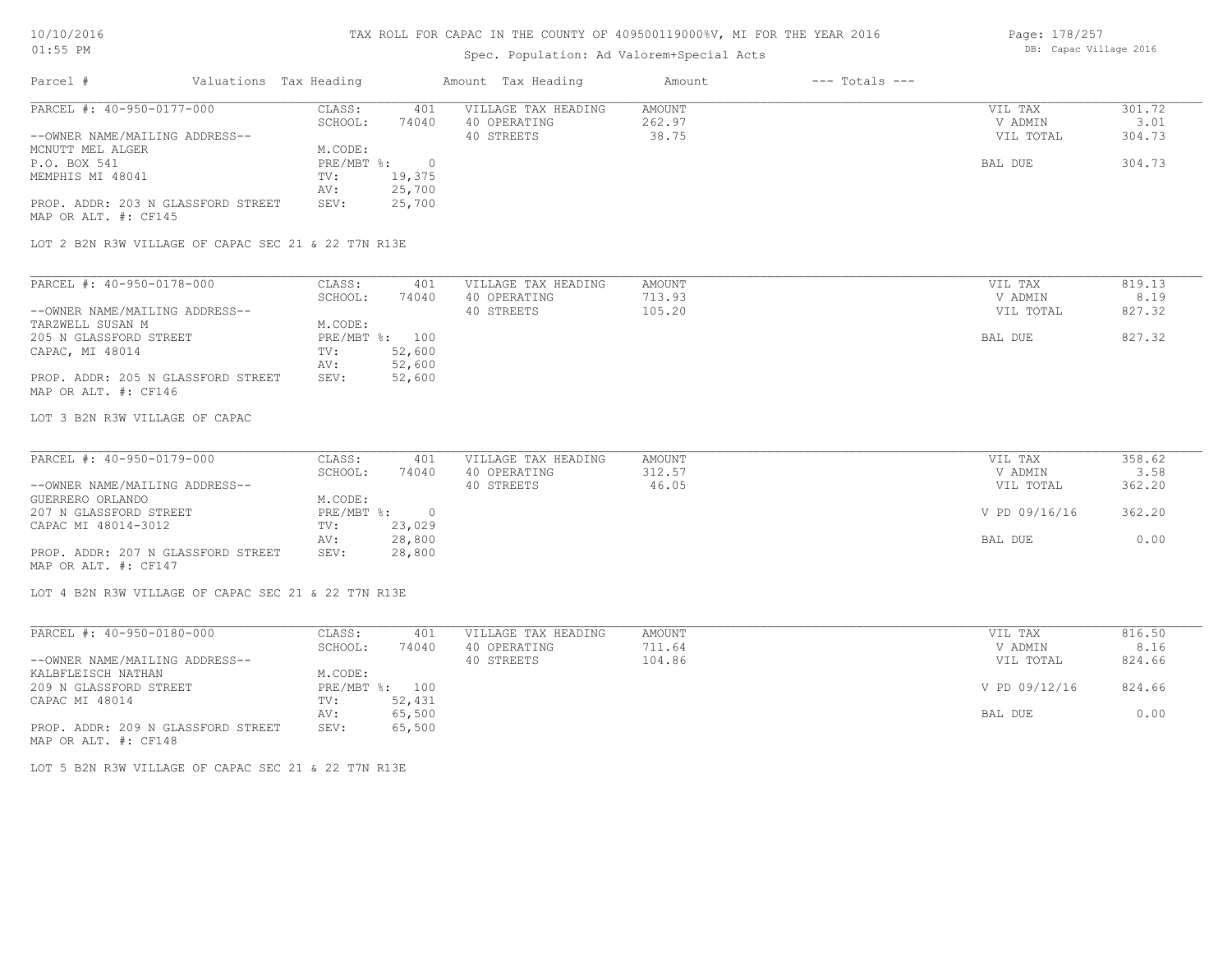### Spec. Population: Ad Valorem+Special Acts

| Page: 179/257 |                        |  |
|---------------|------------------------|--|
|               | DB: Capac Village 2016 |  |

| Parcel #                           | Valuations Tax Heading |        | Amount Tax Heading  | Amount | $---$ Totals $---$ |               |        |
|------------------------------------|------------------------|--------|---------------------|--------|--------------------|---------------|--------|
| PARCEL #: 40-950-0181-000          | CLASS:                 | 401    | VILLAGE TAX HEADING | AMOUNT |                    | VIL TAX       | 432.07 |
|                                    | SCHOOL:                | 74040  | 40 OPERATING        | 376.58 |                    | V ADMIN       | 4.32   |
| --OWNER NAME/MAILING ADDRESS--     |                        |        | 40 STREETS          | 55.49  |                    | VIL TOTAL     | 436.39 |
| SHARPE CLARE                       | M.CODE:                |        |                     |        |                    |               |        |
| 215 N GLASSFORD ST                 | PRE/MBT %: 100         |        |                     |        |                    | V PD 07/08/16 | 436.39 |
| CAPAC MI 48014-3012                | TV:                    | 27,745 |                     |        |                    |               |        |
|                                    | AV:                    | 34,900 |                     |        |                    | BAL DUE       | 0.00   |
| PROP. ADDR: 215 N GLASSFORD STREET | SEV:                   | 34,900 |                     |        |                    |               |        |
| MAP OR ALT. #: CF149A              |                        |        |                     |        |                    |               |        |

LOT 6 B2N R3W VILLAGE OF CAPAC SEC 21 & 22 T7N R13E

| PARCEL #: 40-950-0182-000          | CLASS:  | 401            | VILLAGE TAX HEADING | AMOUNT | VIL TAX       | 433.21 |
|------------------------------------|---------|----------------|---------------------|--------|---------------|--------|
|                                    | SCHOOL: | 74040          | 40 OPERATING        | 377.58 | V ADMIN       | 4.33   |
| --OWNER NAME/MAILING ADDRESS--     |         |                | 40 STREETS          | 55.63  | VIL TOTAL     | 437.54 |
| ATKESON CLIFFORD/DONNA             | M.CODE: |                |                     |        |               |        |
| P.O. BOX 457                       |         | PRE/MBT %: 100 |                     |        | V PD 09/02/16 | 437.54 |
| CAPAC MI 48014-3014                | TV:     | 27,819         |                     |        |               |        |
|                                    | AV:     | 31,100         |                     |        | BAL DUE       | 0.00   |
| PROP. ADDR: 303 N GLASSFORD STREET | SEV:    | 31,100         |                     |        |               |        |
| MAP OR ALT. #: CF149B              |         |                |                     |        |               |        |

W 2ND ST B3N R3W VILLAGE OF CAPAC SEC 21 & 22 T7N R13E LOT 1 & S 22 FT OF LOT 2 & THAT PART OF E 150 FT OF ALDRICH ST LYING W OF W LINE OF

| PARCEL #: 40-950-0183-000      | CLASS:  | 401            | VILLAGE TAX HEADING | AMOUNT | VIL TAX       | 482.07 |
|--------------------------------|---------|----------------|---------------------|--------|---------------|--------|
|                                | SCHOOL: | 74040          | 40 OPERATING        | 420.16 | V ADMIN       | 4.82   |
| --OWNER NAME/MAILING ADDRESS-- |         |                | 40 STREETS          | 61.91  | VIL TOTAL     | 486.89 |
| OSMULSKI JOSEPH/PATRICIA       | M.CODE: | TCBMT          |                     |        |               |        |
| 301 N MAIN ST                  |         | PRE/MBT %: 100 |                     |        | V PD 07/15/16 | 486.89 |
| CAPAC MI 48014-3147            | TV:     | 30,956         |                     |        |               |        |
|                                | AV:     | 36,700         |                     |        | BAL DUE       | 0.00   |
| PROP. ADDR: 301 N MAIN ST      | SEV:    | 36,700         |                     |        |               |        |
| MAP OR ALT. #: CF150           |         |                |                     |        |               |        |

THE E 90 FT OF LOT 1 B3N R1W VILLAGE OF CAPAC SEC 21 & 22 T7N R13E

| PARCEL #: 40-950-0184-000      | CLASS:  | 401            | VILLAGE TAX HEADING | AMOUNT | VIL TAX       | 480.45 |
|--------------------------------|---------|----------------|---------------------|--------|---------------|--------|
|                                | SCHOOL: | 74040          | 40 OPERATING        | 418.75 | V ADMIN       | 4.80   |
| --OWNER NAME/MAILING ADDRESS-- |         |                | 40 STREETS          | 61.70  | VIL TOTAL     | 485.25 |
| ZENTGREBE AARON                | M.CODE: | COREL          |                     |        |               |        |
| ZENTGREBE LACY                 |         | PRE/MBT %: 100 |                     |        | V PD 09/19/16 | 485.25 |
| 103 W ALDRICH ST               | TV:     | 30,852         |                     |        |               |        |
| CAPAC MI 48014-3000            | AV:     | 35,000         |                     |        | BAL DUE       | 0.00   |
|                                | SEV:    | 35,000         |                     |        |               |        |
| ppop appp 100 m atphrom omborn |         |                |                     |        |               |        |

MAP OR ALT. #: CF151 PROP. ADDR: 103 W ALDRICH STREET

THE W 60 FT OF LOT 1 B3N R1W VILLAGE OF CAPAC SEC 21 & 22 T7N R13E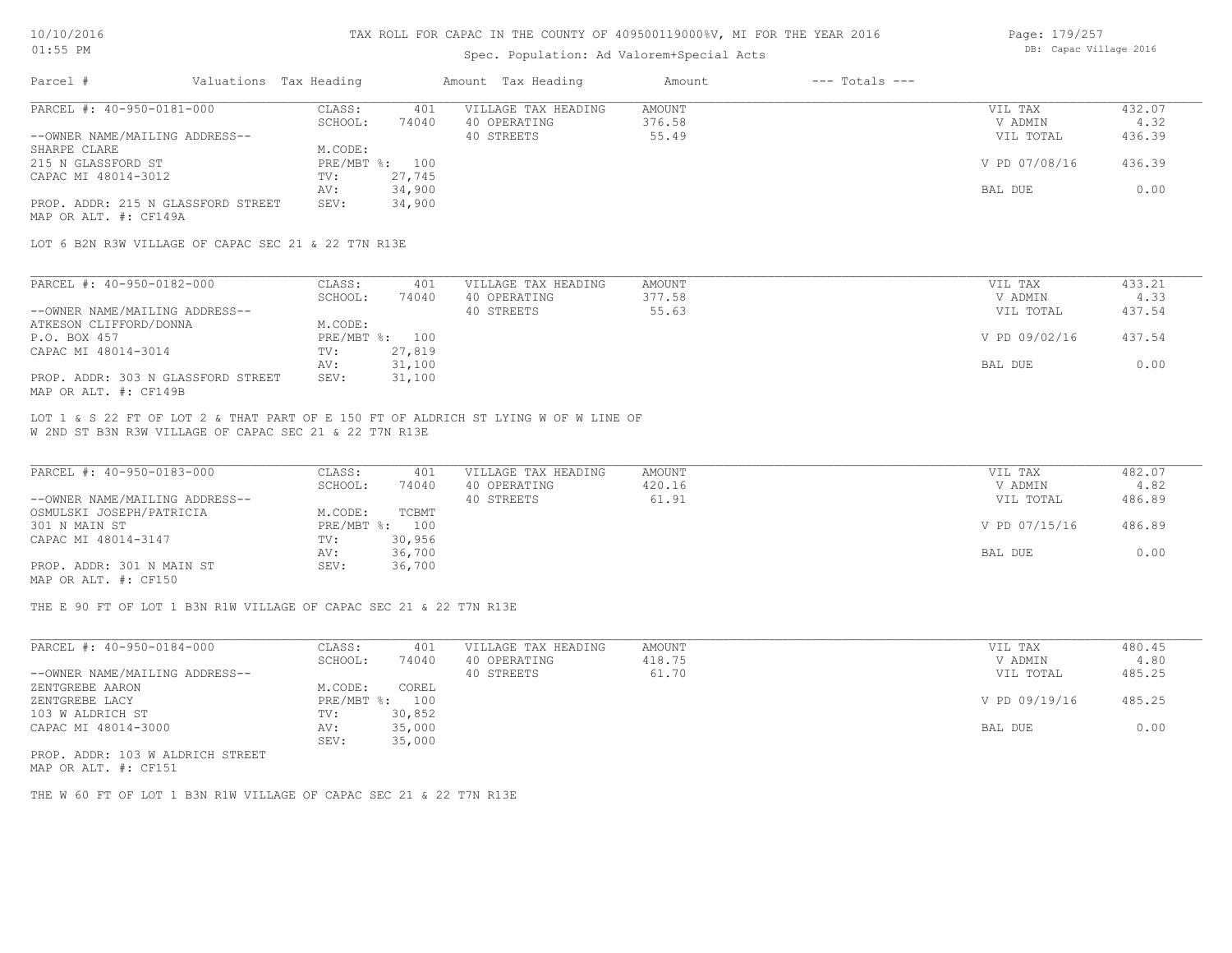## 10/10/2016 01:55 PM

# TAX ROLL FOR CAPAC IN THE COUNTY OF 409500119000%V, MI FOR THE YEAR 2016

# Spec. Population: Ad Valorem+Special Acts

Page: 180/257 DB: Capac Village 2016

| Parcel #                       | Valuations Tax Heading                              | Amount Tax Heading         | Amount        | $---$ Totals $---$ |               |        |
|--------------------------------|-----------------------------------------------------|----------------------------|---------------|--------------------|---------------|--------|
| PARCEL #: 40-950-0185-000      | CLASS:                                              | VILLAGE TAX HEADING<br>401 | <b>AMOUNT</b> |                    | VIL TAX       | 550.68 |
|                                | SCHOOL:<br>74040                                    | 40 OPERATING               | 479.96        |                    | V ADMIN       | 5.50   |
| --OWNER NAME/MAILING ADDRESS-- |                                                     | 40 STREETS                 | 70.72         |                    | VIL TOTAL     | 556.18 |
| TRAUB LAWRENCE/ROSAMOND        | M.CODE:                                             |                            |               |                    |               |        |
| 303 N MAIN ST                  | PRE/MBT %: 100                                      |                            |               |                    | V PD 07/15/16 | 556.18 |
| CAPAC MI 48014-3147            | 35,362<br>TV:                                       |                            |               |                    |               |        |
|                                | 53,000<br>AV:                                       |                            |               |                    | BAL DUE       | 0.00   |
| PROP. ADDR: 303 N MAIN ST      | 53,000<br>SEV:                                      |                            |               |                    |               |        |
| MAP OR ALT. #: CF152           |                                                     |                            |               |                    |               |        |
|                                |                                                     |                            |               |                    |               |        |
| LOT 2 B3N R1W VILLAGE OF CAPAC |                                                     |                            |               |                    |               |        |
|                                |                                                     |                            |               |                    |               |        |
| PARCEL #: 40-950-0186-000      | CLASS:                                              | VILLAGE TAX HEADING<br>401 | AMOUNT        |                    | VIL TAX       | 554.63 |
|                                | SCHOOL:<br>74040                                    | 40 OPERATING               | 483.40        |                    | V ADMIN       | 5.54   |
| --OWNER NAME/MAILING ADDRESS-- |                                                     | 40 STREETS                 | 71.23         |                    | VIL TOTAL     | 560.17 |
| BEISCHER DAVID/SHARI           | M.CODE:                                             |                            |               |                    |               |        |
| 307 N MAIN ST PO BOX 360       | PRE/MBT %: 100                                      |                            |               |                    | V PD 09/12/16 | 560.17 |
| CAPAC MI 48014-3147            | 35,615<br>TV:                                       |                            |               |                    |               |        |
|                                | 44,800<br>AV:                                       |                            |               |                    | BAL DUE       | 0.00   |
| PROP. ADDR: 307 N MAIN ST      | SEV:<br>44,800                                      |                            |               |                    |               |        |
| MAP OR ALT. #: CF153           |                                                     |                            |               |                    |               |        |
| LOT 3 B3N R1W VILLAGE OF CAPAC |                                                     |                            |               |                    |               |        |
|                                |                                                     |                            |               |                    |               |        |
| PARCEL #: 40-950-0187-000      | CLASS:                                              | VILLAGE TAX HEADING<br>401 | <b>AMOUNT</b> |                    | VIL TAX       | 501.41 |
|                                | SCHOOL:<br>74040                                    | 40 OPERATING               | 437.02        |                    | V ADMIN       | 5.01   |
| --OWNER NAME/MAILING ADDRESS-- |                                                     | 40 STREETS                 | 64.39         |                    | VIL TOTAL     | 506.42 |
| GOLEMBIEWSKI KEVIN J           | M.CODE:<br>COREL                                    |                            |               |                    |               |        |
| 309 N MAIN ST                  | PRE/MBT %: 100                                      |                            |               |                    | V PD 09/19/16 | 506.42 |
| CAPAC MI 48014-3147            | 32,198<br>TV:                                       |                            |               |                    |               |        |
|                                | 40,600<br>AV:                                       |                            |               |                    | BAL DUE       | 0.00   |
| PROP. ADDR: 309 N MAIN ST      | SEV:<br>40,600                                      |                            |               |                    |               |        |
| MAP OR ALT. #: CF154           |                                                     |                            |               |                    |               |        |
|                                |                                                     |                            |               |                    |               |        |
|                                | LOT 4 B3N R1W VILLAGE OF CAPAC SEC 21 & 22 T7N R13E |                            |               |                    |               |        |
|                                |                                                     |                            |               |                    |               |        |
| PARCEL #: 40-950-0188-000      | CLASS:                                              | VILLAGE TAX HEADING<br>401 | <b>AMOUNT</b> |                    | VIL TAX       | 474.48 |
|                                | SCHOOL:<br>74040                                    | 40 OPERATING               | 413.55        |                    | V ADMIN       | 4.74   |
| --OWNER NAME/MAILING ADDRESS-- |                                                     | 40 STREETS                 | 60.93         |                    | VIL TOTAL     | 479.22 |
| REVITZER CLARENCE/SARAH        | M.CODE:                                             |                            |               |                    |               |        |
| 313 N MAIN ST                  | PRE/MBT %: 100                                      |                            |               |                    | V PD 08/22/16 | 479.22 |
| CAPAC MI 48014-3147            | TV:<br>30,469                                       |                            |               |                    |               |        |
|                                | 38,800<br>AV:                                       |                            |               |                    | BAL DUE       | 0.00   |
| PROP. ADDR: 313 N MAIN ST      | 38,800<br>SEV:                                      |                            |               |                    |               |        |
|                                |                                                     |                            |               |                    |               |        |

MAP OR ALT. #: CF155

LOT 5 B3N R1W VILLAGE OF CAPAC SEC 21 & 22 T7N R13E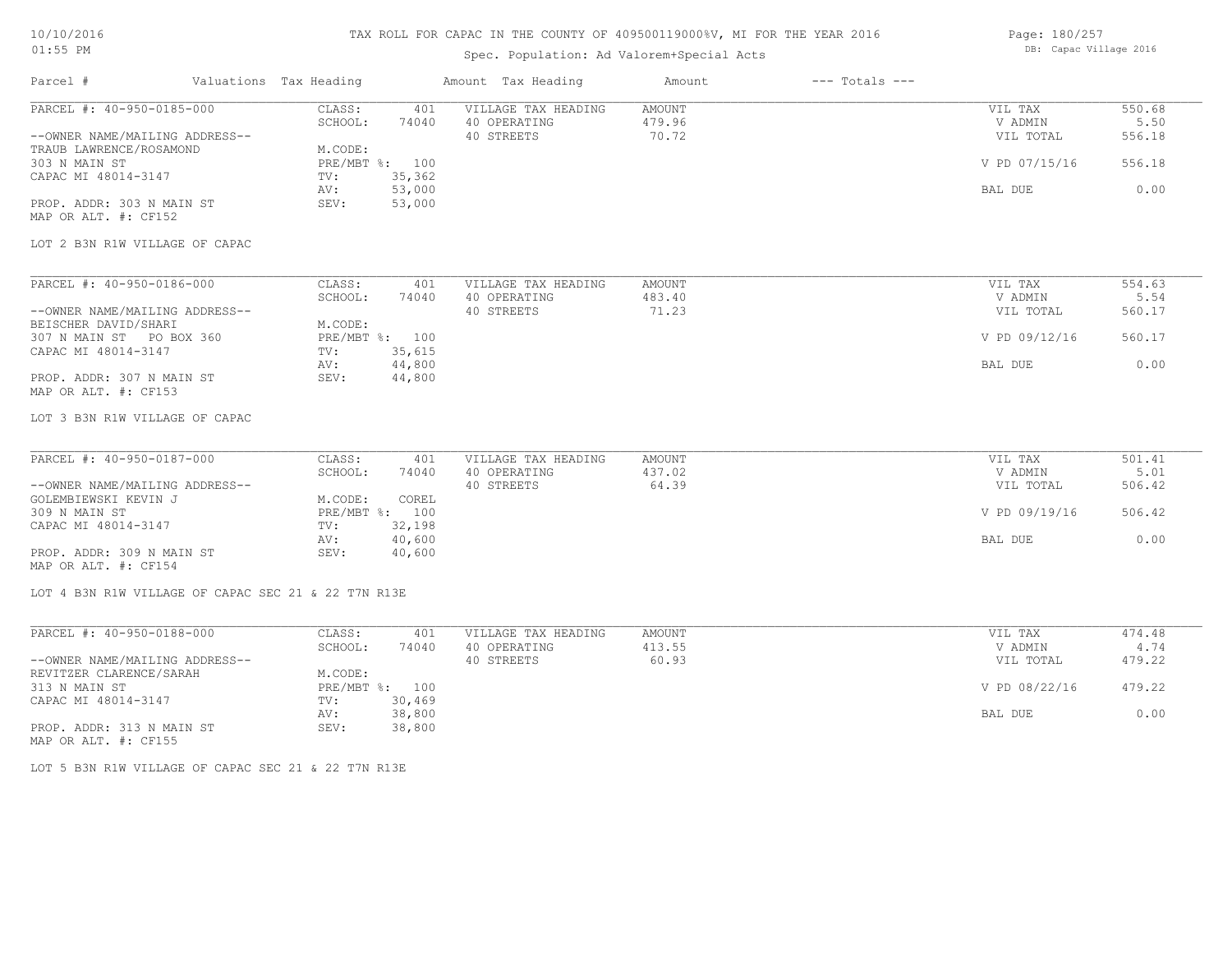# Spec. Population: Ad Valorem+Special Acts

| Page: 181/257 |                        |  |
|---------------|------------------------|--|
|               | DB: Capac Village 2016 |  |

| Parcel #                       | Valuations Tax Heading |        | Amount Tax Heading  | Amount | $---$ Totals $---$ |               |        |
|--------------------------------|------------------------|--------|---------------------|--------|--------------------|---------------|--------|
| PARCEL #: 40-950-0189-000      | CLASS:                 | 401    | VILLAGE TAX HEADING | AMOUNT |                    | VIL TAX       | 459.50 |
|                                | SCHOOL:                | 74040  | 40 OPERATING        | 400.49 |                    | V ADMIN       | 4.59   |
| --OWNER NAME/MAILING ADDRESS-- |                        |        | 40 STREETS          | 59.01  |                    | VIL TOTAL     | 464.09 |
| ABRAHAM MICHAEL J.             | M.CODE:                |        |                     |        |                    |               |        |
| ABRAHAM LYNN D.                | PRE/MBT %:             |        |                     |        |                    | V PD 09/14/16 | 464.09 |
| 12800 MASTERS RD               | TV:                    | 29,507 |                     |        |                    |               |        |
| MEMPHIS MI 48041               | AV:                    | 36,400 |                     |        |                    | BAL DUE       | 0.00   |
|                                | SEV:                   | 36,400 |                     |        |                    |               |        |
| PROP. ADDR: 315 N MAIN ST      |                        |        |                     |        |                    |               |        |
| MAP OR ALT. #: CF156           |                        |        |                     |        |                    |               |        |
| LOT 6 B3N R1W VILLAGE OF CAPAC |                        |        |                     |        |                    |               |        |

| PARCEL #: 40-950-0190-000      | CLASS:     | 401      | VILLAGE TAX HEADING | AMOUNT | VIL TAX       | 315.78 |
|--------------------------------|------------|----------|---------------------|--------|---------------|--------|
|                                | SCHOOL:    | 74040    | 40 OPERATING        | 275.23 | V ADMIN       | 3.15   |
| --OWNER NAME/MAILING ADDRESS-- |            |          | 40 STREETS          | 40.55  | VIL TOTAL     | 318.93 |
| BLOCK PAUL JR                  | M.CODE:    |          |                     |        |               |        |
| 14691 KOEHN RD                 | PRE/MBT %: | $\Omega$ |                     |        | V PD 07/08/16 | 318.93 |
| CAPAC MI 48014                 | TV:        | 20,278   |                     |        |               |        |
|                                | AV:        | 25,500   |                     |        | BAL DUE       | 0.00   |
| PROP. ADDR: 312 N NEEPER ST    | SEV:       | 25,500   |                     |        |               |        |
| MAP OR ALT. #: CF157A          |            |          |                     |        |               |        |

### LOT 9 B3N R1W VILLAGE OF CAPAC

| PARCEL #: 40-950-0191-000      | CLASS:     | 401    | VILLAGE TAX HEADING | AMOUNT | VIL TAX       | 554.63 |
|--------------------------------|------------|--------|---------------------|--------|---------------|--------|
|                                | SCHOOL:    | 74040  | 40 OPERATING        | 483.40 | V ADMIN       | 5.54   |
| --OWNER NAME/MAILING ADDRESS-- |            |        | 40 STREETS          | 71.23  | VIL TOTAL     | 560.17 |
| WITHUN DEBRA S TRUST           | M.CODE:    | COREL  |                     |        |               |        |
| 308 N NEEPER ST                | PRE/MBT %: | 100    |                     |        | V PD 07/08/16 | 560.17 |
| CAPAC MI 48014-3036            | TV:        | 35,615 |                     |        |               |        |
|                                | AV:        | 43,900 |                     |        | BAL DUE       | 0.00   |
| PROP. ADDR: 308 N NEEPER ST    | SEV:       | 43,900 |                     |        |               |        |
| MAP OR ALT. #: CF157B          |            |        |                     |        |               |        |

# LOT 10 B3N R1W VILLAGE OF CAPAC

| PARCEL #: 40-950-0192-000        | CLASS:  | 401            | VILLAGE TAX HEADING | AMOUNT | VIL TAX       | 577.17 |
|----------------------------------|---------|----------------|---------------------|--------|---------------|--------|
|                                  | SCHOOL: | 74040          | 40 OPERATING        | 503.05 | V ADMIN       | 5.77   |
| --OWNER NAME/MAILING ADDRESS--   |         |                | 40 STREETS          | 74.12  | VIL TOTAL     | 582.94 |
| MILLS LARRY/CAROLYN              | M.CODE: |                |                     |        |               |        |
| 105 W ALDRICH ST                 |         | PRE/MBT %: 100 |                     |        | V PD 07/25/16 | 582.94 |
| CAPAC MI 48014-3000              | TV:     | 37,063         |                     |        |               |        |
|                                  | AV:     | 43,900         |                     |        | BAL DUE       | 0.00   |
| PROP. ADDR: 105 W ALDRICH STREET | SEV:    | 43,900         |                     |        |               |        |
| MAP OR ALT. #: CF158B            |         |                |                     |        |               |        |

E1/2 OF LOTS 11 & 12 B3N R1W VILLAGE OF CAPAC SEC 21 & 22 T7N R13E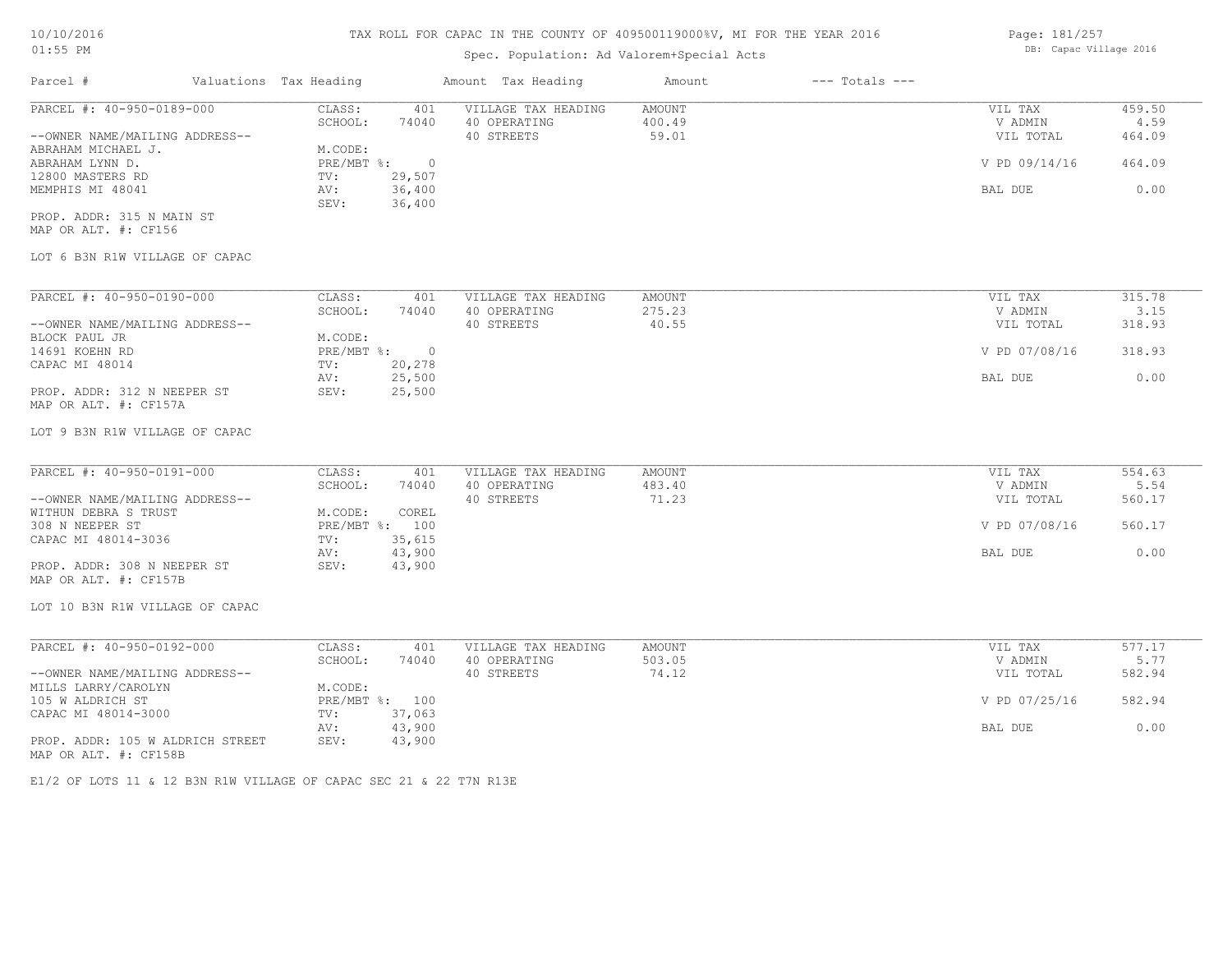## Spec. Population: Ad Valorem+Special Acts

| Page: 182/257          |  |
|------------------------|--|
| DB: Capac Village 2016 |  |

| Parcel #                         | Valuations Tax Heading |        | Amount Tax Heading  | Amount | $---$ Totals $---$ |               |        |
|----------------------------------|------------------------|--------|---------------------|--------|--------------------|---------------|--------|
| PARCEL #: 40-950-0193-000        | CLASS:                 | 401    | VILLAGE TAX HEADING | AMOUNT |                    | VIL TAX       | 606.21 |
|                                  | SCHOOL:                | 74040  | 40 OPERATING        | 528.36 |                    | V ADMIN       | 6.06   |
| --OWNER NAME/MAILING ADDRESS--   |                        |        | 40 STREETS          | 77.85  |                    | VIL TOTAL     | 612.27 |
| SHARPE JOSEPH                    | M.CODE:                | COREL  |                     |        |                    |               |        |
| 107 W ALDRICH ST                 | PRE/MBT %: 100         |        |                     |        |                    | V PD 09/19/16 | 612.27 |
| CAPAC MI 48014-3000              | TV:                    | 38,928 |                     |        |                    |               |        |
|                                  | AV:                    | 47,700 |                     |        |                    | BAL DUE       | 0.00   |
| PROP. ADDR: 107 W ALDRICH STREET | SEV:                   | 47,700 |                     |        |                    |               |        |
| MAP OR ALT. #: CF159             |                        |        |                     |        |                    |               |        |

W1/2 OF LOTS 11 & 12 B3N R1W VILLAGE OF CAPAC SEC 21 & 22 T7N R13E

| PARCEL #: 40-950-0194-000      | CLASS:     | 401    | VILLAGE TAX HEADING | AMOUNT | VIL TAX       | 149.15 |
|--------------------------------|------------|--------|---------------------|--------|---------------|--------|
|                                | SCHOOL:    | 74040  | 40 OPERATING        | 130.00 | V ADMIN       | 1.49   |
| --OWNER NAME/MAILING ADDRESS-- |            |        | 40 STREETS          | 19.15  | VIL TOTAL     | 150.64 |
| MONTPETIT WILLIAM              | M.CODE:    |        |                     |        |               |        |
| MONTPETIT SHARON               | PRE/MBT %: |        |                     |        | V PD 08/10/16 | 150.64 |
| 27400 BERTRAND                 | TV:        | 9,578  |                     |        |               |        |
| NEW BALTIMORE MI 48051         | AV:        | 13,600 |                     |        | BAL DUE       | 0.00   |
|                                | SEV:       | 13,600 |                     |        |               |        |
| PROP. ADDR: 301 N NEEPER ST    |            |        |                     |        |               |        |

MAP OR ALT. #: CF160

21 & 22 T7N R13E E90 FT OF LOTS 1 & 2 EXC E 90' FT OF N 30 FT OF LOT 2 B3N R2W VILLAGE OF CAPAC SEC

| PARCEL #: 40-950-0195-000      | CLASS:  | 401            | VILLAGE TAX HEADING | AMOUNT | VIL TAX       | 636.35 |
|--------------------------------|---------|----------------|---------------------|--------|---------------|--------|
|                                | SCHOOL: | 74040          | 40 OPERATING        | 554.63 | V ADMIN       | 6.36   |
| --OWNER NAME/MAILING ADDRESS-- |         |                | 40 STREETS          | 81.72  | VIL TOTAL     | 642.71 |
| SCHWARTZKOPF GERALDINE M.      | M.CODE: |                |                     |        |               |        |
| 307 N NEEPER ST                |         | PRE/MBT %: 100 |                     |        | V PD 07/08/16 | 642.71 |
| CAPAC MI 48014-3037            | TV:     | 40,863         |                     |        |               |        |
|                                | AV:     | 45,700         |                     |        | BAL DUE       | 0.00   |
| PROP. ADDR: 307 N NEEPER ST    | SEV:    | 45,700         |                     |        |               |        |
|                                |         |                |                     |        |               |        |

MAP OR ALT. #: CF161A

LOT 3 & E 90' OF LOT 2 & LOT 4 EXC N 65' B2N R2W VILLAGE OF CAPAC

| PARCEL #: 40-950-0196-000        | CLASS:     | 401    | VILLAGE TAX HEADING | AMOUNT | VIL TAX       | 596.55 |
|----------------------------------|------------|--------|---------------------|--------|---------------|--------|
|                                  | SCHOOL:    | 74040  | 40 OPERATING        | 519.94 | V ADMIN       | 5.96   |
| --OWNER NAME/MAILING ADDRESS--   |            |        | 40 STREETS          | 76.61  | VIL TOTAL     | 602.51 |
| TREECE WESLEY/CAROLINE TRUST     | M.CODE:    |        |                     |        |               |        |
| 2325 MILLER ROAD                 | PRE/MBT %: |        |                     |        | V PD 07/08/16 | 602.51 |
| BERLIN MI 48002                  | TV:        | 38,307 |                     |        |               |        |
|                                  | AV:        | 50,000 |                     |        | BAL DUE       | 0.00   |
| PROP. ADDR: 203 W ALDRICH STREET | SEV:       | 50,000 |                     |        |               |        |

MAP OR ALT. #: CF161B

VILLAGE OF CAPAC W60' OF LOTS 1 & 2 & INCL E 1/2 OF VAC ALLEY & S 100' OF W 1/2 OF VAC ALLEY B3N R2W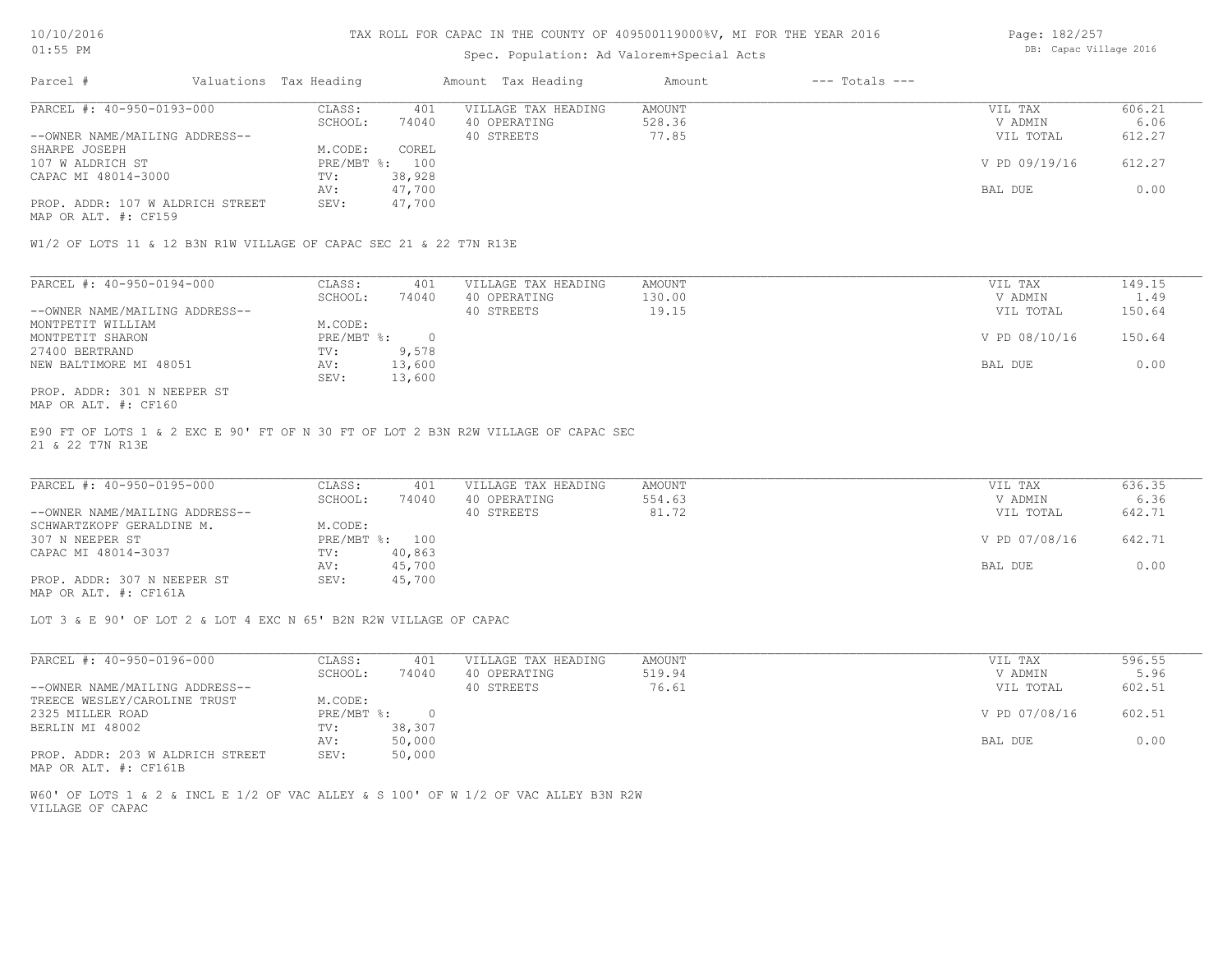## Spec. Population: Ad Valorem+Special Acts

| Page: 183/257 |                        |  |
|---------------|------------------------|--|
|               | DB: Capac Village 2016 |  |

| Parcel #                       | Valuations Tax Heading |                | Amount Tax Heading  | Amount | $---$ Totals $---$ |               |        |
|--------------------------------|------------------------|----------------|---------------------|--------|--------------------|---------------|--------|
| PARCEL #: 40-950-0197-000      | CLASS:                 | 401            | VILLAGE TAX HEADING | AMOUNT |                    | VIL TAX       | 448.28 |
|                                | SCHOOL:                | 74040          | 40 OPERATING        | 390.71 |                    | V ADMIN       | 4.48   |
| --OWNER NAME/MAILING ADDRESS-- |                        |                | 40 STREETS          | 57.57  |                    | VIL TOTAL     | 452.76 |
| BENNETT NOAH                   | M.CODE:                | CBSMT          |                     |        |                    |               |        |
| 311 N NEEPER ST                |                        | PRE/MBT %: 100 |                     |        |                    | V PD 08/15/16 | 452.76 |
| CAPAC MI 48014-3037            | TV:                    | 28,786         |                     |        |                    |               |        |
|                                | AV:                    | 31,800         |                     |        |                    | BAL DUE       | 0.00   |
| PROP. ADDR: 311 N NEEPER ST    | SEV:                   | 31,800         |                     |        |                    |               |        |
|                                |                        |                |                     |        |                    |               |        |

MAP OR ALT. #: CF162

N65 FT LOT 4 INCL 1/2 OF VAC ALLEY B3N R2W VILLAGE OF CAPAC SEC 21 & 22 T7N R13E

| PARCEL #: 40-950-0198-000          | CLASS:     | 401    | VILLAGE TAX HEADING | AMOUNT | VIL TAX       | 290.20 |
|------------------------------------|------------|--------|---------------------|--------|---------------|--------|
|                                    | SCHOOL:    | 74040  | 40 OPERATING        | 252.93 | V ADMIN       | 2.90   |
| --OWNER NAME/MAILING ADDRESS--     |            |        | 40 STREETS          | 37.27  | VIL TOTAL     | 293.10 |
| ROBBERSTAD TIMOTHY                 | M.CODE:    |        |                     |        |               |        |
| ROBBERSTAD NICOLE                  | PRE/MBT %: |        |                     |        | V PD 09/12/16 | 293.10 |
| 1818 N VAN DYKE                    | TV:        | 18,635 |                     |        |               |        |
| IMLAY CITY MI 48444                | AV:        | 21,100 |                     |        | BAL DUE       | 0.00   |
|                                    | SEV:       | 21,100 |                     |        |               |        |
| PROP. ADDR: 312 N GLASSFORD STREET |            |        |                     |        |               |        |

MAP OR ALT. #: CF163A

LOT 9 E 1/2 INCL 1/2 OF VAC ALLEY B3N R2W VILLAGE OF CAPAC SEC 21 & 22 T7N R13E

| PARCEL #: 40-950-0199-000          | CLASS:       | 401    | VILLAGE TAX HEADING | AMOUNT | VIL TAX       | 274.51 |
|------------------------------------|--------------|--------|---------------------|--------|---------------|--------|
|                                    | SCHOOL:      | 74040  | 40 OPERATING        | 239.26 | V ADMIN       | 2.74   |
| --OWNER NAME/MAILING ADDRESS--     |              |        | 40 STREETS          | 35.25  | VIL TOTAL     | 277.25 |
| ELLIOTT ROBERT TRUSTEE             | M.CODE:      |        |                     |        |               |        |
| 603 S MAIN ST                      | $PRE/MBT$ %: |        |                     |        | V PD 07/25/16 | 277.25 |
| CAPAC MI 48014-3724                | TV:          | 17,628 |                     |        |               |        |
|                                    | AV:          | 22,500 |                     |        | BAL DUE       | 0.00   |
| PROP. ADDR: 308 N GLASSFORD STREET | SEV:         | 22,500 |                     |        |               |        |
| MAP OR ALT. #: CF163B              |              |        |                     |        |               |        |

LOT 10 INCL 1/2 OF VAC ALLEY B3N R2W VILLAGE OF CAPAC SEC 21 & 22 T7N R13E

| PARCEL #: 40-950-0200-000        | CLASS:     | 401    | VILLAGE TAX HEADING | AMOUNT | VIL TAX       | 530.18 |
|----------------------------------|------------|--------|---------------------|--------|---------------|--------|
|                                  | SCHOOL:    | 74040  | 40 OPERATING        | 462.09 | V ADMIN       | 5.30   |
| --OWNER NAME/MAILING ADDRESS--   |            |        | 40 STREETS          | 68.09  | VIL TOTAL     | 535.48 |
| SHULL BRAIN L                    | M.CODE:    |        |                     |        |               |        |
| SHULL W/R & GRIFFITH B           | PRE/MBT %: |        |                     |        | V PD 09/14/16 | 535.48 |
| 3520 CAPAC RD                    | TV:        | 34,045 |                     |        |               |        |
| CAPAC MI 48014-3700              | AV:        | 44,200 |                     |        | BAL DUE       | 0.00   |
|                                  | SEV:       | 44,200 |                     |        |               |        |
| PROP. ADDR: 209 W ALDRICH STREET |            |        |                     |        |               |        |

MAP OR ALT. #: 164A/B

W1/2 OF LOTS 11 & 12 B3N R2W VILLAGE OF CAPAC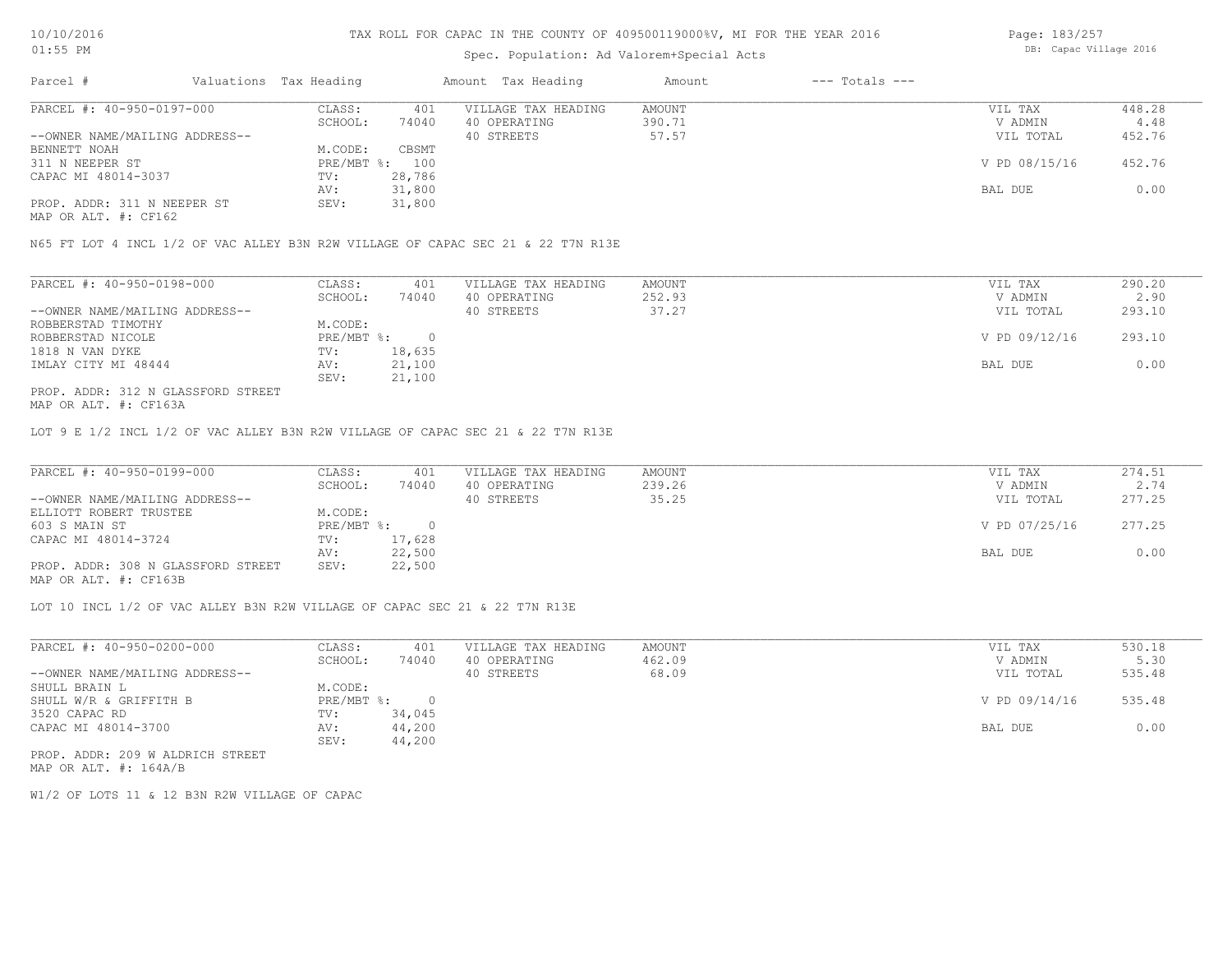### Spec. Population: Ad Valorem+Special Acts

| Page: 184/257          |  |
|------------------------|--|
| DB: Capac Village 2016 |  |

| Parcel #                         | Valuations Tax Heading |        | Amount Tax Heading  | Amount | $---$ Totals $---$ |               |        |
|----------------------------------|------------------------|--------|---------------------|--------|--------------------|---------------|--------|
| PARCEL #: 40-950-0201-000        | CLASS:                 | 401    | VILLAGE TAX HEADING | AMOUNT |                    | VIL TAX       | 404.53 |
|                                  | SCHOOL:                | 74040  | 40 OPERATING        | 352.58 |                    | V ADMIN       | 4.04   |
| --OWNER NAME/MAILING ADDRESS--   |                        |        | 40 STREETS          | 51.95  |                    | VIL TOTAL     | 408.57 |
| GLEFKE RACHEL M                  | M.CODE:                |        |                     |        |                    |               |        |
| 207 W ALDRICH STREET             | PRE/MBT %: 100         |        |                     |        |                    | V PD 09/16/16 | 408.57 |
| CAPAC MI 48014                   | TV:                    | 25,977 |                     |        |                    |               |        |
|                                  | AV:                    | 27,300 |                     |        |                    | BAL DUE       | 0.00   |
| PROP. ADDR: 207 W ALDRICH STREET | SEV:                   | 27,300 |                     |        |                    |               |        |
| MAP OR ALT. #: CF164C            |                        |        |                     |        |                    |               |        |

E1/2 OF LOTS 11 & 12 B3N R2W VILLAGE OF CAPAC

| PARCEL #: 40-950-0202-000      | CLASS:     | 201     | VILLAGE TAX HEADING | AMOUNT   | VIL TAX       | 2,101.12 |
|--------------------------------|------------|---------|---------------------|----------|---------------|----------|
|                                | SCHOOL:    | 74040   | 40 OPERATING        | 1,831.28 | V ADMIN       | 21.01    |
| --OWNER NAME/MAILING ADDRESS-- |            |         | 40 STREETS          | 269.84   | VIL TOTAL     | 2,122.13 |
| FULTHEIM GARY                  | M.CODE:    |         |                     |          |               |          |
| FAMILY DOLLAR                  | PRE/MBT %: |         |                     |          | V PD 07/25/16 | 2,122.13 |
| P.O. BOX 1017                  | TV:        | 134,921 |                     |          |               |          |
| CHARLOTTE NC 28201-1017        | AV:        | 138,300 |                     |          | BAL DUE       | 0.00     |
|                                | SEV:       | 138,300 |                     |          |               |          |
| PROP. ADDR: 101 S MAIN ST      |            |         |                     |          |               |          |

MAP OR ALT. #: CF165

PART OF THE VILLAGE OF CAPAC SEC 28 T7N R13E LOT 1 EXC THE W 36 FT THEREOF ALSO THE N 10 FT OF THE E 114 FT OF LOT 2 B1S R1W

| PARCEL #: 40-950-0203-000      | CLASS:     | 201    | VILLAGE TAX HEADING | AMOUNT | VIL TAX       | 527.93 |
|--------------------------------|------------|--------|---------------------|--------|---------------|--------|
|                                | SCHOOL:    | 74040  | 40 OPERATING        | 460.13 | V ADMIN       | 5.27   |
| --OWNER NAME/MAILING ADDRESS-- |            |        | 40 STREETS          | 67.80  | VIL TOTAL     | 533.20 |
| LEVIN GROUP, L.L.C. THE        | M.CODE:    |        |                     |        |               |        |
| 970 TILLSON DR                 | PRE/MBT %: |        |                     |        | V PD 09/12/16 | 533.20 |
| ZIONSVILLE IN 46077-9330       | TV:        | 33,901 |                     |        |               |        |
|                                | AV:        | 36,100 |                     |        | BAL DUE       | 0.00   |
| PROP. ADDR: 102 W MILL ST      | SEV:       | 36,100 |                     |        |               |        |
|                                |            |        |                     |        |               |        |

MAP OR ALT. #: CF166

SEC 28 T7N R13E W36 FT OF LOT 1 & N 10 FT OF W 36 FT OF LOT 2 B1S R1W PART OF THE VILLAGE OF CAPAC

| PARCEL #: 40-950-0204-000      | CLASS:     | 201    | VILLAGE TAX HEADING | AMOUNT | VIL TAX       | 210.85 |
|--------------------------------|------------|--------|---------------------|--------|---------------|--------|
|                                | SCHOOL:    | 74040  | 40 OPERATING        | 183.77 | V ADMIN       | 2.10   |
| --OWNER NAME/MAILING ADDRESS-- |            |        | 40 STREETS          | 27.08  | VIL TOTAL     | 212.95 |
| FULTHEIM GARY                  | M.CODE:    |        |                     |        |               |        |
| FAMILY DOLLAR                  | PRE/MBT %: |        |                     |        | V PD 07/25/16 | 212.95 |
| P.O. BOX 1017                  | TV:        | 13,540 |                     |        |               |        |
| CHARLOTTE NC 28201-1017        | AV:        | 15,000 |                     |        | BAL DUE       | 0.00   |
|                                | SEV:       | 15,000 |                     |        |               |        |
| PROP. ADDR: 107 S MAIN ST      |            |        |                     |        |               |        |
|                                |            |        |                     |        |               |        |

MAP OR ALT. #: CF167

N2/3 OF LOT 2 EXC THE N 10 FT B1S R1W PART OF THE VILLAGE OF CAPAC SEC 28 T7N R13E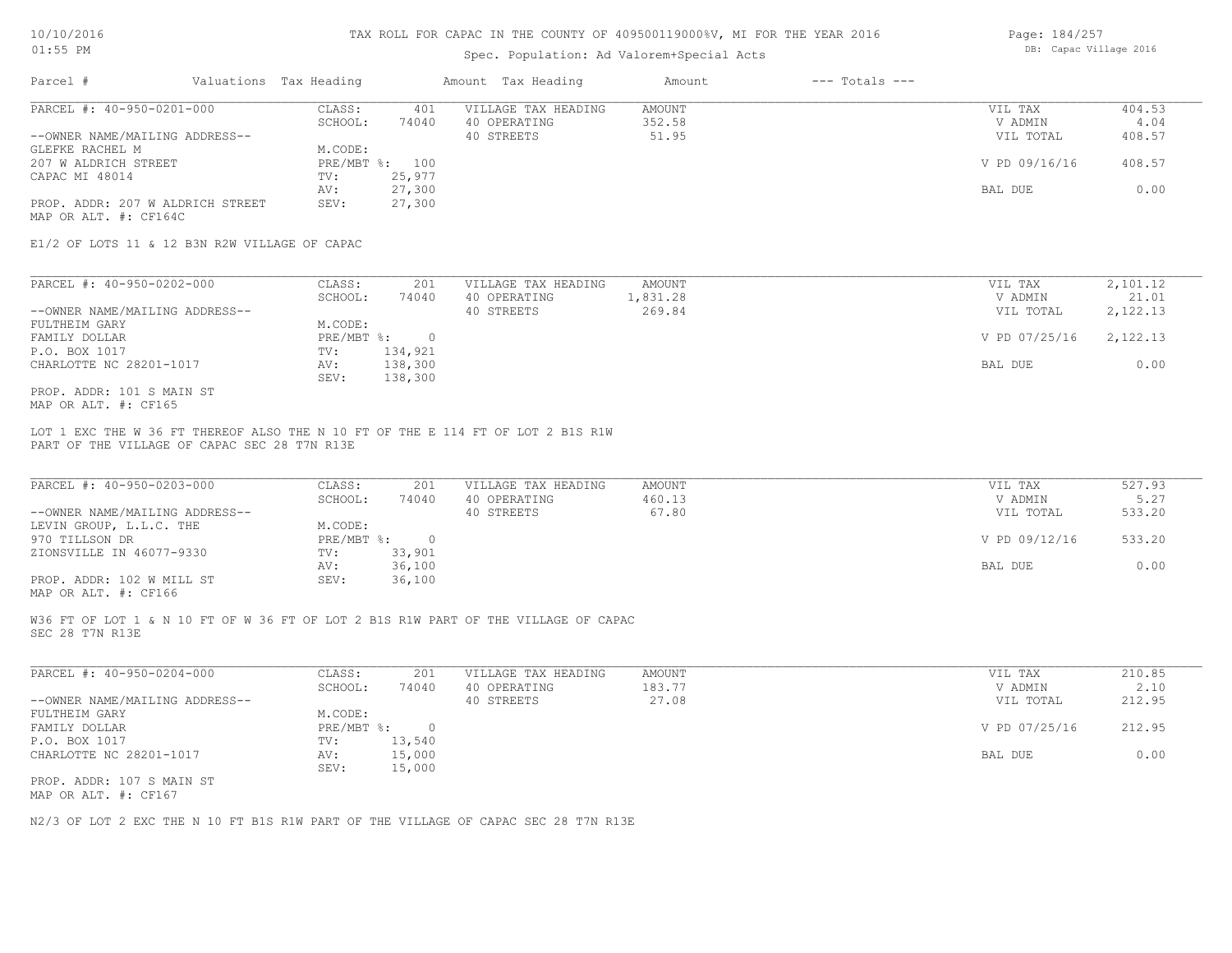## Spec. Population: Ad Valorem+Special Acts

Page: 185/257 DB: Capac Village 2016

| Parcel #                       | Valuations Tax Heading |        | Amount Tax Heading  | Amount | $---$ Totals $---$ |               |        |
|--------------------------------|------------------------|--------|---------------------|--------|--------------------|---------------|--------|
| PARCEL #: 40-950-0205-000      | CLASS:                 | 201    | VILLAGE TAX HEADING | AMOUNT |                    | VIL TAX       | 568.54 |
|                                | SCHOOL:                | 74040  | 40 OPERATING        | 495.53 |                    | V ADMIN       | 5.68   |
| --OWNER NAME/MAILING ADDRESS-- |                        |        | 40 STREETS          | 73.01  |                    | VIL TOTAL     | 574.22 |
| OUAIN BARBARA                  | M.CODE:                |        |                     |        |                    |               |        |
| 109 S MAIN ST                  | PRE/MBT %:             |        |                     |        |                    | V PD 09/16/16 | 574.22 |
| CAPAC MI 48014                 | TV:                    | 36,509 |                     |        |                    |               |        |
|                                | AV:                    | 38,400 |                     |        |                    | BAL DUE       | 0.00   |
| PROP. ADDR: 109 S MAIN ST      | SEV:                   | 38,400 |                     |        |                    |               |        |
|                                |                        |        |                     |        |                    |               |        |

MAP OR ALT. #: CF168A

S1/3 OF LOT 2 & N 2.03 FT OF LOT 3 B1S R1W VILLAGE OF CAPAC SEC 28 T7N R13E

| PARCEL #: 40-950-0206-000                             | CLASS:     | 703   | VILLAGE TAX HEADING | AMOUNT | VIL TAX   | 0.00 |
|-------------------------------------------------------|------------|-------|---------------------|--------|-----------|------|
|                                                       | SCHOOL:    | 74040 | 40 OPERATING        | 0.00   | V ADMIN   | 0.00 |
| --OWNER NAME/MAILING ADDRESS--                        |            |       | 40 STREETS          | 0.00   | VIL TOTAL | 0.00 |
| VILLAGE/CAPAC DOWNTOWN DEV                            | M.CODE:    |       |                     |        |           |      |
| 131 N MAIN ST                                         | PRE/MBT %: |       |                     |        | BAL DUE   | 0.00 |
| CAPAC MI 48014                                        | TV:        |       |                     |        |           |      |
|                                                       | AV:        |       |                     |        |           |      |
| PROP. ADDR: 111 S MAIN ST                             | SEV:       |       |                     |        |           |      |
| $\cdots$ $\cdots$ $\cdots$ $\cdots$ $\cdots$ $\cdots$ |            |       |                     |        |           |      |

MAP OR ALT. #: CF168B

R1W VILLAGE OF CAPAC SEC 28 T7N R13E LOT 3 EXC N 2.03 FT & EXC S 30 FT & EXC N 14 FT OF S 44 FT OF E 82 FT OF LOT 3 B1S

| PARCEL #: 40-950-0207-000                             | CLASS:     | 201    | VILLAGE TAX HEADING | AMOUNT   | VIL TAX       | 1,383.89 |
|-------------------------------------------------------|------------|--------|---------------------|----------|---------------|----------|
|                                                       | SCHOOL:    | 74040  | 40 OPERATING        | 1,206.16 | V ADMIN       | 13.83    |
| --OWNER NAME/MAILING ADDRESS--                        |            |        | 40 STREETS          | 177.73   | VIL TOTAL     | 1,397.72 |
| MALBURG MARY ELLEN TRUST                              | M.CODE:    |        |                     |          |               |          |
| 15300 ALMONT RD                                       | PRE/MBT %: |        |                     |          | V PD 09/12/16 | 1,397.72 |
| ALLENTON MI 48002                                     | TV:        | 88,865 |                     |          |               |          |
|                                                       | AV:        | 93,900 |                     |          | BAL DUE       | 0.00     |
| PROP. ADDR: 113 S MAIN ST                             | SEV:       | 93,900 |                     |          |               |          |
| $\cdots$ $\cdots$ $\cdots$ $\cdots$ $\cdots$ $\cdots$ |            |        |                     |          |               |          |

MAP OR ALT. #: CF168C

SEC 28 T7N R13E S30 FT OF LOT 3 & N 14 FT OF S 44 FT OF E 82 FT OF LOT 3 B1S R1W VILLAG E OF CAPAC

| PARCEL #: 40-950-0210-000      | CLASS:     | 201     | VILLAGE TAX HEADING | AMOUNT   | VIL TAX       | 2,950.55 |
|--------------------------------|------------|---------|---------------------|----------|---------------|----------|
|                                | SCHOOL:    | 74040   | 40 OPERATING        | 2,571.62 | V ADMIN       | 29.50    |
| --OWNER NAME/MAILING ADDRESS-- |            |         | 40 STREETS          | 378.93   | VIL TOTAL     | 2,980.05 |
| PARKVIEW PROP. MANGT. CORP.    | M.CODE:    |         |                     |          |               |          |
| 1225 RICHARDSON ST.            | PRE/MBT %: |         |                     |          | V PD 07/21/16 | 2,980.05 |
| PORT HURON, MI 48060           | TV:        | 189,466 |                     |          |               |          |
|                                | AV:        | 198,900 |                     |          | BAL DUE       | 0.00     |
| PROP. ADDR: 119 S MAIN ST      | SEV:       | 198,900 |                     |          |               |          |
| MAP OR ALT. #: CF169/172       |            |         |                     |          |               |          |

LOTS 4, 5, 6 B1S R1W PART OF THE VILLAGE OF CAPAC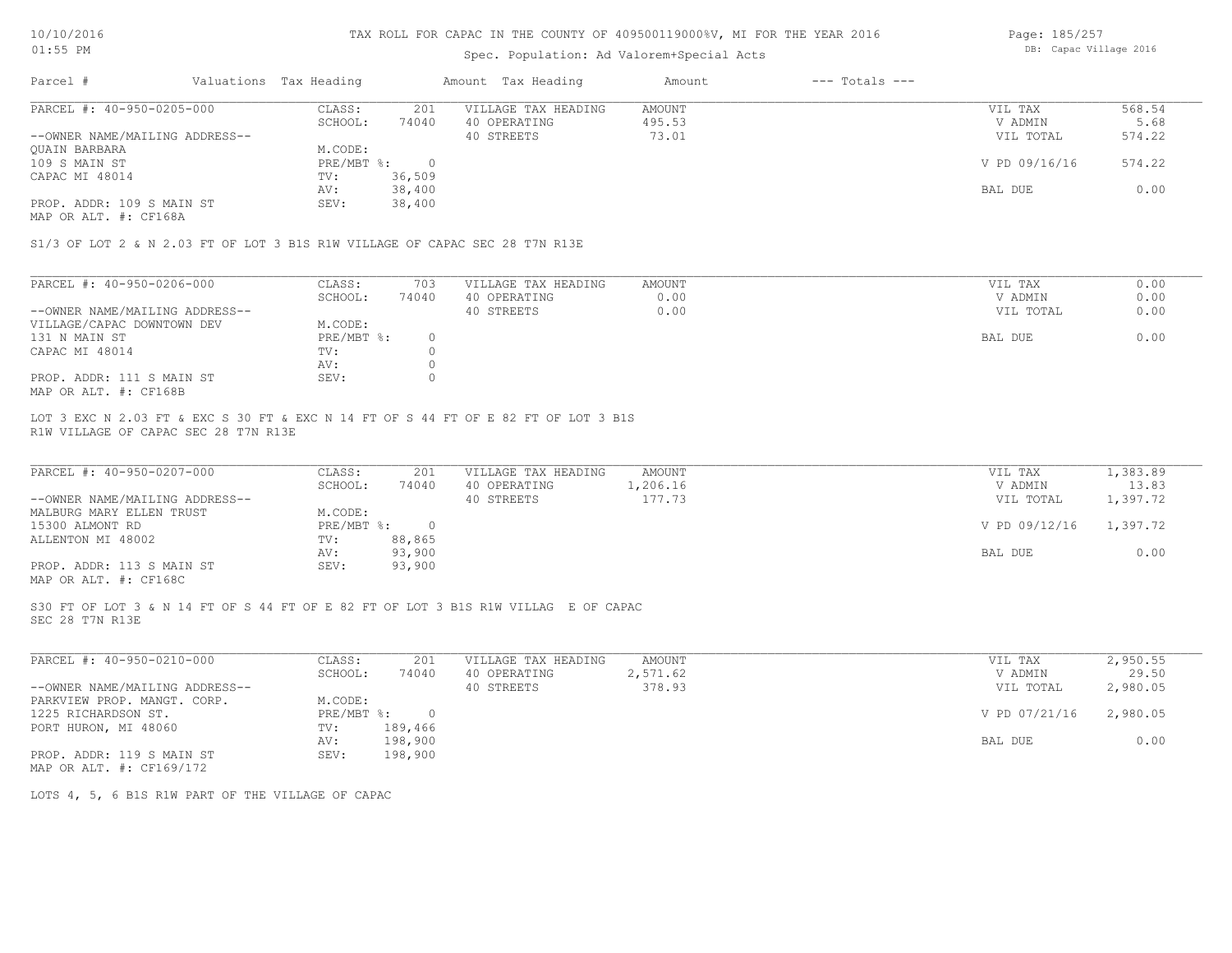## Spec. Population: Ad Valorem+Special Acts

Page: 186/257 DB: Capac Village 2016

| Parcel #                                     | Valuations Tax Heading |        | Amount Tax Heading  | Amount | $---$ Totals $---$ |               |        |
|----------------------------------------------|------------------------|--------|---------------------|--------|--------------------|---------------|--------|
| PARCEL #: 40-950-0212-000                    | CLASS:                 | 401    | VILLAGE TAX HEADING | AMOUNT |                    | VIL TAX       | 496.70 |
|                                              | SCHOOL:                | 74040  | 40 OPERATING        | 432.91 |                    | V ADMIN       | 4.96   |
| --OWNER NAME/MAILING ADDRESS--               |                        |        | 40 STREETS          | 63.79  |                    | VIL TOTAL     | 501.66 |
| TAMM ANDREW                                  | M.CODE:                |        |                     |        |                    |               |        |
| 105 W MEIER ST                               | PRE/MBT %: 100         |        |                     |        |                    | V PD 08/29/16 | 501.66 |
| CAPAC MI 48014                               | TV:                    | 31,895 |                     |        |                    |               |        |
|                                              | AV:                    | 34,200 |                     |        |                    | BAL DUE       | 0.00   |
| PROP. ADDR: 105 W MEIER ST                   | SEV:                   | 34,200 |                     |        |                    |               |        |
| $\cdots$ $\cdots$ $\cdots$ $\cdots$ $\cdots$ |                        |        |                     |        |                    |               |        |

MAP OR ALT. #: CF173

E1/2 OF LOT 7 & S 1/2 OF E 1/2 OF LOT 8 B1S R1W VILLAGE OF CAPAC

| PARCEL #: 40-950-0213-000      | CLASS:  | 401            | VILLAGE TAX HEADING | AMOUNT | VIL TAX   | 349.12 |
|--------------------------------|---------|----------------|---------------------|--------|-----------|--------|
|                                | SCHOOL: | 74040          | 40 OPERATING        | 304.29 | V ADMIN   | 3.49   |
| --OWNER NAME/MAILING ADDRESS-- |         |                | 40 STREETS          | 44.83  | VIL TOTAL | 352.61 |
| SMITH STACEY LEE               | M.CODE: |                |                     |        |           |        |
| PEAK RALPH                     |         | PRE/MBT %: 100 |                     |        | BAL DUE   | 352.61 |
| 107 W MEIER ST                 | TV:     | 22,419         |                     |        |           |        |
| CAPAC MI 48014                 | AV:     | 28,200         |                     |        |           |        |
|                                | SEV:    | 28,200         |                     |        |           |        |
| PROP. ADDR: 107 W MEIER ST     |         |                |                     |        |           |        |

MAP OR ALT. #: CF174

T7N R13E W1/2 OF LOT 7 & S 1/2 OF W 1/2 OF LOT 8 B1S R1W PART OF THE VILLAGE OF CAPAC SEC 28

| PARCEL #: 40-950-0214-000      | CLASS:  | 401            | VILLAGE TAX HEADING | AMOUNT | VIL TAX       | 463.38 |
|--------------------------------|---------|----------------|---------------------|--------|---------------|--------|
|                                | SCHOOL: | 74040          | 40 OPERATING        | 403.87 | V ADMIN       | 4.63   |
| --OWNER NAME/MAILING ADDRESS-- |         |                | 40 STREETS          | 59.51  | VIL TOTAL     | 468.01 |
| FRAZER NORMAN                  | M.CODE: |                |                     |        |               |        |
| 108 S NEEPER ST                |         | PRE/MBT %: 100 |                     |        | V PD 08/03/16 | 468.01 |
| CAPAC MI 48014                 | TV:     | 29,756         |                     |        |               |        |
|                                | AV:     | 36,800         |                     |        | BAL DUE       | 0.00   |
| PROP. ADDR: 108 S NEEPER ST    | SEV:    | 36,800         |                     |        |               |        |
|                                |         |                |                     |        |               |        |

MAP OR ALT. #: CF175

N1/2 OF LOT 8 & S 18.75 FT OF LOT 9 B1S R1W VILLAGE OF CAPAC SEC 28 T7N R13E

| PARCEL #: 40-950-0215-000      | CLASS:       | 401    | VILLAGE TAX HEADING | AMOUNT | 485.29<br>VIL TAX   |
|--------------------------------|--------------|--------|---------------------|--------|---------------------|
|                                | SCHOOL:      | 74040  | 40 OPERATING        | 422.97 | 4.85<br>V ADMIN     |
| --OWNER NAME/MAILING ADDRESS-- |              |        | 40 STREETS          | 62.32  | 490.14<br>VIL TOTAL |
| VIGILETTI CANDY LEA            | M.CODE:      |        |                     |        |                     |
| 106 S NEEPER ST                | $PRE/MBT$ %: | 100    |                     |        | 490.14<br>BAL DUE   |
| CAPAC MI 48014                 | TV:          | 31,163 |                     |        |                     |
|                                | AV:          | 39,600 |                     |        |                     |
| PROP. ADDR: 106 S NEEPER ST    | SEV:         | 39,600 |                     |        |                     |
| MAP OR ALT. #: CF176           |              |        |                     |        |                     |

N56.25 FT OF LOT 9 B1S R1W VILLAGE OF CAPAC SEC 28 T7N R13E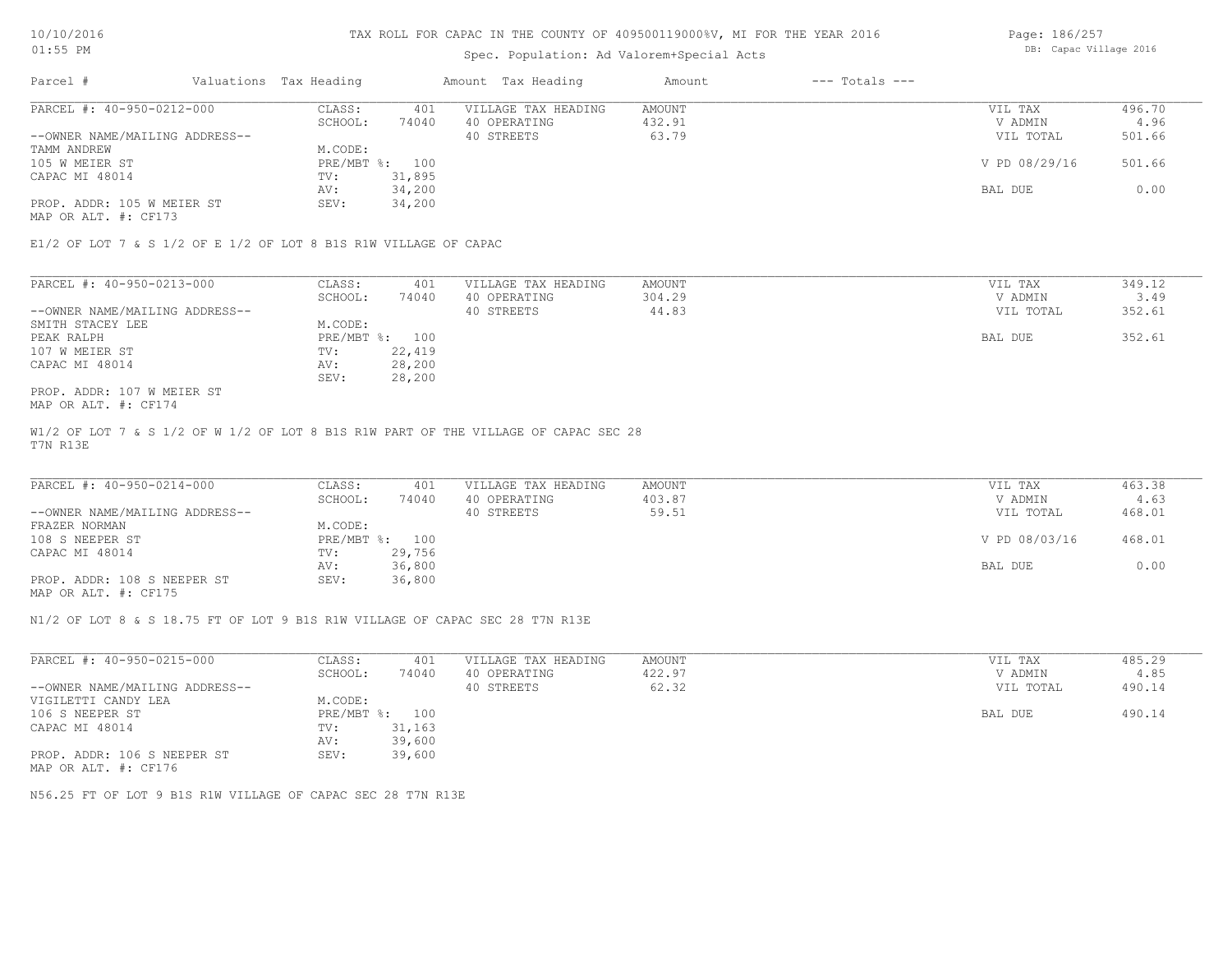### Spec. Population: Ad Valorem+Special Acts

Page: 187/257 DB: Capac Village 2016

| Parcel #                       | Valuations Tax Heading |        | Amount Tax Heading  | Amount | $---$ Totals $---$ |               |        |
|--------------------------------|------------------------|--------|---------------------|--------|--------------------|---------------|--------|
| PARCEL #: 40-950-0216-000      | CLASS:                 | 401    | VILLAGE TAX HEADING | AMOUNT |                    | VIL TAX       | 425.27 |
|                                | SCHOOL:                | 74040  | 40 OPERATING        | 370.66 |                    | V ADMIN       | 4.25   |
| --OWNER NAME/MAILING ADDRESS-- |                        |        | 40 STREETS          | 54.61  |                    | VIL TOTAL     | 429.52 |
| SOLLMAN PATRICIA               | M.CODE:                |        |                     |        |                    |               |        |
| P.O. BOX 487                   | PRE/MBT %: 100         |        |                     |        |                    | V PD 09/12/16 | 429.52 |
| CAPAC MI 48014                 | TV:                    | 27,309 |                     |        |                    |               |        |
|                                | AV:                    | 32,500 |                     |        |                    | BAL DUE       | 0.00   |
| PROP. ADDR: 104 S NEEPER ST    | SEV:                   | 32,500 |                     |        |                    |               |        |
|                                |                        |        |                     |        |                    |               |        |

MAP OR ALT. #: CF177

LOT 10 B1S R1W PART OF THE VILLAGE OF CAPAC SEC 28 T7N R13E

| PARCEL #: 40-950-0217-000      | CLASS:     | 703   | VILLAGE TAX HEADING | AMOUNT | VIL TAX   | 0.00 |
|--------------------------------|------------|-------|---------------------|--------|-----------|------|
|                                | SCHOOL:    | 74040 | 40 OPERATING        | 0.00   | V ADMIN   | 0.00 |
| --OWNER NAME/MAILING ADDRESS-- |            |       | 40 STREETS          | 0.00   | VIL TOTAL | 0.00 |
| VILLAGE OF CAPAC               | M.CODE:    |       |                     |        |           |      |
| 131 N MAIN ST                  | PRE/MBT %: |       |                     |        | BAL DUE   | 0.00 |
| CAPAC MI 48014                 | TV:        |       |                     |        |           |      |
|                                | AV:        |       |                     |        |           |      |
| PROP. ADDR: W MILL ST          | SEV:       |       |                     |        |           |      |
| MAP OR ALT. #: CF178           |            |       |                     |        |           |      |

93 FT TO BEG PART OF THE VILLAGE OF CAPAC SEC 28 T7N R13E FT THEREOF & beg 48FT FROM NW COR LOT 12 TH E 5.29 TH S 93.02 FT TH W 3.74 FT TH N LOT 11 ALSO LOT 12 EXC THE W 48 FT OF THE N 93 FT ALSO EXC THE S 57 FT OF THE W 71

| PARCEL #: 40-950-0218-000      | CLASS:       | 401    | VILLAGE TAX HEADING | AMOUNT | VIL TAX   | 370.82 |
|--------------------------------|--------------|--------|---------------------|--------|-----------|--------|
|                                | SCHOOL:      | 74040  | 40 OPERATING        | 323.20 | V ADMIN   | 3.70   |
| --OWNER NAME/MAILING ADDRESS-- |              |        | 40 STREETS          | 47.62  | VIL TOTAL | 374.52 |
| CHOATE JACQUELINE              | M.CODE:      |        |                     |        |           |        |
| JACOBS CAROL                   | $PRE/MBT$ %: | 100    |                     |        | BAL DUE   | 374.52 |
| 108 W MILL ST                  | TV:          | 23,812 |                     |        |           |        |
| CAPAC MI 48014-3021            | AV:          | 27,400 |                     |        |           |        |
|                                | SEV:         | 27,400 |                     |        |           |        |
| PROP. ADDR: 108 W MILL ST      |              |        |                     |        |           |        |

MAP OR ALT. #: CF179

B1S R1W PART OF THE VILLAGE OF CAPAC SEC 28 TYN R13E 12,TH N89^42'40"E 5.29',TH SO^57' 21"W 93.02',TH S89^42'40"W 3.74',TH N93" TO BEG THE W 48 FT OF THE N 93 FT OF LOT 12 & BEG E N89^42'40"E 48' FROM NW COR OF LOT

| PARCEL #: 40-950-0219-000                           | CLASS:  | 401            | VILLAGE TAX HEADING | AMOUNT | VIL TAX   | 306.25 |
|-----------------------------------------------------|---------|----------------|---------------------|--------|-----------|--------|
|                                                     | SCHOOL: | 74040          | 40 OPERATING        | 266.92 | V ADMIN   | 3.06   |
| --OWNER NAME/MAILING ADDRESS--                      |         |                | 40 STREETS          | 39.33  | VIL TOTAL | 309.31 |
| PELTON-BAIRD SHERRY                                 | M.CODE: |                |                     |        |           |        |
| P.O. BOX 142                                        |         | PRE/MBT %: 100 |                     |        | BAL DUE   | 309.31 |
| CAPAC MI 48014                                      | TV:     | 19,666         |                     |        |           |        |
|                                                     | AV:     | 21,800         |                     |        |           |        |
| PROP. ADDR: 102 S NEEPER ST<br>MAP OR ALT. #: CF180 | SEV:    | 21,800         |                     |        |           |        |

T7N R13E THE W 71 FT OF THE S 57 FT OF LOT 12 B1S R1W PART OF THE VILLAGE OF CAPAC SEC 28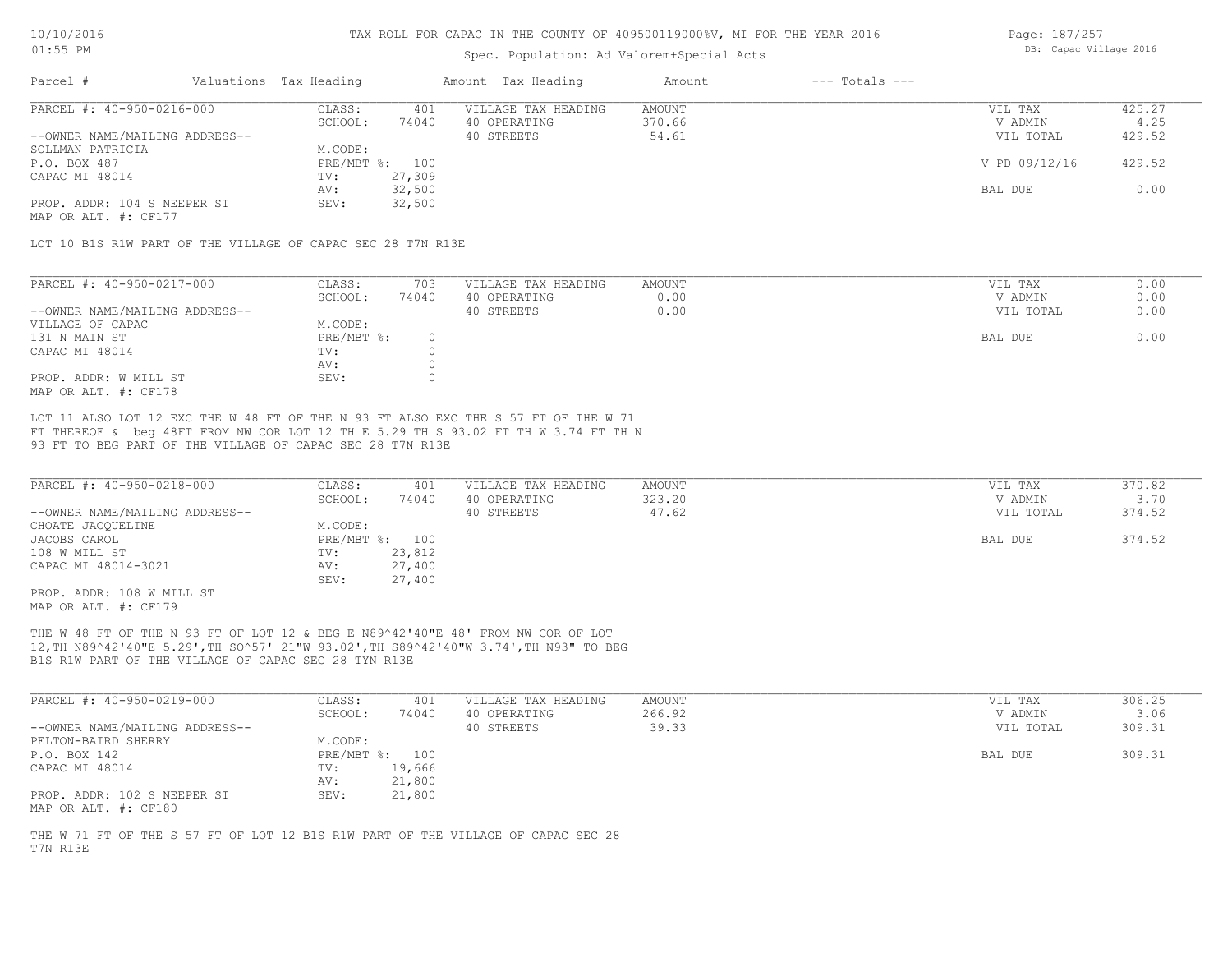### Spec. Population: Ad Valorem+Special Acts

| Page: 188/257          |  |
|------------------------|--|
| DB: Capac Village 2016 |  |

| Parcel #                       | Valuations Tax Heading |                | Amount Tax Heading  | Amount | $---$ Totals $---$ |           |        |
|--------------------------------|------------------------|----------------|---------------------|--------|--------------------|-----------|--------|
| PARCEL #: 40-950-0220-000      | CLASS:                 | 401            | VILLAGE TAX HEADING | AMOUNT |                    | VIL TAX   | 457.01 |
|                                | SCHOOL:                | 74040          | 40 OPERATING        | 398.32 |                    | V ADMIN   | 4.57   |
| --OWNER NAME/MAILING ADDRESS-- |                        |                | 40 STREETS          | 58.69  |                    | VIL TOTAL | 461.58 |
| ATWOOD RICHARD G               | M.CODE:                |                |                     |        |                    |           |        |
| 202 W MILL ST                  |                        | PRE/MBT %: 100 |                     |        |                    | BAL DUE   | 461.58 |
| CAPAC MI 48014-3024            | TV:                    | 29,347         |                     |        |                    |           |        |
|                                | AV:                    | 36,200         |                     |        |                    |           |        |
| PROP. ADDR: 202 W MILL ST      | SEV:                   | 36,200         |                     |        |                    |           |        |
|                                |                        |                |                     |        |                    |           |        |

MAP OR ALT. #: CF181

N150' OF E 75' OF LOT 1 BIS R2W PLAT OF THE VILLAGE OF CAPAC SEC 28 T7N R13E

| PARCEL #: 40-950-0221-000      | CLASS:  | 401            | VILLAGE TAX HEADING | AMOUNT | VIL TAX       | 556.23 |
|--------------------------------|---------|----------------|---------------------|--------|---------------|--------|
|                                | SCHOOL: | 74040          | 40 OPERATING        | 484.80 | V ADMIN       | 5.56   |
| --OWNER NAME/MAILING ADDRESS-- |         |                | 40 STREETS          | 71.43  | VIL TOTAL     | 561.79 |
| RICHARDS KENNETH/P             | M.CODE: |                |                     |        |               |        |
| 204 W MILL ST                  |         | PRE/MBT %: 100 |                     |        | V PD 08/10/16 | 561.79 |
| CAPAC MI 48014                 | TV:     | 35,718         |                     |        |               |        |
|                                | AV:     | 43,800         |                     |        | BAL DUE       | 0.00   |
| PROP. ADDR: 204 W MILL ST      | SEV:    | 43,800         |                     |        |               |        |
| MAP OR ALT. #: CF182/183       |         |                |                     |        |               |        |

R13E W75' OF E 150' OF N 150' OF LOT 1 BIS R2W PLAT OF THE VILLAGE OF CAPAC SEC 28 T7N

| PARCEL #: 40-950-0223-000                    | CLASS:     | 401    | VILLAGE TAX HEADING | AMOUNT | VIL TAX       | 490.35 |
|----------------------------------------------|------------|--------|---------------------|--------|---------------|--------|
|                                              | SCHOOL:    | 74040  | 40 OPERATING        | 427.38 | V ADMIN       | 4.90   |
| --OWNER NAME/MAILING ADDRESS--               |            |        | 40 STREETS          | 62.97  | VIL TOTAL     | 495.25 |
| LIBKIE PAUL & MARSHA REV LIV TRUST           | M.CODE:    |        |                     |        |               |        |
| 207 E CHURCH ST                              | PRE/MBT %: |        |                     |        | V PD 07/15/16 | 495.25 |
| CAPAC MI 48014                               | TV:        | 31,488 |                     |        |               |        |
|                                              | AV:        | 38,900 |                     |        | BAL DUE       | 0.00   |
| PROP. ADDR: 103 S NEEPER ST                  | SEV:       | 38,900 |                     |        |               |        |
| $\cdots$ $\cdots$ $\cdots$ $\cdots$ $\cdots$ |            |        |                     |        |               |        |

MAP OR ALT. #: CF184

R13E E150 FT OF LOT 1 EXC N 150 FT THEREOF B1S R2W PLAT OF VILLAGE OF CAPAC SEC 28 T7N

| PARCEL #: 40-950-0224-000      | CLASS:     | 705   | VILLAGE TAX HEADING | AMOUNT | VIL TAX<br>0.00   |
|--------------------------------|------------|-------|---------------------|--------|-------------------|
|                                | SCHOOL:    | 74040 | 40 OPERATING        | 0.00   | 0.00<br>V ADMIN   |
| --OWNER NAME/MAILING ADDRESS-- |            |       | 40 STREETS          | 0.00   | 0.00<br>VIL TOTAL |
| FIRST UNITED METHODIST CHURCH  | M.CODE:    |       |                     |        |                   |
| 206 WEST MILL ST               | PRE/MBT %: |       |                     |        | 0.00<br>BAL DUE   |
| CAPAC MI 48014                 | TV:        |       |                     |        |                   |
|                                | AV:        |       |                     |        |                   |
| PROP. ADDR: 206 W MILL ST      | SEV:       |       |                     |        |                   |
|                                |            |       |                     |        |                   |

MAP OR ALT. #: CF185

W 150' OF LOT 1 EXC S 1/3 OF W 1/2 OF LOT 1 B1S R2W PLAT OF VILLAGE OF CAPAC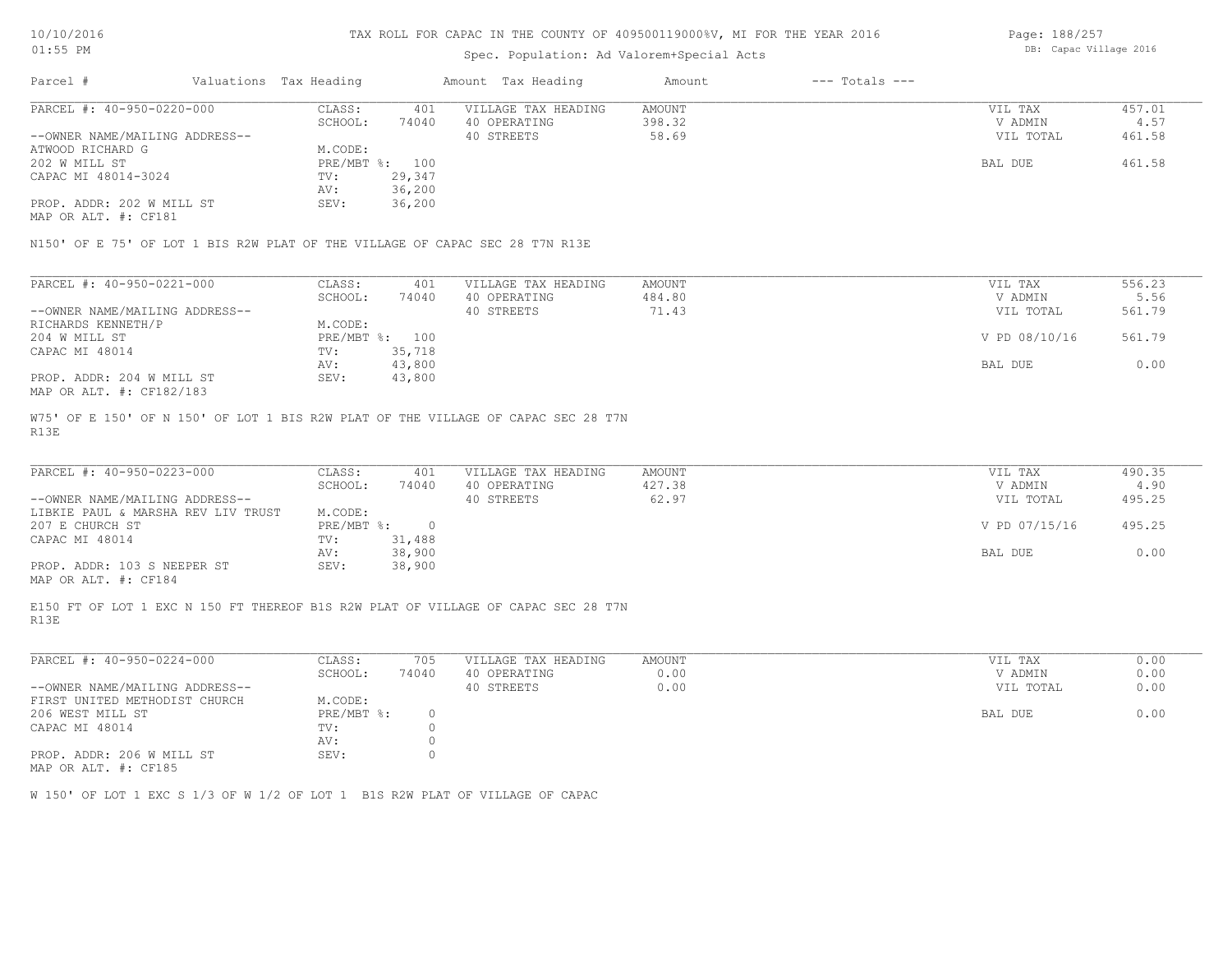## Spec. Population: Ad Valorem+Special Acts

Page: 189/257 DB: Capac Village 2016

| Parcel #                           | Valuations Tax Heading |        | Amount Tax Heading  | Amount | $---$ Totals $---$ |               |        |
|------------------------------------|------------------------|--------|---------------------|--------|--------------------|---------------|--------|
| PARCEL #: 40-950-0224-100          | CLASS:                 | 401    | VILLAGE TAX HEADING | AMOUNT |                    | VIL TAX       | 607.77 |
|                                    | SCHOOL:                | 74040  | 40 OPERATING        | 529.72 |                    | V ADMIN       | 6.07   |
| --OWNER NAME/MAILING ADDRESS--     |                        |        | 40 STREETS          | 78.05  |                    | VIL TOTAL     | 613.84 |
| NAUTS GARY                         | M.CODE:                |        |                     |        |                    |               |        |
| NAUTS DEBRA                        | PRE/MBT %:             |        |                     |        |                    | V PD 08/03/16 | 613.84 |
| 3909 WEST BRANCH DR                | TV:                    | 39,028 |                     |        |                    |               |        |
| GLADWIN MI 48624                   | AV:                    | 48,100 |                     |        |                    | BAL DUE       | 0.00   |
|                                    | SEV:                   | 48,100 |                     |        |                    |               |        |
| PROP. ADDR: 104 S GLASSFORD STREET |                        |        |                     |        |                    |               |        |

MAP OR ALT. #: 185B

S 1/3 OF W 1/2 OF LOT 1 EXC E 10' THEREOF B1S R2W PLAT OF VILLAGE OF CAPAC

| PARCEL #: 40-950-0225-000      | CLASS:     | 703   | VILLAGE TAX HEADING | AMOUNT | VIL TAX<br>0.00   |
|--------------------------------|------------|-------|---------------------|--------|-------------------|
|                                | SCHOOL:    | 74040 | 40 OPERATING        | 0.00   | 0.00<br>V ADMIN   |
| --OWNER NAME/MAILING ADDRESS-- |            |       | 40 STREETS          | 0.00   | 0.00<br>VIL TOTAL |
| VILLAGE ALLEY                  | M.CODE:    |       |                     |        |                   |
| 131 N MAIN ST                  | PRE/MBT %: |       |                     |        | 0.00<br>BAL DUE   |
| CAPAC MI 48014                 | TV:        |       |                     |        |                   |
|                                | AV:        |       |                     |        |                   |
| PROP. ADDR: ALLEY              | SEV:       |       |                     |        |                   |
| $MAD$ $CD$ $ATH$ $L$ $CD10C$   |            |       |                     |        |                   |

MAP OR ALT. #: CF186

28 T7N R13E LOT 1 EXC E 150 FT & EXC W 150 FT THEREOF B1S R2W PLAT OF THE VILLAGE OF CAPAC SEC

| PARCEL #: 40-950-0226-000           | CLASS:  | 401            | VILLAGE TAX HEADING | AMOUNT | VIL TAX       | 444.33 |
|-------------------------------------|---------|----------------|---------------------|--------|---------------|--------|
|                                     | SCHOOL: | 74040          | 40 OPERATING        | 387.27 | V ADMIN       | 4.44   |
| --OWNER NAME/MAILING ADDRESS--      |         |                | 40 STREETS          | 57.06  | VIL TOTAL     | 448.77 |
| WELCH MELISSA A/MORNINGSTAR MICHAEL | M.CODE: | COREL          |                     |        |               |        |
| 105 S NEEPER ST                     |         | PRE/MBT %: 100 |                     |        | V PD 09/19/16 | 448.77 |
| CAPAC MI 48014-3620                 | TV:     | 28,533         |                     |        |               |        |
|                                     | AV:     | 35,600         |                     |        | BAL DUE       | 0.00   |
| PROP. ADDR: 105 S NEEPER ST         | SEV:    | 35,600         |                     |        |               |        |

MAP OR ALT. #: CF187

LOT 2 B1S R2W PART OF THE VILLAGE OF CAPAC SEC 28 T7N R13E

| PARCEL #: 40-950-0227-000      | CLASS:       | 401    | VILLAGE TAX HEADING | AMOUNT | VIL TAX       | 403.06 |
|--------------------------------|--------------|--------|---------------------|--------|---------------|--------|
|                                | SCHOOL:      | 74040  | 40 OPERATING        | 351.30 | V ADMIN       | 4.03   |
| --OWNER NAME/MAILING ADDRESS-- |              |        | 40 STREETS          | 51.76  | VIL TOTAL     | 407.09 |
| MILLER ROBERT/LINDA            | M.CODE:      |        |                     |        |               |        |
| 107 S NEEPER ST                | $PRE/MBT$ %: | 100    |                     |        | V PD 09/07/16 | 407.09 |
| CAPAC MI 48014-3620            | TV:          | 25,883 |                     |        |               |        |
|                                | AV:          | 33,100 |                     |        | BAL DUE       | 0.00   |
| PROP. ADDR: 107 S NEEPER ST    | SEV:         | 33,100 |                     |        |               |        |
|                                |              |        |                     |        |               |        |

MAP OR ALT. #: CF188

LOT 3 B1S R2W PART OF THE VILLAGE OF CAPAC SEC 28 T7N R13E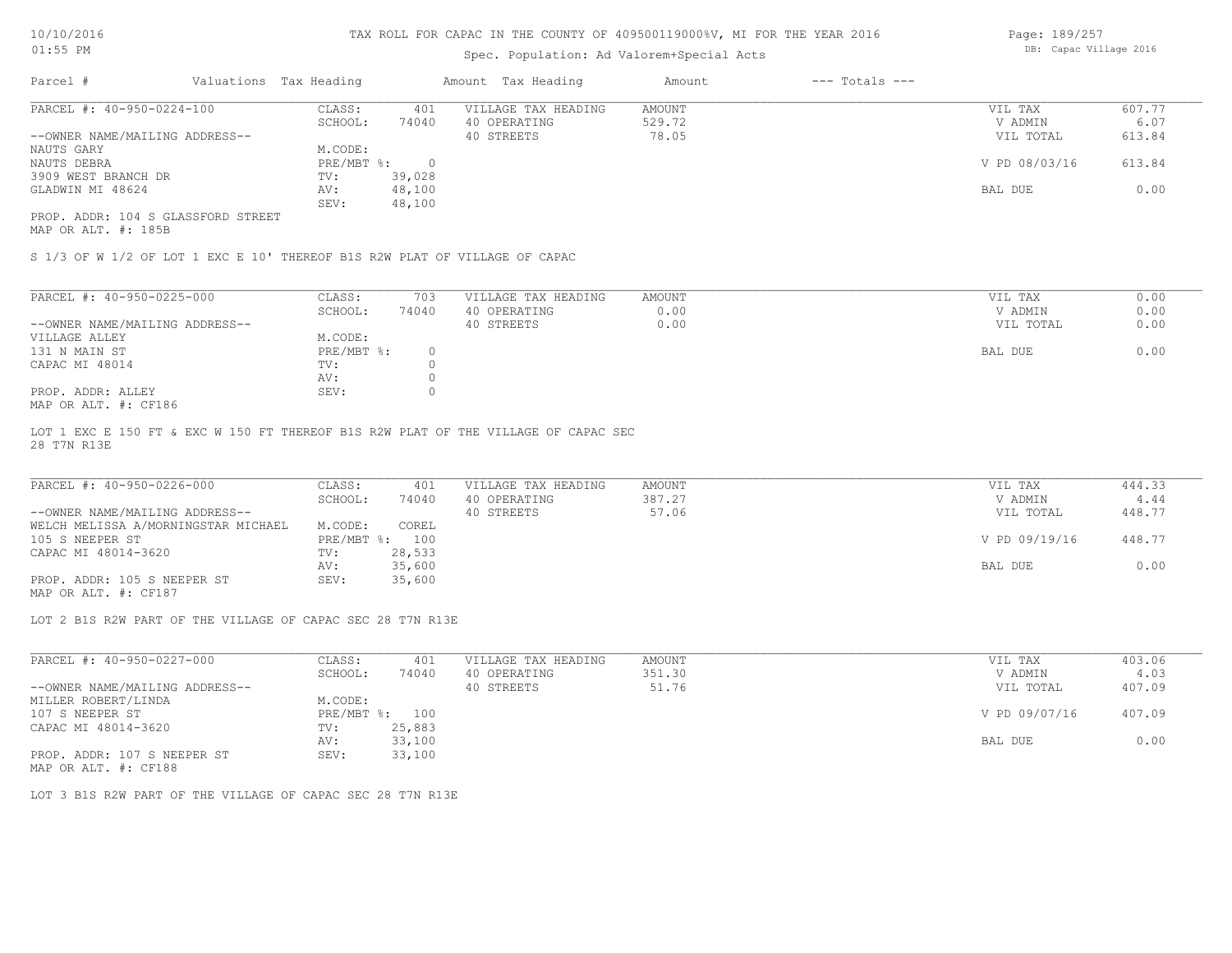## Spec. Population: Ad Valorem+Special Acts

| Page: 190/257 |                        |  |
|---------------|------------------------|--|
|               | DB: Capac Village 2016 |  |

| Parcel #                       | Valuations Tax Heading |        | Amount Tax Heading  | Amount | $---$ Totals $---$ |               |        |
|--------------------------------|------------------------|--------|---------------------|--------|--------------------|---------------|--------|
| PARCEL #: 40-950-0228-000      | CLASS:                 | 401    | VILLAGE TAX HEADING | AMOUNT |                    | VIL TAX       | 482.07 |
|                                | SCHOOL:                | 74040  | 40 OPERATING        | 420.16 |                    | V ADMIN       | 4.82   |
| --OWNER NAME/MAILING ADDRESS-- |                        |        | 40 STREETS          | 61.91  |                    | VIL TOTAL     | 486.89 |
| KANDLER GARCIA TRUST           | M.CODE:                |        |                     |        |                    |               |        |
| 109 S NEEPER ST                | $PRE/MBT$ %:           | 100    |                     |        |                    | V PD 09/16/16 | 486.89 |
| CAPAC MI 48014                 | TV:                    | 30,956 |                     |        |                    |               |        |
|                                | AV:                    | 40,000 |                     |        |                    | BAL DUE       | 0.00   |
| PROP. ADDR: 109 S NEEPER ST    | SEV:                   | 40,000 |                     |        |                    |               |        |
| MAP OR ALT. #: CF189           |                        |        |                     |        |                    |               |        |

LOT 4 B1S R2W PART OF THE VILLAGE OF CAPAC SEC 28 T7N R13E

| PARCEL #: 40-950-0229-000      | CLASS:         | 401    | VILLAGE TAX HEADING | AMOUNT | VIL TAX       | 522.37 |
|--------------------------------|----------------|--------|---------------------|--------|---------------|--------|
|                                | SCHOOL:        | 74040  | 40 OPERATING        | 455.29 | V ADMIN       | 5.22   |
| --OWNER NAME/MAILING ADDRESS-- |                |        | 40 STREETS          | 67.08  | VIL TOTAL     | 527.59 |
| WATTS THOMAS                   | M.CODE:        | OLALS  |                     |        |               |        |
| 207 W MEIER AVE                | PRE/MBT %: 100 |        |                     |        | V PD 09/16/16 | 527.59 |
| CAPAC MI 48014-3615            | TV:            | 33,544 |                     |        |               |        |
|                                | AV:            | 42,300 |                     |        | BAL DUE       | 0.00   |
| PROP. ADDR: 207 W MEIER ST     | SEV:           | 42,300 |                     |        |               |        |

MAP OR ALT. #: CF190

LOT 5 B1S R2W PART OF THE VILLAGE OF CAPAC SEC 28 T7N R13E

| PARCEL #: 40-950-0230-000          | CLASS:       | 401    | VILLAGE TAX HEADING | AMOUNT | VIL TAX       | 582.01 |
|------------------------------------|--------------|--------|---------------------|--------|---------------|--------|
|                                    | SCHOOL:      | 74040  | 40 OPERATING        | 507.27 | V ADMIN       | 5.82   |
| --OWNER NAME/MAILING ADDRESS--     |              |        | 40 STREETS          | 74.74  | VIL TOTAL     | 587.83 |
| ALPHA TO OMEGA PROPERTIES LLC      | M.CODE:      |        |                     |        |               |        |
| P.O. BOX 343                       | $PRE/MBT$ %: |        |                     |        | V PD 08/10/16 | 587.83 |
| LAKE ORION MI 48361                | TV:          | 37,374 |                     |        |               |        |
|                                    | AV:          | 47,900 |                     |        | BAL DUE       | 0.00   |
| PROP. ADDR: 108 S GLASSFORD STREET | SEV:         | 47,900 |                     |        |               |        |
| MAP OR ALT. #: CF191               |              |        |                     |        |               |        |

LOT 6 B1S R2W PART OF THE VILLAGE OF CAPAC SEC 28 T7N R13E

| PARCEL #: 40-950-0231-000          | CLASS:     | 401    | VILLAGE TAX HEADING | AMOUNT | VIL TAX       | 371.33 |
|------------------------------------|------------|--------|---------------------|--------|---------------|--------|
|                                    | SCHOOL:    | 74040  | 40 OPERATING        | 323.64 | V ADMIN       | 3.71   |
| --OWNER NAME/MAILING ADDRESS--     |            |        | 40 STREETS          | 47.69  | VIL TOTAL     | 375.04 |
| HULL JAMES                         | M.CODE:    |        |                     |        |               |        |
| 11933 BRYCE RD                     | PRE/MBT %: | $\cap$ |                     |        | V PD 08/29/16 | 375.04 |
| EMMETT MI 48022                    | TV:        | 23,845 |                     |        |               |        |
|                                    | AV:        | 29,700 |                     |        | BAL DUE       | 0.00   |
| PROP. ADDR: 106 S GLASSFORD STREET | SEV:       | 29,700 |                     |        |               |        |
| MAP OR ALT. #: CF192               |            |        |                     |        |               |        |

LOT 7 B1S R2W PART OF THE VILLAGE OF CAPAC SEC 28 T7N R13E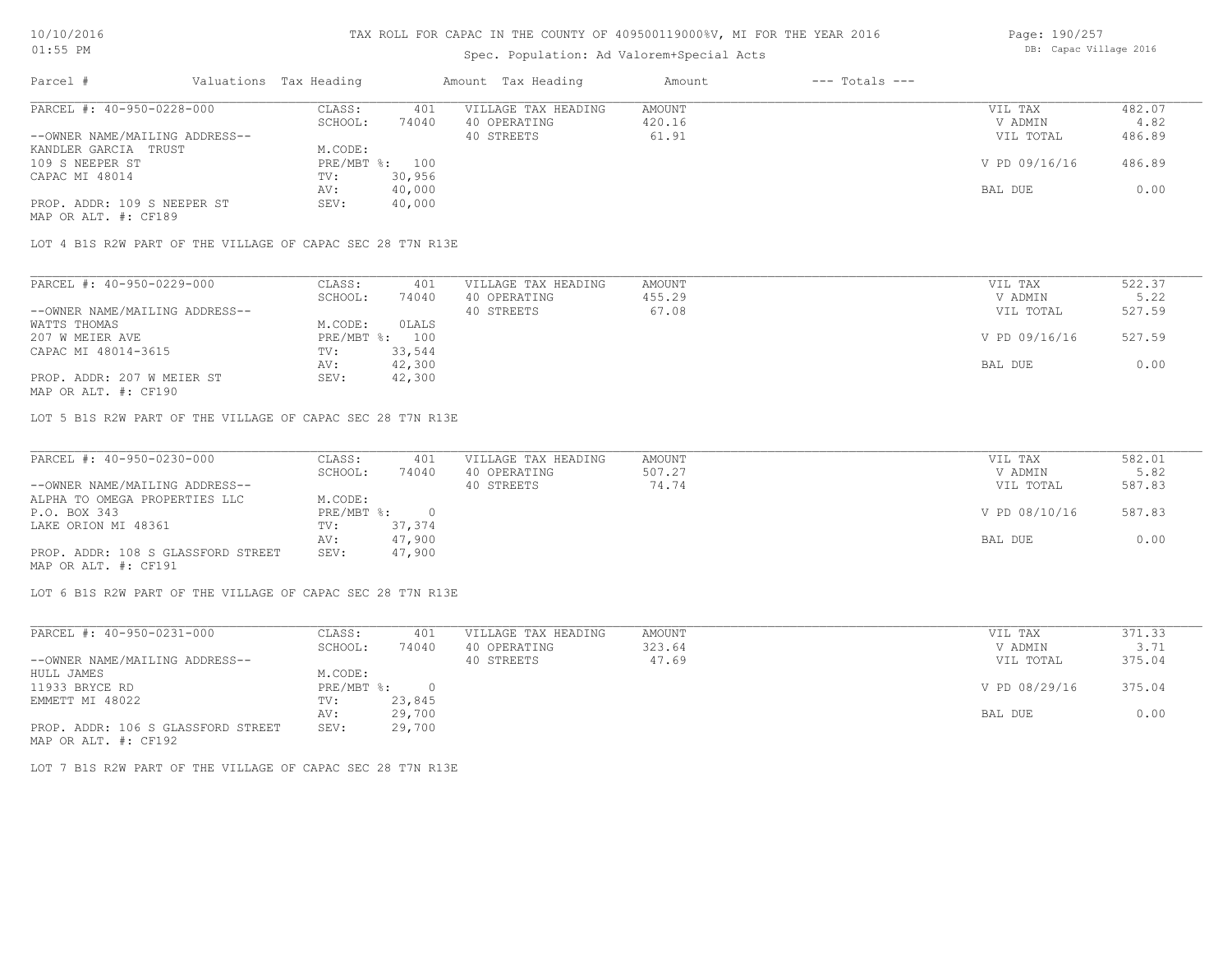## Spec. Population: Ad Valorem+Special Acts

Page: 191/257 DB: Capac Village 2016

| Parcel #                           | Valuations Tax Heading |        | Amount Tax Heading  | Amount | $---$ Totals $---$ |               |        |
|------------------------------------|------------------------|--------|---------------------|--------|--------------------|---------------|--------|
| PARCEL #: 40-950-0232-000          | CLASS:                 | 401    | VILLAGE TAX HEADING | AMOUNT |                    | VIL TAX       | 522.37 |
|                                    | SCHOOL:                | 74040  | 40 OPERATING        | 455.29 |                    | V ADMIN       | 5.22   |
| --OWNER NAME/MAILING ADDRESS--     |                        |        | 40 STREETS          | 67.08  |                    | VIL TOTAL     | 527.59 |
| SMITH GREGORY                      | M.CODE:                | CBSMT  |                     |        |                    |               |        |
| 101 S GLASSFORD ST                 | PRE/MBT %: 100         |        |                     |        |                    | V PD 08/15/16 | 527.59 |
| CAPAC MI 48014                     | TV:                    | 33,544 |                     |        |                    |               |        |
|                                    | AV:                    | 41,300 |                     |        |                    | BAL DUE       | 0.00   |
| PROP. ADDR: 101 S GLASSFORD STREET | SEV:                   | 41,300 |                     |        |                    |               |        |
| MAP OR ALT. #: CF193               |                        |        |                     |        |                    |               |        |

N1/2 OF LOTS 1 & 2 B1S R3W PART OF THE VILLAGE OF CAPAC SEC 28 T7N R13E

| PARCEL #: 40-950-0233-000          | CLASS:       | 401    | VILLAGE TAX HEADING | AMOUNT | VIL TAX       | 339.59 |
|------------------------------------|--------------|--------|---------------------|--------|---------------|--------|
|                                    | SCHOOL:      | 74040  | 40 OPERATING        | 295.98 | V ADMIN       | 3.39   |
| --OWNER NAME/MAILING ADDRESS--     |              |        | 40 STREETS          | 43.61  | VIL TOTAL     | 342.98 |
| LOPEZ JORGE L / NORA               | M.CODE:      | COREL  |                     |        |               |        |
| 103 S GLASSFORD                    | $PRE/MBT$ %: | 100    |                     |        | V PD 09/16/16 | 342.98 |
| CAPAC MI 48014                     | TV:          | 21,807 |                     |        |               |        |
|                                    | AV:          | 28,400 |                     |        | BAL DUE       | 0.00   |
| PROP. ADDR: 103 S GLASSFORD STREET | SEV:         | 28,400 |                     |        |               |        |
| MAP OR ALT. #: CF194               |              |        |                     |        |               |        |

S1/2 OF LOTS 1 & 2 B1S R3W PART OF THE VILLAGE OF CAPAC SEC 28 T7N R13E

| PARCEL #: 40-950-0234-000          | CLASS:     | 401    | VILLAGE TAX HEADING | AMOUNT | VIL TAX       | 550.11 |
|------------------------------------|------------|--------|---------------------|--------|---------------|--------|
|                                    | SCHOOL:    | 74040  | 40 OPERATING        | 479.46 | V ADMIN       | 5.50   |
| --OWNER NAME/MAILING ADDRESS--     |            |        | 40 STREETS          | 70.65  | VIL TOTAL     | 555.61 |
| TICE HARRY C. SR. & DIANE M.       | M.CODE:    | COREL  |                     |        |               |        |
| 14546 YALE RD                      | PRE/MBT %: |        |                     |        | V PD 09/19/16 | 555.61 |
| YALE MI 48097                      | TV:        | 35,325 |                     |        |               |        |
|                                    | AV:        | 54,100 |                     |        | BAL DUE       | 0.00   |
| PROP. ADDR: 105 S GLASSFORD STREET | SEV:       | 54,100 |                     |        |               |        |
| MAP OR ALT. #: CF195               |            |        |                     |        |               |        |

LOT 3 B1S R3W PART OF THE VILLAGE OF CAPAC SEC 28 T7N R13E

| PARCEL #: 40-950-0235-000          | CLASS:  | 401            | VILLAGE TAX HEADING | AMOUNT | VIL TAX       | 450.68 |
|------------------------------------|---------|----------------|---------------------|--------|---------------|--------|
|                                    | SCHOOL: | 74040          | 40 OPERATING        | 392.80 | V ADMIN       | 4.50   |
| --OWNER NAME/MAILING ADDRESS--     |         |                | 40 STREETS          | 57.88  | VIL TOTAL     | 455.18 |
| DAVILA DANIEL                      | M.CODE: |                |                     |        |               |        |
| 107 S GLASSFORD ST                 |         | PRE/MBT %: 100 |                     |        | V PD 09/12/16 | 455.18 |
| CAPAC MI 48014-3607                | TV:     | 28,940         |                     |        |               |        |
|                                    | AV:     | 35,700         |                     |        | BAL DUE       | 0.00   |
| PROP. ADDR: 107 S GLASSFORD STREET | SEV:    | 35,700         |                     |        |               |        |

MAP OR ALT. #: CF196

LOT 4 B1S R3W VILLAGE OF CAPAC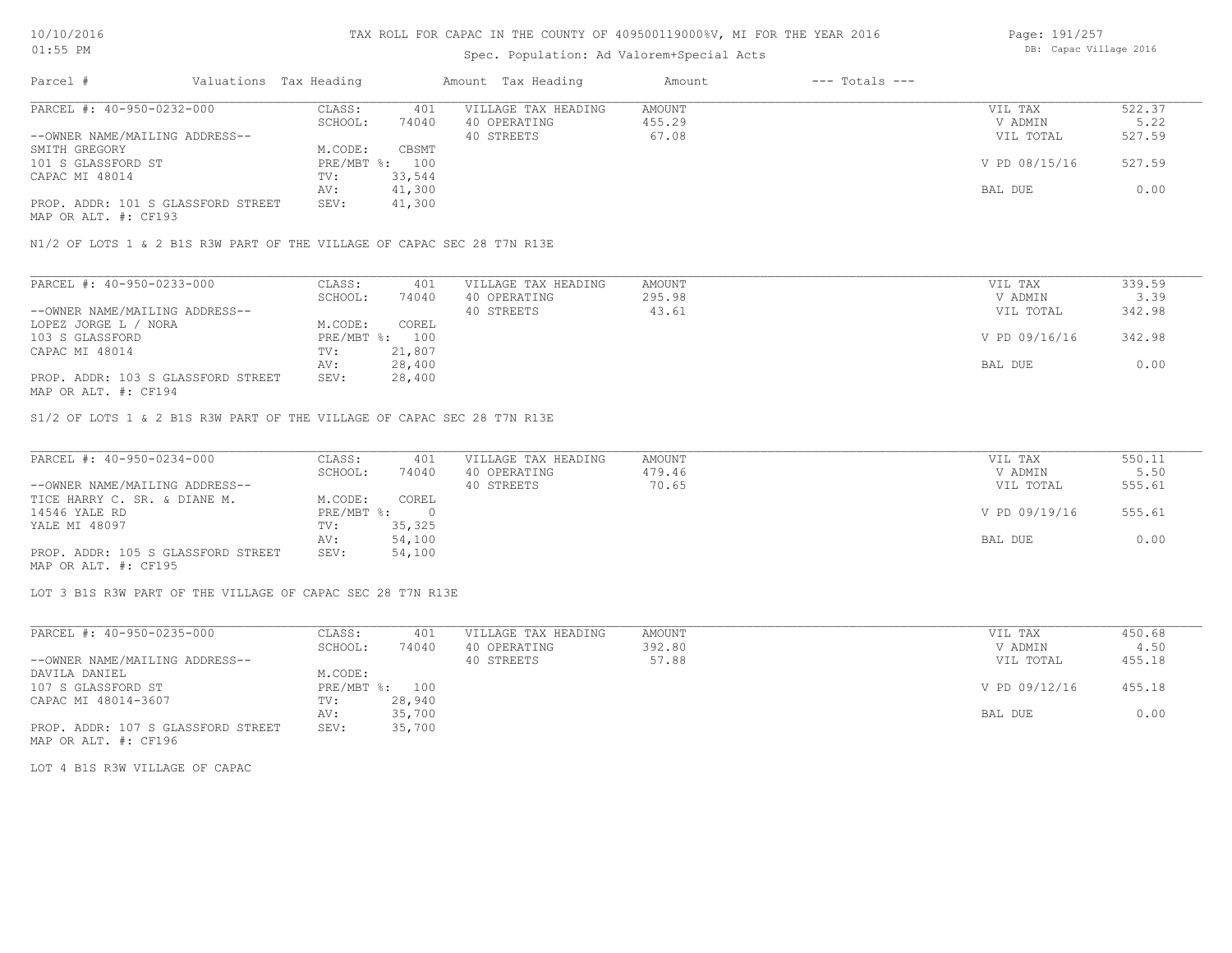## Spec. Population: Ad Valorem+Special Acts

| Page: 192/257 |  |                        |  |
|---------------|--|------------------------|--|
|               |  | DB: Capac Village 2016 |  |

| Parcel #                           | Valuations Tax Heading |        | Amount Tax Heading  | Amount | $---$ Totals $---$ |               |        |
|------------------------------------|------------------------|--------|---------------------|--------|--------------------|---------------|--------|
| PARCEL #: 40-950-0236-000          | CLASS:                 | 401    | VILLAGE TAX HEADING | AMOUNT |                    | VIL TAX       | 862.58 |
|                                    | SCHOOL:                | 74040  | 40 OPERATING        | 751.80 |                    | V ADMIN       | 8.62   |
| --OWNER NAME/MAILING ADDRESS--     |                        |        | 40 STREETS          | 110.78 |                    | VIL TOTAL     | 871.20 |
| CINDRIC IVAN JOHN                  | M.CODE:                |        |                     |        |                    |               |        |
| CINDRIC BARBARA                    | PRE/MBT %: 100         |        |                     |        |                    | V PD 09/02/16 | 871.20 |
| 111 S GLASSFORD ST                 | TV:                    | 55,390 |                     |        |                    |               |        |
| CAPAC MI 48014-3607                | AV:                    | 68,300 |                     |        |                    | BAL DUE       | 0.00   |
|                                    | SEV:                   | 68,300 |                     |        |                    |               |        |
| PROP. ADDR: 111 S GLASSFORD STREET |                        |        |                     |        |                    |               |        |

MAP OR ALT. #: CF197A

LOT 5 B1S R3W PART OF THE VILLAGE OF CAPAC SEC 28 T7N R13E

| PARCEL #: 40-950-0237-000                             | CLASS:     | 401    | VILLAGE TAX HEADING | AMOUNT | VIL TAX       | 610.96 |
|-------------------------------------------------------|------------|--------|---------------------|--------|---------------|--------|
|                                                       | SCHOOL:    | 74040  | 40 OPERATING        | 532.50 | V ADMIN       | 6.10   |
| --OWNER NAME/MAILING ADDRESS--                        |            |        | 40 STREETS          | 78.46  | VIL TOTAL     | 617.06 |
| SCHWARTZKOPF MARY C                                   | M.CODE:    |        |                     |        |               |        |
| 113 GLASSFORD                                         | PRE/MBT %: | 100    |                     |        | V PD 09/07/16 | 617.06 |
| CAPAC MI 48014                                        | TV:        | 39,233 |                     |        |               |        |
|                                                       | AV:        | 46,000 |                     |        | BAL DUE       | 0.00   |
| PROP. ADDR: 113 S GLASSFORD STREET                    | SEV:       | 46,000 |                     |        |               |        |
| $\cdots$ $\cdots$ $\cdots$ $\cdots$ $\cdots$ $\cdots$ |            |        |                     |        |               |        |

MAP OR ALT. #: CF197B

LOT 6 B1S R3W PART OF THE VILLAGE OF CAPAC SEC 28 T7N R13E

| PARCEL #: 40-950-0238-000      | CLASS:     | 201   | VILLAGE TAX HEADING | AMOUNT | VIL TAX   | 0.00 |
|--------------------------------|------------|-------|---------------------|--------|-----------|------|
|                                | SCHOOL:    | 74040 | 40 OPERATING        | 0.00   | V ADMIN   | 0.00 |
| --OWNER NAME/MAILING ADDRESS-- |            |       | 40 STREETS          | 0.00   | VIL TOTAL | 0.00 |
| CAPAC LIONS CLUB               | M.CODE:    |       |                     |        |           |      |
| 315 W MEIER ST                 | PRE/MBT %: |       |                     |        | BAL DUE   | 0.00 |
| CAPAC MI 48014                 | TV:        |       |                     |        |           |      |
|                                | AV:        |       |                     |        |           |      |
| PROP. ADDR: 315 W MEIER ST     | SEV:       |       |                     |        |           |      |
| $\frac{1}{2}$                  |            |       |                     |        |           |      |

MAP OR ALT. #: CF198

28 T7N R13E LOT 7 & S 25 FT OF LOT 8 INCL ALLEY TO E B1S R3W PART OF THE VILLAGE OF CAPAC SEC

| PARCEL #: 40-950-0239-000      | CLASS:       | 401    | VILLAGE TAX HEADING | AMOUNT | 675.86<br>VIL TAX       |  |
|--------------------------------|--------------|--------|---------------------|--------|-------------------------|--|
|                                | SCHOOL:      | 74040  | 40 OPERATING        | 589.06 | 6.75<br>V ADMIN         |  |
| --OWNER NAME/MAILING ADDRESS-- |              |        | 40 STREETS          | 86.80  | 682.61<br>VIL TOTAL     |  |
| VIELHABER RICHARD A            | M.CODE:      |        |                     |        |                         |  |
| 108 S MATTESON ST              | $PRE/MBT$ %: | 100    |                     |        | V PD 09/16/16<br>682.61 |  |
| CAPAC MI 48014                 | TV:          | 43,400 |                     |        |                         |  |
|                                | AV:          | 43,400 |                     |        | 0.00<br>BAL DUE         |  |
| PROP. ADDR: 108 S MATTESON ST  | SEV:         | 43,400 |                     |        |                         |  |
| MAP OR ALT. #: CF199           |              |        |                     |        |                         |  |

N50 FT OF LOT 8 B1S R3W VILLAGE OF CAPAC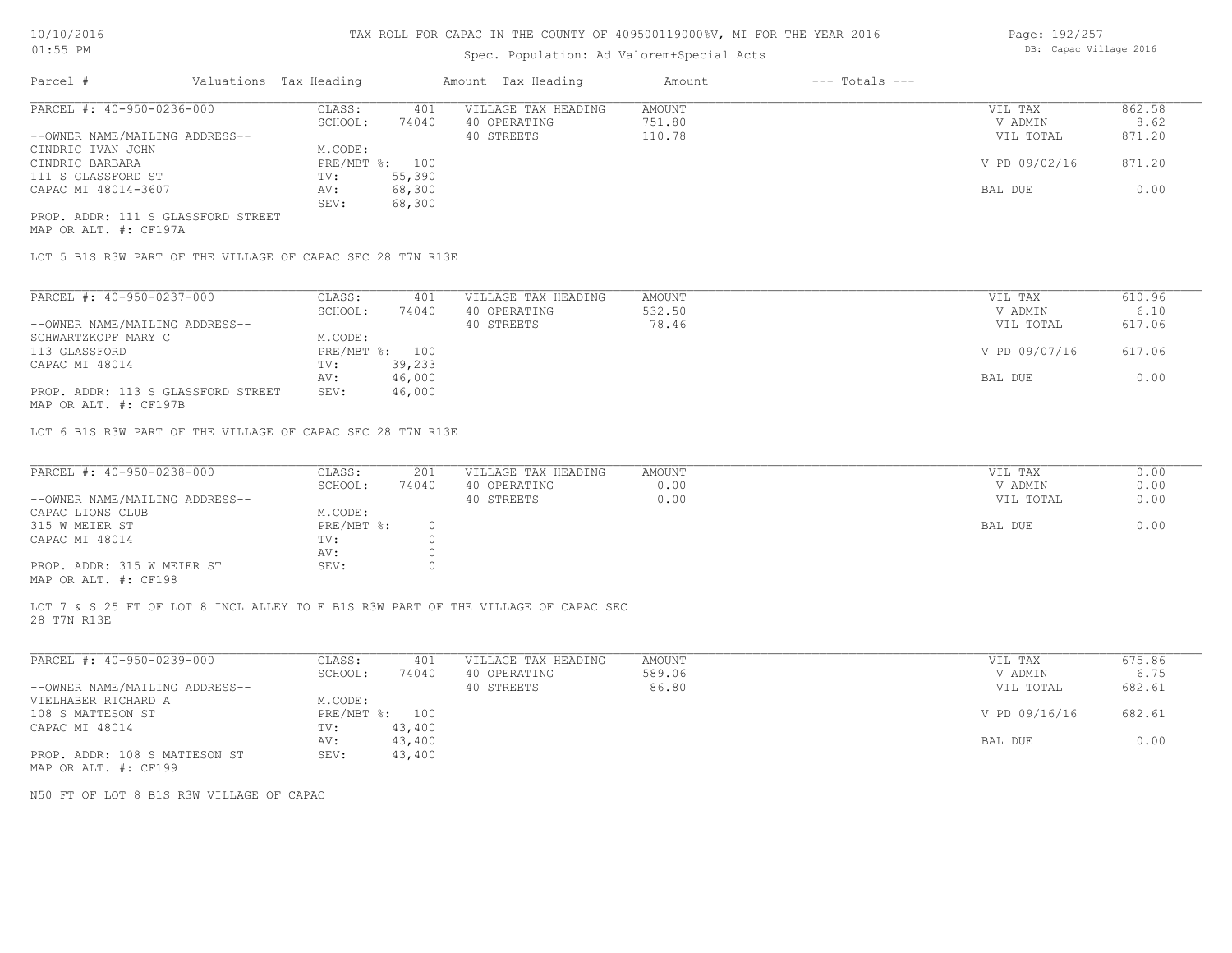## Spec. Population: Ad Valorem+Special Acts

Page: 193/257 DB: Capac Village 2016

| Parcel #                       | Valuations Tax Heading |        | Amount Tax Heading  | Amount | $---$ Totals $---$ |               |        |
|--------------------------------|------------------------|--------|---------------------|--------|--------------------|---------------|--------|
| PARCEL #: 40-950-0240-000      | CLASS:                 | 401    | VILLAGE TAX HEADING | AMOUNT |                    | VIL TAX       | 391.97 |
|                                | SCHOOL:                | 74040  | 40 OPERATING        | 341.63 |                    | V ADMIN       | 3.91   |
| --OWNER NAME/MAILING ADDRESS-- |                        |        | 40 STREETS          | 50.34  |                    | VIL TOTAL     | 395.88 |
| DOMINGUEZ MANUEL               | M.CODE:                | OLALS  |                     |        |                    |               |        |
| 106 S MATTESON ST              | $PRE/MBT$ %:           | 100    |                     |        |                    | V PD 09/16/16 | 395.88 |
| CAPAC MI 48014                 | TV:                    | 25,170 |                     |        |                    |               |        |
|                                | AV:                    | 29,400 |                     |        |                    | BAL DUE       | 0.00   |
| PROP. ADDR: 106 S MATTESON ST  | SEV:                   | 29,400 |                     |        |                    |               |        |
| MAP OR ALT. #: CF200           |                        |        |                     |        |                    |               |        |

S50 FT OF LOT 9 B1S R3W VILLAGE OF CAPAC

| PARCEL #: 40-950-0241-000      | CLASS:     | 401    | VILLAGE TAX HEADING | AMOUNT | VIL TAX       | 279.27 |
|--------------------------------|------------|--------|---------------------|--------|---------------|--------|
|                                | SCHOOL:    | 74040  | 40 OPERATING        | 243.41 | V ADMIN       | 2.79   |
| --OWNER NAME/MAILING ADDRESS-- |            |        | 40 STREETS          | 35.86  | VIL TOTAL     | 282.06 |
| KEGLER JEFFREY J               | M.CODE:    | CBSMT  |                     |        |               |        |
| 15665 IMLAY CITY RD            | PRE/MBT %: |        |                     |        | V PD 08/15/16 | 282.06 |
| CAPAC MI 48014-3700            | TV:        | 17,934 |                     |        |               |        |
|                                | AV:        | 23,300 |                     |        | BAL DUE       | 0.00   |
| PROP. ADDR: 104 S MATTESON ST  | SEV:       | 23,300 |                     |        |               |        |
| MAP OR ALT. #: CF201           |            |        |                     |        |               |        |

R13E N1/3 OF LOT 9 & S 1/3 OF LOT 10 B1S R3W PART OF THE VILLAGE OF CAPAC SEC 28 T7N

| PARCEL #: 40-950-0242-000      | CLASS:     | 401    | VILLAGE TAX HEADING | AMOUNT | VIL TAX       | 306.32 |
|--------------------------------|------------|--------|---------------------|--------|---------------|--------|
|                                | SCHOOL:    | 74040  | 40 OPERATING        | 266.98 | V ADMIN       | 3.06   |
| --OWNER NAME/MAILING ADDRESS-- |            |        | 40 STREETS          | 39.34  | VIL TOTAL     | 309.38 |
| SELECT LLC                     | M.CODE:    |        |                     |        |               |        |
| KEGLER JEFF                    | PRE/MBT %: |        |                     |        | V PD 08/10/16 | 309.38 |
| 15665 IMLAY CITY RD            | TV:        | 19,670 |                     |        |               |        |
| CAPAC MI 48014                 | AV:        | 30,100 |                     |        | BAL DUE       | 0.00   |
|                                | SEV:       | 30,100 |                     |        |               |        |
| PROP. ADDR: 102 S MATTESON ST  |            |        |                     |        |               |        |

MAP OR ALT. #: CF202

N50 FT OF LOT 10 B1S R3W PART OF THE VILLAGE OF CAPAC

| PARCEL #: 40-950-0243-000                             | CLASS:     | 401    | VILLAGE TAX HEADING | AMOUNT | VIL TAX       | 406.29 |  |
|-------------------------------------------------------|------------|--------|---------------------|--------|---------------|--------|--|
|                                                       | SCHOOL:    | 74040  | 40 OPERATING        | 354.11 | V ADMIN       | 4.06   |  |
| --OWNER NAME/MAILING ADDRESS--                        |            |        | 40 STREETS          | 52.18  | VIL TOTAL     | 410.35 |  |
| VAN NESTE CAROL A                                     | M.CODE:    |        |                     |        |               |        |  |
| P.O.BOX 494                                           | PRE/MBT %: |        |                     |        | V PD 07/08/16 | 410.35 |  |
| CAPAC MI 48014                                        | TV:        | 26,090 |                     |        |               |        |  |
|                                                       | AV:        | 32,400 |                     |        | BAL DUE       | 0.00   |  |
| PROP. ADDR: 304 W MILL ST                             | SEV:       | 32,400 |                     |        |               |        |  |
| $\cdots$ $\cdots$ $\cdots$ $\cdots$ $\cdots$ $\cdots$ |            |        |                     |        |               |        |  |

MAP OR ALT. #: CF203

E50 FT LOT 11 B1S R3W PART OF THE VILLAGE OF CAPAC SEC 28 T7N R13E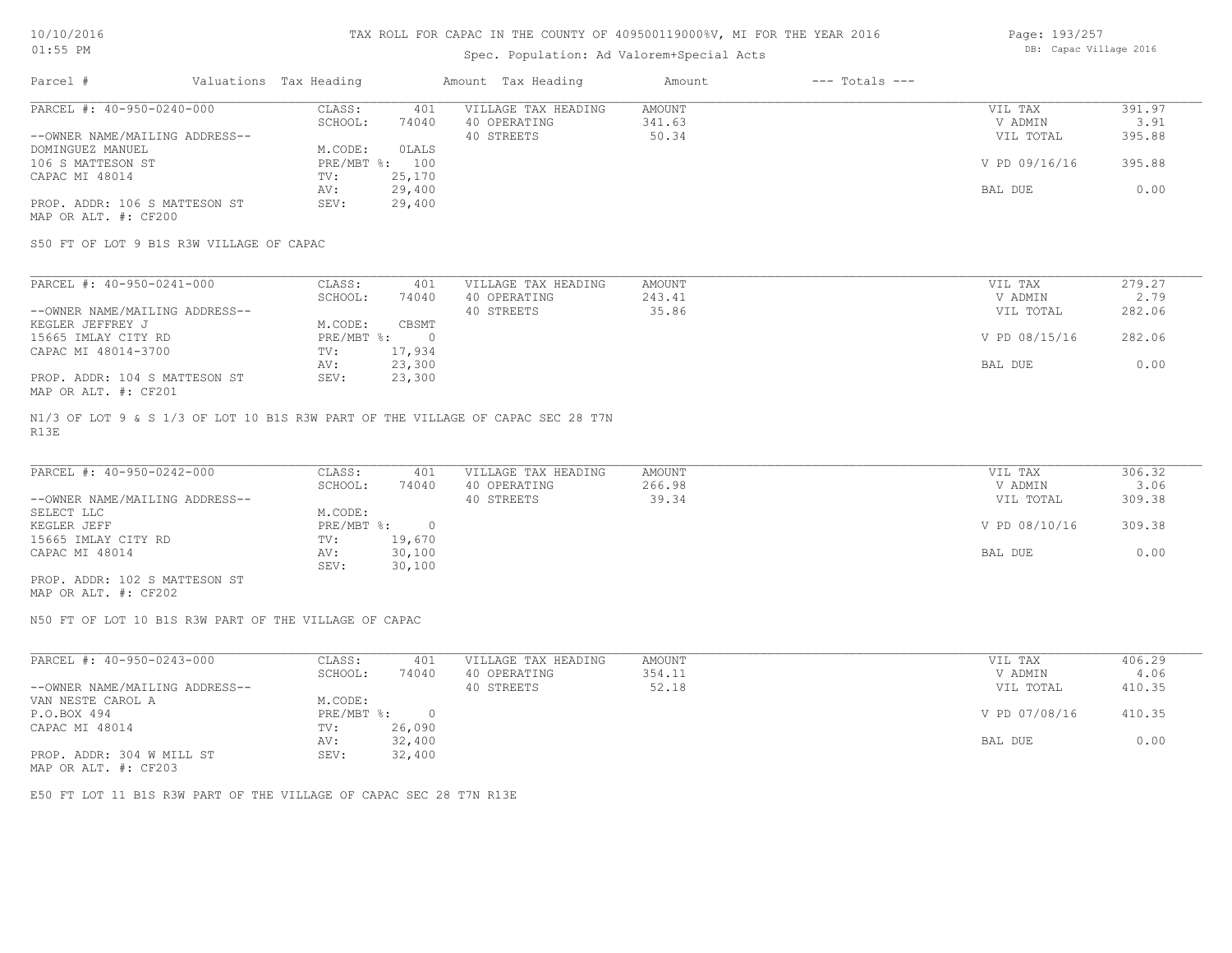# Spec. Population: Ad Valorem+Special Acts

| Page: 194/257 |  |                        |  |
|---------------|--|------------------------|--|
|               |  | DB: Capac Village 2016 |  |

| Parcel #                       | Valuations Tax Heading |        | Amount Tax Heading  | Amount | $---$ Totals $---$ |               |        |
|--------------------------------|------------------------|--------|---------------------|--------|--------------------|---------------|--------|
| PARCEL #: 40-950-0244-000      | CLASS:                 | 401    | VILLAGE TAX HEADING | AMOUNT |                    | VIL TAX       | 420.52 |
|                                | SCHOOL:                | 74040  | 40 OPERATING        | 366.52 |                    | V ADMIN       | 4.20   |
| --OWNER NAME/MAILING ADDRESS-- |                        |        | 40 STREETS          | 54.00  |                    | VIL TOTAL     | 424.72 |
| HEDLUND JAMES/RACHEL           | M.CODE:                |        |                     |        |                    |               |        |
| 306 W MILL ST                  | $PRE/MBT$ %:           | 100    |                     |        |                    | V PD 07/08/16 | 424.72 |
| CAPAC MI 48014-3026            | TV:                    | 27,004 |                     |        |                    |               |        |
|                                | AV:                    | 33,500 |                     |        |                    | BAL DUE       | 0.00   |
| PROP. ADDR: 306 W MILL ST      | SEV:                   | 33,500 |                     |        |                    |               |        |
| MAP OR ALT. #: CF204           |                        |        |                     |        |                    |               |        |

T7N R13E

| PARCEL #: 40-950-0245-000      | CLASS:       | 401    | VILLAGE TAX HEADING | AMOUNT | VIL TAX       | 417.35 |
|--------------------------------|--------------|--------|---------------------|--------|---------------|--------|
|                                | SCHOOL:      | 74040  | 40 OPERATING        | 363.75 | V ADMIN       | 4.17   |
| --OWNER NAME/MAILING ADDRESS-- |              |        | 40 STREETS          | 53.60  | VIL TOTAL     | 421.52 |
| CARRENO JOSE                   | M.CODE:      | COREL  |                     |        |               |        |
| 308 W MILL ST                  | $PRE/MBT$ %: | 100    |                     |        | V PD 09/19/16 | 421.52 |
| CAPAC MI 48014-3026            | TV:          | 26,800 |                     |        |               |        |
|                                | AV:          | 33,300 |                     |        | BAL DUE       | 0.00   |
| PROP. ADDR: 308 W MILL ST      | SEV:         | 33,300 |                     |        |               |        |
| MAP OR ALT. #: CF205           |              |        |                     |        |               |        |

W50 FT OF LOT 12 B1S R3W PART OF THE VILLAGE OF CAPAC

| PARCEL #: 40-950-0246-000      | CLASS:  | 401            | VILLAGE TAX HEADING | AMOUNT | VIL TAX       | 562.69 |
|--------------------------------|---------|----------------|---------------------|--------|---------------|--------|
|                                | SCHOOL: | 74040          | 40 OPERATING        | 490.43 | V ADMIN       | 5.62   |
| --OWNER NAME/MAILING ADDRESS-- |         |                | 40 STREETS          | 72.26  | VIL TOTAL     | 568.31 |
| BERGEN DORTHY                  | M.CODE: | COREL          |                     |        |               |        |
| 203 S MAIN ST                  |         | PRE/MBT %: 100 |                     |        | V PD 09/19/16 | 568.31 |
| CAPAC MI 48014-3717            | TV:     | 36,133         |                     |        |               |        |
|                                | AV:     | 44,200         |                     |        | BAL DUE       | 0.00   |
| PROP. ADDR: 203 S MAIN ST      | SEV:    | 44,200         |                     |        |               |        |
|                                |         |                |                     |        |               |        |

MAP OR ALT. #: CF206

LOT 1 B2S R1W PART OF THE VILLAGE OF CAPAC SEC 28 T7N R13E

| PARCEL #: 40-950-0247-000      | CLASS:  | 401            | VILLAGE TAX HEADING | AMOUNT | VIL TAX       | 529.49 |
|--------------------------------|---------|----------------|---------------------|--------|---------------|--------|
|                                | SCHOOL: | 74040          | 40 OPERATING        | 461.49 | V ADMIN       | 5.29   |
| --OWNER NAME/MAILING ADDRESS-- |         |                | 40 STREETS          | 68.00  | VIL TOTAL     | 534.78 |
| REMENAP JODI ELIZABETH         | M.CODE: | CBSMT          |                     |        |               |        |
| 205 S MAIN ST                  |         | PRE/MBT %: 100 |                     |        | V PD 08/15/16 | 534.78 |
| CAPAC MI 48014-3717            | TV:     | 34,001         |                     |        |               |        |
|                                | AV:     | 37,000         |                     |        | BAL DUE       | 0.00   |
| PROP. ADDR: 205 S MAIN ST      | SEV:    | 37,000         |                     |        |               |        |
| MAP OR ALT. #: CF207A          |         |                |                     |        |               |        |

LOT 2 B2S R1W PART OF THE VILLAGE OF CAPAC SEC 28 T7N R13E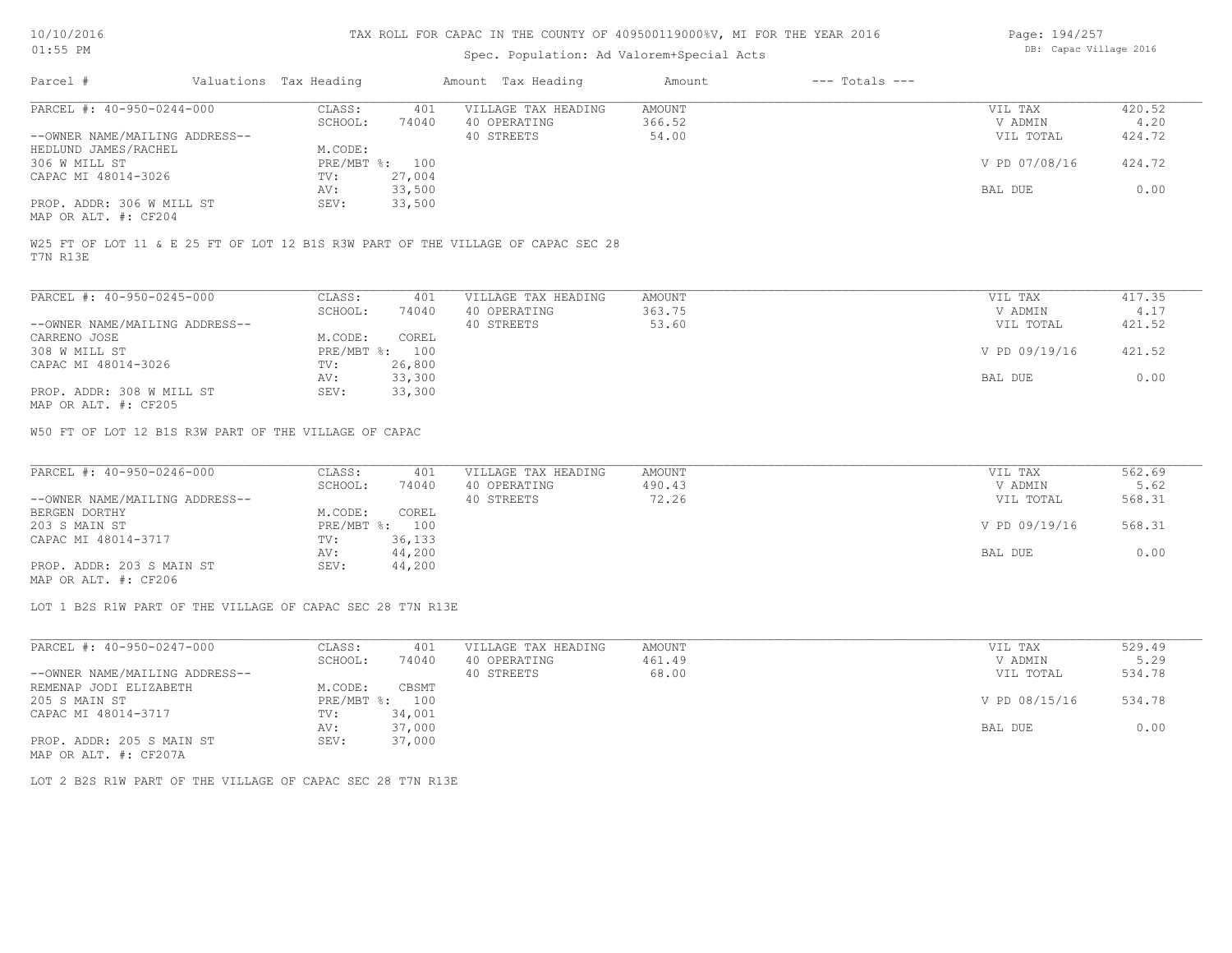### Spec. Population: Ad Valorem+Special Acts

| Page: 195/257 |                        |  |
|---------------|------------------------|--|
|               | DB: Capac Village 2016 |  |

| Parcel #                       | Valuations Tax Heading |        | Amount Tax Heading  | Amount | $---$ Totals $---$ |               |        |
|--------------------------------|------------------------|--------|---------------------|--------|--------------------|---------------|--------|
| PARCEL #: 40-950-0248-000      | CLASS:                 | 401    | VILLAGE TAX HEADING | AMOUNT |                    | VIL TAX       | 614.27 |
|                                | SCHOOL:                | 74040  | 40 OPERATING        | 535.38 |                    | V ADMIN       | 6.14   |
| --OWNER NAME/MAILING ADDRESS-- |                        |        | 40 STREETS          | 78.89  |                    | VIL TOTAL     | 620.41 |
| VAN SICE DOUGLAS/WENDY         | M.CODE:                |        |                     |        |                    |               |        |
| 207 S MAIN ST                  | $PRE/MBT$ %:           | 100    |                     |        |                    | V PD 09/19/16 | 620.41 |
| CAPAC MI 48014-3717            | TV:                    | 39,445 |                     |        |                    |               |        |
|                                | AV:                    | 48,100 |                     |        |                    | BAL DUE       | 0.00   |
| PROP. ADDR: 207 S MAIN ST      | SEV:                   | 48,100 |                     |        |                    |               |        |
| MAP OR ALT. #: CF207B          |                        |        |                     |        |                    |               |        |

LOT 3 B2S R1W PART OF THE VILLAGE OF CAPAC SEC 28 T7N R13E

| PARCEL #: 40-950-0249-000      | CLASS:     | 401    | VILLAGE TAX HEADING | AMOUNT | VIL TAX   | 336.41 |
|--------------------------------|------------|--------|---------------------|--------|-----------|--------|
|                                | SCHOOL:    | 74040  | 40 OPERATING        | 293.21 | V ADMIN   | 3.36   |
| --OWNER NAME/MAILING ADDRESS-- |            |        | 40 STREETS          | 43.20  | VIL TOTAL | 339.77 |
| MIKE PIRRONE PRODUCE, INC.     | M.CODE:    |        |                     |        |           |        |
| P.O. BOX 100                   | PRE/MBT %: |        |                     |        | BAL DUE   | 339.77 |
| CAPAC MI 48014                 | TV:        | 21,603 |                     |        |           |        |
|                                | AV:        | 27,400 |                     |        |           |        |
| PROP. ADDR: 209 S MAIN ST      | SEV:       | 27,400 |                     |        |           |        |

MAP OR ALT. #: CF208

LOT 4 B2S R1W PART OF THE VILLAGE OF CAPAC SEC 28 T7N R13E

| PARCEL #: 40-950-0250-000      | CLASS:  | 401            | VILLAGE TAX HEADING | AMOUNT | VIL TAX       | 474.00 |
|--------------------------------|---------|----------------|---------------------|--------|---------------|--------|
|                                | SCHOOL: | 74040          | 40 OPERATING        | 413.13 | V ADMIN       | 4.74   |
| --OWNER NAME/MAILING ADDRESS-- |         |                | 40 STREETS          | 60.87  | VIL TOTAL     | 478.74 |
| ELLIOTT RAYMOND/PHYLLIS        | M.CODE: |                |                     |        |               |        |
| 107 RAILROAD ST                |         | PRE/MBT %: 100 |                     |        | V PD 09/12/16 | 478.74 |
| CAPAC MI 48014-3622            | TV:     | 30,438         |                     |        |               |        |
|                                | AV:     | 38,900         |                     |        | BAL DUE       | 0.00   |
| PROP. ADDR: 107 RAILROAD ST    | SEV:    | 38,900         |                     |        |               |        |
| MAP OR ALT. #: CF209           |         |                |                     |        |               |        |

CAPAC SEC 28 T7N R13E E1/2 OF LOTS 5 & 6 ALSO S 1/3 OF E 1/2 OF LOT 7 B2S R1W PART OF THE VILLAGE OF

| PARCEL #: 40-950-0251-000      | CLASS:  | 401            | VILLAGE TAX HEADING | AMOUNT | VIL TAX   | 517.36 |
|--------------------------------|---------|----------------|---------------------|--------|-----------|--------|
|                                | SCHOOL: | 74040          | 40 OPERATING        | 450.92 | V ADMIN   | 5.17   |
| --OWNER NAME/MAILING ADDRESS-- |         |                | 40 STREETS          | 66.44  | VIL TOTAL | 522.53 |
| KUENZEL WANDA J                | M.CODE: |                |                     |        |           |        |
| 109 RAILROAD STEEET            |         | PRE/MBT %: 100 |                     |        | BAL DUE   | 522.53 |
| CAPAC MI 48014                 | TV:     | 33,222         |                     |        |           |        |
|                                | AV:     | 39,600         |                     |        |           |        |
| PROP. ADDR: 109 RAILROAD ST    | SEV:    | 39,600         |                     |        |           |        |
| MAP OR ALT. #: CF210           |         |                |                     |        |           |        |

CAPAC SEC 28 T7N R13E W1/2 OF LOTS 5 & 6, ALSO W 1/2 OF S 1/3 OF LOT 7 B2S R1W PART OF THE VILLAGE OF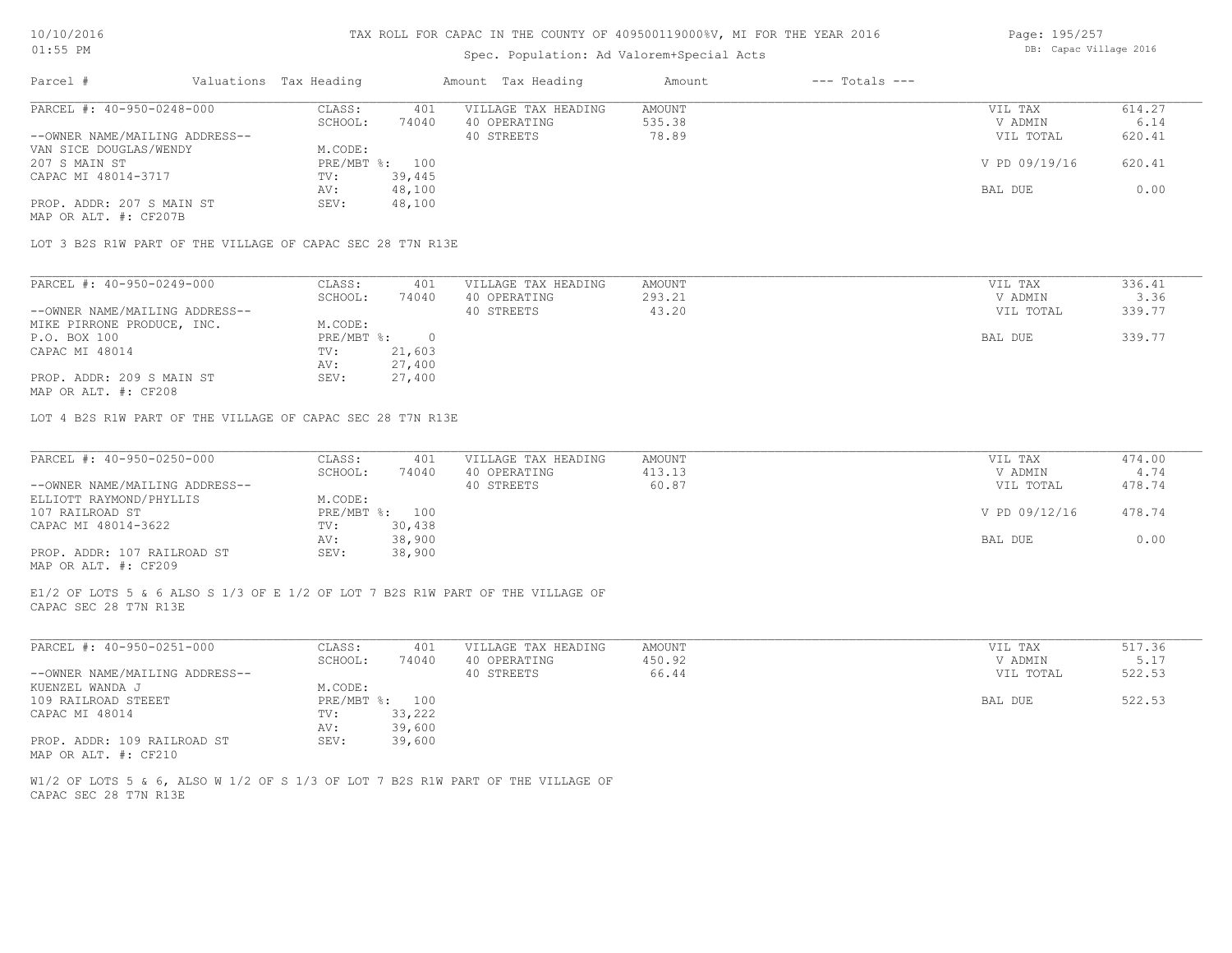## Spec. Population: Ad Valorem+Special Acts

| Page: 196/257 |                        |  |
|---------------|------------------------|--|
|               | DB: Capac Village 2016 |  |

| Parcel #                       | Valuations Tax Heading |        | Amount Tax Heading  | Amount | $---$ Totals $---$ |               |        |
|--------------------------------|------------------------|--------|---------------------|--------|--------------------|---------------|--------|
| PARCEL #: 40-950-0252-000      | CLASS:                 | 401    | VILLAGE TAX HEADING | AMOUNT |                    | VIL TAX       | 644.72 |
|                                | SCHOOL:                | 74040  | 40 OPERATING        | 561.92 |                    | V ADMIN       | 6.44   |
| --OWNER NAME/MAILING ADDRESS-- |                        |        | 40 STREETS          | 82.80  |                    | VIL TOTAL     | 651.16 |
| MORSE CHRISTOPHER              | M.CODE:                | COREL  |                     |        |                    |               |        |
| MORSE THERESE                  | $PRE/MBT$ %:           | 100    |                     |        |                    | V PD 09/19/16 | 651.16 |
| 106 W MEIER AVE                | TV:                    | 41,400 |                     |        |                    |               |        |
| CAPAC MI 48014-3612            | AV:                    | 41,400 |                     |        |                    | BAL DUE       | 0.00   |
|                                | SEV:                   | 41,400 |                     |        |                    |               |        |
| PROP. ADDR: 106 W MEIER ST     |                        |        |                     |        |                    |               |        |

MAP OR ALT. #: CF211

SEC 28 T7N R13E E1/2 OF LOT 8, ALSO E 1/2 OF N 2/3 OF LOT 7 B2S R1W PART OF THE VILLAGE OF CAPAC

| PARCEL #: 40-950-0253-000      | CLASS:       | 401    | VILLAGE TAX HEADING | AMOUNT | VIL TAX       | 406.24 |
|--------------------------------|--------------|--------|---------------------|--------|---------------|--------|
|                                | SCHOOL:      | 74040  | 40 OPERATING        | 354.07 | V ADMIN       | 4.06   |
| --OWNER NAME/MAILING ADDRESS-- |              |        | 40 STREETS          | 52.17  | VIL TOTAL     | 410.30 |
| HOFERT WARREN                  | M.CODE:      |        |                     |        |               |        |
| HOFERT PATRICIA                | $PRE/MBT$ %: |        |                     |        | V PD 09/12/16 | 410.30 |
| 4025 MARTIN RD                 | TV:          | 26,087 |                     |        |               |        |
| CAPAC, MI 48014                | AV:          | 32,600 |                     |        | BAL DUE       | 0.00   |
|                                | SEV:         | 32,600 |                     |        |               |        |
| PROP. ADDR: 108 W MEIER ST     |              |        |                     |        |               |        |

MAP OR ALT. #: CF212

SEC 28 T7N R13E W1/2 OF LOT 8, ALSO W 1/2 OF N 2/3 OF LOT 7 B2S R1W PART OF THE VILLAGE OF CAPAC

| PARCEL #: 40-950-0254-000      | CLASS:       | 401    | VILLAGE TAX HEADING | AMOUNT | VIL TAX       | 282.14 |
|--------------------------------|--------------|--------|---------------------|--------|---------------|--------|
|                                | SCHOOL:      | 74040  | 40 OPERATING        | 245.91 | V ADMIN       | 2.82   |
| --OWNER NAME/MAILING ADDRESS-- |              |        | 40 STREETS          | 36.23  | VIL TOTAL     | 284.96 |
| HOOVER JAMES A / JANE L        | M.CODE:      |        |                     |        |               |        |
| 5997 STERLING RD               | $PRE/MBT$ %: |        |                     |        | V PD 09/12/16 | 284.96 |
| CAPAC MI 48014                 | TV:          | 18,118 |                     |        |               |        |
|                                | AV:          | 21,400 |                     |        | BAL DUE       | 0.00   |
| PROP. ADDR: 202 W MEIER ST     | SEV:         | 21,400 |                     |        |               |        |
| MAP OR ALT. #: CF213A          |              |        |                     |        |               |        |

LOT 1 EXC E 85 FT B2S R2W PART OF THE VILLAGE OF CAPAC SEC 28 T7N R13E

| PARCEL #: 40-950-0255-000      | CLASS:     | 401    | VILLAGE TAX HEADING | AMOUNT | VIL TAX       | 399.83 |
|--------------------------------|------------|--------|---------------------|--------|---------------|--------|
|                                | SCHOOL:    | 74040  | 40 OPERATING        | 348.48 | V ADMIN       | 3.99   |
| --OWNER NAME/MAILING ADDRESS-- |            |        | 40 STREETS          | 51.35  | VIL TOTAL     | 403.82 |
| CUTINO JOSEPH R TRUST          | M.CODE:    |        |                     |        |               |        |
| CUTINO MARLENE A TRUST         | PRE/MBT %: |        |                     |        | V PD 09/12/16 | 403.82 |
| 5346 BURTON RD.                | TV:        | 25,675 |                     |        |               |        |
| CAPAC MI 48014                 | AV:        | 30,100 |                     |        | BAL DUE       | 0.00   |
|                                | SEV:       | 30,100 |                     |        |               |        |
| PROP. ADDR: 203 S NEEPER ST    |            |        |                     |        |               |        |
| MAP OR ALT. #: CF213B          |            |        |                     |        |               |        |

E85 FT OF LOT 1 B2S R2W PART OF THE VILLAGE OF CAPAC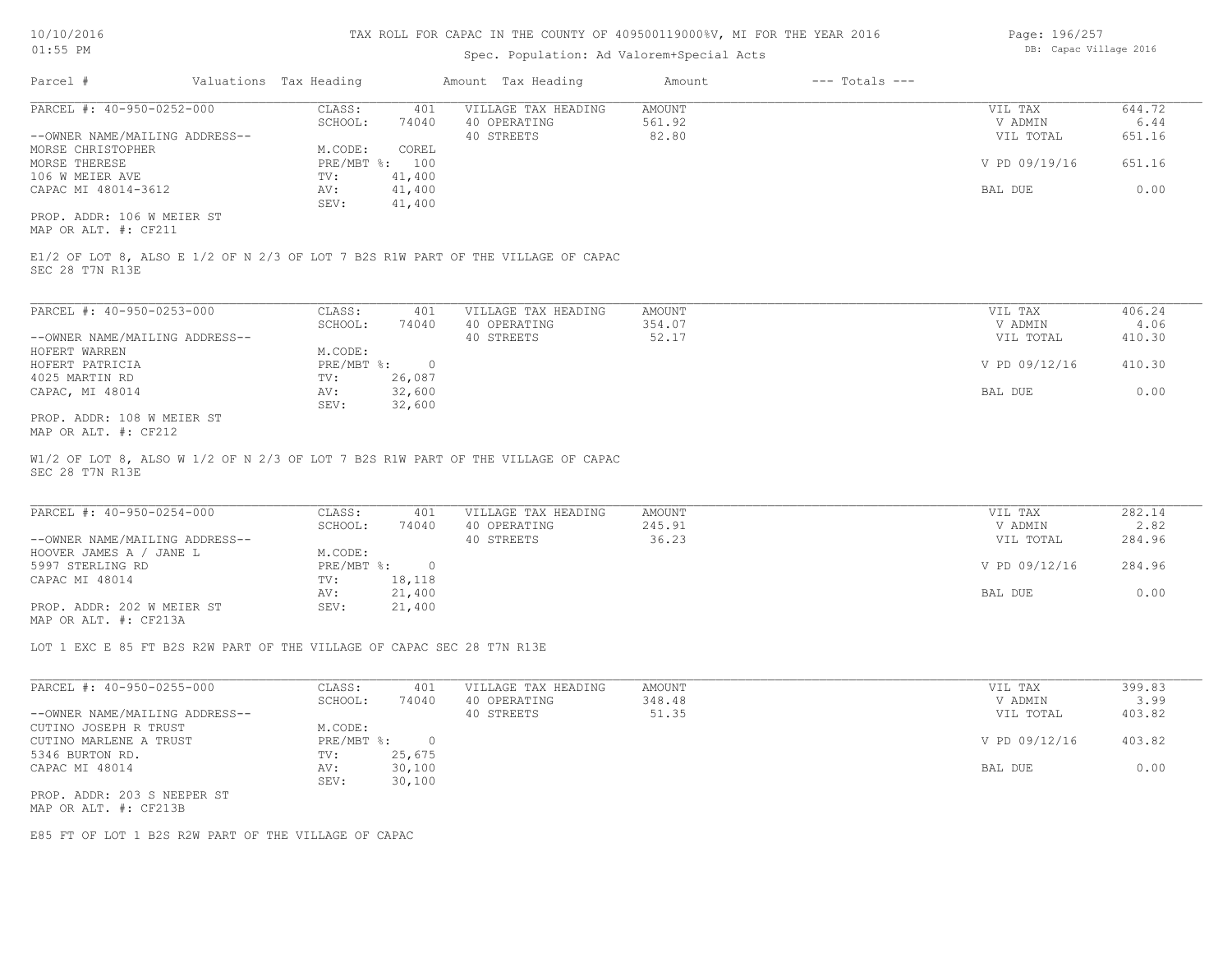## Spec. Population: Ad Valorem+Special Acts

Page: 197/257 DB: Capac Village 2016

| Parcel #                       | Valuations Tax Heading |        | Amount Tax Heading  | Amount | $---$ Totals $---$ |               |        |
|--------------------------------|------------------------|--------|---------------------|--------|--------------------|---------------|--------|
| PARCEL #: 40-950-0256-000      | CLASS:                 | 401    | VILLAGE TAX HEADING | AMOUNT |                    | VIL TAX       | 648.11 |
|                                | SCHOOL:                | 74040  | 40 OPERATING        | 564.88 |                    | V ADMIN       | 6.48   |
| --OWNER NAME/MAILING ADDRESS-- |                        |        | 40 STREETS          | 83.23  |                    | VIL TOTAL     | 654.59 |
| MC NUTT MATTHEW                | M.CODE:                | CBSMT  |                     |        |                    |               |        |
| 205 S NEEPER ST                | PRE/MBT %: 100         |        |                     |        |                    | V PD 08/15/16 | 654.59 |
| CAPAC MI 48014                 | TV:                    | 41,618 |                     |        |                    |               |        |
|                                | AV:                    | 61,500 |                     |        |                    | BAL DUE       | 0.00   |
| PROP. ADDR: 205 S NEEPER ST    | SEV:                   | 61,500 |                     |        |                    |               |        |
| MAP OR ALT. #: CF214/215       |                        |        |                     |        |                    |               |        |

FRL. LOT 2 B2S R2W PART OF THE VILLAGE OF CAPAC SEC 28 T7N R13E

| PARCEL #: 40-950-0257-000                                                                                       | CLASS:     | 401    | VILLAGE TAX HEADING | AMOUNT | VIL TAX   | 412.60 |
|-----------------------------------------------------------------------------------------------------------------|------------|--------|---------------------|--------|-----------|--------|
|                                                                                                                 | SCHOOL:    | 74040  | 40 OPERATING        | 359.61 | V ADMIN   | 4.12   |
| --OWNER NAME/MAILING ADDRESS--                                                                                  |            |        | 40 STREETS          | 52.99  | VIL TOTAL | 416.72 |
| TRUDO RICHARD & ANGELA                                                                                          | M.CODE:    |        |                     |        |           |        |
| 12636 DUNN                                                                                                      | PRE/MBT %: |        |                     |        | BAL DUE   | 416.72 |
| MEMPHIS MI 48041                                                                                                | TV:        | 26,495 |                     |        |           |        |
|                                                                                                                 | AV:        | 28,600 |                     |        |           |        |
| PROP. ADDR: 209 S NEEPER ST                                                                                     | SEV:       | 28,600 |                     |        |           |        |
| the contract of the contract of the contract of the contract of the contract of the contract of the contract of |            |        |                     |        |           |        |

MAP OR ALT. #: CF216

FRL LOT 3 B2S R2W PART OF THE VILLAGE OF CAPAC SEC 28 T7N R13E QC 10/17/98

| PARCEL #: 40-950-0258-000          | CLASS:       | 401    | VILLAGE TAX HEADING | AMOUNT | VIL TAX       | 352.28 |
|------------------------------------|--------------|--------|---------------------|--------|---------------|--------|
|                                    | SCHOOL:      | 74040  | 40 OPERATING        | 307.04 | V ADMIN       | 3.52   |
| --OWNER NAME/MAILING ADDRESS--     |              |        | 40 STREETS          | 45.24  | VIL TOTAL     | 355.80 |
| DEBLOUW HENRY/DEANNA               | M.CODE:      |        |                     |        |               |        |
| 26350 24 MILE RD                   | $PRE/MBT$ %: |        |                     |        | V PD 08/19/16 | 355.80 |
| CHESTERFIELD MI 48051              | TV:          | 22,622 |                     |        |               |        |
|                                    | AV:          | 26,900 |                     |        | BAL DUE       | 0.00   |
| PROP. ADDR: 212 S GLASSFORD STREET | SEV:         | 26,900 |                     |        |               |        |
| MAP OR ALT. #: CF217A1             |              |        |                     |        |               |        |

W85 FT OF FRL. LOT 4 B2S R2W PART OF THE VILLAGE OF CAPAC SEC 28 T7N R13E

| PARCEL #: 40-950-0259-000      | CLASS:     | 401    | VILLAGE TAX HEADING | AMOUNT | VIL TAX   | 332.10 |
|--------------------------------|------------|--------|---------------------|--------|-----------|--------|
|                                | SCHOOL:    | 74040  | 40 OPERATING        | 289.45 | V ADMIN   | 3.32   |
| --OWNER NAME/MAILING ADDRESS-- |            |        | 40 STREETS          | 42.65  | VIL TOTAL | 335.42 |
| MEIER ROBBIN                   | M.CODE:    |        |                     |        |           |        |
| P.O. BOX 173                   | PRE/MBT %: | 100    |                     |        | BAL DUE   | 335.42 |
| CAPAC MI 48014                 | TV:        | 21,326 |                     |        |           |        |
|                                | AV:        | 26,900 |                     |        |           |        |
| PROP. ADDR: 207 RAILROAD ST    | SEV:       | 26,900 |                     |        |           |        |
| MAP OR ALT. #: CF217A2         |            |        |                     |        |           |        |

FRL LOT 4 EXC W 85 FT B2S R2W PART OF THE VILLAGE OF CAPAC SEC 28 T7N R13E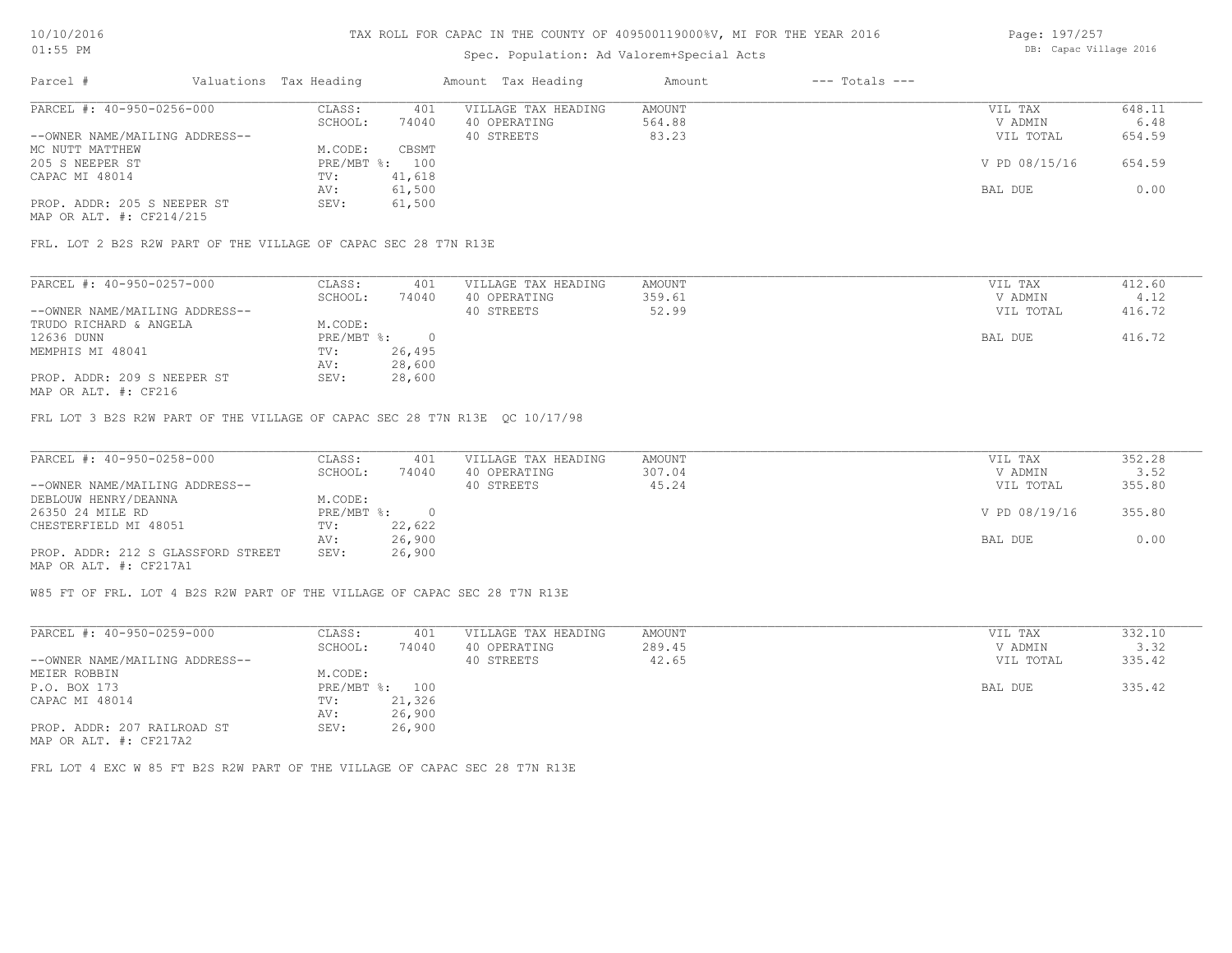## Spec. Population: Ad Valorem+Special Acts

| Page: 198/257          |  |
|------------------------|--|
| DB: Capac Village 2016 |  |

| Parcel #                                | Valuations Tax Heading |        | Amount Tax Heading  | Amount | $---$ Totals $---$ |               |        |
|-----------------------------------------|------------------------|--------|---------------------|--------|--------------------|---------------|--------|
| PARCEL #: 40-950-0260-000               | CLASS:                 | 401    | VILLAGE TAX HEADING | AMOUNT |                    | VIL TAX       | 348.65 |
|                                         | SCHOOL:                | 74040  | 40 OPERATING        | 303.88 |                    | V ADMIN       | 3.48   |
| --OWNER NAME/MAILING ADDRESS--          |                        |        | 40 STREETS          | 44.77  |                    | VIL TOTAL     | 352.13 |
| ROSAS MARGARITO JR/ET-AL                | M.CODE:                |        |                     |        |                    |               |        |
| OROSCO.ROSAS, CADINA, A, Y, R, R ROSAS, | PRE/MBT %: 100         |        |                     |        |                    | V PD 07/08/16 | 352.13 |
| 202 S GLASSFORD ST                      | TV:                    | 22,389 |                     |        |                    |               |        |
| CAPAC MI 48014-3608                     | AV:                    | 31,400 |                     |        |                    | BAL DUE       | 0.00   |
|                                         | SEV:                   | 31,400 |                     |        |                    |               |        |
| PROP. ADDR: 202 S GLASSFORD STREET      |                        |        |                     |        |                    |               |        |

MAP OR ALT. #: CF217B

W1/2 OF LOTS 5 & 6 B2S R2W PART OF THE VILLAGE OF CAPAC SEC 28 T7N R13E

| PARCEL #: 40-950-0261-000      | CLASS:     | 401    | VILLAGE TAX HEADING | AMOUNT | VIL TAX       | 376.10 |
|--------------------------------|------------|--------|---------------------|--------|---------------|--------|
|                                | SCHOOL:    | 74040  | 40 OPERATING        | 327.80 | V ADMIN       | 3.76   |
| --OWNER NAME/MAILING ADDRESS-- |            |        | 40 STREETS          | 48.30  | VIL TOTAL     | 379.86 |
| FRANTZ MICHAEL J               | M.CODE:    |        |                     |        |               |        |
| 16134 PETZ RD                  | PRE/MBT %: |        |                     |        | V PD 09/16/16 | 379.86 |
| CAPAC MI 48014                 | TV:        | 24,151 |                     |        |               |        |
|                                | AV:        | 30,000 |                     |        | BAL DUE       | 0.00   |
| PROP. ADDR: 206 W MEIER ST     | SEV:       | 30,000 |                     |        |               |        |
| 1470 המיה 4.0 תוד את המות      |            |        |                     |        |               |        |

MAP OR ALT. #: CF218

E1/2 OF LOTS 5 & 6 B2S R2W PART OF THE VILLAGE OF CAPAC SEC 28 T7N R13E

| PARCEL #: 40-950-0262-000          | CLASS:     | 401    | VILLAGE TAX HEADING | AMOUNT | VIL TAX       | 345.93 |
|------------------------------------|------------|--------|---------------------|--------|---------------|--------|
|                                    | SCHOOL:    | 74040  | 40 OPERATING        | 301.51 | V ADMIN       | 3.45   |
| --OWNER NAME/MAILING ADDRESS--     |            |        | 40 STREETS          | 44.42  | VIL TOTAL     | 349.38 |
| HOPKINS SHANE R                    | M.CODE:    | CBSMT  |                     |        |               |        |
| HOPKINS MELISSA R                  | PRE/MBT %: |        |                     |        | V PD 08/15/16 | 349.38 |
| 3305 KNOLL RD                      | TV:        | 22,214 |                     |        |               |        |
| CAPAC MI 48014                     | AV:        | 25,300 |                     |        | BAL DUE       | 0.00   |
|                                    | SEV:       | 25,300 |                     |        |               |        |
| PROP. ADDR: 203 S GLASSFORD STREET |            |        |                     |        |               |        |

MAP OR ALT. #: CF219A

S1/2 OF LOT 1 B2S R3W VILLAGE OF CAPAC

| PARCEL #: 40-950-0263-000      | CLASS:     | 401    | VILLAGE TAX HEADING | AMOUNT | VIL TAX       | 241.20 |
|--------------------------------|------------|--------|---------------------|--------|---------------|--------|
|                                | SCHOOL:    | 74040  | 40 OPERATING        | 210.23 | V ADMIN       | 2.41   |
| --OWNER NAME/MAILING ADDRESS-- |            |        | 40 STREETS          | 30.97  | VIL TOTAL     | 243.61 |
| CASCADDAN TARA                 | M.CODE:    |        |                     |        |               |        |
| 5985 CAPAC RD                  | PRE/MBT %: | $\cap$ |                     |        | V PD 07/21/16 | 243.61 |
| CAPAC MI 48014-1303            | TV:        | 15,489 |                     |        |               |        |
|                                | AV:        | 16,800 |                     |        | BAL DUE       | 0.00   |
| PROP. ADDR: 302 W MEIER ST     | SEV:       | 16,800 |                     |        |               |        |

MAP OR ALT. #: CF219B

N1/2 OF LOT 1 EXC W 60 FT THEREOF B2S R3W VILLAGE OF CAPAC SEC 28 T7N R13E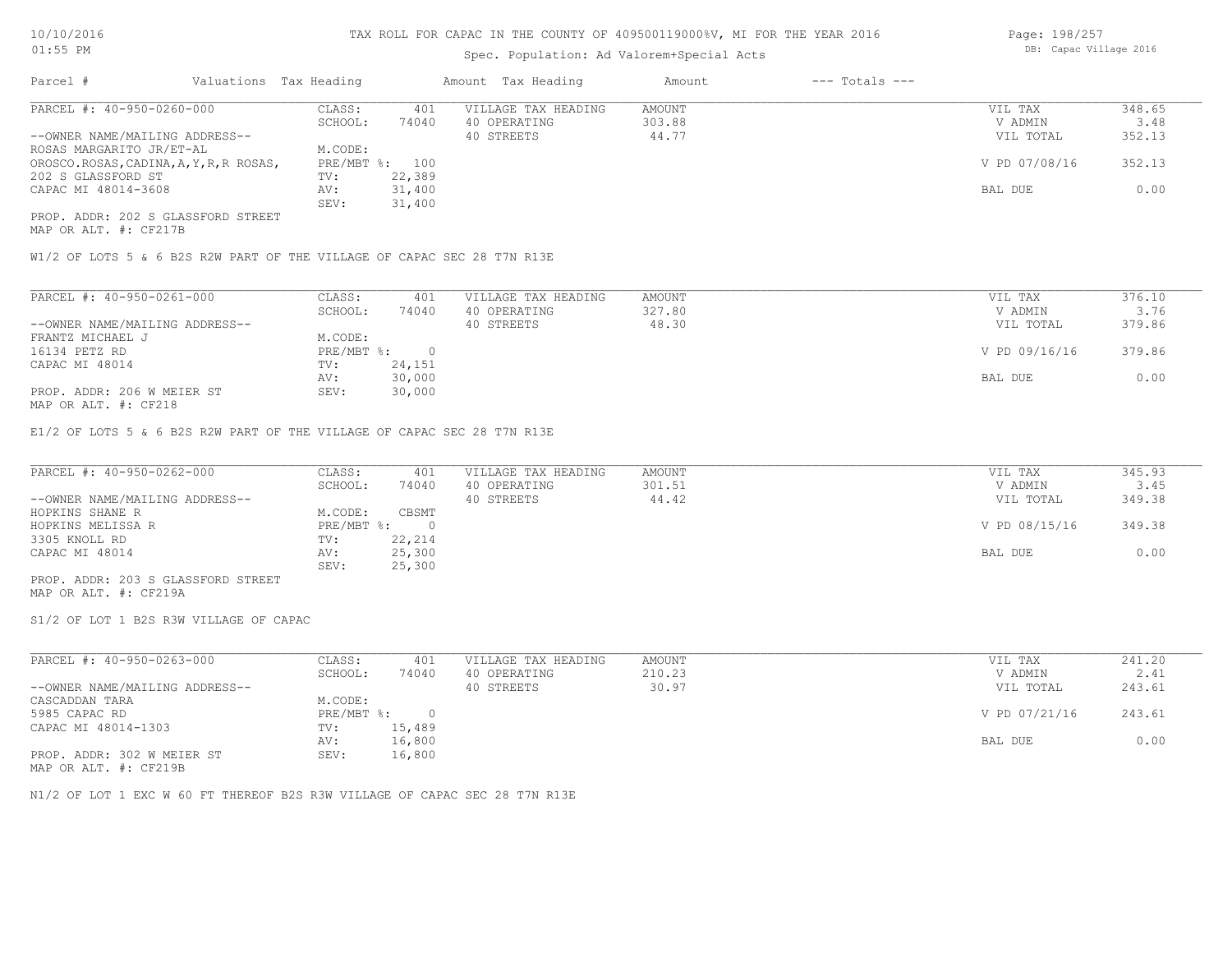## Spec. Population: Ad Valorem+Special Acts

Page: 199/257 DB: Capac Village 2016

| Parcel #                       | Valuations Tax Heading |                | Amount Tax Heading  | Amount | $---$ Totals $---$ |               |        |
|--------------------------------|------------------------|----------------|---------------------|--------|--------------------|---------------|--------|
| PARCEL #: 40-950-0264-000      | CLASS:                 | 401            | VILLAGE TAX HEADING | AMOUNT |                    | VIL TAX       | 242.78 |
|                                | SCHOOL:                | 74040          | 40 OPERATING        | 211.60 |                    | V ADMIN       | 2.42   |
| --OWNER NAME/MAILING ADDRESS-- |                        |                | 40 STREETS          | 31.18  |                    | VIL TOTAL     | 245.20 |
| RODRIGUEZ, JOHNNY JR.          | M.CODE:                | OLALS          |                     |        |                    |               |        |
| 310 W MEIER AVE                |                        | PRE/MBT %: 100 |                     |        |                    | V PD 09/16/16 | 245.20 |
| CAPAC MI 48014-3616            | TV:                    | 15,590         |                     |        |                    |               |        |
|                                | AV:                    | 17,300         |                     |        |                    | BAL DUE       | 0.00   |
| PROP. ADDR: 310 W MEIER ST     | SEV:                   | 17,300         |                     |        |                    |               |        |
| MAP OR ALT. #: CF219C/D        |                        |                |                     |        |                    |               |        |

W60 FT OF N 1/2 OF LOT 1 B2S R3W VILLAGE OF CAPAC

| PARCEL #: 40-950-0265-000          | CLASS:  | 401            | VILLAGE TAX HEADING | AMOUNT | VIL TAX       | 339.00 |
|------------------------------------|---------|----------------|---------------------|--------|---------------|--------|
|                                    | SCHOOL: | 74040          | 40 OPERATING        | 295.47 | V ADMIN       | 3.39   |
| --OWNER NAME/MAILING ADDRESS--     |         |                | 40 STREETS          | 43.53  | VIL TOTAL     | 342.39 |
| ROSAS MICHAEL/MARGIE               | M.CODE: |                |                     |        |               |        |
| 205 S GLASSFORD ST                 |         | PRE/MBT %: 100 |                     |        | V PD 08/24/16 | 342.39 |
| CAPAC MI 48014-3609                | TV:     | 21,769         |                     |        |               |        |
|                                    | AV:     | 37,700         |                     |        | BAL DUE       | 0.00   |
| PROP. ADDR: 205 S GLASSFORD STREET | SEV:    | 37,700         |                     |        |               |        |
| MAP OR ALT. #: CF220A              |         |                |                     |        |               |        |

LOT 2 B2S R3W VILLAGE OF CAPAC SEC 28 T7N R13E

| PARCEL #: 40-950-0266-000          | CLASS:  | 401            | VILLAGE TAX HEADING | AMOUNT | VIL TAX       | 326.89 |
|------------------------------------|---------|----------------|---------------------|--------|---------------|--------|
|                                    | SCHOOL: | 74040          | 40 OPERATING        | 284.91 | V ADMIN       | 3.26   |
| --OWNER NAME/MAILING ADDRESS--     |         |                | 40 STREETS          | 41.98  | VIL TOTAL     | 330.15 |
| MAILLOUX MARYANN                   | M.CODE: |                |                     |        |               |        |
| 207 S GLASSFORD                    |         | PRE/MBT %: 100 |                     |        | V PD 09/16/16 | 330.15 |
| CAPAC MI 48014-4305                | TV:     | 20,991         |                     |        |               |        |
|                                    | AV:     | 27,600         |                     |        | BAL DUE       | 0.00   |
| PROP. ADDR: 207 S GLASSFORD STREET | SEV:    | 27,600         |                     |        |               |        |
| MAP OR ALT. #: CF220B              |         |                |                     |        |               |        |

LOT 3 B2S R3W VILLAGE OF CAPAC SEC 28 T7N R13E

| PARCEL #: 40-950-0267-000      | CLASS:     | 302      | VILLAGE TAX HEADING | AMOUNT | VIL TAX       | 257.70 |
|--------------------------------|------------|----------|---------------------|--------|---------------|--------|
|                                | SCHOOL:    | 74040    | 40 OPERATING        | 224.61 | V ADMIN       | 2.57   |
| --OWNER NAME/MAILING ADDRESS-- |            |          | 40 STREETS          | 33.09  | VIL TOTAL     | 260.27 |
| DTE ELECTRIC COMPANY           | M.CODE:    |          |                     |        |               |        |
| PROPERTY TAX DEPARTMENT        | PRE/MBT %: | $\Omega$ |                     |        | V PD 08/22/16 | 260.27 |
| P.O.BOX 33017                  | TV:        | 16,549   |                     |        |               |        |
| DETROIT MI 48232               | AV:        | 18,200   |                     |        | BAL DUE       | 0.00   |
|                                | SEV:       | 18,200   |                     |        |               |        |
| PROP. ADDR: 351 W MEIER ST     |            |          |                     |        |               |        |

MAP OR ALT. #: CF221

LOTS 4 & 5 B2S R3W PART OF THE VILLAGE OF CAPAC SEC 28 T7N R13E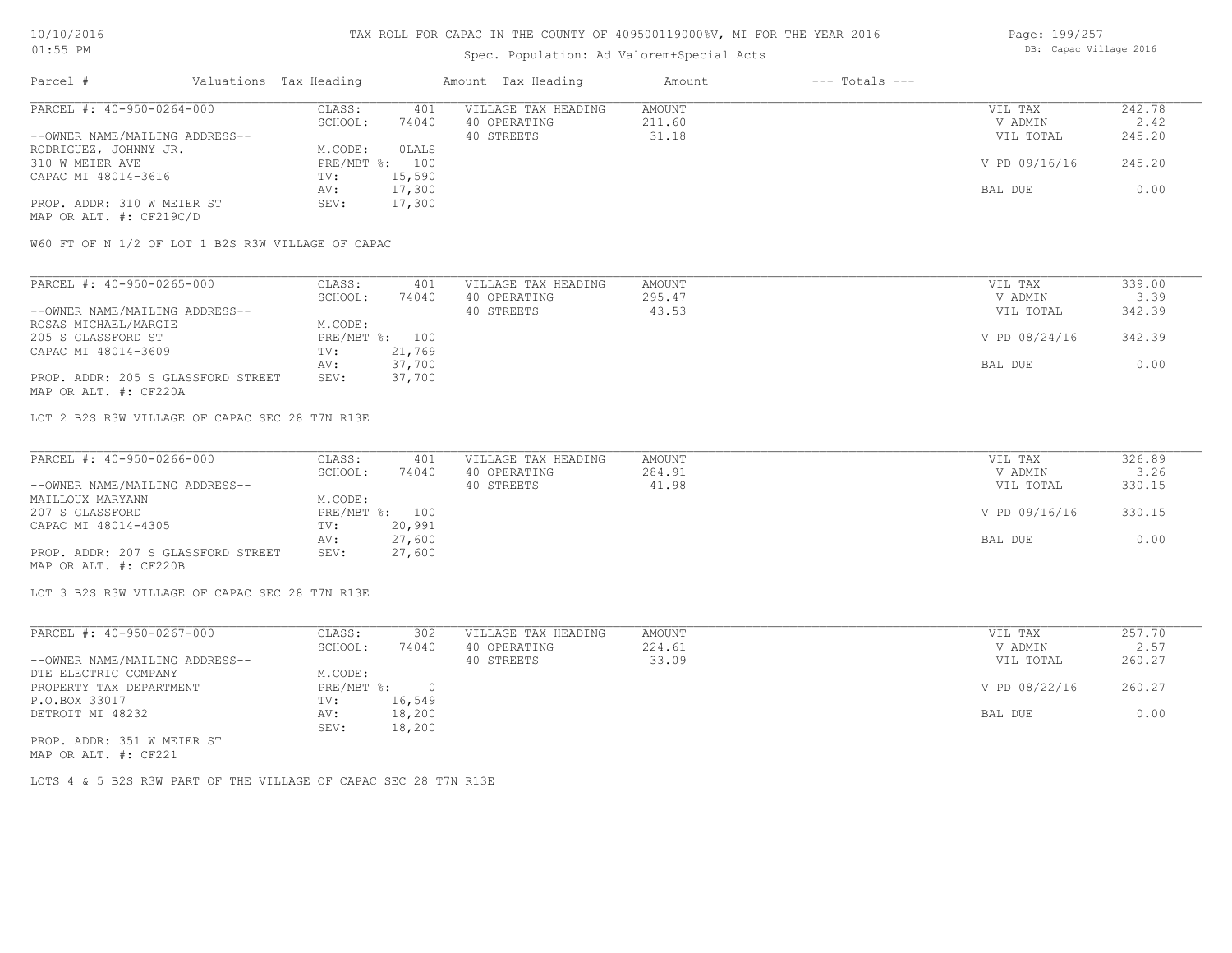Page: 200/257

# Spec. Population: Ad Valorem+Special Acts

| Parcel #<br>PARCEL #: 40-950-0268-000<br>--OWNER NAME/MAILING ADDRESS--<br>HADER DAVID SR<br>12878 RYNN RD<br>EMMETT MI 48022-3514<br>PROP. ADDR: RAILROAD ST<br>MAP OR ALT. #: CF222<br>COMM AT A PTE 32 FT S OF THE SW COR OF LOT 4 BLK 2 S OF MILL ST R3W OF MAIN ST TH S | Valuations Tax Heading<br>CLASS:<br>202<br>74040<br>SCHOOL:<br>M.CODE:<br>$PRE/MBT$ $\div$<br>$\circ$<br>1,177<br>TV:<br>2,700<br>AV: | Amount Tax Heading<br>VILLAGE TAX HEADING<br>40 OPERATING<br>40 STREETS | $---$ Totals $---$<br>Amount<br>AMOUNT<br>15.97<br>2.35 | VIL TAX<br>V ADMIN<br>VIL TOTAL |                |
|------------------------------------------------------------------------------------------------------------------------------------------------------------------------------------------------------------------------------------------------------------------------------|---------------------------------------------------------------------------------------------------------------------------------------|-------------------------------------------------------------------------|---------------------------------------------------------|---------------------------------|----------------|
|                                                                                                                                                                                                                                                                              |                                                                                                                                       |                                                                         |                                                         |                                 | 18.32<br>0.18  |
|                                                                                                                                                                                                                                                                              |                                                                                                                                       |                                                                         |                                                         |                                 |                |
|                                                                                                                                                                                                                                                                              |                                                                                                                                       |                                                                         |                                                         |                                 |                |
|                                                                                                                                                                                                                                                                              |                                                                                                                                       |                                                                         |                                                         |                                 | 18.50          |
|                                                                                                                                                                                                                                                                              |                                                                                                                                       |                                                                         |                                                         |                                 |                |
|                                                                                                                                                                                                                                                                              |                                                                                                                                       |                                                                         |                                                         | BAL DUE                         | 18.50          |
|                                                                                                                                                                                                                                                                              |                                                                                                                                       |                                                                         |                                                         |                                 |                |
|                                                                                                                                                                                                                                                                              |                                                                                                                                       |                                                                         |                                                         |                                 |                |
|                                                                                                                                                                                                                                                                              | SEV:<br>2,700                                                                                                                         |                                                                         |                                                         |                                 |                |
|                                                                                                                                                                                                                                                                              |                                                                                                                                       |                                                                         |                                                         |                                 |                |
| TO N LINE OF GT RR TH E ALG THE N LINE OF GT RR 75 FT. TH N TO A PTE 32 FT S OF<br>SAID LINE OF LOT 4 TH W FOLLOWING WITH THE SAID LINE OF SAID LOT 4 TO PLACE OF BEG.<br>B2S R3W PART OF THE VILLAGE OF CAPAC SEC 28 T7N R13E                                               |                                                                                                                                       |                                                                         |                                                         |                                 |                |
|                                                                                                                                                                                                                                                                              |                                                                                                                                       |                                                                         |                                                         |                                 | 328.00         |
| PARCEL #: 40-950-0270-000                                                                                                                                                                                                                                                    | CLASS:<br>201                                                                                                                         | VILLAGE TAX HEADING                                                     | AMOUNT                                                  | VIL TAX                         |                |
|                                                                                                                                                                                                                                                                              | SCHOOL:<br>74040                                                                                                                      | 40 OPERATING                                                            | 285.88                                                  | V ADMIN                         | 3.28           |
| --OWNER NAME/MAILING ADDRESS--                                                                                                                                                                                                                                               |                                                                                                                                       | 40 STREETS                                                              | 42.12                                                   | VIL TOTAL                       | 331.28         |
| CHIND TIMOTHY B SR                                                                                                                                                                                                                                                           | M.CODE:                                                                                                                               |                                                                         |                                                         |                                 |                |
| 104 E MILL STREET                                                                                                                                                                                                                                                            | $PRE/MBT$ $\div$<br>$\circ$                                                                                                           |                                                                         |                                                         | V PD 09/12/16                   | 331.28         |
| CAPAC MI 48014-3152                                                                                                                                                                                                                                                          | 21,063<br>TV:                                                                                                                         |                                                                         |                                                         |                                 |                |
|                                                                                                                                                                                                                                                                              | 22,300<br>AV:                                                                                                                         |                                                                         |                                                         | BAL DUE                         | 0.00           |
| PROP. ADDR: 104 E MILL STREET                                                                                                                                                                                                                                                | 22,300<br>SEV:                                                                                                                        |                                                                         |                                                         |                                 |                |
| MAP OR ALT. #: CF223                                                                                                                                                                                                                                                         |                                                                                                                                       |                                                                         |                                                         |                                 |                |
| PARCEL #: 40-950-0271-000                                                                                                                                                                                                                                                    | CLASS:<br>201                                                                                                                         | VILLAGE TAX HEADING                                                     | AMOUNT                                                  | VIL TAX                         | 389.66         |
|                                                                                                                                                                                                                                                                              | SCHOOL:<br>74040                                                                                                                      | 40 OPERATING                                                            | 339.62                                                  | V ADMIN                         | 3.89           |
| --OWNER NAME/MAILING ADDRESS--                                                                                                                                                                                                                                               |                                                                                                                                       | 40 STREETS                                                              | 50.04                                                   | VIL TOTAL                       | 393.55         |
| MARQUARDT DANIEL/DELLA                                                                                                                                                                                                                                                       | M.CODE:                                                                                                                               |                                                                         |                                                         |                                 |                |
| 461 ELK LAKE RD                                                                                                                                                                                                                                                              | $PRE/MBT$ %:<br>$\overline{0}$                                                                                                        |                                                                         |                                                         | BAL DUE                         | 393.55         |
| ATTICA MI 48412-9807                                                                                                                                                                                                                                                         | 25,022<br>TV:                                                                                                                         |                                                                         |                                                         |                                 |                |
|                                                                                                                                                                                                                                                                              | 55,600<br>AV:                                                                                                                         |                                                                         |                                                         |                                 |                |
| PROP. ADDR: 100 S MAIN ST<br>MAP OR ALT. #: CF224                                                                                                                                                                                                                            | 55,600<br>SEV:                                                                                                                        |                                                                         |                                                         |                                 |                |
| LOT 1 EXC S 38 FT & EXC E 56 FT OF THE REMAINDER THEREOF B1S R1E VILLAGE OF CAPAC<br>SEC 27 T7N R13E                                                                                                                                                                         |                                                                                                                                       |                                                                         |                                                         |                                 |                |
| PARCEL #: 40-950-0272-000                                                                                                                                                                                                                                                    | CLASS:<br>201<br>SCHOOL:<br>74040                                                                                                     | VILLAGE TAX HEADING<br>40 OPERATING                                     | AMOUNT<br>261.94                                        | VIL TAX<br>V ADMIN              | 300.53<br>3.00 |
| --OWNER NAME/MAILING ADDRESS--                                                                                                                                                                                                                                               |                                                                                                                                       | 40 STREETS                                                              | 38.59                                                   |                                 | 303.53         |
|                                                                                                                                                                                                                                                                              | M.CODE:                                                                                                                               |                                                                         |                                                         | VIL TOTAL                       |                |
| MARQUARDT DANIEL/DELLA                                                                                                                                                                                                                                                       |                                                                                                                                       |                                                                         |                                                         |                                 |                |
| 461 ELK LAKE RD                                                                                                                                                                                                                                                              | PRE/MBT %: 0                                                                                                                          |                                                                         |                                                         | BAL DUE                         | 303.53         |
| ATTICA MI 48412-9807                                                                                                                                                                                                                                                         | 19,299<br>TV:                                                                                                                         |                                                                         |                                                         |                                 |                |
|                                                                                                                                                                                                                                                                              | 68,100<br>AV:                                                                                                                         |                                                                         |                                                         |                                 |                |
| PROP. ADDR: 102 S MAIN ST                                                                                                                                                                                                                                                    | 68,100<br>SEV:                                                                                                                        |                                                                         |                                                         |                                 |                |
| MAP OR ALT. #: CF225                                                                                                                                                                                                                                                         |                                                                                                                                       |                                                                         |                                                         |                                 |                |
| S38 FT OF LOT 1 EXC N 4.58 FT OF E 56 FT THEREOF & EXC N 22.5 FT OF S 33.42 FT OF E                                                                                                                                                                                          |                                                                                                                                       |                                                                         |                                                         |                                 |                |
| 24 FT OF LOT 1 B1S R1E VILLAGE OF CAPAC SEC 27 T7N R13E                                                                                                                                                                                                                      |                                                                                                                                       |                                                                         |                                                         |                                 |                |
|                                                                                                                                                                                                                                                                              |                                                                                                                                       |                                                                         |                                                         |                                 |                |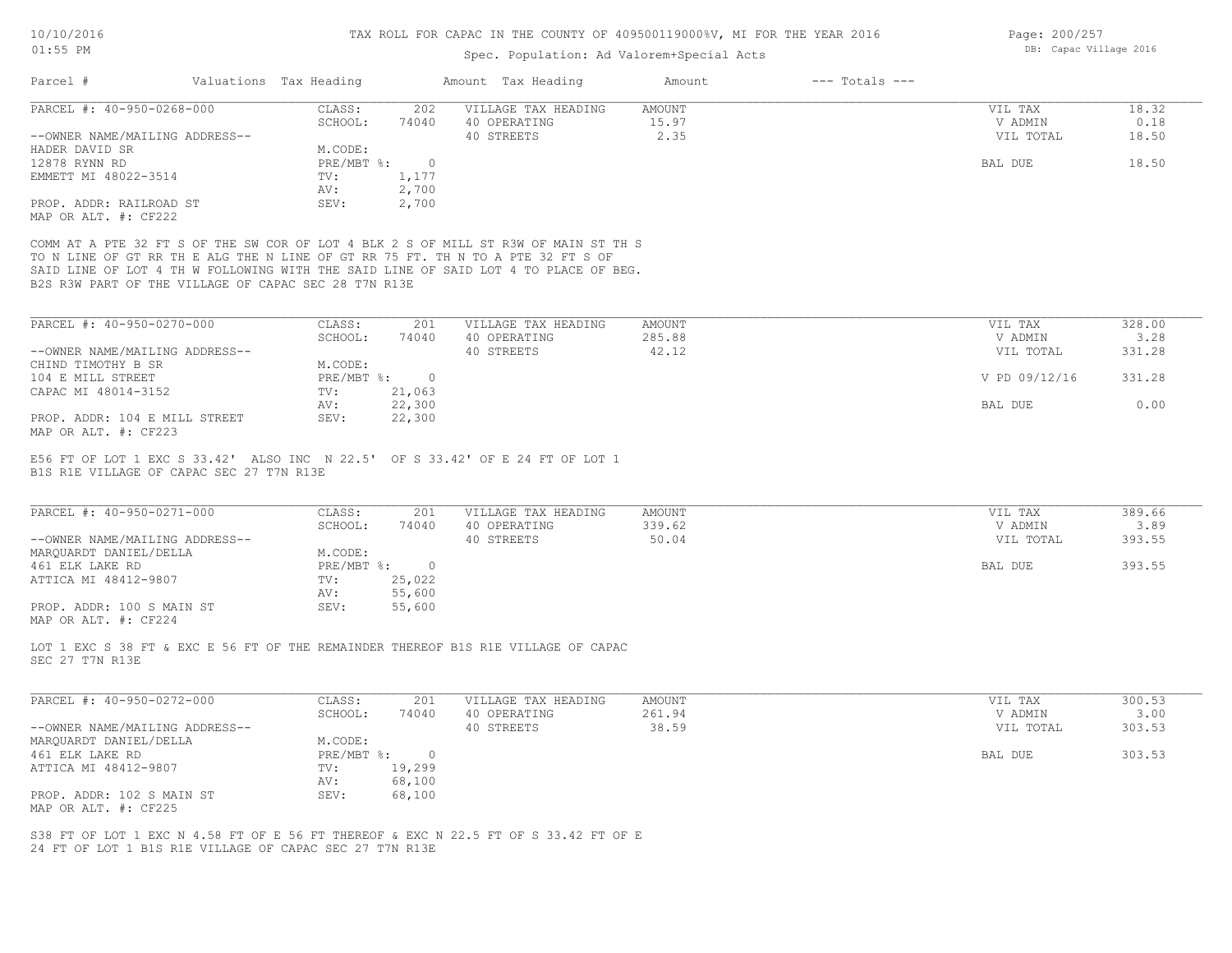## Spec. Population: Ad Valorem+Special Acts

Page: 201/257 DB: Capac Village 2016

| Parcel #                       | Valuations Tax Heading |        | Amount Tax Heading  | Amount | $---$ Totals $---$ |           |        |
|--------------------------------|------------------------|--------|---------------------|--------|--------------------|-----------|--------|
| PARCEL #: 40-950-0273-000      | CLASS:                 | 201    | VILLAGE TAX HEADING | AMOUNT |                    | VIL TAX   | 973.31 |
|                                | SCHOOL:                | 74040  | 40 OPERATING        | 848.31 |                    | V ADMIN   | 9.73   |
| --OWNER NAME/MAILING ADDRESS-- |                        |        | 40 STREETS          | 125.00 |                    | VIL TOTAL | 983.04 |
| CAPAC RESALE, LLC              | M.CODE:                |        |                     |        |                    |           |        |
| 33002 WHISPERING LANE          | PRE/MBT %:             |        |                     |        |                    | BAL DUE   | 983.04 |
| NEW BALTIMORE MI 48047         | TV:                    | 62,500 |                     |        |                    |           |        |
|                                | AV:                    | 62,500 |                     |        |                    |           |        |
| PROP. ADDR: 108 S MAIN ST      | SEV:                   | 62,500 |                     |        |                    |           |        |
| MAP OR ALT. #: CF226/227       |                        |        |                     |        |                    |           |        |

N45' OF LOT 2 B1S R1E VILLAGE OF CAPAC

| PARCEL #: 40-950-0275-000      | CLASS:     | 201    | VILLAGE TAX HEADING | AMOUNT | VIL TAX       | 598.21 |
|--------------------------------|------------|--------|---------------------|--------|---------------|--------|
|                                | SCHOOL:    | 74040  | 40 OPERATING        | 521.39 | V ADMIN       | 5.98   |
| --OWNER NAME/MAILING ADDRESS-- |            |        | 40 STREETS          | 76.82  | VIL TOTAL     | 604.19 |
| SCHOFIELD KIMBERLY             | M.CODE:    |        |                     |        |               |        |
| 7075 WINN RD                   | PRE/MBT %: |        |                     |        | V PD 09/16/16 | 604.19 |
| YALE MI 48097                  | TV:        | 38,414 |                     |        |               |        |
|                                | AV:        | 41,200 |                     |        | BAL DUE       | 0.00   |
| PROP. ADDR: 112 S MAIN ST      | SEV:       | 41,200 |                     |        |               |        |
| MAP OR ALT. #: CF228           |            |        |                     |        |               |        |

S30 FT OF LOT 2 B1S R1E VILLAGE OF CAPAC SEC 27 T7N R13E

| PARCEL #: 40-950-0276-000      | CLASS:     | 201    | VILLAGE TAX HEADING | AMOUNT | VIL TAX       | 666.94 |
|--------------------------------|------------|--------|---------------------|--------|---------------|--------|
|                                | SCHOOL:    | 74040  | 40 OPERATING        | 581.29 | V ADMIN       | 6.66   |
| --OWNER NAME/MAILING ADDRESS-- |            |        | 40 STREETS          | 85.65  | VIL TOTAL     | 673.60 |
| PD LAND DEVELOPMENT            | M.CODE:    |        |                     |        |               |        |
| 116 S MAIN ST                  | PRE/MBT %: |        |                     |        | V PD 09/28/16 | 673.60 |
| CAPAC MI 48014                 | TV:        | 42,827 |                     |        |               |        |
|                                | AV:        | 47,100 |                     |        | BAL DUE       | 0.00   |
| PROP. ADDR: 116 S MAIN ST      | SEV:       | 47,100 |                     |        |               |        |
| MAP OR ALT. #: CF229           |            |        |                     |        |               |        |

LOT 3 EXC S 32 FT B1S R1E VILLAGE OF CAPAC SEC 27 T7N R13E

| PARCEL #: 40-950-0277-000      | CLASS:     | 201     | VILLAGE TAX HEADING | AMOUNT   | VIL TAX       | 1,451.82 |
|--------------------------------|------------|---------|---------------------|----------|---------------|----------|
|                                | SCHOOL:    | 74040   | 40 OPERATING        | 1,265.37 | V ADMIN       | 14.51    |
| --OWNER NAME/MAILING ADDRESS-- |            |         | 40 STREETS          | 186.45   | VIL TOTAL     | 1,466.33 |
| SSCHWEIHOFER SP LLC            | M.CODE:    |         |                     |          |               |          |
| 69245 BURKE DR                 | PRE/MBT %: |         |                     |          | V PD 08/29/16 | 1,466.33 |
| RICHMOND MI 48062              | TV:        | 93,227  |                     |          |               |          |
|                                | AV:        | 170,800 |                     |          | BAL DUE       | 0.00     |
| PROP. ADDR: 120 S MAIN ST      | SEV:       | 170,800 |                     |          |               |          |

MAP OR ALT. #: CF230/231

98' OF THE S 1/2 OF LOT 4 B15 R1E VILLAGE OF CAPAC S32' OF LOT 3 & N 37.5' OF LOT 4 & N 26' OF W 52' OF S 1/2 OF LOT 4 & N 27' OF E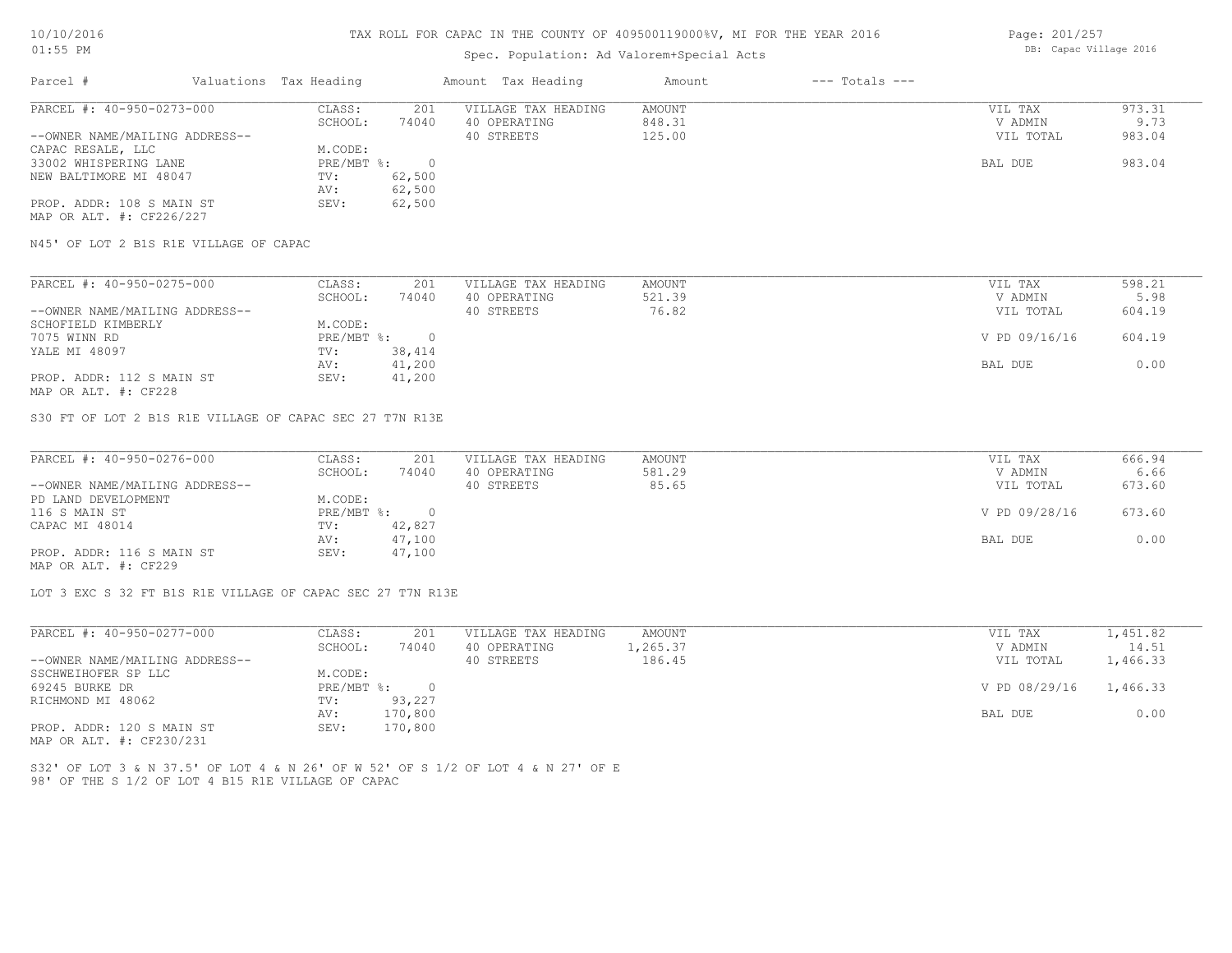## Spec. Population: Ad Valorem+Special Acts

| Page: 202/257 |                        |  |
|---------------|------------------------|--|
|               | DB: Capac Village 2016 |  |

| Parcel #                       | Valuations Tax Heading |        | Amount Tax Heading  | Amount | $---$ Totals $---$ |               |        |
|--------------------------------|------------------------|--------|---------------------|--------|--------------------|---------------|--------|
| PARCEL #: 40-950-0279-000      | CLASS:                 | 202    | VILLAGE TAX HEADING | AMOUNT |                    | VIL TAX       | 138.00 |
|                                | SCHOOL:                | 74040  | 40 OPERATING        | 120.28 |                    | V ADMIN       | 1.38   |
| --OWNER NAME/MAILING ADDRESS-- |                        |        | 40 STREETS          | 17.72  |                    | VIL TOTAL     | 139.38 |
| SCHWEIHOFER SP LLC             | M.CODE:                |        |                     |        |                    |               |        |
| 69245 BURKE DR                 | PRE/MBT %:             |        |                     |        |                    | V PD 08/29/16 | 139.38 |
| RICHMOND MI 48062              | TV:                    | 8,862  |                     |        |                    |               |        |
|                                | AV:                    | 18,600 |                     |        |                    | BAL DUE       | 0.00   |
| PROP. ADDR: 120 S MAIN ST      | SEV:                   | 18,600 |                     |        |                    |               |        |
|                                |                        |        |                     |        |                    |               |        |

MAP OR ALT. #: CF232

N 25 FT OF LOT 5 B1S R1E VILLAGE OF CAPAC SEC 27 T7N R13E THE S 11.5 FT OF THE W 52 FT OF LOT 4 & S 10.5 FT OF THE E 98 FT OF LOT 4 ALSO THE

| PARCEL #: 40-950-0280-000      | CLASS:     | 202    | VILLAGE TAX HEADING | AMOUNT | 360.80<br>VIL TAX       |
|--------------------------------|------------|--------|---------------------|--------|-------------------------|
|                                | SCHOOL:    | 74040  | 40 OPERATING        | 314.47 | V ADMIN<br>3.60         |
| --OWNER NAME/MAILING ADDRESS-- |            |        | 40 STREETS          | 46.33  | 364.40<br>VIL TOTAL     |
| SCHWEIHOFER SP LLC             | M.CODE:    |        |                     |        |                         |
| 69245 BURKE DR                 | PRE/MBT %: | $\cap$ |                     |        | V PD 08/29/16<br>364.40 |
| RICHMOND MI 48062              | TV:        | 23,169 |                     |        |                         |
|                                | AV:        | 24,900 |                     |        | 0.00<br>BAL DUE         |
| PROP. ADDR: 132 S MAIN ST      | SEV:       | 24,900 |                     |        |                         |
| MAP OR ALT. #: CF233           |            |        |                     |        |                         |

S2/3 OF LOT 5 B1S R1E VILLAGE OF CAPAC

| PARCEL #: 40-950-0281-000      | CLASS:     | 201    | VILLAGE TAX HEADING | AMOUNT | VIL TAX       | 904.55 |
|--------------------------------|------------|--------|---------------------|--------|---------------|--------|
|                                | SCHOOL:    | 74040  | 40 OPERATING        | 788.38 | V ADMIN       | 9.04   |
| --OWNER NAME/MAILING ADDRESS-- |            |        | 40 STREETS          | 116.17 | VIL TOTAL     | 913.59 |
| REMCO PROPERTIES, LLC          | M.CODE:    |        |                     |        |               |        |
| 8882 HOUGH RD                  | PRE/MBT %: |        |                     |        | V PD 07/21/16 | 913.59 |
| ALMONT MI 48003                | TV:        | 58,085 |                     |        |               |        |
|                                | AV:        | 62,900 |                     |        | BAL DUE       | 0.00   |
| PROP. ADDR: 136 S MAIN ST      | SEV:       | 62,900 |                     |        |               |        |
| MAP OR ALT. #: CF234           |            |        |                     |        |               |        |

LOT 6 B1S R1E VILLAGE OF CAPAC SEC 27 T7N R13E

| PARCEL #: 40-950-0282-000      | CLASS:  | 401            | VILLAGE TAX HEADING | AMOUNT | VIL TAX       | 457.87 |
|--------------------------------|---------|----------------|---------------------|--------|---------------|--------|
|                                | SCHOOL: | 74040          | 40 OPERATING        | 399.07 | V ADMIN       | 4.57   |
| --OWNER NAME/MAILING ADDRESS-- |         |                | 40 STREETS          | 58.80  | VIL TOTAL     | 462.44 |
| LINDSAY MARK                   | M.CODE: |                |                     |        |               |        |
| P.O.BOX 567                    |         | PRE/MBT %: 100 |                     |        | V PD 07/08/16 | 462.44 |
| CAPAC MI 48014                 | TV:     | 29,402         |                     |        |               |        |
|                                | AV:     | 35,400         |                     |        | BAL DUE       | 0.00   |
| PROP. ADDR: 109 S WALKER ST    | SEV:    | 35,400         |                     |        |               |        |
| MAP OR ALT. #: CF235           |         |                |                     |        |               |        |

E1/2 OF LOTS 7 & 8 B1S R1E VILLAGE OF CAPAC SEC 27 T7N R13E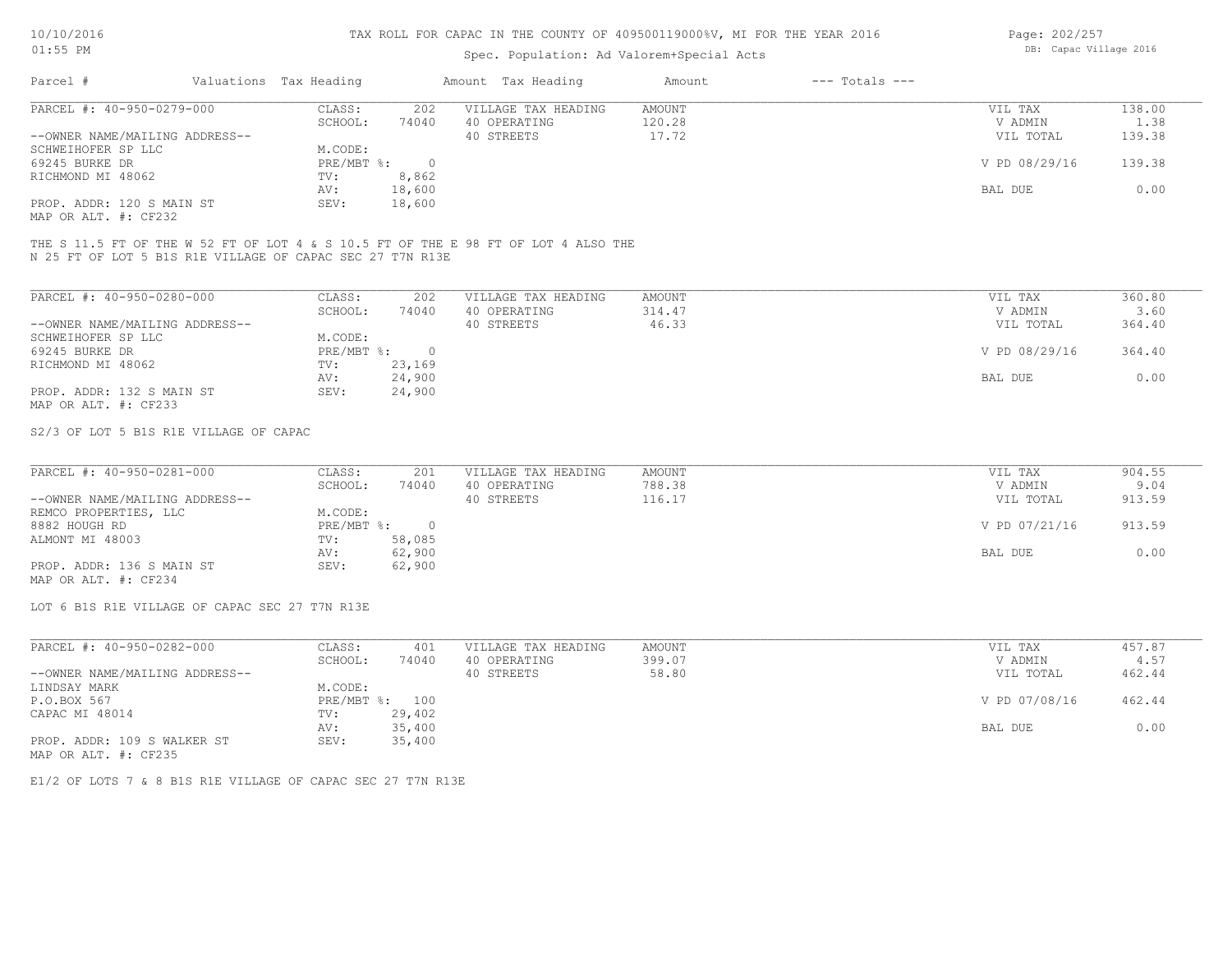## Spec. Population: Ad Valorem+Special Acts

Page: 203/257 DB: Capac Village 2016

| Parcel #                       | Valuations Tax Heading |                | Amount Tax Heading  | Amount | $---$ Totals $---$ |               |        |
|--------------------------------|------------------------|----------------|---------------------|--------|--------------------|---------------|--------|
| PARCEL #: 40-950-0283-000      | CLASS:                 | 401            | VILLAGE TAX HEADING | AMOUNT |                    | VIL TAX       | 602.98 |
|                                | SCHOOL:                | 74040          | 40 OPERATING        | 525.54 |                    | V ADMIN       | 6.02   |
| --OWNER NAME/MAILING ADDRESS-- |                        |                | 40 STREETS          | 77.44  |                    | VIL TOTAL     | 609.00 |
| BOGGESS STEVEN C               | M.CODE:                | OLALS          |                     |        |                    |               |        |
| 105 E MEIER ST                 |                        | PRE/MBT %: 100 |                     |        |                    | V PD 09/16/16 | 609.00 |
| CAPAC MI 48014-3726            | TV:                    | 38,720         |                     |        |                    |               |        |
|                                | AV:                    | 47,500         |                     |        |                    | BAL DUE       | 0.00   |
| PROP. ADDR: 105 E MEIER ST     | SEV:                   | 47,500         |                     |        |                    |               |        |
| MAP OR ALT. #: CF236           |                        |                |                     |        |                    |               |        |

W1/2 OF LOTS 7 & 8 B1S R1E VILLAGE OF CAPAC

| PARCEL #: 40-950-0284-000      | CLASS:  | 401            | VILLAGE TAX HEADING | AMOUNT | VIL TAX       | 685.22 |
|--------------------------------|---------|----------------|---------------------|--------|---------------|--------|
|                                | SCHOOL: | 74040          | 40 OPERATING        | 597.22 | V ADMIN       | 6.85   |
| --OWNER NAME/MAILING ADDRESS-- |         |                | 40 STREETS          | 88.00  | VIL TOTAL     | 692.07 |
| AKERS JOSEPH R / MARIE A       | M.CODE: |                |                     |        |               |        |
| 105 S WALKER ST                |         | PRE/MBT %: 100 |                     |        | V PD 08/29/16 | 692.07 |
| CAPAC MI 48014-3730            | TV:     | 44,001         |                     |        |               |        |
|                                | AV:     | 54,100         |                     |        | BAL DUE       | 0.00   |
| PROP. ADDR: 105 S WALKER ST    | SEV:    | 54,100         |                     |        |               |        |
| MAP OR ALT. #: CF237           |         |                |                     |        |               |        |

LOT 9 B1S R1E VILLAGE OF CAPAC SEC 27 T7N R13E

| PARCEL #: 40-950-0285-000      | CLASS:  | 401            | VILLAGE TAX HEADING | AMOUNT | VIL TAX       | 402.99 |
|--------------------------------|---------|----------------|---------------------|--------|---------------|--------|
|                                | SCHOOL: | 74040          | 40 OPERATING        | 351.24 | V ADMIN       | 4.02   |
| --OWNER NAME/MAILING ADDRESS-- |         |                | 40 STREETS          | 51.75  | VIL TOTAL     | 407.01 |
| RICH DAVID                     | M.CODE: |                |                     |        |               |        |
| RICH TERESA L.                 |         | PRE/MBT %: 100 |                     |        | V PD 07/15/16 | 407.01 |
| 103 S WALKER ST                | TV:     | 25,878         |                     |        |               |        |
| CAPAC MI 48014                 | AV:     | 33,700         |                     |        | BAL DUE       | 0.00   |
|                                | SEV:    | 33,700         |                     |        |               |        |
| PROP. ADDR: 103 S WALKER ST    |         |                |                     |        |               |        |

MAP OR ALT. #: CF238

LOT 10 B1S R1E VILLAGE OF CAPAC SEC 27 T7N R13E

| PARCEL #: 40-950-0286-000      | CLASS:       | 401    | VILLAGE TAX HEADING | AMOUNT | VIL TAX       | 603.89 |
|--------------------------------|--------------|--------|---------------------|--------|---------------|--------|
|                                | SCHOOL:      | 74040  | 40 OPERATING        | 526.34 | V ADMIN       | 6.03   |
| --OWNER NAME/MAILING ADDRESS-- |              |        | 40 STREETS          | 77.55  | VIL TOTAL     | 609.92 |
| LAWRENCE BRUCE/SUSAN           | M.CODE:      | COREL  |                     |        |               |        |
| 106 E MILL ST                  | $PRE/MBT$ %: | 100    |                     |        | V PD 09/16/16 | 609.92 |
| CAPAC MI 48014-3152            | TV:          | 38,779 |                     |        |               |        |
|                                | AV:          | 54,700 |                     |        | BAL DUE       | 0.00   |
| PROP. ADDR: 106 E MILL STREET  | SEV:         | 54,700 |                     |        |               |        |
| MAP OR ALT. #: CF239           |              |        |                     |        |               |        |

LOT 11 B1S R1E VILLAGE OF CAPAC SEC 27 T7N R13E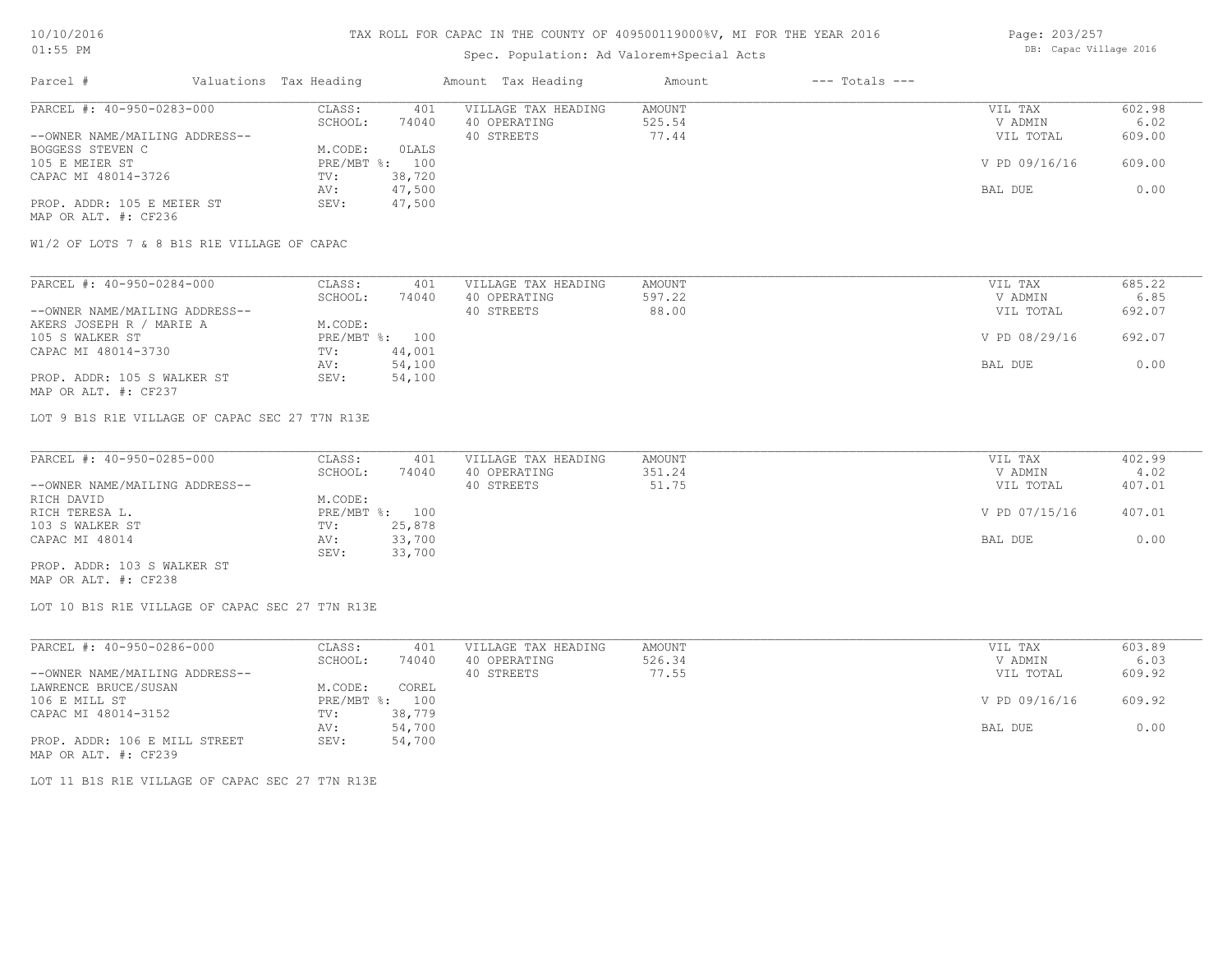## Spec. Population: Ad Valorem+Special Acts

| Page: 204/257          |  |
|------------------------|--|
| DB: Capac Village 2016 |  |

| Parcel #                       | Valuations Tax Heading |        | Amount Tax Heading  | Amount | $---$ Totals $---$ |               |        |
|--------------------------------|------------------------|--------|---------------------|--------|--------------------|---------------|--------|
| PARCEL #: 40-950-0287-000      | CLASS:                 | 401    | VILLAGE TAX HEADING | AMOUNT |                    | VIL TAX       | 710.93 |
|                                | SCHOOL:                | 74040  | 40 OPERATING        | 619.63 |                    | V ADMIN       | 7.10   |
| --OWNER NAME/MAILING ADDRESS-- |                        |        | 40 STREETS          | 91.30  |                    | VIL TOTAL     | 718.03 |
| GAUTHIER DON                   | M.CODE:                | COREL  |                     |        |                    |               |        |
| GAUTHIER LEIGH K               | $PRE/MBT$ %:           | 100    |                     |        |                    | V PD 09/16/16 | 718.03 |
| 108 E MILL STREET              | TV:                    | 45,652 |                     |        |                    |               |        |
| CAPAC MI 48014                 | AV:                    | 60,000 |                     |        |                    | BAL DUE       | 0.00   |
|                                | SEV:                   | 60,000 |                     |        |                    |               |        |
| PROP. ADDR: 108 E MILL STREET  |                        |        |                     |        |                    |               |        |

MAP OR ALT. #: CF240

LOT 12 B1S R1E VILLAGE OF CAPAC SEC 27 T7N R13E

| PARCEL #: 40-950-0288-000                      | CLASS:  | 401            | VILLAGE TAX HEADING | AMOUNT | VIL TAX       | 540.11 |
|------------------------------------------------|---------|----------------|---------------------|--------|---------------|--------|
|                                                | SCHOOL: | 74040          | 40 OPERATING        | 470.75 | V ADMIN       | 5.40   |
| --OWNER NAME/MAILING ADDRESS--                 |         |                | 40 STREETS          | 69.36  | VIL TOTAL     | 545.51 |
| BLACK BRYAN/SUZANNE                            | M.CODE: | CBSMT          |                     |        |               |        |
| 202 E MILL ST                                  |         | PRE/MBT %: 100 |                     |        | V PD 08/15/16 | 545.51 |
| CAPAC MI 48014-3154                            | TV:     | 34,683         |                     |        |               |        |
|                                                | AV:     | 42,400         |                     |        | BAL DUE       | 0.00   |
| PROP. ADDR: 202 E MILL STREET<br>$\frac{1}{2}$ | SEV:    | 42,400         |                     |        |               |        |

MAP OR ALT. #: CF241

LOT 1 EXC THE S 35 FT THEREOF B1S R2E VILLAGE OF CAPAC SEC 27 T7N R13E

| PARCEL #: 40-950-0289-000                    | CLASS:         | 401    | VILLAGE TAX HEADING | AMOUNT | VIL TAX       | 588.50 |
|----------------------------------------------|----------------|--------|---------------------|--------|---------------|--------|
|                                              | SCHOOL:        | 74040  | 40 OPERATING        | 512.92 | V ADMIN       | 5.88   |
| --OWNER NAME/MAILING ADDRESS--               |                |        | 40 STREETS          | 75.58  | VIL TOTAL     | 594.38 |
| PFEIFAUF GEORGE/MARY                         | M.CODE:        |        |                     |        |               |        |
| 204 E MILL ST                                | PRE/MBT %: 100 |        |                     |        | V PD 08/10/16 | 594.38 |
| CAPAC MI 48014-3154                          | TV:            | 37,790 |                     |        |               |        |
|                                              | AV:            | 46,000 |                     |        | BAL DUE       | 0.00   |
| PROP. ADDR: 204 E MILL STREET                | SEV:           | 46,000 |                     |        |               |        |
| $\cdots$ $\cdots$ $\cdots$ $\cdots$ $\cdots$ |                |        |                     |        |               |        |

MAP OR ALT. #: CF242

LOT 2 EXC THE S 31.5 FT THEREOF B1S R2E VILLAGE OF CAPAC SEC 27 T7N R13E

| PARCEL #: 40-950-0290-000      | CLASS:  | 401            | VILLAGE TAX HEADING | AMOUNT | VIL TAX       | 415.76 |
|--------------------------------|---------|----------------|---------------------|--------|---------------|--------|
|                                | SCHOOL: | 74040          | 40 OPERATING        | 362.37 | V ADMIN       | 4.15   |
| --OWNER NAME/MAILING ADDRESS-- |         |                | 40 STREETS          | 53.39  | VIL TOTAL     | 419.91 |
| CLINE HOWARD/LAURINA           | M.CODE: |                |                     |        |               |        |
| 102 S WALKER ST                |         | PRE/MBT %: 100 |                     |        | V PD 08/29/16 | 419.91 |
| CAPAC MI 48014-3730            | TV:     | 26,698         |                     |        |               |        |
|                                | AV:     | 33,500         |                     |        | BAL DUE       | 0.00   |
| PROP. ADDR: 102 S WALKER ST    | SEV:    | 33,500         |                     |        |               |        |
| MAP OR ALT. #: CF243           |         |                |                     |        |               |        |

SEC 27 T7N R13E S35 FT OF LOT 1, S 31.5 FT OF LOT 2 & N 23.75 FT OF LOT 3 B1S R2E VILLAGE OF CAPAC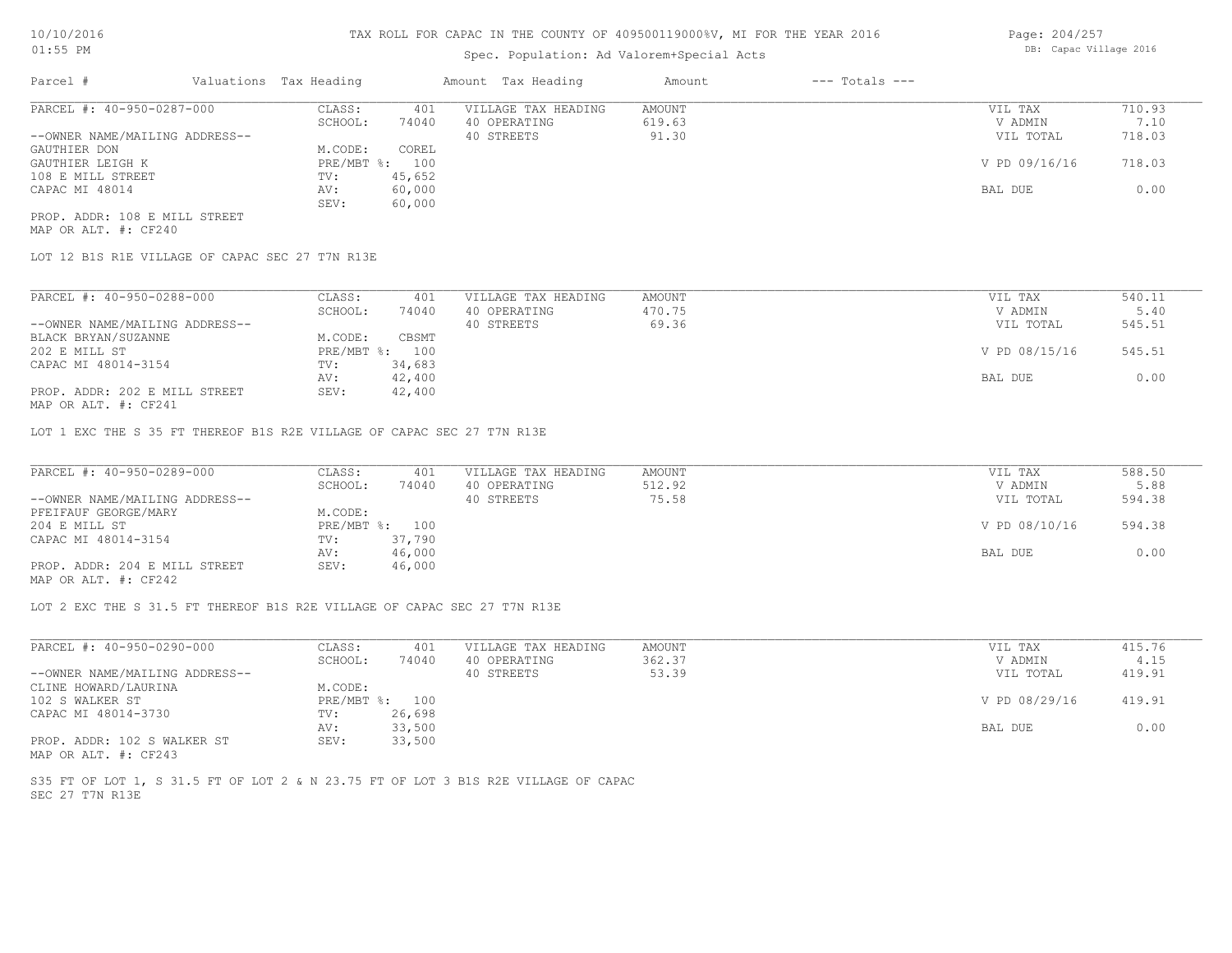## Spec. Population: Ad Valorem+Special Acts

| Parcel #                       | Valuations Tax Heading |        | Amount Tax Heading  | Amount | $---$ Totals $---$ |           |        |
|--------------------------------|------------------------|--------|---------------------|--------|--------------------|-----------|--------|
| PARCEL #: 40-950-0291-000      | CLASS:                 | 401    | VILLAGE TAX HEADING | AMOUNT |                    | VIL TAX   | 540.11 |
|                                | SCHOOL:                | 74040  | 40 OPERATING        | 470.75 |                    | V ADMIN   | 5.40   |
| --OWNER NAME/MAILING ADDRESS-- |                        |        | 40 STREETS          | 69.36  |                    | VIL TOTAL | 545.51 |
| KENNEY PATRICK T               | M.CODE:                |        |                     |        |                    |           |        |
| KENNEY JEAN                    | PRE/MBT %: 100         |        |                     |        |                    | BAL DUE   | 545.51 |
| 104 S WALKER ST                | TV:                    | 34,683 |                     |        |                    |           |        |
| CAPAC MI 48014-3729            | AV:                    | 43,100 |                     |        |                    |           |        |
|                                | SEV:                   | 43,100 |                     |        |                    |           |        |
| PROP. ADDR: 104 S WALKER ST    |                        |        |                     |        |                    |           |        |

MAP OR ALT. #: CF244

LOT 3 EXC THE N 23.75 FT THEREOF B1S R2E VILLAGE OF CAPAC SEC 27 T7N R13E

| PARCEL #: 40-950-0292-000      | CLASS:  | 401            | VILLAGE TAX HEADING | AMOUNT | 387.19<br>VIL TAX       |
|--------------------------------|---------|----------------|---------------------|--------|-------------------------|
|                                | SCHOOL: | 74040          | 40 OPERATING        | 337.47 | 3.87<br>V ADMIN         |
| --OWNER NAME/MAILING ADDRESS-- |         |                | 40 STREETS          | 49.72  | 391.06<br>VIL TOTAL     |
| BENASKE LAWRENCE D             | M.CODE: |                |                     |        |                         |
| 49 CHARBRIDGE ARBOR            |         | PRE/MBT %: 100 |                     |        | V PD 09/16/16<br>391.06 |
| LAPEER MI 48446-1735           | TV:     | 24,864         |                     |        |                         |
|                                | AV:     | 31,100         |                     |        | 0.00<br>BAL DUE         |
| PROP. ADDR: 106 S WALKER ST    | SEV:    | 31,100         |                     |        |                         |
| MAP OR ALT. $\#$ : C245        |         |                |                     |        |                         |

LOT 4 B1S R2E VILLAGE OF CAPAC SEC 27 T7N R13E

| PARCEL #: 40-950-0293-000      | CLASS:     | 401    | VILLAGE TAX HEADING | AMOUNT | VIL TAX       | 387.19 |
|--------------------------------|------------|--------|---------------------|--------|---------------|--------|
|                                | SCHOOL:    | 74040  | 40 OPERATING        | 337.47 | V ADMIN       | 3.87   |
| --OWNER NAME/MAILING ADDRESS-- |            |        | 40 STREETS          | 49.72  | VIL TOTAL     | 391.06 |
| HILL MARCELLA                  | M.CODE:    |        |                     |        |               |        |
| 14660 KOEHN RD                 | PRE/MBT %: |        |                     |        | V PD 08/22/16 | 391.06 |
| CAPAC MI 48014                 | TV:        | 24,864 |                     |        |               |        |
|                                | AV:        | 30,700 |                     |        | BAL DUE       | 0.00   |
| PROP. ADDR: 108 S WALKER ST    | SEV:       | 30,700 |                     |        |               |        |
| MAP OR ALT. #: CF246           |            |        |                     |        |               |        |

LOT 5 B1S R2E VILLAGE OF CAPAC

| PARCEL #: 40-950-0294-000      | CLASS:     | 401    | VILLAGE TAX HEADING | AMOUNT | VIL TAX       | 471.31 |
|--------------------------------|------------|--------|---------------------|--------|---------------|--------|
|                                | SCHOOL:    | 74040  | 40 OPERATING        | 410.78 | V ADMIN       | 4.71   |
| --OWNER NAME/MAILING ADDRESS-- |            |        | 40 STREETS          | 60.53  | VIL TOTAL     | 476.02 |
| GUNDERSON CHARLES/ANNETTE      | M.CODE:    | CBSMT  |                     |        |               |        |
| 110 S WALKER ST                | PRE/MBT %: | 100    |                     |        | V PD 08/15/16 | 476.02 |
| CAPAC MI 48014-3729            | TV:        | 30,265 |                     |        |               |        |
|                                | AV:        | 37,100 |                     |        | BAL DUE       | 0.00   |
| PROP. ADDR: 110 S WALKER ST    | SEV:       | 37,100 |                     |        |               |        |
| MAP OR ALT. #: CF247           |            |        |                     |        |               |        |

LOT 6 B1S R2E VILLAGE OF CAPAC SEC 27 T7N R13E

Page: 205/257 DB: Capac Village 2016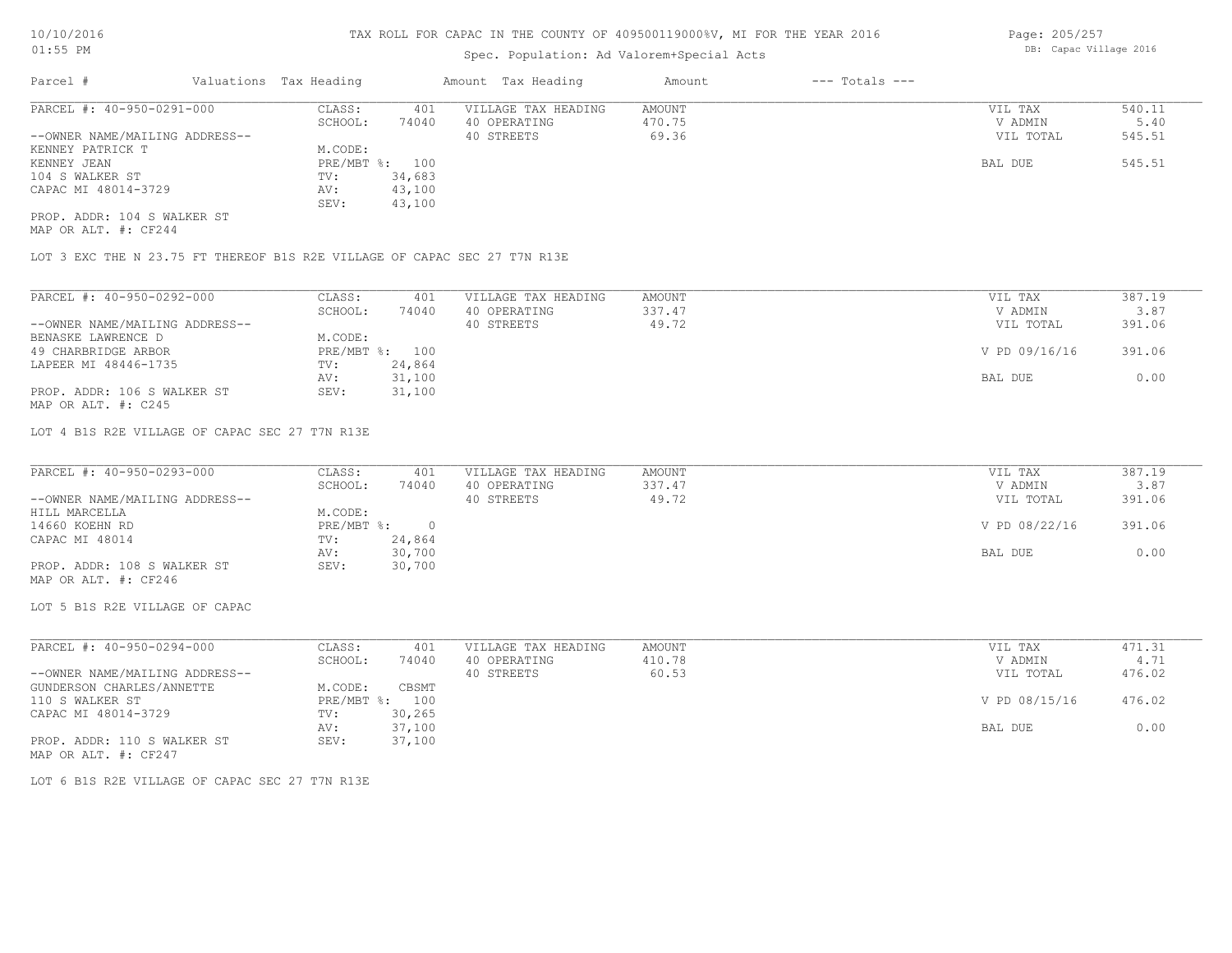## Spec. Population: Ad Valorem+Special Acts

| Page: 206/257 |                        |  |
|---------------|------------------------|--|
|               | DB: Capac Village 2016 |  |

| Parcel #                        | Valuations Tax Heading |        | Amount Tax Heading  | Amount | $---$ Totals $---$ |               |        |
|---------------------------------|------------------------|--------|---------------------|--------|--------------------|---------------|--------|
| PARCEL #: 40-950-0295-000       | CLASS:                 | 401    | VILLAGE TAX HEADING | AMOUNT |                    | VIL TAX       | 456.26 |
|                                 | SCHOOL:                | 74040  | 40 OPERATING        | 397.67 |                    | V ADMIN       | 4.56   |
| --OWNER NAME/MAILING ADDRESS--  |                        |        | 40 STREETS          | 58.59  |                    | VIL TOTAL     | 460.82 |
| BLOCK PAUL JR                   | M.CODE:                |        |                     |        |                    |               |        |
| 14691 KOEHN RD                  | PRE/MBT %:             |        |                     |        |                    | V PD 07/08/16 | 460.82 |
| CAPAC MI 48014                  | TV:                    | 29,299 |                     |        |                    |               |        |
|                                 | AV:                    | 36,700 |                     |        |                    | BAL DUE       | 0.00   |
| PROP. ADDR: 109 S HUNTER STREET | SEV:                   | 36,700 |                     |        |                    |               |        |
| MAP OR ALT. #: CF248            |                        |        |                     |        |                    |               |        |

LOT 7 B1S R2E VILLAGE OF CAPAC SEC 27 T7N R13E

| PARCEL #: 40-950-0296-000       | CLASS:  | 401            | VILLAGE TAX HEADING | AMOUNT | VIL TAX       | 503.03<br>5.03<br>508.06<br>508.06<br>0.00 |
|---------------------------------|---------|----------------|---------------------|--------|---------------|--------------------------------------------|
|                                 | SCHOOL: | 74040          | 40 OPERATING        | 438.43 | V ADMIN       |                                            |
| --OWNER NAME/MAILING ADDRESS--  |         |                | 40 STREETS          | 64.60  | VIL TOTAL     |                                            |
| VIGIL RALPH                     | M.CODE: |                |                     |        |               |                                            |
| BOX 181                         |         | PRE/MBT %: 100 |                     |        | V PD 09/12/16 |                                            |
| 107 HUNTER                      | TV:     | 32,302         |                     |        |               |                                            |
| CAPAC MI 48014                  | AV:     | 39,500         |                     |        | BAL DUE       |                                            |
|                                 | SEV:    | 39,500         |                     |        |               |                                            |
| PROP. ADDR: 107 S HUNTER STREET |         |                |                     |        |               |                                            |

MAP OR ALT. #: CF249A

LOT 8 B1S R2E VILLAGE OF CAPAC SEC 27 T7N R13E

| PARCEL #: 40-950-0297-000       | CLASS:  | 401            | VILLAGE TAX HEADING | AMOUNT | VIL TAX       | 794.85<br>7.94<br>802.79<br>802.79<br>0.00 |
|---------------------------------|---------|----------------|---------------------|--------|---------------|--------------------------------------------|
|                                 | SCHOOL: | 74040          | 40 OPERATING        | 692.77 | V ADMIN       |                                            |
| --OWNER NAME/MAILING ADDRESS--  |         |                | 40 STREETS          | 102.08 | VIL TOTAL     |                                            |
| KATKIC DAVID A                  | M.CODE: |                |                     |        |               |                                            |
| KATKIC DAWN M                   |         | PRE/MBT %: 100 |                     |        | V PD 09/16/16 |                                            |
| P.O.BOX 87                      | TV:     | 51,041         |                     |        |               |                                            |
| CAPAC MI 48014-3706             | AV:     | 62,000         |                     |        | BAL DUE       |                                            |
|                                 | SEV:    | 62,000         |                     |        |               |                                            |
| PROP. ADDR: 105 S HUNTER STREET |         |                |                     |        |               |                                            |

MAP OR ALT. #: CF249B

LOT 9 B1S R2E VILLAGE OF CAPAC SEC 27 T7N R13E

| PARCEL #: 40-950-0298-000       | CLASS:       | 401    | VILLAGE TAX HEADING | AMOUNT | VIL TAX       | 475.62 |
|---------------------------------|--------------|--------|---------------------|--------|---------------|--------|
|                                 | SCHOOL:      | 74040  | 40 OPERATING        | 414.54 | V ADMIN       | 4.75   |
| --OWNER NAME/MAILING ADDRESS--  |              |        | 40 STREETS          | 61.08  | VIL TOTAL     | 480.37 |
| SMITH CALVIN                    | M.CODE:      | 00WBF  |                     |        |               |        |
| 103 S HUNTER STREET             | $PRE/MBT$ %: | 100    |                     |        | V PD 08/29/16 | 480.37 |
| CAPAC MI 48014                  | TV:          | 30,542 |                     |        |               |        |
|                                 | AV:          | 37,600 |                     |        | BAL DUE       | 0.00   |
| PROP. ADDR: 103 S HUNTER STREET | SEV:         | 37,600 |                     |        |               |        |
| MAP OR ALT. #: CF250            |              |        |                     |        |               |        |

LOT 10 B1S R2E VILLAGE OF CAPAC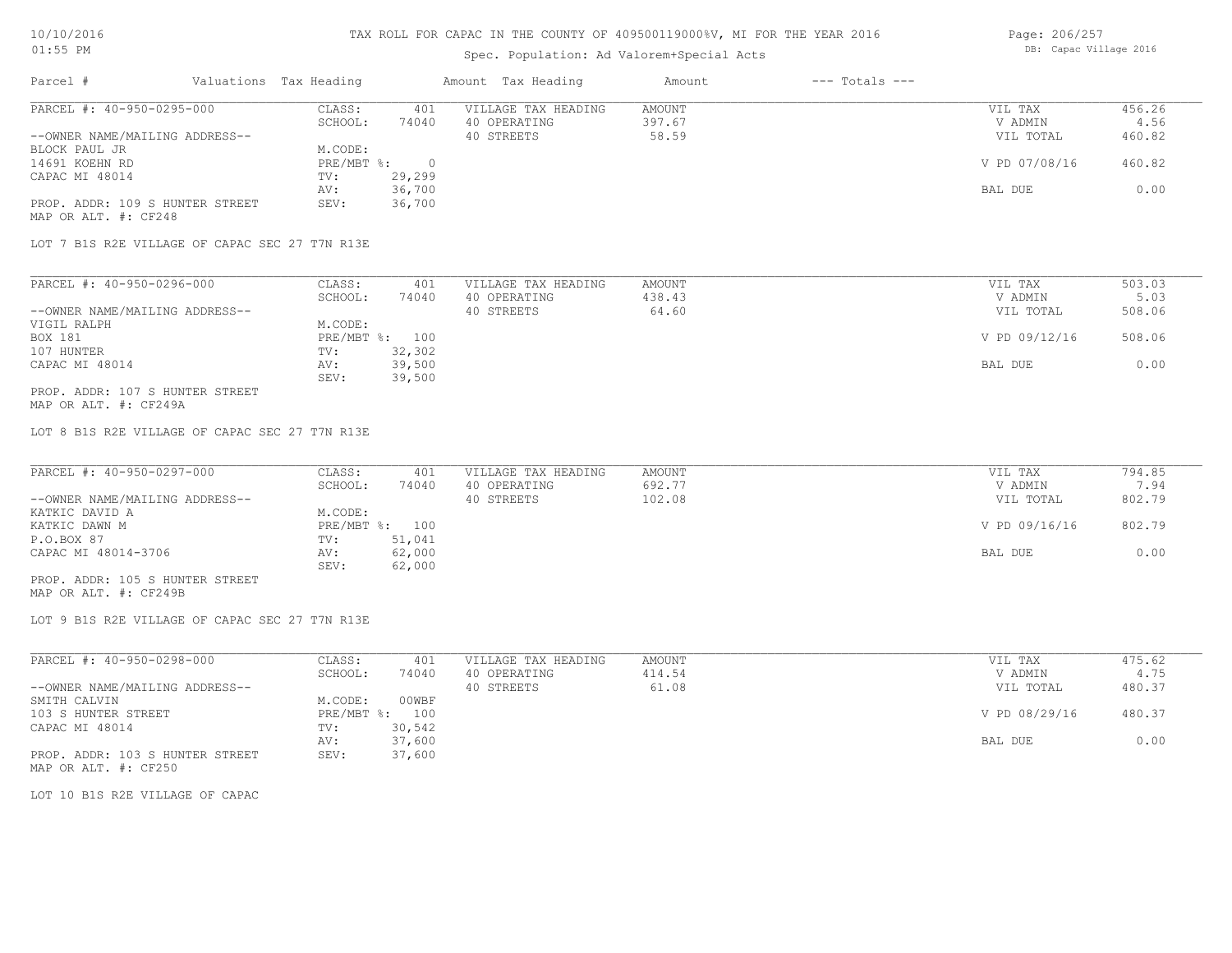# Spec. Population: Ad Valorem+Special Acts

| Page: 207/257 |                        |  |
|---------------|------------------------|--|
|               | DB: Capac Village 2016 |  |

| Parcel #                       | Valuations Tax Heading |        | Amount Tax Heading  | Amount | $---$ Totals $---$ |               |        |
|--------------------------------|------------------------|--------|---------------------|--------|--------------------|---------------|--------|
| PARCEL #: 40-950-0299-000      | CLASS:                 | 401    | VILLAGE TAX HEADING | AMOUNT |                    | VIL TAX       | 483.67 |
|                                | SCHOOL:                | 74040  | 40 OPERATING        | 421.56 |                    | V ADMIN       | 4.83   |
| --OWNER NAME/MAILING ADDRESS-- |                        |        | 40 STREETS          | 62.11  |                    | VIL TOTAL     | 488.50 |
| MAILLOUX SCOTT / AILOR MELANIE | M.CODE:                | 00WBF  |                     |        |                    |               |        |
| 206 E MILL ST                  | $PRE/MBT$ %:           | 100    |                     |        |                    | V PD 08/29/16 | 488.50 |
| CAPAC MI 48014-3154            | TV:                    | 31,059 |                     |        |                    |               |        |
|                                | AV:                    | 38,900 |                     |        |                    | BAL DUE       | 0.00   |
| PROP. ADDR: 206 E MILL STREET  | SEV:                   | 38,900 |                     |        |                    |               |        |
| MAP OR ALT. #: CF251           |                        |        |                     |        |                    |               |        |

LOT 11 B1S R2E VILLAGE OF CAPAC SEC 27 T7N R13E

| PARCEL #: 40-950-0300-000      | CLASS:     | 401    | VILLAGE TAX HEADING | AMOUNT | VIL TAX       | 366.01 |
|--------------------------------|------------|--------|---------------------|--------|---------------|--------|
|                                | SCHOOL:    | 74040  | 40 OPERATING        | 319.01 | V ADMIN       | 3.66   |
| --OWNER NAME/MAILING ADDRESS-- |            |        | 40 STREETS          | 47.00  | VIL TOTAL     | 369.67 |
| ZABIK MARGARET                 | M.CODE:    |        |                     |        |               |        |
| 74079 COON CREEK RD            | PRE/MBT %: |        |                     |        | V PD 09/16/16 | 369.67 |
| ARMADA MI 48005-3007           | TV:        | 23,504 |                     |        |               |        |
|                                | AV:        | 39,600 |                     |        | BAL DUE       | 0.00   |
| PROP. ADDR: 208 E MILL ST      | SEV:       | 39,600 |                     |        |               |        |
| MAP OR ALT. #: CF252           |            |        |                     |        |               |        |

LOT 12 B1S R2E VILLAGE OF CAPAC SEC 27 T7N R13E

| PARCEL #: 40-950-0301-000      | CLASS:  | 401            | VILLAGE TAX HEADING | AMOUNT | VIL TAX       | 593.30<br>5.93<br>599.23<br>599.23<br>0.00 |
|--------------------------------|---------|----------------|---------------------|--------|---------------|--------------------------------------------|
|                                | SCHOOL: | 74040          | 40 OPERATING        | 517.11 | V ADMIN       |                                            |
| --OWNER NAME/MAILING ADDRESS-- |         |                | 40 STREETS          | 76.19  | VIL TOTAL     |                                            |
| PFEILSTUCKER HENRY             | M.CODE: | COREL          |                     |        |               |                                            |
| 302 E MILL ST                  |         | PRE/MBT %: 100 |                     |        | V PD 09/19/16 |                                            |
| CAPAC MI 48014-3156            | TV:     | 38,099         |                     |        |               |                                            |
|                                | AV:     | 45,300         |                     |        | BAL DUE       |                                            |
| PROP. ADDR: 302 E MILL ST      | SEV:    | 45,300         |                     |        |               |                                            |
| MAP OR ALT. #: CF253A          |         |                |                     |        |               |                                            |

LOT 1 & W 7.5 FT OF LOT 2 B1S R3E VILLAGE OF CAPAC SEC 27 T7N R13E

| PARCEL #: 40-950-0302-000                  | CLASS:       | 401    | VILLAGE TAX HEADING | AMOUNT | VIL TAX       | 514.31 |
|--------------------------------------------|--------------|--------|---------------------|--------|---------------|--------|
|                                            | SCHOOL:      | 74040  | 40 OPERATING        | 448.26 | V ADMIN       | 5.14   |
| --OWNER NAME/MAILING ADDRESS--             |              |        | 40 STREETS          | 66.05  | VIL TOTAL     | 519.45 |
| GAUTHIER TERILYN L.                        | M.CODE:      | COREL  |                     |        |               |        |
| 304 E MILL ST                              | $PRE/MBT$ %: | 100    |                     |        | V PD 09/19/16 | 519.45 |
| CAPAC MI 48014                             | TV:          | 33,026 |                     |        |               |        |
|                                            | AV:          | 41,500 |                     |        | BAL DUE       | 0.00   |
| PROP. ADDR: 304 E MILL ST<br>$\frac{1}{2}$ | SEV:         | 41,500 |                     |        |               |        |

MAP OR ALT. #: CF253B

LOT 2 EXC W 7.5 FT THEREOF B1S R3E VILLAGE OF CAPAC SEC 27 T7N R13E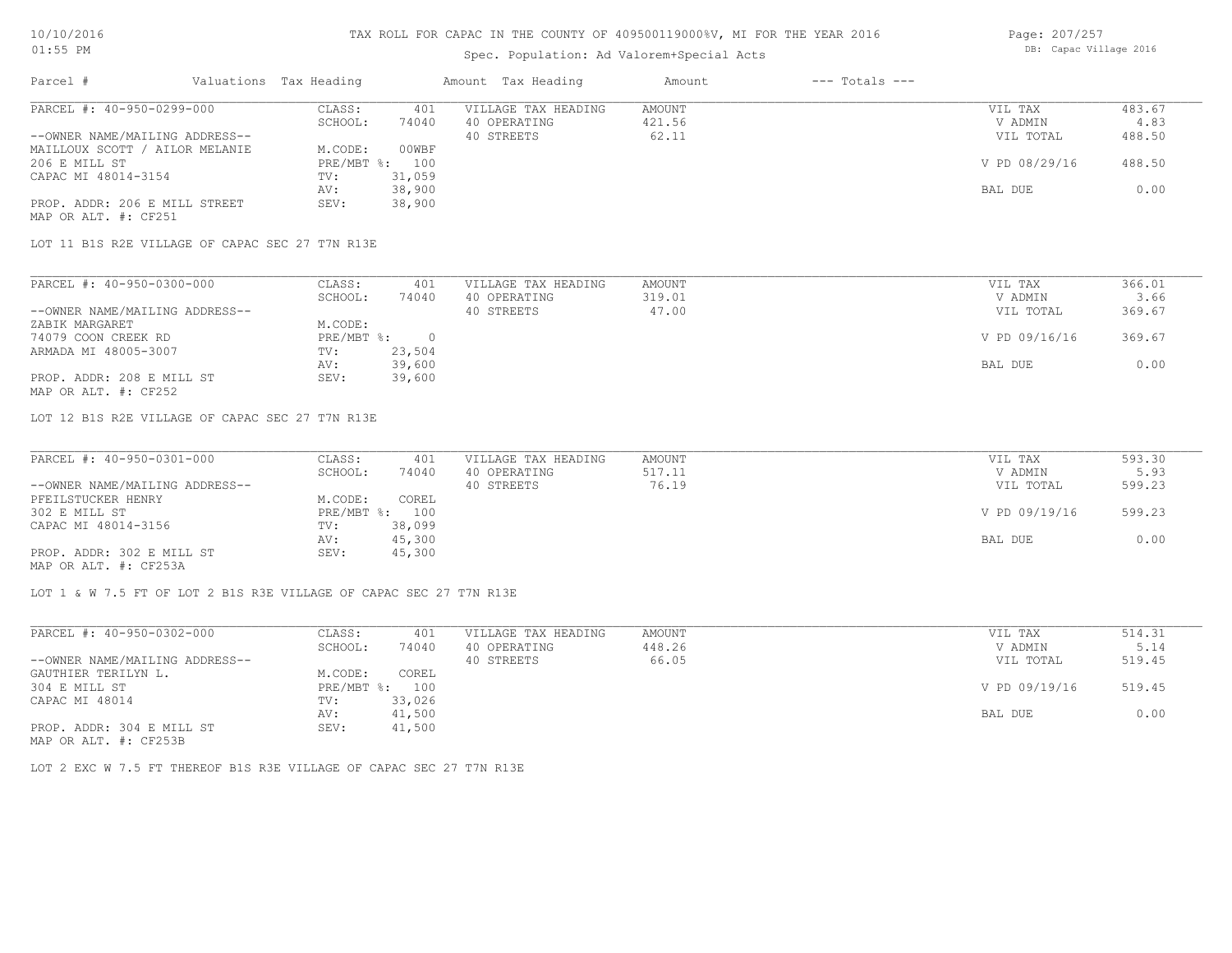## 10/10/2016 01:55 PM

## TAX ROLL FOR CAPAC IN THE COUNTY OF 409500119000%V, MI FOR THE YEAR 2016

# Spec. Population: Ad Valorem+Special Acts

Page: 208/257 DB: Capac Village 2016

BAL DUE 0.00

| Parcel #                                                | Valuations Tax Heading |                | Amount Tax Heading  | Amount        | $---$ Totals $---$ |               |        |
|---------------------------------------------------------|------------------------|----------------|---------------------|---------------|--------------------|---------------|--------|
| PARCEL #: 40-950-0303-000                               | CLASS:                 | 401            | VILLAGE TAX HEADING | <b>AMOUNT</b> |                    | VIL TAX       | 415.76 |
|                                                         | SCHOOL:                | 74040          | 40 OPERATING        | 362.37        |                    | V ADMIN       | 4.15   |
| --OWNER NAME/MAILING ADDRESS--                          |                        |                | 40 STREETS          | 53.39         |                    | VIL TOTAL     | 419.91 |
| WIXON JR WILLIAM                                        | M.CODE:                | OLALS          |                     |               |                    |               |        |
| 102 S HUNTER ST                                         |                        | PRE/MBT %: 100 |                     |               |                    | V PD 09/16/16 | 419.91 |
| CAPAC MI 48014                                          | TV:                    | 26,698         |                     |               |                    |               |        |
|                                                         | AV:                    | 33,400         |                     |               |                    | BAL DUE       | 0.00   |
| PROP. ADDR: 102 S HUNTER STREET<br>MAP OR ALT. #: CF254 | SEV:                   | 33,400         |                     |               |                    |               |        |
| LOT 3 B1S R3E VILLAGE OF CAPAC                          |                        |                |                     |               |                    |               |        |
|                                                         |                        |                |                     |               |                    |               |        |
| PARCEL #: 40-950-0304-000                               | CLASS:                 | 401            | VILLAGE TAX HEADING | <b>AMOUNT</b> |                    | VIL TAX       | 468.13 |
|                                                         | SCHOOL:                | 74040          | 40 OPERATING        | 408.01        |                    | V ADMIN       | 4.68   |
| --OWNER NAME/MAILING ADDRESS--                          |                        |                | 40 STREETS          | 60.12         |                    | VIL TOTAL     | 472.81 |
| CASTLE CHRISTOPHER W.                                   | M.CODE:                | COREL          |                     |               |                    |               |        |
| 104 S HUNTER ST                                         |                        | PRE/MBT %: 100 |                     |               |                    | V PD 09/19/16 | 472.81 |
| CAPAC MI 48014                                          | TV:                    | 30,061         |                     |               |                    |               |        |
|                                                         | AV:                    | 37,100         |                     |               |                    | BAL DUE       | 0.00   |
| PROP. ADDR: 104 S HUNTER ST                             | SEV:                   | 37,100         |                     |               |                    |               |        |
| MAP OR ALT. #: CF255                                    |                        |                |                     |               |                    |               |        |
| LOT 4 B1S R3E VILLAGE OF CAPAC SEC 27 T7N R13E          |                        |                |                     |               |                    |               |        |
| PARCEL #: 40-950-0305-000                               | CLASS:                 | 401            | VILLAGE TAX HEADING | <b>AMOUNT</b> |                    | VIL TAX       | 350.70 |
|                                                         | SCHOOL:                | 74040          | 40 OPERATING        | 305.66        |                    | V ADMIN       | 3.50   |
| --OWNER NAME/MAILING ADDRESS--                          |                        |                | 40 STREETS          | 45.04         |                    | VIL TOTAL     | 354.20 |
| KEGLER JEFFREY                                          | M.CODE:                | CBSMT          |                     |               |                    |               |        |
| 15665 IMLAY CITY RD.                                    | PRE/MBT %:             | $\circ$        |                     |               |                    | V PD 08/15/16 | 354.20 |
|                                                         |                        |                |                     |               |                    |               |        |

| KEGLER JEFFREY                  | M.CODE: | CBSMT        |
|---------------------------------|---------|--------------|
| 15665 IMLAY CITY RD.            |         | PRE/MBT %: 0 |
| CAPAC MI 48014                  | TV:     | 22,520       |
|                                 | AV:     | 28,200       |
| PROP. ADDR: 106 S HUNTER STREET | SEV:    | 28,200       |
| MAP OR ALT. #: CF256            |         |              |

LOT 5 B1S R3E VILLAGE OF CAPAC SEC 27 T7N R13E

| PARCEL #: 40-950-0306-000       | CLASS:     | 401    | VILLAGE TAX HEADING | AMOUNT | VIL TAX       | 246.65 |
|---------------------------------|------------|--------|---------------------|--------|---------------|--------|
|                                 | SCHOOL:    | 74040  | 40 OPERATING        | 214.98 | V ADMIN       | 2.46   |
| --OWNER NAME/MAILING ADDRESS--  |            |        | 40 STREETS          | 31.67  | VIL TOTAL     | 249.11 |
| MCCONNELL GREGORY               | M.CODE:    |        |                     |        |               |        |
| P.O.BOX 160                     | PRE/MBT %: | $\cap$ |                     |        | V PD 08/29/16 | 249.11 |
| CAPAC MI 48014                  | TV:        | 15,839 |                     |        |               |        |
|                                 | AV:        | 18,900 |                     |        | BAL DUE       | 0.00   |
| PROP. ADDR: 108 S HUNTER STREET | SEV:       | 18,900 |                     |        |               |        |
| MAP OR ALT. #: 257A             |            |        |                     |        |               |        |

LOT 6 EXC E 60 FT B1S R3E VILLAGE OF CAPAC SEC 27 T7N R13E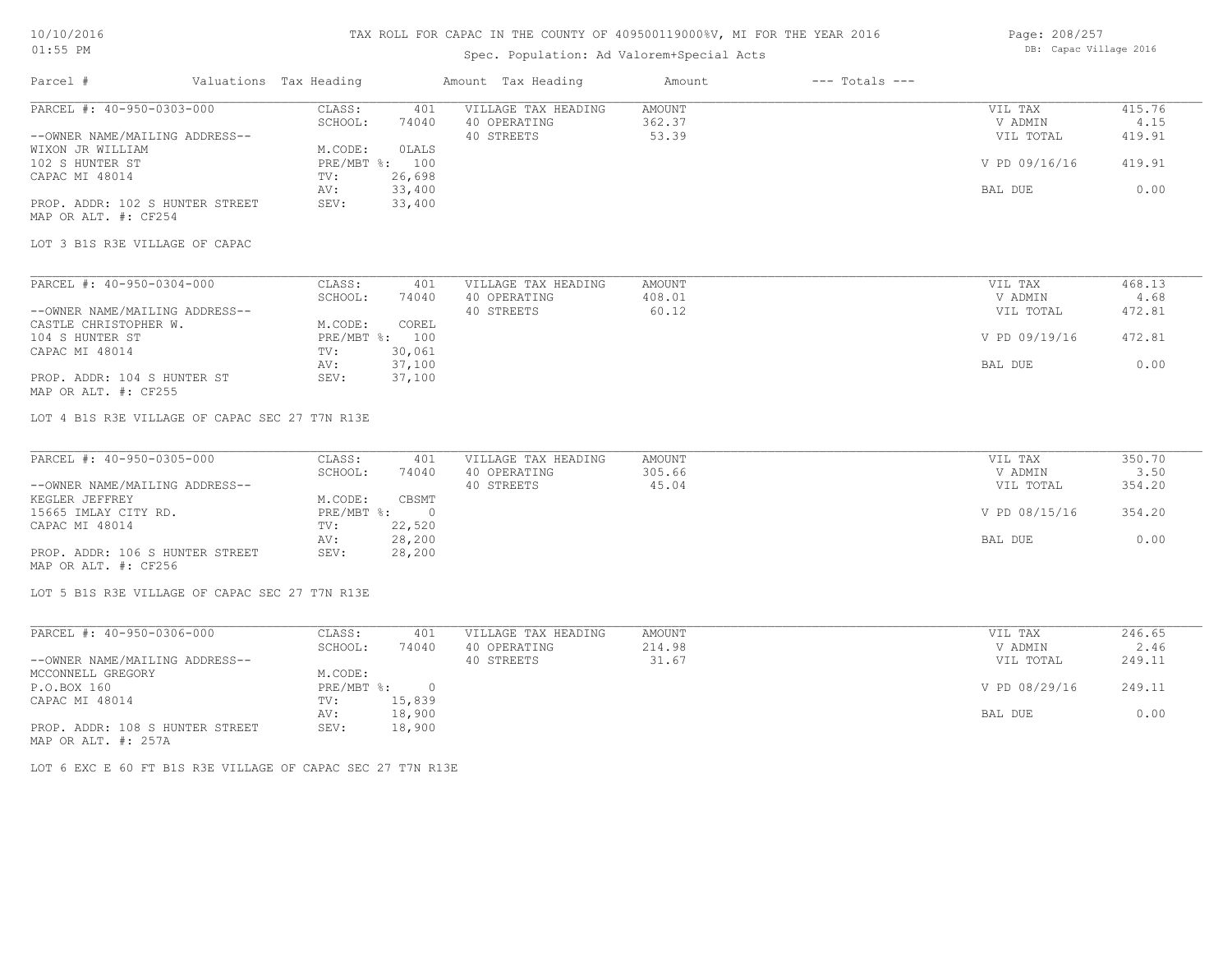# Spec. Population: Ad Valorem+Special Acts

| Parcel #                       | Valuations Tax Heading |        | Amount Tax Heading  | Amount | $---$ Totals $---$ |           |        |
|--------------------------------|------------------------|--------|---------------------|--------|--------------------|-----------|--------|
| PARCEL #: 40-950-0307-000      | CLASS:                 | 401    | VILLAGE TAX HEADING | AMOUNT |                    | VIL TAX   | 422.41 |
|                                | SCHOOL:                | 74040  | 40 OPERATING        | 368.16 |                    | V ADMIN   | 4.22   |
| --OWNER NAME/MAILING ADDRESS-- |                        |        | 40 STREETS          | 54.25  |                    | VIL TOTAL | 426.63 |
| BIGGS, FAITH K.                | M.CODE:                |        |                     |        |                    |           |        |
| 130 N MATTESON ST APT 125      | PRE/MBT %: 100         |        |                     |        |                    | BAL DUE   | 426.63 |
| CAPAC MI 48014-3054            | TV:                    | 27,125 |                     |        |                    |           |        |
|                                | AV:                    | 31,700 |                     |        |                    |           |        |
| PROP. ADDR: 305 E MEIER ST     | SEV:                   | 31,700 |                     |        |                    |           |        |

MAP OR ALT. #: CF257B

E60 FT OF LOT 6 B1S R3E VILLAGE OF CAPAC SEC 27 T7N R13E

| PARCEL #: 40-950-0308-000      | CLASS:  | 401            | VILLAGE TAX HEADING | AMOUNT | VIL TAX       | 423.70 |
|--------------------------------|---------|----------------|---------------------|--------|---------------|--------|
|                                | SCHOOL: | 74040          | 40 OPERATING        | 369.29 | V ADMIN       | 4.23   |
| --OWNER NAME/MAILING ADDRESS-- |         |                | 40 STREETS          | 54.41  | VIL TOTAL     | 427.93 |
| WAGNER TIMOTHY                 | M.CODE: | COREL          |                     |        |               |        |
| 309 E MEIER AVE                |         | PRE/MBT %: 100 |                     |        | V PD 09/16/16 | 427.93 |
| CAPAC MI 48014-3728            | TV:     | 27,208         |                     |        |               |        |
|                                | AV:     | 33,600         |                     |        | BAL DUE       | 0.00   |
| PROP. ADDR: 309 E MEIER ST     | SEV:    | 33,600         |                     |        |               |        |
|                                |         |                |                     |        |               |        |

MAP OR ALT. #: 258A

W1/2 OF LOTS 7 & 8 B1S R3E VILLAGE OF CAPAC SEC 27 T7N R13E

| PARCEL #: 40-950-0309-000      | CLASS:  | 401            | VILLAGE TAX HEADING | AMOUNT | VIL TAX       | 393.54 |
|--------------------------------|---------|----------------|---------------------|--------|---------------|--------|
|                                | SCHOOL: | 74040          | 40 OPERATING        | 343.00 | V ADMIN       | 3.93   |
| --OWNER NAME/MAILING ADDRESS-- |         |                | 40 STREETS          | 50.54  | VIL TOTAL     | 397.47 |
| FINAZZO ANTHONY C              | M.CODE: |                |                     |        |               |        |
| 315 E MEIER ST                 |         | PRE/MBT %: 100 |                     |        | V PD 08/31/16 | 397.47 |
| CAPAC MI 48014                 | TV:     | 25,271         |                     |        |               |        |
|                                | AV:     | 31,500         |                     |        | BAL DUE       | 0.00   |
| PROP. ADDR: 315 E MEIER ST     | SEV:    | 31,500         |                     |        |               |        |
| MAP OR ALT. #: CF00258B        |         |                |                     |        |               |        |

E1/2 OF LOTS 7 & 8 B1S R3E VILLAGE OF CAPAC SEC 27 T7N R13E

| PARCEL #: 40-950-0310-000      | CLASS:  | 401            | VILLAGE TAX HEADING | AMOUNT | VIL TAX       | 288.81 |
|--------------------------------|---------|----------------|---------------------|--------|---------------|--------|
|                                | SCHOOL: | 74040          | 40 OPERATING        | 251.72 | V ADMIN       | 2.88   |
| --OWNER NAME/MAILING ADDRESS-- |         |                | 40 STREETS          | 37.09  | VIL TOTAL     | 291.69 |
| ALCALA ULA/WEST CHARLES        | M.CODE: | COREL          |                     |        |               |        |
| P.O.BOX 442                    |         | PRE/MBT %: 100 |                     |        | V PD 09/16/16 | 291.69 |
| CAPAC MI 48014-0442            | TV:     | 18,546         |                     |        |               |        |
|                                | AV:     | 23,600         |                     |        | BAL DUE       | 0.00   |
| PROP. ADDR: 107 S LESTER ST    | SEV:    | 23,600         |                     |        |               |        |

MAP OR ALT. #: CF259A

LOT 9 B1S R3E VILLAGE OF CAPAC SEC 27 T7N R13E

Page: 209/257 DB: Capac Village 2016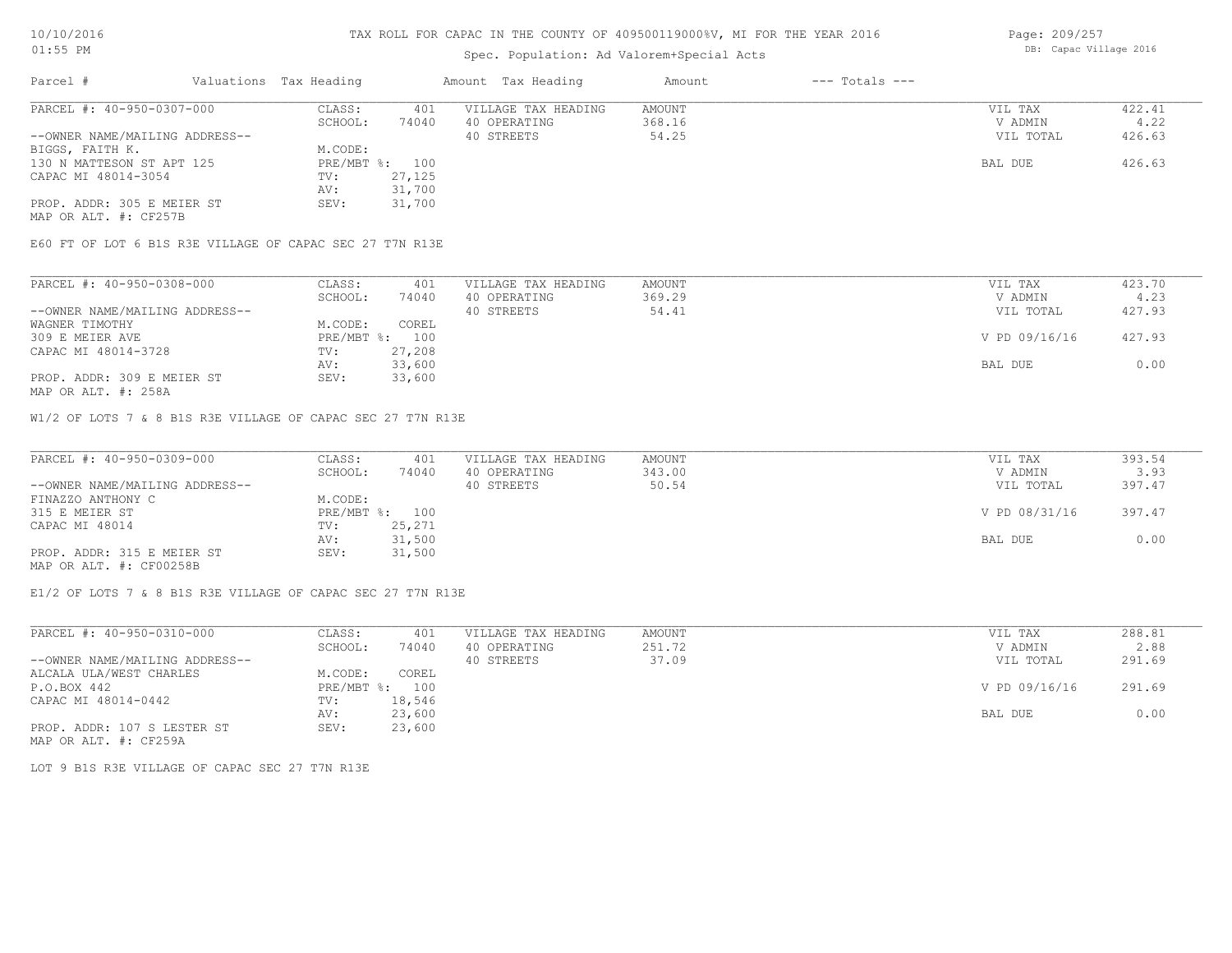## Spec. Population: Ad Valorem+Special Acts

| Page: 210/257 |                        |  |
|---------------|------------------------|--|
|               | DB: Capac Village 2016 |  |

| Parcel #                       | Valuations Tax Heading |        | Amount Tax Heading  | Amount | $---$ Totals $---$ |               |        |
|--------------------------------|------------------------|--------|---------------------|--------|--------------------|---------------|--------|
| PARCEL #: 40-950-0311-000      | CLASS:                 | 401    | VILLAGE TAX HEADING | AMOUNT |                    | VIL TAX       | 288.81 |
|                                | SCHOOL:                | 74040  | 40 OPERATING        | 251.72 |                    | V ADMIN       | 2.88   |
| --OWNER NAME/MAILING ADDRESS-- |                        |        | 40 STREETS          | 37.09  |                    | VIL TOTAL     | 291.69 |
| BLOCK PAUL JR                  | M.CODE:                |        |                     |        |                    |               |        |
| STINSON KAREN M                | PRE/MBT %:             |        |                     |        |                    | V PD 07/08/16 | 291.69 |
| 14691 KOEHN RD                 | TV:                    | 18,546 |                     |        |                    |               |        |
| CAPAC MI 48014                 | AV:                    | 23,700 |                     |        |                    | BAL DUE       | 0.00   |
|                                | SEV:                   | 23,700 |                     |        |                    |               |        |
| PROP. ADDR: 105 S LESTER ST    |                        |        |                     |        |                    |               |        |

MAP OR ALT. #: CF259B

LOT 10 B1S R3E VILLAGE OF CAPAC

| PARCEL #: 40-950-0312-000      | CLASS:     | 401    | VILLAGE TAX HEADING | AMOUNT | VIL TAX       | 491.74 |
|--------------------------------|------------|--------|---------------------|--------|---------------|--------|
|                                | SCHOOL:    | 74040  | 40 OPERATING        | 428.59 | V ADMIN       | 4.91   |
| --OWNER NAME/MAILING ADDRESS-- |            |        | 40 STREETS          | 63.15  | VIL TOTAL     | 496.65 |
| MILLER BRYAN/MICHELLE          | M.CODE:    |        |                     |        |               |        |
| 306 E MILL ST                  | PRE/MBT %: | 100    |                     |        | V PD 09/14/16 | 496.65 |
| CAPAC MI 48014-3156            | TV:        | 31,577 |                     |        |               |        |
|                                | AV:        | 40,700 |                     |        | BAL DUE       | 0.00   |
| PROP. ADDR: 306 E MILL ST      | SEV:       | 40,700 |                     |        |               |        |
| MAP OR ALT. #: CF260           |            |        |                     |        |               |        |

LOT 11 B1S R3E VILLAGE OF CAPAC

| PARCEL #: 40-950-0313-000      | CLASS:  | 401            | VILLAGE TAX HEADING | AMOUNT | VIL TAX   | 1,231.36 |
|--------------------------------|---------|----------------|---------------------|--------|-----------|----------|
|                                | SCHOOL: | 74040          | 40 OPERATING        | 437.02 | V ADMIN   | 5.01     |
| --OWNER NAME/MAILING ADDRESS-- |         |                | 40 STREETS          | 64.39  | VIL TOTAL | 1,236.37 |
| KLOBNOCK WILLIAM               | M.CODE: |                | UTIL                | 729.95 |           |          |
| 308 E MILL ST                  |         | PRE/MBT %: 100 |                     |        | BAL DUE   | 1,236.37 |
| CAPAC MI 48014-3156            | TV:     | 32,198         |                     |        |           |          |
|                                | AV:     | 39,600         |                     |        |           |          |
| PROP. ADDR: 308 E MILL ST      | SEV:    | 39,600         |                     |        |           |          |
| MAP OR ALT. #: CF261           |         |                |                     |        |           |          |

LOT 12 B1S R3E VILLAGE OF CAPAC SEC 27 T7N R13E

| PARCEL #: 40-950-0314-000      | CLASS:  | 401            | VILLAGE TAX HEADING | AMOUNT | VIL TAX       | 583.65 |
|--------------------------------|---------|----------------|---------------------|--------|---------------|--------|
|                                | SCHOOL: | 74040          | 40 OPERATING        | 508.70 | V ADMIN       | 5.83   |
| --OWNER NAME/MAILING ADDRESS-- |         |                | 40 STREETS          | 74.95  | VIL TOTAL     | 589.48 |
| CZAP ROGER/ELIZABETH           | M.CODE: |                |                     |        |               |        |
| PO BOX 176                     |         | PRE/MBT %: 100 |                     |        | V PD 09/16/16 | 589.48 |
| 200 S MAIN ST                  | TV:     | 37,479         |                     |        |               |        |
| CAPAC MI 48014-0176            | AV:     | 47,700         |                     |        | BAL DUE       | 0.00   |
|                                | SEV:    | 47,700         |                     |        |               |        |
| DDOD 3DDD: 000 0 M3 TH OF      |         |                |                     |        |               |        |

MAP OR ALT. #: CF262 PROP. ADDR: 200 S MAIN ST

LOT 1 EXC S 5 FT B2S R1E VILLAGE OF CAPAC SEC 27 T7N R13E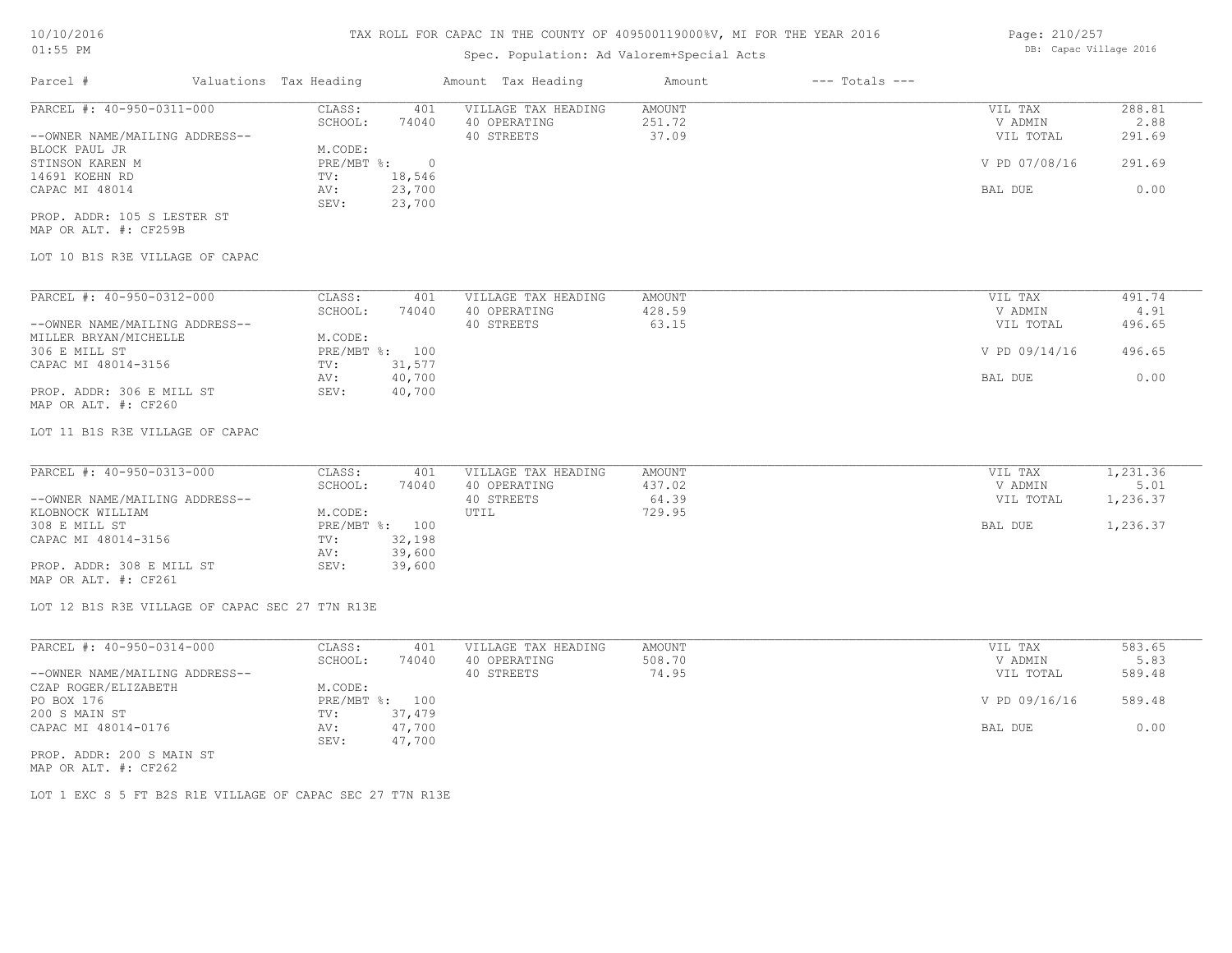### Spec. Population: Ad Valorem+Special Acts

Page: 211/257 DB: Capac Village 2016

| Parcel #                       | Valuations Tax Heading |        | Amount Tax Heading  | Amount | $---$ Totals $---$ |               |        |
|--------------------------------|------------------------|--------|---------------------|--------|--------------------|---------------|--------|
| PARCEL #: 40-950-0315-000      | CLASS:                 | 401    | VILLAGE TAX HEADING | AMOUNT |                    | VIL TAX       | 773.91 |
|                                | SCHOOL:                | 74040  | 40 OPERATING        | 674.52 |                    | V ADMIN       | 7.73   |
| --OWNER NAME/MAILING ADDRESS-- |                        |        | 40 STREETS          | 99.39  |                    | VIL TOTAL     | 781.64 |
| LANG CARL                      | M.CODE:                |        |                     |        |                    |               |        |
| 202 S MAIN ST                  | PRE/MBT %: 100         |        |                     |        |                    | V PD 09/16/16 | 781.64 |
| CAPAC MI 48014-3716            | TV:                    | 49,696 |                     |        |                    |               |        |
|                                | AV:                    | 60,500 |                     |        |                    | BAL DUE       | 0.00   |
| PROP. ADDR: 202 S MAIN ST      | SEV:                   | 60,500 |                     |        |                    |               |        |
|                                |                        |        |                     |        |                    |               |        |

MAP OR ALT. #: CF263

LOT 2 & S 5 FT OF LOT 1 B2S R1E VILLAGE OF CAPAC SEC 27 T7N R13E

| PARCEL #: 40-950-0316-000      | CLASS:     | 401    | VILLAGE TAX HEADING | AMOUNT | VIL TAX       | 685.22 |
|--------------------------------|------------|--------|---------------------|--------|---------------|--------|
|                                | SCHOOL:    | 74040  | 40 OPERATING        | 597.22 | V ADMIN       | 6.85   |
| --OWNER NAME/MAILING ADDRESS-- |            |        | 40 STREETS          | 88.00  | VIL TOTAL     | 692.07 |
| CLOR CHARLES/ DEANNA           | M.CODE:    | CBSMT  |                     |        |               |        |
| 204 S MAIN ST                  | PRE/MBT %: | 100    |                     |        | V PD 08/15/16 | 692.07 |
| CAPAC MI 48014-3716            | TV:        | 44,001 |                     |        |               |        |
|                                | AV:        | 52,300 |                     |        | BAL DUE       | 0.00   |
| PROP. ADDR: 204 S MAIN ST      | SEV:       | 52,300 |                     |        |               |        |
| MAP OR ALT. #: CF264           |            |        |                     |        |               |        |

R13E N 82.42 FT, TH W TO ST TH S 84.16 FT TO BEG. B2S R1E VILLAGE OF CAPAC SEC 27 T7N PART OF LOTS 3 & 4 BEG 177.44 FT N OF SW COR LOT 5, TH N 89 DEG 4 MIN E 150 FT, TH

| PARCEL #: 40-950-0317-000      | CLASS:     | 401    | VILLAGE TAX HEADING | AMOUNT | VIL TAX       | 504.61 |
|--------------------------------|------------|--------|---------------------|--------|---------------|--------|
|                                | SCHOOL:    | 74040  | 40 OPERATING        | 439.81 | V ADMIN       | 5.04   |
| --OWNER NAME/MAILING ADDRESS-- |            |        | 40 STREETS          | 64.80  | VIL TOTAL     | 509.65 |
| CLOR CHARLES D                 | M.CODE:    |        |                     |        |               |        |
| CLOR DEANNA M                  | PRE/MBT %: |        |                     |        | V PD 09/16/16 | 509.65 |
| 204 S MAIN ST                  | TV:        | 32,404 |                     |        |               |        |
| CAPAC MI 48014                 | AV:        | 39,700 |                     |        | BAL DUE       | 0.00   |
|                                | SEV:       | 39,700 |                     |        |               |        |

MAP OR ALT. #: CF265 PROP. ADDR: 206 S MAIN ST

R13E TH S 89 DEG 4 MIN W 150 FT, TH S 55 FT TO BEG. B2S R1E VILLAGE OF CAPAC SEC 27 T7N PART LOT 4 BEG 122.44 FT N OF SW COR LOT 5, TH N 89 DEG 4 MIN E 150 FT, TH N 55 FT,

| PARCEL #: 40-950-0318-000      | CLASS:         | 401    | VILLAGE TAX HEADING | AMOUNT | VIL TAX       | 426.86 |
|--------------------------------|----------------|--------|---------------------|--------|---------------|--------|
|                                | SCHOOL:        | 74040  | 40 OPERATING        | 372.04 | V ADMIN       | 4.26   |
| --OWNER NAME/MAILING ADDRESS-- |                |        | 40 STREETS          | 54.82  | VIL TOTAL     | 431.12 |
| GEBBIE EDWARD M                | M.CODE:        |        |                     |        |               |        |
| WILLIAM GEBBIE JR              | PRE/MBT %: 100 |        |                     |        | V PD 07/15/16 | 431.12 |
| 59675 KITTLE RD                | TV:            | 27,411 |                     |        |               |        |
| WASHINGTON MI 48094            | AV:            | 34,600 |                     |        | BAL DUE       | 0.00   |
|                                | SEV:           | 34,600 |                     |        |               |        |
| PROP. ADDR: 208 S MAIN ST      |                |        |                     |        |               |        |

MAP OR ALT. #: CF266

VILLAGE OF CAPAC 150' EXC S 65.2' OF W 113' OF LOT 5 MEAS ALG & AT RT/ANG TO W LOT LINE B2S R1E THAT PART OF LOTS 4 & 5 LYING S OF A LINE, BEG 122.44' N OF SW COR LOT 5,TH N89ª4'E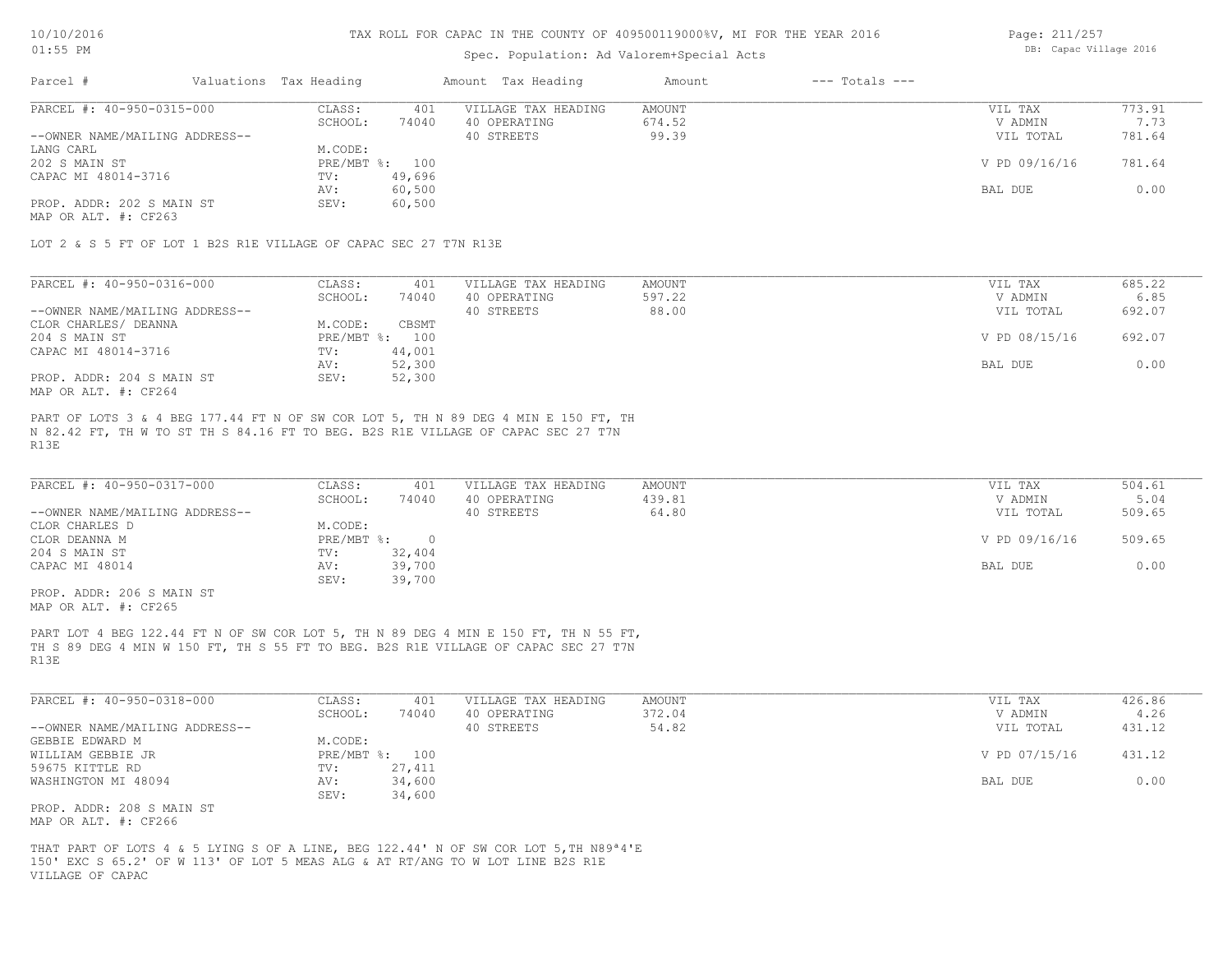### Spec. Population: Ad Valorem+Special Acts

| Page: 212/257 |                        |  |
|---------------|------------------------|--|
|               | DB: Capac Village 2016 |  |

| Parcel #                       | Valuations Tax Heading |        | Amount Tax Heading  | Amount | $---$ Totals $---$ |               |        |
|--------------------------------|------------------------|--------|---------------------|--------|--------------------|---------------|--------|
| PARCEL #: 40-950-0319-000      | CLASS:                 | 401    | VILLAGE TAX HEADING | AMOUNT |                    | VIL TAX       | 338.58 |
|                                | SCHOOL:                | 74040  | 40 OPERATING        | 295.10 |                    | V ADMIN       | 3.38   |
| --OWNER NAME/MAILING ADDRESS-- |                        |        | 40 STREETS          | 43.48  |                    | VIL TOTAL     | 341.96 |
| CLAY JANINE                    | M.CODE:                |        |                     |        |                    |               |        |
| 210 S MAIN ST                  | PRE/MBT %: 100         |        |                     |        |                    | V PD 08/29/16 | 341.96 |
| CAPAC MI 48014-3716            | TV:                    | 21,742 |                     |        |                    |               |        |
|                                | AV:                    | 25,000 |                     |        |                    | BAL DUE       | 0.00   |
| PROP. ADDR: 210 S MAIN ST      | SEV:                   | 25,000 |                     |        |                    |               |        |
| MAP OR ALT. #: CF267           |                        |        |                     |        |                    |               |        |

FT B2S R1E VILLAGE OF CAPAC SEC 27 T7N R13E FR LOT 5 EXC E 37 FT & EXC PART N OF A LINE BEG 65.2 FT N OF SW COR LOT 5, TH E 113

| PARCEL #: 40-950-0320-000      | CLASS:     | 402    | VILLAGE TAX HEADING | AMOUNT | 147.56<br>VIL TAX       |  |
|--------------------------------|------------|--------|---------------------|--------|-------------------------|--|
|                                | SCHOOL:    | 74040  | 40 OPERATING        | 128.61 | V ADMIN<br>1.47         |  |
| --OWNER NAME/MAILING ADDRESS-- |            |        | 40 STREETS          | 18.95  | 149.03<br>VIL TOTAL     |  |
| RODRIGUEZ JOSE                 | M.CODE:    |        |                     |        |                         |  |
| P.O. BOX 292                   | PRE/MBT %: |        |                     |        | V PD 08/31/16<br>149.03 |  |
| CAPAC MI 48014                 | TV:        | 9,476  |                     |        |                         |  |
|                                | AV:        | 13,300 |                     |        | 0.00<br>BAL DUE         |  |
| PROP. ADDR: S WALKER ST        | SEV:       | 13,300 |                     |        |                         |  |
| MAP OR ALT. #: CF268           |            |        |                     |        |                         |  |

ROW TO BEG 159.14' TH W 150', TH S ALONG W LINE OF LOT TO N LINE OF R.R. ROW, TH E'LY ALONG CAPAC BEING DESCRIBE PER QUITE TITLE JUDGEMENT AS: BEG AT SE COR OF LOT 6, TH N LOT 6 B2S R1E VILLAGE OF CAPAC SEC 27 T7N R13E PART OF LOT 6 B2S R1E VILLAGE OF

| PARCEL #: 40-950-0321-000      | CLASS:     | 401    | VILLAGE TAX HEADING | AMOUNT | VIL TAX       | 632.03 |
|--------------------------------|------------|--------|---------------------|--------|---------------|--------|
|                                | SCHOOL:    | 74040  | 40 OPERATING        | 550.86 | V ADMIN       | 6.32   |
| --OWNER NAME/MAILING ADDRESS-- |            |        | 40 STREETS          | 81.17  | VIL TOTAL     | 638.35 |
| RODRIGUEZ JOSE A.              | M.CODE:    | 00WBF  |                     |        |               |        |
| 209 S WALKER ST                | PRE/MBT %: | 100    |                     |        | V PD 08/29/16 | 638.35 |
| CAPAC MI 48014-3732            | TV:        | 40,585 |                     |        |               |        |
|                                | AV:        | 48,800 |                     |        | BAL DUE       | 0.00   |
| PROP. ADDR: 209 S WALKER ST    | SEV:       | 48,800 |                     |        |               |        |
| MAP OR ALT. #: CF269           |            |        |                     |        |               |        |

LOT 7 & S 13' OF LOT 8 B2S R1E VILLAGE OF CAPAC

| PARCEL #: 40-950-0322-000      | CLASS:  | 401            | VILLAGE TAX HEADING | AMOUNT | VIL TAX       | 465.94 |
|--------------------------------|---------|----------------|---------------------|--------|---------------|--------|
|                                | SCHOOL: | 74040          | 40 OPERATING        | 406.10 | V ADMIN       | 4.65   |
| --OWNER NAME/MAILING ADDRESS-- |         |                | 40 STREETS          | 59.84  | VIL TOTAL     | 470.59 |
| TAYLOR MARK/THELMA             | M.CODE: |                |                     |        |               |        |
| 207 S WALKER ST                |         | PRE/MBT %: 100 |                     |        | V PD 08/31/16 | 470.59 |
| CAPAC MI 48014-3732            | TV:     | 29,920         |                     |        |               |        |
|                                | AV:     | 37,400         |                     |        | BAL DUE       | 0.00   |
| PROP. ADDR: 207 S WALKER ST    | SEV:    | 37,400         |                     |        |               |        |
| MAP OR ALT. #: CF270           |         |                |                     |        |               |        |

N62' OF LOT 8 B2S R1E VILLAGE OF CAPAC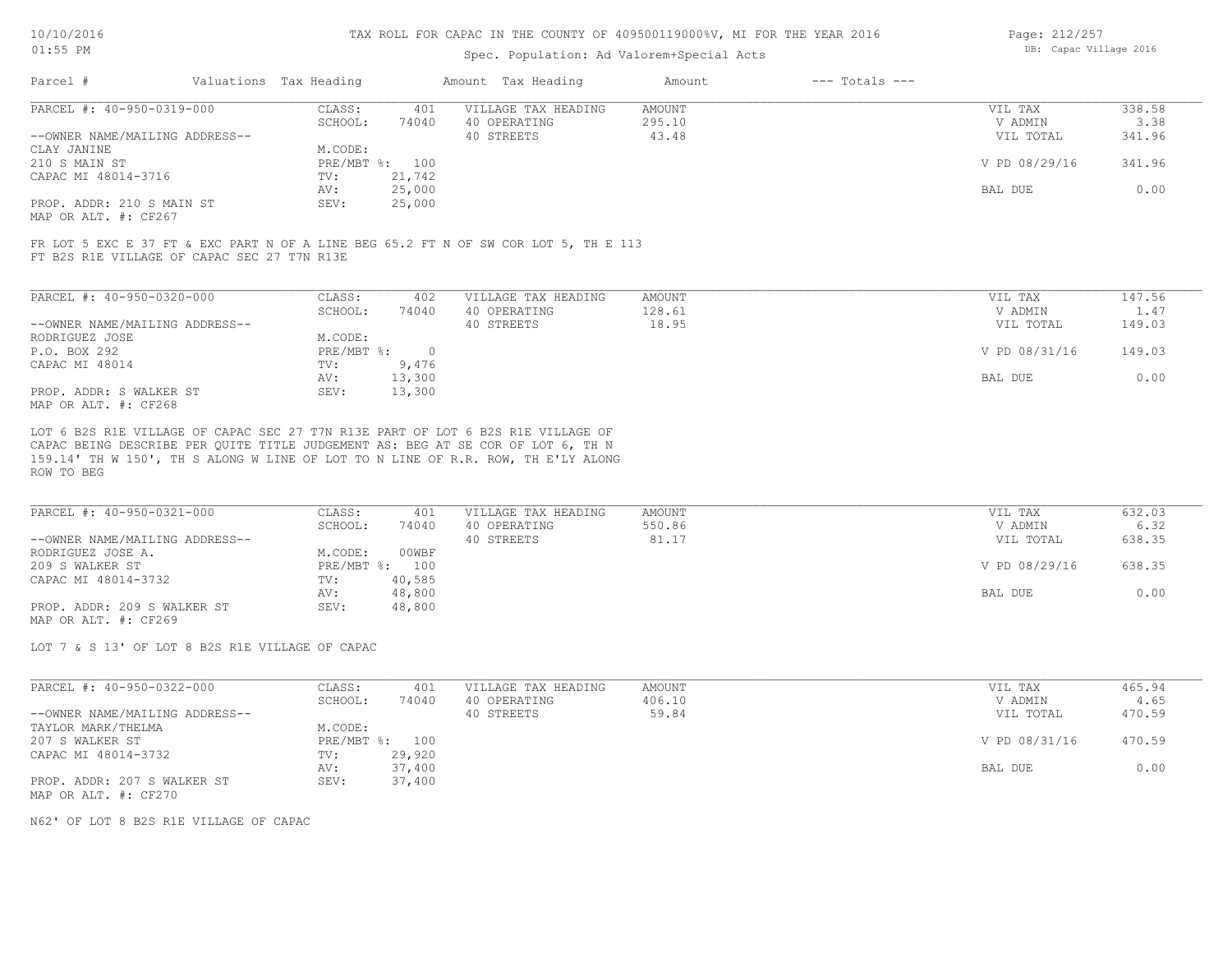# Spec. Population: Ad Valorem+Special Acts

| Page: 213/257 |                        |  |
|---------------|------------------------|--|
|               | DB: Capac Village 2016 |  |

| Parcel #                       | Valuations Tax Heading |        | Amount Tax Heading  | Amount | $---$ Totals $---$ |               |        |
|--------------------------------|------------------------|--------|---------------------|--------|--------------------|---------------|--------|
| PARCEL #: 40-950-0323-000      | CLASS:                 | 401    | VILLAGE TAX HEADING | AMOUNT |                    | VIL TAX       | 490.13 |
|                                | SCHOOL:                | 74040  | 40 OPERATING        | 427.19 |                    | V ADMIN       | 4.90   |
| --OWNER NAME/MAILING ADDRESS-- |                        |        | 40 STREETS          | 62.94  |                    | VIL TOTAL     | 495.03 |
| ASSELEN WOODROW ET-AL          | M.CODE:                |        |                     |        |                    |               |        |
| 205 S WALKER ST                | PRE/MBT %: 100         |        |                     |        |                    | V PD 08/03/16 | 495.03 |
| CAPAC MI 48014-3732            | TV:                    | 31,474 |                     |        |                    |               |        |
|                                | AV:                    | 39,500 |                     |        |                    | BAL DUE       | 0.00   |
| PROP. ADDR: 205 S WALKER ST    | SEV:                   | 39,500 |                     |        |                    |               |        |
| MAP OR ALT. #: CF271           |                        |        |                     |        |                    |               |        |

LOT 9 B2S R1E VILLAGE OF CAPAC SEC 27 T7N R13E

| PARCEL #: 40-950-0324-000      | CLASS:     | 401    | VILLAGE TAX HEADING | AMOUNT | VIL TAX       | 361.15 |
|--------------------------------|------------|--------|---------------------|--------|---------------|--------|
|                                | SCHOOL:    | 74040  | 40 OPERATING        | 314.77 | V ADMIN       | 3.61   |
| --OWNER NAME/MAILING ADDRESS-- |            |        | 40 STREETS          | 46.38  | VIL TOTAL     | 364.76 |
| KONING DONALD J                | M.CODE:    |        |                     |        |               |        |
| KONING DARLENE J               | PRE/MBT %: |        |                     |        | V PD 07/21/16 | 364.76 |
| 7270 MARTIN RD                 | TV:        | 23,191 |                     |        |               |        |
| IMLAY CITY MI 48444            | AV:        | 27,300 |                     |        | BAL DUE       | 0.00   |
|                                | SEV:       | 27,300 |                     |        |               |        |
| PROP. ADDR: 203 S WALKER ST    |            |        |                     |        |               |        |

MAP OR ALT. #: CF272

E88 FT OF LOT 10 B2S R1E VILLAGE OF CAPAC SEC 27 T7N R13E

| PARCEL #: 40-950-0325-000                             | CLASS:     | 401    | VILLAGE TAX HEADING | AMOUNT | VIL TAX       | 277.70 |
|-------------------------------------------------------|------------|--------|---------------------|--------|---------------|--------|
|                                                       | SCHOOL:    | 74040  | 40 OPERATING        | 242.04 | V ADMIN       | 2.77   |
| --OWNER NAME/MAILING ADDRESS--                        |            |        | 40 STREETS          | 35.66  | VIL TOTAL     | 280.47 |
| GROENEWOUD PAUL                                       | M.CODE:    |        |                     |        |               |        |
| 73299 MCFADDEN                                        | PRE/MBT %: |        |                     |        | V PD 08/10/16 | 280.47 |
| ARMADA MI 48005                                       | TV:        | 17,833 |                     |        |               |        |
|                                                       | AV:        | 19,500 |                     |        | BAL DUE       | 0.00   |
| PROP. ADDR: 106 E MEIER ST                            | SEV:       | 19,500 |                     |        |               |        |
| $\cdots$ $\cdots$ $\cdots$ $\cdots$ $\cdots$ $\cdots$ |            |        |                     |        |               |        |

MAP OR ALT. #: CF273

LOT 10 EXC THE E 88 FT B2S R1E VILLAGE OF CAPAC SEC 27 T7N R13E

| PARCEL #: 40-950-0326-000      | CLASS:  | 401            | VILLAGE TAX HEADING | AMOUNT | VIL TAX   | 686.18 |
|--------------------------------|---------|----------------|---------------------|--------|-----------|--------|
|                                | SCHOOL: | 74040          | 40 OPERATING        | 598.06 | V ADMIN   | 6.86   |
| --OWNER NAME/MAILING ADDRESS-- |         |                | 40 STREETS          | 88.12  | VIL TOTAL | 693.04 |
| KEGLER JOHNATHON               | M.CODE: |                |                     |        |           |        |
| P.O.BOX 625                    |         | PRE/MBT %: 100 |                     |        | BAL DUE   | 693.04 |
| CAPAC MI 48014                 | TV:     | 44,063         |                     |        |           |        |
|                                | AV:     | 53,100         |                     |        |           |        |
| PROP. ADDR: 202 S WALKER ST    | SEV:    | 53,100         |                     |        |           |        |
| MAP OR ALT. #: CF274A          |         |                |                     |        |           |        |

LOT 1 B2S R2E VILLAGE OF CAPAC SEC 27 T7N R13E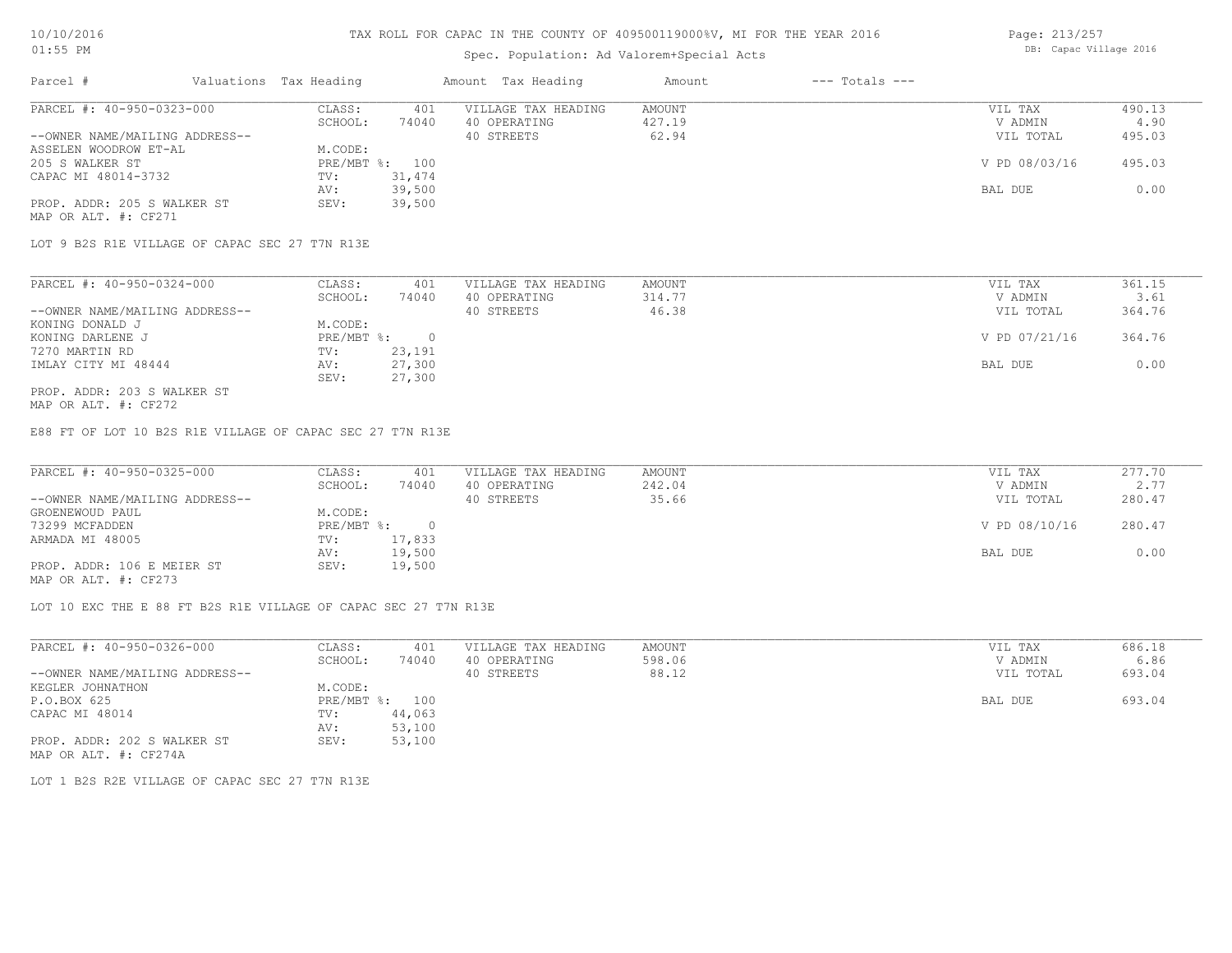## Spec. Population: Ad Valorem+Special Acts

| Page: 214/257 |                        |  |
|---------------|------------------------|--|
|               | DB: Capac Village 2016 |  |

| Parcel #                       | Valuations Tax Heading |        | Amount Tax Heading  | Amount | $---$ Totals $---$ |               |        |
|--------------------------------|------------------------|--------|---------------------|--------|--------------------|---------------|--------|
| PARCEL #: 40-950-0327-000      | CLASS:                 | 401    | VILLAGE TAX HEADING | AMOUNT |                    | VIL TAX       | 512.56 |
|                                | SCHOOL:                | 74040  | 40 OPERATING        | 446.74 |                    | V ADMIN       | 5.12   |
| --OWNER NAME/MAILING ADDRESS-- |                        |        | 40 STREETS          | 65.82  |                    | VIL TOTAL     | 517.68 |
| HAYDEN ALAN D                  | M.CODE:                |        |                     |        |                    |               |        |
| HAYDEN AMANDA L                | PRE/MBT %:             |        |                     |        |                    | V PD 09/12/16 | 517.68 |
| 2252 CAPAC RD                  | TV:                    | 32,914 |                     |        |                    |               |        |
| ALLENTON MI 48002-1810         | AV:                    | 40,400 |                     |        |                    | BAL DUE       | 0.00   |
|                                | SEV:                   | 40,400 |                     |        |                    |               |        |
| PROP. ADDR: 204 S WALKER ST    |                        |        |                     |        |                    |               |        |

MAP OR ALT. #: CF274B

LOT 2 B2S R2E VILLAGE OF CAPAC SEC 27 T7N R13E

| PARCEL #: 40-950-0328-000      | CLASS:  | 401            | VILLAGE TAX HEADING | AMOUNT | VIL TAX       | 520.77 |
|--------------------------------|---------|----------------|---------------------|--------|---------------|--------|
|                                | SCHOOL: | 74040          | 40 OPERATING        | 453.89 | V ADMIN       | 5.20   |
| --OWNER NAME/MAILING ADDRESS-- |         |                | 40 STREETS          | 66.88  | VIL TOTAL     | 525.97 |
| ROJAS SATIAGO / MARIA          | M.CODE: |                |                     |        |               |        |
| 206 S WALKER ST                |         | PRE/MBT %: 100 |                     |        | V PD 07/25/16 | 525.97 |
| CAPAC MI 48014-3731            | TV:     | 33,441         |                     |        |               |        |
|                                | AV:     | 42,000         |                     |        | BAL DUE       | 0.00   |
| PROP. ADDR: 206 S WALKER ST    | SEV:    | 42,000         |                     |        |               |        |
| MAP OR ALT. #: CF275           |         |                |                     |        |               |        |

LOT 3 B2S R2E VILLAGE OF CAPAC SEC 27 T7N R13E

| PARCEL #: 40-950-0329-000      | CLASS:     | 401    | VILLAGE TAX HEADING | AMOUNT | VIL TAX       | 428.05 |
|--------------------------------|------------|--------|---------------------|--------|---------------|--------|
|                                | SCHOOL:    | 74040  | 40 OPERATING        | 373.08 | V ADMIN       | 4.28   |
| --OWNER NAME/MAILING ADDRESS-- |            |        | 40 STREETS          | 54.97  | VIL TOTAL     | 432.33 |
| BIEGANOWSKI DAVID              | M.CODE:    |        |                     |        |               |        |
| 16093 IMLAY CITY RD            | PRE/MBT %: |        |                     |        | V PD 09/12/16 | 432.33 |
| CAPAC MI 48014                 | TV:        | 27,487 |                     |        |               |        |
|                                | AV:        | 38,800 |                     |        | BAL DUE       | 0.00   |
| PROP. ADDR: 210 S WALKER ST    | SEV:       | 38,800 |                     |        |               |        |
| MAP OR ALT. #: CF276A1         |            |        |                     |        |               |        |

LOT 4 BLK 2 S R2E VILLAGE OF CAPAC

| PARCEL #: 40-950-0329-250      | CLASS:     | 401    | VILLAGE TAX HEADING | AMOUNT | VIL TAX       | 404.48 |
|--------------------------------|------------|--------|---------------------|--------|---------------|--------|
|                                | SCHOOL:    | 74040  | 40 OPERATING        | 352.54 | V ADMIN       | 4.04   |
| --OWNER NAME/MAILING ADDRESS-- |            |        | 40 STREETS          | 51.94  | VIL TOTAL     | 408.52 |
| KONING DONALD J (TRUST)        | M.CODE:    |        |                     |        |               |        |
| 7270 MARTIN RD.                | PRE/MBT %: |        |                     |        | V PD 07/21/16 | 408.52 |
| IMLAY CITY MI 48444            | TV:        | 25,974 |                     |        |               |        |
|                                | AV:        | 35,000 |                     |        | BAL DUE       | 0.00   |
| PROP. ADDR: 208 S WALKER ST    | SEV:       | 35,000 |                     |        |               |        |
| MAP OR ALT. #: CF276A2         |            |        |                     |        |               |        |

LOTS 5 & 6 BLK B2 S R2E VILLAGE OF CAPAC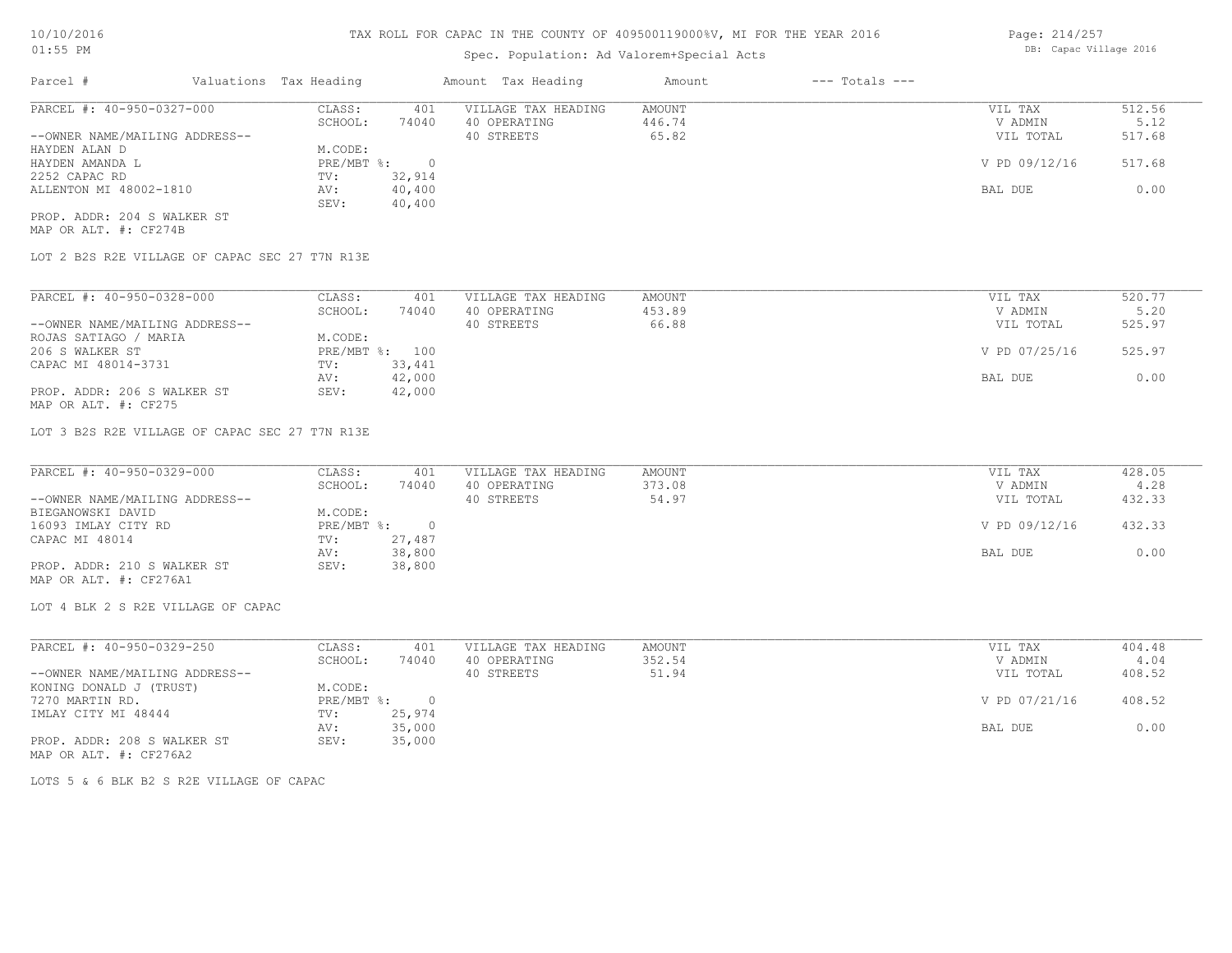## Spec. Population: Ad Valorem+Special Acts

| Page: 215/257 |                        |  |
|---------------|------------------------|--|
|               | DB: Capac Village 2016 |  |

| Parcel #                                              | Valuations Tax Heading |        | Amount Tax Heading  | Amount | $---$ Totals $---$ |               |        |
|-------------------------------------------------------|------------------------|--------|---------------------|--------|--------------------|---------------|--------|
| PARCEL #: 40-950-0330-000                             | CLASS:                 | 401    | VILLAGE TAX HEADING | AMOUNT |                    | VIL TAX       | 175.28 |
|                                                       | SCHOOL:                | 74040  | 40 OPERATING        | 152.77 |                    | V ADMIN       | 1.75   |
| --OWNER NAME/MAILING ADDRESS--                        |                        |        | 40 STREETS          | 22.51  |                    | VIL TOTAL     | 177.03 |
| GREEN HORIZON LAWN SPRAY CO                           | M.CODE:                |        |                     |        |                    |               |        |
| PO BOX 303                                            | PRE/MBT %:             |        |                     |        |                    | V PD 07/15/16 | 177.03 |
| WASHINGTON MI 48094                                   | TV:                    | 11,256 |                     |        |                    |               |        |
|                                                       | AV:                    | 25,600 |                     |        |                    | BAL DUE       | 0.00   |
| PROP. ADDR: S HUNTER STREET                           | SEV:                   | 25,600 |                     |        |                    |               |        |
| $\cdots$ $\cdots$ $\cdots$ $\cdots$ $\cdots$ $\cdots$ |                        |        |                     |        |                    |               |        |

MAP OR ALT. #: CF276B

S50 FT OF LOT 8 & ALL OF FRAC LOT 7 B2S R2E VILLAGE OF CAPAC SEC 27 T7N R13E

| PARCEL #: 40-950-0331-000       | CLASS:     | 402    | VILLAGE TAX HEADING | AMOUNT | VIL TAX       | 115.67 |
|---------------------------------|------------|--------|---------------------|--------|---------------|--------|
|                                 | SCHOOL:    | 74040  | 40 OPERATING        | 100.82 | V ADMIN       | 1.15   |
| --OWNER NAME/MAILING ADDRESS--  |            |        | 40 STREETS          | 14.85  | VIL TOTAL     | 116.82 |
| GREEN HORIZON LAWN SPRAY CO     | M.CODE:    |        |                     |        |               |        |
| PO BOX 303                      | PRE/MBT %: |        |                     |        | V PD 07/15/16 | 116.82 |
| WASHINGTON MI 48094             | TV:        | 7,428  |                     |        |               |        |
|                                 | AV:        | 14,800 |                     |        | BAL DUE       | 0.00   |
| PROP. ADDR: 215 S HUNTER STREET | SEV:       | 14,800 |                     |        |               |        |
| MAP OR ALT. #: CF276C           |            |        |                     |        |               |        |

LOTS 8 & 9 EXC S 50 FT OF LOT 8 B2S R2E VILLAGE OF CAPAC SEC 27 T7N R13E

| PARCEL #: 40-950-0332-000       | CLASS:  | 401            | VILLAGE TAX HEADING | AMOUNT | VIL TAX       | 453.04 |
|---------------------------------|---------|----------------|---------------------|--------|---------------|--------|
|                                 | SCHOOL: | 74040          | 40 OPERATING        | 394.86 | V ADMIN       | 4.53   |
| --OWNER NAME/MAILING ADDRESS--  |         |                | 40 STREETS          | 58.18  | VIL TOTAL     | 457.57 |
| ROJAS LUIS D/JULIE              | M.CODE: | 00WBF          |                     |        |               |        |
| 205 S HUNTER ST                 |         | PRE/MBT %: 100 |                     |        | V PD 08/29/16 | 457.57 |
| CAPAC MI 48014-3709             | TV:     | 29,092         |                     |        |               |        |
|                                 | AV:     | 35,700         |                     |        | BAL DUE       | 0.00   |
| PROP. ADDR: 205 S HUNTER STREET | SEV:    | 35,700         |                     |        |               |        |
| MAP OR ALT. #: CF276D           |         |                |                     |        |               |        |

LOT 10 B2S R2E VILLAGE OF CAPAC SEC 27 T7N R13E

| PARCEL #: 40-950-0333-000        | CLASS:     | 401    | VILLAGE TAX HEADING | AMOUNT | VIL TAX       | 461.09 |
|----------------------------------|------------|--------|---------------------|--------|---------------|--------|
|                                  | SCHOOL:    | 74040  | 40 OPERATING        | 401.88 | V ADMIN       | 4.61   |
| --OWNER NAME/MAILING ADDRESS--   |            |        | 40 STREETS          | 59.21  | VIL TOTAL     | 465.70 |
| RAHM ANNETTE/KEVIN E. STRICKLAND | M.CODE:    | COREL  |                     |        |               |        |
| 203 S HUNTER ST                  | PRE/MBT %: | 100    |                     |        | V PD 09/19/16 | 465.70 |
| CAPAC MI 48014                   | TV:        | 29,609 |                     |        |               |        |
|                                  | AV:        | 36,600 |                     |        | BAL DUE       | 0.00   |
| PROP. ADDR: 203 S HUNTER STREET  | SEV:       | 36,600 |                     |        |               |        |

MAP OR ALT. #: CF277

LOT 11 B2S R2E VILLAGE OF CAPAC SEC 27 T7N R13E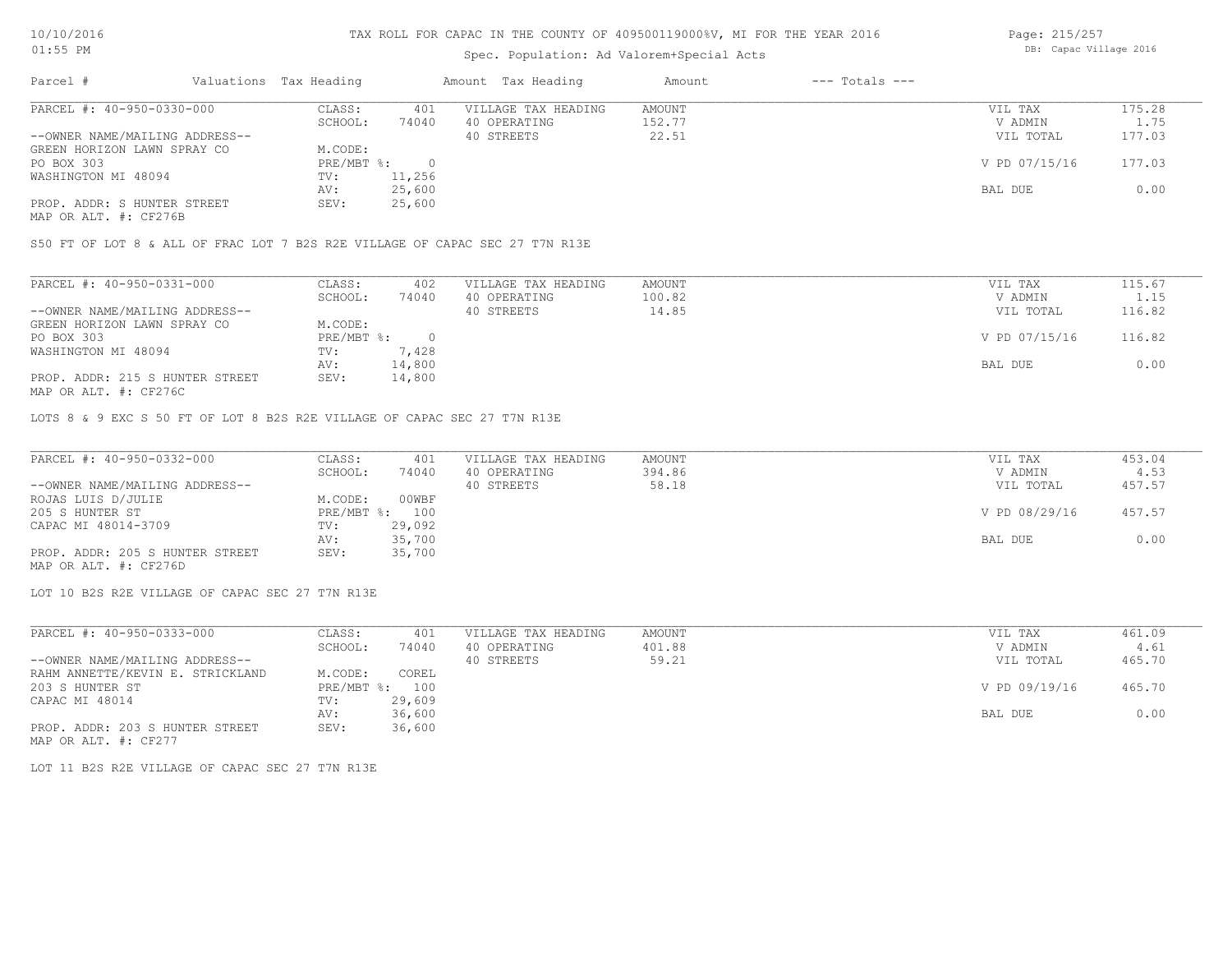## Spec. Population: Ad Valorem+Special Acts

| Page: 216/257 |                        |  |
|---------------|------------------------|--|
|               | DB: Capac Village 2016 |  |

| Valuations Tax Heading<br>Parcel #                                                                                              |                                   |                                     |                         |                    |                |
|---------------------------------------------------------------------------------------------------------------------------------|-----------------------------------|-------------------------------------|-------------------------|--------------------|----------------|
| PARCEL #: 40-950-0334-000                                                                                                       | CLASS:<br>401<br>SCHOOL:<br>74040 | VILLAGE TAX HEADING                 | AMOUNT<br>413.12        | VIL TAX<br>V ADMIN | 473.99<br>4.73 |
| --OWNER NAME/MAILING ADDRESS--                                                                                                  |                                   | 40 OPERATING<br>40 STREETS          | 60.87                   | VIL TOTAL          | 478.72         |
| FOCUS REAL ESTATE LLC                                                                                                           | M.CODE:                           |                                     |                         |                    |                |
| 28004 CENTER OAKS CT. STE 101                                                                                                   | $PRE/MBT$ $\frac{1}{6}$ : 0       |                                     |                         | V PD 07/15/16      | 478.72         |
| WIXOM MI 48393                                                                                                                  | 30,437<br>TV:                     |                                     |                         |                    |                |
|                                                                                                                                 | 42,600<br>AV:                     |                                     |                         | BAL DUE            | 0.00           |
| PROP. ADDR: 201 S HUNTER STREET<br>MAP OR ALT. #: CF278                                                                         | 42,600<br>SEV:                    |                                     |                         |                    |                |
| LOT 12 B2S R2E VILLAGE OF CAPAC SEC 27 T7N R13E                                                                                 |                                   |                                     |                         |                    |                |
| PARCEL #: 40-950-0335-000                                                                                                       | CLASS:                            | 401 VILLAGE TAX HEADING             | AMOUNT                  | VIL TAX            | 528.82         |
|                                                                                                                                 | SCHOOL:<br>74040                  | 40 OPERATING                        | 460.91                  | V ADMIN            | 5.28           |
| --OWNER NAME/MAILING ADDRESS--                                                                                                  |                                   | 40 STREETS                          | 67.91                   | VIL TOTAL          | 534.10         |
| MURPHY ELIZABETH                                                                                                                | M.CODE:                           |                                     |                         |                    |                |
| P.O. BOX 537                                                                                                                    | PRE/MBT %: 100                    |                                     |                         | BAL DUE            | 534.10         |
| CAPAC MI 48014                                                                                                                  | TV:<br>33,958                     |                                     |                         |                    |                |
|                                                                                                                                 | 40,500<br>AV:                     |                                     |                         |                    |                |
| PROP. ADDR: 202 S HUNTER STREET<br>MAP OR ALT. #: CF279                                                                         | SEV:<br>40,500                    |                                     |                         |                    |                |
| THE N 75 FT OF THE W 160 FT OF PLATTED CEMETERY BLK, KNOWN AS LOT 1 B2S R3E VILLAGE                                             |                                   |                                     |                         |                    |                |
| OF CAPAC SEC 27 T7N R13E                                                                                                        |                                   |                                     |                         |                    |                |
|                                                                                                                                 |                                   |                                     |                         |                    |                |
| PARCEL #: 40-950-0336-000                                                                                                       | CLASS:<br>401<br>SCHOOL:<br>74040 | VILLAGE TAX HEADING<br>40 OPERATING | <b>AMOUNT</b><br>443.79 | VIL TAX<br>V ADMIN | 509.18<br>5.09 |
| --OWNER NAME/MAILING ADDRESS--                                                                                                  |                                   | 40 STREETS                          | 65.39                   | VIL TOTAL          | 514.27         |
| QUINN JENNA M                                                                                                                   | M.CODE:<br>OLALS                  |                                     |                         |                    |                |
| 204 S HUNTER ST                                                                                                                 | PRE/MBT %: 100                    |                                     |                         | V PD 09/16/16      | 514.27         |
| CAPAC MI 48014                                                                                                                  | 32,697<br>TV:                     |                                     |                         |                    |                |
|                                                                                                                                 | 35,400<br>AV:<br>35,400<br>SEV:   |                                     |                         | BAL DUE            | 0.00           |
| PROP. ADDR: 204 S HUNTER STREET<br>MAP OR ALT. #: CF280                                                                         |                                   |                                     |                         |                    |                |
| THE S 75 FT OF THE N 150 FT OF THE W 160 FT OF PLATTED CEMETERY BLK, KNOWN AS LOT 2<br>B2S R3E VILLAGE OF CAPAC SEC 27 T7N R13E |                                   |                                     |                         |                    |                |
|                                                                                                                                 |                                   |                                     |                         |                    |                |
| PARCEL #: 40-950-0337-000                                                                                                       | CLASS:<br>401                     | VILLAGE TAX HEADING                 | AMOUNT                  | VIL TAX            | 422.11         |
| --OWNER NAME/MAILING ADDRESS--                                                                                                  | SCHOOL:<br>74040                  | 40 OPERATING<br>40 STREETS          | 367.90<br>54.21         | V ADMIN            | 4.22<br>426.33 |
| SOWDEN JOSEPH                                                                                                                   | M.CODE:<br>CBSMT                  |                                     |                         | VIL TOTAL          |                |
| 206 S HUNTER ST                                                                                                                 | PRE/MBT %: 100                    |                                     |                         | V PD 08/15/16      | 426.33         |
| CAPAC MI 48014-3708                                                                                                             | 27,106<br>TV:                     |                                     |                         |                    |                |
|                                                                                                                                 | 33,900<br>AV:                     |                                     |                         | BAL DUE            | 0.00           |
| PROP. ADDR: 206 S HUNTER STREET<br>MAP OR ALT. #: CF281                                                                         | SEV:<br>33,900                    |                                     |                         |                    |                |
| THE S 75 FT OF THE N 225 FT OF THE W 160 FT OF PLATTED CEMETERY BLK, KNOWN AS PART<br>OF LOT 3 B2S R3E VILLAGE OF CAPAC         |                                   |                                     |                         |                    |                |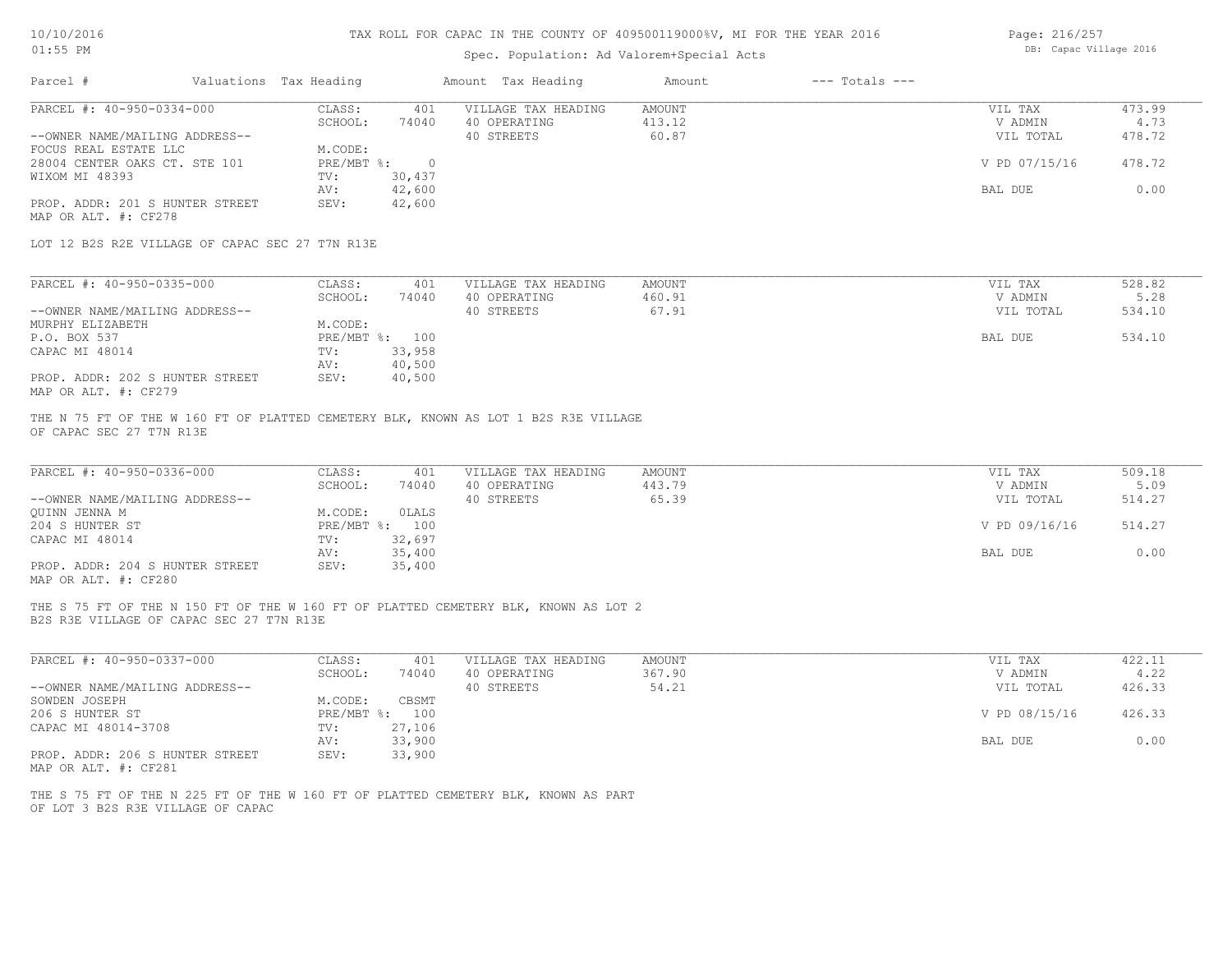| 10/10/2016 |  |
|------------|--|
| $01:55$ PM |  |

## Spec. Population: Ad Valorem+Special Acts

Page: 217/257 DB: Capac Village 2016

| Parcel #<br>Valuations Tax Heading                                                                                                  | Amount Tax Heading                                                                    |                                                                   |                          |                                            |                                 |
|-------------------------------------------------------------------------------------------------------------------------------------|---------------------------------------------------------------------------------------|-------------------------------------------------------------------|--------------------------|--------------------------------------------|---------------------------------|
| PARCEL #: 40-965-0001-000                                                                                                           | CLASS:<br>SCHOOL:                                                                     | 402 VILLAGE TAX HEADING<br>74040<br>40 OPERATING                  | AMOUNT<br>170.16         | VIL TAX<br>V ADMIN                         | 195.23<br>1.95                  |
| --OWNER NAME/MAILING ADDRESS--                                                                                                      |                                                                                       | 40 STREETS                                                        | 25.07                    | VIL TOTAL                                  | 197.18                          |
| HOMELAND DEVELOPMENT LLC                                                                                                            | M.CODE:                                                                               |                                                                   |                          |                                            |                                 |
| 2153 BENEDICT LANE                                                                                                                  | PRE/MBT %: 0                                                                          |                                                                   |                          | BAL DUE                                    | 197.18                          |
| UTICA MI 48316                                                                                                                      | 12,537<br>TV:                                                                         |                                                                   |                          |                                            |                                 |
|                                                                                                                                     | AV:<br>13,300                                                                         |                                                                   |                          |                                            |                                 |
| PROP. ADDR: ORCHARD STREET<br>MAP OR ALT. #: 951/1150                                                                               | SEV:<br>13,300                                                                        |                                                                   |                          |                                            |                                 |
| UNIT 1 ORCHARD CREST CONDOMINIUM ST CLAIR CONDOMINIUM PLAN NO. 155 RECORDED IN<br>LIBER 1988 PAGES 815 TO 840                       |                                                                                       |                                                                   |                          |                                            |                                 |
| PARCEL #: 40-965-0002-000                                                                                                           | CLASS:                                                                                | 402<br>VILLAGE TAX HEADING                                        | AMOUNT                   | VIL TAX                                    | 85.78                           |
|                                                                                                                                     | SCHOOL:<br>74040                                                                      | 40 OPERATING                                                      | 74.77                    | V ADMIN                                    | 0.85                            |
| --OWNER NAME/MAILING ADDRESS--                                                                                                      |                                                                                       | 40 STREETS                                                        | 11.01                    | VIL TOTAL                                  | 86.63                           |
| HOMELAND DEVELOPMENT LLC                                                                                                            | M.CODE:                                                                               |                                                                   |                          |                                            |                                 |
| 2153 BENEDICT LANE                                                                                                                  | PRE/MBT %: 0                                                                          |                                                                   |                          | BAL DUE                                    | 86.63                           |
| UTICA MI 48316                                                                                                                      | 5,509<br>TV:                                                                          |                                                                   |                          |                                            |                                 |
|                                                                                                                                     | 13,300<br>AV:                                                                         |                                                                   |                          |                                            |                                 |
| PROP. ADDR: ORCHARD STREET                                                                                                          | SEV:<br>13,300                                                                        |                                                                   |                          |                                            |                                 |
| MAP OR ALT. #: 1151<br>UNIT 2 ORCHARD CREST CONDOMINIUM ST CLAIR CONDOMINIUM PLAN NO.155 RECORDED IN LIBER<br>1988 PAGES 815 TO 840 |                                                                                       |                                                                   |                          |                                            |                                 |
| PARCEL #: 40-965-0003-000<br>--OWNER NAME/MAILING ADDRESS--<br>HOMELAND DEVELOPMENT LLC<br>5153 BENEDICT LANE<br>UTICA MI 48316     | CLASS:<br>SCHOOL:<br>M.CODE:<br>PRE/MBT %: 0<br>TV:<br>5,509<br>13,300<br>AV:<br>SEV: | 402<br>VILLAGE TAX HEADING<br>40 OPERATING<br>74040<br>40 STREETS | AMOUNT<br>74.77<br>11.01 | VIL TAX<br>V ADMIN<br>VIL TOTAL<br>BAL DUE | 85.78<br>0.85<br>86.63<br>86.63 |
| PROP. ADDR: ORCHARD STREET<br>MAP OR ALT. #: 1152                                                                                   | 13,300                                                                                |                                                                   |                          |                                            |                                 |
| UNIT 3 ORCHARD CREST CONDOMINIUM ST CLAIR CONDOMINIUM PLAN NO.155 RECORDED IN LIBER<br>1988 PAGES 815 TO 840                        |                                                                                       |                                                                   |                          |                                            |                                 |
| PARCEL #: 40-965-0004-000                                                                                                           | CLASS:                                                                                | 402<br>VILLAGE TAX HEADING                                        | AMOUNT                   | VIL TAX                                    | 85.78                           |
|                                                                                                                                     | SCHOOL:                                                                               | 40 OPERATING<br>74040                                             | 74.77                    | V ADMIN                                    | 0.85                            |
| --OWNER NAME/MAILING ADDRESS--                                                                                                      |                                                                                       | 40 STREETS                                                        | 11.01                    | VIL TOTAL                                  | 86.63                           |
| HOMELAND DEVELOPMENT LLC                                                                                                            | M.CODE:                                                                               |                                                                   |                          |                                            |                                 |
| 2153 BENEDICT LANE                                                                                                                  | PRE/MBT %: 0                                                                          |                                                                   |                          | BAL DUE                                    | 86.63                           |
| UTICA MI 48316                                                                                                                      | 5,509<br>TV:                                                                          |                                                                   |                          |                                            |                                 |
|                                                                                                                                     | 13,300<br>AV:                                                                         |                                                                   |                          |                                            |                                 |
| PROP. ADDR: ORCHARD STREET<br>MAP OR ALT. #: CF1153                                                                                 | SEV:<br>13,300                                                                        |                                                                   |                          |                                            |                                 |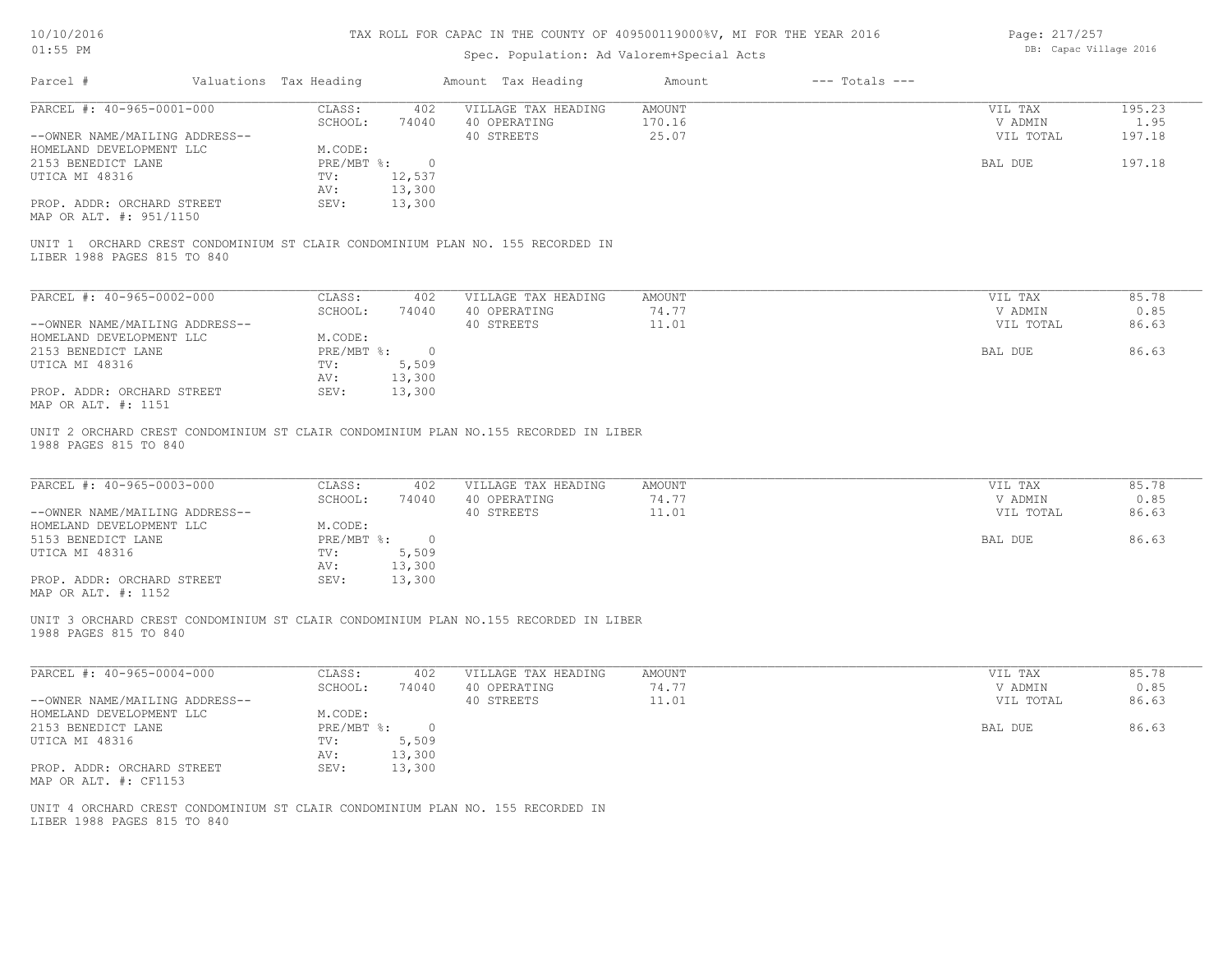#### Spec. Population: Ad Valorem+Special Acts

Page: 218/257 DB: Capac Village 2016

| 85.89 |
|-------|
| 0.85  |
| 86.74 |
|       |
| 86.74 |
|       |
|       |
|       |
|       |

MAP OR ALT. #: CF1154/1200

1988 PAGES 815 TO 840 UNIT 5 ORCHARD CREST CONDOMINIUM ST CLAIR CONDOMINIUM PLAN NO.155 RECORDED IN LIBER

| PARCEL #: 40-998-5000-000      | CLASS:     | 210      | VILLAGE TAX HEADING | AMOUNT | VIL TAX       | 707.01 |
|--------------------------------|------------|----------|---------------------|--------|---------------|--------|
|                                | SCHOOL:    | 74040    | 40 OPERATING        | 616.21 | V ADMIN       | 7.07   |
| --OWNER NAME/MAILING ADDRESS-- |            |          | 40 STREETS          | 90.80  | VIL TOTAL     | 714.08 |
| CROWN CASTLE TOWERS 05 LLC     | M.CODE:    |          |                     |        |               |        |
| FKA: TRINITY WIRELESS TOWERS   | PRE/MBT %: | $\Omega$ |                     |        | V PD 08/29/16 | 714.08 |
| PMB 353                        | TV:        | 45,400   |                     |        |               |        |
| 4017 WASHINGTON ROAD           | AV:        | 45,400   |                     |        | BAL DUE       | 0.00   |
| MCMURRAY PA 15317              | SEV:       | 45,400   |                     |        |               |        |

MAP OR ALT. #: 74-27-750-0097-000 PROP. ADDR: 750 E HILL STREET

#### BLDGS.ON LEASED LAND

| PARCEL #: 40-998-5000-200      | CLASS:     | 210    | VILLAGE TAX HEADING | AMOUNT | VIL TAX       | 493.66 |
|--------------------------------|------------|--------|---------------------|--------|---------------|--------|
|                                | SCHOOL:    | 74040  | 40 OPERATING        | 430.26 | V ADMIN       | 4.93   |
| --OWNER NAME/MAILING ADDRESS-- |            |        | 40 STREETS          | 63.40  | VIL TOTAL     | 498.59 |
| OMNIPOINT HOLDINGS             | M.CODE:    |        |                     |        |               |        |
| DBA T-MOBILE                   | PRE/MBT %: |        |                     |        | V PD 09/12/16 | 498.59 |
| 12920 SE 38TH ST               | TV:        | 31,700 |                     |        |               |        |
| BELLEVUE WA 98006              | AV:        | 31,700 |                     |        | BAL DUE       | 0.00   |
|                                | SEV:       | 31,700 |                     |        |               |        |
| PROP. ADDR:                    |            |        |                     |        |               |        |

 $\mathcal{L}_\mathcal{L} = \mathcal{L}_\mathcal{L} = \mathcal{L}_\mathcal{L} = \mathcal{L}_\mathcal{L} = \mathcal{L}_\mathcal{L} = \mathcal{L}_\mathcal{L} = \mathcal{L}_\mathcal{L} = \mathcal{L}_\mathcal{L} = \mathcal{L}_\mathcal{L} = \mathcal{L}_\mathcal{L} = \mathcal{L}_\mathcal{L} = \mathcal{L}_\mathcal{L} = \mathcal{L}_\mathcal{L} = \mathcal{L}_\mathcal{L} = \mathcal{L}_\mathcal{L} = \mathcal{L}_\mathcal{L} = \mathcal{L}_\mathcal{L}$ 

MAP OR ALT. #: 74-27-750-0097-000

BLL CELLTOWER

| PARCEL #: 40-998-5002-004      | CLASS:     | 210   | VILLAGE TAX HEADING | AMOUNT | VIL TAX       | 79.65 |
|--------------------------------|------------|-------|---------------------|--------|---------------|-------|
|                                | SCHOOL:    | 74040 | 40 OPERATING        | 69.42  | V ADMIN       | 0.79  |
| --OWNER NAME/MAILING ADDRESS-- |            |       | 40 STREETS          | 10.23  | VIL TOTAL     | 80.44 |
| CROWN CASTLE TOWERS 05 LLC     | M.CODE:    |       |                     |        |               |       |
| PMB353                         | PRE/MBT %: |       |                     |        | V PD 08/29/16 | 80.44 |
| 4017 WASHINGTON ROAD           | TV:        | 5,115 |                     |        |               |       |
| MCMURRAY PA 15317              | AV:        | 5,300 |                     |        | BAL DUE       | 0.00  |
|                                | SEV:       | 5,300 |                     |        |               |       |
| PROP. ADDR: 750 E HILL STREET  |            |       |                     |        |               |       |

MAP OR ALT. #:

25.22 A OF NW 1/4 OF SE 1/4 SECTION 27 T7N R13E 57.26 A BUILDINGS ON LEASED LAND THAT PART OF SW 1/4 OF NE 1/4 LYING S OF GTRR R/W & N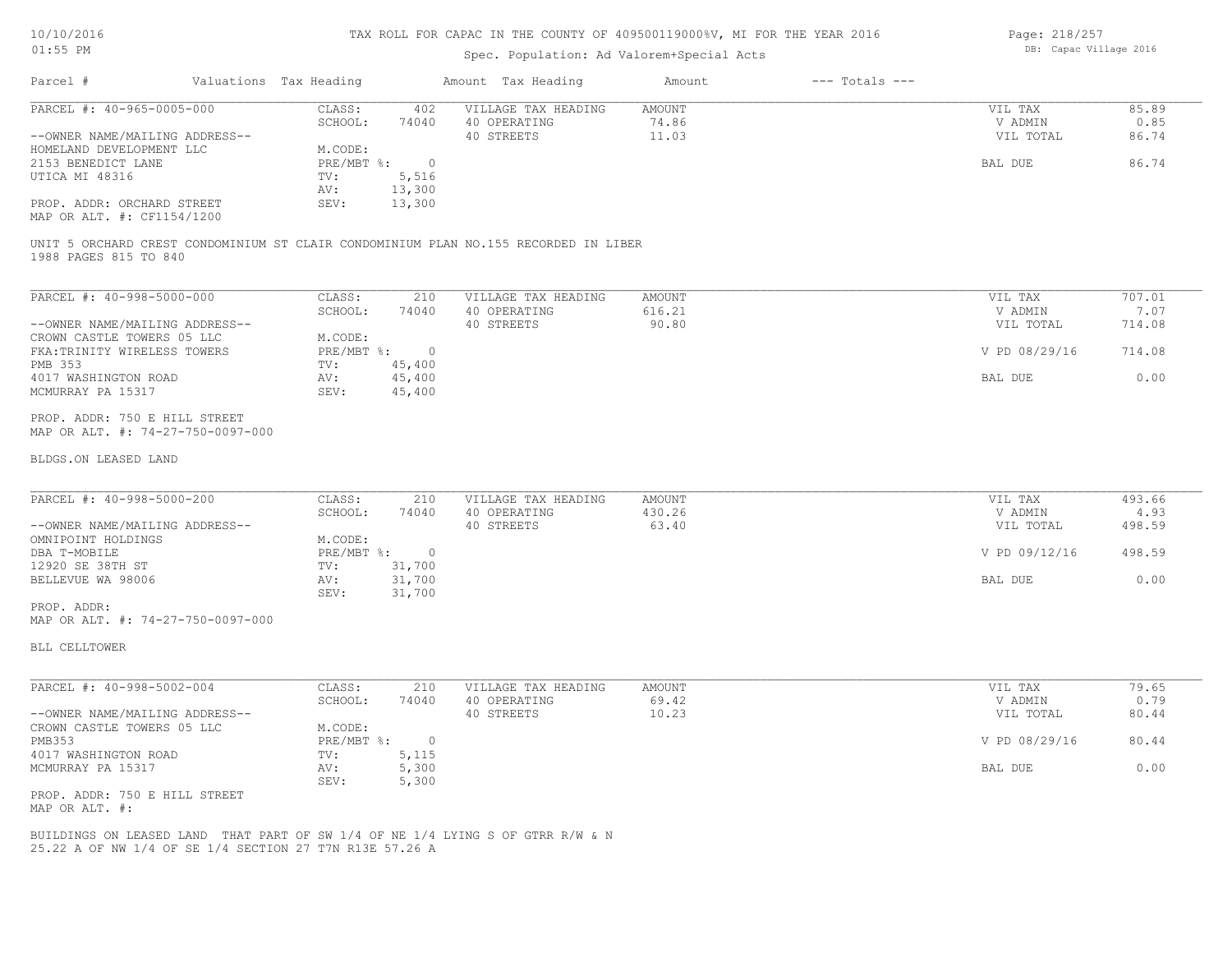#### Spec. Population: Ad Valorem+Special Acts

| Page: 219/257 |                        |  |
|---------------|------------------------|--|
|               | DB: Capac Village 2016 |  |

|                                                                                                                                                                                                                                  |                |                | Amount Tax Heading  | Amount | $---$ Totals $---$ |               |       |
|----------------------------------------------------------------------------------------------------------------------------------------------------------------------------------------------------------------------------------|----------------|----------------|---------------------|--------|--------------------|---------------|-------|
| PARCEL #: 40-998-9000-001                                                                                                                                                                                                        | CLASS:         | 410            | VILLAGE TAX HEADING | AMOUNT |                    | VIL TAX       | 47.60 |
|                                                                                                                                                                                                                                  | SCHOOL:        | 74040          | 40 OPERATING        | 41.49  |                    | V ADMIN       | 0.47  |
| --OWNER NAME/MAILING ADDRESS--                                                                                                                                                                                                   |                |                | 40 STREETS          | 6.11   |                    | VIL TOTAL     | 48.07 |
| CRAMTON DONALD/SHERRIE                                                                                                                                                                                                           | M.CODE:        |                |                     |        |                    |               |       |
| 186 HUNTERS CROSSING BLVD                                                                                                                                                                                                        | PRE/MBT %: 100 |                |                     |        |                    | V PD 07/15/16 | 48.07 |
| CAPAC MI 48014                                                                                                                                                                                                                   | TV:            | 3,057          |                     |        |                    |               |       |
|                                                                                                                                                                                                                                  | AV:            | 3,800          |                     |        |                    | BAL DUE       | 0.00  |
| PROP. ADDR: 186 HUNTERS CROSSING BLVD<br>MAP OR ALT. #:                                                                                                                                                                          | SEV:           | 3,800          |                     |        |                    |               |       |
| BUILDINGS ON LEASED LAND LOT 166 OF HUNTER'S CROSSING LOT 76 EXC W 75 FT OF N<br>180.5 FT OF S 641 FT & EXC N 100 FT OF THAT PART ADJ GT RR. SUPERVISOR JOHN BOWERS<br>PLAT OF THE VILLAGE OF CAPAC SEC 21, 22, 27 & 28 T7N R13E |                |                |                     |        |                    |               |       |
| PARCEL #: 40-998-9000-002                                                                                                                                                                                                        | CLASS:         | 410            | VILLAGE TAX HEADING | AMOUNT |                    | VIL TAX       | 53.64 |
|                                                                                                                                                                                                                                  | SCHOOL:        | 74040          | 40 OPERATING        | 46.75  |                    | V ADMIN       | 0.53  |
| --OWNER NAME/MAILING ADDRESS--                                                                                                                                                                                                   |                |                | 40 STREETS          | 6.89   |                    | VIL TOTAL     | 54.17 |
| OTTINGER RICHARD/DENISE                                                                                                                                                                                                          | M.CODE:        |                |                     |        |                    |               |       |
| 177 HUNTERS CROSSING                                                                                                                                                                                                             | PRE/MBT %: 100 |                |                     |        |                    | V PD 09/07/16 | 54.17 |
| CAPAC MI 48014                                                                                                                                                                                                                   | TV:            | 3,445          |                     |        |                    |               |       |
| PROP. ADDR: 177 HUNTERS CROSSING BLVD                                                                                                                                                                                            | AV:<br>SEV:    | 4,400<br>4,400 |                     |        |                    | BAL DUE       | 0.00  |

PLAT OF THE VILLAGE OF CAPAC SEC 21, 22, 27 & 28 T7N R13E 180.5 FT OF S 641 FT & EXC N 100 FT OF THAT PART ADJ GT RR. SUPERVISOR JOHN BOWERS BUILDING'S ON LEASED LAND LOT 4 OF HUNTER'S CROSSING LOT 76 EXC W 75 FT OF N

| PARCEL #: 40-998-9000-003            | CLASS:         | 410   | VILLAGE TAX HEADING | AMOUNT | VIL TAX       | 47.60 |
|--------------------------------------|----------------|-------|---------------------|--------|---------------|-------|
|                                      | SCHOOL:        | 74040 | 40 OPERATING        | 41.49  | V ADMIN       | 0.47  |
| --OWNER NAME/MAILING ADDRESS--       |                |       | 40 STREETS          | 6.11   | VIL TOTAL     | 48.07 |
| BOROWSKI DALE/C                      | M.CODE:        |       |                     |        |               |       |
| 197 HUNTER ST                        | PRE/MBT %: 100 |       |                     |        | V PD 09/16/16 | 48.07 |
| HUNTERS CROSSING BLVD                | TV:            | 3,057 |                     |        |               |       |
| CAPAC MI 48014                       | AV:            | 3,900 |                     |        | BAL DUE       | 0.00  |
|                                      | SEV:           | 3,900 |                     |        |               |       |
| PROP ADDR: 197 HUNTERS CROSSING RIVD |                |       |                     |        |               |       |

MAP OR ALT. #: PROP. ADDR: 197 HUNTERS CROSSING BLVD

OF THE VILLAGE OF CAPAC SEC 21, 22, 27 & 28 T7N R13E FT OF S 641 FT & EXC N 100 FT OF THAT PART ADJ GT RR. SUPERVISOR JOHN BOWERS PLAT BUILDINGS ON LEASED LAND LOT 6 OF HUNTER'S CROSSING LOT 76 EXC W 75 FT OF N 180.5

| PARCEL #: 40-998-9000-004      | CLASS:     | 410   | VILLAGE TAX HEADING | AMOUNT | VIL TAX       | 52.35 |
|--------------------------------|------------|-------|---------------------|--------|---------------|-------|
|                                | SCHOOL:    | 74040 | 40 OPERATING        | 45.63  | V ADMIN       | 0.52  |
| --OWNER NAME/MAILING ADDRESS-- |            |       | 40 STREETS          | 6.72   | VIL TOTAL     | 52.87 |
| ROZNOWSKI BRUNO                | M.CODE:    |       |                     |        |               |       |
| 284 QUAIL RIDGE                | PRE/MBT %: | 100   |                     |        | V PD 09/26/16 | 52.87 |
| CAPAC MI 48014                 | TV:        | 3,362 |                     |        |               |       |
|                                | AV:        | 4,200 |                     |        | BAL DUE       | 0.00  |
| PROP. ADDR: 284 QUAIL RIDGE    | SEV:       | 4,200 |                     |        |               |       |
| MAP OR ALT. #:                 |            |       |                     |        |               |       |

PLAT OF THE VILLAGE OF CAPAC SEC 21, 22, 27 & 28 T7N R13E 180.5 FT OF S 641 FT & EXC N 100 FT OF THAT PART ADJ GT RR. SUPERVISOR JOHN BOWERS BUILDINGS ON LEASED LAND LOT 102 OF HUNTER'S CROSSING LOT 76 EXC W 75 FT OF N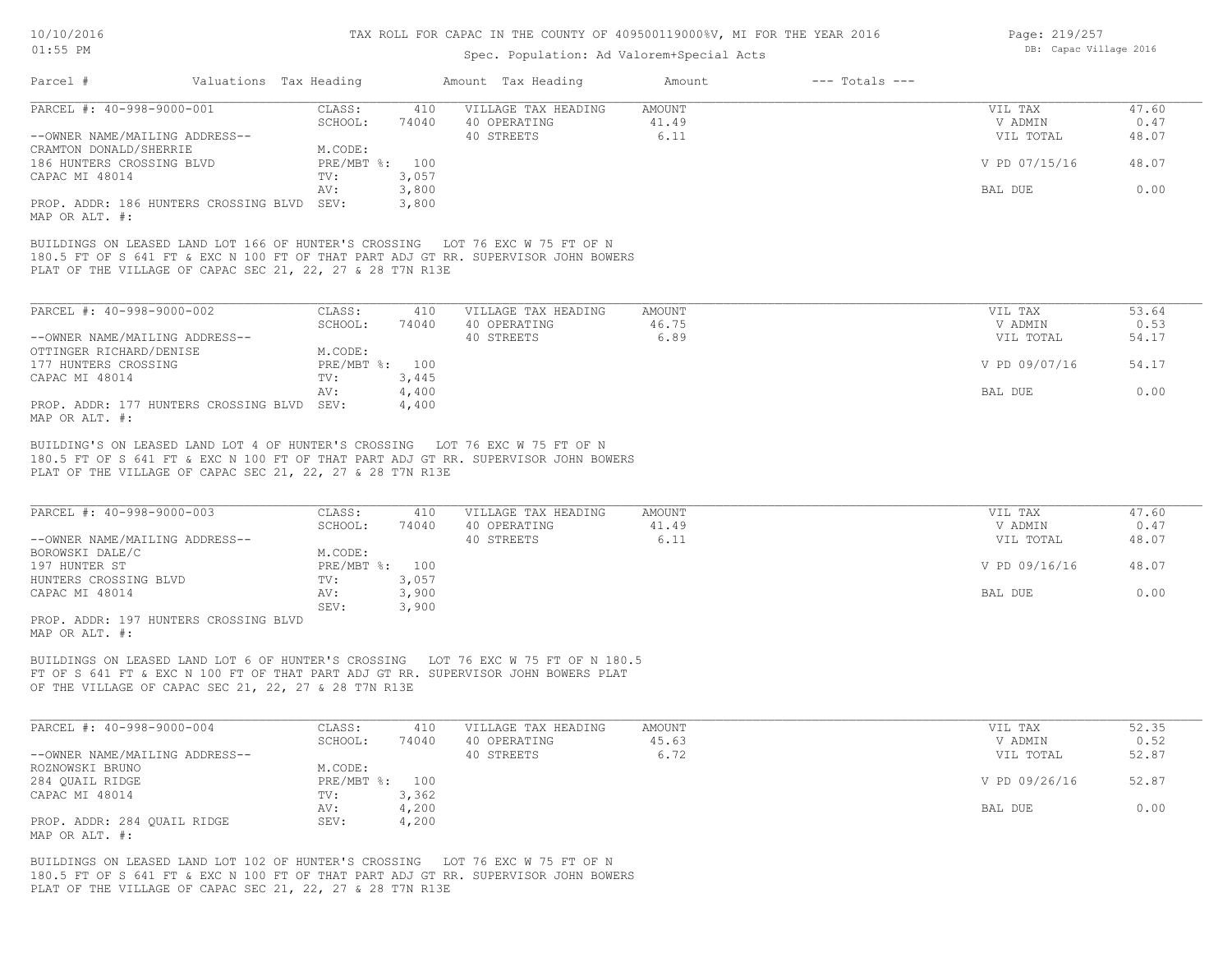#### Spec. Population: Ad Valorem+Special Acts

| Page: 220/257          |  |
|------------------------|--|
| DB: Capac Village 2016 |  |

| Parcel #                                                  | Valuations Tax Heading |       | Amount Tax Heading                                                                 | Amount | $---$ Totals $---$ |               |       |
|-----------------------------------------------------------|------------------------|-------|------------------------------------------------------------------------------------|--------|--------------------|---------------|-------|
| PARCEL #: 40-998-9000-005                                 | CLASS:                 | 410   | VILLAGE TAX HEADING                                                                | AMOUNT |                    | VIL TAX       | 42.83 |
|                                                           | SCHOOL:                | 74040 | 40 OPERATING                                                                       | 37.33  |                    | V ADMIN       | 0.42  |
| --OWNER NAME/MAILING ADDRESS--                            |                        |       | 40 STREETS                                                                         | 5.50   |                    | VIL TOTAL     | 43.25 |
| CHIND TIMOTHY                                             | M.CODE:                |       |                                                                                    |        |                    |               |       |
| 263 QUAIL RIDGE                                           | PRE/MBT %: 100         |       |                                                                                    |        |                    | V PD 09/12/16 | 43.25 |
| CAPAC MI 48014                                            | TV:                    | 2,751 |                                                                                    |        |                    |               |       |
|                                                           | AV:                    | 3,400 |                                                                                    |        |                    | BAL DUE       | 0.00  |
| PROP. ADDR: 263 QUAIL RIDGE                               | SEV:                   | 3,400 |                                                                                    |        |                    |               |       |
| MAP OR ALT. #:                                            |                        |       |                                                                                    |        |                    |               |       |
| PLAT OF THE VILLAGE OF CAPAC SEC 21, 22, 27 & 28 T7N R13E |                        |       | 180.5 FT OF S 641 FT & EXC N 100 FT OF THAT PART ADJ GT RR. SUPERVISOR JOHN BOWERS |        |                    |               |       |
| PARCEL #: 40-998-9000-006                                 | CLASS:                 | 410   | VILLAGE TAX HEADING                                                                | AMOUNT |                    | VIL TAX       | 42.83 |
|                                                           | SCHOOL:                | 74040 | 40 OPERATING                                                                       | 37.33  |                    | V ADMIN       | 0.42  |
| --OWNER NAME/MAILING ADDRESS--                            |                        |       | 40 STREETS                                                                         | 5.50   |                    | VIL TOTAL     | 43.25 |
| BRIEGER DAVID                                             | M.CODE:                |       |                                                                                    |        |                    |               |       |
| 251 QUAIL RIDGE                                           | PRE/MBT %: 100         |       |                                                                                    |        |                    | V PD 09/12/16 | 43.25 |
| CAPAC MI 48014                                            | TV:                    | 2,751 |                                                                                    |        |                    |               |       |
|                                                           | AV:                    | 3,500 |                                                                                    |        |                    | BAL DUE       | 0.00  |

180.5 FT OF S 641 FT & EXC N 100 FT OF THAT PART ADJ GT RR. SUPERVISOR JOHN BOWERS BUILDINGS ON LEASED LAND LOT 130 OF HUNTER'S CROSSING LOT 76 EXC W 75 FT OF N

PLAT OF THE VILLAGE OF CAPAC SEC 21, 22, 27 & 28 T7N R13E

PROP. ADDR: 251 OUAIL RIDGE SEV: 3,500

| PARCEL #: 40-998-9000-007                  | CLASS:         | 410   | VILLAGE TAX HEADING | AMOUNT | VIL TAX       | 45.99 |
|--------------------------------------------|----------------|-------|---------------------|--------|---------------|-------|
|                                            | SCHOOL:        | 74040 | 40 OPERATING        | 40.09  | V ADMIN       | 0.45  |
| --OWNER NAME/MAILING ADDRESS--             |                |       | 40 STREETS          | 5.90   | VIL TOTAL     | 46.44 |
| HOLLENBECK SHERRY                          | M.CODE:        |       |                     |        |               |       |
| 198 HUNTERS CROSSING                       | PRE/MBT %: 100 |       |                     |        | V PD 09/12/16 | 46.44 |
| CAPAC MI 48014                             | TV:            | 2,954 |                     |        |               |       |
|                                            | AV:            | 3,700 |                     |        | BAL DUE       | 0.00  |
| PROP. ADDR: 198 HUNTERS CROSSING BLVD SEV: |                | 3,700 |                     |        |               |       |
| $\frac{1}{2}$                              |                |       |                     |        |               |       |

MAP OR ALT. #:

MAP OR ALT. #:

PLAT OF THE VILLAGE OF CAPAC SEC 21, 22, 27 & 28 T7N R13E 180.5 FT OF S 641 FT & EXC N 100 FT OF THAT PART ADJ GT RR. SUPERVISOR JOHN BOWERS BUILDINGS ON LEASED LAND LOT 135 OF HUNTER'S CROSSING LOT 76 EXC W 75 FT OF N

| PARCEL #: 40-998-9000-008      | CLASS:         | 410   | VILLAGE TAX HEADING | AMOUNT | VIL TAX       | 11.09 |
|--------------------------------|----------------|-------|---------------------|--------|---------------|-------|
|                                | SCHOOL:        | 74040 | 40 OPERATING        | 9.67   | V ADMIN       | 0.11  |
| --OWNER NAME/MAILING ADDRESS-- |                |       | 40 STREETS          | 1.42   | VIL TOTAL     | 11.20 |
| GLOMBOWSKI SUSAN               | M.CODE:        |       |                     |        |               |       |
| 246 MALLARD DR                 | PRE/MBT %: 100 |       |                     |        | V PD 09/16/16 | 11.20 |
| CAPAC MI 48014                 | TV:            | 713   |                     |        |               |       |
|                                | AV:            | 900   |                     |        | BAL DUE       | 0.00  |
| PROP. ADDR: 246 MALLARD DR     | SEV:           | 900   |                     |        |               |       |
| MAP OR ALT. #:                 |                |       |                     |        |               |       |

PLAT OF THE VILLAGE OF CAPAC SEC 21, 22, 27 & 28 T7N R13E 180.5 FT OF S 641 FT & EXC N 100 FT OF THAT PART ADJ GT RR. SUPERVISOR JOHN BOWERS BUILDINGS ON LEASED LAND LOT 138 OF HUNTER'S CROSSING LOT 76 EXC W 75 FT OF N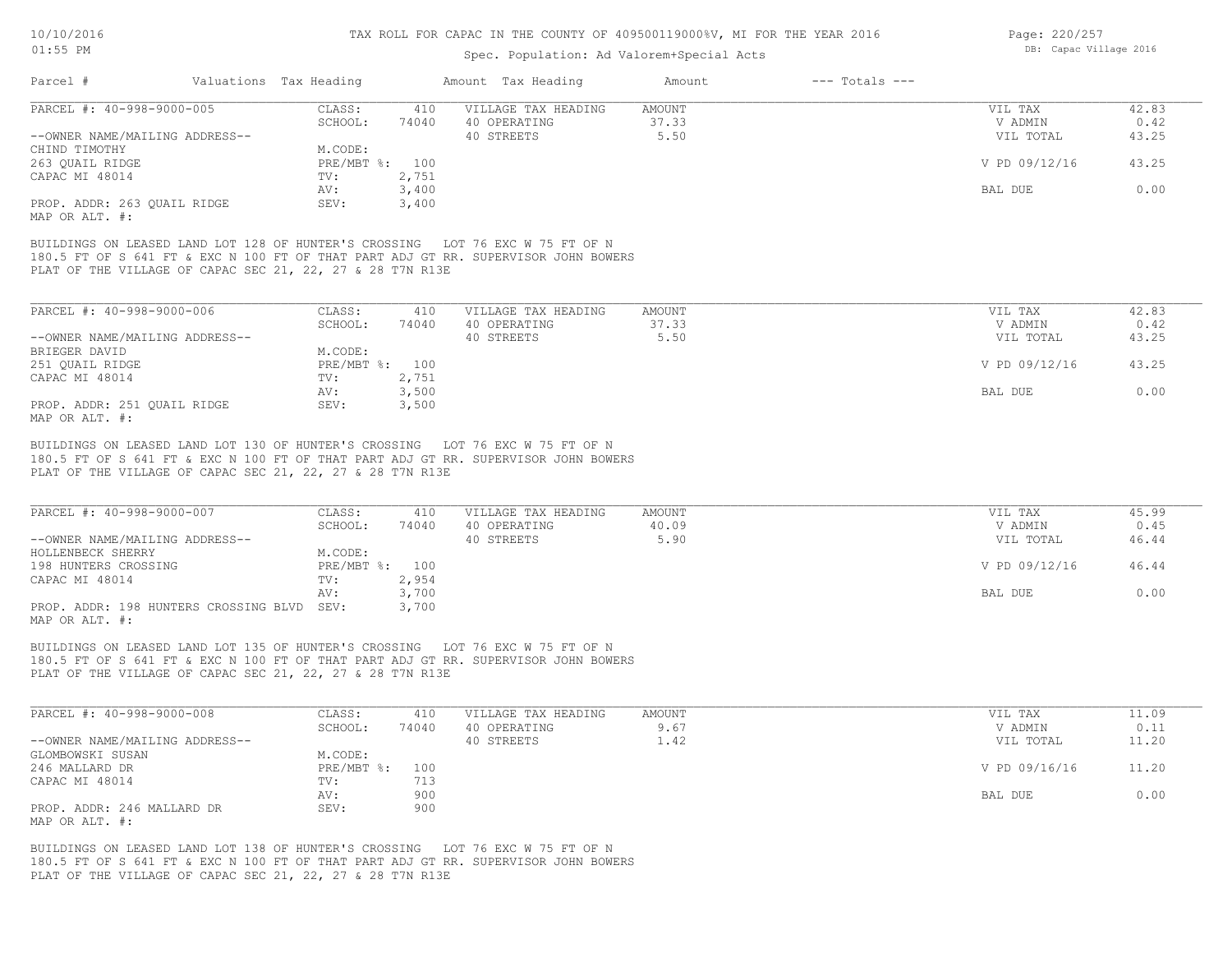#### Spec. Population: Ad Valorem+Special Acts

| Page: 221/257 |                        |  |
|---------------|------------------------|--|
|               | DB: Capac Village 2016 |  |

| Parcel #                                                     | Valuations Tax Heading |       | Amount Tax Heading  | Amount | $---$ Totals $---$ |           |      |
|--------------------------------------------------------------|------------------------|-------|---------------------|--------|--------------------|-----------|------|
| PARCEL #: 40-998-9000-009                                    | CLASS:                 | 410   | VILLAGE TAX HEADING | AMOUNT |                    | VIL TAX   | 0.00 |
|                                                              | SCHOOL:                | 74040 | 40 OPERATING        | 0.00   |                    | V ADMIN   | 0.00 |
| --OWNER NAME/MAILING ADDRESS--                               |                        |       | 40 STREETS          | 0.00   |                    | VIL TOTAL | 0.00 |
| RESIDENT                                                     | M.CODE:                |       |                     |        |                    |           |      |
| 262 MALLARD DR                                               | PRE/MBT %:             | 100   |                     |        |                    | BAL DUE   | 0.00 |
| CAPAC MI 48014                                               | TV:                    |       |                     |        |                    |           |      |
|                                                              | AV:                    |       |                     |        |                    |           |      |
| PROP. ADDR: 262 MALLARD DR<br>$M \wedge D \wedge D \wedge T$ | SEV:                   |       |                     |        |                    |           |      |

MAP OR ALT. #:

PLAT OF THE VILLAGE OF CAPAC SEC 21, 22, 27 & 28 T7N R13E 180.5 FT OF S 641 FT & EXC N 100 FT OF THAT PART ADJ GT RR. SUPERVISOR JOHN BOWERS BUILDINGS ON LEASED LAND LOT 141 OF HUNTER'S CROSSING LOT 76 EXC W 75 FT OF N

| PARCEL #: 40-998-9000-010      | CLASS:  | 410            | VILLAGE TAX HEADING | AMOUNT | VIL TAX       | 42.83 |
|--------------------------------|---------|----------------|---------------------|--------|---------------|-------|
|                                | SCHOOL: | 74040          | 40 OPERATING        | 37.33  | V ADMIN       | 0.42  |
| --OWNER NAME/MAILING ADDRESS-- |         |                | 40 STREETS          | 5.50   | VIL TOTAL     | 43.25 |
| ROEGNER JOHN                   | M.CODE: |                |                     |        |               |       |
| ROEGNER ROSE MARIE             |         | PRE/MBT %: 100 |                     |        | V PD 09/07/16 | 43.25 |
| 273 MALLARD DR                 | TV:     | 2,751          |                     |        |               |       |
| CAPAC MI 48014                 | AV:     | 3,500          |                     |        | BAL DUE       | 0.00  |
|                                | SEV:    | 3,500          |                     |        |               |       |
| PROP. ADDR: 273 MALLARD DR     |         |                |                     |        |               |       |

MAP OR ALT. #:

PLAT OF THE VILLAGE OF CAPAC SEC 21, 22, 27 & 28 T7N R13E 180.5 FT OF S 641 FT & EXC N 100 FT OF THAT PART ADJ GT RR. SUPERVISOR JOHN BOWERS BUILDINGS ON LEASED LAND LOT 155 OF HUNTER'S CROSSING LOT 76 EXC W 75 FT OF N

| PARCEL #: 40-998-9000-012                   | CLASS:         | 410   | VILLAGE TAX HEADING | AMOUNT | VIL TAX       | 44.72 |
|---------------------------------------------|----------------|-------|---------------------|--------|---------------|-------|
|                                             | SCHOOL:        | 74040 | 40 OPERATING        | 38.98  | V ADMIN       | 0.44  |
| --OWNER NAME/MAILING ADDRESS--              |                |       | 40 STREETS          | 5.74   | VIL TOTAL     | 45.16 |
| SPOONER SCOTT P                             | M.CODE:        |       |                     |        |               |       |
| 221 CHRISTOPHER STONE DRIVE                 | PRE/MBT %: 100 |       |                     |        | V PD 07/08/16 | 45.16 |
| CAPAC MI 48014                              | TV:            | 2,872 |                     |        |               |       |
|                                             | AV:            | 3,700 |                     |        | BAL DUE       | 0.00  |
| PROP. ADDR: 221 CHRISTOPHER STONE DRIV SEV: |                | 3,700 |                     |        |               |       |
| MAP OR ALT. #:                              |                |       |                     |        |               |       |

PLAT OF THE VILLAGE OF CAPAC SEC 21, 22, 27 & 28 T7N R13E 180.5 FT OF S 641 FT & EXC N 100 FT OF THAT PART ADJ GT RR. SUPERVISOR JOHN BOWERS BUILDINGS ON LEASED LAND LOT 168 OF HUNTER'S CROSSING LOT 76 EXC W 75 FT OF N

| PARCEL #: 40-998-9000-013                   | CLASS:         | 410   | VILLAGE TAX HEADING | AMOUNT | VIL TAX   | 39.66 |
|---------------------------------------------|----------------|-------|---------------------|--------|-----------|-------|
|                                             | SCHOOL:        | 74040 | 40 OPERATING        | 34.57  | V ADMIN   | 0.39  |
| --OWNER NAME/MAILING ADDRESS--              |                |       | 40 STREETS          | 5.09   | VIL TOTAL | 40.05 |
| SANTANA RANFERI                             | M.CODE:        |       |                     |        |           |       |
| 184 CHRISTOPHER STONE DR                    | PRE/MBT %: 100 |       |                     |        | BAL DUE   | 40.05 |
| CAPAC MI 48014                              | TV:            | 2,547 |                     |        |           |       |
|                                             | AV:            | 3,200 |                     |        |           |       |
| PROP. ADDR: 184 CHRISTOPHER STONE DRIV SEV: |                | 3,200 |                     |        |           |       |
| MAP OR ALT. #:                              |                |       |                     |        |           |       |

PLAT OF THE VILLAGE OF CAPAC SEC 21, 22, 27 & 28 T7N R13E 180.5 FT OF S 641 FT & EXC N 100 FT OF THAT PART ADJ GT RR. SUPERVISOR JOHN BOWERS BUILDINGS ON LEASED LAND LOT 167 OF HUNTER'S CROSSING LOT 76 EXC W 75 FT OF N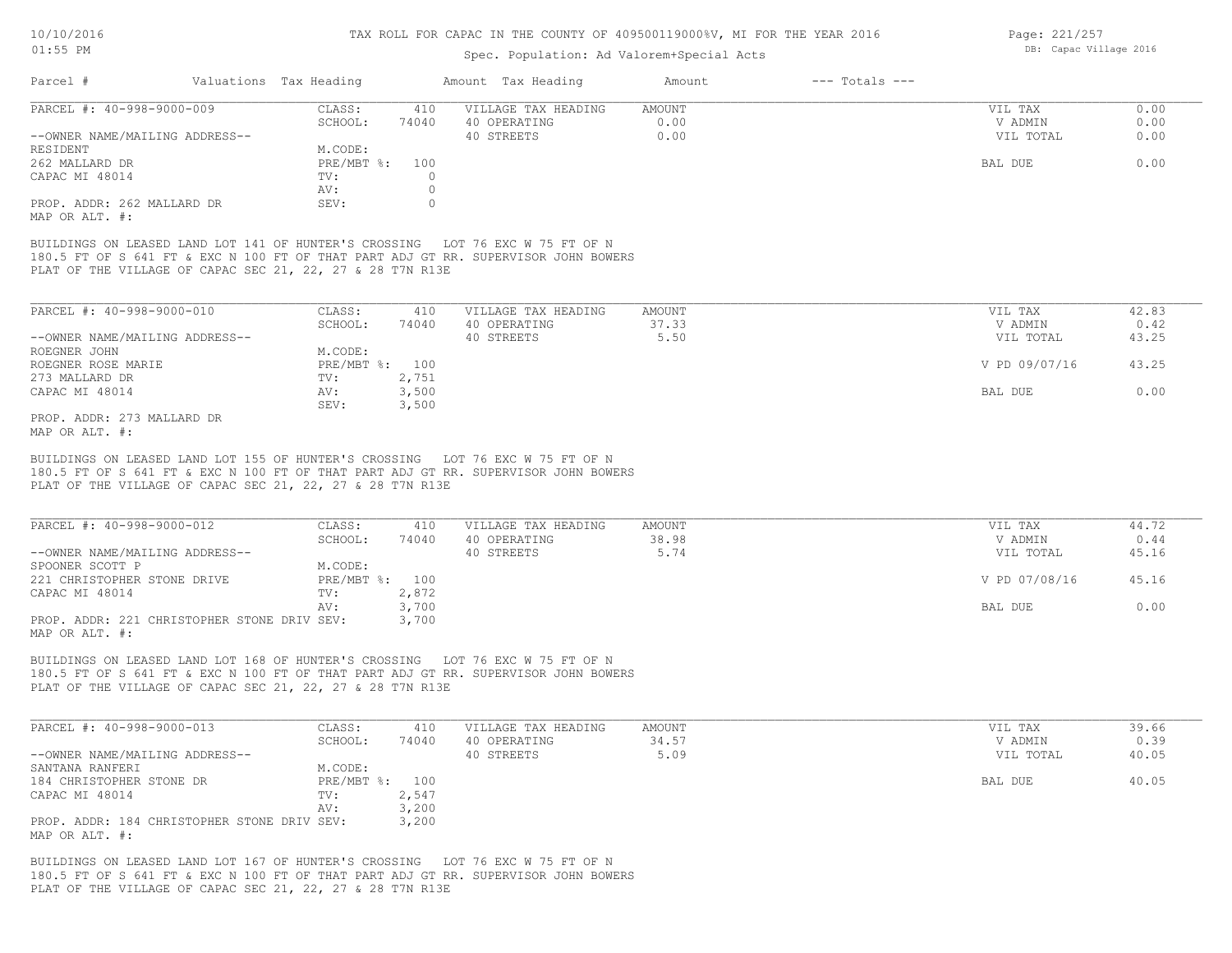| AT:22 RM                                                                                                                                                                                                                         |                        | Spec. Population: Ad Valorem+Special Acts |        |                    | np. capac vittage culu |       |
|----------------------------------------------------------------------------------------------------------------------------------------------------------------------------------------------------------------------------------|------------------------|-------------------------------------------|--------|--------------------|------------------------|-------|
| Parcel #                                                                                                                                                                                                                         | Valuations Tax Heading | Amount Tax Heading                        | Amount | $---$ Totals $---$ |                        |       |
| PARCEL #: 40-998-9000-014                                                                                                                                                                                                        | CLASS:<br>410          | VILLAGE TAX HEADING                       | AMOUNT |                    | VIL TAX                | 42.83 |
|                                                                                                                                                                                                                                  | SCHOOL:<br>74040       | 40 OPERATING                              | 37.33  |                    | V ADMIN                | 0.42  |
| --OWNER NAME/MAILING ADDRESS--                                                                                                                                                                                                   |                        | 40 STREETS                                | 5.50   |                    | VIL TOTAL              | 43.25 |
| SCHOENROCK THOMAS                                                                                                                                                                                                                | M.CODE:                |                                           |        |                    |                        |       |
| SCHOENROCK DOLORES                                                                                                                                                                                                               | PRE/MBT %: 100         |                                           |        |                    | V PD 09/26/16          | 43.25 |
| 171 CHRISTOPHER STONE DRIVE                                                                                                                                                                                                      | 2,751<br>TV:           |                                           |        |                    |                        |       |
| CAPAC MI 48014                                                                                                                                                                                                                   | AV:<br>3,400           |                                           |        |                    | BAL DUE                | 0.00  |
|                                                                                                                                                                                                                                  | SEV:<br>3,400          |                                           |        |                    |                        |       |
| PROP. ADDR: 171 CHRISTOPHER STONE DRIV                                                                                                                                                                                           |                        |                                           |        |                    |                        |       |
| MAP OR ALT. #:                                                                                                                                                                                                                   |                        |                                           |        |                    |                        |       |
| BUILDINGS ON LEASED LAND LOT 161 OF HUNTER'S CROSSING LOT 76 EXC W 75 FT OF N<br>180.5 FT OF S 641 FT & EXC N 100 FT OF THAT PART ADJ GT RR. SUPERVISOR JOHN BOWERS<br>PLAT OF THE VILLAGE OF CAPAC SEC 21, 22, 27 & 28 T7N R13E |                        |                                           |        |                    |                        |       |
| PARCEL #: 40-998-9000-015                                                                                                                                                                                                        | CLASS:<br>410          | VILLAGE TAX HEADING                       | AMOUNT |                    | VIL TAX                | 52.35 |
|                                                                                                                                                                                                                                  | SCHOOL:<br>74040       | 40 OPERATING                              | 45.63  |                    | V ADMIN                | 0.52  |
| --OWNER NAME/MAILING ADDRESS--                                                                                                                                                                                                   |                        | 40 STREETS                                | 6.72   |                    | VIL TOTAL              | 52.87 |
|                                                                                                                                                                                                                                  |                        |                                           |        |                    |                        |       |
| LANE OVAL LEE                                                                                                                                                                                                                    | M.CODE:                |                                           |        |                    |                        |       |
| LANE MARY                                                                                                                                                                                                                        | PRE/MBT %: 100         |                                           |        |                    | BAL DUE                | 52.87 |
| 226 CHRISTOPHER STONE DRIVE                                                                                                                                                                                                      | 3,362<br>TV:           |                                           |        |                    |                        |       |
| CAPAC MI 48014                                                                                                                                                                                                                   | AV:<br>4,200           |                                           |        |                    |                        |       |
|                                                                                                                                                                                                                                  | 4,200<br>SEV:          |                                           |        |                    |                        |       |
| PROP. ADDR: 226 CHRISTOPHER STONE DRIV<br>MAP OR ALT. #:                                                                                                                                                                         |                        |                                           |        |                    |                        |       |
| BUILDING ON LEASED LAND HUNTERS CROSSING LOT 175                                                                                                                                                                                 |                        |                                           |        |                    |                        |       |
| PARCEL #: 40-998-9000-017                                                                                                                                                                                                        | CLASS:<br>410          | VILLAGE TAX HEADING                       | AMOUNT |                    | VIL TAX                | 49.17 |
|                                                                                                                                                                                                                                  | SCHOOL:<br>74040       | 40 OPERATING                              | 42.86  |                    | V ADMIN                | 0.49  |
| --OWNER NAME/MAILING ADDRESS--                                                                                                                                                                                                   |                        | 40 STREETS                                | 6.31   |                    | VIL TOTAL              | 49.66 |
| ZWACK HARRIET                                                                                                                                                                                                                    | M.CODE:                |                                           |        |                    |                        |       |
| 237 MALLARD LN                                                                                                                                                                                                                   | PRE/MBT %: 100         |                                           |        |                    | V PD 07/15/16          | 49.66 |
| CAPAC MI 48014                                                                                                                                                                                                                   | 3,158<br>TV:           |                                           |        |                    |                        |       |
|                                                                                                                                                                                                                                  | 4,000<br>AV:           |                                           |        |                    | BAL DUE                | 0.00  |
|                                                                                                                                                                                                                                  | SEV:                   |                                           |        |                    |                        |       |
| PROP. ADDR: 237 MALLARD LN                                                                                                                                                                                                       | 4,000                  |                                           |        |                    |                        |       |
| MAP OR ALT. #:                                                                                                                                                                                                                   |                        |                                           |        |                    |                        |       |
| BUILDING ON LEASED LAND HUNTERS CROSSING LOT 161                                                                                                                                                                                 |                        |                                           |        |                    |                        |       |
| PARCEL #: 40-998-9000-018                                                                                                                                                                                                        | CLASS:<br>410          | VILLAGE TAX HEADING                       | AMOUNT |                    | VIL TAX                | 49.17 |
|                                                                                                                                                                                                                                  |                        |                                           |        |                    |                        |       |
|                                                                                                                                                                                                                                  | SCHOOL:<br>74040       | 40 OPERATING                              | 42.86  |                    | V ADMIN                | 0.49  |
| --OWNER NAME/MAILING ADDRESS--                                                                                                                                                                                                   |                        | 40 STREETS                                | 6.31   |                    | VIL TOTAL              | 49.66 |
| BURASINSKI MICHAEL                                                                                                                                                                                                               | M.CODE:                |                                           |        |                    |                        |       |
| 268 MALLARD LN                                                                                                                                                                                                                   | PRE/MBT %: 100         |                                           |        |                    | V PD 07/15/16          | 49.66 |
| CAPAC MI 48014                                                                                                                                                                                                                   | 3,158<br>TV:           |                                           |        |                    |                        |       |
|                                                                                                                                                                                                                                  | 4,000<br>AV:           |                                           |        |                    | BAL DUE                | 0.00  |
| PROP. ADDR: 268 MALLARD LN                                                                                                                                                                                                       | SEV:<br>4,000          |                                           |        |                    |                        |       |
|                                                                                                                                                                                                                                  |                        |                                           |        |                    |                        |       |

MAP OR ALT. #:

BUILDING ON LEASED LAND HUNTERS CROSSING LOT 142

Page: 222/257 DB: Capac Village 2016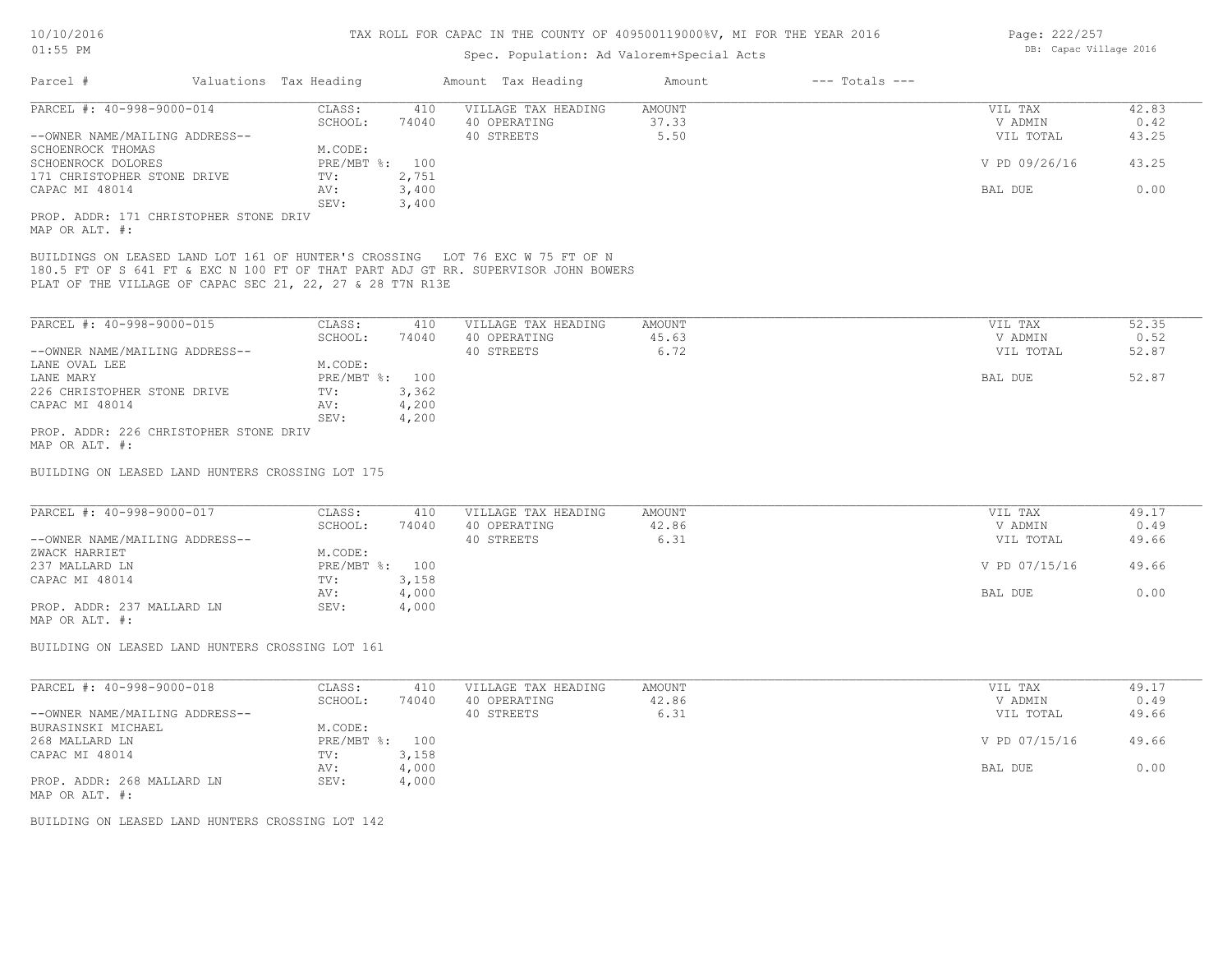# Spec. Population: Ad Valorem+Special Acts

|                                | Opec. Loparacron. ha varolem opecial held |                        |       |                     |        |                    |               |       |  |
|--------------------------------|-------------------------------------------|------------------------|-------|---------------------|--------|--------------------|---------------|-------|--|
| Parcel #                       |                                           | Valuations Tax Heading |       | Amount Tax Heading  | Amount | $---$ Totals $---$ |               |       |  |
| PARCEL #: 40-998-9000-019      |                                           | CLASS:                 | 410   | VILLAGE TAX HEADING | AMOUNT |                    | VIL TAX       | 49.17 |  |
|                                |                                           | SCHOOL:                | 74040 | 40 OPERATING        | 42.86  |                    | V ADMIN       | 0.49  |  |
| --OWNER NAME/MAILING ADDRESS-- |                                           |                        |       | 40 STREETS          | 6.31   |                    | VIL TOTAL     | 49.66 |  |
| ZOCHOWSKI MARY                 |                                           | M.CODE:                |       |                     |        |                    |               |       |  |
| 139 SOUAB DR.                  |                                           | PRE/MBT %: 100         |       |                     |        |                    | V PD 08/24/16 | 49.66 |  |
| CAPAC MI 48014                 |                                           | TV:                    | 3,158 |                     |        |                    |               |       |  |
|                                |                                           | AV:                    | 4,000 |                     |        |                    | BAL DUE       | 0.00  |  |

MAP OR ALT. #:

BUILDING ON LEASED LAND HUNTERS CROSSING LOT 193

PROP. ADDR: 139 SQUAB DR SEV: 4,000

| 74040<br>SCHOOL:<br>40 OPERATING<br>47.01<br>6.92<br>40 STREETS | V ADMIN<br>VIL TOTAL | 0.53<br>54.46 |
|-----------------------------------------------------------------|----------------------|---------------|
| --OWNER NAME/MAILING ADDRESS--                                  |                      |               |
|                                                                 |                      |               |
| M.CODE:<br>FISH JOHN W                                          |                      |               |
| PRE/MBT %: 100<br>FISH VALERIE                                  | V PD 09/16/16        | 54.46         |
| 3,464<br>291 CHRISTOPHER STONE DR.<br>TV:                       |                      |               |
| 4,400<br>CAPAC MI 48014<br>AV:                                  | BAL DUE              | 0.00          |
| SEV:<br>4,400                                                   |                      |               |

AV: 4,000 BAL DUE 0.00

MAP OR ALT. #: PROP. ADDR: 291 CHRISTOPHER STONE DRIV

BUILDINGS ON LEASED LAND HUNTERS CROSSING LOT#118

| PARCEL #: 40-998-9000-101      | CLASS:         | 410   | VILLAGE TAX HEADING | AMOUNT | VIL TAX       | 39.66 |
|--------------------------------|----------------|-------|---------------------|--------|---------------|-------|
|                                | SCHOOL:        | 74040 | 40 OPERATING        | 34.57  | V ADMIN       | 0.39  |
| --OWNER NAME/MAILING ADDRESS-- |                |       | 40 STREETS          | 5.09   | VIL TOTAL     | 40.05 |
| LIPSKY PATRICIA                | M.CODE:        |       |                     |        |               |       |
| 280 QUAIL RIDGE                | PRE/MBT %: 100 |       |                     |        | V PD 07/08/16 | 40.05 |
| CAPAC MI 48014                 | TV:            | 2,547 |                     |        |               |       |
|                                | AV:            | 3,200 |                     |        | BAL DUE       | 0.00  |
| PROP. ADDR: 280 QUAIL RIDGE    | SEV:           | 3,200 |                     |        |               |       |
|                                |                |       |                     |        |               |       |

MAP OR ALT. #:

BUILDINGS ON LEASED LAND HUNTERS CROSSING LOT 101

| PARCEL #: 40-998-9000-190      | CLASS:     | 410   | VILLAGE TAX HEADING | AMOUNT | VIL TAX   | 53.93 |
|--------------------------------|------------|-------|---------------------|--------|-----------|-------|
|                                | SCHOOL:    | 74040 | 40 OPERATING        | 47.01  | V ADMIN   | 0.53  |
| --OWNER NAME/MAILING ADDRESS-- |            |       | 40 STREETS          | 6.92   | VIL TOTAL | 54.46 |
| LAAKSO DARREN                  | M.CODE:    |       |                     |        |           |       |
| LAAKSO SHARON                  | PRE/MBT %: |       |                     |        | BAL DUE   | 54.46 |
| 108 WHITETAIL DR.              | TV:        | 3,464 |                     |        |           |       |
| CAPAC MI 48014                 | AV:        | 4,300 |                     |        |           |       |
|                                | SEV:       | 4,300 |                     |        |           |       |
| PROP. ADDR: 108 WHITETAIL DR.  |            |       |                     |        |           |       |

MAP OR ALT. #:

BUILDIND'S ON LEASED LAND HUNTERS CROSSING LOT 190

Page: 223/257 DB: Capac Village 2016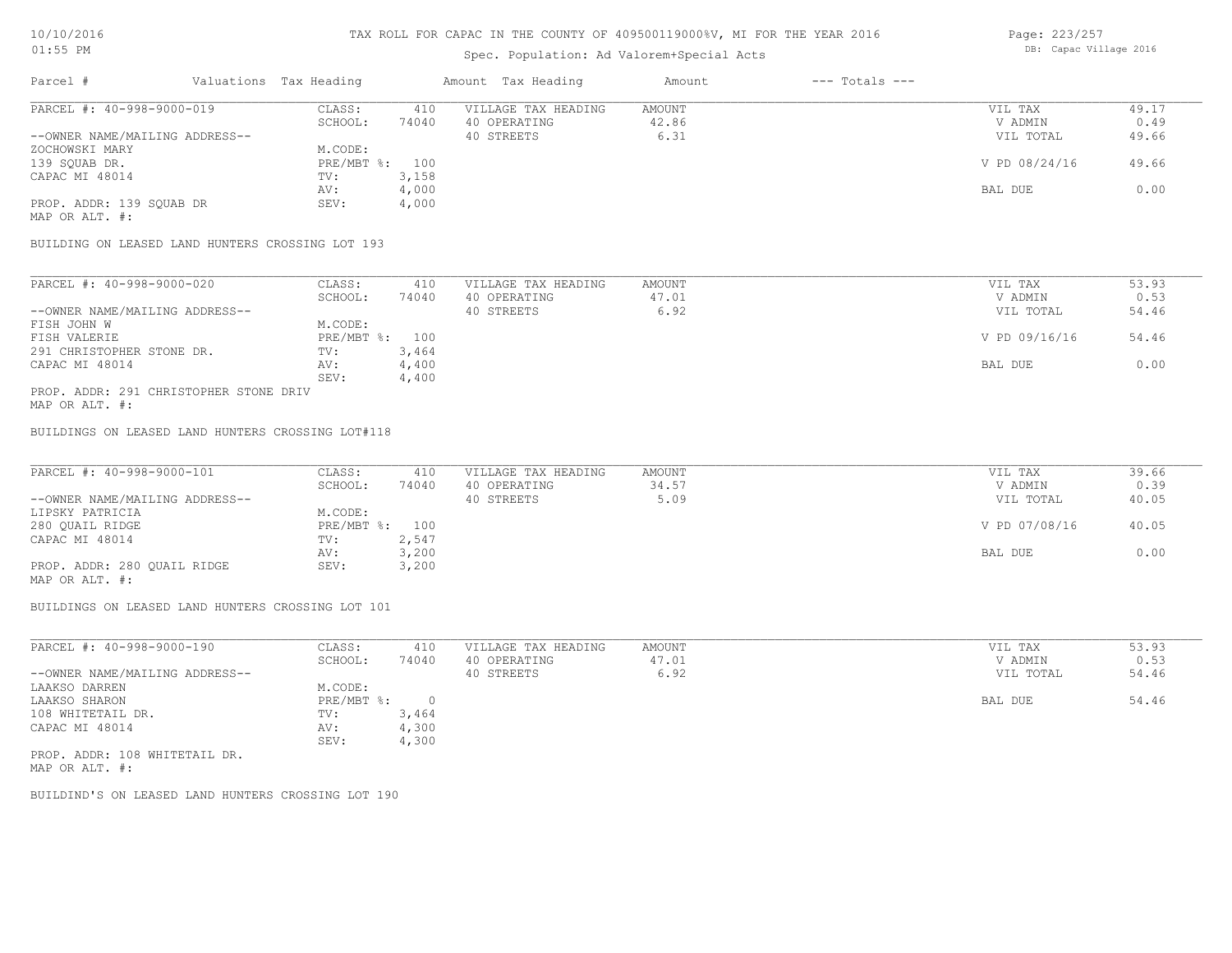#### TAX ROLL FOR CAPAC IN THE COUNTY OF 409500119000%V, MI FOR THE YEAR 2016

# Spec. Population: Ad Valorem+Special Acts

| Page: 224/257 |                        |  |
|---------------|------------------------|--|
|               | DB: Capac Village 2016 |  |

| Parcel #                                                                                                                                                                                                                  | Valuations Tax Heading |                                                                                                                                   | Amount Tax Heading                                | Amount<br>$---$ Totals $---$ |                                                             |                                            |
|---------------------------------------------------------------------------------------------------------------------------------------------------------------------------------------------------------------------------|------------------------|-----------------------------------------------------------------------------------------------------------------------------------|---------------------------------------------------|------------------------------|-------------------------------------------------------------|--------------------------------------------|
| PARCEL #: 40-999-0002-001<br>--OWNER NAME/MAILING ADDRESS--<br>T-MOBILE CENTRAL LLC<br>T-MOBILE<br>PROPERTY TAX DEPARTMENT<br>12920 SE 38TH ST.<br>BELLEVUE WA 98006<br>PROP. ADDR:<br>MAP OR ALT. #:<br>PERSONALPROPERTY |                        | CLASS:<br>251<br>SCHOOL:<br>74040<br>M.CODE:<br>PRE/MBT %: 100<br>45,400<br>TV:<br>45,400<br>AV:<br>SEV:<br>45,400                | VILLAGE TAX HEADING<br>40 OPERATING<br>40 STREETS | AMOUNT<br>616.21<br>90.80    | VIL TAX<br>V ADMIN<br>VIL TOTAL<br>V PD 09/12/16<br>BAL DUE | 707.01<br>7.07<br>714.08<br>714.08<br>0.00 |
| PARCEL #: 40-999-0002-100<br>--OWNER NAME/MAILING ADDRESS--<br>UNIFI EQUIPMENT FINANCE INC.<br>3893 RESEARCH PARK DR<br>ANN ARBOR MI 48108<br>PROP. ADDR:<br>MAP OR ALT. #:<br>PERSONAL PROPERTY                          |                        | CLASS:<br>251<br>SCHOOL:<br>74040<br>M.CODE:<br>$PRE/MBT$ $\div$<br>100<br>$\circ$<br>TV:<br>$\circ$<br>AV:<br>SEV:<br>$\circ$    | VILLAGE TAX HEADING<br>40 OPERATING<br>40 STREETS | AMOUNT<br>0.00<br>0.00       | VIL TAX<br>V ADMIN<br>VIL TOTAL<br>BAL DUE                  | 0.00<br>0.00<br>0.00<br>0.00               |
| PARCEL #: 40-999-0002-200<br>--OWNER NAME/MAILING ADDRESS--<br>HP FININCIAL SERVICES<br>P.O. BOX 251209<br>PLANO TX 75025-1209<br>PROP. ADDR:<br>MAP OR ALT. #:<br>PERSONAL PROPERTY                                      |                        | CLASS:<br>251<br>SCHOOL:<br>74040<br>M.CODE:<br>PRE/MBT %:<br>100<br>$\circ$<br>TV:<br>$\circ$<br>AV:<br>SEV:<br>$\circ$          | VILLAGE TAX HEADING<br>40 OPERATING<br>40 STREETS | AMOUNT<br>0.00<br>0.00       | VIL TAX<br>V ADMIN<br>VIL TOTAL<br>BAL DUE                  | 0.00<br>0.00<br>0.00<br>0.00               |
| PARCEL #: 40-999-0004-000<br>--OWNER NAME/MAILING ADDRESS--<br>CAPAC CHIROPRACTIC CLINIC<br>116 N MAIN ST<br>CAPAC MI 48014<br>PROP. ADDR: 116 N MAIN ST<br>MAP OR ALT. #:<br>PERSONAL PROPERTY                           |                        | CLASS:<br>251<br>SCHOOL:<br>74040<br>M.CODE:<br>$PRE/MBT$ %:<br>100<br>$\circ$<br>TV:<br>$\circ$<br>AV:<br>SEV:<br>$\overline{0}$ | VILLAGE TAX HEADING<br>40 OPERATING<br>40 STREETS | AMOUNT<br>0.00<br>0.00       | VIL TAX<br>V ADMIN<br>VIL TOTAL<br>BAL DUE                  | 0.00<br>0.00<br>0.00<br>0.00               |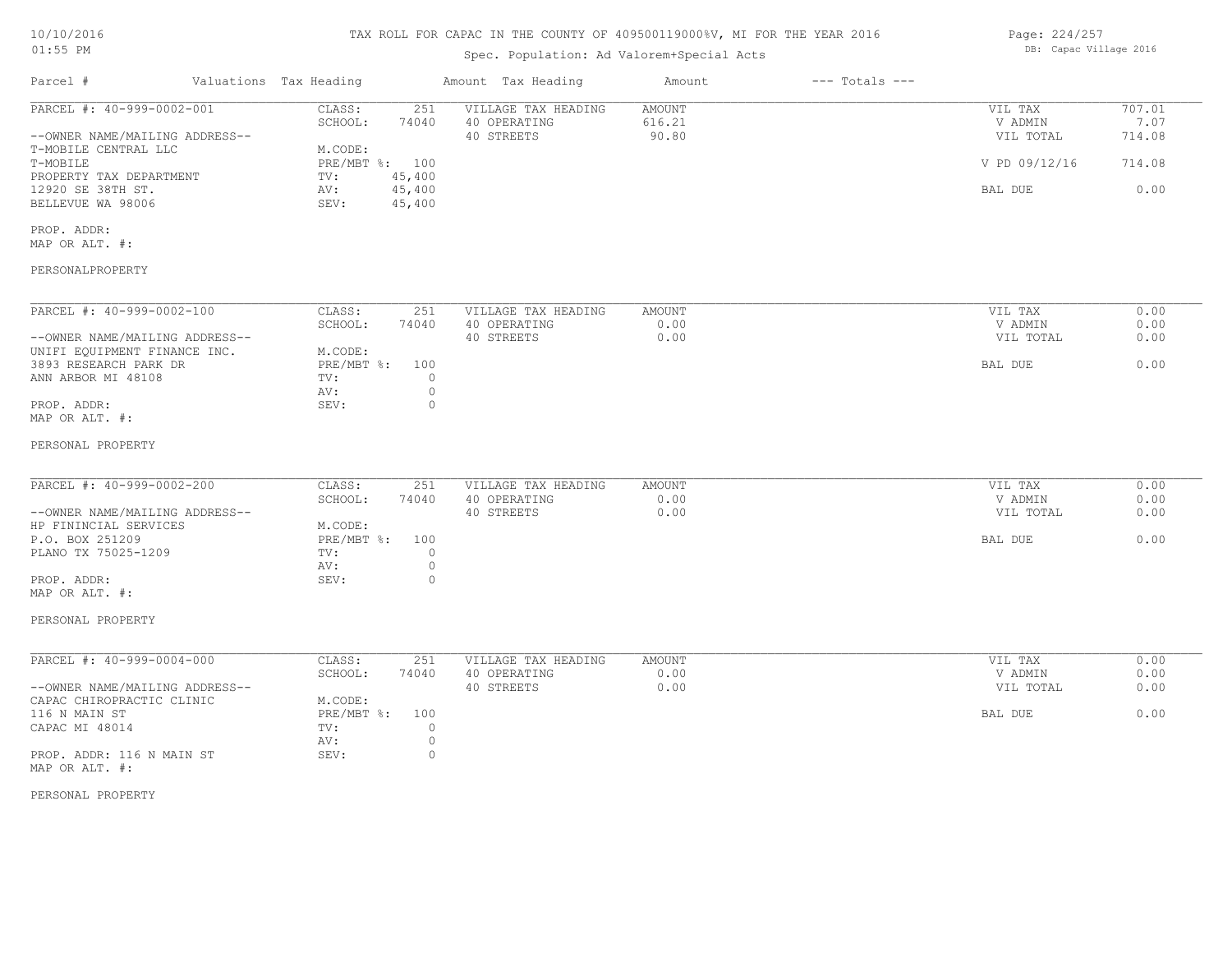# TAX ROLL FOR CAPAC IN THE COUNTY OF 409500119000%V, MI FOR THE YEAR 2016

# Spec. Population: Ad Valorem+Special Acts

Page: 225/257 DB: Capac Village 2016

| Parcel #                                                                                                               | Valuations Tax Heading |                                                              |                                          | Amount Tax Heading                                | Amount                  | $---$ Totals $---$ |                                                             |                                         |
|------------------------------------------------------------------------------------------------------------------------|------------------------|--------------------------------------------------------------|------------------------------------------|---------------------------------------------------|-------------------------|--------------------|-------------------------------------------------------------|-----------------------------------------|
| PARCEL #: 40-999-0004-100<br>--OWNER NAME/MAILING ADDRESS--<br>SUPERIOR AUTO REPAIR<br>104 E MILL ST<br>CAPAC MI 48014 |                        | CLASS:<br>SCHOOL:<br>M.CODE:<br>PRE/MBT %: 100<br>TV:<br>AV: | 251<br>74040<br>3,500<br>3,500           | VILLAGE TAX HEADING<br>40 OPERATING<br>40 STREETS | AMOUNT<br>47.50<br>7.00 |                    | VIL TAX<br>V ADMIN<br>VIL TOTAL<br>V PD 09/12/16<br>BAL DUE | 54.50<br>0.54<br>55.04<br>55.04<br>0.00 |
| PROP. ADDR: 104 E MILL STREET<br>MAP OR ALT. #:<br>PERSONAL PROPERTY                                                   |                        | SEV:                                                         | 3,500                                    |                                                   |                         |                    |                                                             |                                         |
| PARCEL #: 40-999-0005-000                                                                                              |                        | CLASS:                                                       | 251                                      | VILLAGE TAX HEADING                               | AMOUNT                  |                    | VIL TAX                                                     | 0.00                                    |
| --OWNER NAME/MAILING ADDRESS--                                                                                         |                        | SCHOOL:                                                      | 74040                                    | 40 OPERATING<br>40 STREETS                        | 0.00<br>0.00            |                    | V ADMIN<br>VIL TOTAL                                        | 0.00<br>0.00                            |
| LOUIE'S FAMILY RESTAURANT<br>560 N MAIN ST<br>CAPAC MI 48014-3150                                                      |                        | M.CODE:<br>PRE/MBT %:<br>TV:<br>AV:                          | 100<br>$\circ$<br>$\circ$                |                                                   |                         |                    | BAL DUE                                                     | 0.00                                    |
| PROP. ADDR: 560 N MAIN ST<br>MAP OR ALT. #:                                                                            |                        | SEV:                                                         | $\circ$                                  |                                                   |                         |                    |                                                             |                                         |
| PERSONAL PROPERTY                                                                                                      |                        |                                                              |                                          |                                                   |                         |                    |                                                             |                                         |
| PARCEL #: 40-999-0006-000                                                                                              |                        | CLASS:<br>SCHOOL:                                            | 251<br>74040                             | VILLAGE TAX HEADING<br>40 OPERATING               | AMOUNT<br>0.00          |                    | VIL TAX<br>V ADMIN                                          | 0.00<br>0.00                            |
| --OWNER NAME/MAILING ADDRESS--<br>SDS PHAMACY                                                                          |                        | M.CODE:                                                      |                                          | 40 STREETS                                        | 0.00                    |                    | VIL TOTAL                                                   | 0.00                                    |
| CAPAC PHARMACY<br>25 S MAIN ST<br>YALE MI 48097                                                                        |                        | PRE/MBT %:<br>TV:<br>AV:<br>SEV:                             | 100<br>$\circ$<br>$\circ$<br>$\circ$     |                                                   |                         |                    | BAL DUE                                                     | 0.00                                    |
| PROP. ADDR: 136 N MAIN ST<br>MAP OR ALT. #:                                                                            |                        |                                                              |                                          |                                                   |                         |                    |                                                             |                                         |
| PERSONAL PROPERTY                                                                                                      |                        |                                                              |                                          |                                                   |                         |                    |                                                             |                                         |
| PARCEL #: 40-999-0010-001                                                                                              |                        | CLASS:<br>SCHOOL:                                            | 002<br>74040                             | VILLAGE TAX HEADING<br>40 OPERATING               | AMOUNT<br>0.00          |                    | VIL TAX<br>V ADMIN                                          | 0.00<br>0.00                            |
| --OWNER NAME/MAILING ADDRESS--<br>M G FOOD & GAS INC.                                                                  |                        | M.CODE:                                                      |                                          | 40 STREETS                                        | 0.00                    |                    | VIL TOTAL                                                   | 0.00                                    |
| MARATHON GAS STATION<br>201 N MAIN<br>CAPAC MI 48014                                                                   |                        | PRE/MBT %:<br>TV:<br>AV:<br>SEV:                             | 100<br>$\circ$<br>$\circ$<br>$\mathbb O$ |                                                   |                         |                    | BAL DUE                                                     | 0.00                                    |
| PROP. ADDR: 201 N MAIN<br>MAP OR ALT. #:                                                                               |                        |                                                              |                                          |                                                   |                         |                    |                                                             |                                         |

PERSONAL PROPERTY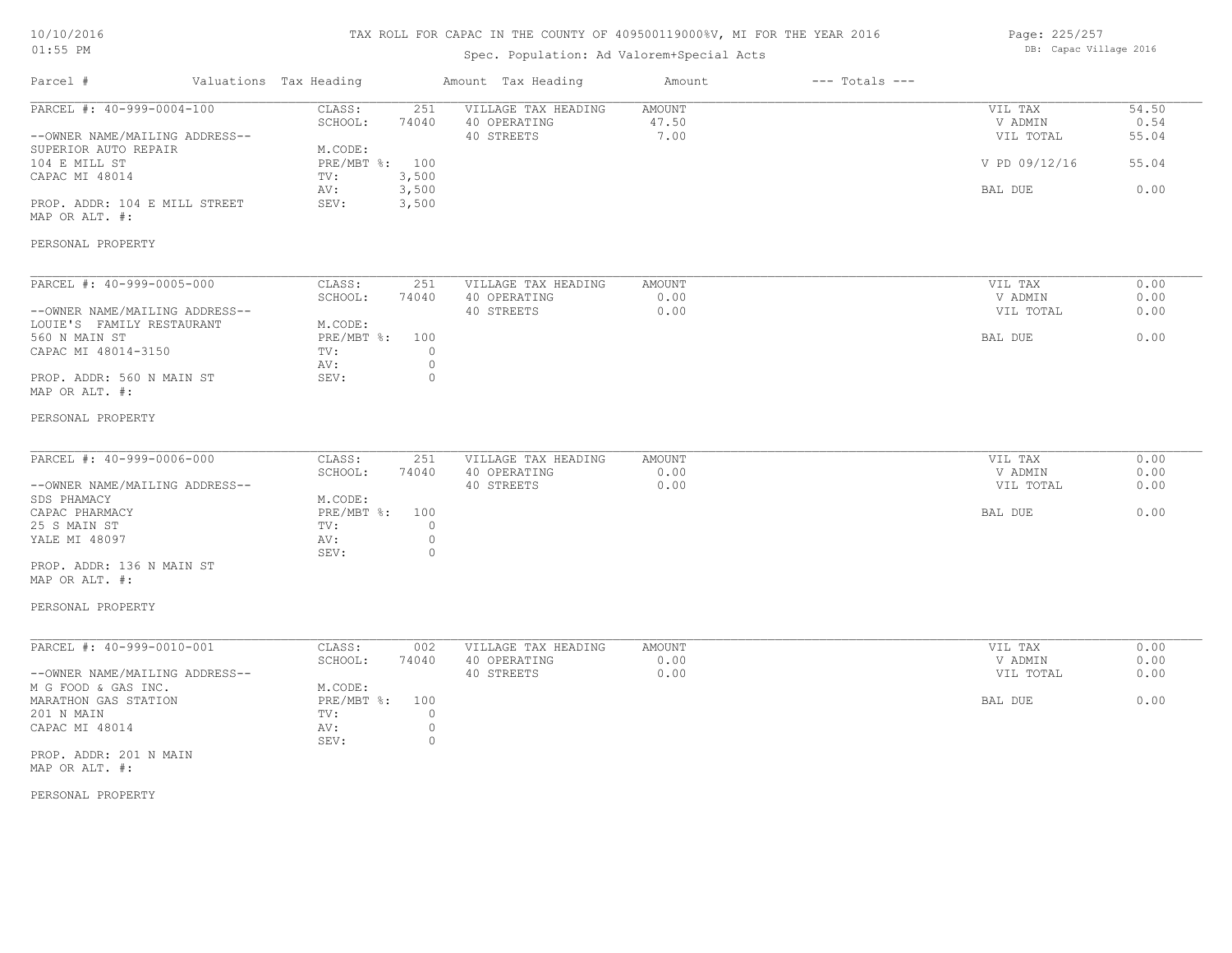# TAX ROLL FOR CAPAC IN THE COUNTY OF 409500119000%V, MI FOR THE YEAR 2016

# Spec. Population: Ad Valorem+Special Acts

| Parcel #<br>PARCEL #: 40-999-0016-035 | Valuations Tax Heading | Amount Tax Heading |       | Amount              | $---$ Totals $---$ |  |           |      |
|---------------------------------------|------------------------|--------------------|-------|---------------------|--------------------|--|-----------|------|
|                                       |                        | CLASS:             | 251   | VILLAGE TAX HEADING | AMOUNT             |  | VIL TAX   | 0.00 |
|                                       |                        | SCHOOL:            | 74040 | 40 OPERATING        | 0.00               |  | V ADMIN   | 0.00 |
| --OWNER NAME/MAILING ADDRESS--        |                        |                    |       | 40 STREETS          | 0.00               |  | VIL TOTAL | 0.00 |
| LOGICALEASE, LLC                      |                        | M.CODE:            |       |                     |                    |  |           |      |
| ADVANCE PROPERTY TAX COMPLIANCE       |                        | PRE/MBT %: 100     |       |                     |                    |  | BAL DUE   | 0.00 |
| 1611 N INTERSTATE 35E STE 428         |                        | TV:                |       |                     |                    |  |           |      |
| CARROLLTON TX 75006-8616              |                        | AV:                |       |                     |                    |  |           |      |
|                                       |                        | SEV:               |       |                     |                    |  |           |      |
|                                       |                        |                    |       |                     |                    |  |           |      |

MAP OR ALT. #: PROP. ADDR:

# PERSONAL PROPERTY

| PARCEL #: 40-999-0017-100      | CLASS:     | 251   | VILLAGE TAX HEADING | AMOUNT | 0.00<br>VIL TAX   |  |
|--------------------------------|------------|-------|---------------------|--------|-------------------|--|
|                                | SCHOOL:    | 74040 | 40 OPERATING        | 0.00   | 0.00<br>V ADMIN   |  |
| --OWNER NAME/MAILING ADDRESS-- |            |       | 40 STREETS          | 0.00   | 0.00<br>VIL TOTAL |  |
| COCA-COLA COMPANY              | M.CODE:    |       |                     |        |                   |  |
| PROPERTY TAX DEPT              | PRE/MBT %: | 100   |                     |        | 0.00<br>BAL DUE   |  |
| PO BOX 4440                    | TV:        |       |                     |        |                   |  |
| BRANDON FL 33509-4440          | AV:        |       |                     |        |                   |  |
|                                | SEV:       |       |                     |        |                   |  |
| PROP. ADDR:                    |            |       |                     |        |                   |  |

MAP OR ALT. #:

#### PERSONAL PROPERTY

| PARCEL #: 40-999-0018-000      | CLASS:     | 002   | VILLAGE TAX HEADING | AMOUNT | VIL TAX   | 0.00 |
|--------------------------------|------------|-------|---------------------|--------|-----------|------|
|                                |            |       |                     |        |           |      |
|                                | SCHOOL:    | 74040 | 40 OPERATING        | 0.00   | V ADMIN   | 0.00 |
| --OWNER NAME/MAILING ADDRESS-- |            |       | 40 STREETS          | 0.00   | VIL TOTAL | 0.00 |
| BARB'S BOOKKEEPING & TAX       | M.CODE:    |       |                     |        |           |      |
| 109 S MAIN ST                  | PRE/MBT %: | 100   |                     |        | BAL DUE   | 0.00 |
| CAPAC MI 48014                 | TV:        |       |                     |        |           |      |
|                                | AV:        |       |                     |        |           |      |
| PROP. ADDR: 109 S MAIN ST      | SEV:       |       |                     |        |           |      |

#### PERSONAL PROPERTY

MAP OR ALT. #:

| PARCEL #: 40-999-0021-050      | CLASS:       | 002   | VILLAGE TAX HEADING | AMOUNT | VIL TAX   | 0.00 |
|--------------------------------|--------------|-------|---------------------|--------|-----------|------|
|                                | SCHOOL:      | 74040 | 40 OPERATING        | 0.00   | V ADMIN   | 0.00 |
| --OWNER NAME/MAILING ADDRESS-- |              |       | 40 STREETS          | 0.00   | VIL TOTAL | 0.00 |
| SPIFFY KLEAN                   | M.CODE:      |       |                     |        |           |      |
| 138 N MAIN ST                  | $PRE/MBT$ %: | 100   |                     |        | BAL DUE   | 0.00 |
| CAPAC MI 48014                 | TV:          |       |                     |        |           |      |
|                                | AV:          |       |                     |        |           |      |
| PROP. ADDR: 138 N MAIN ST      | SEV:         |       |                     |        |           |      |
| MAP OR ALT. #:                 |              |       |                     |        |           |      |

PERSONAL PROPERTY

Page: 226/257 DB: Capac Village 2016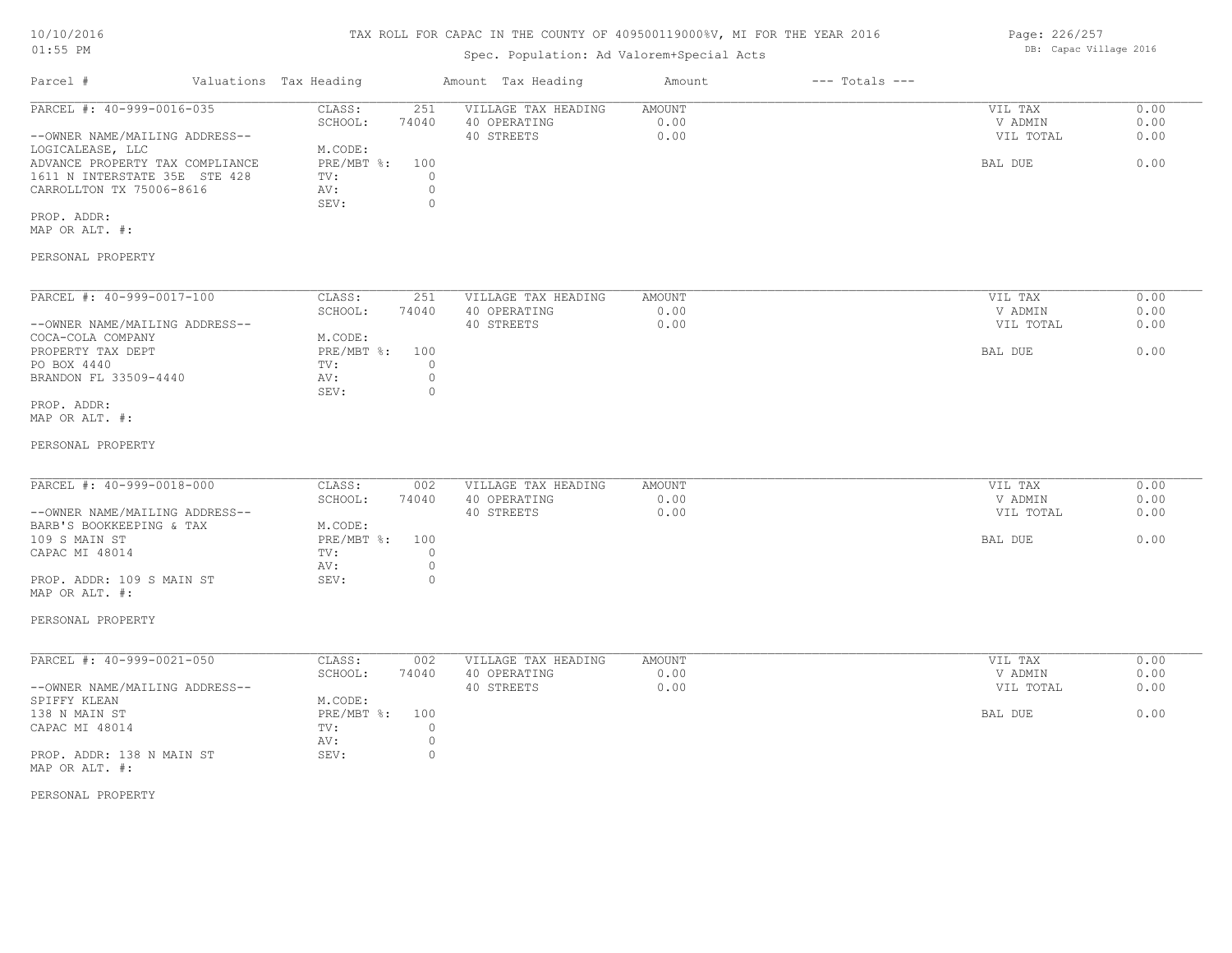# Spec. Population: Ad Valorem+Special Acts

| Page: 227/257 |                        |  |
|---------------|------------------------|--|
|               | DB: Capac Village 2016 |  |

| Parcel #                                                                                                                                                                                                                      | Valuations Tax Heading                                                                                                                    | Amount Tax Heading                                                                 | Amount                                 | $---$ Totals $---$ |                                                             |                                                       |
|-------------------------------------------------------------------------------------------------------------------------------------------------------------------------------------------------------------------------------|-------------------------------------------------------------------------------------------------------------------------------------------|------------------------------------------------------------------------------------|----------------------------------------|--------------------|-------------------------------------------------------------|-------------------------------------------------------|
| PARCEL #: $40-999-0022-000$<br>--OWNER NAME/MAILING ADDRESS--<br>CONSUMERS POWER<br>EP-10 PROPERTY TAX<br>ONE ENERGY PLAZA<br>JACKSON MI 49201-9938<br>PROP. ADDR: 3201 E COURT STREET<br>MAP OR ALT. #:<br>PERSONAL PROPERTY | CLASS:<br>551<br>SCHOOL:<br>74040<br>M.CODE:<br>$\overline{0}$<br>$PRE/MBT$ $\div$<br>TV:<br>353,700<br>353,700<br>AV:<br>SEV:<br>353,700 | VILLAGE TAX HEADING<br>40 OPERATING<br>40 STREETS                                  | <b>AMOUNT</b><br>4,800.77<br>707.40    |                    | VIL TAX<br>V ADMIN<br>VIL TOTAL<br>V PD 09/02/16<br>BAL DUE | 5,508.17<br>55.08<br>5,563.25<br>5,563.25<br>0.00     |
|                                                                                                                                                                                                                               |                                                                                                                                           |                                                                                    |                                        |                    |                                                             | 0.00                                                  |
| PARCEL #: 40-999-0023-002<br>--OWNER NAME/MAILING ADDRESS--<br>MAIN STREET VILLA<br>512 N MAIN<br>CAPAC MI 48014<br>PROP. ADDR: 512 N MAIN<br>MAP OR ALT. #:                                                                  | CLASS:<br>251<br>SCHOOL:<br>74040<br>M.CODE:<br>$PRE/MBT$ $\div$<br>100<br>TV:<br>AV:<br>SEV:                                             | VILLAGE TAX HEADING<br>40 OPERATING<br>40 STREETS<br>$\circ$<br>$\circ$<br>$\circ$ | AMOUNT<br>0.00<br>0.00                 |                    | VIL TAX<br>V ADMIN<br>VIL TOTAL<br>BAL DUE                  | 0.00<br>0.00<br>0.00                                  |
| PERSONAL PROPERTY                                                                                                                                                                                                             |                                                                                                                                           |                                                                                    |                                        |                    |                                                             |                                                       |
| PARCEL #: 40-999-0024-010<br>--OWNER NAME/MAILING ADDRESS--<br>HONDA OF AMERICA MFG.,<br>24000 HONDA PARKWAY<br>MARYSVILLE OH 43040<br>PROP. ADDR:<br>MAP OR ALT. #:<br>PERSONAL PROPERTY                                     | CLASS:<br>351<br>SCHOOL:<br>74040<br>M.CODE:<br>PRE/MBT %: 100<br>52,100<br>TV:<br>52,100<br>AV:<br>52,100<br>SEV:                        | VILLAGE TAX HEADING<br>40 OPERATING<br>40 STREETS                                  | <b>AMOUNT</b><br>707.15<br>104.20      |                    | VIL TAX<br>V ADMIN<br>VIL TOTAL<br>V PD 09/16/16<br>BAL DUE | 811.35<br>8.11<br>819.46<br>819.46<br>0.00            |
| PARCEL #: 40-999-0025-000<br>--OWNER NAME/MAILING ADDRESS--<br>DTE ELECTRIC COMPANY<br>PROPERTY TAX DEPARTMENT<br>P.O.BOX 33017<br>DETROIT MI 48232<br>PROP. ADDR: 351 W MEIER ST<br>MAP OR ALT. #:<br>PERSONAL PROPERTY      | CLASS:<br>551<br>SCHOOL:<br>74040<br>M.CODE:<br>$PRE/MBT$ $\div$<br>$\overline{0}$<br>915,000<br>TV:<br>915,000<br>AV:<br>SEV:<br>915,000 | VILLAGE TAX HEADING<br>40 OPERATING<br>40 STREETS                                  | <b>AMOUNT</b><br>12,419.29<br>1,830.00 |                    | VIL TAX<br>V ADMIN<br>VIL TOTAL<br>V PD 08/22/16<br>BAL DUE | 14,249.29<br>142.49<br>14,391.78<br>14,391.78<br>0.00 |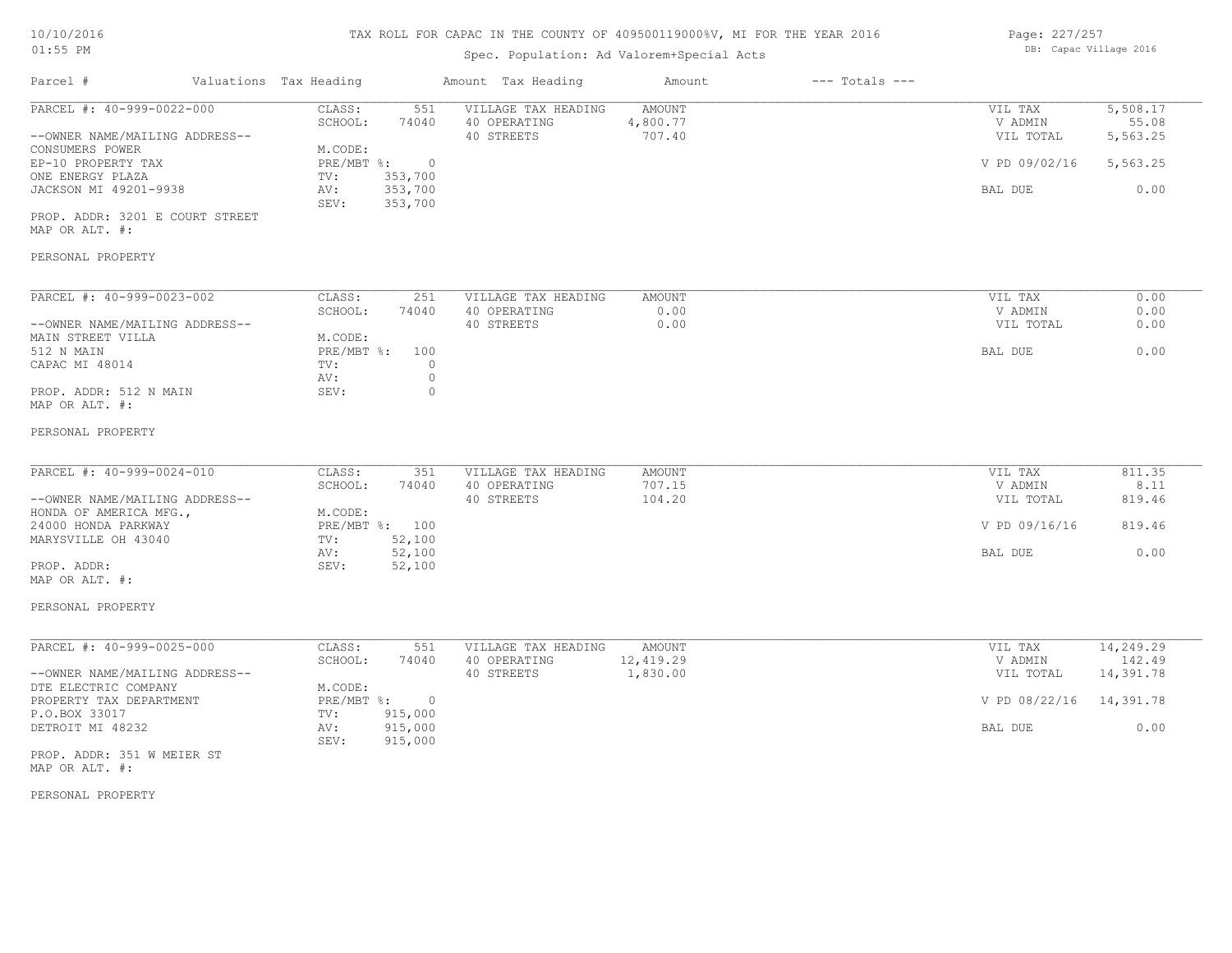# TAX ROLL FOR CAPAC IN THE COUNTY OF 409500119000%V, MI FOR THE YEAR 2016

# Spec. Population: Ad Valorem+Special Acts

| Parcel #<br>PARCEL #: 40-999-0026-010 | Valuations Tax Heading |            | Amount Tax Heading  | Amount       | $---$ Totals $---$ |         |           |      |
|---------------------------------------|------------------------|------------|---------------------|--------------|--------------------|---------|-----------|------|
|                                       | CLASS:                 | 002        | VILLAGE TAX HEADING | AMOUNT       |                    | VIL TAX | 0.00      |      |
|                                       |                        | SCHOOL:    | 74040               | 40 OPERATING | 0.00               |         | V ADMIN   | 0.00 |
| --OWNER NAME/MAILING ADDRESS--        |                        |            |                     | 40 STREETS   | 0.00               |         | VIL TOTAL | 0.00 |
| ENBRIDGE ENERGY COMPANY, INC          |                        | M.CODE:    |                     |              |                    |         |           |      |
| DUFF & PHELPS                         |                        | PRE/MBT %: |                     |              |                    |         | BAL DUE   | 0.00 |
| P.O.BOX 2629                          |                        | TV:        |                     |              |                    |         |           |      |
| ADDISON TX 75001                      |                        | AV:        |                     |              |                    |         |           |      |
|                                       |                        | SEV:       |                     |              |                    |         |           |      |
| PROP. ADDR:                           |                        |            |                     |              |                    |         |           |      |
|                                       |                        |            |                     |              |                    |         |           |      |

MAP OR ALT. #:

## PERSONAL PROPERTY

| PARCEL #: 40-999-0027-001      | CLASS:     | 251   | VILLAGE TAX HEADING | AMOUNT | VIL TAX   | 0.00 |
|--------------------------------|------------|-------|---------------------|--------|-----------|------|
|                                | SCHOOL:    | 74040 | 40 OPERATING        | 0.00   | V ADMIN   | 0.00 |
| --OWNER NAME/MAILING ADDRESS-- |            |       | 40 STREETS          | 0.00   | VIL TOTAL | 0.00 |
| CAPAC AUTO REPAIR INC          | M.CODE:    |       |                     |        |           |      |
| 103 W MILL ST                  | PRE/MBT %: | 100   |                     |        | BAL DUE   | 0.00 |
| CAPAC MI 48014-3022            | TV:        |       |                     |        |           |      |
|                                | AV:        |       |                     |        |           |      |
| PROP. ADDR: 103 W MILL ST      | SEV:       |       |                     |        |           |      |
| MAP OR ALT. #:                 |            |       |                     |        |           |      |

#### PERSONAL PROPERTY

| PARCEL #: 40-999-0032-001      | CLASS:         | 251   | VILLAGE TAX HEADING | AMOUNT | VIL TAX   | 0.00 |
|--------------------------------|----------------|-------|---------------------|--------|-----------|------|
|                                | SCHOOL:        | 74040 | 40 OPERATING        | 0.00   | V ADMIN   | 0.00 |
| --OWNER NAME/MAILING ADDRESS-- |                |       | 40 STREETS          | 0.00   | VIL TOTAL | 0.00 |
| COMPASS TWO, LLC               | M.CODE:        |       |                     |        |           |      |
| CTMI, LLC                      | PRE/MBT %: 100 |       |                     |        | BAL DUE   | 0.00 |
| P.O. BOX 743068                | TV:            |       |                     |        |           |      |
| DALLAS TX 75374                | AV:            |       |                     |        |           |      |
|                                | SEV:           |       |                     |        |           |      |
| PROP. ADDR:                    |                |       |                     |        |           |      |

MAP OR ALT. #:

#### PERSONAL PROPERTY

| PARCEL #: 40-999-0033-000      | CLASS:       | 251   | VILLAGE TAX HEADING | AMOUNT | 0.00<br>VIL TAX   |
|--------------------------------|--------------|-------|---------------------|--------|-------------------|
|                                | SCHOOL:      | 74040 | 40 OPERATING        | 0.00   | 0.00<br>V ADMIN   |
| --OWNER NAME/MAILING ADDRESS-- |              |       | 40 STREETS          | 0.00   | 0.00<br>VIL TOTAL |
| CAPAC CONSTRUCTION CO INC      | M.CODE:      |       |                     |        |                   |
| P.O.BOX 388                    | $PRE/MBT$ %: | 100   |                     |        | 0.00<br>BAL DUE   |
| CAPAC MI 48014                 | TV:          |       |                     |        |                   |
|                                | AV:          |       |                     |        |                   |
| PROP. ADDR: 216 E HILL STREET  | SEV:         |       |                     |        |                   |
| MAP OR ALT. #:                 |              |       |                     |        |                   |

PERSONAL PROPERTY

Page: 228/257 DB: Capac Village 2016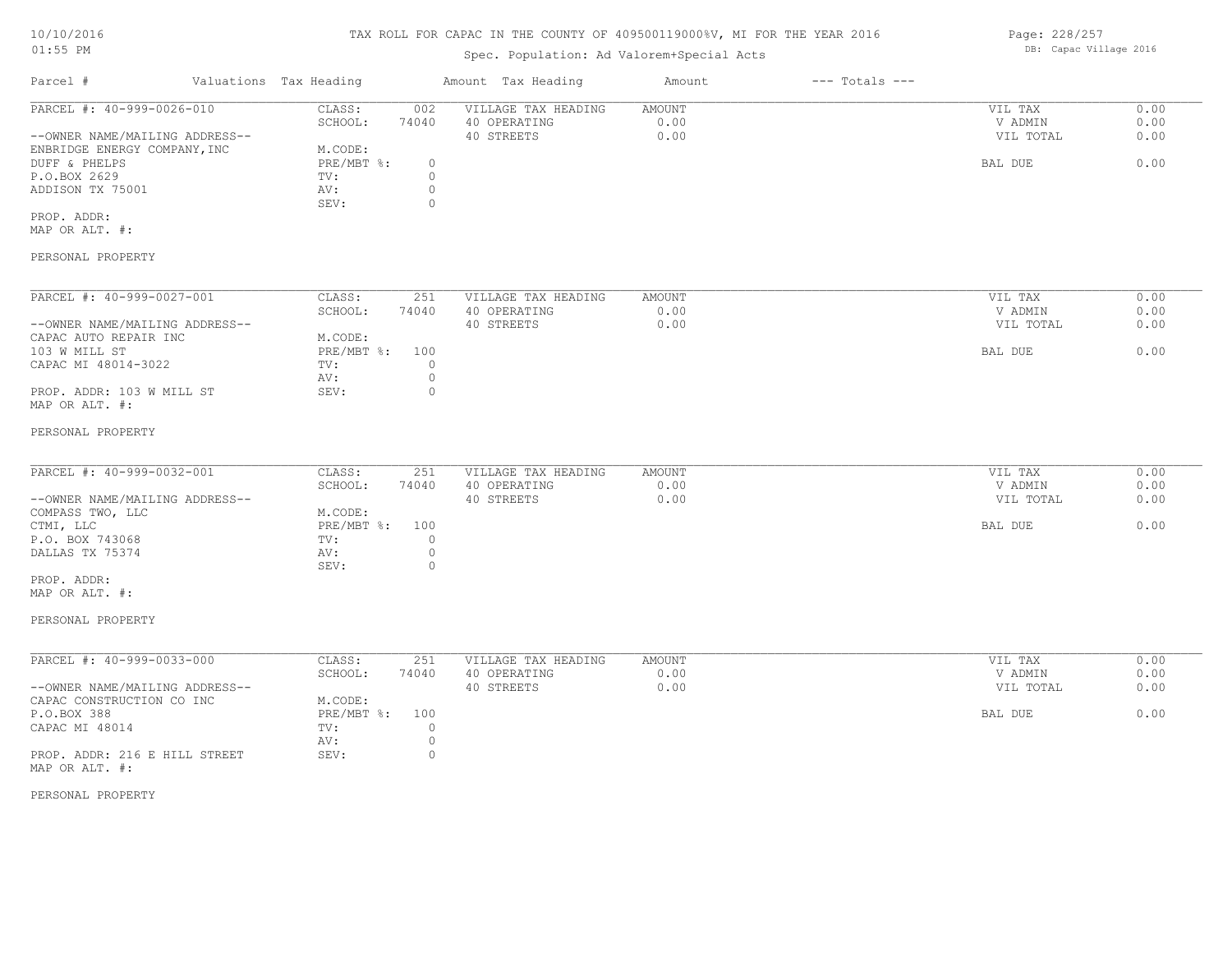# TAX ROLL FOR CAPAC IN THE COUNTY OF 409500119000%V, MI FOR THE YEAR 2016

# Spec. Population: Ad Valorem+Special Acts

| Parcel #                       | Valuations Tax Heading |       | Amount Tax Heading  | Amount | $---$ Totals $---$ |           |      |
|--------------------------------|------------------------|-------|---------------------|--------|--------------------|-----------|------|
| PARCEL #: 40-999-0044-000      | CLASS:                 | 251   | VILLAGE TAX HEADING | AMOUNT |                    | VIL TAX   | 0.00 |
|                                | SCHOOL:                | 74040 | 40 OPERATING        | 0.00   |                    | V ADMIN   | 0.00 |
| --OWNER NAME/MAILING ADDRESS-- |                        |       | 40 STREETS          | 0.00   |                    | VIL TOTAL | 0.00 |
| CAPAC FAMILY LAUNDRY           | M.CODE:                |       |                     |        |                    |           |      |
| MR.DANIEL L. MAROUARDT         | PRE/MBT %:             | 100   |                     |        |                    | BAL DUE   | 0.00 |
| 461 ELK LAKE DR                | TV:                    |       |                     |        |                    |           |      |
| ATTICA MI 48412-9807           | AV:                    |       |                     |        |                    |           |      |
|                                | SEV:                   |       |                     |        |                    |           |      |
| PROP. ADDR: 100 S MAIN ST      |                        |       |                     |        |                    |           |      |

MAP OR ALT. #:

# Default Legal Description

| PARCEL #: 40-999-0045-000      | CLASS:       | 251     | VILLAGE TAX HEADING | AMOUNT   | 3,454.09<br>VIL TAX       |
|--------------------------------|--------------|---------|---------------------|----------|---------------------------|
|                                | SCHOOL:      | 74040   | 40 OPERATING        | 3,010.49 | V ADMIN<br>34.54          |
| --OWNER NAME/MAILING ADDRESS-- |              |         | 40 STREETS          | 443.60   | 3,488.63<br>VIL TOTAL     |
| SUNRISE STORES #52             | M.CODE:      |         |                     |          |                           |
| 69245 BURKE DRIVE              | $PRE/MBT$ %: | 100     |                     |          | V PD 08/29/16<br>3,488.63 |
| RICHMOND MI 48062              | TV:          | 221,800 |                     |          |                           |
|                                | AV:          | 221,800 |                     |          | 0.00<br>BAL DUE           |
| PROP. ADDR: 120 S MAIN ST      | SEV:         | 221,800 |                     |          |                           |
| MAP OR ALT. #:                 |              |         |                     |          |                           |

#### PERSONAL PROPERTY

| PARCEL #: 40-999-0045-001      | CLASS:  | 251            | VILLAGE TAX HEADING | AMOUNT   | VIL TAX       | 1,931.05 |
|--------------------------------|---------|----------------|---------------------|----------|---------------|----------|
|                                | SCHOOL: | 74040          | 40 OPERATING        | 1,683.05 | V ADMIN       | 19.31    |
| --OWNER NAME/MAILING ADDRESS-- |         |                | 40 STREETS          | 248.00   | VIL TOTAL     | 1,950.36 |
| SUNRISE CAR WASH               | M.CODE: |                |                     |          |               |          |
| 69245 BURKE DR                 |         | PRE/MBT %: 100 |                     |          | V PD 08/29/16 | 1,950.36 |
| RICHMOND MI 48062              | TV:     | 124,000        |                     |          |               |          |
|                                | AV:     | 124,000        |                     |          | BAL DUE       | 0.00     |
| PROP. ADDR: 4334 N CAPAC RD    | SEV:    | 124,000        |                     |          |               |          |
| MAP OR ALT. #:                 |         |                |                     |          |               |          |

# PERSONAL PROPERTY

| PARCEL #: 40-999-0050-002            | CLASS:  | 251            | VILLAGE TAX HEADING | AMOUNT | VIL TAX       | 738.16 |
|--------------------------------------|---------|----------------|---------------------|--------|---------------|--------|
|                                      | SCHOOL: | 74040          | 40 OPERATING        | 643.36 | V ADMIN       | 7.38   |
| --OWNER NAME/MAILING ADDRESS--       |         |                | 40 STREETS          | 94.80  | VIL TOTAL     | 745.54 |
| ELIZABETH VINCKIER KERSTEN, DDS, PLC | M.CODE: |                |                     |        |               |        |
| 4309 N CAPAC                         |         | PRE/MBT %: 100 |                     |        | V PD 07/15/16 | 745.54 |
| CAPAC MI 48014                       | TV:     | 47,400         |                     |        |               |        |
|                                      | AV:     | 47,400         |                     |        | BAL DUE       | 0.00   |
| PROP. ADDR: 4309 CAPAC               | SEV:    | 47,400         |                     |        |               |        |
| MAP OR ALT. #:                       |         |                |                     |        |               |        |

PERSONAL PROPERTY

Page: 229/257 DB: Capac Village 2016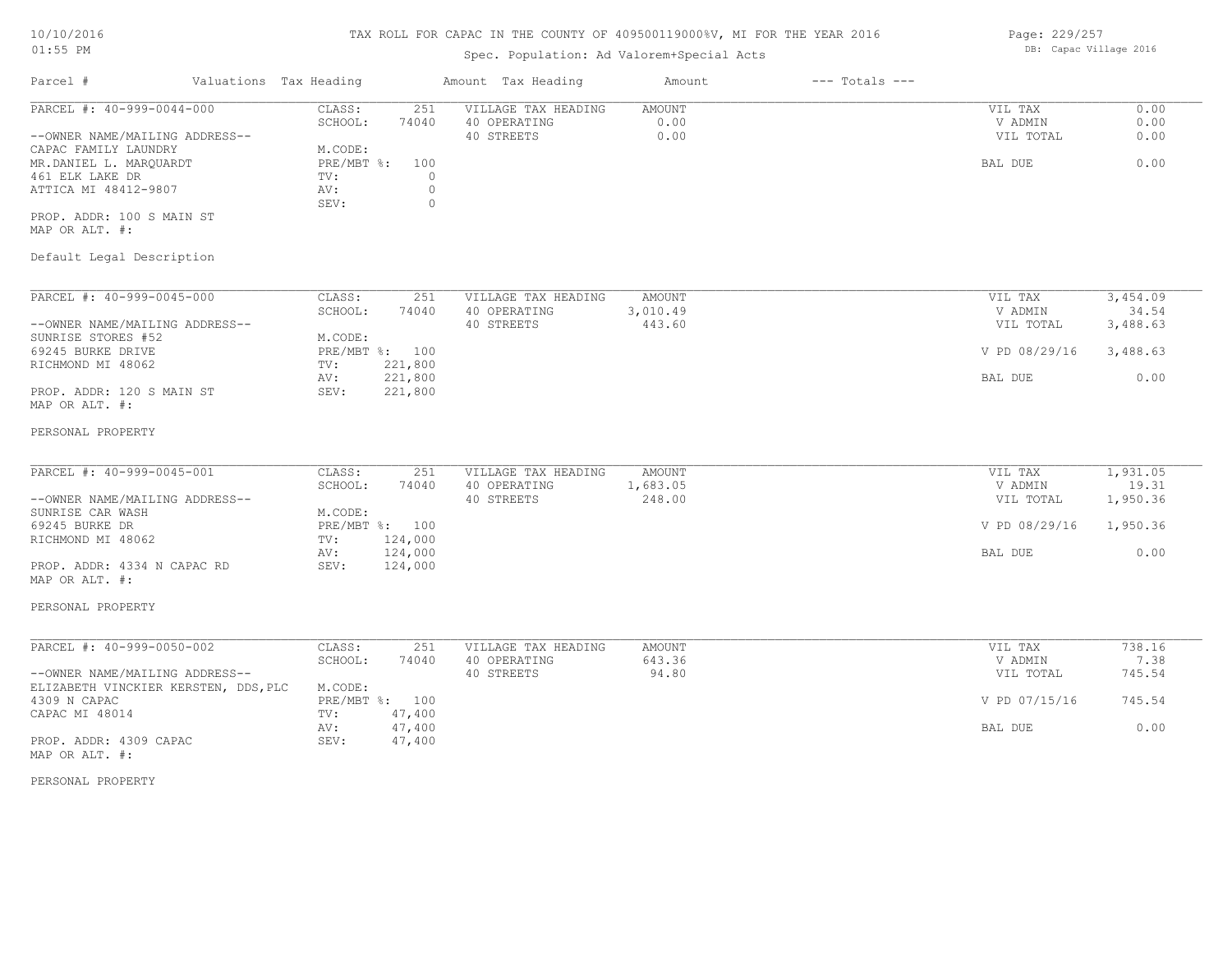# TAX ROLL FOR CAPAC IN THE COUNTY OF 409500119000%V, MI FOR THE YEAR 2016

# Spec. Population: Ad Valorem+Special Acts

| Parcel #                        | Valuations Tax Heading |       | Amount Tax Heading  | Amount | $---$ Totals $---$ |           |      |
|---------------------------------|------------------------|-------|---------------------|--------|--------------------|-----------|------|
| PARCEL #: 40-999-0051-000       | CLASS:                 | 251   | VILLAGE TAX HEADING | AMOUNT |                    | VIL TAX   | 0.00 |
|                                 | SCHOOL:                | 74040 | 40 OPERATING        | 0.00   |                    | V ADMIN   | 0.00 |
| --OWNER NAME/MAILING ADDRESS--  |                        |       | 40 STREETS          | 0.00   |                    | VIL TOTAL | 0.00 |
| PITNEY BOWES INC                | M.CODE:                |       |                     |        |                    |           |      |
| MSC-TAX01                       | PRE/MBT %: 100         |       |                     |        |                    | BAL DUE   | 0.00 |
| 5310 CYPRESS CENTER DR. STE 110 | TV:                    |       |                     |        |                    |           |      |
| TAMPA FL 33609                  | AV:                    |       |                     |        |                    |           |      |
|                                 | SEV:                   |       |                     |        |                    |           |      |
| PROP. ADDR:                     |                        |       |                     |        |                    |           |      |

MAP OR ALT. #:

### PERSONAL PROPERTY

| PARCEL #: 40-999-0052-050      | CLASS:       | 251   | VILLAGE TAX HEADING | AMOUNT | VIL TAX   | 85.65 |
|--------------------------------|--------------|-------|---------------------|--------|-----------|-------|
|                                | SCHOOL:      | 74040 | 40 OPERATING        | 74.65  | V ADMIN   | 0.85  |
| --OWNER NAME/MAILING ADDRESS-- |              |       | 40 STREETS          | 11.00  | VIL TOTAL | 86.50 |
| D & B CEMENT INC               | M.CODE:      |       |                     |        |           |       |
| LUMBARDO                       | $PRE/MBT$ %: | 100   |                     |        | BAL DUE   | 86.50 |
| 4313 STEVENS DR                | TV:          | 5,500 |                     |        |           |       |
| CAPAC MI 48014                 | AV:          | 5,500 |                     |        |           |       |
|                                | SEV:         | 5,500 |                     |        |           |       |
| PROP. ADDR: 4313 STEVENS DR    |              |       |                     |        |           |       |

MAP OR ALT. #:

#### PERSONAL PROPERTY

| PARCEL #: 40-999-0052-051         | CLASS:         | 251   | VILLAGE TAX HEADING | AMOUNT | VIL TAX   | 0.00 |
|-----------------------------------|----------------|-------|---------------------|--------|-----------|------|
|                                   | SCHOOL:        | 74040 | 40 OPERATING        | 0.00   | V ADMIN   | 0.00 |
| --OWNER NAME/MAILING ADDRESS--    |                |       | 40 STREETS          | 0.00   | VIL TOTAL | 0.00 |
| PITNEY BOWES GLOBAL FINANCIAL     | M.CODE:        |       |                     |        |           |      |
| 5310 CYPRESS CENTER DRIVE STE 110 | PRE/MBT %: 100 |       |                     |        | BAL DUE   | 0.00 |
| TAMPA FL 33609                    | TV:            |       |                     |        |           |      |
|                                   | AV:            |       |                     |        |           |      |
| PROP. ADDR:                       | SEV:           |       |                     |        |           |      |

#### PERSONAL PROPERTY

MAP OR ALT. #:

| PARCEL #: 40-999-0053-500      | CLASS:     | 351   | VILLAGE TAX HEADING | AMOUNT | 0.00<br>VIL TAX   |
|--------------------------------|------------|-------|---------------------|--------|-------------------|
|                                | SCHOOL:    | 74040 | 40 OPERATING        | 0.00   | 0.00<br>V ADMIN   |
| --OWNER NAME/MAILING ADDRESS-- |            |       | 40 STREETS          | 0.00   | 0.00<br>VIL TOTAL |
| SUPERIOR MATERIALS LLC         | M.CODE:    |       |                     |        |                   |
| P.O. BOX 2900                  | PRE/MBT %: | 100   |                     |        | 0.00<br>BAL DUE   |
| FARMINGTON MI 48333            | TV:        |       |                     |        |                   |
|                                | AV:        |       |                     |        |                   |
| PROP. ADDR: 305 S MAIN ST      | SEV:       |       |                     |        |                   |
| MAP OR ALT. #:                 |            |       |                     |        |                   |

PERSONAL PROPERTY

Page: 230/257 DB: Capac Village 2016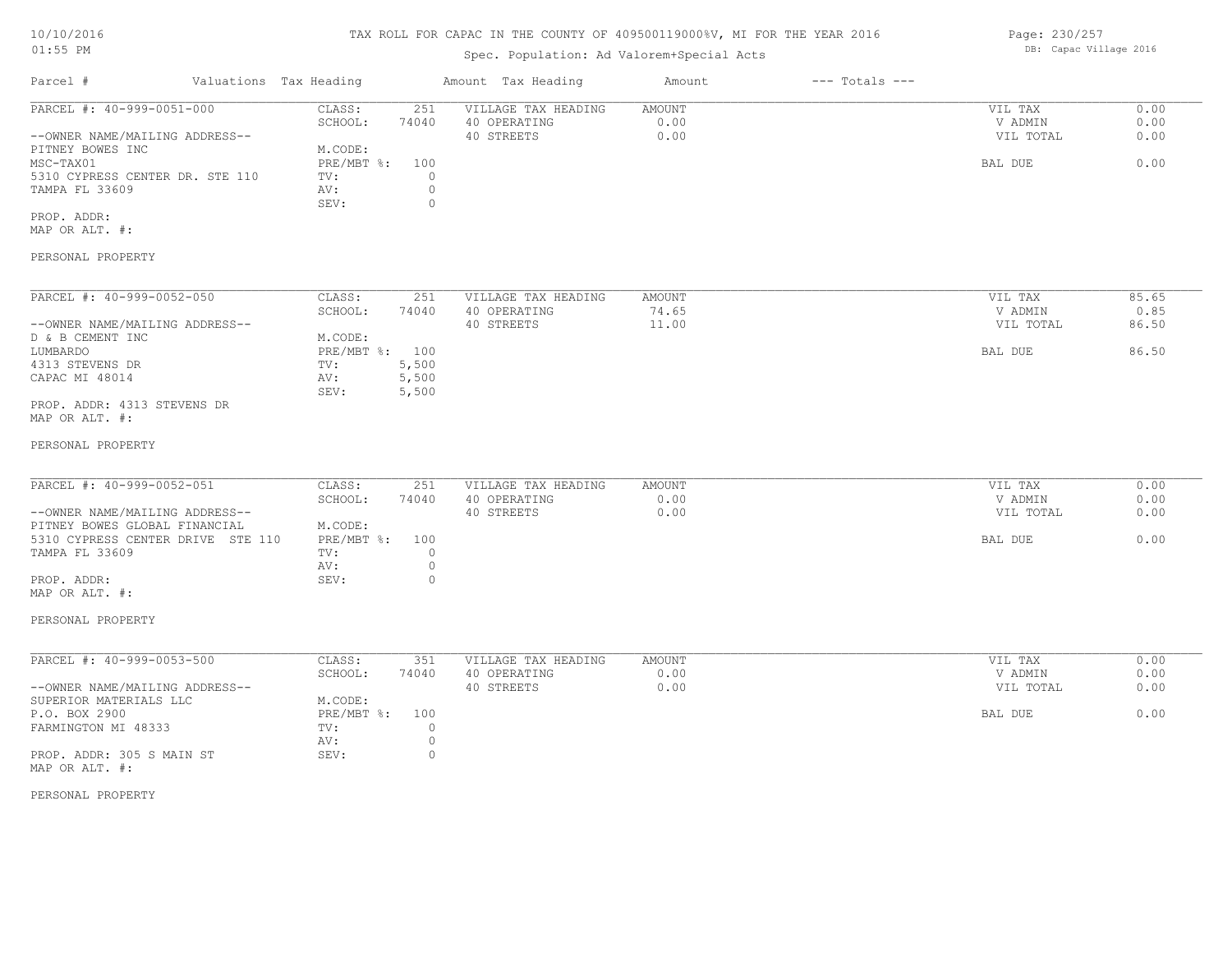# TAX ROLL FOR CAPAC IN THE COUNTY OF 409500119000%V, MI FOR THE YEAR 2016

# Spec. Population: Ad Valorem+Special Acts

Page: 231/257 DB: Capac Village 2016

| Parcel #                                                                                                                                                                                    | Valuations Tax Heading                                                                                                   | Amount Tax Heading                                          | Amount                    | $---$ Totals $---$ |                                                             |                                            |
|---------------------------------------------------------------------------------------------------------------------------------------------------------------------------------------------|--------------------------------------------------------------------------------------------------------------------------|-------------------------------------------------------------|---------------------------|--------------------|-------------------------------------------------------------|--------------------------------------------|
| PARCEL #: 40-999-0054-050<br>--OWNER NAME/MAILING ADDRESS--<br>LEONARD CHARLES/PATRICIA<br>15183 DOWNEY RD<br>CAPAC MI 48014<br>PROP. ADDR: 105 E MILL STREET<br>MAP OR ALT. #:             | CLASS:<br>002<br>74040<br>SCHOOL:<br>M.CODE:<br>PRE/MBT %:<br>100<br>$\circ$<br>TV:<br>$\circ$<br>AV:<br>$\circ$<br>SEV: | VILLAGE TAX HEADING<br>40 OPERATING<br>40 STREETS           | AMOUNT<br>0.00<br>0.00    |                    | VIL TAX<br>V ADMIN<br>VIL TOTAL<br>BAL DUE                  | 0.00<br>0.00<br>0.00<br>0.00               |
| PERSONAL PROPERTY                                                                                                                                                                           |                                                                                                                          |                                                             |                           |                    |                                                             |                                            |
| PARCEL #: 40-999-0055-000<br>--OWNER NAME/MAILING ADDRESS--<br>STATE FARM MUTUAL AUTO INS<br>CORP TAX<br>ONE STATE FARM PLAZA<br>BLOOMINGTON IL 61701-0001<br>PROP. ADDR:<br>MAP OR ALT. #: | CLASS:<br>251<br>SCHOOL:<br>74040<br>M.CODE:<br>PRE/MBT %: 100<br>TV:<br>$\circ$<br>$\circ$<br>AV:<br>$\circ$<br>SEV:    | VILLAGE TAX HEADING<br>40 OPERATING<br>40 STREETS           | AMOUNT<br>0.00<br>0.00    |                    | VIL TAX<br>V ADMIN<br>VIL TOTAL<br>BAL DUE                  | 0.00<br>0.00<br>0.00<br>0.00               |
| PERSONAL PROPERTY                                                                                                                                                                           |                                                                                                                          |                                                             |                           |                    |                                                             |                                            |
| PARCEL #: 40-999-0058-000<br>--OWNER NAME/MAILING ADDRESS--<br>GEORGE, T J/SPERRYS WELDING                                                                                                  | CLASS:<br>251<br>SCHOOL:<br>74040<br>M.CODE:                                                                             | VILLAGE TAX HEADING<br>40 OPERATING<br>40 STREETS           | AMOUNT<br>24.43<br>3.60   |                    | VIL TAX<br>V ADMIN<br>VIL TOTAL                             | 28.03<br>0.28<br>28.31                     |
| 112 N MAIN ST<br>CAPAC MI 48014<br>PROP. ADDR: 112 N MAIN ST<br>MAP OR ALT. #:                                                                                                              | PRE/MBT %: 100<br>1,800<br>TV:<br>1,800<br>AV:<br>1,800<br>SEV:                                                          |                                                             |                           |                    | V PD 09/16/16<br>BAL DUE                                    | 28.31<br>0.00                              |
| PERSONAL PROPERTY                                                                                                                                                                           |                                                                                                                          |                                                             |                           |                    |                                                             |                                            |
| PARCEL #: 40-999-0072-000<br>--OWNER NAME/MAILING ADDRESS--<br>COMCAST OF MICHIGAN IV, LLC<br>TAX DEPT<br>ONE COMCAST CENTER                                                                | CLASS:<br>251<br>SCHOOL:<br>74040<br>M.CODE:<br>PRE/MBT %: 100<br>36,800<br>TV:                                          | VILLAGE TAX HEADING<br>40 OPERATING<br>40 STREETS<br>36,800 | AMOUNT<br>499.48<br>73.60 |                    | VIL TAX<br>V ADMIN<br>VIL TOTAL<br>V PD 08/22/16<br>BAL DUE | 573.08<br>5.73<br>578.81<br>578.81<br>0.00 |

PERSONAL PROPERTY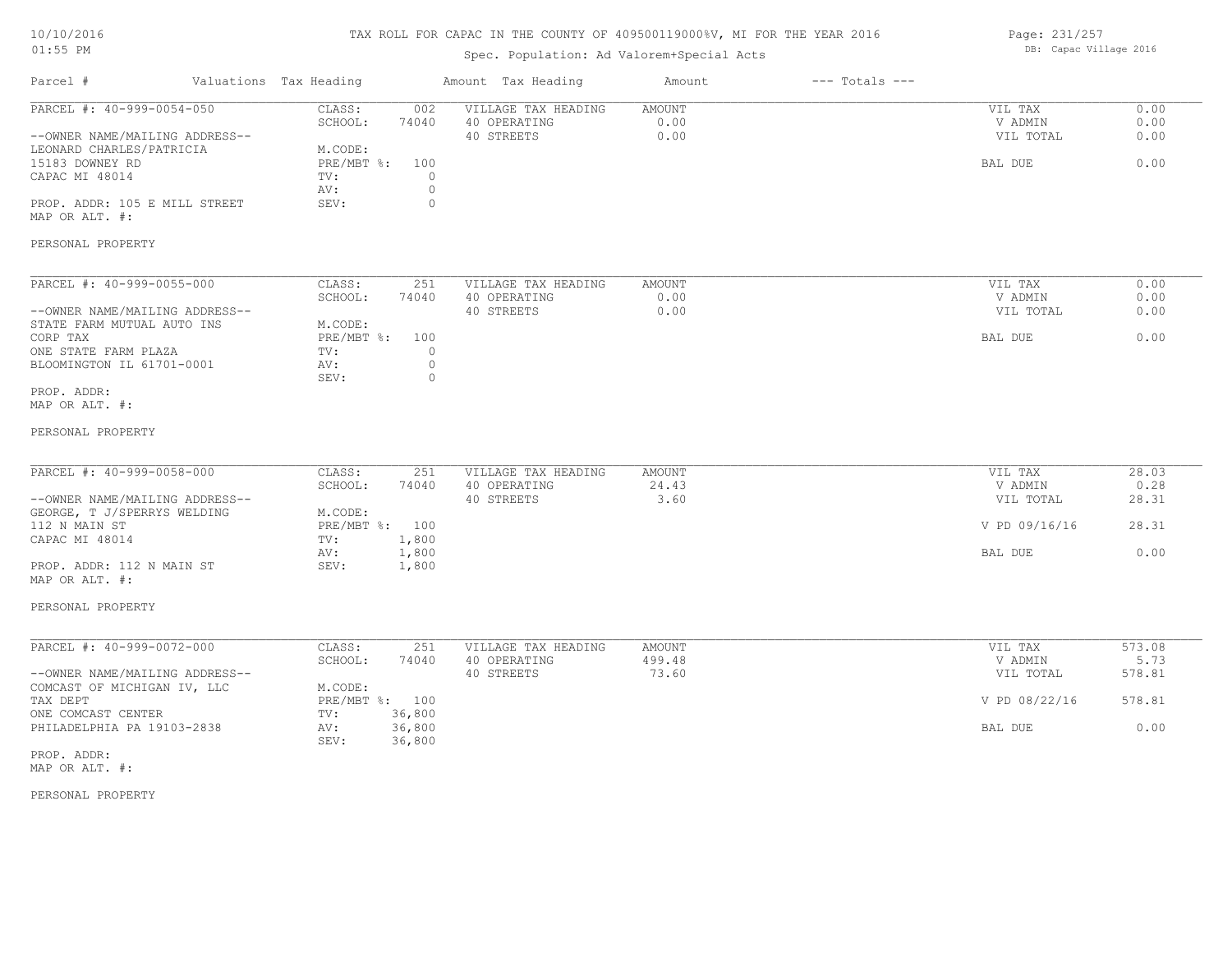# TAX ROLL FOR CAPAC IN THE COUNTY OF 409500119000%V, MI FOR THE YEAR 2016

# Spec. Population: Ad Valorem+Special Acts

Page: 232/257 DB: Capac Village 2016

| Parcel #                                                                                                                                                                                | Valuations Tax Heading |                                                                          |                                                          | Amount Tax Heading                                | Amount                        | $---$ Totals $---$ |                                            |                              |
|-----------------------------------------------------------------------------------------------------------------------------------------------------------------------------------------|------------------------|--------------------------------------------------------------------------|----------------------------------------------------------|---------------------------------------------------|-------------------------------|--------------------|--------------------------------------------|------------------------------|
| PARCEL #: 40-999-0074-000<br>--OWNER NAME/MAILING ADDRESS--<br>CAPAC HARDWARE INC<br>P.O. BOX 609<br>CAPAC MI 48014<br>PROP. ADDR: 121 N MAIN ST<br>MAP OR ALT. #:<br>PERSONAL PROPERTY |                        | CLASS:<br>SCHOOL:<br>M.CODE:<br>$PRE/MBT$ $\div$ :<br>TV:<br>AV:<br>SEV: | 002<br>74040<br>100<br>$\circ$<br>$\mathbb O$<br>$\circ$ | VILLAGE TAX HEADING<br>40 OPERATING<br>40 STREETS | <b>AMOUNT</b><br>0.00<br>0.00 |                    | VIL TAX<br>V ADMIN<br>VIL TOTAL<br>BAL DUE | 0.00<br>0.00<br>0.00<br>0.00 |
|                                                                                                                                                                                         |                        |                                                                          |                                                          |                                                   |                               |                    |                                            |                              |
| PARCEL #: 40-999-0074-001<br>--OWNER NAME/MAILING ADDRESS--                                                                                                                             |                        | CLASS:<br>SCHOOL:                                                        | 251<br>74040                                             | VILLAGE TAX HEADING<br>40 OPERATING<br>40 STREETS | <b>AMOUNT</b><br>0.00<br>0.00 |                    | VIL TAX<br>V ADMIN<br>VIL TOTAL            | 0.00<br>0.00<br>0.00         |
| CAPAC HARDWARE STORE, LLC<br>JEFF KEGLER<br>121 N MAIN<br>CAPAC MI 48014                                                                                                                |                        | M.CODE:<br>$PRE/MBT$ $\div$<br>TV:<br>AV:                                | 100<br>$\Omega$<br>$\mathbb O$                           |                                                   |                               |                    | BAL DUE                                    | 0.00                         |
| PROP. ADDR: 121 N MAIN<br>MAP OR ALT. #:                                                                                                                                                |                        | SEV:                                                                     | $\circ$                                                  |                                                   |                               |                    |                                            |                              |
| PERSONAL PROPERTY                                                                                                                                                                       |                        |                                                                          |                                                          |                                                   |                               |                    |                                            |                              |
| PARCEL #: 40-999-0079-100<br>--OWNER NAME/MAILING ADDRESS--                                                                                                                             |                        | CLASS:<br>SCHOOL:                                                        | 251<br>74040                                             | VILLAGE TAX HEADING<br>40 OPERATING<br>40 STREETS | <b>AMOUNT</b><br>0.00<br>0.00 |                    | VIL TAX<br>V ADMIN<br>VIL TOTAL            | 0.00<br>0.00<br>0.00         |
| COMFORT TAN<br>124 N MAIN ST<br>CAPAC MI 48014                                                                                                                                          |                        | M.CODE:<br>PRE/MBT %:<br>TV:<br>AV:                                      | 100<br>$\circ$<br>$\circ$                                |                                                   |                               |                    | BAL DUE                                    | 0.00                         |
| PROP. ADDR: 124 N MAIN ST<br>MAP OR ALT. #:                                                                                                                                             |                        | SEV:                                                                     | $\circ$                                                  |                                                   |                               |                    |                                            |                              |
| PERSONAL PROPERTY                                                                                                                                                                       |                        |                                                                          |                                                          |                                                   |                               |                    |                                            |                              |
| PARCEL #: 40-999-0080-000<br>--OWNER NAME/MAILING ADDRESS--<br>GASS-BECKER INSURANCE AGENCY                                                                                             |                        | CLASS:<br>SCHOOL:<br>M.CODE:                                             | 251<br>74040                                             | VILLAGE TAX HEADING<br>40 OPERATING<br>40 STREETS | <b>AMOUNT</b><br>0.00<br>0.00 |                    | VIL TAX<br>V ADMIN<br>VIL TOTAL            | 0.00<br>0.00<br>0.00         |
| 134 N MAIN ST<br>CAPAC MI 48014-3142                                                                                                                                                    |                        | $PRE/MBT$ $\div$ :<br>TV:<br>AV:                                         | 100<br>$\circ$<br>$\circ$                                |                                                   |                               |                    | BAL DUE                                    | 0.00                         |
| PROP. ADDR: 134 N MAIN ST<br>MAP OR ALT. #:                                                                                                                                             |                        | SEV:                                                                     | $\circ$                                                  |                                                   |                               |                    |                                            |                              |
| PERSONAL PROPERTY                                                                                                                                                                       |                        |                                                                          |                                                          |                                                   |                               |                    |                                            |                              |
|                                                                                                                                                                                         |                        |                                                                          |                                                          |                                                   |                               |                    |                                            |                              |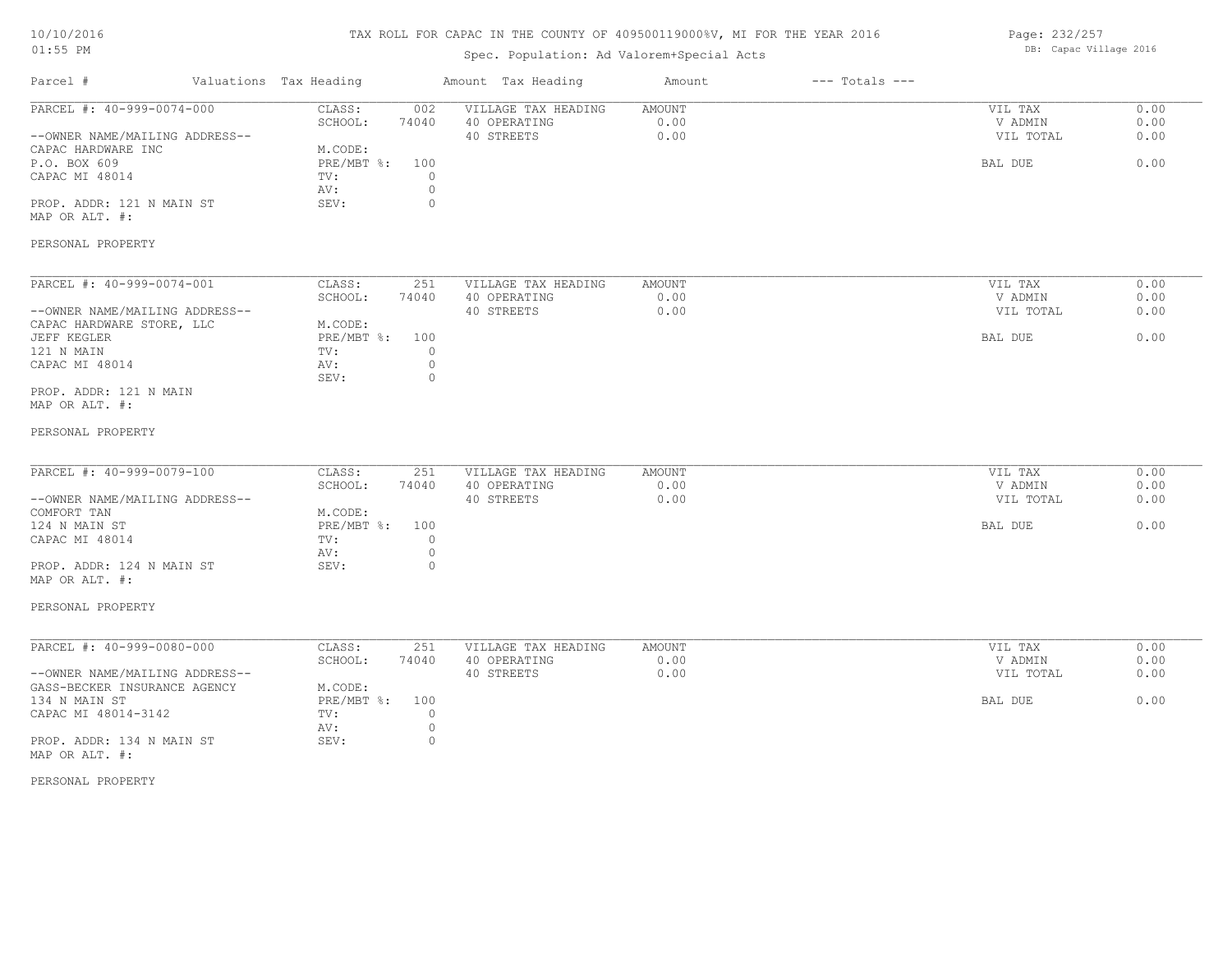# TAX ROLL FOR CAPAC IN THE COUNTY OF 409500119000%V, MI FOR THE YEAR 2016

## Spec. Population: Ad Valorem+Special Acts

Page: 233/257 DB: Capac Village 2016

| CLASS:<br>251           | VILLAGE TAX HEADING                                                                                                                                                                                                   | <b>AMOUNT</b>                                                                                          |                                               |           |                                                                               |
|-------------------------|-----------------------------------------------------------------------------------------------------------------------------------------------------------------------------------------------------------------------|--------------------------------------------------------------------------------------------------------|-----------------------------------------------|-----------|-------------------------------------------------------------------------------|
|                         |                                                                                                                                                                                                                       |                                                                                                        |                                               | VIL TAX   | 0.00<br>0.00                                                                  |
|                         |                                                                                                                                                                                                                       |                                                                                                        |                                               |           | 0.00                                                                          |
|                         |                                                                                                                                                                                                                       |                                                                                                        |                                               |           |                                                                               |
|                         |                                                                                                                                                                                                                       |                                                                                                        |                                               |           | 0.00                                                                          |
| $\circ$<br>TV:          |                                                                                                                                                                                                                       |                                                                                                        |                                               |           |                                                                               |
| $\circ$<br>AV:          |                                                                                                                                                                                                                       |                                                                                                        |                                               |           |                                                                               |
| SEV:<br>$\circ$         |                                                                                                                                                                                                                       |                                                                                                        |                                               |           |                                                                               |
|                         |                                                                                                                                                                                                                       |                                                                                                        |                                               |           |                                                                               |
|                         |                                                                                                                                                                                                                       |                                                                                                        |                                               |           |                                                                               |
|                         |                                                                                                                                                                                                                       |                                                                                                        |                                               |           |                                                                               |
| CLASS:<br>251           | VILLAGE TAX HEADING                                                                                                                                                                                                   | <b>AMOUNT</b>                                                                                          |                                               | VIL TAX   | 0.00                                                                          |
| SCHOOL:<br>74040        | 40 OPERATING                                                                                                                                                                                                          | 0.00                                                                                                   |                                               | V ADMIN   | 0.00                                                                          |
|                         | 40 STREETS                                                                                                                                                                                                            | 0.00                                                                                                   |                                               | VIL TOTAL | 0.00                                                                          |
| M.CODE:                 |                                                                                                                                                                                                                       |                                                                                                        |                                               |           |                                                                               |
| PRE/MBT %:<br>100       |                                                                                                                                                                                                                       |                                                                                                        |                                               | BAL DUE   | 0.00                                                                          |
| TV:                     |                                                                                                                                                                                                                       |                                                                                                        |                                               |           |                                                                               |
|                         |                                                                                                                                                                                                                       |                                                                                                        |                                               |           |                                                                               |
|                         |                                                                                                                                                                                                                       |                                                                                                        |                                               |           |                                                                               |
|                         |                                                                                                                                                                                                                       |                                                                                                        |                                               |           |                                                                               |
|                         |                                                                                                                                                                                                                       |                                                                                                        |                                               |           |                                                                               |
|                         |                                                                                                                                                                                                                       |                                                                                                        |                                               |           |                                                                               |
|                         |                                                                                                                                                                                                                       |                                                                                                        |                                               |           |                                                                               |
|                         |                                                                                                                                                                                                                       |                                                                                                        |                                               |           |                                                                               |
|                         |                                                                                                                                                                                                                       |                                                                                                        |                                               |           | 0.00                                                                          |
|                         |                                                                                                                                                                                                                       |                                                                                                        |                                               |           | 0.00<br>0.00                                                                  |
|                         |                                                                                                                                                                                                                       |                                                                                                        |                                               |           |                                                                               |
|                         |                                                                                                                                                                                                                       |                                                                                                        |                                               |           | 0.00                                                                          |
|                         |                                                                                                                                                                                                                       |                                                                                                        |                                               |           |                                                                               |
| $\circ$                 |                                                                                                                                                                                                                       |                                                                                                        |                                               |           |                                                                               |
| SEV:<br>$\circ$         |                                                                                                                                                                                                                       |                                                                                                        |                                               |           |                                                                               |
|                         |                                                                                                                                                                                                                       |                                                                                                        |                                               |           |                                                                               |
|                         |                                                                                                                                                                                                                       |                                                                                                        |                                               |           |                                                                               |
|                         |                                                                                                                                                                                                                       |                                                                                                        |                                               |           |                                                                               |
| 251                     |                                                                                                                                                                                                                       | <b>AMOUNT</b>                                                                                          |                                               | VIL TAX   | 0.00                                                                          |
| SCHOOL:<br>74040        | 40 OPERATING                                                                                                                                                                                                          | 0.00                                                                                                   |                                               | V ADMIN   | 0.00                                                                          |
|                         | 40 STREETS                                                                                                                                                                                                            | 0.00                                                                                                   |                                               | VIL TOTAL | 0.00                                                                          |
| M.CODE:                 |                                                                                                                                                                                                                       |                                                                                                        |                                               |           |                                                                               |
| $PRE/MBT$ $\div$<br>100 |                                                                                                                                                                                                                       |                                                                                                        |                                               | BAL DUE   | 0.00                                                                          |
| $\overline{0}$<br>TV:   |                                                                                                                                                                                                                       |                                                                                                        |                                               |           |                                                                               |
| $\circ$<br>AV:          |                                                                                                                                                                                                                       |                                                                                                        |                                               |           |                                                                               |
| SEV:<br>$\circ$         |                                                                                                                                                                                                                       |                                                                                                        |                                               |           |                                                                               |
|                         |                                                                                                                                                                                                                       |                                                                                                        |                                               |           |                                                                               |
|                         |                                                                                                                                                                                                                       |                                                                                                        |                                               |           |                                                                               |
|                         |                                                                                                                                                                                                                       |                                                                                                        |                                               |           |                                                                               |
|                         | SCHOOL:<br>74040<br>M.CODE:<br>PRE/MBT %:<br>100<br>$\overline{0}$<br>$\circ$<br>AV:<br>SEV:<br>$\circ$<br>CLASS:<br>002<br>SCHOOL:<br>74040<br>M.CODE:<br>$PRE/MBT$ $\div$<br>100<br>$\circ$<br>TV:<br>AV:<br>CLASS: | 40 OPERATING<br>40 STREETS<br>VILLAGE TAX HEADING<br>40 OPERATING<br>40 STREETS<br>VILLAGE TAX HEADING | 0.00<br>0.00<br><b>AMOUNT</b><br>0.00<br>0.00 |           | V ADMIN<br>VIL TOTAL<br>BAL DUE<br>VIL TAX<br>V ADMIN<br>VIL TOTAL<br>BAL DUE |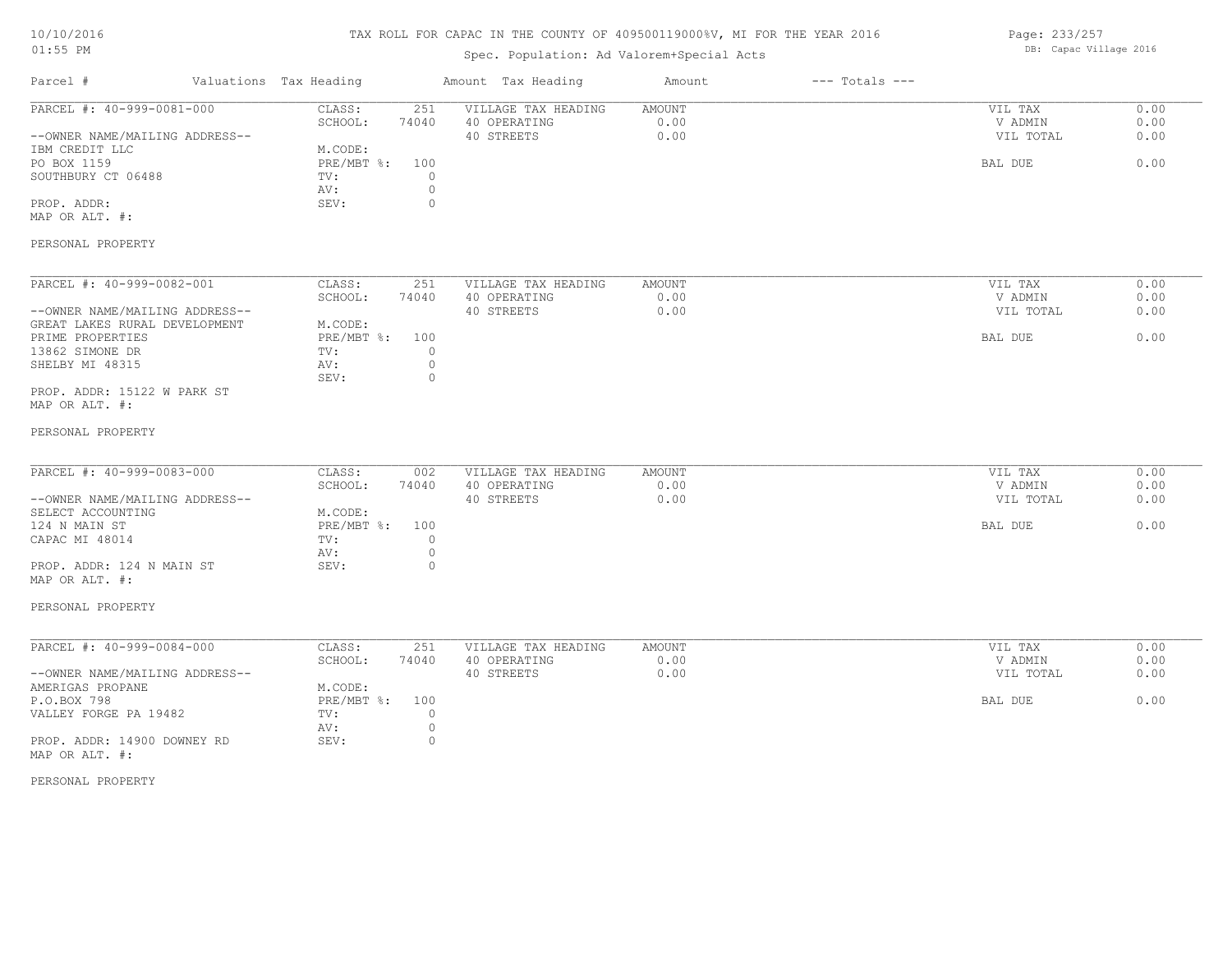# TAX ROLL FOR CAPAC IN THE COUNTY OF 409500119000%V, MI FOR THE YEAR 2016

# Spec. Population: Ad Valorem+Special Acts

| Page: 234/257 |                        |  |
|---------------|------------------------|--|
|               | DB: Capac Village 2016 |  |

| Parcel #                                                                                                                                                                                                           | Valuations Tax Heading                                                                                                         | Amount Tax Heading                                | Amount                        | $---$ Totals $---$ |                                            |                              |
|--------------------------------------------------------------------------------------------------------------------------------------------------------------------------------------------------------------------|--------------------------------------------------------------------------------------------------------------------------------|---------------------------------------------------|-------------------------------|--------------------|--------------------------------------------|------------------------------|
| PARCEL #: 40-999-0085-000<br>--OWNER NAME/MAILING ADDRESS--<br>FIRST DATA MERCHANTS<br>RYAN LLC<br>PO BOX 4900<br>SCOTTSDALE AZ 85261-4900<br>PROP. ADDR:<br>MAP OR ALT. #:                                        | CLASS:<br>251<br>SCHOOL:<br>74040<br>M.CODE:<br>$PRE/MBT$ $\div$<br>100<br>$\circ$<br>TV:<br>$\circ$<br>AV:<br>$\circ$<br>SEV: | VILLAGE TAX HEADING<br>40 OPERATING<br>40 STREETS | <b>AMOUNT</b><br>0.00<br>0.00 |                    | VIL TAX<br>V ADMIN<br>VIL TOTAL<br>BAL DUE | 0.00<br>0.00<br>0.00<br>0.00 |
| PARCEL #: 40-999-0087-000<br>--OWNER NAME/MAILING ADDRESS--<br>PERFECTION HAIR & SURE TAN<br>PO BOX 633<br>CAPAC MI 48014<br>PROP. ADDR: 101 N MAIN ST<br>MAP OR ALT. #:                                           | CLASS:<br>002<br>SCHOOL:<br>74040<br>M.CODE:<br>PRE/MBT %:<br>100<br>$\circ$<br>TV:<br>$\circ$<br>AV:<br>SEV:<br>$\circ$       | VILLAGE TAX HEADING<br>40 OPERATING<br>40 STREETS | AMOUNT<br>0.00<br>0.00        |                    | VIL TAX<br>V ADMIN<br>VIL TOTAL<br>BAL DUE | 0.00<br>0.00<br>0.00<br>0.00 |
| PERSONAL PROPERTY<br>PARCEL #: 40-999-0089-000<br>--OWNER NAME/MAILING ADDRESS--<br>KLUG'S BARBER SHOP<br>110 N MAIN ST<br>CAPAC MI 48014-3142<br>PROP. ADDR: 110 N MAIN ST<br>MAP OR ALT. #:<br>PERSONAL PROPERTY | CLASS:<br>251<br>SCHOOL:<br>74040<br>M.CODE:<br>PRE/MBT %: 100<br>$\circ$<br>TV:<br>$\circ$<br>AV:<br>SEV:<br>0                | VILLAGE TAX HEADING<br>40 OPERATING<br>40 STREETS | AMOUNT<br>0.00<br>0.00        |                    | VIL TAX<br>V ADMIN<br>VIL TOTAL<br>BAL DUE | 0.00<br>0.00<br>0.00<br>0.00 |
| PARCEL #: 40-999-0094-001<br>--OWNER NAME/MAILING ADDRESS--<br>DIRECT TV<br>2260 E. IMPERIAL HWY CA/LA5/A130<br>EL SEGUNDO CA 90245<br>PROP. ADDR:<br>MAP OR ALT. #:<br>PERSONAL PROPERTY                          | CLASS:<br>251<br>SCHOOL:<br>74040<br>M.CODE:<br>PRE/MBT %:<br>100<br>TV:<br>$\circ$<br>$\circ$<br>AV:<br>SEV:<br>$\circ$       | VILLAGE TAX HEADING<br>40 OPERATING<br>40 STREETS | <b>AMOUNT</b><br>0.00<br>0.00 |                    | VIL TAX<br>V ADMIN<br>VIL TOTAL<br>BAL DUE | 0.00<br>0.00<br>0.00<br>0.00 |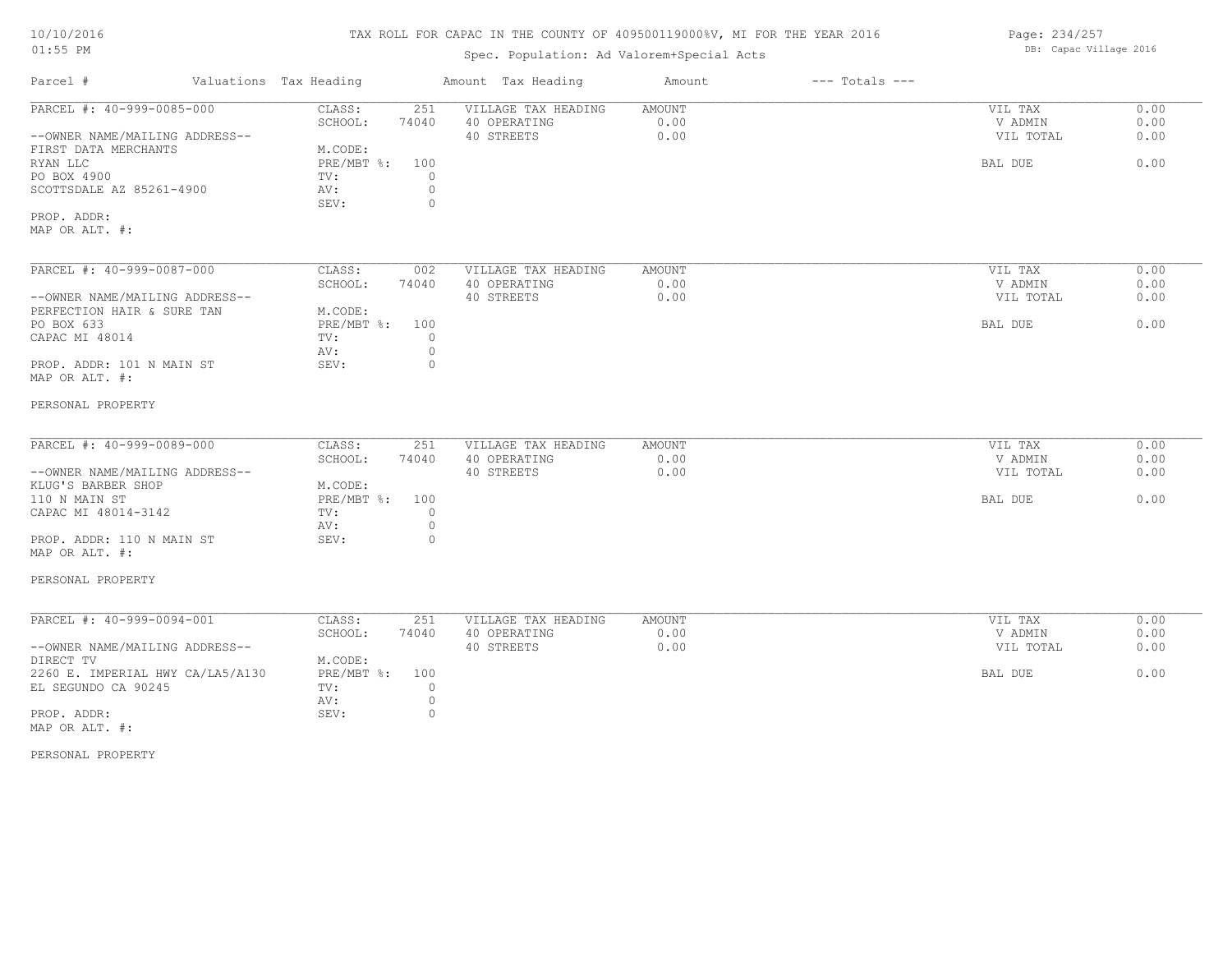# TAX ROLL FOR CAPAC IN THE COUNTY OF 409500119000%V, MI FOR THE YEAR 2016

# Spec. Population: Ad Valorem+Special Acts

Page: 235/257 DB: Capac Village 2016

| Parcel #                                                                                                                                                                                                               | Valuations Tax Heading |                                                                      |                                                               | Amount Tax Heading                                | Amount                     | $---$ Totals $---$ |                                                             |                                                   |
|------------------------------------------------------------------------------------------------------------------------------------------------------------------------------------------------------------------------|------------------------|----------------------------------------------------------------------|---------------------------------------------------------------|---------------------------------------------------|----------------------------|--------------------|-------------------------------------------------------------|---------------------------------------------------|
| PARCEL #: 40-999-0095-000<br>--OWNER NAME/MAILING ADDRESS--<br>RON'S AUTO PARTS WAREHOUSE, INC<br>P.O. BOX 523<br>CAPAC MI 48014-3714<br>PROP. ADDR: 136 S MAIN ST<br>MAP OR ALT. #:                                   |                        | CLASS:<br>SCHOOL:<br>M.CODE:<br>$PRE/MBT$ %:<br>TV:<br>AV:<br>SEV:   | 251<br>74040<br>100<br>$\circ$<br>$\mathbb O$<br>$\mathbf{0}$ | VILLAGE TAX HEADING<br>40 OPERATING<br>40 STREETS | AMOUNT<br>0.00<br>0.00     |                    | VIL TAX<br>V ADMIN<br>VIL TOTAL<br>BAL DUE                  | 0.00<br>0.00<br>0.00<br>0.00                      |
| PERSONAL PROPERTY                                                                                                                                                                                                      |                        |                                                                      |                                                               |                                                   |                            |                    |                                                             |                                                   |
| PARCEL #: 40-999-0095-001<br>--OWNER NAME/MAILING ADDRESS--<br>CHEIF FINANCIAL & ACCOUNTING LLC<br>SHEILA MCDONALD<br>109 S MAIN<br>CAPAC MI 48014<br>PROP. ADDR: 109 S MAIN<br>MAP OR ALT. #:<br>PERSONAL PROPERTY    |                        | CLASS:<br>SCHOOL:<br>M.CODE:<br>PRE/MBT %: 100<br>TV:<br>AV:<br>SEV: | 251<br>74040<br>$\circ$<br>$\circ$<br>$\circ$                 | VILLAGE TAX HEADING<br>40 OPERATING<br>40 STREETS | AMOUNT<br>0.00<br>0.00     |                    | VIL TAX<br>V ADMIN<br>VIL TOTAL<br>BAL DUE                  | 0.00<br>0.00<br>0.00<br>0.00                      |
| PARCEL #: 40-999-0097-100<br>--OWNER NAME/MAILING ADDRESS--<br>OMTR<br>103 W CHURCH ST<br>CAPAC MI 48014<br>PROP. ADDR: 103 W CHURCH STREET<br>MAP OR ALT. #:<br>PERSONAL PROPERTY                                     |                        | CLASS:<br>SCHOOL:<br>M.CODE:<br>PRE/MBT %:<br>TV:<br>AV:<br>SEV:     | 002<br>74040<br>100<br>$\circ$<br>$\circ$<br>$\circ$          | VILLAGE TAX HEADING<br>40 OPERATING<br>40 STREETS | AMOUNT<br>0.00<br>0.00     |                    | VIL TAX<br>V ADMIN<br>VIL TOTAL<br>BAL DUE                  | 0.00<br>0.00<br>0.00<br>0.00                      |
| PARCEL #: 40-999-0103-000<br>--OWNER NAME/MAILING ADDRESS--<br>MC DONALD'S CORPORATION (021-1487)<br>SERENA OF CAPAC<br>3300 LONE PINE RD<br>WEST BLOOMFIELD MI 48323<br>PROP. ADDR: 3200 S CAPAC RD<br>MAP OR ALT. #: |                        | CLASS:<br>SCHOOL:<br>M.CODE:<br>PRE/MBT %: 100<br>TV:<br>AV:<br>SEV: | 251<br>74040<br>67,500<br>67,500<br>67,500                    | VILLAGE TAX HEADING<br>40 OPERATING<br>40 STREETS | AMOUNT<br>916.17<br>135.00 |                    | VIL TAX<br>V ADMIN<br>VIL TOTAL<br>V PD 09/19/16<br>BAL DUE | 1,051.17<br>10.51<br>1,061.68<br>1,061.68<br>0.00 |

PERSONAL PROPERTY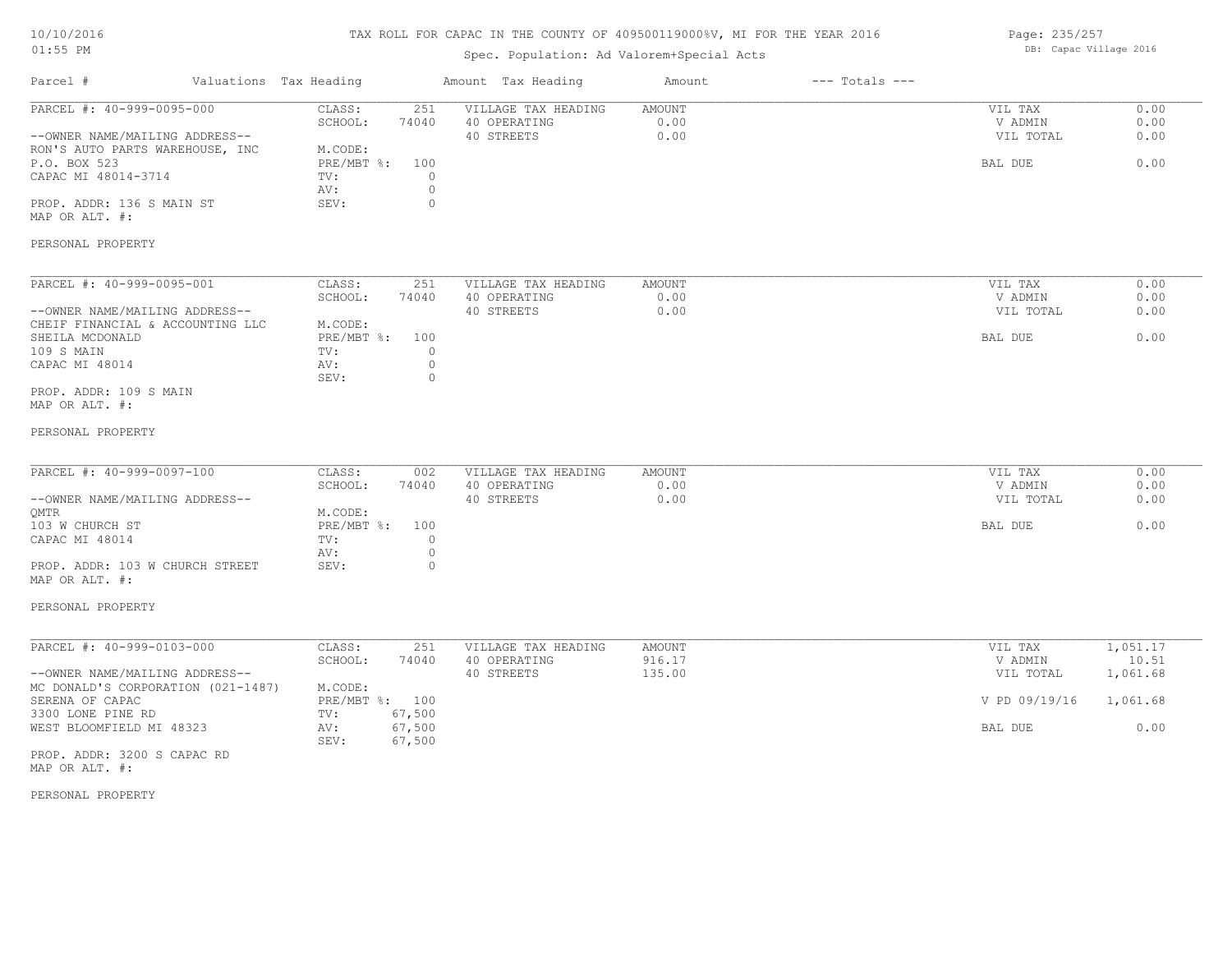# TAX ROLL FOR CAPAC IN THE COUNTY OF 409500119000%V, MI FOR THE YEAR 2016

# Spec. Population: Ad Valorem+Special Acts

| Parcel #                       | Valuations Tax Heading |       | Amount Tax Heading  | Amount | $---$ Totals $---$ |           |      |
|--------------------------------|------------------------|-------|---------------------|--------|--------------------|-----------|------|
| PARCEL #: 40-999-0103-100      | CLASS:                 | 251   | VILLAGE TAX HEADING | AMOUNT |                    | VIL TAX   | 0.00 |
|                                | SCHOOL:                | 74040 | 40 OPERATING        | 0.00   |                    | V ADMIN   | 0.00 |
| --OWNER NAME/MAILING ADDRESS-- |                        |       | 40 STREETS          | 0.00   |                    | VIL TOTAL | 0.00 |
| MARATHON PETROLEUM             | M.CODE:                |       |                     |        |                    |           |      |
| PROPERTY TAX DEPT. ROOM #4113  | PRE/MBT %:             | 100   |                     |        |                    | BAL DUE   | 0.00 |
| 539 S MAIN ST                  | TV:                    |       |                     |        |                    |           |      |
| FINDLAY OH 45840               | AV:                    |       |                     |        |                    |           |      |
|                                | SEV:                   |       |                     |        |                    |           |      |
| PROP. ADDR:                    |                        |       |                     |        |                    |           |      |

MAP OR ALT. #:

PERSONAL PROPERTY

| PARCEL #: 40-999-0104-000      | CLASS:       | 251   | VILLAGE TAX HEADING | AMOUNT | VIL TAX<br>0.00   |
|--------------------------------|--------------|-------|---------------------|--------|-------------------|
|                                | SCHOOL:      | 74040 | 40 OPERATING        | 0.00   | 0.00<br>V ADMIN   |
| --OWNER NAME/MAILING ADDRESS-- |              |       | 40 STREETS          | 0.00   | 0.00<br>VIL TOTAL |
| SIDE DOOR HAIR SALON           | M.CODE:      |       |                     |        |                   |
| MARCIA WALKER                  | $PRE/MBT$ %: | 100   |                     |        | 0.00<br>BAL DUE   |
| 524 WILLIAM G DR               | TV:          |       |                     |        |                   |
| CAPAC MI 48014                 | AV:          |       |                     |        |                   |
|                                | SEV:         |       |                     |        |                   |
| PROP. ADDR: 109 S MAIN ST      |              |       |                     |        |                   |

MAP OR ALT. #:

#### PERSONAL PROPERTY

| PARCEL #: 40-999-0107-010            | CLASS:         | 251   | VILLAGE TAX HEADING | AMOUNT | VIL TAX   | 0.00 |
|--------------------------------------|----------------|-------|---------------------|--------|-----------|------|
|                                      | SCHOOL:        | 74040 | 40 OPERATING        | 0.00   | V ADMIN   | 0.00 |
| --OWNER NAME/MAILING ADDRESS--       |                |       | 40 STREETS          | 0.00   | VIL TOTAL | 0.00 |
| WESTERN UNION FINANCIAL SERVICES, IN | M.CODE:        |       |                     |        |           |      |
| 12500 E BELFORD AVE M23B7            | PRE/MBT %: 100 |       |                     |        | BAL DUE   | 0.00 |
| ENGLEWOOD CO 80112                   | TV:            |       |                     |        |           |      |
|                                      | AV:            |       |                     |        |           |      |
| PROP. ADDR:                          | SEV:           |       |                     |        |           |      |
| MAP OR ALT. #:                       |                |       |                     |        |           |      |

PERSONAL PROPERTY

| PARCEL #: 40-999-0112-301      | CLASS:     | 251   | VILLAGE TAX HEADING | AMOUNT | VIL TAX   | 0.00 |
|--------------------------------|------------|-------|---------------------|--------|-----------|------|
|                                | SCHOOL:    | 74040 | 40 OPERATING        | 0.00   | V ADMIN   | 0.00 |
| --OWNER NAME/MAILING ADDRESS-- |            |       | 40 STREETS          | 0.00   | VIL TOTAL | 0.00 |
| NUCO2 SUPPLY LLC               | M.CODE:    |       |                     |        |           |      |
| 39 OLD RIDGEBURY ROAD K2       | PRE/MBT %: | 100   |                     |        | BAL DUE   | 0.00 |
| DANBURY CT 06810               | TV:        |       |                     |        |           |      |
|                                | AV:        |       |                     |        |           |      |
| PROP. ADDR:                    | SEV:       |       |                     |        |           |      |
| MAP OR ALT. #:                 |            |       |                     |        |           |      |

PERSONAL PROPERTY

Page: 236/257 DB: Capac Village 2016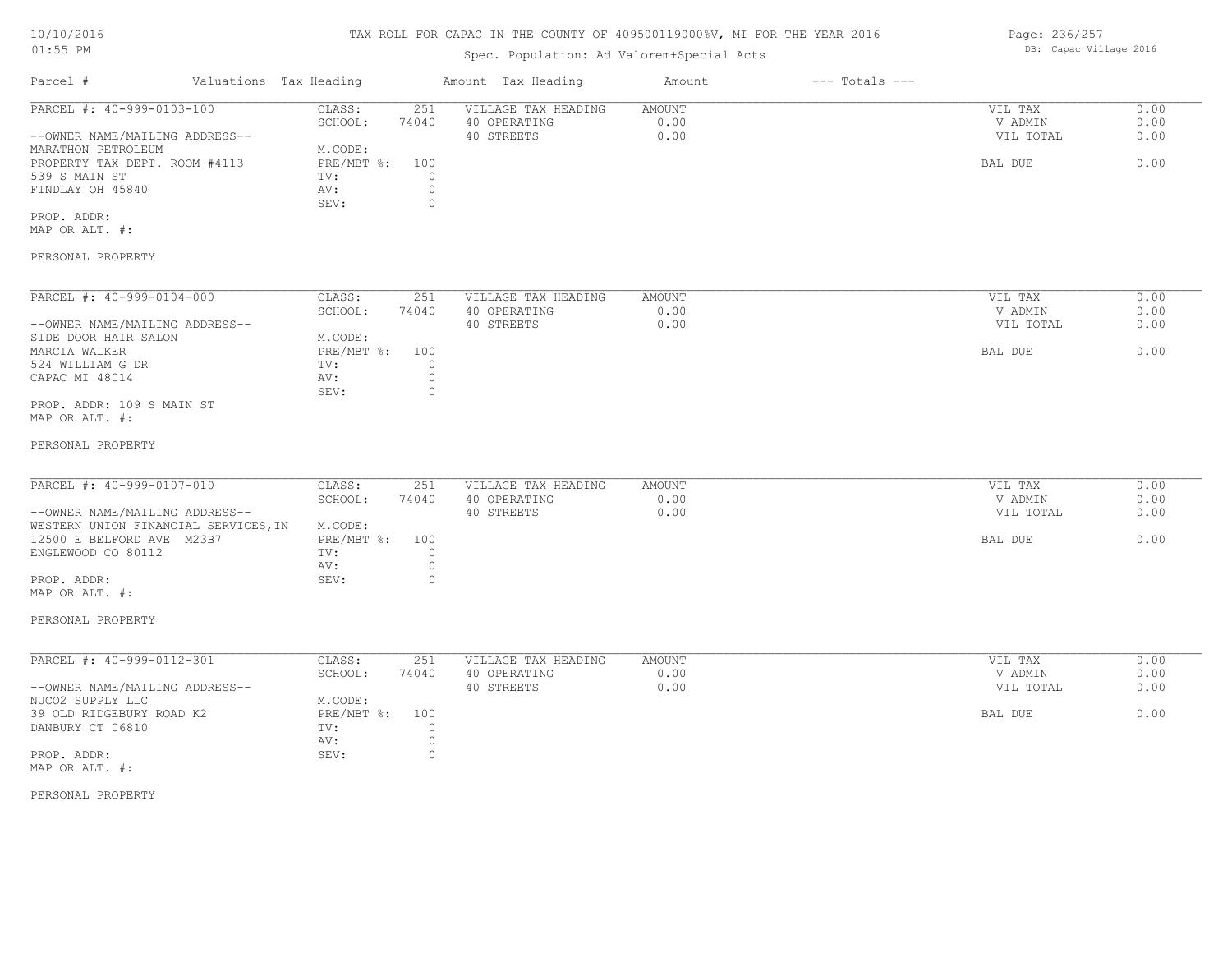# TAX ROLL FOR CAPAC IN THE COUNTY OF 409500119000%V, MI FOR THE YEAR 2016

# Spec. Population: Ad Valorem+Special Acts

Page: 237/257 DB: Capac Village 2016

| Parcel #                                                                                                                                                                                                   | Valuations Tax Heading |                                                                        |                                                      | Amount Tax Heading                                | Amount                           | $---$ Totals $---$ |                                                  |                                    |
|------------------------------------------------------------------------------------------------------------------------------------------------------------------------------------------------------------|------------------------|------------------------------------------------------------------------|------------------------------------------------------|---------------------------------------------------|----------------------------------|--------------------|--------------------------------------------------|------------------------------------|
| PARCEL #: 40-999-0113-001<br>--OWNER NAME/MAILING ADDRESS--<br>SR HUNTERS CROSSING LLC<br>27777 FRANKLIN RD STE 200<br>SOUTHFIELD MI 48034<br>PROP. ADDR: 150 HUNTERS CROSSING BLVD SEV:<br>MAP OR ALT. #: |                        | CLASS:<br>SCHOOL:<br>M.CODE:<br>$PRE/MBT$ %:<br>TV:<br>AV:             | 251<br>74040<br>100<br>$\circ$<br>$\circ$<br>$\circ$ | VILLAGE TAX HEADING<br>40 OPERATING<br>40 STREETS | AMOUNT<br>0.00<br>0.00           |                    | VIL TAX<br>V ADMIN<br>VIL TOTAL<br>BAL DUE       | 0.00<br>0.00<br>0.00<br>0.00       |
| PERSONAL PROPERTY                                                                                                                                                                                          |                        |                                                                        |                                                      |                                                   |                                  |                    |                                                  |                                    |
| PARCEL #: 40-999-0114-000<br>--OWNER NAME/MAILING ADDRESS--<br>KAATZ FUNERAL HOME INC<br>202 N MAIN ST<br>CAPAC MI 48014-3144                                                                              |                        | CLASS:<br>SCHOOL:<br>M.CODE:<br>PRE/MBT %: 100<br>TV:                  | 251<br>74040<br>14,000                               | VILLAGE TAX HEADING<br>40 OPERATING<br>40 STREETS | <b>AMOUNT</b><br>190.02<br>28.00 |                    | VIL TAX<br>V ADMIN<br>VIL TOTAL<br>V PD 10/06/16 | 218.02<br>2.18<br>220.20<br>220.20 |
| PROP. ADDR: 202 N MAIN ST<br>MAP OR ALT. #:                                                                                                                                                                |                        | AV:<br>SEV:                                                            | 14,000<br>14,000                                     |                                                   |                                  |                    | BAL DUE                                          | 0.00                               |
| PERSONAL PROPERTY                                                                                                                                                                                          |                        |                                                                        |                                                      |                                                   |                                  |                    |                                                  |                                    |
| PARCEL #: 40-999-0116-000<br>--OWNER NAME/MAILING ADDRESS--<br>IGT GLOBAL SOLUTIONS CORP<br>TAX DEPARTMENT<br>10 MEMORIAL BLVD<br>PROVIDENCE RI 02903<br>PROP. ADDR:                                       |                        | CLASS:<br>SCHOOL:<br>M.CODE:<br>$PRE/MBT$ $\div$<br>TV:<br>AV:<br>SEV: | 251<br>74040<br>100<br>$\circ$<br>$\circ$<br>$\circ$ | VILLAGE TAX HEADING<br>40 OPERATING<br>40 STREETS | AMOUNT<br>0.00<br>0.00           |                    | VIL TAX<br>V ADMIN<br>VIL TOTAL<br>BAL DUE       | 0.00<br>0.00<br>0.00<br>0.00       |
| MAP OR ALT. #:<br>PERSONAL PROPERTY                                                                                                                                                                        |                        |                                                                        |                                                      |                                                   |                                  |                    |                                                  |                                    |
| PARCEL #: 40-999-0123-150<br>--OWNER NAME/MAILING ADDRESS--<br>FAMILY FIRST HEALTH CARE CAPAC PLLC<br>117 S MAIN<br>CAPAC MI 48014                                                                         |                        | CLASS:<br>SCHOOL:<br>M.CODE:<br>$PRE/MBT$ $\div$<br>TV:<br>AV:         | 251<br>74040<br>100<br>$\circ$<br>$\circ$            | VILLAGE TAX HEADING<br>40 OPERATING<br>40 STREETS | AMOUNT<br>0.00<br>0.00           |                    | VIL TAX<br>V ADMIN<br>VIL TOTAL<br>BAL DUE       | 0.00<br>0.00<br>0.00<br>0.00       |
| PROP. ADDR: 117 S MAIN<br>MAP OR ALT. #:<br>PERSONAL PROPERTY                                                                                                                                              |                        | SEV:                                                                   | $\circ$                                              |                                                   |                                  |                    |                                                  |                                    |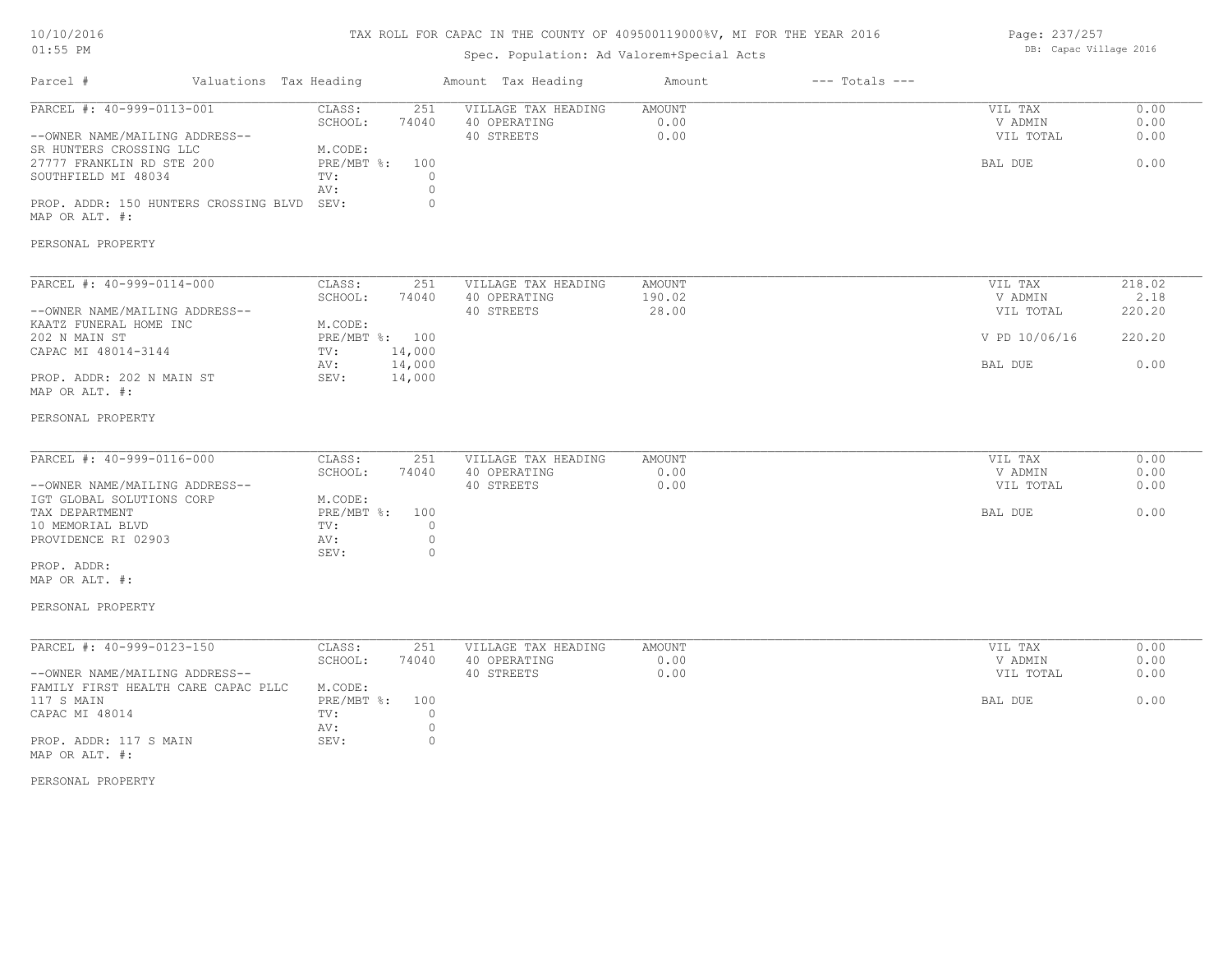# TAX ROLL FOR CAPAC IN THE COUNTY OF 409500119000%V, MI FOR THE YEAR 2016

# Spec. Population: Ad Valorem+Special Acts

Page: 238/257 DB: Capac Village 2016

| Parcel #                                                                                                                                                | Valuations Tax Heading |                                                                                         | Amount Tax Heading                                                                 | Amount                 | $---$ Totals $---$ |                                            |                              |
|---------------------------------------------------------------------------------------------------------------------------------------------------------|------------------------|-----------------------------------------------------------------------------------------|------------------------------------------------------------------------------------|------------------------|--------------------|--------------------------------------------|------------------------------|
| PARCEL #: 40-999-0124-000<br>--OWNER NAME/MAILING ADDRESS--<br>MATTESON STREET APTS                                                                     |                        | CLASS:<br>251<br>SCHOOL:<br>74040<br>M.CODE:                                            | VILLAGE TAX HEADING<br>40 OPERATING<br>40 STREETS                                  | AMOUNT<br>6.78<br>1.00 |                    | VIL TAX<br>V ADMIN<br>VIL TOTAL            | 7.78<br>0.07<br>7.85         |
| MTH MANAGEMENT COMPANY<br>3100 WEST RD BLDG.#2 STE 203<br>EAST LANSING MI 48823                                                                         |                        | PRE/MBT %:<br>100<br>500<br>TV:<br>500<br>AV:<br>SEV:<br>500                            |                                                                                    |                        |                    | V PD 07/25/16<br>BAL DUE                   | 7.85<br>0.00                 |
| PROP. ADDR: 130 N MATTESON ST<br>MAP OR ALT. #:                                                                                                         |                        |                                                                                         |                                                                                    |                        |                    |                                            |                              |
| PERSONAL PROPERTY                                                                                                                                       |                        |                                                                                         |                                                                                    |                        |                    |                                            |                              |
| PARCEL #: 40-999-0125-001<br>--OWNER NAME/MAILING ADDRESS--<br>DISH NETWORK LLC<br>P.O. BOX 6623<br>ENGLEWOOD CO 80155<br>PROP. ADDR:<br>MAP OR ALT. #: |                        | CLASS:<br>251<br>SCHOOL:<br>74040<br>M.CODE:<br>PRE/MBT %:<br>100<br>TV:<br>AV:<br>SEV: | VILLAGE TAX HEADING<br>40 OPERATING<br>40 STREETS<br>$\circ$<br>$\circ$<br>$\circ$ | AMOUNT<br>0.00<br>0.00 |                    | VIL TAX<br>V ADMIN<br>VIL TOTAL<br>BAL DUE | 0.00<br>0.00<br>0.00<br>0.00 |
| PERSONAL PROPERTY                                                                                                                                       |                        |                                                                                         |                                                                                    |                        |                    |                                            |                              |
| PARCEL #: 40-999-0126-000<br>--OWNER NAME/MAILING ADDRESS--<br>GORDON FOOD SERVICE INC                                                                  |                        | CLASS:<br>251<br>SCHOOL:<br>74040                                                       | VILLAGE TAX HEADING<br>40 OPERATING<br>40 STREETS                                  | AMOUNT<br>0.00<br>0.00 |                    | VIL TAX<br>V ADMIN<br>VIL TOTAL            | 0.00<br>0.00<br>0.00         |
| ADVANCE PROPERTY TAX COMPLIANCE<br>1611 N.I-35E STE. 428<br>CARROLLTON TX 75006-8616<br>PROP. ADDR:<br>MAP OR ALT. #:                                   |                        | M.CODE:<br>PRE/MBT %:<br>100<br>TV:<br>AV:<br>SEV:                                      | $\circ$<br>$\circ$<br>$\circ$                                                      |                        |                    | BAL DUE                                    | 0.00                         |
| PERSONAL PROPERTY                                                                                                                                       |                        |                                                                                         |                                                                                    |                        |                    |                                            |                              |
| PARCEL #: 40-999-0128-000<br>--OWNER NAME/MAILING ADDRESS--                                                                                             |                        | CLASS:<br>002<br>SCHOOL:<br>74040                                                       | VILLAGE TAX HEADING<br>40 OPERATING<br>40 STREETS                                  | AMOUNT<br>0.00<br>0.00 |                    | VIL TAX<br>V ADMIN<br>VIL TOTAL            | 0.00<br>0.00<br>0.00         |
| MR R'S<br>P.O. BOX 459<br>CAPAC MI 48014                                                                                                                |                        | M.CODE:<br>PRE/MBT %:<br>100<br>TV:<br>AV:                                              | $\circ$<br>$\circ$                                                                 |                        |                    | BAL DUE                                    | 0.00                         |
| PROP. ADDR: 100 N MAIN ST<br>MAP OR ALT. #:                                                                                                             |                        | SEV:                                                                                    | $\circ$                                                                            |                        |                    |                                            |                              |
| PERSONAL PROPERTY                                                                                                                                       |                        |                                                                                         |                                                                                    |                        |                    |                                            |                              |
|                                                                                                                                                         |                        |                                                                                         |                                                                                    |                        |                    |                                            |                              |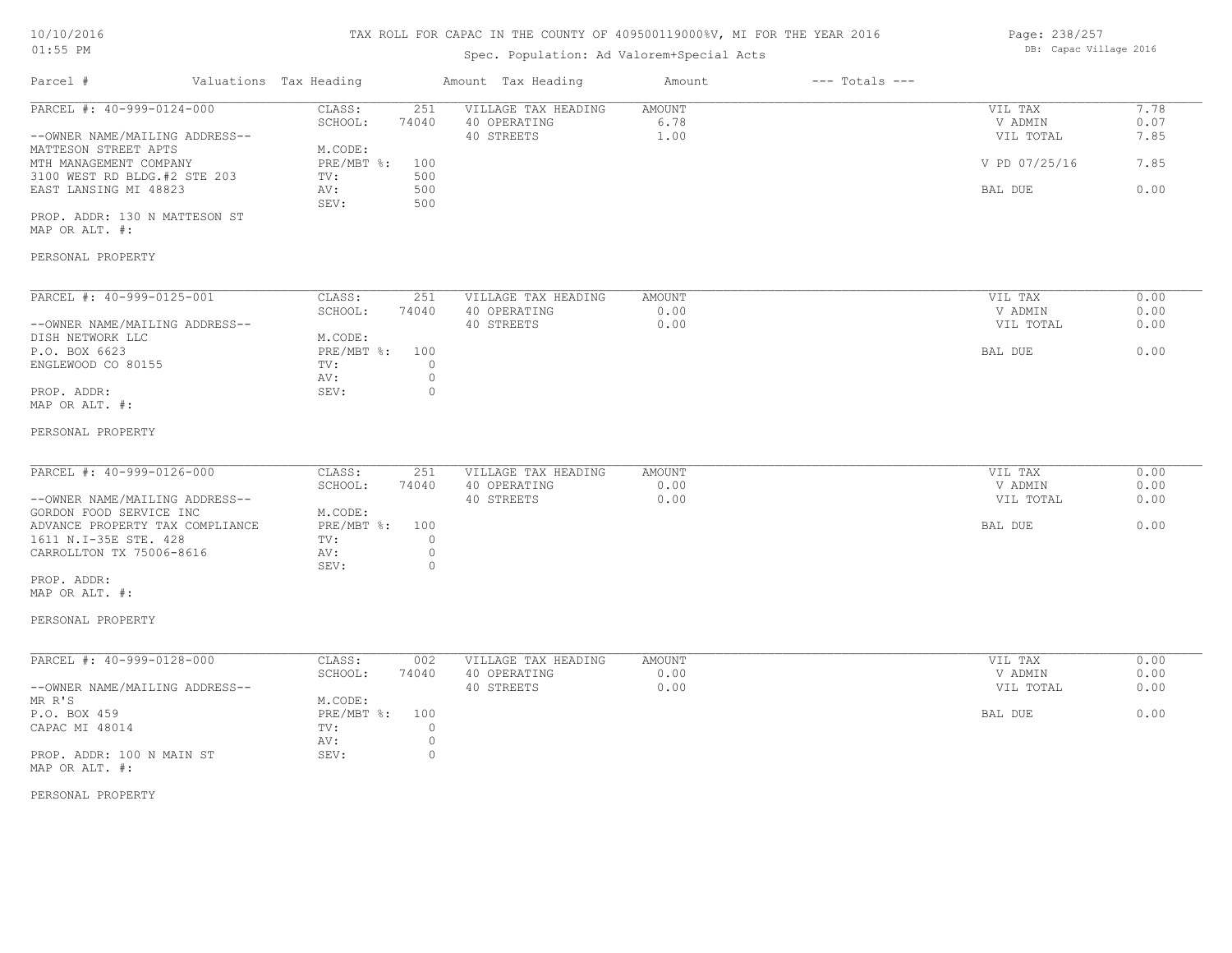# TAX ROLL FOR CAPAC IN THE COUNTY OF 409500119000%V, MI FOR THE YEAR 2016

# Spec. Population: Ad Valorem+Special Acts

Page: 239/257 DB: Capac Village 2016

| Parcel #<br>Valuations Tax Heading                    |                                      | Amount Tax Heading                  | Amount          | $---$ Totals $---$ |                      |                |
|-------------------------------------------------------|--------------------------------------|-------------------------------------|-----------------|--------------------|----------------------|----------------|
| PARCEL #: 40-999-0128-001                             | CLASS:<br>251<br>SCHOOL:<br>74040    | VILLAGE TAX HEADING<br>40 OPERATING | AMOUNT<br>0.00  |                    | VIL TAX<br>V ADMIN   | 0.00<br>0.00   |
| --OWNER NAME/MAILING ADDRESS--<br>MR R'S              | M.CODE:                              | 40 STREETS                          | 0.00            |                    | VIL TOTAL            | 0.00           |
| P.O. BOX 654                                          | PRE/MBT %:<br>100                    |                                     |                 |                    | BAL DUE              | 0.00           |
| CAPAC MI 48014                                        | TV:<br>$\circ$<br>$\circ$<br>AV:     |                                     |                 |                    |                      |                |
| PROP. ADDR: 100 N MAIN<br>MAP OR ALT. #:              | SEV:<br>$\circ$                      |                                     |                 |                    |                      |                |
| PERSONAL PROPERTY                                     |                                      |                                     |                 |                    |                      |                |
| PARCEL #: 40-999-0133-000                             | CLASS:<br>251                        | VILLAGE TAX HEADING                 | AMOUNT          |                    | VIL TAX              | 682.09         |
| --OWNER NAME/MAILING ADDRESS--                        | SCHOOL:<br>74040                     | 40 OPERATING<br>40 STREETS          | 594.49<br>87.60 |                    | V ADMIN<br>VIL TOTAL | 6.82<br>688.91 |
| THUMB RIGGING & ERECTORS<br>PO BOX 189                | M.CODE:<br>PRE/MBT %: 100            |                                     |                 |                    | BAL DUE              | 688.91         |
| CAPAC MI 48014                                        | 43,800<br>TV:<br>43,800<br>AV:       |                                     |                 |                    |                      |                |
| PROP. ADDR: 14850 DOWNEY RD<br>MAP OR ALT. #:         | 43,800<br>SEV:                       |                                     |                 |                    |                      |                |
| PERSONAL PROPERTY                                     |                                      |                                     |                 |                    |                      |                |
| PARCEL #: 40-999-0135-010                             | CLASS:<br>251                        | VILLAGE TAX HEADING                 | AMOUNT          |                    | VIL TAX              | 0.00           |
| --OWNER NAME/MAILING ADDRESS--                        | SCHOOL:<br>74040                     | 40 OPERATING<br>40 STREETS          | 0.00<br>0.00    |                    | V ADMIN<br>VIL TOTAL | 0.00<br>0.00   |
| WELLS FARGO FINANCIAL LEASING INC.<br>N0005-050       | M.CODE:<br>$PRE/MBT$ $\div$ :<br>100 |                                     |                 |                    | BAL DUE              | 0.00           |
| 800 WALNUT ST                                         | $\circ$<br>TV:                       |                                     |                 |                    |                      |                |
| DES MOINES IA 50309-3636                              | $\circ$<br>AV:<br>$\circ$<br>SEV:    |                                     |                 |                    |                      |                |
| PROP. ADDR:<br>MAP OR ALT. #:                         |                                      |                                     |                 |                    |                      |                |
| PERSONAL PROPERTY                                     |                                      |                                     |                 |                    |                      |                |
| PARCEL #: 40-999-0136-100                             | CLASS:<br>251                        | VILLAGE TAX HEADING                 | AMOUNT          |                    | VIL TAX              | 1,577.54       |
|                                                       | SCHOOL:<br>74040                     | 40 OPERATING                        | 1,374.94        |                    | V ADMIN              | 15.77          |
| --OWNER NAME/MAILING ADDRESS--<br>SPRINT SPECTRUM, LP | M.CODE:                              | 40 STREETS                          | 202.60          |                    | VIL TOTAL            | 1,593.31       |
| PO BOX 8430                                           | PRE/MBT %: 100                       |                                     |                 |                    | V PD 09/12/16        | 1,593.31       |
| KANAS CITY MO 64114-8430                              | 101,300<br>TV:<br>AV:<br>101,300     |                                     |                 |                    | BAL DUE              | 0.00           |
| PROP. ADDR: 750 E HILL STREET                         | 101,300<br>SEV:                      |                                     |                 |                    |                      |                |

PERSONAL PROPERTY

MAP OR ALT. #: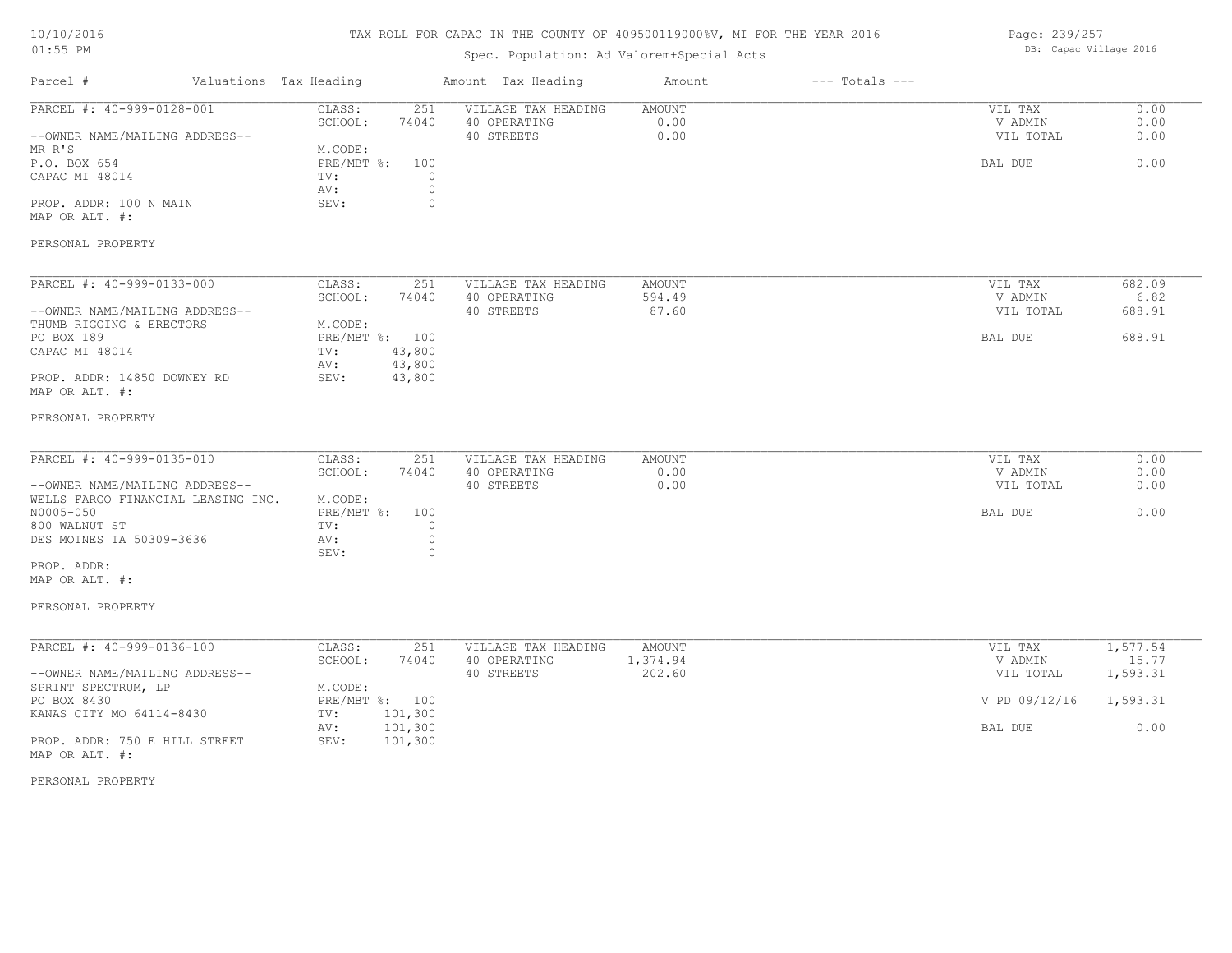# TAX ROLL FOR CAPAC IN THE COUNTY OF 409500119000%V, MI FOR THE YEAR 2016

# Spec. Population: Ad Valorem+Special Acts

| Parcel #                       | Valuations Tax Heading |       | Amount Tax Heading  | Amount | $---$ Totals $---$ |           |      |
|--------------------------------|------------------------|-------|---------------------|--------|--------------------|-----------|------|
| PARCEL #: 40-999-0146-000      | CLASS:                 | 251   | VILLAGE TAX HEADING | AMOUNT |                    | VIL TAX   | 0.00 |
|                                | SCHOOL:                | 74040 | 40 OPERATING        | 0.00   |                    | V ADMIN   | 0.00 |
| --OWNER NAME/MAILING ADDRESS-- |                        |       | 40 STREETS          | 0.00   |                    | VIL TOTAL | 0.00 |
| CSC SERVICEWORKS, INC          | M.CODE:                |       |                     |        |                    |           |      |
| RYAN TAX COMPLIANCE, LLC       | $PRE/MBT$ %:           | 100   |                     |        |                    | BAL DUE   | 0.00 |
| P.O. BOX 460049                | TV:                    |       |                     |        |                    |           |      |
| HOUSTON TX 77056               | AV:                    |       |                     |        |                    |           |      |
|                                | SEV:                   |       |                     |        |                    |           |      |
| PROP. ADDR:                    |                        |       |                     |        |                    |           |      |

MAP OR ALT. #:

#### PERSONAL PROPERTY

| PARCEL #: 40-999-0148-001      | CLASS:     | 002   | VILLAGE TAX HEADING | AMOUNT | 0.00<br>VIL TAX   |
|--------------------------------|------------|-------|---------------------|--------|-------------------|
|                                | SCHOOL:    | 74040 | 40 OPERATING        | 0.00   | 0.00<br>V ADMIN   |
| --OWNER NAME/MAILING ADDRESS-- |            |       | 40 STREETS          | 0.00   | 0.00<br>VIL TOTAL |
| AMERICAN BOTTLING COMPANY THE  | M.CODE:    |       |                     |        |                   |
| PROPERTY TAX DEPARTMENT        | PRE/MBT %: | 100   |                     |        | 0.00<br>BAL DUE   |
| 5301 LEGACY DR                 | TV:        |       |                     |        |                   |
| PLANO TX 75024                 | AV:        |       |                     |        |                   |
|                                | SEV:       |       |                     |        |                   |
| PROP. ADDR:                    |            |       |                     |        |                   |

MAP OR ALT. #:

#### PERSONAL PROPERTY

| PARCEL #: 40-999-0149-001      | CLASS:         | 251   | VILLAGE TAX HEADING | AMOUNT | VIL TAX       | 54.50 |
|--------------------------------|----------------|-------|---------------------|--------|---------------|-------|
|                                | SCHOOL:        | 74040 | 40 OPERATING        | 47.50  | V ADMIN       | 0.54  |
| --OWNER NAME/MAILING ADDRESS-- |                |       | 40 STREETS          | 7.00   | VIL TOTAL     | 55.04 |
| CAT SCALE COMPANY-763          | M.CODE:        |       |                     |        |               |       |
| P.O.BOX 630                    | PRE/MBT %: 100 |       |                     |        | V PD 08/22/16 | 55.04 |
| WALCOTT IA 52773               | TV:            | 3,500 |                     |        |               |       |
|                                | AV:            | 3,500 |                     |        | BAL DUE       | 0.00  |
| PROP. ADDR: 3200 CAPAC RD      | SEV:           | 3,500 |                     |        |               |       |

#### PERSONAL PROPERTY

MAP OR ALT. #:

| PARCEL #: 40-999-0150-000      | CLASS:     | 002   | VILLAGE TAX HEADING | AMOUNT | VIL TAX   | 0.00 |
|--------------------------------|------------|-------|---------------------|--------|-----------|------|
|                                | SCHOOL:    | 74040 | 40 OPERATING        | 0.00   | V ADMIN   | 0.00 |
| --OWNER NAME/MAILING ADDRESS-- |            |       | 40 STREETS          | 0.00   | VIL TOTAL | 0.00 |
| CINGULAR WIRELESS LLC          | M.CODE:    |       |                     |        |           |      |
| TAX DEPT                       | PRE/MBT %: | 100   |                     |        | BAL DUE   | 0.00 |
| PO BOX 97061                   | TV:        |       |                     |        |           |      |
| REDMOND WA 98073-9791          | AV:        |       |                     |        |           |      |
|                                | SEV:       |       |                     |        |           |      |
| PROP. ADDR:                    |            |       |                     |        |           |      |

MAP OR ALT. #:

PERSONAL PROPERTY

Page: 240/257 DB: Capac Village 2016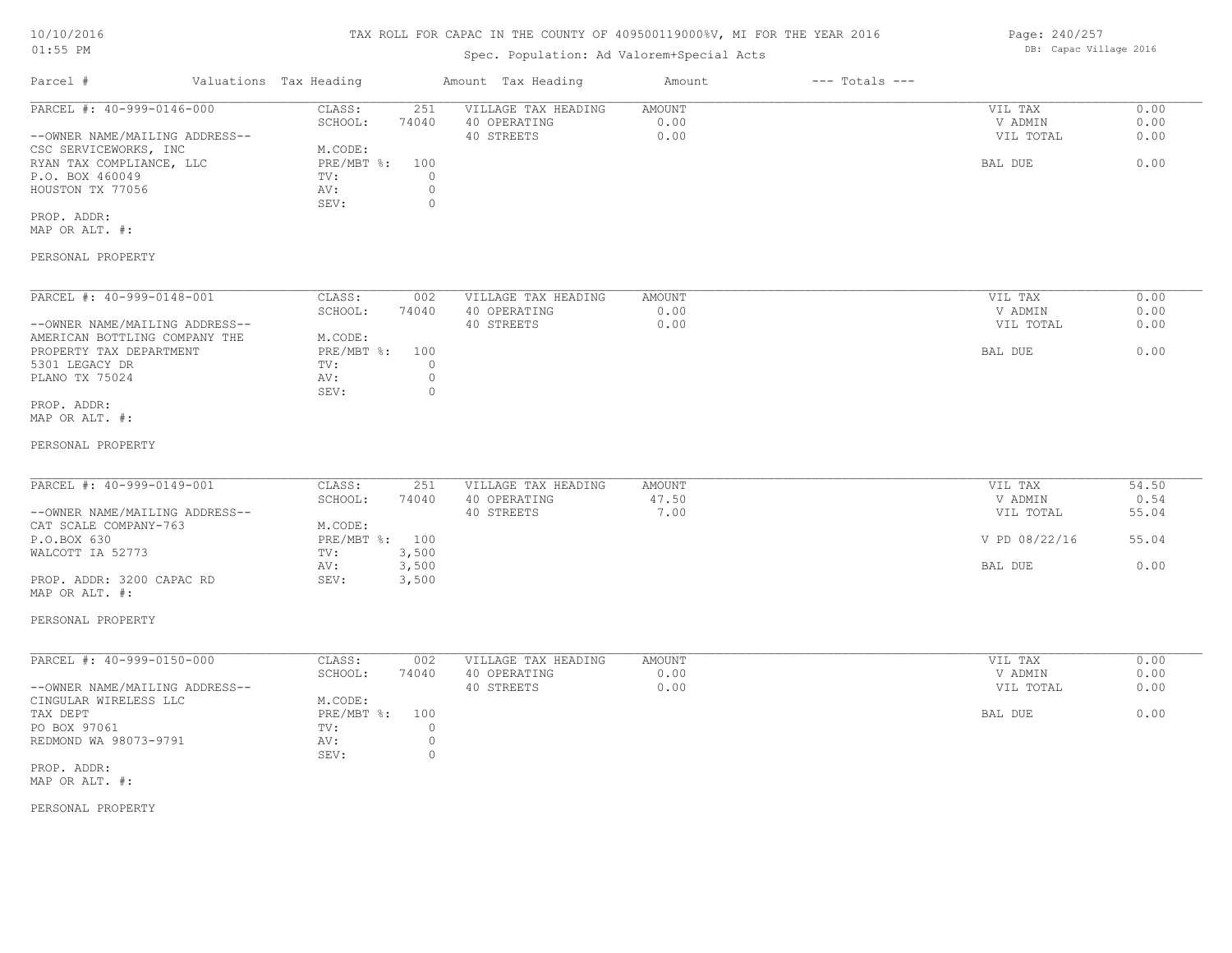# TAX ROLL FOR CAPAC IN THE COUNTY OF 409500119000%V, MI FOR THE YEAR 2016

# Spec. Population: Ad Valorem+Special Acts

| Parcel #                       | Valuations Tax Heading |       | Amount Tax Heading  | Amount | $---$ Totals $---$ |           |      |
|--------------------------------|------------------------|-------|---------------------|--------|--------------------|-----------|------|
| PARCEL #: 40-999-0150-011      | CLASS:                 | 251   | VILLAGE TAX HEADING | AMOUNT |                    | VIL TAX   | 0.00 |
|                                | SCHOOL:                | 74040 | 40 OPERATING        | 0.00   |                    | V ADMIN   | 0.00 |
| --OWNER NAME/MAILING ADDRESS-- |                        |       | 40 STREETS          | 0.00   |                    | VIL TOTAL | 0.00 |
| HUGHES NETWORK SYSTEMS, LLC    | M.CODE:                |       |                     |        |                    |           |      |
| RYAN TAX COMPLIANCE SERV.LLC   | $PRE/MBT$ %:           | 100   |                     |        |                    | BAL DUE   | 0.00 |
| P.O.BOX 460049                 | TV:                    |       |                     |        |                    |           |      |
| HOUSTON TX 77056               | AV:                    |       |                     |        |                    |           |      |
|                                | SEV:                   |       |                     |        |                    |           |      |
| PROP. ADDR:                    |                        |       |                     |        |                    |           |      |

MAP OR ALT. #:

#### PERSONAL PROPERTY

| PARCEL #: 40-999-0152-000      | CLASS:     | 251   | VILLAGE TAX HEADING | AMOUNT | 0.00<br>VIL TAX   |
|--------------------------------|------------|-------|---------------------|--------|-------------------|
|                                | SCHOOL:    | 74040 | 40 OPERATING        | 0.00   | 0.00<br>V ADMIN   |
| --OWNER NAME/MAILING ADDRESS-- |            |       | 40 STREETS          | 0.00   | 0.00<br>VIL TOTAL |
| INTERFACE SECURITY SYSTEMS     | M.CODE:    |       |                     |        |                   |
| BROWN SMITH WALLACE            | PRE/MBT %: | 100   |                     |        | 0.00<br>BAL DUE   |
| 6 CITYPLACE DR. STE 800        | TV:        |       |                     |        |                   |
| SAINT LOUIS MO 63141           | AV:        |       |                     |        |                   |
|                                | SEV:       |       |                     |        |                   |
| PROP. ADDR:                    |            |       |                     |        |                   |

#### MAP OR ALT. #:

#### PERSONAL PROPERTY

| PARCEL #: 40-999-0153-002      | CLASS:       | 251   | VILLAGE TAX HEADING | AMOUNT | VIL TAX   | 0.00 |
|--------------------------------|--------------|-------|---------------------|--------|-----------|------|
|                                |              |       |                     |        |           |      |
|                                | SCHOOL:      | 74040 | 40 OPERATING        | 0.00   | V ADMIN   | 0.00 |
| --OWNER NAME/MAILING ADDRESS-- |              |       | 40 STREETS          | 0.00   | VIL TOTAL | 0.00 |
| FARMER BROTHERS COMPANY        | M.CODE:      |       |                     |        |           |      |
| 20333 S. NORMANDIE AVE         | $PRE/MBT$ %: | 100   |                     |        | BAL DUE   | 0.00 |
| TORRANCE CA 90502              | TV:          |       |                     |        |           |      |
|                                | AV:          |       |                     |        |           |      |
| PROP. ADDR:                    | SEV:         |       |                     |        |           |      |

#### PERSONAL PROPERTY

MAP OR ALT. #:

| PARCEL #: 40-999-0154-000      | CLASS:     | 251   | VILLAGE TAX HEADING | AMOUNT | VIL TAX   | 0.00 |
|--------------------------------|------------|-------|---------------------|--------|-----------|------|
|                                | SCHOOL:    | 74040 | 40 OPERATING        | 0.00   | V ADMIN   | 0.00 |
| --OWNER NAME/MAILING ADDRESS-- |            |       | 40 STREETS          | 0.00   | VIL TOTAL | 0.00 |
| ROGERS PHARMACY OF CAPAC, LLC  | M.CODE:    |       |                     |        |           |      |
| 3433 CAPAC RD                  | PRE/MBT %: | 100   |                     |        | BAL DUE   | 0.00 |
| CAPAC MI 48014                 | TV:        |       |                     |        |           |      |
|                                | AV:        |       |                     |        |           |      |
| PROP. ADDR: 3433 CAPAC RD      | SEV:       |       |                     |        |           |      |
| MAP OR ALT. #:                 |            |       |                     |        |           |      |

PERSONAL PROPERTY

Page: 241/257 DB: Capac Village 2016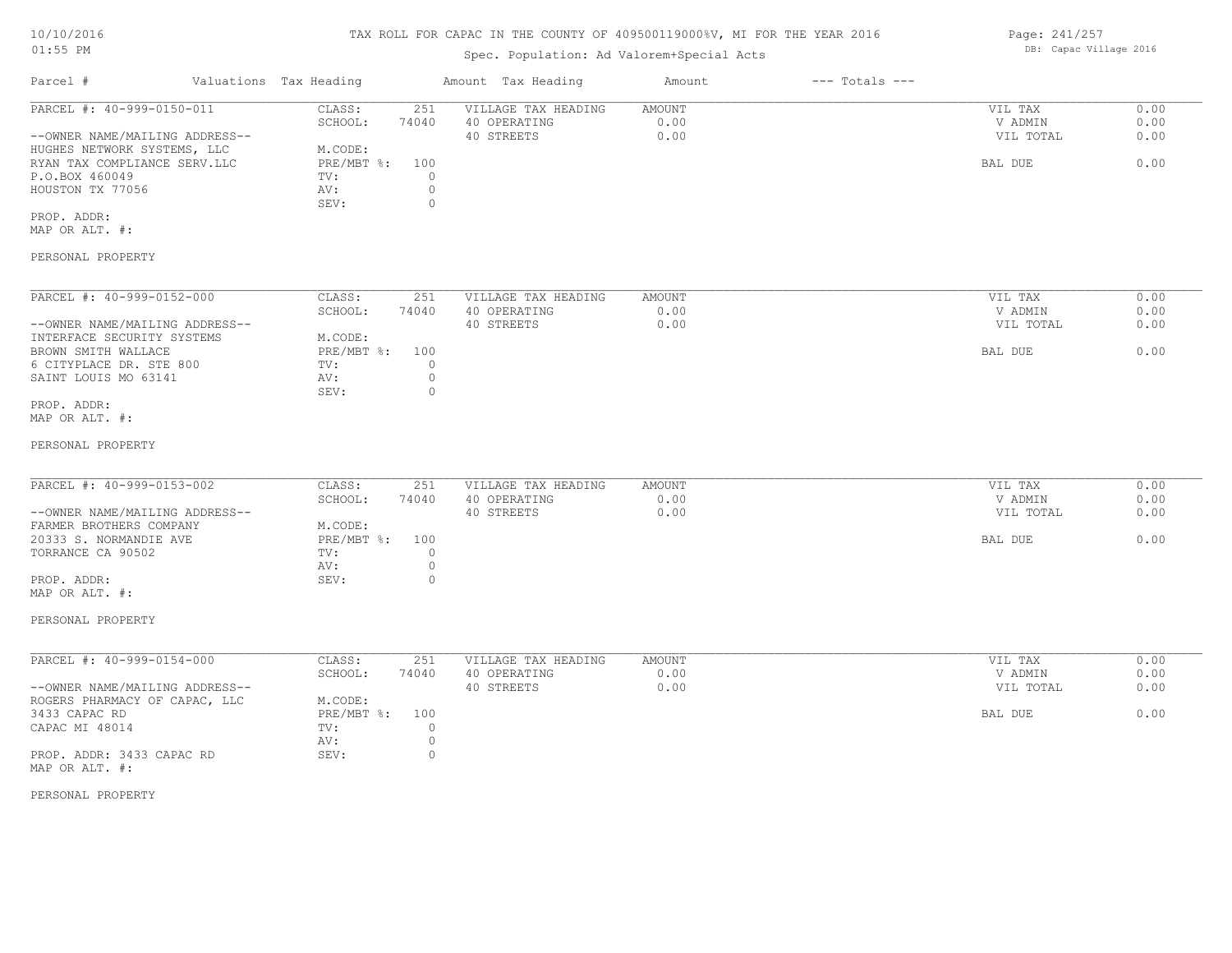### TAX ROLL FOR CAPAC IN THE COUNTY OF 409500119000%V, MI FOR THE YEAR 2016

# Spec. Population: Ad Valorem+Special Acts

| Parcel #                        | Valuations Tax Heading |       | Amount Tax Heading  | Amount | $---$ Totals $---$ |           |      |
|---------------------------------|------------------------|-------|---------------------|--------|--------------------|-----------|------|
| PARCEL #: 40-999-0155-100       | CLASS:                 | 251   | VILLAGE TAX HEADING | AMOUNT |                    | VIL TAX   | 0.00 |
|                                 | SCHOOL:                | 74040 | 40 OPERATING        | 0.00   |                    | V ADMIN   | 0.00 |
| --OWNER NAME/MAILING ADDRESS--  |                        |       | 40 STREETS          | 0.00   |                    | VIL TOTAL | 0.00 |
| RESTAURANT TECHNOLOGIES, INC.   | M.CODE:                |       |                     |        |                    |           |      |
| ADVANCE PROPERTY TAX COMPLIANCE | $PRE/MBT$ %:           | 100   |                     |        |                    | BAL DUE   | 0.00 |
| 1611 N. INTERSTATE 35E STE.428  | TV:                    |       |                     |        |                    |           |      |
| CARROLLTON TX 75006-8616        | AV:                    |       |                     |        |                    |           |      |
|                                 | SEV:                   |       |                     |        |                    |           |      |
|                                 |                        |       |                     |        |                    |           |      |

PROP. ADDR:

MAP OR ALT. #:

## PERSONAL PROPERTY

| PARCEL #: 40-999-0156-050      | CLASS:       | 251   | VILLAGE TAX HEADING | AMOUNT | 0.00<br>VIL TAX   |
|--------------------------------|--------------|-------|---------------------|--------|-------------------|
|                                | SCHOOL:      | 74040 | 40 OPERATING        | 0.00   | 0.00<br>V ADMIN   |
| --OWNER NAME/MAILING ADDRESS-- |              |       | 40 STREETS          | 0.00   | 0.00<br>VIL TOTAL |
| NORTHERN LEASING SYSTEMS, INC. | M.CODE:      |       |                     |        |                   |
| TAX DEPARTMENT                 | $PRE/MBT$ %: | 100   |                     |        | 0.00<br>BAL DUE   |
| 7303 SE LAKE RD                | TV:          |       |                     |        |                   |
| PORTLAND OR 97267              | AV:          |       |                     |        |                   |
|                                | SEV:         |       |                     |        |                   |
| PROP. ADDR:                    |              |       |                     |        |                   |

MAP OR ALT. #:

#### PERSONAL PROPERTY

| PARCEL #: 40-999-0156-150      | CLASS:       | 251   | VILLAGE TAX HEADING | AMOUNT | VIL TAX   | 0.00 |
|--------------------------------|--------------|-------|---------------------|--------|-----------|------|
|                                | SCHOOL:      | 74040 | 40 OPERATING        | 0.00   | V ADMIN   | 0.00 |
| --OWNER NAME/MAILING ADDRESS-- |              |       | 40 STREETS          | 0.00   | VIL TOTAL | 0.00 |
| GCN HOLDING, LLC               | M.CODE:      |       |                     |        |           |      |
| PROPERTY TAX DEPARTMENT        | $PRE/MBT$ %: | 100   |                     |        | BAL DUE   | 0.00 |
| 7303 SE LAKE ROAD              | TV:          |       |                     |        |           |      |
| PORTLAND OR 97267              | AV:          |       |                     |        |           |      |
|                                | SEV:         |       |                     |        |           |      |

MAP OR ALT. #: PROP. ADDR:

#### PERSONAL PROPERTY

| PARCEL #: 40-999-0157-001      | CLASS:     | 002   | VILLAGE TAX HEADING | AMOUNT | VIL TAX   | 0.00 |
|--------------------------------|------------|-------|---------------------|--------|-----------|------|
|                                | SCHOOL:    | 74040 | 40 OPERATING        | 0.00   | V ADMIN   | 0.00 |
| --OWNER NAME/MAILING ADDRESS-- |            |       | 40 STREETS          | 0.00   | VIL TOTAL | 0.00 |
| MAILFINANCE INC.               | M.CODE:    |       |                     |        |           |      |
| TAX DEPARTMENT                 | PRE/MBT %: | 100   |                     |        | BAL DUE   | 0.00 |
| 478 WHEELERS FARMS ROAD        | TV:        |       |                     |        |           |      |
| MILFORD CT 06461               | AV:        |       |                     |        |           |      |
|                                | SEV:       |       |                     |        |           |      |
| PROP, ADDR:                    |            |       |                     |        |           |      |

MAP OR ALT. #:

PERSONAL PROPERTY

Page: 242/257 DB: Capac Village 2016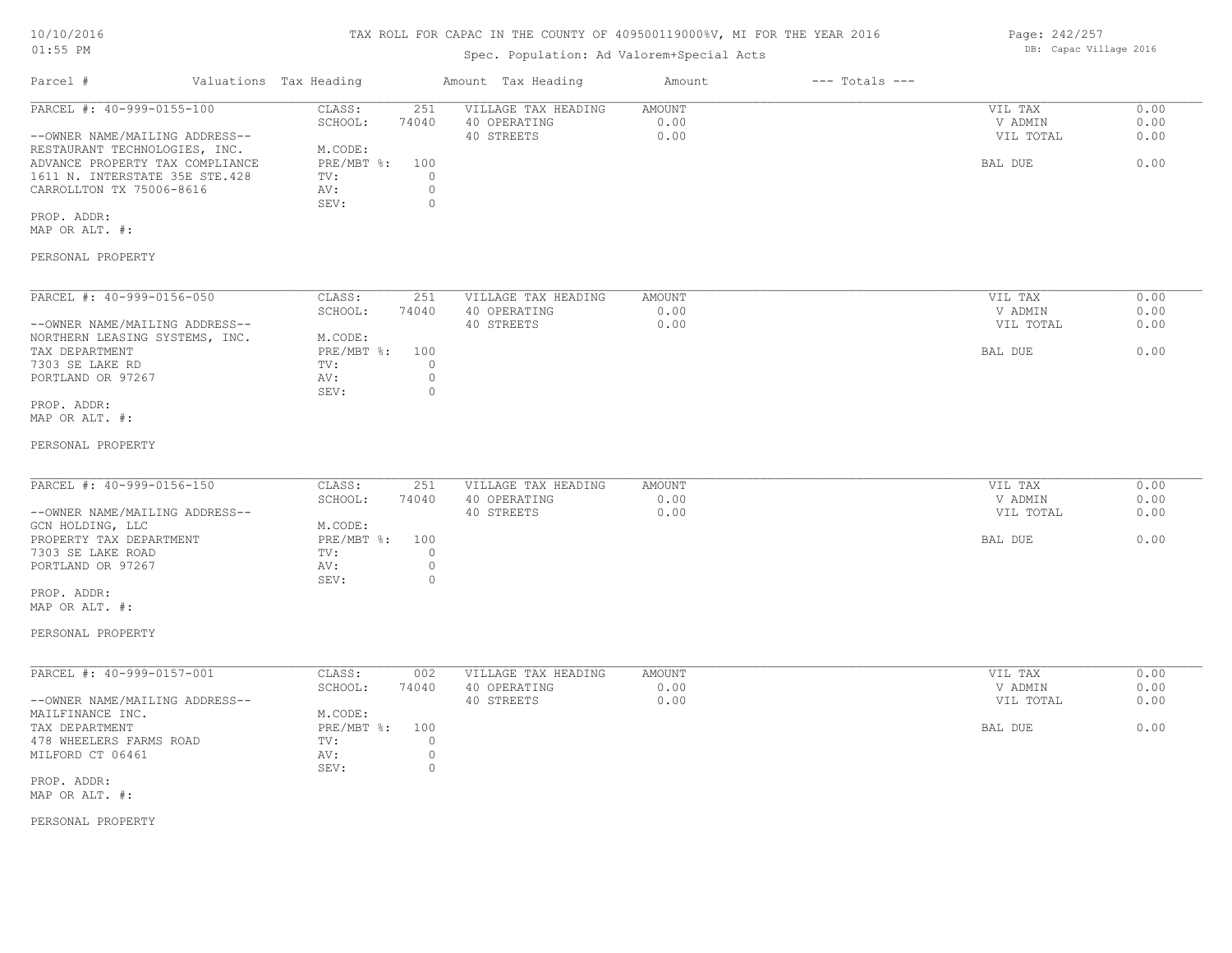# TAX ROLL FOR CAPAC IN THE COUNTY OF 409500119000%V, MI FOR THE YEAR 2016

# Spec. Population: Ad Valorem+Special Acts

| Parcel #                       | Valuations Tax Heading |       | Amount Tax Heading  | Amount | $---$ Totals $---$ |           |      |
|--------------------------------|------------------------|-------|---------------------|--------|--------------------|-----------|------|
| PARCEL #: 40-999-0157-010      | CLASS:                 | 251   | VILLAGE TAX HEADING | AMOUNT |                    | VIL TAX   | 0.00 |
|                                | SCHOOL:                | 74040 | 40 OPERATING        | 0.00   |                    | V ADMIN   | 0.00 |
| --OWNER NAME/MAILING ADDRESS-- |                        |       | 40 STREETS          | 0.00   |                    | VIL TOTAL | 0.00 |
| NEOPOST USA INC                | M.CODE:                |       |                     |        |                    |           |      |
| TAX DEPT.                      | PRE/MBT %: 100         |       |                     |        |                    | BAL DUE   | 0.00 |
| 478 WHEELERS FARMS ROAD        | TV:                    |       |                     |        |                    |           |      |
| MILFORD CT 06461               | AV:                    |       |                     |        |                    |           |      |
|                                | SEV:                   |       |                     |        |                    |           |      |
| PROP. ADDR:                    |                        |       |                     |        |                    |           |      |

MAP OR ALT. #:

#### PERSONAL PROPERTY

| PARCEL #: 40-999-0158-000      | CLASS:       | 002   | VILLAGE TAX HEADING | AMOUNT | 0.00<br>VIL TAX   |
|--------------------------------|--------------|-------|---------------------|--------|-------------------|
|                                | SCHOOL:      | 74040 | 40 OPERATING        | 0.00   | 0.00<br>V ADMIN   |
| --OWNER NAME/MAILING ADDRESS-- |              |       | 40 STREETS          | 0.00   | 0.00<br>VIL TOTAL |
| LAPEER GRAIN                   | M.CODE:      |       |                     |        |                   |
| 155 S SAGINAW                  | $PRE/MBT$ %: | 100   |                     |        | 0.00<br>BAL DUE   |
| LAPEER MI 48446                | TV:          |       |                     |        |                   |
|                                | AV:          |       |                     |        |                   |
| PROP. ADDR: 220 S HUNTER       | SEV:         |       |                     |        |                   |
| MAP OR ALT. #:                 |              |       |                     |        |                   |

#### PERSONAL PROPERTY

| PARCEL #: 40-999-0158-001      | CLASS:         | 251   | VILLAGE TAX HEADING | AMOUNT | VIL TAX       | 26.47 |
|--------------------------------|----------------|-------|---------------------|--------|---------------|-------|
|                                | SCHOOL:        | 74040 | 40 OPERATING        | 23.07  | V ADMIN       | 0.26  |
| --OWNER NAME/MAILING ADDRESS-- |                |       | 40 STREETS          | 3.40   | VIL TOTAL     | 26.73 |
| ARMADA GRAIN CO                | M.CODE:        |       |                     |        |               |       |
| P.O. BOX 918                   | PRE/MBT %: 100 |       |                     |        | V PD 09/16/16 | 26.73 |
| ARMADA MI 48005                | TV:            | 1,700 |                     |        |               |       |
|                                | AV:            | 1,700 |                     |        | BAL DUE       | 0.00  |
| PROP. ADDR: 220 S HUNTER       | SEV:           | 1,700 |                     |        |               |       |
| MAP OR ALT. #:                 |                |       |                     |        |               |       |

#### PERSONAL PROPERTY

| PARCEL #: 40-999-0159-000      | CLASS:         | 002   | VILLAGE TAX HEADING | AMOUNT | VIL TAX   | 0.00 |
|--------------------------------|----------------|-------|---------------------|--------|-----------|------|
|                                | SCHOOL:        | 74040 | 40 OPERATING        | 0.00   | V ADMIN   | 0.00 |
| --OWNER NAME/MAILING ADDRESS-- |                |       | 40 STREETS          | 0.00   | VIL TOTAL | 0.00 |
| GATHERING THE                  | M.CODE:        |       |                     |        |           |      |
| 113 N MAIN ST                  | PRE/MBT %: 100 |       |                     |        | BAL DUE   | 0.00 |
| CAPAC MI 48014                 | TV:            |       |                     |        |           |      |
|                                | AV:            |       |                     |        |           |      |
| PROP. ADDR: 113 N MAIN ST      | SEV:           |       |                     |        |           |      |
| MAP OR ALT. #:                 |                |       |                     |        |           |      |

#### PERSONAL PROPERTY

Page: 243/257 DB: Capac Village 2016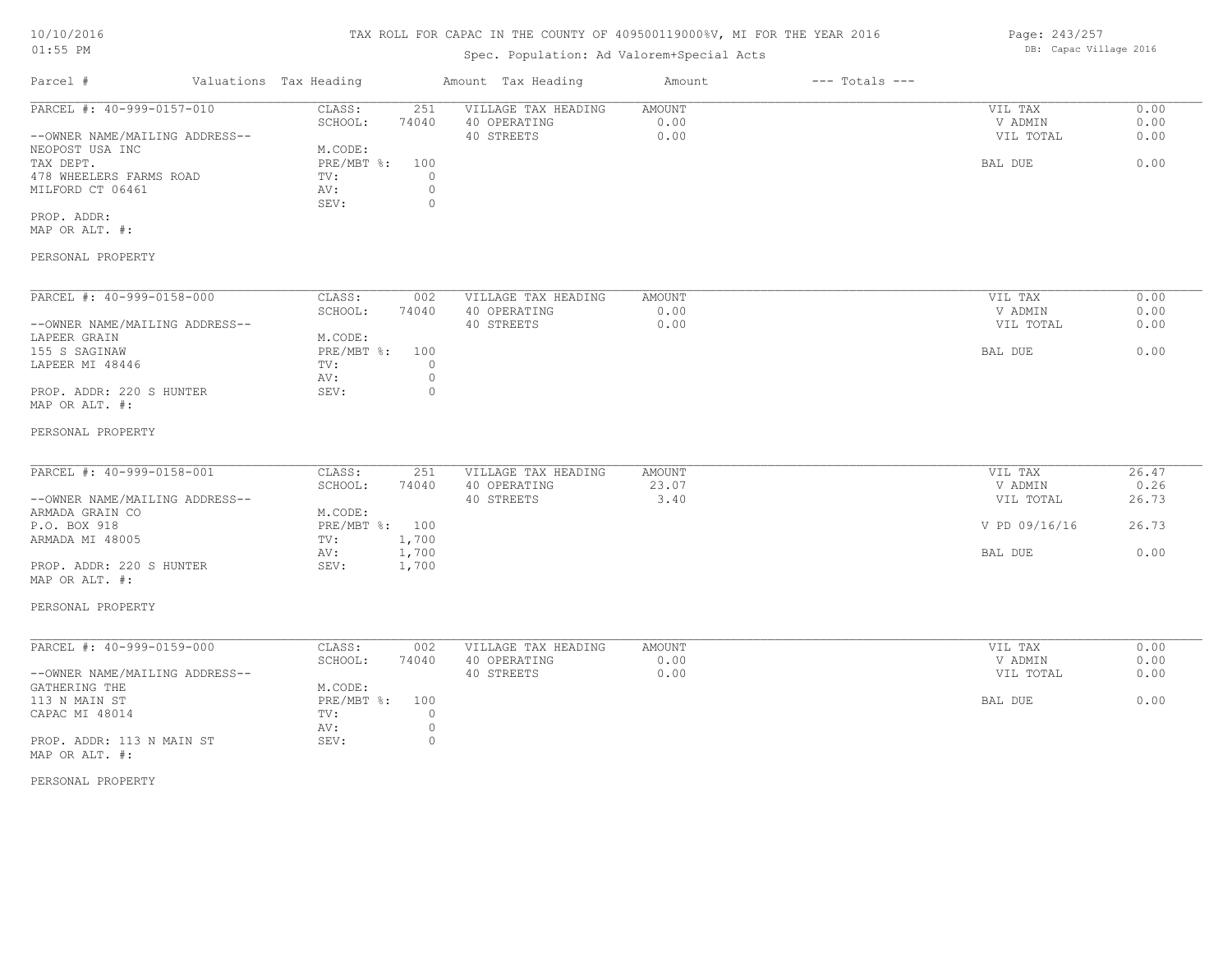# TAX ROLL FOR CAPAC IN THE COUNTY OF 409500119000%V, MI FOR THE YEAR 2016

# Spec. Population: Ad Valorem+Special Acts

| Page: 244/257 |                        |  |
|---------------|------------------------|--|
|               | DB: Capac Village 2016 |  |

| Parcel #                                                                 | Valuations Tax Heading                     | Amount Tax Heading                                | Amount                 | $---$ Totals $---$ |                                 |                      |
|--------------------------------------------------------------------------|--------------------------------------------|---------------------------------------------------|------------------------|--------------------|---------------------------------|----------------------|
| PARCEL #: 40-999-0159-015<br>--OWNER NAME/MAILING ADDRESS--              | CLASS:<br>251<br>SCHOOL:<br>74040          | VILLAGE TAX HEADING<br>40 OPERATING<br>40 STREETS | AMOUNT<br>0.00<br>0.00 |                    | VIL TAX<br>V ADMIN<br>VIL TOTAL | 0.00<br>0.00<br>0.00 |
| K12 MANAGEMENT INC<br>2300 CORPORATE PARK DR STE#200<br>HERNDON VA 20171 | M.CODE:<br>PRE/MBT %:<br>100<br>TV:<br>AV: | $\circ$<br>$\circledcirc$                         |                        |                    | BAL DUE                         | 0.00                 |
| PROP. ADDR:<br>MAP OR ALT. #:                                            | SEV:                                       | $\circ$                                           |                        |                    |                                 |                      |
| PERSONAL PROPERTY                                                        |                                            |                                                   |                        |                    |                                 |                      |
| PARCEL #: 40-999-0159-025                                                | CLASS:<br>002<br>SCHOOL:<br>74040          | VILLAGE TAX HEADING<br>40 OPERATING               | AMOUNT<br>0.00         |                    | VIL TAX<br>V ADMIN              | 0.00<br>0.00         |
| --OWNER NAME/MAILING ADDRESS--<br>LA MAXICANA MARKET DBA                 | M.CODE:                                    | 40 STREETS                                        | 0.00                   |                    | VIL TOTAL                       | 0.00                 |
| AGF ENTERPRISES, INC<br>129 N MAIN ST<br>CAPAC MI 48014                  | $PRE/MBT$ $\div$<br>100<br>TV:<br>AV:      | $\circ$<br>$\circ$                                |                        |                    | BAL DUE                         | 0.00                 |
| PROP. ADDR: 129 N MAIN ST<br>MAP OR ALT. #:                              | SEV:                                       | $\circ$                                           |                        |                    |                                 |                      |
| PERSONAL PROPERTY                                                        |                                            |                                                   |                        |                    |                                 |                      |
| PARCEL #: 40-999-0159-026                                                | CLASS:<br>251                              | VILLAGE TAX HEADING                               | AMOUNT                 |                    | VIL TAX                         | 0.00                 |
|                                                                          | SCHOOL:<br>74040                           | 40 OPERATING                                      | 0.00                   |                    | V ADMIN                         | 0.00                 |
| --OWNER NAME/MAILING ADDRESS--<br>MI TIERRA MEXICAN STORE INC            | M.CODE:                                    | 40 STREETS                                        | 0.00                   |                    | VIL TOTAL                       | 0.00                 |
| 129 W MILL ST<br>CAPAC MI 48014                                          | PRE/MBT %:<br>100<br>TV:                   | $\circ$                                           |                        |                    | BAL DUE                         | 0.00                 |
|                                                                          | AV:                                        | $\circ$                                           |                        |                    |                                 |                      |
| PROP. ADDR: 129 W MILL ST<br>MAP OR ALT. #:                              | SEV:                                       | $\circ$                                           |                        |                    |                                 |                      |
| PERSONAL PROPERTY                                                        |                                            |                                                   |                        |                    |                                 |                      |
| PARCEL #: 40-999-0159-040                                                | CLASS:<br>002<br>SCHOOL:<br>74040          | VILLAGE TAX HEADING<br>40 OPERATING               | AMOUNT<br>0.00         |                    | VIL TAX<br>V ADMIN              | 0.00<br>0.00         |
| --OWNER NAME/MAILING ADDRESS--<br>BUTCHER'S CHOICE                       | M.CODE:                                    | 40 STREETS                                        | 0.00                   |                    | VIL TOTAL                       | 0.00                 |
| 111 S MAIN<br>CAPAC MI 48014                                             | PRE/MBT %:<br>100<br>TV:<br>AV:            | $\circ$<br>$\circ$                                |                        |                    | BAL DUE                         | 0.00                 |
| PROP. ADDR: 111 S MAIN<br>MAP OR ALT. #:                                 | SEV:                                       | $\circ$                                           |                        |                    |                                 |                      |
| PERSONAL PROPERTY                                                        |                                            |                                                   |                        |                    |                                 |                      |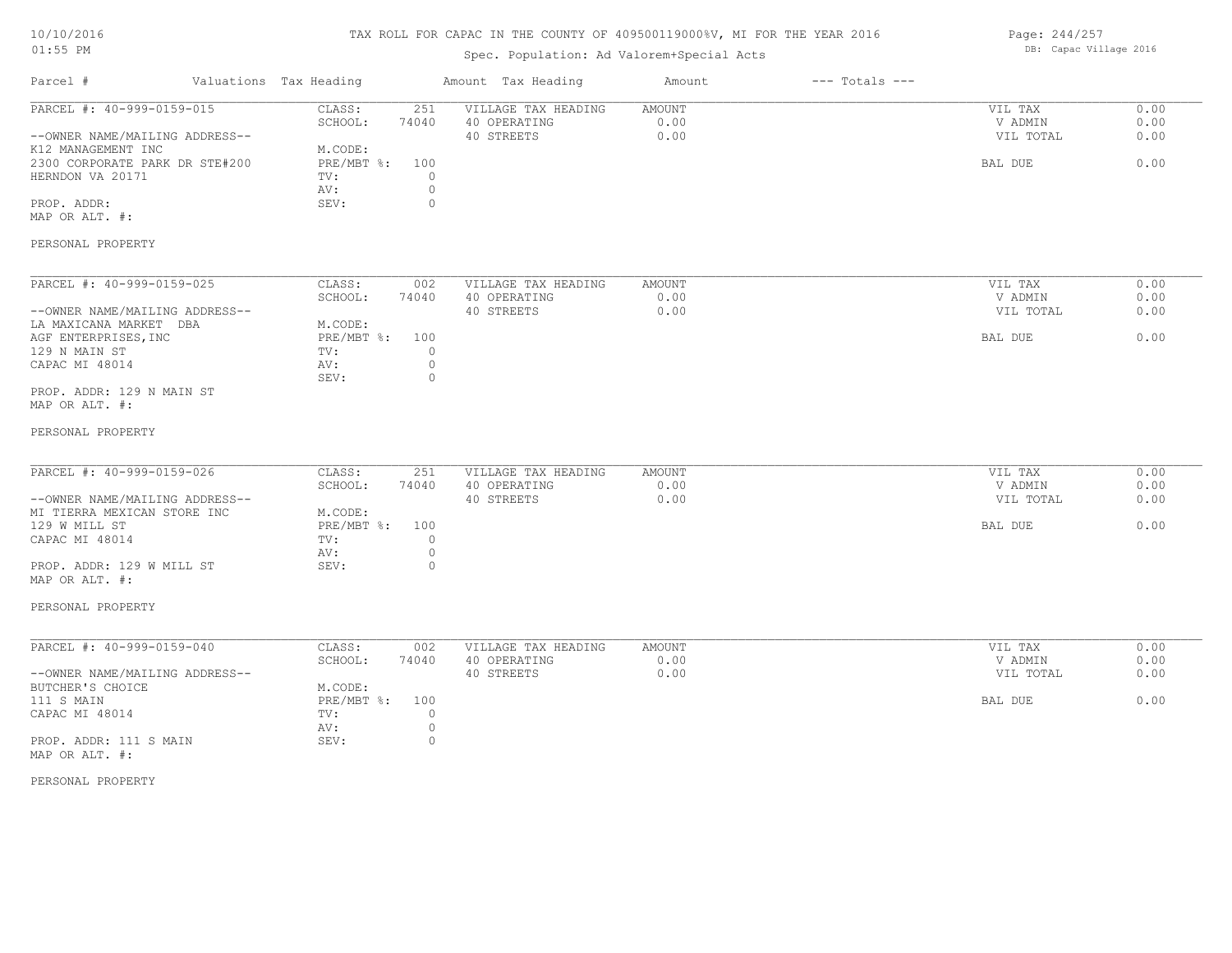### TAX ROLL FOR CAPAC IN THE COUNTY OF 409500119000%V, MI FOR THE YEAR 2016

# Spec. Population: Ad Valorem+Special Acts

| Parcel #                       | Valuations Tax Heading |       | Amount Tax Heading  | Amount | $---$ Totals $---$ |           |      |
|--------------------------------|------------------------|-------|---------------------|--------|--------------------|-----------|------|
| PARCEL #: 40-999-0159-041      | CLASS:                 | 002   | VILLAGE TAX HEADING | AMOUNT |                    | VIL TAX   | 0.00 |
|                                | SCHOOL:                | 74040 | 40 OPERATING        | 0.00   |                    | V ADMIN   | 0.00 |
| --OWNER NAME/MAILING ADDRESS-- |                        |       | 40 STREETS          | 0.00   |                    | VIL TOTAL | 0.00 |
| BUTCHER'S CHOICE 1 INC         | M.CODE:                |       |                     |        |                    |           |      |
| KAREN & STACEY PELC            | $PRE/MBT$ %:           | 100   |                     |        |                    | BAL DUE   | 0.00 |
| 111 S MAIN ST                  | TV:                    |       |                     |        |                    |           |      |
| CAPAC MI 48014                 | AV:                    |       |                     |        |                    |           |      |
|                                | SEV:                   |       |                     |        |                    |           |      |
| PROP. ADDR: 111 S MAIN ST      |                        |       |                     |        |                    |           |      |

MAP OR ALT. #:

## PERSONAL PROPERTY

| PARCEL #: 40-999-0159-060      | CLASS:     | 251   | VILLAGE TAX HEADING | AMOUNT | VIL TAX   | 9.34 |
|--------------------------------|------------|-------|---------------------|--------|-----------|------|
|                                | SCHOOL:    | 74040 | 40 OPERATING        | 8.14   | V ADMIN   | 0.09 |
| --OWNER NAME/MAILING ADDRESS-- |            |       | 40 STREETS          | 1.20   | VIL TOTAL | 9.43 |
| NEW IMAGE NAIL & HAIR          | M.CODE:    |       |                     |        |           |      |
| 125 N MAIN ST                  | PRE/MBT %: | 100   |                     |        | BAL DUE   | 9.43 |
| CAPAC MI 48014                 | TV:        | 600   |                     |        |           |      |
|                                | AV:        | 600   |                     |        |           |      |
| PROP. ADDR: 125 N MAIN ST      | SEV:       | 600   |                     |        |           |      |
| MAP OR ALT. #:                 |            |       |                     |        |           |      |

#### PERSONAL PROPERTY

| PARCEL #: 40-999-0159-065      | CLASS:       | 002   | VILLAGE TAX HEADING | AMOUNT | VIL TAX   | 0.00 |
|--------------------------------|--------------|-------|---------------------|--------|-----------|------|
|                                | SCHOOL:      | 74040 | 40 OPERATING        | 0.00   | V ADMIN   | 0.00 |
| --OWNER NAME/MAILING ADDRESS-- |              |       | 40 STREETS          | 0.00   | VIL TOTAL | 0.00 |
| CAPAC RESALE SHOP              | M.CODE:      |       |                     |        |           |      |
| 108 S MAIN ST                  | $PRE/MBT$ %: | 100   |                     |        | BAL DUE   | 0.00 |
| CAPAC MI 48014                 | TV:          |       |                     |        |           |      |
|                                | AV:          |       |                     |        |           |      |
| PROP. ADDR: 108 S MAIN ST      | SEV:         |       |                     |        |           |      |
|                                |              |       |                     |        |           |      |

MAP OR ALT. #:

#### PERSONAL PROPERTY

| PARCEL #: 40-999-0159-075      | CLASS:         | 251   | VILLAGE TAX HEADING | AMOUNT | VIL TAX   | 0.00 |
|--------------------------------|----------------|-------|---------------------|--------|-----------|------|
|                                | SCHOOL:        | 74040 | 40 OPERATING        | 0.00   | V ADMIN   | 0.00 |
| --OWNER NAME/MAILING ADDRESS-- |                |       | 40 STREETS          | 0.00   | VIL TOTAL | 0.00 |
| DOODLING OUTBACK EMBROIDERY    | M.CODE:        |       |                     |        |           |      |
| 102 S MAIN ST                  | PRE/MBT %: 100 |       |                     |        | BAL DUE   | 0.00 |
| CAPAC MI 48014                 | TV:            |       |                     |        |           |      |
|                                | AV:            |       |                     |        |           |      |
| PROP. ADDR: 102 S MAIN ST      | SEV:           |       |                     |        |           |      |
| MAP OR ALT. #:                 |                |       |                     |        |           |      |

#### PERSONAL PROPERTY

Page: 245/257 DB: Capac Village 2016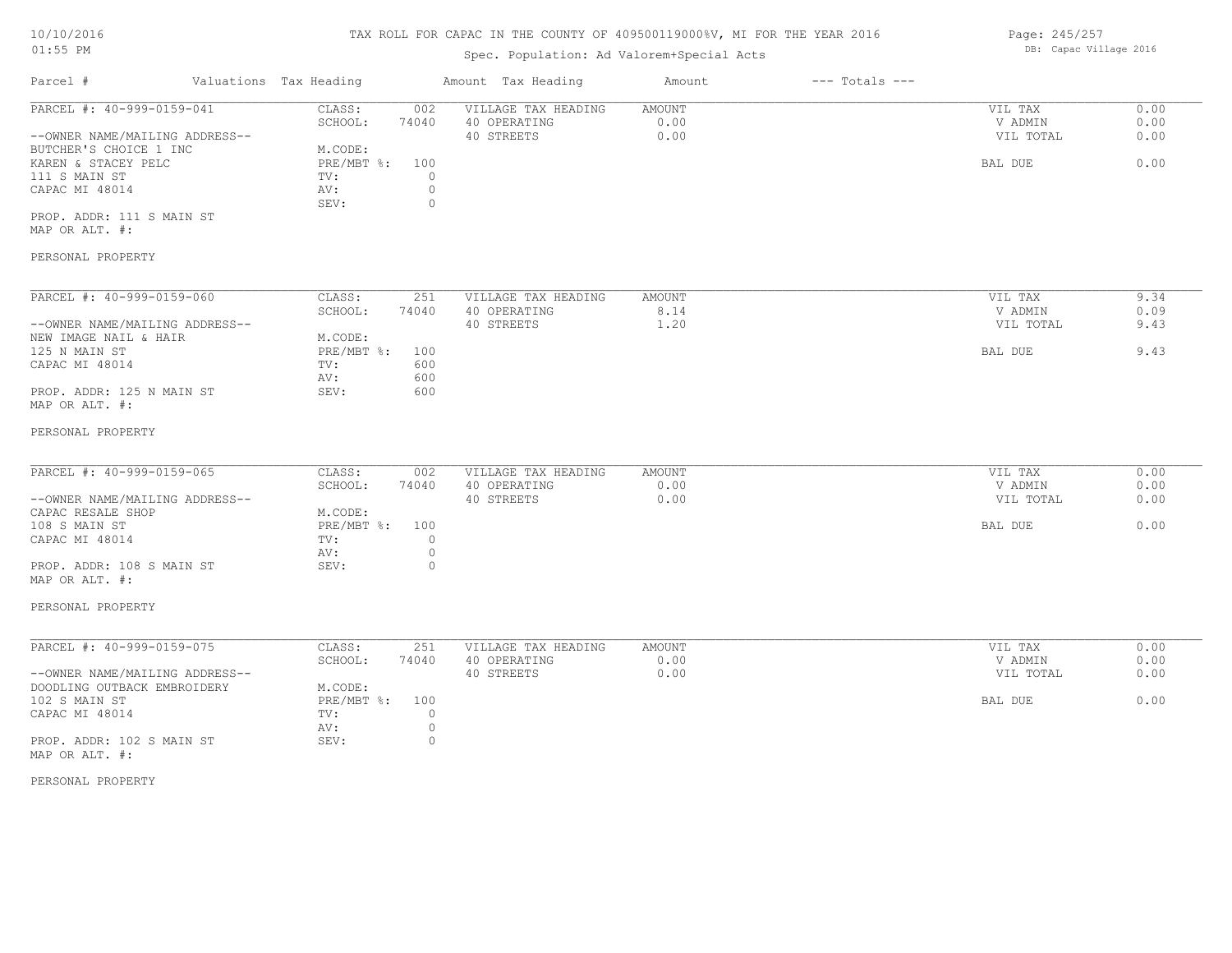# TAX ROLL FOR CAPAC IN THE COUNTY OF 409500119000%V, MI FOR THE YEAR 2016

# Spec. Population: Ad Valorem+Special Acts

Page: 246/257 DB: Capac Village 2016

| Parcel #                                 | Valuations Tax Heading    |         | Amount Tax Heading  | Amount        | $---$ Totals $---$ |           |      |
|------------------------------------------|---------------------------|---------|---------------------|---------------|--------------------|-----------|------|
| PARCEL #: 40-999-0159-080                | CLASS:                    | 251     | VILLAGE TAX HEADING | AMOUNT        |                    | VIL TAX   | 0.00 |
|                                          | SCHOOL:                   | 74040   | 40 OPERATING        | 0.00          |                    | V ADMIN   | 0.00 |
| --OWNER NAME/MAILING ADDRESS--           |                           |         | 40 STREETS          | 0.00          |                    | VIL TOTAL | 0.00 |
| CAPAC FAMILY MEDICINE, P.L.L.C.          | M.CODE:                   |         |                     |               |                    |           |      |
| 14960 E PARK ST                          | $PRE/MBT$ $\div$          | 100     |                     |               |                    | BAL DUE   | 0.00 |
| CAPAC MI 48014                           | TV:                       | $\circ$ |                     |               |                    |           |      |
|                                          | AV:                       | $\circ$ |                     |               |                    |           |      |
| PROP. ADDR: 14960 E PARK ST              | SEV:                      | $\circ$ |                     |               |                    |           |      |
| MAP OR ALT. #:                           |                           |         |                     |               |                    |           |      |
| PERSONAL PROPERTY                        |                           |         |                     |               |                    |           |      |
| PARCEL #: 40-999-0160-010                | CLASS:                    | 251     | VILLAGE TAX HEADING | AMOUNT        |                    | VIL TAX   | 0.00 |
|                                          | SCHOOL:                   | 74040   | 40 OPERATING        | 0.00          |                    | V ADMIN   | 0.00 |
| --OWNER NAME/MAILING ADDRESS--           |                           |         | 40 STREETS          | 0.00          |                    | VIL TOTAL | 0.00 |
| GORDON FLESCH COMPANY                    | M.CODE:                   |         |                     |               |                    |           |      |
| 2675 RESEARCH PARK DRIVE                 | $PRE/MBT$ %:              | 100     |                     |               |                    | BAL DUE   | 0.00 |
|                                          |                           |         |                     |               |                    |           |      |
| MADISON WI 53711                         | TV:                       | $\circ$ |                     |               |                    |           |      |
|                                          | AV:                       | $\circ$ |                     |               |                    |           |      |
| PROP. ADDR:                              | SEV:                      | $\circ$ |                     |               |                    |           |      |
| MAP OR ALT. #:                           |                           |         |                     |               |                    |           |      |
| PERSONAL PROPERTY                        |                           |         |                     |               |                    |           |      |
| PARCEL #: 40-999-0161-025                | CLASS:                    | 251     | VILLAGE TAX HEADING | <b>AMOUNT</b> |                    | VIL TAX   | 0.00 |
|                                          | SCHOOL:                   | 74040   | 40 OPERATING        | 0.00          |                    | V ADMIN   | 0.00 |
| --OWNER NAME/MAILING ADDRESS--           |                           |         | 40 STREETS          | 0.00          |                    | VIL TOTAL | 0.00 |
| AIR ADVANTAGE LLC                        | M.CODE:                   |         |                     |               |                    |           |      |
| 465 N FRANKLIN ST. STE.C                 | PRE/MBT %:                | 100     |                     |               |                    | BAL DUE   | 0.00 |
|                                          |                           |         |                     |               |                    |           |      |
| FRANKENMUTH MI 48734                     | TV:                       | $\circ$ |                     |               |                    |           |      |
|                                          | AV:                       | $\circ$ |                     |               |                    |           |      |
| PROP. ADDR:                              | SEV:                      | $\circ$ |                     |               |                    |           |      |
| MAP OR ALT. #:                           |                           |         |                     |               |                    |           |      |
| PERSONAL PROPERTY                        |                           |         |                     |               |                    |           |      |
| PARCEL #: 40-999-0161-028                | CLASS:                    | 002     | VILLAGE TAX HEADING | AMOUNT        |                    | VIL TAX   | 0.00 |
|                                          | SCHOOL:                   | 74040   | 40 OPERATING        | 0.00          |                    | V ADMIN   | 0.00 |
| --OWNER NAME/MAILING ADDRESS--           |                           |         | 40 STREETS          | 0.00          |                    | VIL TOTAL | 0.00 |
|                                          |                           |         |                     |               |                    |           |      |
| TJ"S AUTO SALES, LLC                     | M.CODE:                   |         |                     |               |                    |           |      |
| 109 S MAIN                               | $PRE/MBT$ $\frac{6}{3}$ : | 100     |                     |               |                    | BAL DUE   | 0.00 |
| CAPAC MI 48014                           | TV:                       | $\circ$ |                     |               |                    |           |      |
|                                          | AV:                       | $\circ$ |                     |               |                    |           |      |
| PROP. ADDR: 109 S MAIN<br>MAP OR ALT. #: | SEV:                      | $\circ$ |                     |               |                    |           |      |
|                                          |                           |         |                     |               |                    |           |      |

PERSONAL PROPERTY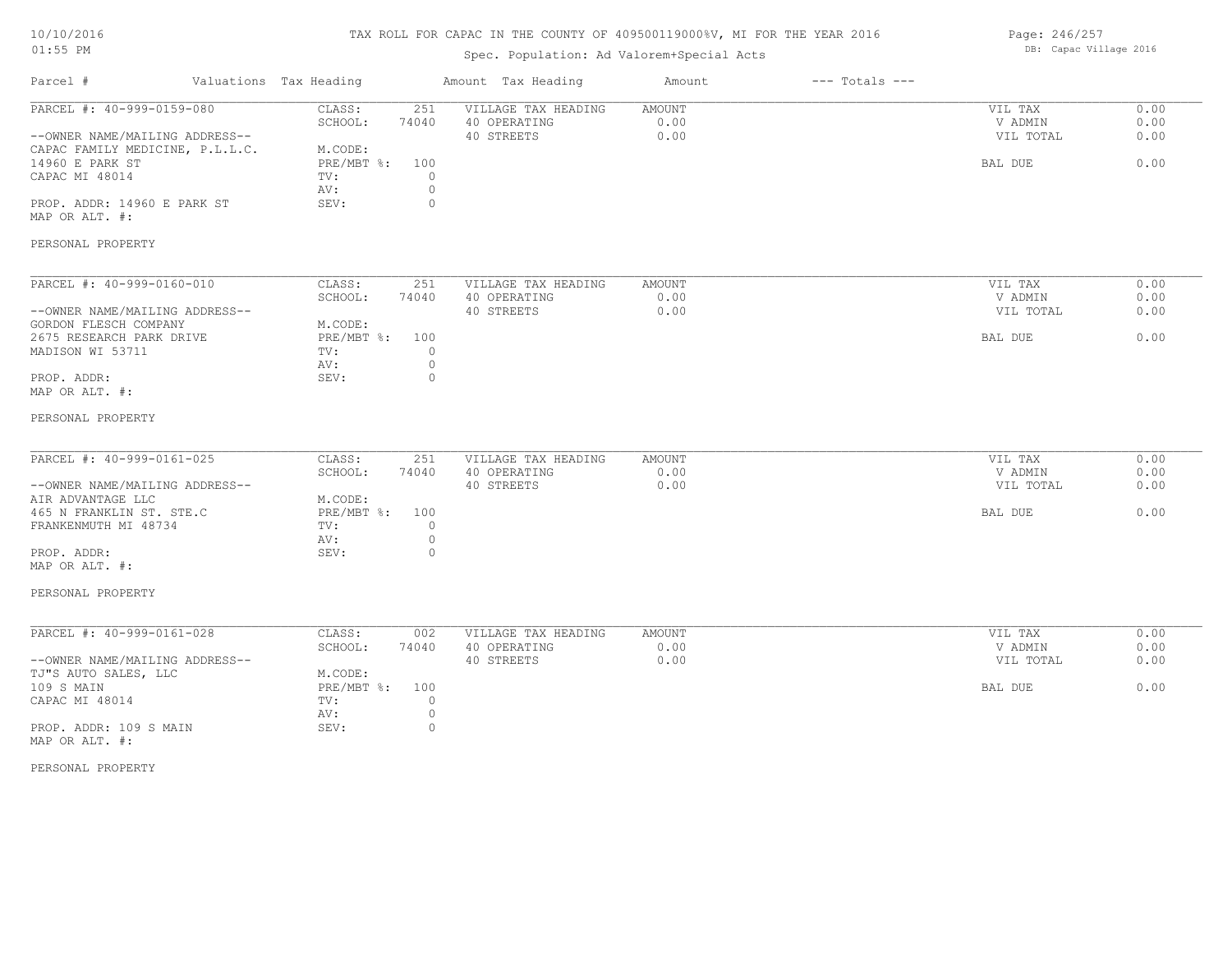# TAX ROLL FOR CAPAC IN THE COUNTY OF 409500119000%V, MI FOR THE YEAR 2016

# Spec. Population: Ad Valorem+Special Acts

| Parcel #                       |  | Valuations Tax Heading |       | Amount Tax Heading  | Amount | $---$ Totals $---$ |           |      |
|--------------------------------|--|------------------------|-------|---------------------|--------|--------------------|-----------|------|
| PARCEL #: 40-999-0161-047      |  | CLASS:                 | 251   | VILLAGE TAX HEADING | AMOUNT |                    | VIL TAX   | 0.00 |
|                                |  | SCHOOL:                | 74040 | 40 OPERATING        | 0.00   |                    | V ADMIN   | 0.00 |
| --OWNER NAME/MAILING ADDRESS-- |  |                        |       | 40 STREETS          | 0.00   |                    | VIL TOTAL | 0.00 |
| VIASAT, INC                    |  | M.CODE:                |       |                     |        |                    |           |      |
| RYAN, LLC                      |  | PRE/MBT %: 100         |       |                     |        |                    | BAL DUE   | 0.00 |
| P.O. BOX 198109                |  | TV:                    |       |                     |        |                    |           |      |
| NASHVILLE TN 37219             |  | AV:                    |       |                     |        |                    |           |      |
|                                |  | SEV:                   |       |                     |        |                    |           |      |
| PROP. ADDR:                    |  |                        |       |                     |        |                    |           |      |

MAP OR ALT. #:

#### PERSONAL PROPERTY

| PARCEL #: 40-999-0162-010           | CLASS:     | 251   | VILLAGE TAX HEADING | AMOUNT | 0.00<br>VIL TAX   |
|-------------------------------------|------------|-------|---------------------|--------|-------------------|
|                                     | SCHOOL:    | 74040 | 40 OPERATING        | 0.00   | 0.00<br>V ADMIN   |
| --OWNER NAME/MAILING ADDRESS--      |            |       | 40 STREETS          | 0.00   | 0.00<br>VIL TOTAL |
| GE CAPITAL INFORMATIONAL TECH SOLUT | M.CODE:    |       |                     |        |                   |
| PROPERTY TAX COMPLIANCE             | PRE/MBT %: | 100   |                     |        | 0.00<br>BAL DUE   |
| P.O. BOX 35715                      | TV:        |       |                     |        |                   |
| BILLINGS MT 59107                   | AV:        |       |                     |        |                   |
|                                     | SEV:       |       |                     |        |                   |
| PROP. ADDR:                         |            |       |                     |        |                   |

MAP OR ALT. #:

#### PERSONAL PROPERTY

| PARCEL #: 40-999-0162-020      | CLASS:         | 251   | VILLAGE TAX HEADING | AMOUNT | VIL TAX   | 0.00 |
|--------------------------------|----------------|-------|---------------------|--------|-----------|------|
|                                | SCHOOL:        | 74040 | 40 OPERATING        | 0.00   | V ADMIN   | 0.00 |
| --OWNER NAME/MAILING ADDRESS-- |                |       | 40 STREETS          | 0.00   | VIL TOTAL | 0.00 |
| R J SERVICES                   | M.CODE:        |       |                     |        |           |      |
| 4361 CAPAC RD                  | PRE/MBT %: 100 |       |                     |        | BAL DUE   | 0.00 |
| CAPAC MI 48014                 | TV:            |       |                     |        |           |      |
|                                | AV:            |       |                     |        |           |      |
| PROP. ADDR: 4361 CAPAC RD      | SEV:           |       |                     |        |           |      |

#### PERSONAL PROPERTY

MAP OR ALT. #:

| PARCEL #: 40-999-0163-010          | CLASS:       | 351     | VILLAGE TAX HEADING | AMOUNT   | 11,010.11<br>VIL TAX    |
|------------------------------------|--------------|---------|---------------------|----------|-------------------------|
|                                    | SCHOOL:      | 74040   | 40 OPERATING        | 9,596.11 | 110.10<br>V ADMIN       |
| --OWNER NAME/MAILING ADDRESS--     |              |         | 40 STREETS          | 1,414.00 | 11,120.21<br>VIL TOTAL  |
| KEIHIN MICHIGAN MANUFACTURING, LLC | M.CODE:      |         |                     |          |                         |
| 14898 KOEHN ROAD                   | $PRE/MBT$ %: | 100     |                     |          | V PD 08/19/16 11,120.21 |
| CAPAC MI 48014                     | TV:          | 707,000 |                     |          |                         |
|                                    | AV:          | 707,000 |                     |          | BAL DUE<br>0.00         |
| PROP. ADDR: 14898 KOEHN ROAD       | SEV:         | 707,000 |                     |          |                         |
| MAP OR ALT. #:                     |              |         |                     |          |                         |

PERSONAL PROPERTY

Page: 247/257 DB: Capac Village 2016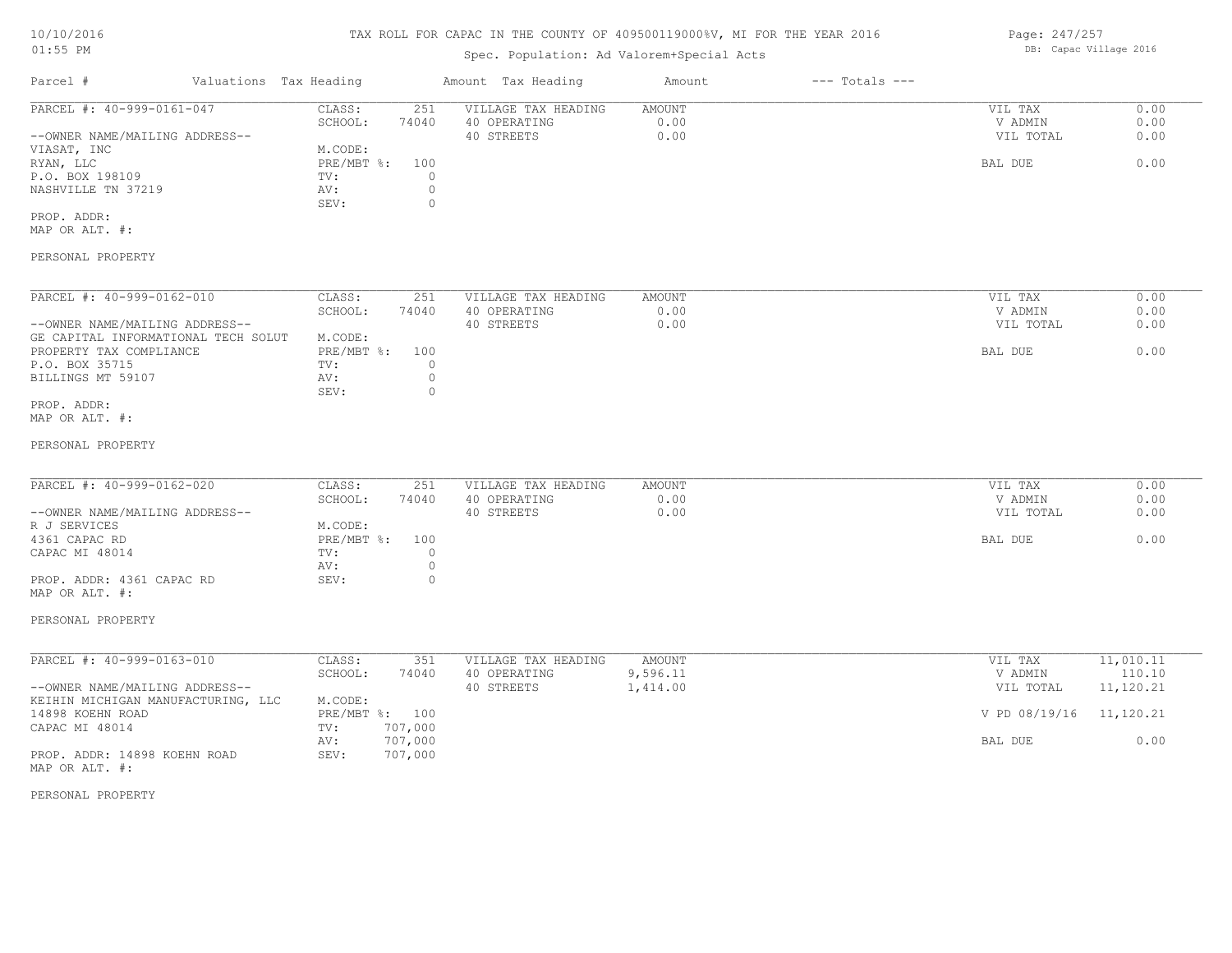# TAX ROLL FOR CAPAC IN THE COUNTY OF 409500119000%V, MI FOR THE YEAR 2016

# Spec. Population: Ad Valorem+Special Acts

| Parcel #                       | Valuations Tax Heading |       | Amount Tax Heading  | Amount | $---$ Totals $---$ |           |      |
|--------------------------------|------------------------|-------|---------------------|--------|--------------------|-----------|------|
| PARCEL #: 40-999-0165-023      | CLASS:                 | 251   | VILLAGE TAX HEADING | AMOUNT |                    | VIL TAX   | 0.00 |
|                                | SCHOOL:                | 74040 | 40 OPERATING        | 0.00   |                    | V ADMIN   | 0.00 |
| --OWNER NAME/MAILING ADDRESS-- |                        |       | 40 STREETS          | 0.00   |                    | VIL TOTAL | 0.00 |
| GRAYHAWK LEASING, LLC          | M.CODE:                |       |                     |        |                    |           |      |
| TAX DEPT. 3A-300               | PRE/MBT %: 100         |       |                     |        |                    | BAL DUE   | 0.00 |
| P.O. BOX 660937                | TV:                    |       |                     |        |                    |           |      |
| DALLAS TX 75266-0937           | AV:                    |       |                     |        |                    |           |      |
|                                | SEV:                   |       |                     |        |                    |           |      |
| PROP. ADDR:                    |                        |       |                     |        |                    |           |      |

MAP OR ALT. #:

### PERSONAL PROPERTY

| PARCEL #: 40-999-0165-030      | CLASS:     | 002   | VILLAGE TAX HEADING | AMOUNT | VIL TAX   | 0.00 |
|--------------------------------|------------|-------|---------------------|--------|-----------|------|
|                                | SCHOOL:    | 74040 | 40 OPERATING        | 0.00   | V ADMIN   | 0.00 |
| --OWNER NAME/MAILING ADDRESS-- |            |       | 40 STREETS          | 0.00   | VIL TOTAL | 0.00 |
| PRECISION PIPELINE LLC         | M.CODE:    |       |                     |        |           |      |
| 3314 56TH ST                   | PRE/MBT %: | 100   |                     |        | BAL DUE   | 0.00 |
| EAU CLAIRE WI 54703            | TV:        |       |                     |        |           |      |
|                                | AV:        |       |                     |        |           |      |
| PROP. ADDR:                    | SEV:       |       |                     |        |           |      |
| MAP OR ALT. #:                 |            |       |                     |        |           |      |

#### PERSONAL PROPERTY

| PARCEL #: 40-999-0166-010      | CLASS:         | 002   | VILLAGE TAX HEADING | AMOUNT | VIL TAX   | 0.00 |
|--------------------------------|----------------|-------|---------------------|--------|-----------|------|
|                                | SCHOOL:        | 74040 | 40 OPERATING        | 0.00   | V ADMIN   | 0.00 |
| --OWNER NAME/MAILING ADDRESS-- |                |       | 40 STREETS          | 0.00   | VIL TOTAL | 0.00 |
| PBG MICHIGAN, LLC              | M.CODE:        |       |                     |        |           |      |
| P.O. BOX 660634 MD3A-300       | PRE/MBT %: 100 |       |                     |        | BAL DUE   | 0.00 |
| DALLAS TX 75266-0634           | TV:            |       |                     |        |           |      |
|                                | AV:            |       |                     |        |           |      |
| PROP. ADDR:                    | SEV:           |       |                     |        |           |      |
| MAP OR ALT. #:                 |                |       |                     |        |           |      |

#### PERSONAL PROPERTY

| PARCEL #: 40-999-0166-015      | CLASS:         | 251   | VILLAGE TAX HEADING | AMOUNT | VIL TAX   | 0.00 |
|--------------------------------|----------------|-------|---------------------|--------|-----------|------|
|                                | SCHOOL:        | 74040 | 40 OPERATING        | 0.00   | V ADMIN   | 0.00 |
| --OWNER NAME/MAILING ADDRESS-- |                |       | 40 STREETS          | 0.00   | VIL TOTAL | 0.00 |
| CHAMPIONS SPORTS BAR & GRILL   | M.CODE:        |       |                     |        |           |      |
| 116 S MAIN                     | PRE/MBT %: 100 |       |                     |        | BAL DUE   | 0.00 |
| CAPAC MI 48014                 | TV:            |       |                     |        |           |      |
|                                | AV:            |       |                     |        |           |      |
| PROP. ADDR: 116 S MAIN         | SEV:           |       |                     |        |           |      |
| MAP OR ALT. #:                 |                |       |                     |        |           |      |

#### PERSONAL PROPERTY

Page: 248/257 DB: Capac Village 2016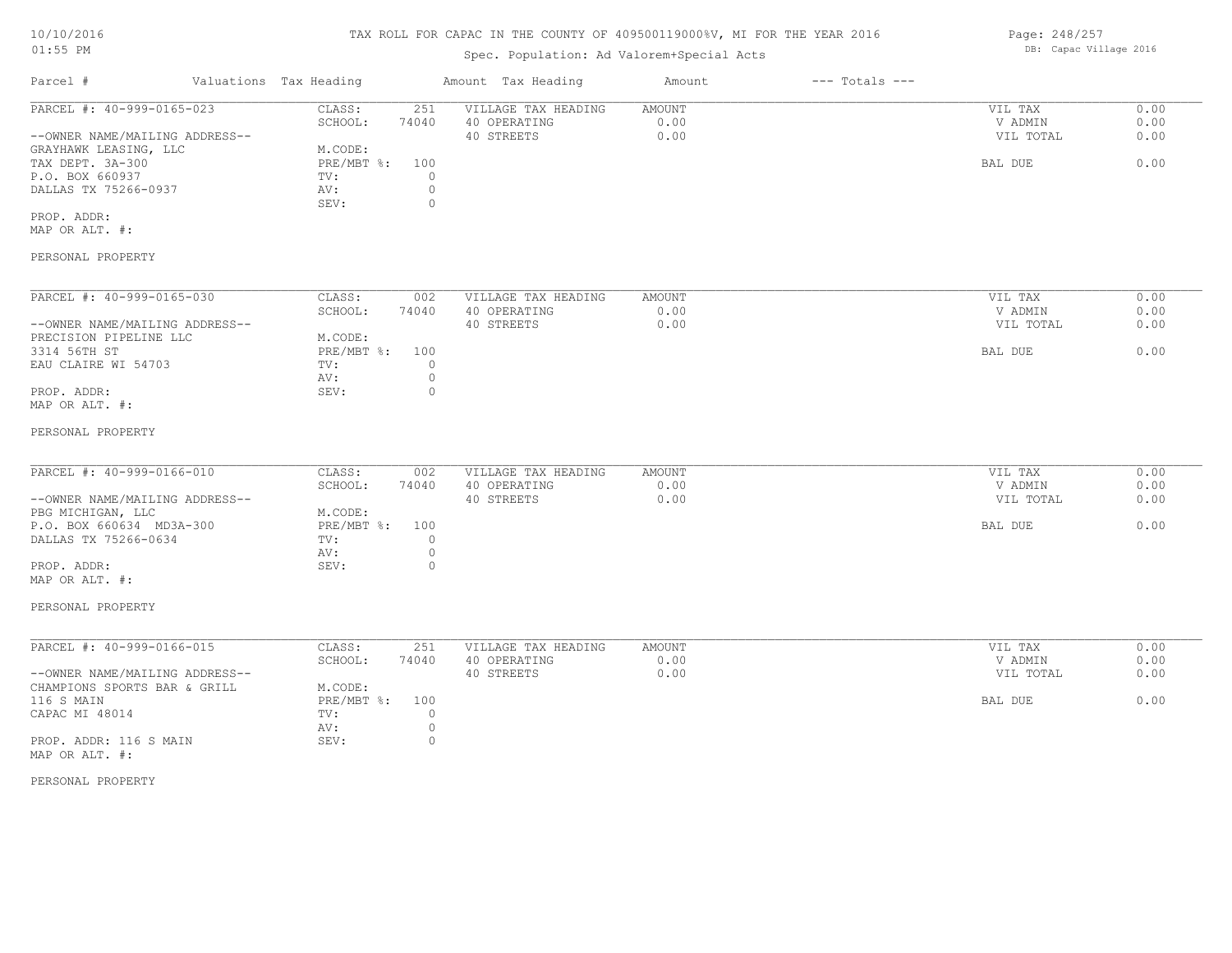# TAX ROLL FOR CAPAC IN THE COUNTY OF 409500119000%V, MI FOR THE YEAR 2016

# Spec. Population: Ad Valorem+Special Acts

Page: 249/257 DB: Capac Village 2016

| Parcel #                                                                                                                                                                                                 | Valuations Tax Heading                                                                                         | Amount Tax Heading                                                                 | Amount                        | $---$ Totals $---$ |                                                             |                                      |
|----------------------------------------------------------------------------------------------------------------------------------------------------------------------------------------------------------|----------------------------------------------------------------------------------------------------------------|------------------------------------------------------------------------------------|-------------------------------|--------------------|-------------------------------------------------------------|--------------------------------------|
| PARCEL #: 40-999-0166-020<br>--OWNER NAME/MAILING ADDRESS--<br>THRIFT STORE<br>108 S MAIN<br>CAPAC MI 48014<br>PROP. ADDR: 108 S MAIN<br>MAP OR ALT. #:<br>PERSONAL PROPERTY                             | CLASS:<br>002<br>SCHOOL:<br>74040<br>M.CODE:<br>$PRE/MBT$ $\div$<br>100<br>TV:<br>AV:<br>SEV:                  | VILLAGE TAX HEADING<br>40 OPERATING<br>40 STREETS<br>$\circ$<br>$\circ$<br>$\circ$ | <b>AMOUNT</b><br>0.00<br>0.00 |                    | VIL TAX<br>V ADMIN<br>VIL TOTAL<br>BAL DUE                  | 0.00<br>0.00<br>0.00<br>0.00         |
| PARCEL #: 40-999-0166-025<br>--OWNER NAME/MAILING ADDRESS--<br>ZUMBA FITNESS<br>109 N MAIN<br>CAPAC MI 48014<br>PROP. ADDR: 109 N MAIN<br>MAP OR ALT. #:<br>PERSONAL PROPERTY                            | CLASS:<br>251<br>SCHOOL:<br>74040<br>M.CODE:<br>PRE/MBT %:<br>100<br>TV:<br>AV:<br>SEV:                        | VILLAGE TAX HEADING<br>40 OPERATING<br>40 STREETS<br>$\circ$<br>$\circ$<br>$\circ$ | <b>AMOUNT</b><br>0.00<br>0.00 |                    | VIL TAX<br>V ADMIN<br>VIL TOTAL<br>BAL DUE                  | 0.00<br>0.00<br>0.00<br>0.00         |
| PARCEL #: 40-999-0167-010<br>--OWNER NAME/MAILING ADDRESS--<br>WAYPORT, INC<br>RYAN TAX COMPLIANCE SERVICES<br>P.O. BOX 460049<br>HOUSTON TX 77056<br>PROP. ADDR:<br>MAP OR ALT. #:<br>PERSONAL PROPERTY | CLASS:<br>251<br>SCHOOL:<br>74040<br>M.CODE:<br>$PRE/MBT$ %:<br>100<br>TV:<br>300<br>300<br>AV:<br>300<br>SEV: | VILLAGE TAX HEADING<br>40 OPERATING<br>40 STREETS                                  | <b>AMOUNT</b><br>4.07<br>0.60 |                    | VIL TAX<br>V ADMIN<br>VIL TOTAL<br>V PD 09/02/16<br>BAL DUE | 4.67<br>0.04<br>4.71<br>4.71<br>0.00 |
| PARCEL #: 40-999-0167-020<br>--OWNER NAME/MAILING ADDRESS--<br>PINKY'S PALACE<br>108 S MAIN ST<br>CAPAC MI 48014<br>PROP. ADDR: 108 S MAIN ST<br>MAP OR ALT. #:<br>PERSONAL PROPERTY                     | CLASS:<br>002<br>SCHOOL:<br>74040<br>M.CODE:<br>PRE/MBT %:<br>100<br>TV:<br>AV:<br>SEV:                        | VILLAGE TAX HEADING<br>40 OPERATING<br>40 STREETS<br>$\circ$<br>$\circ$<br>$\circ$ | <b>AMOUNT</b><br>0.00<br>0.00 |                    | VIL TAX<br>V ADMIN<br>VIL TOTAL<br>BAL DUE                  | 0.00<br>0.00<br>0.00<br>0.00         |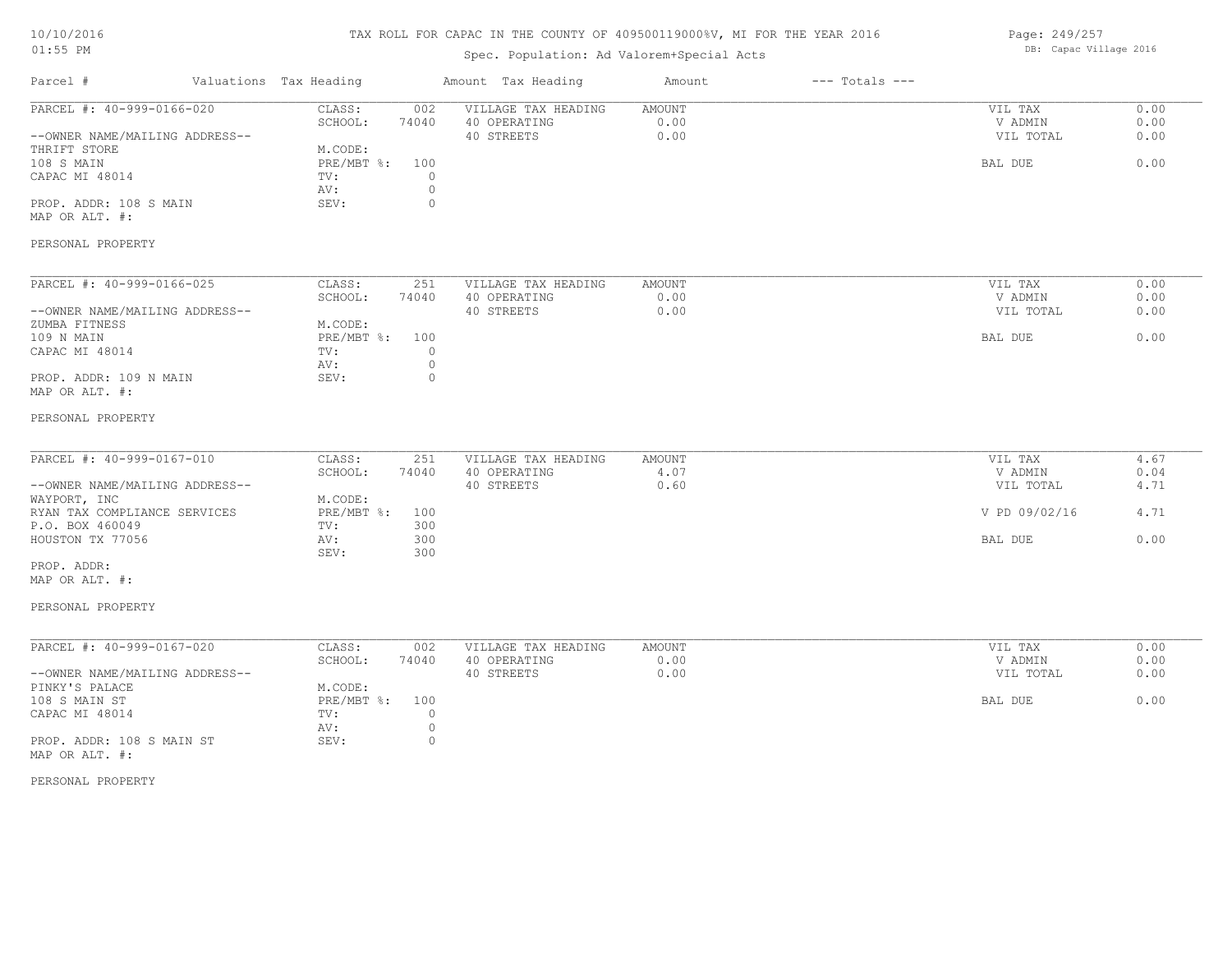# TAX ROLL FOR CAPAC IN THE COUNTY OF 409500119000%V, MI FOR THE YEAR 2016

# Spec. Population: Ad Valorem+Special Acts

Page: 250/257 DB: Capac Village 2016

| 7.78<br>PARCEL #: 40-999-0167-021<br>251<br>VILLAGE TAX HEADING<br><b>AMOUNT</b><br>CLASS:<br>VIL TAX<br>SCHOOL:<br>40 OPERATING<br>6.78<br>V ADMIN<br>0.07<br>74040<br>7.85<br>--OWNER NAME/MAILING ADDRESS--<br>40 STREETS<br>1.00<br>VIL TOTAL<br>M.CODE:<br>7.85<br>$PRE/MBT$ $\frac{1}{6}$ :<br>100<br>BAL DUE<br>500<br>TV:<br>500<br>AV:<br>500<br>PROP. ADDR: 108 S MAIN<br>SEV:<br>PERSONAL PROPERTY<br>PARCEL #: 40-999-0168-000<br>CLASS:<br>VILLAGE TAX HEADING<br><b>AMOUNT</b><br>VIL TAX<br>0.00<br>002<br>SCHOOL:<br>74040<br>40 OPERATING<br>0.00<br>0.00<br>V ADMIN<br>--OWNER NAME/MAILING ADDRESS--<br>40 STREETS<br>0.00<br>VIL TOTAL<br>0.00<br>PRECEDENCE INDUSTRIAL, LLC<br>M.CODE:<br>0.00<br>$PRE/MBT$ $\div$<br>100<br>BAL DUE<br>$\circ$<br>TV:<br>$\circ$<br>AV:<br>$\circ$<br>SEV:<br>PROP. ADDR: 122 N MAIN ST<br>PARCEL #: 40-999-0168-010<br>CLASS:<br>251<br>VILLAGE TAX HEADING<br><b>AMOUNT</b><br>VIL TAX<br>0.00<br>SCHOOL:<br>74040<br>40 OPERATING<br>0.00<br>0.00<br>V ADMIN<br>0.00<br>0.00<br>--OWNER NAME/MAILING ADDRESS--<br>40 STREETS<br>VIL TOTAL<br>XEROX FINANCIAL SERVICES LLC<br>M.CODE:<br>PRE/MBT %:<br>100<br>0.00<br>BAL DUE<br>$\circ$<br>TV:<br>$\circ$<br>AV:<br>$\circ$<br>PROP. ADDR:<br>SEV:<br>PARCEL #: 40-999-0168-015<br><b>AMOUNT</b><br>CLASS:<br>251<br>VILLAGE TAX HEADING<br>VIL TAX<br>0.00<br>SCHOOL:<br>40 OPERATING<br>0.00<br>V ADMIN<br>0.00<br>74040<br>40 STREETS<br>0.00<br>0.00<br>--OWNER NAME/MAILING ADDRESS--<br>VIL TOTAL<br>NIELSEN AUDIO, INC.<br>M.CODE:<br>0.00<br>BAL DUE<br>$PRE/MBT$ $\div$<br>100<br>P.O. BOX 4900 DEPT.380<br>$\circ$<br>TV:<br>$\circ$<br>AV:<br>$\circ$<br>SEV: | Parcel #                                                               | Valuations Tax Heading | Amount Tax Heading | Amount | $---$ Totals $---$ |  |
|-----------------------------------------------------------------------------------------------------------------------------------------------------------------------------------------------------------------------------------------------------------------------------------------------------------------------------------------------------------------------------------------------------------------------------------------------------------------------------------------------------------------------------------------------------------------------------------------------------------------------------------------------------------------------------------------------------------------------------------------------------------------------------------------------------------------------------------------------------------------------------------------------------------------------------------------------------------------------------------------------------------------------------------------------------------------------------------------------------------------------------------------------------------------------------------------------------------------------------------------------------------------------------------------------------------------------------------------------------------------------------------------------------------------------------------------------------------------------------------------------------------------------------------------------------------------------------------------------------------------------------------------------------------------------------------|------------------------------------------------------------------------|------------------------|--------------------|--------|--------------------|--|
|                                                                                                                                                                                                                                                                                                                                                                                                                                                                                                                                                                                                                                                                                                                                                                                                                                                                                                                                                                                                                                                                                                                                                                                                                                                                                                                                                                                                                                                                                                                                                                                                                                                                                   | ANDALOT OF TREASURES<br>108 S MAIN<br>CAPAC MI 48014<br>MAP OR ALT. #: |                        |                    |        |                    |  |
|                                                                                                                                                                                                                                                                                                                                                                                                                                                                                                                                                                                                                                                                                                                                                                                                                                                                                                                                                                                                                                                                                                                                                                                                                                                                                                                                                                                                                                                                                                                                                                                                                                                                                   |                                                                        |                        |                    |        |                    |  |
|                                                                                                                                                                                                                                                                                                                                                                                                                                                                                                                                                                                                                                                                                                                                                                                                                                                                                                                                                                                                                                                                                                                                                                                                                                                                                                                                                                                                                                                                                                                                                                                                                                                                                   |                                                                        |                        |                    |        |                    |  |
|                                                                                                                                                                                                                                                                                                                                                                                                                                                                                                                                                                                                                                                                                                                                                                                                                                                                                                                                                                                                                                                                                                                                                                                                                                                                                                                                                                                                                                                                                                                                                                                                                                                                                   | EBAY STORE THE<br>KYLE SCHIEWECK<br>122 N MAIN ST<br>CAPAC MI 48014    |                        |                    |        |                    |  |
|                                                                                                                                                                                                                                                                                                                                                                                                                                                                                                                                                                                                                                                                                                                                                                                                                                                                                                                                                                                                                                                                                                                                                                                                                                                                                                                                                                                                                                                                                                                                                                                                                                                                                   | MAP OR ALT. #:                                                         |                        |                    |        |                    |  |
|                                                                                                                                                                                                                                                                                                                                                                                                                                                                                                                                                                                                                                                                                                                                                                                                                                                                                                                                                                                                                                                                                                                                                                                                                                                                                                                                                                                                                                                                                                                                                                                                                                                                                   | PERSONAL PROPERTY                                                      |                        |                    |        |                    |  |
|                                                                                                                                                                                                                                                                                                                                                                                                                                                                                                                                                                                                                                                                                                                                                                                                                                                                                                                                                                                                                                                                                                                                                                                                                                                                                                                                                                                                                                                                                                                                                                                                                                                                                   |                                                                        |                        |                    |        |                    |  |
|                                                                                                                                                                                                                                                                                                                                                                                                                                                                                                                                                                                                                                                                                                                                                                                                                                                                                                                                                                                                                                                                                                                                                                                                                                                                                                                                                                                                                                                                                                                                                                                                                                                                                   | P.O. BOX 909<br>WEBSTER NY 14580                                       |                        |                    |        |                    |  |
|                                                                                                                                                                                                                                                                                                                                                                                                                                                                                                                                                                                                                                                                                                                                                                                                                                                                                                                                                                                                                                                                                                                                                                                                                                                                                                                                                                                                                                                                                                                                                                                                                                                                                   | MAP OR ALT. #:                                                         |                        |                    |        |                    |  |
|                                                                                                                                                                                                                                                                                                                                                                                                                                                                                                                                                                                                                                                                                                                                                                                                                                                                                                                                                                                                                                                                                                                                                                                                                                                                                                                                                                                                                                                                                                                                                                                                                                                                                   | PERSONAL PROPERTY                                                      |                        |                    |        |                    |  |
|                                                                                                                                                                                                                                                                                                                                                                                                                                                                                                                                                                                                                                                                                                                                                                                                                                                                                                                                                                                                                                                                                                                                                                                                                                                                                                                                                                                                                                                                                                                                                                                                                                                                                   |                                                                        |                        |                    |        |                    |  |
|                                                                                                                                                                                                                                                                                                                                                                                                                                                                                                                                                                                                                                                                                                                                                                                                                                                                                                                                                                                                                                                                                                                                                                                                                                                                                                                                                                                                                                                                                                                                                                                                                                                                                   | RYAN, LLC<br>SCOTTSDALE AZ 85261                                       |                        |                    |        |                    |  |
|                                                                                                                                                                                                                                                                                                                                                                                                                                                                                                                                                                                                                                                                                                                                                                                                                                                                                                                                                                                                                                                                                                                                                                                                                                                                                                                                                                                                                                                                                                                                                                                                                                                                                   | PROP. ADDR:<br>MAP OR ALT. #:                                          |                        |                    |        |                    |  |
|                                                                                                                                                                                                                                                                                                                                                                                                                                                                                                                                                                                                                                                                                                                                                                                                                                                                                                                                                                                                                                                                                                                                                                                                                                                                                                                                                                                                                                                                                                                                                                                                                                                                                   | PERSONAL PROPERTY                                                      |                        |                    |        |                    |  |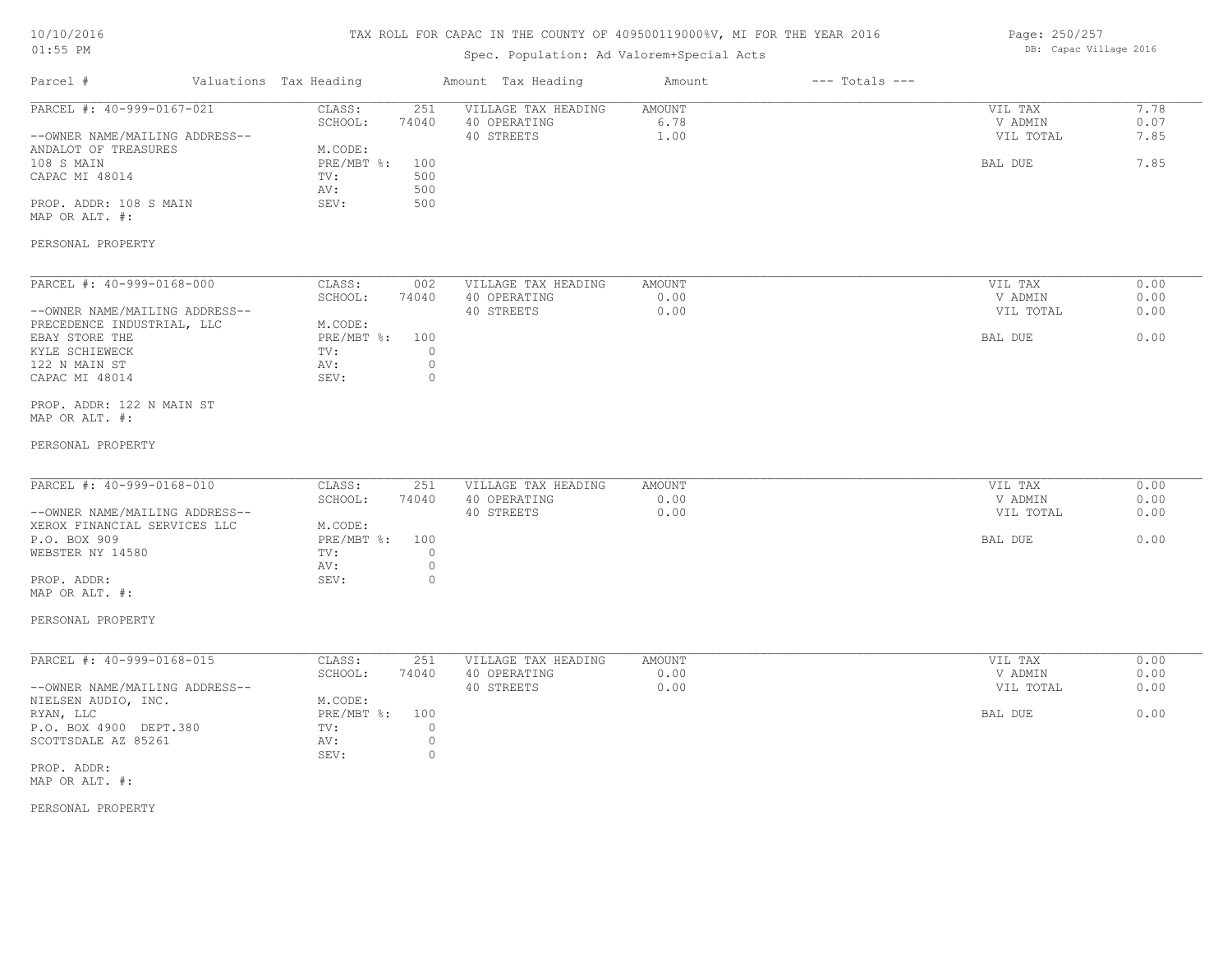# TAX ROLL FOR CAPAC IN THE COUNTY OF 409500119000%V, MI FOR THE YEAR 2016

# Spec. Population: Ad Valorem+Special Acts

| Page: 251/257 |                        |  |
|---------------|------------------------|--|
|               | DB: Capac Village 2016 |  |

| Parcel #                                                    | Valuations Tax Heading            | Amount Tax Heading                                | Amount                              | $---$ Totals $---$ |                                 |                               |
|-------------------------------------------------------------|-----------------------------------|---------------------------------------------------|-------------------------------------|--------------------|---------------------------------|-------------------------------|
| PARCEL #: 40-999-0168-020<br>--OWNER NAME/MAILING ADDRESS-- | CLASS:<br>251<br>SCHOOL:<br>74040 | VILLAGE TAX HEADING<br>40 OPERATING<br>40 STREETS | <b>AMOUNT</b><br>1,217.49<br>179.40 |                    | VIL TAX<br>V ADMIN<br>VIL TOTAL | 1,396.89<br>13.96<br>1,410.85 |
| FRONNEY'S<br>3433 S CAPAC RD                                | M.CODE:<br>PRE/MBT %: 100         |                                                   |                                     |                    | V PD 09/16/16                   | 1,410.85                      |
| CAPAC MI 48014                                              | 89,700<br>TV:<br>AV:<br>89,700    |                                                   |                                     |                    | BAL DUE                         | 0.00                          |
| PROP. ADDR: 3433 S CAPAC RD<br>MAP OR ALT. #:               | 89,700<br>SEV:                    |                                                   |                                     |                    |                                 |                               |
| PERSONAL PROPERTY                                           |                                   |                                                   |                                     |                    |                                 |                               |
| PARCEL #: 40-999-0168-025                                   | CLASS:<br>251                     | VILLAGE TAX HEADING                               | AMOUNT                              |                    | VIL TAX                         | 0.00                          |
|                                                             | SCHOOL:<br>74040                  | 40 OPERATING                                      | 0.00                                |                    | V ADMIN                         | 0.00                          |
| --OWNER NAME/MAILING ADDRESS--<br>MOUNTS OF DISTINCTION     | M.CODE:                           | 40 STREETS                                        | 0.00                                |                    | VIL TOTAL                       | 0.00                          |
| 15085 IMLAY CITY RD                                         | PRE/MBT %: 100                    |                                                   |                                     |                    | BAL DUE                         | 0.00                          |
| CAPAC MI 48014                                              | TV:<br>$\circ$<br>$\circ$<br>AV:  |                                                   |                                     |                    |                                 |                               |
| PROP. ADDR: 114 S MAIN ST                                   | $\circ$<br>SEV:                   |                                                   |                                     |                    |                                 |                               |
| MAP OR ALT. #:                                              |                                   |                                                   |                                     |                    |                                 |                               |
| PERSONAL PROPERTY                                           |                                   |                                                   |                                     |                    |                                 |                               |
|                                                             |                                   |                                                   |                                     |                    |                                 |                               |
| PARCEL #: 40-999-0168-026                                   | CLASS:<br>251<br>SCHOOL:<br>74040 | VILLAGE TAX HEADING<br>40 OPERATING               | <b>AMOUNT</b><br>0.00               |                    | VIL TAX<br>V ADMIN              | 0.00<br>0.00                  |
| --OWNER NAME/MAILING ADDRESS--                              |                                   | 40 STREETS                                        | 0.00                                |                    | VIL TOTAL                       | 0.00                          |
| RUG DOCTOR LLC                                              | M.CODE:                           |                                                   |                                     |                    |                                 |                               |
| TAX DEPT.                                                   | PRE/MBT %: 100                    |                                                   |                                     |                    | BAL DUE                         | 0.00                          |
| 4701 OLD SHEPARD PLACE                                      | $\circ$<br>TV:                    |                                                   |                                     |                    |                                 |                               |
| PLANO TX 75093                                              | $\circ$<br>AV:                    |                                                   |                                     |                    |                                 |                               |
| PROP. ADDR:                                                 | SEV:<br>$\circ$                   |                                                   |                                     |                    |                                 |                               |
| MAP OR ALT. #:                                              |                                   |                                                   |                                     |                    |                                 |                               |
| PERSONAL PROPERTY                                           |                                   |                                                   |                                     |                    |                                 |                               |
| PARCEL #: 40-999-0168-027                                   | CLASS:<br>251                     | VILLAGE TAX HEADING                               | <b>AMOUNT</b>                       |                    | VIL TAX                         | 0.00                          |
|                                                             | SCHOOL:<br>74040                  | 40 OPERATING                                      | 0.00                                |                    | V ADMIN                         | 0.00                          |
| --OWNER NAME/MAILING ADDRESS--                              |                                   | 40 STREETS                                        | 0.00                                |                    | VIL TOTAL                       | 0.00                          |
| LASALLE SYSTEMS LEASING, INC.                               | M.CODE:                           |                                                   |                                     |                    |                                 |                               |
| ADVANCE PROPERTY TAX COMPLIANCE                             | PRE/MBT %:<br>100                 |                                                   |                                     |                    | BAL DUE                         | 0.00                          |
| 1611 N. INTERSTATE 35E STE 428                              | TV:<br>$\circ$                    |                                                   |                                     |                    |                                 |                               |
| CARROLLTON TX 75006                                         | $\circ$<br>AV:                    |                                                   |                                     |                    |                                 |                               |
| PROP. ADDR:                                                 | $\circ$<br>SEV:                   |                                                   |                                     |                    |                                 |                               |
|                                                             |                                   |                                                   |                                     |                    |                                 |                               |

MAP OR ALT. #:

PERSONAL PROPERTY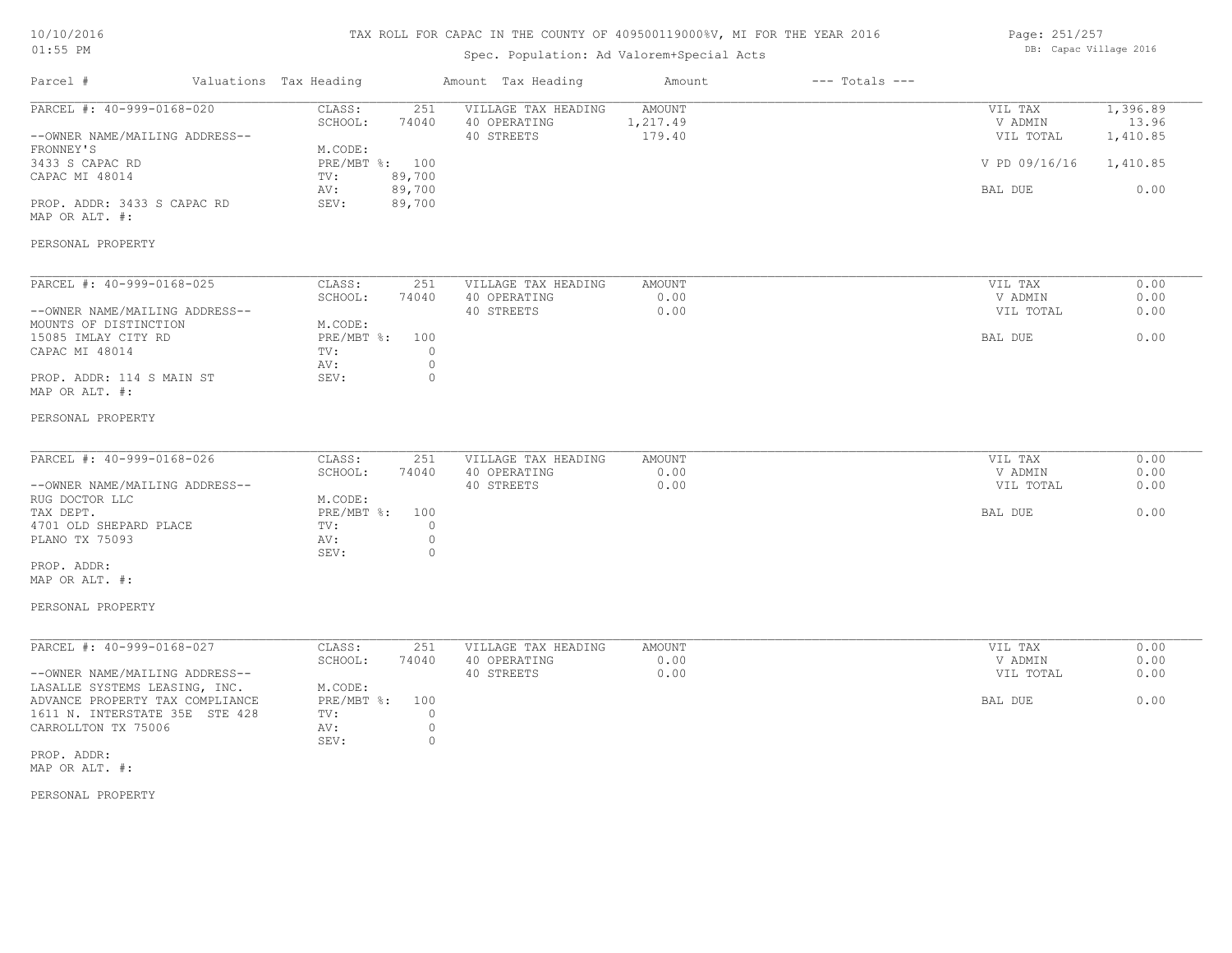### TAX ROLL FOR CAPAC IN THE COUNTY OF 409500119000%V, MI FOR THE YEAR 2016

# Spec. Population: Ad Valorem+Special Acts

| Parcel #                          | Valuations Tax Heading |       | Amount Tax Heading  | Amount | $---$ Totals $---$ |           |      |
|-----------------------------------|------------------------|-------|---------------------|--------|--------------------|-----------|------|
| PARCEL #: 40-999-0169-001         | CLASS:                 | 002   | VILLAGE TAX HEADING | AMOUNT |                    | VIL TAX   | 0.00 |
|                                   | SCHOOL:                | 74040 | 40 OPERATING        | 0.00   |                    | V ADMIN   | 0.00 |
| --OWNER NAME/MAILING ADDRESS--    |                        |       | 40 STREETS          | 0.00   |                    | VIL TOTAL | 0.00 |
| MOBILE MINI, LLC                  | M.CODE:                |       |                     |        |                    |           |      |
| RYAN TAX COMPLIANCE SERVICES, LLC | PRE/MBT %:             | 100   |                     |        |                    | BAL DUE   | 0.00 |
| P.O.BOX 4900                      | TV:                    |       |                     |        |                    |           |      |
| SCOTTSDALE AZ 85261-4900          | AV:                    |       |                     |        |                    |           |      |
|                                   | SEV:                   |       |                     |        |                    |           |      |
| PROP. ADDR:                       |                        |       |                     |        |                    |           |      |

MAP OR ALT. #:

## PERSONAL PROPERTY

| PARCEL #: 40-999-0169-005      | CLASS:     | 251   | VILLAGE TAX HEADING | AMOUNT | VIL TAX   | 0.00 |
|--------------------------------|------------|-------|---------------------|--------|-----------|------|
|                                | SCHOOL:    | 74040 | 40 OPERATING        | 0.00   | V ADMIN   | 0.00 |
| --OWNER NAME/MAILING ADDRESS-- |            |       | 40 STREETS          | 0.00   | VIL TOTAL | 0.00 |
| CONOPCO, INC                   | M.CODE:    |       |                     |        |           |      |
| P.O. BOX 550609                | PRE/MBT %: | 100   |                     |        | BAL DUE   | 0.00 |
| ATLANTA GA 30355               | TV:        |       |                     |        |           |      |
|                                | AV:        |       |                     |        |           |      |
| PROP. ADDR:                    | SEV:       |       |                     |        |           |      |
| MAP OR ALT. #:                 |            |       |                     |        |           |      |

#### PERSONAL PROPERTY

| PARCEL #: 40-999-0169-010           | CLASS:         | 351   | VILLAGE TAX HEADING | AMOUNT | VIL TAX   | 0.00 |
|-------------------------------------|----------------|-------|---------------------|--------|-----------|------|
|                                     | SCHOOL:        | 74040 | 40 OPERATING        | 0.00   | V ADMIN   | 0.00 |
| --OWNER NAME/MAILING ADDRESS--      |                |       | 40 STREETS          | 0.00   | VIL TOTAL | 0.00 |
| CATERPILLAR FINANCIAL SERVICES CORP | M.CODE:        |       |                     |        |           |      |
| TAX DEPARTMENT                      | PRE/MBT %: 100 |       |                     |        | BAL DUE   | 0.00 |
| 2120 WEST END AVE                   | TV:            |       |                     |        |           |      |
| NASHVILLE TN 37203                  | AV:            |       |                     |        |           |      |
|                                     | SEV:           |       |                     |        |           |      |

MAP OR ALT. #: PROP. ADDR: 3191 S CAPAC RD

#### PERSONAL PROPERTY

| PARCEL #: 40-999-0200-000      | CLASS:     | 251   | VILLAGE TAX HEADING | AMOUNT | VIL TAX   | 0.00 |
|--------------------------------|------------|-------|---------------------|--------|-----------|------|
|                                | SCHOOL:    | 74040 | 40 OPERATING        | 0.00   | V ADMIN   | 0.00 |
| --OWNER NAME/MAILING ADDRESS-- |            |       | 40 STREETS          | 0.00   | VIL TOTAL | 0.00 |
| HORTMARK                       | M.CODE:    |       |                     |        |           |      |
| 302 S MAIN ST                  | PRE/MBT %: | 100   |                     |        | BAL DUE   | 0.00 |
| CAPAC MI 48014                 | TV:        |       |                     |        |           |      |
|                                | AV:        |       |                     |        |           |      |
| PROP. ADDR: 302 S MAIN ST      | SEV:       |       |                     |        |           |      |
| MAP OR ALT. #:                 |            |       |                     |        |           |      |

PERSONAL PROPERTY

Page: 252/257 DB: Capac Village 2016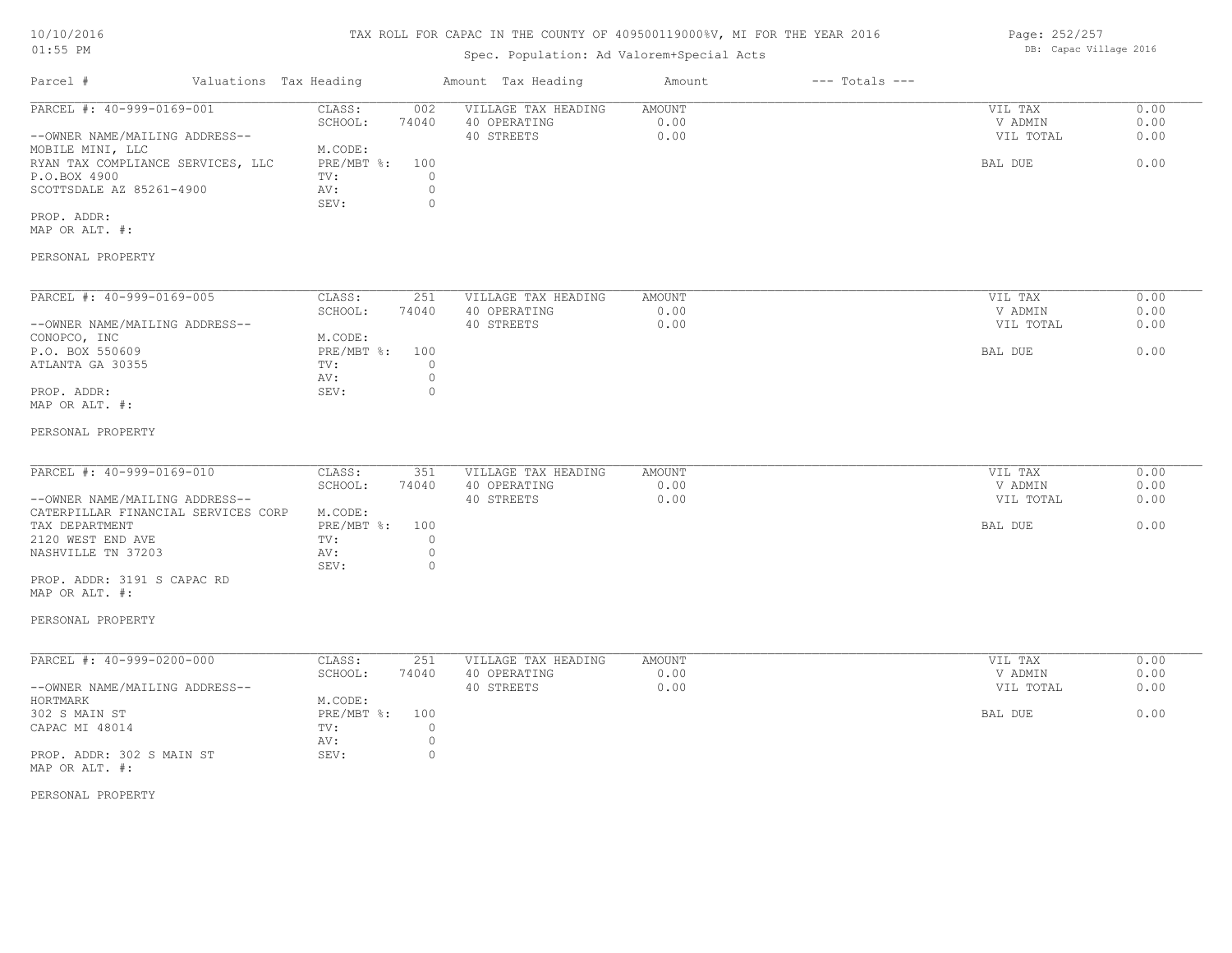#### 10/10/2016 01:55 PM

# TAX ROLL FOR CAPAC IN THE COUNTY OF 409500119000%V, MI FOR THE YEAR 2016

# Spec. Population: Ad Valorem+Special Acts

| Parcel #                       | Valuations Tax Heading |       | Amount Tax Heading  | Amount | $---$ Totals $---$ |           |      |
|--------------------------------|------------------------|-------|---------------------|--------|--------------------|-----------|------|
| PARCEL #: 40-999-0202-005      | CLASS:                 | 002   | VILLAGE TAX HEADING | AMOUNT |                    | VIL TAX   | 0.00 |
|                                | SCHOOL:                | 74040 | 40 OPERATING        | 0.00   |                    | V ADMIN   | 0.00 |
| --OWNER NAME/MAILING ADDRESS-- |                        |       | 40 STREETS          | 0.00   |                    | VIL TOTAL | 0.00 |
| CROWN CASTLE TOWERS 05 LLC     | M.CODE:                |       |                     |        |                    |           |      |
| PMB 353                        | PRE/MBT %: 100         |       |                     |        |                    | BAL DUE   | 0.00 |
| 4017 WASHINGTON ROAD           | TV:                    |       |                     |        |                    |           |      |
| MCMURRAY PA 15317              | AV:                    |       |                     |        |                    |           |      |
|                                | SEV:                   |       |                     |        |                    |           |      |
|                                |                        |       |                     |        |                    |           |      |

MAP OR ALT. #: PROP. ADDR: 750 HILL ROAD

#### PERSONAL PROPERTY

| PARCEL #: 40-999-0202-010      | CLASS:     | 251   | VILLAGE TAX HEADING | AMOUNT | VIL TAX<br>0.00   |
|--------------------------------|------------|-------|---------------------|--------|-------------------|
|                                | SCHOOL:    | 74040 | 40 OPERATING        | 0.00   | 0.00<br>V ADMIN   |
| --OWNER NAME/MAILING ADDRESS-- |            |       | 40 STREETS          | 0.00   | 0.00<br>VIL TOTAL |
| FAMILY DOLLAR #09268           | M.CODE:    |       |                     |        |                   |
| CORPORATE TAX CONSULTING       | PRE/MBT %: | 100   |                     |        | 0.00<br>BAL DUE   |
| P.O. BOX 56018                 | TV:        |       |                     |        |                   |
| INDIANAPOLIS IN 46256-0018     | AV:        |       |                     |        |                   |
|                                | SEV:       |       |                     |        |                   |
| PROP. ADDR: 101 S MAIN ST      |            |       |                     |        |                   |
|                                |            |       |                     |        |                   |

MAP OR ALT. #:

#### PERSONAL PROPERTY

| PARCEL #: 40-999-0202-015        | CLASS:         | 251   | VILLAGE TAX HEADING | AMOUNT | VIL TAX   | 0.00 |
|----------------------------------|----------------|-------|---------------------|--------|-----------|------|
|                                  | SCHOOL:        | 74040 | 40 OPERATING        | 0.00   | V ADMIN   | 0.00 |
| --OWNER NAME/MAILING ADDRESS--   |                |       | 40 STREETS          | 0.00   | VIL TOTAL | 0.00 |
| VENDOR SERVICES CENTER           | M.CODE:        |       |                     |        |           |      |
| OUTSOURCING SOLUTIONS GROUP, LLC | PRE/MBT %: 100 |       |                     |        | BAL DUE   | 0.00 |
| 630 N CENTRAL EXPY. STE A        | TV:            |       |                     |        |           |      |
| PLANO TX 75074                   | AV:            |       |                     |        |           |      |
|                                  | SEV:           |       |                     |        |           |      |
| PROP. ADDR:                      |                |       |                     |        |           |      |

MAP OR ALT. #:

PERSONAL PROPERTY

Page: 253/257 DB: Capac Village 2016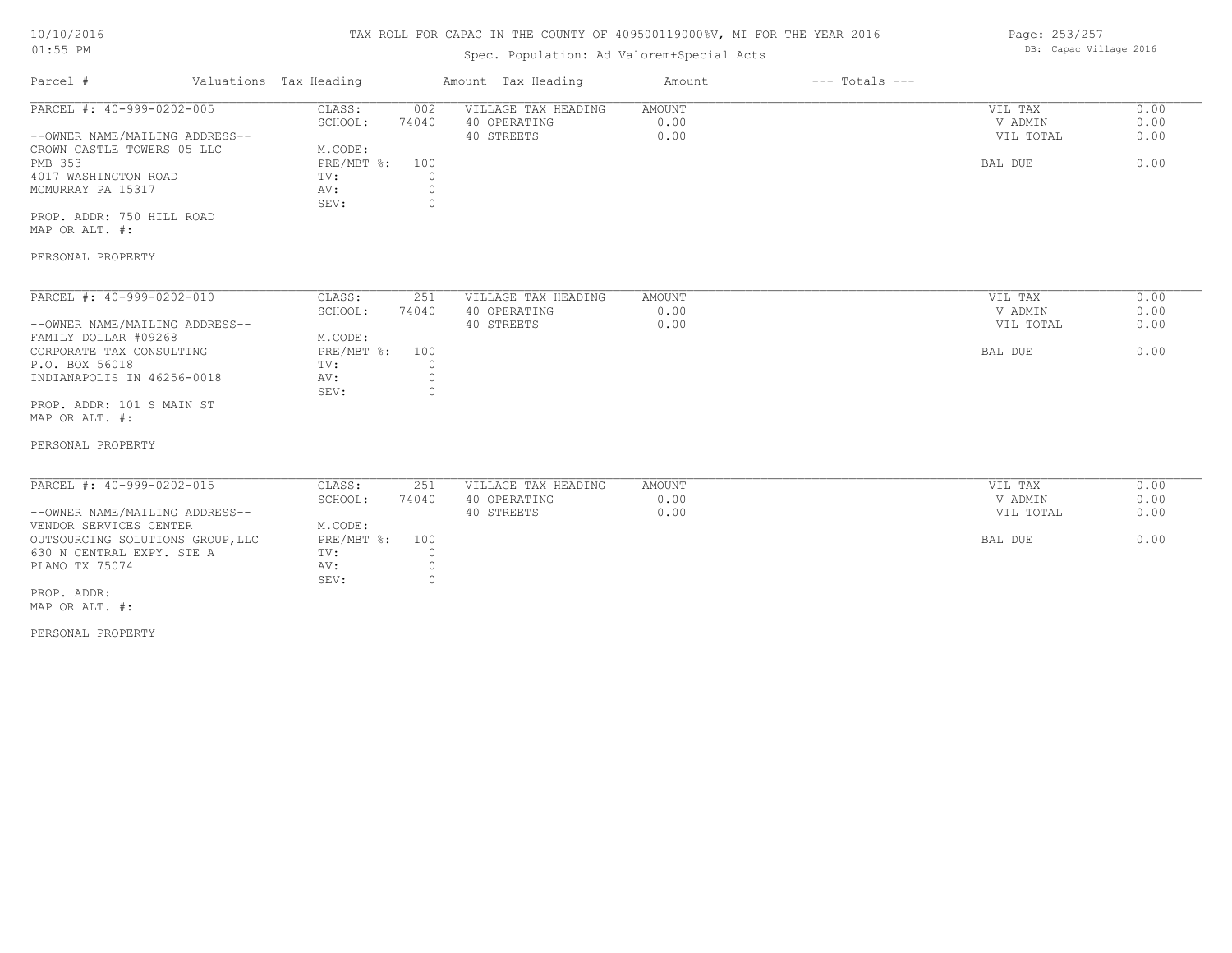# Spec. Population: Ad Valorem+Special Acts

Page: 254/257 DB: Capac Village 2016

| TOTAL ALL DISTRICTS | REAL         | (BAL DUE) | PERSONAL  | (BAL DUE) | EXEMPT       | (BAL DUE) |
|---------------------|--------------|-----------|-----------|-----------|--------------|-----------|
| PARCEL COUNT        | 802          |           | 122       |           | 58           |           |
| TAXABLE VALUE       | 30,249,926   |           | 4,062,100 |           | $\circ$      |           |
| ASSESSED VALUE      | 36,563,100   |           | 4,062,100 |           | 0            |           |
| SEV VALUE           | 36,563,100   |           | 4,062,100 |           | 0            |           |
| PRE/MBT TAXABLE     | 16,054,640   |           | 2,793,400 |           | 0            |           |
| N PRE/MBT TAXABLE   | 14, 195, 286 |           | 1,268,700 |           | $\mathbf{0}$ |           |
| V 40 OPERATING      | 385,891.20   | 38,727.97 | 46,822.74 | 684.06    | 0.00         | 0.00      |
| V 40 STREETS        | 56,859.26    | 5,706.36  | 6,899.50  | 100.80    | 0.00         | 0.00      |
| * SP. ASSESSMENTS   | 2,686.59     | 2,287.64  | 0.00      | 0.00      | 0.00         | 0.00      |
| V ADMIN FEE         | 4,423.60     | 443.87    | 537.13    | 7.83      | 0.00         | 0.00      |
| V TOTALS            | 449,860.65   | 47,165.84 | 54,259.37 | 792.69    | 0.00         | 0.00      |
| GRAND TOTALS        | 449,860.65   | 47,165.84 | 54,259.37 | 792.69    | 0.00         | 0.00      |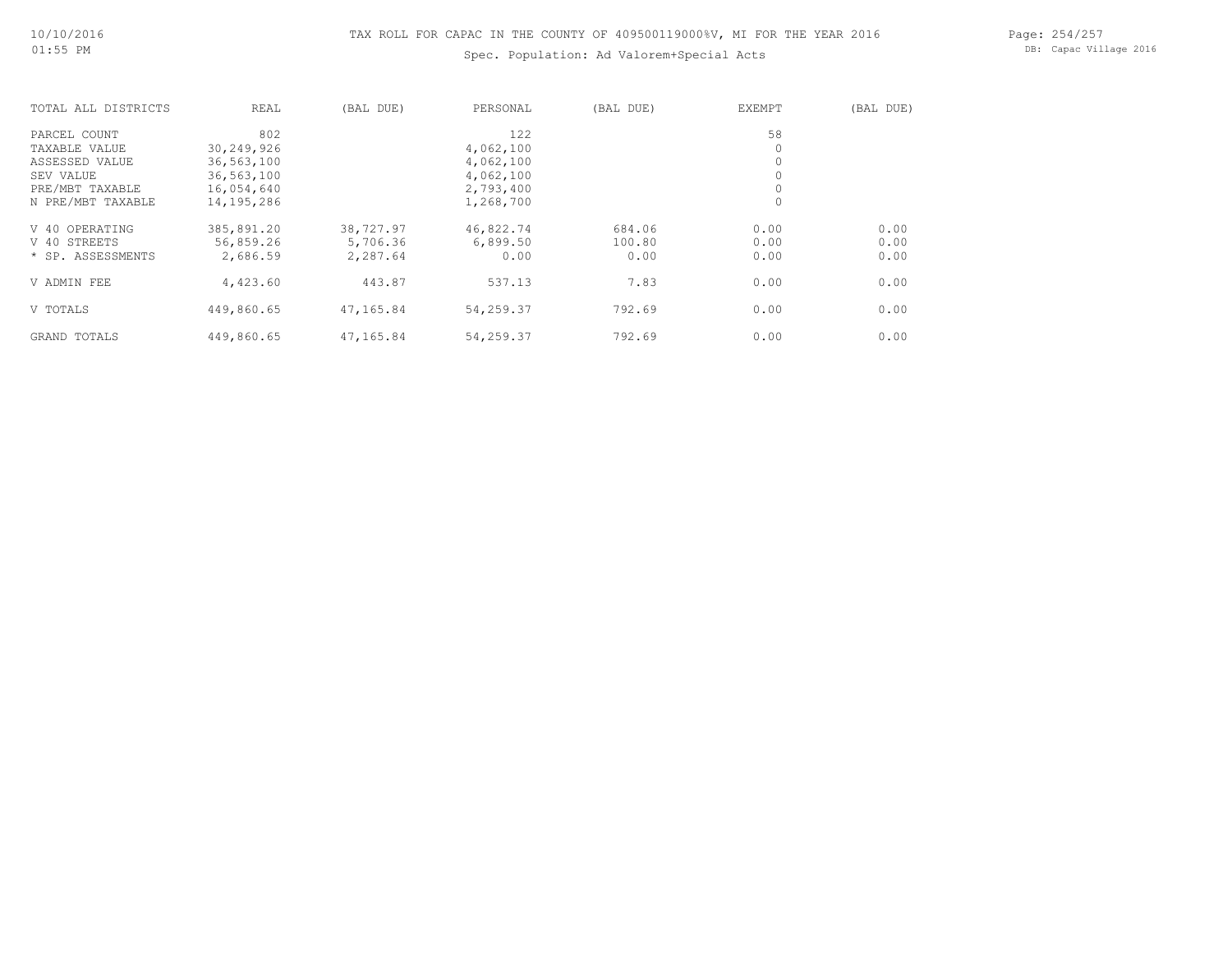# Spec. Population: Ad Valorem+Special Acts

Page: 255/257 DB: Capac Village 2016

| TOTAL ALL DISTRICTS | LEASED LAND | (BAL DUE) | TOTAL      | (BAL DUE) |
|---------------------|-------------|-----------|------------|-----------|
| PARCEL COUNT        | 23          |           | 1005       |           |
| TAXABLE VALUE       | 137,537     |           | 34,449,563 |           |
| ASSESSED VALUE      | 152,100     |           | 40,777,300 |           |
| SEV VALUE           | 152,100     |           | 40,777,300 |           |
| PRE/MBT TAXABLE     | 51,858      |           | 18,899,898 |           |
| NON PRE/MBT TAXABLE | 85,679      |           | 15,549,665 |           |
| V 40 OPERATING      | 1,866.68    | 127.21    | 434,580.62 | 39,539.24 |
| V 40 STREETS        | 274.99      | 18.73     | 64,033.75  | 5,825.89  |
| * SP. ASSESSMENTS   | 0.00        | 0.00      | 2,686.59   | 2,287.64  |
| V ADMIN FEE         | 21.29       | 1.44      | 4,982.02   | 453.14    |
| V TOTALS            | 2,162.96    | 147.38    | 506,282.98 | 48,105.91 |
| GRAND TOTALS        | 2,162.96    | 147.38    | 506,282.98 | 48,105.91 |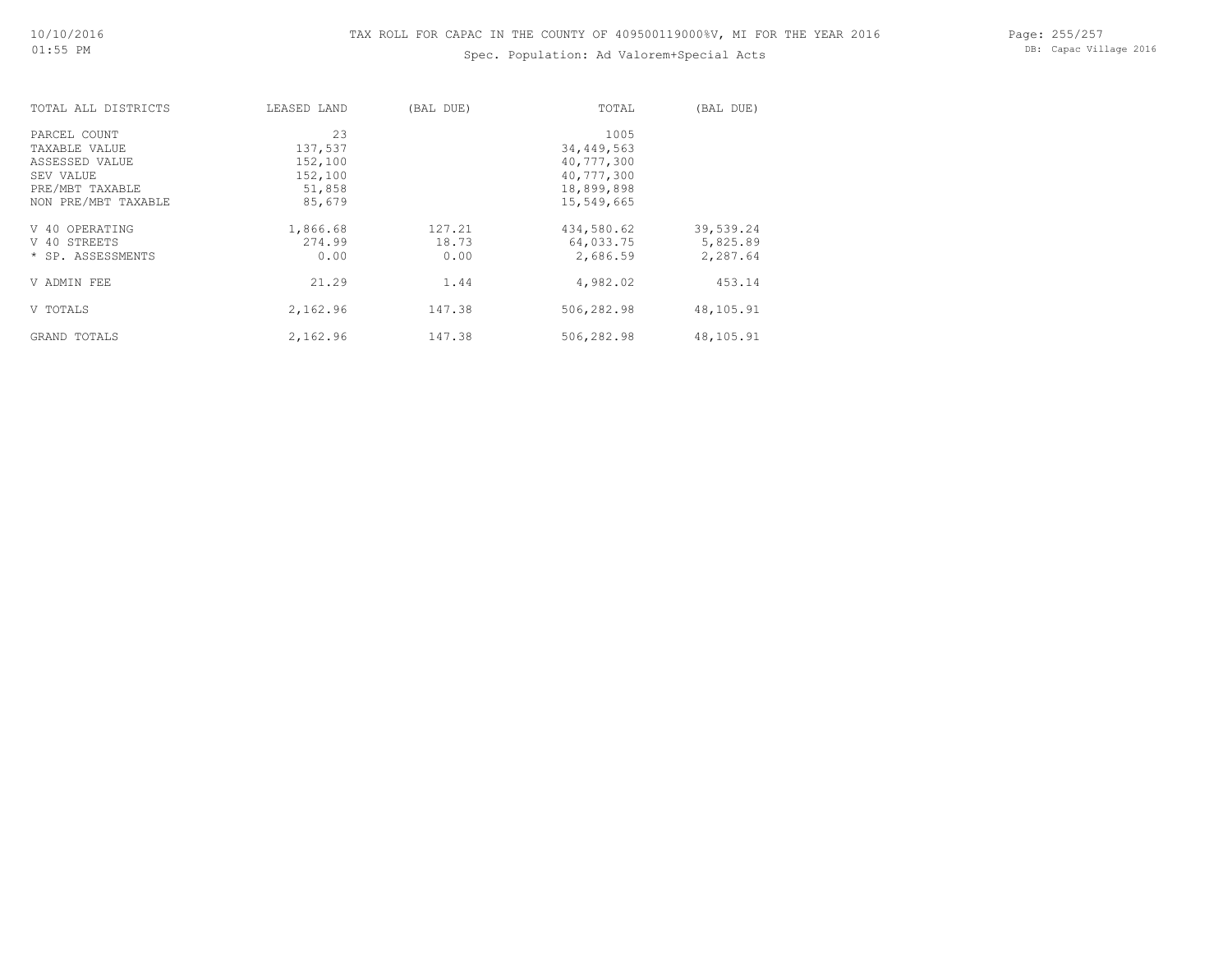#### Page: 256/257 DB: Capac Village 2016

# Spec. Population: Ad Valorem+Special Acts

| SCHOOL DISTRICT 74040     | UNIT 40<br>REAL | PERSONAL  | EXEMPT | LEASED LAND | TOTAL      |
|---------------------------|-----------------|-----------|--------|-------------|------------|
| PARCEL COUNT              | 802             | 122       | 58     | 23          | 1005       |
| TAXABLE VALUE             | 30,249,926      | 4,062,100 |        | 137,537     | 34,449,563 |
| ASSESSED VALUE            | 36,563,100      | 4,062,100 |        | 152,100     | 40,777,300 |
| SEV VALUE                 | 36,563,100      | 4,062,100 |        | 152,100     | 40,777,300 |
| PRE/MBT TAXABLE           | 16,054,640      | 2,793,400 |        | 51,858      | 18,899,898 |
| NON PRE/MBT TAXABLE       | 14,195,286      | 1,268,700 | 0      | 85,679      | 15,549,665 |
| 40 OPERATING<br>(V)       | 385,891.20      | 46,822.74 | 0.00   | 1,866.68    | 434,580.62 |
| 40 STREETS<br>(V)         | 56,859.26       | 6,899.50  | 0.00   | 274.99      | 64,033.75  |
| SP. ASSESSMENTS<br>$(* )$ | 2,686.59        | 0.00      | 0.00   | 0.00        | 2,686.59   |
| ADMIN FEE<br>(V)          | 4,423.60        | 537.13    | 0.00   | 21.29       | 4,982.02   |
| TOTALS<br>(V)             | 449,860.65      | 54,259.37 | 0.00   | 2,162.96    | 506,282.98 |
| GRAND TOTALS              | 449,860.65      | 54,259.37 | 0.00   | 2,162.96    | 506,282.98 |